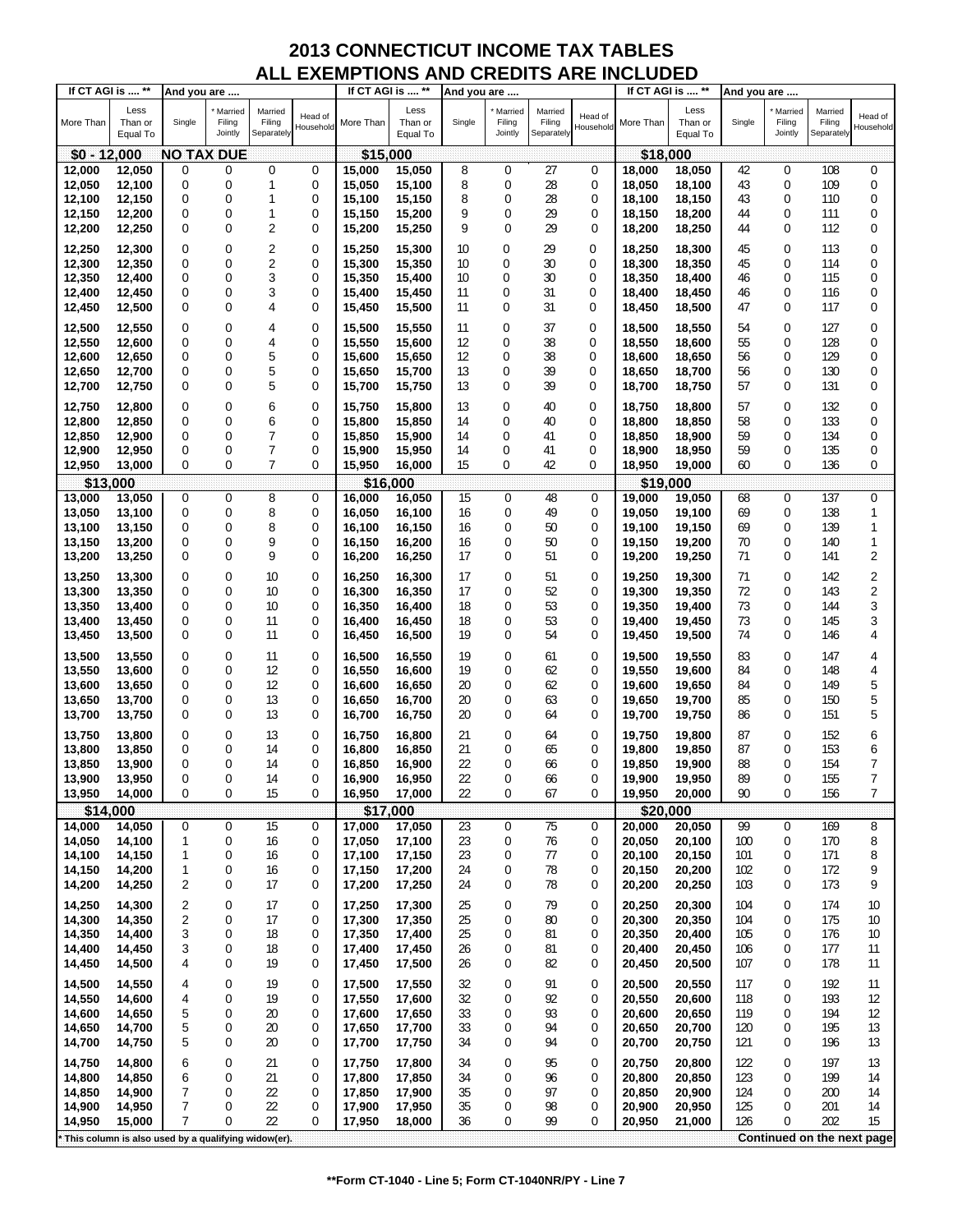|               | If CT AGI is  ** | And you are |                   |                                                       |           |               |                 | If CT AGI is  ** And you are |                   |                      |           | If CT AGI is  ** |                | And you are |                   |                            |                |
|---------------|------------------|-------------|-------------------|-------------------------------------------------------|-----------|---------------|-----------------|------------------------------|-------------------|----------------------|-----------|------------------|----------------|-------------|-------------------|----------------------------|----------------|
| More          | Less             |             | <b>Married</b>    | <b>Married</b>                                        | Head of   | More          | Less            |                              | <b>Married</b>    | <b>Married</b>       | Head of   |                  | Less Than      |             | <b>Married</b>    | <b>Married</b>             | <b>Head of</b> |
| Than          | Than or          | Single      | Filing<br>Jointly | Filing<br>Separately                                  | Household | Than          | Than or         | Single                       | Filing<br>Jointly | Filing<br>Separately | Household | More Than        | or Equal<br>To | Single      | Filing<br>Jointly | Filing<br>Separately       | Household      |
|               | <b>Equal To</b>  |             |                   |                                                       |           |               | <b>Equal To</b> |                              |                   |                      |           |                  |                |             |                   |                            |                |
|               | \$21,000         |             |                   |                                                       |           |               | \$24,000        |                              |                   |                      |           |                  | \$27,000       |             |                   |                            |                |
| 21,000 21,050 |                  | 137         | $\mathbf 0$       | 217                                                   | 15        | 24,000 24,050 |                 | 226                          | 0                 | 384                  | 45        | 27,000           | 27,050         | 384         | 23                | 676                        | 144            |
| 21,050 21,100 |                  | 138         | 0                 | 218                                                   | 16        | 24,050 24,100 |                 | 228                          | 1                 | 386                  | 46        | 27,050           | 27,100         | 386         | 23                | 678                        | 145            |
| 21,100 21,150 |                  | 139         | 0                 | 219                                                   | 16        | 24,100 24,150 |                 | 230                          | 1                 | 388                  | 46        | 27,100           | 27,150         | 388         | 23                | 681                        | 146            |
| 21,150 21,200 |                  | 140         | 0<br>0            | 220                                                   | 16        | 24,150 24,200 |                 | 232                          | 1<br>2            | 390                  | 47        | 27,150           | 27,200         | 390         | 24<br>24          | 683                        | 147            |
| 21,200 21,250 |                  | 141         |                   | 221                                                   | 17        | 24,200 24,250 |                 | 233                          |                   | 392                  | 47        | 27,200           | 27,250         | 392         |                   | 685                        | 148            |
| 21,250 21,300 |                  | 142         | 0                 | 223                                                   | 17        | 24,250 24,300 |                 | 235                          | 2                 | 394                  | 47        | 27,250           | 27,300         | 394         | 25                | 687                        | 149            |
| 21,300 21,350 |                  | 143         | 0                 | 224                                                   | 17        | 24,300 24,350 |                 | 253                          | 2                 | 396                  | 48        | 27,300           | 27,350         | 396         | 25                | 690                        | 150            |
| 21,350 21,400 |                  | 144         | 0                 | 225                                                   | 18        | 24,350 24,400 |                 | 255                          | 3                 | 398                  | 48        | 27,350           | 27,400         | 398         | 25                | 692                        | 151            |
| 21,400 21,450 |                  | 145         | 0                 | 226                                                   | 18        | 24,400 24,450 |                 | 257                          | 3                 | 401                  | 49        | 27,400           | 27,450         | 401         | 26                | 694                        | 152            |
| 21,450 21,500 |                  | 146         | 0                 | 227                                                   | 19        | 24,450 24,500 |                 | 259                          | 4                 | 403                  | 49        | 27,450           | 27,500         | 403         | 26                | 696                        | 153            |
| 21,500 21,550 |                  | 147         | 0                 | 243                                                   | 19        | 24,500 24,550 |                 | 261                          | 4                 | 405                  | 58        | 27,500           | 27,550         | 405         | 26                | 699                        | 166            |
| 21,550 21,600 |                  | 148         | 0                 | 244                                                   | 19        | 24,550 24,600 |                 | 263                          | 4                 | 407                  | 59        | 27,550           | 27,600         | 407         | 27                | 701                        | 167            |
| 21,600 21,650 |                  | 149         | 0                 | 245                                                   | 20        | 24,600 24,650 |                 | 265                          | 5                 | 409                  | 59        | 27,600           | 27,650         | 409         | 27                | 703                        | 168            |
| 21,650 21,700 |                  | 150         | 0                 | 247                                                   | 20        | 24,650 24,700 |                 | 267                          | 5                 | 411                  | 60        | 27,650           | 27,700         | 411         | 28                | 705                        | 169            |
| 21,700 21,750 |                  | 151         | 0                 | 248                                                   | 20        | 24,700 24,750 |                 | 269                          | 5                 | 413                  | 60        | 27,700           | 27,750         | 413         | 28                | 708                        | 170            |
| 21,750 21,800 |                  | 152         | 0                 | 249                                                   | 21        | 24,750 24,800 |                 | 271                          | 6                 | 415                  | 61        | 27,750           | 27,800         | 415         | 28                | 710                        | 171            |
| 21,800 21,850 |                  | 153         | 0                 | 251                                                   | 21        | 24,800 24,850 |                 | 290                          | 6                 | 418                  | 61        | 27,800           | 27,850         | 418         | 29                | 712                        | 172            |
| 21,850 21,900 |                  | 154         | 0                 | 252                                                   | 22        | 24,850 24,900 |                 | 292                          | 7                 | 420                  | 62        | 27,850           | 27,900         | 420         | 29                | 714                        | 173            |
| 21,900 21,950 |                  | 155         | 0                 | 253                                                   | 22        | 24,900 24,950 |                 | 294                          | 7                 | 422                  | 62        | 27,900           | 27,950         | 422         | 29                | 717                        | 174            |
| 21,950 22,000 |                  | 156         | 0                 | 254                                                   | 22        | 24,950 25,000 |                 | 296                          | 7                 | 424                  | 63        | 27,950           | 28,000         | 424         | 30                | 719                        | 175            |
|               | \$22,000         |             |                   |                                                       |           |               | \$25,000        |                              |                   |                      |           |                  | \$28,000       |             |                   |                            |                |
| 22,000 22,050 |                  | 156         | 0                 | 256                                                   | 23        | 25,000 25,050 |                 | 299                          | 8                 | 474                  | 72        | 28,000           | 28,050         | 469         | 30                | 766                        | 176            |
| 22,050 22,100 |                  | 157         | 0                 | 258                                                   | 23        | 25,050 25,100 |                 | 301                          | 8                 | 476                  | 73        | 28,050           | 28,100         | 471         | 31                | 768                        | 177            |
| 22,100 22,150 |                  | 158         | 0                 | 260                                                   | 23        | 25,100 25,150 |                 | 303                          | 8                 | 478                  | 74        | 28,100           | 28,150         | 473         | 31                | 771                        | 178            |
| 22,150 22,200 |                  | 159         | 0                 | 262                                                   | 24        | 25,150 25,200 |                 | 305                          | 9                 | 481                  | 74        | 28,150           | 28,200         | 475         | 31                | 773                        | 179            |
| 22,200 22,250 |                  | 160         | 0                 | 265                                                   | 24        | 25,200 25,250 |                 | 307                          | 9                 | 483                  | 75        | 28,200           | 28,250         | 477         | 32                | 775                        | 180            |
| 22,250 22,300 |                  | 161         | 0                 | 267                                                   | 25        | 25,250 25,300 |                 | 309                          | 10                | 485                  | 75        | 28,250           | 28,300         | 479         | 32                | 777                        | 181            |
| 22,300 22,350 |                  | 162         | 0                 | 269                                                   | 25        | 25,300 25,350 |                 | 311                          | 10                | 487                  | 76        | 28,300           | 28,350         | 481         | 32                | 780                        | 182            |
| 22,350 22,400 |                  | 163         | 0                 | 271                                                   | 25        | 25,350 25,400 |                 | 313                          | 10                | 489                  | 77        | 28,350           | 28,400         | 483         | 33                | 782                        | 183            |
| 22,400 22,450 |                  | 164         | 0                 | 273                                                   | 26        | 25,400 25,450 |                 | 316                          | 11                | 491                  | 77        | 28,400           | 28,450         | 486         | 33                | 784                        | 184            |
| 22,450 22,500 |                  | 165         | 0                 | 275                                                   | 26        | 25,450 25,500 |                 | 318                          | 11                | 493                  | 78        | 28,450           | 28,500         | 488         | 34                | 786                        | 185            |
| 22,500 22,550 |                  | 166         | 0                 | 277                                                   | 26        | 25,500 25,550 |                 | 320                          | 11                | 501                  | 88        | 28,500           | 28,550         | 490         | 34                | 789                        | 186            |
| 22,550 22,600 |                  | 167         | 0                 | 279                                                   | 27        | 25,550 25,600 |                 | 322                          | 12                | 504                  | 89        | 28,550           | 28,600         | 492         | 34                | 791                        | 187            |
| 22,600 22,650 |                  | 168         | 0                 | 282                                                   | 27        | 25,600 25,650 |                 | 324                          | 12                | 506                  | 89        | 28,600           | 28,650         | 494         | 35                | 793                        | 188            |
| 22,650 22,700 |                  | 169         | 0                 | 284                                                   | 28        | 25,650 25,700 |                 | 326                          | 13                | 508                  | 90        | 28,650           | 28,700         | 496         | 35                | 795                        | 189            |
| 22,700 22,750 |                  | 170         | 0                 | 286                                                   | 28        | 25,700 25,750 |                 | 328                          | 13                | 510                  | 91        | 28,700           | 28,750         | 498         | 35                | 798                        | 190            |
| 22,750 22,800 |                  | 171         | 0                 | 288                                                   | 28        | 25,750 25,800 |                 | 330                          | 13                | 512                  | 91        | 28,750           | 28,800         | 500         | 36                | 800                        | 191            |
| 22,800 22,850 |                  | 172         | 0                 | 290                                                   | 29        | 25,800 25,850 |                 | 333                          | 14                | 514                  | 92        | 28,800           | 28,850         | 503         | 36                | 802                        | 192            |
| 22,850 22,900 |                  | 173         | 0                 | 292                                                   | 29        | 25,850 25,900 |                 | 335                          | 14                | 517                  | 93        | 28,850           | 28,900         | 505         | 37                | 804                        | 193            |
| 22,900 22,950 |                  | 174         | 0                 | 294                                                   | 29        | 25,900 25,950 |                 | 337                          | 14                | 519                  | 93        | 28,900           | 28,950         | 507         | 37                | 807                        | 194            |
| 22,950 23,000 |                  | 175         | 0                 | 296                                                   | 30        | 25,950 26,000 |                 | 339                          | 15                | 521                  | 94        | 28,950           | 29,000         | 509         | 37                | 809                        | 195            |
|               | \$23,000         |             |                   |                                                       |           |               | \$26,000        |                              |                   |                      |           | \$29,000         |                |             |                   |                            |                |
| 23,000 23,050 |                  | 176         | 0                 | 299                                                   | 30        | 26,000 26,050 |                 | 341                          | 15                | 573                  | 105       | 29,000           | 29,050         | 554         | 38                | 856                        | 195            |
| 23,050 23,100 |                  | 177         | 0                 | 301                                                   | 31        | 26,050 26,100 |                 | 343                          | 16                | 575                  | 106       | 29,050           | 29,100         | 556         | 38                | 858                        | 196            |
| 23,100 23,150 |                  | 178         | 0                 | 303                                                   | 31        | 26,100 26,150 |                 | 345                          | 16                | 578                  | 107       | 29,100           | 29,150         | 558         | 38                | 861                        | 197            |
| 23,150 23,200 |                  | 179         | 0                 | 305                                                   | 31        | 26,150 26,200 |                 | 347                          | 16                | 580                  | 108       | 29,150           | 29,200         | 560         | 39                | 863                        | 198            |
| 23,200 23,250 |                  | 180         | 0                 | 307                                                   | 32        | 26,200 26,250 |                 | 350                          | 17                | 582                  | 108       | 29,200           | 29,250         | 569         | 39                | 865                        | 199            |
| 23,250 23,300 |                  | 181         | 0                 | 309                                                   | 32        | 26,250 26,300 |                 | 352                          | 17                | 584                  | 109       | 29,250           | 29,300         | 571         | 40                | 867                        | 200            |
| 23,300 23,350 |                  | 196         | 0                 | 311                                                   | 32        | 26,300 26,350 |                 | 354                          | 17                | 586                  | 110       | 29,300           | 29,350         | 573         | 40                | 870                        | 201            |
| 23,350 23,400 |                  | 197         | 0                 | 313                                                   | 33        | 26,350 26,400 |                 | 356                          | 18                | 589                  | 111       | 29,350           | 29,400         | 575         | 40                | 872                        | 202            |
| 23,400 23,450 |                  | 198         | 0                 | 316                                                   | 33        | 26,400 26,450 |                 | 358                          | 18                | 591                  | 111       | 29,400           | 29,450         | 577         | 41                | 874                        | 203            |
| 23,450 23,500 |                  | 199         | 0                 | 318                                                   | 34        | 26,450 26,500 |                 | 360                          | 19                | 593                  | 112       | 29,450           | 29,500         | 579         | 41                | 876                        | 204            |
| 23,500 23,550 |                  | 200         | 0                 | 320                                                   | 34        | 26,500 26,550 |                 | 362                          | 19                | 602                  | 124       | 29,500           | 29,550         | 582         | 41                | 879                        | 205            |
| 23,550 23,600 |                  | 201         | 0                 | 322                                                   | 34        | 26,550 26,600 |                 | 364                          | 19                | 604                  | 125       | 29,550           | 29,600         | 584         | 42                | 881                        | 206            |
| 23,600 23,650 |                  | 202         | 0                 | 324                                                   | 35        | 26,600 26,650 |                 | 367                          | 20                | 606                  | 126       | 29,600           | 29,650         | 586         | 42                | 883                        | 207            |
| 23,650 23,700 |                  | 203         | 0                 | 326                                                   | 35        | 26,650 26,700 |                 | 369                          | 20                | 609                  | 127       | 29,650           | 29,700         | 588         | 43                | 885                        | 208            |
| 23,700 23,750 |                  | 204         | 0                 | 328                                                   | 35        | 26,700 26,750 |                 | 371                          | 20                | 611                  | 127       | 29,700           | 29,750         | 597         | 43                | 888                        | 209            |
| 23,750 23,800 |                  | 205         | 0                 | 330                                                   | 36        | 26,750 26,800 |                 | 373                          | 21                | 613                  | 128       | 29,750           | 29,800         | 599         | 43                | 890                        | 210            |
| 23,800 23,850 |                  | 221         | 0                 | 333                                                   | 36        | 26,800 26,850 |                 | 375                          | 21                | 615                  | 129       | 29,800           | 29,850         | 601         | 44                | 892                        | 211            |
| 23,850 23,900 |                  | 222         | 0                 | 335                                                   | 37        | 26,850 26,900 |                 | 377                          | 22                | 617                  | 130       | 29,850           | 29,900         | 604         | 44                | 894                        | 212            |
| 23,900 23,950 |                  | 223         | 0                 | 337                                                   | 37        | 26,900 26,950 |                 | 379                          | 22                | 620                  | 131       | 29,900           | 29,950         | 606         | 44                | 897                        | 213            |
| 23,950 24,000 |                  | 224         | 0                 | 339                                                   | 37        | 26,950 27,000 |                 | 381                          | 22                | 622                  | 132       | 29,950           | 30,000         | 608         | 45                | 899                        | 214            |
|               |                  |             |                   | * This column is also used by a qualifying widow(er). |           |               |                 |                              |                   |                      |           |                  |                |             |                   | Continued on the next page |                |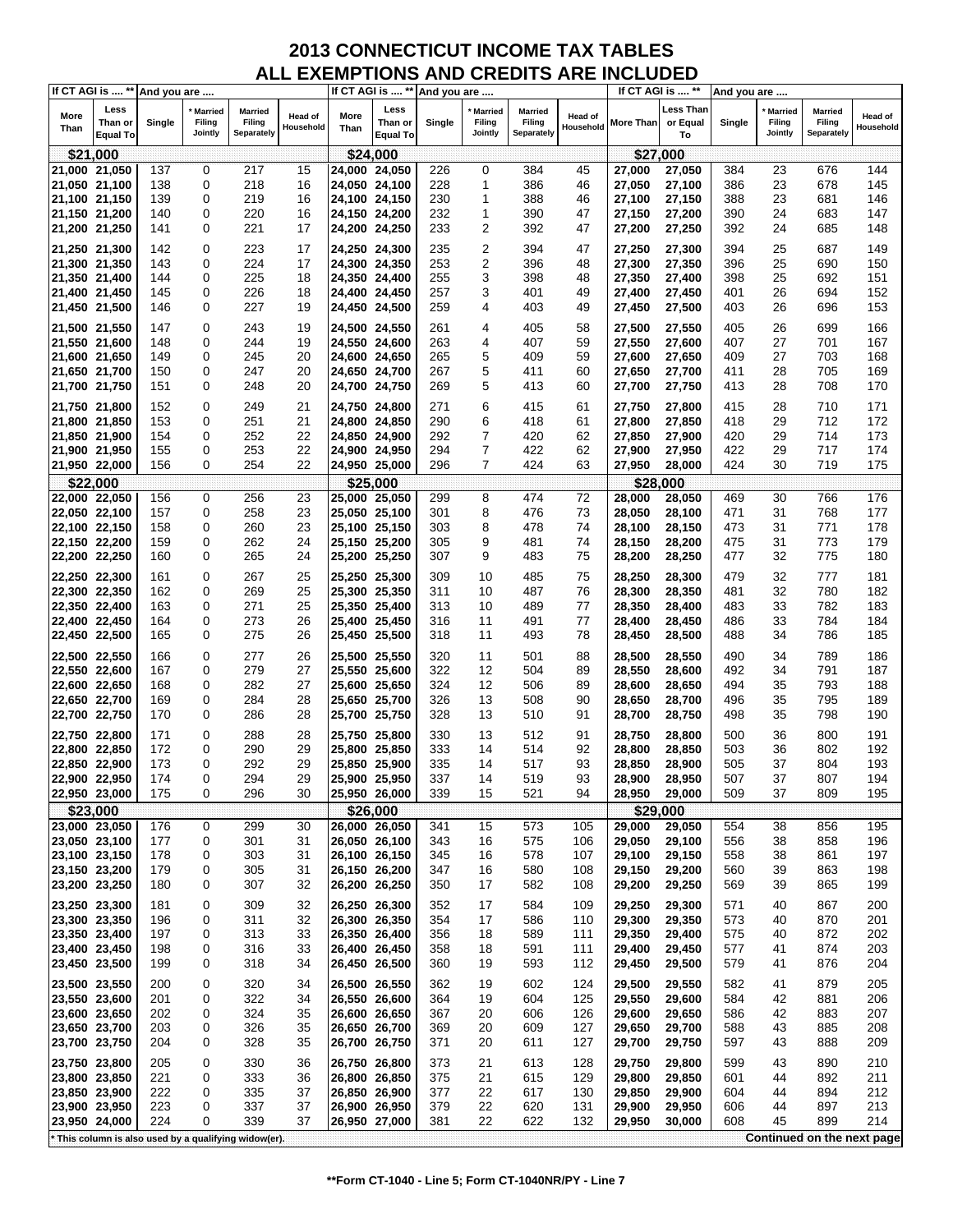| Less<br>Less<br>Less<br>Married<br>Married<br>Married<br>Married<br>Married<br>Married<br>Head of<br>Head of<br>Head of<br>More Than<br>Than or<br>Single<br>Filing<br>Filing<br>More Than<br>Than or<br>Single<br>Filing<br>Filing<br>More Than<br>Than or<br>Single<br>Filing<br>Filing<br>Household<br>Household<br>Household<br>Jointly<br>Separately<br>Jointly<br>Separately<br>Jointly<br>Separately<br>Equal To<br>Equal To<br>Equal To<br>\$30,000<br>\$33,000<br>\$36,000<br>54<br>946<br>215<br>162<br>1,216<br>273<br>452<br>30,000<br>30,050<br>654<br>33,000<br>33,050<br>946<br>36,000<br>36,050<br>1,216<br>234<br>1,441<br>55<br>948<br>948<br>163<br>1,218<br>274<br>1,218<br>235<br>454<br>30,050<br>30,100<br>656<br>216<br>33,050<br>33,100<br>36,050<br>36,100<br>1,443<br>55<br>951<br>951<br>1,221<br>275<br>1,221<br>236<br>456<br>30,100<br>30,150<br>658<br>217<br>33,100<br>33,150<br>164<br>36,100<br>36,150<br>1,446<br>953<br>953<br>1,223<br>276<br>1,223<br>237<br>458<br>30,150<br>30,200<br>56<br>218<br>33,150<br>33,200<br>165<br>36,150<br>1,448<br>660<br>36,200<br>30,200<br>670<br>955<br>219<br>33,200<br>955<br>166<br>1,225<br>277<br>36,200<br>1,225<br>238<br>1,450<br>460<br>30,250<br>56<br>33,250<br>36,250<br>957<br>30,250<br>957<br>220<br>1,227<br>36,250<br>1,227<br>239<br>1,452<br>30,300<br>672<br>56<br>33,250<br>33,300<br>167<br>278<br>36,300<br>462<br>57<br>221<br>1,230<br>279<br>36,300<br>1,230<br>1,455<br>30,300<br>30,350<br>674<br>960<br>33,300<br>33,350<br>960<br>168<br>36,350<br>240<br>464<br>57<br>962<br>222<br>962<br>169<br>1,232<br>280<br>1,232<br>1,457<br>30,350<br>30,400<br>677<br>33,350<br>33,400<br>36,350<br>36,400<br>241<br>466<br>58<br>223<br>964<br>1,234<br>281<br>1,234<br>1,459<br>30,400<br>679<br>964<br>33,400<br>170<br>36,400<br>242<br>469<br>30,450<br>33,450<br>36,450<br>58<br>1,236<br>1,236<br>471<br>30,450<br>30,500<br>681<br>966<br>224<br>33,450<br>966<br>171<br>282<br>36,450<br>243<br>1,461<br>33,500<br>36,500<br>969<br>473<br>30,500<br>69<br>969<br>225<br>33,500<br>186<br>1,239<br>283<br>36,500<br>1,239<br>30,550<br>683<br>33,550<br>36,550<br>244<br>1,464<br>971<br>226<br>971<br>1,241<br>475<br>30,550<br>30,600<br>685<br>69<br>33,550<br>33,600<br>187<br>284<br>36,550<br>36,600<br>1,241<br>245<br>1,466<br>973<br>227<br>973<br>188<br>1,243<br>477<br>30,600<br>30,650<br>688<br>70<br>33,600<br>33,650<br>285<br>36,600<br>36,650<br>1,243<br>246<br>1,468<br>70<br>975<br>228<br>975<br>189<br>1,245<br>1,245<br>1,470<br>479<br>30,650<br>30,700<br>690<br>33,650<br>33,700<br>286<br>36,650<br>36,700<br>247<br>978<br>229<br>978<br>190<br>1,473<br>481<br>30,700<br>700<br>71<br>33,700<br>1,248<br>287<br>1,248<br>248<br>30,750<br>33,750<br>36,700<br>36,750<br>30,750<br>702<br>71<br>980<br>230<br>980<br>1,250<br>288<br>1,250<br>249<br>1,475<br>483<br>30,800<br>33,750<br>33,800<br>191<br>36,750<br>36,800<br>72<br>982<br>231<br>982<br>1,252<br>1,252<br>1,477<br>704<br>192<br>289<br>36,800<br>250<br>486<br>30,800<br>30,850<br>33,800<br>33,850<br>36,850<br>984<br>232<br>1,254<br>1,479<br>30,850<br>30,900<br>706<br>72<br>33,850<br>33,900<br>984<br>193<br>290<br>36,850<br>36,900<br>1,254<br>251<br>488<br>709<br>73<br>987<br>233<br>987<br>194<br>1,257<br>291<br>1,257<br>1,482<br>490<br>30,900<br>30,950<br>33,900<br>33,950<br>36,900<br>252<br>36,950<br>711<br>73<br>989<br>234<br>989<br>195<br>1,259<br>292<br>1,259<br>253<br>1,484<br>492<br>30,950<br>31,000<br>33,950<br>36,950<br>37,000<br>34,000<br>\$31<br>\$34.000<br>\$37<br>,000<br>,000<br>494<br>758<br>84<br>1,036<br>234<br>1,036<br>195<br>1,306<br>316<br>1,306<br>254<br>1,486<br>31,000<br>34,000<br>34,050<br>37,000<br>37,050<br>31,050<br>85<br>1,038<br>235<br>196<br>1,308<br>317<br>1,308<br>255<br>496<br>31,050<br>31,100<br>760<br>34,050<br>34,100<br>1,038<br>37,050<br>37,100<br>1,488<br>197<br>31,100<br>31,150<br>762<br>86<br>1,041<br>236<br>34,100<br>34,150<br>1,041<br>1,311<br>318<br>37,100<br>1,311<br>256<br>1,491<br>498<br>37,150<br>1,043<br>237<br>1,313<br>319<br>1,313<br>257<br>1,493<br>500<br>31,150<br>31,200<br>764<br>86<br>34,150<br>34,200<br>1,043<br>198<br>37,150<br>37,200<br>1,315<br>1,315<br>1,495<br>503<br>31,200<br>31,250<br>775<br>87<br>1,045<br>238<br>34,200<br>34,250<br>199<br>320<br>37,200<br>37,250<br>258<br>1,045<br>31,250<br>31,300<br>777<br>87<br>1,047<br>239<br>34,250<br>1,047<br>200<br>1,317<br>321<br>37,250<br>1,317<br>259<br>1,497<br>505<br>34,300<br>37,300<br>780<br>88<br>1,050<br>201<br>1,320<br>322<br>1,320<br>1,500<br>507<br>31,300<br>31,350<br>240<br>34,300<br>34,350<br>1,050<br>37,300<br>260<br>37,350<br>1,052<br>202<br>1,322<br>323<br>1,322<br>1,502<br>509<br>31,350<br>31,400<br>782<br>89<br>241<br>34,350<br>34,400<br>1,052<br>37,350<br>261<br>37,400<br>203<br>1,324<br>1,324<br>1,504<br>31,400<br>784<br>89<br>1,054<br>242<br>34,400<br>1,054<br>324<br>37,400<br>262<br>511<br>31,450<br>34,450<br>37,450<br>90<br>1,056<br>204<br>1,326<br>325<br>1,326<br>1,506<br>31,450<br>31,500<br>786<br>243<br>34,450<br>1,056<br>37,450<br>263<br>513<br>34,500<br>37,500<br>31,500<br>789<br>102<br>1,059<br>244<br>34,500<br>34,550<br>1,059<br>205<br>1,329<br>349<br>37,500<br>1,329<br>264<br>1,509<br>515<br>31,550<br>37,550<br>791<br>102<br>1,061<br>34,550<br>206<br>1,331<br>350<br>37,550<br>1,331<br>517<br>31,550<br>31,600<br>245<br>34,600<br>1,061<br>37,600<br>265<br>1,511<br>793<br>103<br>207<br>1,333<br>352<br>1,333<br>520<br>31,600<br>1,063<br>246<br>34,600<br>1,063<br>37,600<br>266<br>1,513<br>31,650<br>34,650<br>37,650<br>1,335<br>1,335<br>522<br>31,650<br>795<br>104<br>1,065<br>247<br>34,650<br>34,700<br>1,065<br>208<br>353<br>37,650<br>267<br>1,515<br>31,700<br>37,700<br>209<br>1,338<br>1,338<br>1,518<br>524<br>31,700<br>798<br>104<br>1,068<br>248<br>34,700<br>1,068<br>354<br>37,700<br>268<br>31,750<br>34,750<br>37,750<br>31,750<br>1,070<br>526<br>31,800<br>800<br>105<br>1,070<br>249<br>34,750<br>34,800<br>210<br>1,340<br>355<br>37,750<br>37,800<br>1,340<br>269<br>1,520<br>106<br>1,072<br>211<br>1,342<br>270<br>1,522<br>528<br>31,800<br>31,850<br>802<br>250<br>34,800<br>34,850<br>1,072<br>356<br>37,800<br>37,850<br>1,342<br>212<br>1,524<br>530<br>804<br>106<br>1,074<br>251<br>1,074<br>1,344<br>357<br>1,344<br>271<br>31,850<br>31,900<br>34,850<br>34,900<br>37,850<br>37,900<br>532<br>807<br>107<br>1,077<br>252<br>1,077<br>213<br>358<br>272<br>1,527<br>31,900<br>31,950<br>34,900<br>34,950<br>1,347<br>37,900<br>37,950<br>1,347<br>809<br>108<br>1,079<br>34,950<br>1,079<br>214<br>1,349<br>1,349<br>1,529<br>31,950<br>32,000<br>253<br>35,000<br>359<br>37,950<br>38,000<br>273<br>534<br>\$38,000<br>\$32,000<br>\$35,000<br>120<br>1,126<br>254<br>1,126<br>215<br>1,396<br>385<br>1,396<br>273<br>1,531<br>579<br>32,000<br>32,050<br>856<br>35,000<br>35,050<br>38,000<br>38,050<br>858<br>121<br>1,128<br>255<br>35,050<br>35,100<br>1,128<br>216<br>1,398<br>387<br>38,050<br>38,100<br>1,398<br>274<br>1,533<br>581<br>32,050<br>32,100<br>122<br>1,131<br>256<br>35,100<br>1,131<br>217<br>1,401<br>1,401<br>275<br>1,536<br>583<br>32,100<br>32,150<br>861<br>35,150<br>389<br>38,100<br>38,150<br>1,133<br>585<br>32,150<br>32,200<br>863<br>123<br>257<br>35,150<br>35,200<br>1,133<br>218<br>1,403<br>391<br>38,150<br>38,200<br>1,403<br>276<br>1,538<br>123<br>219<br>1,405<br>1,540<br>588<br>32,200<br>32,250<br>865<br>1,135<br>258<br>35,200<br>35,250<br>1,135<br>393<br>38,200<br>1,405<br>277<br>38,250<br>32,250<br>32,300<br>867<br>124<br>1,137<br>259<br>35,250<br>35,300<br>1,137<br>220<br>1,407<br>395<br>38,250<br>38,300<br>1,407<br>278<br>1,542<br>590<br>32,300<br>32,350<br>125<br>35,300<br>221<br>1,410<br>397<br>38,300<br>279<br>1,545<br>592<br>870<br>1,140<br>260<br>35,350<br>1,140<br>38,350<br>1,410<br>32,350<br>872<br>1,142<br>35,350<br>1,142<br>222<br>1,412<br>399<br>38,350<br>1,412<br>280<br>594<br>32,400<br>126<br>261<br>35,400<br>38,400<br>1,547<br>223<br>1,414<br>1,549<br>32,400<br>32,450<br>874<br>126<br>1,144<br>262<br>35,400<br>35,450<br>1,144<br>38,400<br>1,414<br>281<br>596<br>401<br>38,450<br>32,450<br>32,500<br>876<br>127<br>1,146<br>35,450<br>1,146<br>224<br>1,416<br>38,450<br>1,416<br>282<br>1,551<br>598<br>263<br>35,500<br>403<br>38,500<br>879<br>32,500<br>32,550<br>141<br>1,149<br>35,500<br>35,550<br>1,149<br>225<br>1,419<br>38,500<br>1,419<br>283<br>1,554<br>600<br>264<br>430<br>38,550<br>32,550<br>32,600<br>1,151<br>35,550<br>35,600<br>1,151<br>226<br>1,421<br>38,550<br>1,421<br>1,556<br>881<br>141<br>265<br>432<br>38,600<br>284<br>602<br>32,600<br>142<br>1,153<br>35,600<br>227<br>1,423<br>38,600<br>1,423<br>1,558<br>32,650<br>883<br>35,650<br>1,153<br>435<br>38,650<br>285<br>605<br>266<br>885<br>1,155<br>1,155<br>228<br>1,425<br>1,425<br>607<br>32,650<br>32,700<br>143<br>267<br>35,650<br>35,700<br>437<br>38,650<br>38,700<br>286<br>1,560<br>32,700<br>32,750<br>888<br>144<br>1,158<br>35,700<br>35,750<br>1,158<br>229<br>1,428<br>439<br>38,700<br>1,428<br>287<br>1,563<br>609<br>268<br>38,750<br>32,750<br>32,800<br>890<br>269<br>35,750<br>35,800<br>230<br>1,430<br>1,430<br>288<br>1,565<br>145<br>1,160<br>1,160<br>441<br>38,750<br>38,800<br>611<br>1,432<br>32,800<br>32,850<br>892<br>146<br>1,162<br>270<br>35,800<br>35,850<br>1,162<br>231<br>443<br>38,800<br>38,850<br>1,432<br>289<br>1,567<br>613<br>32,850<br>32,900<br>232<br>1,434<br>38,850<br>1,569<br>894<br>146<br>1,164<br>271<br>35,850<br>35,900<br>1,164<br>445<br>38,900<br>1,434<br>290<br>615<br>233<br>1,437<br>1,572<br>32,900<br>32,950<br>897<br>147<br>1,167<br>272<br>35,900<br>35,950<br>1,167<br>447<br>38,900<br>38,950<br>1,437<br>291<br>617<br>899<br>1,169<br>273<br>234<br>1,439<br>1,439<br>292<br>1,574<br>619<br>32,950<br>33,000<br>148<br>35,950<br>36,000<br>1,169<br>449<br>38,950<br>39,000<br>Continued on the next page<br>This column is also used by a qualifying widow(er). | If CT AGI is  ** | And you are |  | If CT AGI is  ** | And you are |  | If CT AGI is  ** | And you are |  |  |
|--------------------------------------------------------------------------------------------------------------------------------------------------------------------------------------------------------------------------------------------------------------------------------------------------------------------------------------------------------------------------------------------------------------------------------------------------------------------------------------------------------------------------------------------------------------------------------------------------------------------------------------------------------------------------------------------------------------------------------------------------------------------------------------------------------------------------------------------------------------------------------------------------------------------------------------------------------------------------------------------------------------------------------------------------------------------------------------------------------------------------------------------------------------------------------------------------------------------------------------------------------------------------------------------------------------------------------------------------------------------------------------------------------------------------------------------------------------------------------------------------------------------------------------------------------------------------------------------------------------------------------------------------------------------------------------------------------------------------------------------------------------------------------------------------------------------------------------------------------------------------------------------------------------------------------------------------------------------------------------------------------------------------------------------------------------------------------------------------------------------------------------------------------------------------------------------------------------------------------------------------------------------------------------------------------------------------------------------------------------------------------------------------------------------------------------------------------------------------------------------------------------------------------------------------------------------------------------------------------------------------------------------------------------------------------------------------------------------------------------------------------------------------------------------------------------------------------------------------------------------------------------------------------------------------------------------------------------------------------------------------------------------------------------------------------------------------------------------------------------------------------------------------------------------------------------------------------------------------------------------------------------------------------------------------------------------------------------------------------------------------------------------------------------------------------------------------------------------------------------------------------------------------------------------------------------------------------------------------------------------------------------------------------------------------------------------------------------------------------------------------------------------------------------------------------------------------------------------------------------------------------------------------------------------------------------------------------------------------------------------------------------------------------------------------------------------------------------------------------------------------------------------------------------------------------------------------------------------------------------------------------------------------------------------------------------------------------------------------------------------------------------------------------------------------------------------------------------------------------------------------------------------------------------------------------------------------------------------------------------------------------------------------------------------------------------------------------------------------------------------------------------------------------------------------------------------------------------------------------------------------------------------------------------------------------------------------------------------------------------------------------------------------------------------------------------------------------------------------------------------------------------------------------------------------------------------------------------------------------------------------------------------------------------------------------------------------------------------------------------------------------------------------------------------------------------------------------------------------------------------------------------------------------------------------------------------------------------------------------------------------------------------------------------------------------------------------------------------------------------------------------------------------------------------------------------------------------------------------------------------------------------------------------------------------------------------------------------------------------------------------------------------------------------------------------------------------------------------------------------------------------------------------------------------------------------------------------------------------------------------------------------------------------------------------------------------------------------------------------------------------------------------------------------------------------------------------------------------------------------------------------------------------------------------------------------------------------------------------------------------------------------------------------------------------------------------------------------------------------------------------------------------------------------------------------------------------------------------------------------------------------------------------------------------------------------------------------------------------------------------------------------------------------------------------------------------------------------------------------------------------------------------------------------------------------------------------------------------------------------------------------------------------------------------------------------------------------------------------------------------------------------------------------------------------------------------------------------------------------------------------------------------------------------------------------------------------------------------------------------------------------------------------------------------------------------------------------------------------------------------------------------------------------------------------------------------------------------------------------------------------------------------------------------------------------------------------------------------------------------------------------------------------------------------------------------------------------------------------------------------------------------------------------------------------------------------------------------------------------------------------------------------------------------------------------------------------------------------------------------------------------------------------------------------------------------------------------------------------------------------------------------------------------------------------------------------------------------------------------------------------------------------------------------------------------------------------------------------------------------------------------------------------------------------------------------------------------------------------------------------------------------------------------------------------------------------------------------------------------------------------------------------------------------------------------------------------------------------------------------------------------------------------------------------------------------------------------------------------------------------------------------------------------------------------------------------------------------------------------------------------------------------------------------------------------------------------------------------------------------------------------------------------------------------------------------------------------------------------------------------------------------------------------------------------------------------------------------------------------------------------------------------------------------------------------------------------------------------------------------------------------------------------------------------------------------------------------------------------------------------------------------------------------------------------------------------------------------------------------------------------------------------------------------------|------------------|-------------|--|------------------|-------------|--|------------------|-------------|--|--|
|                                                                                                                                                                                                                                                                                                                                                                                                                                                                                                                                                                                                                                                                                                                                                                                                                                                                                                                                                                                                                                                                                                                                                                                                                                                                                                                                                                                                                                                                                                                                                                                                                                                                                                                                                                                                                                                                                                                                                                                                                                                                                                                                                                                                                                                                                                                                                                                                                                                                                                                                                                                                                                                                                                                                                                                                                                                                                                                                                                                                                                                                                                                                                                                                                                                                                                                                                                                                                                                                                                                                                                                                                                                                                                                                                                                                                                                                                                                                                                                                                                                                                                                                                                                                                                                                                                                                                                                                                                                                                                                                                                                                                                                                                                                                                                                                                                                                                                                                                                                                                                                                                                                                                                                                                                                                                                                                                                                                                                                                                                                                                                                                                                                                                                                                                                                                                                                                                                                                                                                                                                                                                                                                                                                                                                                                                                                                                                                                                                                                                                                                                                                                                                                                                                                                                                                                                                                                                                                                                                                                                                                                                                                                                                                                                                                                                                                                                                                                                                                                                                                                                                                                                                                                                                                                                                                                                                                                                                                                                                                                                                                                                                                                                                                                                                                                                                                                                                                                                                                                                                                                                                                                                                                                                                                                                                                                                                                                                                                                                                                                                                                                                                                                                                                                                                                                                                                                                                                                                                                                                                                                                                                                                                                                                                                                                                                                                                                                                                                                                                                                                                                                                                                                                                    |                  |             |  |                  |             |  |                  |             |  |  |
|                                                                                                                                                                                                                                                                                                                                                                                                                                                                                                                                                                                                                                                                                                                                                                                                                                                                                                                                                                                                                                                                                                                                                                                                                                                                                                                                                                                                                                                                                                                                                                                                                                                                                                                                                                                                                                                                                                                                                                                                                                                                                                                                                                                                                                                                                                                                                                                                                                                                                                                                                                                                                                                                                                                                                                                                                                                                                                                                                                                                                                                                                                                                                                                                                                                                                                                                                                                                                                                                                                                                                                                                                                                                                                                                                                                                                                                                                                                                                                                                                                                                                                                                                                                                                                                                                                                                                                                                                                                                                                                                                                                                                                                                                                                                                                                                                                                                                                                                                                                                                                                                                                                                                                                                                                                                                                                                                                                                                                                                                                                                                                                                                                                                                                                                                                                                                                                                                                                                                                                                                                                                                                                                                                                                                                                                                                                                                                                                                                                                                                                                                                                                                                                                                                                                                                                                                                                                                                                                                                                                                                                                                                                                                                                                                                                                                                                                                                                                                                                                                                                                                                                                                                                                                                                                                                                                                                                                                                                                                                                                                                                                                                                                                                                                                                                                                                                                                                                                                                                                                                                                                                                                                                                                                                                                                                                                                                                                                                                                                                                                                                                                                                                                                                                                                                                                                                                                                                                                                                                                                                                                                                                                                                                                                                                                                                                                                                                                                                                                                                                                                                                                                                                                                                    |                  |             |  |                  |             |  |                  |             |  |  |
|                                                                                                                                                                                                                                                                                                                                                                                                                                                                                                                                                                                                                                                                                                                                                                                                                                                                                                                                                                                                                                                                                                                                                                                                                                                                                                                                                                                                                                                                                                                                                                                                                                                                                                                                                                                                                                                                                                                                                                                                                                                                                                                                                                                                                                                                                                                                                                                                                                                                                                                                                                                                                                                                                                                                                                                                                                                                                                                                                                                                                                                                                                                                                                                                                                                                                                                                                                                                                                                                                                                                                                                                                                                                                                                                                                                                                                                                                                                                                                                                                                                                                                                                                                                                                                                                                                                                                                                                                                                                                                                                                                                                                                                                                                                                                                                                                                                                                                                                                                                                                                                                                                                                                                                                                                                                                                                                                                                                                                                                                                                                                                                                                                                                                                                                                                                                                                                                                                                                                                                                                                                                                                                                                                                                                                                                                                                                                                                                                                                                                                                                                                                                                                                                                                                                                                                                                                                                                                                                                                                                                                                                                                                                                                                                                                                                                                                                                                                                                                                                                                                                                                                                                                                                                                                                                                                                                                                                                                                                                                                                                                                                                                                                                                                                                                                                                                                                                                                                                                                                                                                                                                                                                                                                                                                                                                                                                                                                                                                                                                                                                                                                                                                                                                                                                                                                                                                                                                                                                                                                                                                                                                                                                                                                                                                                                                                                                                                                                                                                                                                                                                                                                                                                                                    |                  |             |  |                  |             |  |                  |             |  |  |
|                                                                                                                                                                                                                                                                                                                                                                                                                                                                                                                                                                                                                                                                                                                                                                                                                                                                                                                                                                                                                                                                                                                                                                                                                                                                                                                                                                                                                                                                                                                                                                                                                                                                                                                                                                                                                                                                                                                                                                                                                                                                                                                                                                                                                                                                                                                                                                                                                                                                                                                                                                                                                                                                                                                                                                                                                                                                                                                                                                                                                                                                                                                                                                                                                                                                                                                                                                                                                                                                                                                                                                                                                                                                                                                                                                                                                                                                                                                                                                                                                                                                                                                                                                                                                                                                                                                                                                                                                                                                                                                                                                                                                                                                                                                                                                                                                                                                                                                                                                                                                                                                                                                                                                                                                                                                                                                                                                                                                                                                                                                                                                                                                                                                                                                                                                                                                                                                                                                                                                                                                                                                                                                                                                                                                                                                                                                                                                                                                                                                                                                                                                                                                                                                                                                                                                                                                                                                                                                                                                                                                                                                                                                                                                                                                                                                                                                                                                                                                                                                                                                                                                                                                                                                                                                                                                                                                                                                                                                                                                                                                                                                                                                                                                                                                                                                                                                                                                                                                                                                                                                                                                                                                                                                                                                                                                                                                                                                                                                                                                                                                                                                                                                                                                                                                                                                                                                                                                                                                                                                                                                                                                                                                                                                                                                                                                                                                                                                                                                                                                                                                                                                                                                                                                    |                  |             |  |                  |             |  |                  |             |  |  |
|                                                                                                                                                                                                                                                                                                                                                                                                                                                                                                                                                                                                                                                                                                                                                                                                                                                                                                                                                                                                                                                                                                                                                                                                                                                                                                                                                                                                                                                                                                                                                                                                                                                                                                                                                                                                                                                                                                                                                                                                                                                                                                                                                                                                                                                                                                                                                                                                                                                                                                                                                                                                                                                                                                                                                                                                                                                                                                                                                                                                                                                                                                                                                                                                                                                                                                                                                                                                                                                                                                                                                                                                                                                                                                                                                                                                                                                                                                                                                                                                                                                                                                                                                                                                                                                                                                                                                                                                                                                                                                                                                                                                                                                                                                                                                                                                                                                                                                                                                                                                                                                                                                                                                                                                                                                                                                                                                                                                                                                                                                                                                                                                                                                                                                                                                                                                                                                                                                                                                                                                                                                                                                                                                                                                                                                                                                                                                                                                                                                                                                                                                                                                                                                                                                                                                                                                                                                                                                                                                                                                                                                                                                                                                                                                                                                                                                                                                                                                                                                                                                                                                                                                                                                                                                                                                                                                                                                                                                                                                                                                                                                                                                                                                                                                                                                                                                                                                                                                                                                                                                                                                                                                                                                                                                                                                                                                                                                                                                                                                                                                                                                                                                                                                                                                                                                                                                                                                                                                                                                                                                                                                                                                                                                                                                                                                                                                                                                                                                                                                                                                                                                                                                                                                                    |                  |             |  |                  |             |  |                  |             |  |  |
|                                                                                                                                                                                                                                                                                                                                                                                                                                                                                                                                                                                                                                                                                                                                                                                                                                                                                                                                                                                                                                                                                                                                                                                                                                                                                                                                                                                                                                                                                                                                                                                                                                                                                                                                                                                                                                                                                                                                                                                                                                                                                                                                                                                                                                                                                                                                                                                                                                                                                                                                                                                                                                                                                                                                                                                                                                                                                                                                                                                                                                                                                                                                                                                                                                                                                                                                                                                                                                                                                                                                                                                                                                                                                                                                                                                                                                                                                                                                                                                                                                                                                                                                                                                                                                                                                                                                                                                                                                                                                                                                                                                                                                                                                                                                                                                                                                                                                                                                                                                                                                                                                                                                                                                                                                                                                                                                                                                                                                                                                                                                                                                                                                                                                                                                                                                                                                                                                                                                                                                                                                                                                                                                                                                                                                                                                                                                                                                                                                                                                                                                                                                                                                                                                                                                                                                                                                                                                                                                                                                                                                                                                                                                                                                                                                                                                                                                                                                                                                                                                                                                                                                                                                                                                                                                                                                                                                                                                                                                                                                                                                                                                                                                                                                                                                                                                                                                                                                                                                                                                                                                                                                                                                                                                                                                                                                                                                                                                                                                                                                                                                                                                                                                                                                                                                                                                                                                                                                                                                                                                                                                                                                                                                                                                                                                                                                                                                                                                                                                                                                                                                                                                                                                                                    |                  |             |  |                  |             |  |                  |             |  |  |
|                                                                                                                                                                                                                                                                                                                                                                                                                                                                                                                                                                                                                                                                                                                                                                                                                                                                                                                                                                                                                                                                                                                                                                                                                                                                                                                                                                                                                                                                                                                                                                                                                                                                                                                                                                                                                                                                                                                                                                                                                                                                                                                                                                                                                                                                                                                                                                                                                                                                                                                                                                                                                                                                                                                                                                                                                                                                                                                                                                                                                                                                                                                                                                                                                                                                                                                                                                                                                                                                                                                                                                                                                                                                                                                                                                                                                                                                                                                                                                                                                                                                                                                                                                                                                                                                                                                                                                                                                                                                                                                                                                                                                                                                                                                                                                                                                                                                                                                                                                                                                                                                                                                                                                                                                                                                                                                                                                                                                                                                                                                                                                                                                                                                                                                                                                                                                                                                                                                                                                                                                                                                                                                                                                                                                                                                                                                                                                                                                                                                                                                                                                                                                                                                                                                                                                                                                                                                                                                                                                                                                                                                                                                                                                                                                                                                                                                                                                                                                                                                                                                                                                                                                                                                                                                                                                                                                                                                                                                                                                                                                                                                                                                                                                                                                                                                                                                                                                                                                                                                                                                                                                                                                                                                                                                                                                                                                                                                                                                                                                                                                                                                                                                                                                                                                                                                                                                                                                                                                                                                                                                                                                                                                                                                                                                                                                                                                                                                                                                                                                                                                                                                                                                                                                    |                  |             |  |                  |             |  |                  |             |  |  |
|                                                                                                                                                                                                                                                                                                                                                                                                                                                                                                                                                                                                                                                                                                                                                                                                                                                                                                                                                                                                                                                                                                                                                                                                                                                                                                                                                                                                                                                                                                                                                                                                                                                                                                                                                                                                                                                                                                                                                                                                                                                                                                                                                                                                                                                                                                                                                                                                                                                                                                                                                                                                                                                                                                                                                                                                                                                                                                                                                                                                                                                                                                                                                                                                                                                                                                                                                                                                                                                                                                                                                                                                                                                                                                                                                                                                                                                                                                                                                                                                                                                                                                                                                                                                                                                                                                                                                                                                                                                                                                                                                                                                                                                                                                                                                                                                                                                                                                                                                                                                                                                                                                                                                                                                                                                                                                                                                                                                                                                                                                                                                                                                                                                                                                                                                                                                                                                                                                                                                                                                                                                                                                                                                                                                                                                                                                                                                                                                                                                                                                                                                                                                                                                                                                                                                                                                                                                                                                                                                                                                                                                                                                                                                                                                                                                                                                                                                                                                                                                                                                                                                                                                                                                                                                                                                                                                                                                                                                                                                                                                                                                                                                                                                                                                                                                                                                                                                                                                                                                                                                                                                                                                                                                                                                                                                                                                                                                                                                                                                                                                                                                                                                                                                                                                                                                                                                                                                                                                                                                                                                                                                                                                                                                                                                                                                                                                                                                                                                                                                                                                                                                                                                                                                                    |                  |             |  |                  |             |  |                  |             |  |  |
|                                                                                                                                                                                                                                                                                                                                                                                                                                                                                                                                                                                                                                                                                                                                                                                                                                                                                                                                                                                                                                                                                                                                                                                                                                                                                                                                                                                                                                                                                                                                                                                                                                                                                                                                                                                                                                                                                                                                                                                                                                                                                                                                                                                                                                                                                                                                                                                                                                                                                                                                                                                                                                                                                                                                                                                                                                                                                                                                                                                                                                                                                                                                                                                                                                                                                                                                                                                                                                                                                                                                                                                                                                                                                                                                                                                                                                                                                                                                                                                                                                                                                                                                                                                                                                                                                                                                                                                                                                                                                                                                                                                                                                                                                                                                                                                                                                                                                                                                                                                                                                                                                                                                                                                                                                                                                                                                                                                                                                                                                                                                                                                                                                                                                                                                                                                                                                                                                                                                                                                                                                                                                                                                                                                                                                                                                                                                                                                                                                                                                                                                                                                                                                                                                                                                                                                                                                                                                                                                                                                                                                                                                                                                                                                                                                                                                                                                                                                                                                                                                                                                                                                                                                                                                                                                                                                                                                                                                                                                                                                                                                                                                                                                                                                                                                                                                                                                                                                                                                                                                                                                                                                                                                                                                                                                                                                                                                                                                                                                                                                                                                                                                                                                                                                                                                                                                                                                                                                                                                                                                                                                                                                                                                                                                                                                                                                                                                                                                                                                                                                                                                                                                                                                                                    |                  |             |  |                  |             |  |                  |             |  |  |
|                                                                                                                                                                                                                                                                                                                                                                                                                                                                                                                                                                                                                                                                                                                                                                                                                                                                                                                                                                                                                                                                                                                                                                                                                                                                                                                                                                                                                                                                                                                                                                                                                                                                                                                                                                                                                                                                                                                                                                                                                                                                                                                                                                                                                                                                                                                                                                                                                                                                                                                                                                                                                                                                                                                                                                                                                                                                                                                                                                                                                                                                                                                                                                                                                                                                                                                                                                                                                                                                                                                                                                                                                                                                                                                                                                                                                                                                                                                                                                                                                                                                                                                                                                                                                                                                                                                                                                                                                                                                                                                                                                                                                                                                                                                                                                                                                                                                                                                                                                                                                                                                                                                                                                                                                                                                                                                                                                                                                                                                                                                                                                                                                                                                                                                                                                                                                                                                                                                                                                                                                                                                                                                                                                                                                                                                                                                                                                                                                                                                                                                                                                                                                                                                                                                                                                                                                                                                                                                                                                                                                                                                                                                                                                                                                                                                                                                                                                                                                                                                                                                                                                                                                                                                                                                                                                                                                                                                                                                                                                                                                                                                                                                                                                                                                                                                                                                                                                                                                                                                                                                                                                                                                                                                                                                                                                                                                                                                                                                                                                                                                                                                                                                                                                                                                                                                                                                                                                                                                                                                                                                                                                                                                                                                                                                                                                                                                                                                                                                                                                                                                                                                                                                                                                    |                  |             |  |                  |             |  |                  |             |  |  |
|                                                                                                                                                                                                                                                                                                                                                                                                                                                                                                                                                                                                                                                                                                                                                                                                                                                                                                                                                                                                                                                                                                                                                                                                                                                                                                                                                                                                                                                                                                                                                                                                                                                                                                                                                                                                                                                                                                                                                                                                                                                                                                                                                                                                                                                                                                                                                                                                                                                                                                                                                                                                                                                                                                                                                                                                                                                                                                                                                                                                                                                                                                                                                                                                                                                                                                                                                                                                                                                                                                                                                                                                                                                                                                                                                                                                                                                                                                                                                                                                                                                                                                                                                                                                                                                                                                                                                                                                                                                                                                                                                                                                                                                                                                                                                                                                                                                                                                                                                                                                                                                                                                                                                                                                                                                                                                                                                                                                                                                                                                                                                                                                                                                                                                                                                                                                                                                                                                                                                                                                                                                                                                                                                                                                                                                                                                                                                                                                                                                                                                                                                                                                                                                                                                                                                                                                                                                                                                                                                                                                                                                                                                                                                                                                                                                                                                                                                                                                                                                                                                                                                                                                                                                                                                                                                                                                                                                                                                                                                                                                                                                                                                                                                                                                                                                                                                                                                                                                                                                                                                                                                                                                                                                                                                                                                                                                                                                                                                                                                                                                                                                                                                                                                                                                                                                                                                                                                                                                                                                                                                                                                                                                                                                                                                                                                                                                                                                                                                                                                                                                                                                                                                                                                                    |                  |             |  |                  |             |  |                  |             |  |  |
|                                                                                                                                                                                                                                                                                                                                                                                                                                                                                                                                                                                                                                                                                                                                                                                                                                                                                                                                                                                                                                                                                                                                                                                                                                                                                                                                                                                                                                                                                                                                                                                                                                                                                                                                                                                                                                                                                                                                                                                                                                                                                                                                                                                                                                                                                                                                                                                                                                                                                                                                                                                                                                                                                                                                                                                                                                                                                                                                                                                                                                                                                                                                                                                                                                                                                                                                                                                                                                                                                                                                                                                                                                                                                                                                                                                                                                                                                                                                                                                                                                                                                                                                                                                                                                                                                                                                                                                                                                                                                                                                                                                                                                                                                                                                                                                                                                                                                                                                                                                                                                                                                                                                                                                                                                                                                                                                                                                                                                                                                                                                                                                                                                                                                                                                                                                                                                                                                                                                                                                                                                                                                                                                                                                                                                                                                                                                                                                                                                                                                                                                                                                                                                                                                                                                                                                                                                                                                                                                                                                                                                                                                                                                                                                                                                                                                                                                                                                                                                                                                                                                                                                                                                                                                                                                                                                                                                                                                                                                                                                                                                                                                                                                                                                                                                                                                                                                                                                                                                                                                                                                                                                                                                                                                                                                                                                                                                                                                                                                                                                                                                                                                                                                                                                                                                                                                                                                                                                                                                                                                                                                                                                                                                                                                                                                                                                                                                                                                                                                                                                                                                                                                                                                                                    |                  |             |  |                  |             |  |                  |             |  |  |
|                                                                                                                                                                                                                                                                                                                                                                                                                                                                                                                                                                                                                                                                                                                                                                                                                                                                                                                                                                                                                                                                                                                                                                                                                                                                                                                                                                                                                                                                                                                                                                                                                                                                                                                                                                                                                                                                                                                                                                                                                                                                                                                                                                                                                                                                                                                                                                                                                                                                                                                                                                                                                                                                                                                                                                                                                                                                                                                                                                                                                                                                                                                                                                                                                                                                                                                                                                                                                                                                                                                                                                                                                                                                                                                                                                                                                                                                                                                                                                                                                                                                                                                                                                                                                                                                                                                                                                                                                                                                                                                                                                                                                                                                                                                                                                                                                                                                                                                                                                                                                                                                                                                                                                                                                                                                                                                                                                                                                                                                                                                                                                                                                                                                                                                                                                                                                                                                                                                                                                                                                                                                                                                                                                                                                                                                                                                                                                                                                                                                                                                                                                                                                                                                                                                                                                                                                                                                                                                                                                                                                                                                                                                                                                                                                                                                                                                                                                                                                                                                                                                                                                                                                                                                                                                                                                                                                                                                                                                                                                                                                                                                                                                                                                                                                                                                                                                                                                                                                                                                                                                                                                                                                                                                                                                                                                                                                                                                                                                                                                                                                                                                                                                                                                                                                                                                                                                                                                                                                                                                                                                                                                                                                                                                                                                                                                                                                                                                                                                                                                                                                                                                                                                                                                    |                  |             |  |                  |             |  |                  |             |  |  |
|                                                                                                                                                                                                                                                                                                                                                                                                                                                                                                                                                                                                                                                                                                                                                                                                                                                                                                                                                                                                                                                                                                                                                                                                                                                                                                                                                                                                                                                                                                                                                                                                                                                                                                                                                                                                                                                                                                                                                                                                                                                                                                                                                                                                                                                                                                                                                                                                                                                                                                                                                                                                                                                                                                                                                                                                                                                                                                                                                                                                                                                                                                                                                                                                                                                                                                                                                                                                                                                                                                                                                                                                                                                                                                                                                                                                                                                                                                                                                                                                                                                                                                                                                                                                                                                                                                                                                                                                                                                                                                                                                                                                                                                                                                                                                                                                                                                                                                                                                                                                                                                                                                                                                                                                                                                                                                                                                                                                                                                                                                                                                                                                                                                                                                                                                                                                                                                                                                                                                                                                                                                                                                                                                                                                                                                                                                                                                                                                                                                                                                                                                                                                                                                                                                                                                                                                                                                                                                                                                                                                                                                                                                                                                                                                                                                                                                                                                                                                                                                                                                                                                                                                                                                                                                                                                                                                                                                                                                                                                                                                                                                                                                                                                                                                                                                                                                                                                                                                                                                                                                                                                                                                                                                                                                                                                                                                                                                                                                                                                                                                                                                                                                                                                                                                                                                                                                                                                                                                                                                                                                                                                                                                                                                                                                                                                                                                                                                                                                                                                                                                                                                                                                                                                                    |                  |             |  |                  |             |  |                  |             |  |  |
|                                                                                                                                                                                                                                                                                                                                                                                                                                                                                                                                                                                                                                                                                                                                                                                                                                                                                                                                                                                                                                                                                                                                                                                                                                                                                                                                                                                                                                                                                                                                                                                                                                                                                                                                                                                                                                                                                                                                                                                                                                                                                                                                                                                                                                                                                                                                                                                                                                                                                                                                                                                                                                                                                                                                                                                                                                                                                                                                                                                                                                                                                                                                                                                                                                                                                                                                                                                                                                                                                                                                                                                                                                                                                                                                                                                                                                                                                                                                                                                                                                                                                                                                                                                                                                                                                                                                                                                                                                                                                                                                                                                                                                                                                                                                                                                                                                                                                                                                                                                                                                                                                                                                                                                                                                                                                                                                                                                                                                                                                                                                                                                                                                                                                                                                                                                                                                                                                                                                                                                                                                                                                                                                                                                                                                                                                                                                                                                                                                                                                                                                                                                                                                                                                                                                                                                                                                                                                                                                                                                                                                                                                                                                                                                                                                                                                                                                                                                                                                                                                                                                                                                                                                                                                                                                                                                                                                                                                                                                                                                                                                                                                                                                                                                                                                                                                                                                                                                                                                                                                                                                                                                                                                                                                                                                                                                                                                                                                                                                                                                                                                                                                                                                                                                                                                                                                                                                                                                                                                                                                                                                                                                                                                                                                                                                                                                                                                                                                                                                                                                                                                                                                                                                                                    |                  |             |  |                  |             |  |                  |             |  |  |
|                                                                                                                                                                                                                                                                                                                                                                                                                                                                                                                                                                                                                                                                                                                                                                                                                                                                                                                                                                                                                                                                                                                                                                                                                                                                                                                                                                                                                                                                                                                                                                                                                                                                                                                                                                                                                                                                                                                                                                                                                                                                                                                                                                                                                                                                                                                                                                                                                                                                                                                                                                                                                                                                                                                                                                                                                                                                                                                                                                                                                                                                                                                                                                                                                                                                                                                                                                                                                                                                                                                                                                                                                                                                                                                                                                                                                                                                                                                                                                                                                                                                                                                                                                                                                                                                                                                                                                                                                                                                                                                                                                                                                                                                                                                                                                                                                                                                                                                                                                                                                                                                                                                                                                                                                                                                                                                                                                                                                                                                                                                                                                                                                                                                                                                                                                                                                                                                                                                                                                                                                                                                                                                                                                                                                                                                                                                                                                                                                                                                                                                                                                                                                                                                                                                                                                                                                                                                                                                                                                                                                                                                                                                                                                                                                                                                                                                                                                                                                                                                                                                                                                                                                                                                                                                                                                                                                                                                                                                                                                                                                                                                                                                                                                                                                                                                                                                                                                                                                                                                                                                                                                                                                                                                                                                                                                                                                                                                                                                                                                                                                                                                                                                                                                                                                                                                                                                                                                                                                                                                                                                                                                                                                                                                                                                                                                                                                                                                                                                                                                                                                                                                                                                                                                    |                  |             |  |                  |             |  |                  |             |  |  |
|                                                                                                                                                                                                                                                                                                                                                                                                                                                                                                                                                                                                                                                                                                                                                                                                                                                                                                                                                                                                                                                                                                                                                                                                                                                                                                                                                                                                                                                                                                                                                                                                                                                                                                                                                                                                                                                                                                                                                                                                                                                                                                                                                                                                                                                                                                                                                                                                                                                                                                                                                                                                                                                                                                                                                                                                                                                                                                                                                                                                                                                                                                                                                                                                                                                                                                                                                                                                                                                                                                                                                                                                                                                                                                                                                                                                                                                                                                                                                                                                                                                                                                                                                                                                                                                                                                                                                                                                                                                                                                                                                                                                                                                                                                                                                                                                                                                                                                                                                                                                                                                                                                                                                                                                                                                                                                                                                                                                                                                                                                                                                                                                                                                                                                                                                                                                                                                                                                                                                                                                                                                                                                                                                                                                                                                                                                                                                                                                                                                                                                                                                                                                                                                                                                                                                                                                                                                                                                                                                                                                                                                                                                                                                                                                                                                                                                                                                                                                                                                                                                                                                                                                                                                                                                                                                                                                                                                                                                                                                                                                                                                                                                                                                                                                                                                                                                                                                                                                                                                                                                                                                                                                                                                                                                                                                                                                                                                                                                                                                                                                                                                                                                                                                                                                                                                                                                                                                                                                                                                                                                                                                                                                                                                                                                                                                                                                                                                                                                                                                                                                                                                                                                                                                                    |                  |             |  |                  |             |  |                  |             |  |  |
|                                                                                                                                                                                                                                                                                                                                                                                                                                                                                                                                                                                                                                                                                                                                                                                                                                                                                                                                                                                                                                                                                                                                                                                                                                                                                                                                                                                                                                                                                                                                                                                                                                                                                                                                                                                                                                                                                                                                                                                                                                                                                                                                                                                                                                                                                                                                                                                                                                                                                                                                                                                                                                                                                                                                                                                                                                                                                                                                                                                                                                                                                                                                                                                                                                                                                                                                                                                                                                                                                                                                                                                                                                                                                                                                                                                                                                                                                                                                                                                                                                                                                                                                                                                                                                                                                                                                                                                                                                                                                                                                                                                                                                                                                                                                                                                                                                                                                                                                                                                                                                                                                                                                                                                                                                                                                                                                                                                                                                                                                                                                                                                                                                                                                                                                                                                                                                                                                                                                                                                                                                                                                                                                                                                                                                                                                                                                                                                                                                                                                                                                                                                                                                                                                                                                                                                                                                                                                                                                                                                                                                                                                                                                                                                                                                                                                                                                                                                                                                                                                                                                                                                                                                                                                                                                                                                                                                                                                                                                                                                                                                                                                                                                                                                                                                                                                                                                                                                                                                                                                                                                                                                                                                                                                                                                                                                                                                                                                                                                                                                                                                                                                                                                                                                                                                                                                                                                                                                                                                                                                                                                                                                                                                                                                                                                                                                                                                                                                                                                                                                                                                                                                                                                                                    |                  |             |  |                  |             |  |                  |             |  |  |
|                                                                                                                                                                                                                                                                                                                                                                                                                                                                                                                                                                                                                                                                                                                                                                                                                                                                                                                                                                                                                                                                                                                                                                                                                                                                                                                                                                                                                                                                                                                                                                                                                                                                                                                                                                                                                                                                                                                                                                                                                                                                                                                                                                                                                                                                                                                                                                                                                                                                                                                                                                                                                                                                                                                                                                                                                                                                                                                                                                                                                                                                                                                                                                                                                                                                                                                                                                                                                                                                                                                                                                                                                                                                                                                                                                                                                                                                                                                                                                                                                                                                                                                                                                                                                                                                                                                                                                                                                                                                                                                                                                                                                                                                                                                                                                                                                                                                                                                                                                                                                                                                                                                                                                                                                                                                                                                                                                                                                                                                                                                                                                                                                                                                                                                                                                                                                                                                                                                                                                                                                                                                                                                                                                                                                                                                                                                                                                                                                                                                                                                                                                                                                                                                                                                                                                                                                                                                                                                                                                                                                                                                                                                                                                                                                                                                                                                                                                                                                                                                                                                                                                                                                                                                                                                                                                                                                                                                                                                                                                                                                                                                                                                                                                                                                                                                                                                                                                                                                                                                                                                                                                                                                                                                                                                                                                                                                                                                                                                                                                                                                                                                                                                                                                                                                                                                                                                                                                                                                                                                                                                                                                                                                                                                                                                                                                                                                                                                                                                                                                                                                                                                                                                                                                    |                  |             |  |                  |             |  |                  |             |  |  |
|                                                                                                                                                                                                                                                                                                                                                                                                                                                                                                                                                                                                                                                                                                                                                                                                                                                                                                                                                                                                                                                                                                                                                                                                                                                                                                                                                                                                                                                                                                                                                                                                                                                                                                                                                                                                                                                                                                                                                                                                                                                                                                                                                                                                                                                                                                                                                                                                                                                                                                                                                                                                                                                                                                                                                                                                                                                                                                                                                                                                                                                                                                                                                                                                                                                                                                                                                                                                                                                                                                                                                                                                                                                                                                                                                                                                                                                                                                                                                                                                                                                                                                                                                                                                                                                                                                                                                                                                                                                                                                                                                                                                                                                                                                                                                                                                                                                                                                                                                                                                                                                                                                                                                                                                                                                                                                                                                                                                                                                                                                                                                                                                                                                                                                                                                                                                                                                                                                                                                                                                                                                                                                                                                                                                                                                                                                                                                                                                                                                                                                                                                                                                                                                                                                                                                                                                                                                                                                                                                                                                                                                                                                                                                                                                                                                                                                                                                                                                                                                                                                                                                                                                                                                                                                                                                                                                                                                                                                                                                                                                                                                                                                                                                                                                                                                                                                                                                                                                                                                                                                                                                                                                                                                                                                                                                                                                                                                                                                                                                                                                                                                                                                                                                                                                                                                                                                                                                                                                                                                                                                                                                                                                                                                                                                                                                                                                                                                                                                                                                                                                                                                                                                                                                                    |                  |             |  |                  |             |  |                  |             |  |  |
|                                                                                                                                                                                                                                                                                                                                                                                                                                                                                                                                                                                                                                                                                                                                                                                                                                                                                                                                                                                                                                                                                                                                                                                                                                                                                                                                                                                                                                                                                                                                                                                                                                                                                                                                                                                                                                                                                                                                                                                                                                                                                                                                                                                                                                                                                                                                                                                                                                                                                                                                                                                                                                                                                                                                                                                                                                                                                                                                                                                                                                                                                                                                                                                                                                                                                                                                                                                                                                                                                                                                                                                                                                                                                                                                                                                                                                                                                                                                                                                                                                                                                                                                                                                                                                                                                                                                                                                                                                                                                                                                                                                                                                                                                                                                                                                                                                                                                                                                                                                                                                                                                                                                                                                                                                                                                                                                                                                                                                                                                                                                                                                                                                                                                                                                                                                                                                                                                                                                                                                                                                                                                                                                                                                                                                                                                                                                                                                                                                                                                                                                                                                                                                                                                                                                                                                                                                                                                                                                                                                                                                                                                                                                                                                                                                                                                                                                                                                                                                                                                                                                                                                                                                                                                                                                                                                                                                                                                                                                                                                                                                                                                                                                                                                                                                                                                                                                                                                                                                                                                                                                                                                                                                                                                                                                                                                                                                                                                                                                                                                                                                                                                                                                                                                                                                                                                                                                                                                                                                                                                                                                                                                                                                                                                                                                                                                                                                                                                                                                                                                                                                                                                                                                                                    |                  |             |  |                  |             |  |                  |             |  |  |
|                                                                                                                                                                                                                                                                                                                                                                                                                                                                                                                                                                                                                                                                                                                                                                                                                                                                                                                                                                                                                                                                                                                                                                                                                                                                                                                                                                                                                                                                                                                                                                                                                                                                                                                                                                                                                                                                                                                                                                                                                                                                                                                                                                                                                                                                                                                                                                                                                                                                                                                                                                                                                                                                                                                                                                                                                                                                                                                                                                                                                                                                                                                                                                                                                                                                                                                                                                                                                                                                                                                                                                                                                                                                                                                                                                                                                                                                                                                                                                                                                                                                                                                                                                                                                                                                                                                                                                                                                                                                                                                                                                                                                                                                                                                                                                                                                                                                                                                                                                                                                                                                                                                                                                                                                                                                                                                                                                                                                                                                                                                                                                                                                                                                                                                                                                                                                                                                                                                                                                                                                                                                                                                                                                                                                                                                                                                                                                                                                                                                                                                                                                                                                                                                                                                                                                                                                                                                                                                                                                                                                                                                                                                                                                                                                                                                                                                                                                                                                                                                                                                                                                                                                                                                                                                                                                                                                                                                                                                                                                                                                                                                                                                                                                                                                                                                                                                                                                                                                                                                                                                                                                                                                                                                                                                                                                                                                                                                                                                                                                                                                                                                                                                                                                                                                                                                                                                                                                                                                                                                                                                                                                                                                                                                                                                                                                                                                                                                                                                                                                                                                                                                                                                                                                    |                  |             |  |                  |             |  |                  |             |  |  |
|                                                                                                                                                                                                                                                                                                                                                                                                                                                                                                                                                                                                                                                                                                                                                                                                                                                                                                                                                                                                                                                                                                                                                                                                                                                                                                                                                                                                                                                                                                                                                                                                                                                                                                                                                                                                                                                                                                                                                                                                                                                                                                                                                                                                                                                                                                                                                                                                                                                                                                                                                                                                                                                                                                                                                                                                                                                                                                                                                                                                                                                                                                                                                                                                                                                                                                                                                                                                                                                                                                                                                                                                                                                                                                                                                                                                                                                                                                                                                                                                                                                                                                                                                                                                                                                                                                                                                                                                                                                                                                                                                                                                                                                                                                                                                                                                                                                                                                                                                                                                                                                                                                                                                                                                                                                                                                                                                                                                                                                                                                                                                                                                                                                                                                                                                                                                                                                                                                                                                                                                                                                                                                                                                                                                                                                                                                                                                                                                                                                                                                                                                                                                                                                                                                                                                                                                                                                                                                                                                                                                                                                                                                                                                                                                                                                                                                                                                                                                                                                                                                                                                                                                                                                                                                                                                                                                                                                                                                                                                                                                                                                                                                                                                                                                                                                                                                                                                                                                                                                                                                                                                                                                                                                                                                                                                                                                                                                                                                                                                                                                                                                                                                                                                                                                                                                                                                                                                                                                                                                                                                                                                                                                                                                                                                                                                                                                                                                                                                                                                                                                                                                                                                                                                                    |                  |             |  |                  |             |  |                  |             |  |  |
|                                                                                                                                                                                                                                                                                                                                                                                                                                                                                                                                                                                                                                                                                                                                                                                                                                                                                                                                                                                                                                                                                                                                                                                                                                                                                                                                                                                                                                                                                                                                                                                                                                                                                                                                                                                                                                                                                                                                                                                                                                                                                                                                                                                                                                                                                                                                                                                                                                                                                                                                                                                                                                                                                                                                                                                                                                                                                                                                                                                                                                                                                                                                                                                                                                                                                                                                                                                                                                                                                                                                                                                                                                                                                                                                                                                                                                                                                                                                                                                                                                                                                                                                                                                                                                                                                                                                                                                                                                                                                                                                                                                                                                                                                                                                                                                                                                                                                                                                                                                                                                                                                                                                                                                                                                                                                                                                                                                                                                                                                                                                                                                                                                                                                                                                                                                                                                                                                                                                                                                                                                                                                                                                                                                                                                                                                                                                                                                                                                                                                                                                                                                                                                                                                                                                                                                                                                                                                                                                                                                                                                                                                                                                                                                                                                                                                                                                                                                                                                                                                                                                                                                                                                                                                                                                                                                                                                                                                                                                                                                                                                                                                                                                                                                                                                                                                                                                                                                                                                                                                                                                                                                                                                                                                                                                                                                                                                                                                                                                                                                                                                                                                                                                                                                                                                                                                                                                                                                                                                                                                                                                                                                                                                                                                                                                                                                                                                                                                                                                                                                                                                                                                                                                                                    |                  |             |  |                  |             |  |                  |             |  |  |
|                                                                                                                                                                                                                                                                                                                                                                                                                                                                                                                                                                                                                                                                                                                                                                                                                                                                                                                                                                                                                                                                                                                                                                                                                                                                                                                                                                                                                                                                                                                                                                                                                                                                                                                                                                                                                                                                                                                                                                                                                                                                                                                                                                                                                                                                                                                                                                                                                                                                                                                                                                                                                                                                                                                                                                                                                                                                                                                                                                                                                                                                                                                                                                                                                                                                                                                                                                                                                                                                                                                                                                                                                                                                                                                                                                                                                                                                                                                                                                                                                                                                                                                                                                                                                                                                                                                                                                                                                                                                                                                                                                                                                                                                                                                                                                                                                                                                                                                                                                                                                                                                                                                                                                                                                                                                                                                                                                                                                                                                                                                                                                                                                                                                                                                                                                                                                                                                                                                                                                                                                                                                                                                                                                                                                                                                                                                                                                                                                                                                                                                                                                                                                                                                                                                                                                                                                                                                                                                                                                                                                                                                                                                                                                                                                                                                                                                                                                                                                                                                                                                                                                                                                                                                                                                                                                                                                                                                                                                                                                                                                                                                                                                                                                                                                                                                                                                                                                                                                                                                                                                                                                                                                                                                                                                                                                                                                                                                                                                                                                                                                                                                                                                                                                                                                                                                                                                                                                                                                                                                                                                                                                                                                                                                                                                                                                                                                                                                                                                                                                                                                                                                                                                                                                    |                  |             |  |                  |             |  |                  |             |  |  |
|                                                                                                                                                                                                                                                                                                                                                                                                                                                                                                                                                                                                                                                                                                                                                                                                                                                                                                                                                                                                                                                                                                                                                                                                                                                                                                                                                                                                                                                                                                                                                                                                                                                                                                                                                                                                                                                                                                                                                                                                                                                                                                                                                                                                                                                                                                                                                                                                                                                                                                                                                                                                                                                                                                                                                                                                                                                                                                                                                                                                                                                                                                                                                                                                                                                                                                                                                                                                                                                                                                                                                                                                                                                                                                                                                                                                                                                                                                                                                                                                                                                                                                                                                                                                                                                                                                                                                                                                                                                                                                                                                                                                                                                                                                                                                                                                                                                                                                                                                                                                                                                                                                                                                                                                                                                                                                                                                                                                                                                                                                                                                                                                                                                                                                                                                                                                                                                                                                                                                                                                                                                                                                                                                                                                                                                                                                                                                                                                                                                                                                                                                                                                                                                                                                                                                                                                                                                                                                                                                                                                                                                                                                                                                                                                                                                                                                                                                                                                                                                                                                                                                                                                                                                                                                                                                                                                                                                                                                                                                                                                                                                                                                                                                                                                                                                                                                                                                                                                                                                                                                                                                                                                                                                                                                                                                                                                                                                                                                                                                                                                                                                                                                                                                                                                                                                                                                                                                                                                                                                                                                                                                                                                                                                                                                                                                                                                                                                                                                                                                                                                                                                                                                                                                                    |                  |             |  |                  |             |  |                  |             |  |  |
|                                                                                                                                                                                                                                                                                                                                                                                                                                                                                                                                                                                                                                                                                                                                                                                                                                                                                                                                                                                                                                                                                                                                                                                                                                                                                                                                                                                                                                                                                                                                                                                                                                                                                                                                                                                                                                                                                                                                                                                                                                                                                                                                                                                                                                                                                                                                                                                                                                                                                                                                                                                                                                                                                                                                                                                                                                                                                                                                                                                                                                                                                                                                                                                                                                                                                                                                                                                                                                                                                                                                                                                                                                                                                                                                                                                                                                                                                                                                                                                                                                                                                                                                                                                                                                                                                                                                                                                                                                                                                                                                                                                                                                                                                                                                                                                                                                                                                                                                                                                                                                                                                                                                                                                                                                                                                                                                                                                                                                                                                                                                                                                                                                                                                                                                                                                                                                                                                                                                                                                                                                                                                                                                                                                                                                                                                                                                                                                                                                                                                                                                                                                                                                                                                                                                                                                                                                                                                                                                                                                                                                                                                                                                                                                                                                                                                                                                                                                                                                                                                                                                                                                                                                                                                                                                                                                                                                                                                                                                                                                                                                                                                                                                                                                                                                                                                                                                                                                                                                                                                                                                                                                                                                                                                                                                                                                                                                                                                                                                                                                                                                                                                                                                                                                                                                                                                                                                                                                                                                                                                                                                                                                                                                                                                                                                                                                                                                                                                                                                                                                                                                                                                                                                                                    |                  |             |  |                  |             |  |                  |             |  |  |
|                                                                                                                                                                                                                                                                                                                                                                                                                                                                                                                                                                                                                                                                                                                                                                                                                                                                                                                                                                                                                                                                                                                                                                                                                                                                                                                                                                                                                                                                                                                                                                                                                                                                                                                                                                                                                                                                                                                                                                                                                                                                                                                                                                                                                                                                                                                                                                                                                                                                                                                                                                                                                                                                                                                                                                                                                                                                                                                                                                                                                                                                                                                                                                                                                                                                                                                                                                                                                                                                                                                                                                                                                                                                                                                                                                                                                                                                                                                                                                                                                                                                                                                                                                                                                                                                                                                                                                                                                                                                                                                                                                                                                                                                                                                                                                                                                                                                                                                                                                                                                                                                                                                                                                                                                                                                                                                                                                                                                                                                                                                                                                                                                                                                                                                                                                                                                                                                                                                                                                                                                                                                                                                                                                                                                                                                                                                                                                                                                                                                                                                                                                                                                                                                                                                                                                                                                                                                                                                                                                                                                                                                                                                                                                                                                                                                                                                                                                                                                                                                                                                                                                                                                                                                                                                                                                                                                                                                                                                                                                                                                                                                                                                                                                                                                                                                                                                                                                                                                                                                                                                                                                                                                                                                                                                                                                                                                                                                                                                                                                                                                                                                                                                                                                                                                                                                                                                                                                                                                                                                                                                                                                                                                                                                                                                                                                                                                                                                                                                                                                                                                                                                                                                                                                    |                  |             |  |                  |             |  |                  |             |  |  |
|                                                                                                                                                                                                                                                                                                                                                                                                                                                                                                                                                                                                                                                                                                                                                                                                                                                                                                                                                                                                                                                                                                                                                                                                                                                                                                                                                                                                                                                                                                                                                                                                                                                                                                                                                                                                                                                                                                                                                                                                                                                                                                                                                                                                                                                                                                                                                                                                                                                                                                                                                                                                                                                                                                                                                                                                                                                                                                                                                                                                                                                                                                                                                                                                                                                                                                                                                                                                                                                                                                                                                                                                                                                                                                                                                                                                                                                                                                                                                                                                                                                                                                                                                                                                                                                                                                                                                                                                                                                                                                                                                                                                                                                                                                                                                                                                                                                                                                                                                                                                                                                                                                                                                                                                                                                                                                                                                                                                                                                                                                                                                                                                                                                                                                                                                                                                                                                                                                                                                                                                                                                                                                                                                                                                                                                                                                                                                                                                                                                                                                                                                                                                                                                                                                                                                                                                                                                                                                                                                                                                                                                                                                                                                                                                                                                                                                                                                                                                                                                                                                                                                                                                                                                                                                                                                                                                                                                                                                                                                                                                                                                                                                                                                                                                                                                                                                                                                                                                                                                                                                                                                                                                                                                                                                                                                                                                                                                                                                                                                                                                                                                                                                                                                                                                                                                                                                                                                                                                                                                                                                                                                                                                                                                                                                                                                                                                                                                                                                                                                                                                                                                                                                                                                                    |                  |             |  |                  |             |  |                  |             |  |  |
|                                                                                                                                                                                                                                                                                                                                                                                                                                                                                                                                                                                                                                                                                                                                                                                                                                                                                                                                                                                                                                                                                                                                                                                                                                                                                                                                                                                                                                                                                                                                                                                                                                                                                                                                                                                                                                                                                                                                                                                                                                                                                                                                                                                                                                                                                                                                                                                                                                                                                                                                                                                                                                                                                                                                                                                                                                                                                                                                                                                                                                                                                                                                                                                                                                                                                                                                                                                                                                                                                                                                                                                                                                                                                                                                                                                                                                                                                                                                                                                                                                                                                                                                                                                                                                                                                                                                                                                                                                                                                                                                                                                                                                                                                                                                                                                                                                                                                                                                                                                                                                                                                                                                                                                                                                                                                                                                                                                                                                                                                                                                                                                                                                                                                                                                                                                                                                                                                                                                                                                                                                                                                                                                                                                                                                                                                                                                                                                                                                                                                                                                                                                                                                                                                                                                                                                                                                                                                                                                                                                                                                                                                                                                                                                                                                                                                                                                                                                                                                                                                                                                                                                                                                                                                                                                                                                                                                                                                                                                                                                                                                                                                                                                                                                                                                                                                                                                                                                                                                                                                                                                                                                                                                                                                                                                                                                                                                                                                                                                                                                                                                                                                                                                                                                                                                                                                                                                                                                                                                                                                                                                                                                                                                                                                                                                                                                                                                                                                                                                                                                                                                                                                                                                                                    |                  |             |  |                  |             |  |                  |             |  |  |
|                                                                                                                                                                                                                                                                                                                                                                                                                                                                                                                                                                                                                                                                                                                                                                                                                                                                                                                                                                                                                                                                                                                                                                                                                                                                                                                                                                                                                                                                                                                                                                                                                                                                                                                                                                                                                                                                                                                                                                                                                                                                                                                                                                                                                                                                                                                                                                                                                                                                                                                                                                                                                                                                                                                                                                                                                                                                                                                                                                                                                                                                                                                                                                                                                                                                                                                                                                                                                                                                                                                                                                                                                                                                                                                                                                                                                                                                                                                                                                                                                                                                                                                                                                                                                                                                                                                                                                                                                                                                                                                                                                                                                                                                                                                                                                                                                                                                                                                                                                                                                                                                                                                                                                                                                                                                                                                                                                                                                                                                                                                                                                                                                                                                                                                                                                                                                                                                                                                                                                                                                                                                                                                                                                                                                                                                                                                                                                                                                                                                                                                                                                                                                                                                                                                                                                                                                                                                                                                                                                                                                                                                                                                                                                                                                                                                                                                                                                                                                                                                                                                                                                                                                                                                                                                                                                                                                                                                                                                                                                                                                                                                                                                                                                                                                                                                                                                                                                                                                                                                                                                                                                                                                                                                                                                                                                                                                                                                                                                                                                                                                                                                                                                                                                                                                                                                                                                                                                                                                                                                                                                                                                                                                                                                                                                                                                                                                                                                                                                                                                                                                                                                                                                                                                    |                  |             |  |                  |             |  |                  |             |  |  |
|                                                                                                                                                                                                                                                                                                                                                                                                                                                                                                                                                                                                                                                                                                                                                                                                                                                                                                                                                                                                                                                                                                                                                                                                                                                                                                                                                                                                                                                                                                                                                                                                                                                                                                                                                                                                                                                                                                                                                                                                                                                                                                                                                                                                                                                                                                                                                                                                                                                                                                                                                                                                                                                                                                                                                                                                                                                                                                                                                                                                                                                                                                                                                                                                                                                                                                                                                                                                                                                                                                                                                                                                                                                                                                                                                                                                                                                                                                                                                                                                                                                                                                                                                                                                                                                                                                                                                                                                                                                                                                                                                                                                                                                                                                                                                                                                                                                                                                                                                                                                                                                                                                                                                                                                                                                                                                                                                                                                                                                                                                                                                                                                                                                                                                                                                                                                                                                                                                                                                                                                                                                                                                                                                                                                                                                                                                                                                                                                                                                                                                                                                                                                                                                                                                                                                                                                                                                                                                                                                                                                                                                                                                                                                                                                                                                                                                                                                                                                                                                                                                                                                                                                                                                                                                                                                                                                                                                                                                                                                                                                                                                                                                                                                                                                                                                                                                                                                                                                                                                                                                                                                                                                                                                                                                                                                                                                                                                                                                                                                                                                                                                                                                                                                                                                                                                                                                                                                                                                                                                                                                                                                                                                                                                                                                                                                                                                                                                                                                                                                                                                                                                                                                                                                                    |                  |             |  |                  |             |  |                  |             |  |  |
|                                                                                                                                                                                                                                                                                                                                                                                                                                                                                                                                                                                                                                                                                                                                                                                                                                                                                                                                                                                                                                                                                                                                                                                                                                                                                                                                                                                                                                                                                                                                                                                                                                                                                                                                                                                                                                                                                                                                                                                                                                                                                                                                                                                                                                                                                                                                                                                                                                                                                                                                                                                                                                                                                                                                                                                                                                                                                                                                                                                                                                                                                                                                                                                                                                                                                                                                                                                                                                                                                                                                                                                                                                                                                                                                                                                                                                                                                                                                                                                                                                                                                                                                                                                                                                                                                                                                                                                                                                                                                                                                                                                                                                                                                                                                                                                                                                                                                                                                                                                                                                                                                                                                                                                                                                                                                                                                                                                                                                                                                                                                                                                                                                                                                                                                                                                                                                                                                                                                                                                                                                                                                                                                                                                                                                                                                                                                                                                                                                                                                                                                                                                                                                                                                                                                                                                                                                                                                                                                                                                                                                                                                                                                                                                                                                                                                                                                                                                                                                                                                                                                                                                                                                                                                                                                                                                                                                                                                                                                                                                                                                                                                                                                                                                                                                                                                                                                                                                                                                                                                                                                                                                                                                                                                                                                                                                                                                                                                                                                                                                                                                                                                                                                                                                                                                                                                                                                                                                                                                                                                                                                                                                                                                                                                                                                                                                                                                                                                                                                                                                                                                                                                                                                                                    |                  |             |  |                  |             |  |                  |             |  |  |
|                                                                                                                                                                                                                                                                                                                                                                                                                                                                                                                                                                                                                                                                                                                                                                                                                                                                                                                                                                                                                                                                                                                                                                                                                                                                                                                                                                                                                                                                                                                                                                                                                                                                                                                                                                                                                                                                                                                                                                                                                                                                                                                                                                                                                                                                                                                                                                                                                                                                                                                                                                                                                                                                                                                                                                                                                                                                                                                                                                                                                                                                                                                                                                                                                                                                                                                                                                                                                                                                                                                                                                                                                                                                                                                                                                                                                                                                                                                                                                                                                                                                                                                                                                                                                                                                                                                                                                                                                                                                                                                                                                                                                                                                                                                                                                                                                                                                                                                                                                                                                                                                                                                                                                                                                                                                                                                                                                                                                                                                                                                                                                                                                                                                                                                                                                                                                                                                                                                                                                                                                                                                                                                                                                                                                                                                                                                                                                                                                                                                                                                                                                                                                                                                                                                                                                                                                                                                                                                                                                                                                                                                                                                                                                                                                                                                                                                                                                                                                                                                                                                                                                                                                                                                                                                                                                                                                                                                                                                                                                                                                                                                                                                                                                                                                                                                                                                                                                                                                                                                                                                                                                                                                                                                                                                                                                                                                                                                                                                                                                                                                                                                                                                                                                                                                                                                                                                                                                                                                                                                                                                                                                                                                                                                                                                                                                                                                                                                                                                                                                                                                                                                                                                                                                    |                  |             |  |                  |             |  |                  |             |  |  |
|                                                                                                                                                                                                                                                                                                                                                                                                                                                                                                                                                                                                                                                                                                                                                                                                                                                                                                                                                                                                                                                                                                                                                                                                                                                                                                                                                                                                                                                                                                                                                                                                                                                                                                                                                                                                                                                                                                                                                                                                                                                                                                                                                                                                                                                                                                                                                                                                                                                                                                                                                                                                                                                                                                                                                                                                                                                                                                                                                                                                                                                                                                                                                                                                                                                                                                                                                                                                                                                                                                                                                                                                                                                                                                                                                                                                                                                                                                                                                                                                                                                                                                                                                                                                                                                                                                                                                                                                                                                                                                                                                                                                                                                                                                                                                                                                                                                                                                                                                                                                                                                                                                                                                                                                                                                                                                                                                                                                                                                                                                                                                                                                                                                                                                                                                                                                                                                                                                                                                                                                                                                                                                                                                                                                                                                                                                                                                                                                                                                                                                                                                                                                                                                                                                                                                                                                                                                                                                                                                                                                                                                                                                                                                                                                                                                                                                                                                                                                                                                                                                                                                                                                                                                                                                                                                                                                                                                                                                                                                                                                                                                                                                                                                                                                                                                                                                                                                                                                                                                                                                                                                                                                                                                                                                                                                                                                                                                                                                                                                                                                                                                                                                                                                                                                                                                                                                                                                                                                                                                                                                                                                                                                                                                                                                                                                                                                                                                                                                                                                                                                                                                                                                                                                                    |                  |             |  |                  |             |  |                  |             |  |  |
|                                                                                                                                                                                                                                                                                                                                                                                                                                                                                                                                                                                                                                                                                                                                                                                                                                                                                                                                                                                                                                                                                                                                                                                                                                                                                                                                                                                                                                                                                                                                                                                                                                                                                                                                                                                                                                                                                                                                                                                                                                                                                                                                                                                                                                                                                                                                                                                                                                                                                                                                                                                                                                                                                                                                                                                                                                                                                                                                                                                                                                                                                                                                                                                                                                                                                                                                                                                                                                                                                                                                                                                                                                                                                                                                                                                                                                                                                                                                                                                                                                                                                                                                                                                                                                                                                                                                                                                                                                                                                                                                                                                                                                                                                                                                                                                                                                                                                                                                                                                                                                                                                                                                                                                                                                                                                                                                                                                                                                                                                                                                                                                                                                                                                                                                                                                                                                                                                                                                                                                                                                                                                                                                                                                                                                                                                                                                                                                                                                                                                                                                                                                                                                                                                                                                                                                                                                                                                                                                                                                                                                                                                                                                                                                                                                                                                                                                                                                                                                                                                                                                                                                                                                                                                                                                                                                                                                                                                                                                                                                                                                                                                                                                                                                                                                                                                                                                                                                                                                                                                                                                                                                                                                                                                                                                                                                                                                                                                                                                                                                                                                                                                                                                                                                                                                                                                                                                                                                                                                                                                                                                                                                                                                                                                                                                                                                                                                                                                                                                                                                                                                                                                                                                                                    |                  |             |  |                  |             |  |                  |             |  |  |
|                                                                                                                                                                                                                                                                                                                                                                                                                                                                                                                                                                                                                                                                                                                                                                                                                                                                                                                                                                                                                                                                                                                                                                                                                                                                                                                                                                                                                                                                                                                                                                                                                                                                                                                                                                                                                                                                                                                                                                                                                                                                                                                                                                                                                                                                                                                                                                                                                                                                                                                                                                                                                                                                                                                                                                                                                                                                                                                                                                                                                                                                                                                                                                                                                                                                                                                                                                                                                                                                                                                                                                                                                                                                                                                                                                                                                                                                                                                                                                                                                                                                                                                                                                                                                                                                                                                                                                                                                                                                                                                                                                                                                                                                                                                                                                                                                                                                                                                                                                                                                                                                                                                                                                                                                                                                                                                                                                                                                                                                                                                                                                                                                                                                                                                                                                                                                                                                                                                                                                                                                                                                                                                                                                                                                                                                                                                                                                                                                                                                                                                                                                                                                                                                                                                                                                                                                                                                                                                                                                                                                                                                                                                                                                                                                                                                                                                                                                                                                                                                                                                                                                                                                                                                                                                                                                                                                                                                                                                                                                                                                                                                                                                                                                                                                                                                                                                                                                                                                                                                                                                                                                                                                                                                                                                                                                                                                                                                                                                                                                                                                                                                                                                                                                                                                                                                                                                                                                                                                                                                                                                                                                                                                                                                                                                                                                                                                                                                                                                                                                                                                                                                                                                                                                    |                  |             |  |                  |             |  |                  |             |  |  |
|                                                                                                                                                                                                                                                                                                                                                                                                                                                                                                                                                                                                                                                                                                                                                                                                                                                                                                                                                                                                                                                                                                                                                                                                                                                                                                                                                                                                                                                                                                                                                                                                                                                                                                                                                                                                                                                                                                                                                                                                                                                                                                                                                                                                                                                                                                                                                                                                                                                                                                                                                                                                                                                                                                                                                                                                                                                                                                                                                                                                                                                                                                                                                                                                                                                                                                                                                                                                                                                                                                                                                                                                                                                                                                                                                                                                                                                                                                                                                                                                                                                                                                                                                                                                                                                                                                                                                                                                                                                                                                                                                                                                                                                                                                                                                                                                                                                                                                                                                                                                                                                                                                                                                                                                                                                                                                                                                                                                                                                                                                                                                                                                                                                                                                                                                                                                                                                                                                                                                                                                                                                                                                                                                                                                                                                                                                                                                                                                                                                                                                                                                                                                                                                                                                                                                                                                                                                                                                                                                                                                                                                                                                                                                                                                                                                                                                                                                                                                                                                                                                                                                                                                                                                                                                                                                                                                                                                                                                                                                                                                                                                                                                                                                                                                                                                                                                                                                                                                                                                                                                                                                                                                                                                                                                                                                                                                                                                                                                                                                                                                                                                                                                                                                                                                                                                                                                                                                                                                                                                                                                                                                                                                                                                                                                                                                                                                                                                                                                                                                                                                                                                                                                                                                                    |                  |             |  |                  |             |  |                  |             |  |  |
|                                                                                                                                                                                                                                                                                                                                                                                                                                                                                                                                                                                                                                                                                                                                                                                                                                                                                                                                                                                                                                                                                                                                                                                                                                                                                                                                                                                                                                                                                                                                                                                                                                                                                                                                                                                                                                                                                                                                                                                                                                                                                                                                                                                                                                                                                                                                                                                                                                                                                                                                                                                                                                                                                                                                                                                                                                                                                                                                                                                                                                                                                                                                                                                                                                                                                                                                                                                                                                                                                                                                                                                                                                                                                                                                                                                                                                                                                                                                                                                                                                                                                                                                                                                                                                                                                                                                                                                                                                                                                                                                                                                                                                                                                                                                                                                                                                                                                                                                                                                                                                                                                                                                                                                                                                                                                                                                                                                                                                                                                                                                                                                                                                                                                                                                                                                                                                                                                                                                                                                                                                                                                                                                                                                                                                                                                                                                                                                                                                                                                                                                                                                                                                                                                                                                                                                                                                                                                                                                                                                                                                                                                                                                                                                                                                                                                                                                                                                                                                                                                                                                                                                                                                                                                                                                                                                                                                                                                                                                                                                                                                                                                                                                                                                                                                                                                                                                                                                                                                                                                                                                                                                                                                                                                                                                                                                                                                                                                                                                                                                                                                                                                                                                                                                                                                                                                                                                                                                                                                                                                                                                                                                                                                                                                                                                                                                                                                                                                                                                                                                                                                                                                                                                                                    |                  |             |  |                  |             |  |                  |             |  |  |
|                                                                                                                                                                                                                                                                                                                                                                                                                                                                                                                                                                                                                                                                                                                                                                                                                                                                                                                                                                                                                                                                                                                                                                                                                                                                                                                                                                                                                                                                                                                                                                                                                                                                                                                                                                                                                                                                                                                                                                                                                                                                                                                                                                                                                                                                                                                                                                                                                                                                                                                                                                                                                                                                                                                                                                                                                                                                                                                                                                                                                                                                                                                                                                                                                                                                                                                                                                                                                                                                                                                                                                                                                                                                                                                                                                                                                                                                                                                                                                                                                                                                                                                                                                                                                                                                                                                                                                                                                                                                                                                                                                                                                                                                                                                                                                                                                                                                                                                                                                                                                                                                                                                                                                                                                                                                                                                                                                                                                                                                                                                                                                                                                                                                                                                                                                                                                                                                                                                                                                                                                                                                                                                                                                                                                                                                                                                                                                                                                                                                                                                                                                                                                                                                                                                                                                                                                                                                                                                                                                                                                                                                                                                                                                                                                                                                                                                                                                                                                                                                                                                                                                                                                                                                                                                                                                                                                                                                                                                                                                                                                                                                                                                                                                                                                                                                                                                                                                                                                                                                                                                                                                                                                                                                                                                                                                                                                                                                                                                                                                                                                                                                                                                                                                                                                                                                                                                                                                                                                                                                                                                                                                                                                                                                                                                                                                                                                                                                                                                                                                                                                                                                                                                                                                    |                  |             |  |                  |             |  |                  |             |  |  |
|                                                                                                                                                                                                                                                                                                                                                                                                                                                                                                                                                                                                                                                                                                                                                                                                                                                                                                                                                                                                                                                                                                                                                                                                                                                                                                                                                                                                                                                                                                                                                                                                                                                                                                                                                                                                                                                                                                                                                                                                                                                                                                                                                                                                                                                                                                                                                                                                                                                                                                                                                                                                                                                                                                                                                                                                                                                                                                                                                                                                                                                                                                                                                                                                                                                                                                                                                                                                                                                                                                                                                                                                                                                                                                                                                                                                                                                                                                                                                                                                                                                                                                                                                                                                                                                                                                                                                                                                                                                                                                                                                                                                                                                                                                                                                                                                                                                                                                                                                                                                                                                                                                                                                                                                                                                                                                                                                                                                                                                                                                                                                                                                                                                                                                                                                                                                                                                                                                                                                                                                                                                                                                                                                                                                                                                                                                                                                                                                                                                                                                                                                                                                                                                                                                                                                                                                                                                                                                                                                                                                                                                                                                                                                                                                                                                                                                                                                                                                                                                                                                                                                                                                                                                                                                                                                                                                                                                                                                                                                                                                                                                                                                                                                                                                                                                                                                                                                                                                                                                                                                                                                                                                                                                                                                                                                                                                                                                                                                                                                                                                                                                                                                                                                                                                                                                                                                                                                                                                                                                                                                                                                                                                                                                                                                                                                                                                                                                                                                                                                                                                                                                                                                                                                                    |                  |             |  |                  |             |  |                  |             |  |  |
|                                                                                                                                                                                                                                                                                                                                                                                                                                                                                                                                                                                                                                                                                                                                                                                                                                                                                                                                                                                                                                                                                                                                                                                                                                                                                                                                                                                                                                                                                                                                                                                                                                                                                                                                                                                                                                                                                                                                                                                                                                                                                                                                                                                                                                                                                                                                                                                                                                                                                                                                                                                                                                                                                                                                                                                                                                                                                                                                                                                                                                                                                                                                                                                                                                                                                                                                                                                                                                                                                                                                                                                                                                                                                                                                                                                                                                                                                                                                                                                                                                                                                                                                                                                                                                                                                                                                                                                                                                                                                                                                                                                                                                                                                                                                                                                                                                                                                                                                                                                                                                                                                                                                                                                                                                                                                                                                                                                                                                                                                                                                                                                                                                                                                                                                                                                                                                                                                                                                                                                                                                                                                                                                                                                                                                                                                                                                                                                                                                                                                                                                                                                                                                                                                                                                                                                                                                                                                                                                                                                                                                                                                                                                                                                                                                                                                                                                                                                                                                                                                                                                                                                                                                                                                                                                                                                                                                                                                                                                                                                                                                                                                                                                                                                                                                                                                                                                                                                                                                                                                                                                                                                                                                                                                                                                                                                                                                                                                                                                                                                                                                                                                                                                                                                                                                                                                                                                                                                                                                                                                                                                                                                                                                                                                                                                                                                                                                                                                                                                                                                                                                                                                                                                                                    |                  |             |  |                  |             |  |                  |             |  |  |
|                                                                                                                                                                                                                                                                                                                                                                                                                                                                                                                                                                                                                                                                                                                                                                                                                                                                                                                                                                                                                                                                                                                                                                                                                                                                                                                                                                                                                                                                                                                                                                                                                                                                                                                                                                                                                                                                                                                                                                                                                                                                                                                                                                                                                                                                                                                                                                                                                                                                                                                                                                                                                                                                                                                                                                                                                                                                                                                                                                                                                                                                                                                                                                                                                                                                                                                                                                                                                                                                                                                                                                                                                                                                                                                                                                                                                                                                                                                                                                                                                                                                                                                                                                                                                                                                                                                                                                                                                                                                                                                                                                                                                                                                                                                                                                                                                                                                                                                                                                                                                                                                                                                                                                                                                                                                                                                                                                                                                                                                                                                                                                                                                                                                                                                                                                                                                                                                                                                                                                                                                                                                                                                                                                                                                                                                                                                                                                                                                                                                                                                                                                                                                                                                                                                                                                                                                                                                                                                                                                                                                                                                                                                                                                                                                                                                                                                                                                                                                                                                                                                                                                                                                                                                                                                                                                                                                                                                                                                                                                                                                                                                                                                                                                                                                                                                                                                                                                                                                                                                                                                                                                                                                                                                                                                                                                                                                                                                                                                                                                                                                                                                                                                                                                                                                                                                                                                                                                                                                                                                                                                                                                                                                                                                                                                                                                                                                                                                                                                                                                                                                                                                                                                                                                    |                  |             |  |                  |             |  |                  |             |  |  |
|                                                                                                                                                                                                                                                                                                                                                                                                                                                                                                                                                                                                                                                                                                                                                                                                                                                                                                                                                                                                                                                                                                                                                                                                                                                                                                                                                                                                                                                                                                                                                                                                                                                                                                                                                                                                                                                                                                                                                                                                                                                                                                                                                                                                                                                                                                                                                                                                                                                                                                                                                                                                                                                                                                                                                                                                                                                                                                                                                                                                                                                                                                                                                                                                                                                                                                                                                                                                                                                                                                                                                                                                                                                                                                                                                                                                                                                                                                                                                                                                                                                                                                                                                                                                                                                                                                                                                                                                                                                                                                                                                                                                                                                                                                                                                                                                                                                                                                                                                                                                                                                                                                                                                                                                                                                                                                                                                                                                                                                                                                                                                                                                                                                                                                                                                                                                                                                                                                                                                                                                                                                                                                                                                                                                                                                                                                                                                                                                                                                                                                                                                                                                                                                                                                                                                                                                                                                                                                                                                                                                                                                                                                                                                                                                                                                                                                                                                                                                                                                                                                                                                                                                                                                                                                                                                                                                                                                                                                                                                                                                                                                                                                                                                                                                                                                                                                                                                                                                                                                                                                                                                                                                                                                                                                                                                                                                                                                                                                                                                                                                                                                                                                                                                                                                                                                                                                                                                                                                                                                                                                                                                                                                                                                                                                                                                                                                                                                                                                                                                                                                                                                                                                                                                                    |                  |             |  |                  |             |  |                  |             |  |  |
|                                                                                                                                                                                                                                                                                                                                                                                                                                                                                                                                                                                                                                                                                                                                                                                                                                                                                                                                                                                                                                                                                                                                                                                                                                                                                                                                                                                                                                                                                                                                                                                                                                                                                                                                                                                                                                                                                                                                                                                                                                                                                                                                                                                                                                                                                                                                                                                                                                                                                                                                                                                                                                                                                                                                                                                                                                                                                                                                                                                                                                                                                                                                                                                                                                                                                                                                                                                                                                                                                                                                                                                                                                                                                                                                                                                                                                                                                                                                                                                                                                                                                                                                                                                                                                                                                                                                                                                                                                                                                                                                                                                                                                                                                                                                                                                                                                                                                                                                                                                                                                                                                                                                                                                                                                                                                                                                                                                                                                                                                                                                                                                                                                                                                                                                                                                                                                                                                                                                                                                                                                                                                                                                                                                                                                                                                                                                                                                                                                                                                                                                                                                                                                                                                                                                                                                                                                                                                                                                                                                                                                                                                                                                                                                                                                                                                                                                                                                                                                                                                                                                                                                                                                                                                                                                                                                                                                                                                                                                                                                                                                                                                                                                                                                                                                                                                                                                                                                                                                                                                                                                                                                                                                                                                                                                                                                                                                                                                                                                                                                                                                                                                                                                                                                                                                                                                                                                                                                                                                                                                                                                                                                                                                                                                                                                                                                                                                                                                                                                                                                                                                                                                                                                                                    |                  |             |  |                  |             |  |                  |             |  |  |
|                                                                                                                                                                                                                                                                                                                                                                                                                                                                                                                                                                                                                                                                                                                                                                                                                                                                                                                                                                                                                                                                                                                                                                                                                                                                                                                                                                                                                                                                                                                                                                                                                                                                                                                                                                                                                                                                                                                                                                                                                                                                                                                                                                                                                                                                                                                                                                                                                                                                                                                                                                                                                                                                                                                                                                                                                                                                                                                                                                                                                                                                                                                                                                                                                                                                                                                                                                                                                                                                                                                                                                                                                                                                                                                                                                                                                                                                                                                                                                                                                                                                                                                                                                                                                                                                                                                                                                                                                                                                                                                                                                                                                                                                                                                                                                                                                                                                                                                                                                                                                                                                                                                                                                                                                                                                                                                                                                                                                                                                                                                                                                                                                                                                                                                                                                                                                                                                                                                                                                                                                                                                                                                                                                                                                                                                                                                                                                                                                                                                                                                                                                                                                                                                                                                                                                                                                                                                                                                                                                                                                                                                                                                                                                                                                                                                                                                                                                                                                                                                                                                                                                                                                                                                                                                                                                                                                                                                                                                                                                                                                                                                                                                                                                                                                                                                                                                                                                                                                                                                                                                                                                                                                                                                                                                                                                                                                                                                                                                                                                                                                                                                                                                                                                                                                                                                                                                                                                                                                                                                                                                                                                                                                                                                                                                                                                                                                                                                                                                                                                                                                                                                                                                                                                    |                  |             |  |                  |             |  |                  |             |  |  |
|                                                                                                                                                                                                                                                                                                                                                                                                                                                                                                                                                                                                                                                                                                                                                                                                                                                                                                                                                                                                                                                                                                                                                                                                                                                                                                                                                                                                                                                                                                                                                                                                                                                                                                                                                                                                                                                                                                                                                                                                                                                                                                                                                                                                                                                                                                                                                                                                                                                                                                                                                                                                                                                                                                                                                                                                                                                                                                                                                                                                                                                                                                                                                                                                                                                                                                                                                                                                                                                                                                                                                                                                                                                                                                                                                                                                                                                                                                                                                                                                                                                                                                                                                                                                                                                                                                                                                                                                                                                                                                                                                                                                                                                                                                                                                                                                                                                                                                                                                                                                                                                                                                                                                                                                                                                                                                                                                                                                                                                                                                                                                                                                                                                                                                                                                                                                                                                                                                                                                                                                                                                                                                                                                                                                                                                                                                                                                                                                                                                                                                                                                                                                                                                                                                                                                                                                                                                                                                                                                                                                                                                                                                                                                                                                                                                                                                                                                                                                                                                                                                                                                                                                                                                                                                                                                                                                                                                                                                                                                                                                                                                                                                                                                                                                                                                                                                                                                                                                                                                                                                                                                                                                                                                                                                                                                                                                                                                                                                                                                                                                                                                                                                                                                                                                                                                                                                                                                                                                                                                                                                                                                                                                                                                                                                                                                                                                                                                                                                                                                                                                                                                                                                                                                                    |                  |             |  |                  |             |  |                  |             |  |  |
|                                                                                                                                                                                                                                                                                                                                                                                                                                                                                                                                                                                                                                                                                                                                                                                                                                                                                                                                                                                                                                                                                                                                                                                                                                                                                                                                                                                                                                                                                                                                                                                                                                                                                                                                                                                                                                                                                                                                                                                                                                                                                                                                                                                                                                                                                                                                                                                                                                                                                                                                                                                                                                                                                                                                                                                                                                                                                                                                                                                                                                                                                                                                                                                                                                                                                                                                                                                                                                                                                                                                                                                                                                                                                                                                                                                                                                                                                                                                                                                                                                                                                                                                                                                                                                                                                                                                                                                                                                                                                                                                                                                                                                                                                                                                                                                                                                                                                                                                                                                                                                                                                                                                                                                                                                                                                                                                                                                                                                                                                                                                                                                                                                                                                                                                                                                                                                                                                                                                                                                                                                                                                                                                                                                                                                                                                                                                                                                                                                                                                                                                                                                                                                                                                                                                                                                                                                                                                                                                                                                                                                                                                                                                                                                                                                                                                                                                                                                                                                                                                                                                                                                                                                                                                                                                                                                                                                                                                                                                                                                                                                                                                                                                                                                                                                                                                                                                                                                                                                                                                                                                                                                                                                                                                                                                                                                                                                                                                                                                                                                                                                                                                                                                                                                                                                                                                                                                                                                                                                                                                                                                                                                                                                                                                                                                                                                                                                                                                                                                                                                                                                                                                                                                                                    |                  |             |  |                  |             |  |                  |             |  |  |
|                                                                                                                                                                                                                                                                                                                                                                                                                                                                                                                                                                                                                                                                                                                                                                                                                                                                                                                                                                                                                                                                                                                                                                                                                                                                                                                                                                                                                                                                                                                                                                                                                                                                                                                                                                                                                                                                                                                                                                                                                                                                                                                                                                                                                                                                                                                                                                                                                                                                                                                                                                                                                                                                                                                                                                                                                                                                                                                                                                                                                                                                                                                                                                                                                                                                                                                                                                                                                                                                                                                                                                                                                                                                                                                                                                                                                                                                                                                                                                                                                                                                                                                                                                                                                                                                                                                                                                                                                                                                                                                                                                                                                                                                                                                                                                                                                                                                                                                                                                                                                                                                                                                                                                                                                                                                                                                                                                                                                                                                                                                                                                                                                                                                                                                                                                                                                                                                                                                                                                                                                                                                                                                                                                                                                                                                                                                                                                                                                                                                                                                                                                                                                                                                                                                                                                                                                                                                                                                                                                                                                                                                                                                                                                                                                                                                                                                                                                                                                                                                                                                                                                                                                                                                                                                                                                                                                                                                                                                                                                                                                                                                                                                                                                                                                                                                                                                                                                                                                                                                                                                                                                                                                                                                                                                                                                                                                                                                                                                                                                                                                                                                                                                                                                                                                                                                                                                                                                                                                                                                                                                                                                                                                                                                                                                                                                                                                                                                                                                                                                                                                                                                                                                                                                    |                  |             |  |                  |             |  |                  |             |  |  |
|                                                                                                                                                                                                                                                                                                                                                                                                                                                                                                                                                                                                                                                                                                                                                                                                                                                                                                                                                                                                                                                                                                                                                                                                                                                                                                                                                                                                                                                                                                                                                                                                                                                                                                                                                                                                                                                                                                                                                                                                                                                                                                                                                                                                                                                                                                                                                                                                                                                                                                                                                                                                                                                                                                                                                                                                                                                                                                                                                                                                                                                                                                                                                                                                                                                                                                                                                                                                                                                                                                                                                                                                                                                                                                                                                                                                                                                                                                                                                                                                                                                                                                                                                                                                                                                                                                                                                                                                                                                                                                                                                                                                                                                                                                                                                                                                                                                                                                                                                                                                                                                                                                                                                                                                                                                                                                                                                                                                                                                                                                                                                                                                                                                                                                                                                                                                                                                                                                                                                                                                                                                                                                                                                                                                                                                                                                                                                                                                                                                                                                                                                                                                                                                                                                                                                                                                                                                                                                                                                                                                                                                                                                                                                                                                                                                                                                                                                                                                                                                                                                                                                                                                                                                                                                                                                                                                                                                                                                                                                                                                                                                                                                                                                                                                                                                                                                                                                                                                                                                                                                                                                                                                                                                                                                                                                                                                                                                                                                                                                                                                                                                                                                                                                                                                                                                                                                                                                                                                                                                                                                                                                                                                                                                                                                                                                                                                                                                                                                                                                                                                                                                                                                                                                                    |                  |             |  |                  |             |  |                  |             |  |  |
|                                                                                                                                                                                                                                                                                                                                                                                                                                                                                                                                                                                                                                                                                                                                                                                                                                                                                                                                                                                                                                                                                                                                                                                                                                                                                                                                                                                                                                                                                                                                                                                                                                                                                                                                                                                                                                                                                                                                                                                                                                                                                                                                                                                                                                                                                                                                                                                                                                                                                                                                                                                                                                                                                                                                                                                                                                                                                                                                                                                                                                                                                                                                                                                                                                                                                                                                                                                                                                                                                                                                                                                                                                                                                                                                                                                                                                                                                                                                                                                                                                                                                                                                                                                                                                                                                                                                                                                                                                                                                                                                                                                                                                                                                                                                                                                                                                                                                                                                                                                                                                                                                                                                                                                                                                                                                                                                                                                                                                                                                                                                                                                                                                                                                                                                                                                                                                                                                                                                                                                                                                                                                                                                                                                                                                                                                                                                                                                                                                                                                                                                                                                                                                                                                                                                                                                                                                                                                                                                                                                                                                                                                                                                                                                                                                                                                                                                                                                                                                                                                                                                                                                                                                                                                                                                                                                                                                                                                                                                                                                                                                                                                                                                                                                                                                                                                                                                                                                                                                                                                                                                                                                                                                                                                                                                                                                                                                                                                                                                                                                                                                                                                                                                                                                                                                                                                                                                                                                                                                                                                                                                                                                                                                                                                                                                                                                                                                                                                                                                                                                                                                                                                                                                                                    |                  |             |  |                  |             |  |                  |             |  |  |
|                                                                                                                                                                                                                                                                                                                                                                                                                                                                                                                                                                                                                                                                                                                                                                                                                                                                                                                                                                                                                                                                                                                                                                                                                                                                                                                                                                                                                                                                                                                                                                                                                                                                                                                                                                                                                                                                                                                                                                                                                                                                                                                                                                                                                                                                                                                                                                                                                                                                                                                                                                                                                                                                                                                                                                                                                                                                                                                                                                                                                                                                                                                                                                                                                                                                                                                                                                                                                                                                                                                                                                                                                                                                                                                                                                                                                                                                                                                                                                                                                                                                                                                                                                                                                                                                                                                                                                                                                                                                                                                                                                                                                                                                                                                                                                                                                                                                                                                                                                                                                                                                                                                                                                                                                                                                                                                                                                                                                                                                                                                                                                                                                                                                                                                                                                                                                                                                                                                                                                                                                                                                                                                                                                                                                                                                                                                                                                                                                                                                                                                                                                                                                                                                                                                                                                                                                                                                                                                                                                                                                                                                                                                                                                                                                                                                                                                                                                                                                                                                                                                                                                                                                                                                                                                                                                                                                                                                                                                                                                                                                                                                                                                                                                                                                                                                                                                                                                                                                                                                                                                                                                                                                                                                                                                                                                                                                                                                                                                                                                                                                                                                                                                                                                                                                                                                                                                                                                                                                                                                                                                                                                                                                                                                                                                                                                                                                                                                                                                                                                                                                                                                                                                                                                    |                  |             |  |                  |             |  |                  |             |  |  |
|                                                                                                                                                                                                                                                                                                                                                                                                                                                                                                                                                                                                                                                                                                                                                                                                                                                                                                                                                                                                                                                                                                                                                                                                                                                                                                                                                                                                                                                                                                                                                                                                                                                                                                                                                                                                                                                                                                                                                                                                                                                                                                                                                                                                                                                                                                                                                                                                                                                                                                                                                                                                                                                                                                                                                                                                                                                                                                                                                                                                                                                                                                                                                                                                                                                                                                                                                                                                                                                                                                                                                                                                                                                                                                                                                                                                                                                                                                                                                                                                                                                                                                                                                                                                                                                                                                                                                                                                                                                                                                                                                                                                                                                                                                                                                                                                                                                                                                                                                                                                                                                                                                                                                                                                                                                                                                                                                                                                                                                                                                                                                                                                                                                                                                                                                                                                                                                                                                                                                                                                                                                                                                                                                                                                                                                                                                                                                                                                                                                                                                                                                                                                                                                                                                                                                                                                                                                                                                                                                                                                                                                                                                                                                                                                                                                                                                                                                                                                                                                                                                                                                                                                                                                                                                                                                                                                                                                                                                                                                                                                                                                                                                                                                                                                                                                                                                                                                                                                                                                                                                                                                                                                                                                                                                                                                                                                                                                                                                                                                                                                                                                                                                                                                                                                                                                                                                                                                                                                                                                                                                                                                                                                                                                                                                                                                                                                                                                                                                                                                                                                                                                                                                                                                                    |                  |             |  |                  |             |  |                  |             |  |  |
|                                                                                                                                                                                                                                                                                                                                                                                                                                                                                                                                                                                                                                                                                                                                                                                                                                                                                                                                                                                                                                                                                                                                                                                                                                                                                                                                                                                                                                                                                                                                                                                                                                                                                                                                                                                                                                                                                                                                                                                                                                                                                                                                                                                                                                                                                                                                                                                                                                                                                                                                                                                                                                                                                                                                                                                                                                                                                                                                                                                                                                                                                                                                                                                                                                                                                                                                                                                                                                                                                                                                                                                                                                                                                                                                                                                                                                                                                                                                                                                                                                                                                                                                                                                                                                                                                                                                                                                                                                                                                                                                                                                                                                                                                                                                                                                                                                                                                                                                                                                                                                                                                                                                                                                                                                                                                                                                                                                                                                                                                                                                                                                                                                                                                                                                                                                                                                                                                                                                                                                                                                                                                                                                                                                                                                                                                                                                                                                                                                                                                                                                                                                                                                                                                                                                                                                                                                                                                                                                                                                                                                                                                                                                                                                                                                                                                                                                                                                                                                                                                                                                                                                                                                                                                                                                                                                                                                                                                                                                                                                                                                                                                                                                                                                                                                                                                                                                                                                                                                                                                                                                                                                                                                                                                                                                                                                                                                                                                                                                                                                                                                                                                                                                                                                                                                                                                                                                                                                                                                                                                                                                                                                                                                                                                                                                                                                                                                                                                                                                                                                                                                                                                                                                                                    |                  |             |  |                  |             |  |                  |             |  |  |
|                                                                                                                                                                                                                                                                                                                                                                                                                                                                                                                                                                                                                                                                                                                                                                                                                                                                                                                                                                                                                                                                                                                                                                                                                                                                                                                                                                                                                                                                                                                                                                                                                                                                                                                                                                                                                                                                                                                                                                                                                                                                                                                                                                                                                                                                                                                                                                                                                                                                                                                                                                                                                                                                                                                                                                                                                                                                                                                                                                                                                                                                                                                                                                                                                                                                                                                                                                                                                                                                                                                                                                                                                                                                                                                                                                                                                                                                                                                                                                                                                                                                                                                                                                                                                                                                                                                                                                                                                                                                                                                                                                                                                                                                                                                                                                                                                                                                                                                                                                                                                                                                                                                                                                                                                                                                                                                                                                                                                                                                                                                                                                                                                                                                                                                                                                                                                                                                                                                                                                                                                                                                                                                                                                                                                                                                                                                                                                                                                                                                                                                                                                                                                                                                                                                                                                                                                                                                                                                                                                                                                                                                                                                                                                                                                                                                                                                                                                                                                                                                                                                                                                                                                                                                                                                                                                                                                                                                                                                                                                                                                                                                                                                                                                                                                                                                                                                                                                                                                                                                                                                                                                                                                                                                                                                                                                                                                                                                                                                                                                                                                                                                                                                                                                                                                                                                                                                                                                                                                                                                                                                                                                                                                                                                                                                                                                                                                                                                                                                                                                                                                                                                                                                                                                    |                  |             |  |                  |             |  |                  |             |  |  |
|                                                                                                                                                                                                                                                                                                                                                                                                                                                                                                                                                                                                                                                                                                                                                                                                                                                                                                                                                                                                                                                                                                                                                                                                                                                                                                                                                                                                                                                                                                                                                                                                                                                                                                                                                                                                                                                                                                                                                                                                                                                                                                                                                                                                                                                                                                                                                                                                                                                                                                                                                                                                                                                                                                                                                                                                                                                                                                                                                                                                                                                                                                                                                                                                                                                                                                                                                                                                                                                                                                                                                                                                                                                                                                                                                                                                                                                                                                                                                                                                                                                                                                                                                                                                                                                                                                                                                                                                                                                                                                                                                                                                                                                                                                                                                                                                                                                                                                                                                                                                                                                                                                                                                                                                                                                                                                                                                                                                                                                                                                                                                                                                                                                                                                                                                                                                                                                                                                                                                                                                                                                                                                                                                                                                                                                                                                                                                                                                                                                                                                                                                                                                                                                                                                                                                                                                                                                                                                                                                                                                                                                                                                                                                                                                                                                                                                                                                                                                                                                                                                                                                                                                                                                                                                                                                                                                                                                                                                                                                                                                                                                                                                                                                                                                                                                                                                                                                                                                                                                                                                                                                                                                                                                                                                                                                                                                                                                                                                                                                                                                                                                                                                                                                                                                                                                                                                                                                                                                                                                                                                                                                                                                                                                                                                                                                                                                                                                                                                                                                                                                                                                                                                                                                                    |                  |             |  |                  |             |  |                  |             |  |  |
|                                                                                                                                                                                                                                                                                                                                                                                                                                                                                                                                                                                                                                                                                                                                                                                                                                                                                                                                                                                                                                                                                                                                                                                                                                                                                                                                                                                                                                                                                                                                                                                                                                                                                                                                                                                                                                                                                                                                                                                                                                                                                                                                                                                                                                                                                                                                                                                                                                                                                                                                                                                                                                                                                                                                                                                                                                                                                                                                                                                                                                                                                                                                                                                                                                                                                                                                                                                                                                                                                                                                                                                                                                                                                                                                                                                                                                                                                                                                                                                                                                                                                                                                                                                                                                                                                                                                                                                                                                                                                                                                                                                                                                                                                                                                                                                                                                                                                                                                                                                                                                                                                                                                                                                                                                                                                                                                                                                                                                                                                                                                                                                                                                                                                                                                                                                                                                                                                                                                                                                                                                                                                                                                                                                                                                                                                                                                                                                                                                                                                                                                                                                                                                                                                                                                                                                                                                                                                                                                                                                                                                                                                                                                                                                                                                                                                                                                                                                                                                                                                                                                                                                                                                                                                                                                                                                                                                                                                                                                                                                                                                                                                                                                                                                                                                                                                                                                                                                                                                                                                                                                                                                                                                                                                                                                                                                                                                                                                                                                                                                                                                                                                                                                                                                                                                                                                                                                                                                                                                                                                                                                                                                                                                                                                                                                                                                                                                                                                                                                                                                                                                                                                                                                                                    |                  |             |  |                  |             |  |                  |             |  |  |
|                                                                                                                                                                                                                                                                                                                                                                                                                                                                                                                                                                                                                                                                                                                                                                                                                                                                                                                                                                                                                                                                                                                                                                                                                                                                                                                                                                                                                                                                                                                                                                                                                                                                                                                                                                                                                                                                                                                                                                                                                                                                                                                                                                                                                                                                                                                                                                                                                                                                                                                                                                                                                                                                                                                                                                                                                                                                                                                                                                                                                                                                                                                                                                                                                                                                                                                                                                                                                                                                                                                                                                                                                                                                                                                                                                                                                                                                                                                                                                                                                                                                                                                                                                                                                                                                                                                                                                                                                                                                                                                                                                                                                                                                                                                                                                                                                                                                                                                                                                                                                                                                                                                                                                                                                                                                                                                                                                                                                                                                                                                                                                                                                                                                                                                                                                                                                                                                                                                                                                                                                                                                                                                                                                                                                                                                                                                                                                                                                                                                                                                                                                                                                                                                                                                                                                                                                                                                                                                                                                                                                                                                                                                                                                                                                                                                                                                                                                                                                                                                                                                                                                                                                                                                                                                                                                                                                                                                                                                                                                                                                                                                                                                                                                                                                                                                                                                                                                                                                                                                                                                                                                                                                                                                                                                                                                                                                                                                                                                                                                                                                                                                                                                                                                                                                                                                                                                                                                                                                                                                                                                                                                                                                                                                                                                                                                                                                                                                                                                                                                                                                                                                                                                                                                    |                  |             |  |                  |             |  |                  |             |  |  |
|                                                                                                                                                                                                                                                                                                                                                                                                                                                                                                                                                                                                                                                                                                                                                                                                                                                                                                                                                                                                                                                                                                                                                                                                                                                                                                                                                                                                                                                                                                                                                                                                                                                                                                                                                                                                                                                                                                                                                                                                                                                                                                                                                                                                                                                                                                                                                                                                                                                                                                                                                                                                                                                                                                                                                                                                                                                                                                                                                                                                                                                                                                                                                                                                                                                                                                                                                                                                                                                                                                                                                                                                                                                                                                                                                                                                                                                                                                                                                                                                                                                                                                                                                                                                                                                                                                                                                                                                                                                                                                                                                                                                                                                                                                                                                                                                                                                                                                                                                                                                                                                                                                                                                                                                                                                                                                                                                                                                                                                                                                                                                                                                                                                                                                                                                                                                                                                                                                                                                                                                                                                                                                                                                                                                                                                                                                                                                                                                                                                                                                                                                                                                                                                                                                                                                                                                                                                                                                                                                                                                                                                                                                                                                                                                                                                                                                                                                                                                                                                                                                                                                                                                                                                                                                                                                                                                                                                                                                                                                                                                                                                                                                                                                                                                                                                                                                                                                                                                                                                                                                                                                                                                                                                                                                                                                                                                                                                                                                                                                                                                                                                                                                                                                                                                                                                                                                                                                                                                                                                                                                                                                                                                                                                                                                                                                                                                                                                                                                                                                                                                                                                                                                                                                                    |                  |             |  |                  |             |  |                  |             |  |  |
|                                                                                                                                                                                                                                                                                                                                                                                                                                                                                                                                                                                                                                                                                                                                                                                                                                                                                                                                                                                                                                                                                                                                                                                                                                                                                                                                                                                                                                                                                                                                                                                                                                                                                                                                                                                                                                                                                                                                                                                                                                                                                                                                                                                                                                                                                                                                                                                                                                                                                                                                                                                                                                                                                                                                                                                                                                                                                                                                                                                                                                                                                                                                                                                                                                                                                                                                                                                                                                                                                                                                                                                                                                                                                                                                                                                                                                                                                                                                                                                                                                                                                                                                                                                                                                                                                                                                                                                                                                                                                                                                                                                                                                                                                                                                                                                                                                                                                                                                                                                                                                                                                                                                                                                                                                                                                                                                                                                                                                                                                                                                                                                                                                                                                                                                                                                                                                                                                                                                                                                                                                                                                                                                                                                                                                                                                                                                                                                                                                                                                                                                                                                                                                                                                                                                                                                                                                                                                                                                                                                                                                                                                                                                                                                                                                                                                                                                                                                                                                                                                                                                                                                                                                                                                                                                                                                                                                                                                                                                                                                                                                                                                                                                                                                                                                                                                                                                                                                                                                                                                                                                                                                                                                                                                                                                                                                                                                                                                                                                                                                                                                                                                                                                                                                                                                                                                                                                                                                                                                                                                                                                                                                                                                                                                                                                                                                                                                                                                                                                                                                                                                                                                                                                                                    |                  |             |  |                  |             |  |                  |             |  |  |
|                                                                                                                                                                                                                                                                                                                                                                                                                                                                                                                                                                                                                                                                                                                                                                                                                                                                                                                                                                                                                                                                                                                                                                                                                                                                                                                                                                                                                                                                                                                                                                                                                                                                                                                                                                                                                                                                                                                                                                                                                                                                                                                                                                                                                                                                                                                                                                                                                                                                                                                                                                                                                                                                                                                                                                                                                                                                                                                                                                                                                                                                                                                                                                                                                                                                                                                                                                                                                                                                                                                                                                                                                                                                                                                                                                                                                                                                                                                                                                                                                                                                                                                                                                                                                                                                                                                                                                                                                                                                                                                                                                                                                                                                                                                                                                                                                                                                                                                                                                                                                                                                                                                                                                                                                                                                                                                                                                                                                                                                                                                                                                                                                                                                                                                                                                                                                                                                                                                                                                                                                                                                                                                                                                                                                                                                                                                                                                                                                                                                                                                                                                                                                                                                                                                                                                                                                                                                                                                                                                                                                                                                                                                                                                                                                                                                                                                                                                                                                                                                                                                                                                                                                                                                                                                                                                                                                                                                                                                                                                                                                                                                                                                                                                                                                                                                                                                                                                                                                                                                                                                                                                                                                                                                                                                                                                                                                                                                                                                                                                                                                                                                                                                                                                                                                                                                                                                                                                                                                                                                                                                                                                                                                                                                                                                                                                                                                                                                                                                                                                                                                                                                                                                                                                    |                  |             |  |                  |             |  |                  |             |  |  |
|                                                                                                                                                                                                                                                                                                                                                                                                                                                                                                                                                                                                                                                                                                                                                                                                                                                                                                                                                                                                                                                                                                                                                                                                                                                                                                                                                                                                                                                                                                                                                                                                                                                                                                                                                                                                                                                                                                                                                                                                                                                                                                                                                                                                                                                                                                                                                                                                                                                                                                                                                                                                                                                                                                                                                                                                                                                                                                                                                                                                                                                                                                                                                                                                                                                                                                                                                                                                                                                                                                                                                                                                                                                                                                                                                                                                                                                                                                                                                                                                                                                                                                                                                                                                                                                                                                                                                                                                                                                                                                                                                                                                                                                                                                                                                                                                                                                                                                                                                                                                                                                                                                                                                                                                                                                                                                                                                                                                                                                                                                                                                                                                                                                                                                                                                                                                                                                                                                                                                                                                                                                                                                                                                                                                                                                                                                                                                                                                                                                                                                                                                                                                                                                                                                                                                                                                                                                                                                                                                                                                                                                                                                                                                                                                                                                                                                                                                                                                                                                                                                                                                                                                                                                                                                                                                                                                                                                                                                                                                                                                                                                                                                                                                                                                                                                                                                                                                                                                                                                                                                                                                                                                                                                                                                                                                                                                                                                                                                                                                                                                                                                                                                                                                                                                                                                                                                                                                                                                                                                                                                                                                                                                                                                                                                                                                                                                                                                                                                                                                                                                                                                                                                                                                                    |                  |             |  |                  |             |  |                  |             |  |  |
|                                                                                                                                                                                                                                                                                                                                                                                                                                                                                                                                                                                                                                                                                                                                                                                                                                                                                                                                                                                                                                                                                                                                                                                                                                                                                                                                                                                                                                                                                                                                                                                                                                                                                                                                                                                                                                                                                                                                                                                                                                                                                                                                                                                                                                                                                                                                                                                                                                                                                                                                                                                                                                                                                                                                                                                                                                                                                                                                                                                                                                                                                                                                                                                                                                                                                                                                                                                                                                                                                                                                                                                                                                                                                                                                                                                                                                                                                                                                                                                                                                                                                                                                                                                                                                                                                                                                                                                                                                                                                                                                                                                                                                                                                                                                                                                                                                                                                                                                                                                                                                                                                                                                                                                                                                                                                                                                                                                                                                                                                                                                                                                                                                                                                                                                                                                                                                                                                                                                                                                                                                                                                                                                                                                                                                                                                                                                                                                                                                                                                                                                                                                                                                                                                                                                                                                                                                                                                                                                                                                                                                                                                                                                                                                                                                                                                                                                                                                                                                                                                                                                                                                                                                                                                                                                                                                                                                                                                                                                                                                                                                                                                                                                                                                                                                                                                                                                                                                                                                                                                                                                                                                                                                                                                                                                                                                                                                                                                                                                                                                                                                                                                                                                                                                                                                                                                                                                                                                                                                                                                                                                                                                                                                                                                                                                                                                                                                                                                                                                                                                                                                                                                                                                                                    |                  |             |  |                  |             |  |                  |             |  |  |
|                                                                                                                                                                                                                                                                                                                                                                                                                                                                                                                                                                                                                                                                                                                                                                                                                                                                                                                                                                                                                                                                                                                                                                                                                                                                                                                                                                                                                                                                                                                                                                                                                                                                                                                                                                                                                                                                                                                                                                                                                                                                                                                                                                                                                                                                                                                                                                                                                                                                                                                                                                                                                                                                                                                                                                                                                                                                                                                                                                                                                                                                                                                                                                                                                                                                                                                                                                                                                                                                                                                                                                                                                                                                                                                                                                                                                                                                                                                                                                                                                                                                                                                                                                                                                                                                                                                                                                                                                                                                                                                                                                                                                                                                                                                                                                                                                                                                                                                                                                                                                                                                                                                                                                                                                                                                                                                                                                                                                                                                                                                                                                                                                                                                                                                                                                                                                                                                                                                                                                                                                                                                                                                                                                                                                                                                                                                                                                                                                                                                                                                                                                                                                                                                                                                                                                                                                                                                                                                                                                                                                                                                                                                                                                                                                                                                                                                                                                                                                                                                                                                                                                                                                                                                                                                                                                                                                                                                                                                                                                                                                                                                                                                                                                                                                                                                                                                                                                                                                                                                                                                                                                                                                                                                                                                                                                                                                                                                                                                                                                                                                                                                                                                                                                                                                                                                                                                                                                                                                                                                                                                                                                                                                                                                                                                                                                                                                                                                                                                                                                                                                                                                                                                                                                    |                  |             |  |                  |             |  |                  |             |  |  |
|                                                                                                                                                                                                                                                                                                                                                                                                                                                                                                                                                                                                                                                                                                                                                                                                                                                                                                                                                                                                                                                                                                                                                                                                                                                                                                                                                                                                                                                                                                                                                                                                                                                                                                                                                                                                                                                                                                                                                                                                                                                                                                                                                                                                                                                                                                                                                                                                                                                                                                                                                                                                                                                                                                                                                                                                                                                                                                                                                                                                                                                                                                                                                                                                                                                                                                                                                                                                                                                                                                                                                                                                                                                                                                                                                                                                                                                                                                                                                                                                                                                                                                                                                                                                                                                                                                                                                                                                                                                                                                                                                                                                                                                                                                                                                                                                                                                                                                                                                                                                                                                                                                                                                                                                                                                                                                                                                                                                                                                                                                                                                                                                                                                                                                                                                                                                                                                                                                                                                                                                                                                                                                                                                                                                                                                                                                                                                                                                                                                                                                                                                                                                                                                                                                                                                                                                                                                                                                                                                                                                                                                                                                                                                                                                                                                                                                                                                                                                                                                                                                                                                                                                                                                                                                                                                                                                                                                                                                                                                                                                                                                                                                                                                                                                                                                                                                                                                                                                                                                                                                                                                                                                                                                                                                                                                                                                                                                                                                                                                                                                                                                                                                                                                                                                                                                                                                                                                                                                                                                                                                                                                                                                                                                                                                                                                                                                                                                                                                                                                                                                                                                                                                                                                                    |                  |             |  |                  |             |  |                  |             |  |  |
|                                                                                                                                                                                                                                                                                                                                                                                                                                                                                                                                                                                                                                                                                                                                                                                                                                                                                                                                                                                                                                                                                                                                                                                                                                                                                                                                                                                                                                                                                                                                                                                                                                                                                                                                                                                                                                                                                                                                                                                                                                                                                                                                                                                                                                                                                                                                                                                                                                                                                                                                                                                                                                                                                                                                                                                                                                                                                                                                                                                                                                                                                                                                                                                                                                                                                                                                                                                                                                                                                                                                                                                                                                                                                                                                                                                                                                                                                                                                                                                                                                                                                                                                                                                                                                                                                                                                                                                                                                                                                                                                                                                                                                                                                                                                                                                                                                                                                                                                                                                                                                                                                                                                                                                                                                                                                                                                                                                                                                                                                                                                                                                                                                                                                                                                                                                                                                                                                                                                                                                                                                                                                                                                                                                                                                                                                                                                                                                                                                                                                                                                                                                                                                                                                                                                                                                                                                                                                                                                                                                                                                                                                                                                                                                                                                                                                                                                                                                                                                                                                                                                                                                                                                                                                                                                                                                                                                                                                                                                                                                                                                                                                                                                                                                                                                                                                                                                                                                                                                                                                                                                                                                                                                                                                                                                                                                                                                                                                                                                                                                                                                                                                                                                                                                                                                                                                                                                                                                                                                                                                                                                                                                                                                                                                                                                                                                                                                                                                                                                                                                                                                                                                                                                                                    |                  |             |  |                  |             |  |                  |             |  |  |
|                                                                                                                                                                                                                                                                                                                                                                                                                                                                                                                                                                                                                                                                                                                                                                                                                                                                                                                                                                                                                                                                                                                                                                                                                                                                                                                                                                                                                                                                                                                                                                                                                                                                                                                                                                                                                                                                                                                                                                                                                                                                                                                                                                                                                                                                                                                                                                                                                                                                                                                                                                                                                                                                                                                                                                                                                                                                                                                                                                                                                                                                                                                                                                                                                                                                                                                                                                                                                                                                                                                                                                                                                                                                                                                                                                                                                                                                                                                                                                                                                                                                                                                                                                                                                                                                                                                                                                                                                                                                                                                                                                                                                                                                                                                                                                                                                                                                                                                                                                                                                                                                                                                                                                                                                                                                                                                                                                                                                                                                                                                                                                                                                                                                                                                                                                                                                                                                                                                                                                                                                                                                                                                                                                                                                                                                                                                                                                                                                                                                                                                                                                                                                                                                                                                                                                                                                                                                                                                                                                                                                                                                                                                                                                                                                                                                                                                                                                                                                                                                                                                                                                                                                                                                                                                                                                                                                                                                                                                                                                                                                                                                                                                                                                                                                                                                                                                                                                                                                                                                                                                                                                                                                                                                                                                                                                                                                                                                                                                                                                                                                                                                                                                                                                                                                                                                                                                                                                                                                                                                                                                                                                                                                                                                                                                                                                                                                                                                                                                                                                                                                                                                                                                                                                    |                  |             |  |                  |             |  |                  |             |  |  |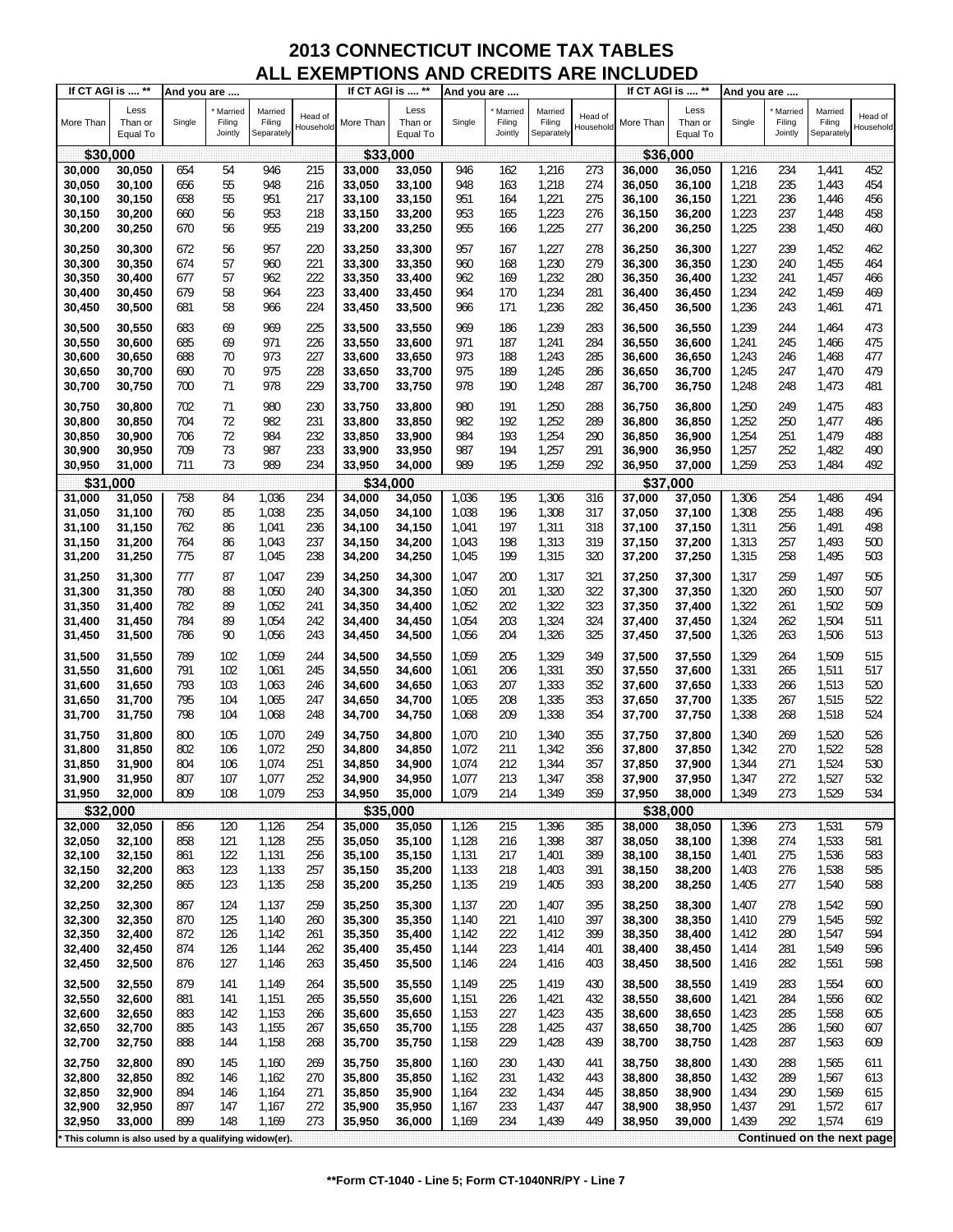| If CT AGI is  **   |                                                     | And you are    |                              |                                 |                      | If CT AGI is  **   |                             | And you are    |                              |                                 |                      |                  | If CT AGI is  **            | And you are    |                              |                                 |                      |
|--------------------|-----------------------------------------------------|----------------|------------------------------|---------------------------------|----------------------|--------------------|-----------------------------|----------------|------------------------------|---------------------------------|----------------------|------------------|-----------------------------|----------------|------------------------------|---------------------------------|----------------------|
| More Than          | Less<br>Than or<br>Equal To                         | Single         | Married<br>Filing<br>Jointly | Married<br>Filing<br>Separately | Head of<br>Household | More Than          | Less<br>Than or<br>Equal To | Single         | Married<br>Filing<br>Jointly | Married<br>Filing<br>Separately | Head of<br>Household | More Than        | Less<br>Than or<br>Equal To | Single         | Married<br>Filing<br>Jointly | Married<br>Filing<br>Separately | Head of<br>Household |
| \$39,000           |                                                     |                |                              |                                 |                      | \$42,000           |                             |                |                              |                                 |                      |                  | \$45,000                    |                |                              |                                 |                      |
| 39,000             | 39,050                                              | 1,486          | 293                          | 1,576                           | 664                  | 42,000             | 42,050                      | 1,711          | 460                          | 1,711                           | 919                  | 45,000           | 45,050                      | 1,846          | 554                          | 1,846                           | 1,216                |
| 39,050             | 39,100                                              | 1,488          | 294                          | 1,578                           | 666                  | 42,050             | 42,100                      | 1,713          | 461                          | 1,713                           | 921                  | 45,050           | 45,100                      | 1,848          | 556                          | 1,848                           | 1,218                |
| 39,100             | 39,150                                              | 1,491          | 295                          | 1,581                           | 668                  | 42,100             | 42,150                      | 1,716          | 462                          | 1,716                           | 923                  | 45,100           | 45,150                      | 1,851          | 558                          | 1,851                           | 1,220                |
| 39,150             | 39,200                                              | 1,493          | 296                          | 1,583                           | 670                  | 42,150             | 42,200                      | 1,718          | 463                          | 1,718                           | 925                  | 45,150           | 45,200                      | 1,853          | 560                          | 1,853                           | 1,222                |
| 39,200             | 39,250                                              | 1,495          | 297                          | 1,585                           | 673                  | 42,200             | 42,250                      | 1,720          | 465                          | 1,720                           | 928                  | 45,200           | 45,250                      | 1,855          | 562                          | 1,855                           | 1,224                |
|                    |                                                     |                |                              |                                 |                      |                    |                             |                |                              |                                 |                      |                  |                             |                |                              |                                 |                      |
| 39,250             | 39,300                                              | 1,497          | 298                          | 1,587                           | 675                  | 42,250             | 42,300                      | 1,722          | 466                          | 1,722                           | 930                  | 45,250           | 45,300                      | 1,857          | 564                          | 1,857                           | 1,227                |
| 39,300             | 39,350                                              | 1,500          | 299                          | 1,590                           | 677                  | 42,300             | 42,350                      | 1,725          | 467                          | 1,725                           | 932                  | 45,300           | 45,350                      | 1,860          | 566                          | 1,860                           | 1,229                |
| 39,350             | 39,400                                              | 1,502          | 300                          | 1,592                           | 679                  | 42,350             | 42,400                      | 1,727          | 469                          | 1,727                           | 934                  | 45,350           | 45,400                      | 1,862          | 568                          | 1,862                           | 1,231                |
| 39,400             | 39,450                                              | 1,504          | 301                          | 1,594                           | 681                  | 42,400             | 42,450                      | 1,729          | 470                          | 1,729                           | 936                  | 45,400           | 45,450                      | 1,864          | 571                          | 1,864                           | 1,233                |
| 39,450             | 39,500                                              | 1,506          | 302                          | 1,596                           | 683                  | 42,450             | 42,500                      | 1,731          | 471                          | 1,731                           | 938                  | 45,450           | 45,500                      | 1,866          | 573                          | 1,866                           | 1,235                |
| 39,500             | 39,550                                              | 1,509          | 303                          | 1,599                           | 685                  | 42,500             | 42,550                      | 1,734          | 472                          | 1,734                           | 940                  | 45,500           | 45,550                      | 1,869          | 575                          | 1,869                           | 1,252                |
| 39,550             | 39,600                                              | 1,511          | 304                          | 1,601                           | 687                  | 42,550             | 42,600                      | 1,736          | 474                          | 1,736                           | 942                  | 45,550           | 45,600                      | 1,871          | 577                          | 1,871                           | 1,254                |
| 39,600             | 39,650                                              | 1,513          | 305                          | 1,603                           | 690                  | 42,600             | 42,650                      | 1,738          | 475                          | 1,738                           | 945                  | 45,600           | 45,650                      | 1,873          | 579                          | 1,873                           | 1,256                |
| 39,650             | 39,700                                              | 1,515          | 306                          | 1,605                           | 692                  | 42,650             | 42,700                      | 1,740          | 476                          | 1,740                           | 947                  | 45,650           | 45,700                      | 1,875          | 581                          | 1,875                           | 1,258                |
| 39,700             | 39,750                                              | 1,518          | 307                          | 1,608                           | 694                  | 42,700             | 42,750                      | 1,743          | 477                          | 1,743                           | 949                  | 45,700           | 45,750                      | 1,878          | 583                          | 1,878                           | 1,260                |
|                    |                                                     |                |                              |                                 |                      |                    |                             |                |                              |                                 |                      |                  |                             |                |                              |                                 |                      |
| 39,750             | 39,800                                              | 1,520          | 308                          | 1,610                           | 696                  | 42,750             | 42,800                      | 1,745          | 479                          | 1,745                           | 951                  | 45,750           | 45,800                      | 1,880          | 585                          | 1,880                           | 1,263                |
| 39,800             | 39,850                                              | 1,522          | 309                          | 1,612                           | 698                  | 42,800             | 42,850                      | 1,747          | 480                          | 1,747                           | 953                  | 45,800           | 45,850                      | 1,882          | 588                          | 1,882                           | 1,265                |
| 39,850             | 39,900                                              | 1,524          | 310                          | 1,614                           | 700                  | 42,850             | 42,900                      | 1,749          | 481                          | 1,749                           | 955                  | 45,850           | 45,900                      | 1,884          | 590                          | 1,884                           | 1,267                |
| 39,900             | 39,950                                              | 1,527          | 311                          | 1,617                           | 702                  | 42,900             | 42,950                      | 1,752          | 483                          | 1,752                           | 957                  | 45,900           | 45,950                      | 1,887          | 592                          | 1,887                           | 1,269                |
| 39,950             | 40,000                                              | 1,529          | 312                          | 1,619                           | 704                  | 42,950             | 43,000                      | 1,754          | 484                          | 1,754                           | 959                  | 45,950           | 46,000                      | 1,889          | 594                          | 1,889                           | 1,272                |
| \$40,000           |                                                     |                |                              |                                 |                      | \$43,000           |                             |                |                              |                                 |                      |                  | \$46,000                    |                |                              |                                 |                      |
| 40,000             | 40,050                                              | 1,576<br>1,578 | 337<br>338                   | 1,621<br>1,623                  | 749<br>751           | 43,000             | 43,050                      | 1,756<br>1,758 | 485                          | 1,756<br>1,758                  | 1,004<br>1,006       | 46,000           | 46,050                      | 1,891<br>1,893 | 596<br>598                   | 1,891<br>1,893                  | 1,333<br>1,335       |
| 40,050             | 40,100                                              |                | 339                          |                                 | 753                  | 43,050             | 43,100                      |                | 486                          |                                 |                      | 46,050           | 46,100                      |                |                              |                                 |                      |
| 40,100<br>40,150   | 40,150<br>40,200                                    | 1,581<br>1,583 | 340                          | 1,626<br>1,628                  | 755                  | 43,100<br>43,150   | 43,150<br>43,200            | 1,761<br>1,763 | 488<br>489                   | 1,761<br>1,763                  | 1,008<br>1,010       | 46,100<br>46,150 | 46,150                      | 1,896<br>1,898 | 600<br>602                   | 1,896<br>1,898                  | 1,338<br>1,340       |
|                    |                                                     | 1,585          |                              |                                 |                      |                    |                             |                |                              | 1,765                           |                      |                  | 46,200                      |                |                              | 1,900                           |                      |
| 40,200             | 40,250                                              |                | 341                          | 1,630                           | 758                  | 43,200             | 43,250                      | 1,765          | 490                          |                                 | 1,013                | 46,200           | 46,250                      | 1,900          | 605                          |                                 | 1,342                |
| 40,250             | 40,300                                              | 1,587          | 342                          | 1,632                           | 760                  | 43,250             | 43,300                      | 1,767          | 492                          | 1,767                           | 1,015                | 46,250           | 46,300                      | 1,902          | 607                          | 1,902                           | 1,344                |
| 40,300             | 40,350                                              | 1,590          | 343                          | 1,635                           | 762                  | 43,300             | 43,350                      | 1,770          | 493                          | 1,770                           | 1,017                | 46,300           | 46,350                      | 1,905          | 609                          | 1,905                           | 1,347                |
| 40,350             | 40,400                                              | 1,592          | 344                          | 1,637                           | 764                  | 43,350             | 43,400                      | 1,772          | 494                          | 1,772                           | 1,019                | 46,350           | 46,400                      | 1,907          | 611                          | 1,907                           | 1,349                |
| 40,400             | 40,450                                              | 1,594          | 345                          | 1,639                           | 766                  | 43,400             | 43,450                      | 1,774          | 495                          | 1,774                           | 1,021                | 46,400           | 46,450                      | 1,909          | 613                          | 1,909                           | 1,351                |
| 40,450             | 40,500                                              | 1,596          | 346                          | 1,641                           | 768                  | 43,450             | 43,500                      | 1,776          | 497                          | 1,776                           | 1,023                | 46,450           | 46,500                      | 1,911          | 615                          | 1,911                           | 1,353                |
| 40,500             | 40,550                                              | 1,599          | 372                          | 1,644                           | 770                  | 43,500             | 43,550                      | 1,779          | 498                          | 1,779                           | 1,025                | 46,500           | 46,550                      | 1,914          | 617                          | 1,914                           | 1,356                |
| 40,550             | 40,600                                              | 1,601          | 373                          | 1,646                           | 772                  | 43,550             | 43,600                      | 1,781          | 499                          | 1,781                           | 1,027                | 46,550           | 46,600                      | 1,916          | 619                          | 1,916                           | 1,358                |
| 40,600             | 40,650                                              | 1,603          | 374                          | 1,648                           | 775                  | 43,600             | 43,650                      | 1,783          | 500                          | 1,783                           | 1,030                | 46,600           | 46,650                      | 1,918          | 622                          | 1,918                           | 1,360                |
| 40,650             | 40,700                                              | 1,605          | 375                          | 1,650                           | 777                  | 43,650             | 43,700                      | 1,785          | 502                          | 1,785                           | 1,032                | 46,650           | 46,700                      | 1,920          | 624                          | 1,920                           | 1,362                |
| 40,700             | 40,750                                              | 1,608          | 376                          | 1,653                           | 779                  | 43,700             | 43,750                      | 1,788          | 503                          | 1,788                           | 1,034                | 46,700           | 46,750                      | 1,923          | 626                          | 1,923                           | 1,365                |
| 40,750             |                                                     |                |                              |                                 |                      |                    |                             | 1,790          | 504                          | 1,790                           |                      | 46.750           |                             |                |                              | 1,925                           |                      |
| 40,800             | 40,800<br>40,850                                    | 1,610<br>1,612 | 377<br>379                   | 1,655<br>1,657                  | 781<br>783           | 43,750<br>43,800   | 43,800<br>43,850            | 1,792          | 506                          | 1,792                           | 1,036<br>1,038       | 46,800           | 46,800<br>46,850            | 1,925<br>1,927 | 628<br>630                   | 1,927                           | 1,367<br>1,369       |
|                    |                                                     |                | 380                          | 1,659                           | 785                  |                    |                             | 1,794          | 507                          | 1,794                           | 1,040                |                  |                             | 1,929          | 632                          | 1,929                           | 1,371                |
| 40,850<br>40,900   | 40,900<br>40,950                                    | 1,614<br>1,617 | 381                          | 1,662                           | 787                  | 43,850<br>43,900   | 43,900<br>43,950            | 1,797          | 508                          | 1,797                           | 1,042                | 46,850<br>46,900 | 46,900<br>46,950            | 1,932          | 634                          | 1,932                           | 1,374                |
| 40,950             | 41,000                                              | 1,619          | 382                          | 1,664                           | 789                  | 43,950             | 44,000                      | 1,799          | 509                          | 1,799                           | 1,044                | 46,950           | 47,000                      | 1,934          | 636                          | 1,934                           | 1,376                |
|                    |                                                     |                |                              |                                 |                      |                    |                             |                |                              |                                 |                      |                  |                             |                |                              |                                 |                      |
| \$41,000<br>41,000 | 41,050                                              | 1,666          | 409                          | 1,666                           | 834                  | \$44,000<br>44,000 | 44,050                      | 1801           | 511                          | 1801                            | 1102                 | 47,000           | \$47,000<br>47,050          | 1936           | 639                          | 1936                            | 1423                 |
| 41,050             | 41,100                                              | 1,668          | 410                          | 1,668                           | 836                  | 44,050             | 44,100                      | 1803           | 513                          | 1803                            | 1104                 | 47,050           | 47,100                      | 1938           | 641                          | 1938                            | 1425                 |
| 41,100             | 41,150                                              | 1,671          | 411                          | 1,671                           | 838                  | 44,100             | 44,150                      | 1806           | 515                          | 1806                            | 1106                 | 47,100           | 47,150                      | 1941           | 643                          | 1941                            | 1428                 |
| 41,150             | 41,200                                              | 1,673          | 412                          | 1,673                           | 840                  | 44,150             | 44,200                      | 1808           | 517                          | 1808                            | 1108                 | 47,150           | 47,200                      | 1943           | 645                          | 1943                            | 1430                 |
| 41,200             | 41,250                                              | 1,675          | 413                          | 1,675                           | 843                  | 44,200             | 44,250                      | 1,810          | 520                          | 1,810                           | 1,110                | 47,200           | 47,250                      | 1,945          | 647                          | 1,945                           | 1,432                |
|                    |                                                     |                |                              |                                 |                      |                    |                             |                |                              |                                 |                      |                  |                             |                |                              |                                 |                      |
| 41,250             | 41,300                                              | 1,677          | 415                          | 1,677                           | 845                  | 44,250             | 44,300                      | 1,812          | 522                          | 1,812                           | 1,113                | 47,250           | 47,300                      | 1,947          | 649                          | 1,947                           | 1,434                |
| 41,300             | 41,350                                              | 1,680          | 416                          | 1,680                           | 847                  | 44,300             | 44,350                      | 1,815          | 524                          | 1,815                           | 1,115                | 47,300           | 47,350                      | 1,950          | 651                          | 1,950                           | 1,437                |
| 41,350             | 41,400                                              | 1,682          | 417                          | 1,682                           | 849                  | 44,350             | 44,400                      | 1,817          | 526                          | 1,817                           | 1,117                | 47,350           | 47,400                      | 1,952          | 653                          | 1,952                           | 1,439                |
| 41,400             | 41,450                                              | 1,684          | 418                          | 1,684                           | 851                  | 44,400             | 44,450                      | 1,819          | 528                          | 1,819                           | 1,119                | 47,400           | 47,450                      | 1,954          | 656                          | 1,954                           | 1,441                |
| 41,450             | 41,500                                              | 1,686          | 419                          | 1,686                           | 853                  | 44,450             | 44,500                      | 1,821          | 530                          | 1,821                           | 1,121                | 47,450           | 47,500                      | 1,956          | 658                          | 1,956                           | 1,443                |
| 41,500             | 41,550                                              | 1,689          | 447                          | 1,689                           | 855                  | 44,500             | 44,550                      | 1,824          | 532                          | 1,824                           | 1,136                | 47,500           | 47,550                      | 1,959          | 660                          | 1,959                           | 1,446                |
| 41,550             | 41,600                                              | 1,691          | 448                          | 1,691                           | 857                  | 44,550             | 44,600                      | 1,826          | 534                          | 1,826                           | 1,139                | 47,550           | 47,600                      | 1,961          | 662                          | 1,961                           | 1,448                |
| 41,600             | 41,650                                              | 1,693          | 449                          | 1,693                           | 860                  | 44,600             | 44,650                      | 1,828          | 537                          | 1,828                           | 1,141                | 47,600           | 47,650                      | 1,963          | 664                          | 1,963                           | 1,450                |
| 41,650             | 41,700                                              | 1,695          | 451                          | 1,695                           | 862                  | 44,650             | 44,700                      | 1,830          | 539                          | 1,830                           | 1,143                | 47,650           | 47,700                      | 1,965          | 666                          | 1,965                           | 1,452                |
| 41,700             | 41,750                                              | 1,698          | 452                          | 1,698                           | 864                  | 44,700             | 44,750                      | 1,833          | 541                          | 1,833                           | 1,145                | 47,700           | 47,750                      | 1,968          | 668                          | 1,968                           | 1,455                |
| 41,750             | 41,800                                              | 1,700          | 453                          | 1,700                           | 866                  | 44,750             | 44,800                      | 1,835          | 543                          | 1,835                           | 1,147                | 47,750           | 47,800                      | 1,970          | 670                          | 1,970                           | 1,457                |
| 41,800             | 41,850                                              | 1,702          | 455                          | 1,702                           | 868                  | 44,800             | 44,850                      | 1,837          | 545                          | 1,837                           | 1,149                | 47,800           | 47,850                      | 1,972          | 673                          | 1,972                           | 1,459                |
| 41,850             | 41,900                                              | 1,704          | 456                          | 1,704                           | 870                  | 44,850             | 44,900                      | 1,839          | 547                          | 1,839                           | 1,152                | 47,850           | 47,900                      | 1,974          | 675                          | 1,974                           | 1,461                |
| 41,900             | 41,950                                              | 1,707          | 457                          | 1,707                           | 872                  | 44,900             | 44,950                      | 1,842          | 549                          | 1,842                           | 1,154                | 47,900           | 47,950                      | 1,977          | 677                          | 1,977                           | 1,464                |
| 41,950             | 42,000                                              | 1,709          | 458                          | 1,709                           | 874                  | 44,950             | 45,000                      | 1,844          | 551                          | 1,844                           | 1,156                | 47,950           | 48,000                      | 1,979          | 679                          | 1,979                           | 1,466                |
|                    |                                                     |                |                              |                                 |                      |                    |                             |                |                              |                                 |                      |                  |                             |                |                              |                                 |                      |
|                    | This column is also used by a qualifying widow(er). |                |                              |                                 |                      |                    |                             |                |                              |                                 |                      |                  |                             |                |                              | Continued on the next page      |                      |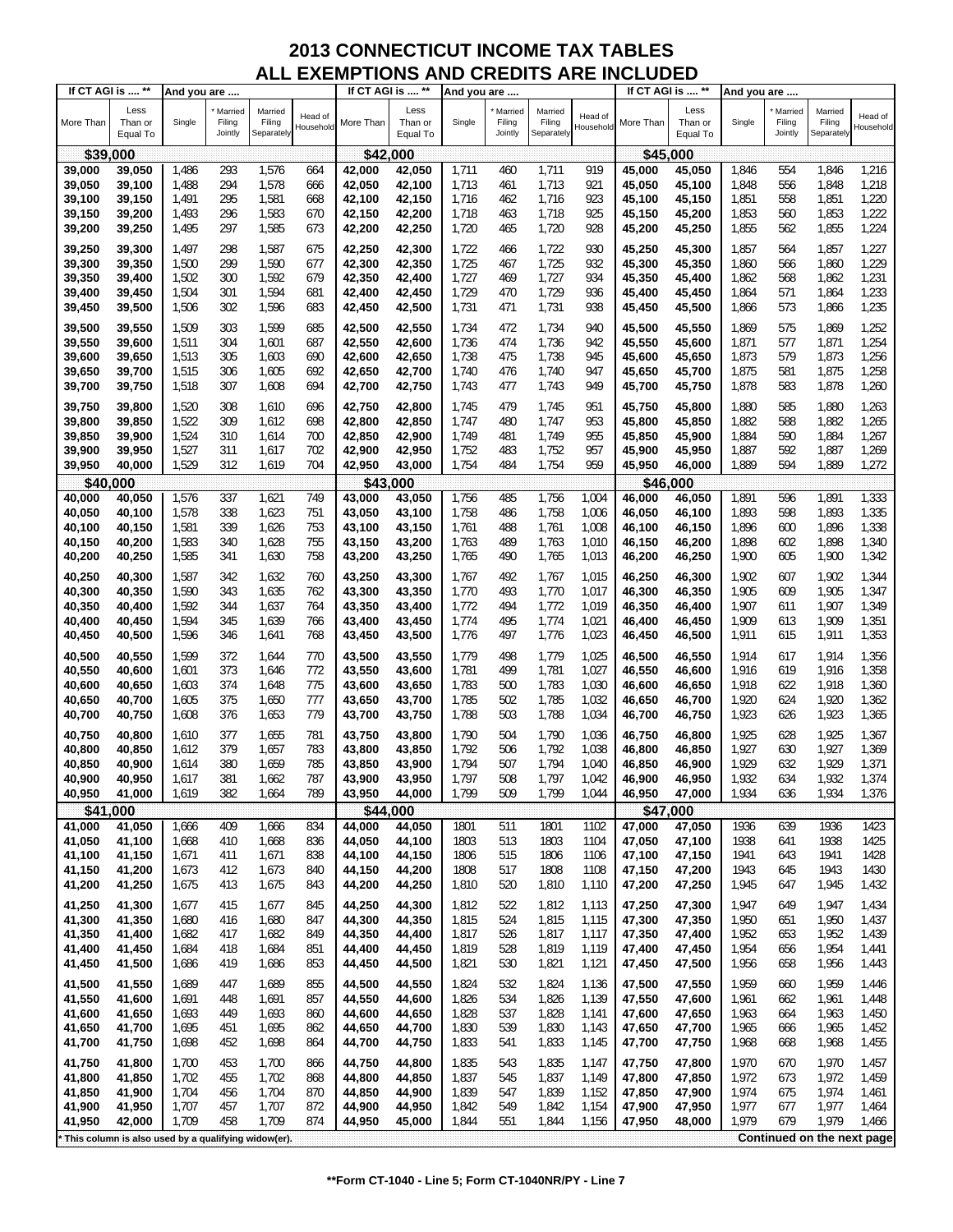| If CT AGI is  **   |                                                     | And you are    |                              |                                 |                      | If CT AGI is  ** |                             | And you are |                              |                                 |                      | If CT AGI is  ** |                             | And you are    |                              |                                 |                      |
|--------------------|-----------------------------------------------------|----------------|------------------------------|---------------------------------|----------------------|------------------|-----------------------------|-------------|------------------------------|---------------------------------|----------------------|------------------|-----------------------------|----------------|------------------------------|---------------------------------|----------------------|
| More Than          | Less<br>Than or<br>Equal To                         | Single         | Married<br>Filing<br>Jointly | Married<br>Filing<br>Separately | Head of<br>Household | More Than        | Less<br>Than or<br>Equal To | Single      | Married<br>Filing<br>Jointly | Married<br>Filing<br>Separately | Head of<br>Household | More Than        | Less<br>Than or<br>Equal To | Single         | Married<br>Filing<br>Jointly | Married<br>Filing<br>Separately | Head of<br>Household |
| \$48,000           |                                                     |                |                              |                                 |                      | \$51,000         |                             |             |                              |                                 |                      | \$54,000         |                             |                |                              |                                 |                      |
| 48,000             | 48,050                                              | 1,981          | 724                          | 2,003                           | 1,513                | 51,000           | 51,050                      | 2,121       | 1,013                        | 2,305                           | 1,783                | 54,000           | 54,050                      | 2,269          | 1,306                        | 2,561                           | 2053                 |
| 48,050             | 48,100                                              | 1,983          | 726                          | 2,005                           | 1,515                | 51,050           | 51,100                      | 2,123       | 1,015                        | 2,308                           | 1,785                | 54,050           | 54,100                      | 2,272          | 1,308                        | 2,564                           | 2055                 |
| 48,100             | 48,150                                              | 1,986          | 728                          | 2,008                           | 1,518                | 51,100           | 51,150                      | 2,126       | 1,018                        | 2,310                           | 1,788                | 54,100           | 54,150                      | 2,274          | 1,311                        | 2,567                           | 2058                 |
| 48,150             | 48,200                                              | 1,988          | 730                          | 2,010                           | 1,520                | 51,150           | 51,200                      | 2,128       | 1,020                        | 2,313                           | 1,790                | 54,150           | 54,200                      | 2,277          | 1,313                        | 2,570                           | 2060                 |
|                    |                                                     |                | 732                          |                                 |                      |                  |                             |             |                              |                                 | 1,792                |                  |                             |                |                              |                                 | 2062                 |
| 48,200             | 48,250                                              | 1,990          |                              | 2,012                           | 1,522                | 51,200           | 51,250                      | 2,131       | 1,022                        | 2,316                           |                      | 54,200           | 54,250                      | 2,279          | 1,315                        | 2,572                           |                      |
| 48,250             | 48,300                                              | 1,992          | 734                          | 2,015                           | 1,524                | 51,250           | 51,300                      | 2,133       | 1,024                        | 2,318                           | 1,794                | 54,250           | 54,300                      | 2,282          | 1,317                        | 2,575                           | 2064                 |
| 48,300             | 48,350                                              | 1,995          | 736                          | 2,017                           | 1,527                | 51,300           | 51,350                      | 2,136       | 1,026                        | 2,321                           | 1,797                | 54,300           | 54,350                      | 2,284          | 1,320                        | 2,578                           | 2067                 |
| 48,350             | 48,400                                              | 1,997          | 738                          | 2,019                           | 1,529                | 51,350           | 51,400                      | 2,138       | 1,029                        | 2,324                           | 1,799                | 54,350           | 54,400                      | 2,287          | 1,322                        | 2,581                           | 2069                 |
| 48,400             | 48,450                                              | 1,999          | 741                          | 2,021                           | 1,531                | 51,400           | 51,450                      | 2,141       | 1,031                        | 2,326                           | 1,801                | 54,400           | 54,450                      | 2,289          | 1,324                        | 2,583                           | 2071                 |
| 48,450             | 48,500                                              | 2,001          | 743                          | 2,024                           | 1,533                | 51,450           | 51,500                      | 2,143       | 1,033                        | 2,329                           | 1,803                | 54,450           | 54,500                      | 2,292          | 1,326                        | 2,586                           | 2073                 |
|                    |                                                     |                |                              |                                 |                      |                  |                             |             |                              |                                 |                      |                  |                             |                |                              |                                 |                      |
| 48,500             | 48,550                                              | 2,004          | 745                          | 2,048                           | 1,536                | 51,500           | 51,550                      | 2,145       | 1,047                        | 2,356                           | 1,806                | 54,500           | 54,550                      | 2,294          | 1,329                        | 2,589                           | 2076                 |
| 48,550             | 48,600                                              | 2,006          | 747                          | 2,050                           | 1,538                | 51,550           | 51,600                      | 2,148       | 1,049                        | 2,358                           | 1,808                | 54,550           | 54,600                      | 2,296          | 1,331                        | 2,592                           | 2078                 |
| 48,600             | 48,650                                              | 2,008          | 749                          | 2,053                           | 1,540                | 51,600           | 51,650                      | 2,150       | 1,051                        | 2,361                           | 1,810                | 54,600           | 54,650                      | 2,299          | 1,333                        | 2,594                           | 2080                 |
| 48,650             | 48,700                                              | 2,010          | 751                          | 2,055                           | 1,542                | 51,650           | 51,700                      | 2,153       | 1,054                        | 2,364                           | 1,812                | 54,650           | 54,700                      | 2,301          | 1,335                        | 2,597                           | 2082                 |
| 48,700             | 48,750                                              | 2,013          | 753                          | 2,057                           | 1,545                | 51,700           | 51,750                      | 2,155       | 1,056                        | 2,367                           | 1,815                | 54,700           | 54,750                      | 2,304          | 1,338                        | 2,600                           | 2085                 |
| 48,750             | 48,800                                              | 2,015          | 755                          | 2,060                           | 1,547                | 51,750           | 51,800                      | 2,158       | 1,058                        | 2,369                           | 1,817                | 54.750           | 54,800                      | 2,306          | 1,340                        | 2,603                           | 2087                 |
| 48,800             | 48,850                                              | 2,017          | 758                          | 2,062                           | 1,549                | 51,800           | 51,850                      | 2,160       | 1,060                        | 2,372                           | 1,819                | 54,800           | 54,850                      | 2,309          | 1,342                        | 2,605                           | 2089                 |
| 48,850             | 48,900                                              | 2,019          | 760                          | 2,064                           | 1,551                | 51,850           | 51,900                      | 2,163       | 1,062                        | 2,375                           | 1,821                | 54,850           | 54,900                      | 2,311          | 1,344                        | 2,608                           | 2091                 |
| 48,900             | 48,950                                              | 2,022          | 762                          | 2,067                           | 1,554                | 51,900           | 51,950                      | 2,165       | 1,065                        | 2,377                           | 1,824                | 54,900           | 54,950                      | 2,314          | 1,347                        | 2,611                           | 2094                 |
| 48,950             | 49,000                                              | 2,024          | 764                          | 2,069                           | 1,556                | 51,950           | 52,000                      | 2,168       | 1,067                        | 2,380                           | 1,826                | 54,950           | 55,000                      | 2,316          | 1,349                        | 2,614                           | 2096                 |
|                    |                                                     |                |                              |                                 |                      |                  |                             |             |                              |                                 |                      |                  |                             |                |                              |                                 |                      |
| \$49,000<br>49,000 | 49,050                                              | 2,026          | 809                          | 2,094                           | 1,603                | \$52<br>52,000   | ,000<br>52,050              | 2170        | 1126                         | 2407                            | 1873                 | \$55<br>55,000   | 000<br>55,050               | 2319           | 1396                         | 2616                            | 2143                 |
|                    |                                                     |                |                              | 2,096                           |                      |                  |                             | 2173        |                              |                                 | 1875                 |                  |                             |                |                              |                                 | 2145                 |
| 49,050             | 49,100                                              | 2,028          | 811<br>813                   |                                 | 1,605                | 52,050           | 52,100                      |             | 1128<br>1,131                | 2410                            |                      | 55,050<br>55,100 | 55,100                      | 2321           | 1398<br>1,401                | 2619<br>2,622                   | 2,148                |
| 49,100             | 49,150                                              | 2,031<br>2,033 | 815                          | 2,098                           | 1,608                | 52,100           | 52,150                      | 2,175       | 1,133                        | 2,413<br>2,415                  | 1,878<br>1,880       |                  | 55,150                      | 2,324          | 1,403                        | 2,625                           |                      |
| 49,150             | 49,200                                              |                |                              | 2,101                           | 1,610                | 52,150           | 52,200                      | 2,178       |                              |                                 |                      | 55,150           | 55,200                      | 2,326          |                              |                                 | 2,150                |
| 49,200             | 49,250                                              | 2,035          | 817                          | 2,103                           | 1,612                | 52,200           | 52,250                      | 2,180       | 1,135                        | 2,418                           | 1,882                | 55,200           | 55,250                      | 2,329          | 1,405                        | 2,627                           | 2,152                |
| 49,250             | 49,300                                              | 2,037          | 819                          | 2,105                           | 1,614                | 52,250           | 52,300                      | 2,183       | 1,137                        | 2,421                           | 1,884                | 55,250           | 55,300                      | 2,331          | 1,407                        | 2,650                           | 2,154                |
| 49,300             | 49,350                                              | 2,040          | 821                          | 2,108                           | 1,617                | 52,300           | 52,350                      | 2,185       | 1,140                        | 2,423                           | 1,887                | 55,300           | 55,350                      | 2,334          | 1,410                        | 2,653                           | 2,157                |
| 49,350             | 49,400                                              | 2,042          | 823                          | 2,110                           | 1,619                | 52,350           | 52,400                      | 2,188       | 1,142                        | 2,426                           | 1,889                | 55,350           | 55,400                      | 2,336          | 1,412                        | 2,656                           | 2,159                |
| 49,400             | 49,450                                              | 2,044          | 826                          | 2,112                           | 1,621                | 52,400           | 52,450                      | 2,190       | 1,144                        | 2,429                           | 1,891                | 55,400           | 55,450                      | 2,339          | 1,414                        | 2,658                           | 2,161                |
| 49,450             | 49,500                                              | 2,046          | 828                          | 2,115                           | 1,623                | 52,450           | 52,500                      | 2,193       | 1,146                        | 2,432                           | 1,893                | 55,450           | 55,500                      | 2,341          | 1,416                        | 2,661                           | 2,163                |
| 49,500             | 49,550                                              | 2,049          | 830                          |                                 | 1,626                | 52,500           | 52,550                      | 2,195       |                              | 2,459                           | 1,896                | 55,500           |                             |                |                              | 2,664                           |                      |
|                    |                                                     |                | 832                          | 2,140                           | 1,628                |                  |                             |             | 1,149                        | 2,462                           | 1,898                |                  | 55,550                      | 2,343<br>2,346 | 1,419<br>1,421               |                                 | 2,166                |
| 49,550             | 49,600                                              | 2,051          |                              | 2,142                           |                      | 52,550           | 52,600                      | 2,197       | 1,151                        |                                 |                      | 55,550           | 55,600                      |                |                              | 2,667                           | 2,168                |
| 49,600             | 49,650                                              | 2,053          | 834                          | 2,144                           | 1,630                | 52,600           | 52,650                      | 2,200       | 1,153                        | 2,464                           | 1,900                | 55.600           | 55,650                      | 2,348          | 1,423                        | 2,669                           | 2,170                |
| 49,650             | 49,700                                              | 2,055          | 836                          | 2,147                           | 1,632                | 52,650           | 52,700                      | 2,202       | 1,155                        | 2,467                           | 1,902                | 55,650           | 55,700                      | 2,351          | 1,425                        | 2,672                           | 2,172                |
| 49,700             | 49,750                                              | 2,058          | 838                          | 2,149                           | 1,635                | 52,700           | 52,750                      | 2,205       | 1,158                        | 2,470                           | 1,905                | 55,700           | 55,750                      | 2,353          | 1,428                        | 2,675                           | 2,175                |
| 49,750             | 49,800                                              | 2,060          | 840                          | 2,151                           | 1,637                | 52,750           | 52,800                      | 2,207       | 1,160                        | 2,493                           | 1,907                | 55,750           | 55,800                      | 2,356          | 1,430                        | 2,678                           | 2,177                |
| 49,800             | 49,850                                              | 2,062          | 843                          | 2,154                           | 1,639                | 52,800           | 52,850                      | 2,210       | 1,162                        | 2,495                           | 1,909                | 55,800           | 55,850                      | 2,358          | 1,432                        | 2,680                           | 2,179                |
| 49,850             | 49,900                                              | 2,064          | 845                          | 2,156                           | 1,641                | 52,850           | 52,900                      | 2,212       | 1,164                        | 2,498                           | 1,911                | 55,850           | 55,900                      | 2,361          | 1,434                        | 2,683                           | 2,181                |
| 49,900             | 49,950                                              | 2,067          | 847                          | 2,158                           | 1,644                | 52,900           | 52,950                      | 2,215       | 1,167                        | 2,501                           | 1,914                | 55,900           | 55,950                      | 2,363          | 1,437                        | 2,686                           | 2,184                |
| 49,950             | 50,000                                              | 2,069          | 849                          | 2,161                           | 1,646                | 52,950           | 53,000                      | 2,217       | 1,169                        | 2,504                           | 1,916                | 55,950           | 56,000                      | 2,366          | 1,439                        | 2,689                           | 2,186                |
| \$50,000           |                                                     |                |                              |                                 |                      | \$53,000         |                             |             |                              |                                 |                      |                  | \$56,000                    |                |                              |                                 |                      |
| 50,000             | 50,050                                              | 2071           | 904                          | 2186                            | 1693                 | 53,000           | 53,050                      | 2220        | 1216                         | 2506                            | 1963                 | 56,000           | 56,050                      | 2,395          | 1,486                        | 2,691                           | 2,233                |
| 50,050             | 50,100                                              | 2074           | 906                          | 2189                            | 1695                 | 53,050           | 53,100                      | 2222        | 1218                         | 2509                            | 1965                 | 56,050           | 56,100                      | 2,397          | 1,488                        | 2,694                           | 2,235                |
| 50,100             | 50,150                                              | 2076           | 908                          | 2192                            | 1698                 | 53,100           | 53,150                      | 2225        | 1221                         | 2512                            | 1968                 | 56,100           | 56,150                      | 2,400          | 1,491                        | 2,697                           | 2,238                |
| 50,150             | 50,200                                              | 2,079          | 911                          | 2,194                           | 1,700                | 53,150           | 53,200                      | 2,227       | 1,223                        | 2,515                           | 1,970                | 56,150           | 56,200                      | 2,402          | 1,493                        | 2,700                           | 2,240                |
| 50,200             | 50,250                                              | 2,081          | 913                          | 2,197                           | 1,702                | 53,200           | 53,250                      | 2,230       | 1,225                        | 2,517                           | 1,972                | 56,200           | 56,250                      | 2,405          | 1,495                        | 2,702                           | 2,242                |
|                    | 50,300                                              | 2,084          | 915                          |                                 |                      | 53,250           |                             |             |                              |                                 | 1,974                | 56,250           | 56,300                      |                | 1,497                        | 2,705                           | 2,244                |
| 50,250             | 50,350                                              |                | 917                          | 2,218                           | 1,704<br>1,707       |                  | 53,300                      | 2,232       | 1,227                        | 2,520                           | 1,977                | 56,300           |                             | 2,407          |                              | 2,708                           | 2,247                |
| 50,300             |                                                     | 2,086          |                              | 2,221                           | 1,709                | 53,300           | 53,350                      | 2,235       | 1,230                        | 2,523                           |                      |                  | 56,350                      | 2,410          | 1,500                        |                                 |                      |
| 50,350             | 50,400                                              | 2,089          | 919                          | 2,224                           |                      | 53,350           | 53,400                      | 2,237       | 1,232                        | 2,526                           | 1,979                | 56,350           | 56,400                      | 2,412          | 1,502                        | 2,711                           | 2,249                |
| 50,400             | 50,450                                              | 2,091          | 921                          | 2,226                           | 1,711                | 53,400           | 53,450                      | 2,240       | 1,234                        | 2,528                           | 1,981                | 56,400           | 56,450                      | 2,415          | 1,504                        | 2,713                           | 2,251                |
| 50,450             | 50,500                                              | 2,094          | 923                          | 2,229                           | 1,713                | 53,450           | 53,500                      | 2,242       | 1,236                        | 2,531                           | 1,983                | 56,450           | 56,500                      | 2,417          | 1,506                        | 2,716                           | 2,253                |
| 50,500             | 50,550                                              | 2,096          | 936                          | 2,255                           | 1,716                | 53,500           | 53,550                      | 2,244       | 1,239                        | 2,534                           | 1,986                | 56,500           | 56,550                      | 2,465          | 1,509                        | 2,719                           | 2,256                |
| 50,550             | 50,600                                              | 2,098          | 939                          | 2,258                           | 1,718                | 53,550           | 53,600                      | 2,247       | 1,241                        | 2,537                           | 1,988                | 56,550           | 56,600                      | 2,467          | 1,511                        | 2,722                           | 2,258                |
| 50,600             | 50,650                                              | 2,101          | 941                          | 2,260                           | 1,720                | 53,600           | 53,650                      | 2,249       | 1,243                        | 2,539                           | 1,990                | 56,600           | 56,650                      | 2,470          | 1,513                        | 2,724                           | 2,260                |
| 50,650             | 50,700                                              | 2,103          | 943                          | 2,263                           | 1,722                | 53,650           | 53,700                      | 2,252       | 1,245                        | 2,542                           | 1,992                | 56,650           | 56,700                      | 2,472          | 1,515                        | 2,727                           | 2,262                |
| 50,700             | 50,750                                              | 2,106          | 945                          | 2,265                           | 1,725                | 53,700           | 53,750                      | 2,254       | 1,248                        | 2,545                           | 1,995                | 56,700           | 56,750                      | 2,475          | 1,518                        | 2,730                           | 2,265                |
|                    |                                                     |                |                              |                                 |                      |                  |                             |             |                              |                                 |                      |                  |                             |                |                              |                                 |                      |
| 50,750             | 50,800                                              | 2,108          | 947                          | 2,268                           | 1,727                | 53,750           | 53,800                      | 2,257       | 1,250                        | 2,548                           | 1,997                | 56,750           | 56,800                      | 2,477          | 1,520                        | 2,733                           | 2,267                |
| 50,800             | 50,850                                              | 2,111          | 949                          | 2,271                           | 1,729                | 53,800           | 53,850                      | 2,259       | 1,252                        | 2,550                           | 1,999                | 56,800           | 56,850                      | 2,480          | 1,522                        | 2,735                           | 2,269                |
| 50,850             | 50,900                                              | 2,113          | 952                          | 2,273                           | 1,731                | 53,850           | 53,900                      | 2,262       | 1,254                        | 2,553                           | 2,001                | 56,850           | 56,900                      | 2,482          | 1,524                        | 2,738                           | 2,271                |
| 50,900             | 50,950                                              | 2,116          | 954                          | 2,276                           | 1,734                | 53,900           | 53,950                      | 2,264       | 1,257                        | 2,556                           | 2,004                | 56,900           | 56,950                      | 2,485          | 1,527                        | 2,741                           | 2,274                |
| 50,950             | 51,000                                              | 2,118          | 956                          | 2,279                           | 1,736                | 53,950           | 54,000                      | 2,267       | 1,259                        | 2,559                           | 2,006                | 56,950           | 57,000                      | 2,487          | 1,529                        | 2,744                           | 2,276                |
|                    | This column is also used by a qualifying widow(er). |                |                              |                                 |                      |                  |                             |             |                              |                                 |                      |                  |                             |                |                              | Continued on the next page      |                      |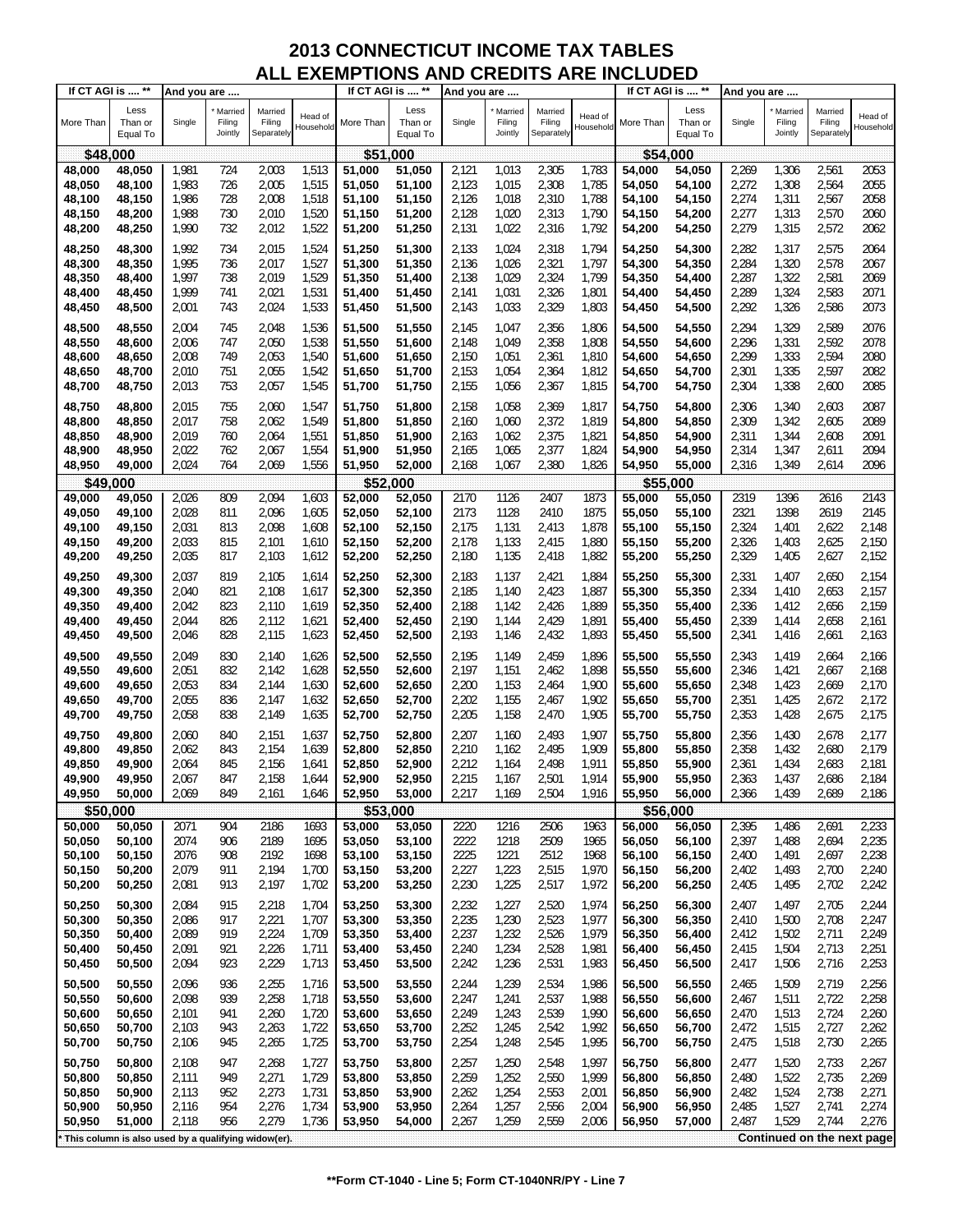| Less<br>Less<br>Less<br>Married<br>Married<br>Married<br>Married<br>Married<br>Married<br>Head of<br>Head of<br>Head of<br>More Than<br>Than or<br>Single<br>Filing<br>Filing<br>More Than<br>Than or<br>Single<br>Filing<br>Filing<br>More Than<br>Than or<br>Single<br>Filing<br>Filing<br>Household<br>Household<br>Household<br>Jointly<br>Separately<br>Jointly<br>Jointly<br>Separately<br>Separately<br>Equal To<br>Equal To<br>Equal To<br>\$57,000<br>\$60,000<br>\$63,000<br>2,517<br>1,576<br>2,746<br>2,278<br>2,843<br>1,846<br>2,931<br>2,413<br>3,056<br>2,116<br>3,136<br>2,548<br>57,000<br>60,050<br>63,000<br>57,050<br>60,000<br>63,050<br>2,519<br>1,578<br>2,749<br>2,280<br>2,845<br>2,934<br>2,415<br>3,059<br>2,118<br>3,139<br>2,550<br>57,050<br>57,100<br>60,050<br>60,100<br>1,848<br>63,050<br>63,100<br>1,581<br>2,752<br>2,283<br>2,937<br>2,553<br>57,100<br>57,150<br>2,522<br>60,100<br>60,150<br>2,848<br>1,851<br>2,418<br>63,100<br>3,062<br>2,121<br>3,142<br>63,150<br>2,525<br>1,583<br>2,755<br>2,285<br>1,853<br>2,940<br>2,420<br>3,065<br>2,123<br>3,145<br>2,555<br>57,150<br>57,200<br>60,150<br>60,200<br>2,851<br>63,150<br>63,200<br>2,527<br>1,585<br>2,757<br>2,287<br>1,855<br>2,942<br>2,422<br>2,125<br>3,147<br>2,557<br>57,200<br>57,250<br>60,200<br>2,854<br>63,200<br>63,250<br>3,067<br>60,250<br>57,250<br>2,530<br>1,587<br>2,760<br>2,289<br>60,250<br>2,856<br>1,857<br>2,965<br>2,424<br>3,070<br>2,127<br>3,150<br>2,559<br>57,300<br>60,300<br>63,250<br>63,300<br>1,590<br>2,763<br>2,292<br>2,859<br>2,968<br>2,427<br>3,073<br>2,130<br>3,153<br>2,562<br>57,300<br>57,350<br>2,532<br>60,300<br>60,350<br>1,860<br>63,300<br>63,350<br>2,294<br>2,535<br>1,592<br>2,766<br>2,971<br>2,429<br>3,076<br>2,132<br>3,156<br>2,564<br>57,350<br>57,400<br>60,350<br>60,400<br>2,862<br>1,862<br>63,350<br>63,400<br>1,594<br>2,296<br>2,973<br>2,134<br>57,400<br>2,537<br>2,768<br>60,400<br>2,864<br>1,864<br>2,431<br>63,400<br>3,078<br>3,158<br>2,566<br>57,450<br>60,450<br>63,450<br>1,596<br>2,771<br>2,298<br>2,976<br>2,433<br>3,081<br>2,136<br>2,568<br>57,450<br>57,500<br>2,540<br>2,867<br>1,866<br>3,161<br>60,450<br>60,500<br>63,450<br>63,500<br>2,570<br>1,599<br>2,301<br>2,899<br>2,979<br>2,436<br>3,084<br>2,139<br>2,571<br>57,500<br>57,550<br>2,774<br>60,500<br>60,550<br>1,869<br>63,500<br>63,550<br>3,164<br>57,550<br>2,572<br>1,601<br>2,777<br>2,303<br>60,550<br>2,902<br>1,871<br>2,982<br>2,438<br>3,087<br>2,141<br>2,573<br>57,600<br>60,600<br>63,550<br>63,600<br>3,167<br>1,603<br>2,779<br>2,305<br>2,984<br>2,440<br>3,089<br>2,143<br>2,575<br>57,600<br>57,650<br>2,575<br>60,600<br>60,650<br>2,904<br>1,873<br>63,600<br>3,169<br>63,650<br>2,782<br>2,307<br>2,987<br>2,442<br>3,092<br>2,145<br>2,577<br>2,578<br>1,605<br>2,907<br>1,875<br>3,172<br>57,650<br>57,700<br>60,650<br>60,700<br>63,650<br>63,700<br>57,700<br>2,580<br>1,608<br>2,785<br>2,310<br>2,910<br>1,878<br>2,990<br>2,445<br>63,700<br>3,095<br>2,148<br>3,175<br>2,580<br>57,750<br>60,700<br>60,750<br>63,750<br>2,583<br>2,913<br>3,098<br>2,582<br>57,750<br>57,800<br>1,610<br>2,808<br>2,312<br>60,750<br>60,800<br>1,880<br>2,993<br>2,447<br>63,750<br>63,800<br>2,150<br>3,178<br>2,810<br>2,314<br>1,882<br>2,995<br>2,449<br>3,100<br>2,152<br>3,180<br>2,584<br>57,800<br>57,850<br>2,585<br>1,612<br>60,800<br>60,850<br>2,915<br>63,800<br>63,850<br>2,588<br>1,614<br>2,813<br>2,316<br>2,918<br>1,884<br>2,998<br>2,451<br>3,103<br>2,154<br>3,183<br>2,586<br>57,850<br>57,900<br>60,850<br>60,900<br>63,850<br>63,900<br>2,816<br>2,319<br>1,887<br>3,001<br>2,454<br>2,157<br>3,186<br>2,589<br>57,900<br>2,591<br>1,617<br>60,900<br>2,921<br>3,106<br>57,950<br>60,950<br>63,900<br>63,950<br>2,321<br>2,159<br>57,950<br>2,593<br>1,619<br>2,819<br>60,950<br>2,924<br>1,889<br>3,004<br>2,456<br>63,950<br>64,000<br>3,109<br>3,189<br>2,591<br>58,000<br>61,000<br>\$58,000<br>\$61,000<br>\$64,000<br>1,666<br>2,821<br>2,323<br>1,936<br>3,006<br>2,458<br>2,206<br>3,191<br>2,593<br>58,000<br>58,050<br>2,623<br>61,000<br>61,050<br>2,926<br>64,000<br>3,111<br>64,050<br>2,325<br>2,208<br>2,626<br>2,824<br>2,929<br>1,938<br>3,009<br>2,460<br>3,114<br>3,194<br>2,595<br>58,050<br>58,100<br>1,668<br>61,050<br>61,100<br>64,050<br>64,100<br>2,629<br>1,671<br>2,827<br>2,328<br>2,932<br>1,941<br>3,012<br>2,463<br>3,117<br>2,211<br>3,197<br>2,598<br>58,100<br>58,150<br>61,100<br>61,150<br>64,100<br>64,150<br>1,673<br>2,830<br>2,330<br>2,935<br>1,943<br>3,015<br>2,465<br>3,120<br>2,213<br>3,200<br>2,600<br>58,150<br>58,200<br>2,631<br>61,150<br>61,200<br>64,150<br>64,200<br>1,675<br>2,832<br>2,215<br>3,202<br>58,200<br>58,250<br>2,634<br>2,332<br>61,200<br>61,250<br>2,937<br>1,945<br>3,017<br>2,467<br>64,200<br>3,122<br>2,602<br>64,250<br>2,334<br>2,217<br>2,835<br>2,940<br>3,020<br>2,469<br>3,125<br>3,205<br>2,604<br>58,250<br>58,300<br>2,636<br>1,677<br>61,250<br>61,300<br>1,947<br>64,250<br>64,300<br>1,680<br>2,838<br>2,337<br>1,950<br>3,023<br>2,472<br>3,128<br>2,220<br>3,208<br>58,300<br>58,350<br>2,639<br>61,300<br>61,350<br>2,943<br>64,300<br>64,350<br>2,607<br>2,222<br>58,350<br>1,682<br>2,841<br>2,339<br>1,952<br>3,026<br>2,474<br>3,131<br>3,211<br>2,609<br>2,642<br>61,350<br>61,400<br>2,946<br>64,350<br>64,400<br>58,400<br>2,224<br>1,684<br>2,843<br>1,954<br>2,476<br>3,133<br>3,213<br>2,611<br>58,400<br>2,644<br>2,341<br>61,400<br>2,948<br>3,028<br>64,400<br>58,450<br>61,450<br>64,450<br>2,226<br>3,216<br>2,613<br>58,450<br>58,500<br>1,686<br>2,846<br>2,343<br>61,450<br>2,951<br>1,956<br>3,031<br>2,478<br>64,450<br>3,136<br>2,647<br>61,500<br>64,500<br>2,346<br>2,677<br>1,689<br>2,849<br>2,974<br>1,959<br>3,034<br>2,481<br>3,139<br>2,229<br>3,219<br>2,616<br>58,500<br>58,550<br>61,500<br>61,550<br>64,500<br>64,550<br>2,231<br>2,852<br>2,348<br>3,037<br>2,483<br>3,222<br>2,618<br>58,550<br>58,600<br>2,680<br>1,691<br>61,550<br>61,600<br>2,977<br>1,961<br>64,550<br>64,600<br>3,142<br>1,693<br>2,854<br>2,350<br>3,039<br>2,485<br>2,233<br>3,224<br>58,600<br>58,650<br>2,683<br>61,600<br>61,650<br>2,979<br>1,963<br>64,600<br>3,144<br>2,620<br>64,650<br>1,695<br>2,857<br>2,352<br>2,982<br>3,042<br>2,487<br>2,235<br>3,227<br>2,622<br>58,650<br>58,700<br>2,685<br>61,650<br>61,700<br>1,965<br>64,650<br>64,700<br>3,147<br>2,238<br>3,230<br>1,698<br>2,860<br>2,355<br>2,985<br>1,968<br>2,490<br>3,150<br>2,625<br>58,700<br>58,750<br>2,688<br>61,700<br>61,750<br>3,045<br>64,700<br>64,750<br>2,691<br>1,700<br>2,863<br>2,357<br>2,988<br>1,970<br>3,048<br>2,492<br>3,153<br>2,240<br>3,233<br>2,627<br>58,750<br>58,800<br>61,750<br>61,800<br>64,750<br>64,800<br>3,235<br>1,702<br>2,865<br>2,359<br>3,050<br>2,494<br>2,242<br>2,629<br>58,800<br>2,693<br>61,800<br>2,990<br>1,972<br>64,800<br>3,155<br>58,850<br>61,850<br>64,850<br>2,244<br>3,238<br>1,704<br>2,868<br>2,361<br>2,993<br>1,974<br>3,053<br>2,496<br>3,158<br>2,631<br>58,850<br>58,900<br>2,696<br>61,850<br>61,900<br>64,850<br>64,900<br>2,499<br>58,900<br>58,950<br>2,698<br>1,707<br>2,871<br>2,364<br>61,900<br>61,950<br>2,996<br>1,977<br>3,056<br>64,900<br>64,950<br>3,161<br>2,247<br>3,241<br>2,634<br>2,999<br>59,000<br>2,701<br>1,709<br>2,874<br>2,366<br>1,979<br>3,059<br>2,501<br>65,000<br>3,164<br>2,249<br>3,244<br>58,950<br>61,950<br>62,000<br>64,950<br>2,636<br>\$62,000<br>\$65,000<br>\$59,000<br>2,732<br>1,756<br>2,876<br>2,368<br>62,000<br>2026<br>3061<br>2503<br>65,000<br>3166<br>2296<br>3246<br>2638<br>59,000<br>59,050<br>62,050<br>3001<br>65,050<br>59,050<br>1,758<br>2,879<br>2,370<br>62,050<br>2028<br>3064<br>2505<br>65,050<br>3169<br>2298<br>3249<br>59,100<br>2,735<br>62,100<br>3004<br>65,100<br>2640<br>59,150<br>2,737<br>1,761<br>2,882<br>2,373<br>3007<br>2031<br>3067<br>2508<br>65,100<br>3172<br>2301<br>3252<br>59,100<br>62,100<br>62,150<br>65,150<br>2643<br>59,150<br>2,885<br>2,375<br>3,010<br>2,033<br>3,070<br>2,303<br>3,255<br>2,645<br>59,200<br>2,740<br>1,763<br>62,150<br>62,200<br>2,510<br>65,150<br>3,175<br>65,200<br>3,072<br>59,200<br>59,250<br>1,765<br>2,887<br>2,377<br>62,200<br>3,012<br>2,035<br>2,512<br>65,200<br>3,177<br>2,305<br>3,257<br>2,647<br>2,743<br>62,250<br>65,250<br>59,250<br>59,300<br>2,890<br>2,379<br>62,250<br>62,300<br>3,015<br>2,037<br>3,075<br>2,514<br>65,250<br>65,300<br>3,180<br>2,307<br>3,280<br>2,649<br>2,745<br>1,767<br>59,300<br>59,350<br>2,748<br>1,770<br>2,893<br>2,382<br>62,300<br>2,040<br>3,078<br>2,517<br>65,300<br>3,183<br>2,310<br>3,283<br>2,652<br>62,350<br>3,018<br>65,350<br>59,350<br>1,772<br>2,042<br>2,519<br>2,312<br>59,400<br>2,751<br>2,896<br>2,384<br>62,350<br>62,400<br>3,021<br>3,081<br>65,350<br>65,400<br>3,186<br>3,286<br>2,654<br>1,774<br>2,898<br>2,386<br>2,044<br>2,521<br>2,314<br>3,288<br>59,400<br>59,450<br>2,753<br>62,400<br>62,450<br>3,023<br>3,083<br>65,400<br>65,450<br>3,188<br>2,656<br>59,450<br>59,500<br>2,756<br>1,776<br>2,901<br>2,388<br>62,450<br>3,026<br>2,046<br>3,086<br>2,523<br>3,191<br>2,316<br>3,291<br>2,658<br>62,500<br>65,450<br>65,500<br>59,500<br>59,550<br>2,787<br>1,779<br>2,904<br>2,391<br>62,500<br>62,550<br>3,029<br>2,049<br>3,089<br>2,526<br>65,500<br>3,194<br>2,319<br>3,294<br>2,661<br>65,550<br>3,092<br>2,321<br>59,550<br>2,790<br>1,781<br>2,907<br>2,393<br>62,550<br>3,032<br>2,051<br>2,528<br>65,550<br>3,197<br>3,297<br>59,600<br>62,600<br>65,600<br>2,663<br>1,783<br>2,909<br>62,600<br>2,530<br>65,600<br>2,323<br>3,299<br>59,600<br>59,650<br>2,792<br>2,395<br>62,650<br>3,034<br>2,053<br>3,094<br>65,650<br>3,199<br>2,665<br>1,785<br>2,397<br>2,055<br>3,097<br>2,325<br>59,650<br>59,700<br>2,795<br>2,912<br>62,650<br>62,700<br>3,037<br>2,532<br>65,650<br>65,700<br>3,202<br>3,302<br>2,667<br>59,700<br>59,750<br>1,788<br>2,915<br>2,058<br>3,100<br>2,328<br>3,305<br>2,798<br>2,400<br>62,700<br>62,750<br>3,040<br>2,535<br>65,700<br>65,750<br>3,205<br>2,670<br>59,750<br>2,918<br>3,043<br>2,060<br>3,123<br>2,537<br>3,208<br>2,330<br>3,308<br>2,672<br>59,800<br>2,800<br>1,790<br>2,402<br>62,750<br>62,800<br>65,750<br>65,800<br>59,800<br>2,803<br>1,792<br>2,920<br>3,045<br>2,062<br>3,125<br>2,539<br>65,800<br>3,210<br>2,332<br>3,310<br>2,674<br>59,850<br>2,404<br>62,800<br>62,850<br>65,850<br>59,850<br>1,794<br>2,923<br>2,064<br>3,128<br>2,541<br>3,213<br>2,334<br>3,313<br>59,900<br>2,806<br>2,406<br>62,850<br>62,900<br>3,048<br>65,850<br>65,900<br>2,676<br>59,900<br>59,950<br>2,809<br>1,797<br>2,926<br>2,409<br>62,900<br>62,950<br>3,051<br>2,067<br>3,131<br>2,544<br>65,900<br>65,950<br>3,216<br>2,337<br>3,316<br>2,679<br>1,799<br>2,929<br>3,219<br>2,339<br>59,950<br>60,000<br>2,811<br>2,411<br>62,950<br>63,000<br>3,054<br>2,069<br>3,134<br>2,546<br>65,950<br>66,000<br>3,319<br>2,681<br>Continued on the next page<br>This column is also used by a qualifying widow(er). | If CT AGI is  ** | And you are |  | If CT AGI is  ** | And you are |  | If CT AGI is  ** | And you are |  |  |
|--------------------------------------------------------------------------------------------------------------------------------------------------------------------------------------------------------------------------------------------------------------------------------------------------------------------------------------------------------------------------------------------------------------------------------------------------------------------------------------------------------------------------------------------------------------------------------------------------------------------------------------------------------------------------------------------------------------------------------------------------------------------------------------------------------------------------------------------------------------------------------------------------------------------------------------------------------------------------------------------------------------------------------------------------------------------------------------------------------------------------------------------------------------------------------------------------------------------------------------------------------------------------------------------------------------------------------------------------------------------------------------------------------------------------------------------------------------------------------------------------------------------------------------------------------------------------------------------------------------------------------------------------------------------------------------------------------------------------------------------------------------------------------------------------------------------------------------------------------------------------------------------------------------------------------------------------------------------------------------------------------------------------------------------------------------------------------------------------------------------------------------------------------------------------------------------------------------------------------------------------------------------------------------------------------------------------------------------------------------------------------------------------------------------------------------------------------------------------------------------------------------------------------------------------------------------------------------------------------------------------------------------------------------------------------------------------------------------------------------------------------------------------------------------------------------------------------------------------------------------------------------------------------------------------------------------------------------------------------------------------------------------------------------------------------------------------------------------------------------------------------------------------------------------------------------------------------------------------------------------------------------------------------------------------------------------------------------------------------------------------------------------------------------------------------------------------------------------------------------------------------------------------------------------------------------------------------------------------------------------------------------------------------------------------------------------------------------------------------------------------------------------------------------------------------------------------------------------------------------------------------------------------------------------------------------------------------------------------------------------------------------------------------------------------------------------------------------------------------------------------------------------------------------------------------------------------------------------------------------------------------------------------------------------------------------------------------------------------------------------------------------------------------------------------------------------------------------------------------------------------------------------------------------------------------------------------------------------------------------------------------------------------------------------------------------------------------------------------------------------------------------------------------------------------------------------------------------------------------------------------------------------------------------------------------------------------------------------------------------------------------------------------------------------------------------------------------------------------------------------------------------------------------------------------------------------------------------------------------------------------------------------------------------------------------------------------------------------------------------------------------------------------------------------------------------------------------------------------------------------------------------------------------------------------------------------------------------------------------------------------------------------------------------------------------------------------------------------------------------------------------------------------------------------------------------------------------------------------------------------------------------------------------------------------------------------------------------------------------------------------------------------------------------------------------------------------------------------------------------------------------------------------------------------------------------------------------------------------------------------------------------------------------------------------------------------------------------------------------------------------------------------------------------------------------------------------------------------------------------------------------------------------------------------------------------------------------------------------------------------------------------------------------------------------------------------------------------------------------------------------------------------------------------------------------------------------------------------------------------------------------------------------------------------------------------------------------------------------------------------------------------------------------------------------------------------------------------------------------------------------------------------------------------------------------------------------------------------------------------------------------------------------------------------------------------------------------------------------------------------------------------------------------------------------------------------------------------------------------------------------------------------------------------------------------------------------------------------------------------------------------------------------------------------------------------------------------------------------------------------------------------------------------------------------------------------------------------------------------------------------------------------------------------------------------------------------------------------------------------------------------------------------------------------------------------------------------------------------------------------------------------------------------------------------------------------------------------------------------------------------------------------------------------------------------------------------------------------------------------------------------------------------------------------------------------------------------------------------------------------------------------------------------------------------------------------------------------------------------------------------------------------------------------------------------------------------------------------------------------------------------------------------------------------------------------------------------------------------------------------------------------------------------------------------------------------------------------------------------------------------------------------------------------------------------------------------------------------------------------------------------------------------------------------------------------------------------------------------------------------------------------------------------------------------------------------------------------------------------------------------------------------------------------------------------------------------------------------------------------------------------------------------------------------------------------------------------------------------------------------------------------------------------------------------------------------------------------------------------------------------------------------------------------------------------------------------------------------------------------------------------------------------------------------------------------------------------------------------------------------------------------------------------------------------------------------------------------------------------------------------------------------------------------------------------------------------------------------------------------------------------------------------------------------------------------------------------------------------------------------------------------------------------------------------------------------------------------------------------------------------------------------------------------------------------------------------------------------------------------------------------------------------------------------------------------------------------------------------------------------------------------------------------------------------------------------------------------------------------------------------------------------------------------------------------------------------------------------------------------------------------------------------------------------------------------------------------------------------------------------------|------------------|-------------|--|------------------|-------------|--|------------------|-------------|--|--|
|                                                                                                                                                                                                                                                                                                                                                                                                                                                                                                                                                                                                                                                                                                                                                                                                                                                                                                                                                                                                                                                                                                                                                                                                                                                                                                                                                                                                                                                                                                                                                                                                                                                                                                                                                                                                                                                                                                                                                                                                                                                                                                                                                                                                                                                                                                                                                                                                                                                                                                                                                                                                                                                                                                                                                                                                                                                                                                                                                                                                                                                                                                                                                                                                                                                                                                                                                                                                                                                                                                                                                                                                                                                                                                                                                                                                                                                                                                                                                                                                                                                                                                                                                                                                                                                                                                                                                                                                                                                                                                                                                                                                                                                                                                                                                                                                                                                                                                                                                                                                                                                                                                                                                                                                                                                                                                                                                                                                                                                                                                                                                                                                                                                                                                                                                                                                                                                                                                                                                                                                                                                                                                                                                                                                                                                                                                                                                                                                                                                                                                                                                                                                                                                                                                                                                                                                                                                                                                                                                                                                                                                                                                                                                                                                                                                                                                                                                                                                                                                                                                                                                                                                                                                                                                                                                                                                                                                                                                                                                                                                                                                                                                                                                                                                                                                                                                                                                                                                                                                                                                                                                                                                                                                                                                                                                                                                                                                                                                                                                                                                                                                                                                                                                                                                                                                                                                                                                                                                                                                                                                                                                                                                                                                                                                                                                                                                                                                                                                                                                                                                                                                                                                                                                                                                                                                                                                                                                                                                                                                                                                                                                                                                                                                                                                                                                                                                                                                                                                                                                                                                                                                                                                                          |                  |             |  |                  |             |  |                  |             |  |  |
|                                                                                                                                                                                                                                                                                                                                                                                                                                                                                                                                                                                                                                                                                                                                                                                                                                                                                                                                                                                                                                                                                                                                                                                                                                                                                                                                                                                                                                                                                                                                                                                                                                                                                                                                                                                                                                                                                                                                                                                                                                                                                                                                                                                                                                                                                                                                                                                                                                                                                                                                                                                                                                                                                                                                                                                                                                                                                                                                                                                                                                                                                                                                                                                                                                                                                                                                                                                                                                                                                                                                                                                                                                                                                                                                                                                                                                                                                                                                                                                                                                                                                                                                                                                                                                                                                                                                                                                                                                                                                                                                                                                                                                                                                                                                                                                                                                                                                                                                                                                                                                                                                                                                                                                                                                                                                                                                                                                                                                                                                                                                                                                                                                                                                                                                                                                                                                                                                                                                                                                                                                                                                                                                                                                                                                                                                                                                                                                                                                                                                                                                                                                                                                                                                                                                                                                                                                                                                                                                                                                                                                                                                                                                                                                                                                                                                                                                                                                                                                                                                                                                                                                                                                                                                                                                                                                                                                                                                                                                                                                                                                                                                                                                                                                                                                                                                                                                                                                                                                                                                                                                                                                                                                                                                                                                                                                                                                                                                                                                                                                                                                                                                                                                                                                                                                                                                                                                                                                                                                                                                                                                                                                                                                                                                                                                                                                                                                                                                                                                                                                                                                                                                                                                                                                                                                                                                                                                                                                                                                                                                                                                                                                                                                                                                                                                                                                                                                                                                                                                                                                                                                                                                                                          |                  |             |  |                  |             |  |                  |             |  |  |
|                                                                                                                                                                                                                                                                                                                                                                                                                                                                                                                                                                                                                                                                                                                                                                                                                                                                                                                                                                                                                                                                                                                                                                                                                                                                                                                                                                                                                                                                                                                                                                                                                                                                                                                                                                                                                                                                                                                                                                                                                                                                                                                                                                                                                                                                                                                                                                                                                                                                                                                                                                                                                                                                                                                                                                                                                                                                                                                                                                                                                                                                                                                                                                                                                                                                                                                                                                                                                                                                                                                                                                                                                                                                                                                                                                                                                                                                                                                                                                                                                                                                                                                                                                                                                                                                                                                                                                                                                                                                                                                                                                                                                                                                                                                                                                                                                                                                                                                                                                                                                                                                                                                                                                                                                                                                                                                                                                                                                                                                                                                                                                                                                                                                                                                                                                                                                                                                                                                                                                                                                                                                                                                                                                                                                                                                                                                                                                                                                                                                                                                                                                                                                                                                                                                                                                                                                                                                                                                                                                                                                                                                                                                                                                                                                                                                                                                                                                                                                                                                                                                                                                                                                                                                                                                                                                                                                                                                                                                                                                                                                                                                                                                                                                                                                                                                                                                                                                                                                                                                                                                                                                                                                                                                                                                                                                                                                                                                                                                                                                                                                                                                                                                                                                                                                                                                                                                                                                                                                                                                                                                                                                                                                                                                                                                                                                                                                                                                                                                                                                                                                                                                                                                                                                                                                                                                                                                                                                                                                                                                                                                                                                                                                                                                                                                                                                                                                                                                                                                                                                                                                                                                                                                          |                  |             |  |                  |             |  |                  |             |  |  |
|                                                                                                                                                                                                                                                                                                                                                                                                                                                                                                                                                                                                                                                                                                                                                                                                                                                                                                                                                                                                                                                                                                                                                                                                                                                                                                                                                                                                                                                                                                                                                                                                                                                                                                                                                                                                                                                                                                                                                                                                                                                                                                                                                                                                                                                                                                                                                                                                                                                                                                                                                                                                                                                                                                                                                                                                                                                                                                                                                                                                                                                                                                                                                                                                                                                                                                                                                                                                                                                                                                                                                                                                                                                                                                                                                                                                                                                                                                                                                                                                                                                                                                                                                                                                                                                                                                                                                                                                                                                                                                                                                                                                                                                                                                                                                                                                                                                                                                                                                                                                                                                                                                                                                                                                                                                                                                                                                                                                                                                                                                                                                                                                                                                                                                                                                                                                                                                                                                                                                                                                                                                                                                                                                                                                                                                                                                                                                                                                                                                                                                                                                                                                                                                                                                                                                                                                                                                                                                                                                                                                                                                                                                                                                                                                                                                                                                                                                                                                                                                                                                                                                                                                                                                                                                                                                                                                                                                                                                                                                                                                                                                                                                                                                                                                                                                                                                                                                                                                                                                                                                                                                                                                                                                                                                                                                                                                                                                                                                                                                                                                                                                                                                                                                                                                                                                                                                                                                                                                                                                                                                                                                                                                                                                                                                                                                                                                                                                                                                                                                                                                                                                                                                                                                                                                                                                                                                                                                                                                                                                                                                                                                                                                                                                                                                                                                                                                                                                                                                                                                                                                                                                                                                                          |                  |             |  |                  |             |  |                  |             |  |  |
|                                                                                                                                                                                                                                                                                                                                                                                                                                                                                                                                                                                                                                                                                                                                                                                                                                                                                                                                                                                                                                                                                                                                                                                                                                                                                                                                                                                                                                                                                                                                                                                                                                                                                                                                                                                                                                                                                                                                                                                                                                                                                                                                                                                                                                                                                                                                                                                                                                                                                                                                                                                                                                                                                                                                                                                                                                                                                                                                                                                                                                                                                                                                                                                                                                                                                                                                                                                                                                                                                                                                                                                                                                                                                                                                                                                                                                                                                                                                                                                                                                                                                                                                                                                                                                                                                                                                                                                                                                                                                                                                                                                                                                                                                                                                                                                                                                                                                                                                                                                                                                                                                                                                                                                                                                                                                                                                                                                                                                                                                                                                                                                                                                                                                                                                                                                                                                                                                                                                                                                                                                                                                                                                                                                                                                                                                                                                                                                                                                                                                                                                                                                                                                                                                                                                                                                                                                                                                                                                                                                                                                                                                                                                                                                                                                                                                                                                                                                                                                                                                                                                                                                                                                                                                                                                                                                                                                                                                                                                                                                                                                                                                                                                                                                                                                                                                                                                                                                                                                                                                                                                                                                                                                                                                                                                                                                                                                                                                                                                                                                                                                                                                                                                                                                                                                                                                                                                                                                                                                                                                                                                                                                                                                                                                                                                                                                                                                                                                                                                                                                                                                                                                                                                                                                                                                                                                                                                                                                                                                                                                                                                                                                                                                                                                                                                                                                                                                                                                                                                                                                                                                                                                                                          |                  |             |  |                  |             |  |                  |             |  |  |
|                                                                                                                                                                                                                                                                                                                                                                                                                                                                                                                                                                                                                                                                                                                                                                                                                                                                                                                                                                                                                                                                                                                                                                                                                                                                                                                                                                                                                                                                                                                                                                                                                                                                                                                                                                                                                                                                                                                                                                                                                                                                                                                                                                                                                                                                                                                                                                                                                                                                                                                                                                                                                                                                                                                                                                                                                                                                                                                                                                                                                                                                                                                                                                                                                                                                                                                                                                                                                                                                                                                                                                                                                                                                                                                                                                                                                                                                                                                                                                                                                                                                                                                                                                                                                                                                                                                                                                                                                                                                                                                                                                                                                                                                                                                                                                                                                                                                                                                                                                                                                                                                                                                                                                                                                                                                                                                                                                                                                                                                                                                                                                                                                                                                                                                                                                                                                                                                                                                                                                                                                                                                                                                                                                                                                                                                                                                                                                                                                                                                                                                                                                                                                                                                                                                                                                                                                                                                                                                                                                                                                                                                                                                                                                                                                                                                                                                                                                                                                                                                                                                                                                                                                                                                                                                                                                                                                                                                                                                                                                                                                                                                                                                                                                                                                                                                                                                                                                                                                                                                                                                                                                                                                                                                                                                                                                                                                                                                                                                                                                                                                                                                                                                                                                                                                                                                                                                                                                                                                                                                                                                                                                                                                                                                                                                                                                                                                                                                                                                                                                                                                                                                                                                                                                                                                                                                                                                                                                                                                                                                                                                                                                                                                                                                                                                                                                                                                                                                                                                                                                                                                                                                                                                          |                  |             |  |                  |             |  |                  |             |  |  |
|                                                                                                                                                                                                                                                                                                                                                                                                                                                                                                                                                                                                                                                                                                                                                                                                                                                                                                                                                                                                                                                                                                                                                                                                                                                                                                                                                                                                                                                                                                                                                                                                                                                                                                                                                                                                                                                                                                                                                                                                                                                                                                                                                                                                                                                                                                                                                                                                                                                                                                                                                                                                                                                                                                                                                                                                                                                                                                                                                                                                                                                                                                                                                                                                                                                                                                                                                                                                                                                                                                                                                                                                                                                                                                                                                                                                                                                                                                                                                                                                                                                                                                                                                                                                                                                                                                                                                                                                                                                                                                                                                                                                                                                                                                                                                                                                                                                                                                                                                                                                                                                                                                                                                                                                                                                                                                                                                                                                                                                                                                                                                                                                                                                                                                                                                                                                                                                                                                                                                                                                                                                                                                                                                                                                                                                                                                                                                                                                                                                                                                                                                                                                                                                                                                                                                                                                                                                                                                                                                                                                                                                                                                                                                                                                                                                                                                                                                                                                                                                                                                                                                                                                                                                                                                                                                                                                                                                                                                                                                                                                                                                                                                                                                                                                                                                                                                                                                                                                                                                                                                                                                                                                                                                                                                                                                                                                                                                                                                                                                                                                                                                                                                                                                                                                                                                                                                                                                                                                                                                                                                                                                                                                                                                                                                                                                                                                                                                                                                                                                                                                                                                                                                                                                                                                                                                                                                                                                                                                                                                                                                                                                                                                                                                                                                                                                                                                                                                                                                                                                                                                                                                                                                                          |                  |             |  |                  |             |  |                  |             |  |  |
|                                                                                                                                                                                                                                                                                                                                                                                                                                                                                                                                                                                                                                                                                                                                                                                                                                                                                                                                                                                                                                                                                                                                                                                                                                                                                                                                                                                                                                                                                                                                                                                                                                                                                                                                                                                                                                                                                                                                                                                                                                                                                                                                                                                                                                                                                                                                                                                                                                                                                                                                                                                                                                                                                                                                                                                                                                                                                                                                                                                                                                                                                                                                                                                                                                                                                                                                                                                                                                                                                                                                                                                                                                                                                                                                                                                                                                                                                                                                                                                                                                                                                                                                                                                                                                                                                                                                                                                                                                                                                                                                                                                                                                                                                                                                                                                                                                                                                                                                                                                                                                                                                                                                                                                                                                                                                                                                                                                                                                                                                                                                                                                                                                                                                                                                                                                                                                                                                                                                                                                                                                                                                                                                                                                                                                                                                                                                                                                                                                                                                                                                                                                                                                                                                                                                                                                                                                                                                                                                                                                                                                                                                                                                                                                                                                                                                                                                                                                                                                                                                                                                                                                                                                                                                                                                                                                                                                                                                                                                                                                                                                                                                                                                                                                                                                                                                                                                                                                                                                                                                                                                                                                                                                                                                                                                                                                                                                                                                                                                                                                                                                                                                                                                                                                                                                                                                                                                                                                                                                                                                                                                                                                                                                                                                                                                                                                                                                                                                                                                                                                                                                                                                                                                                                                                                                                                                                                                                                                                                                                                                                                                                                                                                                                                                                                                                                                                                                                                                                                                                                                                                                                                                                                          |                  |             |  |                  |             |  |                  |             |  |  |
|                                                                                                                                                                                                                                                                                                                                                                                                                                                                                                                                                                                                                                                                                                                                                                                                                                                                                                                                                                                                                                                                                                                                                                                                                                                                                                                                                                                                                                                                                                                                                                                                                                                                                                                                                                                                                                                                                                                                                                                                                                                                                                                                                                                                                                                                                                                                                                                                                                                                                                                                                                                                                                                                                                                                                                                                                                                                                                                                                                                                                                                                                                                                                                                                                                                                                                                                                                                                                                                                                                                                                                                                                                                                                                                                                                                                                                                                                                                                                                                                                                                                                                                                                                                                                                                                                                                                                                                                                                                                                                                                                                                                                                                                                                                                                                                                                                                                                                                                                                                                                                                                                                                                                                                                                                                                                                                                                                                                                                                                                                                                                                                                                                                                                                                                                                                                                                                                                                                                                                                                                                                                                                                                                                                                                                                                                                                                                                                                                                                                                                                                                                                                                                                                                                                                                                                                                                                                                                                                                                                                                                                                                                                                                                                                                                                                                                                                                                                                                                                                                                                                                                                                                                                                                                                                                                                                                                                                                                                                                                                                                                                                                                                                                                                                                                                                                                                                                                                                                                                                                                                                                                                                                                                                                                                                                                                                                                                                                                                                                                                                                                                                                                                                                                                                                                                                                                                                                                                                                                                                                                                                                                                                                                                                                                                                                                                                                                                                                                                                                                                                                                                                                                                                                                                                                                                                                                                                                                                                                                                                                                                                                                                                                                                                                                                                                                                                                                                                                                                                                                                                                                                                                                                          |                  |             |  |                  |             |  |                  |             |  |  |
|                                                                                                                                                                                                                                                                                                                                                                                                                                                                                                                                                                                                                                                                                                                                                                                                                                                                                                                                                                                                                                                                                                                                                                                                                                                                                                                                                                                                                                                                                                                                                                                                                                                                                                                                                                                                                                                                                                                                                                                                                                                                                                                                                                                                                                                                                                                                                                                                                                                                                                                                                                                                                                                                                                                                                                                                                                                                                                                                                                                                                                                                                                                                                                                                                                                                                                                                                                                                                                                                                                                                                                                                                                                                                                                                                                                                                                                                                                                                                                                                                                                                                                                                                                                                                                                                                                                                                                                                                                                                                                                                                                                                                                                                                                                                                                                                                                                                                                                                                                                                                                                                                                                                                                                                                                                                                                                                                                                                                                                                                                                                                                                                                                                                                                                                                                                                                                                                                                                                                                                                                                                                                                                                                                                                                                                                                                                                                                                                                                                                                                                                                                                                                                                                                                                                                                                                                                                                                                                                                                                                                                                                                                                                                                                                                                                                                                                                                                                                                                                                                                                                                                                                                                                                                                                                                                                                                                                                                                                                                                                                                                                                                                                                                                                                                                                                                                                                                                                                                                                                                                                                                                                                                                                                                                                                                                                                                                                                                                                                                                                                                                                                                                                                                                                                                                                                                                                                                                                                                                                                                                                                                                                                                                                                                                                                                                                                                                                                                                                                                                                                                                                                                                                                                                                                                                                                                                                                                                                                                                                                                                                                                                                                                                                                                                                                                                                                                                                                                                                                                                                                                                                                                                                          |                  |             |  |                  |             |  |                  |             |  |  |
|                                                                                                                                                                                                                                                                                                                                                                                                                                                                                                                                                                                                                                                                                                                                                                                                                                                                                                                                                                                                                                                                                                                                                                                                                                                                                                                                                                                                                                                                                                                                                                                                                                                                                                                                                                                                                                                                                                                                                                                                                                                                                                                                                                                                                                                                                                                                                                                                                                                                                                                                                                                                                                                                                                                                                                                                                                                                                                                                                                                                                                                                                                                                                                                                                                                                                                                                                                                                                                                                                                                                                                                                                                                                                                                                                                                                                                                                                                                                                                                                                                                                                                                                                                                                                                                                                                                                                                                                                                                                                                                                                                                                                                                                                                                                                                                                                                                                                                                                                                                                                                                                                                                                                                                                                                                                                                                                                                                                                                                                                                                                                                                                                                                                                                                                                                                                                                                                                                                                                                                                                                                                                                                                                                                                                                                                                                                                                                                                                                                                                                                                                                                                                                                                                                                                                                                                                                                                                                                                                                                                                                                                                                                                                                                                                                                                                                                                                                                                                                                                                                                                                                                                                                                                                                                                                                                                                                                                                                                                                                                                                                                                                                                                                                                                                                                                                                                                                                                                                                                                                                                                                                                                                                                                                                                                                                                                                                                                                                                                                                                                                                                                                                                                                                                                                                                                                                                                                                                                                                                                                                                                                                                                                                                                                                                                                                                                                                                                                                                                                                                                                                                                                                                                                                                                                                                                                                                                                                                                                                                                                                                                                                                                                                                                                                                                                                                                                                                                                                                                                                                                                                                                                                                          |                  |             |  |                  |             |  |                  |             |  |  |
|                                                                                                                                                                                                                                                                                                                                                                                                                                                                                                                                                                                                                                                                                                                                                                                                                                                                                                                                                                                                                                                                                                                                                                                                                                                                                                                                                                                                                                                                                                                                                                                                                                                                                                                                                                                                                                                                                                                                                                                                                                                                                                                                                                                                                                                                                                                                                                                                                                                                                                                                                                                                                                                                                                                                                                                                                                                                                                                                                                                                                                                                                                                                                                                                                                                                                                                                                                                                                                                                                                                                                                                                                                                                                                                                                                                                                                                                                                                                                                                                                                                                                                                                                                                                                                                                                                                                                                                                                                                                                                                                                                                                                                                                                                                                                                                                                                                                                                                                                                                                                                                                                                                                                                                                                                                                                                                                                                                                                                                                                                                                                                                                                                                                                                                                                                                                                                                                                                                                                                                                                                                                                                                                                                                                                                                                                                                                                                                                                                                                                                                                                                                                                                                                                                                                                                                                                                                                                                                                                                                                                                                                                                                                                                                                                                                                                                                                                                                                                                                                                                                                                                                                                                                                                                                                                                                                                                                                                                                                                                                                                                                                                                                                                                                                                                                                                                                                                                                                                                                                                                                                                                                                                                                                                                                                                                                                                                                                                                                                                                                                                                                                                                                                                                                                                                                                                                                                                                                                                                                                                                                                                                                                                                                                                                                                                                                                                                                                                                                                                                                                                                                                                                                                                                                                                                                                                                                                                                                                                                                                                                                                                                                                                                                                                                                                                                                                                                                                                                                                                                                                                                                                                                                          |                  |             |  |                  |             |  |                  |             |  |  |
|                                                                                                                                                                                                                                                                                                                                                                                                                                                                                                                                                                                                                                                                                                                                                                                                                                                                                                                                                                                                                                                                                                                                                                                                                                                                                                                                                                                                                                                                                                                                                                                                                                                                                                                                                                                                                                                                                                                                                                                                                                                                                                                                                                                                                                                                                                                                                                                                                                                                                                                                                                                                                                                                                                                                                                                                                                                                                                                                                                                                                                                                                                                                                                                                                                                                                                                                                                                                                                                                                                                                                                                                                                                                                                                                                                                                                                                                                                                                                                                                                                                                                                                                                                                                                                                                                                                                                                                                                                                                                                                                                                                                                                                                                                                                                                                                                                                                                                                                                                                                                                                                                                                                                                                                                                                                                                                                                                                                                                                                                                                                                                                                                                                                                                                                                                                                                                                                                                                                                                                                                                                                                                                                                                                                                                                                                                                                                                                                                                                                                                                                                                                                                                                                                                                                                                                                                                                                                                                                                                                                                                                                                                                                                                                                                                                                                                                                                                                                                                                                                                                                                                                                                                                                                                                                                                                                                                                                                                                                                                                                                                                                                                                                                                                                                                                                                                                                                                                                                                                                                                                                                                                                                                                                                                                                                                                                                                                                                                                                                                                                                                                                                                                                                                                                                                                                                                                                                                                                                                                                                                                                                                                                                                                                                                                                                                                                                                                                                                                                                                                                                                                                                                                                                                                                                                                                                                                                                                                                                                                                                                                                                                                                                                                                                                                                                                                                                                                                                                                                                                                                                                                                                                                          |                  |             |  |                  |             |  |                  |             |  |  |
|                                                                                                                                                                                                                                                                                                                                                                                                                                                                                                                                                                                                                                                                                                                                                                                                                                                                                                                                                                                                                                                                                                                                                                                                                                                                                                                                                                                                                                                                                                                                                                                                                                                                                                                                                                                                                                                                                                                                                                                                                                                                                                                                                                                                                                                                                                                                                                                                                                                                                                                                                                                                                                                                                                                                                                                                                                                                                                                                                                                                                                                                                                                                                                                                                                                                                                                                                                                                                                                                                                                                                                                                                                                                                                                                                                                                                                                                                                                                                                                                                                                                                                                                                                                                                                                                                                                                                                                                                                                                                                                                                                                                                                                                                                                                                                                                                                                                                                                                                                                                                                                                                                                                                                                                                                                                                                                                                                                                                                                                                                                                                                                                                                                                                                                                                                                                                                                                                                                                                                                                                                                                                                                                                                                                                                                                                                                                                                                                                                                                                                                                                                                                                                                                                                                                                                                                                                                                                                                                                                                                                                                                                                                                                                                                                                                                                                                                                                                                                                                                                                                                                                                                                                                                                                                                                                                                                                                                                                                                                                                                                                                                                                                                                                                                                                                                                                                                                                                                                                                                                                                                                                                                                                                                                                                                                                                                                                                                                                                                                                                                                                                                                                                                                                                                                                                                                                                                                                                                                                                                                                                                                                                                                                                                                                                                                                                                                                                                                                                                                                                                                                                                                                                                                                                                                                                                                                                                                                                                                                                                                                                                                                                                                                                                                                                                                                                                                                                                                                                                                                                                                                                                                                                          |                  |             |  |                  |             |  |                  |             |  |  |
|                                                                                                                                                                                                                                                                                                                                                                                                                                                                                                                                                                                                                                                                                                                                                                                                                                                                                                                                                                                                                                                                                                                                                                                                                                                                                                                                                                                                                                                                                                                                                                                                                                                                                                                                                                                                                                                                                                                                                                                                                                                                                                                                                                                                                                                                                                                                                                                                                                                                                                                                                                                                                                                                                                                                                                                                                                                                                                                                                                                                                                                                                                                                                                                                                                                                                                                                                                                                                                                                                                                                                                                                                                                                                                                                                                                                                                                                                                                                                                                                                                                                                                                                                                                                                                                                                                                                                                                                                                                                                                                                                                                                                                                                                                                                                                                                                                                                                                                                                                                                                                                                                                                                                                                                                                                                                                                                                                                                                                                                                                                                                                                                                                                                                                                                                                                                                                                                                                                                                                                                                                                                                                                                                                                                                                                                                                                                                                                                                                                                                                                                                                                                                                                                                                                                                                                                                                                                                                                                                                                                                                                                                                                                                                                                                                                                                                                                                                                                                                                                                                                                                                                                                                                                                                                                                                                                                                                                                                                                                                                                                                                                                                                                                                                                                                                                                                                                                                                                                                                                                                                                                                                                                                                                                                                                                                                                                                                                                                                                                                                                                                                                                                                                                                                                                                                                                                                                                                                                                                                                                                                                                                                                                                                                                                                                                                                                                                                                                                                                                                                                                                                                                                                                                                                                                                                                                                                                                                                                                                                                                                                                                                                                                                                                                                                                                                                                                                                                                                                                                                                                                                                                                                                          |                  |             |  |                  |             |  |                  |             |  |  |
|                                                                                                                                                                                                                                                                                                                                                                                                                                                                                                                                                                                                                                                                                                                                                                                                                                                                                                                                                                                                                                                                                                                                                                                                                                                                                                                                                                                                                                                                                                                                                                                                                                                                                                                                                                                                                                                                                                                                                                                                                                                                                                                                                                                                                                                                                                                                                                                                                                                                                                                                                                                                                                                                                                                                                                                                                                                                                                                                                                                                                                                                                                                                                                                                                                                                                                                                                                                                                                                                                                                                                                                                                                                                                                                                                                                                                                                                                                                                                                                                                                                                                                                                                                                                                                                                                                                                                                                                                                                                                                                                                                                                                                                                                                                                                                                                                                                                                                                                                                                                                                                                                                                                                                                                                                                                                                                                                                                                                                                                                                                                                                                                                                                                                                                                                                                                                                                                                                                                                                                                                                                                                                                                                                                                                                                                                                                                                                                                                                                                                                                                                                                                                                                                                                                                                                                                                                                                                                                                                                                                                                                                                                                                                                                                                                                                                                                                                                                                                                                                                                                                                                                                                                                                                                                                                                                                                                                                                                                                                                                                                                                                                                                                                                                                                                                                                                                                                                                                                                                                                                                                                                                                                                                                                                                                                                                                                                                                                                                                                                                                                                                                                                                                                                                                                                                                                                                                                                                                                                                                                                                                                                                                                                                                                                                                                                                                                                                                                                                                                                                                                                                                                                                                                                                                                                                                                                                                                                                                                                                                                                                                                                                                                                                                                                                                                                                                                                                                                                                                                                                                                                                                                                                          |                  |             |  |                  |             |  |                  |             |  |  |
|                                                                                                                                                                                                                                                                                                                                                                                                                                                                                                                                                                                                                                                                                                                                                                                                                                                                                                                                                                                                                                                                                                                                                                                                                                                                                                                                                                                                                                                                                                                                                                                                                                                                                                                                                                                                                                                                                                                                                                                                                                                                                                                                                                                                                                                                                                                                                                                                                                                                                                                                                                                                                                                                                                                                                                                                                                                                                                                                                                                                                                                                                                                                                                                                                                                                                                                                                                                                                                                                                                                                                                                                                                                                                                                                                                                                                                                                                                                                                                                                                                                                                                                                                                                                                                                                                                                                                                                                                                                                                                                                                                                                                                                                                                                                                                                                                                                                                                                                                                                                                                                                                                                                                                                                                                                                                                                                                                                                                                                                                                                                                                                                                                                                                                                                                                                                                                                                                                                                                                                                                                                                                                                                                                                                                                                                                                                                                                                                                                                                                                                                                                                                                                                                                                                                                                                                                                                                                                                                                                                                                                                                                                                                                                                                                                                                                                                                                                                                                                                                                                                                                                                                                                                                                                                                                                                                                                                                                                                                                                                                                                                                                                                                                                                                                                                                                                                                                                                                                                                                                                                                                                                                                                                                                                                                                                                                                                                                                                                                                                                                                                                                                                                                                                                                                                                                                                                                                                                                                                                                                                                                                                                                                                                                                                                                                                                                                                                                                                                                                                                                                                                                                                                                                                                                                                                                                                                                                                                                                                                                                                                                                                                                                                                                                                                                                                                                                                                                                                                                                                                                                                                                                                                          |                  |             |  |                  |             |  |                  |             |  |  |
|                                                                                                                                                                                                                                                                                                                                                                                                                                                                                                                                                                                                                                                                                                                                                                                                                                                                                                                                                                                                                                                                                                                                                                                                                                                                                                                                                                                                                                                                                                                                                                                                                                                                                                                                                                                                                                                                                                                                                                                                                                                                                                                                                                                                                                                                                                                                                                                                                                                                                                                                                                                                                                                                                                                                                                                                                                                                                                                                                                                                                                                                                                                                                                                                                                                                                                                                                                                                                                                                                                                                                                                                                                                                                                                                                                                                                                                                                                                                                                                                                                                                                                                                                                                                                                                                                                                                                                                                                                                                                                                                                                                                                                                                                                                                                                                                                                                                                                                                                                                                                                                                                                                                                                                                                                                                                                                                                                                                                                                                                                                                                                                                                                                                                                                                                                                                                                                                                                                                                                                                                                                                                                                                                                                                                                                                                                                                                                                                                                                                                                                                                                                                                                                                                                                                                                                                                                                                                                                                                                                                                                                                                                                                                                                                                                                                                                                                                                                                                                                                                                                                                                                                                                                                                                                                                                                                                                                                                                                                                                                                                                                                                                                                                                                                                                                                                                                                                                                                                                                                                                                                                                                                                                                                                                                                                                                                                                                                                                                                                                                                                                                                                                                                                                                                                                                                                                                                                                                                                                                                                                                                                                                                                                                                                                                                                                                                                                                                                                                                                                                                                                                                                                                                                                                                                                                                                                                                                                                                                                                                                                                                                                                                                                                                                                                                                                                                                                                                                                                                                                                                                                                                                                                          |                  |             |  |                  |             |  |                  |             |  |  |
|                                                                                                                                                                                                                                                                                                                                                                                                                                                                                                                                                                                                                                                                                                                                                                                                                                                                                                                                                                                                                                                                                                                                                                                                                                                                                                                                                                                                                                                                                                                                                                                                                                                                                                                                                                                                                                                                                                                                                                                                                                                                                                                                                                                                                                                                                                                                                                                                                                                                                                                                                                                                                                                                                                                                                                                                                                                                                                                                                                                                                                                                                                                                                                                                                                                                                                                                                                                                                                                                                                                                                                                                                                                                                                                                                                                                                                                                                                                                                                                                                                                                                                                                                                                                                                                                                                                                                                                                                                                                                                                                                                                                                                                                                                                                                                                                                                                                                                                                                                                                                                                                                                                                                                                                                                                                                                                                                                                                                                                                                                                                                                                                                                                                                                                                                                                                                                                                                                                                                                                                                                                                                                                                                                                                                                                                                                                                                                                                                                                                                                                                                                                                                                                                                                                                                                                                                                                                                                                                                                                                                                                                                                                                                                                                                                                                                                                                                                                                                                                                                                                                                                                                                                                                                                                                                                                                                                                                                                                                                                                                                                                                                                                                                                                                                                                                                                                                                                                                                                                                                                                                                                                                                                                                                                                                                                                                                                                                                                                                                                                                                                                                                                                                                                                                                                                                                                                                                                                                                                                                                                                                                                                                                                                                                                                                                                                                                                                                                                                                                                                                                                                                                                                                                                                                                                                                                                                                                                                                                                                                                                                                                                                                                                                                                                                                                                                                                                                                                                                                                                                                                                                                                                                          |                  |             |  |                  |             |  |                  |             |  |  |
|                                                                                                                                                                                                                                                                                                                                                                                                                                                                                                                                                                                                                                                                                                                                                                                                                                                                                                                                                                                                                                                                                                                                                                                                                                                                                                                                                                                                                                                                                                                                                                                                                                                                                                                                                                                                                                                                                                                                                                                                                                                                                                                                                                                                                                                                                                                                                                                                                                                                                                                                                                                                                                                                                                                                                                                                                                                                                                                                                                                                                                                                                                                                                                                                                                                                                                                                                                                                                                                                                                                                                                                                                                                                                                                                                                                                                                                                                                                                                                                                                                                                                                                                                                                                                                                                                                                                                                                                                                                                                                                                                                                                                                                                                                                                                                                                                                                                                                                                                                                                                                                                                                                                                                                                                                                                                                                                                                                                                                                                                                                                                                                                                                                                                                                                                                                                                                                                                                                                                                                                                                                                                                                                                                                                                                                                                                                                                                                                                                                                                                                                                                                                                                                                                                                                                                                                                                                                                                                                                                                                                                                                                                                                                                                                                                                                                                                                                                                                                                                                                                                                                                                                                                                                                                                                                                                                                                                                                                                                                                                                                                                                                                                                                                                                                                                                                                                                                                                                                                                                                                                                                                                                                                                                                                                                                                                                                                                                                                                                                                                                                                                                                                                                                                                                                                                                                                                                                                                                                                                                                                                                                                                                                                                                                                                                                                                                                                                                                                                                                                                                                                                                                                                                                                                                                                                                                                                                                                                                                                                                                                                                                                                                                                                                                                                                                                                                                                                                                                                                                                                                                                                                                                                          |                  |             |  |                  |             |  |                  |             |  |  |
|                                                                                                                                                                                                                                                                                                                                                                                                                                                                                                                                                                                                                                                                                                                                                                                                                                                                                                                                                                                                                                                                                                                                                                                                                                                                                                                                                                                                                                                                                                                                                                                                                                                                                                                                                                                                                                                                                                                                                                                                                                                                                                                                                                                                                                                                                                                                                                                                                                                                                                                                                                                                                                                                                                                                                                                                                                                                                                                                                                                                                                                                                                                                                                                                                                                                                                                                                                                                                                                                                                                                                                                                                                                                                                                                                                                                                                                                                                                                                                                                                                                                                                                                                                                                                                                                                                                                                                                                                                                                                                                                                                                                                                                                                                                                                                                                                                                                                                                                                                                                                                                                                                                                                                                                                                                                                                                                                                                                                                                                                                                                                                                                                                                                                                                                                                                                                                                                                                                                                                                                                                                                                                                                                                                                                                                                                                                                                                                                                                                                                                                                                                                                                                                                                                                                                                                                                                                                                                                                                                                                                                                                                                                                                                                                                                                                                                                                                                                                                                                                                                                                                                                                                                                                                                                                                                                                                                                                                                                                                                                                                                                                                                                                                                                                                                                                                                                                                                                                                                                                                                                                                                                                                                                                                                                                                                                                                                                                                                                                                                                                                                                                                                                                                                                                                                                                                                                                                                                                                                                                                                                                                                                                                                                                                                                                                                                                                                                                                                                                                                                                                                                                                                                                                                                                                                                                                                                                                                                                                                                                                                                                                                                                                                                                                                                                                                                                                                                                                                                                                                                                                                                                                                                          |                  |             |  |                  |             |  |                  |             |  |  |
|                                                                                                                                                                                                                                                                                                                                                                                                                                                                                                                                                                                                                                                                                                                                                                                                                                                                                                                                                                                                                                                                                                                                                                                                                                                                                                                                                                                                                                                                                                                                                                                                                                                                                                                                                                                                                                                                                                                                                                                                                                                                                                                                                                                                                                                                                                                                                                                                                                                                                                                                                                                                                                                                                                                                                                                                                                                                                                                                                                                                                                                                                                                                                                                                                                                                                                                                                                                                                                                                                                                                                                                                                                                                                                                                                                                                                                                                                                                                                                                                                                                                                                                                                                                                                                                                                                                                                                                                                                                                                                                                                                                                                                                                                                                                                                                                                                                                                                                                                                                                                                                                                                                                                                                                                                                                                                                                                                                                                                                                                                                                                                                                                                                                                                                                                                                                                                                                                                                                                                                                                                                                                                                                                                                                                                                                                                                                                                                                                                                                                                                                                                                                                                                                                                                                                                                                                                                                                                                                                                                                                                                                                                                                                                                                                                                                                                                                                                                                                                                                                                                                                                                                                                                                                                                                                                                                                                                                                                                                                                                                                                                                                                                                                                                                                                                                                                                                                                                                                                                                                                                                                                                                                                                                                                                                                                                                                                                                                                                                                                                                                                                                                                                                                                                                                                                                                                                                                                                                                                                                                                                                                                                                                                                                                                                                                                                                                                                                                                                                                                                                                                                                                                                                                                                                                                                                                                                                                                                                                                                                                                                                                                                                                                                                                                                                                                                                                                                                                                                                                                                                                                                                                                                          |                  |             |  |                  |             |  |                  |             |  |  |
|                                                                                                                                                                                                                                                                                                                                                                                                                                                                                                                                                                                                                                                                                                                                                                                                                                                                                                                                                                                                                                                                                                                                                                                                                                                                                                                                                                                                                                                                                                                                                                                                                                                                                                                                                                                                                                                                                                                                                                                                                                                                                                                                                                                                                                                                                                                                                                                                                                                                                                                                                                                                                                                                                                                                                                                                                                                                                                                                                                                                                                                                                                                                                                                                                                                                                                                                                                                                                                                                                                                                                                                                                                                                                                                                                                                                                                                                                                                                                                                                                                                                                                                                                                                                                                                                                                                                                                                                                                                                                                                                                                                                                                                                                                                                                                                                                                                                                                                                                                                                                                                                                                                                                                                                                                                                                                                                                                                                                                                                                                                                                                                                                                                                                                                                                                                                                                                                                                                                                                                                                                                                                                                                                                                                                                                                                                                                                                                                                                                                                                                                                                                                                                                                                                                                                                                                                                                                                                                                                                                                                                                                                                                                                                                                                                                                                                                                                                                                                                                                                                                                                                                                                                                                                                                                                                                                                                                                                                                                                                                                                                                                                                                                                                                                                                                                                                                                                                                                                                                                                                                                                                                                                                                                                                                                                                                                                                                                                                                                                                                                                                                                                                                                                                                                                                                                                                                                                                                                                                                                                                                                                                                                                                                                                                                                                                                                                                                                                                                                                                                                                                                                                                                                                                                                                                                                                                                                                                                                                                                                                                                                                                                                                                                                                                                                                                                                                                                                                                                                                                                                                                                                                                                          |                  |             |  |                  |             |  |                  |             |  |  |
|                                                                                                                                                                                                                                                                                                                                                                                                                                                                                                                                                                                                                                                                                                                                                                                                                                                                                                                                                                                                                                                                                                                                                                                                                                                                                                                                                                                                                                                                                                                                                                                                                                                                                                                                                                                                                                                                                                                                                                                                                                                                                                                                                                                                                                                                                                                                                                                                                                                                                                                                                                                                                                                                                                                                                                                                                                                                                                                                                                                                                                                                                                                                                                                                                                                                                                                                                                                                                                                                                                                                                                                                                                                                                                                                                                                                                                                                                                                                                                                                                                                                                                                                                                                                                                                                                                                                                                                                                                                                                                                                                                                                                                                                                                                                                                                                                                                                                                                                                                                                                                                                                                                                                                                                                                                                                                                                                                                                                                                                                                                                                                                                                                                                                                                                                                                                                                                                                                                                                                                                                                                                                                                                                                                                                                                                                                                                                                                                                                                                                                                                                                                                                                                                                                                                                                                                                                                                                                                                                                                                                                                                                                                                                                                                                                                                                                                                                                                                                                                                                                                                                                                                                                                                                                                                                                                                                                                                                                                                                                                                                                                                                                                                                                                                                                                                                                                                                                                                                                                                                                                                                                                                                                                                                                                                                                                                                                                                                                                                                                                                                                                                                                                                                                                                                                                                                                                                                                                                                                                                                                                                                                                                                                                                                                                                                                                                                                                                                                                                                                                                                                                                                                                                                                                                                                                                                                                                                                                                                                                                                                                                                                                                                                                                                                                                                                                                                                                                                                                                                                                                                                                                                                                          |                  |             |  |                  |             |  |                  |             |  |  |
|                                                                                                                                                                                                                                                                                                                                                                                                                                                                                                                                                                                                                                                                                                                                                                                                                                                                                                                                                                                                                                                                                                                                                                                                                                                                                                                                                                                                                                                                                                                                                                                                                                                                                                                                                                                                                                                                                                                                                                                                                                                                                                                                                                                                                                                                                                                                                                                                                                                                                                                                                                                                                                                                                                                                                                                                                                                                                                                                                                                                                                                                                                                                                                                                                                                                                                                                                                                                                                                                                                                                                                                                                                                                                                                                                                                                                                                                                                                                                                                                                                                                                                                                                                                                                                                                                                                                                                                                                                                                                                                                                                                                                                                                                                                                                                                                                                                                                                                                                                                                                                                                                                                                                                                                                                                                                                                                                                                                                                                                                                                                                                                                                                                                                                                                                                                                                                                                                                                                                                                                                                                                                                                                                                                                                                                                                                                                                                                                                                                                                                                                                                                                                                                                                                                                                                                                                                                                                                                                                                                                                                                                                                                                                                                                                                                                                                                                                                                                                                                                                                                                                                                                                                                                                                                                                                                                                                                                                                                                                                                                                                                                                                                                                                                                                                                                                                                                                                                                                                                                                                                                                                                                                                                                                                                                                                                                                                                                                                                                                                                                                                                                                                                                                                                                                                                                                                                                                                                                                                                                                                                                                                                                                                                                                                                                                                                                                                                                                                                                                                                                                                                                                                                                                                                                                                                                                                                                                                                                                                                                                                                                                                                                                                                                                                                                                                                                                                                                                                                                                                                                                                                                                                                          |                  |             |  |                  |             |  |                  |             |  |  |
|                                                                                                                                                                                                                                                                                                                                                                                                                                                                                                                                                                                                                                                                                                                                                                                                                                                                                                                                                                                                                                                                                                                                                                                                                                                                                                                                                                                                                                                                                                                                                                                                                                                                                                                                                                                                                                                                                                                                                                                                                                                                                                                                                                                                                                                                                                                                                                                                                                                                                                                                                                                                                                                                                                                                                                                                                                                                                                                                                                                                                                                                                                                                                                                                                                                                                                                                                                                                                                                                                                                                                                                                                                                                                                                                                                                                                                                                                                                                                                                                                                                                                                                                                                                                                                                                                                                                                                                                                                                                                                                                                                                                                                                                                                                                                                                                                                                                                                                                                                                                                                                                                                                                                                                                                                                                                                                                                                                                                                                                                                                                                                                                                                                                                                                                                                                                                                                                                                                                                                                                                                                                                                                                                                                                                                                                                                                                                                                                                                                                                                                                                                                                                                                                                                                                                                                                                                                                                                                                                                                                                                                                                                                                                                                                                                                                                                                                                                                                                                                                                                                                                                                                                                                                                                                                                                                                                                                                                                                                                                                                                                                                                                                                                                                                                                                                                                                                                                                                                                                                                                                                                                                                                                                                                                                                                                                                                                                                                                                                                                                                                                                                                                                                                                                                                                                                                                                                                                                                                                                                                                                                                                                                                                                                                                                                                                                                                                                                                                                                                                                                                                                                                                                                                                                                                                                                                                                                                                                                                                                                                                                                                                                                                                                                                                                                                                                                                                                                                                                                                                                                                                                                                                                          |                  |             |  |                  |             |  |                  |             |  |  |
|                                                                                                                                                                                                                                                                                                                                                                                                                                                                                                                                                                                                                                                                                                                                                                                                                                                                                                                                                                                                                                                                                                                                                                                                                                                                                                                                                                                                                                                                                                                                                                                                                                                                                                                                                                                                                                                                                                                                                                                                                                                                                                                                                                                                                                                                                                                                                                                                                                                                                                                                                                                                                                                                                                                                                                                                                                                                                                                                                                                                                                                                                                                                                                                                                                                                                                                                                                                                                                                                                                                                                                                                                                                                                                                                                                                                                                                                                                                                                                                                                                                                                                                                                                                                                                                                                                                                                                                                                                                                                                                                                                                                                                                                                                                                                                                                                                                                                                                                                                                                                                                                                                                                                                                                                                                                                                                                                                                                                                                                                                                                                                                                                                                                                                                                                                                                                                                                                                                                                                                                                                                                                                                                                                                                                                                                                                                                                                                                                                                                                                                                                                                                                                                                                                                                                                                                                                                                                                                                                                                                                                                                                                                                                                                                                                                                                                                                                                                                                                                                                                                                                                                                                                                                                                                                                                                                                                                                                                                                                                                                                                                                                                                                                                                                                                                                                                                                                                                                                                                                                                                                                                                                                                                                                                                                                                                                                                                                                                                                                                                                                                                                                                                                                                                                                                                                                                                                                                                                                                                                                                                                                                                                                                                                                                                                                                                                                                                                                                                                                                                                                                                                                                                                                                                                                                                                                                                                                                                                                                                                                                                                                                                                                                                                                                                                                                                                                                                                                                                                                                                                                                                                                                                          |                  |             |  |                  |             |  |                  |             |  |  |
|                                                                                                                                                                                                                                                                                                                                                                                                                                                                                                                                                                                                                                                                                                                                                                                                                                                                                                                                                                                                                                                                                                                                                                                                                                                                                                                                                                                                                                                                                                                                                                                                                                                                                                                                                                                                                                                                                                                                                                                                                                                                                                                                                                                                                                                                                                                                                                                                                                                                                                                                                                                                                                                                                                                                                                                                                                                                                                                                                                                                                                                                                                                                                                                                                                                                                                                                                                                                                                                                                                                                                                                                                                                                                                                                                                                                                                                                                                                                                                                                                                                                                                                                                                                                                                                                                                                                                                                                                                                                                                                                                                                                                                                                                                                                                                                                                                                                                                                                                                                                                                                                                                                                                                                                                                                                                                                                                                                                                                                                                                                                                                                                                                                                                                                                                                                                                                                                                                                                                                                                                                                                                                                                                                                                                                                                                                                                                                                                                                                                                                                                                                                                                                                                                                                                                                                                                                                                                                                                                                                                                                                                                                                                                                                                                                                                                                                                                                                                                                                                                                                                                                                                                                                                                                                                                                                                                                                                                                                                                                                                                                                                                                                                                                                                                                                                                                                                                                                                                                                                                                                                                                                                                                                                                                                                                                                                                                                                                                                                                                                                                                                                                                                                                                                                                                                                                                                                                                                                                                                                                                                                                                                                                                                                                                                                                                                                                                                                                                                                                                                                                                                                                                                                                                                                                                                                                                                                                                                                                                                                                                                                                                                                                                                                                                                                                                                                                                                                                                                                                                                                                                                                                                                          |                  |             |  |                  |             |  |                  |             |  |  |
|                                                                                                                                                                                                                                                                                                                                                                                                                                                                                                                                                                                                                                                                                                                                                                                                                                                                                                                                                                                                                                                                                                                                                                                                                                                                                                                                                                                                                                                                                                                                                                                                                                                                                                                                                                                                                                                                                                                                                                                                                                                                                                                                                                                                                                                                                                                                                                                                                                                                                                                                                                                                                                                                                                                                                                                                                                                                                                                                                                                                                                                                                                                                                                                                                                                                                                                                                                                                                                                                                                                                                                                                                                                                                                                                                                                                                                                                                                                                                                                                                                                                                                                                                                                                                                                                                                                                                                                                                                                                                                                                                                                                                                                                                                                                                                                                                                                                                                                                                                                                                                                                                                                                                                                                                                                                                                                                                                                                                                                                                                                                                                                                                                                                                                                                                                                                                                                                                                                                                                                                                                                                                                                                                                                                                                                                                                                                                                                                                                                                                                                                                                                                                                                                                                                                                                                                                                                                                                                                                                                                                                                                                                                                                                                                                                                                                                                                                                                                                                                                                                                                                                                                                                                                                                                                                                                                                                                                                                                                                                                                                                                                                                                                                                                                                                                                                                                                                                                                                                                                                                                                                                                                                                                                                                                                                                                                                                                                                                                                                                                                                                                                                                                                                                                                                                                                                                                                                                                                                                                                                                                                                                                                                                                                                                                                                                                                                                                                                                                                                                                                                                                                                                                                                                                                                                                                                                                                                                                                                                                                                                                                                                                                                                                                                                                                                                                                                                                                                                                                                                                                                                                                                                                          |                  |             |  |                  |             |  |                  |             |  |  |
|                                                                                                                                                                                                                                                                                                                                                                                                                                                                                                                                                                                                                                                                                                                                                                                                                                                                                                                                                                                                                                                                                                                                                                                                                                                                                                                                                                                                                                                                                                                                                                                                                                                                                                                                                                                                                                                                                                                                                                                                                                                                                                                                                                                                                                                                                                                                                                                                                                                                                                                                                                                                                                                                                                                                                                                                                                                                                                                                                                                                                                                                                                                                                                                                                                                                                                                                                                                                                                                                                                                                                                                                                                                                                                                                                                                                                                                                                                                                                                                                                                                                                                                                                                                                                                                                                                                                                                                                                                                                                                                                                                                                                                                                                                                                                                                                                                                                                                                                                                                                                                                                                                                                                                                                                                                                                                                                                                                                                                                                                                                                                                                                                                                                                                                                                                                                                                                                                                                                                                                                                                                                                                                                                                                                                                                                                                                                                                                                                                                                                                                                                                                                                                                                                                                                                                                                                                                                                                                                                                                                                                                                                                                                                                                                                                                                                                                                                                                                                                                                                                                                                                                                                                                                                                                                                                                                                                                                                                                                                                                                                                                                                                                                                                                                                                                                                                                                                                                                                                                                                                                                                                                                                                                                                                                                                                                                                                                                                                                                                                                                                                                                                                                                                                                                                                                                                                                                                                                                                                                                                                                                                                                                                                                                                                                                                                                                                                                                                                                                                                                                                                                                                                                                                                                                                                                                                                                                                                                                                                                                                                                                                                                                                                                                                                                                                                                                                                                                                                                                                                                                                                                                                                                          |                  |             |  |                  |             |  |                  |             |  |  |
|                                                                                                                                                                                                                                                                                                                                                                                                                                                                                                                                                                                                                                                                                                                                                                                                                                                                                                                                                                                                                                                                                                                                                                                                                                                                                                                                                                                                                                                                                                                                                                                                                                                                                                                                                                                                                                                                                                                                                                                                                                                                                                                                                                                                                                                                                                                                                                                                                                                                                                                                                                                                                                                                                                                                                                                                                                                                                                                                                                                                                                                                                                                                                                                                                                                                                                                                                                                                                                                                                                                                                                                                                                                                                                                                                                                                                                                                                                                                                                                                                                                                                                                                                                                                                                                                                                                                                                                                                                                                                                                                                                                                                                                                                                                                                                                                                                                                                                                                                                                                                                                                                                                                                                                                                                                                                                                                                                                                                                                                                                                                                                                                                                                                                                                                                                                                                                                                                                                                                                                                                                                                                                                                                                                                                                                                                                                                                                                                                                                                                                                                                                                                                                                                                                                                                                                                                                                                                                                                                                                                                                                                                                                                                                                                                                                                                                                                                                                                                                                                                                                                                                                                                                                                                                                                                                                                                                                                                                                                                                                                                                                                                                                                                                                                                                                                                                                                                                                                                                                                                                                                                                                                                                                                                                                                                                                                                                                                                                                                                                                                                                                                                                                                                                                                                                                                                                                                                                                                                                                                                                                                                                                                                                                                                                                                                                                                                                                                                                                                                                                                                                                                                                                                                                                                                                                                                                                                                                                                                                                                                                                                                                                                                                                                                                                                                                                                                                                                                                                                                                                                                                                                                                                          |                  |             |  |                  |             |  |                  |             |  |  |
|                                                                                                                                                                                                                                                                                                                                                                                                                                                                                                                                                                                                                                                                                                                                                                                                                                                                                                                                                                                                                                                                                                                                                                                                                                                                                                                                                                                                                                                                                                                                                                                                                                                                                                                                                                                                                                                                                                                                                                                                                                                                                                                                                                                                                                                                                                                                                                                                                                                                                                                                                                                                                                                                                                                                                                                                                                                                                                                                                                                                                                                                                                                                                                                                                                                                                                                                                                                                                                                                                                                                                                                                                                                                                                                                                                                                                                                                                                                                                                                                                                                                                                                                                                                                                                                                                                                                                                                                                                                                                                                                                                                                                                                                                                                                                                                                                                                                                                                                                                                                                                                                                                                                                                                                                                                                                                                                                                                                                                                                                                                                                                                                                                                                                                                                                                                                                                                                                                                                                                                                                                                                                                                                                                                                                                                                                                                                                                                                                                                                                                                                                                                                                                                                                                                                                                                                                                                                                                                                                                                                                                                                                                                                                                                                                                                                                                                                                                                                                                                                                                                                                                                                                                                                                                                                                                                                                                                                                                                                                                                                                                                                                                                                                                                                                                                                                                                                                                                                                                                                                                                                                                                                                                                                                                                                                                                                                                                                                                                                                                                                                                                                                                                                                                                                                                                                                                                                                                                                                                                                                                                                                                                                                                                                                                                                                                                                                                                                                                                                                                                                                                                                                                                                                                                                                                                                                                                                                                                                                                                                                                                                                                                                                                                                                                                                                                                                                                                                                                                                                                                                                                                                                                                          |                  |             |  |                  |             |  |                  |             |  |  |
|                                                                                                                                                                                                                                                                                                                                                                                                                                                                                                                                                                                                                                                                                                                                                                                                                                                                                                                                                                                                                                                                                                                                                                                                                                                                                                                                                                                                                                                                                                                                                                                                                                                                                                                                                                                                                                                                                                                                                                                                                                                                                                                                                                                                                                                                                                                                                                                                                                                                                                                                                                                                                                                                                                                                                                                                                                                                                                                                                                                                                                                                                                                                                                                                                                                                                                                                                                                                                                                                                                                                                                                                                                                                                                                                                                                                                                                                                                                                                                                                                                                                                                                                                                                                                                                                                                                                                                                                                                                                                                                                                                                                                                                                                                                                                                                                                                                                                                                                                                                                                                                                                                                                                                                                                                                                                                                                                                                                                                                                                                                                                                                                                                                                                                                                                                                                                                                                                                                                                                                                                                                                                                                                                                                                                                                                                                                                                                                                                                                                                                                                                                                                                                                                                                                                                                                                                                                                                                                                                                                                                                                                                                                                                                                                                                                                                                                                                                                                                                                                                                                                                                                                                                                                                                                                                                                                                                                                                                                                                                                                                                                                                                                                                                                                                                                                                                                                                                                                                                                                                                                                                                                                                                                                                                                                                                                                                                                                                                                                                                                                                                                                                                                                                                                                                                                                                                                                                                                                                                                                                                                                                                                                                                                                                                                                                                                                                                                                                                                                                                                                                                                                                                                                                                                                                                                                                                                                                                                                                                                                                                                                                                                                                                                                                                                                                                                                                                                                                                                                                                                                                                                                                                                          |                  |             |  |                  |             |  |                  |             |  |  |
|                                                                                                                                                                                                                                                                                                                                                                                                                                                                                                                                                                                                                                                                                                                                                                                                                                                                                                                                                                                                                                                                                                                                                                                                                                                                                                                                                                                                                                                                                                                                                                                                                                                                                                                                                                                                                                                                                                                                                                                                                                                                                                                                                                                                                                                                                                                                                                                                                                                                                                                                                                                                                                                                                                                                                                                                                                                                                                                                                                                                                                                                                                                                                                                                                                                                                                                                                                                                                                                                                                                                                                                                                                                                                                                                                                                                                                                                                                                                                                                                                                                                                                                                                                                                                                                                                                                                                                                                                                                                                                                                                                                                                                                                                                                                                                                                                                                                                                                                                                                                                                                                                                                                                                                                                                                                                                                                                                                                                                                                                                                                                                                                                                                                                                                                                                                                                                                                                                                                                                                                                                                                                                                                                                                                                                                                                                                                                                                                                                                                                                                                                                                                                                                                                                                                                                                                                                                                                                                                                                                                                                                                                                                                                                                                                                                                                                                                                                                                                                                                                                                                                                                                                                                                                                                                                                                                                                                                                                                                                                                                                                                                                                                                                                                                                                                                                                                                                                                                                                                                                                                                                                                                                                                                                                                                                                                                                                                                                                                                                                                                                                                                                                                                                                                                                                                                                                                                                                                                                                                                                                                                                                                                                                                                                                                                                                                                                                                                                                                                                                                                                                                                                                                                                                                                                                                                                                                                                                                                                                                                                                                                                                                                                                                                                                                                                                                                                                                                                                                                                                                                                                                                                                                          |                  |             |  |                  |             |  |                  |             |  |  |
|                                                                                                                                                                                                                                                                                                                                                                                                                                                                                                                                                                                                                                                                                                                                                                                                                                                                                                                                                                                                                                                                                                                                                                                                                                                                                                                                                                                                                                                                                                                                                                                                                                                                                                                                                                                                                                                                                                                                                                                                                                                                                                                                                                                                                                                                                                                                                                                                                                                                                                                                                                                                                                                                                                                                                                                                                                                                                                                                                                                                                                                                                                                                                                                                                                                                                                                                                                                                                                                                                                                                                                                                                                                                                                                                                                                                                                                                                                                                                                                                                                                                                                                                                                                                                                                                                                                                                                                                                                                                                                                                                                                                                                                                                                                                                                                                                                                                                                                                                                                                                                                                                                                                                                                                                                                                                                                                                                                                                                                                                                                                                                                                                                                                                                                                                                                                                                                                                                                                                                                                                                                                                                                                                                                                                                                                                                                                                                                                                                                                                                                                                                                                                                                                                                                                                                                                                                                                                                                                                                                                                                                                                                                                                                                                                                                                                                                                                                                                                                                                                                                                                                                                                                                                                                                                                                                                                                                                                                                                                                                                                                                                                                                                                                                                                                                                                                                                                                                                                                                                                                                                                                                                                                                                                                                                                                                                                                                                                                                                                                                                                                                                                                                                                                                                                                                                                                                                                                                                                                                                                                                                                                                                                                                                                                                                                                                                                                                                                                                                                                                                                                                                                                                                                                                                                                                                                                                                                                                                                                                                                                                                                                                                                                                                                                                                                                                                                                                                                                                                                                                                                                                                                                                          |                  |             |  |                  |             |  |                  |             |  |  |
|                                                                                                                                                                                                                                                                                                                                                                                                                                                                                                                                                                                                                                                                                                                                                                                                                                                                                                                                                                                                                                                                                                                                                                                                                                                                                                                                                                                                                                                                                                                                                                                                                                                                                                                                                                                                                                                                                                                                                                                                                                                                                                                                                                                                                                                                                                                                                                                                                                                                                                                                                                                                                                                                                                                                                                                                                                                                                                                                                                                                                                                                                                                                                                                                                                                                                                                                                                                                                                                                                                                                                                                                                                                                                                                                                                                                                                                                                                                                                                                                                                                                                                                                                                                                                                                                                                                                                                                                                                                                                                                                                                                                                                                                                                                                                                                                                                                                                                                                                                                                                                                                                                                                                                                                                                                                                                                                                                                                                                                                                                                                                                                                                                                                                                                                                                                                                                                                                                                                                                                                                                                                                                                                                                                                                                                                                                                                                                                                                                                                                                                                                                                                                                                                                                                                                                                                                                                                                                                                                                                                                                                                                                                                                                                                                                                                                                                                                                                                                                                                                                                                                                                                                                                                                                                                                                                                                                                                                                                                                                                                                                                                                                                                                                                                                                                                                                                                                                                                                                                                                                                                                                                                                                                                                                                                                                                                                                                                                                                                                                                                                                                                                                                                                                                                                                                                                                                                                                                                                                                                                                                                                                                                                                                                                                                                                                                                                                                                                                                                                                                                                                                                                                                                                                                                                                                                                                                                                                                                                                                                                                                                                                                                                                                                                                                                                                                                                                                                                                                                                                                                                                                                                                                          |                  |             |  |                  |             |  |                  |             |  |  |
|                                                                                                                                                                                                                                                                                                                                                                                                                                                                                                                                                                                                                                                                                                                                                                                                                                                                                                                                                                                                                                                                                                                                                                                                                                                                                                                                                                                                                                                                                                                                                                                                                                                                                                                                                                                                                                                                                                                                                                                                                                                                                                                                                                                                                                                                                                                                                                                                                                                                                                                                                                                                                                                                                                                                                                                                                                                                                                                                                                                                                                                                                                                                                                                                                                                                                                                                                                                                                                                                                                                                                                                                                                                                                                                                                                                                                                                                                                                                                                                                                                                                                                                                                                                                                                                                                                                                                                                                                                                                                                                                                                                                                                                                                                                                                                                                                                                                                                                                                                                                                                                                                                                                                                                                                                                                                                                                                                                                                                                                                                                                                                                                                                                                                                                                                                                                                                                                                                                                                                                                                                                                                                                                                                                                                                                                                                                                                                                                                                                                                                                                                                                                                                                                                                                                                                                                                                                                                                                                                                                                                                                                                                                                                                                                                                                                                                                                                                                                                                                                                                                                                                                                                                                                                                                                                                                                                                                                                                                                                                                                                                                                                                                                                                                                                                                                                                                                                                                                                                                                                                                                                                                                                                                                                                                                                                                                                                                                                                                                                                                                                                                                                                                                                                                                                                                                                                                                                                                                                                                                                                                                                                                                                                                                                                                                                                                                                                                                                                                                                                                                                                                                                                                                                                                                                                                                                                                                                                                                                                                                                                                                                                                                                                                                                                                                                                                                                                                                                                                                                                                                                                                                                                                          |                  |             |  |                  |             |  |                  |             |  |  |
|                                                                                                                                                                                                                                                                                                                                                                                                                                                                                                                                                                                                                                                                                                                                                                                                                                                                                                                                                                                                                                                                                                                                                                                                                                                                                                                                                                                                                                                                                                                                                                                                                                                                                                                                                                                                                                                                                                                                                                                                                                                                                                                                                                                                                                                                                                                                                                                                                                                                                                                                                                                                                                                                                                                                                                                                                                                                                                                                                                                                                                                                                                                                                                                                                                                                                                                                                                                                                                                                                                                                                                                                                                                                                                                                                                                                                                                                                                                                                                                                                                                                                                                                                                                                                                                                                                                                                                                                                                                                                                                                                                                                                                                                                                                                                                                                                                                                                                                                                                                                                                                                                                                                                                                                                                                                                                                                                                                                                                                                                                                                                                                                                                                                                                                                                                                                                                                                                                                                                                                                                                                                                                                                                                                                                                                                                                                                                                                                                                                                                                                                                                                                                                                                                                                                                                                                                                                                                                                                                                                                                                                                                                                                                                                                                                                                                                                                                                                                                                                                                                                                                                                                                                                                                                                                                                                                                                                                                                                                                                                                                                                                                                                                                                                                                                                                                                                                                                                                                                                                                                                                                                                                                                                                                                                                                                                                                                                                                                                                                                                                                                                                                                                                                                                                                                                                                                                                                                                                                                                                                                                                                                                                                                                                                                                                                                                                                                                                                                                                                                                                                                                                                                                                                                                                                                                                                                                                                                                                                                                                                                                                                                                                                                                                                                                                                                                                                                                                                                                                                                                                                                                                                                                          |                  |             |  |                  |             |  |                  |             |  |  |
|                                                                                                                                                                                                                                                                                                                                                                                                                                                                                                                                                                                                                                                                                                                                                                                                                                                                                                                                                                                                                                                                                                                                                                                                                                                                                                                                                                                                                                                                                                                                                                                                                                                                                                                                                                                                                                                                                                                                                                                                                                                                                                                                                                                                                                                                                                                                                                                                                                                                                                                                                                                                                                                                                                                                                                                                                                                                                                                                                                                                                                                                                                                                                                                                                                                                                                                                                                                                                                                                                                                                                                                                                                                                                                                                                                                                                                                                                                                                                                                                                                                                                                                                                                                                                                                                                                                                                                                                                                                                                                                                                                                                                                                                                                                                                                                                                                                                                                                                                                                                                                                                                                                                                                                                                                                                                                                                                                                                                                                                                                                                                                                                                                                                                                                                                                                                                                                                                                                                                                                                                                                                                                                                                                                                                                                                                                                                                                                                                                                                                                                                                                                                                                                                                                                                                                                                                                                                                                                                                                                                                                                                                                                                                                                                                                                                                                                                                                                                                                                                                                                                                                                                                                                                                                                                                                                                                                                                                                                                                                                                                                                                                                                                                                                                                                                                                                                                                                                                                                                                                                                                                                                                                                                                                                                                                                                                                                                                                                                                                                                                                                                                                                                                                                                                                                                                                                                                                                                                                                                                                                                                                                                                                                                                                                                                                                                                                                                                                                                                                                                                                                                                                                                                                                                                                                                                                                                                                                                                                                                                                                                                                                                                                                                                                                                                                                                                                                                                                                                                                                                                                                                                                                                          |                  |             |  |                  |             |  |                  |             |  |  |
|                                                                                                                                                                                                                                                                                                                                                                                                                                                                                                                                                                                                                                                                                                                                                                                                                                                                                                                                                                                                                                                                                                                                                                                                                                                                                                                                                                                                                                                                                                                                                                                                                                                                                                                                                                                                                                                                                                                                                                                                                                                                                                                                                                                                                                                                                                                                                                                                                                                                                                                                                                                                                                                                                                                                                                                                                                                                                                                                                                                                                                                                                                                                                                                                                                                                                                                                                                                                                                                                                                                                                                                                                                                                                                                                                                                                                                                                                                                                                                                                                                                                                                                                                                                                                                                                                                                                                                                                                                                                                                                                                                                                                                                                                                                                                                                                                                                                                                                                                                                                                                                                                                                                                                                                                                                                                                                                                                                                                                                                                                                                                                                                                                                                                                                                                                                                                                                                                                                                                                                                                                                                                                                                                                                                                                                                                                                                                                                                                                                                                                                                                                                                                                                                                                                                                                                                                                                                                                                                                                                                                                                                                                                                                                                                                                                                                                                                                                                                                                                                                                                                                                                                                                                                                                                                                                                                                                                                                                                                                                                                                                                                                                                                                                                                                                                                                                                                                                                                                                                                                                                                                                                                                                                                                                                                                                                                                                                                                                                                                                                                                                                                                                                                                                                                                                                                                                                                                                                                                                                                                                                                                                                                                                                                                                                                                                                                                                                                                                                                                                                                                                                                                                                                                                                                                                                                                                                                                                                                                                                                                                                                                                                                                                                                                                                                                                                                                                                                                                                                                                                                                                                                                                                          |                  |             |  |                  |             |  |                  |             |  |  |
|                                                                                                                                                                                                                                                                                                                                                                                                                                                                                                                                                                                                                                                                                                                                                                                                                                                                                                                                                                                                                                                                                                                                                                                                                                                                                                                                                                                                                                                                                                                                                                                                                                                                                                                                                                                                                                                                                                                                                                                                                                                                                                                                                                                                                                                                                                                                                                                                                                                                                                                                                                                                                                                                                                                                                                                                                                                                                                                                                                                                                                                                                                                                                                                                                                                                                                                                                                                                                                                                                                                                                                                                                                                                                                                                                                                                                                                                                                                                                                                                                                                                                                                                                                                                                                                                                                                                                                                                                                                                                                                                                                                                                                                                                                                                                                                                                                                                                                                                                                                                                                                                                                                                                                                                                                                                                                                                                                                                                                                                                                                                                                                                                                                                                                                                                                                                                                                                                                                                                                                                                                                                                                                                                                                                                                                                                                                                                                                                                                                                                                                                                                                                                                                                                                                                                                                                                                                                                                                                                                                                                                                                                                                                                                                                                                                                                                                                                                                                                                                                                                                                                                                                                                                                                                                                                                                                                                                                                                                                                                                                                                                                                                                                                                                                                                                                                                                                                                                                                                                                                                                                                                                                                                                                                                                                                                                                                                                                                                                                                                                                                                                                                                                                                                                                                                                                                                                                                                                                                                                                                                                                                                                                                                                                                                                                                                                                                                                                                                                                                                                                                                                                                                                                                                                                                                                                                                                                                                                                                                                                                                                                                                                                                                                                                                                                                                                                                                                                                                                                                                                                                                                                                                                          |                  |             |  |                  |             |  |                  |             |  |  |
|                                                                                                                                                                                                                                                                                                                                                                                                                                                                                                                                                                                                                                                                                                                                                                                                                                                                                                                                                                                                                                                                                                                                                                                                                                                                                                                                                                                                                                                                                                                                                                                                                                                                                                                                                                                                                                                                                                                                                                                                                                                                                                                                                                                                                                                                                                                                                                                                                                                                                                                                                                                                                                                                                                                                                                                                                                                                                                                                                                                                                                                                                                                                                                                                                                                                                                                                                                                                                                                                                                                                                                                                                                                                                                                                                                                                                                                                                                                                                                                                                                                                                                                                                                                                                                                                                                                                                                                                                                                                                                                                                                                                                                                                                                                                                                                                                                                                                                                                                                                                                                                                                                                                                                                                                                                                                                                                                                                                                                                                                                                                                                                                                                                                                                                                                                                                                                                                                                                                                                                                                                                                                                                                                                                                                                                                                                                                                                                                                                                                                                                                                                                                                                                                                                                                                                                                                                                                                                                                                                                                                                                                                                                                                                                                                                                                                                                                                                                                                                                                                                                                                                                                                                                                                                                                                                                                                                                                                                                                                                                                                                                                                                                                                                                                                                                                                                                                                                                                                                                                                                                                                                                                                                                                                                                                                                                                                                                                                                                                                                                                                                                                                                                                                                                                                                                                                                                                                                                                                                                                                                                                                                                                                                                                                                                                                                                                                                                                                                                                                                                                                                                                                                                                                                                                                                                                                                                                                                                                                                                                                                                                                                                                                                                                                                                                                                                                                                                                                                                                                                                                                                                                                                                          |                  |             |  |                  |             |  |                  |             |  |  |
|                                                                                                                                                                                                                                                                                                                                                                                                                                                                                                                                                                                                                                                                                                                                                                                                                                                                                                                                                                                                                                                                                                                                                                                                                                                                                                                                                                                                                                                                                                                                                                                                                                                                                                                                                                                                                                                                                                                                                                                                                                                                                                                                                                                                                                                                                                                                                                                                                                                                                                                                                                                                                                                                                                                                                                                                                                                                                                                                                                                                                                                                                                                                                                                                                                                                                                                                                                                                                                                                                                                                                                                                                                                                                                                                                                                                                                                                                                                                                                                                                                                                                                                                                                                                                                                                                                                                                                                                                                                                                                                                                                                                                                                                                                                                                                                                                                                                                                                                                                                                                                                                                                                                                                                                                                                                                                                                                                                                                                                                                                                                                                                                                                                                                                                                                                                                                                                                                                                                                                                                                                                                                                                                                                                                                                                                                                                                                                                                                                                                                                                                                                                                                                                                                                                                                                                                                                                                                                                                                                                                                                                                                                                                                                                                                                                                                                                                                                                                                                                                                                                                                                                                                                                                                                                                                                                                                                                                                                                                                                                                                                                                                                                                                                                                                                                                                                                                                                                                                                                                                                                                                                                                                                                                                                                                                                                                                                                                                                                                                                                                                                                                                                                                                                                                                                                                                                                                                                                                                                                                                                                                                                                                                                                                                                                                                                                                                                                                                                                                                                                                                                                                                                                                                                                                                                                                                                                                                                                                                                                                                                                                                                                                                                                                                                                                                                                                                                                                                                                                                                                                                                                                                                                          |                  |             |  |                  |             |  |                  |             |  |  |
|                                                                                                                                                                                                                                                                                                                                                                                                                                                                                                                                                                                                                                                                                                                                                                                                                                                                                                                                                                                                                                                                                                                                                                                                                                                                                                                                                                                                                                                                                                                                                                                                                                                                                                                                                                                                                                                                                                                                                                                                                                                                                                                                                                                                                                                                                                                                                                                                                                                                                                                                                                                                                                                                                                                                                                                                                                                                                                                                                                                                                                                                                                                                                                                                                                                                                                                                                                                                                                                                                                                                                                                                                                                                                                                                                                                                                                                                                                                                                                                                                                                                                                                                                                                                                                                                                                                                                                                                                                                                                                                                                                                                                                                                                                                                                                                                                                                                                                                                                                                                                                                                                                                                                                                                                                                                                                                                                                                                                                                                                                                                                                                                                                                                                                                                                                                                                                                                                                                                                                                                                                                                                                                                                                                                                                                                                                                                                                                                                                                                                                                                                                                                                                                                                                                                                                                                                                                                                                                                                                                                                                                                                                                                                                                                                                                                                                                                                                                                                                                                                                                                                                                                                                                                                                                                                                                                                                                                                                                                                                                                                                                                                                                                                                                                                                                                                                                                                                                                                                                                                                                                                                                                                                                                                                                                                                                                                                                                                                                                                                                                                                                                                                                                                                                                                                                                                                                                                                                                                                                                                                                                                                                                                                                                                                                                                                                                                                                                                                                                                                                                                                                                                                                                                                                                                                                                                                                                                                                                                                                                                                                                                                                                                                                                                                                                                                                                                                                                                                                                                                                                                                                                                                                          |                  |             |  |                  |             |  |                  |             |  |  |
|                                                                                                                                                                                                                                                                                                                                                                                                                                                                                                                                                                                                                                                                                                                                                                                                                                                                                                                                                                                                                                                                                                                                                                                                                                                                                                                                                                                                                                                                                                                                                                                                                                                                                                                                                                                                                                                                                                                                                                                                                                                                                                                                                                                                                                                                                                                                                                                                                                                                                                                                                                                                                                                                                                                                                                                                                                                                                                                                                                                                                                                                                                                                                                                                                                                                                                                                                                                                                                                                                                                                                                                                                                                                                                                                                                                                                                                                                                                                                                                                                                                                                                                                                                                                                                                                                                                                                                                                                                                                                                                                                                                                                                                                                                                                                                                                                                                                                                                                                                                                                                                                                                                                                                                                                                                                                                                                                                                                                                                                                                                                                                                                                                                                                                                                                                                                                                                                                                                                                                                                                                                                                                                                                                                                                                                                                                                                                                                                                                                                                                                                                                                                                                                                                                                                                                                                                                                                                                                                                                                                                                                                                                                                                                                                                                                                                                                                                                                                                                                                                                                                                                                                                                                                                                                                                                                                                                                                                                                                                                                                                                                                                                                                                                                                                                                                                                                                                                                                                                                                                                                                                                                                                                                                                                                                                                                                                                                                                                                                                                                                                                                                                                                                                                                                                                                                                                                                                                                                                                                                                                                                                                                                                                                                                                                                                                                                                                                                                                                                                                                                                                                                                                                                                                                                                                                                                                                                                                                                                                                                                                                                                                                                                                                                                                                                                                                                                                                                                                                                                                                                                                                                                                                          |                  |             |  |                  |             |  |                  |             |  |  |
|                                                                                                                                                                                                                                                                                                                                                                                                                                                                                                                                                                                                                                                                                                                                                                                                                                                                                                                                                                                                                                                                                                                                                                                                                                                                                                                                                                                                                                                                                                                                                                                                                                                                                                                                                                                                                                                                                                                                                                                                                                                                                                                                                                                                                                                                                                                                                                                                                                                                                                                                                                                                                                                                                                                                                                                                                                                                                                                                                                                                                                                                                                                                                                                                                                                                                                                                                                                                                                                                                                                                                                                                                                                                                                                                                                                                                                                                                                                                                                                                                                                                                                                                                                                                                                                                                                                                                                                                                                                                                                                                                                                                                                                                                                                                                                                                                                                                                                                                                                                                                                                                                                                                                                                                                                                                                                                                                                                                                                                                                                                                                                                                                                                                                                                                                                                                                                                                                                                                                                                                                                                                                                                                                                                                                                                                                                                                                                                                                                                                                                                                                                                                                                                                                                                                                                                                                                                                                                                                                                                                                                                                                                                                                                                                                                                                                                                                                                                                                                                                                                                                                                                                                                                                                                                                                                                                                                                                                                                                                                                                                                                                                                                                                                                                                                                                                                                                                                                                                                                                                                                                                                                                                                                                                                                                                                                                                                                                                                                                                                                                                                                                                                                                                                                                                                                                                                                                                                                                                                                                                                                                                                                                                                                                                                                                                                                                                                                                                                                                                                                                                                                                                                                                                                                                                                                                                                                                                                                                                                                                                                                                                                                                                                                                                                                                                                                                                                                                                                                                                                                                                                                                                                                          |                  |             |  |                  |             |  |                  |             |  |  |
|                                                                                                                                                                                                                                                                                                                                                                                                                                                                                                                                                                                                                                                                                                                                                                                                                                                                                                                                                                                                                                                                                                                                                                                                                                                                                                                                                                                                                                                                                                                                                                                                                                                                                                                                                                                                                                                                                                                                                                                                                                                                                                                                                                                                                                                                                                                                                                                                                                                                                                                                                                                                                                                                                                                                                                                                                                                                                                                                                                                                                                                                                                                                                                                                                                                                                                                                                                                                                                                                                                                                                                                                                                                                                                                                                                                                                                                                                                                                                                                                                                                                                                                                                                                                                                                                                                                                                                                                                                                                                                                                                                                                                                                                                                                                                                                                                                                                                                                                                                                                                                                                                                                                                                                                                                                                                                                                                                                                                                                                                                                                                                                                                                                                                                                                                                                                                                                                                                                                                                                                                                                                                                                                                                                                                                                                                                                                                                                                                                                                                                                                                                                                                                                                                                                                                                                                                                                                                                                                                                                                                                                                                                                                                                                                                                                                                                                                                                                                                                                                                                                                                                                                                                                                                                                                                                                                                                                                                                                                                                                                                                                                                                                                                                                                                                                                                                                                                                                                                                                                                                                                                                                                                                                                                                                                                                                                                                                                                                                                                                                                                                                                                                                                                                                                                                                                                                                                                                                                                                                                                                                                                                                                                                                                                                                                                                                                                                                                                                                                                                                                                                                                                                                                                                                                                                                                                                                                                                                                                                                                                                                                                                                                                                                                                                                                                                                                                                                                                                                                                                                                                                                                                                                          |                  |             |  |                  |             |  |                  |             |  |  |
|                                                                                                                                                                                                                                                                                                                                                                                                                                                                                                                                                                                                                                                                                                                                                                                                                                                                                                                                                                                                                                                                                                                                                                                                                                                                                                                                                                                                                                                                                                                                                                                                                                                                                                                                                                                                                                                                                                                                                                                                                                                                                                                                                                                                                                                                                                                                                                                                                                                                                                                                                                                                                                                                                                                                                                                                                                                                                                                                                                                                                                                                                                                                                                                                                                                                                                                                                                                                                                                                                                                                                                                                                                                                                                                                                                                                                                                                                                                                                                                                                                                                                                                                                                                                                                                                                                                                                                                                                                                                                                                                                                                                                                                                                                                                                                                                                                                                                                                                                                                                                                                                                                                                                                                                                                                                                                                                                                                                                                                                                                                                                                                                                                                                                                                                                                                                                                                                                                                                                                                                                                                                                                                                                                                                                                                                                                                                                                                                                                                                                                                                                                                                                                                                                                                                                                                                                                                                                                                                                                                                                                                                                                                                                                                                                                                                                                                                                                                                                                                                                                                                                                                                                                                                                                                                                                                                                                                                                                                                                                                                                                                                                                                                                                                                                                                                                                                                                                                                                                                                                                                                                                                                                                                                                                                                                                                                                                                                                                                                                                                                                                                                                                                                                                                                                                                                                                                                                                                                                                                                                                                                                                                                                                                                                                                                                                                                                                                                                                                                                                                                                                                                                                                                                                                                                                                                                                                                                                                                                                                                                                                                                                                                                                                                                                                                                                                                                                                                                                                                                                                                                                                                                                                          |                  |             |  |                  |             |  |                  |             |  |  |
|                                                                                                                                                                                                                                                                                                                                                                                                                                                                                                                                                                                                                                                                                                                                                                                                                                                                                                                                                                                                                                                                                                                                                                                                                                                                                                                                                                                                                                                                                                                                                                                                                                                                                                                                                                                                                                                                                                                                                                                                                                                                                                                                                                                                                                                                                                                                                                                                                                                                                                                                                                                                                                                                                                                                                                                                                                                                                                                                                                                                                                                                                                                                                                                                                                                                                                                                                                                                                                                                                                                                                                                                                                                                                                                                                                                                                                                                                                                                                                                                                                                                                                                                                                                                                                                                                                                                                                                                                                                                                                                                                                                                                                                                                                                                                                                                                                                                                                                                                                                                                                                                                                                                                                                                                                                                                                                                                                                                                                                                                                                                                                                                                                                                                                                                                                                                                                                                                                                                                                                                                                                                                                                                                                                                                                                                                                                                                                                                                                                                                                                                                                                                                                                                                                                                                                                                                                                                                                                                                                                                                                                                                                                                                                                                                                                                                                                                                                                                                                                                                                                                                                                                                                                                                                                                                                                                                                                                                                                                                                                                                                                                                                                                                                                                                                                                                                                                                                                                                                                                                                                                                                                                                                                                                                                                                                                                                                                                                                                                                                                                                                                                                                                                                                                                                                                                                                                                                                                                                                                                                                                                                                                                                                                                                                                                                                                                                                                                                                                                                                                                                                                                                                                                                                                                                                                                                                                                                                                                                                                                                                                                                                                                                                                                                                                                                                                                                                                                                                                                                                                                                                                                                                                          |                  |             |  |                  |             |  |                  |             |  |  |
|                                                                                                                                                                                                                                                                                                                                                                                                                                                                                                                                                                                                                                                                                                                                                                                                                                                                                                                                                                                                                                                                                                                                                                                                                                                                                                                                                                                                                                                                                                                                                                                                                                                                                                                                                                                                                                                                                                                                                                                                                                                                                                                                                                                                                                                                                                                                                                                                                                                                                                                                                                                                                                                                                                                                                                                                                                                                                                                                                                                                                                                                                                                                                                                                                                                                                                                                                                                                                                                                                                                                                                                                                                                                                                                                                                                                                                                                                                                                                                                                                                                                                                                                                                                                                                                                                                                                                                                                                                                                                                                                                                                                                                                                                                                                                                                                                                                                                                                                                                                                                                                                                                                                                                                                                                                                                                                                                                                                                                                                                                                                                                                                                                                                                                                                                                                                                                                                                                                                                                                                                                                                                                                                                                                                                                                                                                                                                                                                                                                                                                                                                                                                                                                                                                                                                                                                                                                                                                                                                                                                                                                                                                                                                                                                                                                                                                                                                                                                                                                                                                                                                                                                                                                                                                                                                                                                                                                                                                                                                                                                                                                                                                                                                                                                                                                                                                                                                                                                                                                                                                                                                                                                                                                                                                                                                                                                                                                                                                                                                                                                                                                                                                                                                                                                                                                                                                                                                                                                                                                                                                                                                                                                                                                                                                                                                                                                                                                                                                                                                                                                                                                                                                                                                                                                                                                                                                                                                                                                                                                                                                                                                                                                                                                                                                                                                                                                                                                                                                                                                                                                                                                                                                                          |                  |             |  |                  |             |  |                  |             |  |  |
|                                                                                                                                                                                                                                                                                                                                                                                                                                                                                                                                                                                                                                                                                                                                                                                                                                                                                                                                                                                                                                                                                                                                                                                                                                                                                                                                                                                                                                                                                                                                                                                                                                                                                                                                                                                                                                                                                                                                                                                                                                                                                                                                                                                                                                                                                                                                                                                                                                                                                                                                                                                                                                                                                                                                                                                                                                                                                                                                                                                                                                                                                                                                                                                                                                                                                                                                                                                                                                                                                                                                                                                                                                                                                                                                                                                                                                                                                                                                                                                                                                                                                                                                                                                                                                                                                                                                                                                                                                                                                                                                                                                                                                                                                                                                                                                                                                                                                                                                                                                                                                                                                                                                                                                                                                                                                                                                                                                                                                                                                                                                                                                                                                                                                                                                                                                                                                                                                                                                                                                                                                                                                                                                                                                                                                                                                                                                                                                                                                                                                                                                                                                                                                                                                                                                                                                                                                                                                                                                                                                                                                                                                                                                                                                                                                                                                                                                                                                                                                                                                                                                                                                                                                                                                                                                                                                                                                                                                                                                                                                                                                                                                                                                                                                                                                                                                                                                                                                                                                                                                                                                                                                                                                                                                                                                                                                                                                                                                                                                                                                                                                                                                                                                                                                                                                                                                                                                                                                                                                                                                                                                                                                                                                                                                                                                                                                                                                                                                                                                                                                                                                                                                                                                                                                                                                                                                                                                                                                                                                                                                                                                                                                                                                                                                                                                                                                                                                                                                                                                                                                                                                                                                                                          |                  |             |  |                  |             |  |                  |             |  |  |
|                                                                                                                                                                                                                                                                                                                                                                                                                                                                                                                                                                                                                                                                                                                                                                                                                                                                                                                                                                                                                                                                                                                                                                                                                                                                                                                                                                                                                                                                                                                                                                                                                                                                                                                                                                                                                                                                                                                                                                                                                                                                                                                                                                                                                                                                                                                                                                                                                                                                                                                                                                                                                                                                                                                                                                                                                                                                                                                                                                                                                                                                                                                                                                                                                                                                                                                                                                                                                                                                                                                                                                                                                                                                                                                                                                                                                                                                                                                                                                                                                                                                                                                                                                                                                                                                                                                                                                                                                                                                                                                                                                                                                                                                                                                                                                                                                                                                                                                                                                                                                                                                                                                                                                                                                                                                                                                                                                                                                                                                                                                                                                                                                                                                                                                                                                                                                                                                                                                                                                                                                                                                                                                                                                                                                                                                                                                                                                                                                                                                                                                                                                                                                                                                                                                                                                                                                                                                                                                                                                                                                                                                                                                                                                                                                                                                                                                                                                                                                                                                                                                                                                                                                                                                                                                                                                                                                                                                                                                                                                                                                                                                                                                                                                                                                                                                                                                                                                                                                                                                                                                                                                                                                                                                                                                                                                                                                                                                                                                                                                                                                                                                                                                                                                                                                                                                                                                                                                                                                                                                                                                                                                                                                                                                                                                                                                                                                                                                                                                                                                                                                                                                                                                                                                                                                                                                                                                                                                                                                                                                                                                                                                                                                                                                                                                                                                                                                                                                                                                                                                                                                                                                                                                          |                  |             |  |                  |             |  |                  |             |  |  |
|                                                                                                                                                                                                                                                                                                                                                                                                                                                                                                                                                                                                                                                                                                                                                                                                                                                                                                                                                                                                                                                                                                                                                                                                                                                                                                                                                                                                                                                                                                                                                                                                                                                                                                                                                                                                                                                                                                                                                                                                                                                                                                                                                                                                                                                                                                                                                                                                                                                                                                                                                                                                                                                                                                                                                                                                                                                                                                                                                                                                                                                                                                                                                                                                                                                                                                                                                                                                                                                                                                                                                                                                                                                                                                                                                                                                                                                                                                                                                                                                                                                                                                                                                                                                                                                                                                                                                                                                                                                                                                                                                                                                                                                                                                                                                                                                                                                                                                                                                                                                                                                                                                                                                                                                                                                                                                                                                                                                                                                                                                                                                                                                                                                                                                                                                                                                                                                                                                                                                                                                                                                                                                                                                                                                                                                                                                                                                                                                                                                                                                                                                                                                                                                                                                                                                                                                                                                                                                                                                                                                                                                                                                                                                                                                                                                                                                                                                                                                                                                                                                                                                                                                                                                                                                                                                                                                                                                                                                                                                                                                                                                                                                                                                                                                                                                                                                                                                                                                                                                                                                                                                                                                                                                                                                                                                                                                                                                                                                                                                                                                                                                                                                                                                                                                                                                                                                                                                                                                                                                                                                                                                                                                                                                                                                                                                                                                                                                                                                                                                                                                                                                                                                                                                                                                                                                                                                                                                                                                                                                                                                                                                                                                                                                                                                                                                                                                                                                                                                                                                                                                                                                                                                                          |                  |             |  |                  |             |  |                  |             |  |  |
|                                                                                                                                                                                                                                                                                                                                                                                                                                                                                                                                                                                                                                                                                                                                                                                                                                                                                                                                                                                                                                                                                                                                                                                                                                                                                                                                                                                                                                                                                                                                                                                                                                                                                                                                                                                                                                                                                                                                                                                                                                                                                                                                                                                                                                                                                                                                                                                                                                                                                                                                                                                                                                                                                                                                                                                                                                                                                                                                                                                                                                                                                                                                                                                                                                                                                                                                                                                                                                                                                                                                                                                                                                                                                                                                                                                                                                                                                                                                                                                                                                                                                                                                                                                                                                                                                                                                                                                                                                                                                                                                                                                                                                                                                                                                                                                                                                                                                                                                                                                                                                                                                                                                                                                                                                                                                                                                                                                                                                                                                                                                                                                                                                                                                                                                                                                                                                                                                                                                                                                                                                                                                                                                                                                                                                                                                                                                                                                                                                                                                                                                                                                                                                                                                                                                                                                                                                                                                                                                                                                                                                                                                                                                                                                                                                                                                                                                                                                                                                                                                                                                                                                                                                                                                                                                                                                                                                                                                                                                                                                                                                                                                                                                                                                                                                                                                                                                                                                                                                                                                                                                                                                                                                                                                                                                                                                                                                                                                                                                                                                                                                                                                                                                                                                                                                                                                                                                                                                                                                                                                                                                                                                                                                                                                                                                                                                                                                                                                                                                                                                                                                                                                                                                                                                                                                                                                                                                                                                                                                                                                                                                                                                                                                                                                                                                                                                                                                                                                                                                                                                                                                                                                                                          |                  |             |  |                  |             |  |                  |             |  |  |
|                                                                                                                                                                                                                                                                                                                                                                                                                                                                                                                                                                                                                                                                                                                                                                                                                                                                                                                                                                                                                                                                                                                                                                                                                                                                                                                                                                                                                                                                                                                                                                                                                                                                                                                                                                                                                                                                                                                                                                                                                                                                                                                                                                                                                                                                                                                                                                                                                                                                                                                                                                                                                                                                                                                                                                                                                                                                                                                                                                                                                                                                                                                                                                                                                                                                                                                                                                                                                                                                                                                                                                                                                                                                                                                                                                                                                                                                                                                                                                                                                                                                                                                                                                                                                                                                                                                                                                                                                                                                                                                                                                                                                                                                                                                                                                                                                                                                                                                                                                                                                                                                                                                                                                                                                                                                                                                                                                                                                                                                                                                                                                                                                                                                                                                                                                                                                                                                                                                                                                                                                                                                                                                                                                                                                                                                                                                                                                                                                                                                                                                                                                                                                                                                                                                                                                                                                                                                                                                                                                                                                                                                                                                                                                                                                                                                                                                                                                                                                                                                                                                                                                                                                                                                                                                                                                                                                                                                                                                                                                                                                                                                                                                                                                                                                                                                                                                                                                                                                                                                                                                                                                                                                                                                                                                                                                                                                                                                                                                                                                                                                                                                                                                                                                                                                                                                                                                                                                                                                                                                                                                                                                                                                                                                                                                                                                                                                                                                                                                                                                                                                                                                                                                                                                                                                                                                                                                                                                                                                                                                                                                                                                                                                                                                                                                                                                                                                                                                                                                                                                                                                                                                                                                          |                  |             |  |                  |             |  |                  |             |  |  |
|                                                                                                                                                                                                                                                                                                                                                                                                                                                                                                                                                                                                                                                                                                                                                                                                                                                                                                                                                                                                                                                                                                                                                                                                                                                                                                                                                                                                                                                                                                                                                                                                                                                                                                                                                                                                                                                                                                                                                                                                                                                                                                                                                                                                                                                                                                                                                                                                                                                                                                                                                                                                                                                                                                                                                                                                                                                                                                                                                                                                                                                                                                                                                                                                                                                                                                                                                                                                                                                                                                                                                                                                                                                                                                                                                                                                                                                                                                                                                                                                                                                                                                                                                                                                                                                                                                                                                                                                                                                                                                                                                                                                                                                                                                                                                                                                                                                                                                                                                                                                                                                                                                                                                                                                                                                                                                                                                                                                                                                                                                                                                                                                                                                                                                                                                                                                                                                                                                                                                                                                                                                                                                                                                                                                                                                                                                                                                                                                                                                                                                                                                                                                                                                                                                                                                                                                                                                                                                                                                                                                                                                                                                                                                                                                                                                                                                                                                                                                                                                                                                                                                                                                                                                                                                                                                                                                                                                                                                                                                                                                                                                                                                                                                                                                                                                                                                                                                                                                                                                                                                                                                                                                                                                                                                                                                                                                                                                                                                                                                                                                                                                                                                                                                                                                                                                                                                                                                                                                                                                                                                                                                                                                                                                                                                                                                                                                                                                                                                                                                                                                                                                                                                                                                                                                                                                                                                                                                                                                                                                                                                                                                                                                                                                                                                                                                                                                                                                                                                                                                                                                                                                                                                                          |                  |             |  |                  |             |  |                  |             |  |  |
|                                                                                                                                                                                                                                                                                                                                                                                                                                                                                                                                                                                                                                                                                                                                                                                                                                                                                                                                                                                                                                                                                                                                                                                                                                                                                                                                                                                                                                                                                                                                                                                                                                                                                                                                                                                                                                                                                                                                                                                                                                                                                                                                                                                                                                                                                                                                                                                                                                                                                                                                                                                                                                                                                                                                                                                                                                                                                                                                                                                                                                                                                                                                                                                                                                                                                                                                                                                                                                                                                                                                                                                                                                                                                                                                                                                                                                                                                                                                                                                                                                                                                                                                                                                                                                                                                                                                                                                                                                                                                                                                                                                                                                                                                                                                                                                                                                                                                                                                                                                                                                                                                                                                                                                                                                                                                                                                                                                                                                                                                                                                                                                                                                                                                                                                                                                                                                                                                                                                                                                                                                                                                                                                                                                                                                                                                                                                                                                                                                                                                                                                                                                                                                                                                                                                                                                                                                                                                                                                                                                                                                                                                                                                                                                                                                                                                                                                                                                                                                                                                                                                                                                                                                                                                                                                                                                                                                                                                                                                                                                                                                                                                                                                                                                                                                                                                                                                                                                                                                                                                                                                                                                                                                                                                                                                                                                                                                                                                                                                                                                                                                                                                                                                                                                                                                                                                                                                                                                                                                                                                                                                                                                                                                                                                                                                                                                                                                                                                                                                                                                                                                                                                                                                                                                                                                                                                                                                                                                                                                                                                                                                                                                                                                                                                                                                                                                                                                                                                                                                                                                                                                                                                                                          |                  |             |  |                  |             |  |                  |             |  |  |
|                                                                                                                                                                                                                                                                                                                                                                                                                                                                                                                                                                                                                                                                                                                                                                                                                                                                                                                                                                                                                                                                                                                                                                                                                                                                                                                                                                                                                                                                                                                                                                                                                                                                                                                                                                                                                                                                                                                                                                                                                                                                                                                                                                                                                                                                                                                                                                                                                                                                                                                                                                                                                                                                                                                                                                                                                                                                                                                                                                                                                                                                                                                                                                                                                                                                                                                                                                                                                                                                                                                                                                                                                                                                                                                                                                                                                                                                                                                                                                                                                                                                                                                                                                                                                                                                                                                                                                                                                                                                                                                                                                                                                                                                                                                                                                                                                                                                                                                                                                                                                                                                                                                                                                                                                                                                                                                                                                                                                                                                                                                                                                                                                                                                                                                                                                                                                                                                                                                                                                                                                                                                                                                                                                                                                                                                                                                                                                                                                                                                                                                                                                                                                                                                                                                                                                                                                                                                                                                                                                                                                                                                                                                                                                                                                                                                                                                                                                                                                                                                                                                                                                                                                                                                                                                                                                                                                                                                                                                                                                                                                                                                                                                                                                                                                                                                                                                                                                                                                                                                                                                                                                                                                                                                                                                                                                                                                                                                                                                                                                                                                                                                                                                                                                                                                                                                                                                                                                                                                                                                                                                                                                                                                                                                                                                                                                                                                                                                                                                                                                                                                                                                                                                                                                                                                                                                                                                                                                                                                                                                                                                                                                                                                                                                                                                                                                                                                                                                                                                                                                                                                                                                                                                          |                  |             |  |                  |             |  |                  |             |  |  |
|                                                                                                                                                                                                                                                                                                                                                                                                                                                                                                                                                                                                                                                                                                                                                                                                                                                                                                                                                                                                                                                                                                                                                                                                                                                                                                                                                                                                                                                                                                                                                                                                                                                                                                                                                                                                                                                                                                                                                                                                                                                                                                                                                                                                                                                                                                                                                                                                                                                                                                                                                                                                                                                                                                                                                                                                                                                                                                                                                                                                                                                                                                                                                                                                                                                                                                                                                                                                                                                                                                                                                                                                                                                                                                                                                                                                                                                                                                                                                                                                                                                                                                                                                                                                                                                                                                                                                                                                                                                                                                                                                                                                                                                                                                                                                                                                                                                                                                                                                                                                                                                                                                                                                                                                                                                                                                                                                                                                                                                                                                                                                                                                                                                                                                                                                                                                                                                                                                                                                                                                                                                                                                                                                                                                                                                                                                                                                                                                                                                                                                                                                                                                                                                                                                                                                                                                                                                                                                                                                                                                                                                                                                                                                                                                                                                                                                                                                                                                                                                                                                                                                                                                                                                                                                                                                                                                                                                                                                                                                                                                                                                                                                                                                                                                                                                                                                                                                                                                                                                                                                                                                                                                                                                                                                                                                                                                                                                                                                                                                                                                                                                                                                                                                                                                                                                                                                                                                                                                                                                                                                                                                                                                                                                                                                                                                                                                                                                                                                                                                                                                                                                                                                                                                                                                                                                                                                                                                                                                                                                                                                                                                                                                                                                                                                                                                                                                                                                                                                                                                                                                                                                                                                                          |                  |             |  |                  |             |  |                  |             |  |  |
|                                                                                                                                                                                                                                                                                                                                                                                                                                                                                                                                                                                                                                                                                                                                                                                                                                                                                                                                                                                                                                                                                                                                                                                                                                                                                                                                                                                                                                                                                                                                                                                                                                                                                                                                                                                                                                                                                                                                                                                                                                                                                                                                                                                                                                                                                                                                                                                                                                                                                                                                                                                                                                                                                                                                                                                                                                                                                                                                                                                                                                                                                                                                                                                                                                                                                                                                                                                                                                                                                                                                                                                                                                                                                                                                                                                                                                                                                                                                                                                                                                                                                                                                                                                                                                                                                                                                                                                                                                                                                                                                                                                                                                                                                                                                                                                                                                                                                                                                                                                                                                                                                                                                                                                                                                                                                                                                                                                                                                                                                                                                                                                                                                                                                                                                                                                                                                                                                                                                                                                                                                                                                                                                                                                                                                                                                                                                                                                                                                                                                                                                                                                                                                                                                                                                                                                                                                                                                                                                                                                                                                                                                                                                                                                                                                                                                                                                                                                                                                                                                                                                                                                                                                                                                                                                                                                                                                                                                                                                                                                                                                                                                                                                                                                                                                                                                                                                                                                                                                                                                                                                                                                                                                                                                                                                                                                                                                                                                                                                                                                                                                                                                                                                                                                                                                                                                                                                                                                                                                                                                                                                                                                                                                                                                                                                                                                                                                                                                                                                                                                                                                                                                                                                                                                                                                                                                                                                                                                                                                                                                                                                                                                                                                                                                                                                                                                                                                                                                                                                                                                                                                                                                                                          |                  |             |  |                  |             |  |                  |             |  |  |
|                                                                                                                                                                                                                                                                                                                                                                                                                                                                                                                                                                                                                                                                                                                                                                                                                                                                                                                                                                                                                                                                                                                                                                                                                                                                                                                                                                                                                                                                                                                                                                                                                                                                                                                                                                                                                                                                                                                                                                                                                                                                                                                                                                                                                                                                                                                                                                                                                                                                                                                                                                                                                                                                                                                                                                                                                                                                                                                                                                                                                                                                                                                                                                                                                                                                                                                                                                                                                                                                                                                                                                                                                                                                                                                                                                                                                                                                                                                                                                                                                                                                                                                                                                                                                                                                                                                                                                                                                                                                                                                                                                                                                                                                                                                                                                                                                                                                                                                                                                                                                                                                                                                                                                                                                                                                                                                                                                                                                                                                                                                                                                                                                                                                                                                                                                                                                                                                                                                                                                                                                                                                                                                                                                                                                                                                                                                                                                                                                                                                                                                                                                                                                                                                                                                                                                                                                                                                                                                                                                                                                                                                                                                                                                                                                                                                                                                                                                                                                                                                                                                                                                                                                                                                                                                                                                                                                                                                                                                                                                                                                                                                                                                                                                                                                                                                                                                                                                                                                                                                                                                                                                                                                                                                                                                                                                                                                                                                                                                                                                                                                                                                                                                                                                                                                                                                                                                                                                                                                                                                                                                                                                                                                                                                                                                                                                                                                                                                                                                                                                                                                                                                                                                                                                                                                                                                                                                                                                                                                                                                                                                                                                                                                                                                                                                                                                                                                                                                                                                                                                                                                                                                                                                          |                  |             |  |                  |             |  |                  |             |  |  |
|                                                                                                                                                                                                                                                                                                                                                                                                                                                                                                                                                                                                                                                                                                                                                                                                                                                                                                                                                                                                                                                                                                                                                                                                                                                                                                                                                                                                                                                                                                                                                                                                                                                                                                                                                                                                                                                                                                                                                                                                                                                                                                                                                                                                                                                                                                                                                                                                                                                                                                                                                                                                                                                                                                                                                                                                                                                                                                                                                                                                                                                                                                                                                                                                                                                                                                                                                                                                                                                                                                                                                                                                                                                                                                                                                                                                                                                                                                                                                                                                                                                                                                                                                                                                                                                                                                                                                                                                                                                                                                                                                                                                                                                                                                                                                                                                                                                                                                                                                                                                                                                                                                                                                                                                                                                                                                                                                                                                                                                                                                                                                                                                                                                                                                                                                                                                                                                                                                                                                                                                                                                                                                                                                                                                                                                                                                                                                                                                                                                                                                                                                                                                                                                                                                                                                                                                                                                                                                                                                                                                                                                                                                                                                                                                                                                                                                                                                                                                                                                                                                                                                                                                                                                                                                                                                                                                                                                                                                                                                                                                                                                                                                                                                                                                                                                                                                                                                                                                                                                                                                                                                                                                                                                                                                                                                                                                                                                                                                                                                                                                                                                                                                                                                                                                                                                                                                                                                                                                                                                                                                                                                                                                                                                                                                                                                                                                                                                                                                                                                                                                                                                                                                                                                                                                                                                                                                                                                                                                                                                                                                                                                                                                                                                                                                                                                                                                                                                                                                                                                                                                                                                                                                                          |                  |             |  |                  |             |  |                  |             |  |  |
|                                                                                                                                                                                                                                                                                                                                                                                                                                                                                                                                                                                                                                                                                                                                                                                                                                                                                                                                                                                                                                                                                                                                                                                                                                                                                                                                                                                                                                                                                                                                                                                                                                                                                                                                                                                                                                                                                                                                                                                                                                                                                                                                                                                                                                                                                                                                                                                                                                                                                                                                                                                                                                                                                                                                                                                                                                                                                                                                                                                                                                                                                                                                                                                                                                                                                                                                                                                                                                                                                                                                                                                                                                                                                                                                                                                                                                                                                                                                                                                                                                                                                                                                                                                                                                                                                                                                                                                                                                                                                                                                                                                                                                                                                                                                                                                                                                                                                                                                                                                                                                                                                                                                                                                                                                                                                                                                                                                                                                                                                                                                                                                                                                                                                                                                                                                                                                                                                                                                                                                                                                                                                                                                                                                                                                                                                                                                                                                                                                                                                                                                                                                                                                                                                                                                                                                                                                                                                                                                                                                                                                                                                                                                                                                                                                                                                                                                                                                                                                                                                                                                                                                                                                                                                                                                                                                                                                                                                                                                                                                                                                                                                                                                                                                                                                                                                                                                                                                                                                                                                                                                                                                                                                                                                                                                                                                                                                                                                                                                                                                                                                                                                                                                                                                                                                                                                                                                                                                                                                                                                                                                                                                                                                                                                                                                                                                                                                                                                                                                                                                                                                                                                                                                                                                                                                                                                                                                                                                                                                                                                                                                                                                                                                                                                                                                                                                                                                                                                                                                                                                                                                                                                                                          |                  |             |  |                  |             |  |                  |             |  |  |
|                                                                                                                                                                                                                                                                                                                                                                                                                                                                                                                                                                                                                                                                                                                                                                                                                                                                                                                                                                                                                                                                                                                                                                                                                                                                                                                                                                                                                                                                                                                                                                                                                                                                                                                                                                                                                                                                                                                                                                                                                                                                                                                                                                                                                                                                                                                                                                                                                                                                                                                                                                                                                                                                                                                                                                                                                                                                                                                                                                                                                                                                                                                                                                                                                                                                                                                                                                                                                                                                                                                                                                                                                                                                                                                                                                                                                                                                                                                                                                                                                                                                                                                                                                                                                                                                                                                                                                                                                                                                                                                                                                                                                                                                                                                                                                                                                                                                                                                                                                                                                                                                                                                                                                                                                                                                                                                                                                                                                                                                                                                                                                                                                                                                                                                                                                                                                                                                                                                                                                                                                                                                                                                                                                                                                                                                                                                                                                                                                                                                                                                                                                                                                                                                                                                                                                                                                                                                                                                                                                                                                                                                                                                                                                                                                                                                                                                                                                                                                                                                                                                                                                                                                                                                                                                                                                                                                                                                                                                                                                                                                                                                                                                                                                                                                                                                                                                                                                                                                                                                                                                                                                                                                                                                                                                                                                                                                                                                                                                                                                                                                                                                                                                                                                                                                                                                                                                                                                                                                                                                                                                                                                                                                                                                                                                                                                                                                                                                                                                                                                                                                                                                                                                                                                                                                                                                                                                                                                                                                                                                                                                                                                                                                                                                                                                                                                                                                                                                                                                                                                                                                                                                                                                          |                  |             |  |                  |             |  |                  |             |  |  |
|                                                                                                                                                                                                                                                                                                                                                                                                                                                                                                                                                                                                                                                                                                                                                                                                                                                                                                                                                                                                                                                                                                                                                                                                                                                                                                                                                                                                                                                                                                                                                                                                                                                                                                                                                                                                                                                                                                                                                                                                                                                                                                                                                                                                                                                                                                                                                                                                                                                                                                                                                                                                                                                                                                                                                                                                                                                                                                                                                                                                                                                                                                                                                                                                                                                                                                                                                                                                                                                                                                                                                                                                                                                                                                                                                                                                                                                                                                                                                                                                                                                                                                                                                                                                                                                                                                                                                                                                                                                                                                                                                                                                                                                                                                                                                                                                                                                                                                                                                                                                                                                                                                                                                                                                                                                                                                                                                                                                                                                                                                                                                                                                                                                                                                                                                                                                                                                                                                                                                                                                                                                                                                                                                                                                                                                                                                                                                                                                                                                                                                                                                                                                                                                                                                                                                                                                                                                                                                                                                                                                                                                                                                                                                                                                                                                                                                                                                                                                                                                                                                                                                                                                                                                                                                                                                                                                                                                                                                                                                                                                                                                                                                                                                                                                                                                                                                                                                                                                                                                                                                                                                                                                                                                                                                                                                                                                                                                                                                                                                                                                                                                                                                                                                                                                                                                                                                                                                                                                                                                                                                                                                                                                                                                                                                                                                                                                                                                                                                                                                                                                                                                                                                                                                                                                                                                                                                                                                                                                                                                                                                                                                                                                                                                                                                                                                                                                                                                                                                                                                                                                                                                                                                                          |                  |             |  |                  |             |  |                  |             |  |  |
|                                                                                                                                                                                                                                                                                                                                                                                                                                                                                                                                                                                                                                                                                                                                                                                                                                                                                                                                                                                                                                                                                                                                                                                                                                                                                                                                                                                                                                                                                                                                                                                                                                                                                                                                                                                                                                                                                                                                                                                                                                                                                                                                                                                                                                                                                                                                                                                                                                                                                                                                                                                                                                                                                                                                                                                                                                                                                                                                                                                                                                                                                                                                                                                                                                                                                                                                                                                                                                                                                                                                                                                                                                                                                                                                                                                                                                                                                                                                                                                                                                                                                                                                                                                                                                                                                                                                                                                                                                                                                                                                                                                                                                                                                                                                                                                                                                                                                                                                                                                                                                                                                                                                                                                                                                                                                                                                                                                                                                                                                                                                                                                                                                                                                                                                                                                                                                                                                                                                                                                                                                                                                                                                                                                                                                                                                                                                                                                                                                                                                                                                                                                                                                                                                                                                                                                                                                                                                                                                                                                                                                                                                                                                                                                                                                                                                                                                                                                                                                                                                                                                                                                                                                                                                                                                                                                                                                                                                                                                                                                                                                                                                                                                                                                                                                                                                                                                                                                                                                                                                                                                                                                                                                                                                                                                                                                                                                                                                                                                                                                                                                                                                                                                                                                                                                                                                                                                                                                                                                                                                                                                                                                                                                                                                                                                                                                                                                                                                                                                                                                                                                                                                                                                                                                                                                                                                                                                                                                                                                                                                                                                                                                                                                                                                                                                                                                                                                                                                                                                                                                                                                                                                                                          |                  |             |  |                  |             |  |                  |             |  |  |
|                                                                                                                                                                                                                                                                                                                                                                                                                                                                                                                                                                                                                                                                                                                                                                                                                                                                                                                                                                                                                                                                                                                                                                                                                                                                                                                                                                                                                                                                                                                                                                                                                                                                                                                                                                                                                                                                                                                                                                                                                                                                                                                                                                                                                                                                                                                                                                                                                                                                                                                                                                                                                                                                                                                                                                                                                                                                                                                                                                                                                                                                                                                                                                                                                                                                                                                                                                                                                                                                                                                                                                                                                                                                                                                                                                                                                                                                                                                                                                                                                                                                                                                                                                                                                                                                                                                                                                                                                                                                                                                                                                                                                                                                                                                                                                                                                                                                                                                                                                                                                                                                                                                                                                                                                                                                                                                                                                                                                                                                                                                                                                                                                                                                                                                                                                                                                                                                                                                                                                                                                                                                                                                                                                                                                                                                                                                                                                                                                                                                                                                                                                                                                                                                                                                                                                                                                                                                                                                                                                                                                                                                                                                                                                                                                                                                                                                                                                                                                                                                                                                                                                                                                                                                                                                                                                                                                                                                                                                                                                                                                                                                                                                                                                                                                                                                                                                                                                                                                                                                                                                                                                                                                                                                                                                                                                                                                                                                                                                                                                                                                                                                                                                                                                                                                                                                                                                                                                                                                                                                                                                                                                                                                                                                                                                                                                                                                                                                                                                                                                                                                                                                                                                                                                                                                                                                                                                                                                                                                                                                                                                                                                                                                                                                                                                                                                                                                                                                                                                                                                                                                                                                                                                          |                  |             |  |                  |             |  |                  |             |  |  |
|                                                                                                                                                                                                                                                                                                                                                                                                                                                                                                                                                                                                                                                                                                                                                                                                                                                                                                                                                                                                                                                                                                                                                                                                                                                                                                                                                                                                                                                                                                                                                                                                                                                                                                                                                                                                                                                                                                                                                                                                                                                                                                                                                                                                                                                                                                                                                                                                                                                                                                                                                                                                                                                                                                                                                                                                                                                                                                                                                                                                                                                                                                                                                                                                                                                                                                                                                                                                                                                                                                                                                                                                                                                                                                                                                                                                                                                                                                                                                                                                                                                                                                                                                                                                                                                                                                                                                                                                                                                                                                                                                                                                                                                                                                                                                                                                                                                                                                                                                                                                                                                                                                                                                                                                                                                                                                                                                                                                                                                                                                                                                                                                                                                                                                                                                                                                                                                                                                                                                                                                                                                                                                                                                                                                                                                                                                                                                                                                                                                                                                                                                                                                                                                                                                                                                                                                                                                                                                                                                                                                                                                                                                                                                                                                                                                                                                                                                                                                                                                                                                                                                                                                                                                                                                                                                                                                                                                                                                                                                                                                                                                                                                                                                                                                                                                                                                                                                                                                                                                                                                                                                                                                                                                                                                                                                                                                                                                                                                                                                                                                                                                                                                                                                                                                                                                                                                                                                                                                                                                                                                                                                                                                                                                                                                                                                                                                                                                                                                                                                                                                                                                                                                                                                                                                                                                                                                                                                                                                                                                                                                                                                                                                                                                                                                                                                                                                                                                                                                                                                                                                                                                                                                                          |                  |             |  |                  |             |  |                  |             |  |  |
|                                                                                                                                                                                                                                                                                                                                                                                                                                                                                                                                                                                                                                                                                                                                                                                                                                                                                                                                                                                                                                                                                                                                                                                                                                                                                                                                                                                                                                                                                                                                                                                                                                                                                                                                                                                                                                                                                                                                                                                                                                                                                                                                                                                                                                                                                                                                                                                                                                                                                                                                                                                                                                                                                                                                                                                                                                                                                                                                                                                                                                                                                                                                                                                                                                                                                                                                                                                                                                                                                                                                                                                                                                                                                                                                                                                                                                                                                                                                                                                                                                                                                                                                                                                                                                                                                                                                                                                                                                                                                                                                                                                                                                                                                                                                                                                                                                                                                                                                                                                                                                                                                                                                                                                                                                                                                                                                                                                                                                                                                                                                                                                                                                                                                                                                                                                                                                                                                                                                                                                                                                                                                                                                                                                                                                                                                                                                                                                                                                                                                                                                                                                                                                                                                                                                                                                                                                                                                                                                                                                                                                                                                                                                                                                                                                                                                                                                                                                                                                                                                                                                                                                                                                                                                                                                                                                                                                                                                                                                                                                                                                                                                                                                                                                                                                                                                                                                                                                                                                                                                                                                                                                                                                                                                                                                                                                                                                                                                                                                                                                                                                                                                                                                                                                                                                                                                                                                                                                                                                                                                                                                                                                                                                                                                                                                                                                                                                                                                                                                                                                                                                                                                                                                                                                                                                                                                                                                                                                                                                                                                                                                                                                                                                                                                                                                                                                                                                                                                                                                                                                                                                                                                                                          |                  |             |  |                  |             |  |                  |             |  |  |
|                                                                                                                                                                                                                                                                                                                                                                                                                                                                                                                                                                                                                                                                                                                                                                                                                                                                                                                                                                                                                                                                                                                                                                                                                                                                                                                                                                                                                                                                                                                                                                                                                                                                                                                                                                                                                                                                                                                                                                                                                                                                                                                                                                                                                                                                                                                                                                                                                                                                                                                                                                                                                                                                                                                                                                                                                                                                                                                                                                                                                                                                                                                                                                                                                                                                                                                                                                                                                                                                                                                                                                                                                                                                                                                                                                                                                                                                                                                                                                                                                                                                                                                                                                                                                                                                                                                                                                                                                                                                                                                                                                                                                                                                                                                                                                                                                                                                                                                                                                                                                                                                                                                                                                                                                                                                                                                                                                                                                                                                                                                                                                                                                                                                                                                                                                                                                                                                                                                                                                                                                                                                                                                                                                                                                                                                                                                                                                                                                                                                                                                                                                                                                                                                                                                                                                                                                                                                                                                                                                                                                                                                                                                                                                                                                                                                                                                                                                                                                                                                                                                                                                                                                                                                                                                                                                                                                                                                                                                                                                                                                                                                                                                                                                                                                                                                                                                                                                                                                                                                                                                                                                                                                                                                                                                                                                                                                                                                                                                                                                                                                                                                                                                                                                                                                                                                                                                                                                                                                                                                                                                                                                                                                                                                                                                                                                                                                                                                                                                                                                                                                                                                                                                                                                                                                                                                                                                                                                                                                                                                                                                                                                                                                                                                                                                                                                                                                                                                                                                                                                                                                                                                                                                          |                  |             |  |                  |             |  |                  |             |  |  |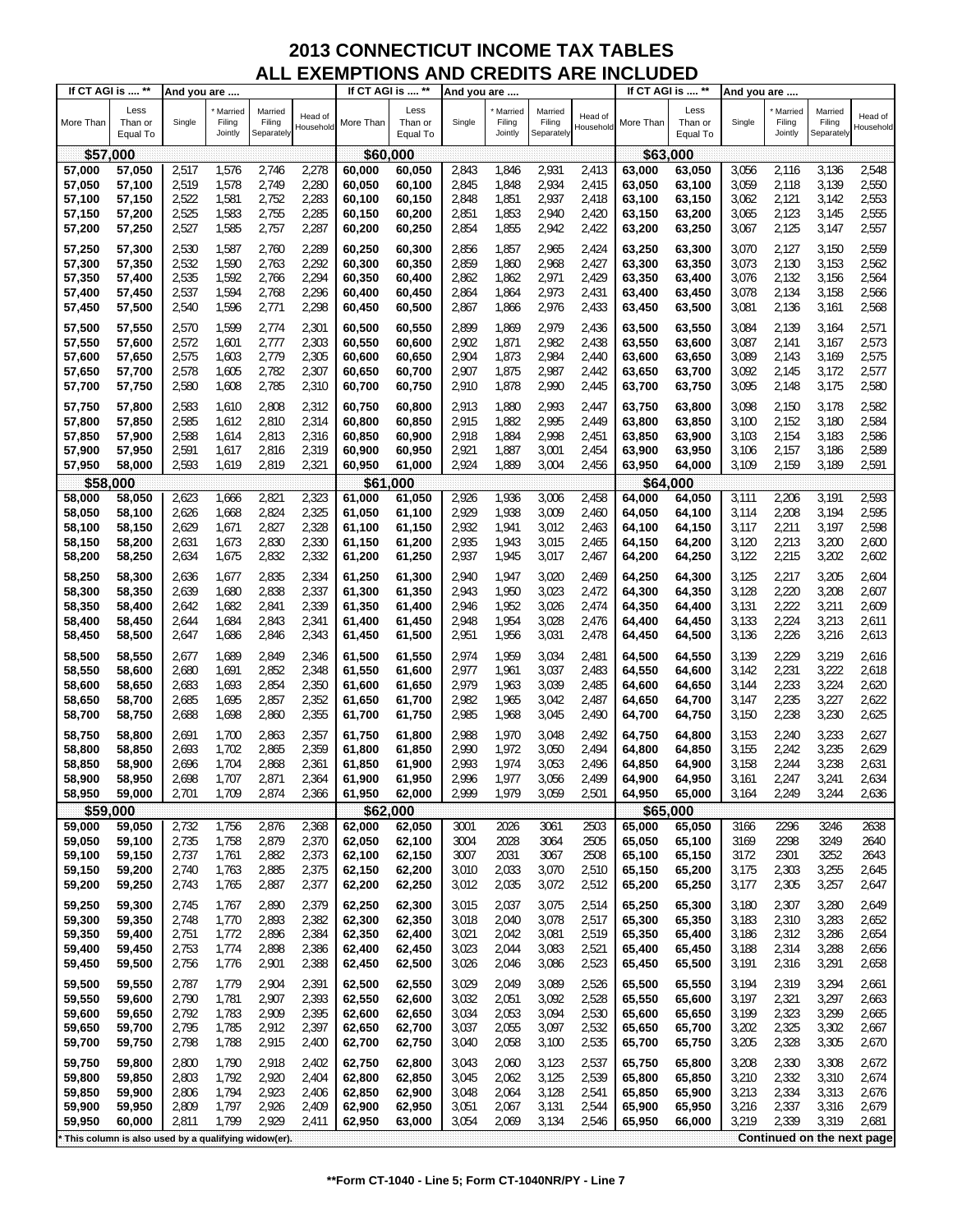| If CT AGI is  **                                    |                             | And you are    |                              |                                 |                      | If CT AGI is  ** |                             | And you are    |                              |                                 |                      |                  | If CT AGI is  **            | And you are    |                              |                                 |                      |
|-----------------------------------------------------|-----------------------------|----------------|------------------------------|---------------------------------|----------------------|------------------|-----------------------------|----------------|------------------------------|---------------------------------|----------------------|------------------|-----------------------------|----------------|------------------------------|---------------------------------|----------------------|
| More Than                                           | Less<br>Than or<br>Equal To | Single         | Married<br>Filing<br>Jointly | Married<br>Filing<br>Separately | Head of<br>Household | More Than        | Less<br>Than or<br>Equal To | Single         | Married<br>Filing<br>Jointly | Married<br>Filing<br>Separately | Head of<br>Household | More Than        | Less<br>Than or<br>Equal To | Single         | Married<br>Filing<br>Jointly | Married<br>Filing<br>Separately | Head of<br>Household |
| \$66,000                                            |                             |                |                              |                                 |                      | \$69,000         |                             |                |                              |                                 |                      |                  | \$72,000                    |                |                              |                                 |                      |
| 66,000                                              | 66,050                      | 3,221          | 2,386                        | 3,321                           | 2,683                | 69,000           | 69,050                      | 3,406          | 2,656                        | 3,506                           | 2,818                | 72,000           | 72,050                      | 3,591          | 2,881                        | 3,691                           | 2,953                |
| 66,050                                              | 66,100                      | 3,224          | 2,388                        | 3,324                           | 2,685                | 69,050           | 69,100                      | 3,409          | 2,658                        | 3,509                           | 2,820                | 72,050           | 72,100                      | 3,594          | 2,883                        | 3,694                           | 2,955                |
| 66,100                                              | 66,150                      | 3,227          | 2,391                        | 3,327                           | 2,688                | 69,100           | 69,150                      | 3,412          | 2,661                        | 3,512                           | 2,823                | 72,100           | 72,150                      | 3,597          | 2,886                        | 3,697                           | 2,958                |
| 66,150                                              | 66,200                      | 3,230          | 2,393                        | 3,330                           | 2,690                | 69,150           | 69,200                      | 3,415          | 2,663                        | 3,515                           | 2,825                | 72,150           | 72,200                      | 3,600          | 2,888                        | 3,700                           | 2,960                |
| 66,200                                              | 66,250                      | 3,232          | 2,395                        | 3,332                           | 2,692                | 69,200           | 69,250                      | 3,417          | 2,665                        | 3,517                           | 2,827                | 72,200           | 72,250                      | 3,602          | 2,890                        | 3,702                           | 2,962                |
|                                                     |                             |                |                              |                                 |                      |                  |                             |                |                              |                                 |                      |                  |                             |                |                              |                                 |                      |
| 66,250                                              | 66,300                      | 3,235          | 2,397                        | 3,335                           | 2,694                | 69,250           | 69,300                      | 3,420          | 2,667                        | 3,520                           | 2,829                | 72,250           | 72,300                      | 3,605<br>3,608 | 2,892                        | 3,705<br>3,708                  | 2,964                |
| 66,300                                              | 66,350                      | 3,238          | 2,400<br>2,402               | 3,338                           | 2,697<br>2,699       | 69,300           | 69,350                      | 3,423          | 2,670<br>2,672               | 3,523<br>3,526                  | 2,832<br>2,834       | 72,300           | 72,350                      |                | 2,895<br>2,897               | 3,711                           | 2,967<br>2,969       |
| 66,350                                              | 66,400                      | 3,241          |                              | 3,341                           |                      | 69,350           | 69,400                      | 3,426          |                              |                                 |                      | 72,350           | 72,400                      | 3,611          |                              | 3,713                           |                      |
| 66,400<br>66,450                                    | 66,450<br>66,500            | 3,243<br>3,246 | 2,404<br>2,406               | 3,343<br>3,346                  | 2,701<br>2,703       | 69,400           | 69,450<br>69,500            | 3,428<br>3,431 | 2,674<br>2,676               | 3,528<br>3,531                  | 2,836<br>2,838       | 72,400<br>72,450 | 72,450<br>72,500            | 3,613<br>3,616 | 2,899<br>2,901               | 3,716                           | 2,971<br>2,973       |
|                                                     |                             |                |                              |                                 |                      | 69,450           |                             |                |                              |                                 |                      |                  |                             |                |                              |                                 |                      |
| 66,500                                              | 66,550                      | 3,269          | 2,409                        | 3,349                           | 2,706                | 69,500           | 69,550                      | 3,434          | 2,679                        | 3,534                           | 2,841                | 72,500           | 72,550                      | 3,619          | 2,904                        | 3,719                           | 2,976                |
| 66,550                                              | 66,600                      | 3,272          | 2,411                        | 3,352                           | 2,708                | 69,550           | 69,600                      | 3,437          | 2,681                        | 3,537                           | 2,843                | 72,550           | 72,600                      | 3,622          | 2,906                        | 3,722                           | 2,978                |
| 66,600                                              | 66,650                      | 3,274          | 2,413                        | 3,354                           | 2,710                | 69,600           | 69,650                      | 3,439          | 2,683                        | 3,539                           | 2,845                | 72,600           | 72,650                      | 3,624          | 2,908                        | 3,724                           | 2,980                |
| 66,650                                              | 66,700                      | 3,277          | 2,415                        | 3,357                           | 2,712                | 69,650           | 69,700                      | 3,442          | 2,685                        | 3,542                           | 2,847                | 72,650           | 72,700                      | 3,627          | 2,910                        | 3,727                           | 2,982                |
| 66,700                                              | 66,750                      | 3,280          | 2,418                        | 3,360                           | 2,715                | 69,700           | 69,750                      | 3,445          | 2,688                        | 3,545                           | 2,850                | 72,700           | 72,750                      | 3,630          | 2,913                        | 3,730                           | 2,985                |
| 66,750                                              | 66,800                      | 3,283          | 2,420                        | 3,363                           | 2,717                | 69,750           | 69,800                      | 3,448          | 2,690                        | 3,548                           | 2,852                | 72,750           | 72,800                      | 3,633          | 2,915                        | 3,753                           | 2,987                |
| 66,800                                              | 66,850                      | 3,285          | 2,422                        | 3,365                           | 2,719                | 69,800           | 69,850                      | 3,450          | 2,692                        | 3,550                           | 2,854                | 72,800           | 72,850                      | 3,635          | 2,917                        | 3,755                           | 2,989                |
| 66,850                                              | 66,900                      | 3,288          | 2,424                        | 3,368                           | 2,721                | 69,850           | 69,900                      | 3,453          | 2,694                        | 3,553                           | 2,856                | 72,850           | 72,900                      | 3,638          | 2,919                        | 3,758                           | 2,991                |
| 66,900                                              | 66,950                      | 3,291          | 2,427                        | 3,371                           | 2,724                | 69,900           | 69,950                      | 3,456          | 2,697                        | 3,556                           | 2,859                | 72,900           | 72,950                      | 3,641          | 2,922                        | 3,761                           | 2,994                |
| 66,950                                              | 67,000                      | 3,294          | 2,429                        | 3,374                           | 2,726                | 69,950           | 70,000                      | 3,459          | 2,699                        | 3,559                           | 2,861                | 72,950           | 73,000                      | 3,644          | 2,924                        | 3,764                           | 2,996                |
| \$67,000                                            |                             |                |                              |                                 |                      | \$70,000         |                             |                |                              |                                 |                      |                  | \$73,000                    |                |                              |                                 |                      |
| 67,000                                              | 67,050                      | 3,296          | 2,476                        | 3,376                           | 2,728                | 70,000           | 70,050                      | 3,461          | 2,746                        | 3,561                           | 2,863                | 73,000           | 73,050                      | 3,646          | 2,926                        | 3,766                           | 2,998                |
| 67,050                                              | 67,100                      | 3,299          | 2,478                        | 3,379                           | 2,730                | 70,050           | 70,100                      | 3,464          | 2,748                        | 3,564                           | 2,865                | 73,050           | 73,100                      | 3,649          | 2,928                        | 3,769                           | 3,000                |
| 67,100                                              | 67,150                      | 3,302          | 2,481                        | 3,382                           | 2,733                | 70,100           | 70,150                      | 3,467          | 2,751                        | 3,567                           | 2,868                | 73,100           | 73,150                      | 3,652          | 2,931                        | 3,772                           | 3,003                |
| 67,150                                              | 67,200                      | 3,305          | 2,483                        | 3,385                           | 2,735                | 70,150           | 70,200                      | 3,470          | 2,753                        | 3,570                           | 2,870                | 73,150           | 73,200                      | 3,655          | 2,933                        | 3,775                           | 3,005                |
| 67,200                                              | 67,250                      | 3,307          | 2,485                        | 3,387                           | 2,737                | 70,200           | 70,250                      | 3,472          | 2,755                        | 3,572                           | 2,872                | 73,200           | 73,250                      | 3,657          | 2,935                        | 3,777                           | 3,007                |
| 67,250                                              | 67,300                      | 3,310          | 2,487                        | 3,390                           | 2,739                | 70,250           | 70,300                      | 3,475          | 2,757                        | 3,595                           | 2,874                | 73,250           | 73,300                      | 3,660          | 2,937                        | 3,780                           | 3,009                |
| 67,300                                              | 67,350                      | 3,313          | 2,490                        | 3,393                           | 2,742                | 70,300           | 70,350                      | 3,478          | 2,760                        | 3,598                           | 2,877                | 73,300           | 73,350                      | 3,663          | 2,940                        | 3,783                           | 3,012                |
| 67,350                                              |                             | 3,316          | 2,492                        | 3,396                           | 2,744                | 70,350           | 70,400                      | 3,481          | 2,762                        | 3,601                           | 2,879                | 73,350           | 73,400                      | 3,666          | 2,942                        | 3,786                           | 3,014                |
| 67,400                                              | 67,400<br>67,450            | 3,318          | 2,494                        | 3,398                           | 2,746                | 70,400           | 70,450                      | 3,483          | 2,764                        | 3,603                           | 2,881                | 73,400           |                             | 3,668          | 2,944                        | 3,788                           | 3,016                |
| 67,450                                              | 67,500                      | 3,321          | 2,496                        | 3,401                           | 2,748                |                  | 70,500                      |                | 2,766                        | 3,606                           | 2,883                | 73,450           | 73,450                      | 3,671          | 2,946                        | 3,791                           | 3,018                |
|                                                     |                             |                |                              |                                 |                      | 70,450           |                             | 3,486          |                              |                                 |                      |                  | 73,500                      |                |                              |                                 |                      |
| 67,500                                              | 67,550                      | 3,324          | 2,499                        | 3,404                           | 2,751                | 70,500           | 70,550                      | 3,489          | 2,769                        | 3,609                           | 2,886                | 73,500           | 73,550                      | 3,674          | 2,949                        | 3,794                           | 3,021                |
| 67,550                                              | 67,600                      | 3,327          | 2,501                        | 3,407                           | 2,753                | 70,550           | 70,600                      | 3,492          | 2,771                        | 3,612                           | 2,888                | 73,550           | 73,600                      | 3,677          | 2,951                        | 3,797                           | 3,023                |
| 67,600                                              | 67,650                      | 3,329          | 2,503                        | 3,409                           | 2,755                | 70,600           | 70,650                      | 3,494          | 2,773                        | 3,614                           | 2,890                | 73,600           | 73,650                      | 3,679          | 2,953                        | 3,799                           | 3,025                |
| 67,650                                              | 67,700                      | 3,332          | 2,505                        | 3,412                           | 2,757                | 70,650           | 70,700                      | 3,497          | 2,775                        | 3,617                           | 2,892                | 73,650           | 73,700                      | 3,682          | 2,955                        | 3,802                           | 3,027                |
| 67,700                                              | 67,750                      | 3,335          | 2,508                        | 3,415                           | 2,760                | 70,700           | 70,750                      | 3,500          | 2,778                        | 3,620                           | 2,895                | 73,700           | 73,750                      | 3,685          | 2,958                        | 3,805                           | 3,030                |
| 67,750                                              | 67,800                      | 3,338          | 2,510                        | 3,438                           | 2,762                | 70,750           | 70,800                      | 3,503          | 2,780                        | 3,623                           | 2,897                | 73,750           | 73,800                      | 3,688          | 2,960                        | 3,808                           | 3,032                |
| 67,800                                              | 67,850                      | 3,340          | 2,512                        | 3,440                           | 2,764                | 70,800           | 70,850                      | 3,505          | 2,782                        | 3,625                           | 2,899                | 73,800           | 73,850                      | 3,690          | 2,962                        | 3,810                           | 3,034                |
| 67,850                                              | 67,900                      | 3,343          | 2,514                        | 3,443                           | 2,766                | 70,850           | 70,900                      | 3,508          | 2,784                        | 3,628                           | 2,901                | 73,850           | 73,900                      | 3,693          | 2,964                        | 3,813                           | 3,036                |
| 67,900                                              | 67,950                      | 3,346          | 2,517                        | 3,446                           | 2,769                | 70,900           | 70,950                      | 3,511          | 2,787                        | 3,631                           | 2,904                | 73,900           | 73,950                      | 3,696          | 2,967                        | 3,816                           | 3,039                |
| 67,950                                              | 68,000                      | 3,349          | 2,519                        | 3,449                           | 2,771                | 70,950           | 71,000                      | 3,514          | 2,789                        | 3,634                           | 2,906                | 73,950           | 74,000                      | 3,699          | 2,969                        | 3,819                           | 3,041                |
| \$68,000                                            |                             |                |                              |                                 |                      | \$71             | ,000                        |                |                              |                                 |                      |                  | \$74,000                    |                |                              |                                 |                      |
| 68,000                                              | 68,050                      | 3351           | 2566                         | 3451                            | 2773                 | 71,000           | 71,050                      | 3516           | 2836                         | 3636                            | 2908                 | 74,000           | 74,050                      | 3701           | 2971                         | 3821                            | 3077                 |
| 68,050                                              | 68,100                      | 3354           | 2568                         | 3454                            | 2775                 | 71,050           | 71,100                      | 3519           | 2838                         | 3639                            | 2910                 | 74,050           | 74,100                      | 3704           | 2973                         | 3824                            | 3079                 |
| 68,100                                              | 68,150                      | 3357           | 2571                         | 3457                            | 2778                 | 71,100           | 71,150                      | 3522           | 2841                         | 3642                            | 2913                 | 74,100           | 74,150                      | 3707           | 2976                         | 3827                            | 3081                 |
| 68,150                                              | 68,200                      | 3360           | 2573                         | 3460                            | 2780                 | 71,150           | 71,200                      | 3525           | 2843                         | 3645                            | 2915                 | 74,150           | 74,200                      | 3710           | 2978                         | 3830                            | 3084                 |
| 68,200                                              | 68,250                      | 3,362          | 2,575                        | 3,462                           | 2,782                | 71,200           | 71,250                      | 3,527          | 2,845                        | 3,647                           | 2,917                | 74,200           | 74,250                      | 3,712          | 2,980                        | 3,832                           | 3,086                |
| 68,250                                              | 68,300                      | 3,365          | 2,577                        | 3,465                           | 2,784                | 71,250           | 71,300                      | 3,530          | 2,847                        | 3,650                           | 2,919                | 74,250           | 74,300                      | 3,715          | 2,982                        | 3,835                           | 3,088                |
| 68,300                                              | 68,350                      | 3,368          | 2,580                        | 3,468                           | 2,787                | 71,300           | 71,350                      | 3,533          | 2,850                        | 3,653                           | 2,922                | 74,300           | 74,350                      | 3,718          | 2,985                        | 3,838                           | 3,091                |
| 68,350                                              | 68,400                      | 3,371          | 2,582                        | 3,471                           | 2,789                | 71,350           | 71,400                      | 3,536          | 2,852                        | 3,656                           | 2,924                | 74,350           | 74,400                      | 3,721          | 2,987                        | 3,841                           | 3,093                |
| 68,400                                              | 68,450                      | 3,373          | 2,584                        | 3,473                           | 2,791                | 71,400           | 71,450                      | 3,538          | 2,854                        | 3,658                           | 2,926                | 74,400           | 74,450                      | 3,723          | 2,989                        | 3,843                           | 3,095                |
| 68,450                                              | 68,500                      | 3,376          | 2,586                        | 3,476                           | 2,793                | 71,450           | 71,500                      | 3,541          | 2,856                        | 3,661                           | 2,928                | 74,450           | 74,500                      | 3,726          | 2,991                        | 3,846                           | 3,097                |
|                                                     |                             |                |                              |                                 |                      |                  |                             |                |                              |                                 |                      |                  |                             |                |                              |                                 |                      |
| 68,500                                              | 68,550                      | 3,379          | 2,589                        | 3,479                           | 2,796                | 71,500           | 71,550                      | 3,564          | 2,859                        | 3,664                           | 2,931                | 74,500           | 74,550                      | 3,729          | 2,994                        | 3,849                           | 3,134                |
| 68,550                                              | 68,600                      | 3,382          | 2,591                        | 3,482                           | 2,798                | 71,550           | 71,600                      | 3,567          | 2,861                        | 3,667                           | 2,933                | 74,550           | 74,600                      | 3,732          | 2,996                        | 3,852                           | 3,136                |
| 68,600                                              | 68,650                      | 3,384          | 2,593                        | 3,484                           | 2,800                | 71,600           | 71,650                      | 3,569          | 2,863                        | 3,669                           | 2,935                | 74,600           | 74,650                      | 3,734          | 2,998                        | 3,854                           | 3,138                |
| 68,650                                              | 68,700                      | 3,387          | 2,595                        | 3,487                           | 2,802                | 71,650           | 71,700                      | 3,572          | 2,865                        | 3,672                           | 2,937                | 74,650           | 74,700                      | 3,737          | 3,000                        | 3,857                           | 3,141                |
| 68,700                                              | 68,750                      | 3,390          | 2,598                        | 3,490                           | 2,805                | 71,700           | 71,750                      | 3,575          | 2,868                        | 3,675                           | 2,940                | 74,700           | 74,750                      | 3,740          | 3,003                        | 3,860                           | 3,143                |
| 68,750                                              | 68,800                      | 3,393          | 2,600                        | 3,493                           | 2,807                | 71,750           | 71,800                      | 3,578          | 2,870                        | 3,678                           | 2,942                | 74,750           | 74,800                      | 3,743          | 3,005                        | 3,863                           | 3,145                |
| 68,800                                              | 68,850                      | 3,395          | 2,602                        | 3,495                           | 2,809                | 71,800           | 71,850                      | 3,580          | 2,872                        | 3,680                           | 2,944                | 74,800           | 74,850                      | 3,745          | 3,007                        | 3,865                           | 3,148                |
| 68,850                                              | 68,900                      | 3,398          | 2,604                        | 3,498                           | 2,811                | 71,850           | 71,900                      | 3,583          | 2,874                        | 3,683                           | 2,946                | 74,850           | 74,900                      | 3,748          | 3,009                        | 3,868                           | 3,150                |
| 68,900                                              | 68,950                      | 3,401          | 2,607                        | 3,501                           | 2,814                | 71,900           | 71,950                      | 3,586          | 2,877                        | 3,686                           | 2,949                | 74,900           | 74,950                      | 3,751          | 3,012                        | 3,871                           | 3,152                |
| 68,950                                              | 69,000                      | 3,404          | 2,609                        | 3,504                           | 2,816                | 71,950           | 72,000                      | 3,589          | 2,879                        | 3,689                           | 2,951                | 74,950           | 75,000                      | 3,754          | 3,014                        | 3,874                           | 3,154                |
| This column is also used by a qualifying widow(er). |                             |                |                              |                                 |                      |                  |                             |                |                              |                                 |                      |                  |                             |                |                              | Continued on the next page      |                      |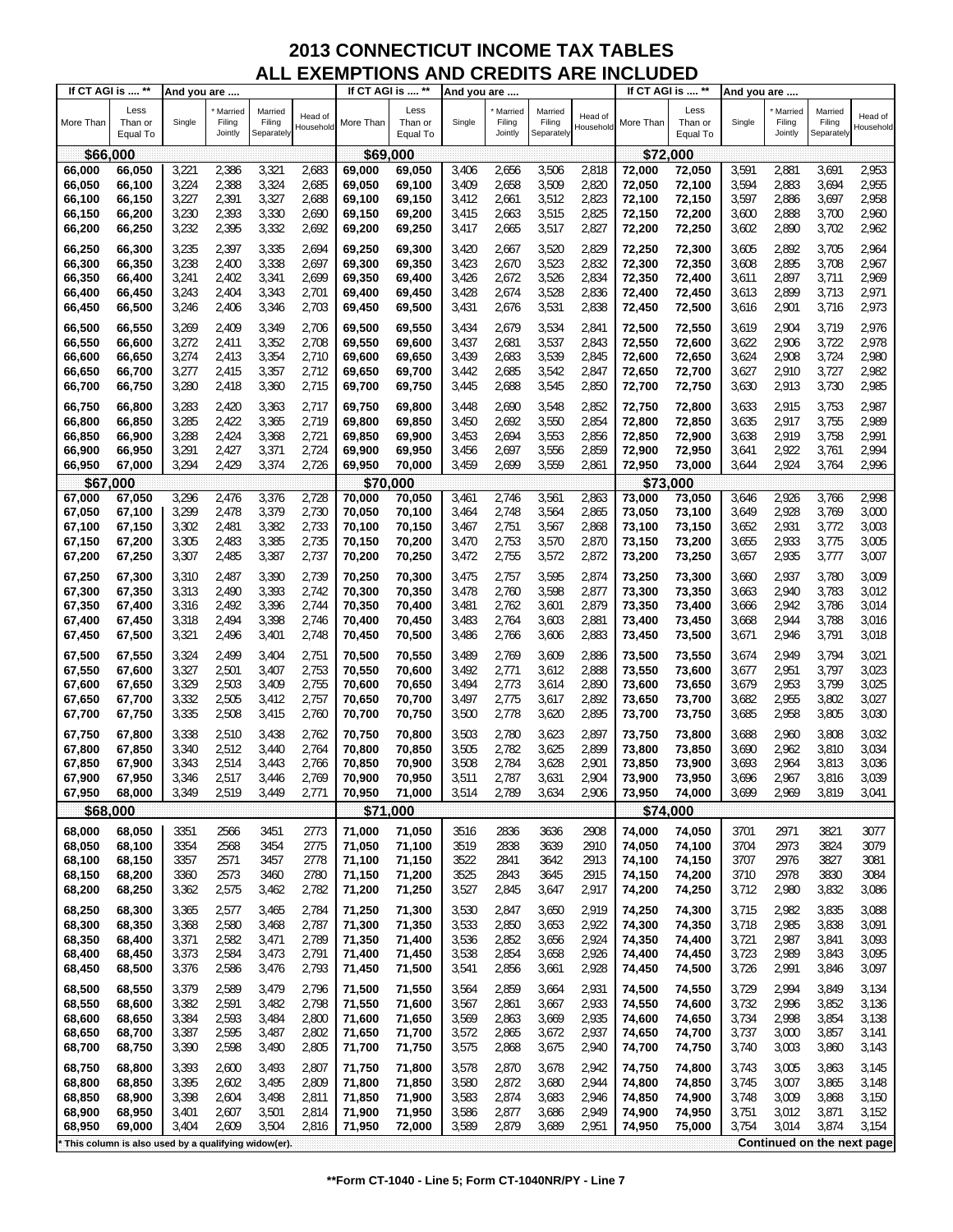| If CT AGI is  **                                      |                             | And you are    |                              |                                 |                      | If CT AGI is  ** |                             | And you are    |                              |                                 |                      |                  | If CT AGI is  **            | And you are    |                              |                                 |                            |
|-------------------------------------------------------|-----------------------------|----------------|------------------------------|---------------------------------|----------------------|------------------|-----------------------------|----------------|------------------------------|---------------------------------|----------------------|------------------|-----------------------------|----------------|------------------------------|---------------------------------|----------------------------|
| More Than                                             | Less<br>Than or<br>Equal To | Single         | Married<br>Filing<br>Jointly | Married<br>Filing<br>Separately | Head of<br>Household | More Than        | Less<br>Than or<br>Equal To | Single         | Married<br>Filing<br>Jointly | Married<br>Filing<br>Separately | Head of<br>Household | More Than        | Less<br>Than or<br>Equal To | Single         | Married<br>Filing<br>Jointly | Married<br>Filing<br>Separately | Head of<br>Household       |
| \$75,000                                              |                             |                |                              |                                 |                      | \$78,000         |                             |                |                              |                                 |                      |                  | \$81,000                    |                |                              |                                 |                            |
| 75,000                                                | 75,050                      | 3,756          | 3,016                        | 3,876                           | 3,191                | 78,000           | 78,050                      | 3,941          | 3,151                        | 4,041                           | 3,545                | 81.000           | 81,050                      | 4,106          | 3,286                        | 4,206                           | 3,768                      |
| 75,050                                                | 75,100                      | 3,759          | 3,018                        | 3,879                           | 3,193                | 78,050           | 78,100                      | 3,944          | 3,153                        | 4,044                           | 3,548                | 81,050           | 81,100                      | 4,109          | 3,288                        | 4,209                           | 3,771                      |
| 75,100                                                | 75,150                      | 3,762          | 3,021                        | 3,882                           | 3,196                | 78,100           | 78,150                      | 3,947          | 3,156                        | 4,047                           | 3,550                | 81,100           | 81,150                      | 4,112          | 3,291                        | 4,212                           | 3,774                      |
| 75,150                                                | 75,200                      | 3,765          | 3,023                        | 3,885                           | 3,198                | 78,150           | 78,200                      | 3,950          | 3,158                        | 4,050                           | 3,553                | 81,150           | 81,200                      | 4,115          | 3,293                        | 4,215                           | 3,777                      |
| 75,200                                                | 75,250                      | 3,767          | 3,025                        | 3,887                           | 3,200                | 78,200           | 78,250                      | 3,952          | 3,160                        | 4,052                           | 3,555                | 81,200           | 81,250                      | 4,117          | 3,295                        | 4,217                           | 3,779                      |
|                                                       |                             |                |                              |                                 |                      |                  |                             |                |                              |                                 |                      |                  |                             |                |                              |                                 |                            |
| 75,250                                                | 75,300                      | 3,770          | 3,027                        | 3,890                           | 3,203                | 78,250           | 78,300                      | 3,955          | 3,162                        | 4,055                           | 3,558                | 81,250           | 81,300                      | 4,120          | 3,297                        | 4,220                           | 3,782                      |
| 75,300                                                | 75,350                      | 3,773          | 3,030                        | 3,893                           | 3,205                | 78,300           | 78,350                      | 3,958          | 3,165                        | 4,058                           | 3,560                | 81,300           | 81,350                      | 4,123          | 3,300                        | 4,223                           | 3,785                      |
| 75,350                                                | 75,400                      | 3,776          | 3,032                        | 3,896                           | 3,207                | 78,350           | 78,400                      | 3,961          | 3,167                        | 4,061                           | 3,563                | 81,350           | 81,400                      | 4,126          | 3,302                        | 4,226                           | 3,788                      |
| 75,400                                                | 75,450                      | 3,778          | 3,034                        | 3,898                           | 3,210                | 78,400           | 78,450                      | 3,963          | 3,169                        | 4,063                           | 3,565                | 81,400           | 81,450                      | 4,128          | 3,304                        | 4,228                           | 3,790                      |
| 75,450                                                | 75,500                      | 3,781          | 3,036                        | 3,901                           | 3,212                | 78,450           | 78,500                      | 3,966          | 3,171                        | 4,066                           | 3,568                | 81,450           | 81,500                      | 4,131          | 3,306                        | 4,231                           | 3,793                      |
| 75,500                                                | 75,550                      | 3,784          | 3,039                        | 3,904                           | 3,249                | 78,500           | 78,550                      | 3,969          | 3,174                        | 4,069                           | 3,638                | 81,500           | 81,550                      | 4,154          | 3,309                        | 4,234                           | 3,796                      |
| 75,550                                                | 75,600                      | 3,787          | 3,041                        | 3,907                           | 3,251                | 78,550           | 78,600                      | 3,972          | 3,176                        | 4,072                           | 3,641                | 81,550           | 81,600                      | 4,157          | 3,311                        | 4,237                           | 3,799                      |
| 75,600                                                | 75,650                      | 3,789          | 3,043                        | 3,909                           | 3,254                | 78,600           | 78,650                      | 3,974          | 3,178                        | 4,074                           | 3,643                | 81,600           | 81,650                      | 4,159          | 3,313                        | 4,239                           | 3,801                      |
| 75,650                                                | 75,700                      | 3,792          | 3,045                        | 3,912                           | 3,256                | 78,650           | 78,700                      | 3,977          | 3,180                        | 4,077                           | 3,646                | 81,650           | 81,700                      | 4,162          | 3,315                        | 4,242                           | 3,804                      |
| 75,700                                                | 75,750                      | 3,795          | 3,048                        | 3,915                           | 3,258                | 78,700           | 78,750                      | 3,980          | 3,183                        | 4,080                           | 3,648                | 81,700           | 81,750                      | 4,165          | 3,318                        | 4,245                           | 3,807                      |
| 75,750                                                | 75,800                      | 3,798          | 3,050                        | 3,918                           | 3,261                | 78,750           | 78,800                      | 3,983          | 3,185                        | 4,083                           | 3,651                | 81,750           | 81,800                      | 4,168          | 3,320                        | 4,248                           | 3,810                      |
| 75,800                                                | 75,850                      | 3,800          | 3,052                        | 3,920                           | 3,263                | 78,800           | 78,850                      | 3,985          | 3,187                        | 4,085                           | 3,653                | 81,800           | 81,850                      | 4,170          | 3,322                        | 4,250                           | 3,812                      |
| 75,850                                                | 75,900                      | 3,803          | 3,054                        | 3,923                           | 3,265                | 78,850           | 78,900                      | 3,988          | 3,189                        | 4,088                           | 3,656                | 81,850           | 81,900                      | 4,173          | 3,324                        | 4,253                           | 3,815                      |
| 75,900                                                | 75,950                      | 3,806          | 3,057                        | 3,926                           | 3,268                | 78,900           | 78,950                      | 3,991          | 3,192                        | 4,091                           | 3,658                | 81,900           | 81,950                      | 4,176          | 3,327                        | 4,256                           | 3,818                      |
| 75,950                                                | 76,000                      | 3,809          | 3,059                        | 3,929                           | 3,270                | 78,950           | 79,000                      | 3,994          | 3,194                        | 4,094                           | 3,661                | 81,950           | 82,000                      | 4,179          | 3,329                        | 4,259                           | 3,821                      |
| \$76,000                                              |                             |                |                              |                                 |                      | \$79,000         |                             |                |                              |                                 |                      |                  | \$82,000                    |                |                              |                                 |                            |
| 76,000                                                | 76,050                      | 3,811          | 3,061                        | 3,931                           | 3,307                | 79,000           | 79,050                      | 3,996          | 3,196                        | 4,096                           | 3,663                | 82,000           | 82,050                      | 4,181          | 3,331                        | 4,261                           | 3,823                      |
| 76,050                                                | 76,100                      | 3,814          | 3,063                        | 3,934                           | 3,310                | 79,050           | 79,100                      | 3,999          | 3,198                        | 4,099                           | 3,666                | 82,050           | 82,100                      | 4,184          | 3,333                        | 4,264                           | 3,826                      |
| 76,100                                                | 76,150                      | 3,817          | 3,066                        | 3,937                           | 3,312                | 79,100           | 79,150                      | 4,002          | 3,201                        | 4,102                           | 3,668                | 82,100           | 82,150                      | 4,187          | 3,336                        | 4,267                           | 3,829                      |
| 76,150                                                | 76,200                      | 3,820          | 3,068                        | 3,940                           | 3,314                | 79,150           | 79,200                      | 4,005          | 3,203                        | 4,105                           | 3,671                | 82,150           | 82,200                      | 4,190          | 3,338                        | 4,270                           | 3,832                      |
| 76,200                                                | 76,250                      | 3,822          | 3,070                        | 3,942                           | 3,317                | 79,200           | 79,250                      | 4,007          | 3,205                        | 4,107                           | 3,673                | 82,200           | 82,250                      | 4,192          | 3,340                        | 4,272                           | 3,834                      |
| 76,250                                                | 76,300                      | 3,825          | 3,072                        | 3,945                           | 3,319                | 79,250           | 79,300                      | 4,010          | 3,207                        | 4,110                           | 3,676                | 82,250           | 82,300                      | 4,195          | 3,342                        | 4,275                           | 3,837                      |
| 76,300                                                | 76,350                      | 3,828          | 3,075                        | 3,948                           | 3,321                | 79,300           | 79,350                      | 4,013          | 3,210                        | 4,113                           | 3,678                | 82,300           | 82,350                      | 4,198          | 3,345                        | 4,278                           | 3,840                      |
| 76,350                                                | 76,400                      | 3,831          | 3,077                        | 3,951                           | 3,324                | 79,350           | 79,400                      | 4,016          | 3,212                        | 4,116                           | 3,681                | 82,350           | 82,400                      | 4,201          | 3,347                        | 4,281                           | 3,843                      |
| 76,400                                                | 76,450                      | 3,833          | 3,079                        | 3,953                           | 3,326                | 79,400           | 79,450                      | 4,018          | 3,214                        | 4,118                           | 3,683                | 82,400           | 82,450                      | 4,203          | 3,349                        | 4,283                           | 3,845                      |
| 76,450                                                | 76,500                      | 3,836          | 3,081                        | 3,956                           | 3,329                | 79,450           | 79,500                      | 4,021          | 3,216                        | 4,121                           | 3,686                | 82,450           | 82,500                      | 4,206          | 3,351                        | 4,286                           | 3,848                      |
|                                                       |                             |                |                              |                                 |                      |                  |                             |                |                              |                                 |                      |                  |                             |                |                              |                                 |                            |
| 76,500<br>76,550                                      | 76,550                      | 3,859          | 3,084                        | 3,959                           | 3,366                | 79,500           | 79,550                      | 4,024          | 3,219                        | 4,124<br>4,127                  | 3,688                | 82,500           | 82,550                      | 4,209          | 3,354                        | 4,289                           | 3,883<br>3,886             |
| 76,600                                                | 76,600<br>76,650            | 3,862<br>3,864 | 3,086<br>3,088               | 3,962<br>3,964                  | 3,368<br>3,371       | 79,550<br>79,600 | 79,600<br>79,650            | 4,027<br>4,029 | 3,221<br>3,223               | 4,129                           | 3,691<br>3,693       | 82,550<br>82,600 | 82,600<br>82,650            | 4,212<br>4,214 | 3,356<br>3,358               | 4,292<br>4,294                  | 3,888                      |
| 76,650                                                | 76,700                      | 3,867          | 3,090                        | 3,967                           | 3,373                | 79,650           | 79,700                      | 4,032          | 3,225                        | 4,132                           | 3,696                | 82,650           | 82,700                      | 4,217          | 3,360                        | 4,297                           | 3,891                      |
| 76,700                                                | 76,750                      | 3,870          | 3,093                        | 3,970                           | 3,376                | 79,700           | 79,750                      | 4,035          | 3,228                        | 4,135                           | 3,698                | 82,700           | 82,750                      | 4,220          | 3,363                        | 4,300                           | 3,894                      |
|                                                       |                             |                |                              |                                 |                      |                  |                             |                |                              |                                 |                      |                  |                             |                |                              |                                 |                            |
| 76,750                                                | 76,800                      | 3,873          | 3,095                        | 3,973                           | 3,378                | 79,750           | 79,800                      | 4,038          | 3,230                        | 4,138                           | 3,701                | 82,750           | 82,800                      | 4,223          | 3,365                        | 4,303                           | 3,897                      |
| 76,800                                                | 76,850                      | 3,875          | 3,097<br>3,099               | 3,975<br>3,978                  | 3,380<br>3,383       | 79,800           | 79,850                      | 4,040          | 3,232                        | 4,140                           | 3,703                | 82,800           | 82,850                      | 4,225<br>4,228 | 3,367                        | 4,305<br>4,308                  | 3,899                      |
| 76,850<br>76,900                                      | 76,900<br>76,950            | 3,878<br>3,881 | 3,102                        | 3,981                           | 3,385                | 79,850<br>79,900 | 79,900<br>79,950            | 4,043          | 3,234<br>3,237               | 4,143                           | 3,706<br>3,708       | 82,850<br>82,900 | 82,900<br>82,950            | 4,231          | 3,369<br>3,372               | 4,311                           | 3,902<br>3,905             |
| 76,950                                                | 77,000                      | 3,884          | 3,104                        | 3,984                           | 3,388                | 79,950           | 80,000                      | 4,046<br>4,049 | 3,239                        | 4,146<br>4,149                  | 3,711                | 82,950           | 83,000                      | 4,234          | 3,374                        | 4,314                           | 3,908                      |
| \$77,000                                              |                             |                |                              |                                 |                      | \$80,000         |                             |                |                              |                                 |                      |                  | \$83,000                    |                |                              |                                 |                            |
|                                                       |                             |                |                              |                                 |                      |                  |                             |                |                              |                                 |                      |                  |                             |                |                              |                                 |                            |
| 77,000                                                | 77,050                      | 3,886          | 3,106                        | 3,986                           | 3,425                | 80,000           | 80,050                      | 4,051          | 3,241                        | 4,151                           | 3,713                | 83,000           | 83,050                      | 4,236          | 3,376                        | 4,316                           | 3,910                      |
| 77,050                                                | 77,100                      | 3,889          | 3,108                        | 3,989                           | 3,428                | 80,050           | 80,100                      | 4,054          | 3,243                        | 4,154                           | 3,716                | 83,050           | 83,100                      | 4,239          | 3,378                        | 4,319                           | 3,913                      |
| 77,100<br>77,150                                      | 77,150<br>77,200            | 3,892<br>3,895 | 3,111<br>3,113               | 3,992<br>3,995                  | 3,430<br>3,433       | 80,100<br>80,150 | 80,150<br>80,200            | 4,057<br>4,060 | 3,246<br>3,248               | 4,157<br>4,160                  | 3,719<br>3,722       | 83,100<br>83,150 | 83,150<br>83,200            | 4,242<br>4,245 | 3,381<br>3,383               | 4,322<br>4,325                  | 3,916<br>3,919             |
| 77,200                                                | 77,250                      | 3,897          | 3,115                        | 3,997                           | 3,435                | 80,200           | 80,250                      | 4,062          | 3,250                        | 4,162                           | 3,724                | 83,200           | 83,250                      | 4,247          | 3,385                        | 4,327                           | 3,921                      |
|                                                       |                             |                |                              |                                 |                      |                  |                             |                |                              |                                 |                      |                  |                             |                |                              |                                 |                            |
| 77,250                                                | 77,300                      | 3,900          | 3,117                        | 4,000                           | 3,437                | 80,250           | 80,300                      | 4,065          | 3,252                        | 4,165                           | 3,727                | 83,250           | 83,300                      | 4,250          | 3,387                        | 4,330                           | 3,924                      |
| 77,300                                                | 77,350                      | 3,903          | 3,120                        | 4,003                           | 3,440                | 80,300           | 80,350                      | 4,068          | 3,255                        | 4,168                           | 3,730                | 83,300           | 83,350                      | 4,253          | 3,390                        | 4,333                           | 3,927                      |
| 77,350<br>77,400                                      | 77,400<br>77,450            | 3,906<br>3,908 | 3,122<br>3,124               | 4,006<br>4,008                  | 3,442<br>3,445       | 80,350<br>80,400 | 80,400<br>80,450            | 4,071<br>4,073 | 3,257<br>3,259               | 4,171<br>4,173                  | 3,733<br>3,735       | 83,350<br>83,400 | 83,400<br>83,450            | 4,256<br>4,258 | 3,392<br>3,394               | 4,336<br>4,338                  | 3,930<br>3,932             |
| 77,450                                                | 77,500                      | 3,911          | 3,126                        | 4,011                           | 3,447                | 80,450           | 80,500                      | 4,076          | 3,261                        | 4,176                           | 3,738                | 83,450           | 83,500                      | 4,261          | 3,396                        | 4,341                           | 3,935                      |
|                                                       |                             |                |                              |                                 |                      |                  |                             |                |                              |                                 |                      |                  |                             |                |                              |                                 |                            |
| 77,500                                                | 77,550                      | 3,914          | 3,129                        | 4,014                           | 3,485                | 80,500           | 80,550                      | 4,079          | 3,264                        | 4,179                           | 3,741                | 83,500           | 83,550                      | 4,264          | 3,399                        | 4,344                           | 3,938                      |
| 77,550                                                | 77,600                      | 3,917          | 3,131                        | 4,017                           | 3,488                | 80,550           | 80,600                      | 4,082          | 3,266                        | 4,182                           | 3,744                | 83,550           | 83,600                      | 4,267          | 3,401                        | 4,347                           | 3,941                      |
| 77,600                                                | 77,650                      | 3,919          | 3,133                        | 4,019                           | 3,490                | 80,600           | 80,650                      | 4,084          | 3,268                        | 4,184                           | 3,746                | 83,600           | 83,650                      | 4,269          | 3,403                        | 4,349                           | 3,943                      |
| 77,650<br>77,700                                      | 77,700<br>77,750            | 3,922<br>3,925 | 3,135<br>3,138               | 4,022<br>4,025                  | 3,492<br>3,495       | 80,650<br>80,700 | 80,700<br>80,750            | 4,087<br>4,090 | 3,270<br>3,273               | 4,187<br>4,190                  | 3,749<br>3,752       | 83,650<br>83,700 | 83,700                      | 4,272<br>4,275 | 3,405<br>3,408               | 4,352<br>4,355                  | 3,946<br>3,949             |
|                                                       |                             |                |                              |                                 |                      |                  |                             |                |                              |                                 |                      |                  | 83,750                      |                |                              |                                 |                            |
| 77,750                                                | 77,800                      | 3,928          | 3,140                        | 4,028                           | 3,497                | 80,750           | 80,800                      | 4,093          | 3,275                        | 4,193                           | 3,755                | 83,750           | 83,800                      | 4,278          | 3,410                        | 4,358                           | 3,952                      |
| 77,800                                                | 77,850                      | 3,930          | 3,142                        | 4,030                           | 3,500                | 80,800           | 80,850                      | 4,095          | 3,277                        | 4,195                           | 3,757                | 83,800           | 83,850                      | 4,280          | 3,412                        | 4,360                           | 3,954                      |
| 77,850                                                | 77,900                      | 3,933          | 3,144                        | 4,033                           | 3,502                | 80,850           | 80,900                      | 4,098          | 3,279                        | 4,198                           | 3,760                | 83,850           | 83,900                      | 4,283          | 3,414                        | 4,363                           | 3,957                      |
| 77,900                                                | 77,950                      | 3,936          | 3,147                        | 4,036                           | 3,505                | 80,900           | 80,950                      | 4,101          | 3,282                        | 4,201                           | 3,763                | 83,900           | 83,950                      | 4,286          | 3,417                        | 4,366                           | 3,960                      |
| 77,950                                                | 78,000                      | 3,939          | 3,149                        | 4,039                           | 3,507                | 80,950           | 81,000                      | 4,104          | 3,284                        | 4,204                           | 3,766                | 83,950           | 84,000                      | 4,289          | 3,419                        | 4,369                           | 3,963                      |
| * This column is also used by a qualifying widow(er). |                             |                |                              |                                 |                      |                  |                             |                |                              |                                 |                      |                  |                             |                |                              |                                 | Continued on the next page |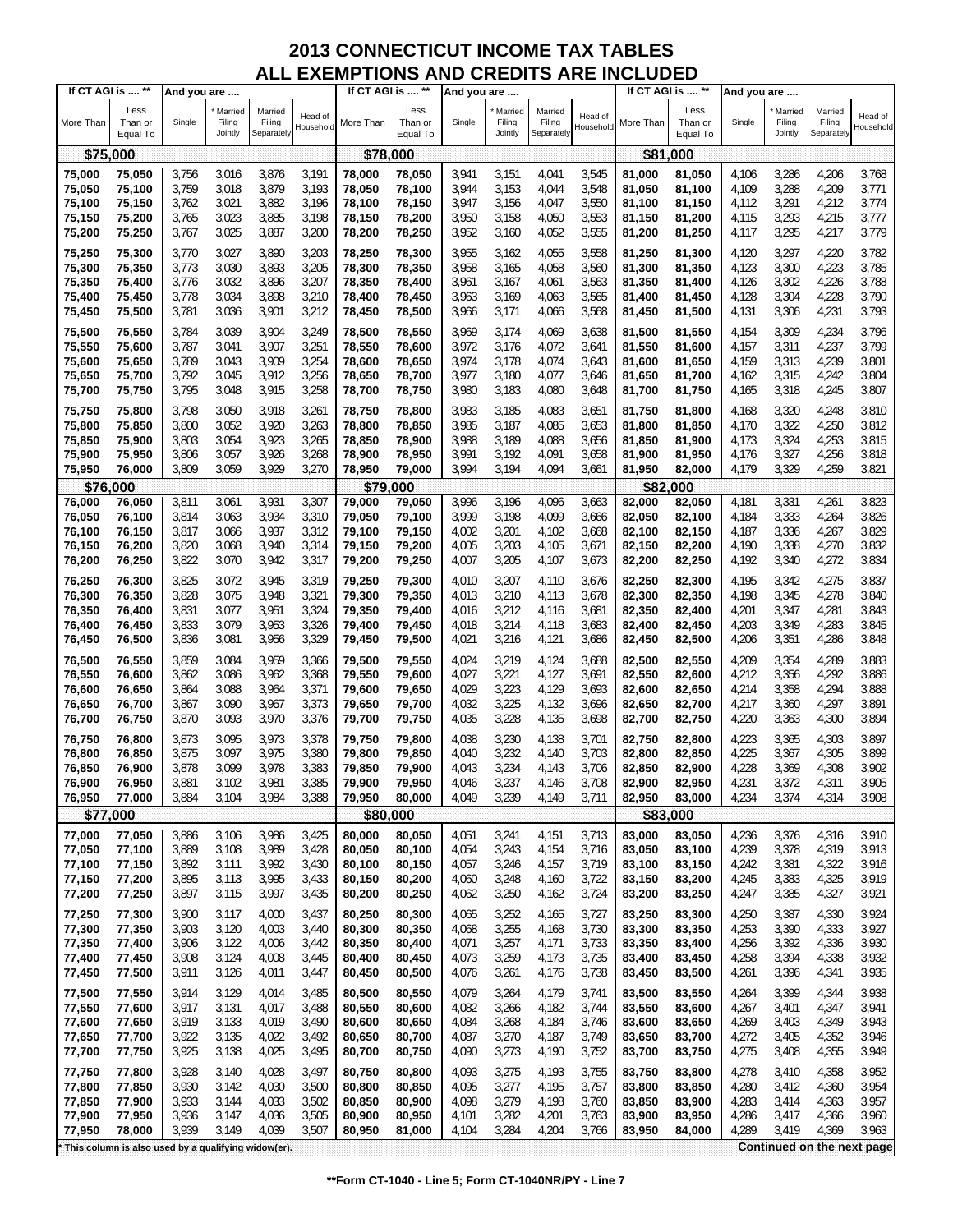| If CT AGI is  ** |                                                     | And you are |                              |                                 |                      | If CT AGI is  ** |                             | And you are |                              |                                 |                      | If CT AGI is  ** |                             | And you are |                              |                                 |                      |
|------------------|-----------------------------------------------------|-------------|------------------------------|---------------------------------|----------------------|------------------|-----------------------------|-------------|------------------------------|---------------------------------|----------------------|------------------|-----------------------------|-------------|------------------------------|---------------------------------|----------------------|
| More Than        | Less<br>Than or<br>Equal To                         | Single      | Married<br>Filing<br>Jointly | Married<br>Filing<br>Separately | Head of<br>Household | More Than        | Less<br>Than or<br>Equal To | Single      | Married<br>Filing<br>Jointly | Married<br>Filing<br>Separately | Head of<br>Household | More Than        | Less<br>Than or<br>Equal To | Single      | Married<br>Filing<br>Jointly | Married<br>Filing<br>Separately | Head of<br>Household |
| \$84,000         |                                                     |             |                              |                                 |                      | \$87,000         |                             |             |                              |                                 |                      | \$90,000         |                             |             |                              |                                 |                      |
| 84,000           |                                                     | 4,291       | 3,421                        | 4,371                           | 3,965                | 87,000           | 87,050                      | 4,476       | 3,556                        | 4,536                           | 4,162                | 90,000           |                             | 4,641       | 3,691                        | 4,701                           | 4,327                |
|                  | 84,050                                              |             |                              |                                 |                      |                  |                             |             |                              |                                 |                      |                  | 90,050                      |             |                              |                                 |                      |
| 84,050           | 84,100                                              | 4,294       | 3,423                        | 4,374                           | 3,968                | 87,050           | 87,100                      | 4,479       | 3,558                        | 4,539                           | 4,165                | 90,050           | 90,100                      | 4,644       | 3,693                        | 4,704                           | 4,330                |
| 84,100           | 84,150                                              | 4,297       | 3,426                        | 4,377                           | 3,971                | 87,100           | 87,150                      | 4,482       | 3,561                        | 4,542                           | 4,168                | 90,100           | 90,150                      | 4,647       | 3,696                        | 4,707                           | 4,333                |
| 84,150           | 84,200                                              | 4,300       | 3,428                        | 4,380                           | 3,974                | 87,150           | 87,200                      | 4,485       | 3,563                        | 4,545                           | 4,171                | 90,150           | 90,200                      | 4,650       | 3,698                        | 4,710                           | 4,336                |
| 84,200           | 84,250                                              | 4,302       | 3,430                        | 4,382                           | 3,976                | 87,200           | 87,250                      | 4,487       | 3,565                        | 4,547                           | 4,173                | 90,200           | 90,250                      | 4,652       | 3,700                        | 4,712                           | 4,338                |
| 84,250           | 84,300                                              | 4,305       | 3,432                        | 4,385                           | 3,979                | 87,250           | 87,300                      | 4,490       | 3,567                        | 4,550                           | 4,176                | 90,250           | 90,300                      | 4,655       | 3,702                        | 4,715                           | 4,341                |
| 84,300           | 84,350                                              | 4,308       | 3,435                        | 4,388                           | 3,982                | 87,300           | 87,350                      | 4,493       | 3,570                        | 4,553                           | 4,179                | 90,300           | 90,350                      | 4,658       | 3,705                        | 4,718                           | 4,344                |
|                  |                                                     |             |                              |                                 |                      |                  |                             |             |                              |                                 |                      |                  |                             |             |                              |                                 |                      |
| 84,350           | 84,400                                              | 4,311       | 3,437                        | 4,391                           | 3,985                | 87,350           | 87,400                      | 4,496       | 3,572                        | 4,556                           | 4,182                | 90,350           | 90,400                      | 4,661       | 3,707                        | 4,721                           | 4,347                |
| 84,400           | 84,450                                              | 4,313       | 3,439                        | 4,393                           | 3,987                | 87,400           | 87,450                      | 4,498       | 3,574                        | 4,558                           | 4,184                | 90,400           | 90,450                      | 4,663       | 3,709                        | 4,723                           | 4,349                |
| 84,450           | 84,500                                              | 4,316       | 3,441                        | 4,396                           | 3,990                | 87,450           | 87,500                      | 4,501       | 3,576                        | 4,561                           | 4,187                | 90,450           | 90,500                      | 4,666       | 3,711                        | 4,726                           | 4,352                |
| 84,500           | 84,550                                              | 4,319       | 3,444                        | 4,399                           | 3,993                | 87,500           | 87,550                      | 4,504       | 3,579                        | 4,564                           | 4,190                | 90,500           | 90,550                      | 4,669       | 3,714                        | 4,729                           | 4,387                |
| 84,550           | 84,600                                              | 4,322       | 3,446                        | 4,402                           | 3,996                | 87,550           | 87,600                      | 4,507       | 3,581                        | 4,567                           | 4,193                | 90,550           | 90,600                      | 4,672       | 3,716                        | 4,732                           | 4,390                |
| 84,600           | 84,650                                              | 4,324       | 3,448                        | 4,404                           | 3,998                | 87,600           | 87,650                      | 4,509       | 3,583                        | 4,569                           | 4,195                | 90,600           | 90,650                      | 4,674       | 3,718                        | 4,734                           | 4,392                |
|                  |                                                     | 4,327       | 3,450                        | 4,407                           | 4,001                | 87,650           |                             | 4,512       | 3,585                        | 4,572                           | 4,198                | 90,650           | 90,700                      | 4,677       | 3,720                        | 4,737                           | 4,395                |
| 84,650           | 84,700                                              |             |                              |                                 |                      |                  | 87,700                      |             |                              |                                 |                      |                  |                             |             |                              |                                 |                      |
| 84,700           | 84,750                                              | 4,330       | 3,453                        | 4,410                           | 4,004                | 87,700           | 87,750                      | 4,515       | 3,588                        | 4,575                           | 4,201                | 90,700           | 90,750                      | 4,680       | 3,723                        | 4,740                           | 4,398                |
| 84,750           | 84,800                                              | 4,333       | 3,455                        | 4,413                           | 4,007                | 87,750           | 87,800                      | 4,518       | 3,590                        | 4,578                           | 4,204                | 90,750           | 90,800                      | 4,683       | 3,725                        | 4,743                           | 4,401                |
| 84,800           | 84,850                                              | 4,335       | 3,457                        | 4,415                           | 4,009                | 87,800           | 87,850                      | 4,520       | 3,592                        | 4,580                           | 4,206                | 90.800           | 90,850                      | 4,685       | 3,727                        | 4,745                           | 4,403                |
| 84,850           | 84,900                                              | 4,338       | 3,459                        | 4,418                           | 4,012                | 87,850           | 87,900                      | 4,523       | 3,594                        | 4,583                           | 4,209                | 90,850           | 90,900                      | 4,688       | 3,729                        | 4,748                           | 4,406                |
| 84,900           | 84,950                                              | 4,341       | 3,462                        | 4,421                           | 4,015                | 87,900           | 87,950                      | 4,526       | 3,597                        | 4,586                           | 4,212                | 90,900           | 90,950                      | 4,691       | 3,732                        | 4,751                           | 4,409                |
| 84,950           | 85,000                                              | 4,344       | 3,464                        | 4,424                           | 4,018                | 87,950           | 88,000                      | 4,529       | 3,599                        | 4,589                           | 4,215                | 90,950           | 91,000                      | 4,694       | 3,734                        | 4,754                           | 4,412                |
| \$85             | ,000                                                |             |                              |                                 |                      | \$88             | ,000                        |             |                              |                                 |                      | \$91             | 000                         |             |                              |                                 |                      |
| 85,000           | 85,050                                              | 4,346       | 3,466                        | 4,426                           | 4,020                | 88,000           | 88,050                      | 4,531       | 3,601                        | 4,591                           | 4,217                | 91,000           | 91,050                      | 4,696       | 3,736                        | 4,756                           | 4,414                |
| 85,050           | 85,100                                              | 4,349       | 3,468                        | 4,429                           | 4,023                | 88,050           | 88,100                      | 4,534       | 3,603                        | 4,594                           | 4,220                | 91,050           | 91,100                      | 4,699       | 3,738                        | 4,759                           | 4,417                |
|                  |                                                     | 4,352       |                              |                                 | 4,026                |                  |                             | 4,537       |                              | 4,597                           | 4,223                |                  |                             | 4,702       |                              |                                 |                      |
| 85,100           | 85,150                                              |             | 3,471                        | 4,432                           |                      | 88,100           | 88,150                      |             | 3,606                        |                                 |                      | 91,100           | 91,150                      |             | 3,741                        | 4,762                           | 4,420                |
| 85,150           | 85,200                                              | 4,355       | 3,473                        | 4,435                           | 4,029                | 88,150           | 88,200                      | 4,540       | 3,608                        | 4,600                           | 4,226                | 91,150           | 91,200                      | 4,705       | 3,743                        | 4,765                           | 4,423                |
| 85,200           | 85,250                                              | 4,357       | 3,475                        | 4,437                           | 4,031                | 88,200           | 88,250                      | 4,542       | 3,610                        | 4,602                           | 4,228                | 91,200           | 91,250                      | 4,707       | 3,745                        | 4,767                           | 4,425                |
| 85,250           | 85,300                                              | 4,360       | 3,477                        | 4,440                           | 4,034                | 88,250           | 88,300                      | 4,545       | 3,612                        | 4,605                           | 4,231                | 91,250           | 91,300                      | 4,710       | 3,747                        | 4,770                           | 4,428                |
| 85,300           | 85,350                                              | 4,363       | 3,480                        | 4,443                           | 4,037                | 88,300           | 88,350                      | 4,548       | 3,615                        | 4,608                           | 4,234                | 91,300           | 91,350                      | 4,713       | 3,750                        | 4,773                           | 4,431                |
| 85,350           | 85,400                                              | 4,366       | 3,482                        | 4,446                           | 4,040                | 88,350           | 88,400                      | 4,551       | 3,617                        | 4,611                           | 4,237                | 91,350           | 91,400                      | 4,716       | 3,752                        | 4,776                           | 4,434                |
| 85,400           | 85,450                                              | 4,368       | 3,484                        | 4,448                           | 4,042                | 88,400           | 88,450                      | 4,553       | 3,619                        | 4,613                           | 4,239                | 91,400           | 91,450                      | 4,718       | 3,754                        | 4,778                           | 4,436                |
| 85,450           | 85,500                                              | 4,371       | 3,486                        | 4,451                           | 4,045                | 88,450           | 88,500                      | 4,556       | 3,621                        | 4,616                           | 4,242                | 91,450           | 91,500                      | 4,721       | 3,756                        | 4,781                           | 4,439                |
|                  |                                                     |             |                              |                                 |                      |                  |                             |             |                              |                                 |                      |                  |                             |             |                              |                                 |                      |
| 85,500           | 85,550                                              | 4,374       | 3,489                        | 4,454                           | 4,048                | 88,500           | 88,550                      | 4,559       | 3,624                        | 4,619                           | 4,245                | 91,500           | 91,550                      | 4,744       | 3,759                        | 4,784                           | 4,442                |
| 85,550           | 85,600                                              | 4,377       | 3,491                        | 4,457                           | 4,051                | 88,550           | 88,600                      | 4,562       | 3,626                        | 4,622                           | 4,248                | 91,550           | 91,600                      | 4,747       | 3,761                        | 4,787                           | 4,445                |
| 85,600           | 85,650                                              | 4,379       | 3,493                        | 4,459                           | 4,053                | 88,600           | 88,650                      | 4,564       | 3,628                        | 4,624                           | 4,250                | 91,600           | 91,650                      | 4,749       | 3,763                        | 4,789                           | 4,447                |
| 85,650           | 85,700                                              | 4,382       | 3,495                        | 4,462                           | 4,056                | 88,650           | 88,700                      | 4,567       | 3,630                        | 4,627                           | 4,253                | 91,650           | 91,700                      | 4,752       | 3,765                        | 4,792                           | 4,450                |
| 85,700           | 85,750                                              | 4,385       | 3,498                        | 4,465                           | 4,059                | 88,700           | 88,750                      | 4,570       | 3,633                        | 4,630                           | 4,256                | 91,700           | 91,750                      | 4,755       | 3,768                        | 4,795                           | 4,453                |
| 85,750           | 85,800                                              | 4,388       | 3,500                        | 4,468                           | 4,062                | 88,750           | 88,800                      | 4,573       | 3,635                        | 4,633                           | 4,259                | 91,750           | 91,800                      | 4,758       | 3,770                        | 4,798                           | 4,456                |
| 85,800           | 85,850                                              | 4,390       | 3,502                        | 4,470                           | 4,064                | 88,800           | 88,850                      | 4,575       | 3,637                        | 4,635                           | 4,261                | 91,800           | 91,850                      | 4,760       | 3,772                        | 4,800                           | 4,458                |
| 85,850           | 85,900                                              | 4,393       | 3,504                        | 4,473                           | 4,067                | 88,850           | 88,900                      | 4,578       | 3,639                        | 4,638                           | 4,264                | 91,850           | 91,900                      | 4,763       | 3,774                        | 4,803                           | 4,461                |
| 85,900           | 85,950                                              | 4,396       | 3,507                        | 4,476                           | 4,070                | 88,900           | 88,950                      | 4,581       | 3,642                        | 4,641                           | 4,267                | 91,900           | 91,950                      | 4,766       | 3,777                        | 4,806                           | 4,464                |
| 85,950           | 86,000                                              | 4,399       | 3,509                        | 4,479                           | 4,073                | 88,950           | 89,000                      | 4,584       | 3,644                        | 4,644                           | 4,270                | 91,950           | 92,000                      | 4,769       | 3,779                        | 4,809                           | 4,467                |
|                  |                                                     |             |                              |                                 |                      |                  |                             |             |                              |                                 |                      |                  |                             |             |                              |                                 |                      |
| \$86,000         |                                                     |             |                              |                                 |                      | \$89,000         |                             |             |                              |                                 |                      |                  | \$92,000                    |             |                              |                                 |                      |
| 86,000           | 86,050                                              | 4,401       | 3,511                        | 4,481                           | 4,075                | 89,000           | 89,050                      | 4,586       | 3,646                        | 4,646                           | 4,272                | 92,000           | 92,050                      | 4,771       | 3,781                        | 4,811                           | 4,469                |
| 86,050           | 86,100                                              | 4,404       | 3,513                        | 4,484                           | 4,078                | 89,050           | 89,100                      | 4,589       | 3,648                        | 4,649                           | 4,275                | 92,050           | 92,100                      | 4,774       | 3,783                        | 4,814                           | 4,472                |
| 86,100           | 86,150                                              | 4,407       | 3,516                        | 4,487                           | 4,081                | 89,100           | 89,150                      | 4,592       | 3,651                        | 4,652                           | 4,278                | 92,100           | 92,150                      | 4,777       | 3,786                        | 4,817                           | 4,475                |
| 86,150           | 86,200                                              | 4,410       | 3,518                        | 4,490                           | 4,084                | 89,150           | 89,200                      | 4,595       | 3,653                        | 4,655                           | 4,281                | 92,150           | 92,200                      | 4,780       | 3,788                        | 4,820                           | 4,478                |
| 86,200           | 86,250                                              | 4,412       | 3,520                        | 4,492                           | 4,086                | 89,200           | 89,250                      | 4,597       | 3,655                        | 4,657                           | 4,283                | 92,200           | 92,250                      | 4,782       | 3,790                        | 4,822                           | 4,480                |
| 86,250           | 86,300                                              | 4,415       | 3,522                        | 4,495                           | 4,089                | 89,250           | 89,300                      | 4,600       | 3,657                        | 4,660                           | 4,286                | 92,250           | 92,300                      | 4,785       | 3,792                        | 4,825                           | 4,483                |
| 86,300           | 86,350                                              | 4,418       | 3,525                        | 4,498                           | 4,092                | 89,300           | 89,350                      | 4,603       | 3,660                        | 4,663                           | 4,289                | 92,300           | 92,350                      | 4,788       | 3,795                        | 4,828                           | 4,486                |
| 86,350           | 86,400                                              | 4,421       | 3,527                        | 4,501                           | 4,095                | 89,350           | 89,400                      | 4,606       | 3,662                        | 4,666                           | 4,292                | 92,350           | 92,400                      | 4,791       | 3,797                        | 4,831                           | 4,489                |
| 86,400           | 86,450                                              | 4,423       | 3,529                        | 4,503                           | 4,097                | 89,400           | 89,450                      | 4,608       | 3,664                        | 4,668                           | 4,294                | 92,400           | 92,450                      | 4,793       | 3,799                        | 4,833                           | 4,491                |
| 86,450           | 86,500                                              | 4,426       | 3,531                        | 4,506                           | 4,100                | 89,450           | 89,500                      | 4,611       | 3,666                        | 4,671                           | 4,297                | 92,450           | 92,500                      | 4,796       | 3,801                        | 4,836                           | 4,494                |
|                  |                                                     |             |                              |                                 |                      |                  |                             |             |                              |                                 |                      |                  |                             |             |                              |                                 |                      |
| 86,500           | 86,550                                              | 4,449       | 3,534                        | 4,509                           | 4,135                | 89,500           | 89,550                      | 4,614       | 3,669                        | 4,674                           | 4,300                | 92,500           | 92,550                      | 4,799       | 3,804                        | 4,839                           | 4,497                |
| 86,550           | 86,600                                              | 4,452       | 3,536                        | 4,512                           | 4,138                | 89,550           | 89,600                      | 4,617       | 3,671                        | 4,677                           | 4,303                | 92,550           | 92,600                      | 4,802       | 3,806                        | 4,842                           | 4,500                |
| 86,600           | 86,650                                              | 4,454       | 3,538                        | 4,514                           | 4,140                | 89,600           | 89,650                      | 4,619       | 3,673                        | 4,679                           | 4,305                | 92,600           | 92,650                      | 4,804       | 3,808                        | 4,844                           | 4,502                |
| 86,650           | 86,700                                              | 4,457       | 3,540                        | 4,517                           | 4,143                | 89,650           | 89,700                      | 4,622       | 3,675                        | 4,682                           | 4,308                | 92,650           | 92,700                      | 4,807       | 3,810                        | 4,847                           | 4,505                |
| 86,700           | 86,750                                              | 4,460       | 3,543                        | 4,520                           | 4,146                | 89,700           | 89,750                      | 4,625       | 3,678                        | 4,685                           | 4,311                | 92,700           | 92,750                      | 4,810       | 3,813                        | 4,850                           | 4,508                |
| 86,750           | 86,800                                              | 4,463       | 3,545                        | 4,523                           | 4,149                | 89,750           | 89,800                      | 4,628       | 3,680                        | 4,688                           | 4,314                | 92,750           | 92,800                      | 4,813       | 3,815                        | 4,853                           | 4,511                |
| 86,800           | 86,850                                              | 4,465       | 3,547                        | 4,525                           | 4,151                | 89,800           | 89,850                      | 4,630       | 3,682                        | 4,690                           | 4,316                | 92,800           | 92,850                      | 4,815       | 3,817                        | 4,855                           | 4,513                |
| 86,850           | 86,900                                              | 4,468       | 3,549                        | 4,528                           | 4,154                | 89,850           | 89,900                      | 4,633       | 3,684                        | 4,693                           | 4,319                | 92,850           | 92,900                      | 4,818       | 3,819                        | 4,858                           | 4,516                |
| 86,900           | 86,950                                              | 4,471       | 3,552                        | 4,531                           | 4,157                | 89,900           | 89,950                      | 4,636       | 3,687                        | 4,696                           | 4,322                | 92,900           | 92,950                      | 4,821       | 3,822                        | 4,861                           | 4,519                |
|                  |                                                     |             |                              |                                 |                      |                  |                             |             |                              |                                 |                      |                  |                             |             |                              |                                 |                      |
| 86,950           | 87,000                                              | 4,474       | 3,554                        | 4,534                           | 4,160                | 89,950           | 90,000                      | 4,639       | 3,689                        | 4,699                           | 4,325                | 92,950           | 93,000                      | 4,824       | 3,824                        | 4,864                           | 4,522                |
|                  | This column is also used by a qualifying widow(er). |             |                              |                                 |                      |                  |                             |             |                              |                                 |                      |                  |                             |             |                              | Continued on the next page      |                      |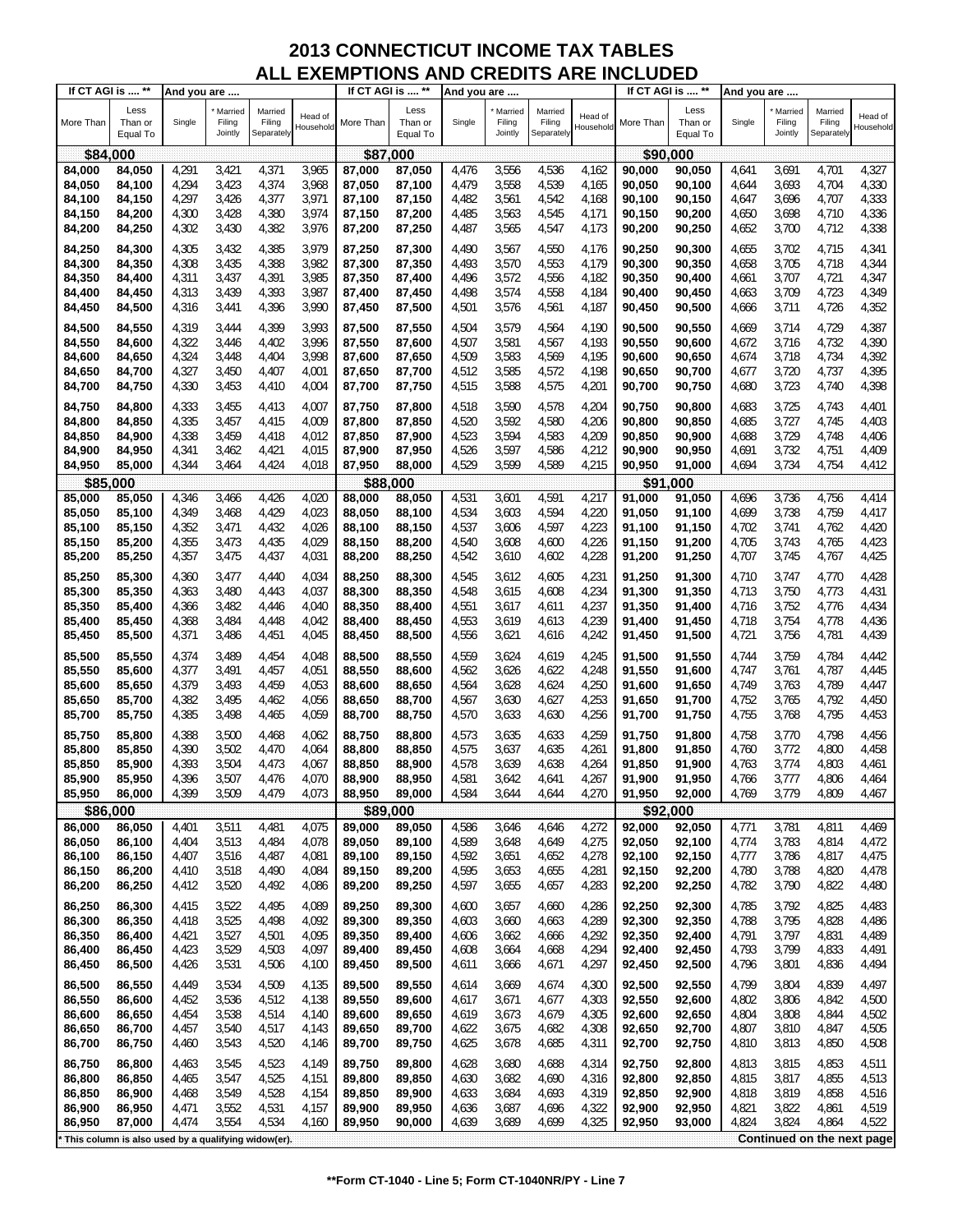| Less Than<br>Less<br>Less<br><b>Married</b><br>Married<br><b>Married</b><br><b>Married</b><br><b>Married</b><br><b>Married</b><br>More<br>More<br>Head of<br><b>Head of</b><br>Head of<br>Than or<br>Single<br>Filing<br>Than or<br>Single<br>Filing<br>Filing<br>More Than<br>or Equal<br>Single<br>Filing<br>Filing<br>Filing<br>Household<br>Household<br>Household<br>Than<br>Than<br>Jointly<br>Separately<br>Jointly<br>Separately<br>Jointly<br>Separately<br>To<br><b>Equal To</b><br><b>Equal To</b><br>\$93,000<br>\$99,000<br>\$96,000<br>3,826<br>4,866<br>4,524<br>4,415<br>5.196<br>4,918<br>93,000 93,050<br>4,826<br>96,000 96,050<br>4,991<br>4,005<br>5,031<br>4,721<br>99,000<br>99,050<br>5,176<br>4,829<br>3,828<br>4,869<br>4,527<br>93,050 93,100<br>96,050 96,100<br>4,994<br>4,007<br>5,034<br>4,724<br>99,050<br>99,100<br>5,179<br>4,417<br>5,199<br>4,921<br>4,832<br>4,872<br>4,530<br>4,924<br>93,100 93,150<br>3,831<br>96,100 96,150<br>4,997<br>4,010<br>5,037<br>4,727<br>99,150<br>5,182<br>4,420<br>5,202<br>99,100<br>93,150 93,200<br>4,835<br>3,833<br>4,875<br>4,533<br>96,150 96,200<br>5,000<br>4,012<br>5,040<br>4,730<br>99,150<br>99,200<br>5,185<br>4,422<br>5,205<br>4,927<br>4,929<br>93,200 93,250<br>4,837<br>3,835<br>4,877<br>4,535<br>96,200 96,250<br>5,002<br>4,014<br>5,042<br>4,732<br>99,200<br>99,250<br>5,187<br>4,424<br>5,207<br>4,538<br>5,210<br>4,932<br>93,250 93,300<br>4,840<br>3,837<br>4,880<br>96,250 96,300<br>5,005<br>4,017<br>5,045<br>4,735<br>99,250<br>99,300<br>5,190<br>4,427<br>4,883<br>4,541<br>4,429<br>5,213<br>4,935<br>93,300 93,350<br>4,843<br>3,840<br>96,300 96,350<br>5,008<br>4,019<br>5,048<br>4,738<br>99,300<br>99,350<br>5,193<br>4,886<br>4,021<br>4,432<br>5,216<br>93,350 93,400<br>4,846<br>3,842<br>4,544<br>96,350 96,400<br>5,011<br>5,051<br>99,350<br>99,400<br>5,196<br>4,938<br>4,741<br>4,546<br>4,940<br>93,400 93,450<br>4,848<br>3,844<br>4,888<br>96,400 96,450<br>5,013<br>4,023<br>5,053<br>99,450<br>5,198<br>4,434<br>5,218<br>4,743<br>99,400<br>93,450 93,500<br>4,851<br>3,846<br>4,891<br>4,549<br>96,450 96,500<br>5,016<br>4,026<br>5,056<br>4,746<br>99,450<br>99,500<br>5,201<br>4,437<br>5,221<br>4,943<br>5,224<br>4,946<br>93,500 93,550<br>4,854<br>3,849<br>4,894<br>4,552<br>96,500 96,550<br>5,039<br>4,072<br>5,059<br>4,749<br>99,500<br>99,550<br>5,204<br>4,485<br>4,857<br>3,851<br>4,897<br>4,555<br>5,042<br>4,074<br>5,062<br>99,550<br>99,600<br>5,207<br>4,487<br>5,227<br>4,949<br>93,550 93,600<br>96,550 96,600<br>4,752<br>4,899<br>5,209<br>5,229<br>4,951<br>93,600 93,650<br>4,859<br>3,853<br>4,557<br>96,600 96,650<br>5,044<br>4,077<br>5,064<br>4,754<br>99,600<br>99,650<br>4,490<br>5,232<br>93,650 93,700<br>4,862<br>3,855<br>4,902<br>4,560<br>96,650 96,700<br>5,047<br>4,079<br>99,650<br>99,700<br>5,212<br>4,492<br>4,954<br>5,067<br>4,757<br>93,700 93,750<br>4,865<br>3,858<br>4,905<br>4,563<br>96,700 96,750<br>5,050<br>4,081<br>5,070<br>4,760<br>99,750<br>5,215<br>4,495<br>5,235<br>4,957<br>99,700<br>4,566<br>4,084<br>4,868<br>3,860<br>4,908<br>5,053<br>5,073<br>4,763<br>99,750<br>99,800<br>5,218<br>4,497<br>5,238<br>4,960<br>93,750 93,800<br>96,750 96,800<br>4,568<br>93,800 93,850<br>4,870<br>3,862<br>4,910<br>96,800 96,850<br>5,055<br>4,086<br>5,075<br>4,765<br>99,800<br>99,850<br>5,220<br>4,499<br>5,240<br>4,962<br>5,223<br>93,850 93,900<br>4,873<br>3,864<br>4,913<br>4,571<br>96.850 96.900<br>5,058<br>4,088<br>5,078<br>4,768<br>99,850<br>99,900<br>4,502<br>5,243<br>4,965<br>93,900 93,950<br>4,876<br>3,867<br>4,916<br>4,574<br>96,900 96,950<br>5,061<br>4,091<br>5,081<br>4,771<br>99,950<br>5,226<br>4,504<br>5,246<br>4,968<br>99,900<br>5,229<br>93,950 94,000<br>4,879<br>3,869<br>4,919<br>4,577<br>96,950 97,000<br>5,064<br>4,093<br>5,084<br>4,774<br>99,950<br>4,507<br>5,249<br>4,971<br>100,000<br>\$94,000<br>\$97,000<br>\$100,000<br>4,579<br>4,140<br>5,086<br>5,232<br>4,555<br>5,252<br>4,973<br>4,881<br>3,871<br>4,921<br>5,066<br>4,776<br>94,000 94,050<br>97,000 97,050<br>100,000<br>100,050<br>4,582<br>5,235<br>4,558<br>94,050 94,100<br>4,884<br>3,873<br>4,924<br>97,050 97,100<br>5,069<br>4,142<br>5,089<br>4,779<br>100,050 100,100<br>5,255<br>4,976<br>4,927<br>4,585<br>5,238<br>4,979<br>4,887<br>3,876<br>97,100 97,150<br>5,072<br>4,144<br>5,092<br>4,782<br>100,150<br>4,561<br>5,258<br>94,100 94,150<br>100,100<br>4,930<br>4,588<br>5,241<br>5,261<br>4,890<br>3,878<br>97,150 97,200<br>5,075<br>4,147<br>5,095<br>4,785<br>4,564<br>4,982<br>94,150 94,200<br>100,150 100,200<br>4,892<br>3,880<br>4,932<br>4,590<br>5,097<br>4,787<br>5,244<br>4,566<br>5,264<br>4,984<br>94,200 94,250<br>97,200 97,250<br>5,077<br>4,149<br>100,200 100,250<br>4,987<br>4,895<br>3,882<br>4,935<br>4,593<br>5,080<br>4,151<br>5,100<br>4,790<br>5,247<br>4,569<br>5,267<br>94,250 94,300<br>97,250 97,300<br>100,250 100,300<br>4,990<br>94,300 94,350<br>4,898<br>3,885<br>4,938<br>4,596<br>97,300 97,350<br>5,083<br>4,154<br>5,103<br>4,793<br>100,300<br>100,350<br>5,250<br>4,572<br>5,270<br>4,941<br>4,599<br>5,253<br>4,574<br>5,273<br>4,993<br>94,350 94,400<br>4,901<br>3,887<br>97,350 97,400<br>5,086<br>4,156<br>5,106<br>4,796<br>100,350 100,400<br>4,903<br>3,889<br>4,943<br>4,601<br>5,088<br>5,108<br>4,798<br>5,256<br>4,577<br>5,276<br>4,995<br>94,400 94,450<br>97,400 97,450<br>4,158<br>100,400<br>100,450<br>5,259<br>4,580<br>5,279<br>94,450 94,500<br>4,906<br>3,891<br>4,946<br>4,604<br>97,450 97,500<br>5,091<br>4,161<br>5,111<br>4,801<br>100,450 100,500<br>4,998<br>4,909<br>3,894<br>4,949<br>4,639<br>5,094<br>4,208<br>5,262<br>4,669<br>5,282<br>5,001<br>94,500 94,550<br>97,500 97,550<br>5,114<br>4,804<br>100,500 100,550<br>4,952<br>4,210<br>5,265<br>94,550 94,600<br>4,912<br>3,896<br>4,642<br>97,550 97,600<br>5,097<br>5,117<br>4,807<br>100,550 100,600<br>4,672<br>5,285<br>5,004<br>94,600 94,650<br>4,914<br>3,898<br>4,954<br>4,644<br>97,600 97,650<br>5,099<br>4,212<br>5,119<br>4,809<br>100,600 100,650<br>5,268<br>4,674<br>5,288<br>5,006<br>4,215<br>94,650 94,700<br>4,917<br>3,900<br>4,957<br>4,647<br>97,650 97,700<br>5,102<br>5,122<br>4,812<br>100,650 100,700<br>5,271<br>4,677<br>5,291<br>5,009<br>4,920<br>4,217<br>94,700 94,750<br>3,903<br>4,960<br>4,650<br>5,105<br>5,125<br>4,815<br>5,274<br>4,680<br>5,294<br>5,012<br>97,700 97,750<br>100,700<br>100,750<br>4,963<br>4,219<br>5,297<br>5,015<br>94,750 94,800<br>4,923<br>3,905<br>4,653<br>97,750 97,800<br>5,108<br>5,128<br>4,818<br>100,750 100,800<br>5,277<br>4,683<br>4,925<br>3,907<br>4,965<br>4,222<br>5,280<br>4,685<br>5,300<br>94,800 94,850<br>4,655<br>97,800 97,850<br>5,110<br>5,130<br>4,820<br>100,800<br>100,850<br>5,017<br>4,224<br>4,928<br>3,909<br>5,283<br>4,688<br>5,020<br>94,850 94,900<br>4,968<br>4,658<br>97,850 97,900<br>5,113<br>5,133<br>4,823<br>100,850 100,900<br>5,303<br>94,900 94,950<br>4,931<br>3,912<br>4,971<br>4,661<br>97.900 97.950<br>5,116<br>4,226<br>5,136<br>4,826<br>100,900 100,950<br>5,286<br>4,691<br>5,306<br>5,023<br>4,934<br>3,914<br>4,974<br>4,664<br>5,119<br>4,229<br>5,139<br>4,829<br>5,289<br>4,694<br>5,309<br>5,026<br>94,950 95,000<br>97,950 98,000<br>100,950 101,000<br>\$98,000<br>\$95.000<br>\$101,000<br>4,276<br>4,831<br>5,292<br>5,312<br>95,000 95,050<br>4,936<br>3,916<br>4,976<br>4,666<br>98,000 98,050<br>5,121<br>5,141<br>101,000 101,050<br>4,696<br>5,028<br>95,050 95,100<br>4,939<br>3,918<br>4,979<br>4,669<br>5,124<br>4,279<br>5,144<br>4,834<br>5,295<br>4,699<br>5,315<br>5,031<br>98,050 98,100<br>101,050 101,100<br>95,100 95,150<br>4,942<br>3,921<br>4,982<br>4,672<br>5,127<br>4,281<br>5,298<br>4,702<br>5,318<br>5,034<br>98,100 98,150<br>5,147<br>4,837<br>101,100 101,150<br>4,985<br>4,283<br>5,321<br>4,945<br>3,923<br>4,675<br>98,150 98,200<br>5,130<br>5,150<br>4,840<br>5,301<br>4,705<br>5,037<br>95,150 95,200<br>101,150 101,200<br>95,200 95,250<br>3,925<br>4,987<br>4,677<br>5,132<br>4,286<br>5,152<br>101,200 101,250<br>5,304<br>4,707<br>5,324<br>5,039<br>4,947<br>98,200 98,250<br>4,842<br>4,288<br>5,042<br>95,250 95,300<br>4,950<br>3,927<br>4,990<br>4,680<br>98,250 98,300<br>5,135<br>5,155<br>4,845<br>101,250 101,300<br>5,307<br>4,710<br>5,327<br>3,930<br>95,300 95,350<br>4,953<br>4,993<br>4,683<br>98,300 98,350<br>5,138<br>4,290<br>5,158<br>101,300 101,350<br>5,310<br>4,713<br>5,330<br>5,045<br>4,848<br>5,048<br>95,350 95,400<br>4,956<br>3,932<br>4,996<br>4,686<br>98,350 98,400<br>5,141<br>4,293<br>5,161<br>5,313<br>4,716<br>5,333<br>4,851<br>101,350 101,400<br>3,934<br>4,998<br>4,688<br>4,295<br>5,316<br>4,718<br>5,336<br>5,050<br>95,400 95,450<br>4,958<br>98,400 98,450<br>5,143<br>5,163<br>4,853<br>101,400 101,450<br>3,936<br>4,691<br>4,298<br>5,319<br>4,721<br>5,339<br>5,053<br>95,450 95,500<br>4,961<br>5,001<br>98,450 98,500<br>5,146<br>5,166<br>4,856<br>101,450 101,500<br>3,939<br>5,004<br>4,694<br>4,345<br>5,169<br>4,891<br>101,500 101,550<br>5,342<br>4,724<br>5,342<br>5,056<br>95,500 95,550<br>4,964<br>98,500 98,550<br>5,149<br>5,007<br>4,727<br>95,550 95,600<br>4,967<br>3,941<br>4,697<br>98,550 98,600<br>5,152<br>4,348<br>5,172<br>4,894<br>101,550 101,600<br>5,345<br>5,345<br>5,059<br>4,969<br>3,943<br>5,009<br>4,699<br>4,350<br>5,174<br>4,896<br>5,348<br>4,729<br>5,348<br>5,061<br>95,600 95,650<br>98,600 98,650<br>5,154<br>101,600 101,650<br>4,352<br>5,177<br>4,732<br>5,351<br>5,064<br>95,650 95,700<br>4,972<br>3,945<br>5,012<br>4,702<br>98,650 98,700<br>5,157<br>4,899<br>101,650 101,700<br>5,351<br>5,015<br>4,705<br>4,355<br>4,735<br>5,354<br>5,067<br>95,700 95,750<br>4,975<br>3,948<br>98,700 98,750<br>5,160<br>5,180<br>4,902<br>101,700 101,750<br>5,354<br>95,750 95,800<br>4,978<br>3,950<br>5,018<br>4,708<br>98,750 98,800<br>5,163<br>4,357<br>5,183<br>4,905<br>101,750 101,800<br>5,357<br>4,738<br>5,357<br>5,070<br>95,800 95,850<br>4,980<br>3,952<br>5,020<br>4,710<br>98,800 98,850<br>5,165<br>4,360<br>5,185<br>4,907<br>101,800 101,850<br>5,360<br>4,740<br>5,360<br>5,072<br>4,362<br>95,850 95,900<br>4,983<br>3,954<br>5,023<br>4,713<br>98,850 98,900<br>5,168<br>5,188<br>4,910<br>101,850 101,900<br>5,363<br>4,743<br>5,363<br>5,075<br>5,026<br>5,366<br>5,078<br>95,900 95,950<br>4,986<br>3,957<br>4,716<br>98,900 98,950<br>5,171<br>4,364<br>5,191<br>4,913<br>101,900 101,950<br>5,366<br>4,746<br>95,950 96,000<br>4,989<br>3,959<br>5,029<br>4,719<br>98,950 99,000<br>5,174<br>4,367<br>5,194<br>4,916<br>101,950 102,000<br>5,369<br>5,369<br>5,081<br>4,749<br>\$102,000+ use Tax Calculation Schedule<br>This column is also used by a qualifying widow(er). | If CT AGI is  ** | And you are |  |  | If CT AGI is  ** And you are |  | If CT AGI is  ** | And you are |  |  |
|----------------------------------------------------------------------------------------------------------------------------------------------------------------------------------------------------------------------------------------------------------------------------------------------------------------------------------------------------------------------------------------------------------------------------------------------------------------------------------------------------------------------------------------------------------------------------------------------------------------------------------------------------------------------------------------------------------------------------------------------------------------------------------------------------------------------------------------------------------------------------------------------------------------------------------------------------------------------------------------------------------------------------------------------------------------------------------------------------------------------------------------------------------------------------------------------------------------------------------------------------------------------------------------------------------------------------------------------------------------------------------------------------------------------------------------------------------------------------------------------------------------------------------------------------------------------------------------------------------------------------------------------------------------------------------------------------------------------------------------------------------------------------------------------------------------------------------------------------------------------------------------------------------------------------------------------------------------------------------------------------------------------------------------------------------------------------------------------------------------------------------------------------------------------------------------------------------------------------------------------------------------------------------------------------------------------------------------------------------------------------------------------------------------------------------------------------------------------------------------------------------------------------------------------------------------------------------------------------------------------------------------------------------------------------------------------------------------------------------------------------------------------------------------------------------------------------------------------------------------------------------------------------------------------------------------------------------------------------------------------------------------------------------------------------------------------------------------------------------------------------------------------------------------------------------------------------------------------------------------------------------------------------------------------------------------------------------------------------------------------------------------------------------------------------------------------------------------------------------------------------------------------------------------------------------------------------------------------------------------------------------------------------------------------------------------------------------------------------------------------------------------------------------------------------------------------------------------------------------------------------------------------------------------------------------------------------------------------------------------------------------------------------------------------------------------------------------------------------------------------------------------------------------------------------------------------------------------------------------------------------------------------------------------------------------------------------------------------------------------------------------------------------------------------------------------------------------------------------------------------------------------------------------------------------------------------------------------------------------------------------------------------------------------------------------------------------------------------------------------------------------------------------------------------------------------------------------------------------------------------------------------------------------------------------------------------------------------------------------------------------------------------------------------------------------------------------------------------------------------------------------------------------------------------------------------------------------------------------------------------------------------------------------------------------------------------------------------------------------------------------------------------------------------------------------------------------------------------------------------------------------------------------------------------------------------------------------------------------------------------------------------------------------------------------------------------------------------------------------------------------------------------------------------------------------------------------------------------------------------------------------------------------------------------------------------------------------------------------------------------------------------------------------------------------------------------------------------------------------------------------------------------------------------------------------------------------------------------------------------------------------------------------------------------------------------------------------------------------------------------------------------------------------------------------------------------------------------------------------------------------------------------------------------------------------------------------------------------------------------------------------------------------------------------------------------------------------------------------------------------------------------------------------------------------------------------------------------------------------------------------------------------------------------------------------------------------------------------------------------------------------------------------------------------------------------------------------------------------------------------------------------------------------------------------------------------------------------------------------------------------------------------------------------------------------------------------------------------------------------------------------------------------------------------------------------------------------------------------------------------------------------------------------------------------------------------------------------------------------------------------------------------------------------------------------------------------------------------------------------------------------------------------------------------------------------------------------------------------------------------------------------------------------------------------------------------------------------------------------------------------------------------------------------------------------------------------------------------------------------------------------------------------------------------------------------------------------------------------------------------------------------------------------------------------------------------------------------------------------------------------------------------------------------------------------------------------------------------------------------------------------------------------------------------------------------------------------------------------------------------------------------------------------------------------------------------------------------------------------------------------------------------------------------------------------------------------------------------------------------------------------------------------------------------------------------------------------------------------------------------------------------------------------------------------------------------------------------------------------------------------------------------------------------------------------------------------------------------------------------------------------------------------------------------------------------------------------------------------------------------------------------------------------------------------------------------------------------------------------------------------------------------------------------------------------------------------------------------------------------------------------------------------------------------------------------------------------------------------------------------------------------------------------------------------------------------------------------------------------------------------------------------------------------------------------------------------------------------------------------------------------------------------------------------------------------------------------------------------------------------------------------------------------------------------------------------------------------------------------------------------------------------------------------------------------------------------------------------------------------------------------------------------------------------------------------------------------------------------------------------------------------------------------------------------------------------------------------------------------------------------------------------------------------------------------------------------------------------------------------------------------------------------------------------------------------------------------|------------------|-------------|--|--|------------------------------|--|------------------|-------------|--|--|
|                                                                                                                                                                                                                                                                                                                                                                                                                                                                                                                                                                                                                                                                                                                                                                                                                                                                                                                                                                                                                                                                                                                                                                                                                                                                                                                                                                                                                                                                                                                                                                                                                                                                                                                                                                                                                                                                                                                                                                                                                                                                                                                                                                                                                                                                                                                                                                                                                                                                                                                                                                                                                                                                                                                                                                                                                                                                                                                                                                                                                                                                                                                                                                                                                                                                                                                                                                                                                                                                                                                                                                                                                                                                                                                                                                                                                                                                                                                                                                                                                                                                                                                                                                                                                                                                                                                                                                                                                                                                                                                                                                                                                                                                                                                                                                                                                                                                                                                                                                                                                                                                                                                                                                                                                                                                                                                                                                                                                                                                                                                                                                                                                                                                                                                                                                                                                                                                                                                                                                                                                                                                                                                                                                                                                                                                                                                                                                                                                                                                                                                                                                                                                                                                                                                                                                                                                                                                                                                                                                                                                                                                                                                                                                                                                                                                                                                                                                                                                                                                                                                                                                                                                                                                                                                                                                                                                                                                                                                                                                                                                                                                                                                                                                                                                                                                                                                                                                                                                                                                                                                                                                                                                                                                                                                                                                                                                                                                                                                                                                                                                                                                                                                                                                                                                                                                                                                                                                                                                                                                                                                                                                                                                                                                                                                                                                                                                                                                                                                                                                                                                                                                                                                                                                                                                                                                                                                                                                                                                                                                                                                                                                                                                                                                                                                                                                                                                                  |                  |             |  |  |                              |  |                  |             |  |  |
|                                                                                                                                                                                                                                                                                                                                                                                                                                                                                                                                                                                                                                                                                                                                                                                                                                                                                                                                                                                                                                                                                                                                                                                                                                                                                                                                                                                                                                                                                                                                                                                                                                                                                                                                                                                                                                                                                                                                                                                                                                                                                                                                                                                                                                                                                                                                                                                                                                                                                                                                                                                                                                                                                                                                                                                                                                                                                                                                                                                                                                                                                                                                                                                                                                                                                                                                                                                                                                                                                                                                                                                                                                                                                                                                                                                                                                                                                                                                                                                                                                                                                                                                                                                                                                                                                                                                                                                                                                                                                                                                                                                                                                                                                                                                                                                                                                                                                                                                                                                                                                                                                                                                                                                                                                                                                                                                                                                                                                                                                                                                                                                                                                                                                                                                                                                                                                                                                                                                                                                                                                                                                                                                                                                                                                                                                                                                                                                                                                                                                                                                                                                                                                                                                                                                                                                                                                                                                                                                                                                                                                                                                                                                                                                                                                                                                                                                                                                                                                                                                                                                                                                                                                                                                                                                                                                                                                                                                                                                                                                                                                                                                                                                                                                                                                                                                                                                                                                                                                                                                                                                                                                                                                                                                                                                                                                                                                                                                                                                                                                                                                                                                                                                                                                                                                                                                                                                                                                                                                                                                                                                                                                                                                                                                                                                                                                                                                                                                                                                                                                                                                                                                                                                                                                                                                                                                                                                                                                                                                                                                                                                                                                                                                                                                                                                                                                                                                  |                  |             |  |  |                              |  |                  |             |  |  |
|                                                                                                                                                                                                                                                                                                                                                                                                                                                                                                                                                                                                                                                                                                                                                                                                                                                                                                                                                                                                                                                                                                                                                                                                                                                                                                                                                                                                                                                                                                                                                                                                                                                                                                                                                                                                                                                                                                                                                                                                                                                                                                                                                                                                                                                                                                                                                                                                                                                                                                                                                                                                                                                                                                                                                                                                                                                                                                                                                                                                                                                                                                                                                                                                                                                                                                                                                                                                                                                                                                                                                                                                                                                                                                                                                                                                                                                                                                                                                                                                                                                                                                                                                                                                                                                                                                                                                                                                                                                                                                                                                                                                                                                                                                                                                                                                                                                                                                                                                                                                                                                                                                                                                                                                                                                                                                                                                                                                                                                                                                                                                                                                                                                                                                                                                                                                                                                                                                                                                                                                                                                                                                                                                                                                                                                                                                                                                                                                                                                                                                                                                                                                                                                                                                                                                                                                                                                                                                                                                                                                                                                                                                                                                                                                                                                                                                                                                                                                                                                                                                                                                                                                                                                                                                                                                                                                                                                                                                                                                                                                                                                                                                                                                                                                                                                                                                                                                                                                                                                                                                                                                                                                                                                                                                                                                                                                                                                                                                                                                                                                                                                                                                                                                                                                                                                                                                                                                                                                                                                                                                                                                                                                                                                                                                                                                                                                                                                                                                                                                                                                                                                                                                                                                                                                                                                                                                                                                                                                                                                                                                                                                                                                                                                                                                                                                                                                                                  |                  |             |  |  |                              |  |                  |             |  |  |
|                                                                                                                                                                                                                                                                                                                                                                                                                                                                                                                                                                                                                                                                                                                                                                                                                                                                                                                                                                                                                                                                                                                                                                                                                                                                                                                                                                                                                                                                                                                                                                                                                                                                                                                                                                                                                                                                                                                                                                                                                                                                                                                                                                                                                                                                                                                                                                                                                                                                                                                                                                                                                                                                                                                                                                                                                                                                                                                                                                                                                                                                                                                                                                                                                                                                                                                                                                                                                                                                                                                                                                                                                                                                                                                                                                                                                                                                                                                                                                                                                                                                                                                                                                                                                                                                                                                                                                                                                                                                                                                                                                                                                                                                                                                                                                                                                                                                                                                                                                                                                                                                                                                                                                                                                                                                                                                                                                                                                                                                                                                                                                                                                                                                                                                                                                                                                                                                                                                                                                                                                                                                                                                                                                                                                                                                                                                                                                                                                                                                                                                                                                                                                                                                                                                                                                                                                                                                                                                                                                                                                                                                                                                                                                                                                                                                                                                                                                                                                                                                                                                                                                                                                                                                                                                                                                                                                                                                                                                                                                                                                                                                                                                                                                                                                                                                                                                                                                                                                                                                                                                                                                                                                                                                                                                                                                                                                                                                                                                                                                                                                                                                                                                                                                                                                                                                                                                                                                                                                                                                                                                                                                                                                                                                                                                                                                                                                                                                                                                                                                                                                                                                                                                                                                                                                                                                                                                                                                                                                                                                                                                                                                                                                                                                                                                                                                                                                                  |                  |             |  |  |                              |  |                  |             |  |  |
|                                                                                                                                                                                                                                                                                                                                                                                                                                                                                                                                                                                                                                                                                                                                                                                                                                                                                                                                                                                                                                                                                                                                                                                                                                                                                                                                                                                                                                                                                                                                                                                                                                                                                                                                                                                                                                                                                                                                                                                                                                                                                                                                                                                                                                                                                                                                                                                                                                                                                                                                                                                                                                                                                                                                                                                                                                                                                                                                                                                                                                                                                                                                                                                                                                                                                                                                                                                                                                                                                                                                                                                                                                                                                                                                                                                                                                                                                                                                                                                                                                                                                                                                                                                                                                                                                                                                                                                                                                                                                                                                                                                                                                                                                                                                                                                                                                                                                                                                                                                                                                                                                                                                                                                                                                                                                                                                                                                                                                                                                                                                                                                                                                                                                                                                                                                                                                                                                                                                                                                                                                                                                                                                                                                                                                                                                                                                                                                                                                                                                                                                                                                                                                                                                                                                                                                                                                                                                                                                                                                                                                                                                                                                                                                                                                                                                                                                                                                                                                                                                                                                                                                                                                                                                                                                                                                                                                                                                                                                                                                                                                                                                                                                                                                                                                                                                                                                                                                                                                                                                                                                                                                                                                                                                                                                                                                                                                                                                                                                                                                                                                                                                                                                                                                                                                                                                                                                                                                                                                                                                                                                                                                                                                                                                                                                                                                                                                                                                                                                                                                                                                                                                                                                                                                                                                                                                                                                                                                                                                                                                                                                                                                                                                                                                                                                                                                                                                  |                  |             |  |  |                              |  |                  |             |  |  |
|                                                                                                                                                                                                                                                                                                                                                                                                                                                                                                                                                                                                                                                                                                                                                                                                                                                                                                                                                                                                                                                                                                                                                                                                                                                                                                                                                                                                                                                                                                                                                                                                                                                                                                                                                                                                                                                                                                                                                                                                                                                                                                                                                                                                                                                                                                                                                                                                                                                                                                                                                                                                                                                                                                                                                                                                                                                                                                                                                                                                                                                                                                                                                                                                                                                                                                                                                                                                                                                                                                                                                                                                                                                                                                                                                                                                                                                                                                                                                                                                                                                                                                                                                                                                                                                                                                                                                                                                                                                                                                                                                                                                                                                                                                                                                                                                                                                                                                                                                                                                                                                                                                                                                                                                                                                                                                                                                                                                                                                                                                                                                                                                                                                                                                                                                                                                                                                                                                                                                                                                                                                                                                                                                                                                                                                                                                                                                                                                                                                                                                                                                                                                                                                                                                                                                                                                                                                                                                                                                                                                                                                                                                                                                                                                                                                                                                                                                                                                                                                                                                                                                                                                                                                                                                                                                                                                                                                                                                                                                                                                                                                                                                                                                                                                                                                                                                                                                                                                                                                                                                                                                                                                                                                                                                                                                                                                                                                                                                                                                                                                                                                                                                                                                                                                                                                                                                                                                                                                                                                                                                                                                                                                                                                                                                                                                                                                                                                                                                                                                                                                                                                                                                                                                                                                                                                                                                                                                                                                                                                                                                                                                                                                                                                                                                                                                                                                                                  |                  |             |  |  |                              |  |                  |             |  |  |
|                                                                                                                                                                                                                                                                                                                                                                                                                                                                                                                                                                                                                                                                                                                                                                                                                                                                                                                                                                                                                                                                                                                                                                                                                                                                                                                                                                                                                                                                                                                                                                                                                                                                                                                                                                                                                                                                                                                                                                                                                                                                                                                                                                                                                                                                                                                                                                                                                                                                                                                                                                                                                                                                                                                                                                                                                                                                                                                                                                                                                                                                                                                                                                                                                                                                                                                                                                                                                                                                                                                                                                                                                                                                                                                                                                                                                                                                                                                                                                                                                                                                                                                                                                                                                                                                                                                                                                                                                                                                                                                                                                                                                                                                                                                                                                                                                                                                                                                                                                                                                                                                                                                                                                                                                                                                                                                                                                                                                                                                                                                                                                                                                                                                                                                                                                                                                                                                                                                                                                                                                                                                                                                                                                                                                                                                                                                                                                                                                                                                                                                                                                                                                                                                                                                                                                                                                                                                                                                                                                                                                                                                                                                                                                                                                                                                                                                                                                                                                                                                                                                                                                                                                                                                                                                                                                                                                                                                                                                                                                                                                                                                                                                                                                                                                                                                                                                                                                                                                                                                                                                                                                                                                                                                                                                                                                                                                                                                                                                                                                                                                                                                                                                                                                                                                                                                                                                                                                                                                                                                                                                                                                                                                                                                                                                                                                                                                                                                                                                                                                                                                                                                                                                                                                                                                                                                                                                                                                                                                                                                                                                                                                                                                                                                                                                                                                                                                                  |                  |             |  |  |                              |  |                  |             |  |  |
|                                                                                                                                                                                                                                                                                                                                                                                                                                                                                                                                                                                                                                                                                                                                                                                                                                                                                                                                                                                                                                                                                                                                                                                                                                                                                                                                                                                                                                                                                                                                                                                                                                                                                                                                                                                                                                                                                                                                                                                                                                                                                                                                                                                                                                                                                                                                                                                                                                                                                                                                                                                                                                                                                                                                                                                                                                                                                                                                                                                                                                                                                                                                                                                                                                                                                                                                                                                                                                                                                                                                                                                                                                                                                                                                                                                                                                                                                                                                                                                                                                                                                                                                                                                                                                                                                                                                                                                                                                                                                                                                                                                                                                                                                                                                                                                                                                                                                                                                                                                                                                                                                                                                                                                                                                                                                                                                                                                                                                                                                                                                                                                                                                                                                                                                                                                                                                                                                                                                                                                                                                                                                                                                                                                                                                                                                                                                                                                                                                                                                                                                                                                                                                                                                                                                                                                                                                                                                                                                                                                                                                                                                                                                                                                                                                                                                                                                                                                                                                                                                                                                                                                                                                                                                                                                                                                                                                                                                                                                                                                                                                                                                                                                                                                                                                                                                                                                                                                                                                                                                                                                                                                                                                                                                                                                                                                                                                                                                                                                                                                                                                                                                                                                                                                                                                                                                                                                                                                                                                                                                                                                                                                                                                                                                                                                                                                                                                                                                                                                                                                                                                                                                                                                                                                                                                                                                                                                                                                                                                                                                                                                                                                                                                                                                                                                                                                                                                  |                  |             |  |  |                              |  |                  |             |  |  |
|                                                                                                                                                                                                                                                                                                                                                                                                                                                                                                                                                                                                                                                                                                                                                                                                                                                                                                                                                                                                                                                                                                                                                                                                                                                                                                                                                                                                                                                                                                                                                                                                                                                                                                                                                                                                                                                                                                                                                                                                                                                                                                                                                                                                                                                                                                                                                                                                                                                                                                                                                                                                                                                                                                                                                                                                                                                                                                                                                                                                                                                                                                                                                                                                                                                                                                                                                                                                                                                                                                                                                                                                                                                                                                                                                                                                                                                                                                                                                                                                                                                                                                                                                                                                                                                                                                                                                                                                                                                                                                                                                                                                                                                                                                                                                                                                                                                                                                                                                                                                                                                                                                                                                                                                                                                                                                                                                                                                                                                                                                                                                                                                                                                                                                                                                                                                                                                                                                                                                                                                                                                                                                                                                                                                                                                                                                                                                                                                                                                                                                                                                                                                                                                                                                                                                                                                                                                                                                                                                                                                                                                                                                                                                                                                                                                                                                                                                                                                                                                                                                                                                                                                                                                                                                                                                                                                                                                                                                                                                                                                                                                                                                                                                                                                                                                                                                                                                                                                                                                                                                                                                                                                                                                                                                                                                                                                                                                                                                                                                                                                                                                                                                                                                                                                                                                                                                                                                                                                                                                                                                                                                                                                                                                                                                                                                                                                                                                                                                                                                                                                                                                                                                                                                                                                                                                                                                                                                                                                                                                                                                                                                                                                                                                                                                                                                                                                                                  |                  |             |  |  |                              |  |                  |             |  |  |
|                                                                                                                                                                                                                                                                                                                                                                                                                                                                                                                                                                                                                                                                                                                                                                                                                                                                                                                                                                                                                                                                                                                                                                                                                                                                                                                                                                                                                                                                                                                                                                                                                                                                                                                                                                                                                                                                                                                                                                                                                                                                                                                                                                                                                                                                                                                                                                                                                                                                                                                                                                                                                                                                                                                                                                                                                                                                                                                                                                                                                                                                                                                                                                                                                                                                                                                                                                                                                                                                                                                                                                                                                                                                                                                                                                                                                                                                                                                                                                                                                                                                                                                                                                                                                                                                                                                                                                                                                                                                                                                                                                                                                                                                                                                                                                                                                                                                                                                                                                                                                                                                                                                                                                                                                                                                                                                                                                                                                                                                                                                                                                                                                                                                                                                                                                                                                                                                                                                                                                                                                                                                                                                                                                                                                                                                                                                                                                                                                                                                                                                                                                                                                                                                                                                                                                                                                                                                                                                                                                                                                                                                                                                                                                                                                                                                                                                                                                                                                                                                                                                                                                                                                                                                                                                                                                                                                                                                                                                                                                                                                                                                                                                                                                                                                                                                                                                                                                                                                                                                                                                                                                                                                                                                                                                                                                                                                                                                                                                                                                                                                                                                                                                                                                                                                                                                                                                                                                                                                                                                                                                                                                                                                                                                                                                                                                                                                                                                                                                                                                                                                                                                                                                                                                                                                                                                                                                                                                                                                                                                                                                                                                                                                                                                                                                                                                                                                                  |                  |             |  |  |                              |  |                  |             |  |  |
|                                                                                                                                                                                                                                                                                                                                                                                                                                                                                                                                                                                                                                                                                                                                                                                                                                                                                                                                                                                                                                                                                                                                                                                                                                                                                                                                                                                                                                                                                                                                                                                                                                                                                                                                                                                                                                                                                                                                                                                                                                                                                                                                                                                                                                                                                                                                                                                                                                                                                                                                                                                                                                                                                                                                                                                                                                                                                                                                                                                                                                                                                                                                                                                                                                                                                                                                                                                                                                                                                                                                                                                                                                                                                                                                                                                                                                                                                                                                                                                                                                                                                                                                                                                                                                                                                                                                                                                                                                                                                                                                                                                                                                                                                                                                                                                                                                                                                                                                                                                                                                                                                                                                                                                                                                                                                                                                                                                                                                                                                                                                                                                                                                                                                                                                                                                                                                                                                                                                                                                                                                                                                                                                                                                                                                                                                                                                                                                                                                                                                                                                                                                                                                                                                                                                                                                                                                                                                                                                                                                                                                                                                                                                                                                                                                                                                                                                                                                                                                                                                                                                                                                                                                                                                                                                                                                                                                                                                                                                                                                                                                                                                                                                                                                                                                                                                                                                                                                                                                                                                                                                                                                                                                                                                                                                                                                                                                                                                                                                                                                                                                                                                                                                                                                                                                                                                                                                                                                                                                                                                                                                                                                                                                                                                                                                                                                                                                                                                                                                                                                                                                                                                                                                                                                                                                                                                                                                                                                                                                                                                                                                                                                                                                                                                                                                                                                                                                  |                  |             |  |  |                              |  |                  |             |  |  |
|                                                                                                                                                                                                                                                                                                                                                                                                                                                                                                                                                                                                                                                                                                                                                                                                                                                                                                                                                                                                                                                                                                                                                                                                                                                                                                                                                                                                                                                                                                                                                                                                                                                                                                                                                                                                                                                                                                                                                                                                                                                                                                                                                                                                                                                                                                                                                                                                                                                                                                                                                                                                                                                                                                                                                                                                                                                                                                                                                                                                                                                                                                                                                                                                                                                                                                                                                                                                                                                                                                                                                                                                                                                                                                                                                                                                                                                                                                                                                                                                                                                                                                                                                                                                                                                                                                                                                                                                                                                                                                                                                                                                                                                                                                                                                                                                                                                                                                                                                                                                                                                                                                                                                                                                                                                                                                                                                                                                                                                                                                                                                                                                                                                                                                                                                                                                                                                                                                                                                                                                                                                                                                                                                                                                                                                                                                                                                                                                                                                                                                                                                                                                                                                                                                                                                                                                                                                                                                                                                                                                                                                                                                                                                                                                                                                                                                                                                                                                                                                                                                                                                                                                                                                                                                                                                                                                                                                                                                                                                                                                                                                                                                                                                                                                                                                                                                                                                                                                                                                                                                                                                                                                                                                                                                                                                                                                                                                                                                                                                                                                                                                                                                                                                                                                                                                                                                                                                                                                                                                                                                                                                                                                                                                                                                                                                                                                                                                                                                                                                                                                                                                                                                                                                                                                                                                                                                                                                                                                                                                                                                                                                                                                                                                                                                                                                                                                                                  |                  |             |  |  |                              |  |                  |             |  |  |
|                                                                                                                                                                                                                                                                                                                                                                                                                                                                                                                                                                                                                                                                                                                                                                                                                                                                                                                                                                                                                                                                                                                                                                                                                                                                                                                                                                                                                                                                                                                                                                                                                                                                                                                                                                                                                                                                                                                                                                                                                                                                                                                                                                                                                                                                                                                                                                                                                                                                                                                                                                                                                                                                                                                                                                                                                                                                                                                                                                                                                                                                                                                                                                                                                                                                                                                                                                                                                                                                                                                                                                                                                                                                                                                                                                                                                                                                                                                                                                                                                                                                                                                                                                                                                                                                                                                                                                                                                                                                                                                                                                                                                                                                                                                                                                                                                                                                                                                                                                                                                                                                                                                                                                                                                                                                                                                                                                                                                                                                                                                                                                                                                                                                                                                                                                                                                                                                                                                                                                                                                                                                                                                                                                                                                                                                                                                                                                                                                                                                                                                                                                                                                                                                                                                                                                                                                                                                                                                                                                                                                                                                                                                                                                                                                                                                                                                                                                                                                                                                                                                                                                                                                                                                                                                                                                                                                                                                                                                                                                                                                                                                                                                                                                                                                                                                                                                                                                                                                                                                                                                                                                                                                                                                                                                                                                                                                                                                                                                                                                                                                                                                                                                                                                                                                                                                                                                                                                                                                                                                                                                                                                                                                                                                                                                                                                                                                                                                                                                                                                                                                                                                                                                                                                                                                                                                                                                                                                                                                                                                                                                                                                                                                                                                                                                                                                                                                                  |                  |             |  |  |                              |  |                  |             |  |  |
|                                                                                                                                                                                                                                                                                                                                                                                                                                                                                                                                                                                                                                                                                                                                                                                                                                                                                                                                                                                                                                                                                                                                                                                                                                                                                                                                                                                                                                                                                                                                                                                                                                                                                                                                                                                                                                                                                                                                                                                                                                                                                                                                                                                                                                                                                                                                                                                                                                                                                                                                                                                                                                                                                                                                                                                                                                                                                                                                                                                                                                                                                                                                                                                                                                                                                                                                                                                                                                                                                                                                                                                                                                                                                                                                                                                                                                                                                                                                                                                                                                                                                                                                                                                                                                                                                                                                                                                                                                                                                                                                                                                                                                                                                                                                                                                                                                                                                                                                                                                                                                                                                                                                                                                                                                                                                                                                                                                                                                                                                                                                                                                                                                                                                                                                                                                                                                                                                                                                                                                                                                                                                                                                                                                                                                                                                                                                                                                                                                                                                                                                                                                                                                                                                                                                                                                                                                                                                                                                                                                                                                                                                                                                                                                                                                                                                                                                                                                                                                                                                                                                                                                                                                                                                                                                                                                                                                                                                                                                                                                                                                                                                                                                                                                                                                                                                                                                                                                                                                                                                                                                                                                                                                                                                                                                                                                                                                                                                                                                                                                                                                                                                                                                                                                                                                                                                                                                                                                                                                                                                                                                                                                                                                                                                                                                                                                                                                                                                                                                                                                                                                                                                                                                                                                                                                                                                                                                                                                                                                                                                                                                                                                                                                                                                                                                                                                                                                  |                  |             |  |  |                              |  |                  |             |  |  |
|                                                                                                                                                                                                                                                                                                                                                                                                                                                                                                                                                                                                                                                                                                                                                                                                                                                                                                                                                                                                                                                                                                                                                                                                                                                                                                                                                                                                                                                                                                                                                                                                                                                                                                                                                                                                                                                                                                                                                                                                                                                                                                                                                                                                                                                                                                                                                                                                                                                                                                                                                                                                                                                                                                                                                                                                                                                                                                                                                                                                                                                                                                                                                                                                                                                                                                                                                                                                                                                                                                                                                                                                                                                                                                                                                                                                                                                                                                                                                                                                                                                                                                                                                                                                                                                                                                                                                                                                                                                                                                                                                                                                                                                                                                                                                                                                                                                                                                                                                                                                                                                                                                                                                                                                                                                                                                                                                                                                                                                                                                                                                                                                                                                                                                                                                                                                                                                                                                                                                                                                                                                                                                                                                                                                                                                                                                                                                                                                                                                                                                                                                                                                                                                                                                                                                                                                                                                                                                                                                                                                                                                                                                                                                                                                                                                                                                                                                                                                                                                                                                                                                                                                                                                                                                                                                                                                                                                                                                                                                                                                                                                                                                                                                                                                                                                                                                                                                                                                                                                                                                                                                                                                                                                                                                                                                                                                                                                                                                                                                                                                                                                                                                                                                                                                                                                                                                                                                                                                                                                                                                                                                                                                                                                                                                                                                                                                                                                                                                                                                                                                                                                                                                                                                                                                                                                                                                                                                                                                                                                                                                                                                                                                                                                                                                                                                                                                                                  |                  |             |  |  |                              |  |                  |             |  |  |
|                                                                                                                                                                                                                                                                                                                                                                                                                                                                                                                                                                                                                                                                                                                                                                                                                                                                                                                                                                                                                                                                                                                                                                                                                                                                                                                                                                                                                                                                                                                                                                                                                                                                                                                                                                                                                                                                                                                                                                                                                                                                                                                                                                                                                                                                                                                                                                                                                                                                                                                                                                                                                                                                                                                                                                                                                                                                                                                                                                                                                                                                                                                                                                                                                                                                                                                                                                                                                                                                                                                                                                                                                                                                                                                                                                                                                                                                                                                                                                                                                                                                                                                                                                                                                                                                                                                                                                                                                                                                                                                                                                                                                                                                                                                                                                                                                                                                                                                                                                                                                                                                                                                                                                                                                                                                                                                                                                                                                                                                                                                                                                                                                                                                                                                                                                                                                                                                                                                                                                                                                                                                                                                                                                                                                                                                                                                                                                                                                                                                                                                                                                                                                                                                                                                                                                                                                                                                                                                                                                                                                                                                                                                                                                                                                                                                                                                                                                                                                                                                                                                                                                                                                                                                                                                                                                                                                                                                                                                                                                                                                                                                                                                                                                                                                                                                                                                                                                                                                                                                                                                                                                                                                                                                                                                                                                                                                                                                                                                                                                                                                                                                                                                                                                                                                                                                                                                                                                                                                                                                                                                                                                                                                                                                                                                                                                                                                                                                                                                                                                                                                                                                                                                                                                                                                                                                                                                                                                                                                                                                                                                                                                                                                                                                                                                                                                                                                                  |                  |             |  |  |                              |  |                  |             |  |  |
|                                                                                                                                                                                                                                                                                                                                                                                                                                                                                                                                                                                                                                                                                                                                                                                                                                                                                                                                                                                                                                                                                                                                                                                                                                                                                                                                                                                                                                                                                                                                                                                                                                                                                                                                                                                                                                                                                                                                                                                                                                                                                                                                                                                                                                                                                                                                                                                                                                                                                                                                                                                                                                                                                                                                                                                                                                                                                                                                                                                                                                                                                                                                                                                                                                                                                                                                                                                                                                                                                                                                                                                                                                                                                                                                                                                                                                                                                                                                                                                                                                                                                                                                                                                                                                                                                                                                                                                                                                                                                                                                                                                                                                                                                                                                                                                                                                                                                                                                                                                                                                                                                                                                                                                                                                                                                                                                                                                                                                                                                                                                                                                                                                                                                                                                                                                                                                                                                                                                                                                                                                                                                                                                                                                                                                                                                                                                                                                                                                                                                                                                                                                                                                                                                                                                                                                                                                                                                                                                                                                                                                                                                                                                                                                                                                                                                                                                                                                                                                                                                                                                                                                                                                                                                                                                                                                                                                                                                                                                                                                                                                                                                                                                                                                                                                                                                                                                                                                                                                                                                                                                                                                                                                                                                                                                                                                                                                                                                                                                                                                                                                                                                                                                                                                                                                                                                                                                                                                                                                                                                                                                                                                                                                                                                                                                                                                                                                                                                                                                                                                                                                                                                                                                                                                                                                                                                                                                                                                                                                                                                                                                                                                                                                                                                                                                                                                                                                  |                  |             |  |  |                              |  |                  |             |  |  |
|                                                                                                                                                                                                                                                                                                                                                                                                                                                                                                                                                                                                                                                                                                                                                                                                                                                                                                                                                                                                                                                                                                                                                                                                                                                                                                                                                                                                                                                                                                                                                                                                                                                                                                                                                                                                                                                                                                                                                                                                                                                                                                                                                                                                                                                                                                                                                                                                                                                                                                                                                                                                                                                                                                                                                                                                                                                                                                                                                                                                                                                                                                                                                                                                                                                                                                                                                                                                                                                                                                                                                                                                                                                                                                                                                                                                                                                                                                                                                                                                                                                                                                                                                                                                                                                                                                                                                                                                                                                                                                                                                                                                                                                                                                                                                                                                                                                                                                                                                                                                                                                                                                                                                                                                                                                                                                                                                                                                                                                                                                                                                                                                                                                                                                                                                                                                                                                                                                                                                                                                                                                                                                                                                                                                                                                                                                                                                                                                                                                                                                                                                                                                                                                                                                                                                                                                                                                                                                                                                                                                                                                                                                                                                                                                                                                                                                                                                                                                                                                                                                                                                                                                                                                                                                                                                                                                                                                                                                                                                                                                                                                                                                                                                                                                                                                                                                                                                                                                                                                                                                                                                                                                                                                                                                                                                                                                                                                                                                                                                                                                                                                                                                                                                                                                                                                                                                                                                                                                                                                                                                                                                                                                                                                                                                                                                                                                                                                                                                                                                                                                                                                                                                                                                                                                                                                                                                                                                                                                                                                                                                                                                                                                                                                                                                                                                                                                                                  |                  |             |  |  |                              |  |                  |             |  |  |
|                                                                                                                                                                                                                                                                                                                                                                                                                                                                                                                                                                                                                                                                                                                                                                                                                                                                                                                                                                                                                                                                                                                                                                                                                                                                                                                                                                                                                                                                                                                                                                                                                                                                                                                                                                                                                                                                                                                                                                                                                                                                                                                                                                                                                                                                                                                                                                                                                                                                                                                                                                                                                                                                                                                                                                                                                                                                                                                                                                                                                                                                                                                                                                                                                                                                                                                                                                                                                                                                                                                                                                                                                                                                                                                                                                                                                                                                                                                                                                                                                                                                                                                                                                                                                                                                                                                                                                                                                                                                                                                                                                                                                                                                                                                                                                                                                                                                                                                                                                                                                                                                                                                                                                                                                                                                                                                                                                                                                                                                                                                                                                                                                                                                                                                                                                                                                                                                                                                                                                                                                                                                                                                                                                                                                                                                                                                                                                                                                                                                                                                                                                                                                                                                                                                                                                                                                                                                                                                                                                                                                                                                                                                                                                                                                                                                                                                                                                                                                                                                                                                                                                                                                                                                                                                                                                                                                                                                                                                                                                                                                                                                                                                                                                                                                                                                                                                                                                                                                                                                                                                                                                                                                                                                                                                                                                                                                                                                                                                                                                                                                                                                                                                                                                                                                                                                                                                                                                                                                                                                                                                                                                                                                                                                                                                                                                                                                                                                                                                                                                                                                                                                                                                                                                                                                                                                                                                                                                                                                                                                                                                                                                                                                                                                                                                                                                                                                                  |                  |             |  |  |                              |  |                  |             |  |  |
|                                                                                                                                                                                                                                                                                                                                                                                                                                                                                                                                                                                                                                                                                                                                                                                                                                                                                                                                                                                                                                                                                                                                                                                                                                                                                                                                                                                                                                                                                                                                                                                                                                                                                                                                                                                                                                                                                                                                                                                                                                                                                                                                                                                                                                                                                                                                                                                                                                                                                                                                                                                                                                                                                                                                                                                                                                                                                                                                                                                                                                                                                                                                                                                                                                                                                                                                                                                                                                                                                                                                                                                                                                                                                                                                                                                                                                                                                                                                                                                                                                                                                                                                                                                                                                                                                                                                                                                                                                                                                                                                                                                                                                                                                                                                                                                                                                                                                                                                                                                                                                                                                                                                                                                                                                                                                                                                                                                                                                                                                                                                                                                                                                                                                                                                                                                                                                                                                                                                                                                                                                                                                                                                                                                                                                                                                                                                                                                                                                                                                                                                                                                                                                                                                                                                                                                                                                                                                                                                                                                                                                                                                                                                                                                                                                                                                                                                                                                                                                                                                                                                                                                                                                                                                                                                                                                                                                                                                                                                                                                                                                                                                                                                                                                                                                                                                                                                                                                                                                                                                                                                                                                                                                                                                                                                                                                                                                                                                                                                                                                                                                                                                                                                                                                                                                                                                                                                                                                                                                                                                                                                                                                                                                                                                                                                                                                                                                                                                                                                                                                                                                                                                                                                                                                                                                                                                                                                                                                                                                                                                                                                                                                                                                                                                                                                                                                                                                  |                  |             |  |  |                              |  |                  |             |  |  |
|                                                                                                                                                                                                                                                                                                                                                                                                                                                                                                                                                                                                                                                                                                                                                                                                                                                                                                                                                                                                                                                                                                                                                                                                                                                                                                                                                                                                                                                                                                                                                                                                                                                                                                                                                                                                                                                                                                                                                                                                                                                                                                                                                                                                                                                                                                                                                                                                                                                                                                                                                                                                                                                                                                                                                                                                                                                                                                                                                                                                                                                                                                                                                                                                                                                                                                                                                                                                                                                                                                                                                                                                                                                                                                                                                                                                                                                                                                                                                                                                                                                                                                                                                                                                                                                                                                                                                                                                                                                                                                                                                                                                                                                                                                                                                                                                                                                                                                                                                                                                                                                                                                                                                                                                                                                                                                                                                                                                                                                                                                                                                                                                                                                                                                                                                                                                                                                                                                                                                                                                                                                                                                                                                                                                                                                                                                                                                                                                                                                                                                                                                                                                                                                                                                                                                                                                                                                                                                                                                                                                                                                                                                                                                                                                                                                                                                                                                                                                                                                                                                                                                                                                                                                                                                                                                                                                                                                                                                                                                                                                                                                                                                                                                                                                                                                                                                                                                                                                                                                                                                                                                                                                                                                                                                                                                                                                                                                                                                                                                                                                                                                                                                                                                                                                                                                                                                                                                                                                                                                                                                                                                                                                                                                                                                                                                                                                                                                                                                                                                                                                                                                                                                                                                                                                                                                                                                                                                                                                                                                                                                                                                                                                                                                                                                                                                                                                                                  |                  |             |  |  |                              |  |                  |             |  |  |
|                                                                                                                                                                                                                                                                                                                                                                                                                                                                                                                                                                                                                                                                                                                                                                                                                                                                                                                                                                                                                                                                                                                                                                                                                                                                                                                                                                                                                                                                                                                                                                                                                                                                                                                                                                                                                                                                                                                                                                                                                                                                                                                                                                                                                                                                                                                                                                                                                                                                                                                                                                                                                                                                                                                                                                                                                                                                                                                                                                                                                                                                                                                                                                                                                                                                                                                                                                                                                                                                                                                                                                                                                                                                                                                                                                                                                                                                                                                                                                                                                                                                                                                                                                                                                                                                                                                                                                                                                                                                                                                                                                                                                                                                                                                                                                                                                                                                                                                                                                                                                                                                                                                                                                                                                                                                                                                                                                                                                                                                                                                                                                                                                                                                                                                                                                                                                                                                                                                                                                                                                                                                                                                                                                                                                                                                                                                                                                                                                                                                                                                                                                                                                                                                                                                                                                                                                                                                                                                                                                                                                                                                                                                                                                                                                                                                                                                                                                                                                                                                                                                                                                                                                                                                                                                                                                                                                                                                                                                                                                                                                                                                                                                                                                                                                                                                                                                                                                                                                                                                                                                                                                                                                                                                                                                                                                                                                                                                                                                                                                                                                                                                                                                                                                                                                                                                                                                                                                                                                                                                                                                                                                                                                                                                                                                                                                                                                                                                                                                                                                                                                                                                                                                                                                                                                                                                                                                                                                                                                                                                                                                                                                                                                                                                                                                                                                                                                                  |                  |             |  |  |                              |  |                  |             |  |  |
|                                                                                                                                                                                                                                                                                                                                                                                                                                                                                                                                                                                                                                                                                                                                                                                                                                                                                                                                                                                                                                                                                                                                                                                                                                                                                                                                                                                                                                                                                                                                                                                                                                                                                                                                                                                                                                                                                                                                                                                                                                                                                                                                                                                                                                                                                                                                                                                                                                                                                                                                                                                                                                                                                                                                                                                                                                                                                                                                                                                                                                                                                                                                                                                                                                                                                                                                                                                                                                                                                                                                                                                                                                                                                                                                                                                                                                                                                                                                                                                                                                                                                                                                                                                                                                                                                                                                                                                                                                                                                                                                                                                                                                                                                                                                                                                                                                                                                                                                                                                                                                                                                                                                                                                                                                                                                                                                                                                                                                                                                                                                                                                                                                                                                                                                                                                                                                                                                                                                                                                                                                                                                                                                                                                                                                                                                                                                                                                                                                                                                                                                                                                                                                                                                                                                                                                                                                                                                                                                                                                                                                                                                                                                                                                                                                                                                                                                                                                                                                                                                                                                                                                                                                                                                                                                                                                                                                                                                                                                                                                                                                                                                                                                                                                                                                                                                                                                                                                                                                                                                                                                                                                                                                                                                                                                                                                                                                                                                                                                                                                                                                                                                                                                                                                                                                                                                                                                                                                                                                                                                                                                                                                                                                                                                                                                                                                                                                                                                                                                                                                                                                                                                                                                                                                                                                                                                                                                                                                                                                                                                                                                                                                                                                                                                                                                                                                                                                  |                  |             |  |  |                              |  |                  |             |  |  |
|                                                                                                                                                                                                                                                                                                                                                                                                                                                                                                                                                                                                                                                                                                                                                                                                                                                                                                                                                                                                                                                                                                                                                                                                                                                                                                                                                                                                                                                                                                                                                                                                                                                                                                                                                                                                                                                                                                                                                                                                                                                                                                                                                                                                                                                                                                                                                                                                                                                                                                                                                                                                                                                                                                                                                                                                                                                                                                                                                                                                                                                                                                                                                                                                                                                                                                                                                                                                                                                                                                                                                                                                                                                                                                                                                                                                                                                                                                                                                                                                                                                                                                                                                                                                                                                                                                                                                                                                                                                                                                                                                                                                                                                                                                                                                                                                                                                                                                                                                                                                                                                                                                                                                                                                                                                                                                                                                                                                                                                                                                                                                                                                                                                                                                                                                                                                                                                                                                                                                                                                                                                                                                                                                                                                                                                                                                                                                                                                                                                                                                                                                                                                                                                                                                                                                                                                                                                                                                                                                                                                                                                                                                                                                                                                                                                                                                                                                                                                                                                                                                                                                                                                                                                                                                                                                                                                                                                                                                                                                                                                                                                                                                                                                                                                                                                                                                                                                                                                                                                                                                                                                                                                                                                                                                                                                                                                                                                                                                                                                                                                                                                                                                                                                                                                                                                                                                                                                                                                                                                                                                                                                                                                                                                                                                                                                                                                                                                                                                                                                                                                                                                                                                                                                                                                                                                                                                                                                                                                                                                                                                                                                                                                                                                                                                                                                                                                                                  |                  |             |  |  |                              |  |                  |             |  |  |
|                                                                                                                                                                                                                                                                                                                                                                                                                                                                                                                                                                                                                                                                                                                                                                                                                                                                                                                                                                                                                                                                                                                                                                                                                                                                                                                                                                                                                                                                                                                                                                                                                                                                                                                                                                                                                                                                                                                                                                                                                                                                                                                                                                                                                                                                                                                                                                                                                                                                                                                                                                                                                                                                                                                                                                                                                                                                                                                                                                                                                                                                                                                                                                                                                                                                                                                                                                                                                                                                                                                                                                                                                                                                                                                                                                                                                                                                                                                                                                                                                                                                                                                                                                                                                                                                                                                                                                                                                                                                                                                                                                                                                                                                                                                                                                                                                                                                                                                                                                                                                                                                                                                                                                                                                                                                                                                                                                                                                                                                                                                                                                                                                                                                                                                                                                                                                                                                                                                                                                                                                                                                                                                                                                                                                                                                                                                                                                                                                                                                                                                                                                                                                                                                                                                                                                                                                                                                                                                                                                                                                                                                                                                                                                                                                                                                                                                                                                                                                                                                                                                                                                                                                                                                                                                                                                                                                                                                                                                                                                                                                                                                                                                                                                                                                                                                                                                                                                                                                                                                                                                                                                                                                                                                                                                                                                                                                                                                                                                                                                                                                                                                                                                                                                                                                                                                                                                                                                                                                                                                                                                                                                                                                                                                                                                                                                                                                                                                                                                                                                                                                                                                                                                                                                                                                                                                                                                                                                                                                                                                                                                                                                                                                                                                                                                                                                                                                                  |                  |             |  |  |                              |  |                  |             |  |  |
|                                                                                                                                                                                                                                                                                                                                                                                                                                                                                                                                                                                                                                                                                                                                                                                                                                                                                                                                                                                                                                                                                                                                                                                                                                                                                                                                                                                                                                                                                                                                                                                                                                                                                                                                                                                                                                                                                                                                                                                                                                                                                                                                                                                                                                                                                                                                                                                                                                                                                                                                                                                                                                                                                                                                                                                                                                                                                                                                                                                                                                                                                                                                                                                                                                                                                                                                                                                                                                                                                                                                                                                                                                                                                                                                                                                                                                                                                                                                                                                                                                                                                                                                                                                                                                                                                                                                                                                                                                                                                                                                                                                                                                                                                                                                                                                                                                                                                                                                                                                                                                                                                                                                                                                                                                                                                                                                                                                                                                                                                                                                                                                                                                                                                                                                                                                                                                                                                                                                                                                                                                                                                                                                                                                                                                                                                                                                                                                                                                                                                                                                                                                                                                                                                                                                                                                                                                                                                                                                                                                                                                                                                                                                                                                                                                                                                                                                                                                                                                                                                                                                                                                                                                                                                                                                                                                                                                                                                                                                                                                                                                                                                                                                                                                                                                                                                                                                                                                                                                                                                                                                                                                                                                                                                                                                                                                                                                                                                                                                                                                                                                                                                                                                                                                                                                                                                                                                                                                                                                                                                                                                                                                                                                                                                                                                                                                                                                                                                                                                                                                                                                                                                                                                                                                                                                                                                                                                                                                                                                                                                                                                                                                                                                                                                                                                                                                                                                  |                  |             |  |  |                              |  |                  |             |  |  |
|                                                                                                                                                                                                                                                                                                                                                                                                                                                                                                                                                                                                                                                                                                                                                                                                                                                                                                                                                                                                                                                                                                                                                                                                                                                                                                                                                                                                                                                                                                                                                                                                                                                                                                                                                                                                                                                                                                                                                                                                                                                                                                                                                                                                                                                                                                                                                                                                                                                                                                                                                                                                                                                                                                                                                                                                                                                                                                                                                                                                                                                                                                                                                                                                                                                                                                                                                                                                                                                                                                                                                                                                                                                                                                                                                                                                                                                                                                                                                                                                                                                                                                                                                                                                                                                                                                                                                                                                                                                                                                                                                                                                                                                                                                                                                                                                                                                                                                                                                                                                                                                                                                                                                                                                                                                                                                                                                                                                                                                                                                                                                                                                                                                                                                                                                                                                                                                                                                                                                                                                                                                                                                                                                                                                                                                                                                                                                                                                                                                                                                                                                                                                                                                                                                                                                                                                                                                                                                                                                                                                                                                                                                                                                                                                                                                                                                                                                                                                                                                                                                                                                                                                                                                                                                                                                                                                                                                                                                                                                                                                                                                                                                                                                                                                                                                                                                                                                                                                                                                                                                                                                                                                                                                                                                                                                                                                                                                                                                                                                                                                                                                                                                                                                                                                                                                                                                                                                                                                                                                                                                                                                                                                                                                                                                                                                                                                                                                                                                                                                                                                                                                                                                                                                                                                                                                                                                                                                                                                                                                                                                                                                                                                                                                                                                                                                                                                                                  |                  |             |  |  |                              |  |                  |             |  |  |
|                                                                                                                                                                                                                                                                                                                                                                                                                                                                                                                                                                                                                                                                                                                                                                                                                                                                                                                                                                                                                                                                                                                                                                                                                                                                                                                                                                                                                                                                                                                                                                                                                                                                                                                                                                                                                                                                                                                                                                                                                                                                                                                                                                                                                                                                                                                                                                                                                                                                                                                                                                                                                                                                                                                                                                                                                                                                                                                                                                                                                                                                                                                                                                                                                                                                                                                                                                                                                                                                                                                                                                                                                                                                                                                                                                                                                                                                                                                                                                                                                                                                                                                                                                                                                                                                                                                                                                                                                                                                                                                                                                                                                                                                                                                                                                                                                                                                                                                                                                                                                                                                                                                                                                                                                                                                                                                                                                                                                                                                                                                                                                                                                                                                                                                                                                                                                                                                                                                                                                                                                                                                                                                                                                                                                                                                                                                                                                                                                                                                                                                                                                                                                                                                                                                                                                                                                                                                                                                                                                                                                                                                                                                                                                                                                                                                                                                                                                                                                                                                                                                                                                                                                                                                                                                                                                                                                                                                                                                                                                                                                                                                                                                                                                                                                                                                                                                                                                                                                                                                                                                                                                                                                                                                                                                                                                                                                                                                                                                                                                                                                                                                                                                                                                                                                                                                                                                                                                                                                                                                                                                                                                                                                                                                                                                                                                                                                                                                                                                                                                                                                                                                                                                                                                                                                                                                                                                                                                                                                                                                                                                                                                                                                                                                                                                                                                                                                                  |                  |             |  |  |                              |  |                  |             |  |  |
|                                                                                                                                                                                                                                                                                                                                                                                                                                                                                                                                                                                                                                                                                                                                                                                                                                                                                                                                                                                                                                                                                                                                                                                                                                                                                                                                                                                                                                                                                                                                                                                                                                                                                                                                                                                                                                                                                                                                                                                                                                                                                                                                                                                                                                                                                                                                                                                                                                                                                                                                                                                                                                                                                                                                                                                                                                                                                                                                                                                                                                                                                                                                                                                                                                                                                                                                                                                                                                                                                                                                                                                                                                                                                                                                                                                                                                                                                                                                                                                                                                                                                                                                                                                                                                                                                                                                                                                                                                                                                                                                                                                                                                                                                                                                                                                                                                                                                                                                                                                                                                                                                                                                                                                                                                                                                                                                                                                                                                                                                                                                                                                                                                                                                                                                                                                                                                                                                                                                                                                                                                                                                                                                                                                                                                                                                                                                                                                                                                                                                                                                                                                                                                                                                                                                                                                                                                                                                                                                                                                                                                                                                                                                                                                                                                                                                                                                                                                                                                                                                                                                                                                                                                                                                                                                                                                                                                                                                                                                                                                                                                                                                                                                                                                                                                                                                                                                                                                                                                                                                                                                                                                                                                                                                                                                                                                                                                                                                                                                                                                                                                                                                                                                                                                                                                                                                                                                                                                                                                                                                                                                                                                                                                                                                                                                                                                                                                                                                                                                                                                                                                                                                                                                                                                                                                                                                                                                                                                                                                                                                                                                                                                                                                                                                                                                                                                                                                  |                  |             |  |  |                              |  |                  |             |  |  |
|                                                                                                                                                                                                                                                                                                                                                                                                                                                                                                                                                                                                                                                                                                                                                                                                                                                                                                                                                                                                                                                                                                                                                                                                                                                                                                                                                                                                                                                                                                                                                                                                                                                                                                                                                                                                                                                                                                                                                                                                                                                                                                                                                                                                                                                                                                                                                                                                                                                                                                                                                                                                                                                                                                                                                                                                                                                                                                                                                                                                                                                                                                                                                                                                                                                                                                                                                                                                                                                                                                                                                                                                                                                                                                                                                                                                                                                                                                                                                                                                                                                                                                                                                                                                                                                                                                                                                                                                                                                                                                                                                                                                                                                                                                                                                                                                                                                                                                                                                                                                                                                                                                                                                                                                                                                                                                                                                                                                                                                                                                                                                                                                                                                                                                                                                                                                                                                                                                                                                                                                                                                                                                                                                                                                                                                                                                                                                                                                                                                                                                                                                                                                                                                                                                                                                                                                                                                                                                                                                                                                                                                                                                                                                                                                                                                                                                                                                                                                                                                                                                                                                                                                                                                                                                                                                                                                                                                                                                                                                                                                                                                                                                                                                                                                                                                                                                                                                                                                                                                                                                                                                                                                                                                                                                                                                                                                                                                                                                                                                                                                                                                                                                                                                                                                                                                                                                                                                                                                                                                                                                                                                                                                                                                                                                                                                                                                                                                                                                                                                                                                                                                                                                                                                                                                                                                                                                                                                                                                                                                                                                                                                                                                                                                                                                                                                                                                                                  |                  |             |  |  |                              |  |                  |             |  |  |
|                                                                                                                                                                                                                                                                                                                                                                                                                                                                                                                                                                                                                                                                                                                                                                                                                                                                                                                                                                                                                                                                                                                                                                                                                                                                                                                                                                                                                                                                                                                                                                                                                                                                                                                                                                                                                                                                                                                                                                                                                                                                                                                                                                                                                                                                                                                                                                                                                                                                                                                                                                                                                                                                                                                                                                                                                                                                                                                                                                                                                                                                                                                                                                                                                                                                                                                                                                                                                                                                                                                                                                                                                                                                                                                                                                                                                                                                                                                                                                                                                                                                                                                                                                                                                                                                                                                                                                                                                                                                                                                                                                                                                                                                                                                                                                                                                                                                                                                                                                                                                                                                                                                                                                                                                                                                                                                                                                                                                                                                                                                                                                                                                                                                                                                                                                                                                                                                                                                                                                                                                                                                                                                                                                                                                                                                                                                                                                                                                                                                                                                                                                                                                                                                                                                                                                                                                                                                                                                                                                                                                                                                                                                                                                                                                                                                                                                                                                                                                                                                                                                                                                                                                                                                                                                                                                                                                                                                                                                                                                                                                                                                                                                                                                                                                                                                                                                                                                                                                                                                                                                                                                                                                                                                                                                                                                                                                                                                                                                                                                                                                                                                                                                                                                                                                                                                                                                                                                                                                                                                                                                                                                                                                                                                                                                                                                                                                                                                                                                                                                                                                                                                                                                                                                                                                                                                                                                                                                                                                                                                                                                                                                                                                                                                                                                                                                                                                                  |                  |             |  |  |                              |  |                  |             |  |  |
|                                                                                                                                                                                                                                                                                                                                                                                                                                                                                                                                                                                                                                                                                                                                                                                                                                                                                                                                                                                                                                                                                                                                                                                                                                                                                                                                                                                                                                                                                                                                                                                                                                                                                                                                                                                                                                                                                                                                                                                                                                                                                                                                                                                                                                                                                                                                                                                                                                                                                                                                                                                                                                                                                                                                                                                                                                                                                                                                                                                                                                                                                                                                                                                                                                                                                                                                                                                                                                                                                                                                                                                                                                                                                                                                                                                                                                                                                                                                                                                                                                                                                                                                                                                                                                                                                                                                                                                                                                                                                                                                                                                                                                                                                                                                                                                                                                                                                                                                                                                                                                                                                                                                                                                                                                                                                                                                                                                                                                                                                                                                                                                                                                                                                                                                                                                                                                                                                                                                                                                                                                                                                                                                                                                                                                                                                                                                                                                                                                                                                                                                                                                                                                                                                                                                                                                                                                                                                                                                                                                                                                                                                                                                                                                                                                                                                                                                                                                                                                                                                                                                                                                                                                                                                                                                                                                                                                                                                                                                                                                                                                                                                                                                                                                                                                                                                                                                                                                                                                                                                                                                                                                                                                                                                                                                                                                                                                                                                                                                                                                                                                                                                                                                                                                                                                                                                                                                                                                                                                                                                                                                                                                                                                                                                                                                                                                                                                                                                                                                                                                                                                                                                                                                                                                                                                                                                                                                                                                                                                                                                                                                                                                                                                                                                                                                                                                                                                  |                  |             |  |  |                              |  |                  |             |  |  |
|                                                                                                                                                                                                                                                                                                                                                                                                                                                                                                                                                                                                                                                                                                                                                                                                                                                                                                                                                                                                                                                                                                                                                                                                                                                                                                                                                                                                                                                                                                                                                                                                                                                                                                                                                                                                                                                                                                                                                                                                                                                                                                                                                                                                                                                                                                                                                                                                                                                                                                                                                                                                                                                                                                                                                                                                                                                                                                                                                                                                                                                                                                                                                                                                                                                                                                                                                                                                                                                                                                                                                                                                                                                                                                                                                                                                                                                                                                                                                                                                                                                                                                                                                                                                                                                                                                                                                                                                                                                                                                                                                                                                                                                                                                                                                                                                                                                                                                                                                                                                                                                                                                                                                                                                                                                                                                                                                                                                                                                                                                                                                                                                                                                                                                                                                                                                                                                                                                                                                                                                                                                                                                                                                                                                                                                                                                                                                                                                                                                                                                                                                                                                                                                                                                                                                                                                                                                                                                                                                                                                                                                                                                                                                                                                                                                                                                                                                                                                                                                                                                                                                                                                                                                                                                                                                                                                                                                                                                                                                                                                                                                                                                                                                                                                                                                                                                                                                                                                                                                                                                                                                                                                                                                                                                                                                                                                                                                                                                                                                                                                                                                                                                                                                                                                                                                                                                                                                                                                                                                                                                                                                                                                                                                                                                                                                                                                                                                                                                                                                                                                                                                                                                                                                                                                                                                                                                                                                                                                                                                                                                                                                                                                                                                                                                                                                                                                                                  |                  |             |  |  |                              |  |                  |             |  |  |
|                                                                                                                                                                                                                                                                                                                                                                                                                                                                                                                                                                                                                                                                                                                                                                                                                                                                                                                                                                                                                                                                                                                                                                                                                                                                                                                                                                                                                                                                                                                                                                                                                                                                                                                                                                                                                                                                                                                                                                                                                                                                                                                                                                                                                                                                                                                                                                                                                                                                                                                                                                                                                                                                                                                                                                                                                                                                                                                                                                                                                                                                                                                                                                                                                                                                                                                                                                                                                                                                                                                                                                                                                                                                                                                                                                                                                                                                                                                                                                                                                                                                                                                                                                                                                                                                                                                                                                                                                                                                                                                                                                                                                                                                                                                                                                                                                                                                                                                                                                                                                                                                                                                                                                                                                                                                                                                                                                                                                                                                                                                                                                                                                                                                                                                                                                                                                                                                                                                                                                                                                                                                                                                                                                                                                                                                                                                                                                                                                                                                                                                                                                                                                                                                                                                                                                                                                                                                                                                                                                                                                                                                                                                                                                                                                                                                                                                                                                                                                                                                                                                                                                                                                                                                                                                                                                                                                                                                                                                                                                                                                                                                                                                                                                                                                                                                                                                                                                                                                                                                                                                                                                                                                                                                                                                                                                                                                                                                                                                                                                                                                                                                                                                                                                                                                                                                                                                                                                                                                                                                                                                                                                                                                                                                                                                                                                                                                                                                                                                                                                                                                                                                                                                                                                                                                                                                                                                                                                                                                                                                                                                                                                                                                                                                                                                                                                                                                                  |                  |             |  |  |                              |  |                  |             |  |  |
|                                                                                                                                                                                                                                                                                                                                                                                                                                                                                                                                                                                                                                                                                                                                                                                                                                                                                                                                                                                                                                                                                                                                                                                                                                                                                                                                                                                                                                                                                                                                                                                                                                                                                                                                                                                                                                                                                                                                                                                                                                                                                                                                                                                                                                                                                                                                                                                                                                                                                                                                                                                                                                                                                                                                                                                                                                                                                                                                                                                                                                                                                                                                                                                                                                                                                                                                                                                                                                                                                                                                                                                                                                                                                                                                                                                                                                                                                                                                                                                                                                                                                                                                                                                                                                                                                                                                                                                                                                                                                                                                                                                                                                                                                                                                                                                                                                                                                                                                                                                                                                                                                                                                                                                                                                                                                                                                                                                                                                                                                                                                                                                                                                                                                                                                                                                                                                                                                                                                                                                                                                                                                                                                                                                                                                                                                                                                                                                                                                                                                                                                                                                                                                                                                                                                                                                                                                                                                                                                                                                                                                                                                                                                                                                                                                                                                                                                                                                                                                                                                                                                                                                                                                                                                                                                                                                                                                                                                                                                                                                                                                                                                                                                                                                                                                                                                                                                                                                                                                                                                                                                                                                                                                                                                                                                                                                                                                                                                                                                                                                                                                                                                                                                                                                                                                                                                                                                                                                                                                                                                                                                                                                                                                                                                                                                                                                                                                                                                                                                                                                                                                                                                                                                                                                                                                                                                                                                                                                                                                                                                                                                                                                                                                                                                                                                                                                                                                  |                  |             |  |  |                              |  |                  |             |  |  |
|                                                                                                                                                                                                                                                                                                                                                                                                                                                                                                                                                                                                                                                                                                                                                                                                                                                                                                                                                                                                                                                                                                                                                                                                                                                                                                                                                                                                                                                                                                                                                                                                                                                                                                                                                                                                                                                                                                                                                                                                                                                                                                                                                                                                                                                                                                                                                                                                                                                                                                                                                                                                                                                                                                                                                                                                                                                                                                                                                                                                                                                                                                                                                                                                                                                                                                                                                                                                                                                                                                                                                                                                                                                                                                                                                                                                                                                                                                                                                                                                                                                                                                                                                                                                                                                                                                                                                                                                                                                                                                                                                                                                                                                                                                                                                                                                                                                                                                                                                                                                                                                                                                                                                                                                                                                                                                                                                                                                                                                                                                                                                                                                                                                                                                                                                                                                                                                                                                                                                                                                                                                                                                                                                                                                                                                                                                                                                                                                                                                                                                                                                                                                                                                                                                                                                                                                                                                                                                                                                                                                                                                                                                                                                                                                                                                                                                                                                                                                                                                                                                                                                                                                                                                                                                                                                                                                                                                                                                                                                                                                                                                                                                                                                                                                                                                                                                                                                                                                                                                                                                                                                                                                                                                                                                                                                                                                                                                                                                                                                                                                                                                                                                                                                                                                                                                                                                                                                                                                                                                                                                                                                                                                                                                                                                                                                                                                                                                                                                                                                                                                                                                                                                                                                                                                                                                                                                                                                                                                                                                                                                                                                                                                                                                                                                                                                                                                                                  |                  |             |  |  |                              |  |                  |             |  |  |
|                                                                                                                                                                                                                                                                                                                                                                                                                                                                                                                                                                                                                                                                                                                                                                                                                                                                                                                                                                                                                                                                                                                                                                                                                                                                                                                                                                                                                                                                                                                                                                                                                                                                                                                                                                                                                                                                                                                                                                                                                                                                                                                                                                                                                                                                                                                                                                                                                                                                                                                                                                                                                                                                                                                                                                                                                                                                                                                                                                                                                                                                                                                                                                                                                                                                                                                                                                                                                                                                                                                                                                                                                                                                                                                                                                                                                                                                                                                                                                                                                                                                                                                                                                                                                                                                                                                                                                                                                                                                                                                                                                                                                                                                                                                                                                                                                                                                                                                                                                                                                                                                                                                                                                                                                                                                                                                                                                                                                                                                                                                                                                                                                                                                                                                                                                                                                                                                                                                                                                                                                                                                                                                                                                                                                                                                                                                                                                                                                                                                                                                                                                                                                                                                                                                                                                                                                                                                                                                                                                                                                                                                                                                                                                                                                                                                                                                                                                                                                                                                                                                                                                                                                                                                                                                                                                                                                                                                                                                                                                                                                                                                                                                                                                                                                                                                                                                                                                                                                                                                                                                                                                                                                                                                                                                                                                                                                                                                                                                                                                                                                                                                                                                                                                                                                                                                                                                                                                                                                                                                                                                                                                                                                                                                                                                                                                                                                                                                                                                                                                                                                                                                                                                                                                                                                                                                                                                                                                                                                                                                                                                                                                                                                                                                                                                                                                                                                                  |                  |             |  |  |                              |  |                  |             |  |  |
|                                                                                                                                                                                                                                                                                                                                                                                                                                                                                                                                                                                                                                                                                                                                                                                                                                                                                                                                                                                                                                                                                                                                                                                                                                                                                                                                                                                                                                                                                                                                                                                                                                                                                                                                                                                                                                                                                                                                                                                                                                                                                                                                                                                                                                                                                                                                                                                                                                                                                                                                                                                                                                                                                                                                                                                                                                                                                                                                                                                                                                                                                                                                                                                                                                                                                                                                                                                                                                                                                                                                                                                                                                                                                                                                                                                                                                                                                                                                                                                                                                                                                                                                                                                                                                                                                                                                                                                                                                                                                                                                                                                                                                                                                                                                                                                                                                                                                                                                                                                                                                                                                                                                                                                                                                                                                                                                                                                                                                                                                                                                                                                                                                                                                                                                                                                                                                                                                                                                                                                                                                                                                                                                                                                                                                                                                                                                                                                                                                                                                                                                                                                                                                                                                                                                                                                                                                                                                                                                                                                                                                                                                                                                                                                                                                                                                                                                                                                                                                                                                                                                                                                                                                                                                                                                                                                                                                                                                                                                                                                                                                                                                                                                                                                                                                                                                                                                                                                                                                                                                                                                                                                                                                                                                                                                                                                                                                                                                                                                                                                                                                                                                                                                                                                                                                                                                                                                                                                                                                                                                                                                                                                                                                                                                                                                                                                                                                                                                                                                                                                                                                                                                                                                                                                                                                                                                                                                                                                                                                                                                                                                                                                                                                                                                                                                                                                                                                  |                  |             |  |  |                              |  |                  |             |  |  |
|                                                                                                                                                                                                                                                                                                                                                                                                                                                                                                                                                                                                                                                                                                                                                                                                                                                                                                                                                                                                                                                                                                                                                                                                                                                                                                                                                                                                                                                                                                                                                                                                                                                                                                                                                                                                                                                                                                                                                                                                                                                                                                                                                                                                                                                                                                                                                                                                                                                                                                                                                                                                                                                                                                                                                                                                                                                                                                                                                                                                                                                                                                                                                                                                                                                                                                                                                                                                                                                                                                                                                                                                                                                                                                                                                                                                                                                                                                                                                                                                                                                                                                                                                                                                                                                                                                                                                                                                                                                                                                                                                                                                                                                                                                                                                                                                                                                                                                                                                                                                                                                                                                                                                                                                                                                                                                                                                                                                                                                                                                                                                                                                                                                                                                                                                                                                                                                                                                                                                                                                                                                                                                                                                                                                                                                                                                                                                                                                                                                                                                                                                                                                                                                                                                                                                                                                                                                                                                                                                                                                                                                                                                                                                                                                                                                                                                                                                                                                                                                                                                                                                                                                                                                                                                                                                                                                                                                                                                                                                                                                                                                                                                                                                                                                                                                                                                                                                                                                                                                                                                                                                                                                                                                                                                                                                                                                                                                                                                                                                                                                                                                                                                                                                                                                                                                                                                                                                                                                                                                                                                                                                                                                                                                                                                                                                                                                                                                                                                                                                                                                                                                                                                                                                                                                                                                                                                                                                                                                                                                                                                                                                                                                                                                                                                                                                                                                                                  |                  |             |  |  |                              |  |                  |             |  |  |
|                                                                                                                                                                                                                                                                                                                                                                                                                                                                                                                                                                                                                                                                                                                                                                                                                                                                                                                                                                                                                                                                                                                                                                                                                                                                                                                                                                                                                                                                                                                                                                                                                                                                                                                                                                                                                                                                                                                                                                                                                                                                                                                                                                                                                                                                                                                                                                                                                                                                                                                                                                                                                                                                                                                                                                                                                                                                                                                                                                                                                                                                                                                                                                                                                                                                                                                                                                                                                                                                                                                                                                                                                                                                                                                                                                                                                                                                                                                                                                                                                                                                                                                                                                                                                                                                                                                                                                                                                                                                                                                                                                                                                                                                                                                                                                                                                                                                                                                                                                                                                                                                                                                                                                                                                                                                                                                                                                                                                                                                                                                                                                                                                                                                                                                                                                                                                                                                                                                                                                                                                                                                                                                                                                                                                                                                                                                                                                                                                                                                                                                                                                                                                                                                                                                                                                                                                                                                                                                                                                                                                                                                                                                                                                                                                                                                                                                                                                                                                                                                                                                                                                                                                                                                                                                                                                                                                                                                                                                                                                                                                                                                                                                                                                                                                                                                                                                                                                                                                                                                                                                                                                                                                                                                                                                                                                                                                                                                                                                                                                                                                                                                                                                                                                                                                                                                                                                                                                                                                                                                                                                                                                                                                                                                                                                                                                                                                                                                                                                                                                                                                                                                                                                                                                                                                                                                                                                                                                                                                                                                                                                                                                                                                                                                                                                                                                                                                                  |                  |             |  |  |                              |  |                  |             |  |  |
|                                                                                                                                                                                                                                                                                                                                                                                                                                                                                                                                                                                                                                                                                                                                                                                                                                                                                                                                                                                                                                                                                                                                                                                                                                                                                                                                                                                                                                                                                                                                                                                                                                                                                                                                                                                                                                                                                                                                                                                                                                                                                                                                                                                                                                                                                                                                                                                                                                                                                                                                                                                                                                                                                                                                                                                                                                                                                                                                                                                                                                                                                                                                                                                                                                                                                                                                                                                                                                                                                                                                                                                                                                                                                                                                                                                                                                                                                                                                                                                                                                                                                                                                                                                                                                                                                                                                                                                                                                                                                                                                                                                                                                                                                                                                                                                                                                                                                                                                                                                                                                                                                                                                                                                                                                                                                                                                                                                                                                                                                                                                                                                                                                                                                                                                                                                                                                                                                                                                                                                                                                                                                                                                                                                                                                                                                                                                                                                                                                                                                                                                                                                                                                                                                                                                                                                                                                                                                                                                                                                                                                                                                                                                                                                                                                                                                                                                                                                                                                                                                                                                                                                                                                                                                                                                                                                                                                                                                                                                                                                                                                                                                                                                                                                                                                                                                                                                                                                                                                                                                                                                                                                                                                                                                                                                                                                                                                                                                                                                                                                                                                                                                                                                                                                                                                                                                                                                                                                                                                                                                                                                                                                                                                                                                                                                                                                                                                                                                                                                                                                                                                                                                                                                                                                                                                                                                                                                                                                                                                                                                                                                                                                                                                                                                                                                                                                                                                  |                  |             |  |  |                              |  |                  |             |  |  |
|                                                                                                                                                                                                                                                                                                                                                                                                                                                                                                                                                                                                                                                                                                                                                                                                                                                                                                                                                                                                                                                                                                                                                                                                                                                                                                                                                                                                                                                                                                                                                                                                                                                                                                                                                                                                                                                                                                                                                                                                                                                                                                                                                                                                                                                                                                                                                                                                                                                                                                                                                                                                                                                                                                                                                                                                                                                                                                                                                                                                                                                                                                                                                                                                                                                                                                                                                                                                                                                                                                                                                                                                                                                                                                                                                                                                                                                                                                                                                                                                                                                                                                                                                                                                                                                                                                                                                                                                                                                                                                                                                                                                                                                                                                                                                                                                                                                                                                                                                                                                                                                                                                                                                                                                                                                                                                                                                                                                                                                                                                                                                                                                                                                                                                                                                                                                                                                                                                                                                                                                                                                                                                                                                                                                                                                                                                                                                                                                                                                                                                                                                                                                                                                                                                                                                                                                                                                                                                                                                                                                                                                                                                                                                                                                                                                                                                                                                                                                                                                                                                                                                                                                                                                                                                                                                                                                                                                                                                                                                                                                                                                                                                                                                                                                                                                                                                                                                                                                                                                                                                                                                                                                                                                                                                                                                                                                                                                                                                                                                                                                                                                                                                                                                                                                                                                                                                                                                                                                                                                                                                                                                                                                                                                                                                                                                                                                                                                                                                                                                                                                                                                                                                                                                                                                                                                                                                                                                                                                                                                                                                                                                                                                                                                                                                                                                                                                                                  |                  |             |  |  |                              |  |                  |             |  |  |
|                                                                                                                                                                                                                                                                                                                                                                                                                                                                                                                                                                                                                                                                                                                                                                                                                                                                                                                                                                                                                                                                                                                                                                                                                                                                                                                                                                                                                                                                                                                                                                                                                                                                                                                                                                                                                                                                                                                                                                                                                                                                                                                                                                                                                                                                                                                                                                                                                                                                                                                                                                                                                                                                                                                                                                                                                                                                                                                                                                                                                                                                                                                                                                                                                                                                                                                                                                                                                                                                                                                                                                                                                                                                                                                                                                                                                                                                                                                                                                                                                                                                                                                                                                                                                                                                                                                                                                                                                                                                                                                                                                                                                                                                                                                                                                                                                                                                                                                                                                                                                                                                                                                                                                                                                                                                                                                                                                                                                                                                                                                                                                                                                                                                                                                                                                                                                                                                                                                                                                                                                                                                                                                                                                                                                                                                                                                                                                                                                                                                                                                                                                                                                                                                                                                                                                                                                                                                                                                                                                                                                                                                                                                                                                                                                                                                                                                                                                                                                                                                                                                                                                                                                                                                                                                                                                                                                                                                                                                                                                                                                                                                                                                                                                                                                                                                                                                                                                                                                                                                                                                                                                                                                                                                                                                                                                                                                                                                                                                                                                                                                                                                                                                                                                                                                                                                                                                                                                                                                                                                                                                                                                                                                                                                                                                                                                                                                                                                                                                                                                                                                                                                                                                                                                                                                                                                                                                                                                                                                                                                                                                                                                                                                                                                                                                                                                                                                                  |                  |             |  |  |                              |  |                  |             |  |  |
|                                                                                                                                                                                                                                                                                                                                                                                                                                                                                                                                                                                                                                                                                                                                                                                                                                                                                                                                                                                                                                                                                                                                                                                                                                                                                                                                                                                                                                                                                                                                                                                                                                                                                                                                                                                                                                                                                                                                                                                                                                                                                                                                                                                                                                                                                                                                                                                                                                                                                                                                                                                                                                                                                                                                                                                                                                                                                                                                                                                                                                                                                                                                                                                                                                                                                                                                                                                                                                                                                                                                                                                                                                                                                                                                                                                                                                                                                                                                                                                                                                                                                                                                                                                                                                                                                                                                                                                                                                                                                                                                                                                                                                                                                                                                                                                                                                                                                                                                                                                                                                                                                                                                                                                                                                                                                                                                                                                                                                                                                                                                                                                                                                                                                                                                                                                                                                                                                                                                                                                                                                                                                                                                                                                                                                                                                                                                                                                                                                                                                                                                                                                                                                                                                                                                                                                                                                                                                                                                                                                                                                                                                                                                                                                                                                                                                                                                                                                                                                                                                                                                                                                                                                                                                                                                                                                                                                                                                                                                                                                                                                                                                                                                                                                                                                                                                                                                                                                                                                                                                                                                                                                                                                                                                                                                                                                                                                                                                                                                                                                                                                                                                                                                                                                                                                                                                                                                                                                                                                                                                                                                                                                                                                                                                                                                                                                                                                                                                                                                                                                                                                                                                                                                                                                                                                                                                                                                                                                                                                                                                                                                                                                                                                                                                                                                                                                                                                  |                  |             |  |  |                              |  |                  |             |  |  |
|                                                                                                                                                                                                                                                                                                                                                                                                                                                                                                                                                                                                                                                                                                                                                                                                                                                                                                                                                                                                                                                                                                                                                                                                                                                                                                                                                                                                                                                                                                                                                                                                                                                                                                                                                                                                                                                                                                                                                                                                                                                                                                                                                                                                                                                                                                                                                                                                                                                                                                                                                                                                                                                                                                                                                                                                                                                                                                                                                                                                                                                                                                                                                                                                                                                                                                                                                                                                                                                                                                                                                                                                                                                                                                                                                                                                                                                                                                                                                                                                                                                                                                                                                                                                                                                                                                                                                                                                                                                                                                                                                                                                                                                                                                                                                                                                                                                                                                                                                                                                                                                                                                                                                                                                                                                                                                                                                                                                                                                                                                                                                                                                                                                                                                                                                                                                                                                                                                                                                                                                                                                                                                                                                                                                                                                                                                                                                                                                                                                                                                                                                                                                                                                                                                                                                                                                                                                                                                                                                                                                                                                                                                                                                                                                                                                                                                                                                                                                                                                                                                                                                                                                                                                                                                                                                                                                                                                                                                                                                                                                                                                                                                                                                                                                                                                                                                                                                                                                                                                                                                                                                                                                                                                                                                                                                                                                                                                                                                                                                                                                                                                                                                                                                                                                                                                                                                                                                                                                                                                                                                                                                                                                                                                                                                                                                                                                                                                                                                                                                                                                                                                                                                                                                                                                                                                                                                                                                                                                                                                                                                                                                                                                                                                                                                                                                                                                                                  |                  |             |  |  |                              |  |                  |             |  |  |
|                                                                                                                                                                                                                                                                                                                                                                                                                                                                                                                                                                                                                                                                                                                                                                                                                                                                                                                                                                                                                                                                                                                                                                                                                                                                                                                                                                                                                                                                                                                                                                                                                                                                                                                                                                                                                                                                                                                                                                                                                                                                                                                                                                                                                                                                                                                                                                                                                                                                                                                                                                                                                                                                                                                                                                                                                                                                                                                                                                                                                                                                                                                                                                                                                                                                                                                                                                                                                                                                                                                                                                                                                                                                                                                                                                                                                                                                                                                                                                                                                                                                                                                                                                                                                                                                                                                                                                                                                                                                                                                                                                                                                                                                                                                                                                                                                                                                                                                                                                                                                                                                                                                                                                                                                                                                                                                                                                                                                                                                                                                                                                                                                                                                                                                                                                                                                                                                                                                                                                                                                                                                                                                                                                                                                                                                                                                                                                                                                                                                                                                                                                                                                                                                                                                                                                                                                                                                                                                                                                                                                                                                                                                                                                                                                                                                                                                                                                                                                                                                                                                                                                                                                                                                                                                                                                                                                                                                                                                                                                                                                                                                                                                                                                                                                                                                                                                                                                                                                                                                                                                                                                                                                                                                                                                                                                                                                                                                                                                                                                                                                                                                                                                                                                                                                                                                                                                                                                                                                                                                                                                                                                                                                                                                                                                                                                                                                                                                                                                                                                                                                                                                                                                                                                                                                                                                                                                                                                                                                                                                                                                                                                                                                                                                                                                                                                                                                                  |                  |             |  |  |                              |  |                  |             |  |  |
|                                                                                                                                                                                                                                                                                                                                                                                                                                                                                                                                                                                                                                                                                                                                                                                                                                                                                                                                                                                                                                                                                                                                                                                                                                                                                                                                                                                                                                                                                                                                                                                                                                                                                                                                                                                                                                                                                                                                                                                                                                                                                                                                                                                                                                                                                                                                                                                                                                                                                                                                                                                                                                                                                                                                                                                                                                                                                                                                                                                                                                                                                                                                                                                                                                                                                                                                                                                                                                                                                                                                                                                                                                                                                                                                                                                                                                                                                                                                                                                                                                                                                                                                                                                                                                                                                                                                                                                                                                                                                                                                                                                                                                                                                                                                                                                                                                                                                                                                                                                                                                                                                                                                                                                                                                                                                                                                                                                                                                                                                                                                                                                                                                                                                                                                                                                                                                                                                                                                                                                                                                                                                                                                                                                                                                                                                                                                                                                                                                                                                                                                                                                                                                                                                                                                                                                                                                                                                                                                                                                                                                                                                                                                                                                                                                                                                                                                                                                                                                                                                                                                                                                                                                                                                                                                                                                                                                                                                                                                                                                                                                                                                                                                                                                                                                                                                                                                                                                                                                                                                                                                                                                                                                                                                                                                                                                                                                                                                                                                                                                                                                                                                                                                                                                                                                                                                                                                                                                                                                                                                                                                                                                                                                                                                                                                                                                                                                                                                                                                                                                                                                                                                                                                                                                                                                                                                                                                                                                                                                                                                                                                                                                                                                                                                                                                                                                                                                  |                  |             |  |  |                              |  |                  |             |  |  |
|                                                                                                                                                                                                                                                                                                                                                                                                                                                                                                                                                                                                                                                                                                                                                                                                                                                                                                                                                                                                                                                                                                                                                                                                                                                                                                                                                                                                                                                                                                                                                                                                                                                                                                                                                                                                                                                                                                                                                                                                                                                                                                                                                                                                                                                                                                                                                                                                                                                                                                                                                                                                                                                                                                                                                                                                                                                                                                                                                                                                                                                                                                                                                                                                                                                                                                                                                                                                                                                                                                                                                                                                                                                                                                                                                                                                                                                                                                                                                                                                                                                                                                                                                                                                                                                                                                                                                                                                                                                                                                                                                                                                                                                                                                                                                                                                                                                                                                                                                                                                                                                                                                                                                                                                                                                                                                                                                                                                                                                                                                                                                                                                                                                                                                                                                                                                                                                                                                                                                                                                                                                                                                                                                                                                                                                                                                                                                                                                                                                                                                                                                                                                                                                                                                                                                                                                                                                                                                                                                                                                                                                                                                                                                                                                                                                                                                                                                                                                                                                                                                                                                                                                                                                                                                                                                                                                                                                                                                                                                                                                                                                                                                                                                                                                                                                                                                                                                                                                                                                                                                                                                                                                                                                                                                                                                                                                                                                                                                                                                                                                                                                                                                                                                                                                                                                                                                                                                                                                                                                                                                                                                                                                                                                                                                                                                                                                                                                                                                                                                                                                                                                                                                                                                                                                                                                                                                                                                                                                                                                                                                                                                                                                                                                                                                                                                                                                                                  |                  |             |  |  |                              |  |                  |             |  |  |
|                                                                                                                                                                                                                                                                                                                                                                                                                                                                                                                                                                                                                                                                                                                                                                                                                                                                                                                                                                                                                                                                                                                                                                                                                                                                                                                                                                                                                                                                                                                                                                                                                                                                                                                                                                                                                                                                                                                                                                                                                                                                                                                                                                                                                                                                                                                                                                                                                                                                                                                                                                                                                                                                                                                                                                                                                                                                                                                                                                                                                                                                                                                                                                                                                                                                                                                                                                                                                                                                                                                                                                                                                                                                                                                                                                                                                                                                                                                                                                                                                                                                                                                                                                                                                                                                                                                                                                                                                                                                                                                                                                                                                                                                                                                                                                                                                                                                                                                                                                                                                                                                                                                                                                                                                                                                                                                                                                                                                                                                                                                                                                                                                                                                                                                                                                                                                                                                                                                                                                                                                                                                                                                                                                                                                                                                                                                                                                                                                                                                                                                                                                                                                                                                                                                                                                                                                                                                                                                                                                                                                                                                                                                                                                                                                                                                                                                                                                                                                                                                                                                                                                                                                                                                                                                                                                                                                                                                                                                                                                                                                                                                                                                                                                                                                                                                                                                                                                                                                                                                                                                                                                                                                                                                                                                                                                                                                                                                                                                                                                                                                                                                                                                                                                                                                                                                                                                                                                                                                                                                                                                                                                                                                                                                                                                                                                                                                                                                                                                                                                                                                                                                                                                                                                                                                                                                                                                                                                                                                                                                                                                                                                                                                                                                                                                                                                                                                                  |                  |             |  |  |                              |  |                  |             |  |  |
|                                                                                                                                                                                                                                                                                                                                                                                                                                                                                                                                                                                                                                                                                                                                                                                                                                                                                                                                                                                                                                                                                                                                                                                                                                                                                                                                                                                                                                                                                                                                                                                                                                                                                                                                                                                                                                                                                                                                                                                                                                                                                                                                                                                                                                                                                                                                                                                                                                                                                                                                                                                                                                                                                                                                                                                                                                                                                                                                                                                                                                                                                                                                                                                                                                                                                                                                                                                                                                                                                                                                                                                                                                                                                                                                                                                                                                                                                                                                                                                                                                                                                                                                                                                                                                                                                                                                                                                                                                                                                                                                                                                                                                                                                                                                                                                                                                                                                                                                                                                                                                                                                                                                                                                                                                                                                                                                                                                                                                                                                                                                                                                                                                                                                                                                                                                                                                                                                                                                                                                                                                                                                                                                                                                                                                                                                                                                                                                                                                                                                                                                                                                                                                                                                                                                                                                                                                                                                                                                                                                                                                                                                                                                                                                                                                                                                                                                                                                                                                                                                                                                                                                                                                                                                                                                                                                                                                                                                                                                                                                                                                                                                                                                                                                                                                                                                                                                                                                                                                                                                                                                                                                                                                                                                                                                                                                                                                                                                                                                                                                                                                                                                                                                                                                                                                                                                                                                                                                                                                                                                                                                                                                                                                                                                                                                                                                                                                                                                                                                                                                                                                                                                                                                                                                                                                                                                                                                                                                                                                                                                                                                                                                                                                                                                                                                                                                                                                  |                  |             |  |  |                              |  |                  |             |  |  |
|                                                                                                                                                                                                                                                                                                                                                                                                                                                                                                                                                                                                                                                                                                                                                                                                                                                                                                                                                                                                                                                                                                                                                                                                                                                                                                                                                                                                                                                                                                                                                                                                                                                                                                                                                                                                                                                                                                                                                                                                                                                                                                                                                                                                                                                                                                                                                                                                                                                                                                                                                                                                                                                                                                                                                                                                                                                                                                                                                                                                                                                                                                                                                                                                                                                                                                                                                                                                                                                                                                                                                                                                                                                                                                                                                                                                                                                                                                                                                                                                                                                                                                                                                                                                                                                                                                                                                                                                                                                                                                                                                                                                                                                                                                                                                                                                                                                                                                                                                                                                                                                                                                                                                                                                                                                                                                                                                                                                                                                                                                                                                                                                                                                                                                                                                                                                                                                                                                                                                                                                                                                                                                                                                                                                                                                                                                                                                                                                                                                                                                                                                                                                                                                                                                                                                                                                                                                                                                                                                                                                                                                                                                                                                                                                                                                                                                                                                                                                                                                                                                                                                                                                                                                                                                                                                                                                                                                                                                                                                                                                                                                                                                                                                                                                                                                                                                                                                                                                                                                                                                                                                                                                                                                                                                                                                                                                                                                                                                                                                                                                                                                                                                                                                                                                                                                                                                                                                                                                                                                                                                                                                                                                                                                                                                                                                                                                                                                                                                                                                                                                                                                                                                                                                                                                                                                                                                                                                                                                                                                                                                                                                                                                                                                                                                                                                                                                                                  |                  |             |  |  |                              |  |                  |             |  |  |
|                                                                                                                                                                                                                                                                                                                                                                                                                                                                                                                                                                                                                                                                                                                                                                                                                                                                                                                                                                                                                                                                                                                                                                                                                                                                                                                                                                                                                                                                                                                                                                                                                                                                                                                                                                                                                                                                                                                                                                                                                                                                                                                                                                                                                                                                                                                                                                                                                                                                                                                                                                                                                                                                                                                                                                                                                                                                                                                                                                                                                                                                                                                                                                                                                                                                                                                                                                                                                                                                                                                                                                                                                                                                                                                                                                                                                                                                                                                                                                                                                                                                                                                                                                                                                                                                                                                                                                                                                                                                                                                                                                                                                                                                                                                                                                                                                                                                                                                                                                                                                                                                                                                                                                                                                                                                                                                                                                                                                                                                                                                                                                                                                                                                                                                                                                                                                                                                                                                                                                                                                                                                                                                                                                                                                                                                                                                                                                                                                                                                                                                                                                                                                                                                                                                                                                                                                                                                                                                                                                                                                                                                                                                                                                                                                                                                                                                                                                                                                                                                                                                                                                                                                                                                                                                                                                                                                                                                                                                                                                                                                                                                                                                                                                                                                                                                                                                                                                                                                                                                                                                                                                                                                                                                                                                                                                                                                                                                                                                                                                                                                                                                                                                                                                                                                                                                                                                                                                                                                                                                                                                                                                                                                                                                                                                                                                                                                                                                                                                                                                                                                                                                                                                                                                                                                                                                                                                                                                                                                                                                                                                                                                                                                                                                                                                                                                                                                                  |                  |             |  |  |                              |  |                  |             |  |  |
|                                                                                                                                                                                                                                                                                                                                                                                                                                                                                                                                                                                                                                                                                                                                                                                                                                                                                                                                                                                                                                                                                                                                                                                                                                                                                                                                                                                                                                                                                                                                                                                                                                                                                                                                                                                                                                                                                                                                                                                                                                                                                                                                                                                                                                                                                                                                                                                                                                                                                                                                                                                                                                                                                                                                                                                                                                                                                                                                                                                                                                                                                                                                                                                                                                                                                                                                                                                                                                                                                                                                                                                                                                                                                                                                                                                                                                                                                                                                                                                                                                                                                                                                                                                                                                                                                                                                                                                                                                                                                                                                                                                                                                                                                                                                                                                                                                                                                                                                                                                                                                                                                                                                                                                                                                                                                                                                                                                                                                                                                                                                                                                                                                                                                                                                                                                                                                                                                                                                                                                                                                                                                                                                                                                                                                                                                                                                                                                                                                                                                                                                                                                                                                                                                                                                                                                                                                                                                                                                                                                                                                                                                                                                                                                                                                                                                                                                                                                                                                                                                                                                                                                                                                                                                                                                                                                                                                                                                                                                                                                                                                                                                                                                                                                                                                                                                                                                                                                                                                                                                                                                                                                                                                                                                                                                                                                                                                                                                                                                                                                                                                                                                                                                                                                                                                                                                                                                                                                                                                                                                                                                                                                                                                                                                                                                                                                                                                                                                                                                                                                                                                                                                                                                                                                                                                                                                                                                                                                                                                                                                                                                                                                                                                                                                                                                                                                                                                  |                  |             |  |  |                              |  |                  |             |  |  |
|                                                                                                                                                                                                                                                                                                                                                                                                                                                                                                                                                                                                                                                                                                                                                                                                                                                                                                                                                                                                                                                                                                                                                                                                                                                                                                                                                                                                                                                                                                                                                                                                                                                                                                                                                                                                                                                                                                                                                                                                                                                                                                                                                                                                                                                                                                                                                                                                                                                                                                                                                                                                                                                                                                                                                                                                                                                                                                                                                                                                                                                                                                                                                                                                                                                                                                                                                                                                                                                                                                                                                                                                                                                                                                                                                                                                                                                                                                                                                                                                                                                                                                                                                                                                                                                                                                                                                                                                                                                                                                                                                                                                                                                                                                                                                                                                                                                                                                                                                                                                                                                                                                                                                                                                                                                                                                                                                                                                                                                                                                                                                                                                                                                                                                                                                                                                                                                                                                                                                                                                                                                                                                                                                                                                                                                                                                                                                                                                                                                                                                                                                                                                                                                                                                                                                                                                                                                                                                                                                                                                                                                                                                                                                                                                                                                                                                                                                                                                                                                                                                                                                                                                                                                                                                                                                                                                                                                                                                                                                                                                                                                                                                                                                                                                                                                                                                                                                                                                                                                                                                                                                                                                                                                                                                                                                                                                                                                                                                                                                                                                                                                                                                                                                                                                                                                                                                                                                                                                                                                                                                                                                                                                                                                                                                                                                                                                                                                                                                                                                                                                                                                                                                                                                                                                                                                                                                                                                                                                                                                                                                                                                                                                                                                                                                                                                                                                                                  |                  |             |  |  |                              |  |                  |             |  |  |
|                                                                                                                                                                                                                                                                                                                                                                                                                                                                                                                                                                                                                                                                                                                                                                                                                                                                                                                                                                                                                                                                                                                                                                                                                                                                                                                                                                                                                                                                                                                                                                                                                                                                                                                                                                                                                                                                                                                                                                                                                                                                                                                                                                                                                                                                                                                                                                                                                                                                                                                                                                                                                                                                                                                                                                                                                                                                                                                                                                                                                                                                                                                                                                                                                                                                                                                                                                                                                                                                                                                                                                                                                                                                                                                                                                                                                                                                                                                                                                                                                                                                                                                                                                                                                                                                                                                                                                                                                                                                                                                                                                                                                                                                                                                                                                                                                                                                                                                                                                                                                                                                                                                                                                                                                                                                                                                                                                                                                                                                                                                                                                                                                                                                                                                                                                                                                                                                                                                                                                                                                                                                                                                                                                                                                                                                                                                                                                                                                                                                                                                                                                                                                                                                                                                                                                                                                                                                                                                                                                                                                                                                                                                                                                                                                                                                                                                                                                                                                                                                                                                                                                                                                                                                                                                                                                                                                                                                                                                                                                                                                                                                                                                                                                                                                                                                                                                                                                                                                                                                                                                                                                                                                                                                                                                                                                                                                                                                                                                                                                                                                                                                                                                                                                                                                                                                                                                                                                                                                                                                                                                                                                                                                                                                                                                                                                                                                                                                                                                                                                                                                                                                                                                                                                                                                                                                                                                                                                                                                                                                                                                                                                                                                                                                                                                                                                                                                                  |                  |             |  |  |                              |  |                  |             |  |  |
|                                                                                                                                                                                                                                                                                                                                                                                                                                                                                                                                                                                                                                                                                                                                                                                                                                                                                                                                                                                                                                                                                                                                                                                                                                                                                                                                                                                                                                                                                                                                                                                                                                                                                                                                                                                                                                                                                                                                                                                                                                                                                                                                                                                                                                                                                                                                                                                                                                                                                                                                                                                                                                                                                                                                                                                                                                                                                                                                                                                                                                                                                                                                                                                                                                                                                                                                                                                                                                                                                                                                                                                                                                                                                                                                                                                                                                                                                                                                                                                                                                                                                                                                                                                                                                                                                                                                                                                                                                                                                                                                                                                                                                                                                                                                                                                                                                                                                                                                                                                                                                                                                                                                                                                                                                                                                                                                                                                                                                                                                                                                                                                                                                                                                                                                                                                                                                                                                                                                                                                                                                                                                                                                                                                                                                                                                                                                                                                                                                                                                                                                                                                                                                                                                                                                                                                                                                                                                                                                                                                                                                                                                                                                                                                                                                                                                                                                                                                                                                                                                                                                                                                                                                                                                                                                                                                                                                                                                                                                                                                                                                                                                                                                                                                                                                                                                                                                                                                                                                                                                                                                                                                                                                                                                                                                                                                                                                                                                                                                                                                                                                                                                                                                                                                                                                                                                                                                                                                                                                                                                                                                                                                                                                                                                                                                                                                                                                                                                                                                                                                                                                                                                                                                                                                                                                                                                                                                                                                                                                                                                                                                                                                                                                                                                                                                                                                                                                  |                  |             |  |  |                              |  |                  |             |  |  |
|                                                                                                                                                                                                                                                                                                                                                                                                                                                                                                                                                                                                                                                                                                                                                                                                                                                                                                                                                                                                                                                                                                                                                                                                                                                                                                                                                                                                                                                                                                                                                                                                                                                                                                                                                                                                                                                                                                                                                                                                                                                                                                                                                                                                                                                                                                                                                                                                                                                                                                                                                                                                                                                                                                                                                                                                                                                                                                                                                                                                                                                                                                                                                                                                                                                                                                                                                                                                                                                                                                                                                                                                                                                                                                                                                                                                                                                                                                                                                                                                                                                                                                                                                                                                                                                                                                                                                                                                                                                                                                                                                                                                                                                                                                                                                                                                                                                                                                                                                                                                                                                                                                                                                                                                                                                                                                                                                                                                                                                                                                                                                                                                                                                                                                                                                                                                                                                                                                                                                                                                                                                                                                                                                                                                                                                                                                                                                                                                                                                                                                                                                                                                                                                                                                                                                                                                                                                                                                                                                                                                                                                                                                                                                                                                                                                                                                                                                                                                                                                                                                                                                                                                                                                                                                                                                                                                                                                                                                                                                                                                                                                                                                                                                                                                                                                                                                                                                                                                                                                                                                                                                                                                                                                                                                                                                                                                                                                                                                                                                                                                                                                                                                                                                                                                                                                                                                                                                                                                                                                                                                                                                                                                                                                                                                                                                                                                                                                                                                                                                                                                                                                                                                                                                                                                                                                                                                                                                                                                                                                                                                                                                                                                                                                                                                                                                                                                                                  |                  |             |  |  |                              |  |                  |             |  |  |
|                                                                                                                                                                                                                                                                                                                                                                                                                                                                                                                                                                                                                                                                                                                                                                                                                                                                                                                                                                                                                                                                                                                                                                                                                                                                                                                                                                                                                                                                                                                                                                                                                                                                                                                                                                                                                                                                                                                                                                                                                                                                                                                                                                                                                                                                                                                                                                                                                                                                                                                                                                                                                                                                                                                                                                                                                                                                                                                                                                                                                                                                                                                                                                                                                                                                                                                                                                                                                                                                                                                                                                                                                                                                                                                                                                                                                                                                                                                                                                                                                                                                                                                                                                                                                                                                                                                                                                                                                                                                                                                                                                                                                                                                                                                                                                                                                                                                                                                                                                                                                                                                                                                                                                                                                                                                                                                                                                                                                                                                                                                                                                                                                                                                                                                                                                                                                                                                                                                                                                                                                                                                                                                                                                                                                                                                                                                                                                                                                                                                                                                                                                                                                                                                                                                                                                                                                                                                                                                                                                                                                                                                                                                                                                                                                                                                                                                                                                                                                                                                                                                                                                                                                                                                                                                                                                                                                                                                                                                                                                                                                                                                                                                                                                                                                                                                                                                                                                                                                                                                                                                                                                                                                                                                                                                                                                                                                                                                                                                                                                                                                                                                                                                                                                                                                                                                                                                                                                                                                                                                                                                                                                                                                                                                                                                                                                                                                                                                                                                                                                                                                                                                                                                                                                                                                                                                                                                                                                                                                                                                                                                                                                                                                                                                                                                                                                                                                                  |                  |             |  |  |                              |  |                  |             |  |  |
|                                                                                                                                                                                                                                                                                                                                                                                                                                                                                                                                                                                                                                                                                                                                                                                                                                                                                                                                                                                                                                                                                                                                                                                                                                                                                                                                                                                                                                                                                                                                                                                                                                                                                                                                                                                                                                                                                                                                                                                                                                                                                                                                                                                                                                                                                                                                                                                                                                                                                                                                                                                                                                                                                                                                                                                                                                                                                                                                                                                                                                                                                                                                                                                                                                                                                                                                                                                                                                                                                                                                                                                                                                                                                                                                                                                                                                                                                                                                                                                                                                                                                                                                                                                                                                                                                                                                                                                                                                                                                                                                                                                                                                                                                                                                                                                                                                                                                                                                                                                                                                                                                                                                                                                                                                                                                                                                                                                                                                                                                                                                                                                                                                                                                                                                                                                                                                                                                                                                                                                                                                                                                                                                                                                                                                                                                                                                                                                                                                                                                                                                                                                                                                                                                                                                                                                                                                                                                                                                                                                                                                                                                                                                                                                                                                                                                                                                                                                                                                                                                                                                                                                                                                                                                                                                                                                                                                                                                                                                                                                                                                                                                                                                                                                                                                                                                                                                                                                                                                                                                                                                                                                                                                                                                                                                                                                                                                                                                                                                                                                                                                                                                                                                                                                                                                                                                                                                                                                                                                                                                                                                                                                                                                                                                                                                                                                                                                                                                                                                                                                                                                                                                                                                                                                                                                                                                                                                                                                                                                                                                                                                                                                                                                                                                                                                                                                                                                  |                  |             |  |  |                              |  |                  |             |  |  |
|                                                                                                                                                                                                                                                                                                                                                                                                                                                                                                                                                                                                                                                                                                                                                                                                                                                                                                                                                                                                                                                                                                                                                                                                                                                                                                                                                                                                                                                                                                                                                                                                                                                                                                                                                                                                                                                                                                                                                                                                                                                                                                                                                                                                                                                                                                                                                                                                                                                                                                                                                                                                                                                                                                                                                                                                                                                                                                                                                                                                                                                                                                                                                                                                                                                                                                                                                                                                                                                                                                                                                                                                                                                                                                                                                                                                                                                                                                                                                                                                                                                                                                                                                                                                                                                                                                                                                                                                                                                                                                                                                                                                                                                                                                                                                                                                                                                                                                                                                                                                                                                                                                                                                                                                                                                                                                                                                                                                                                                                                                                                                                                                                                                                                                                                                                                                                                                                                                                                                                                                                                                                                                                                                                                                                                                                                                                                                                                                                                                                                                                                                                                                                                                                                                                                                                                                                                                                                                                                                                                                                                                                                                                                                                                                                                                                                                                                                                                                                                                                                                                                                                                                                                                                                                                                                                                                                                                                                                                                                                                                                                                                                                                                                                                                                                                                                                                                                                                                                                                                                                                                                                                                                                                                                                                                                                                                                                                                                                                                                                                                                                                                                                                                                                                                                                                                                                                                                                                                                                                                                                                                                                                                                                                                                                                                                                                                                                                                                                                                                                                                                                                                                                                                                                                                                                                                                                                                                                                                                                                                                                                                                                                                                                                                                                                                                                                                                                  |                  |             |  |  |                              |  |                  |             |  |  |
|                                                                                                                                                                                                                                                                                                                                                                                                                                                                                                                                                                                                                                                                                                                                                                                                                                                                                                                                                                                                                                                                                                                                                                                                                                                                                                                                                                                                                                                                                                                                                                                                                                                                                                                                                                                                                                                                                                                                                                                                                                                                                                                                                                                                                                                                                                                                                                                                                                                                                                                                                                                                                                                                                                                                                                                                                                                                                                                                                                                                                                                                                                                                                                                                                                                                                                                                                                                                                                                                                                                                                                                                                                                                                                                                                                                                                                                                                                                                                                                                                                                                                                                                                                                                                                                                                                                                                                                                                                                                                                                                                                                                                                                                                                                                                                                                                                                                                                                                                                                                                                                                                                                                                                                                                                                                                                                                                                                                                                                                                                                                                                                                                                                                                                                                                                                                                                                                                                                                                                                                                                                                                                                                                                                                                                                                                                                                                                                                                                                                                                                                                                                                                                                                                                                                                                                                                                                                                                                                                                                                                                                                                                                                                                                                                                                                                                                                                                                                                                                                                                                                                                                                                                                                                                                                                                                                                                                                                                                                                                                                                                                                                                                                                                                                                                                                                                                                                                                                                                                                                                                                                                                                                                                                                                                                                                                                                                                                                                                                                                                                                                                                                                                                                                                                                                                                                                                                                                                                                                                                                                                                                                                                                                                                                                                                                                                                                                                                                                                                                                                                                                                                                                                                                                                                                                                                                                                                                                                                                                                                                                                                                                                                                                                                                                                                                                                                                                  |                  |             |  |  |                              |  |                  |             |  |  |
|                                                                                                                                                                                                                                                                                                                                                                                                                                                                                                                                                                                                                                                                                                                                                                                                                                                                                                                                                                                                                                                                                                                                                                                                                                                                                                                                                                                                                                                                                                                                                                                                                                                                                                                                                                                                                                                                                                                                                                                                                                                                                                                                                                                                                                                                                                                                                                                                                                                                                                                                                                                                                                                                                                                                                                                                                                                                                                                                                                                                                                                                                                                                                                                                                                                                                                                                                                                                                                                                                                                                                                                                                                                                                                                                                                                                                                                                                                                                                                                                                                                                                                                                                                                                                                                                                                                                                                                                                                                                                                                                                                                                                                                                                                                                                                                                                                                                                                                                                                                                                                                                                                                                                                                                                                                                                                                                                                                                                                                                                                                                                                                                                                                                                                                                                                                                                                                                                                                                                                                                                                                                                                                                                                                                                                                                                                                                                                                                                                                                                                                                                                                                                                                                                                                                                                                                                                                                                                                                                                                                                                                                                                                                                                                                                                                                                                                                                                                                                                                                                                                                                                                                                                                                                                                                                                                                                                                                                                                                                                                                                                                                                                                                                                                                                                                                                                                                                                                                                                                                                                                                                                                                                                                                                                                                                                                                                                                                                                                                                                                                                                                                                                                                                                                                                                                                                                                                                                                                                                                                                                                                                                                                                                                                                                                                                                                                                                                                                                                                                                                                                                                                                                                                                                                                                                                                                                                                                                                                                                                                                                                                                                                                                                                                                                                                                                                                                                  |                  |             |  |  |                              |  |                  |             |  |  |
|                                                                                                                                                                                                                                                                                                                                                                                                                                                                                                                                                                                                                                                                                                                                                                                                                                                                                                                                                                                                                                                                                                                                                                                                                                                                                                                                                                                                                                                                                                                                                                                                                                                                                                                                                                                                                                                                                                                                                                                                                                                                                                                                                                                                                                                                                                                                                                                                                                                                                                                                                                                                                                                                                                                                                                                                                                                                                                                                                                                                                                                                                                                                                                                                                                                                                                                                                                                                                                                                                                                                                                                                                                                                                                                                                                                                                                                                                                                                                                                                                                                                                                                                                                                                                                                                                                                                                                                                                                                                                                                                                                                                                                                                                                                                                                                                                                                                                                                                                                                                                                                                                                                                                                                                                                                                                                                                                                                                                                                                                                                                                                                                                                                                                                                                                                                                                                                                                                                                                                                                                                                                                                                                                                                                                                                                                                                                                                                                                                                                                                                                                                                                                                                                                                                                                                                                                                                                                                                                                                                                                                                                                                                                                                                                                                                                                                                                                                                                                                                                                                                                                                                                                                                                                                                                                                                                                                                                                                                                                                                                                                                                                                                                                                                                                                                                                                                                                                                                                                                                                                                                                                                                                                                                                                                                                                                                                                                                                                                                                                                                                                                                                                                                                                                                                                                                                                                                                                                                                                                                                                                                                                                                                                                                                                                                                                                                                                                                                                                                                                                                                                                                                                                                                                                                                                                                                                                                                                                                                                                                                                                                                                                                                                                                                                                                                                                                                                  |                  |             |  |  |                              |  |                  |             |  |  |
|                                                                                                                                                                                                                                                                                                                                                                                                                                                                                                                                                                                                                                                                                                                                                                                                                                                                                                                                                                                                                                                                                                                                                                                                                                                                                                                                                                                                                                                                                                                                                                                                                                                                                                                                                                                                                                                                                                                                                                                                                                                                                                                                                                                                                                                                                                                                                                                                                                                                                                                                                                                                                                                                                                                                                                                                                                                                                                                                                                                                                                                                                                                                                                                                                                                                                                                                                                                                                                                                                                                                                                                                                                                                                                                                                                                                                                                                                                                                                                                                                                                                                                                                                                                                                                                                                                                                                                                                                                                                                                                                                                                                                                                                                                                                                                                                                                                                                                                                                                                                                                                                                                                                                                                                                                                                                                                                                                                                                                                                                                                                                                                                                                                                                                                                                                                                                                                                                                                                                                                                                                                                                                                                                                                                                                                                                                                                                                                                                                                                                                                                                                                                                                                                                                                                                                                                                                                                                                                                                                                                                                                                                                                                                                                                                                                                                                                                                                                                                                                                                                                                                                                                                                                                                                                                                                                                                                                                                                                                                                                                                                                                                                                                                                                                                                                                                                                                                                                                                                                                                                                                                                                                                                                                                                                                                                                                                                                                                                                                                                                                                                                                                                                                                                                                                                                                                                                                                                                                                                                                                                                                                                                                                                                                                                                                                                                                                                                                                                                                                                                                                                                                                                                                                                                                                                                                                                                                                                                                                                                                                                                                                                                                                                                                                                                                                                                                                                  |                  |             |  |  |                              |  |                  |             |  |  |
|                                                                                                                                                                                                                                                                                                                                                                                                                                                                                                                                                                                                                                                                                                                                                                                                                                                                                                                                                                                                                                                                                                                                                                                                                                                                                                                                                                                                                                                                                                                                                                                                                                                                                                                                                                                                                                                                                                                                                                                                                                                                                                                                                                                                                                                                                                                                                                                                                                                                                                                                                                                                                                                                                                                                                                                                                                                                                                                                                                                                                                                                                                                                                                                                                                                                                                                                                                                                                                                                                                                                                                                                                                                                                                                                                                                                                                                                                                                                                                                                                                                                                                                                                                                                                                                                                                                                                                                                                                                                                                                                                                                                                                                                                                                                                                                                                                                                                                                                                                                                                                                                                                                                                                                                                                                                                                                                                                                                                                                                                                                                                                                                                                                                                                                                                                                                                                                                                                                                                                                                                                                                                                                                                                                                                                                                                                                                                                                                                                                                                                                                                                                                                                                                                                                                                                                                                                                                                                                                                                                                                                                                                                                                                                                                                                                                                                                                                                                                                                                                                                                                                                                                                                                                                                                                                                                                                                                                                                                                                                                                                                                                                                                                                                                                                                                                                                                                                                                                                                                                                                                                                                                                                                                                                                                                                                                                                                                                                                                                                                                                                                                                                                                                                                                                                                                                                                                                                                                                                                                                                                                                                                                                                                                                                                                                                                                                                                                                                                                                                                                                                                                                                                                                                                                                                                                                                                                                                                                                                                                                                                                                                                                                                                                                                                                                                                                                                                  |                  |             |  |  |                              |  |                  |             |  |  |
|                                                                                                                                                                                                                                                                                                                                                                                                                                                                                                                                                                                                                                                                                                                                                                                                                                                                                                                                                                                                                                                                                                                                                                                                                                                                                                                                                                                                                                                                                                                                                                                                                                                                                                                                                                                                                                                                                                                                                                                                                                                                                                                                                                                                                                                                                                                                                                                                                                                                                                                                                                                                                                                                                                                                                                                                                                                                                                                                                                                                                                                                                                                                                                                                                                                                                                                                                                                                                                                                                                                                                                                                                                                                                                                                                                                                                                                                                                                                                                                                                                                                                                                                                                                                                                                                                                                                                                                                                                                                                                                                                                                                                                                                                                                                                                                                                                                                                                                                                                                                                                                                                                                                                                                                                                                                                                                                                                                                                                                                                                                                                                                                                                                                                                                                                                                                                                                                                                                                                                                                                                                                                                                                                                                                                                                                                                                                                                                                                                                                                                                                                                                                                                                                                                                                                                                                                                                                                                                                                                                                                                                                                                                                                                                                                                                                                                                                                                                                                                                                                                                                                                                                                                                                                                                                                                                                                                                                                                                                                                                                                                                                                                                                                                                                                                                                                                                                                                                                                                                                                                                                                                                                                                                                                                                                                                                                                                                                                                                                                                                                                                                                                                                                                                                                                                                                                                                                                                                                                                                                                                                                                                                                                                                                                                                                                                                                                                                                                                                                                                                                                                                                                                                                                                                                                                                                                                                                                                                                                                                                                                                                                                                                                                                                                                                                                                                                                                  |                  |             |  |  |                              |  |                  |             |  |  |
|                                                                                                                                                                                                                                                                                                                                                                                                                                                                                                                                                                                                                                                                                                                                                                                                                                                                                                                                                                                                                                                                                                                                                                                                                                                                                                                                                                                                                                                                                                                                                                                                                                                                                                                                                                                                                                                                                                                                                                                                                                                                                                                                                                                                                                                                                                                                                                                                                                                                                                                                                                                                                                                                                                                                                                                                                                                                                                                                                                                                                                                                                                                                                                                                                                                                                                                                                                                                                                                                                                                                                                                                                                                                                                                                                                                                                                                                                                                                                                                                                                                                                                                                                                                                                                                                                                                                                                                                                                                                                                                                                                                                                                                                                                                                                                                                                                                                                                                                                                                                                                                                                                                                                                                                                                                                                                                                                                                                                                                                                                                                                                                                                                                                                                                                                                                                                                                                                                                                                                                                                                                                                                                                                                                                                                                                                                                                                                                                                                                                                                                                                                                                                                                                                                                                                                                                                                                                                                                                                                                                                                                                                                                                                                                                                                                                                                                                                                                                                                                                                                                                                                                                                                                                                                                                                                                                                                                                                                                                                                                                                                                                                                                                                                                                                                                                                                                                                                                                                                                                                                                                                                                                                                                                                                                                                                                                                                                                                                                                                                                                                                                                                                                                                                                                                                                                                                                                                                                                                                                                                                                                                                                                                                                                                                                                                                                                                                                                                                                                                                                                                                                                                                                                                                                                                                                                                                                                                                                                                                                                                                                                                                                                                                                                                                                                                                                                                                  |                  |             |  |  |                              |  |                  |             |  |  |
|                                                                                                                                                                                                                                                                                                                                                                                                                                                                                                                                                                                                                                                                                                                                                                                                                                                                                                                                                                                                                                                                                                                                                                                                                                                                                                                                                                                                                                                                                                                                                                                                                                                                                                                                                                                                                                                                                                                                                                                                                                                                                                                                                                                                                                                                                                                                                                                                                                                                                                                                                                                                                                                                                                                                                                                                                                                                                                                                                                                                                                                                                                                                                                                                                                                                                                                                                                                                                                                                                                                                                                                                                                                                                                                                                                                                                                                                                                                                                                                                                                                                                                                                                                                                                                                                                                                                                                                                                                                                                                                                                                                                                                                                                                                                                                                                                                                                                                                                                                                                                                                                                                                                                                                                                                                                                                                                                                                                                                                                                                                                                                                                                                                                                                                                                                                                                                                                                                                                                                                                                                                                                                                                                                                                                                                                                                                                                                                                                                                                                                                                                                                                                                                                                                                                                                                                                                                                                                                                                                                                                                                                                                                                                                                                                                                                                                                                                                                                                                                                                                                                                                                                                                                                                                                                                                                                                                                                                                                                                                                                                                                                                                                                                                                                                                                                                                                                                                                                                                                                                                                                                                                                                                                                                                                                                                                                                                                                                                                                                                                                                                                                                                                                                                                                                                                                                                                                                                                                                                                                                                                                                                                                                                                                                                                                                                                                                                                                                                                                                                                                                                                                                                                                                                                                                                                                                                                                                                                                                                                                                                                                                                                                                                                                                                                                                                                                                                  |                  |             |  |  |                              |  |                  |             |  |  |
|                                                                                                                                                                                                                                                                                                                                                                                                                                                                                                                                                                                                                                                                                                                                                                                                                                                                                                                                                                                                                                                                                                                                                                                                                                                                                                                                                                                                                                                                                                                                                                                                                                                                                                                                                                                                                                                                                                                                                                                                                                                                                                                                                                                                                                                                                                                                                                                                                                                                                                                                                                                                                                                                                                                                                                                                                                                                                                                                                                                                                                                                                                                                                                                                                                                                                                                                                                                                                                                                                                                                                                                                                                                                                                                                                                                                                                                                                                                                                                                                                                                                                                                                                                                                                                                                                                                                                                                                                                                                                                                                                                                                                                                                                                                                                                                                                                                                                                                                                                                                                                                                                                                                                                                                                                                                                                                                                                                                                                                                                                                                                                                                                                                                                                                                                                                                                                                                                                                                                                                                                                                                                                                                                                                                                                                                                                                                                                                                                                                                                                                                                                                                                                                                                                                                                                                                                                                                                                                                                                                                                                                                                                                                                                                                                                                                                                                                                                                                                                                                                                                                                                                                                                                                                                                                                                                                                                                                                                                                                                                                                                                                                                                                                                                                                                                                                                                                                                                                                                                                                                                                                                                                                                                                                                                                                                                                                                                                                                                                                                                                                                                                                                                                                                                                                                                                                                                                                                                                                                                                                                                                                                                                                                                                                                                                                                                                                                                                                                                                                                                                                                                                                                                                                                                                                                                                                                                                                                                                                                                                                                                                                                                                                                                                                                                                                                                                                                  |                  |             |  |  |                              |  |                  |             |  |  |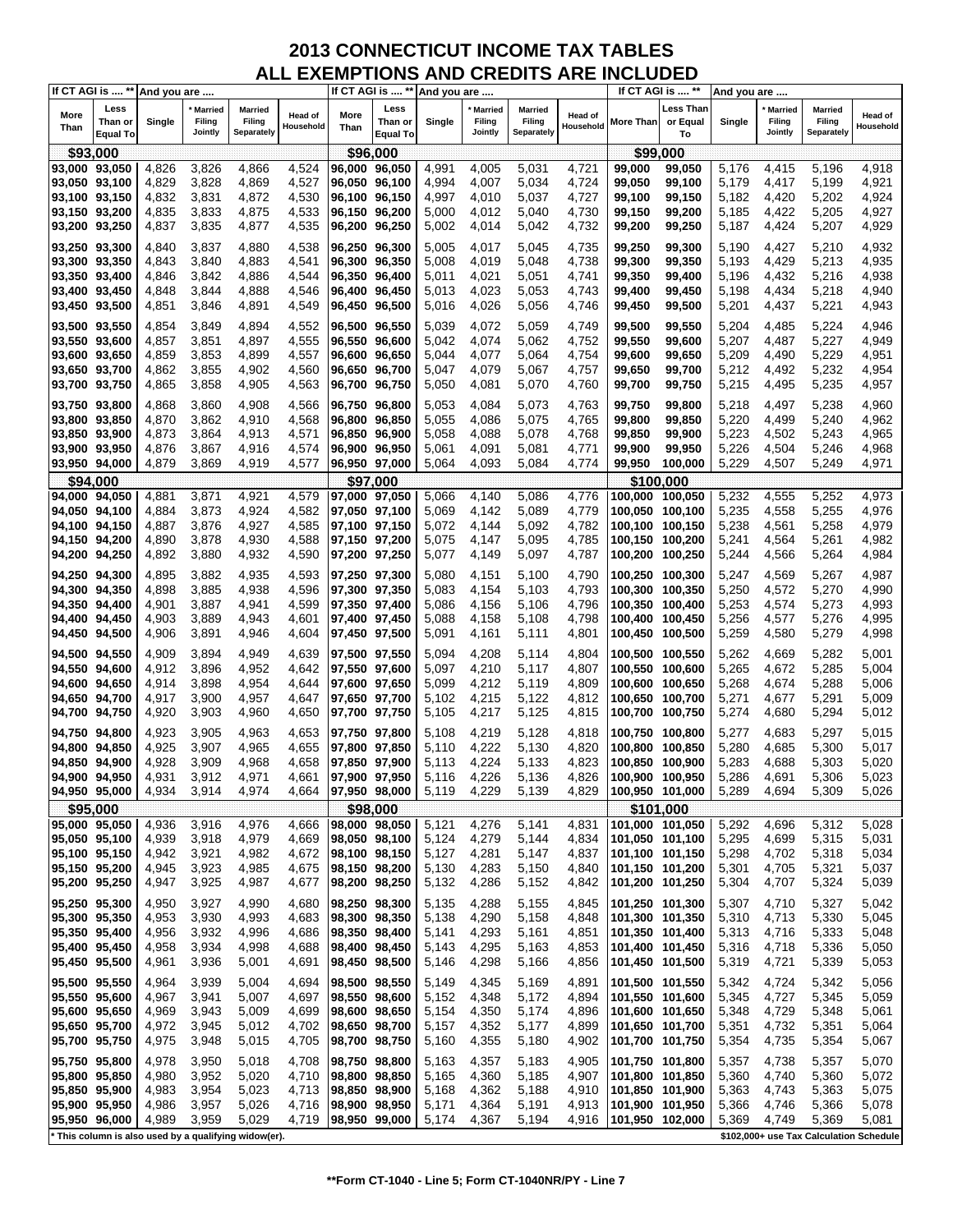|                  | If CT AGI is  **                                    | And you are |                              |                                        |                             |                 | If CT AGI is  **                   | And you are |                                     |                                 |                      |                 | If CT AGI is  **                   | And you are |                                     |                                        |                      |
|------------------|-----------------------------------------------------|-------------|------------------------------|----------------------------------------|-----------------------------|-----------------|------------------------------------|-------------|-------------------------------------|---------------------------------|----------------------|-----------------|------------------------------------|-------------|-------------------------------------|----------------------------------------|----------------------|
| <b>More Than</b> | Less<br>Than or<br><b>Equal To</b>                  | Single      | Married<br>Filing<br>Jointly | <b>Married</b><br>Filing<br>Separately | <b>Head of</b><br>Household | More Than       | Less<br>Than or<br><b>Equal To</b> | Single      | <b>Married</b><br>Filing<br>Jointly | Married<br>Filing<br>Separately | Head of<br>Household | More Than       | Less<br>Than or<br><b>Equal To</b> | Single      | <b>Married</b><br>Filing<br>Jointly | <b>Married</b><br>Filing<br>Separately | Head of<br>Household |
| \$102,000        |                                                     |             |                              |                                        |                             | \$105,000       |                                    |             |                                     |                                 |                      | \$108,000       |                                    |             |                                     |                                        |                      |
| 102,000          | 102,050                                             | 5,372       | 4,751                        | 5,372                                  | 5,083                       | 105,000         | 105,050                            | 5,552       | 4,916                               | 5,552                           | 5,280                | 108,000         | 108,050                            | 5,732       | 5,121                               | 5,732                                  | 5,477                |
| 102,050          | 102,100                                             | 5,375       | 4,754                        | 5,375                                  | 5,086                       | 105,050         | 105,100                            | 5,555       | 4,919                               | 5,555                           | 5,283                | 108,050         | 108,100                            | 5,735       | 5,124                               | 5,735                                  | 5,480                |
| 102,100          | 102,150                                             | 5,378       | 4,757                        | 5,378                                  | 5,089                       | 105,100         | 105,150                            | 5,558       | 4,922                               | 5,558                           | 5,286                | 108,100         | 108,150                            | 5,738       | 5,127                               | 5,738                                  | 5,483                |
|                  |                                                     |             |                              |                                        |                             |                 |                                    |             |                                     |                                 |                      |                 |                                    |             |                                     |                                        |                      |
| 102,150          | 102,200                                             | 5,381       | 4,760                        | 5,381                                  | 5,092                       | 105,150 105,200 |                                    | 5,561       | 4,925                               | 5,561                           | 5,289                | 108,150 108,200 |                                    | 5,741       | 5,130                               | 5,741                                  | 5,486                |
| 102,200          | 102,250                                             | 5,384       | 4,762                        | 5,384                                  | 5,094                       | 105,200         | 105,250                            | 5,564       | 4,927                               | 5,564                           | 5,291                | 108,200         | 108,250                            | 5,744       | 5,132                               | 5,744                                  | 5,488                |
| 102,250          | 102,300                                             | 5,387       | 4,765                        | 5,387                                  | 5,097                       | 105,250         | 105,300                            | 5,567       | 4,930                               | 5,567                           | 5,294                | 108,250 108,300 |                                    | 5,747       | 5,135                               | 5,747                                  | 5,491                |
| 102,300          | 102,350                                             | 5,390       | 4,768                        | 5,390                                  | 5,100                       | 105,300         | 105,350                            | 5,570       | 4,933                               | 5,570                           | 5,297                | 108,300 108,350 |                                    | 5,750       | 5,138                               | 5,750                                  | 5,494                |
| 102,350          | 102,400                                             | 5,393       | 4,771                        | 5,393                                  | 5,103                       | 105,350         | 105,400                            | 5,573       | 4,936                               | 5,573                           | 5,300                | 108,350         | 108,400                            | 5,753       | 5,141                               | 5,753                                  | 5,497                |
| 102,400          | 102,450                                             | 5,396       | 4,773                        | 5,396                                  | 5,105                       | 105,400         | 105,450                            | 5,576       | 4,938                               | 5,576                           | 5,302                | 108,400 108,450 |                                    | 5,756       | 5,143                               | 5,756                                  | 5,499                |
| 102,450          | 102,500                                             | 5,399       | 4,776                        | 5,399                                  | 5,108                       | 105,450         | 105,500                            | 5,579       | 4,941                               | 5,579                           | 5,305                | 108,450         | 108,500                            | 5,759       | 5,146                               | 5,759                                  | 5,502                |
|                  |                                                     |             |                              |                                        |                             |                 |                                    |             |                                     |                                 |                      |                 |                                    |             |                                     |                                        |                      |
| 102,500          | 102,550                                             | 5,402       | 4,779                        | 5,402                                  | 5,143                       | 105,500         | 105,550                            | 5,582       | 4,984                               | 5,582                           | 5,308                | 108,500         | 108,550                            | 5,762       | 5,149                               | 5,762                                  | 5,505                |
| 102,550          | 102,600                                             | 5,405       | 4,782                        | 5,405                                  | 5,146                       | 105,550         | 105,600                            | 5,585       | 4,987                               | 5,585                           | 5,311                | 108,550         | 108,600                            | 5,765       | 5,152                               | 5,765                                  | 5,508                |
| 102,600          | 102,650                                             | 5,408       | 4,784                        | 5,408                                  | 5,148                       | 105,600         | 105,650                            | 5,588       | 4,989                               | 5,588                           | 5,313                | 108,600         | 108,650                            | 5,768       | 5,154                               | 5,768                                  | 5,510                |
| 102,650          | 102,700                                             | 5,411       | 4,787                        | 5,411                                  | 5,151                       | 105,650         | 105,700                            | 5,591       | 4,992                               | 5,591                           | 5,316                | 108,650         | 108,700                            | 5,771       | 5,157                               | 5,771                                  | 5,513                |
| 102,700          | 102,750                                             | 5,414       | 4,790                        | 5,414                                  | 5,154                       | 105,700         | 105,750                            | 5,594       | 4,995                               | 5,594                           | 5,319                | 108,700 108,750 |                                    | 5,774       | 5,160                               | 5,774                                  | 5,516                |
|                  |                                                     |             |                              |                                        |                             |                 |                                    |             |                                     |                                 |                      |                 |                                    |             |                                     |                                        |                      |
| 102,750          | 102,800                                             | 5,417       | 4,793                        | 5,417                                  | 5,157                       | 105,750         | 105,800                            | 5,597       | 4,998                               | 5,597                           | 5,322                | 108,750         | 108,800                            | 5,777       | 5,163                               | 5,777                                  | 5,519                |
| 102,800          | 102,850                                             | 5,420       | 4,795                        | 5,420                                  | 5,159                       | 105,800         | 105,850                            | 5,600       | 5,000                               | 5,600                           | 5,324                | 108,800         | 108,850                            | 5,780       | 5,165                               | 5,780                                  | 5,521                |
| 102,850          | 102,900                                             | 5,423       | 4,798                        | 5,423                                  | 5,162                       | 105,850         | 105,900                            | 5,603       | 5,003                               | 5,603                           | 5,327                | 108,850 108,900 |                                    | 5,783       | 5,168                               | 5,783                                  | 5,524                |
| 102,900          | 102,950                                             | 5,426       | 4,801                        | 5,426                                  | 5,165                       | 105,900         | 105,950                            | 5,606       | 5,006                               | 5,606                           | 5,330                | 108,900 108,950 |                                    | 5,786       | 5,171                               | 5,786                                  | 5,527                |
| 102,950 103,000  |                                                     | 5,429       | 4,804                        | 5,429                                  | 5,168                       | 105,950 106,000 |                                    | 5,609       | 5,009                               | 5,609                           | 5,333                | 108,950 109,000 |                                    | 5,789       | 5,174                               | 5,789                                  | 5,530                |
| \$103.000        |                                                     |             |                              |                                        |                             |                 | \$106.000                          |             |                                     |                                 |                      | \$109.000       |                                    |             |                                     |                                        |                      |
| 103,000          | 103,050                                             | 5,432       | 4,806                        | 5,432                                  | 5,170                       | 106,000         | 106,050                            | 5,612       | 5,011                               | 5,612                           | 5,335                | 109,000         | 109,050                            | 5,792       | 5,176                               | 5,792                                  | 5,532                |
| 103,050 103,100  |                                                     | 5,435       | 4,809                        | 5,435                                  | 5,173                       | 106,050         | 106,100                            | 5,615       | 5,014                               | 5,615                           | 5,338                | 109,050 109,100 |                                    | 5,795       | 5,179                               | 5,795                                  | 5,535                |
| 103,100          | 103,150                                             | 5,438       | 4,812                        | 5,438                                  | 5,176                       | 106,100         | 106,150                            | 5,618       | 5,017                               | 5,618                           | 5,341                | 109,100 109,150 |                                    | 5,798       | 5,182                               | 5,798                                  | 5,538                |
| 103,150          | 103,200                                             | 5,441       | 4,815                        | 5,441                                  | 5,179                       | 106,150         | 106,200                            | 5,621       | 5,020                               | 5,621                           | 5,344                | 109,150 109,200 |                                    | 5,801       | 5,185                               | 5,801                                  | 5,541                |
| 103,200          | 103,250                                             | 5,444       | 4,817                        | 5,444                                  | 5,181                       | 106,200         | 106,250                            | 5,624       | 5,022                               | 5,624                           | 5,346                | 109,200         | 109,250                            | 5,804       | 5,187                               | 5,804                                  | 5,543                |
|                  |                                                     |             |                              |                                        |                             |                 |                                    |             |                                     |                                 |                      |                 |                                    |             |                                     |                                        |                      |
| 103,250          | 103,300                                             | 5,447       | 4,820                        | 5,447                                  | 5,184                       | 106,250         | 106,300                            | 5,627       | 5,025                               | 5,627                           | 5,349                | 109,250         | 109,300                            | 5,807       | 5,190                               | 5,807                                  | 5,546                |
| 103,300          | 103,350                                             | 5,450       | 4,823                        | 5,450                                  | 5,187                       | 106,300         | 106,350                            | 5,630       | 5,028                               | 5,630                           | 5,352                | 109,300 109,350 |                                    | 5,810       | 5,193                               | 5,810                                  | 5,549                |
| 103,350          | 103,400                                             | 5,453       | 4,826                        | 5,453                                  | 5,190                       | 106,350         | 106,400                            | 5,633       | 5,031                               | 5,633                           | 5,355                | 109,350         | 109,400                            | 5,813       | 5,196                               | 5,813                                  | 5,552                |
| 103,400          | 103,450                                             | 5,456       | 4,828                        | 5,456                                  | 5,192                       | 106,400         | 106,450                            | 5,636       | 5,033                               | 5,636                           | 5,357                | 109,400 109,450 |                                    | 5,816       | 5,198                               | 5,816                                  | 5,554                |
| 103,450          | 103,500                                             | 5,459       | 4,831                        | 5,459                                  | 5,195                       | 106,450         | 106,500                            | 5,639       | 5,036                               | 5,639                           | 5,360                | 109,450         | 109,500                            | 5,819       | 5,201                               | 5,819                                  | 5,557                |
|                  |                                                     |             |                              |                                        |                             |                 |                                    |             |                                     |                                 |                      |                 |                                    |             |                                     |                                        |                      |
| 103,500          | 103,550                                             | 5,462       | 4,834                        | 5,462                                  | 5,198                       | 106,500         | 106,550                            | 5,642       | 5,039                               | 5,642                           | 5,395                | 109,500         | 109,550                            | 5,822       | 5,204                               | 5,822                                  | 5,560                |
| 103,550          | 103,600                                             | 5,465       | 4,837                        | 5,465                                  | 5,201                       | 106,550         | 106,600                            | 5,645       | 5,042                               | 5,645                           | 5,398                | 109,550 109,600 |                                    | 5,825       | 5,207                               | 5,825                                  | 5,563                |
| 103,600          | 103,650                                             | 5,468       | 4,839                        | 5,468                                  | 5,203                       | 106,600         | 106,650                            | 5,648       | 5,044                               | 5,648                           | 5,400                | 109,600         | 109,650                            | 5,828       | 5,209                               | 5,828                                  | 5,565                |
| 103,650          | 103,700                                             | 5,471       | 4,842                        | 5,471                                  | 5,206                       | 106,650         | 106,700                            | 5,651       | 5,047                               | 5,651                           | 5,403                | 109,650 109,700 |                                    | 5,831       | 5,212                               | 5,831                                  | 5,568                |
| 103,700          | 103,750                                             | 5,474       | 4,845                        | 5,474                                  | 5,209                       | 106,700         | 106,750                            | 5,654       | 5,050                               | 5,654                           | 5,406                | 109,700 109,750 |                                    | 5,834       | 5,215                               | 5,834                                  | 5,571                |
| 103,750          | 103,800                                             | 5,477       | 4,848                        | 5,477                                  | 5,212                       | 106,750         | 106,800                            | 5,657       | 5,053                               | 5,657                           | 5,409                | 109,750 109,800 |                                    | 5,837       | 5,218                               | 5,837                                  | 5,574                |
| 103,800          | 103,850                                             | 5,480       | 4,850                        | 5,480                                  | 5,214                       | 106,800         | 106,850                            | 5,660       | 5,055                               |                                 | 5,411                | 109,800         | 109,850                            | 5,840       | 5,220                               | 5,840                                  | 5,576                |
|                  |                                                     |             |                              |                                        |                             |                 |                                    |             |                                     | 5,660                           |                      |                 |                                    |             |                                     |                                        |                      |
| 103,850          | 103,900                                             | 5,483       | 4,853                        | 5,483                                  | 5,217                       | 106,850         | 106,900                            | 5,663       | 5,058                               | 5,663                           | 5,414                | 109,850         | 109,900                            | 5,843       | 5,223                               | 5,843                                  | 5,579                |
| 103,900          | 103,950                                             | 5,486       | 4,856                        | 5,486                                  | 5,220                       | 106,900         | 106,950                            | 5,666       | 5,061                               | 5,666                           | 5,417                | 109,900         | 109,950                            | 5,846       | 5,226                               | 5,846                                  | 5,582                |
| 103.950          | 104,000                                             | 5,489       | 4,859                        | 5,489                                  | 5,223                       | 106,950 107,000 |                                    | 5,669       | 5,064                               | 5,669                           | 5,420                | 109,950 110,000 |                                    | 5,849       | 5,229                               | 5,849                                  | 5,585                |
| \$104,000        |                                                     |             |                              |                                        |                             |                 | \$107,000                          |             |                                     |                                 |                      | \$110,000       |                                    |             |                                     |                                        |                      |
| 104,000 104,050  |                                                     | 5,492       | 4,861                        | 5,492                                  | 5,225                       | 107,000         | 107,050                            | 5,672       | 5,066                               | 5,672                           | 5,422                | 110,000 110,050 |                                    | 5,852       | 5,231                               | 5,852                                  | 5,587                |
| 104,050 104,100  |                                                     | 5,495       | 4,864                        | 5,495                                  | 5,228                       | 107,050 107,100 |                                    | 5,675       | 5,069                               | 5,675                           | 5,425                | 110,050 110,100 |                                    | 5,855       | 5,234                               | 5,855                                  | 5,590                |
| 104,100          | 104,150                                             | 5,498       | 4,867                        | 5,498                                  | 5,231                       | 107,100 107,150 |                                    | 5,678       | 5,072                               | 5,678                           | 5,428                | 110,100 110,150 |                                    | 5,858       | 5,237                               | 5,858                                  | 5,593                |
| 104,150          | 104,200                                             | 5,501       | 4,870                        | 5,501                                  | 5,234                       | 107,150 107,200 |                                    | 5,681       | 5,075                               | 5,681                           | 5,431                | 110,150 110,200 |                                    | 5,861       | 5,240                               | 5,861                                  | 5,596                |
| 104,200          | 104,250                                             | 5,504       | 4,872                        | 5,504                                  | 5,236                       | 107,200         | 107,250                            | 5,684       | 5,077                               | 5,684                           | 5,433                | 110,200 110,250 |                                    | 5,864       | 5,242                               | 5,864                                  | 5,598                |
| 104,250          | 104,300                                             | 5,507       | 4,875                        | 5,507                                  | 5,239                       | 107,250 107,300 |                                    | 5,687       | 5,080                               | 5,687                           | 5,436                | 110,250 110,300 |                                    | 5,867       | 5,245                               | 5,867                                  | 5,601                |
| 104,300          | 104,350                                             | 5,510       | 4,878                        | 5,510                                  | 5,242                       | 107,300 107,350 |                                    | 5,690       | 5,083                               | 5,690                           | 5,439                | 110,300 110,350 |                                    | 5,870       | 5,248                               | 5,870                                  | 5,604                |
|                  |                                                     |             |                              |                                        |                             |                 |                                    | 5,693       |                                     |                                 |                      |                 |                                    |             |                                     |                                        |                      |
| 104,350          | 104,400                                             | 5,513       | 4,881                        | 5,513                                  | 5,245                       | 107,350         | 107,400                            |             | 5,086                               | 5,693                           | 5,442                | 110,350 110,400 |                                    | 5,873       | 5,251                               | 5,873                                  | 5,607                |
| 104,400          | 104,450                                             | 5,516       | 4,883                        | 5,516                                  | 5,247                       | 107,400 107,450 |                                    | 5,696       | 5,088                               | 5,696                           | 5,444                | 110,400 110,450 |                                    | 5,876       | 5,253                               | 5,876                                  | 5,609                |
| 104,450          | 104,500                                             | 5,519       | 4,886                        | 5,519                                  | 5,250                       | 107,450 107,500 |                                    | 5,699       | 5,091                               | 5,699                           | 5,447                | 110,450         | 110,500                            | 5,879       | 5,256                               | 5,879                                  | 5,612                |
| 104,500          | 104,550                                             | 5,522       | 4,889                        | 5,522                                  | 5,253                       | 107,500 107,550 |                                    | 5,702       | 5,094                               | 5,702                           | 5,450                | 110,500 110,550 |                                    | 5,882       | 5,299                               | 5,882                                  | 5,647                |
| 104,550          | 104,600                                             | 5,525       | 4,892                        | 5,525                                  | 5,256                       | 107,550 107,600 |                                    | 5,705       | 5,097                               | 5,705                           | 5,453                | 110,550 110,600 |                                    | 5,885       | 5,302                               | 5,885                                  | 5,650                |
| 104,600          | 104,650                                             | 5,528       | 4,894                        | 5,528                                  | 5,258                       | 107,600         | 107,650                            | 5,708       | 5,099                               | 5,708                           | 5,455                | 110,600 110,650 |                                    | 5,888       | 5,304                               | 5,888                                  | 5,652                |
| 104,650          | 104,700                                             | 5,531       | 4,897                        | 5,531                                  | 5,261                       | 107,650         | 107,700                            | 5,711       | 5,102                               | 5,711                           | 5,458                | 110,650 110,700 |                                    | 5,891       | 5,307                               | 5,891                                  | 5,655                |
| 104,700          | 104,750                                             | 5,534       | 4,900                        | 5,534                                  | 5,264                       | 107,700 107,750 |                                    | 5,714       | 5,105                               | 5,714                           | 5,461                | 110,700 110,750 |                                    | 5,894       | 5,310                               | 5,894                                  | 5,658                |
|                  |                                                     |             |                              |                                        |                             |                 |                                    |             |                                     |                                 |                      |                 |                                    |             |                                     |                                        |                      |
| 104,750          | 104,800                                             | 5,537       | 4,903                        | 5,537                                  | 5,267                       | 107,750 107,800 |                                    | 5,717       | 5,108                               | 5,717                           | 5,464                | 110,750 110,800 |                                    | 5,897       | 5,313                               | 5,897                                  | 5,661                |
| 104,800          | 104,850                                             | 5,540       | 4,905                        | 5,540                                  | 5,269                       | 107,800         | 107,850                            | 5,720       | 5,110                               | 5,720                           | 5,466                | 110,800 110,850 |                                    | 5,900       | 5,315                               | 5,900                                  | 5,663                |
| 104,850          | 104,900                                             | 5,543       | 4,908                        | 5,543                                  | 5,272                       | 107,850         | 107,900                            | 5,723       | 5,113                               | 5,723                           | 5,469                | 110,850 110,900 |                                    | 5,903       | 5,318                               | 5,903                                  | 5,666                |
| 104,900          | 104,950                                             | 5,546       | 4,911                        | 5,546                                  | 5,275                       | 107,900         | 107,950                            | 5,726       | 5,116                               | 5,726                           | 5,472                | 110,900 110,950 |                                    | 5,906       | 5,321                               | 5,906                                  | 5,669                |
| 104,950          | 105,000                                             | 5,549       | 4,914                        | 5,549                                  | 5,278                       | 107,950         | 108,000                            | 5,729       | 5,119                               | 5,729                           | 5,475                | 110,950 111,000 |                                    | 5,909       | 5,324                               | 5,909                                  | 5,672                |
|                  | This column is also used by a qualifying widow(er). |             |                              |                                        |                             |                 |                                    |             |                                     |                                 |                      |                 |                                    |             |                                     | Continued on the next page             |                      |
|                  |                                                     |             |                              |                                        |                             |                 |                                    |             |                                     |                                 |                      |                 |                                    |             |                                     |                                        |                      |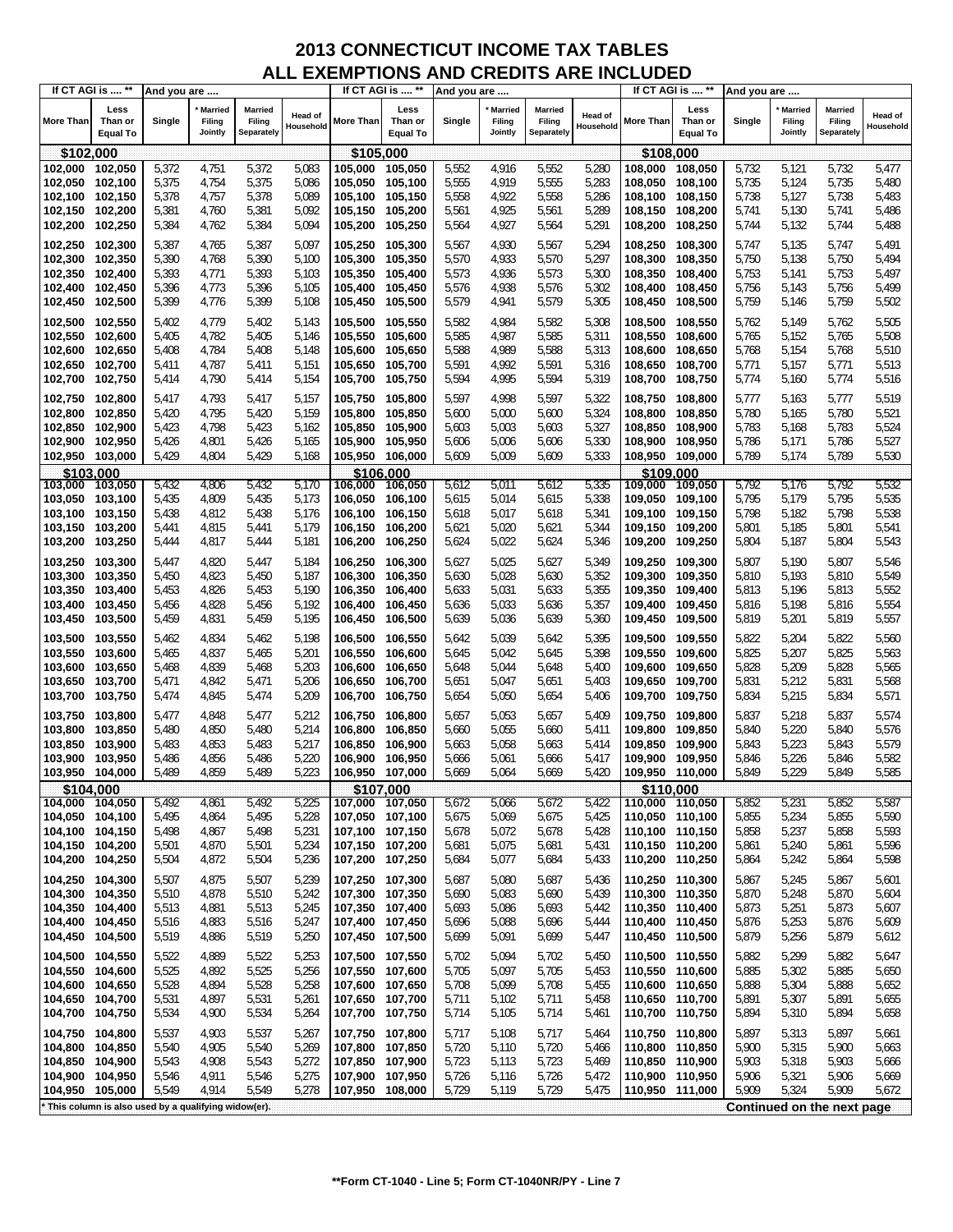|                                    | If CT AGI is  **                                    | And you are    |                              |                                 |                             |                                    | If CT AGI is  **            | And you are    |                                     |                                        |                      |                                    | If CT AGI is  **                   | And you are    |                                     |                                        |                             |
|------------------------------------|-----------------------------------------------------|----------------|------------------------------|---------------------------------|-----------------------------|------------------------------------|-----------------------------|----------------|-------------------------------------|----------------------------------------|----------------------|------------------------------------|------------------------------------|----------------|-------------------------------------|----------------------------------------|-----------------------------|
| <b>More Than</b>                   | Less Than<br>or Equal<br>To                         | Single         | Married<br>Filing<br>Jointly | Married<br>Filing<br>Separately | <b>Head of</b><br>Household | More Than                          | Less Than<br>or Equal<br>To | Single         | <b>Married</b><br>Filing<br>Jointly | <b>Married</b><br>Filing<br>Separately | Head of<br>Household | More Than                          | <b>Less Than</b><br>or Equal<br>To | Single         | <b>Married</b><br>Filing<br>Jointly | <b>Married</b><br>Filing<br>Separately | <b>Head of</b><br>Household |
|                                    | \$111,000                                           |                |                              |                                 |                             |                                    | \$114,000                   |                |                                     |                                        |                      |                                    | \$117,000                          |                |                                     |                                        |                             |
| 111,000 111,050                    |                                                     | 5,912          | 5,326                        | 5,912                           | 5,674                       | 114,000 114,050                    |                             | 6,092          | 5,491                               | 6,092                                  | 5,839                | 117,000 117,050                    |                                    | 6,272          | 5,696                               | 6,272                                  | 6,036                       |
| 111,050 111,100                    |                                                     | 5,915          | 5,329                        | 5,915                           | 5,677                       | 114,050 114,100                    |                             | 6,095          | 5,494                               | 6,095                                  | 5,842                | 117,050 117,100                    |                                    | 6,275          | 5,699                               | 6,275                                  | 6,039                       |
| 111,100 111,150                    |                                                     | 5,918          | 5,332                        | 5,918                           | 5,680                       | 114,100 114,150                    |                             | 6,098          | 5,497                               | 6,098                                  | 5,845                | 117,100 117,150                    |                                    | 6,278          | 5,702                               | 6,278                                  | 6,042                       |
| 111,150 111,200                    |                                                     | 5,921          | 5,335                        | 5,921                           | 5,683                       | 114,150 114,200                    |                             | 6,101          | 5,500                               | 6,101                                  | 5,848                | 117,150 117,200                    |                                    | 6,281          | 5,705                               | 6,281                                  | 6,045                       |
| 111,200 111,250                    |                                                     | 5,924          | 5,337                        | 5,924                           | 5,685                       | 114,200 114,250                    |                             | 6,104          | 5,502                               | 6,104                                  | 5,850                | 117,200 117,250                    |                                    | 6,284          | 5,707                               | 6,284                                  | 6,047                       |
| 111,250 111,300                    |                                                     | 5,927          | 5,340                        | 5,927                           | 5,688                       | 114,250 114,300                    |                             | 6,107          | 5,505                               | 6,107                                  | 5,853                | 117,250 117,300                    |                                    | 6,287          | 5,710                               | 6,287                                  | 6,050                       |
| 111,300 111,350                    |                                                     | 5,930          | 5,343                        | 5,930                           | 5,691                       | 114,300 114,350                    |                             | 6,110          | 5,508                               | 6,110                                  | 5,856                | 117,300 117,350                    |                                    | 6,290          | 5,713                               | 6,290                                  | 6,053                       |
| 111,350 111,400                    |                                                     | 5,933          | 5,346                        | 5,933                           | 5,694                       | 114,350 114,400                    |                             | 6,113          | 5,511                               | 6,113                                  | 5,859                | 117,350 117,400                    |                                    | 6,293          | 5,716                               | 6,293                                  | 6,056                       |
| 111,400 111,450                    |                                                     | 5,936          | 5,348                        | 5,936                           | 5,696                       | 114,400 114,450                    |                             | 6,116          | 5,513                               | 6,116                                  | 5,861                | 117,400 117,450                    |                                    | 6,296          | 5,718                               | 6,296                                  | 6,058                       |
| 111,450 111,500                    |                                                     | 5,939          | 5,351                        | 5,939                           | 5,699                       | 114,450 114,500                    |                             | 6,119          | 5,516                               | 6,119                                  | 5,864                | 117,450 117,500                    |                                    | 6,299          | 5,721                               | 6,299                                  | 6,061                       |
| 111,500 111,550                    |                                                     | 5,942          | 5,354                        | 5,942                           | 5,702                       | 114,500 114,550                    |                             | 6,122          | 5,519                               | 6,122                                  | 5,899                | 117,500 117,550                    |                                    | 6,302          | 5,724                               | 6,302                                  | 6,064                       |
| 111,550 111,600                    |                                                     | 5,945          | 5,357                        | 5,945                           | 5,705                       | 114,550 114,600                    |                             | 6,125          | 5,522                               | 6,125                                  | 5,902                | 117,550 117,600                    |                                    | 6,305          | 5,727                               | 6,305                                  | 6,067                       |
| 111,600                            | 111,650                                             | 5,948          | 5,359                        | 5,948                           | 5,707                       | 114,600 114,650                    |                             | 6,128          | 5,524                               | 6,128                                  | 5,904                | 117,600 117,650                    |                                    | 6,308          | 5,729                               | 6,308                                  | 6,069                       |
| 111,650 111,700                    |                                                     | 5,951          | 5,362                        | 5,951                           | 5,710                       | 114,650 114,700                    |                             | 6,131          | 5,527                               | 6,131                                  | 5,907                | 117,650 117,700                    |                                    | 6,311          | 5,732                               | 6,311                                  | 6,072                       |
| 111,700 111,750                    |                                                     | 5,954          | 5,365                        | 5,954                           | 5,713                       | 114,700 114,750                    |                             | 6,134          | 5,530                               | 6,134                                  | 5,910                | 117,700 117,750                    |                                    | 6,314          | 5,735                               | 6,314                                  | 6,075                       |
| 111,750 111,800                    |                                                     | 5,957          | 5,368                        | 5,957                           | 5,716                       | 114,750 114,800                    |                             | 6,137          | 5,533                               | 6,137                                  | 5,913                | 117,750 117,800                    |                                    | 6,317          | 5,738                               | 6,317                                  | 6,078                       |
| 111,800 111,850                    |                                                     | 5,960          | 5,370                        | 5,960                           | 5,718                       | 114,800 114,850                    |                             | 6,140          | 5,535                               | 6,140                                  | 5,915                | 117,800 117,850                    |                                    | 6,320          | 5,740                               | 6,320                                  | 6,080                       |
| 111,850 111,900                    |                                                     | 5,963          | 5,373                        | 5,963                           | 5,721                       | 114,850 114,900                    |                             | 6,143          | 5,538                               | 6,143                                  | 5,918                | 117,850 117,900                    |                                    | 6,323          | 5,743                               | 6,323                                  | 6,083                       |
| 111,900 111,950                    |                                                     | 5,966          | 5,376                        | 5,966                           | 5,724                       | 114,900 114,950                    |                             | 6,146          | 5,541                               | 6,146                                  | 5,921                | 117,900 117,950                    |                                    | 6,326          | 5,746                               | 6,326                                  | 6,086                       |
| 111,950 112,000                    |                                                     | 5,969          | 5,379                        | 5,969                           | 5,727                       | 114,950 115,000                    |                             | 6,149          | 5,544                               | 6,149                                  | 5,924                | 117,950 118,000                    |                                    | 6,329          | 5,749                               | 6,329                                  | 6,089                       |
|                                    | \$112,000                                           |                |                              |                                 |                             |                                    | \$115,000                   |                |                                     |                                        |                      |                                    | \$118,000                          |                |                                     |                                        |                             |
| 112,000 112,050                    |                                                     | 5,972          | 5,381                        | 5,972                           | 5,729                       | 115,000 115,050                    |                             | 6,152          | 5,546                               | 6,152                                  | 5,926                | 118,000 118,050                    |                                    | 6,332          | 5,751                               | 6,332                                  | 6,091                       |
| 112,050 112,100                    |                                                     | 5,975          | 5,384                        | 5,975                           | 5,732                       | 115,050 115,100                    |                             | 6,155          | 5,549                               | 6,155                                  | 5,929                | 118,050 118,100                    |                                    | 6,335          | 5,754                               | 6,335                                  | 6,094                       |
| 112,100 112,150                    |                                                     | 5,978          | 5,387                        | 5,978                           | 5,735                       | 115,100 115,150                    |                             | 6,158          | 5,552                               | 6,158                                  | 5,932                | 118,100 118,150                    |                                    | 6,338          | 5,757                               | 6,338                                  | 6,097                       |
| 112,150 112,200                    |                                                     | 5,981          | 5,390                        | 5,981                           | 5,738                       | 115,150 115,200                    |                             | 6,161          | 5,555                               | 6,161                                  | 5,935                | 118,150 118,200                    |                                    | 6,341          | 5,760                               | 6,341                                  | 6,100                       |
| 112,200 112,250                    |                                                     | 5,984          | 5,392                        | 5,984                           | 5,740                       | 115,200 115,250                    |                             | 6,164          | 5,557                               | 6,164                                  | 5,937                | 118,200 118,250                    |                                    | 6,344          | 5,762                               | 6,344                                  | 6,102                       |
| 112,250 112,300                    |                                                     | 5,987          | 5,395                        | 5,987                           | 5,743                       | 115,250 115,300                    |                             | 6,167          | 5,560                               | 6,167                                  | 5,940                | 118,250 118,300                    |                                    | 6,347          | 5,765                               | 6,347                                  | 6,105                       |
| 112,300 112,350                    |                                                     | 5,990          | 5,398                        | 5,990                           | 5,746                       | 115,300 115,350                    |                             | 6,170          | 5,563                               | 6,170                                  | 5,943                | 118,300 118,350                    |                                    | 6,350          | 5,768                               | 6,350                                  | 6,108                       |
| 112,350 112,400                    |                                                     | 5,993          | 5,401                        | 5,993                           | 5,749                       | 115,350 115,400                    |                             | 6,173          | 5,566                               | 6,173                                  | 5,946                | 118,350 118,400                    |                                    | 6,353          | 5,771                               | 6,353                                  | 6,111                       |
| 112,400 112,450                    |                                                     | 5,996          | 5,403                        | 5,996                           | 5,751                       | 115,400 115,450                    |                             | 6,176          | 5,568                               | 6,176                                  | 5,948                | 118,400 118,450                    |                                    | 6,356          | 5,773                               | 6,356                                  | 6,113                       |
| 112,450 112,500                    |                                                     | 5,999          | 5,406                        | 5,999                           | 5,754                       | 115,450 115,500                    |                             | 6,179          | 5,571                               | 6,179                                  | 5,951                | 118,450 118,500                    |                                    | 6,359          | 5,776                               | 6,359                                  | 6,116                       |
| 112,500 112,550                    |                                                     | 6,002          | 5,409                        | 6,002                           | 5,757                       | 115,500 115,550                    |                             | 6,182          | 5,614                               | 6,182                                  | 5,954                | 118,500 118,550                    |                                    | 6,362          | 5,779                               | 6,362                                  | 6,119                       |
| 112,550 112,600                    |                                                     | 6,005          | 5,412                        | 6,005                           | 5,760                       | 115,550 115,600                    |                             | 6,185          | 5,617                               | 6,185                                  | 5,957                | 118,550 118,600                    |                                    | 6,365          | 5,782                               | 6,365                                  | 6,122                       |
| 112,600 112,650                    |                                                     | 6,008          | 5,414                        | 6,008                           | 5,762                       | 115,600 115,650                    |                             | 6,188          | 5,619                               | 6,188                                  | 5,959                | 118,600 118,650                    |                                    | 6,368          | 5,784                               | 6,368                                  | 6,124                       |
| 112,650 112,700                    |                                                     | 6,011          | 5,417                        | 6,011                           | 5,765                       | 115,650 115,700                    |                             | 6,191          | 5,622                               | 6,191                                  | 5,962                | 118,650 118,700                    |                                    | 6,371          | 5,787                               | 6,371                                  | 6,127                       |
| 112,700 112,750                    |                                                     | 6,014          | 5,420                        | 6,014                           | 5,768                       | 115,700 115,750                    |                             | 6,194          | 5,625                               | 6,194                                  | 5,965                | 118,700 118,750                    |                                    | 6,374          | 5,790                               | 6,374                                  | 6,130                       |
| 112,750 112,800                    |                                                     | 6,017          | 5,423                        | 6,017                           | 5,771                       | 115,750 115,800                    |                             | 6,197          | 5,628                               | 6,197                                  | 5,968                | 118,750 118,800                    |                                    | 6,377          | 5,793                               | 6,377                                  | 6,133                       |
| 112,800 112,850                    |                                                     | 6,020          | 5,425                        | 6,020                           | 5,773                       | 115,800 115,850                    |                             | 6,200          | 5,630                               | 6,200                                  | 5,970                | 118,800 118,850                    |                                    | 6,380          | 5,795                               | 6,380                                  | 6,135                       |
| 112,850 112,900                    |                                                     | 6,023          | 5,428                        | 6,023                           | 5,776                       | 115,850 115,900                    |                             | 6,203          | 5,633                               | 6,203                                  | 5,973                | 118,850 118,900                    |                                    | 6,383          | 5,798                               | 6,383                                  | 6,138                       |
| 112,900 112,950                    |                                                     | 6,026          | 5,431                        | 6,026                           | 5,779                       | 115,900 115,950                    |                             | 6,206          | 5,636                               | 6,206                                  | 5,976                | 118,900 118,950                    |                                    | 6,386          | 5,801                               | 6,386                                  | 6,141                       |
| 112,950 113,000                    |                                                     | 6,029          | 5,434                        | 6,029                           | 5,782                       | 115,950 116,000                    |                             | 6,209          | 5,639                               | 6,209                                  | 5,979                | 118,950 119,000                    |                                    | 6,389          | 5,804                               | 6,389                                  | 6,144                       |
|                                    | \$113,000                                           |                |                              |                                 |                             | \$116,000                          |                             |                |                                     |                                        |                      |                                    | \$119,000                          |                |                                     |                                        |                             |
| 113,000 113,050                    |                                                     | 6,032          | 5,436                        | 6,032                           | 5,784                       | 116,000 116,050                    |                             | 6,212          | 5,641                               | 6,212                                  | 5,981                | 119,000 119,050                    |                                    | 6,392          | 5,806                               | 6,392                                  | 6,146                       |
| 113,050 113,100                    |                                                     | 6,035          | 5,439                        | 6,035                           | 5,787                       | 116,050 116,100<br>116,100 116,150 |                             | 6,215          | 5,644                               | 6,215                                  | 5,984                | 119,050 119,100                    |                                    | 6,395          | 5,809                               | 6,395                                  | 6,149                       |
| 113,100 113,150                    |                                                     | 6,038          | 5,442                        | 6,038                           | 5,790                       |                                    |                             | 6,218          | 5,647                               | 6,218                                  | 5,987                | 119,100 119,150                    |                                    | 6,398          | 5,812                               | 6,398                                  | 6,152                       |
| 113,150 113,200<br>113,200 113,250 |                                                     | 6,041<br>6,044 | 5,445<br>5,447               | 6,041<br>6,044                  | 5,793<br>5,795              | 116,150 116,200<br>116,200 116,250 |                             | 6,221<br>6,224 | 5,650<br>5,652                      | 6,221<br>6,224                         | 5,990<br>5,992       | 119,150 119,200<br>119,200 119,250 |                                    | 6,401<br>6,404 | 5,815<br>5,817                      | 6,401<br>6,404                         | 6,155<br>6,157              |
|                                    |                                                     |                |                              |                                 |                             |                                    |                             |                |                                     |                                        |                      |                                    |                                    |                |                                     |                                        |                             |
| 113,250 113,300                    |                                                     | 6,047          | 5,450                        | 6,047                           | 5,798                       | 116,250 116,300                    |                             | 6,227          | 5,655                               | 6,227                                  | 5,995                | 119,250 119,300                    |                                    | 6,407          | 5,820                               | 6,407                                  | 6,160                       |
| 113,300 113,350<br>113,350 113,400 |                                                     | 6,050          | 5,453                        | 6,050                           | 5,801                       | 116,300 116,350                    |                             | 6,230          | 5,658                               | 6,230                                  | 5,998                | 119,300 119,350<br>119,350 119,400 |                                    | 6,410          | 5,823                               | 6,410                                  | 6,163                       |
| 113,400 113,450                    |                                                     | 6,053<br>6,056 | 5,456<br>5,458               | 6,053<br>6,056                  | 5,804<br>5,806              | 116,350 116,400<br>116,400 116,450 |                             | 6,233<br>6,236 | 5,661<br>5,663                      | 6,233<br>6,236                         | 6,001<br>6,003       | 119,400 119,450                    |                                    | 6,413<br>6,416 | 5,826<br>5,828                      | 6,413<br>6,416                         | 6,166<br>6,168              |
| 113,450 113,500                    |                                                     | 6,059          | 5,461                        | 6,059                           | 5,809                       | 116,450 116,500                    |                             | 6,239          | 5,666                               | 6,239                                  | 6,006                | 119,450 119,500                    |                                    | 6,419          | 5,831                               | 6,419                                  | 6,171                       |
|                                    |                                                     |                |                              |                                 |                             |                                    |                             |                |                                     |                                        |                      |                                    |                                    |                |                                     |                                        |                             |
| 113,500 113,550                    |                                                     | 6,062          | 5,464                        | 6,062                           | 5,812                       | 116,500 116,550                    |                             | 6,242          | 5,669                               | 6,242                                  | 6,009                | 119,500 119,550                    |                                    | 6,422          | 5,834                               | 6,422                                  | 6,174                       |
| 113,550 113,600                    |                                                     | 6,065          | 5,467                        | 6,065                           | 5,815                       | 116,550 116,600                    |                             | 6,245          | 5,672                               | 6,245                                  | 6,012                | 119,550 119,600                    |                                    | 6,425          | 5,837                               | 6,425                                  | 6,177                       |
| 113,600 113,650                    |                                                     | 6,068          | 5,469                        | 6,068                           | 5,817                       | 116,600 116,650<br>116,650 116,700 |                             | 6,248<br>6,251 | 5,674                               | 6,248                                  | 6,014                | 119,600 119,650                    |                                    | 6,428          | 5,839                               | 6,428                                  | 6,179                       |
| 113,650 113,700<br>113,700 113,750 |                                                     | 6,071          | 5,472                        | 6,071<br>6,074                  | 5,820                       | 116,700 116,750                    |                             |                | 5,677                               | 6,251                                  | 6,017                | 119,650 119,700<br>119,700 119,750 |                                    | 6,431          | 5,842<br>5,845                      | 6,431<br>6,434                         | 6,182                       |
|                                    |                                                     | 6,074          | 5,475                        |                                 | 5,823                       |                                    |                             | 6,254          | 5,680                               | 6,254                                  | 6,020                |                                    |                                    | 6,434          |                                     |                                        | 6,185                       |
| 113,750 113,800                    |                                                     | 6,077          | 5,478                        | 6,077                           | 5,826                       | 116,750 116,800                    |                             | 6,257          | 5,683                               | 6,257                                  | 6,023                | 119,750 119,800                    |                                    | 6,437          | 5,848                               | 6,437                                  | 6,188                       |
| 113,800 113,850                    |                                                     | 6,080          | 5,480                        | 6,080                           | 5,828                       | 116,800 116,850                    |                             | 6,260          | 5,685                               | 6,260                                  | 6,025                | 119,800 119,850                    |                                    | 6,440          | 5,850                               | 6,440                                  | 6,190                       |
| 113,850 113,900                    |                                                     | 6,083          | 5,483                        | 6,083                           | 5,831                       | 116,850 116,900                    |                             | 6,263          | 5,688                               | 6,263                                  | 6,028                | 119,850 119,900                    |                                    | 6,443          | 5,853                               | 6,443                                  | 6,193                       |
| 113,900 113,950                    |                                                     | 6,086          | 5,486                        | 6,086                           | 5,834                       | 116,900 116,950                    |                             | 6,266          | 5,691                               | 6,266                                  | 6,031                | 119,900 119,950                    |                                    | 6,446          | 5,856                               | 6,446                                  | 6,196                       |
| 113,950 114,000                    |                                                     | 6,089          | 5,489                        | 6,089                           | 5,837                       | 116,950 117,000                    |                             | 6,269          | 5,694                               | 6,269                                  | 6,034                | 119,950 120,000                    |                                    | 6,449          | 5,859                               | 6,449                                  | 6,199                       |
|                                    | This column is also used by a qualifying widow(er). |                |                              |                                 |                             |                                    |                             |                |                                     |                                        |                      |                                    |                                    |                |                                     | Continued on the next page             |                             |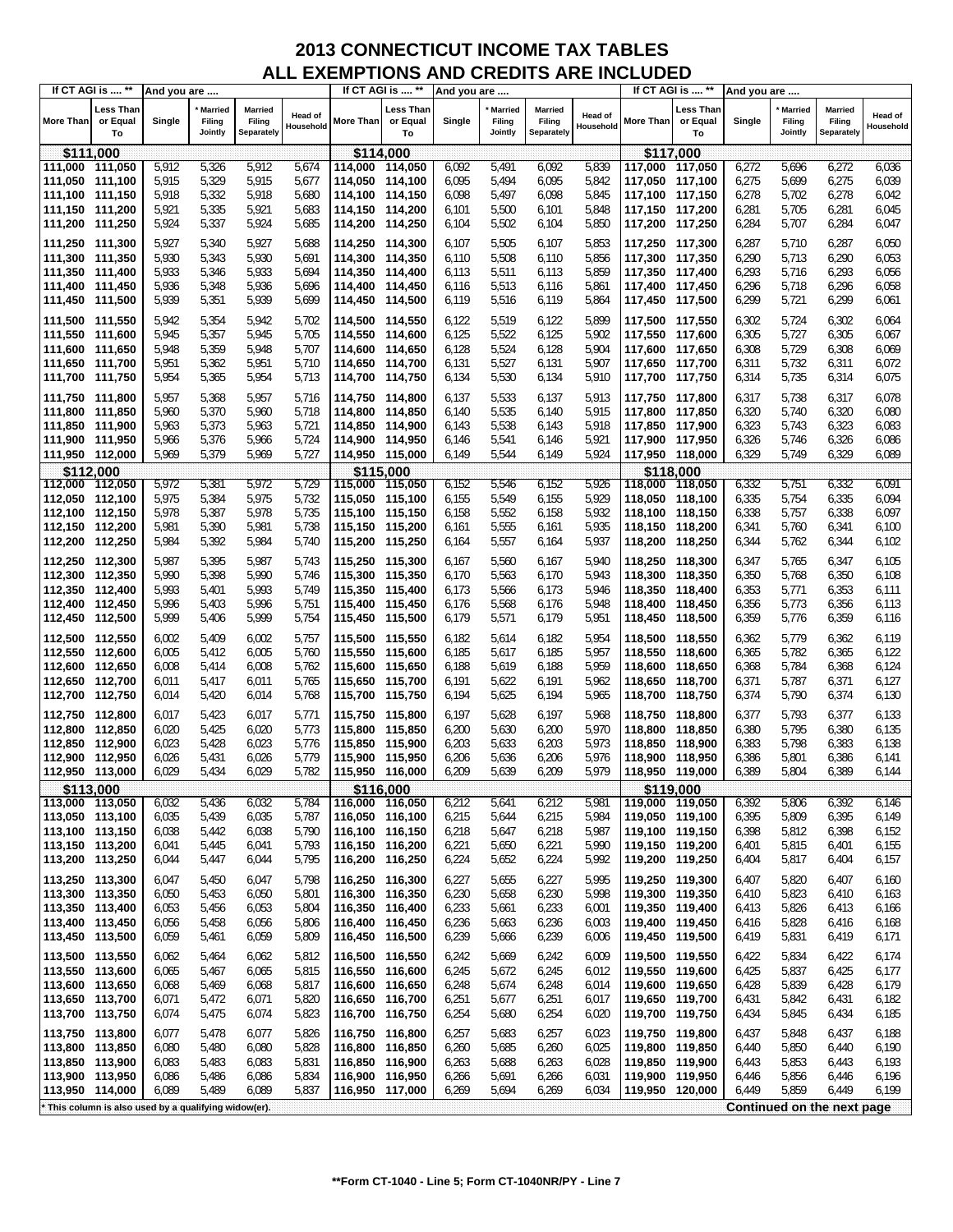| If CT AGI is  **                                      |                             | And you are    |                                     |                                 |                             |                                    | If CT AGI is  **            | And you are    |                                     |                                 |                      |                            | If CT AGI is  **                   | And you are    |                                     |                                        |                             |
|-------------------------------------------------------|-----------------------------|----------------|-------------------------------------|---------------------------------|-----------------------------|------------------------------------|-----------------------------|----------------|-------------------------------------|---------------------------------|----------------------|----------------------------|------------------------------------|----------------|-------------------------------------|----------------------------------------|-----------------------------|
| <b>More Than</b>                                      | Less Than<br>or Equal<br>To | Single         | <b>Married</b><br>Filing<br>Jointly | Married<br>Filing<br>Separately | <b>Head of</b><br>Household | More Than                          | Less Than<br>or Equal<br>To | Single         | <b>Married</b><br>Filing<br>Jointly | Married<br>Filing<br>Separately | Head of<br>Household | <b>More Than</b>           | <b>Less Than</b><br>or Equal<br>To | Single         | <b>Married</b><br>Filing<br>Jointly | <b>Married</b><br>Filing<br>Separately | <b>Head of</b><br>Household |
| \$120,000                                             |                             |                |                                     |                                 |                             | \$123,000                          |                             |                |                                     |                                 |                      |                            | \$126,000                          |                |                                     |                                        |                             |
| 120,000 120,050                                       |                             | 6,452          | 5,861                               | 6,452                           | 6,201                       | 123,000 123,050                    |                             | 6,632          | 6,066                               | 6,632                           | 6,366                | 126,000                    | 126,050                            | 6,812          | 6,271                               | 6,812                                  | 6,531                       |
| 120,050                                               | 120,100                     | 6,455          | 5,864                               | 6,455                           | 6,204                       | 123,050                            | 123,100                     | 6,635          | 6,069                               | 6,635                           | 6,369                | 126,050                    | 126,100                            | 6,815          | 6,274                               | 6,815                                  | 6,534                       |
| 120,100                                               | 120,150                     | 6,458          | 5,867                               | 6,458                           | 6,207                       | 123,100 123,150                    |                             | 6,638          | 6,072                               | 6,638                           | 6,372                | 126,100                    | 126,150                            | 6,818          | 6,277                               | 6,818                                  | 6,537                       |
| 120,150                                               | 120,200                     | 6,461          | 5,870                               | 6,461                           | 6,210                       | 123,150 123,200                    |                             | 6,641          | 6,075                               | 6,641                           | 6,375                | 126,150                    | 126,200                            | 6,821          | 6,280                               | 6,821                                  | 6,540                       |
| 120,200                                               | 120,250                     | 6,464          | 5,872                               | 6,464                           | 6,212                       | 123,200 123,250                    |                             | 6,644          | 6,077                               | 6,644                           | 6,377                | 126,200                    | 126,250                            | 6,824          | 6,282                               | 6,824                                  | 6,542                       |
| 120,250 120,300                                       |                             | 6,467          | 5,875                               | 6,467                           | 6,215                       | 123,250 123,300                    |                             | 6,647          | 6,080                               | 6,647                           | 6,380                | 126,250                    | 126,300                            | 6,827          | 6,285                               | 6,827                                  | 6,545                       |
| 120,300                                               | 120,350                     | 6,470          | 5,878                               | 6,470                           | 6,218                       | 123,300 123,350                    |                             | 6,650          | 6,083                               | 6,650                           | 6,383                | 126,300                    | 126,350                            | 6,830          | 6,288                               | 6,830                                  | 6,548                       |
| 120,350                                               | 120,400                     | 6,473          | 5,881                               | 6,473                           | 6,221                       | 123,350                            | 123,400                     | 6,653          | 6,086                               | 6,653                           | 6,386                | 126,350                    | 126,400                            | 6,833          | 6,291                               | 6,833                                  | 6,551                       |
| 120,400                                               | 120,450                     | 6,476          | 5,883                               | 6,476                           | 6,223                       | 123,400 123,450                    |                             | 6,656          | 6,088                               | 6,656                           | 6,388                | 126,400                    | 126,450                            | 6,836          | 6,293                               | 6,836                                  | 6,553                       |
| 120,450                                               | 120,500                     | 6,479          | 5,886                               | 6,479                           | 6,226                       | 123,450 123,500                    |                             | 6,659          | 6,091                               | 6,659                           | 6,391                | 126,450                    | 126,500                            | 6,839          | 6,296                               | 6,839                                  | 6,556                       |
| 120,500                                               | 120,550                     | 6,482          | 5,929                               | 6,482                           | 6,229                       | 123,500 123,550                    |                             | 6,662          | 6,094                               | 6,662                           | 6,394                | 126,500                    | 126,550                            | 6,842          | 6,299                               | 6,842                                  | 6,559                       |
| 120,550 120,600                                       |                             | 6,485          | 5,932                               | 6,485                           | 6,232                       | 123,550 123,600                    |                             | 6,665          | 6,097                               | 6,665                           | 6,397                | 126,550                    | 126,600                            | 6,845          | 6,302                               | 6,845                                  | 6,562                       |
| 120,600                                               | 120,650                     | 6,488          | 5,934                               | 6,488                           | 6,234                       | 123,600                            | 123,650                     | 6,668          | 6,099                               | 6,668                           | 6,399                | 126,600                    | 126,650                            | 6,848          | 6,304                               | 6,848                                  | 6,564                       |
| 120,650                                               | 120,700                     | 6,491          | 5,937                               | 6,491                           | 6,237                       | 123,650 123,700                    |                             | 6,671          | 6,102                               | 6,671                           | 6,402                | 126,650                    | 126,700                            | 6,851          | 6,307                               | 6,851                                  | 6,567                       |
| 120,700                                               | 120,750                     | 6,494          | 5,940                               | 6,494                           | 6,240                       | 123,700 123,750                    |                             | 6,674          | 6,105                               | 6,674                           | 6,405                | 126,700                    | 126,750                            | 6,854          | 6,310                               | 6,854                                  | 6,570                       |
| 120,750 120,800                                       |                             | 6,497          | 5,943                               | 6,497                           | 6,243                       | 123,750 123,800                    |                             | 6,677          | 6,108                               | 6,677                           | 6,408                | 126,750 126,800            |                                    | 6,857          | 6,313                               | 6,857                                  | 6,573                       |
| 120,800                                               | 120,850                     | 6,500          | 5,945                               | 6,500                           | 6,245                       | 123,800 123,850                    |                             | 6,680          | 6,110                               | 6,680                           | 6,410                | 126,800                    | 126,850                            | 6,860          | 6,315                               | 6,860                                  | 6,575                       |
| 120,850                                               | 120,900                     | 6,503          | 5,948                               | 6,503                           | 6,248                       | 123,850                            | 123,900                     | 6,683          | 6,113                               | 6,683                           | 6,413                | 126,850                    | 126,900                            | 6,863          | 6,318                               | 6,863                                  | 6,578                       |
| 120,900                                               | 120,950                     | 6,506          | 5,951                               | 6,506                           | 6,251                       | 123,900                            | 123,950                     | 6,686          | 6,116                               | 6,686                           | 6,416                | 126,900                    | 126.950                            | 6,866          | 6,321                               | 6,866                                  | 6,581                       |
| 120,950                                               | 121,000                     | 6,509          | 5,954                               | 6,509                           | 6,254                       | 123,950 124,000                    |                             | 6,689          | 6,119                               | 6,689                           | 6,419                | 126,950 127,000            |                                    | 6,869          | 6,324                               | 6,869                                  | 6,584                       |
| \$121,000                                             |                             |                |                                     |                                 |                             | \$124,000                          |                             |                |                                     |                                 |                      |                            | \$127,000                          |                |                                     |                                        |                             |
| 121,000                                               | 121,050                     | 6,512          | 5,956                               | 6,512                           | 6,256                       | 124.000                            | 124,050                     | 6,692          | 6,121                               | 6,692                           | 6,421                | 127,000                    | 127,050                            | 6,872          | 6,326                               | 6,872                                  | 6,586                       |
| 121,050                                               | 121,100                     | 6,515          | 5,959                               | 6,515                           | 6,259                       | 124,050 124,100                    |                             | 6,695          | 6,124                               | 6,695                           | 6,424                | 127,050 127,100            |                                    | 6,875          | 6,329                               | 6,875                                  | 6,589                       |
| 121,100                                               | 121,150                     | 6,518          | 5,962                               | 6,518                           | 6,262                       | 124,100 124,150                    |                             | 6,698          | 6,127                               | 6,698                           | 6,427                | 127,100 127,150            |                                    | 6,878          | 6,332                               | 6,878                                  | 6,592                       |
| 121,150 121,200                                       |                             | 6,521          | 5,965                               | 6,521                           | 6,265                       | 124,150 124,200                    |                             | 6,701          | 6,130                               | 6,701                           | 6,430                | 127,150 127,200            |                                    | 6,881          | 6,335                               | 6,881                                  | 6,595                       |
| 121,200                                               | 121,250                     | 6,524          | 5,967                               | 6,524                           | 6,267                       | 124,200 124,250                    |                             | 6,704          | 6,132                               | 6,704                           | 6,432                | 127,200 127,250            |                                    | 6,884          | 6,337                               | 6,884                                  | 6,597                       |
| 121,250 121,300                                       |                             | 6,527          | 5,970                               | 6,527                           | 6,270                       | 124,250 124,300                    |                             | 6,707          | 6,135                               | 6,707                           | 6,435                | 127,250 127,300            |                                    | 6,887          | 6,340                               | 6,887                                  | 6,600                       |
| 121,300 121,350                                       |                             | 6,530          | 5,973                               | 6,530                           | 6,273                       | 124,300 124,350                    |                             | 6,710          | 6,138                               | 6,710                           | 6,438                | 127,300 127,350            |                                    | 6,890          | 6,343                               | 6,890                                  | 6,603                       |
| 121,350                                               | 121,400                     | 6,533          | 5,976                               | 6,533                           | 6,276                       | 124,350 124,400                    |                             | 6,713          | 6,141                               | 6,713                           | 6,441                | 127,350 127,400            |                                    | 6,893          | 6,346                               | 6,893                                  | 6,606                       |
| 121,400 121,450                                       |                             | 6,536          | 5,978                               | 6,536                           | 6,278                       | 124,400 124,450                    |                             | 6,716          | 6,143                               | 6,716                           | 6,443                | 127,400 127,450            |                                    | 6,896          | 6,348                               | 6,896                                  | 6,608                       |
| 121,450 121,500                                       |                             | 6,539          | 5,981                               | 6,539                           | 6,281                       | 124,450 124,500                    |                             | 6,719          | 6,146                               | 6,719                           | 6,446                | 127,450 127,500            |                                    | 6,899          | 6,351                               | 6,899                                  | 6,611                       |
| 121,500 121,550                                       |                             | 6,542          | 5,984                               | 6,542                           | 6,284                       | 124,500 124,550                    |                             | 6,722          | 6,149                               | 6,722                           | 6,449                | 127,500 127,550            |                                    | 6,902          | 6,354                               | 6,902                                  | 6,614                       |
| 121,550                                               | 121,600                     | 6,545          | 5,987                               | 6,545                           | 6,287                       | 124,550                            | 124,600                     | 6,725          | 6,152                               | 6,725                           | 6,452                | 127,550 127,600            |                                    | 6,905          | 6,357                               | 6,905                                  | 6,617                       |
| 121,600                                               | 121,650                     | 6,548          | 5,989                               | 6,548                           | 6,289                       | 124,600 124,650                    |                             | 6,728          | 6,154                               | 6,728                           | 6,454                | 127,600 127,650            |                                    | 6,908          | 6,359                               | 6,908                                  | 6,619                       |
| 121,650<br>121,700                                    | 121,700<br>121,750          | 6,551<br>6,554 | 5,992<br>5,995                      | 6,551<br>6,554                  | 6,292                       | 124,650 124,700<br>124,700 124,750 |                             | 6,731<br>6,734 | 6,157<br>6,160                      | 6,731<br>6,734                  | 6,457<br>6,460       | 127,650 127,700<br>127,700 | 127,750                            | 6,911<br>6,914 | 6,362<br>6,365                      | 6,911<br>6,914                         | 6,622<br>6,625              |
|                                                       |                             |                |                                     |                                 | 6,295                       |                                    |                             |                |                                     |                                 |                      |                            |                                    |                |                                     |                                        |                             |
| 121,750 121,800                                       |                             | 6,557          | 5,998                               | 6,557                           | 6,298                       | 124,750 124,800                    |                             | 6,737          | 6,163                               | 6,737                           | 6,463                | 127,750 127,800            |                                    | 6,917          | 6,368                               | 6,917                                  | 6,628                       |
| 121,800                                               | 121,850                     | 6,560          | 6,000                               | 6,560                           | 6,300                       | 124,800 124,850                    |                             | 6,740          | 6,165                               | 6,740                           | 6,465                | 127,800 127,850            |                                    | 6,920          | 6,370                               | 6,920                                  | 6,630                       |
| 121,850                                               | 121,900                     | 6,563          | 6,003                               | 6,563                           | 6,303                       | 124.850 124.900                    |                             | 6,743          | 6,168                               | 6,743                           | 6,468                | 127,850 127,900            |                                    | 6,923<br>6,926 | 6,373                               | 6,923                                  | 6,633                       |
| 121,900<br>121,950 122,000                            | 121,950                     | 6,566<br>6,569 | 6,006<br>6,009                      | 6,566<br>6,569                  | 6,306<br>6,309              | 124,900<br>124,950 125,000         | 124,950                     | 6,746<br>6,749 | 6,171<br>6,174                      | 6,746<br>6,749                  | 6,471<br>6,474       | 127,900<br>127,950 128,000 | 127,950                            | 6,929          | 6,376<br>6,379                      | 6,926<br>6,929                         | 6,636<br>6,639              |
| \$122,000                                             |                             |                |                                     |                                 |                             | \$125,000                          |                             |                |                                     |                                 |                      |                            | \$128,000                          |                |                                     |                                        |                             |
| 122,000 122,050                                       |                             | 6,572          | 6,011                               | 6,572                           | 6,311                       | 125,000 125,050                    |                             | 6,752          | 6,176                               | 6,752                           | 6,476                | 128,000 128,050            |                                    | 6,932          | 6,381                               | 6,932                                  | 6,641                       |
| 122,050 122,100                                       |                             | 6,575          | 6,014                               | 6,575                           | 6,314                       | 125,050 125,100                    |                             | 6,755          | 6,179                               | 6,755                           | 6,479                | 128,050 128,100            |                                    | 6,935          | 6,384                               | 6,935                                  | 6,644                       |
| 122,100 122,150                                       |                             | 6,578          | 6,017                               | 6,578                           | 6,317                       | 125,100 125,150                    |                             | 6,758          | 6,182                               | 6,758                           | 6,482                | 128,100 128,150            |                                    | 6,938          | 6,387                               | 6,938                                  | 6,647                       |
| 122,150 122,200                                       |                             | 6,581          | 6,020                               | 6,581                           | 6,320                       | 125,150 125,200                    |                             | 6,761          | 6,185                               | 6,761                           | 6,485                | 128,150 128,200            |                                    | 6,941          | 6,390                               | 6,941                                  | 6,650                       |
| 122,200                                               | 122,250                     | 6,584          | 6,022                               | 6,584                           | 6,322                       | 125,200 125,250                    |                             | 6,764          | 6,187                               | 6,764                           | 6,487                | 128,200                    | 128,250                            | 6,944          | 6,392                               | 6,944                                  | 6,652                       |
| 122,250                                               | 122,300                     | 6,587          | 6,025                               | 6,587                           | 6,325                       | 125,250 125,300                    |                             | 6,767          | 6,190                               | 6,767                           | 6,490                | 128,250                    | 128,300                            | 6,947          | 6,395                               | 6,947                                  | 6,655                       |
| 122,300                                               | 122,350                     | 6,590          | 6,028                               | 6,590                           | 6,328                       | 125,300 125,350                    |                             | 6,770          | 6,193                               | 6,770                           | 6,493                | 128,300                    | 128,350                            | 6,950          | 6,398                               | 6,950                                  | 6,658                       |
| 122,350                                               | 122,400                     | 6,593          | 6,031                               | 6,593                           | 6,331                       | 125,350 125,400                    |                             | 6,773          | 6,196                               | 6,773                           | 6,496                | 128,350                    | 128,400                            | 6,953          | 6,401                               | 6,953                                  | 6,661                       |
| 122,400                                               | 122,450                     | 6,596          | 6,033                               | 6,596                           | 6,333                       | 125,400 125,450                    |                             | 6,776          | 6,198                               | 6,776                           | 6,498                | 128,400                    | 128,450                            | 6,956          | 6,403                               | 6,956                                  | 6,663                       |
| 122,450                                               | 122,500                     | 6,599          | 6,036                               | 6,599                           | 6,336                       | 125,450 125,500                    |                             | 6,779          | 6,201                               | 6,779                           | 6,501                | 128,450                    | 128,500                            | 6,959          | 6,406                               | 6,959                                  | 6,666                       |
| 122,500 122,550                                       |                             | 6,602          | 6,039                               | 6,602                           | 6,339                       | 125,500 125,550                    |                             | 6,782          | 6,244                               | 6,782                           | 6,504                | 128,500                    | 128,550                            | 6,962          | 6,409                               | 6,962                                  | 6,669                       |
| 122,550                                               | 122,600                     | 6,605          | 6,042                               | 6,605                           | 6,342                       | 125,550 125,600                    |                             | 6,785          | 6,247                               | 6,785                           | 6,507                | 128,550                    | 128,600                            | 6,965          | 6,412                               | 6,965                                  | 6,672                       |
| 122,600                                               | 122,650                     | 6,608          | 6,044                               | 6,608                           | 6,344                       | 125,600 125,650                    |                             | 6,788          | 6,249                               | 6,788                           | 6,509                | 128,600                    | 128,650                            | 6,968          | 6,414                               | 6,968                                  | 6,674                       |
| 122,650                                               | 122,700                     | 6,611          | 6,047                               | 6,611                           | 6,347                       | 125,650 125,700                    |                             | 6,791          | 6,252                               | 6,791                           | 6,512                | 128,650                    | 128,700                            | 6,971          | 6,417                               | 6,971                                  | 6,677                       |
| 122,700                                               | 122,750                     | 6,614          | 6,050                               | 6,614                           | 6,350                       | 125,700 125,750                    |                             | 6,794          | 6,255                               | 6,794                           | 6,515                | 128,700                    | 128,750                            | 6,974          | 6,420                               | 6,974                                  | 6,680                       |
| 122,750 122,800                                       |                             | 6,617          | 6,053                               | 6,617                           | 6,353                       | 125,750 125,800                    |                             | 6,797          | 6,258                               | 6,797                           | 6,518                | 128,750                    | 128,800                            | 6,977          | 6,423                               | 6,977                                  | 6,683                       |
| 122,800                                               | 122,850                     | 6,620          | 6,055                               | 6,620                           | 6,355                       | 125,800 125,850                    |                             | 6,800          | 6,260                               | 6,800                           | 6,520                | 128,800                    | 128,850                            | 6,980          | 6,425                               | 6,980                                  | 6,685                       |
| 122,850                                               | 122,900                     | 6,623          | 6,058                               | 6,623                           | 6,358                       | 125,850                            | 125,900                     | 6,803          | 6,263                               | 6,803                           | 6,523                | 128,850                    | 128,900                            | 6,983          | 6,428                               | 6,983                                  | 6,688                       |
| 122,900                                               | 122,950                     | 6,626          | 6,061                               | 6,626                           | 6,361                       | 125,900 125,950<br>125,950         |                             | 6,806          | 6,266                               | 6,806                           | 6,526                | 128,900<br>128,950         | 128,950                            | 6,986<br>6,989 | 6,431                               | 6,986<br>6,989                         | 6,691                       |
| 122,950                                               | 123,000                     | 6,629          | 6,064                               | 6,629                           | 6,364                       |                                    | 126,000                     | 6,809          | 6,269                               | 6,809                           | 6,529                |                            | 129,000                            |                | 6,434                               |                                        | 6,694                       |
| * This column is also used by a qualifying widow(er). |                             |                |                                     |                                 |                             |                                    |                             |                |                                     |                                 |                      |                            |                                    |                |                                     | Continued on the next page             |                             |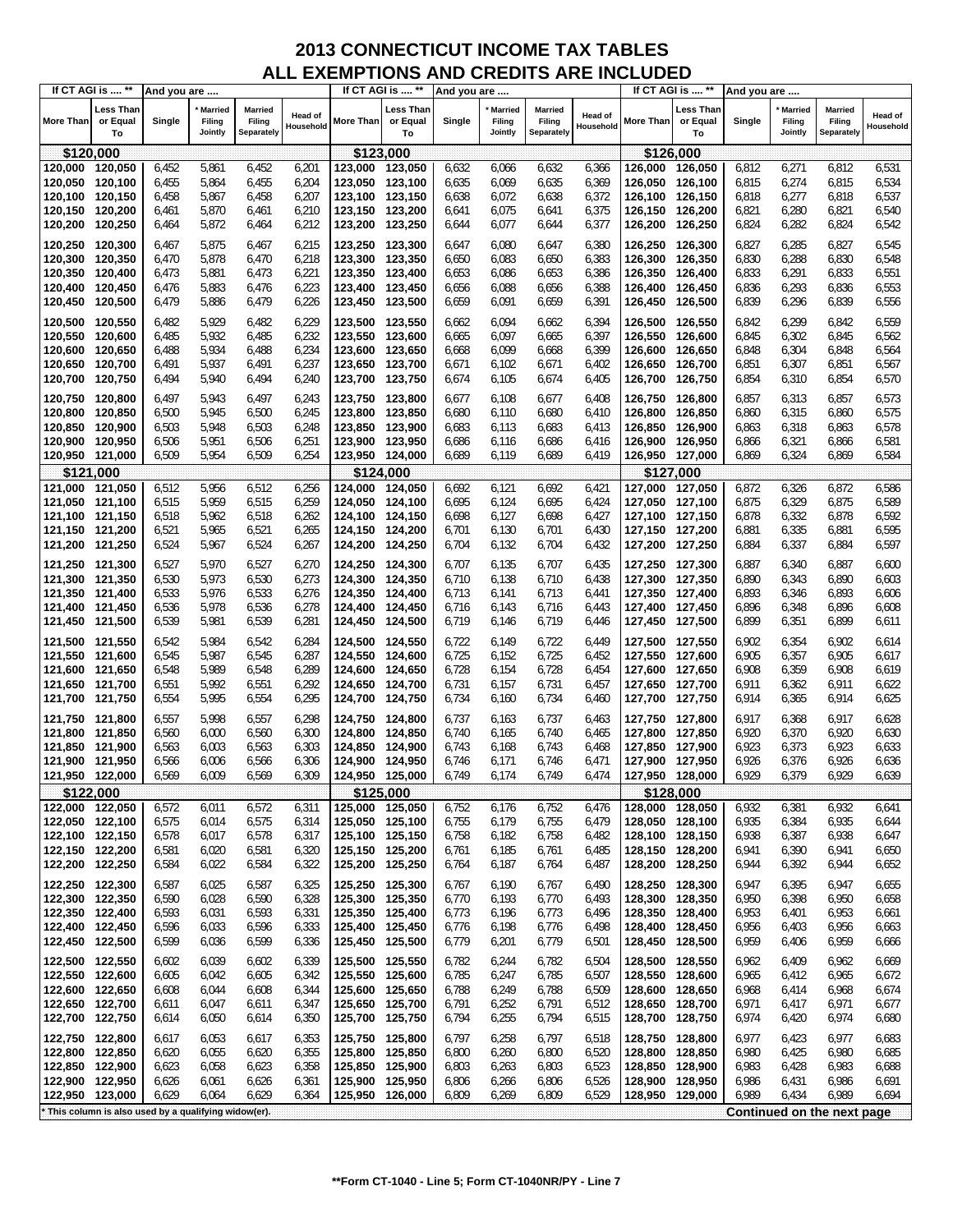| If CT AGI is  **                                      |                                    | And you are    |                              |                                 |                      |                                    | If CT AGI is  **            | And you are    |                                     |                                 |                      |                                    | If CT AGI is  **            | And you are    |                                     |                                        |                      |
|-------------------------------------------------------|------------------------------------|----------------|------------------------------|---------------------------------|----------------------|------------------------------------|-----------------------------|----------------|-------------------------------------|---------------------------------|----------------------|------------------------------------|-----------------------------|----------------|-------------------------------------|----------------------------------------|----------------------|
| <b>More Than</b>                                      | <b>Less Than</b><br>or Equal<br>To | Single         | Married<br>Filing<br>Jointly | Married<br>Filing<br>Separately | Head of<br>Household | More Than                          | Less Than<br>or Equal<br>To | Single         | <b>Married</b><br>Filing<br>Jointly | Married<br>Filing<br>Separately | Head of<br>Household | <b>More Than</b>                   | Less Than<br>or Equal<br>To | Single         | <b>Married</b><br>Filing<br>Jointly | <b>Married</b><br>Filing<br>Separately | Head of<br>Household |
| \$129,000                                             |                                    |                |                              |                                 |                      | \$132,000                          |                             |                |                                     |                                 |                      |                                    | \$135,000                   |                |                                     |                                        |                      |
| 129,000                                               | 129,050                            | 6,992          | 6,436                        | 6,992                           | 6,696                | 132,000 132,050                    |                             | 7,172          | 6,641                               | 7,172                           | 6,861                | 135.000                            | 135,050                     | 7,352          | 6,806                               | 7,352                                  | 7,026                |
| 129,050                                               | 129,100                            | 6,995          | 6,439                        | 6,995                           | 6,699                | 132,050 132,100                    |                             | 7,175          | 6,644                               | 7,175                           | 6,864                | 135,050 135,100                    |                             | 7,355          | 6,809                               | 7,355                                  | 7,029                |
| 129,100 129,150                                       |                                    | 6,998          | 6,442                        | 6,998                           | 6,702                | 132,100 132,150                    |                             | 7,178          | 6,647                               | 7,178                           | 6,867                | 135,100 135,150                    |                             | 7,358          | 6,812                               | 7,358                                  | 7,032                |
| 129,150 129,200                                       |                                    | 7,001          | 6,445                        | 7,001                           | 6,705                | 132,150 132,200                    |                             | 7,181          | 6,650                               | 7,181                           | 6,870                | 135,150 135,200                    |                             | 7,361          | 6,815                               | 7,361                                  | 7,035                |
| 129,200                                               | 129,250                            | 7,004          | 6,447                        | 7,004                           | 6,707                | 132,200 132,250                    |                             | 7,184          | 6,652                               | 7,184                           | 6,872                | 135,200 135,250                    |                             | 7,364          | 6,817                               | 7,364                                  | 7,037                |
| 129,250 129,300                                       |                                    | 7,007          | 6,450                        | 7,007                           | 6,710                | 132,250 132,300                    |                             | 7,187          | 6,655                               |                                 | 6,875                | 135,250 135,300                    |                             | 7,367          | 6,820                               |                                        | 7,040                |
| 129,300                                               | 129,350                            | 7,010          | 6,453                        | 7,010                           | 6,713                | 132,300 132,350                    |                             | 7,190          | 6,658                               | 7,187<br>7,190                  | 6,878                | 135,300 135,350                    |                             | 7,370          | 6,823                               | 7,367<br>7,370                         | 7,043                |
| 129,350                                               | 129,400                            | 7,013          | 6,456                        | 7,013                           | 6,716                | 132,350 132,400                    |                             | 7,193          | 6,661                               | 7,193                           | 6,881                | 135,350 135,400                    |                             | 7,373          | 6,826                               | 7,373                                  | 7,046                |
| 129,400 129,450                                       |                                    | 7,016          | 6,458                        | 7,016                           | 6,718                | 132,400 132,450                    |                             | 7,196          | 6,663                               | 7,196                           | 6,883                | 135,400 135,450                    |                             | 7,376          | 6,828                               | 7,376                                  | 7,048                |
| 129,450                                               | 129,500                            | 7,019          | 6,461                        | 7,019                           | 6,721                | 132,450 132,500                    |                             | 7,199          | 6,666                               | 7,199                           | 6,886                | 135,450 135,500                    |                             | 7,379          | 6,831                               | 7,379                                  | 7,051                |
|                                                       |                                    |                |                              |                                 |                      |                                    |                             |                |                                     |                                 |                      |                                    |                             |                |                                     |                                        |                      |
| 129,500 129,550                                       |                                    | 7,022          | 6,464                        | 7,022                           | 6,724                | 132,500 132,550                    |                             | 7,202          | 6,669                               | 7,202                           | 6,889                | 135,500 135,550                    |                             | 7,382          | 6,874                               | 7,382                                  | 7,054                |
| 129,550                                               | 129,600                            | 7,025          | 6,467                        | 7,025                           | 6,727                | 132,550 132,600                    |                             | 7,205          | 6,672                               | 7,205                           | 6,892                | 135,550 135,600                    |                             | 7,385          | 6,877                               | 7,385                                  | 7,057                |
| 129,600                                               | 129,650                            | 7,028          | 6,469                        | 7,028                           | 6,729                | 132,600 132,650                    |                             | 7,208          | 6,674                               | 7,208                           | 6,894                | 135,600 135,650                    |                             | 7,388          | 6,879                               | 7,388                                  | 7,059                |
| 129,650                                               | 129,700                            | 7,031          | 6,472                        | 7,031                           | 6,732                | 132,650 132,700                    |                             | 7,211          | 6,677                               | 7,211                           | 6,897                | 135,650 135,700                    |                             | 7,391          | 6,882                               | 7,391                                  | 7,062                |
| 129,700                                               | 129,750                            | 7,034          | 6,475                        | 7,034                           | 6,735                | 132,700 132,750                    |                             | 7,214          | 6,680                               | 7,214                           | 6,900                | 135,700 135,750                    |                             | 7,394          | 6,885                               | 7,394                                  | 7,065                |
| 129,750                                               | 129,800                            | 7,037          | 6,478                        | 7,037                           | 6,738                | 132,750 132,800                    |                             | 7,217          | 6,683                               | 7,217                           | 6,903                | 135,750 135,800                    |                             | 7,397          | 6,888                               | 7,397                                  | 7,068                |
| 129,800                                               | 129,850                            | 7,040          | 6,480                        | 7,040                           | 6,740                | 132,800 132,850                    |                             | 7,220          | 6,685                               | 7,220                           | 6,905                | 135,800                            | 135.850                     | 7,400          | 6,890                               | 7,400                                  | 7,070                |
| 129,850                                               | 129,900                            | 7,043          | 6,483                        | 7,043                           | 6,743                | 132,850                            | 132,900                     | 7,223          | 6,688                               | 7,223                           | 6,908                | 135,850                            | 135.900                     | 7,403          | 6,893                               | 7,403                                  | 7,073                |
| 129,900                                               | 129,950                            | 7,046          | 6,486                        | 7,046                           | 6,746                | 132,900 132,950                    |                             | 7,226          | 6,691                               | 7,226                           | 6,911                | 135,900 135,950                    |                             | 7,406          | 6,896                               | 7,406                                  | 7,076                |
| 129,950 130,000                                       |                                    | 7,049          | 6,489                        | 7,049                           | 6,749                | 132,950 133,000                    |                             | 7,229          | 6,694                               | 7,229                           | 6,914                | 135,950 136,000                    |                             | 7,409          | 6,899                               | 7,409                                  | 7,079                |
| \$130,000                                             |                                    |                |                              |                                 |                      |                                    | \$133,000                   |                |                                     |                                 |                      |                                    | \$136,000                   |                |                                     |                                        |                      |
| 130,000                                               | 130,050                            | 7,052          | 6,491                        | 7,052                           | 6,751                | 133,000 133,050                    |                             | 7,232          | 6,696                               | 7,232                           | 6,916                | 136,000                            | 136,050                     | 7,412          | 6,901                               | 7,412                                  | 7,081                |
| 130,050                                               | 130,100                            | 7,055          | 6,494                        | 7,055                           | 6,754                | 133,050 133,100                    |                             | 7,235          | 6,699                               | 7,235                           | 6,919                | 136.050 136,100                    |                             | 7,415          | 6,904                               | 7,415                                  | 7,084                |
| 130,100                                               | 130,150                            | 7,058          | 6,497                        | 7,058                           | 6,757                | 133,100 133,150                    |                             | 7,238          | 6,702                               | 7,238                           | 6,922                | 136,100 136,150                    |                             | 7,418          | 6,907                               | 7,418                                  | 7,087                |
| 130,150                                               | 130,200                            | 7,061          | 6,500                        | 7,061                           | 6,760                | 133,150 133,200                    |                             | 7,241          | 6,705                               | 7,241                           | 6,925                | 136,150 136,200                    |                             | 7,421          | 6,910                               | 7,421                                  | 7,090                |
| 130,200                                               | 130,250                            | 7,064          | 6,502                        | 7,064                           | 6,762                | 133,200 133,250                    |                             | 7,244          | 6,707                               | 7,244                           | 6,927                | 136,200 136,250                    |                             | 7,424          | 6,912                               | 7,424                                  | 7,092                |
| 130,250                                               | 130,300                            | 7,067          | 6,505                        | 7,067                           | 6,765                | 133,250 133,300                    |                             | 7,247          | 6,710                               | 7,247                           | 6,930                | 136,250 136,300                    |                             | 7,427          | 6,915                               | 7,427                                  | 7,095                |
| 130,300                                               | 130,350                            | 7,070          | 6,508                        | 7,070                           | 6,768                | 133,300 133,350                    |                             | 7,250          | 6,713                               | 7,250                           | 6,933                | 136,300                            | 136,350                     | 7,430          | 6,918                               | 7,430                                  | 7,098                |
| 130,350                                               | 130,400                            | 7,073          | 6,511                        | 7,073                           | 6,771                | 133,350 133,400                    |                             | 7,253          | 6,716                               | 7,253                           | 6,936                | 136,350                            | 136,400                     | 7,433          | 6,921                               | 7,433                                  | 7,101                |
| 130,400                                               | 130,450                            | 7,076          | 6,513                        | 7,076                           | 6,773                | 133,400 133,450                    |                             | 7,256          | 6,718                               | 7,256                           | 6,938                | 136,400 136,450                    |                             | 7,436          | 6,923                               | 7,436                                  | 7,103                |
| 130,450                                               | 130,500                            | 7,079          | 6,516                        | 7,079                           | 6,776                | 133,450 133,500                    |                             | 7,259          | 6,721                               | 7,259                           | 6,941                | 136,450 136,500                    |                             | 7,439          | 6,926                               | 7,439                                  | 7,106                |
| 130,500                                               | 130,550                            | 7,082          | 6,559                        | 7,082                           | 6,779                | 133,500 133,550                    |                             | 7,262          | 6,724                               | 7,262                           | 6,944                | 136,500                            | 136,550                     | 7,442          | 6,929                               | 7,442                                  | 7,109                |
| 130,550                                               | 130,600                            | 7,085          | 6,562                        | 7,085                           | 6,782                | 133,550 133,600                    |                             | 7,265          | 6,727                               | 7,265                           | 6,947                | 136,550                            | 136,600                     | 7,445          | 6,932                               | 7,445                                  | 7,112                |
| 130,600                                               | 130,650                            | 7,088          | 6,564                        | 7,088                           | 6,784                | 133,600                            | 133,650                     | 7,268          | 6,729                               | 7,268                           | 6,949                | 136,600                            | 136,650                     | 7,448          | 6,934                               | 7,448                                  | 7,114                |
| 130,650                                               | 130,700                            | 7,091          | 6,567                        | 7,091                           | 6,787                | 133,650 133,700                    |                             | 7,271          | 6,732                               | 7,271                           | 6,952                | 136,650                            | 136,700                     | 7,451          | 6,937                               | 7,451                                  | 7,117                |
| 130,700                                               | 130,750                            | 7,094          | 6,570                        | 7,094                           | 6,790                | 133,700 133,750                    |                             | 7,274          | 6,735                               | 7,274                           | 6,955                | 136,700                            | 136,750                     | 7,454          | 6,940                               | 7,454                                  | 7,120                |
|                                                       |                                    |                |                              |                                 |                      |                                    |                             |                |                                     |                                 |                      |                                    |                             |                |                                     |                                        |                      |
| 130,750<br>130,800                                    | 130,800                            | 7,097<br>7,100 | 6,573<br>6,575               | 7,097<br>7,100                  | 6,793<br>6,795       | 133,750 133,800<br>133,800 133,850 |                             | 7,277<br>7,280 | 6,738<br>6,740                      | 7,277<br>7,280                  | 6,958<br>6,960       | 136,750<br>136,800                 | 136,800                     | 7,457<br>7,460 | 6,943<br>6,945                      | 7,457<br>7,460                         | 7,123<br>7,125       |
| 130,850                                               | 130,850<br>130,900                 | 7,103          | 6,578                        | 7,103                           | 6,798                | 133,850 133,900                    |                             | 7,283          | 6,743                               | 7,283                           | 6,963                | 136,850                            | 136,850<br>136,900          | 7,463          | 6,948                               | 7,463                                  | 7,128                |
| 130,900                                               | 130,950                            | 7,106          | 6,581                        | 7,106                           | 6,801                | 133,900 133,950                    |                             | 7,286          | 6,746                               | 7,286                           | 6,966                | 136,900                            | 136,950                     | 7,466          | 6,951                               | 7,466                                  | 7,131                |
| 130,950 131,000                                       |                                    | 7,109          | 6,584                        | 7,109                           | 6,804                | 133,950 134,000                    |                             | 7,289          | 6,749                               | 7,289                           | 6,969                | 136,950 137,000                    |                             | 7,469          | 6,954                               | 7,469                                  | 7,134                |
| \$131,000                                             |                                    |                |                              |                                 |                      | \$134,000                          |                             |                |                                     |                                 |                      |                                    | \$137,000                   |                |                                     |                                        |                      |
| 131,000 131,050                                       |                                    | 7,112          | 6,586                        | 7,112                           | 6,806                | 134,000 134,050                    |                             | 7,292          | 6,751                               | 7,292                           | 6,971                | 137,000 137,050                    |                             | 7,472          | 6,956                               | 7,472                                  | 7,136                |
| 131,050 131,100                                       |                                    | 7,115          | 6,589                        | 7,115                           | 6,809                | 134,050 134,100                    |                             | 7,295          | 6,754                               | 7,295                           | 6,974                | 137,050 137,100                    |                             | 7,475          | 6,959                               | 7,475                                  | 7,139                |
| 131,100 131,150                                       |                                    | 7,118          | 6,592                        | 7,118                           | 6,812                | 134,100 134,150                    |                             | 7,298          | 6,757                               | 7,298                           | 6,977                | 137,100 137,150                    |                             | 7,478          | 6,962                               | 7,478                                  | 7,142                |
| 131,150 131,200                                       |                                    | 7,121          | 6,595                        | 7,121                           | 6,815                | 134,150 134,200                    |                             | 7,301          | 6,760                               | 7,301                           | 6,980                | 137,150 137,200                    |                             | 7,481          | 6,965                               | 7,481                                  | 7,145                |
| 131,200                                               | 131,250                            | 7,124          | 6,597                        | 7,124                           | 6,817                | 134,200 134,250                    |                             | 7,304          | 6,762                               | 7,304                           | 6,982                | 137,200 137,250                    |                             | 7,484          | 6,967                               | 7,484                                  | 7,147                |
| 131,250 131,300                                       |                                    | 7,127          | 6,600                        | 7,127                           | 6,820                | 134,250 134,300                    |                             | 7,307          | 6,765                               | 7,307                           | 6,985                | 137,250 137,300                    |                             | 7,487          | 6,970                               | 7,487                                  | 7,150                |
| 131,300                                               | 131,350                            | 7,130          | 6,603                        | 7,130                           | 6,823                | 134,300 134,350                    |                             | 7,310          | 6,768                               | 7,310                           | 6,988                | 137,300 137,350                    |                             | 7,490          | 6,973                               | 7,490                                  | 7,153                |
| 131,350                                               | 131,400                            | 7,133          | 6,606                        | 7,133                           | 6,826                | 134,350 134,400                    |                             | 7,313          | 6,771                               | 7,313                           | 6,991                | 137,350 137,400                    |                             | 7,493          | 6,976                               | 7,493                                  | 7,156                |
| 131,400                                               | 131,450                            | 7,136          | 6,608                        | 7,136                           | 6,828                | 134,400 134,450                    |                             | 7,316          | 6,773                               | 7,316                           | 6,993                | 137,400 137,450                    |                             | 7,496          | 6,978                               | 7,496                                  | 7,158                |
| 131,450                                               | 131,500                            | 7,139          | 6,611                        | 7,139                           | 6,831                | 134,450 134,500                    |                             | 7,319          | 6,776                               | 7,319                           | 6,996                | 137,450 137,500                    |                             | 7,499          | 6,981                               | 7,499                                  | 7,161                |
|                                                       |                                    |                |                              |                                 |                      |                                    |                             |                |                                     |                                 |                      |                                    |                             |                |                                     |                                        |                      |
| 131,500 131,550                                       |                                    | 7,142          | 6,614                        | 7,142                           | 6,834                | 134,500 134,550                    |                             | 7,322          | 6,779                               | 7,322                           | 6,999                | 137,500 137,550                    |                             | 7,502          | 6,984                               | 7,502                                  | 7,164                |
| 131,550<br>131,600                                    | 131,600<br>131,650                 | 7,145<br>7,148 | 6,617<br>6,619               | 7,145<br>7,148                  | 6,837<br>6,839       | 134,550 134,600<br>134,600 134,650 |                             | 7,325<br>7,328 | 6,782<br>6,784                      | 7,325<br>7,328                  | 7,002<br>7,004       | 137,550 137,600<br>137,600 137,650 |                             | 7,505<br>7,508 | 6,987<br>6,989                      | 7,505<br>7,508                         | 7,167<br>7,169       |
| 131,650                                               | 131,700                            | 7,151          | 6,622                        | 7,151                           | 6,842                | 134,650 134,700                    |                             | 7,331          | 6,787                               | 7,331                           | 7,007                | 137,650 137,700                    |                             | 7,511          | 6,992                               | 7,511                                  | 7,172                |
| 131,700                                               | 131,750                            | 7,154          | 6,625                        | 7,154                           | 6,845                | 134,700 134,750                    |                             | 7,334          | 6,790                               | 7,334                           | 7,010                | 137,700                            | 137,750                     | 7,514          | 6,995                               | 7,514                                  | 7,175                |
|                                                       |                                    |                |                              |                                 |                      |                                    |                             |                |                                     |                                 |                      |                                    |                             |                |                                     |                                        |                      |
| 131,750 131,800                                       |                                    | 7,157          | 6,628                        | 7,157                           | 6,848                | 134,750 134,800                    |                             | 7,337          | 6,793                               | 7,337                           | 7,013                | 137,750 137,800                    |                             | 7,517          | 6,998                               | 7,517                                  | 7,178                |
| 131,800                                               | 131,850                            | 7,160          | 6,630                        | 7,160                           | 6,850                | 134,800 134,850                    |                             | 7,340          | 6,795                               | 7,340                           | 7,015                | 137,800 137,850                    |                             | 7,520          | 7,000                               | 7,520                                  | 7,180                |
| 131,850                                               | 131,900                            | 7,163          | 6,633                        | 7,163                           | 6,853                | 134,850 134,900                    |                             | 7,343          | 6,798                               | 7,343                           | 7,018                | 137,850 137,900                    |                             | 7,523          | 7,003                               | 7,523                                  | 7,183                |
| 131,900 131,950                                       |                                    | 7,166          | 6,636                        | 7,166                           | 6,856                | 134,900 134,950                    |                             | 7,346          | 6,801                               | 7,346                           | 7,021                | 137,900 137,950                    |                             | 7,526          | 7,006                               | 7,526                                  | 7,186                |
| 131,950 132,000                                       |                                    | 7,169          | 6,639                        | 7,169                           | 6,859                | 134,950 135,000                    |                             | 7,349          | 6,804                               | 7,349                           | 7,024                | 137,950 138,000                    |                             | 7,529          | 7,009                               | 7,529                                  | 7,189                |
| * This column is also used by a qualifying widow(er). |                                    |                |                              |                                 |                      |                                    |                             |                |                                     |                                 |                      |                                    |                             |                |                                     | Continued on the next page             |                      |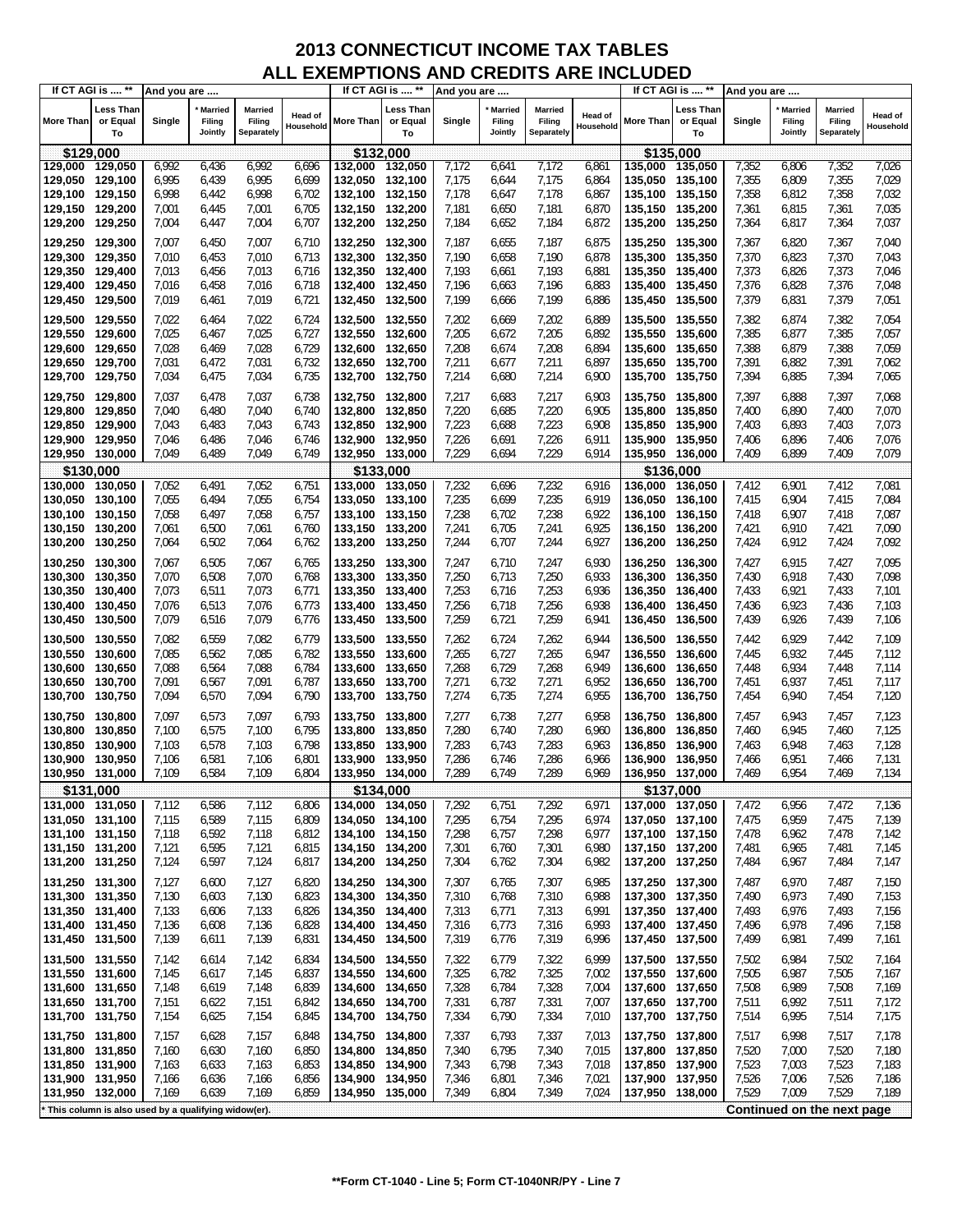| <b>Less Than</b><br>Less Than<br>Less Than<br>Married<br>Married<br><b>Married</b><br><b>Married</b><br><b>Married</b><br>Married<br>Head of<br>Head of<br><b>Head of</b><br><b>More Than</b><br>or Equal<br>Single<br>Filing<br>More Than<br>or Equal<br>Single<br>Filing<br>Filing<br><b>More Than</b><br>or Equal<br>Single<br>Filing<br>Filing<br>Filing<br>Household<br>Household<br>Household<br>Separately<br>Jointly<br>Separately<br>Separately<br>Jointly<br>Jointly<br>To<br>To<br>To<br>\$144,000<br>\$138,000<br>\$141,000<br>7,532<br>7,532<br>138,000<br>138,050<br>7,011<br>7,191<br>141,000 141,050<br>7,712<br>7,216<br>7,712<br>7,356<br>144,000 144,050<br>7,892<br>7,381<br>7,892<br>7,521<br>138,050<br>138,100<br>7,535<br>7,014<br>7,535<br>7,194<br>141,050 141,100<br>7,715<br>7,219<br>7,715<br>7,359<br>144,050 144,100<br>7,895<br>7,384<br>7,895<br>7,524<br>138,100<br>138,150<br>7,538<br>7,017<br>7,538<br>7,197<br>141,100 141,150<br>7,718<br>7,222<br>7,718<br>7,362<br>7,898<br>7,387<br>7,898<br>7,527<br>144,100 144,150<br>138,150<br>7,541<br>7,020<br>7,541<br>7,200<br>7,721<br>7,225<br>7,721<br>7,365<br>7,901<br>7,390<br>7,901<br>7,530<br>138,200<br>141,150 141,200<br>144,150 144,200<br>7,544<br>7,022<br>7,544<br>7,227<br>7,904<br>7,392<br>7,532<br>138,200<br>7,202<br>7,724<br>7,724<br>7,367<br>7,904<br>138,250<br>141,200 141,250<br>144,200 144,250<br>7,025<br>7,547<br>7,907<br>7,535<br>138,250<br>138,300<br>7,547<br>7,205<br>141,250 141,300<br>7,727<br>7,230<br>7,727<br>7,370<br>144,250 144,300<br>7,395<br>7,907<br>7,538<br>138,300<br>138,350<br>7,550<br>7,028<br>7,550<br>7,208<br>141,300 141,350<br>7,730<br>7,233<br>7,730<br>7,373<br>144,300 144,350<br>7,910<br>7,398<br>7,910<br>138,350<br>7,553<br>7,031<br>7,553<br>7,211<br>7,733<br>7,236<br>7,733<br>7,376<br>144,350 144,400<br>7,913<br>7,401<br>7,913<br>7,541<br>138,400<br>141,350 141,400<br>138,400<br>7,556<br>7,033<br>7,556<br>7,213<br>141,400 141,450<br>7,736<br>7,238<br>7,736<br>7,378<br>7,916<br>7,403<br>7,916<br>7,543<br>138,450<br>144,400 144,450<br>7,559<br>7,036<br>7,559<br>7,216<br>7,739<br>7,241<br>7,739<br>7,381<br>7,919<br>7,919<br>7,546<br>138,450<br>138,500<br>141,450 141,500<br>144,450 144,500<br>7,406<br>138,550<br>7,562<br>7,039<br>7,562<br>7,219<br>141,500 141,550<br>7,742<br>7,244<br>7,742<br>7,384<br>144,500 144,550<br>7,922<br>7,409<br>7,922<br>7,549<br>7,565<br>7,042<br>7,565<br>7,222<br>141,550 141,600<br>7,745<br>7,247<br>7,745<br>7,387<br>7,925<br>7,412<br>7,925<br>7,552<br>138,550<br>138,600<br>144,550 144,600<br>138,600<br>7,568<br>7,044<br>7,568<br>7,224<br>7,748<br>7,249<br>7,748<br>7,389<br>144,600 144,650<br>7,928<br>7,414<br>7,928<br>7,554<br>138,650<br>141,600 141,650<br>7,571<br>7,047<br>7,571<br>7,227<br>141,650 141,700<br>7,751<br>7,252<br>7,751<br>7,392<br>7,931<br>7,417<br>7,931<br>7,557<br>138,650<br>138,700<br>144,650 144,700<br>7,574<br>7,050<br>7,574<br>7,230<br>7,754<br>7,255<br>7,754<br>7,395<br>7,934<br>7,420<br>7,934<br>7,560<br>138,700<br>138,750<br>141,700 141,750<br>144,700 144,750<br>138,750<br>138,800<br>7,577<br>7,053<br>7,577<br>7,233<br>141,750 141,800<br>7,757<br>7,258<br>7,757<br>7,398<br>144,750 144,800<br>7,937<br>7,423<br>7,937<br>7,563<br>138,800<br>7,580<br>7,055<br>7,580<br>7,235<br>141,800 141,850<br>7,760<br>7,260<br>7,760<br>144,800 144,850<br>7,940<br>7,425<br>7,940<br>7,565<br>138,850<br>7,400<br>138,850<br>138,900<br>7,583<br>7,058<br>7,583<br>7,238<br>141,850 141,900<br>7,763<br>7,263<br>7,763<br>7,403<br>144,850 144,900<br>7,943<br>7,428<br>7,943<br>7,568<br>138,900<br>7,586<br>7,061<br>7,586<br>7,241<br>141,900 141,950<br>7,766<br>7,266<br>7,766<br>7,946<br>7,431<br>7,946<br>7,571<br>138,950<br>7,406<br>144,900 144,950<br>138,950 139,000<br>7,589<br>7,064<br>7,589<br>7,244<br>141,950 142,000<br>7,769<br>7,269<br>7,769<br>7,409<br>144,950 145,000<br>7,949<br>7,434<br>7,949<br>7,574<br>\$139,000<br>\$142,000<br>\$145,000<br>7,592<br>7,066<br>7,592<br>7,246<br>7,772<br>7,271<br>7,772<br>7,411<br>7,952<br>7,436<br>7,952<br>7,576<br>139,000<br>139,050<br>142,000 142,050<br>145,000 145,050<br>139,050 139,100<br>7,595<br>7,069<br>7,595<br>7,249<br>142,050 142,100<br>7,775<br>7,274<br>7,775<br>145,050 145,100<br>7,955<br>7,439<br>7,955<br>7,579<br>7,414<br>139,100<br>139,150<br>7,598<br>7,072<br>7,598<br>7,252<br>142,100 142,150<br>7,778<br>7,277<br>7,778<br>7,417<br>7,958<br>7,442<br>7,958<br>7,582<br>145,100 145,150<br>7,601<br>7,075<br>7,601<br>7,280<br>7,961<br>7,585<br>139,150 139,200<br>7,255<br>142,150 142,200<br>7,781<br>7,781<br>7,420<br>7,445<br>7,961<br>145,150 145,200<br>139,200<br>7,604<br>7,077<br>7,604<br>7,257<br>7,784<br>7,282<br>7,784<br>7,422<br>7,964<br>7,447<br>7,964<br>7,587<br>139,250<br>142,200 142,250<br>145,200 145,250<br>7,607<br>7,967<br>7,590<br>139,250 139,300<br>7,607<br>7,080<br>7,260<br>142,250 142,300<br>7,787<br>7,285<br>7,787<br>7,425<br>145,250 145,300<br>7,450<br>7,967<br>139,300<br>139,350<br>7,610<br>7,083<br>7,610<br>7,263<br>142,300 142,350<br>7,790<br>7,288<br>7,790<br>7,428<br>145,300 145,350<br>7,970<br>7,453<br>7,970<br>7,593<br>7,973<br>7,613<br>7,086<br>7,613<br>7,266<br>7,793<br>7,291<br>7,793<br>7,431<br>145,350 145,400<br>7,456<br>7,973<br>7,596<br>139,350<br>139,400<br>142,350 142,400<br>7,616<br>7,088<br>7,616<br>7,268<br>7,796<br>7,293<br>7,796<br>7,433<br>7,976<br>7,458<br>7,976<br>7,598<br>139,400<br>139,450<br>142,400 142,450<br>145,400 145,450<br>7,979<br>7,619<br>7,091<br>7,619<br>7,271<br>7,799<br>7,296<br>7,799<br>7,979<br>7,601<br>139,500<br>142,450 142,500<br>7,436<br>145,450 145,500<br>7,461<br>7,622<br>7,094<br>7,622<br>7,274<br>142,500 142,550<br>7,802<br>7,299<br>7,802<br>7,439<br>145,500 145,550<br>7,982<br>7,504<br>7,982<br>7,604<br>139,550<br>7,277<br>139,550<br>139,600<br>7,625<br>7,097<br>7,625<br>142,550 142,600<br>7,805<br>7,302<br>7,805<br>7,442<br>145,550 145,600<br>7,985<br>7,507<br>7,985<br>7,607<br>7,628<br>7,099<br>7,628<br>7,279<br>7,808<br>7,304<br>7,808<br>7,444<br>145,600 145,650<br>7,988<br>7,509<br>7,988<br>7,609<br>139,650<br>142,600 142,650<br>7,631<br>7,102<br>7,631<br>7,282<br>142,650 142,700<br>7,811<br>7,307<br>7,811<br>7,447<br>7,991<br>7,512<br>7,991<br>7,612<br>139,700<br>145,650 145,700<br>7,994<br>7,515<br>7,634<br>7,105<br>7,634<br>7,285<br>7,814<br>7,310<br>7,814<br>7,450<br>7,994<br>7,615<br>139,750<br>142,700 142,750<br>145,700 145,750<br>139,750<br>139,800<br>7,637<br>7,108<br>7,637<br>7,288<br>142,750 142,800<br>7,817<br>7,313<br>7,817<br>7,453<br>145,750 145,800<br>7,997<br>7,518<br>7,997<br>7,618<br>139,800<br>7,640<br>7,110<br>7,640<br>7,290<br>142,800 142,850<br>7,820<br>7,315<br>7,820<br>7,455<br>145,800 145,850<br>8,000<br>7,520<br>8,000<br>7,620<br>139,850<br>139,850<br>139,900<br>7,643<br>7,113<br>7,643<br>7,293<br>142,850 142,900<br>7,823<br>7,318<br>7,823<br>7,458<br>145,850 145,900<br>8,003<br>7,523<br>8,003<br>7,623<br>7,646<br>7,116<br>7,646<br>7,296<br>7,826<br>7,321<br>7,826<br>8,006<br>7,526<br>8,006<br>7,626<br>139,900<br>139,950<br>142,900 142,950<br>7,461<br>145,900 145,950<br>7,299<br>139,950 140,000<br>7,649<br>7,119<br>7,649<br>142,950 143,000<br>7,829<br>7,324<br>7,829<br>145,950 146,000<br>8,009<br>7,529<br>8,009<br>7,629<br>7,464<br>\$140,000<br>\$143,000<br>\$146,000<br>140,000 140,050<br>7,652<br>7,121<br>7,652<br>7,301<br>143,000 143,050<br>7,832<br>7,326<br>7,832<br>146,000 146,050<br>7,531<br>7,631<br>7,466<br>8,012<br>8,012<br>143,050 143,100<br>7,835<br>7,329<br>7,835<br>7,469<br>146,050 146,100<br>7,534<br>8,015<br>7,634<br>140,050 140,100<br>7,655<br>7,124<br>7,655<br>7,304<br>8,015<br>7,307<br>7,838<br>7,332<br>7,838<br>8,018<br>7,537<br>8,018<br>7,637<br>140,100<br>140,150<br>7,658<br>7,127<br>7,658<br>143,100 143,150<br>7,472<br>146,100 146,150<br>140,150 140,200<br>7,130<br>7,661<br>7,310<br>143,150 143,200<br>7,841<br>7,335<br>7,841<br>7,475<br>146,150 146,200<br>8,021<br>7,540<br>8,021<br>7,640<br>7,661<br>140,200<br>143,200 143,250<br>7,337<br>7,542<br>8,024<br>140,250<br>7,664<br>7,132<br>7,664<br>7,312<br>7,844<br>7,844<br>7,477<br>146,200<br>146,250<br>8,024<br>7,642<br>140,250<br>140,300<br>7,667<br>7,315<br>143,250 143,300<br>7,340<br>7,847<br>146,250 146,300<br>8,027<br>7,545<br>8,027<br>7,645<br>7,667<br>7,135<br>7,847<br>7,480<br>140,300<br>140,350<br>7,670<br>7,138<br>7,670<br>7,318<br>143,300 143,350<br>7,850<br>7,343<br>7,850<br>7,483<br>146,300<br>146,350<br>8,030<br>7,548<br>8,030<br>7,648<br>140,350<br>7,673<br>7,141<br>7,673<br>7,321<br>143,350 143,400<br>7,853<br>7,346<br>7,853<br>146,350<br>8,033<br>7,551<br>8,033<br>7,651<br>140,400<br>7,486<br>146,400<br>140,400<br>7,676<br>7,143<br>7,676<br>7,323<br>143,400 143,450<br>7,856<br>7,348<br>7,856<br>7,488<br>146,400<br>146,450<br>8,036<br>7,553<br>8,036<br>7,653<br>140,450<br>140,450<br>7,679<br>7,679<br>7,326<br>143,450 143,500<br>7,859<br>7,351<br>7,859<br>7,491<br>7,556<br>8,039<br>7,656<br>140,500<br>7,146<br>146,450<br>146,500<br>8,039<br>140,500<br>140,550<br>7,682<br>7,189<br>7,682<br>7,329<br>143,500 143,550<br>7,862<br>7,354<br>7,862<br>7,494<br>146,500 146,550<br>8,042<br>7,559<br>8,042<br>7,659<br>140,550<br>140,600<br>7,685<br>7,192<br>7,685<br>7,332<br>143,550 143,600<br>7,865<br>7,357<br>7,865<br>7,497<br>146,550<br>146,600<br>8,045<br>7,562<br>8,045<br>7,662<br>140,600<br>7,688<br>7,194<br>7,688<br>7,334<br>143,600 143,650<br>7,868<br>7,359<br>7,868<br>7,499<br>146,600 146,650<br>8,048<br>7,564<br>8,048<br>7,664<br>140,650<br>140,650<br>7,691<br>7,337<br>7,871<br>7,362<br>7,871<br>8,051<br>7,567<br>8,051<br>7,667<br>140,700<br>7,197<br>7,691<br>143,650 143,700<br>7,502<br>146,650 146,700<br>140,700<br>7,694<br>7,200<br>7,694<br>143,700 143,750<br>7,874<br>7,365<br>7,874<br>7,505<br>146,700<br>8,054<br>7,570<br>7,670<br>140,750<br>7,340<br>146,750<br>8,054<br>140,800<br>7,697<br>7,203<br>7,697<br>7,343<br>143,750 143,800<br>7,877<br>7,368<br>7,877<br>7,508<br>146,750 146,800<br>8,057<br>7,573<br>8,057<br>7,673<br>140,800<br>140,850<br>7,700<br>7,205<br>7,700<br>7,345<br>143,800 143,850<br>7,880<br>7,370<br>7,880<br>7,510<br>146,800<br>146,850<br>8,060<br>7,575<br>8,060<br>7,675<br>140,850<br>140,900<br>7,703<br>7,208<br>7,703<br>7,348<br>143,850 143,900<br>7,883<br>7,373<br>7,883<br>7,513<br>146,850<br>8,063<br>7,578<br>8,063<br>7,678<br>146,900<br>140,900<br>7,706<br>7,211<br>7,706<br>7,351<br>143,900 143,950<br>7,886<br>7,376<br>7,886<br>7,516<br>146,900<br>8,066<br>7,581<br>7,681<br>140,950<br>146,950<br>8,066<br>7,889<br>7,379<br>140,950<br>7,709<br>7,214<br>7,709<br>7,354<br>143,950 144,000<br>7,889<br>7,519<br>146,950 147,000<br>8,069<br>7,584<br>8,069<br>7,684<br>141,000<br>This column is also used by a qualifying widow(er).<br>Continued on the next page | If CT AGI is  ** | And you are |  | If CT AGI is  ** | And you are |  |  | If CT AGI is  ** | And you are |  |  |
|-------------------------------------------------------------------------------------------------------------------------------------------------------------------------------------------------------------------------------------------------------------------------------------------------------------------------------------------------------------------------------------------------------------------------------------------------------------------------------------------------------------------------------------------------------------------------------------------------------------------------------------------------------------------------------------------------------------------------------------------------------------------------------------------------------------------------------------------------------------------------------------------------------------------------------------------------------------------------------------------------------------------------------------------------------------------------------------------------------------------------------------------------------------------------------------------------------------------------------------------------------------------------------------------------------------------------------------------------------------------------------------------------------------------------------------------------------------------------------------------------------------------------------------------------------------------------------------------------------------------------------------------------------------------------------------------------------------------------------------------------------------------------------------------------------------------------------------------------------------------------------------------------------------------------------------------------------------------------------------------------------------------------------------------------------------------------------------------------------------------------------------------------------------------------------------------------------------------------------------------------------------------------------------------------------------------------------------------------------------------------------------------------------------------------------------------------------------------------------------------------------------------------------------------------------------------------------------------------------------------------------------------------------------------------------------------------------------------------------------------------------------------------------------------------------------------------------------------------------------------------------------------------------------------------------------------------------------------------------------------------------------------------------------------------------------------------------------------------------------------------------------------------------------------------------------------------------------------------------------------------------------------------------------------------------------------------------------------------------------------------------------------------------------------------------------------------------------------------------------------------------------------------------------------------------------------------------------------------------------------------------------------------------------------------------------------------------------------------------------------------------------------------------------------------------------------------------------------------------------------------------------------------------------------------------------------------------------------------------------------------------------------------------------------------------------------------------------------------------------------------------------------------------------------------------------------------------------------------------------------------------------------------------------------------------------------------------------------------------------------------------------------------------------------------------------------------------------------------------------------------------------------------------------------------------------------------------------------------------------------------------------------------------------------------------------------------------------------------------------------------------------------------------------------------------------------------------------------------------------------------------------------------------------------------------------------------------------------------------------------------------------------------------------------------------------------------------------------------------------------------------------------------------------------------------------------------------------------------------------------------------------------------------------------------------------------------------------------------------------------------------------------------------------------------------------------------------------------------------------------------------------------------------------------------------------------------------------------------------------------------------------------------------------------------------------------------------------------------------------------------------------------------------------------------------------------------------------------------------------------------------------------------------------------------------------------------------------------------------------------------------------------------------------------------------------------------------------------------------------------------------------------------------------------------------------------------------------------------------------------------------------------------------------------------------------------------------------------------------------------------------------------------------------------------------------------------------------------------------------------------------------------------------------------------------------------------------------------------------------------------------------------------------------------------------------------------------------------------------------------------------------------------------------------------------------------------------------------------------------------------------------------------------------------------------------------------------------------------------------------------------------------------------------------------------------------------------------------------------------------------------------------------------------------------------------------------------------------------------------------------------------------------------------------------------------------------------------------------------------------------------------------------------------------------------------------------------------------------------------------------------------------------------------------------------------------------------------------------------------------------------------------------------------------------------------------------------------------------------------------------------------------------------------------------------------------------------------------------------------------------------------------------------------------------------------------------------------------------------------------------------------------------------------------------------------------------------------------------------------------------------------------------------------------------------------------------------------------------------------------------------------------------------------------------------------------------------------------------------------------------------------------------------------------------------------------------------------------------------------------------------------------------------------------------------------------------------------------------------------------------------------------------------------------------------------------------------------------------------------------------------------------------------------------------------------------------------------------------------------------------------------------------------------------------------------------------------------------------------------------------------------------------------------------------------------------------------------------------------------------------------------------------------------------------------------------------------------------------------------------------------------------------------------------------------------------------------------------------------------------------------------------------------------------------------------------------------------------------------------------------------------------------------------------------------------------------------------------------------------------------------------------------------------------------------------------------------------------------------------------------------------------------------------------------------------------------------------------------------------------------------------------------------------------------------------------------------------------------------------------------------------------------------------------------------------------------------------------------------------------------------------------------------------------------------------------------------------------------------------------------------------------------------------------------------------------------------------------------------------------------------------------------------------------------------------------------------------------------------------------------------------------------------------------------------------------------------------------------------------------------------------------------------------------------------------------------------------------------------------------------------------------------------------------------------------------------------------------------------------------------------------------------------------------------------------------------------------------------------------------------------------------------------------------------------------------------------------------------------------------------------------|------------------|-------------|--|------------------|-------------|--|--|------------------|-------------|--|--|
|                                                                                                                                                                                                                                                                                                                                                                                                                                                                                                                                                                                                                                                                                                                                                                                                                                                                                                                                                                                                                                                                                                                                                                                                                                                                                                                                                                                                                                                                                                                                                                                                                                                                                                                                                                                                                                                                                                                                                                                                                                                                                                                                                                                                                                                                                                                                                                                                                                                                                                                                                                                                                                                                                                                                                                                                                                                                                                                                                                                                                                                                                                                                                                                                                                                                                                                                                                                                                                                                                                                                                                                                                                                                                                                                                                                                                                                                                                                                                                                                                                                                                                                                                                                                                                                                                                                                                                                                                                                                                                                                                                                                                                                                                                                                                                                                                                                                                                                                                                                                                                                                                                                                                                                                                                                                                                                                                                                                                                                                                                                                                                                                                                                                                                                                                                                                                                                                                                                                                                                                                                                                                                                                                                                                                                                                                                                                                                                                                                                                                                                                                                                                                                                                                                                                                                                                                                                                                                                                                                                                                                                                                                                                                                                                                                                                                                                                                                                                                                                                                                                                                                                                                                                                                                                                                                                                                                                                                                                                                                                                                                                                                                                                                                                                                                                                                                                                                                                                                                                                                                                                                                                                                                                                                                                                                                                                                                                                                                                                                                                                                                                                                                                                                                                                                                                                                                                                                                                                                                                                                                                                                                                                                                                                                                                                                                                                                                                                                                                                                                                                                                                                                                                                                                                                                                                                                                                                                                                                                                                                                                                                                                                                                                                                                                                                                                                                                                                                                                                                                                                                                                                                                                                                     |                  |             |  |                  |             |  |  |                  |             |  |  |
|                                                                                                                                                                                                                                                                                                                                                                                                                                                                                                                                                                                                                                                                                                                                                                                                                                                                                                                                                                                                                                                                                                                                                                                                                                                                                                                                                                                                                                                                                                                                                                                                                                                                                                                                                                                                                                                                                                                                                                                                                                                                                                                                                                                                                                                                                                                                                                                                                                                                                                                                                                                                                                                                                                                                                                                                                                                                                                                                                                                                                                                                                                                                                                                                                                                                                                                                                                                                                                                                                                                                                                                                                                                                                                                                                                                                                                                                                                                                                                                                                                                                                                                                                                                                                                                                                                                                                                                                                                                                                                                                                                                                                                                                                                                                                                                                                                                                                                                                                                                                                                                                                                                                                                                                                                                                                                                                                                                                                                                                                                                                                                                                                                                                                                                                                                                                                                                                                                                                                                                                                                                                                                                                                                                                                                                                                                                                                                                                                                                                                                                                                                                                                                                                                                                                                                                                                                                                                                                                                                                                                                                                                                                                                                                                                                                                                                                                                                                                                                                                                                                                                                                                                                                                                                                                                                                                                                                                                                                                                                                                                                                                                                                                                                                                                                                                                                                                                                                                                                                                                                                                                                                                                                                                                                                                                                                                                                                                                                                                                                                                                                                                                                                                                                                                                                                                                                                                                                                                                                                                                                                                                                                                                                                                                                                                                                                                                                                                                                                                                                                                                                                                                                                                                                                                                                                                                                                                                                                                                                                                                                                                                                                                                                                                                                                                                                                                                                                                                                                                                                                                                                                                                                                                     |                  |             |  |                  |             |  |  |                  |             |  |  |
|                                                                                                                                                                                                                                                                                                                                                                                                                                                                                                                                                                                                                                                                                                                                                                                                                                                                                                                                                                                                                                                                                                                                                                                                                                                                                                                                                                                                                                                                                                                                                                                                                                                                                                                                                                                                                                                                                                                                                                                                                                                                                                                                                                                                                                                                                                                                                                                                                                                                                                                                                                                                                                                                                                                                                                                                                                                                                                                                                                                                                                                                                                                                                                                                                                                                                                                                                                                                                                                                                                                                                                                                                                                                                                                                                                                                                                                                                                                                                                                                                                                                                                                                                                                                                                                                                                                                                                                                                                                                                                                                                                                                                                                                                                                                                                                                                                                                                                                                                                                                                                                                                                                                                                                                                                                                                                                                                                                                                                                                                                                                                                                                                                                                                                                                                                                                                                                                                                                                                                                                                                                                                                                                                                                                                                                                                                                                                                                                                                                                                                                                                                                                                                                                                                                                                                                                                                                                                                                                                                                                                                                                                                                                                                                                                                                                                                                                                                                                                                                                                                                                                                                                                                                                                                                                                                                                                                                                                                                                                                                                                                                                                                                                                                                                                                                                                                                                                                                                                                                                                                                                                                                                                                                                                                                                                                                                                                                                                                                                                                                                                                                                                                                                                                                                                                                                                                                                                                                                                                                                                                                                                                                                                                                                                                                                                                                                                                                                                                                                                                                                                                                                                                                                                                                                                                                                                                                                                                                                                                                                                                                                                                                                                                                                                                                                                                                                                                                                                                                                                                                                                                                                                                                                     |                  |             |  |                  |             |  |  |                  |             |  |  |
|                                                                                                                                                                                                                                                                                                                                                                                                                                                                                                                                                                                                                                                                                                                                                                                                                                                                                                                                                                                                                                                                                                                                                                                                                                                                                                                                                                                                                                                                                                                                                                                                                                                                                                                                                                                                                                                                                                                                                                                                                                                                                                                                                                                                                                                                                                                                                                                                                                                                                                                                                                                                                                                                                                                                                                                                                                                                                                                                                                                                                                                                                                                                                                                                                                                                                                                                                                                                                                                                                                                                                                                                                                                                                                                                                                                                                                                                                                                                                                                                                                                                                                                                                                                                                                                                                                                                                                                                                                                                                                                                                                                                                                                                                                                                                                                                                                                                                                                                                                                                                                                                                                                                                                                                                                                                                                                                                                                                                                                                                                                                                                                                                                                                                                                                                                                                                                                                                                                                                                                                                                                                                                                                                                                                                                                                                                                                                                                                                                                                                                                                                                                                                                                                                                                                                                                                                                                                                                                                                                                                                                                                                                                                                                                                                                                                                                                                                                                                                                                                                                                                                                                                                                                                                                                                                                                                                                                                                                                                                                                                                                                                                                                                                                                                                                                                                                                                                                                                                                                                                                                                                                                                                                                                                                                                                                                                                                                                                                                                                                                                                                                                                                                                                                                                                                                                                                                                                                                                                                                                                                                                                                                                                                                                                                                                                                                                                                                                                                                                                                                                                                                                                                                                                                                                                                                                                                                                                                                                                                                                                                                                                                                                                                                                                                                                                                                                                                                                                                                                                                                                                                                                                                                                     |                  |             |  |                  |             |  |  |                  |             |  |  |
|                                                                                                                                                                                                                                                                                                                                                                                                                                                                                                                                                                                                                                                                                                                                                                                                                                                                                                                                                                                                                                                                                                                                                                                                                                                                                                                                                                                                                                                                                                                                                                                                                                                                                                                                                                                                                                                                                                                                                                                                                                                                                                                                                                                                                                                                                                                                                                                                                                                                                                                                                                                                                                                                                                                                                                                                                                                                                                                                                                                                                                                                                                                                                                                                                                                                                                                                                                                                                                                                                                                                                                                                                                                                                                                                                                                                                                                                                                                                                                                                                                                                                                                                                                                                                                                                                                                                                                                                                                                                                                                                                                                                                                                                                                                                                                                                                                                                                                                                                                                                                                                                                                                                                                                                                                                                                                                                                                                                                                                                                                                                                                                                                                                                                                                                                                                                                                                                                                                                                                                                                                                                                                                                                                                                                                                                                                                                                                                                                                                                                                                                                                                                                                                                                                                                                                                                                                                                                                                                                                                                                                                                                                                                                                                                                                                                                                                                                                                                                                                                                                                                                                                                                                                                                                                                                                                                                                                                                                                                                                                                                                                                                                                                                                                                                                                                                                                                                                                                                                                                                                                                                                                                                                                                                                                                                                                                                                                                                                                                                                                                                                                                                                                                                                                                                                                                                                                                                                                                                                                                                                                                                                                                                                                                                                                                                                                                                                                                                                                                                                                                                                                                                                                                                                                                                                                                                                                                                                                                                                                                                                                                                                                                                                                                                                                                                                                                                                                                                                                                                                                                                                                                                                                                     |                  |             |  |                  |             |  |  |                  |             |  |  |
|                                                                                                                                                                                                                                                                                                                                                                                                                                                                                                                                                                                                                                                                                                                                                                                                                                                                                                                                                                                                                                                                                                                                                                                                                                                                                                                                                                                                                                                                                                                                                                                                                                                                                                                                                                                                                                                                                                                                                                                                                                                                                                                                                                                                                                                                                                                                                                                                                                                                                                                                                                                                                                                                                                                                                                                                                                                                                                                                                                                                                                                                                                                                                                                                                                                                                                                                                                                                                                                                                                                                                                                                                                                                                                                                                                                                                                                                                                                                                                                                                                                                                                                                                                                                                                                                                                                                                                                                                                                                                                                                                                                                                                                                                                                                                                                                                                                                                                                                                                                                                                                                                                                                                                                                                                                                                                                                                                                                                                                                                                                                                                                                                                                                                                                                                                                                                                                                                                                                                                                                                                                                                                                                                                                                                                                                                                                                                                                                                                                                                                                                                                                                                                                                                                                                                                                                                                                                                                                                                                                                                                                                                                                                                                                                                                                                                                                                                                                                                                                                                                                                                                                                                                                                                                                                                                                                                                                                                                                                                                                                                                                                                                                                                                                                                                                                                                                                                                                                                                                                                                                                                                                                                                                                                                                                                                                                                                                                                                                                                                                                                                                                                                                                                                                                                                                                                                                                                                                                                                                                                                                                                                                                                                                                                                                                                                                                                                                                                                                                                                                                                                                                                                                                                                                                                                                                                                                                                                                                                                                                                                                                                                                                                                                                                                                                                                                                                                                                                                                                                                                                                                                                                                                                     |                  |             |  |                  |             |  |  |                  |             |  |  |
|                                                                                                                                                                                                                                                                                                                                                                                                                                                                                                                                                                                                                                                                                                                                                                                                                                                                                                                                                                                                                                                                                                                                                                                                                                                                                                                                                                                                                                                                                                                                                                                                                                                                                                                                                                                                                                                                                                                                                                                                                                                                                                                                                                                                                                                                                                                                                                                                                                                                                                                                                                                                                                                                                                                                                                                                                                                                                                                                                                                                                                                                                                                                                                                                                                                                                                                                                                                                                                                                                                                                                                                                                                                                                                                                                                                                                                                                                                                                                                                                                                                                                                                                                                                                                                                                                                                                                                                                                                                                                                                                                                                                                                                                                                                                                                                                                                                                                                                                                                                                                                                                                                                                                                                                                                                                                                                                                                                                                                                                                                                                                                                                                                                                                                                                                                                                                                                                                                                                                                                                                                                                                                                                                                                                                                                                                                                                                                                                                                                                                                                                                                                                                                                                                                                                                                                                                                                                                                                                                                                                                                                                                                                                                                                                                                                                                                                                                                                                                                                                                                                                                                                                                                                                                                                                                                                                                                                                                                                                                                                                                                                                                                                                                                                                                                                                                                                                                                                                                                                                                                                                                                                                                                                                                                                                                                                                                                                                                                                                                                                                                                                                                                                                                                                                                                                                                                                                                                                                                                                                                                                                                                                                                                                                                                                                                                                                                                                                                                                                                                                                                                                                                                                                                                                                                                                                                                                                                                                                                                                                                                                                                                                                                                                                                                                                                                                                                                                                                                                                                                                                                                                                                                                                     |                  |             |  |                  |             |  |  |                  |             |  |  |
|                                                                                                                                                                                                                                                                                                                                                                                                                                                                                                                                                                                                                                                                                                                                                                                                                                                                                                                                                                                                                                                                                                                                                                                                                                                                                                                                                                                                                                                                                                                                                                                                                                                                                                                                                                                                                                                                                                                                                                                                                                                                                                                                                                                                                                                                                                                                                                                                                                                                                                                                                                                                                                                                                                                                                                                                                                                                                                                                                                                                                                                                                                                                                                                                                                                                                                                                                                                                                                                                                                                                                                                                                                                                                                                                                                                                                                                                                                                                                                                                                                                                                                                                                                                                                                                                                                                                                                                                                                                                                                                                                                                                                                                                                                                                                                                                                                                                                                                                                                                                                                                                                                                                                                                                                                                                                                                                                                                                                                                                                                                                                                                                                                                                                                                                                                                                                                                                                                                                                                                                                                                                                                                                                                                                                                                                                                                                                                                                                                                                                                                                                                                                                                                                                                                                                                                                                                                                                                                                                                                                                                                                                                                                                                                                                                                                                                                                                                                                                                                                                                                                                                                                                                                                                                                                                                                                                                                                                                                                                                                                                                                                                                                                                                                                                                                                                                                                                                                                                                                                                                                                                                                                                                                                                                                                                                                                                                                                                                                                                                                                                                                                                                                                                                                                                                                                                                                                                                                                                                                                                                                                                                                                                                                                                                                                                                                                                                                                                                                                                                                                                                                                                                                                                                                                                                                                                                                                                                                                                                                                                                                                                                                                                                                                                                                                                                                                                                                                                                                                                                                                                                                                                                                                     |                  |             |  |                  |             |  |  |                  |             |  |  |
|                                                                                                                                                                                                                                                                                                                                                                                                                                                                                                                                                                                                                                                                                                                                                                                                                                                                                                                                                                                                                                                                                                                                                                                                                                                                                                                                                                                                                                                                                                                                                                                                                                                                                                                                                                                                                                                                                                                                                                                                                                                                                                                                                                                                                                                                                                                                                                                                                                                                                                                                                                                                                                                                                                                                                                                                                                                                                                                                                                                                                                                                                                                                                                                                                                                                                                                                                                                                                                                                                                                                                                                                                                                                                                                                                                                                                                                                                                                                                                                                                                                                                                                                                                                                                                                                                                                                                                                                                                                                                                                                                                                                                                                                                                                                                                                                                                                                                                                                                                                                                                                                                                                                                                                                                                                                                                                                                                                                                                                                                                                                                                                                                                                                                                                                                                                                                                                                                                                                                                                                                                                                                                                                                                                                                                                                                                                                                                                                                                                                                                                                                                                                                                                                                                                                                                                                                                                                                                                                                                                                                                                                                                                                                                                                                                                                                                                                                                                                                                                                                                                                                                                                                                                                                                                                                                                                                                                                                                                                                                                                                                                                                                                                                                                                                                                                                                                                                                                                                                                                                                                                                                                                                                                                                                                                                                                                                                                                                                                                                                                                                                                                                                                                                                                                                                                                                                                                                                                                                                                                                                                                                                                                                                                                                                                                                                                                                                                                                                                                                                                                                                                                                                                                                                                                                                                                                                                                                                                                                                                                                                                                                                                                                                                                                                                                                                                                                                                                                                                                                                                                                                                                                                                                     |                  |             |  |                  |             |  |  |                  |             |  |  |
|                                                                                                                                                                                                                                                                                                                                                                                                                                                                                                                                                                                                                                                                                                                                                                                                                                                                                                                                                                                                                                                                                                                                                                                                                                                                                                                                                                                                                                                                                                                                                                                                                                                                                                                                                                                                                                                                                                                                                                                                                                                                                                                                                                                                                                                                                                                                                                                                                                                                                                                                                                                                                                                                                                                                                                                                                                                                                                                                                                                                                                                                                                                                                                                                                                                                                                                                                                                                                                                                                                                                                                                                                                                                                                                                                                                                                                                                                                                                                                                                                                                                                                                                                                                                                                                                                                                                                                                                                                                                                                                                                                                                                                                                                                                                                                                                                                                                                                                                                                                                                                                                                                                                                                                                                                                                                                                                                                                                                                                                                                                                                                                                                                                                                                                                                                                                                                                                                                                                                                                                                                                                                                                                                                                                                                                                                                                                                                                                                                                                                                                                                                                                                                                                                                                                                                                                                                                                                                                                                                                                                                                                                                                                                                                                                                                                                                                                                                                                                                                                                                                                                                                                                                                                                                                                                                                                                                                                                                                                                                                                                                                                                                                                                                                                                                                                                                                                                                                                                                                                                                                                                                                                                                                                                                                                                                                                                                                                                                                                                                                                                                                                                                                                                                                                                                                                                                                                                                                                                                                                                                                                                                                                                                                                                                                                                                                                                                                                                                                                                                                                                                                                                                                                                                                                                                                                                                                                                                                                                                                                                                                                                                                                                                                                                                                                                                                                                                                                                                                                                                                                                                                                                                                                     |                  |             |  |                  |             |  |  |                  |             |  |  |
|                                                                                                                                                                                                                                                                                                                                                                                                                                                                                                                                                                                                                                                                                                                                                                                                                                                                                                                                                                                                                                                                                                                                                                                                                                                                                                                                                                                                                                                                                                                                                                                                                                                                                                                                                                                                                                                                                                                                                                                                                                                                                                                                                                                                                                                                                                                                                                                                                                                                                                                                                                                                                                                                                                                                                                                                                                                                                                                                                                                                                                                                                                                                                                                                                                                                                                                                                                                                                                                                                                                                                                                                                                                                                                                                                                                                                                                                                                                                                                                                                                                                                                                                                                                                                                                                                                                                                                                                                                                                                                                                                                                                                                                                                                                                                                                                                                                                                                                                                                                                                                                                                                                                                                                                                                                                                                                                                                                                                                                                                                                                                                                                                                                                                                                                                                                                                                                                                                                                                                                                                                                                                                                                                                                                                                                                                                                                                                                                                                                                                                                                                                                                                                                                                                                                                                                                                                                                                                                                                                                                                                                                                                                                                                                                                                                                                                                                                                                                                                                                                                                                                                                                                                                                                                                                                                                                                                                                                                                                                                                                                                                                                                                                                                                                                                                                                                                                                                                                                                                                                                                                                                                                                                                                                                                                                                                                                                                                                                                                                                                                                                                                                                                                                                                                                                                                                                                                                                                                                                                                                                                                                                                                                                                                                                                                                                                                                                                                                                                                                                                                                                                                                                                                                                                                                                                                                                                                                                                                                                                                                                                                                                                                                                                                                                                                                                                                                                                                                                                                                                                                                                                                                                                                     |                  |             |  |                  |             |  |  |                  |             |  |  |
|                                                                                                                                                                                                                                                                                                                                                                                                                                                                                                                                                                                                                                                                                                                                                                                                                                                                                                                                                                                                                                                                                                                                                                                                                                                                                                                                                                                                                                                                                                                                                                                                                                                                                                                                                                                                                                                                                                                                                                                                                                                                                                                                                                                                                                                                                                                                                                                                                                                                                                                                                                                                                                                                                                                                                                                                                                                                                                                                                                                                                                                                                                                                                                                                                                                                                                                                                                                                                                                                                                                                                                                                                                                                                                                                                                                                                                                                                                                                                                                                                                                                                                                                                                                                                                                                                                                                                                                                                                                                                                                                                                                                                                                                                                                                                                                                                                                                                                                                                                                                                                                                                                                                                                                                                                                                                                                                                                                                                                                                                                                                                                                                                                                                                                                                                                                                                                                                                                                                                                                                                                                                                                                                                                                                                                                                                                                                                                                                                                                                                                                                                                                                                                                                                                                                                                                                                                                                                                                                                                                                                                                                                                                                                                                                                                                                                                                                                                                                                                                                                                                                                                                                                                                                                                                                                                                                                                                                                                                                                                                                                                                                                                                                                                                                                                                                                                                                                                                                                                                                                                                                                                                                                                                                                                                                                                                                                                                                                                                                                                                                                                                                                                                                                                                                                                                                                                                                                                                                                                                                                                                                                                                                                                                                                                                                                                                                                                                                                                                                                                                                                                                                                                                                                                                                                                                                                                                                                                                                                                                                                                                                                                                                                                                                                                                                                                                                                                                                                                                                                                                                                                                                                                                                     |                  |             |  |                  |             |  |  |                  |             |  |  |
|                                                                                                                                                                                                                                                                                                                                                                                                                                                                                                                                                                                                                                                                                                                                                                                                                                                                                                                                                                                                                                                                                                                                                                                                                                                                                                                                                                                                                                                                                                                                                                                                                                                                                                                                                                                                                                                                                                                                                                                                                                                                                                                                                                                                                                                                                                                                                                                                                                                                                                                                                                                                                                                                                                                                                                                                                                                                                                                                                                                                                                                                                                                                                                                                                                                                                                                                                                                                                                                                                                                                                                                                                                                                                                                                                                                                                                                                                                                                                                                                                                                                                                                                                                                                                                                                                                                                                                                                                                                                                                                                                                                                                                                                                                                                                                                                                                                                                                                                                                                                                                                                                                                                                                                                                                                                                                                                                                                                                                                                                                                                                                                                                                                                                                                                                                                                                                                                                                                                                                                                                                                                                                                                                                                                                                                                                                                                                                                                                                                                                                                                                                                                                                                                                                                                                                                                                                                                                                                                                                                                                                                                                                                                                                                                                                                                                                                                                                                                                                                                                                                                                                                                                                                                                                                                                                                                                                                                                                                                                                                                                                                                                                                                                                                                                                                                                                                                                                                                                                                                                                                                                                                                                                                                                                                                                                                                                                                                                                                                                                                                                                                                                                                                                                                                                                                                                                                                                                                                                                                                                                                                                                                                                                                                                                                                                                                                                                                                                                                                                                                                                                                                                                                                                                                                                                                                                                                                                                                                                                                                                                                                                                                                                                                                                                                                                                                                                                                                                                                                                                                                                                                                                                                                     |                  |             |  |                  |             |  |  |                  |             |  |  |
|                                                                                                                                                                                                                                                                                                                                                                                                                                                                                                                                                                                                                                                                                                                                                                                                                                                                                                                                                                                                                                                                                                                                                                                                                                                                                                                                                                                                                                                                                                                                                                                                                                                                                                                                                                                                                                                                                                                                                                                                                                                                                                                                                                                                                                                                                                                                                                                                                                                                                                                                                                                                                                                                                                                                                                                                                                                                                                                                                                                                                                                                                                                                                                                                                                                                                                                                                                                                                                                                                                                                                                                                                                                                                                                                                                                                                                                                                                                                                                                                                                                                                                                                                                                                                                                                                                                                                                                                                                                                                                                                                                                                                                                                                                                                                                                                                                                                                                                                                                                                                                                                                                                                                                                                                                                                                                                                                                                                                                                                                                                                                                                                                                                                                                                                                                                                                                                                                                                                                                                                                                                                                                                                                                                                                                                                                                                                                                                                                                                                                                                                                                                                                                                                                                                                                                                                                                                                                                                                                                                                                                                                                                                                                                                                                                                                                                                                                                                                                                                                                                                                                                                                                                                                                                                                                                                                                                                                                                                                                                                                                                                                                                                                                                                                                                                                                                                                                                                                                                                                                                                                                                                                                                                                                                                                                                                                                                                                                                                                                                                                                                                                                                                                                                                                                                                                                                                                                                                                                                                                                                                                                                                                                                                                                                                                                                                                                                                                                                                                                                                                                                                                                                                                                                                                                                                                                                                                                                                                                                                                                                                                                                                                                                                                                                                                                                                                                                                                                                                                                                                                                                                                                                                                     | 138,500          |             |  |                  |             |  |  |                  |             |  |  |
|                                                                                                                                                                                                                                                                                                                                                                                                                                                                                                                                                                                                                                                                                                                                                                                                                                                                                                                                                                                                                                                                                                                                                                                                                                                                                                                                                                                                                                                                                                                                                                                                                                                                                                                                                                                                                                                                                                                                                                                                                                                                                                                                                                                                                                                                                                                                                                                                                                                                                                                                                                                                                                                                                                                                                                                                                                                                                                                                                                                                                                                                                                                                                                                                                                                                                                                                                                                                                                                                                                                                                                                                                                                                                                                                                                                                                                                                                                                                                                                                                                                                                                                                                                                                                                                                                                                                                                                                                                                                                                                                                                                                                                                                                                                                                                                                                                                                                                                                                                                                                                                                                                                                                                                                                                                                                                                                                                                                                                                                                                                                                                                                                                                                                                                                                                                                                                                                                                                                                                                                                                                                                                                                                                                                                                                                                                                                                                                                                                                                                                                                                                                                                                                                                                                                                                                                                                                                                                                                                                                                                                                                                                                                                                                                                                                                                                                                                                                                                                                                                                                                                                                                                                                                                                                                                                                                                                                                                                                                                                                                                                                                                                                                                                                                                                                                                                                                                                                                                                                                                                                                                                                                                                                                                                                                                                                                                                                                                                                                                                                                                                                                                                                                                                                                                                                                                                                                                                                                                                                                                                                                                                                                                                                                                                                                                                                                                                                                                                                                                                                                                                                                                                                                                                                                                                                                                                                                                                                                                                                                                                                                                                                                                                                                                                                                                                                                                                                                                                                                                                                                                                                                                                                                     |                  |             |  |                  |             |  |  |                  |             |  |  |
|                                                                                                                                                                                                                                                                                                                                                                                                                                                                                                                                                                                                                                                                                                                                                                                                                                                                                                                                                                                                                                                                                                                                                                                                                                                                                                                                                                                                                                                                                                                                                                                                                                                                                                                                                                                                                                                                                                                                                                                                                                                                                                                                                                                                                                                                                                                                                                                                                                                                                                                                                                                                                                                                                                                                                                                                                                                                                                                                                                                                                                                                                                                                                                                                                                                                                                                                                                                                                                                                                                                                                                                                                                                                                                                                                                                                                                                                                                                                                                                                                                                                                                                                                                                                                                                                                                                                                                                                                                                                                                                                                                                                                                                                                                                                                                                                                                                                                                                                                                                                                                                                                                                                                                                                                                                                                                                                                                                                                                                                                                                                                                                                                                                                                                                                                                                                                                                                                                                                                                                                                                                                                                                                                                                                                                                                                                                                                                                                                                                                                                                                                                                                                                                                                                                                                                                                                                                                                                                                                                                                                                                                                                                                                                                                                                                                                                                                                                                                                                                                                                                                                                                                                                                                                                                                                                                                                                                                                                                                                                                                                                                                                                                                                                                                                                                                                                                                                                                                                                                                                                                                                                                                                                                                                                                                                                                                                                                                                                                                                                                                                                                                                                                                                                                                                                                                                                                                                                                                                                                                                                                                                                                                                                                                                                                                                                                                                                                                                                                                                                                                                                                                                                                                                                                                                                                                                                                                                                                                                                                                                                                                                                                                                                                                                                                                                                                                                                                                                                                                                                                                                                                                                                                                     |                  |             |  |                  |             |  |  |                  |             |  |  |
|                                                                                                                                                                                                                                                                                                                                                                                                                                                                                                                                                                                                                                                                                                                                                                                                                                                                                                                                                                                                                                                                                                                                                                                                                                                                                                                                                                                                                                                                                                                                                                                                                                                                                                                                                                                                                                                                                                                                                                                                                                                                                                                                                                                                                                                                                                                                                                                                                                                                                                                                                                                                                                                                                                                                                                                                                                                                                                                                                                                                                                                                                                                                                                                                                                                                                                                                                                                                                                                                                                                                                                                                                                                                                                                                                                                                                                                                                                                                                                                                                                                                                                                                                                                                                                                                                                                                                                                                                                                                                                                                                                                                                                                                                                                                                                                                                                                                                                                                                                                                                                                                                                                                                                                                                                                                                                                                                                                                                                                                                                                                                                                                                                                                                                                                                                                                                                                                                                                                                                                                                                                                                                                                                                                                                                                                                                                                                                                                                                                                                                                                                                                                                                                                                                                                                                                                                                                                                                                                                                                                                                                                                                                                                                                                                                                                                                                                                                                                                                                                                                                                                                                                                                                                                                                                                                                                                                                                                                                                                                                                                                                                                                                                                                                                                                                                                                                                                                                                                                                                                                                                                                                                                                                                                                                                                                                                                                                                                                                                                                                                                                                                                                                                                                                                                                                                                                                                                                                                                                                                                                                                                                                                                                                                                                                                                                                                                                                                                                                                                                                                                                                                                                                                                                                                                                                                                                                                                                                                                                                                                                                                                                                                                                                                                                                                                                                                                                                                                                                                                                                                                                                                                                                                     |                  |             |  |                  |             |  |  |                  |             |  |  |
|                                                                                                                                                                                                                                                                                                                                                                                                                                                                                                                                                                                                                                                                                                                                                                                                                                                                                                                                                                                                                                                                                                                                                                                                                                                                                                                                                                                                                                                                                                                                                                                                                                                                                                                                                                                                                                                                                                                                                                                                                                                                                                                                                                                                                                                                                                                                                                                                                                                                                                                                                                                                                                                                                                                                                                                                                                                                                                                                                                                                                                                                                                                                                                                                                                                                                                                                                                                                                                                                                                                                                                                                                                                                                                                                                                                                                                                                                                                                                                                                                                                                                                                                                                                                                                                                                                                                                                                                                                                                                                                                                                                                                                                                                                                                                                                                                                                                                                                                                                                                                                                                                                                                                                                                                                                                                                                                                                                                                                                                                                                                                                                                                                                                                                                                                                                                                                                                                                                                                                                                                                                                                                                                                                                                                                                                                                                                                                                                                                                                                                                                                                                                                                                                                                                                                                                                                                                                                                                                                                                                                                                                                                                                                                                                                                                                                                                                                                                                                                                                                                                                                                                                                                                                                                                                                                                                                                                                                                                                                                                                                                                                                                                                                                                                                                                                                                                                                                                                                                                                                                                                                                                                                                                                                                                                                                                                                                                                                                                                                                                                                                                                                                                                                                                                                                                                                                                                                                                                                                                                                                                                                                                                                                                                                                                                                                                                                                                                                                                                                                                                                                                                                                                                                                                                                                                                                                                                                                                                                                                                                                                                                                                                                                                                                                                                                                                                                                                                                                                                                                                                                                                                                                                                     |                  |             |  |                  |             |  |  |                  |             |  |  |
|                                                                                                                                                                                                                                                                                                                                                                                                                                                                                                                                                                                                                                                                                                                                                                                                                                                                                                                                                                                                                                                                                                                                                                                                                                                                                                                                                                                                                                                                                                                                                                                                                                                                                                                                                                                                                                                                                                                                                                                                                                                                                                                                                                                                                                                                                                                                                                                                                                                                                                                                                                                                                                                                                                                                                                                                                                                                                                                                                                                                                                                                                                                                                                                                                                                                                                                                                                                                                                                                                                                                                                                                                                                                                                                                                                                                                                                                                                                                                                                                                                                                                                                                                                                                                                                                                                                                                                                                                                                                                                                                                                                                                                                                                                                                                                                                                                                                                                                                                                                                                                                                                                                                                                                                                                                                                                                                                                                                                                                                                                                                                                                                                                                                                                                                                                                                                                                                                                                                                                                                                                                                                                                                                                                                                                                                                                                                                                                                                                                                                                                                                                                                                                                                                                                                                                                                                                                                                                                                                                                                                                                                                                                                                                                                                                                                                                                                                                                                                                                                                                                                                                                                                                                                                                                                                                                                                                                                                                                                                                                                                                                                                                                                                                                                                                                                                                                                                                                                                                                                                                                                                                                                                                                                                                                                                                                                                                                                                                                                                                                                                                                                                                                                                                                                                                                                                                                                                                                                                                                                                                                                                                                                                                                                                                                                                                                                                                                                                                                                                                                                                                                                                                                                                                                                                                                                                                                                                                                                                                                                                                                                                                                                                                                                                                                                                                                                                                                                                                                                                                                                                                                                                                                                     |                  |             |  |                  |             |  |  |                  |             |  |  |
|                                                                                                                                                                                                                                                                                                                                                                                                                                                                                                                                                                                                                                                                                                                                                                                                                                                                                                                                                                                                                                                                                                                                                                                                                                                                                                                                                                                                                                                                                                                                                                                                                                                                                                                                                                                                                                                                                                                                                                                                                                                                                                                                                                                                                                                                                                                                                                                                                                                                                                                                                                                                                                                                                                                                                                                                                                                                                                                                                                                                                                                                                                                                                                                                                                                                                                                                                                                                                                                                                                                                                                                                                                                                                                                                                                                                                                                                                                                                                                                                                                                                                                                                                                                                                                                                                                                                                                                                                                                                                                                                                                                                                                                                                                                                                                                                                                                                                                                                                                                                                                                                                                                                                                                                                                                                                                                                                                                                                                                                                                                                                                                                                                                                                                                                                                                                                                                                                                                                                                                                                                                                                                                                                                                                                                                                                                                                                                                                                                                                                                                                                                                                                                                                                                                                                                                                                                                                                                                                                                                                                                                                                                                                                                                                                                                                                                                                                                                                                                                                                                                                                                                                                                                                                                                                                                                                                                                                                                                                                                                                                                                                                                                                                                                                                                                                                                                                                                                                                                                                                                                                                                                                                                                                                                                                                                                                                                                                                                                                                                                                                                                                                                                                                                                                                                                                                                                                                                                                                                                                                                                                                                                                                                                                                                                                                                                                                                                                                                                                                                                                                                                                                                                                                                                                                                                                                                                                                                                                                                                                                                                                                                                                                                                                                                                                                                                                                                                                                                                                                                                                                                                                                                                                     |                  |             |  |                  |             |  |  |                  |             |  |  |
|                                                                                                                                                                                                                                                                                                                                                                                                                                                                                                                                                                                                                                                                                                                                                                                                                                                                                                                                                                                                                                                                                                                                                                                                                                                                                                                                                                                                                                                                                                                                                                                                                                                                                                                                                                                                                                                                                                                                                                                                                                                                                                                                                                                                                                                                                                                                                                                                                                                                                                                                                                                                                                                                                                                                                                                                                                                                                                                                                                                                                                                                                                                                                                                                                                                                                                                                                                                                                                                                                                                                                                                                                                                                                                                                                                                                                                                                                                                                                                                                                                                                                                                                                                                                                                                                                                                                                                                                                                                                                                                                                                                                                                                                                                                                                                                                                                                                                                                                                                                                                                                                                                                                                                                                                                                                                                                                                                                                                                                                                                                                                                                                                                                                                                                                                                                                                                                                                                                                                                                                                                                                                                                                                                                                                                                                                                                                                                                                                                                                                                                                                                                                                                                                                                                                                                                                                                                                                                                                                                                                                                                                                                                                                                                                                                                                                                                                                                                                                                                                                                                                                                                                                                                                                                                                                                                                                                                                                                                                                                                                                                                                                                                                                                                                                                                                                                                                                                                                                                                                                                                                                                                                                                                                                                                                                                                                                                                                                                                                                                                                                                                                                                                                                                                                                                                                                                                                                                                                                                                                                                                                                                                                                                                                                                                                                                                                                                                                                                                                                                                                                                                                                                                                                                                                                                                                                                                                                                                                                                                                                                                                                                                                                                                                                                                                                                                                                                                                                                                                                                                                                                                                                                                                     |                  |             |  |                  |             |  |  |                  |             |  |  |
|                                                                                                                                                                                                                                                                                                                                                                                                                                                                                                                                                                                                                                                                                                                                                                                                                                                                                                                                                                                                                                                                                                                                                                                                                                                                                                                                                                                                                                                                                                                                                                                                                                                                                                                                                                                                                                                                                                                                                                                                                                                                                                                                                                                                                                                                                                                                                                                                                                                                                                                                                                                                                                                                                                                                                                                                                                                                                                                                                                                                                                                                                                                                                                                                                                                                                                                                                                                                                                                                                                                                                                                                                                                                                                                                                                                                                                                                                                                                                                                                                                                                                                                                                                                                                                                                                                                                                                                                                                                                                                                                                                                                                                                                                                                                                                                                                                                                                                                                                                                                                                                                                                                                                                                                                                                                                                                                                                                                                                                                                                                                                                                                                                                                                                                                                                                                                                                                                                                                                                                                                                                                                                                                                                                                                                                                                                                                                                                                                                                                                                                                                                                                                                                                                                                                                                                                                                                                                                                                                                                                                                                                                                                                                                                                                                                                                                                                                                                                                                                                                                                                                                                                                                                                                                                                                                                                                                                                                                                                                                                                                                                                                                                                                                                                                                                                                                                                                                                                                                                                                                                                                                                                                                                                                                                                                                                                                                                                                                                                                                                                                                                                                                                                                                                                                                                                                                                                                                                                                                                                                                                                                                                                                                                                                                                                                                                                                                                                                                                                                                                                                                                                                                                                                                                                                                                                                                                                                                                                                                                                                                                                                                                                                                                                                                                                                                                                                                                                                                                                                                                                                                                                                                                                     |                  |             |  |                  |             |  |  |                  |             |  |  |
|                                                                                                                                                                                                                                                                                                                                                                                                                                                                                                                                                                                                                                                                                                                                                                                                                                                                                                                                                                                                                                                                                                                                                                                                                                                                                                                                                                                                                                                                                                                                                                                                                                                                                                                                                                                                                                                                                                                                                                                                                                                                                                                                                                                                                                                                                                                                                                                                                                                                                                                                                                                                                                                                                                                                                                                                                                                                                                                                                                                                                                                                                                                                                                                                                                                                                                                                                                                                                                                                                                                                                                                                                                                                                                                                                                                                                                                                                                                                                                                                                                                                                                                                                                                                                                                                                                                                                                                                                                                                                                                                                                                                                                                                                                                                                                                                                                                                                                                                                                                                                                                                                                                                                                                                                                                                                                                                                                                                                                                                                                                                                                                                                                                                                                                                                                                                                                                                                                                                                                                                                                                                                                                                                                                                                                                                                                                                                                                                                                                                                                                                                                                                                                                                                                                                                                                                                                                                                                                                                                                                                                                                                                                                                                                                                                                                                                                                                                                                                                                                                                                                                                                                                                                                                                                                                                                                                                                                                                                                                                                                                                                                                                                                                                                                                                                                                                                                                                                                                                                                                                                                                                                                                                                                                                                                                                                                                                                                                                                                                                                                                                                                                                                                                                                                                                                                                                                                                                                                                                                                                                                                                                                                                                                                                                                                                                                                                                                                                                                                                                                                                                                                                                                                                                                                                                                                                                                                                                                                                                                                                                                                                                                                                                                                                                                                                                                                                                                                                                                                                                                                                                                                                                                                     |                  |             |  |                  |             |  |  |                  |             |  |  |
|                                                                                                                                                                                                                                                                                                                                                                                                                                                                                                                                                                                                                                                                                                                                                                                                                                                                                                                                                                                                                                                                                                                                                                                                                                                                                                                                                                                                                                                                                                                                                                                                                                                                                                                                                                                                                                                                                                                                                                                                                                                                                                                                                                                                                                                                                                                                                                                                                                                                                                                                                                                                                                                                                                                                                                                                                                                                                                                                                                                                                                                                                                                                                                                                                                                                                                                                                                                                                                                                                                                                                                                                                                                                                                                                                                                                                                                                                                                                                                                                                                                                                                                                                                                                                                                                                                                                                                                                                                                                                                                                                                                                                                                                                                                                                                                                                                                                                                                                                                                                                                                                                                                                                                                                                                                                                                                                                                                                                                                                                                                                                                                                                                                                                                                                                                                                                                                                                                                                                                                                                                                                                                                                                                                                                                                                                                                                                                                                                                                                                                                                                                                                                                                                                                                                                                                                                                                                                                                                                                                                                                                                                                                                                                                                                                                                                                                                                                                                                                                                                                                                                                                                                                                                                                                                                                                                                                                                                                                                                                                                                                                                                                                                                                                                                                                                                                                                                                                                                                                                                                                                                                                                                                                                                                                                                                                                                                                                                                                                                                                                                                                                                                                                                                                                                                                                                                                                                                                                                                                                                                                                                                                                                                                                                                                                                                                                                                                                                                                                                                                                                                                                                                                                                                                                                                                                                                                                                                                                                                                                                                                                                                                                                                                                                                                                                                                                                                                                                                                                                                                                                                                                                                                                     |                  |             |  |                  |             |  |  |                  |             |  |  |
|                                                                                                                                                                                                                                                                                                                                                                                                                                                                                                                                                                                                                                                                                                                                                                                                                                                                                                                                                                                                                                                                                                                                                                                                                                                                                                                                                                                                                                                                                                                                                                                                                                                                                                                                                                                                                                                                                                                                                                                                                                                                                                                                                                                                                                                                                                                                                                                                                                                                                                                                                                                                                                                                                                                                                                                                                                                                                                                                                                                                                                                                                                                                                                                                                                                                                                                                                                                                                                                                                                                                                                                                                                                                                                                                                                                                                                                                                                                                                                                                                                                                                                                                                                                                                                                                                                                                                                                                                                                                                                                                                                                                                                                                                                                                                                                                                                                                                                                                                                                                                                                                                                                                                                                                                                                                                                                                                                                                                                                                                                                                                                                                                                                                                                                                                                                                                                                                                                                                                                                                                                                                                                                                                                                                                                                                                                                                                                                                                                                                                                                                                                                                                                                                                                                                                                                                                                                                                                                                                                                                                                                                                                                                                                                                                                                                                                                                                                                                                                                                                                                                                                                                                                                                                                                                                                                                                                                                                                                                                                                                                                                                                                                                                                                                                                                                                                                                                                                                                                                                                                                                                                                                                                                                                                                                                                                                                                                                                                                                                                                                                                                                                                                                                                                                                                                                                                                                                                                                                                                                                                                                                                                                                                                                                                                                                                                                                                                                                                                                                                                                                                                                                                                                                                                                                                                                                                                                                                                                                                                                                                                                                                                                                                                                                                                                                                                                                                                                                                                                                                                                                                                                                                                                     |                  |             |  |                  |             |  |  |                  |             |  |  |
|                                                                                                                                                                                                                                                                                                                                                                                                                                                                                                                                                                                                                                                                                                                                                                                                                                                                                                                                                                                                                                                                                                                                                                                                                                                                                                                                                                                                                                                                                                                                                                                                                                                                                                                                                                                                                                                                                                                                                                                                                                                                                                                                                                                                                                                                                                                                                                                                                                                                                                                                                                                                                                                                                                                                                                                                                                                                                                                                                                                                                                                                                                                                                                                                                                                                                                                                                                                                                                                                                                                                                                                                                                                                                                                                                                                                                                                                                                                                                                                                                                                                                                                                                                                                                                                                                                                                                                                                                                                                                                                                                                                                                                                                                                                                                                                                                                                                                                                                                                                                                                                                                                                                                                                                                                                                                                                                                                                                                                                                                                                                                                                                                                                                                                                                                                                                                                                                                                                                                                                                                                                                                                                                                                                                                                                                                                                                                                                                                                                                                                                                                                                                                                                                                                                                                                                                                                                                                                                                                                                                                                                                                                                                                                                                                                                                                                                                                                                                                                                                                                                                                                                                                                                                                                                                                                                                                                                                                                                                                                                                                                                                                                                                                                                                                                                                                                                                                                                                                                                                                                                                                                                                                                                                                                                                                                                                                                                                                                                                                                                                                                                                                                                                                                                                                                                                                                                                                                                                                                                                                                                                                                                                                                                                                                                                                                                                                                                                                                                                                                                                                                                                                                                                                                                                                                                                                                                                                                                                                                                                                                                                                                                                                                                                                                                                                                                                                                                                                                                                                                                                                                                                                                                                     |                  |             |  |                  |             |  |  |                  |             |  |  |
|                                                                                                                                                                                                                                                                                                                                                                                                                                                                                                                                                                                                                                                                                                                                                                                                                                                                                                                                                                                                                                                                                                                                                                                                                                                                                                                                                                                                                                                                                                                                                                                                                                                                                                                                                                                                                                                                                                                                                                                                                                                                                                                                                                                                                                                                                                                                                                                                                                                                                                                                                                                                                                                                                                                                                                                                                                                                                                                                                                                                                                                                                                                                                                                                                                                                                                                                                                                                                                                                                                                                                                                                                                                                                                                                                                                                                                                                                                                                                                                                                                                                                                                                                                                                                                                                                                                                                                                                                                                                                                                                                                                                                                                                                                                                                                                                                                                                                                                                                                                                                                                                                                                                                                                                                                                                                                                                                                                                                                                                                                                                                                                                                                                                                                                                                                                                                                                                                                                                                                                                                                                                                                                                                                                                                                                                                                                                                                                                                                                                                                                                                                                                                                                                                                                                                                                                                                                                                                                                                                                                                                                                                                                                                                                                                                                                                                                                                                                                                                                                                                                                                                                                                                                                                                                                                                                                                                                                                                                                                                                                                                                                                                                                                                                                                                                                                                                                                                                                                                                                                                                                                                                                                                                                                                                                                                                                                                                                                                                                                                                                                                                                                                                                                                                                                                                                                                                                                                                                                                                                                                                                                                                                                                                                                                                                                                                                                                                                                                                                                                                                                                                                                                                                                                                                                                                                                                                                                                                                                                                                                                                                                                                                                                                                                                                                                                                                                                                                                                                                                                                                                                                                                                                                     |                  |             |  |                  |             |  |  |                  |             |  |  |
|                                                                                                                                                                                                                                                                                                                                                                                                                                                                                                                                                                                                                                                                                                                                                                                                                                                                                                                                                                                                                                                                                                                                                                                                                                                                                                                                                                                                                                                                                                                                                                                                                                                                                                                                                                                                                                                                                                                                                                                                                                                                                                                                                                                                                                                                                                                                                                                                                                                                                                                                                                                                                                                                                                                                                                                                                                                                                                                                                                                                                                                                                                                                                                                                                                                                                                                                                                                                                                                                                                                                                                                                                                                                                                                                                                                                                                                                                                                                                                                                                                                                                                                                                                                                                                                                                                                                                                                                                                                                                                                                                                                                                                                                                                                                                                                                                                                                                                                                                                                                                                                                                                                                                                                                                                                                                                                                                                                                                                                                                                                                                                                                                                                                                                                                                                                                                                                                                                                                                                                                                                                                                                                                                                                                                                                                                                                                                                                                                                                                                                                                                                                                                                                                                                                                                                                                                                                                                                                                                                                                                                                                                                                                                                                                                                                                                                                                                                                                                                                                                                                                                                                                                                                                                                                                                                                                                                                                                                                                                                                                                                                                                                                                                                                                                                                                                                                                                                                                                                                                                                                                                                                                                                                                                                                                                                                                                                                                                                                                                                                                                                                                                                                                                                                                                                                                                                                                                                                                                                                                                                                                                                                                                                                                                                                                                                                                                                                                                                                                                                                                                                                                                                                                                                                                                                                                                                                                                                                                                                                                                                                                                                                                                                                                                                                                                                                                                                                                                                                                                                                                                                                                                                                                     |                  |             |  |                  |             |  |  |                  |             |  |  |
|                                                                                                                                                                                                                                                                                                                                                                                                                                                                                                                                                                                                                                                                                                                                                                                                                                                                                                                                                                                                                                                                                                                                                                                                                                                                                                                                                                                                                                                                                                                                                                                                                                                                                                                                                                                                                                                                                                                                                                                                                                                                                                                                                                                                                                                                                                                                                                                                                                                                                                                                                                                                                                                                                                                                                                                                                                                                                                                                                                                                                                                                                                                                                                                                                                                                                                                                                                                                                                                                                                                                                                                                                                                                                                                                                                                                                                                                                                                                                                                                                                                                                                                                                                                                                                                                                                                                                                                                                                                                                                                                                                                                                                                                                                                                                                                                                                                                                                                                                                                                                                                                                                                                                                                                                                                                                                                                                                                                                                                                                                                                                                                                                                                                                                                                                                                                                                                                                                                                                                                                                                                                                                                                                                                                                                                                                                                                                                                                                                                                                                                                                                                                                                                                                                                                                                                                                                                                                                                                                                                                                                                                                                                                                                                                                                                                                                                                                                                                                                                                                                                                                                                                                                                                                                                                                                                                                                                                                                                                                                                                                                                                                                                                                                                                                                                                                                                                                                                                                                                                                                                                                                                                                                                                                                                                                                                                                                                                                                                                                                                                                                                                                                                                                                                                                                                                                                                                                                                                                                                                                                                                                                                                                                                                                                                                                                                                                                                                                                                                                                                                                                                                                                                                                                                                                                                                                                                                                                                                                                                                                                                                                                                                                                                                                                                                                                                                                                                                                                                                                                                                                                                                                                                                     |                  |             |  |                  |             |  |  |                  |             |  |  |
|                                                                                                                                                                                                                                                                                                                                                                                                                                                                                                                                                                                                                                                                                                                                                                                                                                                                                                                                                                                                                                                                                                                                                                                                                                                                                                                                                                                                                                                                                                                                                                                                                                                                                                                                                                                                                                                                                                                                                                                                                                                                                                                                                                                                                                                                                                                                                                                                                                                                                                                                                                                                                                                                                                                                                                                                                                                                                                                                                                                                                                                                                                                                                                                                                                                                                                                                                                                                                                                                                                                                                                                                                                                                                                                                                                                                                                                                                                                                                                                                                                                                                                                                                                                                                                                                                                                                                                                                                                                                                                                                                                                                                                                                                                                                                                                                                                                                                                                                                                                                                                                                                                                                                                                                                                                                                                                                                                                                                                                                                                                                                                                                                                                                                                                                                                                                                                                                                                                                                                                                                                                                                                                                                                                                                                                                                                                                                                                                                                                                                                                                                                                                                                                                                                                                                                                                                                                                                                                                                                                                                                                                                                                                                                                                                                                                                                                                                                                                                                                                                                                                                                                                                                                                                                                                                                                                                                                                                                                                                                                                                                                                                                                                                                                                                                                                                                                                                                                                                                                                                                                                                                                                                                                                                                                                                                                                                                                                                                                                                                                                                                                                                                                                                                                                                                                                                                                                                                                                                                                                                                                                                                                                                                                                                                                                                                                                                                                                                                                                                                                                                                                                                                                                                                                                                                                                                                                                                                                                                                                                                                                                                                                                                                                                                                                                                                                                                                                                                                                                                                                                                                                                                                                                     |                  |             |  |                  |             |  |  |                  |             |  |  |
|                                                                                                                                                                                                                                                                                                                                                                                                                                                                                                                                                                                                                                                                                                                                                                                                                                                                                                                                                                                                                                                                                                                                                                                                                                                                                                                                                                                                                                                                                                                                                                                                                                                                                                                                                                                                                                                                                                                                                                                                                                                                                                                                                                                                                                                                                                                                                                                                                                                                                                                                                                                                                                                                                                                                                                                                                                                                                                                                                                                                                                                                                                                                                                                                                                                                                                                                                                                                                                                                                                                                                                                                                                                                                                                                                                                                                                                                                                                                                                                                                                                                                                                                                                                                                                                                                                                                                                                                                                                                                                                                                                                                                                                                                                                                                                                                                                                                                                                                                                                                                                                                                                                                                                                                                                                                                                                                                                                                                                                                                                                                                                                                                                                                                                                                                                                                                                                                                                                                                                                                                                                                                                                                                                                                                                                                                                                                                                                                                                                                                                                                                                                                                                                                                                                                                                                                                                                                                                                                                                                                                                                                                                                                                                                                                                                                                                                                                                                                                                                                                                                                                                                                                                                                                                                                                                                                                                                                                                                                                                                                                                                                                                                                                                                                                                                                                                                                                                                                                                                                                                                                                                                                                                                                                                                                                                                                                                                                                                                                                                                                                                                                                                                                                                                                                                                                                                                                                                                                                                                                                                                                                                                                                                                                                                                                                                                                                                                                                                                                                                                                                                                                                                                                                                                                                                                                                                                                                                                                                                                                                                                                                                                                                                                                                                                                                                                                                                                                                                                                                                                                                                                                                                                                     |                  |             |  |                  |             |  |  |                  |             |  |  |
|                                                                                                                                                                                                                                                                                                                                                                                                                                                                                                                                                                                                                                                                                                                                                                                                                                                                                                                                                                                                                                                                                                                                                                                                                                                                                                                                                                                                                                                                                                                                                                                                                                                                                                                                                                                                                                                                                                                                                                                                                                                                                                                                                                                                                                                                                                                                                                                                                                                                                                                                                                                                                                                                                                                                                                                                                                                                                                                                                                                                                                                                                                                                                                                                                                                                                                                                                                                                                                                                                                                                                                                                                                                                                                                                                                                                                                                                                                                                                                                                                                                                                                                                                                                                                                                                                                                                                                                                                                                                                                                                                                                                                                                                                                                                                                                                                                                                                                                                                                                                                                                                                                                                                                                                                                                                                                                                                                                                                                                                                                                                                                                                                                                                                                                                                                                                                                                                                                                                                                                                                                                                                                                                                                                                                                                                                                                                                                                                                                                                                                                                                                                                                                                                                                                                                                                                                                                                                                                                                                                                                                                                                                                                                                                                                                                                                                                                                                                                                                                                                                                                                                                                                                                                                                                                                                                                                                                                                                                                                                                                                                                                                                                                                                                                                                                                                                                                                                                                                                                                                                                                                                                                                                                                                                                                                                                                                                                                                                                                                                                                                                                                                                                                                                                                                                                                                                                                                                                                                                                                                                                                                                                                                                                                                                                                                                                                                                                                                                                                                                                                                                                                                                                                                                                                                                                                                                                                                                                                                                                                                                                                                                                                                                                                                                                                                                                                                                                                                                                                                                                                                                                                                                                                     |                  |             |  |                  |             |  |  |                  |             |  |  |
|                                                                                                                                                                                                                                                                                                                                                                                                                                                                                                                                                                                                                                                                                                                                                                                                                                                                                                                                                                                                                                                                                                                                                                                                                                                                                                                                                                                                                                                                                                                                                                                                                                                                                                                                                                                                                                                                                                                                                                                                                                                                                                                                                                                                                                                                                                                                                                                                                                                                                                                                                                                                                                                                                                                                                                                                                                                                                                                                                                                                                                                                                                                                                                                                                                                                                                                                                                                                                                                                                                                                                                                                                                                                                                                                                                                                                                                                                                                                                                                                                                                                                                                                                                                                                                                                                                                                                                                                                                                                                                                                                                                                                                                                                                                                                                                                                                                                                                                                                                                                                                                                                                                                                                                                                                                                                                                                                                                                                                                                                                                                                                                                                                                                                                                                                                                                                                                                                                                                                                                                                                                                                                                                                                                                                                                                                                                                                                                                                                                                                                                                                                                                                                                                                                                                                                                                                                                                                                                                                                                                                                                                                                                                                                                                                                                                                                                                                                                                                                                                                                                                                                                                                                                                                                                                                                                                                                                                                                                                                                                                                                                                                                                                                                                                                                                                                                                                                                                                                                                                                                                                                                                                                                                                                                                                                                                                                                                                                                                                                                                                                                                                                                                                                                                                                                                                                                                                                                                                                                                                                                                                                                                                                                                                                                                                                                                                                                                                                                                                                                                                                                                                                                                                                                                                                                                                                                                                                                                                                                                                                                                                                                                                                                                                                                                                                                                                                                                                                                                                                                                                                                                                                                                                     |                  |             |  |                  |             |  |  |                  |             |  |  |
|                                                                                                                                                                                                                                                                                                                                                                                                                                                                                                                                                                                                                                                                                                                                                                                                                                                                                                                                                                                                                                                                                                                                                                                                                                                                                                                                                                                                                                                                                                                                                                                                                                                                                                                                                                                                                                                                                                                                                                                                                                                                                                                                                                                                                                                                                                                                                                                                                                                                                                                                                                                                                                                                                                                                                                                                                                                                                                                                                                                                                                                                                                                                                                                                                                                                                                                                                                                                                                                                                                                                                                                                                                                                                                                                                                                                                                                                                                                                                                                                                                                                                                                                                                                                                                                                                                                                                                                                                                                                                                                                                                                                                                                                                                                                                                                                                                                                                                                                                                                                                                                                                                                                                                                                                                                                                                                                                                                                                                                                                                                                                                                                                                                                                                                                                                                                                                                                                                                                                                                                                                                                                                                                                                                                                                                                                                                                                                                                                                                                                                                                                                                                                                                                                                                                                                                                                                                                                                                                                                                                                                                                                                                                                                                                                                                                                                                                                                                                                                                                                                                                                                                                                                                                                                                                                                                                                                                                                                                                                                                                                                                                                                                                                                                                                                                                                                                                                                                                                                                                                                                                                                                                                                                                                                                                                                                                                                                                                                                                                                                                                                                                                                                                                                                                                                                                                                                                                                                                                                                                                                                                                                                                                                                                                                                                                                                                                                                                                                                                                                                                                                                                                                                                                                                                                                                                                                                                                                                                                                                                                                                                                                                                                                                                                                                                                                                                                                                                                                                                                                                                                                                                                                                                     |                  |             |  |                  |             |  |  |                  |             |  |  |
|                                                                                                                                                                                                                                                                                                                                                                                                                                                                                                                                                                                                                                                                                                                                                                                                                                                                                                                                                                                                                                                                                                                                                                                                                                                                                                                                                                                                                                                                                                                                                                                                                                                                                                                                                                                                                                                                                                                                                                                                                                                                                                                                                                                                                                                                                                                                                                                                                                                                                                                                                                                                                                                                                                                                                                                                                                                                                                                                                                                                                                                                                                                                                                                                                                                                                                                                                                                                                                                                                                                                                                                                                                                                                                                                                                                                                                                                                                                                                                                                                                                                                                                                                                                                                                                                                                                                                                                                                                                                                                                                                                                                                                                                                                                                                                                                                                                                                                                                                                                                                                                                                                                                                                                                                                                                                                                                                                                                                                                                                                                                                                                                                                                                                                                                                                                                                                                                                                                                                                                                                                                                                                                                                                                                                                                                                                                                                                                                                                                                                                                                                                                                                                                                                                                                                                                                                                                                                                                                                                                                                                                                                                                                                                                                                                                                                                                                                                                                                                                                                                                                                                                                                                                                                                                                                                                                                                                                                                                                                                                                                                                                                                                                                                                                                                                                                                                                                                                                                                                                                                                                                                                                                                                                                                                                                                                                                                                                                                                                                                                                                                                                                                                                                                                                                                                                                                                                                                                                                                                                                                                                                                                                                                                                                                                                                                                                                                                                                                                                                                                                                                                                                                                                                                                                                                                                                                                                                                                                                                                                                                                                                                                                                                                                                                                                                                                                                                                                                                                                                                                                                                                                                                                                     | 139,450          |             |  |                  |             |  |  |                  |             |  |  |
|                                                                                                                                                                                                                                                                                                                                                                                                                                                                                                                                                                                                                                                                                                                                                                                                                                                                                                                                                                                                                                                                                                                                                                                                                                                                                                                                                                                                                                                                                                                                                                                                                                                                                                                                                                                                                                                                                                                                                                                                                                                                                                                                                                                                                                                                                                                                                                                                                                                                                                                                                                                                                                                                                                                                                                                                                                                                                                                                                                                                                                                                                                                                                                                                                                                                                                                                                                                                                                                                                                                                                                                                                                                                                                                                                                                                                                                                                                                                                                                                                                                                                                                                                                                                                                                                                                                                                                                                                                                                                                                                                                                                                                                                                                                                                                                                                                                                                                                                                                                                                                                                                                                                                                                                                                                                                                                                                                                                                                                                                                                                                                                                                                                                                                                                                                                                                                                                                                                                                                                                                                                                                                                                                                                                                                                                                                                                                                                                                                                                                                                                                                                                                                                                                                                                                                                                                                                                                                                                                                                                                                                                                                                                                                                                                                                                                                                                                                                                                                                                                                                                                                                                                                                                                                                                                                                                                                                                                                                                                                                                                                                                                                                                                                                                                                                                                                                                                                                                                                                                                                                                                                                                                                                                                                                                                                                                                                                                                                                                                                                                                                                                                                                                                                                                                                                                                                                                                                                                                                                                                                                                                                                                                                                                                                                                                                                                                                                                                                                                                                                                                                                                                                                                                                                                                                                                                                                                                                                                                                                                                                                                                                                                                                                                                                                                                                                                                                                                                                                                                                                                                                                                                                                                     | 139,500          |             |  |                  |             |  |  |                  |             |  |  |
|                                                                                                                                                                                                                                                                                                                                                                                                                                                                                                                                                                                                                                                                                                                                                                                                                                                                                                                                                                                                                                                                                                                                                                                                                                                                                                                                                                                                                                                                                                                                                                                                                                                                                                                                                                                                                                                                                                                                                                                                                                                                                                                                                                                                                                                                                                                                                                                                                                                                                                                                                                                                                                                                                                                                                                                                                                                                                                                                                                                                                                                                                                                                                                                                                                                                                                                                                                                                                                                                                                                                                                                                                                                                                                                                                                                                                                                                                                                                                                                                                                                                                                                                                                                                                                                                                                                                                                                                                                                                                                                                                                                                                                                                                                                                                                                                                                                                                                                                                                                                                                                                                                                                                                                                                                                                                                                                                                                                                                                                                                                                                                                                                                                                                                                                                                                                                                                                                                                                                                                                                                                                                                                                                                                                                                                                                                                                                                                                                                                                                                                                                                                                                                                                                                                                                                                                                                                                                                                                                                                                                                                                                                                                                                                                                                                                                                                                                                                                                                                                                                                                                                                                                                                                                                                                                                                                                                                                                                                                                                                                                                                                                                                                                                                                                                                                                                                                                                                                                                                                                                                                                                                                                                                                                                                                                                                                                                                                                                                                                                                                                                                                                                                                                                                                                                                                                                                                                                                                                                                                                                                                                                                                                                                                                                                                                                                                                                                                                                                                                                                                                                                                                                                                                                                                                                                                                                                                                                                                                                                                                                                                                                                                                                                                                                                                                                                                                                                                                                                                                                                                                                                                                                                                     |                  |             |  |                  |             |  |  |                  |             |  |  |
|                                                                                                                                                                                                                                                                                                                                                                                                                                                                                                                                                                                                                                                                                                                                                                                                                                                                                                                                                                                                                                                                                                                                                                                                                                                                                                                                                                                                                                                                                                                                                                                                                                                                                                                                                                                                                                                                                                                                                                                                                                                                                                                                                                                                                                                                                                                                                                                                                                                                                                                                                                                                                                                                                                                                                                                                                                                                                                                                                                                                                                                                                                                                                                                                                                                                                                                                                                                                                                                                                                                                                                                                                                                                                                                                                                                                                                                                                                                                                                                                                                                                                                                                                                                                                                                                                                                                                                                                                                                                                                                                                                                                                                                                                                                                                                                                                                                                                                                                                                                                                                                                                                                                                                                                                                                                                                                                                                                                                                                                                                                                                                                                                                                                                                                                                                                                                                                                                                                                                                                                                                                                                                                                                                                                                                                                                                                                                                                                                                                                                                                                                                                                                                                                                                                                                                                                                                                                                                                                                                                                                                                                                                                                                                                                                                                                                                                                                                                                                                                                                                                                                                                                                                                                                                                                                                                                                                                                                                                                                                                                                                                                                                                                                                                                                                                                                                                                                                                                                                                                                                                                                                                                                                                                                                                                                                                                                                                                                                                                                                                                                                                                                                                                                                                                                                                                                                                                                                                                                                                                                                                                                                                                                                                                                                                                                                                                                                                                                                                                                                                                                                                                                                                                                                                                                                                                                                                                                                                                                                                                                                                                                                                                                                                                                                                                                                                                                                                                                                                                                                                                                                                                                                                                     | 139,600          |             |  |                  |             |  |  |                  |             |  |  |
|                                                                                                                                                                                                                                                                                                                                                                                                                                                                                                                                                                                                                                                                                                                                                                                                                                                                                                                                                                                                                                                                                                                                                                                                                                                                                                                                                                                                                                                                                                                                                                                                                                                                                                                                                                                                                                                                                                                                                                                                                                                                                                                                                                                                                                                                                                                                                                                                                                                                                                                                                                                                                                                                                                                                                                                                                                                                                                                                                                                                                                                                                                                                                                                                                                                                                                                                                                                                                                                                                                                                                                                                                                                                                                                                                                                                                                                                                                                                                                                                                                                                                                                                                                                                                                                                                                                                                                                                                                                                                                                                                                                                                                                                                                                                                                                                                                                                                                                                                                                                                                                                                                                                                                                                                                                                                                                                                                                                                                                                                                                                                                                                                                                                                                                                                                                                                                                                                                                                                                                                                                                                                                                                                                                                                                                                                                                                                                                                                                                                                                                                                                                                                                                                                                                                                                                                                                                                                                                                                                                                                                                                                                                                                                                                                                                                                                                                                                                                                                                                                                                                                                                                                                                                                                                                                                                                                                                                                                                                                                                                                                                                                                                                                                                                                                                                                                                                                                                                                                                                                                                                                                                                                                                                                                                                                                                                                                                                                                                                                                                                                                                                                                                                                                                                                                                                                                                                                                                                                                                                                                                                                                                                                                                                                                                                                                                                                                                                                                                                                                                                                                                                                                                                                                                                                                                                                                                                                                                                                                                                                                                                                                                                                                                                                                                                                                                                                                                                                                                                                                                                                                                                                                                                     | 139,650          |             |  |                  |             |  |  |                  |             |  |  |
|                                                                                                                                                                                                                                                                                                                                                                                                                                                                                                                                                                                                                                                                                                                                                                                                                                                                                                                                                                                                                                                                                                                                                                                                                                                                                                                                                                                                                                                                                                                                                                                                                                                                                                                                                                                                                                                                                                                                                                                                                                                                                                                                                                                                                                                                                                                                                                                                                                                                                                                                                                                                                                                                                                                                                                                                                                                                                                                                                                                                                                                                                                                                                                                                                                                                                                                                                                                                                                                                                                                                                                                                                                                                                                                                                                                                                                                                                                                                                                                                                                                                                                                                                                                                                                                                                                                                                                                                                                                                                                                                                                                                                                                                                                                                                                                                                                                                                                                                                                                                                                                                                                                                                                                                                                                                                                                                                                                                                                                                                                                                                                                                                                                                                                                                                                                                                                                                                                                                                                                                                                                                                                                                                                                                                                                                                                                                                                                                                                                                                                                                                                                                                                                                                                                                                                                                                                                                                                                                                                                                                                                                                                                                                                                                                                                                                                                                                                                                                                                                                                                                                                                                                                                                                                                                                                                                                                                                                                                                                                                                                                                                                                                                                                                                                                                                                                                                                                                                                                                                                                                                                                                                                                                                                                                                                                                                                                                                                                                                                                                                                                                                                                                                                                                                                                                                                                                                                                                                                                                                                                                                                                                                                                                                                                                                                                                                                                                                                                                                                                                                                                                                                                                                                                                                                                                                                                                                                                                                                                                                                                                                                                                                                                                                                                                                                                                                                                                                                                                                                                                                                                                                                                                                     | 139,700          |             |  |                  |             |  |  |                  |             |  |  |
|                                                                                                                                                                                                                                                                                                                                                                                                                                                                                                                                                                                                                                                                                                                                                                                                                                                                                                                                                                                                                                                                                                                                                                                                                                                                                                                                                                                                                                                                                                                                                                                                                                                                                                                                                                                                                                                                                                                                                                                                                                                                                                                                                                                                                                                                                                                                                                                                                                                                                                                                                                                                                                                                                                                                                                                                                                                                                                                                                                                                                                                                                                                                                                                                                                                                                                                                                                                                                                                                                                                                                                                                                                                                                                                                                                                                                                                                                                                                                                                                                                                                                                                                                                                                                                                                                                                                                                                                                                                                                                                                                                                                                                                                                                                                                                                                                                                                                                                                                                                                                                                                                                                                                                                                                                                                                                                                                                                                                                                                                                                                                                                                                                                                                                                                                                                                                                                                                                                                                                                                                                                                                                                                                                                                                                                                                                                                                                                                                                                                                                                                                                                                                                                                                                                                                                                                                                                                                                                                                                                                                                                                                                                                                                                                                                                                                                                                                                                                                                                                                                                                                                                                                                                                                                                                                                                                                                                                                                                                                                                                                                                                                                                                                                                                                                                                                                                                                                                                                                                                                                                                                                                                                                                                                                                                                                                                                                                                                                                                                                                                                                                                                                                                                                                                                                                                                                                                                                                                                                                                                                                                                                                                                                                                                                                                                                                                                                                                                                                                                                                                                                                                                                                                                                                                                                                                                                                                                                                                                                                                                                                                                                                                                                                                                                                                                                                                                                                                                                                                                                                                                                                                                                                                     |                  |             |  |                  |             |  |  |                  |             |  |  |
|                                                                                                                                                                                                                                                                                                                                                                                                                                                                                                                                                                                                                                                                                                                                                                                                                                                                                                                                                                                                                                                                                                                                                                                                                                                                                                                                                                                                                                                                                                                                                                                                                                                                                                                                                                                                                                                                                                                                                                                                                                                                                                                                                                                                                                                                                                                                                                                                                                                                                                                                                                                                                                                                                                                                                                                                                                                                                                                                                                                                                                                                                                                                                                                                                                                                                                                                                                                                                                                                                                                                                                                                                                                                                                                                                                                                                                                                                                                                                                                                                                                                                                                                                                                                                                                                                                                                                                                                                                                                                                                                                                                                                                                                                                                                                                                                                                                                                                                                                                                                                                                                                                                                                                                                                                                                                                                                                                                                                                                                                                                                                                                                                                                                                                                                                                                                                                                                                                                                                                                                                                                                                                                                                                                                                                                                                                                                                                                                                                                                                                                                                                                                                                                                                                                                                                                                                                                                                                                                                                                                                                                                                                                                                                                                                                                                                                                                                                                                                                                                                                                                                                                                                                                                                                                                                                                                                                                                                                                                                                                                                                                                                                                                                                                                                                                                                                                                                                                                                                                                                                                                                                                                                                                                                                                                                                                                                                                                                                                                                                                                                                                                                                                                                                                                                                                                                                                                                                                                                                                                                                                                                                                                                                                                                                                                                                                                                                                                                                                                                                                                                                                                                                                                                                                                                                                                                                                                                                                                                                                                                                                                                                                                                                                                                                                                                                                                                                                                                                                                                                                                                                                                                                                                     |                  |             |  |                  |             |  |  |                  |             |  |  |
|                                                                                                                                                                                                                                                                                                                                                                                                                                                                                                                                                                                                                                                                                                                                                                                                                                                                                                                                                                                                                                                                                                                                                                                                                                                                                                                                                                                                                                                                                                                                                                                                                                                                                                                                                                                                                                                                                                                                                                                                                                                                                                                                                                                                                                                                                                                                                                                                                                                                                                                                                                                                                                                                                                                                                                                                                                                                                                                                                                                                                                                                                                                                                                                                                                                                                                                                                                                                                                                                                                                                                                                                                                                                                                                                                                                                                                                                                                                                                                                                                                                                                                                                                                                                                                                                                                                                                                                                                                                                                                                                                                                                                                                                                                                                                                                                                                                                                                                                                                                                                                                                                                                                                                                                                                                                                                                                                                                                                                                                                                                                                                                                                                                                                                                                                                                                                                                                                                                                                                                                                                                                                                                                                                                                                                                                                                                                                                                                                                                                                                                                                                                                                                                                                                                                                                                                                                                                                                                                                                                                                                                                                                                                                                                                                                                                                                                                                                                                                                                                                                                                                                                                                                                                                                                                                                                                                                                                                                                                                                                                                                                                                                                                                                                                                                                                                                                                                                                                                                                                                                                                                                                                                                                                                                                                                                                                                                                                                                                                                                                                                                                                                                                                                                                                                                                                                                                                                                                                                                                                                                                                                                                                                                                                                                                                                                                                                                                                                                                                                                                                                                                                                                                                                                                                                                                                                                                                                                                                                                                                                                                                                                                                                                                                                                                                                                                                                                                                                                                                                                                                                                                                                                                                     |                  |             |  |                  |             |  |  |                  |             |  |  |
|                                                                                                                                                                                                                                                                                                                                                                                                                                                                                                                                                                                                                                                                                                                                                                                                                                                                                                                                                                                                                                                                                                                                                                                                                                                                                                                                                                                                                                                                                                                                                                                                                                                                                                                                                                                                                                                                                                                                                                                                                                                                                                                                                                                                                                                                                                                                                                                                                                                                                                                                                                                                                                                                                                                                                                                                                                                                                                                                                                                                                                                                                                                                                                                                                                                                                                                                                                                                                                                                                                                                                                                                                                                                                                                                                                                                                                                                                                                                                                                                                                                                                                                                                                                                                                                                                                                                                                                                                                                                                                                                                                                                                                                                                                                                                                                                                                                                                                                                                                                                                                                                                                                                                                                                                                                                                                                                                                                                                                                                                                                                                                                                                                                                                                                                                                                                                                                                                                                                                                                                                                                                                                                                                                                                                                                                                                                                                                                                                                                                                                                                                                                                                                                                                                                                                                                                                                                                                                                                                                                                                                                                                                                                                                                                                                                                                                                                                                                                                                                                                                                                                                                                                                                                                                                                                                                                                                                                                                                                                                                                                                                                                                                                                                                                                                                                                                                                                                                                                                                                                                                                                                                                                                                                                                                                                                                                                                                                                                                                                                                                                                                                                                                                                                                                                                                                                                                                                                                                                                                                                                                                                                                                                                                                                                                                                                                                                                                                                                                                                                                                                                                                                                                                                                                                                                                                                                                                                                                                                                                                                                                                                                                                                                                                                                                                                                                                                                                                                                                                                                                                                                                                                                                                     |                  |             |  |                  |             |  |  |                  |             |  |  |
|                                                                                                                                                                                                                                                                                                                                                                                                                                                                                                                                                                                                                                                                                                                                                                                                                                                                                                                                                                                                                                                                                                                                                                                                                                                                                                                                                                                                                                                                                                                                                                                                                                                                                                                                                                                                                                                                                                                                                                                                                                                                                                                                                                                                                                                                                                                                                                                                                                                                                                                                                                                                                                                                                                                                                                                                                                                                                                                                                                                                                                                                                                                                                                                                                                                                                                                                                                                                                                                                                                                                                                                                                                                                                                                                                                                                                                                                                                                                                                                                                                                                                                                                                                                                                                                                                                                                                                                                                                                                                                                                                                                                                                                                                                                                                                                                                                                                                                                                                                                                                                                                                                                                                                                                                                                                                                                                                                                                                                                                                                                                                                                                                                                                                                                                                                                                                                                                                                                                                                                                                                                                                                                                                                                                                                                                                                                                                                                                                                                                                                                                                                                                                                                                                                                                                                                                                                                                                                                                                                                                                                                                                                                                                                                                                                                                                                                                                                                                                                                                                                                                                                                                                                                                                                                                                                                                                                                                                                                                                                                                                                                                                                                                                                                                                                                                                                                                                                                                                                                                                                                                                                                                                                                                                                                                                                                                                                                                                                                                                                                                                                                                                                                                                                                                                                                                                                                                                                                                                                                                                                                                                                                                                                                                                                                                                                                                                                                                                                                                                                                                                                                                                                                                                                                                                                                                                                                                                                                                                                                                                                                                                                                                                                                                                                                                                                                                                                                                                                                                                                                                                                                                                                                                     |                  |             |  |                  |             |  |  |                  |             |  |  |
|                                                                                                                                                                                                                                                                                                                                                                                                                                                                                                                                                                                                                                                                                                                                                                                                                                                                                                                                                                                                                                                                                                                                                                                                                                                                                                                                                                                                                                                                                                                                                                                                                                                                                                                                                                                                                                                                                                                                                                                                                                                                                                                                                                                                                                                                                                                                                                                                                                                                                                                                                                                                                                                                                                                                                                                                                                                                                                                                                                                                                                                                                                                                                                                                                                                                                                                                                                                                                                                                                                                                                                                                                                                                                                                                                                                                                                                                                                                                                                                                                                                                                                                                                                                                                                                                                                                                                                                                                                                                                                                                                                                                                                                                                                                                                                                                                                                                                                                                                                                                                                                                                                                                                                                                                                                                                                                                                                                                                                                                                                                                                                                                                                                                                                                                                                                                                                                                                                                                                                                                                                                                                                                                                                                                                                                                                                                                                                                                                                                                                                                                                                                                                                                                                                                                                                                                                                                                                                                                                                                                                                                                                                                                                                                                                                                                                                                                                                                                                                                                                                                                                                                                                                                                                                                                                                                                                                                                                                                                                                                                                                                                                                                                                                                                                                                                                                                                                                                                                                                                                                                                                                                                                                                                                                                                                                                                                                                                                                                                                                                                                                                                                                                                                                                                                                                                                                                                                                                                                                                                                                                                                                                                                                                                                                                                                                                                                                                                                                                                                                                                                                                                                                                                                                                                                                                                                                                                                                                                                                                                                                                                                                                                                                                                                                                                                                                                                                                                                                                                                                                                                                                                                                                                     |                  |             |  |                  |             |  |  |                  |             |  |  |
|                                                                                                                                                                                                                                                                                                                                                                                                                                                                                                                                                                                                                                                                                                                                                                                                                                                                                                                                                                                                                                                                                                                                                                                                                                                                                                                                                                                                                                                                                                                                                                                                                                                                                                                                                                                                                                                                                                                                                                                                                                                                                                                                                                                                                                                                                                                                                                                                                                                                                                                                                                                                                                                                                                                                                                                                                                                                                                                                                                                                                                                                                                                                                                                                                                                                                                                                                                                                                                                                                                                                                                                                                                                                                                                                                                                                                                                                                                                                                                                                                                                                                                                                                                                                                                                                                                                                                                                                                                                                                                                                                                                                                                                                                                                                                                                                                                                                                                                                                                                                                                                                                                                                                                                                                                                                                                                                                                                                                                                                                                                                                                                                                                                                                                                                                                                                                                                                                                                                                                                                                                                                                                                                                                                                                                                                                                                                                                                                                                                                                                                                                                                                                                                                                                                                                                                                                                                                                                                                                                                                                                                                                                                                                                                                                                                                                                                                                                                                                                                                                                                                                                                                                                                                                                                                                                                                                                                                                                                                                                                                                                                                                                                                                                                                                                                                                                                                                                                                                                                                                                                                                                                                                                                                                                                                                                                                                                                                                                                                                                                                                                                                                                                                                                                                                                                                                                                                                                                                                                                                                                                                                                                                                                                                                                                                                                                                                                                                                                                                                                                                                                                                                                                                                                                                                                                                                                                                                                                                                                                                                                                                                                                                                                                                                                                                                                                                                                                                                                                                                                                                                                                                                                                                     |                  |             |  |                  |             |  |  |                  |             |  |  |
|                                                                                                                                                                                                                                                                                                                                                                                                                                                                                                                                                                                                                                                                                                                                                                                                                                                                                                                                                                                                                                                                                                                                                                                                                                                                                                                                                                                                                                                                                                                                                                                                                                                                                                                                                                                                                                                                                                                                                                                                                                                                                                                                                                                                                                                                                                                                                                                                                                                                                                                                                                                                                                                                                                                                                                                                                                                                                                                                                                                                                                                                                                                                                                                                                                                                                                                                                                                                                                                                                                                                                                                                                                                                                                                                                                                                                                                                                                                                                                                                                                                                                                                                                                                                                                                                                                                                                                                                                                                                                                                                                                                                                                                                                                                                                                                                                                                                                                                                                                                                                                                                                                                                                                                                                                                                                                                                                                                                                                                                                                                                                                                                                                                                                                                                                                                                                                                                                                                                                                                                                                                                                                                                                                                                                                                                                                                                                                                                                                                                                                                                                                                                                                                                                                                                                                                                                                                                                                                                                                                                                                                                                                                                                                                                                                                                                                                                                                                                                                                                                                                                                                                                                                                                                                                                                                                                                                                                                                                                                                                                                                                                                                                                                                                                                                                                                                                                                                                                                                                                                                                                                                                                                                                                                                                                                                                                                                                                                                                                                                                                                                                                                                                                                                                                                                                                                                                                                                                                                                                                                                                                                                                                                                                                                                                                                                                                                                                                                                                                                                                                                                                                                                                                                                                                                                                                                                                                                                                                                                                                                                                                                                                                                                                                                                                                                                                                                                                                                                                                                                                                                                                                                                                                     |                  |             |  |                  |             |  |  |                  |             |  |  |
|                                                                                                                                                                                                                                                                                                                                                                                                                                                                                                                                                                                                                                                                                                                                                                                                                                                                                                                                                                                                                                                                                                                                                                                                                                                                                                                                                                                                                                                                                                                                                                                                                                                                                                                                                                                                                                                                                                                                                                                                                                                                                                                                                                                                                                                                                                                                                                                                                                                                                                                                                                                                                                                                                                                                                                                                                                                                                                                                                                                                                                                                                                                                                                                                                                                                                                                                                                                                                                                                                                                                                                                                                                                                                                                                                                                                                                                                                                                                                                                                                                                                                                                                                                                                                                                                                                                                                                                                                                                                                                                                                                                                                                                                                                                                                                                                                                                                                                                                                                                                                                                                                                                                                                                                                                                                                                                                                                                                                                                                                                                                                                                                                                                                                                                                                                                                                                                                                                                                                                                                                                                                                                                                                                                                                                                                                                                                                                                                                                                                                                                                                                                                                                                                                                                                                                                                                                                                                                                                                                                                                                                                                                                                                                                                                                                                                                                                                                                                                                                                                                                                                                                                                                                                                                                                                                                                                                                                                                                                                                                                                                                                                                                                                                                                                                                                                                                                                                                                                                                                                                                                                                                                                                                                                                                                                                                                                                                                                                                                                                                                                                                                                                                                                                                                                                                                                                                                                                                                                                                                                                                                                                                                                                                                                                                                                                                                                                                                                                                                                                                                                                                                                                                                                                                                                                                                                                                                                                                                                                                                                                                                                                                                                                                                                                                                                                                                                                                                                                                                                                                                                                                                                                                                     |                  |             |  |                  |             |  |  |                  |             |  |  |
|                                                                                                                                                                                                                                                                                                                                                                                                                                                                                                                                                                                                                                                                                                                                                                                                                                                                                                                                                                                                                                                                                                                                                                                                                                                                                                                                                                                                                                                                                                                                                                                                                                                                                                                                                                                                                                                                                                                                                                                                                                                                                                                                                                                                                                                                                                                                                                                                                                                                                                                                                                                                                                                                                                                                                                                                                                                                                                                                                                                                                                                                                                                                                                                                                                                                                                                                                                                                                                                                                                                                                                                                                                                                                                                                                                                                                                                                                                                                                                                                                                                                                                                                                                                                                                                                                                                                                                                                                                                                                                                                                                                                                                                                                                                                                                                                                                                                                                                                                                                                                                                                                                                                                                                                                                                                                                                                                                                                                                                                                                                                                                                                                                                                                                                                                                                                                                                                                                                                                                                                                                                                                                                                                                                                                                                                                                                                                                                                                                                                                                                                                                                                                                                                                                                                                                                                                                                                                                                                                                                                                                                                                                                                                                                                                                                                                                                                                                                                                                                                                                                                                                                                                                                                                                                                                                                                                                                                                                                                                                                                                                                                                                                                                                                                                                                                                                                                                                                                                                                                                                                                                                                                                                                                                                                                                                                                                                                                                                                                                                                                                                                                                                                                                                                                                                                                                                                                                                                                                                                                                                                                                                                                                                                                                                                                                                                                                                                                                                                                                                                                                                                                                                                                                                                                                                                                                                                                                                                                                                                                                                                                                                                                                                                                                                                                                                                                                                                                                                                                                                                                                                                                                                                                     |                  |             |  |                  |             |  |  |                  |             |  |  |
|                                                                                                                                                                                                                                                                                                                                                                                                                                                                                                                                                                                                                                                                                                                                                                                                                                                                                                                                                                                                                                                                                                                                                                                                                                                                                                                                                                                                                                                                                                                                                                                                                                                                                                                                                                                                                                                                                                                                                                                                                                                                                                                                                                                                                                                                                                                                                                                                                                                                                                                                                                                                                                                                                                                                                                                                                                                                                                                                                                                                                                                                                                                                                                                                                                                                                                                                                                                                                                                                                                                                                                                                                                                                                                                                                                                                                                                                                                                                                                                                                                                                                                                                                                                                                                                                                                                                                                                                                                                                                                                                                                                                                                                                                                                                                                                                                                                                                                                                                                                                                                                                                                                                                                                                                                                                                                                                                                                                                                                                                                                                                                                                                                                                                                                                                                                                                                                                                                                                                                                                                                                                                                                                                                                                                                                                                                                                                                                                                                                                                                                                                                                                                                                                                                                                                                                                                                                                                                                                                                                                                                                                                                                                                                                                                                                                                                                                                                                                                                                                                                                                                                                                                                                                                                                                                                                                                                                                                                                                                                                                                                                                                                                                                                                                                                                                                                                                                                                                                                                                                                                                                                                                                                                                                                                                                                                                                                                                                                                                                                                                                                                                                                                                                                                                                                                                                                                                                                                                                                                                                                                                                                                                                                                                                                                                                                                                                                                                                                                                                                                                                                                                                                                                                                                                                                                                                                                                                                                                                                                                                                                                                                                                                                                                                                                                                                                                                                                                                                                                                                                                                                                                                                                                     |                  |             |  |                  |             |  |  |                  |             |  |  |
|                                                                                                                                                                                                                                                                                                                                                                                                                                                                                                                                                                                                                                                                                                                                                                                                                                                                                                                                                                                                                                                                                                                                                                                                                                                                                                                                                                                                                                                                                                                                                                                                                                                                                                                                                                                                                                                                                                                                                                                                                                                                                                                                                                                                                                                                                                                                                                                                                                                                                                                                                                                                                                                                                                                                                                                                                                                                                                                                                                                                                                                                                                                                                                                                                                                                                                                                                                                                                                                                                                                                                                                                                                                                                                                                                                                                                                                                                                                                                                                                                                                                                                                                                                                                                                                                                                                                                                                                                                                                                                                                                                                                                                                                                                                                                                                                                                                                                                                                                                                                                                                                                                                                                                                                                                                                                                                                                                                                                                                                                                                                                                                                                                                                                                                                                                                                                                                                                                                                                                                                                                                                                                                                                                                                                                                                                                                                                                                                                                                                                                                                                                                                                                                                                                                                                                                                                                                                                                                                                                                                                                                                                                                                                                                                                                                                                                                                                                                                                                                                                                                                                                                                                                                                                                                                                                                                                                                                                                                                                                                                                                                                                                                                                                                                                                                                                                                                                                                                                                                                                                                                                                                                                                                                                                                                                                                                                                                                                                                                                                                                                                                                                                                                                                                                                                                                                                                                                                                                                                                                                                                                                                                                                                                                                                                                                                                                                                                                                                                                                                                                                                                                                                                                                                                                                                                                                                                                                                                                                                                                                                                                                                                                                                                                                                                                                                                                                                                                                                                                                                                                                                                                                                                                     |                  |             |  |                  |             |  |  |                  |             |  |  |
|                                                                                                                                                                                                                                                                                                                                                                                                                                                                                                                                                                                                                                                                                                                                                                                                                                                                                                                                                                                                                                                                                                                                                                                                                                                                                                                                                                                                                                                                                                                                                                                                                                                                                                                                                                                                                                                                                                                                                                                                                                                                                                                                                                                                                                                                                                                                                                                                                                                                                                                                                                                                                                                                                                                                                                                                                                                                                                                                                                                                                                                                                                                                                                                                                                                                                                                                                                                                                                                                                                                                                                                                                                                                                                                                                                                                                                                                                                                                                                                                                                                                                                                                                                                                                                                                                                                                                                                                                                                                                                                                                                                                                                                                                                                                                                                                                                                                                                                                                                                                                                                                                                                                                                                                                                                                                                                                                                                                                                                                                                                                                                                                                                                                                                                                                                                                                                                                                                                                                                                                                                                                                                                                                                                                                                                                                                                                                                                                                                                                                                                                                                                                                                                                                                                                                                                                                                                                                                                                                                                                                                                                                                                                                                                                                                                                                                                                                                                                                                                                                                                                                                                                                                                                                                                                                                                                                                                                                                                                                                                                                                                                                                                                                                                                                                                                                                                                                                                                                                                                                                                                                                                                                                                                                                                                                                                                                                                                                                                                                                                                                                                                                                                                                                                                                                                                                                                                                                                                                                                                                                                                                                                                                                                                                                                                                                                                                                                                                                                                                                                                                                                                                                                                                                                                                                                                                                                                                                                                                                                                                                                                                                                                                                                                                                                                                                                                                                                                                                                                                                                                                                                                                                                                     |                  |             |  |                  |             |  |  |                  |             |  |  |
|                                                                                                                                                                                                                                                                                                                                                                                                                                                                                                                                                                                                                                                                                                                                                                                                                                                                                                                                                                                                                                                                                                                                                                                                                                                                                                                                                                                                                                                                                                                                                                                                                                                                                                                                                                                                                                                                                                                                                                                                                                                                                                                                                                                                                                                                                                                                                                                                                                                                                                                                                                                                                                                                                                                                                                                                                                                                                                                                                                                                                                                                                                                                                                                                                                                                                                                                                                                                                                                                                                                                                                                                                                                                                                                                                                                                                                                                                                                                                                                                                                                                                                                                                                                                                                                                                                                                                                                                                                                                                                                                                                                                                                                                                                                                                                                                                                                                                                                                                                                                                                                                                                                                                                                                                                                                                                                                                                                                                                                                                                                                                                                                                                                                                                                                                                                                                                                                                                                                                                                                                                                                                                                                                                                                                                                                                                                                                                                                                                                                                                                                                                                                                                                                                                                                                                                                                                                                                                                                                                                                                                                                                                                                                                                                                                                                                                                                                                                                                                                                                                                                                                                                                                                                                                                                                                                                                                                                                                                                                                                                                                                                                                                                                                                                                                                                                                                                                                                                                                                                                                                                                                                                                                                                                                                                                                                                                                                                                                                                                                                                                                                                                                                                                                                                                                                                                                                                                                                                                                                                                                                                                                                                                                                                                                                                                                                                                                                                                                                                                                                                                                                                                                                                                                                                                                                                                                                                                                                                                                                                                                                                                                                                                                                                                                                                                                                                                                                                                                                                                                                                                                                                                                                                     |                  |             |  |                  |             |  |  |                  |             |  |  |
|                                                                                                                                                                                                                                                                                                                                                                                                                                                                                                                                                                                                                                                                                                                                                                                                                                                                                                                                                                                                                                                                                                                                                                                                                                                                                                                                                                                                                                                                                                                                                                                                                                                                                                                                                                                                                                                                                                                                                                                                                                                                                                                                                                                                                                                                                                                                                                                                                                                                                                                                                                                                                                                                                                                                                                                                                                                                                                                                                                                                                                                                                                                                                                                                                                                                                                                                                                                                                                                                                                                                                                                                                                                                                                                                                                                                                                                                                                                                                                                                                                                                                                                                                                                                                                                                                                                                                                                                                                                                                                                                                                                                                                                                                                                                                                                                                                                                                                                                                                                                                                                                                                                                                                                                                                                                                                                                                                                                                                                                                                                                                                                                                                                                                                                                                                                                                                                                                                                                                                                                                                                                                                                                                                                                                                                                                                                                                                                                                                                                                                                                                                                                                                                                                                                                                                                                                                                                                                                                                                                                                                                                                                                                                                                                                                                                                                                                                                                                                                                                                                                                                                                                                                                                                                                                                                                                                                                                                                                                                                                                                                                                                                                                                                                                                                                                                                                                                                                                                                                                                                                                                                                                                                                                                                                                                                                                                                                                                                                                                                                                                                                                                                                                                                                                                                                                                                                                                                                                                                                                                                                                                                                                                                                                                                                                                                                                                                                                                                                                                                                                                                                                                                                                                                                                                                                                                                                                                                                                                                                                                                                                                                                                                                                                                                                                                                                                                                                                                                                                                                                                                                                                                                                                     |                  |             |  |                  |             |  |  |                  |             |  |  |
|                                                                                                                                                                                                                                                                                                                                                                                                                                                                                                                                                                                                                                                                                                                                                                                                                                                                                                                                                                                                                                                                                                                                                                                                                                                                                                                                                                                                                                                                                                                                                                                                                                                                                                                                                                                                                                                                                                                                                                                                                                                                                                                                                                                                                                                                                                                                                                                                                                                                                                                                                                                                                                                                                                                                                                                                                                                                                                                                                                                                                                                                                                                                                                                                                                                                                                                                                                                                                                                                                                                                                                                                                                                                                                                                                                                                                                                                                                                                                                                                                                                                                                                                                                                                                                                                                                                                                                                                                                                                                                                                                                                                                                                                                                                                                                                                                                                                                                                                                                                                                                                                                                                                                                                                                                                                                                                                                                                                                                                                                                                                                                                                                                                                                                                                                                                                                                                                                                                                                                                                                                                                                                                                                                                                                                                                                                                                                                                                                                                                                                                                                                                                                                                                                                                                                                                                                                                                                                                                                                                                                                                                                                                                                                                                                                                                                                                                                                                                                                                                                                                                                                                                                                                                                                                                                                                                                                                                                                                                                                                                                                                                                                                                                                                                                                                                                                                                                                                                                                                                                                                                                                                                                                                                                                                                                                                                                                                                                                                                                                                                                                                                                                                                                                                                                                                                                                                                                                                                                                                                                                                                                                                                                                                                                                                                                                                                                                                                                                                                                                                                                                                                                                                                                                                                                                                                                                                                                                                                                                                                                                                                                                                                                                                                                                                                                                                                                                                                                                                                                                                                                                                                                                                                     |                  |             |  |                  |             |  |  |                  |             |  |  |
|                                                                                                                                                                                                                                                                                                                                                                                                                                                                                                                                                                                                                                                                                                                                                                                                                                                                                                                                                                                                                                                                                                                                                                                                                                                                                                                                                                                                                                                                                                                                                                                                                                                                                                                                                                                                                                                                                                                                                                                                                                                                                                                                                                                                                                                                                                                                                                                                                                                                                                                                                                                                                                                                                                                                                                                                                                                                                                                                                                                                                                                                                                                                                                                                                                                                                                                                                                                                                                                                                                                                                                                                                                                                                                                                                                                                                                                                                                                                                                                                                                                                                                                                                                                                                                                                                                                                                                                                                                                                                                                                                                                                                                                                                                                                                                                                                                                                                                                                                                                                                                                                                                                                                                                                                                                                                                                                                                                                                                                                                                                                                                                                                                                                                                                                                                                                                                                                                                                                                                                                                                                                                                                                                                                                                                                                                                                                                                                                                                                                                                                                                                                                                                                                                                                                                                                                                                                                                                                                                                                                                                                                                                                                                                                                                                                                                                                                                                                                                                                                                                                                                                                                                                                                                                                                                                                                                                                                                                                                                                                                                                                                                                                                                                                                                                                                                                                                                                                                                                                                                                                                                                                                                                                                                                                                                                                                                                                                                                                                                                                                                                                                                                                                                                                                                                                                                                                                                                                                                                                                                                                                                                                                                                                                                                                                                                                                                                                                                                                                                                                                                                                                                                                                                                                                                                                                                                                                                                                                                                                                                                                                                                                                                                                                                                                                                                                                                                                                                                                                                                                                                                                                                                                                     |                  |             |  |                  |             |  |  |                  |             |  |  |
|                                                                                                                                                                                                                                                                                                                                                                                                                                                                                                                                                                                                                                                                                                                                                                                                                                                                                                                                                                                                                                                                                                                                                                                                                                                                                                                                                                                                                                                                                                                                                                                                                                                                                                                                                                                                                                                                                                                                                                                                                                                                                                                                                                                                                                                                                                                                                                                                                                                                                                                                                                                                                                                                                                                                                                                                                                                                                                                                                                                                                                                                                                                                                                                                                                                                                                                                                                                                                                                                                                                                                                                                                                                                                                                                                                                                                                                                                                                                                                                                                                                                                                                                                                                                                                                                                                                                                                                                                                                                                                                                                                                                                                                                                                                                                                                                                                                                                                                                                                                                                                                                                                                                                                                                                                                                                                                                                                                                                                                                                                                                                                                                                                                                                                                                                                                                                                                                                                                                                                                                                                                                                                                                                                                                                                                                                                                                                                                                                                                                                                                                                                                                                                                                                                                                                                                                                                                                                                                                                                                                                                                                                                                                                                                                                                                                                                                                                                                                                                                                                                                                                                                                                                                                                                                                                                                                                                                                                                                                                                                                                                                                                                                                                                                                                                                                                                                                                                                                                                                                                                                                                                                                                                                                                                                                                                                                                                                                                                                                                                                                                                                                                                                                                                                                                                                                                                                                                                                                                                                                                                                                                                                                                                                                                                                                                                                                                                                                                                                                                                                                                                                                                                                                                                                                                                                                                                                                                                                                                                                                                                                                                                                                                                                                                                                                                                                                                                                                                                                                                                                                                                                                                                                                     |                  |             |  |                  |             |  |  |                  |             |  |  |
|                                                                                                                                                                                                                                                                                                                                                                                                                                                                                                                                                                                                                                                                                                                                                                                                                                                                                                                                                                                                                                                                                                                                                                                                                                                                                                                                                                                                                                                                                                                                                                                                                                                                                                                                                                                                                                                                                                                                                                                                                                                                                                                                                                                                                                                                                                                                                                                                                                                                                                                                                                                                                                                                                                                                                                                                                                                                                                                                                                                                                                                                                                                                                                                                                                                                                                                                                                                                                                                                                                                                                                                                                                                                                                                                                                                                                                                                                                                                                                                                                                                                                                                                                                                                                                                                                                                                                                                                                                                                                                                                                                                                                                                                                                                                                                                                                                                                                                                                                                                                                                                                                                                                                                                                                                                                                                                                                                                                                                                                                                                                                                                                                                                                                                                                                                                                                                                                                                                                                                                                                                                                                                                                                                                                                                                                                                                                                                                                                                                                                                                                                                                                                                                                                                                                                                                                                                                                                                                                                                                                                                                                                                                                                                                                                                                                                                                                                                                                                                                                                                                                                                                                                                                                                                                                                                                                                                                                                                                                                                                                                                                                                                                                                                                                                                                                                                                                                                                                                                                                                                                                                                                                                                                                                                                                                                                                                                                                                                                                                                                                                                                                                                                                                                                                                                                                                                                                                                                                                                                                                                                                                                                                                                                                                                                                                                                                                                                                                                                                                                                                                                                                                                                                                                                                                                                                                                                                                                                                                                                                                                                                                                                                                                                                                                                                                                                                                                                                                                                                                                                                                                                                                                                                     |                  |             |  |                  |             |  |  |                  |             |  |  |
|                                                                                                                                                                                                                                                                                                                                                                                                                                                                                                                                                                                                                                                                                                                                                                                                                                                                                                                                                                                                                                                                                                                                                                                                                                                                                                                                                                                                                                                                                                                                                                                                                                                                                                                                                                                                                                                                                                                                                                                                                                                                                                                                                                                                                                                                                                                                                                                                                                                                                                                                                                                                                                                                                                                                                                                                                                                                                                                                                                                                                                                                                                                                                                                                                                                                                                                                                                                                                                                                                                                                                                                                                                                                                                                                                                                                                                                                                                                                                                                                                                                                                                                                                                                                                                                                                                                                                                                                                                                                                                                                                                                                                                                                                                                                                                                                                                                                                                                                                                                                                                                                                                                                                                                                                                                                                                                                                                                                                                                                                                                                                                                                                                                                                                                                                                                                                                                                                                                                                                                                                                                                                                                                                                                                                                                                                                                                                                                                                                                                                                                                                                                                                                                                                                                                                                                                                                                                                                                                                                                                                                                                                                                                                                                                                                                                                                                                                                                                                                                                                                                                                                                                                                                                                                                                                                                                                                                                                                                                                                                                                                                                                                                                                                                                                                                                                                                                                                                                                                                                                                                                                                                                                                                                                                                                                                                                                                                                                                                                                                                                                                                                                                                                                                                                                                                                                                                                                                                                                                                                                                                                                                                                                                                                                                                                                                                                                                                                                                                                                                                                                                                                                                                                                                                                                                                                                                                                                                                                                                                                                                                                                                                                                                                                                                                                                                                                                                                                                                                                                                                                                                                                                                                                     |                  |             |  |                  |             |  |  |                  |             |  |  |
|                                                                                                                                                                                                                                                                                                                                                                                                                                                                                                                                                                                                                                                                                                                                                                                                                                                                                                                                                                                                                                                                                                                                                                                                                                                                                                                                                                                                                                                                                                                                                                                                                                                                                                                                                                                                                                                                                                                                                                                                                                                                                                                                                                                                                                                                                                                                                                                                                                                                                                                                                                                                                                                                                                                                                                                                                                                                                                                                                                                                                                                                                                                                                                                                                                                                                                                                                                                                                                                                                                                                                                                                                                                                                                                                                                                                                                                                                                                                                                                                                                                                                                                                                                                                                                                                                                                                                                                                                                                                                                                                                                                                                                                                                                                                                                                                                                                                                                                                                                                                                                                                                                                                                                                                                                                                                                                                                                                                                                                                                                                                                                                                                                                                                                                                                                                                                                                                                                                                                                                                                                                                                                                                                                                                                                                                                                                                                                                                                                                                                                                                                                                                                                                                                                                                                                                                                                                                                                                                                                                                                                                                                                                                                                                                                                                                                                                                                                                                                                                                                                                                                                                                                                                                                                                                                                                                                                                                                                                                                                                                                                                                                                                                                                                                                                                                                                                                                                                                                                                                                                                                                                                                                                                                                                                                                                                                                                                                                                                                                                                                                                                                                                                                                                                                                                                                                                                                                                                                                                                                                                                                                                                                                                                                                                                                                                                                                                                                                                                                                                                                                                                                                                                                                                                                                                                                                                                                                                                                                                                                                                                                                                                                                                                                                                                                                                                                                                                                                                                                                                                                                                                                                                                                     |                  |             |  |                  |             |  |  |                  |             |  |  |
|                                                                                                                                                                                                                                                                                                                                                                                                                                                                                                                                                                                                                                                                                                                                                                                                                                                                                                                                                                                                                                                                                                                                                                                                                                                                                                                                                                                                                                                                                                                                                                                                                                                                                                                                                                                                                                                                                                                                                                                                                                                                                                                                                                                                                                                                                                                                                                                                                                                                                                                                                                                                                                                                                                                                                                                                                                                                                                                                                                                                                                                                                                                                                                                                                                                                                                                                                                                                                                                                                                                                                                                                                                                                                                                                                                                                                                                                                                                                                                                                                                                                                                                                                                                                                                                                                                                                                                                                                                                                                                                                                                                                                                                                                                                                                                                                                                                                                                                                                                                                                                                                                                                                                                                                                                                                                                                                                                                                                                                                                                                                                                                                                                                                                                                                                                                                                                                                                                                                                                                                                                                                                                                                                                                                                                                                                                                                                                                                                                                                                                                                                                                                                                                                                                                                                                                                                                                                                                                                                                                                                                                                                                                                                                                                                                                                                                                                                                                                                                                                                                                                                                                                                                                                                                                                                                                                                                                                                                                                                                                                                                                                                                                                                                                                                                                                                                                                                                                                                                                                                                                                                                                                                                                                                                                                                                                                                                                                                                                                                                                                                                                                                                                                                                                                                                                                                                                                                                                                                                                                                                                                                                                                                                                                                                                                                                                                                                                                                                                                                                                                                                                                                                                                                                                                                                                                                                                                                                                                                                                                                                                                                                                                                                                                                                                                                                                                                                                                                                                                                                                                                                                                                                                                     |                  |             |  |                  |             |  |  |                  |             |  |  |
|                                                                                                                                                                                                                                                                                                                                                                                                                                                                                                                                                                                                                                                                                                                                                                                                                                                                                                                                                                                                                                                                                                                                                                                                                                                                                                                                                                                                                                                                                                                                                                                                                                                                                                                                                                                                                                                                                                                                                                                                                                                                                                                                                                                                                                                                                                                                                                                                                                                                                                                                                                                                                                                                                                                                                                                                                                                                                                                                                                                                                                                                                                                                                                                                                                                                                                                                                                                                                                                                                                                                                                                                                                                                                                                                                                                                                                                                                                                                                                                                                                                                                                                                                                                                                                                                                                                                                                                                                                                                                                                                                                                                                                                                                                                                                                                                                                                                                                                                                                                                                                                                                                                                                                                                                                                                                                                                                                                                                                                                                                                                                                                                                                                                                                                                                                                                                                                                                                                                                                                                                                                                                                                                                                                                                                                                                                                                                                                                                                                                                                                                                                                                                                                                                                                                                                                                                                                                                                                                                                                                                                                                                                                                                                                                                                                                                                                                                                                                                                                                                                                                                                                                                                                                                                                                                                                                                                                                                                                                                                                                                                                                                                                                                                                                                                                                                                                                                                                                                                                                                                                                                                                                                                                                                                                                                                                                                                                                                                                                                                                                                                                                                                                                                                                                                                                                                                                                                                                                                                                                                                                                                                                                                                                                                                                                                                                                                                                                                                                                                                                                                                                                                                                                                                                                                                                                                                                                                                                                                                                                                                                                                                                                                                                                                                                                                                                                                                                                                                                                                                                                                                                                                                                                     | 140,750          |             |  |                  |             |  |  |                  |             |  |  |
|                                                                                                                                                                                                                                                                                                                                                                                                                                                                                                                                                                                                                                                                                                                                                                                                                                                                                                                                                                                                                                                                                                                                                                                                                                                                                                                                                                                                                                                                                                                                                                                                                                                                                                                                                                                                                                                                                                                                                                                                                                                                                                                                                                                                                                                                                                                                                                                                                                                                                                                                                                                                                                                                                                                                                                                                                                                                                                                                                                                                                                                                                                                                                                                                                                                                                                                                                                                                                                                                                                                                                                                                                                                                                                                                                                                                                                                                                                                                                                                                                                                                                                                                                                                                                                                                                                                                                                                                                                                                                                                                                                                                                                                                                                                                                                                                                                                                                                                                                                                                                                                                                                                                                                                                                                                                                                                                                                                                                                                                                                                                                                                                                                                                                                                                                                                                                                                                                                                                                                                                                                                                                                                                                                                                                                                                                                                                                                                                                                                                                                                                                                                                                                                                                                                                                                                                                                                                                                                                                                                                                                                                                                                                                                                                                                                                                                                                                                                                                                                                                                                                                                                                                                                                                                                                                                                                                                                                                                                                                                                                                                                                                                                                                                                                                                                                                                                                                                                                                                                                                                                                                                                                                                                                                                                                                                                                                                                                                                                                                                                                                                                                                                                                                                                                                                                                                                                                                                                                                                                                                                                                                                                                                                                                                                                                                                                                                                                                                                                                                                                                                                                                                                                                                                                                                                                                                                                                                                                                                                                                                                                                                                                                                                                                                                                                                                                                                                                                                                                                                                                                                                                                                                                                     |                  |             |  |                  |             |  |  |                  |             |  |  |
|                                                                                                                                                                                                                                                                                                                                                                                                                                                                                                                                                                                                                                                                                                                                                                                                                                                                                                                                                                                                                                                                                                                                                                                                                                                                                                                                                                                                                                                                                                                                                                                                                                                                                                                                                                                                                                                                                                                                                                                                                                                                                                                                                                                                                                                                                                                                                                                                                                                                                                                                                                                                                                                                                                                                                                                                                                                                                                                                                                                                                                                                                                                                                                                                                                                                                                                                                                                                                                                                                                                                                                                                                                                                                                                                                                                                                                                                                                                                                                                                                                                                                                                                                                                                                                                                                                                                                                                                                                                                                                                                                                                                                                                                                                                                                                                                                                                                                                                                                                                                                                                                                                                                                                                                                                                                                                                                                                                                                                                                                                                                                                                                                                                                                                                                                                                                                                                                                                                                                                                                                                                                                                                                                                                                                                                                                                                                                                                                                                                                                                                                                                                                                                                                                                                                                                                                                                                                                                                                                                                                                                                                                                                                                                                                                                                                                                                                                                                                                                                                                                                                                                                                                                                                                                                                                                                                                                                                                                                                                                                                                                                                                                                                                                                                                                                                                                                                                                                                                                                                                                                                                                                                                                                                                                                                                                                                                                                                                                                                                                                                                                                                                                                                                                                                                                                                                                                                                                                                                                                                                                                                                                                                                                                                                                                                                                                                                                                                                                                                                                                                                                                                                                                                                                                                                                                                                                                                                                                                                                                                                                                                                                                                                                                                                                                                                                                                                                                                                                                                                                                                                                                                                                                                     |                  |             |  |                  |             |  |  |                  |             |  |  |
|                                                                                                                                                                                                                                                                                                                                                                                                                                                                                                                                                                                                                                                                                                                                                                                                                                                                                                                                                                                                                                                                                                                                                                                                                                                                                                                                                                                                                                                                                                                                                                                                                                                                                                                                                                                                                                                                                                                                                                                                                                                                                                                                                                                                                                                                                                                                                                                                                                                                                                                                                                                                                                                                                                                                                                                                                                                                                                                                                                                                                                                                                                                                                                                                                                                                                                                                                                                                                                                                                                                                                                                                                                                                                                                                                                                                                                                                                                                                                                                                                                                                                                                                                                                                                                                                                                                                                                                                                                                                                                                                                                                                                                                                                                                                                                                                                                                                                                                                                                                                                                                                                                                                                                                                                                                                                                                                                                                                                                                                                                                                                                                                                                                                                                                                                                                                                                                                                                                                                                                                                                                                                                                                                                                                                                                                                                                                                                                                                                                                                                                                                                                                                                                                                                                                                                                                                                                                                                                                                                                                                                                                                                                                                                                                                                                                                                                                                                                                                                                                                                                                                                                                                                                                                                                                                                                                                                                                                                                                                                                                                                                                                                                                                                                                                                                                                                                                                                                                                                                                                                                                                                                                                                                                                                                                                                                                                                                                                                                                                                                                                                                                                                                                                                                                                                                                                                                                                                                                                                                                                                                                                                                                                                                                                                                                                                                                                                                                                                                                                                                                                                                                                                                                                                                                                                                                                                                                                                                                                                                                                                                                                                                                                                                                                                                                                                                                                                                                                                                                                                                                                                                                                                                                     |                  |             |  |                  |             |  |  |                  |             |  |  |
|                                                                                                                                                                                                                                                                                                                                                                                                                                                                                                                                                                                                                                                                                                                                                                                                                                                                                                                                                                                                                                                                                                                                                                                                                                                                                                                                                                                                                                                                                                                                                                                                                                                                                                                                                                                                                                                                                                                                                                                                                                                                                                                                                                                                                                                                                                                                                                                                                                                                                                                                                                                                                                                                                                                                                                                                                                                                                                                                                                                                                                                                                                                                                                                                                                                                                                                                                                                                                                                                                                                                                                                                                                                                                                                                                                                                                                                                                                                                                                                                                                                                                                                                                                                                                                                                                                                                                                                                                                                                                                                                                                                                                                                                                                                                                                                                                                                                                                                                                                                                                                                                                                                                                                                                                                                                                                                                                                                                                                                                                                                                                                                                                                                                                                                                                                                                                                                                                                                                                                                                                                                                                                                                                                                                                                                                                                                                                                                                                                                                                                                                                                                                                                                                                                                                                                                                                                                                                                                                                                                                                                                                                                                                                                                                                                                                                                                                                                                                                                                                                                                                                                                                                                                                                                                                                                                                                                                                                                                                                                                                                                                                                                                                                                                                                                                                                                                                                                                                                                                                                                                                                                                                                                                                                                                                                                                                                                                                                                                                                                                                                                                                                                                                                                                                                                                                                                                                                                                                                                                                                                                                                                                                                                                                                                                                                                                                                                                                                                                                                                                                                                                                                                                                                                                                                                                                                                                                                                                                                                                                                                                                                                                                                                                                                                                                                                                                                                                                                                                                                                                                                                                                                                                                     |                  |             |  |                  |             |  |  |                  |             |  |  |
|                                                                                                                                                                                                                                                                                                                                                                                                                                                                                                                                                                                                                                                                                                                                                                                                                                                                                                                                                                                                                                                                                                                                                                                                                                                                                                                                                                                                                                                                                                                                                                                                                                                                                                                                                                                                                                                                                                                                                                                                                                                                                                                                                                                                                                                                                                                                                                                                                                                                                                                                                                                                                                                                                                                                                                                                                                                                                                                                                                                                                                                                                                                                                                                                                                                                                                                                                                                                                                                                                                                                                                                                                                                                                                                                                                                                                                                                                                                                                                                                                                                                                                                                                                                                                                                                                                                                                                                                                                                                                                                                                                                                                                                                                                                                                                                                                                                                                                                                                                                                                                                                                                                                                                                                                                                                                                                                                                                                                                                                                                                                                                                                                                                                                                                                                                                                                                                                                                                                                                                                                                                                                                                                                                                                                                                                                                                                                                                                                                                                                                                                                                                                                                                                                                                                                                                                                                                                                                                                                                                                                                                                                                                                                                                                                                                                                                                                                                                                                                                                                                                                                                                                                                                                                                                                                                                                                                                                                                                                                                                                                                                                                                                                                                                                                                                                                                                                                                                                                                                                                                                                                                                                                                                                                                                                                                                                                                                                                                                                                                                                                                                                                                                                                                                                                                                                                                                                                                                                                                                                                                                                                                                                                                                                                                                                                                                                                                                                                                                                                                                                                                                                                                                                                                                                                                                                                                                                                                                                                                                                                                                                                                                                                                                                                                                                                                                                                                                                                                                                                                                                                                                                                                                                     |                  |             |  |                  |             |  |  |                  |             |  |  |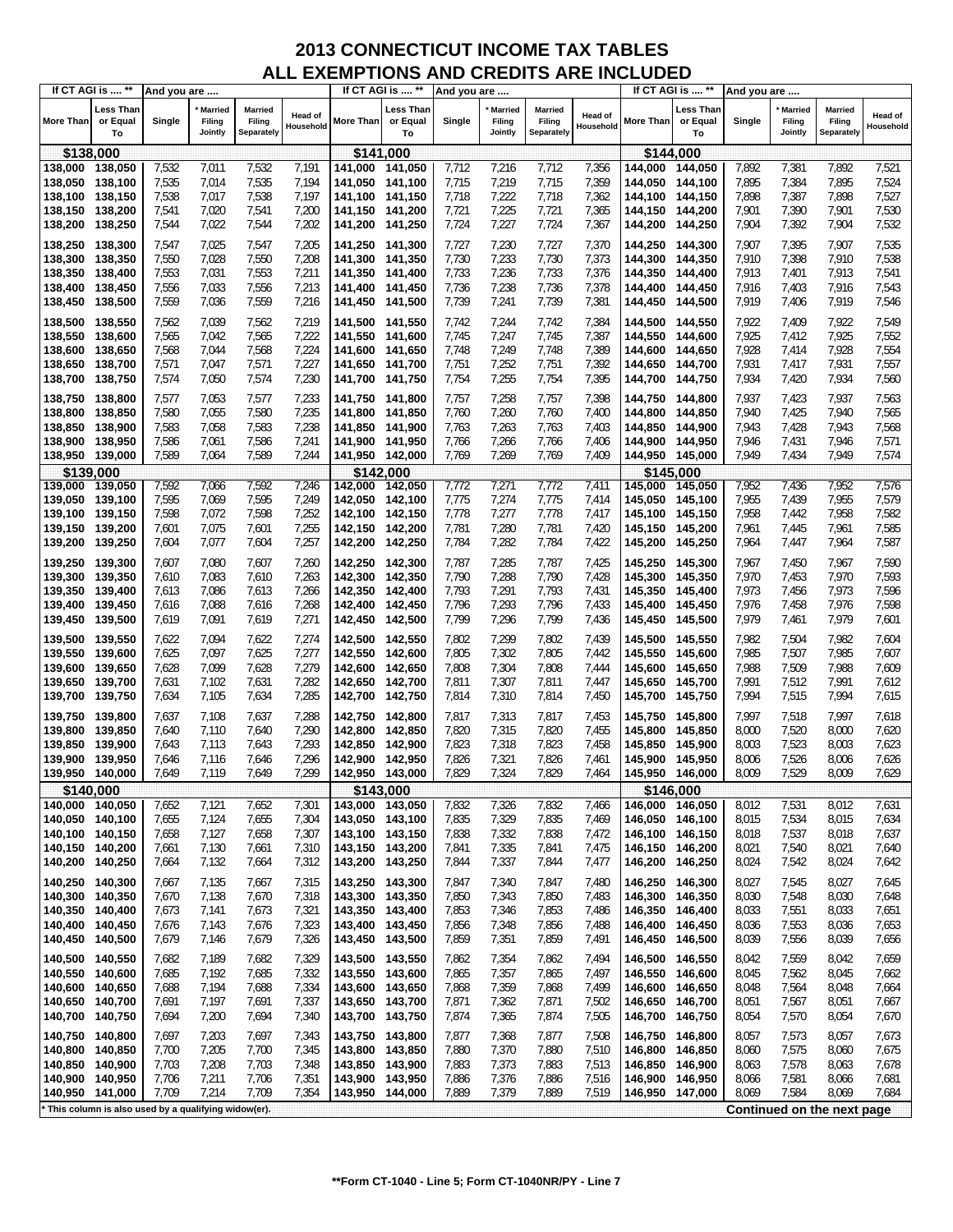|                                    | If CT AGI is  **                                    | And you are    |                              |                                        |                             |                                    | If CT AGI is  **            | And you are    |                                     |                                 |                      |                                    | If CT AGI is  **            | And you are    |                                     |                                        |                             |
|------------------------------------|-----------------------------------------------------|----------------|------------------------------|----------------------------------------|-----------------------------|------------------------------------|-----------------------------|----------------|-------------------------------------|---------------------------------|----------------------|------------------------------------|-----------------------------|----------------|-------------------------------------|----------------------------------------|-----------------------------|
| <b>More Than</b>                   | <b>Less Than</b><br>or Equal<br>To                  | Single         | Married<br>Filing<br>Jointly | <b>Married</b><br>Filing<br>Separately | <b>Head of</b><br>Household | More Than                          | Less Than<br>or Equal<br>To | Single         | <b>Married</b><br>Filing<br>Jointly | Married<br>Filing<br>Separately | Head of<br>Household | More Than                          | Less Than<br>or Equal<br>То | Single         | <b>Married</b><br>Filing<br>Jointly | <b>Married</b><br>Filing<br>Separately | <b>Head of</b><br>Household |
|                                    | \$147,000                                           |                |                              |                                        |                             |                                    | \$150,000                   |                |                                     |                                 |                      |                                    | \$153,000                   |                |                                     |                                        |                             |
| 147,000 147,050                    |                                                     | 8,072          | 7,586                        | 8,072                                  | 7,686                       | 150,000                            | 150,050                     | 8,252          | 7,751                               | 8,252                           | 7,851                | 153,000 153,050                    |                             | 8,432          | 7,916                               | 8,432                                  | 8,016                       |
| 147,050 147,100                    |                                                     | 8,075          | 7,589                        | 8,075                                  | 7,689                       | 150,050                            | 150,100                     | 8,255          | 7,754                               | 8,255                           | 7,854                | 153.050 153,100                    |                             | 8,435          | 7,919                               | 8,435                                  | 8,019                       |
| 147,100                            | 147,150                                             | 8,078          | 7,592                        | 8,078                                  | 7,692                       | 150,100                            | 150,150                     | 8,258          | 7,757                               | 8,258                           | 7,857                | 153,100 153,150                    |                             | 8,438          | 7,922                               | 8,438                                  | 8,022                       |
| 147,150 147,200                    |                                                     | 8,081          | 7,595                        | 8,081                                  | 7,695                       | 150,150                            | 150,200                     | 8,261          | 7,760                               | 8,261                           | 7,860                | 153,150 153,200                    |                             | 8,441          | 7,925                               | 8,441                                  | 8,025                       |
| 147,200                            | 147,250                                             | 8,084          | 7,597                        | 8,084                                  | 7,697                       | 150,200                            | 150,250                     | 8,264          | 7,762                               | 8,264                           | 7,862                | 153,200 153,250                    |                             | 8,444          | 7,927                               | 8,444                                  | 8,027                       |
| 147,250 147,300                    |                                                     | 8,087          | 7,600                        | 8,087                                  | 7,700                       | 150,250 150,300                    |                             | 8,267          | 7,765                               | 8,267                           | 7,865                | 153,250 153,300                    |                             | 8,447          | 7,930                               | 8,447                                  | 8,030                       |
| 147,300 147,350                    |                                                     | 8,090          | 7,603                        | 8,090                                  | 7,703                       | 150,300                            | 150,350                     | 8,270          | 7,768                               | 8,270                           | 7,868                | 153,300 153,350                    |                             | 8,450          | 7,933                               | 8,450                                  | 8,033                       |
| 147,350                            | 147,400                                             | 8,093          | 7,606                        | 8,093                                  | 7,706                       | 150,350                            | 150,400                     | 8,273          | 7,771                               | 8,273                           | 7,871                | 153,350 153,400                    |                             | 8,453          | 7,936                               | 8,453                                  | 8,036                       |
| 147,400 147,450                    |                                                     | 8,096          | 7,608                        | 8,096                                  | 7,708                       | 150,400                            | 150,450                     | 8,276          | 7,773                               | 8,276                           | 7,873                | 153,400 153,450                    |                             | 8,456          | 7,938                               | 8,456                                  | 8,038                       |
| 147,450                            | 147,500                                             | 8,099          | 7,611                        | 8,099                                  | 7,711                       | 150,450                            | 150,500                     | 8,279          | 7,776                               | 8,279                           | 7,876                | 153,450 153,500                    |                             | 8,459          | 7,941                               | 8,459                                  | 8,041                       |
|                                    |                                                     |                |                              |                                        |                             |                                    |                             |                |                                     |                                 |                      |                                    |                             |                |                                     |                                        |                             |
| 147,500 147,550                    |                                                     | 8,102          | 7,614<br>7,617               | 8,102<br>8,105                         | 7,714<br>7,717              | 150,500                            | 150,550                     | 8,282<br>8,285 | 7,779<br>7,782                      | 8,282<br>8,285                  | 7,879<br>7,882       | 153,500 153,550                    |                             | 8,462          | 7,944<br>7,947                      | 8,462<br>8,465                         | 8,044<br>8,047              |
| 147,550 147,600                    |                                                     | 8,105          | 7,619                        | 8,108                                  | 7,719                       | 150,550 150,600<br>150,600         | 150,650                     | 8,288          | 7,784                               | 8,288                           | 7,884                | 153,550 153,600<br>153,600 153,650 |                             | 8,465<br>8,468 | 7,949                               | 8,468                                  | 8,049                       |
| 147,600 147,650<br>147,650 147,700 |                                                     | 8,108<br>8,111 | 7,622                        | 8,111                                  | 7,722                       | 150,650                            | 150,700                     | 8,291          | 7,787                               | 8,291                           | 7,887                | 153,650 153,700                    |                             | 8,471          | 7,952                               | 8,471                                  | 8,052                       |
| 147,700 147,750                    |                                                     | 8,114          | 7,625                        | 8,114                                  | 7,725                       | 150,700                            | 150,750                     | 8,294          | 7,790                               | 8,294                           | 7,890                | 153,700 153,750                    |                             | 8,474          | 7,955                               | 8,474                                  | 8,055                       |
|                                    |                                                     |                |                              |                                        |                             |                                    |                             |                |                                     |                                 |                      |                                    |                             |                |                                     |                                        |                             |
| 147,750 147,800                    |                                                     | 8,117          | 7,628                        | 8,117                                  | 7,728                       | 150,750                            | 150,800                     | 8,297          | 7,793                               | 8,297                           | 7,893                | 153,750 153,800                    |                             | 8,477          | 7,958                               | 8,477                                  | 8,058                       |
| 147,800                            | 147,850                                             | 8,120          | 7,630                        | 8,120                                  | 7,730                       | 150,800                            | 150,850                     | 8,300          | 7,795                               | 8,300                           | 7,895                | 153,800 153,850                    |                             | 8,480          | 7,960                               | 8,480                                  | 8,060                       |
| 147,850 147,900                    |                                                     | 8,123          | 7,633                        | 8,123                                  | 7,733                       | 150,850                            | 150,900                     | 8,303          | 7,798                               | 8,303                           | 7,898                | 153,850 153,900                    |                             | 8,483          | 7,963                               | 8,483                                  | 8,063                       |
| 147,900 147,950                    |                                                     | 8,126          | 7,636                        | 8,126                                  | 7,736                       | 150,900                            | 150,950                     | 8,306          | 7,801                               | 8,306                           | 7,901                | 153,900 153,950                    |                             | 8,486          | 7,966                               | 8,486                                  | 8,066                       |
| 147,950 148,000                    |                                                     | 8,129          | 7,639                        | 8,129                                  | 7,739                       | 150,950 151,000                    |                             | 8,309          | 7,804                               | 8,309                           | 7,904                | 153,950 154,000                    |                             | 8,489          | 7,969                               | 8,489                                  | 8,069                       |
|                                    | \$148,000                                           |                |                              |                                        |                             |                                    | \$151,000                   |                |                                     |                                 |                      |                                    | \$154,000                   |                |                                     |                                        |                             |
| 148,000                            | 148,050                                             | 8,132          | 7,641                        | 8,132                                  | 7,741                       | 151,000                            | 151,050                     | 8,312          | 7,806                               | 8,312                           | 7,906                | 154,000                            | 154,050                     | 8,492          | 7,971                               | 8,492                                  | 8,071                       |
| 148,050 148,100                    |                                                     | 8,135          | 7,644                        | 8,135                                  | 7,744                       | 151,050 151,100                    |                             | 8,315          | 7,809                               | 8,315                           | 7,909                | 154,050 154,100                    |                             | 8,495          | 7,974                               | 8,495<br>8,498                         | 8,074<br>8,077              |
| 148,100<br>148,150                 | 148,150<br>148,200                                  | 8,138<br>8,141 | 7,647<br>7,650               | 8,138<br>8,141                         | 7,747<br>7,750              | 151,100<br>151,150 151,200         | 151,150                     | 8,318<br>8,321 | 7,812<br>7,815                      | 8,318<br>8,321                  | 7,912<br>7,915       | 154,100 154,150<br>154,150 154,200 |                             | 8,498<br>8,501 | 7,977<br>7,980                      | 8,501                                  | 8,080                       |
| 148,200                            | 148,250                                             | 8,144          | 7,652                        | 8,144                                  | 7,752                       | 151,200 151,250                    |                             | 8,324          | 7,817                               | 8,324                           | 7,917                | 154,200 154,250                    |                             | 8,504          | 7,982                               | 8,504                                  | 8,082                       |
|                                    |                                                     |                |                              |                                        |                             |                                    |                             |                |                                     |                                 |                      |                                    |                             |                |                                     |                                        |                             |
| 148,250                            | 148,300                                             | 8,147          | 7,655                        | 8,147                                  | 7,755                       | 151,250 151,300                    |                             | 8,327          | 7,820                               | 8,327                           | 7,920                | 154,250 154,300                    |                             | 8,507          | 7,985                               | 8,507                                  | 8,085                       |
| 148,300                            | 148,350                                             | 8,150          | 7,658                        | 8,150                                  | 7,758                       | 151,300 151,350                    |                             | 8,330          | 7,823                               | 8,330                           | 7,923                | 154,300 154,350                    |                             | 8,510          | 7,988                               | 8,510                                  | 8,088                       |
| 148,350                            | 148,400                                             | 8,153          | 7,661                        | 8,153                                  | 7,761                       | 151,350                            | 151,400                     | 8,333          | 7,826                               | 8,333                           | 7,926                | 154,350 154,400                    |                             | 8,513          | 7,991                               | 8,513                                  | 8,091                       |
| 148,400                            | 148,450                                             | 8,156          | 7,663                        | 8,156                                  | 7,763                       | 151,400 151,450                    |                             | 8,336          | 7,828                               | 8,336                           | 7,928                | 154,400 154,450                    |                             | 8,516          | 7,993                               | 8,516                                  | 8,093                       |
| 148,450                            | 148,500                                             | 8,159          | 7,666                        | 8,159                                  | 7,766                       | 151,450 151,500                    |                             | 8,339          | 7,831                               | 8,339                           | 7,931                | 154,450 154,500                    |                             | 8,519          | 7,996                               | 8,519                                  | 8,096                       |
| 148,500                            | 148,550                                             | 8,162          | 7,669                        | 8,162                                  | 7,769                       | 151,500 151,550                    |                             | 8,342          | 7,834                               | 8,342                           | 7,934                | 154,500 154,550                    |                             | 8,522          | 7,999                               | 8,522                                  | 8,099                       |
| 148,550                            | 148,600                                             | 8,165          | 7,672                        | 8,165                                  | 7,772                       | 151,550                            | 151,600                     | 8,345          | 7,837                               | 8,345                           | 7,937                | 154,550 154,600                    |                             | 8,525          | 8,002                               | 8,525                                  | 8,102                       |
| 148,600                            | 148,650                                             | 8,168          | 7,674                        | 8,168                                  | 7,774                       | 151,600 151,650                    |                             | 8,348          | 7,839                               | 8,348                           | 7,939                | 154,600 154,650                    |                             | 8,528          | 8,004                               | 8,528                                  | 8,104                       |
| 148,650                            | 148,700                                             | 8,171          | 7,677                        | 8,171                                  | 7,777                       | 151,650 151,700                    |                             | 8,351          | 7,842                               | 8,351                           | 7,942                | 154,650 154,700                    |                             | 8,531          | 8,007                               | 8,531                                  | 8,107                       |
| 148,700                            | 148,750                                             | 8,174          | 7,680                        | 8,174                                  | 7,780                       | 151,700 151,750                    |                             | 8,354          | 7,845                               | 8,354                           | 7,945                | 154,700 154,750                    |                             | 8,534          | 8,010                               | 8,534                                  | 8,110                       |
| 148,750                            | 148,800                                             | 8,177          | 7,683                        | 8,177                                  | 7,783                       | 151,750 151,800                    |                             | 8,357          | 7,848                               | 8,357                           | 7,948                | 154,750 154,800                    |                             | 8,537          | 8,013                               | 8,537                                  | 8,113                       |
| 148,800                            | 148,850                                             | 8,180          | 7,685                        | 8,180                                  | 7,785                       | 151,800 151,850                    |                             | 8,360          | 7,850                               | 8,360                           | 7,950                | 154,800                            | 154,850                     | 8,540          | 8,015                               | 8,540                                  | 8,115                       |
| 148,850                            | 148.900                                             | 8,183          | 7,688                        | 8,183                                  | 7,788                       | 151,850                            | 151,900                     | 8,363          | 7,853                               | 8,363                           | 7,953                | 154,850 154,900                    |                             | 8,543          | 8,018                               | 8,543                                  | 8,118                       |
| 148,900                            | 148,950                                             | 8,186          | 7,691                        | 8,186                                  | 7,791                       | 151,900                            | 151,950                     | 8,366          | 7,856                               | 8,366                           | 7,956                | 154,900                            | 154,950                     | 8,546          | 8,021                               | 8,546                                  | 8,121                       |
| 148,950 149,000                    |                                                     | 8,189          | 7,694                        | 8,189                                  | 7,794                       | 151,950 152,000                    |                             | 8,369          | 7,859                               | 8,369                           | 7,959                | 154,950 155,000                    |                             | 8,549          | 8,024                               | 8,549                                  | 8,124                       |
| \$149,000                          |                                                     |                |                              |                                        |                             | \$152,000                          |                             |                |                                     |                                 |                      |                                    | \$155,000                   |                |                                     |                                        |                             |
| 149,000 149,050                    |                                                     | 8,192          | 7,696                        | 8,192                                  | 7,796                       | 152,000 152,050                    |                             | 8,372          | 7,861                               | 8,372                           | 7,961                | 155,000 155,050                    |                             | 8,552          | 8,026                               | 8,552                                  | 8,126                       |
| 149,050 149,100                    |                                                     | 8,195<br>8,198 | 7,699<br>7,702               | 8,195<br>8,198                         | 7,799<br>7,802              | 152,050 152,100<br>152,100 152,150 |                             | 8,375<br>8,378 | 7,864<br>7,867                      | 8,375<br>8,378                  | 7,964<br>7,967       | 155,050 155,100                    |                             | 8,555<br>8,558 | 8,029<br>8,032                      | 8,555<br>8,558                         | 8,129<br>8,132              |
| 149,100 149,150<br>149,150 149,200 |                                                     | 8,201          | 7,705                        | 8,201                                  | 7,805                       | 152,150 152,200                    |                             | 8,381          | 7,870                               | 8,381                           | 7,970                | 155,100 155,150<br>155,150 155,200 |                             | 8,561          | 8,035                               | 8,561                                  | 8,135                       |
| 149,200 149,250                    |                                                     | 8,204          | 7,707                        | 8,204                                  | 7,807                       | 152,200 152,250                    |                             | 8,384          | 7,872                               | 8,384                           | 7,972                | 155,200 155,250                    |                             | 8,564          | 8,037                               | 8,564                                  | 8,137                       |
|                                    |                                                     |                |                              |                                        |                             |                                    |                             |                |                                     |                                 |                      |                                    |                             |                |                                     |                                        |                             |
| 149,250 149,300                    |                                                     | 8,207          | 7,710                        | 8,207                                  | 7,810                       | 152,250 152,300                    |                             | 8,387          | 7,875                               | 8,387                           | 7,975                | 155,250 155,300                    |                             | 8,567          | 8,040                               | 8,567                                  | 8,140                       |
| 149,300<br>149,350 149,400         | 149,350                                             | 8,210<br>8,213 | 7,713<br>7,716               | 8,210<br>8,213                         | 7,813                       | 152,300 152,350<br>152,350 152,400 |                             | 8,390<br>8,393 | 7,878<br>7,881                      | 8,390<br>8,393                  | 7,978<br>7,981       | 155,300 155,350<br>155,350 155,400 |                             | 8,570<br>8,573 | 8,043<br>8,046                      | 8,570<br>8,573                         | 8,143                       |
| 149,400 149,450                    |                                                     | 8,216          | 7,718                        | 8,216                                  | 7,816<br>7,818              | 152,400 152,450                    |                             | 8,396          | 7,883                               | 8,396                           | 7,983                | 155,400 155,450                    |                             | 8,576          | 8,048                               | 8,576                                  | 8,146<br>8,148              |
| 149,450                            | 149,500                                             | 8,219          | 7,721                        | 8,219                                  | 7,821                       | 152,450 152,500                    |                             | 8,399          | 7,886                               | 8,399                           | 7,986                | 155,450 155,500                    |                             | 8,579          | 8,051                               | 8,579                                  | 8,151                       |
|                                    |                                                     |                |                              |                                        |                             |                                    |                             |                |                                     |                                 |                      |                                    |                             |                |                                     |                                        |                             |
| 149,500 149,550                    |                                                     | 8,222          | 7,724                        | 8,222                                  | 7,824                       | 152,500 152,550                    |                             | 8,402          | 7,889                               | 8,402                           | 7,989                | 155,500 155,550                    |                             | 8,582          | 8,054                               | 8,582                                  | 8,154                       |
| 149,550                            | 149,600                                             | 8,225          | 7,727                        | 8,225                                  | 7,827                       | 152,550 152,600                    |                             | 8,405          | 7,892                               | 8,405                           | 7,992                | 155,550 155,600                    |                             | 8,585          | 8,057                               | 8,585                                  | 8,157                       |
| 149,600                            | 149,650                                             | 8,228          | 7,729                        | 8,228                                  | 7,829                       | 152,600                            | 152,650                     | 8,408          | 7,894                               | 8,408                           | 7,994                | 155,600 155,650                    |                             | 8,588          | 8,059                               | 8,588                                  | 8,159                       |
| 149,650 149,700                    |                                                     | 8,231          | 7,732                        | 8,231                                  | 7,832                       | 152,650 152,700                    |                             | 8,411          | 7,897                               | 8,411                           | 7,997                | 155,650 155,700                    |                             | 8,591          | 8,062                               | 8,591                                  | 8,162                       |
| 149,700                            | 149,750                                             | 8,234          | 7,735                        | 8,234                                  | 7,835                       | 152,700 152,750                    |                             | 8,414          | 7,900                               | 8,414                           | 8,000                | 155,700 155,750                    |                             | 8,594          | 8,065                               | 8,594                                  | 8,165                       |
| 149,750 149,800                    |                                                     | 8,237          | 7,738                        | 8,237                                  | 7,838                       | 152,750 152,800                    |                             | 8,417          | 7,903                               | 8,417                           | 8,003                | 155,750 155,800                    |                             | 8,597          | 8,068                               | 8,597                                  | 8,168                       |
| 149,800 149,850                    |                                                     | 8,240          | 7,740                        | 8,240                                  | 7,840                       | 152,800 152,850                    |                             | 8,420          | 7,905                               | 8,420                           | 8,005                | 155,800 155,850                    |                             | 8,600          | 8,070                               | 8,600                                  | 8,170                       |
| 149,850                            | 149,900                                             | 8,243          | 7,743                        | 8,243                                  | 7,843                       | 152,850                            | 152,900                     | 8,423          | 7,908                               | 8,423                           | 8,008                | 155,850 155,900                    |                             | 8,603          | 8,073                               | 8,603                                  | 8,173                       |
| 149,900 149,950                    |                                                     | 8,246          | 7,746                        | 8,246                                  | 7,846                       | 152,900                            | 152,950                     | 8,426          | 7,911                               | 8,426                           | 8,011                | 155,900 155,950                    |                             | 8,606          | 8,076                               | 8,606                                  | 8,176                       |
| 149,950 150,000                    |                                                     | 8,249          | 7,749                        | 8,249                                  | 7,849                       | 152,950 153,000                    |                             | 8,429          | 7,914                               | 8,429                           | 8,014                | 155,950 156,000                    |                             | 8,609          | 8,079                               | 8,609                                  | 8,179                       |
|                                    | This column is also used by a qualifying widow(er). |                |                              |                                        |                             |                                    |                             |                |                                     |                                 |                      |                                    |                             |                |                                     | Continued on the next page             |                             |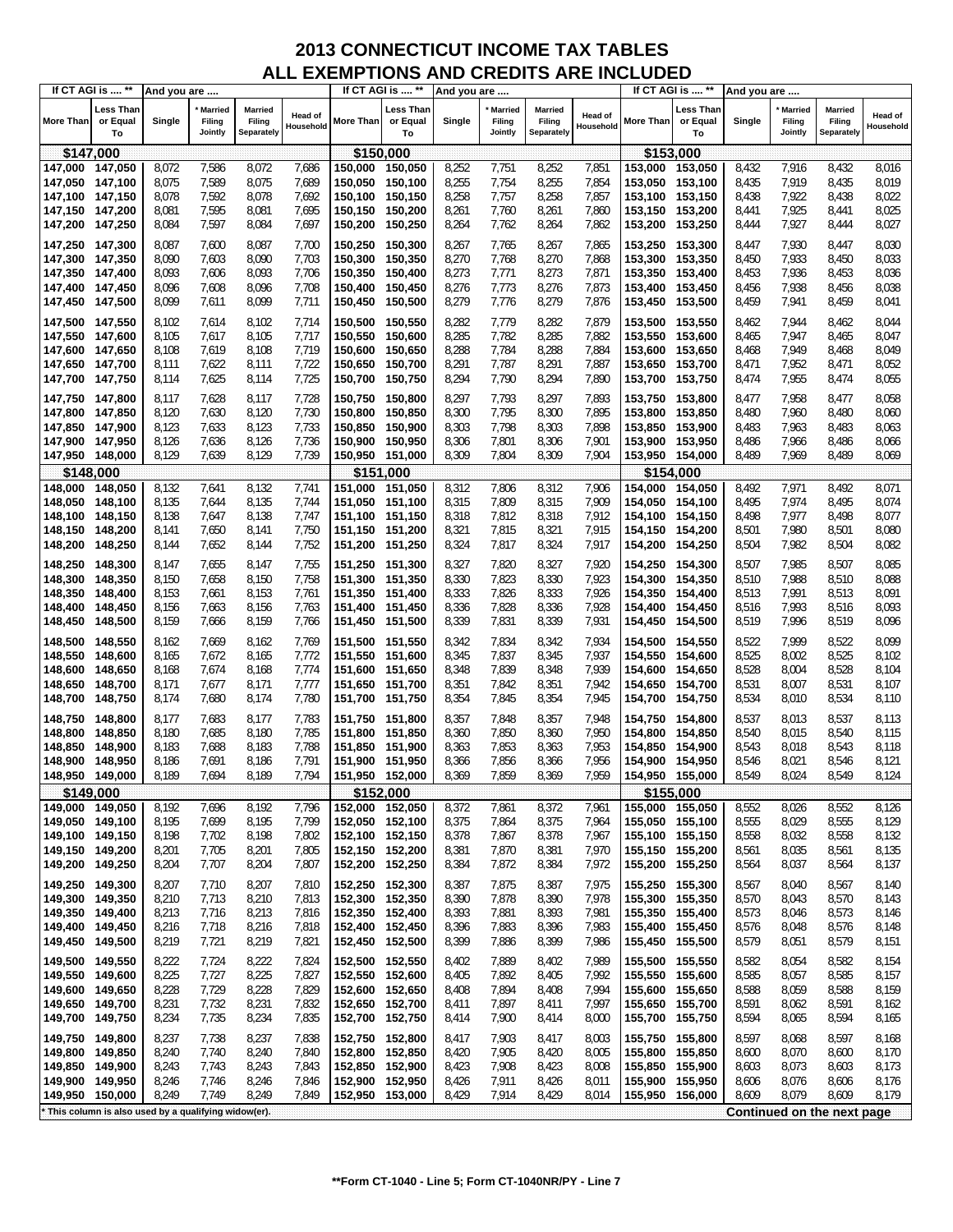|                  | If CT AGI is  **<br>And you are                     |        |                              |                                 |                      |                 | If CT AGI is  **            | And you are |                                     |                                 |                      |                  | If CT AGI is  **            | And you are |                                     |                                        |                      |
|------------------|-----------------------------------------------------|--------|------------------------------|---------------------------------|----------------------|-----------------|-----------------------------|-------------|-------------------------------------|---------------------------------|----------------------|------------------|-----------------------------|-------------|-------------------------------------|----------------------------------------|----------------------|
| <b>More Than</b> | <b>Less Than</b><br>or Equal<br>To                  | Single | Married<br>Filing<br>Jointly | Married<br>Filing<br>Separately | Head of<br>Household | More Than       | Less Than<br>or Equal<br>To | Single      | <b>Married</b><br>Filing<br>Jointly | Married<br>Filing<br>Separately | Head of<br>Household | <b>More Than</b> | Less Than<br>or Equal<br>To | Single      | <b>Married</b><br>Filing<br>Jointly | <b>Married</b><br>Filing<br>Separately | Head of<br>Household |
| \$156,000        |                                                     |        |                              |                                 |                      | \$159,000       |                             |             |                                     |                                 |                      |                  | \$162,000                   |             |                                     |                                        |                      |
| 156,000          | 156,050                                             | 8,612  | 8,081                        | 8,612                           | 8,181                | 159,000 159,050 |                             | 8,792       | 8,246                               | 8,792                           | 8,346                | 162,000          | 162,050                     | 8,972       | 8,411                               | 8,972                                  | 8,522                |
| 156,050          | 156,100                                             | 8,615  | 8,084                        | 8,615                           | 8,184                | 159,050 159,100 |                             | 8,795       | 8,249                               | 8,795                           | 8,349                | 162,050 162,100  |                             | 8,975       | 8,414                               | 8,975                                  | 8,525                |
| 156,100          | 156,150                                             | 8,618  | 8,087                        | 8,618                           | 8,187                | 159,100 159,150 |                             | 8,798       | 8,252                               | 8,798                           | 8,352                | 162,100 162,150  |                             | 8,978       | 8,417                               | 8,978                                  | 8,528                |
| 156,150          | 156,200                                             | 8,621  | 8,090                        | 8,621                           | 8,190                | 159,150 159,200 |                             | 8,801       | 8,255                               | 8,801                           | 8,355                | 162,150 162,200  |                             | 8,981       | 8,420                               | 8,981                                  | 8,531                |
| 156,200          | 156,250                                             | 8,624  | 8,092                        | 8,624                           | 8,192                | 159,200 159,250 |                             | 8,804       | 8,257                               | 8,804                           | 8,357                | 162,200 162,250  |                             | 8,984       | 8,422                               | 8,984                                  | 8,534                |
|                  |                                                     |        |                              |                                 |                      |                 |                             |             |                                     |                                 |                      |                  |                             |             |                                     |                                        |                      |
| 156,250          | 156,300                                             | 8,627  | 8,095                        | 8,627                           | 8,195                | 159,250 159,300 |                             | 8,807       | 8,260                               | 8,807                           | 8,360                | 162,250 162,300  |                             | 8,987       | 8,425                               | 8,987                                  | 8,537                |
| 156,300          | 156,350                                             | 8,630  | 8,098                        | 8,630                           | 8,198                | 159,300 159,350 |                             | 8,810       | 8,263                               | 8,810                           | 8,363                | 162,300          | 162,350                     | 8,990       | 8,428                               | 8,990                                  | 8,540                |
| 156,350          | 156,400                                             | 8,633  | 8,101                        | 8,633                           | 8,201                | 159,350 159,400 |                             | 8,813       | 8,266                               | 8,813                           | 8,366                | 162,350 162,400  |                             | 8,993       | 8,431                               | 8,993                                  | 8,543                |
| 156,400          | 156,450                                             | 8,636  | 8,103                        | 8,636                           | 8,203                | 159,400         | 159,450                     | 8,816       | 8,268                               | 8,816                           | 8,368                | 162,400 162,450  |                             | 8,996       | 8,433                               | 8,996                                  | 8,546                |
| 156,450          | 156,500                                             | 8,639  | 8,106                        | 8,639                           | 8,206                | 159,450 159,500 |                             | 8,819       | 8,271                               | 8,819                           | 8,371                | 162,450 162,500  |                             | 8,999       | 8,436                               | 8,999                                  | 8,549                |
| 156,500          | 156,550                                             | 8,642  | 8,109                        | 8,642                           | 8,209                | 159,500 159,550 |                             | 8,822       | 8,274                               | 8,822                           | 8,374                | 162,500 162,550  |                             | 9,002       | 8,439                               | 9,002                                  | 8,552                |
| 156,550          | 156,600                                             | 8,645  | 8,112                        | 8,645                           | 8,212                | 159,550 159,600 |                             | 8,825       | 8,277                               | 8,825                           | 8,377                | 162,550 162,600  |                             | 9,005       | 8,442                               | 9,005                                  | 8,555                |
| 156,600          | 156,650                                             | 8,648  | 8,114                        | 8,648                           | 8,214                | 159,600 159,650 |                             | 8,828       | 8,279                               | 8,828                           | 8,379                | 162,600 162,650  |                             | 9,008       | 8,444                               | 9,008                                  | 8,558                |
| 156,650          | 156,700                                             | 8,651  | 8,117                        | 8,651                           | 8,217                | 159,650 159,700 |                             | 8,831       | 8,282                               | 8,831                           | 8,382                | 162,650 162,700  |                             | 9,011       | 8,447                               | 9,011                                  | 8,561                |
| 156,700          | 156,750                                             | 8,654  | 8,120                        | 8,654                           | 8,220                | 159,700 159,750 |                             | 8,834       | 8,285                               | 8,834                           | 8,385                | 162,700 162,750  |                             | 9,014       | 8,450                               | 9,014                                  | 8,564                |
|                  |                                                     |        |                              |                                 |                      |                 |                             |             |                                     |                                 |                      |                  |                             |             |                                     |                                        |                      |
| 156,750          | 156,800                                             | 8,657  | 8,123                        | 8,657                           | 8,223                | 159,750 159,800 |                             | 8,837       | 8,288                               | 8,837                           | 8,388                | 162,750 162,800  |                             | 9,017       | 8,453                               | 9,017                                  | 8,567                |
| 156,800          | 156,850                                             | 8,660  | 8,125                        | 8,660                           | 8,225                | 159,800 159,850 |                             | 8,840       | 8,290                               | 8,840                           | 8,390                | 162,800 162,850  |                             | 9,020       | 8,455                               | 9,020                                  | 8,570                |
| 156,850          | 156,900                                             | 8,663  | 8,128                        | 8,663                           | 8,228                | 159,850         | 159,900                     | 8,843       | 8,293                               | 8,843                           | 8,393                | 162,850 162,900  |                             | 9,023       | 8,458                               | 9,023                                  | 8,573                |
| 156,900          | 156,950                                             | 8,666  | 8,131                        | 8,666                           | 8,231                | 159,900 159,950 |                             | 8,846       | 8,296                               | 8,846                           | 8,396                | 162,900 162,950  |                             | 9,026       | 8,461                               | 9,026                                  | 8,576                |
| 156,950 157,000  |                                                     | 8,669  | 8,134                        | 8,669                           | 8,234                | 159,950 160,000 |                             | 8,849       | 8,299                               | 8,849                           | 8,399                | 162,950 163,000  |                             | 9,029       | 8,464                               | 9,029                                  | 8,579                |
| \$157,000        |                                                     |        |                              |                                 |                      | \$160,000       |                             |             |                                     |                                 |                      |                  | \$163,000                   |             |                                     |                                        |                      |
| 157,000          | 157,050                                             | 8,672  | 8,136                        | 8,672                           | 8,236                | 160,000 160,050 |                             | 8,852       | 8,301                               | 8,852                           | 8,402                | 163,000 163,050  |                             | 9,032       | 8,466                               | 9.032                                  | 8,582                |
| 157,050          | 157,100                                             | 8,675  | 8,139                        | 8,675                           | 8,239                | 160,050 160,100 |                             | 8,855       | 8,304                               | 8,855                           | 8,405                | 163,050 163,100  |                             | 9,035       | 8,469                               | 9,035                                  | 8,585                |
| 157,100 157,150  |                                                     | 8,678  | 8,142                        | 8,678                           | 8,242                | 160,100 160,150 |                             | 8,858       | 8,307                               | 8,858                           | 8,408                | 163,100 163,150  |                             | 9,038       | 8,472                               | 9,038                                  | 8,588                |
| 157,150 157,200  |                                                     | 8,681  | 8,145                        | 8,681                           | 8,245                | 160,150 160,200 |                             | 8,861       | 8,310                               | 8,861                           | 8,411                | 163,150 163,200  |                             | 9,041       | 8,475                               | 9,041                                  | 8,591                |
| 157,200 157,250  |                                                     | 8,684  | 8,147                        | 8,684                           | 8,247                | 160,200 160,250 |                             | 8,864       | 8,312                               | 8,864                           | 8,414                | 163,200 163,250  |                             | 9,044       | 8,477                               | 9,044                                  | 8,594                |
| 157,250 157,300  |                                                     | 8,687  | 8,150                        | 8,687                           | 8,250                | 160,250 160,300 |                             | 8,867       | 8,315                               | 8,867                           | 8,417                | 163,250 163,300  |                             | 9,047       | 8,480                               | 9,047                                  | 8,597                |
| 157,300          | 157,350                                             | 8,690  | 8,153                        | 8,690                           | 8,253                | 160,300         | 160,350                     | 8,870       | 8,318                               | 8,870                           | 8,420                | 163,300 163,350  |                             | 9,050       | 8,483                               | 9,050                                  | 8,600                |
| 157,350 157,400  |                                                     | 8,693  | 8,156                        | 8,693                           | 8,256                | 160,350         | 160,400                     | 8,873       | 8,321                               | 8,873                           | 8,423                | 163,350 163,400  |                             | 9,053       | 8,486                               | 9,053                                  | 8,603                |
| 157,400 157,450  |                                                     | 8,696  | 8,158                        | 8,696                           | 8,258                | 160,400         | 160,450                     | 8,876       | 8,323                               | 8,876                           | 8,426                | 163,400 163,450  |                             | 9,056       | 8,488                               | 9,056                                  | 8,606                |
| 157,450          | 157,500                                             | 8,699  | 8,161                        | 8,699                           | 8,261                | 160,450 160,500 |                             | 8,879       | 8,326                               | 8,879                           | 8,429                | 163,450 163,500  |                             | 9,059       | 8,491                               | 9,059                                  | 8,609                |
|                  |                                                     |        |                              |                                 |                      |                 |                             |             |                                     |                                 |                      |                  |                             |             |                                     |                                        |                      |
| 157,500          | 157,550                                             | 8,702  | 8,164                        | 8,702                           | 8,264                | 160,500 160,550 |                             | 8,882       | 8,329                               | 8,882                           | 8,432                | 163,500 163,550  |                             | 9,062       | 8,494                               | 9,062                                  | 8,612                |
| 157,550          | 157,600                                             | 8,705  | 8,167                        | 8,705                           | 8,267                | 160,550 160,600 |                             | 8,885       | 8,332                               | 8,885                           | 8,435                | 163,550 163,600  |                             | 9,065       | 8,497                               | 9,065                                  | 8,615                |
| 157,600          | 157,650                                             | 8,708  | 8,169                        | 8,708                           | 8,269                | 160,600         | 160,650                     | 8,888       | 8,334                               | 8,888                           | 8,438                | 163,600 163,650  |                             | 9,068       | 8,499                               | 9,068                                  | 8,618                |
| 157,650          | 157,700                                             | 8,711  | 8,172                        | 8,711                           | 8,272                | 160,650 160,700 |                             | 8,891       | 8,337                               | 8,891                           | 8,441                | 163,650 163,700  |                             | 9,071       | 8,502                               | 9,071                                  | 8,621                |
| 157,700          | 157,750                                             | 8,714  | 8,175                        | 8,714                           | 8,275                | 160,700         | 160,750                     | 8,894       | 8,340                               | 8,894                           | 8,444                | 163,700          | 163,750                     | 9,074       | 8,505                               | 9,074                                  | 8,624                |
| 157,750          | 157,800                                             | 8,717  | 8,178                        | 8,717                           | 8,278                | 160,750         | 160,800                     | 8,897       | 8,343                               | 8,897                           | 8,447                | 163,750 163,800  |                             | 9,077       | 8,508                               | 9,077                                  | 8,627                |
| 157,800          | 157,850                                             | 8,720  | 8,180                        | 8,720                           | 8,280                | 160,800         | 160,850                     | 8,900       | 8,345                               | 8,900                           | 8,450                | 163,800          | 163,850                     | 9,080       | 8,510                               | 9,080                                  | 8,630                |
| 157,850          | 157,900                                             | 8,723  | 8,183                        | 8,723                           | 8,283                | 160,850         | 160,900                     | 8,903       | 8,348                               | 8,903                           | 8,453                | 163,850          | 163,900                     | 9,083       | 8,513                               | 9,083                                  | 8,633                |
| 157,900          | 157,950                                             | 8,726  | 8,186                        | 8,726                           | 8,286                | 160,900         | 160,950                     | 8,906       | 8,351                               | 8,906                           | 8,456                | 163,900          | 163,950                     | 9,086       | 8,516                               | 9,086                                  | 8,636                |
| 157,950 158,000  |                                                     | 8,729  | 8,189                        | 8,729                           | 8,289                | 160,950 161,000 |                             | 8,909       | 8,354                               | 8,909                           | 8,459                | 163,950 164,000  |                             | 9,089       | 8,519                               | 9,089                                  | 8,639                |
| \$158,000        |                                                     |        |                              |                                 |                      |                 | \$161,000                   |             |                                     |                                 |                      |                  | \$164,000                   |             |                                     |                                        |                      |
| 158,000 158,050  |                                                     | 8,732  | 8,191                        | 8,732                           | 8,291                | 161,000 161,050 |                             | 8,912       | 8,356                               | 8,912                           | 8,462                | 164,000 164,050  |                             | 9,092       | 8,521                               | 9,092                                  | 8,642                |
| 158,050 158,100  |                                                     | 8,735  | 8,194                        | 8,735                           | 8,294                | 161,050 161,100 |                             | 8,915       | 8,359                               | 8,915                           | 8,465                | 164,050 164,100  |                             | 9,095       | 8,524                               | 9,095                                  | 8,645                |
| 158,100 158,150  |                                                     | 8,738  | 8,197                        | 8,738                           | 8,297                | 161,100 161,150 |                             | 8,918       | 8,362                               | 8,918                           | 8,468                | 164,100 164,150  |                             | 9,098       | 8,527                               | 9,098                                  | 8,648                |
| 158,150          | 158,200                                             | 8,741  | 8,200                        | 8,741                           | 8,300                | 161,150 161,200 |                             | 8,921       | 8,365                               | 8,921                           | 8,471                | 164,150 164,200  |                             | 9,101       | 8,530                               | 9,101                                  | 8,651                |
| 158,200          | 158,250                                             | 8,744  | 8,202                        | 8,744                           | 8,302                | 161,200 161,250 |                             | 8,924       | 8,367                               | 8,924                           | 8,474                | 164,200          | 164,250                     | 9,104       | 8,532                               | 9,104                                  | 8,654                |
|                  |                                                     |        |                              |                                 |                      |                 |                             |             |                                     |                                 |                      |                  |                             |             |                                     |                                        |                      |
| 158,250          | 158,300                                             | 8,747  | 8,205                        | 8,747                           | 8,305                | 161,250 161,300 |                             | 8,927       | 8,370                               | 8,927                           | 8,477                | 164,250          | 164,300                     | 9,107       | 8,535                               | 9,107                                  | 8,657                |
| 158,300 158,350  |                                                     | 8,750  | 8,208                        | 8,750                           | 8,308                | 161,300 161,350 |                             | 8,930       | 8,373                               | 8,930                           | 8,480                | 164,300 164,350  |                             | 9,110       | 8,538                               | 9,110                                  | 8,660                |
| 158,350          | 158,400                                             | 8,753  | 8,211                        | 8,753                           | 8,311                | 161,350 161,400 |                             | 8,933       | 8,376                               | 8,933                           | 8,483                | 164,350 164,400  |                             | 9,113       | 8,541                               | 9,113                                  | 8,663                |
| 158,400          | 158,450                                             | 8,756  | 8,213                        | 8,756                           | 8,313                | 161,400 161,450 |                             | 8,936       | 8,378                               | 8,936                           | 8,486                | 164,400          | 164,450                     | 9,116       | 8,543                               | 9,116                                  | 8,666                |
| 158,450          | 158,500                                             | 8,759  | 8,216                        | 8,759                           | 8,316                | 161,450 161,500 |                             | 8,939       | 8,381                               | 8,939                           | 8,489                | 164,450          | 164,500                     | 9,119       | 8,546                               | 9,119                                  | 8,669                |
| 158,500          | 158,550                                             | 8,762  | 8,219                        | 8,762                           | 8,319                | 161,500 161,550 |                             | 8,942       | 8,384                               | 8,942                           | 8,492                | 164,500          | 164,550                     | 9,122       | 8,549                               | 9,122                                  | 8,672                |
| 158,550          | 158,600                                             | 8,765  | 8,222                        | 8,765                           | 8,322                | 161,550 161,600 |                             | 8,945       | 8,387                               | 8,945                           | 8,495                | 164,550          | 164,600                     | 9,125       | 8,552                               | 9,125                                  | 8,675                |
| 158,600          | 158,650                                             | 8,768  | 8,224                        | 8,768                           | 8,324                | 161,600 161,650 |                             | 8,948       | 8,389                               | 8,948                           | 8,498                | 164,600          | 164,650                     | 9,128       | 8,554                               | 9,128                                  | 8,678                |
| 158,650          | 158,700                                             | 8,771  | 8,227                        | 8,771                           | 8,327                | 161,650 161,700 |                             | 8,951       | 8,392                               | 8,951                           | 8,501                | 164,650          | 164,700                     | 9,131       | 8,557                               | 9,131                                  | 8,681                |
| 158,700          | 158,750                                             | 8,774  | 8,230                        | 8,774                           | 8,330                | 161,700 161,750 |                             | 8,954       | 8,395                               | 8,954                           | 8,504                | 164,700          | 164,750                     | 9,134       | 8,560                               | 9,134                                  | 8,684                |
| 158,750          | 158,800                                             |        | 8,233                        | 8,777                           | 8,333                | 161,750 161,800 |                             | 8,957       | 8,398                               |                                 |                      | 164,750 164,800  |                             |             |                                     | 9,137                                  | 8,687                |
|                  |                                                     | 8,777  |                              |                                 |                      |                 |                             |             |                                     | 8,957                           | 8,507                |                  |                             | 9,137       | 8,563                               |                                        |                      |
| 158,800          | 158,850                                             | 8,780  | 8,235                        | 8,780                           | 8,335                | 161,800 161,850 |                             | 8,960       | 8,400                               | 8,960                           | 8,510                | 164,800          | 164,850                     | 9,140       | 8,565                               | 9,140                                  | 8,690                |
| 158,850          | 158,900                                             | 8,783  | 8,238                        | 8,783                           | 8,338                | 161,850 161,900 |                             | 8,963       | 8,403                               | 8,963                           | 8,513                | 164,850          | 164,900                     | 9,143       | 8,568                               | 9,143                                  | 8,693                |
| 158,900          | 158,950                                             | 8,786  | 8,241                        | 8,786                           | 8,341                | 161,900 161,950 |                             | 8,966       | 8,406                               | 8,966                           | 8,516                | 164,900          | 164,950                     | 9,146       | 8,571                               | 9,146                                  | 8,696                |
| 158,950          | 159,000                                             | 8,789  | 8,244                        | 8,789                           | 8,344                | 161,950 162,000 |                             | 8,969       | 8,409                               | 8,969                           | 8,519                | 164,950          | 165,000                     | 9,149       | 8,574                               | 9,149                                  | 8,699                |
|                  | This column is also used by a qualifying widow(er). |        |                              |                                 |                      |                 |                             |             |                                     |                                 |                      |                  |                             |             |                                     | Continued on the next page             |                      |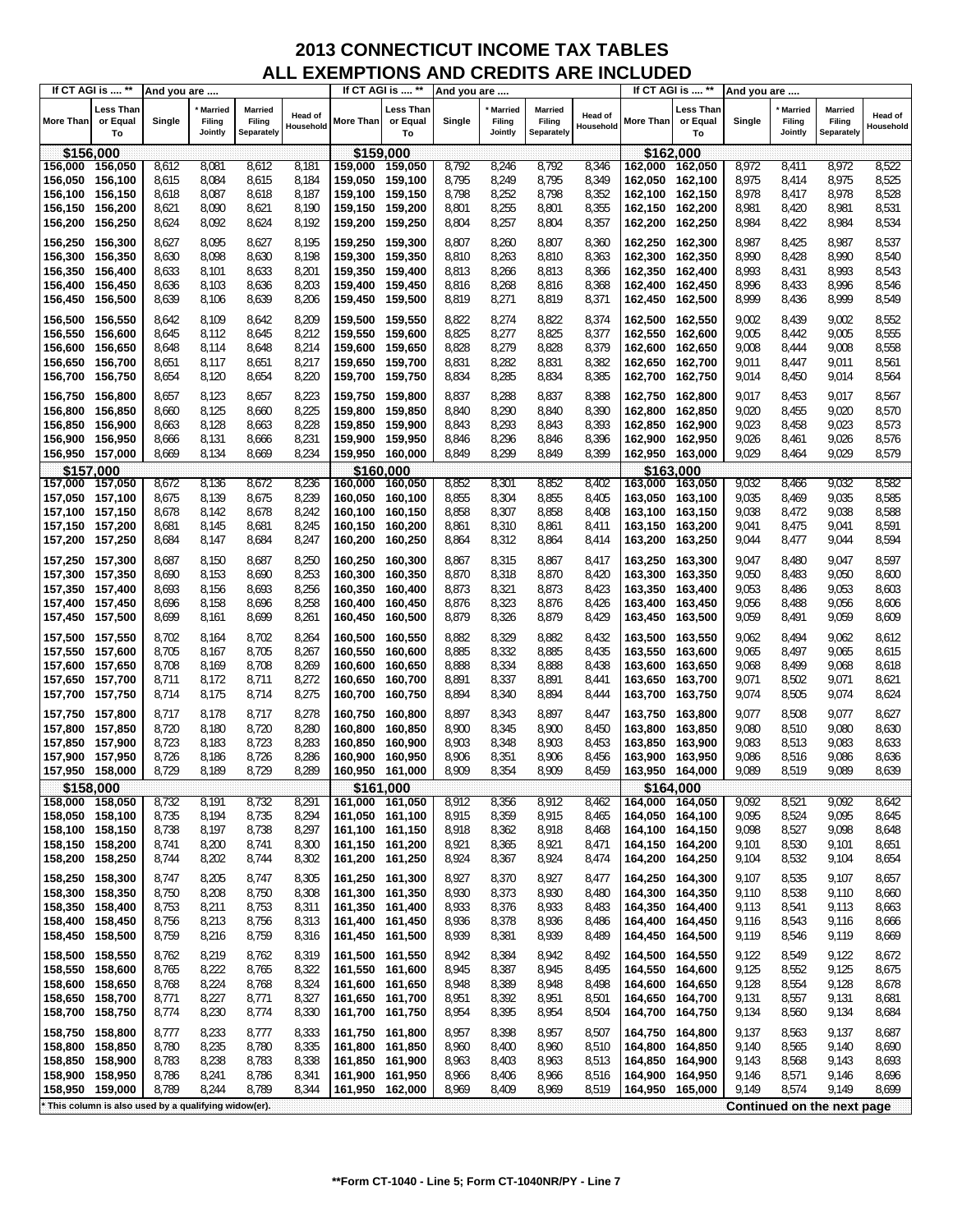|                  | If CT AGI is  **                                      | And you are |                                     |                                 |                             |                 | If CT AGI is  **            | And you are |                                     |                                 |                      |                  | If CT AGI is  **                   | And you are |                                     |                                        |                      |
|------------------|-------------------------------------------------------|-------------|-------------------------------------|---------------------------------|-----------------------------|-----------------|-----------------------------|-------------|-------------------------------------|---------------------------------|----------------------|------------------|------------------------------------|-------------|-------------------------------------|----------------------------------------|----------------------|
| <b>More Than</b> | <b>Less Than</b><br>or Equal<br>To                    | Single      | <b>Married</b><br>Filing<br>Jointly | Married<br>Filing<br>Separately | <b>Head of</b><br>Household | More Than       | Less Than<br>or Equal<br>To | Single      | <b>Married</b><br>Filing<br>Jointly | Married<br>Filing<br>Separately | Head of<br>Household | <b>More Than</b> | <b>Less Than</b><br>or Equal<br>To | Single      | <b>Married</b><br>Filing<br>Jointly | <b>Married</b><br>Filing<br>Separately | Head of<br>Household |
| \$165,000        |                                                       |             |                                     |                                 |                             | \$168,000       |                             |             |                                     |                                 |                      |                  | \$171,000                          |             |                                     |                                        |                      |
| 165,000          | 165,050                                               | 9,152       | 8,576                               | 9,152                           | 8,702                       | 168,000         | 168,050                     | 9,332       | 8,741                               | 9,332                           | 8,882                | 171,000          | 171,050                            | 9,512       | 8,906                               | 9,512                                  | 9,062                |
| 165,050          | 165,100                                               | 9,155       | 8,579                               | 9,155                           | 8,705                       | 168,050 168,100 |                             | 9,335       | 8,744                               | 9,335                           | 8,885                | 171,050 171,100  |                                    | 9,515       | 8,909                               | 9,515                                  | 9,065                |
| 165,100          | 165,150                                               | 9,158       | 8,582                               | 9,158                           | 8,708                       | 168,100 168,150 |                             | 9,338       | 8,747                               | 9,338                           | 8,888                | 171,100 171,150  |                                    | 9,518       | 8,912                               | 9,518                                  | 9,068                |
| 165,150          | 165,200                                               | 9,161       | 8,585                               | 9,161                           | 8,711                       | 168,150 168,200 |                             | 9,341       | 8,750                               | 9,341                           | 8,891                | 171,150 171,200  |                                    | 9,521       | 8,915                               | 9,521                                  | 9,071                |
| 165,200          | 165,250                                               | 9,164       | 8,587                               | 9,164                           | 8,714                       | 168,200 168,250 |                             | 9,344       | 8,752                               | 9,344                           | 8,894                | 171,200          | 171,250                            | 9,524       | 8,917                               | 9,524                                  | 9,074                |
|                  |                                                       |             |                                     |                                 |                             |                 |                             |             |                                     |                                 |                      |                  |                                    |             |                                     |                                        |                      |
| 165,250          | 165,300                                               | 9,167       | 8,590                               | 9,167                           | 8,717                       | 168.250 168.300 |                             | 9,347       | 8,755                               | 9,347                           | 8,897                | 171,250 171,300  |                                    | 9,527       | 8,920                               | 9,527                                  | 9,077                |
| 165,300          | 165,350                                               | 9,170       | 8,593                               | 9,170                           | 8,720                       | 168,300         | 168,350                     | 9,350       | 8,758                               | 9,350                           | 8,900                | 171,300 171,350  |                                    | 9,530       | 8,923                               | 9,530                                  | 9,080                |
| 165,350          | 165,400                                               | 9,173       | 8,596                               | 9,173                           | 8,723                       | 168,350         | 168,400                     | 9,353       | 8,761                               | 9,353                           | 8,903                | 171,350 171,400  |                                    | 9,533       | 8,926                               | 9,533                                  | 9,083                |
| 165,400          | 165,450                                               | 9,176       | 8,598                               | 9,176                           | 8,726                       | 168,400         | 168,450                     | 9,356       | 8,763                               | 9,356                           | 8,906                | 171,400 171,450  |                                    | 9,536       | 8,928                               | 9,536                                  | 9,086                |
| 165,450          | 165,500                                               | 9,179       | 8,601                               | 9,179                           | 8,729                       | 168,450         | 168,500                     | 9,359       | 8,766                               | 9,359                           | 8,909                | 171,450 171,500  |                                    | 9,539       | 8,931                               | 9,539                                  | 9,089                |
| 165,500          | 165,550                                               | 9,182       | 8,604                               | 9,182                           | 8,732                       | 168,500 168,550 |                             | 9,362       | 8,769                               | 9,362                           | 8,912                | 171,500 171,550  |                                    | 9,542       | 8,934                               | 9,542                                  | 9,092                |
|                  |                                                       |             | 8,607                               | 9,185                           | 8,735                       |                 |                             | 9,365       | 8,772                               |                                 | 8,915                |                  |                                    | 9,545       | 8,937                               | 9,545                                  | 9,095                |
| 165,550          | 165,600                                               | 9,185       |                                     |                                 |                             | 168,550 168,600 |                             |             |                                     | 9,365                           |                      | 171,550 171,600  |                                    |             |                                     |                                        |                      |
| 165,600          | 165,650                                               | 9,188       | 8,609                               | 9,188                           | 8,738                       | 168,600         | 168,650                     | 9,368       | 8,774                               | 9,368                           | 8,918                | 171,600 171,650  |                                    | 9,548       | 8,939                               | 9,548                                  | 9,098                |
| 165,650          | 165,700                                               | 9,191       | 8,612                               | 9,191                           | 8,741                       | 168,650 168,700 |                             | 9,371       | 8,777                               | 9,371                           | 8,921                | 171,650 171,700  |                                    | 9,551       | 8,942                               | 9,551                                  | 9,101                |
| 165,700          | 165,750                                               | 9,194       | 8,615                               | 9,194                           | 8,744                       | 168,700 168,750 |                             | 9,374       | 8,780                               | 9,374                           | 8,924                | 171,700 171,750  |                                    | 9,554       | 8,945                               | 9,554                                  | 9,104                |
| 165,750          | 165,800                                               | 9,197       | 8,618                               | 9,197                           | 8,747                       | 168,750         | 168,800                     | 9,377       | 8,783                               | 9,377                           | 8,927                | 171,750 171,800  |                                    | 9,557       | 8,948                               | 9,557                                  | 9,107                |
| 165,800          | 165,850                                               | 9,200       | 8,620                               | 9,200                           | 8,750                       | 168,800         | 168,850                     | 9,380       | 8,785                               | 9,380                           | 8,930                | 171,800          | 171,850                            | 9,560       | 8,950                               | 9,560                                  | 9,110                |
| 165,850          | 165,900                                               | 9,203       | 8,623                               | 9,203                           | 8,753                       | 168,850         | 168,900                     | 9,383       | 8,788                               | 9,383                           | 8,933                | 171,850 171,900  |                                    | 9,563       | 8,953                               | 9,563                                  | 9,113                |
| 165,900          | 165,950                                               | 9,206       | 8,626                               | 9,206                           | 8,756                       | 168,900         | 168,950                     | 9,386       | 8,791                               | 9,386                           | 8,936                | 171,900 171,950  |                                    | 9,566       | 8,956                               | 9,566                                  | 9,116                |
| 165,950 166,000  |                                                       | 9,209       | 8,629                               | 9,209                           | 8,759                       | 168,950 169,000 |                             | 9,389       | 8,794                               | 9,389                           | 8,939                | 171,950 172,000  |                                    | 9,569       | 8,959                               | 9,569                                  | 9,119                |
|                  | \$166,000                                             |             |                                     |                                 |                             |                 | \$169,000                   |             |                                     |                                 |                      |                  | \$172,000                          |             |                                     |                                        |                      |
| 166,000          | 166,050                                               | 9,212       | 8,631                               | 9,212                           | 8,762                       | 169,000         | 169,050                     | 9,392       | 8,796                               | 9,392                           | 8,942                | 172,000          | 172,050                            | 9,572       | 8,961                               | 9,572                                  | 9,122                |
| 166,050          | 166,100                                               | 9,215       | 8,634                               | 9,215                           | 8,765                       | 169,050         | 169,100                     | 9,395       | 8,799                               | 9,395                           | 8,945                | 172,050 172,100  |                                    | 9,575       | 8,964                               | 9,575                                  | 9,125                |
| 166,100          | 166,150                                               | 9,218       | 8,637                               | 9,218                           | 8,768                       | 169,100         | 169,150                     | 9,398       | 8,802                               | 9,398                           | 8,948                | 172,100 172,150  |                                    | 9,578       | 8,967                               | 9,578                                  | 9,128                |
| 166,150          | 166,200                                               | 9,221       | 8,640                               | 9,221                           | 8,771                       | 169,150 169,200 |                             | 9,401       | 8,805                               | 9,401                           | 8,951                | 172,150 172,200  |                                    | 9,581       | 8,970                               | 9,581                                  | 9,131                |
| 166,200          | 166,250                                               | 9,224       | 8,642                               | 9,224                           | 8,774                       | 169,200 169,250 |                             | 9,404       | 8,807                               | 9,404                           | 8,954                |                  |                                    | 9,584       | 8,972                               | 9,584                                  | 9,134                |
|                  |                                                       |             |                                     |                                 |                             |                 |                             |             |                                     |                                 |                      | 172,200 172,250  |                                    |             |                                     |                                        |                      |
| 166,250          | 166,300                                               | 9,227       | 8,645                               | 9,227                           | 8,777                       | 169,250 169,300 |                             | 9,407       | 8,810                               | 9,407                           | 8,957                | 172,250 172,300  |                                    | 9,587       | 8,975                               | 9,587                                  | 9,137                |
| 166,300          | 166,350                                               | 9,230       | 8,648                               | 9,230                           | 8,780                       | 169,300 169,350 |                             | 9,410       | 8,813                               | 9,410                           | 8,960                | 172,300 172,350  |                                    | 9,590       | 8,978                               | 9,590                                  | 9,140                |
| 166,350          | 166,400                                               | 9,233       | 8,651                               | 9,233                           | 8,783                       | 169,350         | 169,400                     | 9,413       | 8,816                               | 9,413                           | 8,963                | 172,350 172,400  |                                    | 9,593       | 8,981                               | 9,593                                  | 9,143                |
| 166,400          | 166,450                                               | 9,236       | 8,653                               | 9,236                           | 8,786                       | 169,400 169,450 |                             | 9,416       | 8,818                               | 9,416                           | 8,966                | 172,400 172,450  |                                    | 9,596       | 8,983                               | 9,596                                  | 9,146                |
| 166,450          | 166,500                                               | 9,239       | 8,656                               | 9,239                           | 8,789                       | 169,450 169,500 |                             | 9,419       | 8,821                               | 9,419                           | 8,969                | 172,450 172,500  |                                    | 9,599       | 8,986                               | 9,599                                  | 9,149                |
|                  |                                                       |             |                                     | 9,242                           |                             |                 |                             |             |                                     |                                 |                      |                  |                                    |             |                                     |                                        |                      |
| 166,500          | 166,550                                               | 9,242       | 8,659                               |                                 | 8,792                       | 169,500 169,550 |                             | 9,422       | 8,824                               | 9,422                           | 8,972                | 172,500 172,550  |                                    | 9,602       | 8,989                               | 9,602                                  | 9,152                |
| 166,550          | 166,600                                               | 9,245       | 8,662                               | 9,245                           | 8,795                       | 169,550         | 169,600                     | 9,425       | 8,827                               | 9,425                           | 8,975                | 172,550 172,600  |                                    | 9,605       | 8,992                               | 9,605                                  | 9,155                |
| 166,600          | 166,650                                               | 9,248       | 8,664                               | 9,248                           | 8,798                       | 169,600         | 169,650                     | 9,428       | 8,829                               | 9,428                           | 8,978                | 172,600 172,650  |                                    | 9,608       | 8,994                               | 9,608                                  | 9,158                |
| 166,650          | 166,700                                               | 9,251       | 8,667                               | 9,251                           | 8,801                       | 169,650         | 169,700                     | 9,431       | 8,832                               | 9,431                           | 8,981                | 172,650 172,700  |                                    | 9,611       | 8,997                               | 9,611                                  | 9,161                |
| 166,700          | 166,750                                               | 9,254       | 8,670                               | 9,254                           | 8,804                       | 169,700 169,750 |                             | 9,434       | 8,835                               | 9,434                           | 8,984                | 172,700 172,750  |                                    | 9,614       | 9,000                               | 9,614                                  | 9,164                |
| 166,750          | 166,800                                               | 9,257       | 8,673                               | 9,257                           | 8,807                       | 169,750 169,800 |                             | 9,437       | 8,838                               | 9,437                           | 8,987                | 172,750 172,800  |                                    | 9,617       | 9,003                               | 9,617                                  | 9,167                |
| 166,800          | 166,850                                               | 9,260       | 8,675                               | 9,260                           | 8,810                       | 169,800         | 169,850                     | 9,440       | 8,840                               | 9,440                           | 8,990                | 172,800 172,850  |                                    | 9,620       | 9,005                               | 9,620                                  | 9,170                |
| 166,850          | 166,900                                               | 9,263       | 8,678                               | 9,263                           | 8,813                       | 169,850 169,900 |                             | 9,443       | 8,843                               | 9,443                           | 8,993                | 172,850 172,900  |                                    | 9,623       | 9,008                               | 9,623                                  | 9,173                |
| 166,900          | 166,950                                               | 9,266       | 8,681                               | 9,266                           | 8,816                       | 169,900         | 169,950                     | 9,446       | 8,846                               | 9,446                           | 8,996                | 172,900          | 172,950                            | 9,626       | 9,011                               | 9,626                                  | 9,176                |
| 166,950          | 167,000                                               | 9,269       | 8,684                               | 9,269                           | 8,819                       | 169,950 170,000 |                             | 9.449       | 8,849                               | 9.449                           | 8.999                | 172,950 173,000  |                                    | 9,629       | 9,014                               | 9,629                                  | 9,179                |
| \$167,000        |                                                       |             |                                     |                                 |                             | \$170,000       |                             |             |                                     |                                 |                      |                  | \$173,000                          |             |                                     |                                        |                      |
| 167,000 167,050  |                                                       | 9,272       | 8,686                               | 9,272                           | 8,822                       | 170,000 170,050 |                             | 9,452       | 8,851                               | 9,452                           | 9,002                | 173,000 173,050  |                                    | 9,632       | 9,016                               | 9,632                                  | 9,182                |
| 167,050 167,100  |                                                       | 9,275       | 8,689                               | 9,275                           | 8,825                       | 170,050 170,100 |                             | 9,455       | 8,854                               | 9,455                           | 9,005                | 173,050 173,100  |                                    | 9,635       | 9,019                               | 9,635                                  | 9,185                |
| 167,100          | 167,150                                               | 9,278       | 8,692                               | 9,278                           | 8,828                       | 170,100 170,150 |                             | 9,458       | 8,857                               | 9,458                           | 9,008                | 173,100 173,150  |                                    | 9,638       | 9,022                               | 9,638                                  | 9,188                |
| 167,150 167,200  |                                                       | 9,281       | 8,695                               | 9,281                           | 8,831                       | 170,150 170,200 |                             | 9,461       | 8,860                               | 9,461                           | 9,011                | 173,150 173,200  |                                    | 9,641       | 9,025                               | 9,641                                  | 9,191                |
| 167,200          | 167,250                                               | 9,284       | 8,697                               | 9,284                           | 8,834                       | 170,200 170,250 |                             | 9,464       | 8,862                               | 9,464                           | 9,014                | 173,200          | 173,250                            | 9,644       | 9,027                               | 9,644                                  | 9,194                |
|                  |                                                       |             |                                     |                                 |                             |                 |                             |             |                                     |                                 |                      |                  |                                    |             |                                     |                                        |                      |
| 167,250 167,300  |                                                       | 9,287       | 8,700                               | 9,287                           | 8,837                       | 170,250 170,300 |                             | 9,467       | 8,865                               | 9,467                           | 9,017                | 173,250 173,300  |                                    | 9,647       | 9,030                               | 9,647                                  | 9,197                |
| 167,300 167,350  |                                                       | 9,290       | 8,703                               | 9,290                           | 8,840                       | 170,300 170,350 |                             | 9,470       | 8,868                               | 9,470                           | 9,020                | 173,300 173,350  |                                    | 9,650       | 9,033                               | 9,650                                  | 9,200                |
| 167,350          | 167,400                                               | 9,293       | 8,706                               | 9,293                           | 8,843                       | 170,350 170,400 |                             | 9,473       | 8,871                               | 9,473                           | 9,023                | 173,350 173,400  |                                    | 9,653       | 9,036                               | 9,653                                  | 9,203                |
| 167,400          | 167,450                                               | 9,296       | 8,708                               | 9,296                           | 8,846                       | 170,400 170,450 |                             | 9,476       | 8,873                               | 9,476                           | 9,026                | 173,400 173,450  |                                    | 9,656       | 9,038                               | 9,656                                  | 9,206                |
| 167,450          | 167,500                                               | 9,299       | 8,711                               | 9,299                           | 8,849                       | 170,450 170,500 |                             | 9,479       | 8,876                               | 9,479                           | 9,029                | 173,450 173,500  |                                    | 9,659       | 9,041                               | 9,659                                  | 9,209                |
| 167,500 167,550  |                                                       | 9,302       | 8,714                               | 9,302                           | 8,852                       | 170,500 170,550 |                             | 9,482       | 8,879                               | 9,482                           | 9,032                | 173,500 173,550  |                                    | 9,662       | 9,044                               | 9,662                                  | 9,212                |
| 167,550          | 167,600                                               | 9,305       | 8,717                               | 9,305                           | 8,855                       | 170,550 170,600 |                             | 9,485       | 8,882                               | 9,485                           | 9,035                | 173,550 173,600  |                                    | 9,665       | 9,047                               | 9,665                                  | 9,215                |
| 167,600 167,650  |                                                       | 9,308       | 8,719                               | 9,308                           | 8,858                       | 170,600 170,650 |                             | 9,488       | 8,884                               | 9,488                           | 9,038                | 173,600 173,650  |                                    | 9,668       | 9,049                               | 9,668                                  | 9,218                |
| 167,650          | 167,700                                               | 9,311       | 8,722                               | 9,311                           | 8,861                       | 170,650 170,700 |                             | 9,491       | 8,887                               | 9,491                           | 9,041                | 173,650 173,700  |                                    | 9,671       | 9,052                               | 9,671                                  | 9,221                |
| 167,700          | 167,750                                               | 9,314       | 8,725                               | 9,314                           | 8,864                       | 170,700 170,750 |                             | 9,494       | 8,890                               | 9,494                           | 9,044                | 173,700          | 173,750                            | 9,674       | 9,055                               | 9,674                                  | 9,224                |
|                  |                                                       |             |                                     |                                 |                             |                 |                             |             |                                     |                                 |                      |                  |                                    |             |                                     |                                        |                      |
| 167,750          | 167,800                                               | 9,317       | 8,728                               | 9,317                           | 8,867                       | 170,750 170,800 |                             | 9,497       | 8,893                               | 9,497                           | 9,047                | 173,750 173,800  |                                    | 9,677       | 9,058                               | 9,677                                  | 9,227                |
| 167,800          | 167,850                                               | 9,320       | 8,730                               | 9,320                           | 8,870                       | 170,800 170,850 |                             | 9,500       | 8,895                               | 9,500                           | 9,050                | 173,800 173,850  |                                    | 9,680       | 9,060                               | 9,680                                  | 9,230                |
| 167,850          | 167,900                                               | 9,323       | 8,733                               | 9,323                           | 8,873                       | 170,850 170,900 |                             | 9,503       | 8,898                               | 9,503                           | 9,053                | 173,850 173,900  |                                    | 9,683       | 9,063                               | 9,683                                  | 9,233                |
| 167,900          | 167,950                                               | 9,326       | 8,736                               | 9,326                           | 8,876                       | 170,900 170,950 |                             | 9,506       | 8,901                               | 9,506                           | 9,056                | 173,900 173,950  |                                    | 9,686       | 9,066                               | 9,686                                  | 9,236                |
| 167,950          | 168,000                                               | 9,329       | 8,739                               | 9,329                           | 8,879                       | 170,950 171,000 |                             | 9,509       | 8,904                               | 9,509                           | 9,059                | 173,950 174,000  |                                    | 9,689       | 9,069                               | 9,689                                  | 9,239                |
|                  | * This column is also used by a qualifying widow(er). |             |                                     |                                 |                             |                 |                             |             |                                     |                                 |                      |                  |                                    |             |                                     | Continued on the next page             |                      |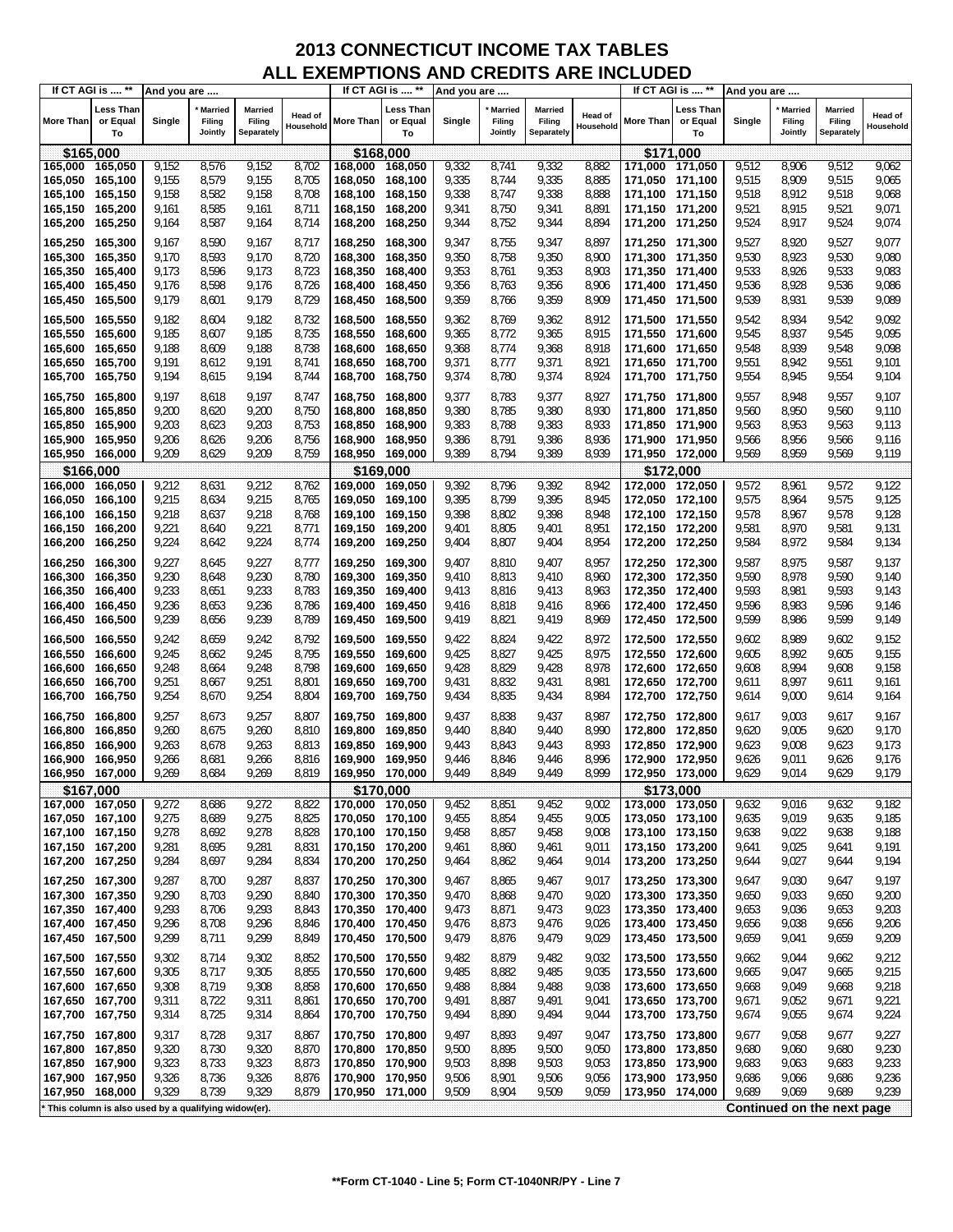|                                    | If CT AGI is  **                                    | And you are    |                              |                                        |                             |                                    | If CT AGI is  **            | And you are      |                                     |                                        |                      |                    | If CT AGI is  **            | And you are      |                                     |                                        |                             |
|------------------------------------|-----------------------------------------------------|----------------|------------------------------|----------------------------------------|-----------------------------|------------------------------------|-----------------------------|------------------|-------------------------------------|----------------------------------------|----------------------|--------------------|-----------------------------|------------------|-------------------------------------|----------------------------------------|-----------------------------|
| <b>More Than</b>                   | <b>Less Than</b><br>or Equal<br>To                  | Single         | Married<br>Filing<br>Jointly | <b>Married</b><br>Filing<br>Separately | <b>Head of</b><br>Household | More Than                          | Less Than<br>or Equal<br>To | Single           | <b>Married</b><br>Filing<br>Jointly | <b>Married</b><br>Filing<br>Separately | Head of<br>Household | More Than          | Less Than<br>or Equal<br>To | Single           | <b>Married</b><br>Filing<br>Jointly | <b>Married</b><br>Filing<br>Separately | <b>Head of</b><br>Household |
|                                    | \$174,000                                           |                |                              |                                        |                             | \$177,000                          |                             |                  |                                     |                                        |                      |                    | \$180.000                   |                  |                                     |                                        |                             |
| 174,000 174,050                    |                                                     | 9,692          | 9,071                        | 9,692                                  | 9,242                       | 177,000                            | 177,050                     | 9,872            | 9,236                               | 9,872                                  | 9,422                | 180,000            | 180,050                     | 10,052           | 9,401                               | 10,052                                 | 9,602                       |
| 174,050 174,100                    |                                                     | 9,695          | 9,074                        | 9,695                                  | 9,245                       | 177,050 177,100                    |                             | 9,875            | 9,239                               | 9,875                                  | 9,425                | 180,050            | 180,100                     | 10,055           | 9,404                               | 10,055                                 | 9,605                       |
| 174,100 174,150                    |                                                     | 9,698          | 9,077                        | 9,698                                  | 9,248                       | 177,100 177,150                    |                             | 9,878            | 9,242                               | 9,878                                  | 9,428                | 180,100            | 180,150                     | 10,058           | 9,407                               | 10,058                                 | 9,608                       |
| 174,150 174,200                    |                                                     | 9,701          | 9,080                        | 9,701                                  | 9,251                       | 177,150 177,200                    |                             | 9,881            | 9,245                               | 9,881                                  | 9,431                | 180,150            | 180,200                     | 10,061           | 9,410                               | 10,061                                 | 9,611                       |
| 174,200 174,250                    |                                                     | 9,704          | 9,082                        | 9,704                                  | 9,254                       | 177,200 177,250                    |                             | 9,884            | 9,247                               | 9,884                                  | 9,434                | 180,200            | 180,250                     | 10,064           | 9,412                               | 10,064                                 | 9,614                       |
| 174,250 174,300                    |                                                     | 9,707          | 9,085                        | 9,707                                  | 9,257                       | 177,250 177,300                    |                             | 9,887            | 9,250                               | 9,887                                  | 9,437                | 180,250            | 180,300                     | 10,067           | 9,415                               | 10,067                                 | 9,617                       |
| 174,300 174,350                    |                                                     | 9,710          | 9,088                        | 9,710                                  | 9,260                       | 177,300 177,350                    |                             | 9,890            | 9,253                               | 9,890                                  | 9,440                | 180,300            | 180,350                     | 10,070           | 9,418                               | 10,070                                 | 9,620                       |
| 174,350                            | 174,400                                             | 9,713          | 9,091                        | 9,713                                  | 9,263                       | 177,350 177,400                    |                             | 9,893            | 9,256                               | 9,893                                  | 9,443                | 180,350            | 180,400                     | 10,073           | 9,421                               | 10,073                                 | 9,623                       |
| 174,400 174,450                    |                                                     | 9,716          | 9,093                        | 9,716                                  | 9,266                       | 177,400 177,450                    |                             | 9,896            | 9,258                               | 9,896                                  | 9,446                | 180,400            | 180,450                     | 10,076           | 9,423                               | 10,076                                 | 9,626                       |
| 174,450 174,500                    |                                                     | 9,719          | 9,096                        | 9,719                                  | 9,269                       | 177,450 177,500                    |                             | 9,899            | 9,261                               | 9,899                                  | 9,449                | 180,450            | 180,500                     | 10,079           | 9,426                               | 10,079                                 | 9,629                       |
| 174,500 174,550                    |                                                     | 9,722          | 9,099                        | 9,722                                  | 9,272                       | 177,500 177,550                    |                             | 9,902            | 9,264                               | 9,902                                  | 9,452                | 180,500            | 180,550                     | 10,082           | 9,429                               | 10,082                                 | 9,632                       |
| 174,550 174,600                    |                                                     | 9,725          | 9,102                        | 9,725                                  | 9,275                       | 177,550 177,600                    |                             | 9,905            | 9,267                               | 9,905                                  | 9,455                | 180,550            | 180,600                     | 10,085           | 9,432                               | 10,085                                 | 9,635                       |
| 174,600 174,650                    |                                                     | 9,728          | 9,104                        | 9,728                                  | 9,278                       | 177,600 177,650                    |                             | 9,908            | 9,269                               | 9,908                                  | 9,458                | 180,600            | 180,650                     | 10,088           | 9,434                               | 10,088                                 | 9,638                       |
| 174,650 174,700                    |                                                     | 9,731          | 9,107                        | 9,731                                  | 9,281                       | 177,650 177,700                    |                             | 9,911            | 9,272                               | 9,911                                  | 9,461                | 180,650            | 180,700                     | 10,091           | 9,437                               | 10,091                                 | 9,641                       |
| 174,700 174,750                    |                                                     | 9,734          | 9,110                        | 9,734                                  | 9,284                       | 177,700 177,750                    |                             | 9,914            | 9,275                               | 9,914                                  | 9,464                | 180,700            | 180,750                     | 10,094           | 9,440                               | 10,094                                 | 9,644                       |
| 174,750 174,800                    |                                                     | 9,737          | 9,113                        | 9,737                                  | 9,287                       | 177,750 177,800                    |                             | 9,917            | 9,278                               | 9,917                                  | 9,467                | 180,750            | 180,800                     | 10,097           | 9,443                               | 10,097                                 | 9,647                       |
| 174,800 174,850                    |                                                     | 9,740          | 9,115                        | 9,740                                  | 9,290                       | 177,800 177,850                    |                             | 9,920            | 9,280                               | 9,920                                  | 9,470                | 180,800            | 180,850                     | 10,100           | 9,445                               | 10,100                                 | 9,650                       |
| 174,850 174,900                    |                                                     | 9,743          | 9,118                        | 9,743                                  | 9,293                       | 177,850 177,900                    |                             | 9,923            | 9,283                               | 9,923                                  | 9,473                | 180.850            | 180,900                     | 10,103           | 9,448                               | 10,103                                 | 9,653                       |
| 174,900 174,950                    |                                                     | 9,746          | 9,121                        | 9,746                                  | 9,296                       | 177,900 177,950                    |                             | 9,926            | 9,286                               | 9,926                                  | 9,476                | 180,900            | 180,950                     | 10,106           | 9,451                               | 10,106                                 | 9,656                       |
| 174,950 175,000                    |                                                     | 9,749          | 9,124                        | 9,749                                  | 9,299                       | 177,950 178,000                    |                             | 9,929            | 9,289                               | 9,929                                  | 9,479                | 180,950            | 181,000                     | 10,109           | 9,454                               | 10,109                                 | 9,659                       |
|                                    | \$175,000                                           |                |                              |                                        |                             | \$178,000                          |                             |                  |                                     |                                        |                      |                    | \$181.000                   |                  |                                     |                                        |                             |
| 175,000                            | 175,050                                             | 9,752          | 9,126                        | 9,752                                  | 9,302                       | 178,000                            | 178,050                     | 9,932            | 9,291                               | 9,932                                  | 9,482                | 181,000            | 181,050                     | 10,112           | 9,456                               | 10,112                                 | 9,662                       |
| 175,050 175,100<br>175,100 175,150 |                                                     | 9,755<br>9,758 | 9,129<br>9,132               | 9,755<br>9,758                         | 9,305<br>9,308              | 178,050 178,100<br>178,100 178,150 |                             | 9,935<br>9,938   | 9,294<br>9,297                      | 9,935<br>9,938                         | 9,485<br>9,488       | 181,050<br>181,100 | 181,100<br>181,150          | 10,115<br>10,118 | 9,459<br>9,462                      | 10,115<br>10,118                       | 9,665<br>9,668              |
| 175,150 175,200                    |                                                     | 9,761          | 9,135                        | 9,761                                  | 9,311                       | 178,150 178,200                    |                             | 9,941            | 9,300                               | 9,941                                  | 9,491                | 181,150            | 181,200                     | 10,121           | 9,465                               | 10,121                                 | 9,671                       |
| 175,200 175,250                    |                                                     | 9,764          | 9,137                        | 9,764                                  | 9,314                       | 178,200 178,250                    |                             | 9,944            | 9,302                               | 9,944                                  | 9,494                | 181,200            | 181,250                     | 10,124           | 9,467                               | 10,124                                 | 9,674                       |
| 175,250 175,300                    |                                                     | 9,767          | 9,140                        | 9,767                                  | 9,317                       | 178,250 178,300                    |                             | 9,947            | 9,305                               | 9,947                                  | 9,497                | 181,250            | 181,300                     | 10,127           | 9,470                               | 10,127                                 | 9,677                       |
| 175,300 175,350                    |                                                     | 9,770          | 9,143                        | 9,770                                  | 9,320                       | 178,300 178,350                    |                             | 9,950            | 9,308                               | 9,950                                  | 9,500                | 181,300            | 181,350                     | 10,130           | 9,473                               | 10,130                                 | 9,680                       |
| 175,350 175,400                    |                                                     | 9,773          | 9,146                        | 9,773                                  | 9,323                       | 178,350                            | 178,400                     | 9,953            | 9,311                               | 9,953                                  | 9,503                | 181,350            | 181,400                     | 10,133           | 9,476                               | 10,133                                 | 9,683                       |
| 175,400 175,450                    |                                                     | 9,776          | 9,148                        | 9,776                                  | 9,326                       | 178,400 178,450                    |                             | 9,956            | 9,313                               | 9,956                                  | 9,506                | 181,400            | 181,450                     | 10,136           | 9,478                               | 10,136                                 | 9,686                       |
| 175,450 175,500                    |                                                     | 9,779          | 9,151                        | 9,779                                  | 9,329                       | 178,450 178,500                    |                             | 9,959            | 9,316                               | 9,959                                  | 9,509                | 181,450            | 181,500                     | 10,139           | 9,481                               | 10,139                                 | 9,689                       |
| 175,500 175,550                    |                                                     | 9,782          | 9,154                        | 9,782                                  | 9,332                       | 178,500 178,550                    |                             | 9,962            | 9,319                               | 9,962                                  | 9,512                | 181,500            | 181,550                     | 10,142           | 9,484                               | 10,142                                 | 9,692                       |
| 175,550                            | 175,600                                             | 9,785          | 9,157                        | 9,785                                  | 9,335                       | 178,550 178,600                    |                             | 9,965            | 9,322                               | 9,965                                  | 9,515                | 181,550            | 181,600                     | 10,145           | 9,487                               | 10,145                                 | 9,695                       |
| 175,600 175,650                    |                                                     | 9,788          | 9,159                        | 9,788                                  | 9,338                       | 178,600 178,650                    |                             | 9,968            | 9,324                               | 9,968                                  | 9,518                | 181,600            | 181,650                     | 10,148           | 9,489                               | 10,148                                 | 9,698                       |
| 175,650                            | 175,700                                             | 9,791          | 9,162                        | 9,791                                  | 9,341                       | 178,650 178,700                    |                             | 9,971            | 9,327                               | 9,971                                  | 9,521                | 181,650            | 181,700                     | 10,151           | 9,492                               | 10,151                                 | 9,701                       |
| 175,700                            | 175,750                                             | 9,794          | 9,165                        | 9,794                                  | 9,344                       | 178,700 178,750                    |                             | 9,974            | 9,330                               | 9,974                                  | 9,524                | 181,700            | 181,750                     | 10,154           | 9,495                               | 10,154                                 | 9,704                       |
| 175,750 175,800                    |                                                     | 9,797          | 9,168                        | 9,797                                  | 9,347                       | 178,750 178,800                    |                             | 9,977            | 9,333                               | 9,977                                  | 9,527                | 181,750            | 181,800                     | 10,157           | 9,498                               | 10,157                                 | 9,707                       |
| 175,800 175,850                    |                                                     | 9,800          | 9,170                        | 9,800                                  | 9,350                       | 178,800 178,850                    |                             | 9,980            | 9,335                               | 9,980                                  | 9,530                | 181,800            | 181,850                     | 10,160           | 9,500                               | 10,160                                 | 9,710                       |
| 175,850                            | 175,900                                             | 9,803          | 9,173                        | 9,803                                  | 9,353                       | 178,850                            | 178,900                     | 9,983            | 9,338                               | 9,983                                  | 9,533                | 181,850            | 181,900                     | 10,163           | 9,503                               | 10,163                                 | 9,713                       |
| 175,900                            | 175,950                                             | 9,806          | 9,176                        | 9,806                                  | 9,356                       | 178,900                            | 178,950                     | 9,986            | 9,341                               | 9,986                                  | 9,536                | 181,900            | 181,950                     | 10,166           | 9,506                               | 10,166                                 | 9,716                       |
| 175,950 176,000                    |                                                     | 9,809          | 9,179                        | 9,809                                  | 9,359                       | 178,950 179,000                    |                             | 9,989            | 9,344                               | 9,989                                  | 9,539                | 181,950 182,000    |                             | 10,169           | 9,509                               | 10,169                                 | 9,719                       |
| 176,000 176,050                    | \$176,000                                           | 9,812          | 9,181                        | 9,812                                  | 9,362                       | \$179,000<br>179,000 179,050       |                             | 9,992            | 9,346                               | 9,992                                  | 9,542                | 182,000 182,050    | \$182,000                   | 10,172           | 9,511                               | 10,172                                 | 9,722                       |
| 176,050 176,100                    |                                                     | 9,815          | 9,184                        | 9,815                                  | 9,365                       | 179,050 179,100                    |                             | 9,995            | 9,349                               | 9,995                                  | 9,545                | 182,050 182,100    |                             | 10,175           | 9,514                               | 10,175                                 | 9,725                       |
| 176,100 176,150                    |                                                     | 9,818          | 9,187                        | 9,818                                  | 9,368                       | 179,100 179,150                    |                             | 9,998            | 9,352                               | 9,998                                  | 9,548                | 182,100 182,150    |                             | 10,178           | 9,517                               | 10,178                                 | 9,728                       |
| 176,150 176,200                    |                                                     | 9,821          | 9,190                        | 9,821                                  | 9,371                       | 179,150 179,200                    |                             | 10,001           | 9,355                               | 10,001                                 | 9,551                | 182,150            | 182,200                     | 10,181           | 9,520                               | 10,181                                 | 9,731                       |
| 176,200 176,250                    |                                                     | 9,824          | 9,192                        | 9,824                                  | 9,374                       | 179,200 179,250                    |                             | 10,004           | 9,357                               | 10,004                                 | 9,554                | 182,200            | 182,250                     | 10,184           | 9,522                               | 10,184                                 | 9,734                       |
| 176,250 176,300                    |                                                     | 9,827          | 9,195                        | 9,827                                  | 9,377                       | 179,250 179,300                    |                             | 10,007           | 9,360                               | 10,007                                 | 9,557                | 182,250            | 182,300                     | 10,187           | 9,525                               | 10,187                                 | 9,737                       |
| 176,300 176,350                    |                                                     | 9,830          | 9,198                        | 9,830                                  | 9,380                       | 179,300 179,350                    |                             | 10,010           | 9,363                               | 10,010                                 | 9,560                | 182,300            | 182,350                     | 10,190           | 9,528                               | 10,190                                 | 9,740                       |
| 176,350 176,400                    |                                                     | 9,833          | 9,201                        | 9,833                                  | 9,383                       | 179,350 179,400                    |                             | 10,013           | 9,366                               | 10,013                                 | 9,563                | 182,350            | 182,400                     | 10,193           | 9,531                               | 10,193                                 | 9,743                       |
| 176,400 176,450                    |                                                     | 9,836          | 9,203                        | 9,836                                  | 9,386                       | 179,400 179,450                    |                             | 10,016           | 9,368                               | 10,016                                 | 9,566                | 182,400            | 182,450                     | 10,196           | 9,533                               | 10,196                                 | 9,746                       |
| 176,450 176,500                    |                                                     | 9,839          | 9,206                        | 9,839                                  | 9,389                       | 179,450 179,500                    |                             | 10,019           | 9,371                               | 10,019                                 | 9,569                | 182,450            | 182,500                     | 10,199           | 9,536                               | 10,199                                 | 9,749                       |
| 176,500 176,550                    |                                                     | 9,842          | 9,209                        | 9,842                                  | 9,392                       | 179,500 179,550                    |                             | 10,022           | 9,374                               | 10,022                                 | 9,572                | 182,500            | 182,550                     | 10,202           | 9,539                               | 10,202                                 | 9,752                       |
| 176,550                            | 176,600                                             | 9,845          | 9,212                        | 9,845                                  | 9,395                       | 179,550 179,600                    |                             | 10,025           | 9,377                               | 10,025                                 | 9,575                | 182,550            | 182,600                     | 10,205           | 9,542                               | 10,205                                 | 9,755                       |
| 176,600                            | 176,650                                             | 9,848          | 9,214                        | 9,848                                  | 9,398                       | 179,600 179,650                    |                             | 10,028           | 9,379                               | 10,028                                 | 9,578                | 182,600            | 182,650                     | 10,208           | 9,544                               | 10,208                                 | 9,758                       |
| 176,650 176,700<br>176,700         | 176,750                                             | 9,851<br>9,854 | 9,217<br>9,220               | 9,851<br>9,854                         | 9,401<br>9,404              | 179,650 179,700<br>179,700 179,750 |                             | 10,031<br>10,034 | 9,382<br>9,385                      | 10,031<br>10,034                       | 9,581<br>9,584       | 182,650<br>182,700 | 182,700<br>182,750          | 10,211<br>10,214 | 9,547<br>9,550                      | 10,211<br>10,214                       | 9,761<br>9,764              |
|                                    |                                                     |                |                              |                                        |                             |                                    |                             |                  |                                     |                                        |                      |                    |                             |                  |                                     |                                        |                             |
| 176,750 176,800                    |                                                     | 9,857          | 9,223                        | 9,857<br>9,860                         | 9,407                       | 179,750 179,800                    |                             | 10,037           | 9,388                               | 10,037                                 | 9,587                | 182,750            | 182,800                     | 10,217           | 9,553                               | 10,217                                 | 9,767                       |
| 176,800<br>176,850 176,900         | 176,850                                             | 9,860<br>9,863 | 9,225<br>9,228               | 9,863                                  | 9,410<br>9,413              | 179,800 179,850<br>179,850 179,900 |                             | 10,040<br>10,043 | 9,390<br>9,393                      | 10,040<br>10,043                       | 9,590<br>9,593       | 182,800<br>182,850 | 182,850<br>182,900          | 10,220<br>10,223 | 9,555<br>9,558                      | 10,220<br>10,223                       | 9,770<br>9,773              |
| 176,900 176,950                    |                                                     | 9,866          | 9,231                        | 9,866                                  | 9,416                       | 179,900 179,950                    |                             | 10,046           | 9,396                               | 10,046                                 | 9,596                | 182,900            | 182,950                     | 10,226           | 9,561                               | 10,226                                 | 9,776                       |
| 176,950 177,000                    |                                                     | 9,869          | 9,234                        | 9,869                                  | 9,419                       | 179,950                            | 180,000                     | 10,049           | 9,399                               | 10,049                                 | 9,599                | 182,950            | 183,000                     | 10,229           | 9,564                               | 10,229                                 | 9,779                       |
|                                    | This column is also used by a qualifying widow(er). |                |                              |                                        |                             |                                    |                             |                  |                                     |                                        |                      |                    |                             |                  |                                     | Continued on the next page             |                             |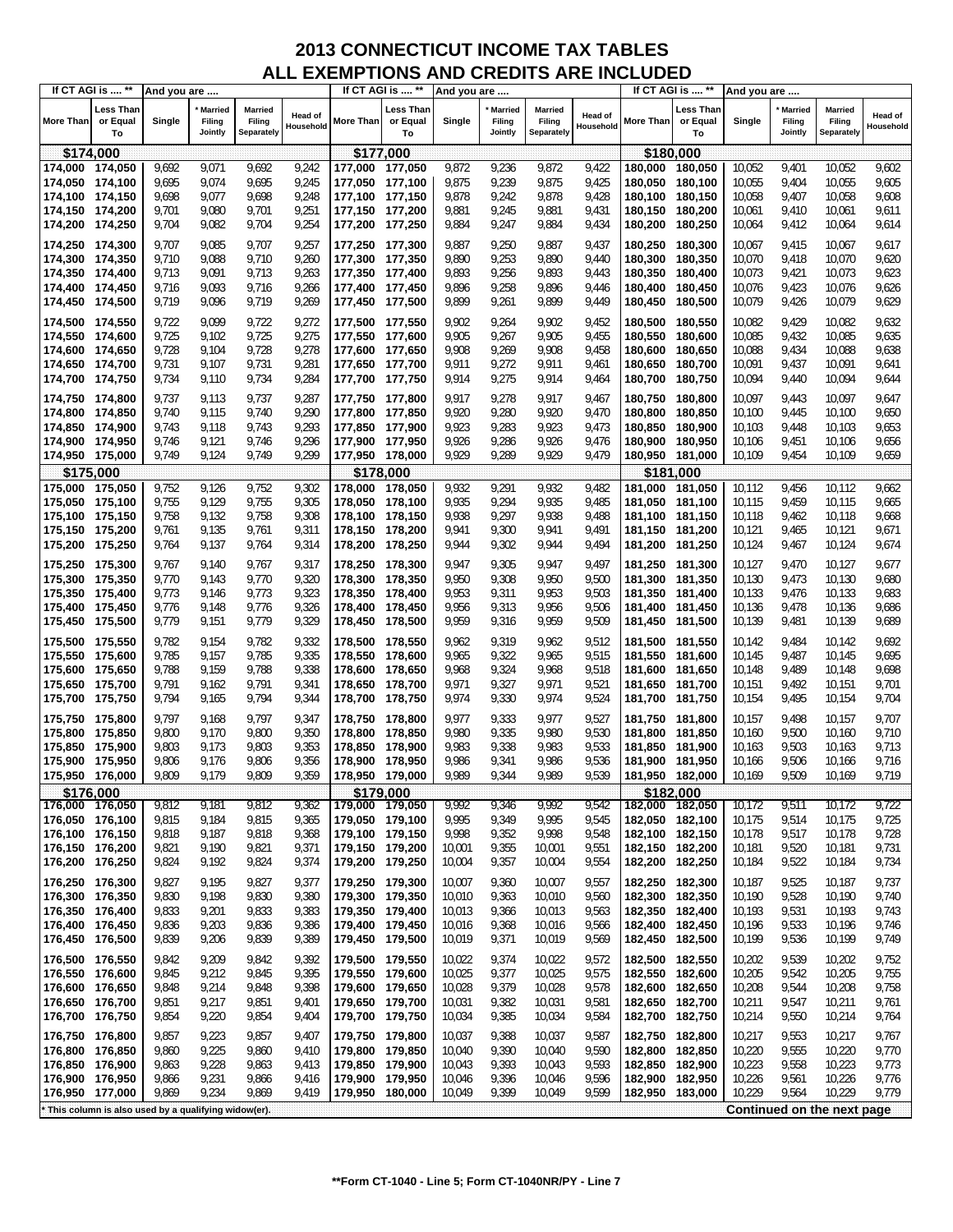|                    | If CT AGI is  **                                    | And you are      |                                     |                                 |                             |                                    | If CT AGI is  **            | And you are      |                                     |                                        |                      |                    | If CT AGI is  **            | And you are      |                                     |                                        |                      |
|--------------------|-----------------------------------------------------|------------------|-------------------------------------|---------------------------------|-----------------------------|------------------------------------|-----------------------------|------------------|-------------------------------------|----------------------------------------|----------------------|--------------------|-----------------------------|------------------|-------------------------------------|----------------------------------------|----------------------|
| More Than          | <b>Less Than</b><br>or Equal<br>To                  | Single           | <b>Married</b><br>Filing<br>Jointly | Married<br>Filing<br>Separately | <b>Head of</b><br>Household | More Than                          | Less Than<br>or Equal<br>To | Single           | <b>Married</b><br>Filing<br>Jointly | <b>Married</b><br>Filing<br>Separately | Head of<br>Household | <b>More Than</b>   | Less Than<br>or Equal<br>To | Single           | <b>Married</b><br>Filing<br>Jointly | <b>Married</b><br>Filing<br>Separately | Head of<br>Household |
|                    | \$183,000                                           |                  |                                     |                                 |                             | \$186,000                          |                             |                  |                                     |                                        |                      |                    | \$189,000                   |                  |                                     |                                        |                      |
| 183,000 183,050    |                                                     | 10,232           | 9,566                               | 10,232                          | 9,782                       | 186,000                            | 186,050                     | 10,412           | 9,731                               | 10,412                                 | 9,962                | 189,000            | 189,050                     | 10,592           | 9,896                               | 10,592                                 | 10,142               |
| 183,050            | 183,100                                             | 10,235           | 9,569                               | 10,235                          | 9,785                       | 186,050                            | 186,100                     | 10,415           | 9,734                               | 10,415                                 | 9,965                | 189,050            | 189,100                     | 10,595           | 9,899                               | 10,595                                 | 10,145               |
| 183,100 183,150    |                                                     | 10,238           | 9,572                               | 10,238                          | 9,788                       | 186,100 186,150                    |                             | 10,418           | 9,737                               | 10,418                                 | 9,968                | 189,100 189,150    |                             | 10,598           | 9,902                               | 10,598                                 | 10,148               |
| 183,150 183,200    |                                                     | 10,241           | 9,575                               | 10,241                          | 9,791                       | 186,150 186,200                    |                             | 10,421           | 9,740                               | 10,421                                 | 9,971                | 189,150 189,200    |                             | 10,601           | 9,905                               | 10,601                                 | 10,151               |
| 183,200 183,250    |                                                     | 10,244           | 9,577                               | 10,244                          | 9,794                       | 186,200 186,250                    |                             | 10,424           | 9,742                               | 10,424                                 | 9,974                | 189,200            | 189,250                     | 10,604           | 9,907                               | 10,604                                 | 10,154               |
| 183,250            | 183,300                                             | 10,247           | 9,580                               | 10,247                          | 9,797                       | 186,250 186,300                    |                             | 10,427           | 9,745                               | 10,427                                 | 9,977                | 189.250            | 189,300                     | 10,607           | 9,910                               | 10,607                                 | 10,157               |
| 183,300            | 183,350                                             | 10,250           | 9,583                               | 10,250                          | 9,800                       | 186,300                            | 186,350                     | 10,430           | 9,748                               | 10,430                                 | 9,980                | 189,300            | 189,350                     | 10,610           | 9,913                               | 10,610                                 | 10,160               |
| 183,350            | 183,400                                             | 10,253           | 9,586                               | 10,253                          | 9,803                       | 186,350 186,400                    |                             | 10,433           | 9,751                               | 10,433                                 | 9,983                | 189,350 189,400    |                             | 10,613           | 9,916                               | 10,613                                 | 10,163               |
| 183,400            | 183,450                                             | 10,256           | 9,588                               | 10,256                          | 9,806                       | 186,400                            | 186,450                     | 10,436           | 9,753                               | 10,436                                 | 9,986                | 189,400            | 189,450                     | 10,616           | 9,918                               | 10,616                                 | 10,166               |
| 183,450            | 183,500                                             | 10,259           | 9,591                               | 10,259                          | 9,809                       | 186,450 186,500                    |                             | 10,439           | 9,756                               | 10,439                                 | 9,989                | 189,450            | 189,500                     | 10,619           | 9,921                               | 10,619                                 | 10,169               |
| 183,500            | 183,550                                             | 10,262           | 9,594                               | 10,262                          | 9,812                       | 186,500                            | 186,550                     | 10,442           | 9,759                               | 10,442                                 | 9,992                | 189,500            | 189,550                     | 10,622           | 9,924                               | 10,622                                 | 10,172               |
| 183,550            | 183,600                                             | 10,265           | 9,597                               | 10,265                          | 9,815                       | 186,550                            | 186,600                     | 10,445           | 9,762                               | 10,445                                 | 9,995                | 189,550            | 189,600                     | 10,625           | 9,927                               | 10,625                                 | 10,175               |
| 183,600            | 183,650                                             | 10,268           | 9,599                               | 10,268                          | 9,818                       | 186,600                            | 186,650                     | 10,448           | 9,764                               | 10,448                                 | 9,998                | 189,600            | 189,650                     | 10,628           | 9,929                               | 10,628                                 | 10,178               |
| 183,650            | 183,700                                             | 10,271           | 9,602                               | 10,271                          | 9,821                       | 186,650 186,700                    |                             | 10,451           | 9,767                               | 10,451                                 | 10,001               | 189,650            | 189,700                     | 10,631           | 9,932                               | 10,631                                 | 10,181               |
| 183,700            | 183,750                                             | 10,274           | 9,605                               | 10,274                          | 9,824                       | 186,700                            | 186,750                     | 10,454           | 9,770                               | 10,454                                 | 10,004               | 189,700            | 189,750                     | 10,634           | 9,935                               | 10,634                                 | 10,184               |
| 183,750 183,800    |                                                     | 10,277           | 9,608                               | 10,277                          | 9,827                       | 186,750 186,800                    |                             | 10,457           | 9,773                               | 10,457                                 | 10,007               | 189,750 189,800    |                             | 10,637           | 9,938                               | 10,637                                 | 10,187               |
| 183,800 183,850    |                                                     | 10,280           | 9,610                               | 10,280                          | 9,830                       | 186,800 186,850                    |                             | 10,460           | 9,775                               | 10,460                                 | 10,010               | 189,800 189,850    |                             | 10,640           | 9,940                               | 10,640                                 | 10,190               |
| 183,850            | 183,900                                             | 10,283           | 9,613                               | 10,283                          | 9,833                       | 186,850                            | 186,900                     | 10,463           | 9,778                               | 10,463                                 | 10,013               | 189,850            | 189,900                     | 10,643           | 9,943                               | 10,643                                 | 10,193               |
| 183,900 183,950    |                                                     | 10,286           | 9,616                               | 10,286                          | 9,836                       | 186,900 186,950                    |                             | 10,466           | 9,781                               | 10,466                                 | 10,016               | 189,900 189,950    |                             | 10,646           | 9,946                               | 10,646                                 | 10,196               |
| 183,950 184,000    |                                                     | 10,289           | 9,619                               | 10,289                          | 9,839                       | 186,950 187,000                    |                             | 10,469           | 9,784                               | 10,469                                 | 10,019               | 189,950 190,000    |                             | 10,649           | 9,949                               | 10,649                                 | 10,199               |
|                    | \$184,000                                           |                  |                                     |                                 |                             | \$187,000                          |                             |                  |                                     |                                        |                      |                    | \$190,000                   |                  |                                     |                                        |                      |
| 184,000 184,050    |                                                     | 10,292           | 9,621                               | 10,292                          | 9,842                       | 187,000 187,050                    |                             | 10,472           | 9,786                               | 10,472                                 | 10,022               | 190,000            | 190,050                     | 10,652           | 9,951                               | 10,652                                 | 10,202               |
| 184,050 184,100    |                                                     | 10,295           | 9,624                               | 10,295                          | 9,845                       | 187,050 187,100                    |                             | 10,475           | 9,789                               | 10,475                                 | 10,025               | 190,050            | 190,100                     | 10,655           | 9,954                               | 10,655                                 | 10,205               |
| 184,100 184,150    |                                                     | 10,298           | 9,627                               | 10,298                          | 9,848                       | 187,100 187,150                    |                             | 10,478           | 9,792                               | 10,478                                 | 10,028               | 190,100 190,150    |                             | 10,658           | 9,957                               | 10,658                                 | 10,208               |
| 184,150            | 184,200                                             | 10,301           | 9,630                               | 10,301                          | 9,851                       | 187,150 187,200                    |                             | 10,481           | 9,795                               | 10,481                                 | 10,031               | 190,150 190,200    |                             | 10,661           | 9,960                               | 10,661                                 | 10,211               |
| 184,200            | 184,250                                             | 10,304           | 9,632                               | 10,304                          | 9,854                       | 187,200 187,250                    |                             | 10,484           | 9,797                               | 10,484                                 | 10,034               | 190,200            | 190,250                     | 10,664           | 9,962                               | 10,664                                 | 10,214               |
| 184,250            | 184,300                                             | 10,307           | 9,635                               | 10,307                          | 9,857                       | 187,250 187,300                    |                             | 10,487           | 9,800                               | 10,487                                 | 10,037               | 190,250            | 190,300                     | 10,667           | 9,965                               | 10,667                                 | 10,217               |
| 184,300            | 184,350                                             | 10,310           | 9,638                               | 10,310                          | 9,860                       | 187,300 187,350                    |                             | 10,490           | 9,803                               | 10,490                                 | 10,040               | 190,300            | 190,350                     | 10,670           | 9,968                               | 10,670                                 | 10,220               |
| 184,350            | 184,400                                             | 10,313           | 9,641                               | 10,313                          | 9,863                       | 187,350 187,400                    |                             | 10,493           | 9,806                               | 10,493                                 | 10,043               | 190,350            | 190,400                     | 10,673           | 9,971                               | 10,673                                 | 10,223               |
| 184,400            | 184,450                                             | 10,316           | 9,643                               | 10,316                          | 9,866                       | 187,400 187,450                    |                             | 10,496           | 9,808                               | 10,496<br>10,499                       | 10,046               | 190,400            | 190,450                     | 10,676           | 9,973                               | 10,676                                 | 10,226<br>10,229     |
| 184,450            | 184,500                                             | 10,319           | 9,646                               | 10,319                          | 9,869                       | 187,450 187,500                    |                             | 10,499           | 9,811                               |                                        | 10,049               | 190,450            | 190,500                     | 10,679           | 9,976                               | 10,679                                 |                      |
| 184,500            | 184,550                                             | 10,322           | 9,649                               | 10,322                          | 9,872                       | 187,500 187,550                    |                             | 10,502           | 9,814                               | 10,502                                 | 10,052               | 190,500            | 190,550                     | 10,682           | 9,979                               | 10,682                                 | 10,232               |
| 184,550            | 184,600                                             | 10,325           | 9,652                               | 10,325                          | 9,875                       | 187,550                            | 187,600                     | 10,505           | 9,817                               | 10,505                                 | 10,055               | 190,550            | 190,600                     | 10,685           | 9,982                               | 10,685                                 | 10,235               |
| 184,600            | 184,650                                             | 10,328           | 9,654                               | 10,328                          | 9,878                       | 187,600                            | 187,650                     | 10,508           | 9,819                               | 10,508                                 | 10,058               | 190,600            | 190,650                     | 10,688           | 9,984                               | 10,688                                 | 10,238               |
| 184,650<br>184,700 | 184,700<br>184,750                                  | 10,331<br>10,334 | 9,657<br>9,660                      | 10,331<br>10,334                | 9,881<br>9,884              | 187,650 187,700<br>187,700 187,750 |                             | 10,511<br>10,514 | 9,822<br>9,825                      | 10,511<br>10,514                       | 10,061<br>10,064     | 190,650<br>190,700 | 190,700<br>190,750          | 10,691<br>10,694 | 9,987<br>9,990                      | 10,691<br>10,694                       | 10,241<br>10,244     |
|                    |                                                     |                  |                                     |                                 |                             |                                    |                             |                  |                                     |                                        |                      |                    |                             |                  |                                     |                                        |                      |
| 184,750 184,800    |                                                     | 10,337           | 9,663                               | 10,337                          | 9,887                       | 187,750 187,800                    |                             | 10,517           | 9,828                               | 10,517                                 | 10,067               | 190,750            | 190,800                     | 10,697           | 9,993                               | 10,697                                 | 10,247               |
| 184,800            | 184,850                                             | 10,340           | 9,665                               | 10,340                          | 9,890                       | 187,800 187,850                    |                             | 10,520           | 9,830                               | 10,520                                 | 10,070               | 190,800            | 190,850                     | 10,700           | 9,995                               | 10,700                                 | 10,250<br>10,253     |
| 184,850<br>184,900 | 184,900<br>184,950                                  | 10,343<br>10,346 | 9,668<br>9,671                      | 10,343<br>10,346                | 9,893<br>9,896              | 187,850 187,900<br>187,900 187,950 |                             | 10,523<br>10,526 | 9,833<br>9,836                      | 10,523<br>10,526                       | 10,073<br>10,076     | 190,850<br>190,900 | 190,900<br>190,950          | 10,703<br>10,706 | 9,998<br>10,001                     | 10,703<br>10,706                       | 10,256               |
| 184,950 185,000    |                                                     | 10,349           | 9,674                               | 10,349                          | 9,899                       | 187,950 188,000                    |                             | 10,529           | 9,839                               | 10,529                                 | 10,079               | 190,950 191,000    |                             | 10,709           | 10,004                              | 10,709                                 | 10,259               |
|                    | \$185,000                                           |                  |                                     |                                 |                             | \$188,000                          |                             |                  |                                     |                                        |                      |                    | \$191,000                   |                  |                                     |                                        |                      |
| 185,000 185,050    |                                                     | 10,352           | 9,676                               | 10,352                          | 9,902                       | 188,000 188,050                    |                             | 10,532           | 9,841                               | 10,532                                 | 10,082               | 191,000 191,050    |                             | 10,712           | 10,006                              | 10,712                                 | 10,262               |
| 185,050            | 185,100                                             | 10,355           | 9,679                               | 10,355                          | 9,905                       | 188,050                            | 188,100                     | 10,535           | 9,844                               | 10,535                                 | 10,085               | 191,050 191,100    |                             | 10,715           | 10,009                              | 10,715                                 | 10,265               |
| 185,100 185,150    |                                                     | 10,358           | 9,682                               | 10,358                          | 9,908                       | 188,100 188,150                    |                             | 10,538           | 9,847                               | 10,538                                 | 10,088               | 191,100 191,150    |                             | 10,718           | 10,012                              | 10,718                                 | 10,268               |
| 185,150 185,200    |                                                     | 10,361           | 9,685                               | 10,361                          | 9,911                       | 188,150 188,200                    |                             | 10,541           | 9,850                               | 10,541                                 | 10,091               | 191,150 191,200    |                             | 10,721           | 10,015                              | 10,721                                 | 10,271               |
| 185,200            | 185,250                                             | 10,364           | 9,687                               | 10,364                          | 9,914                       | 188,200 188,250                    |                             | 10,544           | 9,852                               | 10,544                                 | 10,094               | 191,200            | 191,250                     | 10,724           | 10,017                              | 10,724                                 | 10,274               |
| 185,250            | 185,300                                             | 10,367           | 9,690                               | 10,367                          | 9,917                       | 188,250 188,300                    |                             | 10,547           | 9,855                               | 10,547                                 | 10,097               | 191,250 191,300    |                             | 10,727           | 10,020                              | 10,727                                 | 10,277               |
| 185,300            | 185,350                                             | 10,370           | 9,693                               | 10,370                          | 9,920                       | 188,300                            | 188,350                     | 10,550           | 9,858                               | 10,550                                 | 10,100               | 191,300 191,350    |                             | 10,730           | 10,023                              | 10,730                                 | 10,280               |
| 185,350            | 185,400                                             | 10,373           | 9,696                               | 10,373                          | 9,923                       | 188,350                            | 188,400                     | 10,553           | 9,861                               | 10,553                                 | 10,103               | 191,350 191,400    |                             | 10,733           | 10,026                              | 10,733                                 | 10,283               |
| 185,400            | 185,450                                             | 10,376           | 9,698                               | 10,376                          | 9,926                       | 188,400 188,450                    |                             | 10,556           | 9,863                               | 10,556                                 | 10,106               | 191,400 191,450    |                             | 10,736           | 10,028                              | 10,736                                 | 10,286               |
| 185,450            | 185,500                                             | 10,379           | 9,701                               | 10,379                          | 9,929                       | 188,450 188,500                    |                             | 10,559           | 9,866                               | 10,559                                 | 10,109               | 191,450            | 191,500                     | 10,739           | 10,031                              | 10,739                                 | 10,289               |
| 185,500            | 185,550                                             | 10,382           | 9,704                               | 10,382                          | 9,932                       | 188,500 188,550                    |                             | 10,562           | 9,869                               | 10,562                                 | 10,112               | 191,500 191,550    |                             | 10,742           | 10,034                              | 10,742                                 | 10,292               |
| 185,550            | 185,600                                             | 10,385           | 9,707                               | 10,385                          | 9,935                       | 188,550 188,600                    |                             | 10,565           | 9,872                               | 10,565                                 | 10,115               | 191,550 191,600    |                             | 10,745           | 10,037                              | 10,745                                 | 10,295               |
| 185,600            | 185,650                                             | 10,388           | 9,709                               | 10,388                          | 9,938                       | 188,600                            | 188,650                     | 10,568           | 9,874                               | 10,568                                 | 10,118               | 191,600            | 191,650                     | 10,748           | 10,039                              | 10,748                                 | 10,298               |
| 185,650            | 185,700                                             | 10,391           | 9,712                               | 10,391                          | 9,941                       | 188,650 188,700                    |                             | 10,571           | 9,877                               | 10,571                                 | 10,121               | 191,650 191,700    |                             | 10,751           | 10,042                              | 10,751                                 | 10,301               |
| 185,700            | 185,750                                             | 10,394           | 9,715                               | 10,394                          | 9,944                       | 188,700 188,750                    |                             | 10,574           | 9,880                               | 10,574                                 | 10,124               | 191,700            | 191,750                     | 10,754           | 10,045                              | 10,754                                 | 10,304               |
| 185,750            | 185,800                                             | 10,397           | 9,718                               | 10,397                          | 9,947                       | 188,750 188,800                    |                             | 10,577           | 9,883                               | 10,577                                 | 10,127               | 191,750 191,800    |                             | 10,757           | 10,048                              | 10,757                                 | 10,307               |
| 185,800            | 185,850                                             | 10,400           | 9,720                               | 10,400                          | 9,950                       | 188,800                            | 188,850                     | 10,580           | 9,885                               | 10,580                                 | 10,130               | 191,800            | 191,850                     | 10,760           | 10,050                              | 10,760                                 | 10,310               |
| 185,850            | 185,900                                             | 10,403           | 9,723                               | 10,403                          | 9,953                       | 188,850                            | 188,900                     | 10,583           | 9,888                               | 10,583                                 | 10,133               | 191,850            | 191,900                     | 10,763           | 10,053                              | 10,763                                 | 10,313               |
| 185,900            | 185,950                                             | 10,406           | 9,726                               | 10,406                          | 9,956                       | 188,900                            | 188,950                     | 10,586           | 9,891                               | 10,586                                 | 10,136               | 191,900            | 191,950                     | 10,766           | 10,056                              | 10,766                                 | 10,316               |
| 185,950            | 186,000                                             | 10,409           | 9,729                               | 10,409                          | 9,959                       | 188,950 189,000                    |                             | 10,589           | 9,894                               | 10,589                                 | 10,139               | 191,950 192,000    |                             | 10,769           | 10,059                              | 10,769                                 | 10,319               |
|                    | This column is also used by a qualifying widow(er). |                  |                                     |                                 |                             |                                    |                             |                  |                                     |                                        |                      |                    |                             |                  |                                     |                                        |                      |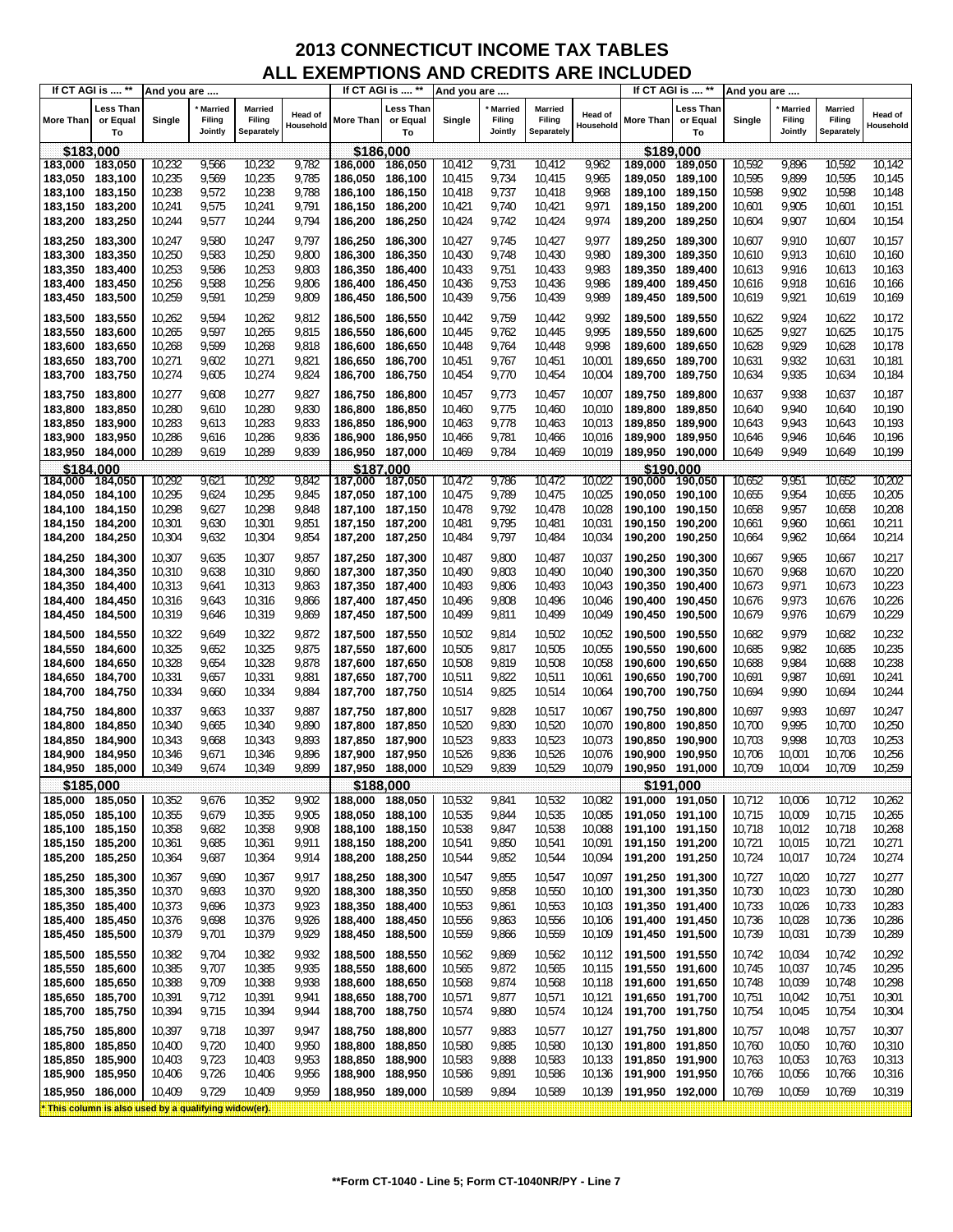| If CT AGI is  ** |                                    | And you are |                                |                                        |                             |
|------------------|------------------------------------|-------------|--------------------------------|----------------------------------------|-----------------------------|
| <b>More Than</b> | Less<br>Than or<br><b>Equal To</b> | Single      | * Married<br>Filing<br>Jointly | <b>Married</b><br>Filing<br>Separately | <b>Head of</b><br>Household |
| \$192,000        |                                    |             |                                |                                        |                             |
| 192,000          | 192,050                            | 10.772      | 10.061                         | 10.772                                 | 10,322                      |
| 192.050          | 192.100                            | 10.775      | 10.064                         | 10.775                                 | 10.325                      |
| 192,100          | 192,150                            | 10.778      | 10.067                         | 10.778                                 | 10.328                      |
| 192.150          | 192.200                            | 10.781      | 10.070                         | 10.781                                 | 10.331                      |
| 192,200          | 192,250                            | 10.784      | 10.072                         | 10.784                                 | 10.334                      |
| 192.250          | 192.300                            | 10.787      | 10.075                         | 10.787                                 | 10.337                      |
| 192.300          | 192.350                            | 10.790      | 10.078                         | 10.790                                 | 10.340                      |
| 192.350          | 192,400                            | 10.793      | 10.081                         | 10.793                                 | 10.343                      |
| 192.400          | 192,450                            | 10.796      | 10.083                         | 10.796                                 | 10.346                      |
| 192.450          | 192.500                            | 10.799      | 10.086                         | 10.799                                 | 10.349                      |
| 192.500          | 192.550                            | 10.802      | 10.089                         | 10.802                                 | 10.352                      |
| 192.550          | 192.600                            | 10.805      | 10.092                         | 10.805                                 | 10.355                      |
| 192.600          | 192,650                            | 10,808      | 10.094                         | 10.808                                 | 10.358                      |
| 192,650          | 192,700                            | 10.811      | 10.097                         | 10.811                                 | 10,361                      |
| 192.700          | 192,750                            | 10.814      | 10.100                         | 10.814                                 | 10.364                      |
| 192.750          | 192.800                            | 10.817      | 10.103                         | 10.817                                 | 10.367                      |
| 192.800          | 192.850                            | 10.820      | 10.105                         | 10.820                                 | 10.370                      |
| 192,850          | 192,900                            | 10.823      | 10,108                         | 10.823                                 | 10.373                      |
| 192.900          | 192.950                            | 10.826      | 10.111                         | 10.826                                 | 10.376                      |
| 192,950          | 193,000                            | 10.829      | 10,114                         | 10.829                                 | 10.379                      |
|                  |                                    |             |                                |                                        |                             |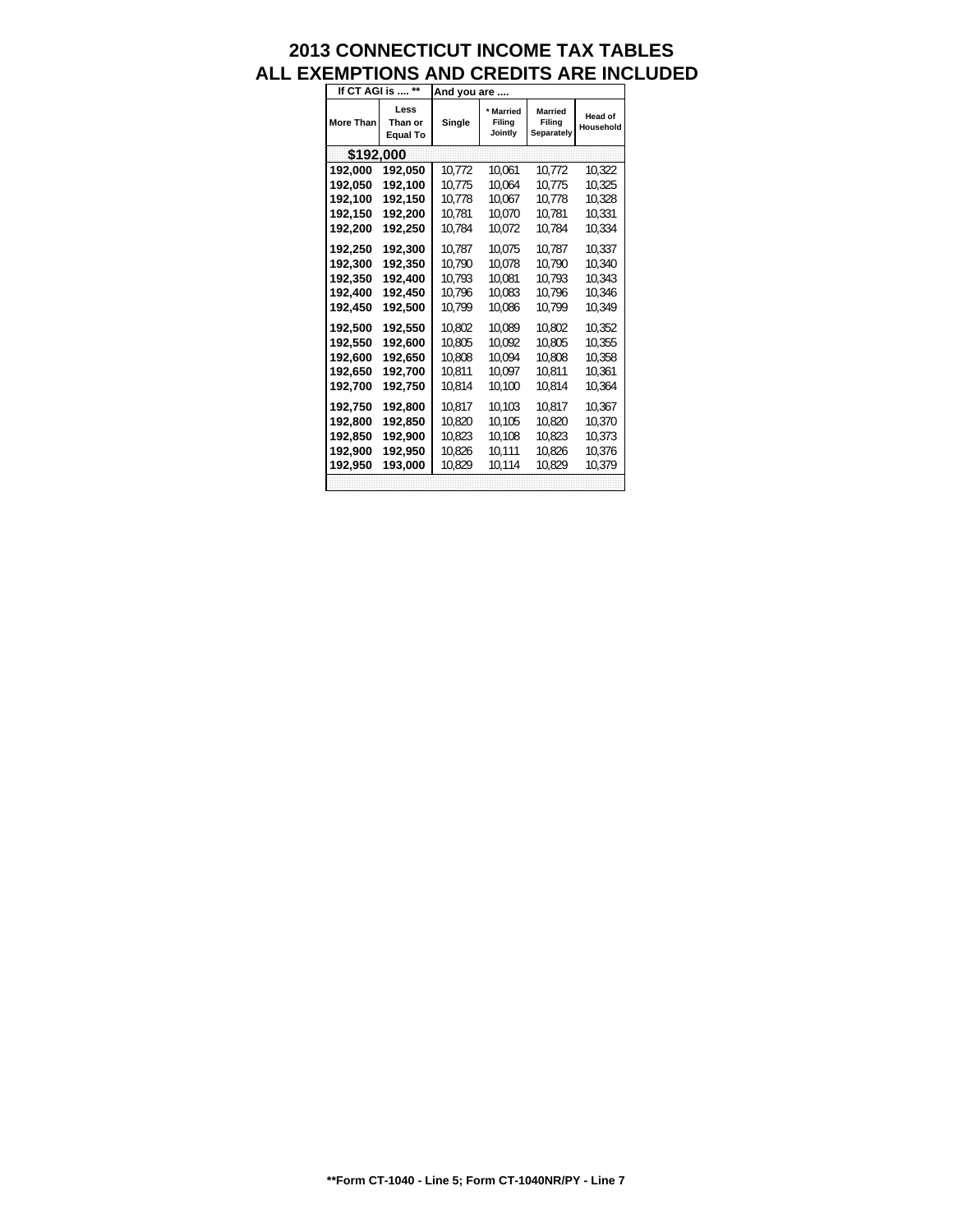| Less<br>Less<br>Less<br><b>Married</b><br>Married<br><b>Married</b><br>Married<br><b>Married</b><br><b>Married</b><br><b>Head of</b><br><b>Head of</b><br><b>Head of</b><br>Than or<br>Single<br>Filing<br>Filing<br>More Than<br>Than or<br>Single<br>Filing<br>Filing<br>More Than<br>Than or<br>Single<br>Filing<br>Filing<br>Household<br>Household<br>Jointly<br>Separately<br>Jointly<br>Separately<br>Jointly<br>Separately<br><b>Equal To</b><br><b>Equal To</b><br><b>Equal To</b><br>\$196,000<br>\$199,000<br>\$193,000<br>10,832<br>10,832<br>10,382<br>10,281<br>11,012<br>10,562<br>10,742<br>193,000<br>193,050<br>10,116<br>196.000<br>196,050<br>11,012<br>199,000<br>199,050<br>11,192<br>10,446<br>11,192<br>193,050<br>193,100<br>10,835<br>10,119<br>10,835<br>10,385<br>196,050<br>196,100<br>11,015<br>10,284<br>11,015<br>10,565<br>199,050<br>199,100<br>11,195<br>10,449<br>11,195<br>10,745<br>193,100<br>193,150<br>10,838<br>10,122<br>10,838<br>10,388<br>196,100<br>196,150<br>11,018<br>10,287<br>11,018<br>10,568<br>199,150<br>11,198<br>10,452<br>11,198<br>10,748<br>199,100<br>10,125<br>10,841<br>10,391<br>11,021<br>10,290<br>11,021<br>193,150<br>193,200<br>10,841<br>196,150<br>196,200<br>10,571<br>199,150<br>11,201<br>10,455<br>11,201<br>10,751<br>199,200<br>10,292<br>193,250<br>10,844<br>10,127<br>10,844<br>10,394<br>196,250<br>11,024<br>11,024<br>10,574<br>11,204<br>10,457<br>11,204<br>10,754<br>196,200<br>199,200<br>199,250<br>10,847<br>10,397<br>10,295<br>10,757<br>193,250<br>193,300<br>10,847<br>10,130<br>196,250<br>196,300<br>11,027<br>11,027<br>10,577<br>199,250<br>199,300<br>11,207<br>10,460<br>11,207<br>11,030<br>10,298<br>11,030<br>193,300<br>193,350<br>10,850<br>10,133<br>10,850<br>10,400<br>196,300<br>196,350<br>10,580<br>199.300<br>199,350<br>11,210<br>10,463<br>11,210<br>10,760<br>193,400<br>10,853<br>10,136<br>10,853<br>10,403<br>196,400<br>11,033<br>10,301<br>11,033<br>10,583<br>199,350<br>199,400<br>11,213<br>10,466<br>11,213<br>10,763<br>193,350<br>196,350<br>193,400<br>193,450<br>10,856<br>10,138<br>10,856<br>10,406<br>196,400<br>196,450<br>11,036<br>10,303<br>11,036<br>10,586<br>199,400<br>199,450<br>11,216<br>10,468<br>11,216<br>10,766<br>10,859<br>10,141<br>10,859<br>10,409<br>196,450<br>196,500<br>11,039<br>10,306<br>11,039<br>10,589<br>11,219<br>10,471<br>11,219<br>10,769<br>193,500<br>199,450<br>199,500<br>193,500<br>193,550<br>10,862<br>10,144<br>10,862<br>10,412<br>11,042<br>10,309<br>11,042<br>10,592<br>199,500<br>199,550<br>11,222<br>10,474<br>11,222<br>10,772<br>196,500<br>196,550<br>193,550<br>193,600<br>10,865<br>10,147<br>10,865<br>10,415<br>196,550<br>196,600<br>11,045<br>10,312<br>11,045<br>10,595<br>199,550<br>199,600<br>11,225<br>10,477<br>11,225<br>10,775<br>10,868<br>10,149<br>10,868<br>10,418<br>11,048<br>10,314<br>11,048<br>10,598<br>199,600<br>11,228<br>10,479<br>11,228<br>10,778<br>193,600<br>193,650<br>196,600<br>196,650<br>199,650<br>193,700<br>10,871<br>10,152<br>10,871<br>10,421<br>11,051<br>10,317<br>11,051<br>10,601<br>11,231<br>10,482<br>11,231<br>10,781<br>193,650<br>196,650<br>196,700<br>199,650<br>199,700<br>10,320<br>11,234<br>193,700<br>10,874<br>10,155<br>10,874<br>10,424<br>11,054<br>11,054<br>10,604<br>199,700<br>10,485<br>11,234<br>10,784<br>193,750<br>196,700<br>196,750<br>199,750<br>10,787<br>193,750<br>193,800<br>10,877<br>10,158<br>10,877<br>10,427<br>196,750<br>11,057<br>10,323<br>11,057<br>10,607<br>199,750<br>199,800<br>11,237<br>10,488<br>11,237<br>196,800<br>193,800<br>193,850<br>10,880<br>10,160<br>10,880<br>10,430<br>196,800<br>196,850<br>11,060<br>10,325<br>11,060<br>10,610<br>199,800<br>199,850<br>11,240<br>10,490<br>11,240<br>10,790<br>10,328<br>193,850<br>193,900<br>10,883<br>10,163<br>10,883<br>10,433<br>196,850<br>196,900<br>11,063<br>11,063<br>10,613<br>199,850<br>199,900<br>11,243<br>10,493<br>11,243<br>10,793<br>193,950<br>10,886<br>10,166<br>10,886<br>10,436<br>196,900<br>11,066<br>10,331<br>11,066<br>10,616<br>199,900<br>199,950<br>11,246<br>10,496<br>11,246<br>10,796<br>193,900<br>196,950<br>10,334<br>10,799<br>193,950<br>194,000<br>10,889<br>10,169<br>10,889<br>10,439<br>196,950 197,000<br>11,069<br>11,069<br>10,619<br>199,950<br>200,000<br>11,249<br>10,499<br>11,249<br>\$194,000<br>\$197,000<br>\$200.000<br>10,336<br>10,502<br>194.000<br>10,892<br>10,171<br>10,892<br>10,442<br>197,050<br>11,072<br>11,072<br>10,622<br>200,000<br>200,050<br>11,327<br>11,327<br>10,802<br>194,050<br>197,000<br>11,075<br>10,339<br>10,625<br>194,050<br>194,100<br>10,895<br>10,174<br>10,895<br>10,445<br>197,050 197,100<br>11,075<br>200,050<br>200,100<br>11,330<br>10,505<br>11,330<br>10,805<br>194,150<br>10,898<br>10,177<br>10,898<br>10,448<br>11,078<br>10,342<br>11,078<br>10,628<br>200,150<br>11,333<br>10,508<br>11,333<br>10,808<br>197,100 197,150<br>200,100<br>194,200<br>10,901<br>10,180<br>10,901<br>10,451<br>11,081<br>10,345<br>11,081<br>10,631<br>200,200<br>11,336<br>10,511<br>11,336<br>10,811<br>197,150 197,200<br>200,150<br>194,200<br>10,904<br>10,182<br>10,904<br>10,454<br>11,084<br>10,347<br>11,084<br>10,634<br>10,514<br>10,814<br>194,250<br>197,200 197,250<br>200,200<br>200,250<br>11,340<br>11,340<br>10,907<br>10,907<br>10,817<br>194,250<br>194,300<br>10,185<br>10,457<br>197,250 197,300<br>11,087<br>10,350<br>11,087<br>10,637<br>200,250<br>200,300<br>11,343<br>10,517<br>11,343<br>11,090<br>194,300<br>194,350<br>10,910<br>10,188<br>10,910<br>10,460<br>197,300<br>197,350<br>10,353<br>11,090<br>10,640<br>200,300<br>200,350<br>11,346<br>10,520<br>11,346<br>10,820<br>10,356<br>10,523<br>194,350<br>10,913<br>10,191<br>10,913<br>10,463<br>197,350<br>11,093<br>11,093<br>10,643<br>200,350<br>11,349<br>11,349<br>10,823<br>194,400<br>197,400<br>200,400<br>10,916<br>11,096<br>10,358<br>11,096<br>10,526<br>10,826<br>10,193<br>10,916<br>10,466<br>197,400<br>197,450<br>10,646<br>11,353<br>11,353<br>194,450<br>200,400<br>200,450<br>10,919<br>11,099<br>10,361<br>11,099<br>10,829<br>10,919<br>10,196<br>10,469<br>197,450 197,500<br>10,649<br>200,450<br>11,356<br>10,529<br>11,356<br>194,500<br>200,500<br>10,922<br>194,500<br>194,550<br>10,922<br>10,199<br>10,472<br>197,500 197,550<br>11,102<br>10,364<br>11,102<br>10,652<br>200,500<br>200,550<br>11,359<br>10,532<br>11,359<br>10,832<br>194,550<br>194,600<br>10,925<br>10,202<br>10,925<br>10,475<br>197,600<br>11,105<br>10,367<br>11,105<br>10,655<br>200,550<br>200,600<br>11,362<br>10,535<br>11,362<br>10,835<br>197,550<br>10,928<br>194,650<br>10,928<br>10,204<br>10,478<br>197,600 197,650<br>11,108<br>10,369<br>11,108<br>10,658<br>200,600<br>200,650<br>11,366<br>10,538<br>11,366<br>10,838<br>194,650<br>10,931<br>10,207<br>10,931<br>10,481<br>10,372<br>11,111<br>10,661<br>200,700<br>11,369<br>10,541<br>11,369<br>10,841<br>194,700<br>197,650 197,700<br>11,111<br>200,650<br>10,375<br>11,372<br>194,700<br>10,934<br>10,210<br>10,934<br>10,484<br>11,114<br>11,114<br>10,664<br>200,700<br>10,544<br>11,372<br>10,844<br>194,750<br>197,700<br>197,750<br>200,750<br>10,847<br>194,750<br>194,800<br>10,937<br>10,213<br>10,937<br>10,487<br>11,117<br>10,378<br>10,667<br>200,750<br>200,800<br>11,375<br>10,547<br>11,375<br>197,750 197,800<br>11,117<br>194,800<br>10,940<br>10,215<br>10,940<br>10,490<br>197,800<br>11,120<br>10,380<br>11,120<br>10,670<br>200,800<br>11,379<br>10,550<br>11,379<br>10,850<br>194,850<br>197,850<br>200,850<br>194,850<br>194,900<br>10,943<br>10,218<br>10,943<br>10,493<br>197,850<br>197,900<br>11,123<br>10,383<br>11,123<br>10,673<br>200,850<br>200,900<br>11,382<br>10,553<br>11,382<br>10,853<br>10,221<br>10,386<br>11,385<br>10,556<br>11,385<br>194,900<br>194,950<br>10,946<br>10,946<br>10,496<br>197,900<br>197,950<br>11,126<br>11,126<br>10,676<br>200,900<br>200,950<br>10,856<br>10,949<br>10,224<br>10,949<br>10,499<br>11,129<br>10,389<br>10,679<br>11,388<br>10,559<br>11,388<br>10,859<br>194,950<br>195,000<br>197.950 198.000<br>11,129<br>200,950<br>201,000<br>\$195,000<br>\$198,000<br>\$201,000<br>195,000 195,050<br>10,952<br>10,226<br>10,952<br>10,502<br>11,132<br>10,391<br>11,132<br>10,682<br>201,000<br>201,050<br>10,562<br>11,392<br>10,862<br>198,000 198,050<br>11,392<br>195,100<br>10,955<br>10,229<br>10,955<br>10,505<br>198,050 198,100<br>10,394<br>201,050<br>201,100<br>11,395<br>10,565<br>11,395<br>10,865<br>195,050<br>11,135<br>11,135<br>10,685<br>195,100 195,150<br>10,958<br>10,232<br>10,958<br>10,508<br>198,100 198,150<br>11,138<br>10,397<br>11,138<br>201,100<br>11,398<br>10,568<br>11,398<br>10,868<br>10,688<br>201,150<br>195,150<br>195,200<br>10,961<br>10,235<br>10,961<br>198,150 198,200<br>10,400<br>201,150<br>11,401<br>10,571<br>10,871<br>10,511<br>11,141<br>11,141<br>10,691<br>201,200<br>11,401<br>10,237<br>195,200<br>195,250<br>10,964<br>198,200 198,250<br>10,402<br>201,200<br>10,574<br>10,874<br>10,964<br>10,514<br>11,144<br>11,144<br>10,694<br>201,250<br>11,405<br>11,405<br>195,250<br>195,300<br>10,967<br>10,240<br>10,967<br>10,517<br>198,250 198,300<br>10,405<br>10,697<br>201,250<br>201,300<br>10,577<br>11,408<br>10,877<br>11,147<br>11,147<br>11,408<br>195,300<br>195,350<br>10,970<br>10,243<br>10,970<br>10,520<br>198,300<br>198,350<br>10,408<br>11,150<br>10,700<br>201,300<br>201,350<br>10,580<br>10,880<br>11,150<br>11,411<br>11,411<br>195,350<br>195,400<br>10,973<br>10,246<br>10,973<br>10,523<br>198,350 198,400<br>11,153<br>11,153<br>10,703<br>201,350<br>201,400<br>10,583<br>11,414<br>10,883<br>10,411<br>11,414<br>195,400<br>10,248<br>10,976<br>201,450<br>10,586<br>10,886<br>195,450<br>10,976<br>10,526<br>198,400 198,450<br>11,156<br>10,413<br>11,156<br>10,706<br>201,400<br>11,418<br>11,418<br>10,979<br>10,251<br>10,979<br>10,529<br>10,589<br>11,421<br>10,889<br>195,500<br>198,450 198,500<br>11,159<br>10,416<br>11,159<br>10,709<br>201,450<br>201,500<br>11,421<br>195,500<br>195,550<br>10,982<br>10,254<br>10,982<br>10,532<br>198,500 198,550<br>10,712<br>201,500<br>201,550<br>10,592<br>11,424<br>10,892<br>11,162<br>10,419<br>11,162<br>11,424<br>195,550<br>195,600<br>10,985<br>10,257<br>10,985<br>10,535<br>198,550<br>198,600<br>10,422<br>201,550<br>201,600<br>10,595<br>11,427<br>10,895<br>11,165<br>11,165<br>10,715<br>11,427<br>195,650<br>10,988<br>10,259<br>10,988<br>10,538<br>198,600<br>198,650<br>10,424<br>10,718<br>201,600<br>201,650<br>10,598<br>10,898<br>11,168<br>11,168<br>11,431<br>11,431<br>195,700<br>10,991<br>10,262<br>10,991<br>10,541<br>198,650 198,700<br>10,427<br>201,650<br>10,601<br>11,434<br>10,901<br>11,171<br>11,171<br>10,721<br>201,700<br>11,434<br>10,994<br>10,265<br>10,994<br>10,904<br>195,750<br>10,544<br>198,700 198,750<br>11,174<br>10,430<br>11,174<br>10,724<br>201,700<br>201,750<br>11,437<br>10,604<br>11,437<br>195,750<br>195,800<br>10,997<br>10,268<br>10,997<br>10,547<br>198,750 198,800<br>10,433<br>10,727<br>201,750<br>201,800<br>10,607<br>11,440<br>10,907<br>11,177<br>11,177<br>11,440<br>195,850<br>11,000<br>10,270<br>10,550<br>198,800 198,850<br>11,180<br>10,435<br>11,180<br>10,730<br>201,800<br>201,850<br>11,444<br>10,910<br>11,000<br>11,444<br>10,610<br>195,900<br>11,003<br>10,273<br>10,553<br>198,850<br>198,900<br>11,183<br>10,733<br>201,850<br>201,900<br>10,913<br>11,003<br>10,438<br>11,183<br>11,447<br>10,613<br>11,447<br>195,950<br>11,006<br>10,276<br>11,006<br>10,556<br>198,900<br>11,186<br>10,736<br>201,900<br>201,950<br>11,450<br>10,916<br>198,950<br>10,441<br>11,186<br>10,616<br>11,450<br>11,009<br>10,279<br>10,559<br>10,739<br>10,919<br>196,000<br>11,009<br>198,950 199,000<br>11,189<br>10,444<br>11,189<br>201,950<br>202,000<br>11,453<br>10,619<br>11,453<br>This column is also used by a qualifying widow(er).<br>Continued on the next page | If CT AGI is  ** | And you are |  |  | If CT AGI is  ** | And you are |  |  | If CT AGI is  ** | And you are |  |           |
|-------------------------------------------------------------------------------------------------------------------------------------------------------------------------------------------------------------------------------------------------------------------------------------------------------------------------------------------------------------------------------------------------------------------------------------------------------------------------------------------------------------------------------------------------------------------------------------------------------------------------------------------------------------------------------------------------------------------------------------------------------------------------------------------------------------------------------------------------------------------------------------------------------------------------------------------------------------------------------------------------------------------------------------------------------------------------------------------------------------------------------------------------------------------------------------------------------------------------------------------------------------------------------------------------------------------------------------------------------------------------------------------------------------------------------------------------------------------------------------------------------------------------------------------------------------------------------------------------------------------------------------------------------------------------------------------------------------------------------------------------------------------------------------------------------------------------------------------------------------------------------------------------------------------------------------------------------------------------------------------------------------------------------------------------------------------------------------------------------------------------------------------------------------------------------------------------------------------------------------------------------------------------------------------------------------------------------------------------------------------------------------------------------------------------------------------------------------------------------------------------------------------------------------------------------------------------------------------------------------------------------------------------------------------------------------------------------------------------------------------------------------------------------------------------------------------------------------------------------------------------------------------------------------------------------------------------------------------------------------------------------------------------------------------------------------------------------------------------------------------------------------------------------------------------------------------------------------------------------------------------------------------------------------------------------------------------------------------------------------------------------------------------------------------------------------------------------------------------------------------------------------------------------------------------------------------------------------------------------------------------------------------------------------------------------------------------------------------------------------------------------------------------------------------------------------------------------------------------------------------------------------------------------------------------------------------------------------------------------------------------------------------------------------------------------------------------------------------------------------------------------------------------------------------------------------------------------------------------------------------------------------------------------------------------------------------------------------------------------------------------------------------------------------------------------------------------------------------------------------------------------------------------------------------------------------------------------------------------------------------------------------------------------------------------------------------------------------------------------------------------------------------------------------------------------------------------------------------------------------------------------------------------------------------------------------------------------------------------------------------------------------------------------------------------------------------------------------------------------------------------------------------------------------------------------------------------------------------------------------------------------------------------------------------------------------------------------------------------------------------------------------------------------------------------------------------------------------------------------------------------------------------------------------------------------------------------------------------------------------------------------------------------------------------------------------------------------------------------------------------------------------------------------------------------------------------------------------------------------------------------------------------------------------------------------------------------------------------------------------------------------------------------------------------------------------------------------------------------------------------------------------------------------------------------------------------------------------------------------------------------------------------------------------------------------------------------------------------------------------------------------------------------------------------------------------------------------------------------------------------------------------------------------------------------------------------------------------------------------------------------------------------------------------------------------------------------------------------------------------------------------------------------------------------------------------------------------------------------------------------------------------------------------------------------------------------------------------------------------------------------------------------------------------------------------------------------------------------------------------------------------------------------------------------------------------------------------------------------------------------------------------------------------------------------------------------------------------------------------------------------------------------------------------------------------------------------------------------------------------------------------------------------------------------------------------------------------------------------------------------------------------------------------------------------------------------------------------------------------------------------------------------------------------------------------------------------------------------------------------------------------------------------------------------------------------------------------------------------------------------------------------------------------------------------------------------------------------------------------------------------------------------------------------------------------------------------------------------------------------------------------------------------------------------------------------------------------------------------------------------------------------------------------------------------------------------------------------------------------------------------------------------------------------------------------------------------------------------------------------------------------------------------------------------------------------------------------------------------------------------------------------------------------------------------------------------------------------------------------------------------------------------------------------------------------------------------------------------------------------------------------------------------------------------------------------------------------------------------------------------------------------------------------------------------------------------------------------------------------------------------------------------------------------------------------------------------------------------------------------------------------------------------------------------------------------------------------------------------------------------------------------------------------------------------------------------------------------------------------------------------------------------------------------------------------------------------------------------------------------------------------------------------------------------------------------------------------------------------------------------------------------------------------------------------------------------------------------------------------------------------------------------------------------------------------------------------------------------------------------------------------------------------------------------------------------------------------------------------------------------------------------------------------------------------------------------------------------------------------------------------------------------------------------------------------------------------------------------------------------------------------------------------------------------------------------------------------------------------------------------------------------------------------------------------------------------------------------------------------------------------------------------------------------------------------------------------------------------------------------------------------------------------------------------------------------------------------------------------------------------------------------------------------------------------------------------------------------------------------------------------------------------------------------------------------------------------------------------------------------------------------------------------------------------------------------------------------------------------------------------------------------------------------------------------------------------------------------------------------------------------------------------------------------------------------------------------------------------------------------------------------------------------------------------------------------------------------------------------------------------------------------------------------------------------------------------------------------------------------------------------------------------------------------------------------------------------------------------------------------------------------------------------------------------------------------------|------------------|-------------|--|--|------------------|-------------|--|--|------------------|-------------|--|-----------|
|                                                                                                                                                                                                                                                                                                                                                                                                                                                                                                                                                                                                                                                                                                                                                                                                                                                                                                                                                                                                                                                                                                                                                                                                                                                                                                                                                                                                                                                                                                                                                                                                                                                                                                                                                                                                                                                                                                                                                                                                                                                                                                                                                                                                                                                                                                                                                                                                                                                                                                                                                                                                                                                                                                                                                                                                                                                                                                                                                                                                                                                                                                                                                                                                                                                                                                                                                                                                                                                                                                                                                                                                                                                                                                                                                                                                                                                                                                                                                                                                                                                                                                                                                                                                                                                                                                                                                                                                                                                                                                                                                                                                                                                                                                                                                                                                                                                                                                                                                                                                                                                                                                                                                                                                                                                                                                                                                                                                                                                                                                                                                                                                                                                                                                                                                                                                                                                                                                                                                                                                                                                                                                                                                                                                                                                                                                                                                                                                                                                                                                                                                                                                                                                                                                                                                                                                                                                                                                                                                                                                                                                                                                                                                                                                                                                                                                                                                                                                                                                                                                                                                                                                                                                                                                                                                                                                                                                                                                                                                                                                                                                                                                                                                                                                                                                                                                                                                                                                                                                                                                                                                                                                                                                                                                                                                                                                                                                                                                                                                                                                                                                                                                                                                                                                                                                                                                                                                                                                                                                                                                                                                                                                                                                                                                                                                                                                                                                                                                                                                                                                                                                                                                                                                                                                                                                                                                                                                                                                                                                                                                                                                                                                                                                                                                                                                                                                                                                                                                                                                                                                                                                                                                                                                                                                                                                                                                                                                                                                                                                                                                                                                                                                                                                                                                                                                                                                                                                                                                                                                                                                                                                                   | More Than        |             |  |  |                  |             |  |  |                  |             |  | Household |
|                                                                                                                                                                                                                                                                                                                                                                                                                                                                                                                                                                                                                                                                                                                                                                                                                                                                                                                                                                                                                                                                                                                                                                                                                                                                                                                                                                                                                                                                                                                                                                                                                                                                                                                                                                                                                                                                                                                                                                                                                                                                                                                                                                                                                                                                                                                                                                                                                                                                                                                                                                                                                                                                                                                                                                                                                                                                                                                                                                                                                                                                                                                                                                                                                                                                                                                                                                                                                                                                                                                                                                                                                                                                                                                                                                                                                                                                                                                                                                                                                                                                                                                                                                                                                                                                                                                                                                                                                                                                                                                                                                                                                                                                                                                                                                                                                                                                                                                                                                                                                                                                                                                                                                                                                                                                                                                                                                                                                                                                                                                                                                                                                                                                                                                                                                                                                                                                                                                                                                                                                                                                                                                                                                                                                                                                                                                                                                                                                                                                                                                                                                                                                                                                                                                                                                                                                                                                                                                                                                                                                                                                                                                                                                                                                                                                                                                                                                                                                                                                                                                                                                                                                                                                                                                                                                                                                                                                                                                                                                                                                                                                                                                                                                                                                                                                                                                                                                                                                                                                                                                                                                                                                                                                                                                                                                                                                                                                                                                                                                                                                                                                                                                                                                                                                                                                                                                                                                                                                                                                                                                                                                                                                                                                                                                                                                                                                                                                                                                                                                                                                                                                                                                                                                                                                                                                                                                                                                                                                                                                                                                                                                                                                                                                                                                                                                                                                                                                                                                                                                                                                                                                                                                                                                                                                                                                                                                                                                                                                                                                                                                                                                                                                                                                                                                                                                                                                                                                                                                                                                                                                                                                   |                  |             |  |  |                  |             |  |  |                  |             |  |           |
|                                                                                                                                                                                                                                                                                                                                                                                                                                                                                                                                                                                                                                                                                                                                                                                                                                                                                                                                                                                                                                                                                                                                                                                                                                                                                                                                                                                                                                                                                                                                                                                                                                                                                                                                                                                                                                                                                                                                                                                                                                                                                                                                                                                                                                                                                                                                                                                                                                                                                                                                                                                                                                                                                                                                                                                                                                                                                                                                                                                                                                                                                                                                                                                                                                                                                                                                                                                                                                                                                                                                                                                                                                                                                                                                                                                                                                                                                                                                                                                                                                                                                                                                                                                                                                                                                                                                                                                                                                                                                                                                                                                                                                                                                                                                                                                                                                                                                                                                                                                                                                                                                                                                                                                                                                                                                                                                                                                                                                                                                                                                                                                                                                                                                                                                                                                                                                                                                                                                                                                                                                                                                                                                                                                                                                                                                                                                                                                                                                                                                                                                                                                                                                                                                                                                                                                                                                                                                                                                                                                                                                                                                                                                                                                                                                                                                                                                                                                                                                                                                                                                                                                                                                                                                                                                                                                                                                                                                                                                                                                                                                                                                                                                                                                                                                                                                                                                                                                                                                                                                                                                                                                                                                                                                                                                                                                                                                                                                                                                                                                                                                                                                                                                                                                                                                                                                                                                                                                                                                                                                                                                                                                                                                                                                                                                                                                                                                                                                                                                                                                                                                                                                                                                                                                                                                                                                                                                                                                                                                                                                                                                                                                                                                                                                                                                                                                                                                                                                                                                                                                                                                                                                                                                                                                                                                                                                                                                                                                                                                                                                                                                                                                                                                                                                                                                                                                                                                                                                                                                                                                                                                                                   |                  |             |  |  |                  |             |  |  |                  |             |  |           |
|                                                                                                                                                                                                                                                                                                                                                                                                                                                                                                                                                                                                                                                                                                                                                                                                                                                                                                                                                                                                                                                                                                                                                                                                                                                                                                                                                                                                                                                                                                                                                                                                                                                                                                                                                                                                                                                                                                                                                                                                                                                                                                                                                                                                                                                                                                                                                                                                                                                                                                                                                                                                                                                                                                                                                                                                                                                                                                                                                                                                                                                                                                                                                                                                                                                                                                                                                                                                                                                                                                                                                                                                                                                                                                                                                                                                                                                                                                                                                                                                                                                                                                                                                                                                                                                                                                                                                                                                                                                                                                                                                                                                                                                                                                                                                                                                                                                                                                                                                                                                                                                                                                                                                                                                                                                                                                                                                                                                                                                                                                                                                                                                                                                                                                                                                                                                                                                                                                                                                                                                                                                                                                                                                                                                                                                                                                                                                                                                                                                                                                                                                                                                                                                                                                                                                                                                                                                                                                                                                                                                                                                                                                                                                                                                                                                                                                                                                                                                                                                                                                                                                                                                                                                                                                                                                                                                                                                                                                                                                                                                                                                                                                                                                                                                                                                                                                                                                                                                                                                                                                                                                                                                                                                                                                                                                                                                                                                                                                                                                                                                                                                                                                                                                                                                                                                                                                                                                                                                                                                                                                                                                                                                                                                                                                                                                                                                                                                                                                                                                                                                                                                                                                                                                                                                                                                                                                                                                                                                                                                                                                                                                                                                                                                                                                                                                                                                                                                                                                                                                                                                                                                                                                                                                                                                                                                                                                                                                                                                                                                                                                                                                                                                                                                                                                                                                                                                                                                                                                                                                                                                                                                                   |                  |             |  |  |                  |             |  |  |                  |             |  |           |
|                                                                                                                                                                                                                                                                                                                                                                                                                                                                                                                                                                                                                                                                                                                                                                                                                                                                                                                                                                                                                                                                                                                                                                                                                                                                                                                                                                                                                                                                                                                                                                                                                                                                                                                                                                                                                                                                                                                                                                                                                                                                                                                                                                                                                                                                                                                                                                                                                                                                                                                                                                                                                                                                                                                                                                                                                                                                                                                                                                                                                                                                                                                                                                                                                                                                                                                                                                                                                                                                                                                                                                                                                                                                                                                                                                                                                                                                                                                                                                                                                                                                                                                                                                                                                                                                                                                                                                                                                                                                                                                                                                                                                                                                                                                                                                                                                                                                                                                                                                                                                                                                                                                                                                                                                                                                                                                                                                                                                                                                                                                                                                                                                                                                                                                                                                                                                                                                                                                                                                                                                                                                                                                                                                                                                                                                                                                                                                                                                                                                                                                                                                                                                                                                                                                                                                                                                                                                                                                                                                                                                                                                                                                                                                                                                                                                                                                                                                                                                                                                                                                                                                                                                                                                                                                                                                                                                                                                                                                                                                                                                                                                                                                                                                                                                                                                                                                                                                                                                                                                                                                                                                                                                                                                                                                                                                                                                                                                                                                                                                                                                                                                                                                                                                                                                                                                                                                                                                                                                                                                                                                                                                                                                                                                                                                                                                                                                                                                                                                                                                                                                                                                                                                                                                                                                                                                                                                                                                                                                                                                                                                                                                                                                                                                                                                                                                                                                                                                                                                                                                                                                                                                                                                                                                                                                                                                                                                                                                                                                                                                                                                                                                                                                                                                                                                                                                                                                                                                                                                                                                                                                                                                   |                  |             |  |  |                  |             |  |  |                  |             |  |           |
|                                                                                                                                                                                                                                                                                                                                                                                                                                                                                                                                                                                                                                                                                                                                                                                                                                                                                                                                                                                                                                                                                                                                                                                                                                                                                                                                                                                                                                                                                                                                                                                                                                                                                                                                                                                                                                                                                                                                                                                                                                                                                                                                                                                                                                                                                                                                                                                                                                                                                                                                                                                                                                                                                                                                                                                                                                                                                                                                                                                                                                                                                                                                                                                                                                                                                                                                                                                                                                                                                                                                                                                                                                                                                                                                                                                                                                                                                                                                                                                                                                                                                                                                                                                                                                                                                                                                                                                                                                                                                                                                                                                                                                                                                                                                                                                                                                                                                                                                                                                                                                                                                                                                                                                                                                                                                                                                                                                                                                                                                                                                                                                                                                                                                                                                                                                                                                                                                                                                                                                                                                                                                                                                                                                                                                                                                                                                                                                                                                                                                                                                                                                                                                                                                                                                                                                                                                                                                                                                                                                                                                                                                                                                                                                                                                                                                                                                                                                                                                                                                                                                                                                                                                                                                                                                                                                                                                                                                                                                                                                                                                                                                                                                                                                                                                                                                                                                                                                                                                                                                                                                                                                                                                                                                                                                                                                                                                                                                                                                                                                                                                                                                                                                                                                                                                                                                                                                                                                                                                                                                                                                                                                                                                                                                                                                                                                                                                                                                                                                                                                                                                                                                                                                                                                                                                                                                                                                                                                                                                                                                                                                                                                                                                                                                                                                                                                                                                                                                                                                                                                                                                                                                                                                                                                                                                                                                                                                                                                                                                                                                                                                                                                                                                                                                                                                                                                                                                                                                                                                                                                                                                                                   |                  |             |  |  |                  |             |  |  |                  |             |  |           |
|                                                                                                                                                                                                                                                                                                                                                                                                                                                                                                                                                                                                                                                                                                                                                                                                                                                                                                                                                                                                                                                                                                                                                                                                                                                                                                                                                                                                                                                                                                                                                                                                                                                                                                                                                                                                                                                                                                                                                                                                                                                                                                                                                                                                                                                                                                                                                                                                                                                                                                                                                                                                                                                                                                                                                                                                                                                                                                                                                                                                                                                                                                                                                                                                                                                                                                                                                                                                                                                                                                                                                                                                                                                                                                                                                                                                                                                                                                                                                                                                                                                                                                                                                                                                                                                                                                                                                                                                                                                                                                                                                                                                                                                                                                                                                                                                                                                                                                                                                                                                                                                                                                                                                                                                                                                                                                                                                                                                                                                                                                                                                                                                                                                                                                                                                                                                                                                                                                                                                                                                                                                                                                                                                                                                                                                                                                                                                                                                                                                                                                                                                                                                                                                                                                                                                                                                                                                                                                                                                                                                                                                                                                                                                                                                                                                                                                                                                                                                                                                                                                                                                                                                                                                                                                                                                                                                                                                                                                                                                                                                                                                                                                                                                                                                                                                                                                                                                                                                                                                                                                                                                                                                                                                                                                                                                                                                                                                                                                                                                                                                                                                                                                                                                                                                                                                                                                                                                                                                                                                                                                                                                                                                                                                                                                                                                                                                                                                                                                                                                                                                                                                                                                                                                                                                                                                                                                                                                                                                                                                                                                                                                                                                                                                                                                                                                                                                                                                                                                                                                                                                                                                                                                                                                                                                                                                                                                                                                                                                                                                                                                                                                                                                                                                                                                                                                                                                                                                                                                                                                                                                                                                                   | 193,200          |             |  |  |                  |             |  |  |                  |             |  |           |
|                                                                                                                                                                                                                                                                                                                                                                                                                                                                                                                                                                                                                                                                                                                                                                                                                                                                                                                                                                                                                                                                                                                                                                                                                                                                                                                                                                                                                                                                                                                                                                                                                                                                                                                                                                                                                                                                                                                                                                                                                                                                                                                                                                                                                                                                                                                                                                                                                                                                                                                                                                                                                                                                                                                                                                                                                                                                                                                                                                                                                                                                                                                                                                                                                                                                                                                                                                                                                                                                                                                                                                                                                                                                                                                                                                                                                                                                                                                                                                                                                                                                                                                                                                                                                                                                                                                                                                                                                                                                                                                                                                                                                                                                                                                                                                                                                                                                                                                                                                                                                                                                                                                                                                                                                                                                                                                                                                                                                                                                                                                                                                                                                                                                                                                                                                                                                                                                                                                                                                                                                                                                                                                                                                                                                                                                                                                                                                                                                                                                                                                                                                                                                                                                                                                                                                                                                                                                                                                                                                                                                                                                                                                                                                                                                                                                                                                                                                                                                                                                                                                                                                                                                                                                                                                                                                                                                                                                                                                                                                                                                                                                                                                                                                                                                                                                                                                                                                                                                                                                                                                                                                                                                                                                                                                                                                                                                                                                                                                                                                                                                                                                                                                                                                                                                                                                                                                                                                                                                                                                                                                                                                                                                                                                                                                                                                                                                                                                                                                                                                                                                                                                                                                                                                                                                                                                                                                                                                                                                                                                                                                                                                                                                                                                                                                                                                                                                                                                                                                                                                                                                                                                                                                                                                                                                                                                                                                                                                                                                                                                                                                                                                                                                                                                                                                                                                                                                                                                                                                                                                                                                                                                   |                  |             |  |  |                  |             |  |  |                  |             |  |           |
|                                                                                                                                                                                                                                                                                                                                                                                                                                                                                                                                                                                                                                                                                                                                                                                                                                                                                                                                                                                                                                                                                                                                                                                                                                                                                                                                                                                                                                                                                                                                                                                                                                                                                                                                                                                                                                                                                                                                                                                                                                                                                                                                                                                                                                                                                                                                                                                                                                                                                                                                                                                                                                                                                                                                                                                                                                                                                                                                                                                                                                                                                                                                                                                                                                                                                                                                                                                                                                                                                                                                                                                                                                                                                                                                                                                                                                                                                                                                                                                                                                                                                                                                                                                                                                                                                                                                                                                                                                                                                                                                                                                                                                                                                                                                                                                                                                                                                                                                                                                                                                                                                                                                                                                                                                                                                                                                                                                                                                                                                                                                                                                                                                                                                                                                                                                                                                                                                                                                                                                                                                                                                                                                                                                                                                                                                                                                                                                                                                                                                                                                                                                                                                                                                                                                                                                                                                                                                                                                                                                                                                                                                                                                                                                                                                                                                                                                                                                                                                                                                                                                                                                                                                                                                                                                                                                                                                                                                                                                                                                                                                                                                                                                                                                                                                                                                                                                                                                                                                                                                                                                                                                                                                                                                                                                                                                                                                                                                                                                                                                                                                                                                                                                                                                                                                                                                                                                                                                                                                                                                                                                                                                                                                                                                                                                                                                                                                                                                                                                                                                                                                                                                                                                                                                                                                                                                                                                                                                                                                                                                                                                                                                                                                                                                                                                                                                                                                                                                                                                                                                                                                                                                                                                                                                                                                                                                                                                                                                                                                                                                                                                                                                                                                                                                                                                                                                                                                                                                                                                                                                                                                                                   |                  |             |  |  |                  |             |  |  |                  |             |  |           |
|                                                                                                                                                                                                                                                                                                                                                                                                                                                                                                                                                                                                                                                                                                                                                                                                                                                                                                                                                                                                                                                                                                                                                                                                                                                                                                                                                                                                                                                                                                                                                                                                                                                                                                                                                                                                                                                                                                                                                                                                                                                                                                                                                                                                                                                                                                                                                                                                                                                                                                                                                                                                                                                                                                                                                                                                                                                                                                                                                                                                                                                                                                                                                                                                                                                                                                                                                                                                                                                                                                                                                                                                                                                                                                                                                                                                                                                                                                                                                                                                                                                                                                                                                                                                                                                                                                                                                                                                                                                                                                                                                                                                                                                                                                                                                                                                                                                                                                                                                                                                                                                                                                                                                                                                                                                                                                                                                                                                                                                                                                                                                                                                                                                                                                                                                                                                                                                                                                                                                                                                                                                                                                                                                                                                                                                                                                                                                                                                                                                                                                                                                                                                                                                                                                                                                                                                                                                                                                                                                                                                                                                                                                                                                                                                                                                                                                                                                                                                                                                                                                                                                                                                                                                                                                                                                                                                                                                                                                                                                                                                                                                                                                                                                                                                                                                                                                                                                                                                                                                                                                                                                                                                                                                                                                                                                                                                                                                                                                                                                                                                                                                                                                                                                                                                                                                                                                                                                                                                                                                                                                                                                                                                                                                                                                                                                                                                                                                                                                                                                                                                                                                                                                                                                                                                                                                                                                                                                                                                                                                                                                                                                                                                                                                                                                                                                                                                                                                                                                                                                                                                                                                                                                                                                                                                                                                                                                                                                                                                                                                                                                                                                                                                                                                                                                                                                                                                                                                                                                                                                                                                                                                                   |                  |             |  |  |                  |             |  |  |                  |             |  |           |
|                                                                                                                                                                                                                                                                                                                                                                                                                                                                                                                                                                                                                                                                                                                                                                                                                                                                                                                                                                                                                                                                                                                                                                                                                                                                                                                                                                                                                                                                                                                                                                                                                                                                                                                                                                                                                                                                                                                                                                                                                                                                                                                                                                                                                                                                                                                                                                                                                                                                                                                                                                                                                                                                                                                                                                                                                                                                                                                                                                                                                                                                                                                                                                                                                                                                                                                                                                                                                                                                                                                                                                                                                                                                                                                                                                                                                                                                                                                                                                                                                                                                                                                                                                                                                                                                                                                                                                                                                                                                                                                                                                                                                                                                                                                                                                                                                                                                                                                                                                                                                                                                                                                                                                                                                                                                                                                                                                                                                                                                                                                                                                                                                                                                                                                                                                                                                                                                                                                                                                                                                                                                                                                                                                                                                                                                                                                                                                                                                                                                                                                                                                                                                                                                                                                                                                                                                                                                                                                                                                                                                                                                                                                                                                                                                                                                                                                                                                                                                                                                                                                                                                                                                                                                                                                                                                                                                                                                                                                                                                                                                                                                                                                                                                                                                                                                                                                                                                                                                                                                                                                                                                                                                                                                                                                                                                                                                                                                                                                                                                                                                                                                                                                                                                                                                                                                                                                                                                                                                                                                                                                                                                                                                                                                                                                                                                                                                                                                                                                                                                                                                                                                                                                                                                                                                                                                                                                                                                                                                                                                                                                                                                                                                                                                                                                                                                                                                                                                                                                                                                                                                                                                                                                                                                                                                                                                                                                                                                                                                                                                                                                                                                                                                                                                                                                                                                                                                                                                                                                                                                                                                                                                   |                  |             |  |  |                  |             |  |  |                  |             |  |           |
|                                                                                                                                                                                                                                                                                                                                                                                                                                                                                                                                                                                                                                                                                                                                                                                                                                                                                                                                                                                                                                                                                                                                                                                                                                                                                                                                                                                                                                                                                                                                                                                                                                                                                                                                                                                                                                                                                                                                                                                                                                                                                                                                                                                                                                                                                                                                                                                                                                                                                                                                                                                                                                                                                                                                                                                                                                                                                                                                                                                                                                                                                                                                                                                                                                                                                                                                                                                                                                                                                                                                                                                                                                                                                                                                                                                                                                                                                                                                                                                                                                                                                                                                                                                                                                                                                                                                                                                                                                                                                                                                                                                                                                                                                                                                                                                                                                                                                                                                                                                                                                                                                                                                                                                                                                                                                                                                                                                                                                                                                                                                                                                                                                                                                                                                                                                                                                                                                                                                                                                                                                                                                                                                                                                                                                                                                                                                                                                                                                                                                                                                                                                                                                                                                                                                                                                                                                                                                                                                                                                                                                                                                                                                                                                                                                                                                                                                                                                                                                                                                                                                                                                                                                                                                                                                                                                                                                                                                                                                                                                                                                                                                                                                                                                                                                                                                                                                                                                                                                                                                                                                                                                                                                                                                                                                                                                                                                                                                                                                                                                                                                                                                                                                                                                                                                                                                                                                                                                                                                                                                                                                                                                                                                                                                                                                                                                                                                                                                                                                                                                                                                                                                                                                                                                                                                                                                                                                                                                                                                                                                                                                                                                                                                                                                                                                                                                                                                                                                                                                                                                                                                                                                                                                                                                                                                                                                                                                                                                                                                                                                                                                                                                                                                                                                                                                                                                                                                                                                                                                                                                                                                                                   | 193,450          |             |  |  |                  |             |  |  |                  |             |  |           |
|                                                                                                                                                                                                                                                                                                                                                                                                                                                                                                                                                                                                                                                                                                                                                                                                                                                                                                                                                                                                                                                                                                                                                                                                                                                                                                                                                                                                                                                                                                                                                                                                                                                                                                                                                                                                                                                                                                                                                                                                                                                                                                                                                                                                                                                                                                                                                                                                                                                                                                                                                                                                                                                                                                                                                                                                                                                                                                                                                                                                                                                                                                                                                                                                                                                                                                                                                                                                                                                                                                                                                                                                                                                                                                                                                                                                                                                                                                                                                                                                                                                                                                                                                                                                                                                                                                                                                                                                                                                                                                                                                                                                                                                                                                                                                                                                                                                                                                                                                                                                                                                                                                                                                                                                                                                                                                                                                                                                                                                                                                                                                                                                                                                                                                                                                                                                                                                                                                                                                                                                                                                                                                                                                                                                                                                                                                                                                                                                                                                                                                                                                                                                                                                                                                                                                                                                                                                                                                                                                                                                                                                                                                                                                                                                                                                                                                                                                                                                                                                                                                                                                                                                                                                                                                                                                                                                                                                                                                                                                                                                                                                                                                                                                                                                                                                                                                                                                                                                                                                                                                                                                                                                                                                                                                                                                                                                                                                                                                                                                                                                                                                                                                                                                                                                                                                                                                                                                                                                                                                                                                                                                                                                                                                                                                                                                                                                                                                                                                                                                                                                                                                                                                                                                                                                                                                                                                                                                                                                                                                                                                                                                                                                                                                                                                                                                                                                                                                                                                                                                                                                                                                                                                                                                                                                                                                                                                                                                                                                                                                                                                                                                                                                                                                                                                                                                                                                                                                                                                                                                                                                                                                                   |                  |             |  |  |                  |             |  |  |                  |             |  |           |
|                                                                                                                                                                                                                                                                                                                                                                                                                                                                                                                                                                                                                                                                                                                                                                                                                                                                                                                                                                                                                                                                                                                                                                                                                                                                                                                                                                                                                                                                                                                                                                                                                                                                                                                                                                                                                                                                                                                                                                                                                                                                                                                                                                                                                                                                                                                                                                                                                                                                                                                                                                                                                                                                                                                                                                                                                                                                                                                                                                                                                                                                                                                                                                                                                                                                                                                                                                                                                                                                                                                                                                                                                                                                                                                                                                                                                                                                                                                                                                                                                                                                                                                                                                                                                                                                                                                                                                                                                                                                                                                                                                                                                                                                                                                                                                                                                                                                                                                                                                                                                                                                                                                                                                                                                                                                                                                                                                                                                                                                                                                                                                                                                                                                                                                                                                                                                                                                                                                                                                                                                                                                                                                                                                                                                                                                                                                                                                                                                                                                                                                                                                                                                                                                                                                                                                                                                                                                                                                                                                                                                                                                                                                                                                                                                                                                                                                                                                                                                                                                                                                                                                                                                                                                                                                                                                                                                                                                                                                                                                                                                                                                                                                                                                                                                                                                                                                                                                                                                                                                                                                                                                                                                                                                                                                                                                                                                                                                                                                                                                                                                                                                                                                                                                                                                                                                                                                                                                                                                                                                                                                                                                                                                                                                                                                                                                                                                                                                                                                                                                                                                                                                                                                                                                                                                                                                                                                                                                                                                                                                                                                                                                                                                                                                                                                                                                                                                                                                                                                                                                                                                                                                                                                                                                                                                                                                                                                                                                                                                                                                                                                                                                                                                                                                                                                                                                                                                                                                                                                                                                                                                                                                   |                  |             |  |  |                  |             |  |  |                  |             |  |           |
|                                                                                                                                                                                                                                                                                                                                                                                                                                                                                                                                                                                                                                                                                                                                                                                                                                                                                                                                                                                                                                                                                                                                                                                                                                                                                                                                                                                                                                                                                                                                                                                                                                                                                                                                                                                                                                                                                                                                                                                                                                                                                                                                                                                                                                                                                                                                                                                                                                                                                                                                                                                                                                                                                                                                                                                                                                                                                                                                                                                                                                                                                                                                                                                                                                                                                                                                                                                                                                                                                                                                                                                                                                                                                                                                                                                                                                                                                                                                                                                                                                                                                                                                                                                                                                                                                                                                                                                                                                                                                                                                                                                                                                                                                                                                                                                                                                                                                                                                                                                                                                                                                                                                                                                                                                                                                                                                                                                                                                                                                                                                                                                                                                                                                                                                                                                                                                                                                                                                                                                                                                                                                                                                                                                                                                                                                                                                                                                                                                                                                                                                                                                                                                                                                                                                                                                                                                                                                                                                                                                                                                                                                                                                                                                                                                                                                                                                                                                                                                                                                                                                                                                                                                                                                                                                                                                                                                                                                                                                                                                                                                                                                                                                                                                                                                                                                                                                                                                                                                                                                                                                                                                                                                                                                                                                                                                                                                                                                                                                                                                                                                                                                                                                                                                                                                                                                                                                                                                                                                                                                                                                                                                                                                                                                                                                                                                                                                                                                                                                                                                                                                                                                                                                                                                                                                                                                                                                                                                                                                                                                                                                                                                                                                                                                                                                                                                                                                                                                                                                                                                                                                                                                                                                                                                                                                                                                                                                                                                                                                                                                                                                                                                                                                                                                                                                                                                                                                                                                                                                                                                                                                                                   |                  |             |  |  |                  |             |  |  |                  |             |  |           |
|                                                                                                                                                                                                                                                                                                                                                                                                                                                                                                                                                                                                                                                                                                                                                                                                                                                                                                                                                                                                                                                                                                                                                                                                                                                                                                                                                                                                                                                                                                                                                                                                                                                                                                                                                                                                                                                                                                                                                                                                                                                                                                                                                                                                                                                                                                                                                                                                                                                                                                                                                                                                                                                                                                                                                                                                                                                                                                                                                                                                                                                                                                                                                                                                                                                                                                                                                                                                                                                                                                                                                                                                                                                                                                                                                                                                                                                                                                                                                                                                                                                                                                                                                                                                                                                                                                                                                                                                                                                                                                                                                                                                                                                                                                                                                                                                                                                                                                                                                                                                                                                                                                                                                                                                                                                                                                                                                                                                                                                                                                                                                                                                                                                                                                                                                                                                                                                                                                                                                                                                                                                                                                                                                                                                                                                                                                                                                                                                                                                                                                                                                                                                                                                                                                                                                                                                                                                                                                                                                                                                                                                                                                                                                                                                                                                                                                                                                                                                                                                                                                                                                                                                                                                                                                                                                                                                                                                                                                                                                                                                                                                                                                                                                                                                                                                                                                                                                                                                                                                                                                                                                                                                                                                                                                                                                                                                                                                                                                                                                                                                                                                                                                                                                                                                                                                                                                                                                                                                                                                                                                                                                                                                                                                                                                                                                                                                                                                                                                                                                                                                                                                                                                                                                                                                                                                                                                                                                                                                                                                                                                                                                                                                                                                                                                                                                                                                                                                                                                                                                                                                                                                                                                                                                                                                                                                                                                                                                                                                                                                                                                                                                                                                                                                                                                                                                                                                                                                                                                                                                                                                                                                                   |                  |             |  |  |                  |             |  |  |                  |             |  |           |
|                                                                                                                                                                                                                                                                                                                                                                                                                                                                                                                                                                                                                                                                                                                                                                                                                                                                                                                                                                                                                                                                                                                                                                                                                                                                                                                                                                                                                                                                                                                                                                                                                                                                                                                                                                                                                                                                                                                                                                                                                                                                                                                                                                                                                                                                                                                                                                                                                                                                                                                                                                                                                                                                                                                                                                                                                                                                                                                                                                                                                                                                                                                                                                                                                                                                                                                                                                                                                                                                                                                                                                                                                                                                                                                                                                                                                                                                                                                                                                                                                                                                                                                                                                                                                                                                                                                                                                                                                                                                                                                                                                                                                                                                                                                                                                                                                                                                                                                                                                                                                                                                                                                                                                                                                                                                                                                                                                                                                                                                                                                                                                                                                                                                                                                                                                                                                                                                                                                                                                                                                                                                                                                                                                                                                                                                                                                                                                                                                                                                                                                                                                                                                                                                                                                                                                                                                                                                                                                                                                                                                                                                                                                                                                                                                                                                                                                                                                                                                                                                                                                                                                                                                                                                                                                                                                                                                                                                                                                                                                                                                                                                                                                                                                                                                                                                                                                                                                                                                                                                                                                                                                                                                                                                                                                                                                                                                                                                                                                                                                                                                                                                                                                                                                                                                                                                                                                                                                                                                                                                                                                                                                                                                                                                                                                                                                                                                                                                                                                                                                                                                                                                                                                                                                                                                                                                                                                                                                                                                                                                                                                                                                                                                                                                                                                                                                                                                                                                                                                                                                                                                                                                                                                                                                                                                                                                                                                                                                                                                                                                                                                                                                                                                                                                                                                                                                                                                                                                                                                                                                                                                                                                   |                  |             |  |  |                  |             |  |  |                  |             |  |           |
|                                                                                                                                                                                                                                                                                                                                                                                                                                                                                                                                                                                                                                                                                                                                                                                                                                                                                                                                                                                                                                                                                                                                                                                                                                                                                                                                                                                                                                                                                                                                                                                                                                                                                                                                                                                                                                                                                                                                                                                                                                                                                                                                                                                                                                                                                                                                                                                                                                                                                                                                                                                                                                                                                                                                                                                                                                                                                                                                                                                                                                                                                                                                                                                                                                                                                                                                                                                                                                                                                                                                                                                                                                                                                                                                                                                                                                                                                                                                                                                                                                                                                                                                                                                                                                                                                                                                                                                                                                                                                                                                                                                                                                                                                                                                                                                                                                                                                                                                                                                                                                                                                                                                                                                                                                                                                                                                                                                                                                                                                                                                                                                                                                                                                                                                                                                                                                                                                                                                                                                                                                                                                                                                                                                                                                                                                                                                                                                                                                                                                                                                                                                                                                                                                                                                                                                                                                                                                                                                                                                                                                                                                                                                                                                                                                                                                                                                                                                                                                                                                                                                                                                                                                                                                                                                                                                                                                                                                                                                                                                                                                                                                                                                                                                                                                                                                                                                                                                                                                                                                                                                                                                                                                                                                                                                                                                                                                                                                                                                                                                                                                                                                                                                                                                                                                                                                                                                                                                                                                                                                                                                                                                                                                                                                                                                                                                                                                                                                                                                                                                                                                                                                                                                                                                                                                                                                                                                                                                                                                                                                                                                                                                                                                                                                                                                                                                                                                                                                                                                                                                                                                                                                                                                                                                                                                                                                                                                                                                                                                                                                                                                                                                                                                                                                                                                                                                                                                                                                                                                                                                                                                                                   |                  |             |  |  |                  |             |  |  |                  |             |  |           |
|                                                                                                                                                                                                                                                                                                                                                                                                                                                                                                                                                                                                                                                                                                                                                                                                                                                                                                                                                                                                                                                                                                                                                                                                                                                                                                                                                                                                                                                                                                                                                                                                                                                                                                                                                                                                                                                                                                                                                                                                                                                                                                                                                                                                                                                                                                                                                                                                                                                                                                                                                                                                                                                                                                                                                                                                                                                                                                                                                                                                                                                                                                                                                                                                                                                                                                                                                                                                                                                                                                                                                                                                                                                                                                                                                                                                                                                                                                                                                                                                                                                                                                                                                                                                                                                                                                                                                                                                                                                                                                                                                                                                                                                                                                                                                                                                                                                                                                                                                                                                                                                                                                                                                                                                                                                                                                                                                                                                                                                                                                                                                                                                                                                                                                                                                                                                                                                                                                                                                                                                                                                                                                                                                                                                                                                                                                                                                                                                                                                                                                                                                                                                                                                                                                                                                                                                                                                                                                                                                                                                                                                                                                                                                                                                                                                                                                                                                                                                                                                                                                                                                                                                                                                                                                                                                                                                                                                                                                                                                                                                                                                                                                                                                                                                                                                                                                                                                                                                                                                                                                                                                                                                                                                                                                                                                                                                                                                                                                                                                                                                                                                                                                                                                                                                                                                                                                                                                                                                                                                                                                                                                                                                                                                                                                                                                                                                                                                                                                                                                                                                                                                                                                                                                                                                                                                                                                                                                                                                                                                                                                                                                                                                                                                                                                                                                                                                                                                                                                                                                                                                                                                                                                                                                                                                                                                                                                                                                                                                                                                                                                                                                                                                                                                                                                                                                                                                                                                                                                                                                                                                                                                                   |                  |             |  |  |                  |             |  |  |                  |             |  |           |
|                                                                                                                                                                                                                                                                                                                                                                                                                                                                                                                                                                                                                                                                                                                                                                                                                                                                                                                                                                                                                                                                                                                                                                                                                                                                                                                                                                                                                                                                                                                                                                                                                                                                                                                                                                                                                                                                                                                                                                                                                                                                                                                                                                                                                                                                                                                                                                                                                                                                                                                                                                                                                                                                                                                                                                                                                                                                                                                                                                                                                                                                                                                                                                                                                                                                                                                                                                                                                                                                                                                                                                                                                                                                                                                                                                                                                                                                                                                                                                                                                                                                                                                                                                                                                                                                                                                                                                                                                                                                                                                                                                                                                                                                                                                                                                                                                                                                                                                                                                                                                                                                                                                                                                                                                                                                                                                                                                                                                                                                                                                                                                                                                                                                                                                                                                                                                                                                                                                                                                                                                                                                                                                                                                                                                                                                                                                                                                                                                                                                                                                                                                                                                                                                                                                                                                                                                                                                                                                                                                                                                                                                                                                                                                                                                                                                                                                                                                                                                                                                                                                                                                                                                                                                                                                                                                                                                                                                                                                                                                                                                                                                                                                                                                                                                                                                                                                                                                                                                                                                                                                                                                                                                                                                                                                                                                                                                                                                                                                                                                                                                                                                                                                                                                                                                                                                                                                                                                                                                                                                                                                                                                                                                                                                                                                                                                                                                                                                                                                                                                                                                                                                                                                                                                                                                                                                                                                                                                                                                                                                                                                                                                                                                                                                                                                                                                                                                                                                                                                                                                                                                                                                                                                                                                                                                                                                                                                                                                                                                                                                                                                                                                                                                                                                                                                                                                                                                                                                                                                                                                                                                                                                   |                  |             |  |  |                  |             |  |  |                  |             |  |           |
|                                                                                                                                                                                                                                                                                                                                                                                                                                                                                                                                                                                                                                                                                                                                                                                                                                                                                                                                                                                                                                                                                                                                                                                                                                                                                                                                                                                                                                                                                                                                                                                                                                                                                                                                                                                                                                                                                                                                                                                                                                                                                                                                                                                                                                                                                                                                                                                                                                                                                                                                                                                                                                                                                                                                                                                                                                                                                                                                                                                                                                                                                                                                                                                                                                                                                                                                                                                                                                                                                                                                                                                                                                                                                                                                                                                                                                                                                                                                                                                                                                                                                                                                                                                                                                                                                                                                                                                                                                                                                                                                                                                                                                                                                                                                                                                                                                                                                                                                                                                                                                                                                                                                                                                                                                                                                                                                                                                                                                                                                                                                                                                                                                                                                                                                                                                                                                                                                                                                                                                                                                                                                                                                                                                                                                                                                                                                                                                                                                                                                                                                                                                                                                                                                                                                                                                                                                                                                                                                                                                                                                                                                                                                                                                                                                                                                                                                                                                                                                                                                                                                                                                                                                                                                                                                                                                                                                                                                                                                                                                                                                                                                                                                                                                                                                                                                                                                                                                                                                                                                                                                                                                                                                                                                                                                                                                                                                                                                                                                                                                                                                                                                                                                                                                                                                                                                                                                                                                                                                                                                                                                                                                                                                                                                                                                                                                                                                                                                                                                                                                                                                                                                                                                                                                                                                                                                                                                                                                                                                                                                                                                                                                                                                                                                                                                                                                                                                                                                                                                                                                                                                                                                                                                                                                                                                                                                                                                                                                                                                                                                                                                                                                                                                                                                                                                                                                                                                                                                                                                                                                                                                                                   |                  |             |  |  |                  |             |  |  |                  |             |  |           |
|                                                                                                                                                                                                                                                                                                                                                                                                                                                                                                                                                                                                                                                                                                                                                                                                                                                                                                                                                                                                                                                                                                                                                                                                                                                                                                                                                                                                                                                                                                                                                                                                                                                                                                                                                                                                                                                                                                                                                                                                                                                                                                                                                                                                                                                                                                                                                                                                                                                                                                                                                                                                                                                                                                                                                                                                                                                                                                                                                                                                                                                                                                                                                                                                                                                                                                                                                                                                                                                                                                                                                                                                                                                                                                                                                                                                                                                                                                                                                                                                                                                                                                                                                                                                                                                                                                                                                                                                                                                                                                                                                                                                                                                                                                                                                                                                                                                                                                                                                                                                                                                                                                                                                                                                                                                                                                                                                                                                                                                                                                                                                                                                                                                                                                                                                                                                                                                                                                                                                                                                                                                                                                                                                                                                                                                                                                                                                                                                                                                                                                                                                                                                                                                                                                                                                                                                                                                                                                                                                                                                                                                                                                                                                                                                                                                                                                                                                                                                                                                                                                                                                                                                                                                                                                                                                                                                                                                                                                                                                                                                                                                                                                                                                                                                                                                                                                                                                                                                                                                                                                                                                                                                                                                                                                                                                                                                                                                                                                                                                                                                                                                                                                                                                                                                                                                                                                                                                                                                                                                                                                                                                                                                                                                                                                                                                                                                                                                                                                                                                                                                                                                                                                                                                                                                                                                                                                                                                                                                                                                                                                                                                                                                                                                                                                                                                                                                                                                                                                                                                                                                                                                                                                                                                                                                                                                                                                                                                                                                                                                                                                                                                                                                                                                                                                                                                                                                                                                                                                                                                                                                                                                                   |                  |             |  |  |                  |             |  |  |                  |             |  |           |
|                                                                                                                                                                                                                                                                                                                                                                                                                                                                                                                                                                                                                                                                                                                                                                                                                                                                                                                                                                                                                                                                                                                                                                                                                                                                                                                                                                                                                                                                                                                                                                                                                                                                                                                                                                                                                                                                                                                                                                                                                                                                                                                                                                                                                                                                                                                                                                                                                                                                                                                                                                                                                                                                                                                                                                                                                                                                                                                                                                                                                                                                                                                                                                                                                                                                                                                                                                                                                                                                                                                                                                                                                                                                                                                                                                                                                                                                                                                                                                                                                                                                                                                                                                                                                                                                                                                                                                                                                                                                                                                                                                                                                                                                                                                                                                                                                                                                                                                                                                                                                                                                                                                                                                                                                                                                                                                                                                                                                                                                                                                                                                                                                                                                                                                                                                                                                                                                                                                                                                                                                                                                                                                                                                                                                                                                                                                                                                                                                                                                                                                                                                                                                                                                                                                                                                                                                                                                                                                                                                                                                                                                                                                                                                                                                                                                                                                                                                                                                                                                                                                                                                                                                                                                                                                                                                                                                                                                                                                                                                                                                                                                                                                                                                                                                                                                                                                                                                                                                                                                                                                                                                                                                                                                                                                                                                                                                                                                                                                                                                                                                                                                                                                                                                                                                                                                                                                                                                                                                                                                                                                                                                                                                                                                                                                                                                                                                                                                                                                                                                                                                                                                                                                                                                                                                                                                                                                                                                                                                                                                                                                                                                                                                                                                                                                                                                                                                                                                                                                                                                                                                                                                                                                                                                                                                                                                                                                                                                                                                                                                                                                                                                                                                                                                                                                                                                                                                                                                                                                                                                                                                                                                   |                  |             |  |  |                  |             |  |  |                  |             |  |           |
|                                                                                                                                                                                                                                                                                                                                                                                                                                                                                                                                                                                                                                                                                                                                                                                                                                                                                                                                                                                                                                                                                                                                                                                                                                                                                                                                                                                                                                                                                                                                                                                                                                                                                                                                                                                                                                                                                                                                                                                                                                                                                                                                                                                                                                                                                                                                                                                                                                                                                                                                                                                                                                                                                                                                                                                                                                                                                                                                                                                                                                                                                                                                                                                                                                                                                                                                                                                                                                                                                                                                                                                                                                                                                                                                                                                                                                                                                                                                                                                                                                                                                                                                                                                                                                                                                                                                                                                                                                                                                                                                                                                                                                                                                                                                                                                                                                                                                                                                                                                                                                                                                                                                                                                                                                                                                                                                                                                                                                                                                                                                                                                                                                                                                                                                                                                                                                                                                                                                                                                                                                                                                                                                                                                                                                                                                                                                                                                                                                                                                                                                                                                                                                                                                                                                                                                                                                                                                                                                                                                                                                                                                                                                                                                                                                                                                                                                                                                                                                                                                                                                                                                                                                                                                                                                                                                                                                                                                                                                                                                                                                                                                                                                                                                                                                                                                                                                                                                                                                                                                                                                                                                                                                                                                                                                                                                                                                                                                                                                                                                                                                                                                                                                                                                                                                                                                                                                                                                                                                                                                                                                                                                                                                                                                                                                                                                                                                                                                                                                                                                                                                                                                                                                                                                                                                                                                                                                                                                                                                                                                                                                                                                                                                                                                                                                                                                                                                                                                                                                                                                                                                                                                                                                                                                                                                                                                                                                                                                                                                                                                                                                                                                                                                                                                                                                                                                                                                                                                                                                                                                                                                                                   |                  |             |  |  |                  |             |  |  |                  |             |  |           |
|                                                                                                                                                                                                                                                                                                                                                                                                                                                                                                                                                                                                                                                                                                                                                                                                                                                                                                                                                                                                                                                                                                                                                                                                                                                                                                                                                                                                                                                                                                                                                                                                                                                                                                                                                                                                                                                                                                                                                                                                                                                                                                                                                                                                                                                                                                                                                                                                                                                                                                                                                                                                                                                                                                                                                                                                                                                                                                                                                                                                                                                                                                                                                                                                                                                                                                                                                                                                                                                                                                                                                                                                                                                                                                                                                                                                                                                                                                                                                                                                                                                                                                                                                                                                                                                                                                                                                                                                                                                                                                                                                                                                                                                                                                                                                                                                                                                                                                                                                                                                                                                                                                                                                                                                                                                                                                                                                                                                                                                                                                                                                                                                                                                                                                                                                                                                                                                                                                                                                                                                                                                                                                                                                                                                                                                                                                                                                                                                                                                                                                                                                                                                                                                                                                                                                                                                                                                                                                                                                                                                                                                                                                                                                                                                                                                                                                                                                                                                                                                                                                                                                                                                                                                                                                                                                                                                                                                                                                                                                                                                                                                                                                                                                                                                                                                                                                                                                                                                                                                                                                                                                                                                                                                                                                                                                                                                                                                                                                                                                                                                                                                                                                                                                                                                                                                                                                                                                                                                                                                                                                                                                                                                                                                                                                                                                                                                                                                                                                                                                                                                                                                                                                                                                                                                                                                                                                                                                                                                                                                                                                                                                                                                                                                                                                                                                                                                                                                                                                                                                                                                                                                                                                                                                                                                                                                                                                                                                                                                                                                                                                                                                                                                                                                                                                                                                                                                                                                                                                                                                                                                                                                                   |                  |             |  |  |                  |             |  |  |                  |             |  |           |
|                                                                                                                                                                                                                                                                                                                                                                                                                                                                                                                                                                                                                                                                                                                                                                                                                                                                                                                                                                                                                                                                                                                                                                                                                                                                                                                                                                                                                                                                                                                                                                                                                                                                                                                                                                                                                                                                                                                                                                                                                                                                                                                                                                                                                                                                                                                                                                                                                                                                                                                                                                                                                                                                                                                                                                                                                                                                                                                                                                                                                                                                                                                                                                                                                                                                                                                                                                                                                                                                                                                                                                                                                                                                                                                                                                                                                                                                                                                                                                                                                                                                                                                                                                                                                                                                                                                                                                                                                                                                                                                                                                                                                                                                                                                                                                                                                                                                                                                                                                                                                                                                                                                                                                                                                                                                                                                                                                                                                                                                                                                                                                                                                                                                                                                                                                                                                                                                                                                                                                                                                                                                                                                                                                                                                                                                                                                                                                                                                                                                                                                                                                                                                                                                                                                                                                                                                                                                                                                                                                                                                                                                                                                                                                                                                                                                                                                                                                                                                                                                                                                                                                                                                                                                                                                                                                                                                                                                                                                                                                                                                                                                                                                                                                                                                                                                                                                                                                                                                                                                                                                                                                                                                                                                                                                                                                                                                                                                                                                                                                                                                                                                                                                                                                                                                                                                                                                                                                                                                                                                                                                                                                                                                                                                                                                                                                                                                                                                                                                                                                                                                                                                                                                                                                                                                                                                                                                                                                                                                                                                                                                                                                                                                                                                                                                                                                                                                                                                                                                                                                                                                                                                                                                                                                                                                                                                                                                                                                                                                                                                                                                                                                                                                                                                                                                                                                                                                                                                                                                                                                                                                                                                   | 194,100          |             |  |  |                  |             |  |  |                  |             |  |           |
|                                                                                                                                                                                                                                                                                                                                                                                                                                                                                                                                                                                                                                                                                                                                                                                                                                                                                                                                                                                                                                                                                                                                                                                                                                                                                                                                                                                                                                                                                                                                                                                                                                                                                                                                                                                                                                                                                                                                                                                                                                                                                                                                                                                                                                                                                                                                                                                                                                                                                                                                                                                                                                                                                                                                                                                                                                                                                                                                                                                                                                                                                                                                                                                                                                                                                                                                                                                                                                                                                                                                                                                                                                                                                                                                                                                                                                                                                                                                                                                                                                                                                                                                                                                                                                                                                                                                                                                                                                                                                                                                                                                                                                                                                                                                                                                                                                                                                                                                                                                                                                                                                                                                                                                                                                                                                                                                                                                                                                                                                                                                                                                                                                                                                                                                                                                                                                                                                                                                                                                                                                                                                                                                                                                                                                                                                                                                                                                                                                                                                                                                                                                                                                                                                                                                                                                                                                                                                                                                                                                                                                                                                                                                                                                                                                                                                                                                                                                                                                                                                                                                                                                                                                                                                                                                                                                                                                                                                                                                                                                                                                                                                                                                                                                                                                                                                                                                                                                                                                                                                                                                                                                                                                                                                                                                                                                                                                                                                                                                                                                                                                                                                                                                                                                                                                                                                                                                                                                                                                                                                                                                                                                                                                                                                                                                                                                                                                                                                                                                                                                                                                                                                                                                                                                                                                                                                                                                                                                                                                                                                                                                                                                                                                                                                                                                                                                                                                                                                                                                                                                                                                                                                                                                                                                                                                                                                                                                                                                                                                                                                                                                                                                                                                                                                                                                                                                                                                                                                                                                                                                                                                                                   | 194,150          |             |  |  |                  |             |  |  |                  |             |  |           |
|                                                                                                                                                                                                                                                                                                                                                                                                                                                                                                                                                                                                                                                                                                                                                                                                                                                                                                                                                                                                                                                                                                                                                                                                                                                                                                                                                                                                                                                                                                                                                                                                                                                                                                                                                                                                                                                                                                                                                                                                                                                                                                                                                                                                                                                                                                                                                                                                                                                                                                                                                                                                                                                                                                                                                                                                                                                                                                                                                                                                                                                                                                                                                                                                                                                                                                                                                                                                                                                                                                                                                                                                                                                                                                                                                                                                                                                                                                                                                                                                                                                                                                                                                                                                                                                                                                                                                                                                                                                                                                                                                                                                                                                                                                                                                                                                                                                                                                                                                                                                                                                                                                                                                                                                                                                                                                                                                                                                                                                                                                                                                                                                                                                                                                                                                                                                                                                                                                                                                                                                                                                                                                                                                                                                                                                                                                                                                                                                                                                                                                                                                                                                                                                                                                                                                                                                                                                                                                                                                                                                                                                                                                                                                                                                                                                                                                                                                                                                                                                                                                                                                                                                                                                                                                                                                                                                                                                                                                                                                                                                                                                                                                                                                                                                                                                                                                                                                                                                                                                                                                                                                                                                                                                                                                                                                                                                                                                                                                                                                                                                                                                                                                                                                                                                                                                                                                                                                                                                                                                                                                                                                                                                                                                                                                                                                                                                                                                                                                                                                                                                                                                                                                                                                                                                                                                                                                                                                                                                                                                                                                                                                                                                                                                                                                                                                                                                                                                                                                                                                                                                                                                                                                                                                                                                                                                                                                                                                                                                                                                                                                                                                                                                                                                                                                                                                                                                                                                                                                                                                                                                                                                                   |                  |             |  |  |                  |             |  |  |                  |             |  |           |
|                                                                                                                                                                                                                                                                                                                                                                                                                                                                                                                                                                                                                                                                                                                                                                                                                                                                                                                                                                                                                                                                                                                                                                                                                                                                                                                                                                                                                                                                                                                                                                                                                                                                                                                                                                                                                                                                                                                                                                                                                                                                                                                                                                                                                                                                                                                                                                                                                                                                                                                                                                                                                                                                                                                                                                                                                                                                                                                                                                                                                                                                                                                                                                                                                                                                                                                                                                                                                                                                                                                                                                                                                                                                                                                                                                                                                                                                                                                                                                                                                                                                                                                                                                                                                                                                                                                                                                                                                                                                                                                                                                                                                                                                                                                                                                                                                                                                                                                                                                                                                                                                                                                                                                                                                                                                                                                                                                                                                                                                                                                                                                                                                                                                                                                                                                                                                                                                                                                                                                                                                                                                                                                                                                                                                                                                                                                                                                                                                                                                                                                                                                                                                                                                                                                                                                                                                                                                                                                                                                                                                                                                                                                                                                                                                                                                                                                                                                                                                                                                                                                                                                                                                                                                                                                                                                                                                                                                                                                                                                                                                                                                                                                                                                                                                                                                                                                                                                                                                                                                                                                                                                                                                                                                                                                                                                                                                                                                                                                                                                                                                                                                                                                                                                                                                                                                                                                                                                                                                                                                                                                                                                                                                                                                                                                                                                                                                                                                                                                                                                                                                                                                                                                                                                                                                                                                                                                                                                                                                                                                                                                                                                                                                                                                                                                                                                                                                                                                                                                                                                                                                                                                                                                                                                                                                                                                                                                                                                                                                                                                                                                                                                                                                                                                                                                                                                                                                                                                                                                                                                                                                                                                   |                  |             |  |  |                  |             |  |  |                  |             |  |           |
|                                                                                                                                                                                                                                                                                                                                                                                                                                                                                                                                                                                                                                                                                                                                                                                                                                                                                                                                                                                                                                                                                                                                                                                                                                                                                                                                                                                                                                                                                                                                                                                                                                                                                                                                                                                                                                                                                                                                                                                                                                                                                                                                                                                                                                                                                                                                                                                                                                                                                                                                                                                                                                                                                                                                                                                                                                                                                                                                                                                                                                                                                                                                                                                                                                                                                                                                                                                                                                                                                                                                                                                                                                                                                                                                                                                                                                                                                                                                                                                                                                                                                                                                                                                                                                                                                                                                                                                                                                                                                                                                                                                                                                                                                                                                                                                                                                                                                                                                                                                                                                                                                                                                                                                                                                                                                                                                                                                                                                                                                                                                                                                                                                                                                                                                                                                                                                                                                                                                                                                                                                                                                                                                                                                                                                                                                                                                                                                                                                                                                                                                                                                                                                                                                                                                                                                                                                                                                                                                                                                                                                                                                                                                                                                                                                                                                                                                                                                                                                                                                                                                                                                                                                                                                                                                                                                                                                                                                                                                                                                                                                                                                                                                                                                                                                                                                                                                                                                                                                                                                                                                                                                                                                                                                                                                                                                                                                                                                                                                                                                                                                                                                                                                                                                                                                                                                                                                                                                                                                                                                                                                                                                                                                                                                                                                                                                                                                                                                                                                                                                                                                                                                                                                                                                                                                                                                                                                                                                                                                                                                                                                                                                                                                                                                                                                                                                                                                                                                                                                                                                                                                                                                                                                                                                                                                                                                                                                                                                                                                                                                                                                                                                                                                                                                                                                                                                                                                                                                                                                                                                                                                                                   |                  |             |  |  |                  |             |  |  |                  |             |  |           |
|                                                                                                                                                                                                                                                                                                                                                                                                                                                                                                                                                                                                                                                                                                                                                                                                                                                                                                                                                                                                                                                                                                                                                                                                                                                                                                                                                                                                                                                                                                                                                                                                                                                                                                                                                                                                                                                                                                                                                                                                                                                                                                                                                                                                                                                                                                                                                                                                                                                                                                                                                                                                                                                                                                                                                                                                                                                                                                                                                                                                                                                                                                                                                                                                                                                                                                                                                                                                                                                                                                                                                                                                                                                                                                                                                                                                                                                                                                                                                                                                                                                                                                                                                                                                                                                                                                                                                                                                                                                                                                                                                                                                                                                                                                                                                                                                                                                                                                                                                                                                                                                                                                                                                                                                                                                                                                                                                                                                                                                                                                                                                                                                                                                                                                                                                                                                                                                                                                                                                                                                                                                                                                                                                                                                                                                                                                                                                                                                                                                                                                                                                                                                                                                                                                                                                                                                                                                                                                                                                                                                                                                                                                                                                                                                                                                                                                                                                                                                                                                                                                                                                                                                                                                                                                                                                                                                                                                                                                                                                                                                                                                                                                                                                                                                                                                                                                                                                                                                                                                                                                                                                                                                                                                                                                                                                                                                                                                                                                                                                                                                                                                                                                                                                                                                                                                                                                                                                                                                                                                                                                                                                                                                                                                                                                                                                                                                                                                                                                                                                                                                                                                                                                                                                                                                                                                                                                                                                                                                                                                                                                                                                                                                                                                                                                                                                                                                                                                                                                                                                                                                                                                                                                                                                                                                                                                                                                                                                                                                                                                                                                                                                                                                                                                                                                                                                                                                                                                                                                                                                                                                                                                                   |                  |             |  |  |                  |             |  |  |                  |             |  |           |
|                                                                                                                                                                                                                                                                                                                                                                                                                                                                                                                                                                                                                                                                                                                                                                                                                                                                                                                                                                                                                                                                                                                                                                                                                                                                                                                                                                                                                                                                                                                                                                                                                                                                                                                                                                                                                                                                                                                                                                                                                                                                                                                                                                                                                                                                                                                                                                                                                                                                                                                                                                                                                                                                                                                                                                                                                                                                                                                                                                                                                                                                                                                                                                                                                                                                                                                                                                                                                                                                                                                                                                                                                                                                                                                                                                                                                                                                                                                                                                                                                                                                                                                                                                                                                                                                                                                                                                                                                                                                                                                                                                                                                                                                                                                                                                                                                                                                                                                                                                                                                                                                                                                                                                                                                                                                                                                                                                                                                                                                                                                                                                                                                                                                                                                                                                                                                                                                                                                                                                                                                                                                                                                                                                                                                                                                                                                                                                                                                                                                                                                                                                                                                                                                                                                                                                                                                                                                                                                                                                                                                                                                                                                                                                                                                                                                                                                                                                                                                                                                                                                                                                                                                                                                                                                                                                                                                                                                                                                                                                                                                                                                                                                                                                                                                                                                                                                                                                                                                                                                                                                                                                                                                                                                                                                                                                                                                                                                                                                                                                                                                                                                                                                                                                                                                                                                                                                                                                                                                                                                                                                                                                                                                                                                                                                                                                                                                                                                                                                                                                                                                                                                                                                                                                                                                                                                                                                                                                                                                                                                                                                                                                                                                                                                                                                                                                                                                                                                                                                                                                                                                                                                                                                                                                                                                                                                                                                                                                                                                                                                                                                                                                                                                                                                                                                                                                                                                                                                                                                                                                                                                                                                   | 194,400          |             |  |  |                  |             |  |  |                  |             |  |           |
|                                                                                                                                                                                                                                                                                                                                                                                                                                                                                                                                                                                                                                                                                                                                                                                                                                                                                                                                                                                                                                                                                                                                                                                                                                                                                                                                                                                                                                                                                                                                                                                                                                                                                                                                                                                                                                                                                                                                                                                                                                                                                                                                                                                                                                                                                                                                                                                                                                                                                                                                                                                                                                                                                                                                                                                                                                                                                                                                                                                                                                                                                                                                                                                                                                                                                                                                                                                                                                                                                                                                                                                                                                                                                                                                                                                                                                                                                                                                                                                                                                                                                                                                                                                                                                                                                                                                                                                                                                                                                                                                                                                                                                                                                                                                                                                                                                                                                                                                                                                                                                                                                                                                                                                                                                                                                                                                                                                                                                                                                                                                                                                                                                                                                                                                                                                                                                                                                                                                                                                                                                                                                                                                                                                                                                                                                                                                                                                                                                                                                                                                                                                                                                                                                                                                                                                                                                                                                                                                                                                                                                                                                                                                                                                                                                                                                                                                                                                                                                                                                                                                                                                                                                                                                                                                                                                                                                                                                                                                                                                                                                                                                                                                                                                                                                                                                                                                                                                                                                                                                                                                                                                                                                                                                                                                                                                                                                                                                                                                                                                                                                                                                                                                                                                                                                                                                                                                                                                                                                                                                                                                                                                                                                                                                                                                                                                                                                                                                                                                                                                                                                                                                                                                                                                                                                                                                                                                                                                                                                                                                                                                                                                                                                                                                                                                                                                                                                                                                                                                                                                                                                                                                                                                                                                                                                                                                                                                                                                                                                                                                                                                                                                                                                                                                                                                                                                                                                                                                                                                                                                                                                                                   | 194,450          |             |  |  |                  |             |  |  |                  |             |  |           |
|                                                                                                                                                                                                                                                                                                                                                                                                                                                                                                                                                                                                                                                                                                                                                                                                                                                                                                                                                                                                                                                                                                                                                                                                                                                                                                                                                                                                                                                                                                                                                                                                                                                                                                                                                                                                                                                                                                                                                                                                                                                                                                                                                                                                                                                                                                                                                                                                                                                                                                                                                                                                                                                                                                                                                                                                                                                                                                                                                                                                                                                                                                                                                                                                                                                                                                                                                                                                                                                                                                                                                                                                                                                                                                                                                                                                                                                                                                                                                                                                                                                                                                                                                                                                                                                                                                                                                                                                                                                                                                                                                                                                                                                                                                                                                                                                                                                                                                                                                                                                                                                                                                                                                                                                                                                                                                                                                                                                                                                                                                                                                                                                                                                                                                                                                                                                                                                                                                                                                                                                                                                                                                                                                                                                                                                                                                                                                                                                                                                                                                                                                                                                                                                                                                                                                                                                                                                                                                                                                                                                                                                                                                                                                                                                                                                                                                                                                                                                                                                                                                                                                                                                                                                                                                                                                                                                                                                                                                                                                                                                                                                                                                                                                                                                                                                                                                                                                                                                                                                                                                                                                                                                                                                                                                                                                                                                                                                                                                                                                                                                                                                                                                                                                                                                                                                                                                                                                                                                                                                                                                                                                                                                                                                                                                                                                                                                                                                                                                                                                                                                                                                                                                                                                                                                                                                                                                                                                                                                                                                                                                                                                                                                                                                                                                                                                                                                                                                                                                                                                                                                                                                                                                                                                                                                                                                                                                                                                                                                                                                                                                                                                                                                                                                                                                                                                                                                                                                                                                                                                                                                                                                                   |                  |             |  |  |                  |             |  |  |                  |             |  |           |
|                                                                                                                                                                                                                                                                                                                                                                                                                                                                                                                                                                                                                                                                                                                                                                                                                                                                                                                                                                                                                                                                                                                                                                                                                                                                                                                                                                                                                                                                                                                                                                                                                                                                                                                                                                                                                                                                                                                                                                                                                                                                                                                                                                                                                                                                                                                                                                                                                                                                                                                                                                                                                                                                                                                                                                                                                                                                                                                                                                                                                                                                                                                                                                                                                                                                                                                                                                                                                                                                                                                                                                                                                                                                                                                                                                                                                                                                                                                                                                                                                                                                                                                                                                                                                                                                                                                                                                                                                                                                                                                                                                                                                                                                                                                                                                                                                                                                                                                                                                                                                                                                                                                                                                                                                                                                                                                                                                                                                                                                                                                                                                                                                                                                                                                                                                                                                                                                                                                                                                                                                                                                                                                                                                                                                                                                                                                                                                                                                                                                                                                                                                                                                                                                                                                                                                                                                                                                                                                                                                                                                                                                                                                                                                                                                                                                                                                                                                                                                                                                                                                                                                                                                                                                                                                                                                                                                                                                                                                                                                                                                                                                                                                                                                                                                                                                                                                                                                                                                                                                                                                                                                                                                                                                                                                                                                                                                                                                                                                                                                                                                                                                                                                                                                                                                                                                                                                                                                                                                                                                                                                                                                                                                                                                                                                                                                                                                                                                                                                                                                                                                                                                                                                                                                                                                                                                                                                                                                                                                                                                                                                                                                                                                                                                                                                                                                                                                                                                                                                                                                                                                                                                                                                                                                                                                                                                                                                                                                                                                                                                                                                                                                                                                                                                                                                                                                                                                                                                                                                                                                                                                                                                   |                  |             |  |  |                  |             |  |  |                  |             |  |           |
|                                                                                                                                                                                                                                                                                                                                                                                                                                                                                                                                                                                                                                                                                                                                                                                                                                                                                                                                                                                                                                                                                                                                                                                                                                                                                                                                                                                                                                                                                                                                                                                                                                                                                                                                                                                                                                                                                                                                                                                                                                                                                                                                                                                                                                                                                                                                                                                                                                                                                                                                                                                                                                                                                                                                                                                                                                                                                                                                                                                                                                                                                                                                                                                                                                                                                                                                                                                                                                                                                                                                                                                                                                                                                                                                                                                                                                                                                                                                                                                                                                                                                                                                                                                                                                                                                                                                                                                                                                                                                                                                                                                                                                                                                                                                                                                                                                                                                                                                                                                                                                                                                                                                                                                                                                                                                                                                                                                                                                                                                                                                                                                                                                                                                                                                                                                                                                                                                                                                                                                                                                                                                                                                                                                                                                                                                                                                                                                                                                                                                                                                                                                                                                                                                                                                                                                                                                                                                                                                                                                                                                                                                                                                                                                                                                                                                                                                                                                                                                                                                                                                                                                                                                                                                                                                                                                                                                                                                                                                                                                                                                                                                                                                                                                                                                                                                                                                                                                                                                                                                                                                                                                                                                                                                                                                                                                                                                                                                                                                                                                                                                                                                                                                                                                                                                                                                                                                                                                                                                                                                                                                                                                                                                                                                                                                                                                                                                                                                                                                                                                                                                                                                                                                                                                                                                                                                                                                                                                                                                                                                                                                                                                                                                                                                                                                                                                                                                                                                                                                                                                                                                                                                                                                                                                                                                                                                                                                                                                                                                                                                                                                                                                                                                                                                                                                                                                                                                                                                                                                                                                                                                                                   | 194,600          |             |  |  |                  |             |  |  |                  |             |  |           |
|                                                                                                                                                                                                                                                                                                                                                                                                                                                                                                                                                                                                                                                                                                                                                                                                                                                                                                                                                                                                                                                                                                                                                                                                                                                                                                                                                                                                                                                                                                                                                                                                                                                                                                                                                                                                                                                                                                                                                                                                                                                                                                                                                                                                                                                                                                                                                                                                                                                                                                                                                                                                                                                                                                                                                                                                                                                                                                                                                                                                                                                                                                                                                                                                                                                                                                                                                                                                                                                                                                                                                                                                                                                                                                                                                                                                                                                                                                                                                                                                                                                                                                                                                                                                                                                                                                                                                                                                                                                                                                                                                                                                                                                                                                                                                                                                                                                                                                                                                                                                                                                                                                                                                                                                                                                                                                                                                                                                                                                                                                                                                                                                                                                                                                                                                                                                                                                                                                                                                                                                                                                                                                                                                                                                                                                                                                                                                                                                                                                                                                                                                                                                                                                                                                                                                                                                                                                                                                                                                                                                                                                                                                                                                                                                                                                                                                                                                                                                                                                                                                                                                                                                                                                                                                                                                                                                                                                                                                                                                                                                                                                                                                                                                                                                                                                                                                                                                                                                                                                                                                                                                                                                                                                                                                                                                                                                                                                                                                                                                                                                                                                                                                                                                                                                                                                                                                                                                                                                                                                                                                                                                                                                                                                                                                                                                                                                                                                                                                                                                                                                                                                                                                                                                                                                                                                                                                                                                                                                                                                                                                                                                                                                                                                                                                                                                                                                                                                                                                                                                                                                                                                                                                                                                                                                                                                                                                                                                                                                                                                                                                                                                                                                                                                                                                                                                                                                                                                                                                                                                                                                                                                                   |                  |             |  |  |                  |             |  |  |                  |             |  |           |
|                                                                                                                                                                                                                                                                                                                                                                                                                                                                                                                                                                                                                                                                                                                                                                                                                                                                                                                                                                                                                                                                                                                                                                                                                                                                                                                                                                                                                                                                                                                                                                                                                                                                                                                                                                                                                                                                                                                                                                                                                                                                                                                                                                                                                                                                                                                                                                                                                                                                                                                                                                                                                                                                                                                                                                                                                                                                                                                                                                                                                                                                                                                                                                                                                                                                                                                                                                                                                                                                                                                                                                                                                                                                                                                                                                                                                                                                                                                                                                                                                                                                                                                                                                                                                                                                                                                                                                                                                                                                                                                                                                                                                                                                                                                                                                                                                                                                                                                                                                                                                                                                                                                                                                                                                                                                                                                                                                                                                                                                                                                                                                                                                                                                                                                                                                                                                                                                                                                                                                                                                                                                                                                                                                                                                                                                                                                                                                                                                                                                                                                                                                                                                                                                                                                                                                                                                                                                                                                                                                                                                                                                                                                                                                                                                                                                                                                                                                                                                                                                                                                                                                                                                                                                                                                                                                                                                                                                                                                                                                                                                                                                                                                                                                                                                                                                                                                                                                                                                                                                                                                                                                                                                                                                                                                                                                                                                                                                                                                                                                                                                                                                                                                                                                                                                                                                                                                                                                                                                                                                                                                                                                                                                                                                                                                                                                                                                                                                                                                                                                                                                                                                                                                                                                                                                                                                                                                                                                                                                                                                                                                                                                                                                                                                                                                                                                                                                                                                                                                                                                                                                                                                                                                                                                                                                                                                                                                                                                                                                                                                                                                                                                                                                                                                                                                                                                                                                                                                                                                                                                                                                                                                   |                  |             |  |  |                  |             |  |  |                  |             |  |           |
|                                                                                                                                                                                                                                                                                                                                                                                                                                                                                                                                                                                                                                                                                                                                                                                                                                                                                                                                                                                                                                                                                                                                                                                                                                                                                                                                                                                                                                                                                                                                                                                                                                                                                                                                                                                                                                                                                                                                                                                                                                                                                                                                                                                                                                                                                                                                                                                                                                                                                                                                                                                                                                                                                                                                                                                                                                                                                                                                                                                                                                                                                                                                                                                                                                                                                                                                                                                                                                                                                                                                                                                                                                                                                                                                                                                                                                                                                                                                                                                                                                                                                                                                                                                                                                                                                                                                                                                                                                                                                                                                                                                                                                                                                                                                                                                                                                                                                                                                                                                                                                                                                                                                                                                                                                                                                                                                                                                                                                                                                                                                                                                                                                                                                                                                                                                                                                                                                                                                                                                                                                                                                                                                                                                                                                                                                                                                                                                                                                                                                                                                                                                                                                                                                                                                                                                                                                                                                                                                                                                                                                                                                                                                                                                                                                                                                                                                                                                                                                                                                                                                                                                                                                                                                                                                                                                                                                                                                                                                                                                                                                                                                                                                                                                                                                                                                                                                                                                                                                                                                                                                                                                                                                                                                                                                                                                                                                                                                                                                                                                                                                                                                                                                                                                                                                                                                                                                                                                                                                                                                                                                                                                                                                                                                                                                                                                                                                                                                                                                                                                                                                                                                                                                                                                                                                                                                                                                                                                                                                                                                                                                                                                                                                                                                                                                                                                                                                                                                                                                                                                                                                                                                                                                                                                                                                                                                                                                                                                                                                                                                                                                                                                                                                                                                                                                                                                                                                                                                                                                                                                                                                                                   |                  |             |  |  |                  |             |  |  |                  |             |  |           |
|                                                                                                                                                                                                                                                                                                                                                                                                                                                                                                                                                                                                                                                                                                                                                                                                                                                                                                                                                                                                                                                                                                                                                                                                                                                                                                                                                                                                                                                                                                                                                                                                                                                                                                                                                                                                                                                                                                                                                                                                                                                                                                                                                                                                                                                                                                                                                                                                                                                                                                                                                                                                                                                                                                                                                                                                                                                                                                                                                                                                                                                                                                                                                                                                                                                                                                                                                                                                                                                                                                                                                                                                                                                                                                                                                                                                                                                                                                                                                                                                                                                                                                                                                                                                                                                                                                                                                                                                                                                                                                                                                                                                                                                                                                                                                                                                                                                                                                                                                                                                                                                                                                                                                                                                                                                                                                                                                                                                                                                                                                                                                                                                                                                                                                                                                                                                                                                                                                                                                                                                                                                                                                                                                                                                                                                                                                                                                                                                                                                                                                                                                                                                                                                                                                                                                                                                                                                                                                                                                                                                                                                                                                                                                                                                                                                                                                                                                                                                                                                                                                                                                                                                                                                                                                                                                                                                                                                                                                                                                                                                                                                                                                                                                                                                                                                                                                                                                                                                                                                                                                                                                                                                                                                                                                                                                                                                                                                                                                                                                                                                                                                                                                                                                                                                                                                                                                                                                                                                                                                                                                                                                                                                                                                                                                                                                                                                                                                                                                                                                                                                                                                                                                                                                                                                                                                                                                                                                                                                                                                                                                                                                                                                                                                                                                                                                                                                                                                                                                                                                                                                                                                                                                                                                                                                                                                                                                                                                                                                                                                                                                                                                                                                                                                                                                                                                                                                                                                                                                                                                                                                                                                                   |                  |             |  |  |                  |             |  |  |                  |             |  |           |
|                                                                                                                                                                                                                                                                                                                                                                                                                                                                                                                                                                                                                                                                                                                                                                                                                                                                                                                                                                                                                                                                                                                                                                                                                                                                                                                                                                                                                                                                                                                                                                                                                                                                                                                                                                                                                                                                                                                                                                                                                                                                                                                                                                                                                                                                                                                                                                                                                                                                                                                                                                                                                                                                                                                                                                                                                                                                                                                                                                                                                                                                                                                                                                                                                                                                                                                                                                                                                                                                                                                                                                                                                                                                                                                                                                                                                                                                                                                                                                                                                                                                                                                                                                                                                                                                                                                                                                                                                                                                                                                                                                                                                                                                                                                                                                                                                                                                                                                                                                                                                                                                                                                                                                                                                                                                                                                                                                                                                                                                                                                                                                                                                                                                                                                                                                                                                                                                                                                                                                                                                                                                                                                                                                                                                                                                                                                                                                                                                                                                                                                                                                                                                                                                                                                                                                                                                                                                                                                                                                                                                                                                                                                                                                                                                                                                                                                                                                                                                                                                                                                                                                                                                                                                                                                                                                                                                                                                                                                                                                                                                                                                                                                                                                                                                                                                                                                                                                                                                                                                                                                                                                                                                                                                                                                                                                                                                                                                                                                                                                                                                                                                                                                                                                                                                                                                                                                                                                                                                                                                                                                                                                                                                                                                                                                                                                                                                                                                                                                                                                                                                                                                                                                                                                                                                                                                                                                                                                                                                                                                                                                                                                                                                                                                                                                                                                                                                                                                                                                                                                                                                                                                                                                                                                                                                                                                                                                                                                                                                                                                                                                                                                                                                                                                                                                                                                                                                                                                                                                                                                                                                                                                   |                  |             |  |  |                  |             |  |  |                  |             |  |           |
|                                                                                                                                                                                                                                                                                                                                                                                                                                                                                                                                                                                                                                                                                                                                                                                                                                                                                                                                                                                                                                                                                                                                                                                                                                                                                                                                                                                                                                                                                                                                                                                                                                                                                                                                                                                                                                                                                                                                                                                                                                                                                                                                                                                                                                                                                                                                                                                                                                                                                                                                                                                                                                                                                                                                                                                                                                                                                                                                                                                                                                                                                                                                                                                                                                                                                                                                                                                                                                                                                                                                                                                                                                                                                                                                                                                                                                                                                                                                                                                                                                                                                                                                                                                                                                                                                                                                                                                                                                                                                                                                                                                                                                                                                                                                                                                                                                                                                                                                                                                                                                                                                                                                                                                                                                                                                                                                                                                                                                                                                                                                                                                                                                                                                                                                                                                                                                                                                                                                                                                                                                                                                                                                                                                                                                                                                                                                                                                                                                                                                                                                                                                                                                                                                                                                                                                                                                                                                                                                                                                                                                                                                                                                                                                                                                                                                                                                                                                                                                                                                                                                                                                                                                                                                                                                                                                                                                                                                                                                                                                                                                                                                                                                                                                                                                                                                                                                                                                                                                                                                                                                                                                                                                                                                                                                                                                                                                                                                                                                                                                                                                                                                                                                                                                                                                                                                                                                                                                                                                                                                                                                                                                                                                                                                                                                                                                                                                                                                                                                                                                                                                                                                                                                                                                                                                                                                                                                                                                                                                                                                                                                                                                                                                                                                                                                                                                                                                                                                                                                                                                                                                                                                                                                                                                                                                                                                                                                                                                                                                                                                                                                                                                                                                                                                                                                                                                                                                                                                                                                                                                                                                                                   |                  |             |  |  |                  |             |  |  |                  |             |  |           |
|                                                                                                                                                                                                                                                                                                                                                                                                                                                                                                                                                                                                                                                                                                                                                                                                                                                                                                                                                                                                                                                                                                                                                                                                                                                                                                                                                                                                                                                                                                                                                                                                                                                                                                                                                                                                                                                                                                                                                                                                                                                                                                                                                                                                                                                                                                                                                                                                                                                                                                                                                                                                                                                                                                                                                                                                                                                                                                                                                                                                                                                                                                                                                                                                                                                                                                                                                                                                                                                                                                                                                                                                                                                                                                                                                                                                                                                                                                                                                                                                                                                                                                                                                                                                                                                                                                                                                                                                                                                                                                                                                                                                                                                                                                                                                                                                                                                                                                                                                                                                                                                                                                                                                                                                                                                                                                                                                                                                                                                                                                                                                                                                                                                                                                                                                                                                                                                                                                                                                                                                                                                                                                                                                                                                                                                                                                                                                                                                                                                                                                                                                                                                                                                                                                                                                                                                                                                                                                                                                                                                                                                                                                                                                                                                                                                                                                                                                                                                                                                                                                                                                                                                                                                                                                                                                                                                                                                                                                                                                                                                                                                                                                                                                                                                                                                                                                                                                                                                                                                                                                                                                                                                                                                                                                                                                                                                                                                                                                                                                                                                                                                                                                                                                                                                                                                                                                                                                                                                                                                                                                                                                                                                                                                                                                                                                                                                                                                                                                                                                                                                                                                                                                                                                                                                                                                                                                                                                                                                                                                                                                                                                                                                                                                                                                                                                                                                                                                                                                                                                                                                                                                                                                                                                                                                                                                                                                                                                                                                                                                                                                                                                                                                                                                                                                                                                                                                                                                                                                                                                                                                                                                                   |                  |             |  |  |                  |             |  |  |                  |             |  |           |
|                                                                                                                                                                                                                                                                                                                                                                                                                                                                                                                                                                                                                                                                                                                                                                                                                                                                                                                                                                                                                                                                                                                                                                                                                                                                                                                                                                                                                                                                                                                                                                                                                                                                                                                                                                                                                                                                                                                                                                                                                                                                                                                                                                                                                                                                                                                                                                                                                                                                                                                                                                                                                                                                                                                                                                                                                                                                                                                                                                                                                                                                                                                                                                                                                                                                                                                                                                                                                                                                                                                                                                                                                                                                                                                                                                                                                                                                                                                                                                                                                                                                                                                                                                                                                                                                                                                                                                                                                                                                                                                                                                                                                                                                                                                                                                                                                                                                                                                                                                                                                                                                                                                                                                                                                                                                                                                                                                                                                                                                                                                                                                                                                                                                                                                                                                                                                                                                                                                                                                                                                                                                                                                                                                                                                                                                                                                                                                                                                                                                                                                                                                                                                                                                                                                                                                                                                                                                                                                                                                                                                                                                                                                                                                                                                                                                                                                                                                                                                                                                                                                                                                                                                                                                                                                                                                                                                                                                                                                                                                                                                                                                                                                                                                                                                                                                                                                                                                                                                                                                                                                                                                                                                                                                                                                                                                                                                                                                                                                                                                                                                                                                                                                                                                                                                                                                                                                                                                                                                                                                                                                                                                                                                                                                                                                                                                                                                                                                                                                                                                                                                                                                                                                                                                                                                                                                                                                                                                                                                                                                                                                                                                                                                                                                                                                                                                                                                                                                                                                                                                                                                                                                                                                                                                                                                                                                                                                                                                                                                                                                                                                                                                                                                                                                                                                                                                                                                                                                                                                                                                                                                                                                   |                  |             |  |  |                  |             |  |  |                  |             |  |           |
|                                                                                                                                                                                                                                                                                                                                                                                                                                                                                                                                                                                                                                                                                                                                                                                                                                                                                                                                                                                                                                                                                                                                                                                                                                                                                                                                                                                                                                                                                                                                                                                                                                                                                                                                                                                                                                                                                                                                                                                                                                                                                                                                                                                                                                                                                                                                                                                                                                                                                                                                                                                                                                                                                                                                                                                                                                                                                                                                                                                                                                                                                                                                                                                                                                                                                                                                                                                                                                                                                                                                                                                                                                                                                                                                                                                                                                                                                                                                                                                                                                                                                                                                                                                                                                                                                                                                                                                                                                                                                                                                                                                                                                                                                                                                                                                                                                                                                                                                                                                                                                                                                                                                                                                                                                                                                                                                                                                                                                                                                                                                                                                                                                                                                                                                                                                                                                                                                                                                                                                                                                                                                                                                                                                                                                                                                                                                                                                                                                                                                                                                                                                                                                                                                                                                                                                                                                                                                                                                                                                                                                                                                                                                                                                                                                                                                                                                                                                                                                                                                                                                                                                                                                                                                                                                                                                                                                                                                                                                                                                                                                                                                                                                                                                                                                                                                                                                                                                                                                                                                                                                                                                                                                                                                                                                                                                                                                                                                                                                                                                                                                                                                                                                                                                                                                                                                                                                                                                                                                                                                                                                                                                                                                                                                                                                                                                                                                                                                                                                                                                                                                                                                                                                                                                                                                                                                                                                                                                                                                                                                                                                                                                                                                                                                                                                                                                                                                                                                                                                                                                                                                                                                                                                                                                                                                                                                                                                                                                                                                                                                                                                                                                                                                                                                                                                                                                                                                                                                                                                                                                                                                                                   |                  |             |  |  |                  |             |  |  |                  |             |  |           |
|                                                                                                                                                                                                                                                                                                                                                                                                                                                                                                                                                                                                                                                                                                                                                                                                                                                                                                                                                                                                                                                                                                                                                                                                                                                                                                                                                                                                                                                                                                                                                                                                                                                                                                                                                                                                                                                                                                                                                                                                                                                                                                                                                                                                                                                                                                                                                                                                                                                                                                                                                                                                                                                                                                                                                                                                                                                                                                                                                                                                                                                                                                                                                                                                                                                                                                                                                                                                                                                                                                                                                                                                                                                                                                                                                                                                                                                                                                                                                                                                                                                                                                                                                                                                                                                                                                                                                                                                                                                                                                                                                                                                                                                                                                                                                                                                                                                                                                                                                                                                                                                                                                                                                                                                                                                                                                                                                                                                                                                                                                                                                                                                                                                                                                                                                                                                                                                                                                                                                                                                                                                                                                                                                                                                                                                                                                                                                                                                                                                                                                                                                                                                                                                                                                                                                                                                                                                                                                                                                                                                                                                                                                                                                                                                                                                                                                                                                                                                                                                                                                                                                                                                                                                                                                                                                                                                                                                                                                                                                                                                                                                                                                                                                                                                                                                                                                                                                                                                                                                                                                                                                                                                                                                                                                                                                                                                                                                                                                                                                                                                                                                                                                                                                                                                                                                                                                                                                                                                                                                                                                                                                                                                                                                                                                                                                                                                                                                                                                                                                                                                                                                                                                                                                                                                                                                                                                                                                                                                                                                                                                                                                                                                                                                                                                                                                                                                                                                                                                                                                                                                                                                                                                                                                                                                                                                                                                                                                                                                                                                                                                                                                                                                                                                                                                                                                                                                                                                                                                                                                                                                                                                                   |                  |             |  |  |                  |             |  |  |                  |             |  |           |
|                                                                                                                                                                                                                                                                                                                                                                                                                                                                                                                                                                                                                                                                                                                                                                                                                                                                                                                                                                                                                                                                                                                                                                                                                                                                                                                                                                                                                                                                                                                                                                                                                                                                                                                                                                                                                                                                                                                                                                                                                                                                                                                                                                                                                                                                                                                                                                                                                                                                                                                                                                                                                                                                                                                                                                                                                                                                                                                                                                                                                                                                                                                                                                                                                                                                                                                                                                                                                                                                                                                                                                                                                                                                                                                                                                                                                                                                                                                                                                                                                                                                                                                                                                                                                                                                                                                                                                                                                                                                                                                                                                                                                                                                                                                                                                                                                                                                                                                                                                                                                                                                                                                                                                                                                                                                                                                                                                                                                                                                                                                                                                                                                                                                                                                                                                                                                                                                                                                                                                                                                                                                                                                                                                                                                                                                                                                                                                                                                                                                                                                                                                                                                                                                                                                                                                                                                                                                                                                                                                                                                                                                                                                                                                                                                                                                                                                                                                                                                                                                                                                                                                                                                                                                                                                                                                                                                                                                                                                                                                                                                                                                                                                                                                                                                                                                                                                                                                                                                                                                                                                                                                                                                                                                                                                                                                                                                                                                                                                                                                                                                                                                                                                                                                                                                                                                                                                                                                                                                                                                                                                                                                                                                                                                                                                                                                                                                                                                                                                                                                                                                                                                                                                                                                                                                                                                                                                                                                                                                                                                                                                                                                                                                                                                                                                                                                                                                                                                                                                                                                                                                                                                                                                                                                                                                                                                                                                                                                                                                                                                                                                                                                                                                                                                                                                                                                                                                                                                                                                                                                                                                                                                   |                  |             |  |  |                  |             |  |  |                  |             |  |           |
|                                                                                                                                                                                                                                                                                                                                                                                                                                                                                                                                                                                                                                                                                                                                                                                                                                                                                                                                                                                                                                                                                                                                                                                                                                                                                                                                                                                                                                                                                                                                                                                                                                                                                                                                                                                                                                                                                                                                                                                                                                                                                                                                                                                                                                                                                                                                                                                                                                                                                                                                                                                                                                                                                                                                                                                                                                                                                                                                                                                                                                                                                                                                                                                                                                                                                                                                                                                                                                                                                                                                                                                                                                                                                                                                                                                                                                                                                                                                                                                                                                                                                                                                                                                                                                                                                                                                                                                                                                                                                                                                                                                                                                                                                                                                                                                                                                                                                                                                                                                                                                                                                                                                                                                                                                                                                                                                                                                                                                                                                                                                                                                                                                                                                                                                                                                                                                                                                                                                                                                                                                                                                                                                                                                                                                                                                                                                                                                                                                                                                                                                                                                                                                                                                                                                                                                                                                                                                                                                                                                                                                                                                                                                                                                                                                                                                                                                                                                                                                                                                                                                                                                                                                                                                                                                                                                                                                                                                                                                                                                                                                                                                                                                                                                                                                                                                                                                                                                                                                                                                                                                                                                                                                                                                                                                                                                                                                                                                                                                                                                                                                                                                                                                                                                                                                                                                                                                                                                                                                                                                                                                                                                                                                                                                                                                                                                                                                                                                                                                                                                                                                                                                                                                                                                                                                                                                                                                                                                                                                                                                                                                                                                                                                                                                                                                                                                                                                                                                                                                                                                                                                                                                                                                                                                                                                                                                                                                                                                                                                                                                                                                                                                                                                                                                                                                                                                                                                                                                                                                                                                                                                                                   |                  |             |  |  |                  |             |  |  |                  |             |  |           |
|                                                                                                                                                                                                                                                                                                                                                                                                                                                                                                                                                                                                                                                                                                                                                                                                                                                                                                                                                                                                                                                                                                                                                                                                                                                                                                                                                                                                                                                                                                                                                                                                                                                                                                                                                                                                                                                                                                                                                                                                                                                                                                                                                                                                                                                                                                                                                                                                                                                                                                                                                                                                                                                                                                                                                                                                                                                                                                                                                                                                                                                                                                                                                                                                                                                                                                                                                                                                                                                                                                                                                                                                                                                                                                                                                                                                                                                                                                                                                                                                                                                                                                                                                                                                                                                                                                                                                                                                                                                                                                                                                                                                                                                                                                                                                                                                                                                                                                                                                                                                                                                                                                                                                                                                                                                                                                                                                                                                                                                                                                                                                                                                                                                                                                                                                                                                                                                                                                                                                                                                                                                                                                                                                                                                                                                                                                                                                                                                                                                                                                                                                                                                                                                                                                                                                                                                                                                                                                                                                                                                                                                                                                                                                                                                                                                                                                                                                                                                                                                                                                                                                                                                                                                                                                                                                                                                                                                                                                                                                                                                                                                                                                                                                                                                                                                                                                                                                                                                                                                                                                                                                                                                                                                                                                                                                                                                                                                                                                                                                                                                                                                                                                                                                                                                                                                                                                                                                                                                                                                                                                                                                                                                                                                                                                                                                                                                                                                                                                                                                                                                                                                                                                                                                                                                                                                                                                                                                                                                                                                                                                                                                                                                                                                                                                                                                                                                                                                                                                                                                                                                                                                                                                                                                                                                                                                                                                                                                                                                                                                                                                                                                                                                                                                                                                                                                                                                                                                                                                                                                                                                                                                                   |                  |             |  |  |                  |             |  |  |                  |             |  |           |
|                                                                                                                                                                                                                                                                                                                                                                                                                                                                                                                                                                                                                                                                                                                                                                                                                                                                                                                                                                                                                                                                                                                                                                                                                                                                                                                                                                                                                                                                                                                                                                                                                                                                                                                                                                                                                                                                                                                                                                                                                                                                                                                                                                                                                                                                                                                                                                                                                                                                                                                                                                                                                                                                                                                                                                                                                                                                                                                                                                                                                                                                                                                                                                                                                                                                                                                                                                                                                                                                                                                                                                                                                                                                                                                                                                                                                                                                                                                                                                                                                                                                                                                                                                                                                                                                                                                                                                                                                                                                                                                                                                                                                                                                                                                                                                                                                                                                                                                                                                                                                                                                                                                                                                                                                                                                                                                                                                                                                                                                                                                                                                                                                                                                                                                                                                                                                                                                                                                                                                                                                                                                                                                                                                                                                                                                                                                                                                                                                                                                                                                                                                                                                                                                                                                                                                                                                                                                                                                                                                                                                                                                                                                                                                                                                                                                                                                                                                                                                                                                                                                                                                                                                                                                                                                                                                                                                                                                                                                                                                                                                                                                                                                                                                                                                                                                                                                                                                                                                                                                                                                                                                                                                                                                                                                                                                                                                                                                                                                                                                                                                                                                                                                                                                                                                                                                                                                                                                                                                                                                                                                                                                                                                                                                                                                                                                                                                                                                                                                                                                                                                                                                                                                                                                                                                                                                                                                                                                                                                                                                                                                                                                                                                                                                                                                                                                                                                                                                                                                                                                                                                                                                                                                                                                                                                                                                                                                                                                                                                                                                                                                                                                                                                                                                                                                                                                                                                                                                                                                                                                                                                                                                   |                  |             |  |  |                  |             |  |  |                  |             |  |           |
|                                                                                                                                                                                                                                                                                                                                                                                                                                                                                                                                                                                                                                                                                                                                                                                                                                                                                                                                                                                                                                                                                                                                                                                                                                                                                                                                                                                                                                                                                                                                                                                                                                                                                                                                                                                                                                                                                                                                                                                                                                                                                                                                                                                                                                                                                                                                                                                                                                                                                                                                                                                                                                                                                                                                                                                                                                                                                                                                                                                                                                                                                                                                                                                                                                                                                                                                                                                                                                                                                                                                                                                                                                                                                                                                                                                                                                                                                                                                                                                                                                                                                                                                                                                                                                                                                                                                                                                                                                                                                                                                                                                                                                                                                                                                                                                                                                                                                                                                                                                                                                                                                                                                                                                                                                                                                                                                                                                                                                                                                                                                                                                                                                                                                                                                                                                                                                                                                                                                                                                                                                                                                                                                                                                                                                                                                                                                                                                                                                                                                                                                                                                                                                                                                                                                                                                                                                                                                                                                                                                                                                                                                                                                                                                                                                                                                                                                                                                                                                                                                                                                                                                                                                                                                                                                                                                                                                                                                                                                                                                                                                                                                                                                                                                                                                                                                                                                                                                                                                                                                                                                                                                                                                                                                                                                                                                                                                                                                                                                                                                                                                                                                                                                                                                                                                                                                                                                                                                                                                                                                                                                                                                                                                                                                                                                                                                                                                                                                                                                                                                                                                                                                                                                                                                                                                                                                                                                                                                                                                                                                                                                                                                                                                                                                                                                                                                                                                                                                                                                                                                                                                                                                                                                                                                                                                                                                                                                                                                                                                                                                                                                                                                                                                                                                                                                                                                                                                                                                                                                                                                                                                                                   |                  |             |  |  |                  |             |  |  |                  |             |  |           |
|                                                                                                                                                                                                                                                                                                                                                                                                                                                                                                                                                                                                                                                                                                                                                                                                                                                                                                                                                                                                                                                                                                                                                                                                                                                                                                                                                                                                                                                                                                                                                                                                                                                                                                                                                                                                                                                                                                                                                                                                                                                                                                                                                                                                                                                                                                                                                                                                                                                                                                                                                                                                                                                                                                                                                                                                                                                                                                                                                                                                                                                                                                                                                                                                                                                                                                                                                                                                                                                                                                                                                                                                                                                                                                                                                                                                                                                                                                                                                                                                                                                                                                                                                                                                                                                                                                                                                                                                                                                                                                                                                                                                                                                                                                                                                                                                                                                                                                                                                                                                                                                                                                                                                                                                                                                                                                                                                                                                                                                                                                                                                                                                                                                                                                                                                                                                                                                                                                                                                                                                                                                                                                                                                                                                                                                                                                                                                                                                                                                                                                                                                                                                                                                                                                                                                                                                                                                                                                                                                                                                                                                                                                                                                                                                                                                                                                                                                                                                                                                                                                                                                                                                                                                                                                                                                                                                                                                                                                                                                                                                                                                                                                                                                                                                                                                                                                                                                                                                                                                                                                                                                                                                                                                                                                                                                                                                                                                                                                                                                                                                                                                                                                                                                                                                                                                                                                                                                                                                                                                                                                                                                                                                                                                                                                                                                                                                                                                                                                                                                                                                                                                                                                                                                                                                                                                                                                                                                                                                                                                                                                                                                                                                                                                                                                                                                                                                                                                                                                                                                                                                                                                                                                                                                                                                                                                                                                                                                                                                                                                                                                                                                                                                                                                                                                                                                                                                                                                                                                                                                                                                                                                                   |                  |             |  |  |                  |             |  |  |                  |             |  |           |
|                                                                                                                                                                                                                                                                                                                                                                                                                                                                                                                                                                                                                                                                                                                                                                                                                                                                                                                                                                                                                                                                                                                                                                                                                                                                                                                                                                                                                                                                                                                                                                                                                                                                                                                                                                                                                                                                                                                                                                                                                                                                                                                                                                                                                                                                                                                                                                                                                                                                                                                                                                                                                                                                                                                                                                                                                                                                                                                                                                                                                                                                                                                                                                                                                                                                                                                                                                                                                                                                                                                                                                                                                                                                                                                                                                                                                                                                                                                                                                                                                                                                                                                                                                                                                                                                                                                                                                                                                                                                                                                                                                                                                                                                                                                                                                                                                                                                                                                                                                                                                                                                                                                                                                                                                                                                                                                                                                                                                                                                                                                                                                                                                                                                                                                                                                                                                                                                                                                                                                                                                                                                                                                                                                                                                                                                                                                                                                                                                                                                                                                                                                                                                                                                                                                                                                                                                                                                                                                                                                                                                                                                                                                                                                                                                                                                                                                                                                                                                                                                                                                                                                                                                                                                                                                                                                                                                                                                                                                                                                                                                                                                                                                                                                                                                                                                                                                                                                                                                                                                                                                                                                                                                                                                                                                                                                                                                                                                                                                                                                                                                                                                                                                                                                                                                                                                                                                                                                                                                                                                                                                                                                                                                                                                                                                                                                                                                                                                                                                                                                                                                                                                                                                                                                                                                                                                                                                                                                                                                                                                                                                                                                                                                                                                                                                                                                                                                                                                                                                                                                                                                                                                                                                                                                                                                                                                                                                                                                                                                                                                                                                                                                                                                                                                                                                                                                                                                                                                                                                                                                                                                                                                   | 195,450          |             |  |  |                  |             |  |  |                  |             |  |           |
|                                                                                                                                                                                                                                                                                                                                                                                                                                                                                                                                                                                                                                                                                                                                                                                                                                                                                                                                                                                                                                                                                                                                                                                                                                                                                                                                                                                                                                                                                                                                                                                                                                                                                                                                                                                                                                                                                                                                                                                                                                                                                                                                                                                                                                                                                                                                                                                                                                                                                                                                                                                                                                                                                                                                                                                                                                                                                                                                                                                                                                                                                                                                                                                                                                                                                                                                                                                                                                                                                                                                                                                                                                                                                                                                                                                                                                                                                                                                                                                                                                                                                                                                                                                                                                                                                                                                                                                                                                                                                                                                                                                                                                                                                                                                                                                                                                                                                                                                                                                                                                                                                                                                                                                                                                                                                                                                                                                                                                                                                                                                                                                                                                                                                                                                                                                                                                                                                                                                                                                                                                                                                                                                                                                                                                                                                                                                                                                                                                                                                                                                                                                                                                                                                                                                                                                                                                                                                                                                                                                                                                                                                                                                                                                                                                                                                                                                                                                                                                                                                                                                                                                                                                                                                                                                                                                                                                                                                                                                                                                                                                                                                                                                                                                                                                                                                                                                                                                                                                                                                                                                                                                                                                                                                                                                                                                                                                                                                                                                                                                                                                                                                                                                                                                                                                                                                                                                                                                                                                                                                                                                                                                                                                                                                                                                                                                                                                                                                                                                                                                                                                                                                                                                                                                                                                                                                                                                                                                                                                                                                                                                                                                                                                                                                                                                                                                                                                                                                                                                                                                                                                                                                                                                                                                                                                                                                                                                                                                                                                                                                                                                                                                                                                                                                                                                                                                                                                                                                                                                                                                                                                                                   |                  |             |  |  |                  |             |  |  |                  |             |  |           |
|                                                                                                                                                                                                                                                                                                                                                                                                                                                                                                                                                                                                                                                                                                                                                                                                                                                                                                                                                                                                                                                                                                                                                                                                                                                                                                                                                                                                                                                                                                                                                                                                                                                                                                                                                                                                                                                                                                                                                                                                                                                                                                                                                                                                                                                                                                                                                                                                                                                                                                                                                                                                                                                                                                                                                                                                                                                                                                                                                                                                                                                                                                                                                                                                                                                                                                                                                                                                                                                                                                                                                                                                                                                                                                                                                                                                                                                                                                                                                                                                                                                                                                                                                                                                                                                                                                                                                                                                                                                                                                                                                                                                                                                                                                                                                                                                                                                                                                                                                                                                                                                                                                                                                                                                                                                                                                                                                                                                                                                                                                                                                                                                                                                                                                                                                                                                                                                                                                                                                                                                                                                                                                                                                                                                                                                                                                                                                                                                                                                                                                                                                                                                                                                                                                                                                                                                                                                                                                                                                                                                                                                                                                                                                                                                                                                                                                                                                                                                                                                                                                                                                                                                                                                                                                                                                                                                                                                                                                                                                                                                                                                                                                                                                                                                                                                                                                                                                                                                                                                                                                                                                                                                                                                                                                                                                                                                                                                                                                                                                                                                                                                                                                                                                                                                                                                                                                                                                                                                                                                                                                                                                                                                                                                                                                                                                                                                                                                                                                                                                                                                                                                                                                                                                                                                                                                                                                                                                                                                                                                                                                                                                                                                                                                                                                                                                                                                                                                                                                                                                                                                                                                                                                                                                                                                                                                                                                                                                                                                                                                                                                                                                                                                                                                                                                                                                                                                                                                                                                                                                                                                                                                                   |                  |             |  |  |                  |             |  |  |                  |             |  |           |
|                                                                                                                                                                                                                                                                                                                                                                                                                                                                                                                                                                                                                                                                                                                                                                                                                                                                                                                                                                                                                                                                                                                                                                                                                                                                                                                                                                                                                                                                                                                                                                                                                                                                                                                                                                                                                                                                                                                                                                                                                                                                                                                                                                                                                                                                                                                                                                                                                                                                                                                                                                                                                                                                                                                                                                                                                                                                                                                                                                                                                                                                                                                                                                                                                                                                                                                                                                                                                                                                                                                                                                                                                                                                                                                                                                                                                                                                                                                                                                                                                                                                                                                                                                                                                                                                                                                                                                                                                                                                                                                                                                                                                                                                                                                                                                                                                                                                                                                                                                                                                                                                                                                                                                                                                                                                                                                                                                                                                                                                                                                                                                                                                                                                                                                                                                                                                                                                                                                                                                                                                                                                                                                                                                                                                                                                                                                                                                                                                                                                                                                                                                                                                                                                                                                                                                                                                                                                                                                                                                                                                                                                                                                                                                                                                                                                                                                                                                                                                                                                                                                                                                                                                                                                                                                                                                                                                                                                                                                                                                                                                                                                                                                                                                                                                                                                                                                                                                                                                                                                                                                                                                                                                                                                                                                                                                                                                                                                                                                                                                                                                                                                                                                                                                                                                                                                                                                                                                                                                                                                                                                                                                                                                                                                                                                                                                                                                                                                                                                                                                                                                                                                                                                                                                                                                                                                                                                                                                                                                                                                                                                                                                                                                                                                                                                                                                                                                                                                                                                                                                                                                                                                                                                                                                                                                                                                                                                                                                                                                                                                                                                                                                                                                                                                                                                                                                                                                                                                                                                                                                                                                                                                   | 195,600          |             |  |  |                  |             |  |  |                  |             |  |           |
|                                                                                                                                                                                                                                                                                                                                                                                                                                                                                                                                                                                                                                                                                                                                                                                                                                                                                                                                                                                                                                                                                                                                                                                                                                                                                                                                                                                                                                                                                                                                                                                                                                                                                                                                                                                                                                                                                                                                                                                                                                                                                                                                                                                                                                                                                                                                                                                                                                                                                                                                                                                                                                                                                                                                                                                                                                                                                                                                                                                                                                                                                                                                                                                                                                                                                                                                                                                                                                                                                                                                                                                                                                                                                                                                                                                                                                                                                                                                                                                                                                                                                                                                                                                                                                                                                                                                                                                                                                                                                                                                                                                                                                                                                                                                                                                                                                                                                                                                                                                                                                                                                                                                                                                                                                                                                                                                                                                                                                                                                                                                                                                                                                                                                                                                                                                                                                                                                                                                                                                                                                                                                                                                                                                                                                                                                                                                                                                                                                                                                                                                                                                                                                                                                                                                                                                                                                                                                                                                                                                                                                                                                                                                                                                                                                                                                                                                                                                                                                                                                                                                                                                                                                                                                                                                                                                                                                                                                                                                                                                                                                                                                                                                                                                                                                                                                                                                                                                                                                                                                                                                                                                                                                                                                                                                                                                                                                                                                                                                                                                                                                                                                                                                                                                                                                                                                                                                                                                                                                                                                                                                                                                                                                                                                                                                                                                                                                                                                                                                                                                                                                                                                                                                                                                                                                                                                                                                                                                                                                                                                                                                                                                                                                                                                                                                                                                                                                                                                                                                                                                                                                                                                                                                                                                                                                                                                                                                                                                                                                                                                                                                                                                                                                                                                                                                                                                                                                                                                                                                                                                                                                                                   | 195,650          |             |  |  |                  |             |  |  |                  |             |  |           |
|                                                                                                                                                                                                                                                                                                                                                                                                                                                                                                                                                                                                                                                                                                                                                                                                                                                                                                                                                                                                                                                                                                                                                                                                                                                                                                                                                                                                                                                                                                                                                                                                                                                                                                                                                                                                                                                                                                                                                                                                                                                                                                                                                                                                                                                                                                                                                                                                                                                                                                                                                                                                                                                                                                                                                                                                                                                                                                                                                                                                                                                                                                                                                                                                                                                                                                                                                                                                                                                                                                                                                                                                                                                                                                                                                                                                                                                                                                                                                                                                                                                                                                                                                                                                                                                                                                                                                                                                                                                                                                                                                                                                                                                                                                                                                                                                                                                                                                                                                                                                                                                                                                                                                                                                                                                                                                                                                                                                                                                                                                                                                                                                                                                                                                                                                                                                                                                                                                                                                                                                                                                                                                                                                                                                                                                                                                                                                                                                                                                                                                                                                                                                                                                                                                                                                                                                                                                                                                                                                                                                                                                                                                                                                                                                                                                                                                                                                                                                                                                                                                                                                                                                                                                                                                                                                                                                                                                                                                                                                                                                                                                                                                                                                                                                                                                                                                                                                                                                                                                                                                                                                                                                                                                                                                                                                                                                                                                                                                                                                                                                                                                                                                                                                                                                                                                                                                                                                                                                                                                                                                                                                                                                                                                                                                                                                                                                                                                                                                                                                                                                                                                                                                                                                                                                                                                                                                                                                                                                                                                                                                                                                                                                                                                                                                                                                                                                                                                                                                                                                                                                                                                                                                                                                                                                                                                                                                                                                                                                                                                                                                                                                                                                                                                                                                                                                                                                                                                                                                                                                                                                                                                                   | 195,700          |             |  |  |                  |             |  |  |                  |             |  |           |
|                                                                                                                                                                                                                                                                                                                                                                                                                                                                                                                                                                                                                                                                                                                                                                                                                                                                                                                                                                                                                                                                                                                                                                                                                                                                                                                                                                                                                                                                                                                                                                                                                                                                                                                                                                                                                                                                                                                                                                                                                                                                                                                                                                                                                                                                                                                                                                                                                                                                                                                                                                                                                                                                                                                                                                                                                                                                                                                                                                                                                                                                                                                                                                                                                                                                                                                                                                                                                                                                                                                                                                                                                                                                                                                                                                                                                                                                                                                                                                                                                                                                                                                                                                                                                                                                                                                                                                                                                                                                                                                                                                                                                                                                                                                                                                                                                                                                                                                                                                                                                                                                                                                                                                                                                                                                                                                                                                                                                                                                                                                                                                                                                                                                                                                                                                                                                                                                                                                                                                                                                                                                                                                                                                                                                                                                                                                                                                                                                                                                                                                                                                                                                                                                                                                                                                                                                                                                                                                                                                                                                                                                                                                                                                                                                                                                                                                                                                                                                                                                                                                                                                                                                                                                                                                                                                                                                                                                                                                                                                                                                                                                                                                                                                                                                                                                                                                                                                                                                                                                                                                                                                                                                                                                                                                                                                                                                                                                                                                                                                                                                                                                                                                                                                                                                                                                                                                                                                                                                                                                                                                                                                                                                                                                                                                                                                                                                                                                                                                                                                                                                                                                                                                                                                                                                                                                                                                                                                                                                                                                                                                                                                                                                                                                                                                                                                                                                                                                                                                                                                                                                                                                                                                                                                                                                                                                                                                                                                                                                                                                                                                                                                                                                                                                                                                                                                                                                                                                                                                                                                                                                                                                   |                  |             |  |  |                  |             |  |  |                  |             |  |           |
|                                                                                                                                                                                                                                                                                                                                                                                                                                                                                                                                                                                                                                                                                                                                                                                                                                                                                                                                                                                                                                                                                                                                                                                                                                                                                                                                                                                                                                                                                                                                                                                                                                                                                                                                                                                                                                                                                                                                                                                                                                                                                                                                                                                                                                                                                                                                                                                                                                                                                                                                                                                                                                                                                                                                                                                                                                                                                                                                                                                                                                                                                                                                                                                                                                                                                                                                                                                                                                                                                                                                                                                                                                                                                                                                                                                                                                                                                                                                                                                                                                                                                                                                                                                                                                                                                                                                                                                                                                                                                                                                                                                                                                                                                                                                                                                                                                                                                                                                                                                                                                                                                                                                                                                                                                                                                                                                                                                                                                                                                                                                                                                                                                                                                                                                                                                                                                                                                                                                                                                                                                                                                                                                                                                                                                                                                                                                                                                                                                                                                                                                                                                                                                                                                                                                                                                                                                                                                                                                                                                                                                                                                                                                                                                                                                                                                                                                                                                                                                                                                                                                                                                                                                                                                                                                                                                                                                                                                                                                                                                                                                                                                                                                                                                                                                                                                                                                                                                                                                                                                                                                                                                                                                                                                                                                                                                                                                                                                                                                                                                                                                                                                                                                                                                                                                                                                                                                                                                                                                                                                                                                                                                                                                                                                                                                                                                                                                                                                                                                                                                                                                                                                                                                                                                                                                                                                                                                                                                                                                                                                                                                                                                                                                                                                                                                                                                                                                                                                                                                                                                                                                                                                                                                                                                                                                                                                                                                                                                                                                                                                                                                                                                                                                                                                                                                                                                                                                                                                                                                                                                                                                                                   | 195,800          |             |  |  |                  |             |  |  |                  |             |  |           |
|                                                                                                                                                                                                                                                                                                                                                                                                                                                                                                                                                                                                                                                                                                                                                                                                                                                                                                                                                                                                                                                                                                                                                                                                                                                                                                                                                                                                                                                                                                                                                                                                                                                                                                                                                                                                                                                                                                                                                                                                                                                                                                                                                                                                                                                                                                                                                                                                                                                                                                                                                                                                                                                                                                                                                                                                                                                                                                                                                                                                                                                                                                                                                                                                                                                                                                                                                                                                                                                                                                                                                                                                                                                                                                                                                                                                                                                                                                                                                                                                                                                                                                                                                                                                                                                                                                                                                                                                                                                                                                                                                                                                                                                                                                                                                                                                                                                                                                                                                                                                                                                                                                                                                                                                                                                                                                                                                                                                                                                                                                                                                                                                                                                                                                                                                                                                                                                                                                                                                                                                                                                                                                                                                                                                                                                                                                                                                                                                                                                                                                                                                                                                                                                                                                                                                                                                                                                                                                                                                                                                                                                                                                                                                                                                                                                                                                                                                                                                                                                                                                                                                                                                                                                                                                                                                                                                                                                                                                                                                                                                                                                                                                                                                                                                                                                                                                                                                                                                                                                                                                                                                                                                                                                                                                                                                                                                                                                                                                                                                                                                                                                                                                                                                                                                                                                                                                                                                                                                                                                                                                                                                                                                                                                                                                                                                                                                                                                                                                                                                                                                                                                                                                                                                                                                                                                                                                                                                                                                                                                                                                                                                                                                                                                                                                                                                                                                                                                                                                                                                                                                                                                                                                                                                                                                                                                                                                                                                                                                                                                                                                                                                                                                                                                                                                                                                                                                                                                                                                                                                                                                                                                                   | 195,850          |             |  |  |                  |             |  |  |                  |             |  |           |
|                                                                                                                                                                                                                                                                                                                                                                                                                                                                                                                                                                                                                                                                                                                                                                                                                                                                                                                                                                                                                                                                                                                                                                                                                                                                                                                                                                                                                                                                                                                                                                                                                                                                                                                                                                                                                                                                                                                                                                                                                                                                                                                                                                                                                                                                                                                                                                                                                                                                                                                                                                                                                                                                                                                                                                                                                                                                                                                                                                                                                                                                                                                                                                                                                                                                                                                                                                                                                                                                                                                                                                                                                                                                                                                                                                                                                                                                                                                                                                                                                                                                                                                                                                                                                                                                                                                                                                                                                                                                                                                                                                                                                                                                                                                                                                                                                                                                                                                                                                                                                                                                                                                                                                                                                                                                                                                                                                                                                                                                                                                                                                                                                                                                                                                                                                                                                                                                                                                                                                                                                                                                                                                                                                                                                                                                                                                                                                                                                                                                                                                                                                                                                                                                                                                                                                                                                                                                                                                                                                                                                                                                                                                                                                                                                                                                                                                                                                                                                                                                                                                                                                                                                                                                                                                                                                                                                                                                                                                                                                                                                                                                                                                                                                                                                                                                                                                                                                                                                                                                                                                                                                                                                                                                                                                                                                                                                                                                                                                                                                                                                                                                                                                                                                                                                                                                                                                                                                                                                                                                                                                                                                                                                                                                                                                                                                                                                                                                                                                                                                                                                                                                                                                                                                                                                                                                                                                                                                                                                                                                                                                                                                                                                                                                                                                                                                                                                                                                                                                                                                                                                                                                                                                                                                                                                                                                                                                                                                                                                                                                                                                                                                                                                                                                                                                                                                                                                                                                                                                                                                                                                                                                   | 195,900          |             |  |  |                  |             |  |  |                  |             |  |           |
|                                                                                                                                                                                                                                                                                                                                                                                                                                                                                                                                                                                                                                                                                                                                                                                                                                                                                                                                                                                                                                                                                                                                                                                                                                                                                                                                                                                                                                                                                                                                                                                                                                                                                                                                                                                                                                                                                                                                                                                                                                                                                                                                                                                                                                                                                                                                                                                                                                                                                                                                                                                                                                                                                                                                                                                                                                                                                                                                                                                                                                                                                                                                                                                                                                                                                                                                                                                                                                                                                                                                                                                                                                                                                                                                                                                                                                                                                                                                                                                                                                                                                                                                                                                                                                                                                                                                                                                                                                                                                                                                                                                                                                                                                                                                                                                                                                                                                                                                                                                                                                                                                                                                                                                                                                                                                                                                                                                                                                                                                                                                                                                                                                                                                                                                                                                                                                                                                                                                                                                                                                                                                                                                                                                                                                                                                                                                                                                                                                                                                                                                                                                                                                                                                                                                                                                                                                                                                                                                                                                                                                                                                                                                                                                                                                                                                                                                                                                                                                                                                                                                                                                                                                                                                                                                                                                                                                                                                                                                                                                                                                                                                                                                                                                                                                                                                                                                                                                                                                                                                                                                                                                                                                                                                                                                                                                                                                                                                                                                                                                                                                                                                                                                                                                                                                                                                                                                                                                                                                                                                                                                                                                                                                                                                                                                                                                                                                                                                                                                                                                                                                                                                                                                                                                                                                                                                                                                                                                                                                                                                                                                                                                                                                                                                                                                                                                                                                                                                                                                                                                                                                                                                                                                                                                                                                                                                                                                                                                                                                                                                                                                                                                                                                                                                                                                                                                                                                                                                                                                                                                                                                                                   | 195,950          |             |  |  |                  |             |  |  |                  |             |  |           |
|                                                                                                                                                                                                                                                                                                                                                                                                                                                                                                                                                                                                                                                                                                                                                                                                                                                                                                                                                                                                                                                                                                                                                                                                                                                                                                                                                                                                                                                                                                                                                                                                                                                                                                                                                                                                                                                                                                                                                                                                                                                                                                                                                                                                                                                                                                                                                                                                                                                                                                                                                                                                                                                                                                                                                                                                                                                                                                                                                                                                                                                                                                                                                                                                                                                                                                                                                                                                                                                                                                                                                                                                                                                                                                                                                                                                                                                                                                                                                                                                                                                                                                                                                                                                                                                                                                                                                                                                                                                                                                                                                                                                                                                                                                                                                                                                                                                                                                                                                                                                                                                                                                                                                                                                                                                                                                                                                                                                                                                                                                                                                                                                                                                                                                                                                                                                                                                                                                                                                                                                                                                                                                                                                                                                                                                                                                                                                                                                                                                                                                                                                                                                                                                                                                                                                                                                                                                                                                                                                                                                                                                                                                                                                                                                                                                                                                                                                                                                                                                                                                                                                                                                                                                                                                                                                                                                                                                                                                                                                                                                                                                                                                                                                                                                                                                                                                                                                                                                                                                                                                                                                                                                                                                                                                                                                                                                                                                                                                                                                                                                                                                                                                                                                                                                                                                                                                                                                                                                                                                                                                                                                                                                                                                                                                                                                                                                                                                                                                                                                                                                                                                                                                                                                                                                                                                                                                                                                                                                                                                                                                                                                                                                                                                                                                                                                                                                                                                                                                                                                                                                                                                                                                                                                                                                                                                                                                                                                                                                                                                                                                                                                                                                                                                                                                                                                                                                                                                                                                                                                                                                                                                                   |                  |             |  |  |                  |             |  |  |                  |             |  |           |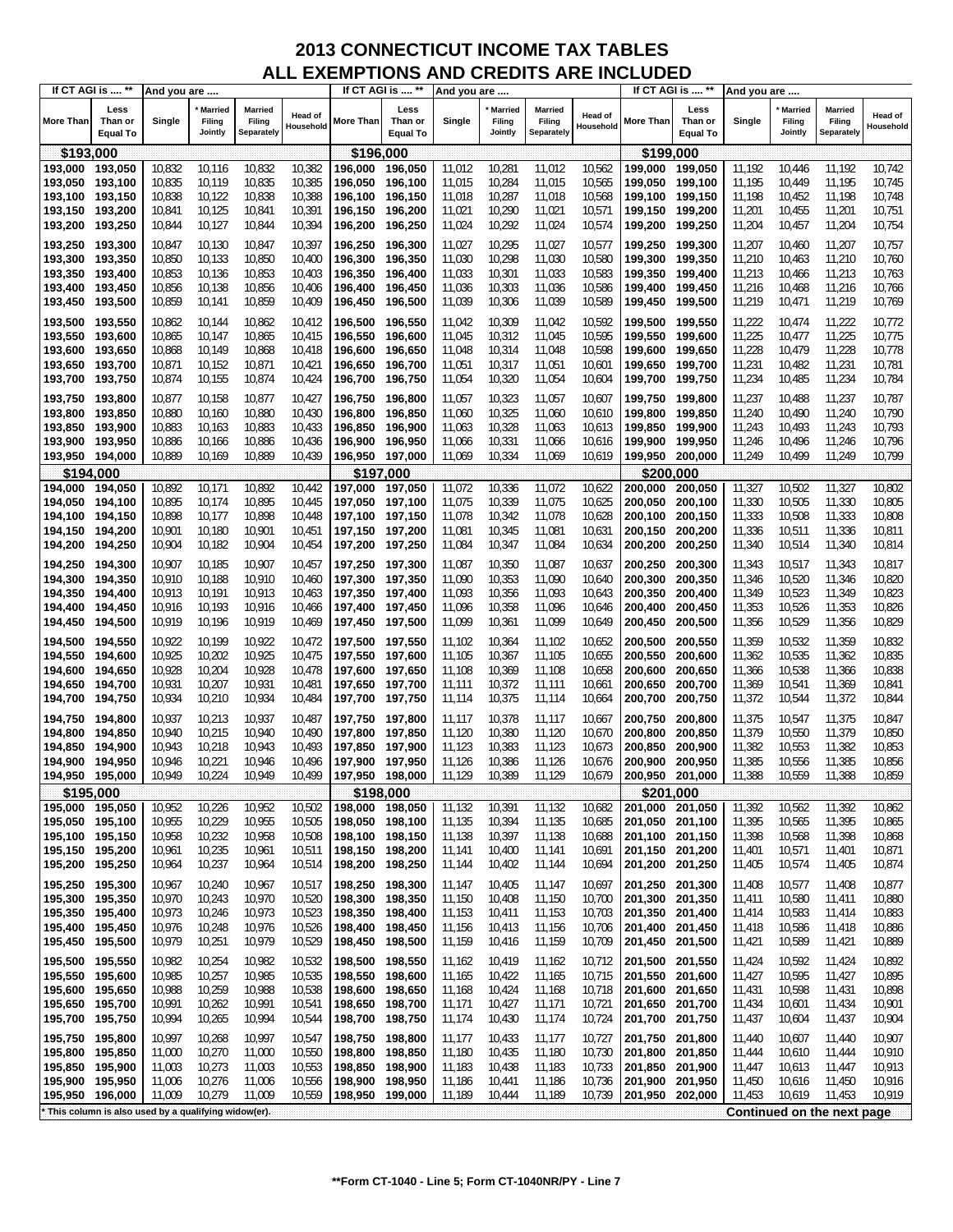|                  | If CT AGI is  **                                      | And you are |                                     |                                 |                      |                    | If CT AGI is  **            | And you are      |                                     |                                 |                             |                 | If CT AGI is  **            | And you are |                                     |                                        |                             |
|------------------|-------------------------------------------------------|-------------|-------------------------------------|---------------------------------|----------------------|--------------------|-----------------------------|------------------|-------------------------------------|---------------------------------|-----------------------------|-----------------|-----------------------------|-------------|-------------------------------------|----------------------------------------|-----------------------------|
| <b>More Than</b> | <b>Less Than</b><br>or Equal<br>To                    | Single      | <b>Married</b><br>Filing<br>Jointly | Married<br>Filing<br>Separately | Head of<br>Household | More Than          | ∟ess Than<br>or Equal<br>To | Single           | <b>Married</b><br>Filing<br>Jointly | Married<br>Filing<br>Separately | <b>Head of</b><br>Household | More Than       | Less Than<br>or Equal<br>To | Single      | <b>Married</b><br>Filing<br>Jointly | <b>Married</b><br>Filing<br>Separately | <b>Head of</b><br>Household |
| \$202,000        |                                                       |             |                                     |                                 |                      |                    | \$205,000                   |                  |                                     |                                 |                             |                 | \$208,000                   |             |                                     |                                        |                             |
| 202,000          | 202,050                                               | 11,457      | 10,622                              | 11,457                          | 10,922               | 205,000            | 205,050                     | 11,727           | 10,802                              | 11,727                          | 11,102                      | 208,000         | 208,050                     | 11,922      | 10,982                              | 11,922                                 | 11,282                      |
| 202,050          | 202,100                                               | 11,460      | 10,625                              | 11,460                          | 10,925               | 205,050            | 205,100                     | 11,730           | 10,805                              | 11,730                          | 11,105                      | 208,050         | 208,100                     | 11,925      | 10,985                              | 11,925                                 | 11,285                      |
| 202,100 202,150  |                                                       | 11,463      | 10,628                              | 11,463                          | 10,928               | 205,100 205,150    |                             | 11,733           | 10,808                              | 11,733                          | 11,108                      | 208,100         | 208,150                     | 11,928      | 10,988                              | 11,928                                 | 11,288                      |
| 202,150          | 202,200                                               | 11,466      | 10,631                              | 11,466                          | 10,931               | 205,150            | 205,200                     | 11,736           | 10,811                              | 11,736                          | 11,111                      | 208,150         | 208,200                     | 11,931      | 10,991                              | 11,931                                 | 11,291                      |
| 202,200          | 202,250                                               | 11,470      | 10,634                              | 11,470                          | 10,934               | 205,200            | 205,250                     | 11,740           | 10,814                              | 11,740                          | 11,114                      | 208,200         | 208,250                     | 11,935      | 10,994                              | 11,935                                 | 11,294                      |
|                  |                                                       |             |                                     |                                 |                      |                    |                             |                  |                                     |                                 |                             |                 |                             |             |                                     |                                        |                             |
| 202,250          | 202,300                                               | 11,473      | 10,637                              | 11,473                          | 10,937               | 205,250<br>205,300 | 205,300                     | 11,743           | 10,817                              | 11,743                          | 11,117                      | 208,250         | 208,300                     | 11,938      | 10,997                              | 11,938                                 | 11,297                      |
| 202,300          | 202,350                                               | 11,476      | 10,640                              | 11,476                          | 10,940               |                    | 205,350                     | 11,746           | 10,820                              | 11,746                          | 11,120                      | 208,300         | 208,350                     | 11,941      | 11,000                              | 11,941                                 | 11,300                      |
| 202,350          | 202,400                                               | 11,479      | 10,643                              | 11,479                          | 10,943               | 205,350            | 205,400                     | 11,749           | 10,823                              | 11,749                          | 11,123                      | 208,350         | 208,400                     | 11,944      | 11,003                              | 11,944                                 | 11,303                      |
| 202,400          | 202,450                                               | 11,483      | 10,646                              | 11,483                          | 10,946<br>10,949     | 205,400 205,450    |                             | 11,753<br>11,756 | 10,826<br>10,829                    | 11,753<br>11,756                | 11,126<br>11,129            | 208,400         | 208,450                     | 11,948      | 11,006<br>11,009                    | 11,948<br>11,951                       | 11,306<br>11,309            |
| 202,450          | 202,500                                               | 11,486      | 10,649                              | 11,486                          |                      | 205,450            | 205,500                     |                  |                                     |                                 |                             | 208,450         | 208,500                     | 11,951      |                                     |                                        |                             |
| 202,500 202,550  |                                                       | 11,489      | 10,652                              | 11,489                          | 10,952               | 205,500            | 205,550                     | 11,759           | 10,832                              | 11,759                          | 11,132                      | 208,500         | 208,550                     | 11,954      | 11,012                              | 11,954                                 | 11,312                      |
| 202,550          | 202,600                                               | 11,492      | 10,655                              | 11,492                          | 10,955               | 205,550            | 205,600                     | 11,762           | 10,835                              | 11,762                          | 11,135                      | 208,550         | 208,600                     | 11,957      | 11,015                              | 11,957                                 | 11,315                      |
| 202,600          | 202,650                                               | 11,496      | 10,658                              | 11,496                          | 10,958               | 205,600            | 205,650                     | 11,766           | 10,838                              | 11,766                          | 11,138                      | 208,600         | 208,650                     | 11,961      | 11,018                              | 11,961                                 | 11,318                      |
| 202,650          | 202,700                                               | 11,499      | 10,661                              | 11,499                          | 10,961               | 205,650            | 205,700                     | 11,769           | 10,841                              | 11,769                          | 11,141                      | 208,650         | 208,700                     | 11,964      | 11,021                              | 11,964                                 | 11,321                      |
| 202,700          | 202,750                                               | 11,502      | 10,664                              | 11,502                          | 10,964               | 205,700            | 205,750                     | 11,772           | 10,844                              | 11,772                          | 11,144                      | 208,700         | 208,750                     | 11,967      | 11,024                              | 11,967                                 | 11,324                      |
| 202,750          | 202,800                                               | 11,505      | 10,667                              | 11,505                          | 10,967               | 205,750            | 205,800                     | 11,775           | 10,847                              | 11,775                          | 11,147                      | 208,750         | 208,800                     | 11,970      | 11,027                              | 11,970                                 | 11,327                      |
| 202,800          | 202,850                                               | 11,509      | 10,670                              | 11,509                          | 10,970               | 205,800            | 205,850                     | 11,779           | 10,850                              | 11,779                          | 11,150                      | 208,800         | 208,850                     | 11,974      | 11,030                              | 11,974                                 | 11,330                      |
| 202,850          | 202,900                                               | 11,512      | 10,673                              | 11,512                          | 10,973               | 205,850            | 205,900                     | 11,782           | 10,853                              | 11,782                          | 11,153                      | 208,850         | 208,900                     | 11,977      | 11,033                              | 11,977                                 | 11,333                      |
| 202,900          | 202,950                                               | 11,515      | 10,676                              | 11,515                          | 10,976               | 205,900            | 205,950                     | 11,785           | 10,856                              | 11,785                          | 11,156                      | 208,900         | 208,950                     | 11,980      | 11,036                              | 11,980                                 | 11,336                      |
| 202,950          | 203,000                                               | 11,518      | 10,679                              | 11,518                          | 10,979               | 205,950            | 206,000                     | 11,788           | 10,859                              | 11,788                          | 11,159                      | 208,950         | 209,000                     | 11,983      | 11,039                              | 11,983                                 | 11,339                      |
| \$203,000        |                                                       |             |                                     |                                 |                      |                    | \$206,000                   |                  |                                     |                                 |                             |                 | \$209,000                   |             |                                     |                                        |                             |
| 203,000          | 203,050                                               | 11,522      | 10,682                              | 11,522                          | 10,982               | 206,000            | 206,050                     | 11,792           | 10,862                              | 11,792                          | 11,162                      | 209,000         | 209,050                     | 11,987      | 11,042                              | 11,987                                 | 11,342                      |
| 203,050          | 203,100                                               | 11,525      | 10,685                              | 11,525                          | 10,985               | 206,050            | 206,100                     | 11,795           | 10,865                              | 11,795                          | 11,165                      | 209,050         | 209,100                     | 11,990      | 11,045                              | 11,990                                 | 11,345                      |
| 203,100          | 203,150                                               | 11,528      | 10,688                              | 11,528                          | 10,988               | 206,100            | 206.150                     | 11,798           | 10,868                              | 11,798                          | 11,168                      | 209,100         | 209,150                     | 11,993      | 11,048                              | 11,993                                 | 11,348                      |
| 203,150 203,200  |                                                       | 11,531      | 10,691                              | 11,531                          | 10,991               | 206,150 206,200    |                             | 11,801           | 10,871                              | 11,801                          | 11,171                      | 209,150         | 209,200                     | 11,996      | 11,051                              | 11,996                                 | 11,351                      |
| 203,200          | 203,250                                               | 11,535      | 10,694                              | 11,535                          | 10,994               | 206,200            | 206,250                     | 11,805           | 10,874                              | 11,805                          | 11,174                      | 209,200         | 209,250                     | 12,000      | 11,054                              | 12,000                                 | 11,354                      |
| 203,250          | 203,300                                               | 11,538      | 10,697                              | 11,538                          | 10,997               | 206,250            | 206,300                     | 11,808           | 10,877                              | 11,808                          | 11,177                      | 209,250         | 209,300                     | 12,003      | 11,057                              | 12,003                                 | 11,357                      |
| 203,300          | 203,350                                               | 11,541      | 10,700                              | 11,541                          | 11,000               | 206,300            | 206,350                     | 11,811           | 10,880                              | 11,811                          | 11,180                      | 209,300         | 209,350                     | 12,006      | 11,060                              | 12,006                                 | 11,360                      |
| 203,350          | 203,400                                               | 11,544      | 10,703                              | 11,544                          | 11,003               | 206,350            | 206,400                     | 11,814           | 10,883                              | 11,814                          | 11,183                      | 209,350         | 209,400                     | 12,009      | 11,063                              | 12,009                                 | 11,363                      |
| 203,400          | 203,450                                               | 11,548      | 10,706                              | 11,548                          | 11,006               | 206,400            | 206,450                     | 11,818           | 10,886                              | 11,818                          | 11,186                      | 209,400         | 209,450                     | 12,013      | 11,066                              | 12,013                                 | 11,366                      |
| 203,450          | 203,500                                               | 11,551      | 10,709                              | 11,551                          | 11,009               | 206,450            | 206,500                     | 11,821           | 10,889                              | 11,821                          | 11,189                      | 209,450         | 209,500                     | 12,016      | 11,069                              | 12,016                                 | 11,369                      |
|                  |                                                       |             |                                     |                                 |                      |                    |                             |                  |                                     |                                 |                             |                 |                             |             |                                     |                                        |                             |
| 203,500          | 203,550                                               | 11,554      | 10,712                              | 11,554                          | 11,012               | 206,500            | 206,550                     | 11,824           | 10,892                              | 11,824                          | 11,192                      | 209,500         | 209,550                     | 12,019      | 11,072                              | 12,019                                 | 11,372                      |
| 203,550          | 203,600                                               | 11,557      | 10,715                              | 11,557                          | 11,015               | 206,550            | 206,600                     | 11,827           | 10,895                              | 11,827                          | 11,195                      | 209,550         | 209,600                     | 12,022      | 11,075                              | 12,022                                 | 11,375                      |
| 203,600          | 203,650                                               | 11,561      | 10,718                              | 11,561                          | 11,018               | 206,600            | 206,650                     | 11,831           | 10,898                              | 11,831                          | 11,198                      | 209,600         | 209,650                     | 12,026      | 11,078                              | 12,026                                 | 11,378                      |
| 203,650          | 203,700                                               | 11,564      | 10,721                              | 11,564                          | $11,02^{\circ}$      | 206,650            | 206,700                     | 11,834           | 10,901                              | 11,834                          | 11,201                      | 209,650         | 209,700                     | 12,029      | 11,081                              | 12,029                                 | 11,381                      |
| 203,700          | 203,750                                               | 11,567      | 10,724                              | 11,567                          | 11,024               | 206,700            | 206,750                     | 11,837           | 10,904                              | 11,837                          | 11,204                      | 209,700         | 209,750                     | 12,032      | 11,084                              | 12,032                                 | 11,384                      |
| 203,750          | 203,800                                               | 11,570      | 10,727                              | 11,570                          | 11,027               | 206,750            | 206,800                     | 11,840           | 10,907                              | 11,840                          | 11,207                      | 209,750         | 209,800                     | 12,035      | 11,087                              | 12,035                                 | 11,387                      |
| 203,800          | 203,850                                               | 11,574      | 10,730                              | 11,574                          | 11,030               | 206,800            | 206,850                     | 11,844           | 10,910                              | 11,844                          | 11,210                      | 209,800         | 209,850                     | 12,039      | 11,090                              | 12,039                                 | 11,390                      |
| 203,850          | 203,900                                               | 11,577      | 10,733                              | 11,577                          | 11,033               | 206,850            | 206,900                     | 11,847           | 10,913                              | 11,847                          | 11,213                      | 209,850         | 209,900                     | 12,042      | 11,093                              | 12,042                                 | 11,393                      |
| 203,900          | 203,950                                               | 11,580      | 10,736                              | 11,580                          | 11,036               | 206,900            | 206,950                     | 11,850           | 10,916                              | 11,850                          | 11,216                      | 209,900         | 209,950                     | 12,045      | 11,096                              | 12,045                                 | 11,396                      |
| 203,950          | 204,000                                               | 11,583      | 10,739                              | 11,583                          | 11,039               | 206.950 207.000    |                             | 11,853           | 10,919                              | 11,853                          | 11,219                      | 209,950         | 210,000                     | 12,048      | 11,099                              | 12,048                                 | 11,399                      |
|                  | \$204,000                                             |             |                                     |                                 |                      |                    | \$207,000                   |                  |                                     |                                 |                             |                 | \$210,000                   |             |                                     |                                        |                             |
| 204,000 204,050  |                                                       | 11,587      | 10,742                              | 11,587                          | 11,042               | 207,000 207,050    |                             | 11,857           | 10,922                              | 11,857                          | 11,222                      | 210,000 210,050 |                             | 12,127      | 11,102                              | 12,127                                 | 11,402                      |
| 204,050 204,100  |                                                       | 11,590      | 10,745                              | 11,590                          | 11,045               | 207,050 207,100    |                             | 11,860           | 10,925                              | 11,860                          | 11,225                      |                 | 210,050 210,100             | 12,130      | 11,105                              | 12,130                                 | 11,405                      |
| 204,100          | 204,150                                               | 11,593      | 10,748                              | 11,593                          | 11,048               | 207,100 207,150    |                             | 11,863           | 10,928                              | 11,863                          | 11,228                      | 210,100         | 210,150                     | 12,133      | 11,108                              | 12,133                                 | 11,408                      |
| 204,150 204,200  |                                                       | 11,596      | 10,751                              | 11,596                          | 11,051               | 207,150 207,200    |                             | 11,866           | 10,931                              | 11,866                          | 11,231                      |                 | 210,150 210,200             | 12,136      | 11,111                              | 12,136                                 | 11,411                      |
| 204,200          | 204,250                                               | 11,600      | 10,754                              | 11,600                          | 11,054               | 207,200            | 207,250                     | 11,870           | 10,934                              | 11,870                          | 11,234                      | 210,200         | 210,250                     | 12,140      | 11,114                              | 12,140                                 | 11,414                      |
| 204,250          | 204,300                                               | 11,603      | 10,757                              | 11,603                          | 11,057               | 207,250 207,300    |                             | 11,873           | 10,937                              | 11,873                          | 11,237                      | 210,250 210,300 |                             | 12,143      | 11,117                              | 12,143                                 | 11,417                      |
| 204,300          | 204,350                                               | 11,606      | 10,760                              | 11,606                          | 11,060               | 207,300 207,350    |                             | 11,876           | 10,940                              | 11,876                          | 11,240                      | 210,300         | 210,350                     | 12,146      | 11,120                              | 12,146                                 | 11,420                      |
| 204,350          | 204,400                                               | 11,609      | 10,763                              | 11,609                          | 11,063               | 207,350 207,400    |                             | 11,879           | 10,943                              | 11,879                          | 11,243                      | 210,350         | 210,400                     | 12,149      | 11,123                              | 12,149                                 | 11,423                      |
| 204,400          | 204,450                                               | 11,613      | 10,766                              | 11,613                          | 11,066               | 207,400 207,450    |                             | 11,883           | 10,946                              | 11,883                          | 11,246                      | 210,400         | 210,450                     | 12,153      | 11,126                              | 12,153                                 | 11,426                      |
| 204,450          | 204,500                                               | 11,616      | 10,769                              | 11,616                          | 11,069               | 207,450            | 207,500                     | 11,886           | 10,949                              | 11,886                          | 11,249                      | 210,450         | 210,500                     | 12,156      | 11,129                              | 12,156                                 | 11,429                      |
| 204,500          | 204,550                                               | 11,619      | 10,772                              | 11,619                          | 11,072               | 207,500 207,550    |                             | 11,889           | 10,952                              | 11,889                          | 11,252                      | 210,500         | 210,550                     | 12,159      | 11,132                              | 12,159                                 | 11,432                      |
| 204,550          | 204,600                                               | 11,622      | 10,775                              | 11,622                          | 11,075               | 207,550 207,600    |                             | 11,892           | 10,955                              | 11,892                          | 11,255                      | 210,550         | 210,600                     | 12,162      | 11,135                              | 12,162                                 | 11,435                      |
| 204,600          | 204,650                                               | 11,626      | 10,778                              | 11,626                          | 11,078               | 207,600 207,650    |                             | 11,896           | 10,958                              | 11,896                          | 11,258                      | 210,600         | 210,650                     | 12,166      | 11,138                              | 12,166                                 | 11,438                      |
| 204,650          | 204,700                                               | 11,629      | 10,781                              | 11,629                          | 11,081               | 207,650 207,700    |                             | 11,899           | 10,961                              | 11,899                          | 11,261                      | 210,650         | 210,700                     | 12,169      | 11,141                              | 12,169                                 | 11,441                      |
| 204,700          | 204,750                                               | 11,632      | 10,784                              | 11,632                          | 11,084               | 207,700 207,750    |                             | 11,902           | 10,964                              | 11,902                          | 11,264                      | 210,700         | 210,750                     | 12,172      | 11,144                              | 12,172                                 | 11,444                      |
| 204,750          | 204,800                                               | 11,635      | 10,787                              | 11,635                          | 11,087               | 207,750 207,800    |                             | 11,905           | 10,967                              | 11,905                          | 11,267                      | 210,750         | 210,800                     | 12,175      | 11,147                              | 12,175                                 | 11,447                      |
| 204,800          | 204,850                                               | 11,639      | 10,790                              | 11,639                          | 11,090               | 207,800            | 207,850                     | 11,909           | 10,970                              | 11,909                          | 11,270                      | 210,800         | 210,850                     | 12,179      | 11,150                              | 12,179                                 | 11,450                      |
| 204,850          | 204,900                                               | 11,642      | 10,793                              | 11,642                          | 11,093               | 207,850 207,900    |                             | 11,912           | 10,973                              | 11,912                          | 11,273                      | 210,850         | 210,900                     | 12,182      | 11,153                              | 12,182                                 | 11,453                      |
| 204,900          | 204,950                                               | 11,645      | 10,796                              | 11,645                          | 11,096               | 207,900 207,950    |                             | 11,915           | 10,976                              | 11,915                          | 11,276                      |                 | 210,900 210,950             | 12,185      | 11,156                              | 12,185                                 | 11,456                      |
| 204,950          | 205,000                                               | 11,648      | 10,799                              | 11,648                          | 11,099               | 207,950 208,000    |                             | 11,918           | 10,979                              | 11,918                          | 11,279                      |                 | 210,950 211,000             | 12,188      | 11,159                              | 12,188                                 | 11,459                      |
|                  | * This column is also used by a qualifying widow(er). |             |                                     |                                 |                      |                    |                             |                  |                                     |                                 |                             |                 |                             |             |                                     | Continued on the next page             |                             |
|                  |                                                       |             |                                     |                                 |                      |                    |                             |                  |                                     |                                 |                             |                 |                             |             |                                     |                                        |                             |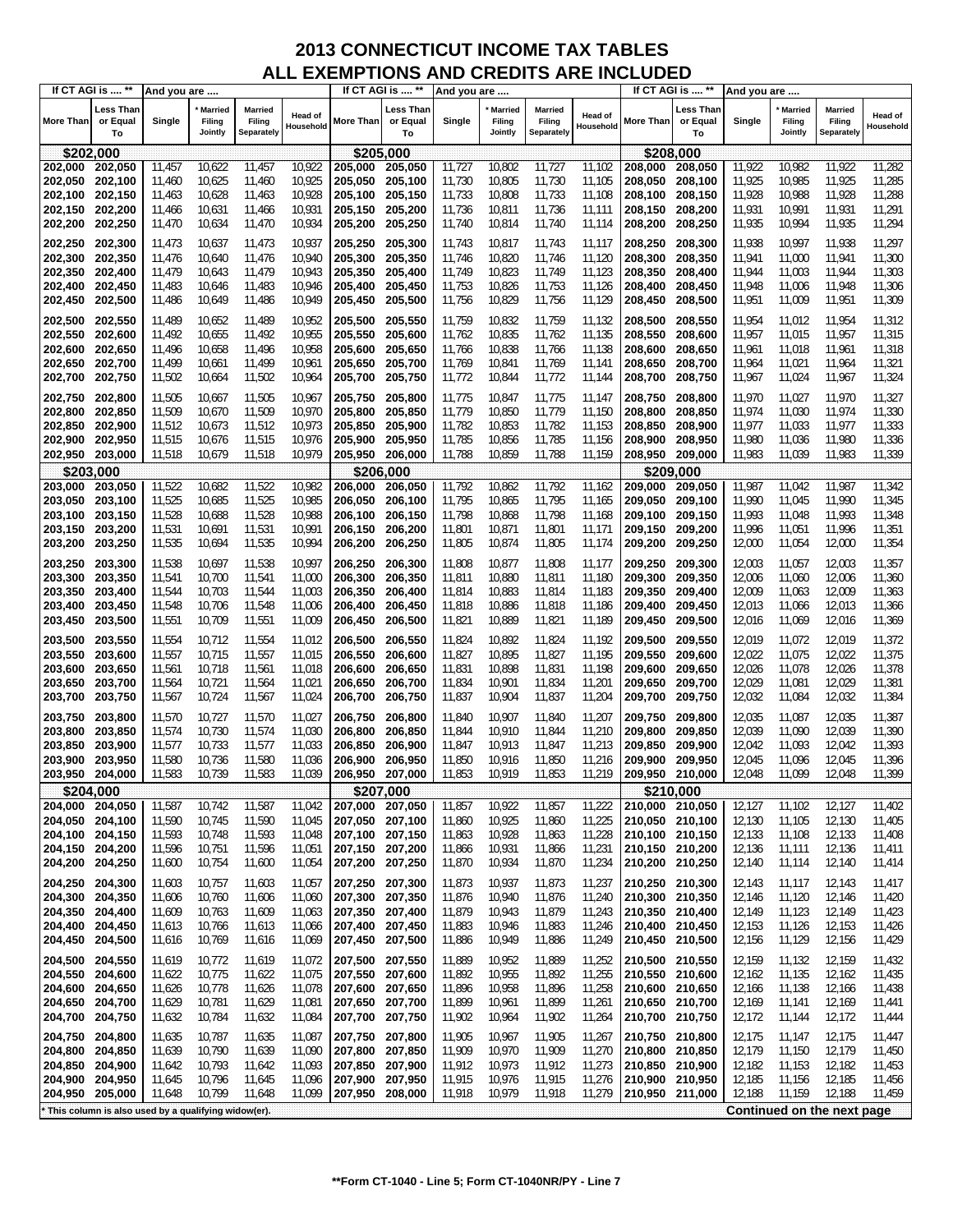| If CT AGI is  **                   |                                                       | And you are      |                                     |                                 |                      |                                    | If CT AGI is  **            | And you are      |                                     |                                 |                      |                            | If CT AGI is  **            | And you are      |                                     |                                        |                             |
|------------------------------------|-------------------------------------------------------|------------------|-------------------------------------|---------------------------------|----------------------|------------------------------------|-----------------------------|------------------|-------------------------------------|---------------------------------|----------------------|----------------------------|-----------------------------|------------------|-------------------------------------|----------------------------------------|-----------------------------|
| <b>More Than</b>                   | Less Than<br>or Equal<br>To                           | Single           | <b>Married</b><br>Filing<br>Jointly | Married<br>Filing<br>Separately | Head of<br>Household | More Than                          | Less Than<br>or Equal<br>To | Single           | <b>Married</b><br>Filing<br>Jointly | Married<br>Filing<br>Separately | Head of<br>Household | <b>More Than</b>           | Less Than<br>or Equal<br>To | Single           | <b>Married</b><br>Filing<br>Jointly | <b>Married</b><br>Filing<br>Separately | <b>Head of</b><br>Household |
| \$211,000                          |                                                       |                  |                                     |                                 |                      | \$214,000                          |                             |                  |                                     |                                 |                      | \$217,000                  |                             |                  |                                     |                                        |                             |
| 211,000                            | 211,050                                               | 12,192           | 11,162                              | 12,192                          | 11,462               | 214,000                            | 214,050                     | 12,387           | 11,342                              | 12,387                          | 11,642               | 217,000                    | 217,050                     | 12,657           | 11,522                              | 12,657                                 | 11,822                      |
| 211,050                            | 211,100                                               | 12,195           | 11,165                              | 12,195                          | 11,465               | 214,050                            | 214,100                     | 12,390           | 11,345                              | 12,390                          | 11,645               | 217,050                    | 217,100                     | 12,660           | 11,525                              | 12,660                                 | 11,825                      |
| 211,100                            | 211,150                                               | 12,198           | 11,168                              | 12,198                          | 11,468               | 214.100                            | 214,150                     | 12,393           | 11,348                              | 12,393                          | 11,648               | 217,100                    | 217,150                     | 12,663           | 11,528                              | 12,663                                 | 11,828                      |
| 211,150 211,200                    |                                                       | 12,201           | 11,171                              | 12,201                          | 11,471               | 214,150 214,200                    |                             | 12,396           | 11,351                              | 12,396                          | 11,651               | 217,150                    | 217,200                     | 12,666           | 11,531                              | 12,666                                 | 11,831                      |
| 211,200 211,250                    |                                                       | 12,205           | 11,174                              | 12,205                          | 11,474               | 214,200 214,250                    |                             | 12,400           | 11,354                              | 12,400                          | 11,654               | 217,200                    | 217,250                     | 12,670           | 11,534                              | 12,670                                 | 11,834                      |
| 211,250 211,300                    |                                                       | 12,208           | 11,177                              | 12,208                          | 11,477               | 214,250 214,300                    |                             | 12,403           | 11,357                              | 12,403                          | 11,657               | 217,250                    | 217,300                     | 12,673           | 11,537                              | 12,673                                 | 11,837                      |
| 211,300 211,350                    |                                                       | 12,211           | 11,180                              | 12,211                          | 11,480               | 214,300 214,350                    |                             | 12,406           | 11,360                              | 12,406                          | 11,660               | 217,300                    | 217,350                     | 12,676           | 11,540                              | 12,676                                 | 11,840                      |
| 211,350 211,400                    |                                                       | 12,214<br>12,218 | 11,183<br>11,186                    | 12,214<br>12,218                | 11,483<br>11,486     | 214,350 214,400<br>214,400 214,450 |                             | 12,409<br>12,413 | 11,363<br>11,366                    | 12,409<br>12,413                | 11,663<br>11,666     | 217,350                    | 217,400<br>217,450          | 12,679<br>12,683 | 11,543<br>11,546                    | 12,679<br>12,683                       | 11,843<br>11,846            |
| 211,400 211,450<br>211,450 211,500 |                                                       | 12,221           | 11,189                              | 12,221                          | 11,489               | 214,450 214,500                    |                             | 12,416           | 11,369                              | 12,416                          | 11,669               | 217,400<br>217,450         | 217,500                     | 12,686           | 11,549                              | 12,686                                 | 11,849                      |
|                                    |                                                       |                  |                                     |                                 |                      |                                    |                             |                  |                                     |                                 |                      |                            |                             |                  |                                     |                                        |                             |
| 211,500 211,550                    |                                                       | 12,224           | 11,192                              | 12,224                          | 11,492               | 214,500 214,550                    |                             | 12,419           | 11,372                              | 12,419                          | 11,672               | 217,500                    | 217,550                     | 12,689           | 11,552                              | 12,689                                 | 11,852                      |
| 211,550<br>211,600                 | 211,600<br>211,650                                    | 12,227<br>12,231 | 11,195<br>11,198                    | 12,227<br>12,231                | 11,495<br>11,498     | 214,550 214,600<br>214,600 214,650 |                             | 12,422<br>12,426 | 11,375<br>11,378                    | 12,422<br>12,426                | 11,675<br>11,678     | 217,550<br>217,600         | 217,600<br>217,650          | 12,692<br>12,696 | 11,555<br>11,558                    | 12,692<br>12,696                       | 11,855<br>11,858            |
| 211,650                            | 211,700                                               | 12,234           | 11,201                              | 12,234                          | 11,501               | 214,650 214,700                    |                             | 12,429           | 11,381                              | 12,429                          | 11,681               | 217,650                    | 217,700                     | 12,699           | 11,561                              | 12,699                                 | 11,861                      |
| 211,700 211,750                    |                                                       | 12,237           | 11,204                              | 12,237                          | 11,504               | 214,700 214,750                    |                             | 12,432           | 11,384                              | 12,432                          | 11,684               | 217,700                    | 217,750                     | 12,702           | 11,564                              | 12,702                                 | 11,864                      |
| 211,750 211,800                    |                                                       | 12,240           | 11,207                              | 12,240                          | 11,507               | 214,750 214,800                    |                             | 12,435           | 11,387                              | 12,435                          | 11,687               | 217,750                    | 217,800                     | 12,705           | 11,567                              | 12,705                                 | 11,867                      |
| 211,800                            | 211,850                                               | 12,244           | 11,210                              | 12,244                          | 11,510               | 214,800 214,850                    |                             | 12,439           | 11,390                              | 12,439                          | 11,690               | 217,800                    | 217,850                     | 12,709           | 11,570                              | 12,709                                 | 11,870                      |
| 211,850 211,900                    |                                                       | 12,247           | 11,213                              | 12,247                          | 11,513               | 214,850 214,900                    |                             | 12,442           | 11,393                              | 12,442                          | 11,693               | 217,850                    | 217,900                     | 12,712           | 11,573                              | 12,712                                 | 11,873                      |
| 211,900 211,950                    |                                                       | 12,250           | 11,216                              | 12,250                          | 11,516               | 214,900 214,950                    |                             | 12,445           | 11,396                              | 12,445                          | 11,696               | 217,900                    | 217,950                     | 12,715           | 11,576                              | 12,715                                 | 11,876                      |
| 211,950 212,000                    |                                                       | 12,253           | 11,219                              | 12,253                          | 11,519               | 214,950 215,000                    |                             | 12,448           | 11,399                              | 12,448                          | 11,699               | 217,950 218,000            |                             | 12,718           | 11,579                              | 12,718                                 | 11,879                      |
|                                    | \$212,000                                             |                  |                                     |                                 |                      | \$215,000                          |                             |                  |                                     |                                 |                      |                            | \$218.000                   |                  |                                     |                                        |                             |
| 212,000                            | 212,050                                               | 12,257           | 11,222                              | 12,257                          | 11,522               | 215,000                            | 215,050                     | 12,527           | 11,402                              | 12,527                          | 11,702               | 218,000                    | 218,050                     | 12,722           | 11,582                              | 12,722                                 | 11,882                      |
| 212,050 212,100                    |                                                       | 12,260           | 11,225                              | 12,260                          | 11,525               | 215,050 215,100                    |                             | 12,530           | 11,405                              | 12,530                          | 11,705               | 218,050                    | 218,100                     | 12,725           | 11,585                              | 12,725                                 | 11,885                      |
| 212,100 212,150<br>212,150 212,200 |                                                       | 12,263<br>12,266 | 11,228<br>11,231                    | 12,263<br>12,266                | 11,528<br>11,531     | 215,100 215,150<br>215,150 215,200 |                             | 12,533<br>12,536 | 11,408<br>11,411                    | 12,533<br>12,536                | 11,708<br>11,711     | 218,100<br>218,150         | 218,150<br>218,200          | 12,728<br>12,731 | 11,588<br>11,591                    | 12,728<br>12,731                       | 11,888<br>11,891            |
| 212,200 212,250                    |                                                       | 12,270           | 11,234                              | 12,270                          | 11,534               | 215,200 215,250                    |                             | 12,540           | 11,414                              | 12,540                          | 11,714               | 218,200                    | 218,250                     | 12,735           | 11,594                              | 12,735                                 | 11,894                      |
|                                    |                                                       |                  |                                     | 12,273                          |                      |                                    |                             |                  |                                     |                                 |                      |                            |                             |                  |                                     |                                        |                             |
| 212,250 212,300<br>212,300         | 212,350                                               | 12,273<br>12,276 | 11,237<br>11,240                    | 12,276                          | 11,537<br>11,540     | 215,250 215,300<br>215,300 215,350 |                             | 12,543<br>12,546 | 11,417<br>11,420                    | 12,543<br>12,546                | 11,717<br>11,720     | 218,250<br>218,300         | 218,300<br>218,350          | 12,738<br>12,741 | 11,597<br>11,600                    | 12,738<br>12,741                       | 11,897<br>11,900            |
| 212,350 212,400                    |                                                       | 12,279           | 11,243                              | 12,279                          | 11,543               | 215,350 215,400                    |                             | 12,549           | 11,423                              | 12,549                          | 11,723               | 218,350                    | 218,400                     | 12,744           | 11,603                              | 12,744                                 | 11,903                      |
| 212,400 212,450                    |                                                       | 12,283           | 11,246                              | 12,283                          | 11,546               | 215,400 215,450                    |                             | 12,553           | 11,426                              | 12,553                          | 11,726               | 218,400                    | 218,450                     | 12,748           | 11,606                              | 12,748                                 | 11,906                      |
| 212,450 212,500                    |                                                       | 12,286           | 11,249                              | 12,286                          | 11,549               | 215,450 215,500                    |                             | 12,556           | 11,429                              | 12,556                          | 11,729               | 218,450                    | 218,500                     | 12,751           | 11,609                              | 12,751                                 | 11,909                      |
| 212,500 212,550                    |                                                       | 12,289           | 11,252                              | 12,289                          | 11,552               | 215,500 215,550                    |                             | 12,559           | 11,432                              | 12,559                          | 11,732               | 218,500                    | 218,550                     | 12,754           | 11,612                              | 12,754                                 | 11,912                      |
| 212,550                            | 212,600                                               | 12,292           | 11,255                              | 12,292                          | 11,555               | 215,550 215,600                    |                             | 12,562           | 11,435                              | 12,562                          | 11,735               | 218,550                    | 218,600                     | 12,757           | 11,615                              | 12,757                                 | 11,915                      |
| 212,600 212,650                    |                                                       | 12,296           | 11,258                              | 12,296                          | 11,558               | 215,600 215,650                    |                             | 12,566           | 11,438                              | 12,566                          | 11,738               | 218,600                    | 218,650                     | 12,761           | 11,618                              | 12,761                                 | 11,918                      |
| 212,650 212,700                    |                                                       | 12,299           | 11,261                              | 12,299                          | 11,561               | 215,650 215,700                    |                             | 12,569           | 11,441                              | 12,569                          | 11,741               | 218,650                    | 218,700                     | 12,764           | 11,621                              | 12,764                                 | 11,921                      |
| 212,700 212,750                    |                                                       | 12,302           | 11,264                              | 12,302                          | 11,564               | 215,700 215,750                    |                             | 12,572           | 11,444                              | 12,572                          | 11,744               | 218,700                    | 218,750                     | 12,767           | 11,624                              | 12,767                                 | 11,924                      |
| 212,750                            | 212,800                                               | 12,305           | 11,267                              | 12,305                          | 11,567               | 215,750 215,800                    |                             | 12,575           | 11,447                              | 12,575                          | 11,747               | 218.750                    | 218,800                     | 12,770           | 11,627                              | 12,770                                 | 11,927                      |
| 212,800                            | 212,850                                               | 12,309           | 11,270                              | 12,309                          | 11,570               | 215,800 215,850                    |                             | 12,579           | 11,450                              | 12,579                          | 11,750               | 218,800                    | 218,850                     | 12,774           | 11,630                              | 12,774                                 | 11,930                      |
| 212,850                            | 212,900                                               | 12,312<br>12,315 | 11,273<br>11,276                    | 12,312<br>12,315                | 11,573               | 215.850                            | 215,900                     | 12,582<br>12,585 | 11,453                              | 12,582                          | 11,753               | 218.850                    | 218,900                     | 12,777           | 11,633                              | 12,777                                 | 11,933                      |
| 212,900<br>212,950 213,000         | 212,950                                               | 12,318           | 11,279                              | 12,318                          | 11,576<br>11,579     | 215,900 215,950<br>215,950 216,000 |                             | 12,588           | 11,456<br>11,459                    | 12,585<br>12,588                | 11,756<br>11,759     | 218,900<br>218,950         | 218,950<br>219,000          | 12,780<br>12,783 | 11,636<br>11,639                    | 12,780<br>12,783                       | 11,936<br>11,939            |
|                                    | \$213,000                                             |                  |                                     |                                 |                      | \$216,000                          |                             |                  |                                     |                                 |                      |                            | \$219,000                   |                  |                                     |                                        |                             |
| 213,000 213,050                    |                                                       | 12,322           | 11,282                              | 12,322                          | 11,582               | 216,000 216,050                    |                             | 12,592           | 11,462                              | 12,592                          | 11,762               | 219,000 219,050            |                             | 12,787           | 11,642                              | 12,787                                 | 11,942                      |
| 213,050 213,100                    |                                                       | 12,325           | 11,285                              | 12,325                          | 11,585               | 216,050 216,100                    |                             | 12,595           | 11,465                              | 12,595                          | 11,765               | 219,050 219,100            |                             | 12,790           | 11,645                              | 12,790                                 | 11,945                      |
| 213,100 213,150                    |                                                       | 12,328           | 11,288                              | 12,328                          | 11,588               | 216,100 216,150                    |                             | 12,598           | 11,468                              | 12,598                          | 11,768               | 219,100 219,150            |                             | 12,793           | 11,648                              | 12,793                                 | 11,948                      |
| 213,150 213,200                    |                                                       | 12,331           | 11,291                              | 12,331                          | 11,591               | 216,150 216,200                    |                             | 12,601           | 11,471                              | 12,601                          | 11,771               | 219,150 219,200            |                             | 12,796           | 11,651                              | 12,796                                 | 11,951                      |
| 213,200 213,250                    |                                                       | 12,335           | 11,294                              | 12,335                          | 11,594               | 216,200 216,250                    |                             | 12,605           | 11,474                              | 12,605                          | 11,774               | 219,200                    | 219,250                     | 12,800           | 11,654                              | 12,800                                 | 11,954                      |
| 213,250 213,300                    |                                                       | 12,338           | 11,297                              | 12,338                          | 11,597               | 216,250 216,300                    |                             | 12,608           | 11,477                              | 12,608                          | 11,777               | 219,250                    | 219,300                     | 12,803           | 11,657                              | 12,803                                 | 11,957                      |
| 213,300 213,350                    |                                                       | 12,341           | 11,300                              | 12,341                          | 11,600               | 216,300 216,350                    |                             | 12,611           | 11,480                              | 12,611                          | 11,780               | 219,300                    | 219,350                     | 12,806           | 11,660                              | 12,806                                 | 11,960                      |
| 213,350 213,400<br>213,400 213,450 |                                                       | 12,344<br>12,348 | 11,303<br>11,306                    | 12,344<br>12,348                | 11,603<br>11,606     | 216,350 216,400<br>216,400 216,450 |                             | 12,614<br>12,618 | 11,483<br>11,486                    | 12,614<br>12,618                | 11,783<br>11,786     | 219,350 219,400<br>219,400 | 219,450                     | 12,809<br>12,813 | 11,663<br>11,666                    | 12,809<br>12,813                       | 11,963<br>11,966            |
| 213,450 213,500                    |                                                       | 12,351           | 11,309                              | 12,351                          | 11,609               | 216,450 216,500                    |                             | 12,621           | 11,489                              | 12,621                          | 11,789               | 219,450                    | 219,500                     | 12,816           | 11,669                              | 12,816                                 | 11,969                      |
|                                    |                                                       |                  |                                     |                                 |                      |                                    |                             |                  |                                     |                                 |                      |                            |                             |                  |                                     |                                        |                             |
| 213,500 213,550<br>213,550 213,600 |                                                       | 12,354<br>12,357 | 11,312<br>11,315                    | 12,354<br>12,357                | 11,612<br>11,615     | 216,500 216,550<br>216,550 216,600 |                             | 12,624<br>12,627 | 11,492<br>11,495                    | 12,624<br>12,627                | 11,792<br>11,795     | 219,500<br>219,550         | 219,550<br>219,600          | 12,819<br>12,822 | 11,672<br>11,675                    | 12,819<br>12,822                       | 11,972<br>11,975            |
| 213,600 213,650                    |                                                       | 12,361           | 11,318                              | 12,361                          | 11,618               | 216,600 216,650                    |                             | 12,631           | 11,498                              | 12,631                          | 11,798               | 219,600                    | 219,650                     | 12,826           | 11,678                              | 12,826                                 | 11,978                      |
| 213,650 213,700                    |                                                       | 12,364           | 11,321                              | 12,364                          | 11,621               | 216,650 216,700                    |                             | 12,634           | 11,501                              | 12,634                          | 11,801               | 219,650                    | 219,700                     | 12,829           | 11,681                              | 12,829                                 | 11,981                      |
| 213,700 213,750                    |                                                       | 12,367           | 11,324                              | 12,367                          | 11,624               | 216,700 216,750                    |                             | 12,637           | 11,504                              | 12,637                          | 11,804               | 219,700                    | 219,750                     | 12,832           | 11,684                              | 12,832                                 | 11,984                      |
| 213,750 213,800                    |                                                       | 12,370           | 11,327                              | 12,370                          | 11,627               | 216,750 216,800                    |                             | 12,640           | 11,507                              | 12,640                          | 11,807               | 219,750                    | 219,800                     | 12,835           | 11,687                              | 12,835                                 | 11,987                      |
| 213,800 213,850                    |                                                       | 12,374           | 11,330                              | 12,374                          | 11,630               | 216,800 216,850                    |                             | 12,644           | 11,510                              | 12,644                          | 11,810               | 219,800                    | 219,850                     | 12,839           | 11,690                              | 12,839                                 | 11,990                      |
| 213,850 213,900                    |                                                       | 12,377           | 11,333                              | 12,377                          | 11,633               | 216,850 216,900                    |                             | 12,647           | 11,513                              | 12,647                          | 11,813               | 219,850                    | 219,900                     | 12,842           | 11,693                              | 12,842                                 | 11,993                      |
| 213,900 213,950                    |                                                       | 12,380           | 11,336                              | 12,380                          | 11,636               | 216,900 216,950                    |                             | 12,650           | 11,516                              | 12,650                          | 11,816               | 219,900                    | 219,950                     | 12,845           | 11,696                              | 12,845                                 | 11,996                      |
| 213,950 214,000                    |                                                       | 12,383           | 11,339                              | 12,383                          | 11,639               | 216,950 217,000                    |                             | 12,653           | 11,519                              | 12,653                          | 11,819               | 219,950                    | 220,000                     | 12,848           | 11,699                              | 12,848                                 | 11,999                      |
|                                    | * This column is also used by a qualifying widow(er). |                  |                                     |                                 |                      |                                    |                             |                  |                                     |                                 |                      |                            |                             |                  |                                     | Continued on the next page             |                             |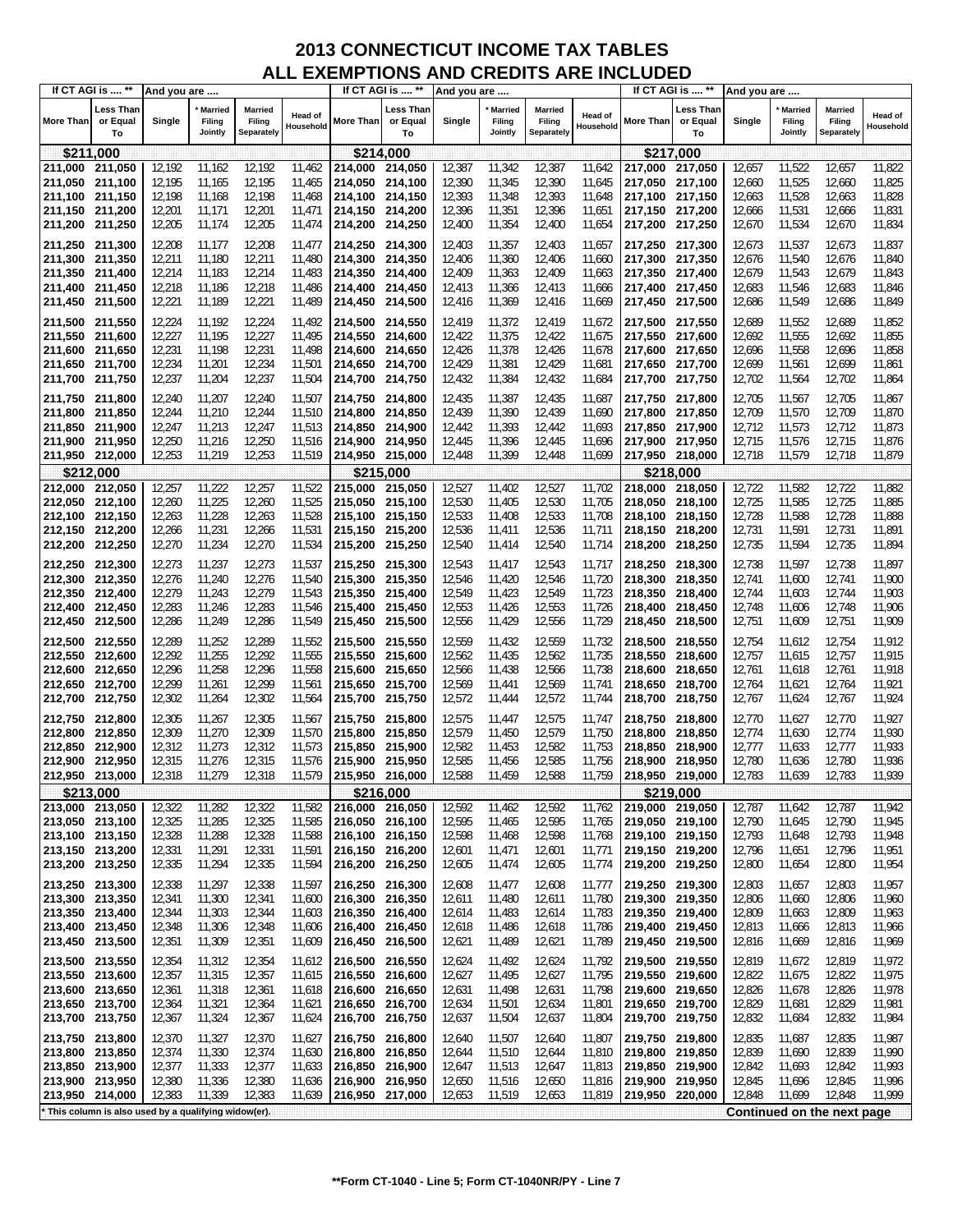|                            | If CT AGI is  **                                      | And you are      |                                     |                                 |                             |                            | If CT AGI is  **            | And you are      |                                     |                                 |                             |                    | If CT AGI is  **            | And you are      |                                     |                                        |                             |
|----------------------------|-------------------------------------------------------|------------------|-------------------------------------|---------------------------------|-----------------------------|----------------------------|-----------------------------|------------------|-------------------------------------|---------------------------------|-----------------------------|--------------------|-----------------------------|------------------|-------------------------------------|----------------------------------------|-----------------------------|
| <b>More Than</b>           | Less Than<br>or Equal<br>To                           | Single           | <b>Married</b><br>Filing<br>Jointly | Married<br>Filing<br>Separately | <b>Head of</b><br>Household | More Than                  | Less Than<br>or Equal<br>To | Single           | <b>Married</b><br>Filing<br>Jointly | Married<br>Filing<br>Separately | <b>Head of</b><br>Household | More Than          | Less Than<br>or Equal<br>To | Single           | <b>Married</b><br>Filing<br>Jointly | <b>Married</b><br>Filing<br>Separately | <b>Head of</b><br>Household |
| \$220,000                  |                                                       |                  |                                     |                                 |                             | \$223,000                  |                             |                  |                                     |                                 |                             |                    | \$226,000                   |                  |                                     |                                        |                             |
| 220,000                    | 220,050                                               | 12,927           | 11,702                              | 12,927                          | 12,002                      | 223,000                    | 223,050                     | 13,122           | 11,882                              | 13,122                          | 12,182                      | 226,000            | 226,050                     | 13,392           | 12,062                              | 13,392                                 | 12,362                      |
| 220,050                    | 220,100                                               | 12,930           | 11,705                              | 12,930                          | 12,005                      | 223,050                    | 223,100                     | 13,125           | 11,885                              | 13,125                          | 12,185                      | 226,050            | 226,100                     | 13,395           | 12,065                              | 13,395                                 | 12,365                      |
| 220,100                    | 220,150                                               | 12,933           | 11,708                              | 12,933                          | 12,008                      | 223,100                    | 223,150                     | 13,128           | 11,888                              | 13,128                          | 12,188                      | 226,100            | 226,150                     | 13,398           | 12,068                              | 13,398                                 | 12,368                      |
| 220,150                    | 220,200                                               | 12,936           | 11,711                              | 12,936                          | 12,011                      | 223,150                    | 223,200                     | 13,131           | 11,891                              | 13,131                          | 12,191                      | 226,150            | 226,200                     | 13,401           | 12,071                              | 13,401                                 | 12,371                      |
| 220,200                    | 220,250                                               | 12,940           | 11,714                              | 12,940                          | 12,014                      | 223,200 223,250            |                             | 13,135           | 11,894                              | 13,135                          | 12,194                      | 226,200            | 226,250                     | 13,405           | 12,074                              | 13,405                                 | 12,374                      |
| 220,250 220,300            |                                                       | 12,943           | 11,717                              | 12,943                          | 12,017                      | 223,250 223,300            |                             | 13,138           | 11,897                              | 13,138                          | 12,197                      | 226,250            | 226,300                     | 13,408           | 12,077                              | 13,408                                 | 12,377                      |
| 220,300                    | 220,350                                               | 12,946           | 11,720                              | 12,946                          | 12,020                      | 223,300 223,350            |                             | 13,141           | 11,900                              | 13,141                          | 12,200                      | 226,300            | 226,350                     | 13,411           | 12,080                              | 13,411                                 | 12,380                      |
| 220,350                    | 220,400                                               | 12,949           | 11,723                              | 12,949                          | 12,023                      | 223.350                    | 223,400                     | 13,144           | 11,903                              | 13,144                          | 12,203                      | 226,350            | 226,400                     | 13,414           | 12,083                              | 13,414                                 | 12,383                      |
| 220,400<br>220,450         | 220,450<br>220,500                                    | 12,953<br>12,956 | 11,726<br>11,729                    | 12,953<br>12,956                | 12,026<br>12,029            | 223,400<br>223,450         | 223,450<br>223,500          | 13,148<br>13,151 | 11,906<br>11,909                    | 13,148<br>13,151                | 12,206<br>12,209            | 226,400<br>226,450 | 226,450<br>226,500          | 13,418<br>13,421 | 12,086<br>12,089                    | 13,418<br>13,421                       | 12,386<br>12,389            |
|                            |                                                       |                  |                                     |                                 |                             |                            |                             |                  |                                     |                                 |                             |                    |                             |                  |                                     |                                        |                             |
| 220,500                    | 220,550                                               | 12,959           | 11,732                              | 12,959                          | 12,032                      | 223,500 223,550            |                             | 13,154           | 11,912                              | 13,154                          | 12,212                      | 226,500            | 226,550                     | 13,424           | 12,092                              | 13,424                                 | 12,392                      |
| 220,550<br>220,600         | 220,600<br>220,650                                    | 12,962<br>12,966 | 11,735<br>11,738                    | 12,962<br>12,966                | 12,035<br>12,038            | 223,550 223,600<br>223,600 | 223,650                     | 13,157<br>13,161 | 11,915<br>11,918                    | 13,157<br>13,161                | 12,215<br>12,218            | 226,550<br>226,600 | 226,600<br>226,650          | 13,427<br>13,431 | 12,095<br>12,098                    | 13,427<br>13,431                       | 12,395<br>12,398            |
| 220,650                    | 220,700                                               | 12,969           | 11,741                              | 12,969                          | 12,041                      | 223,650                    | 223,700                     | 13,164           | 11,921                              | 13,164                          | 12,221                      | 226,650            | 226,700                     | 13,434           | 12,101                              | 13,434                                 | 12,401                      |
| 220,700                    | 220,750                                               | 12,972           | 11,744                              | 12,972                          | 12,044                      | 223,700                    | 223,750                     | 13,167           | 11,924                              | 13,167                          | 12,224                      | 226,700            | 226,750                     | 13,437           | 12,104                              | 13,437                                 | 12,404                      |
| 220,750                    | 220,800                                               | 12,975           | 11,747                              | 12,975                          | 12,047                      | 223,750 223,800            |                             | 13,170           | 11,927                              | 13,170                          | 12,227                      | 226,750            | 226,800                     | 13,440           | 12,107                              | 13,440                                 | 12,407                      |
| 220,800                    | 220,850                                               | 12,979           | 11,750                              | 12,979                          | 12,050                      | 223,800                    | 223,850                     | 13,174           | 11,930                              | 13,174                          | 12,230                      | 226,800            | 226,850                     | 13,444           | 12,110                              | 13,444                                 | 12,410                      |
| 220,850                    | 220,900                                               | 12,982           | 11,753                              | 12,982                          | 12,053                      | 223,850 223,900            |                             | 13,177           | 11,933                              | 13,177                          | 12,233                      | 226,850            | 226,900                     | 13,447           | 12,113                              | 13,447                                 | 12,413                      |
| 220,900                    | 220,950                                               | 12,985           | 11,756                              | 12,985                          | 12,056                      | 223,900                    | 223.950                     | 13,180           | 11,936                              | 13,180                          | 12,236                      | 226,900            | 226,950                     | 13,450           | 12,116                              | 13,450                                 | 12,416                      |
| 220,950                    | 221,000                                               | 12,988           | 11,759                              | 12,988                          | 12,059                      | 223,950 224,000            |                             | 13,183           | 11,939                              | 13,183                          | 12,239                      | 226,950            | 227,000                     | 13,453           | 12,119                              | 13,453                                 | 12,419                      |
| \$221.000                  |                                                       |                  |                                     |                                 |                             |                            | \$224.000                   |                  |                                     |                                 |                             |                    | \$227.000                   |                  |                                     |                                        |                             |
| 221,000                    | 221,050                                               | 12,992           | 11,762                              | 12,992                          | 12,062                      | 224,000                    | 224,050                     | 13,187           | 11,942                              | 13,187                          | 12,242                      | 227,000            | 227,050                     | 13,457           | 12,122                              | 13,457                                 | 12,422                      |
| 221,050                    | 221,100                                               | 12,995           | 11,765                              | 12,995                          | 12,065                      | 224,050                    | 224,100                     | 13,190           | 11,945                              | 13,190                          | 12,245                      | 227,050            | 227,100                     | 13,460           | 12,125                              | 13,460                                 | 12,425                      |
| 221,100<br>221,150 221,200 | 221,150                                               | 12,998<br>13,001 | 11,768<br>11,771                    | 12,998<br>13,001                | 12,068<br>12,071            | 224,100<br>224,150 224,200 | 224,150                     | 13,193<br>13,196 | 11,948<br>11,951                    | 13,193<br>13,196                | 12,248<br>12,251            | 227,100<br>227,150 | 227,150<br>227,200          | 13,463<br>13,466 | 12,128<br>12,131                    | 13,463<br>13,466                       | 12,428<br>12,431            |
| 221,200                    | 221,250                                               | 13,005           | 11,774                              | 13,005                          | 12,074                      | 224,200 224,250            |                             | 13,200           | 11,954                              | 13,200                          | 12,254                      | 227,200            | 227,250                     | 13,470           | 12,134                              | 13,470                                 | 12,434                      |
|                            |                                                       |                  |                                     |                                 |                             |                            |                             |                  |                                     |                                 |                             |                    |                             |                  |                                     |                                        |                             |
| 221,250 221,300<br>221,300 | 221,350                                               | 13,008<br>13,011 | 11,777<br>11,780                    | 13,008<br>13,011                | 12,077<br>12,080            | 224,250 224,300<br>224,300 | 224,350                     | 13,203<br>13,206 | 11,957<br>11,960                    | 13,203<br>13,206                | 12,257<br>12,260            | 227,250<br>227,300 | 227,300<br>227,350          | 13,473<br>13,476 | 12,137<br>12,140                    | 13,473<br>13,476                       | 12,437<br>12,440            |
| 221,350                    | 221,400                                               | 13,014           | 11,783                              | 13,014                          | 12,083                      | 224,350                    | 224,400                     | 13,209           | 11,963                              | 13,209                          | 12,263                      | 227,350            | 227,400                     | 13,479           | 12,143                              | 13,479                                 | 12,443                      |
| 221,400                    | 221,450                                               | 13,018           | 11,786                              | 13,018                          | 12,086                      | 224,400                    | 224,450                     | 13,213           | 11,966                              | 13,213                          | 12,266                      | 227,400            | 227,450                     | 13,483           | 12,146                              | 13,483                                 | 12,446                      |
| 221,450                    | 221,500                                               | 13,021           | 11,789                              | 13,021                          | 12,089                      | 224,450 224,500            |                             | 13,216           | 11,969                              | 13,216                          | 12,269                      | 227,450            | 227,500                     | 13,486           | 12,149                              | 13,486                                 | 12,449                      |
| 221,500                    | 221,550                                               | 13,024           | 11,792                              | 13,024                          | 12,092                      | 224,500 224,550            |                             | 13,219           | 11,972                              | 13,219                          | 12,272                      | 227,500            | 227,550                     | 13,489           | 12,152                              | 13,489                                 | 12,452                      |
| 221,550                    | 221,600                                               | 13,027           | 11,795                              | 13,027                          | 12,095                      | 224,550                    | 224,600                     | 13,222           | 11,975                              | 13,222                          | 12,275                      | 227,550            | 227,600                     | 13,492           | 12,155                              | 13,492                                 | 12,455                      |
| 221,600                    | 221,650                                               | 13,031           | 11,798                              | 13,031                          | 12,098                      | 224,600 224,650            |                             | 13,226           | 11,978                              | 13,226                          | 12,278                      | 227,600            | 227,650                     | 13,496           | 12,158                              | 13,496                                 | 12,458                      |
| 221,650                    | 221,700                                               | 13,034           | 11,801                              | 13,034                          | 12,101                      | 224,650 224,700            |                             | 13,229           | 11,981                              | 13,229                          | 12,281                      | 227,650            | 227,700                     | 13,499           | 12,161                              | 13,499                                 | 12,461                      |
| 221,700                    | 221,750                                               | 13,037           | 11,804                              | 13,037                          | 12,104                      | 224,700                    | 224,750                     | 13,232           | 11,984                              | 13,232                          | 12,284                      | 227,700            | 227,750                     | 13,502           | 12,164                              | 13,502                                 | 12,464                      |
| 221,750                    | 221,800                                               | 13,040           | 11,807                              | 13,040                          | 12,107                      | 224,750 224,800            |                             | 13,235           | 11,987                              | 13,235                          | 12,287                      | 227,750            | 227,800                     | 13,505           | 12,167                              | 13,505                                 | 12,467                      |
| 221,800                    | 221,850                                               | 13,044           | 11,810                              | 13,044                          | 12,110                      | 224,800                    | 224,850                     | 13,239           | 11,990                              | 13,239                          | 12,290                      | 227,800            | 227,850                     | 13,509           | 12,170                              | 13,509                                 | 12,470                      |
| 221,850                    | 221,900                                               | 13,047           | 11,813                              | 13,047                          | 12,113                      | 224,850                    | 224,900                     | 13,242           | 11,993                              | 13,242                          | 12,293                      | 227,850            | 227,900                     | 13,512           | 12,173                              | 13,512                                 | 12,473                      |
| 221,900<br>221,950 222,000 | 221,950                                               | 13,050<br>13,053 | 11,816<br>11,819                    | 13,050<br>13,053                | 12,116<br>12,119            | 224,900<br>224,950 225,000 | 224.950                     | 13,245<br>13,248 | 11,996<br>11,999                    | 13,245<br>13,248                | 12,296<br>12,299            | 227,900<br>227,950 | 227,950<br>228,000          | 13,515<br>13,518 | 12,176<br>12,179                    | 13,515<br>13,518                       | 12,476<br>12,479            |
|                            | \$222,000                                             |                  |                                     |                                 |                             | \$225,000                  |                             |                  |                                     |                                 |                             |                    | \$228,000                   |                  |                                     |                                        |                             |
| 222,000 222,050            |                                                       | 13,057           | 11,822                              | 13,057                          | 12,122                      | 225,000 225,050            |                             | 13,327           | 12,002                              | 13,327                          | 12,302                      | 228,000            | 228,050                     | 13,522           | 12,182                              | 13,522                                 | 12,482                      |
| 222,050 222,100            |                                                       | 13,060           | 11,825                              | 13,060                          | 12,125                      | 225,050 225,100            |                             | 13,330           | 12,005                              | 13,330                          | 12,305                      | 228,050            | 228,100                     | 13,525           | 12,185                              | 13,525                                 | 12,485                      |
| 222,100 222,150            |                                                       | 13,063           | 11,828                              | 13,063                          | 12,128                      | 225,100 225,150            |                             | 13,333           | 12,008                              | 13,333                          | 12,308                      | 228,100            | 228,150                     | 13,528           | 12,188                              | 13,528                                 | 12,488                      |
| 222,150 222,200            |                                                       | 13,066           | 11,831                              | 13,066                          | 12,131                      | 225,150 225,200            |                             | 13,336           | 12,011                              | 13,336                          | 12,311                      | 228,150            | 228,200                     | 13,531           | 12,191                              | 13,531                                 | 12,491                      |
| 222,200                    | 222,250                                               | 13,070           | 11,834                              | 13,070                          | 12,134                      | 225,200 225,250            |                             | 13,340           | 12,014                              | 13,340                          | 12,314                      | 228,200            | 228,250                     | 13,535           | 12,194                              | 13,535                                 | 12,494                      |
| 222,250                    | 222,300                                               | 13,073           | 11,837                              | 13,073                          | 12,137                      | 225,250 225,300            |                             | 13,343           | 12,017                              | 13,343                          | 12,317                      | 228,250            | 228,300                     | 13,538           | 12,197                              | 13,538                                 | 12,497                      |
| 222,300 222,350            |                                                       | 13,076           | 11,840                              | 13,076                          | 12,140                      | 225,300 225,350            |                             | 13,346           | 12,020                              | 13,346                          | 12,320                      | 228,300            | 228,350                     | 13,541           | 12,200                              | 13,541                                 | 12,500                      |
| 222,350 222,400            |                                                       | 13,079           | 11,843                              | 13,079                          | 12,143                      | 225,350 225,400            |                             | 13,349           | 12,023                              | 13,349                          | 12,323                      | 228,350            | 228,400                     | 13,544           | 12,203                              | 13,544                                 | 12,503                      |
| 222,400<br>222,450         | 222,450                                               | 13,083           | 11,846                              | 13,083                          | 12,146                      | 225,400 225,450            |                             | 13,353           | 12,026                              | 13,353                          | 12,326                      | 228,400            | 228,450                     | 13,548           | 12,206                              | 13,548                                 | 12,506                      |
|                            | 222,500                                               | 13,086           | 11,849                              | 13,086                          | 12,149                      | 225,450                    | 225,500                     | 13,356           | 12,029                              | 13,356                          | 12,329                      | 228,450            | 228,500                     | 13,551           | 12,209                              | 13,551                                 | 12,509                      |
| 222,500 222,550            |                                                       | 13,089           | 11,852                              | 13,089                          | 12,152                      | 225,500 225,550            |                             | 13,359           | 12,032                              | 13,359                          | 12,332                      | 228,500            | 228,550                     | 13,554           | 12,212                              | 13,554                                 | 12,512                      |
| 222,550<br>222,600         | 222,600<br>222,650                                    | 13,092           | 11,855                              | 13,092                          | 12,155                      | 225,550                    | 225,600<br>225,650          | 13,362           | 12,035                              | 13,362                          | 12,335<br>12,338            | 228,550            | 228,600                     | 13,557           | 12,215<br>12,218                    | 13,557<br>13,561                       | 12,515<br>12,518            |
| 222,650                    | 222,700                                               | 13,096<br>13,099 | 11,858<br>11,861                    | 13,096<br>13,099                | 12,158<br>12,161            | 225,600<br>225,650         | 225,700                     | 13,366<br>13,369 | 12,038<br>12,041                    | 13,366<br>13,369                | 12,341                      | 228,600<br>228,650 | 228,650<br>228,700          | 13,561<br>13,564 | 12,221                              | 13,564                                 | 12,521                      |
| 222,700                    | 222,750                                               | 13,102           | 11,864                              | 13,102                          | 12,164                      | 225,700 225,750            |                             | 13,372           | 12,044                              | 13,372                          | 12,344                      | 228,700            | 228,750                     | 13,567           | 12,224                              | 13,567                                 | 12,524                      |
| 222,750 222,800            |                                                       | 13,105           | 11,867                              | 13,105                          | 12,167                      | 225,750 225,800            |                             | 13,375           | 12,047                              | 13,375                          | 12,347                      | 228,750            | 228,800                     | 13,570           | 12,227                              | 13,570                                 | 12,527                      |
| 222,800                    | 222,850                                               | 13,109           | 11,870                              | 13,109                          | 12,170                      | 225,800 225,850            |                             | 13,379           | 12,050                              | 13,379                          | 12,350                      | 228,800            | 228,850                     | 13,574           | 12,230                              | 13,574                                 | 12,530                      |
| 222,850                    | 222,900                                               | 13,112           | 11,873                              | 13,112                          | 12,173                      | 225,850                    | 225,900                     | 13,382           | 12,053                              | 13,382                          | 12,353                      | 228,850            | 228,900                     | 13,577           | 12,233                              | 13,577                                 | 12,533                      |
| 222,900 222,950            |                                                       | 13,115           | 11,876                              | 13,115                          | 12,176                      | 225,900 225,950            |                             | 13,385           | 12,056                              | 13,385                          | 12,356                      | 228,900            | 228,950                     | 13,580           | 12,236                              | 13,580                                 | 12,536                      |
| 222,950 223,000            |                                                       | 13,118           | 11,879                              | 13,118                          | 12,179                      | 225,950 226,000            |                             | 13,388           | 12,059                              | 13,388                          | 12,359                      | 228,950            | 229,000                     | 13,583           | 12,239                              | 13,583                                 | 12,539                      |
|                            | * This column is also used by a qualifying widow(er). |                  |                                     |                                 |                             |                            |                             |                  |                                     |                                 |                             |                    |                             |                  |                                     | Continued on the next page             |                             |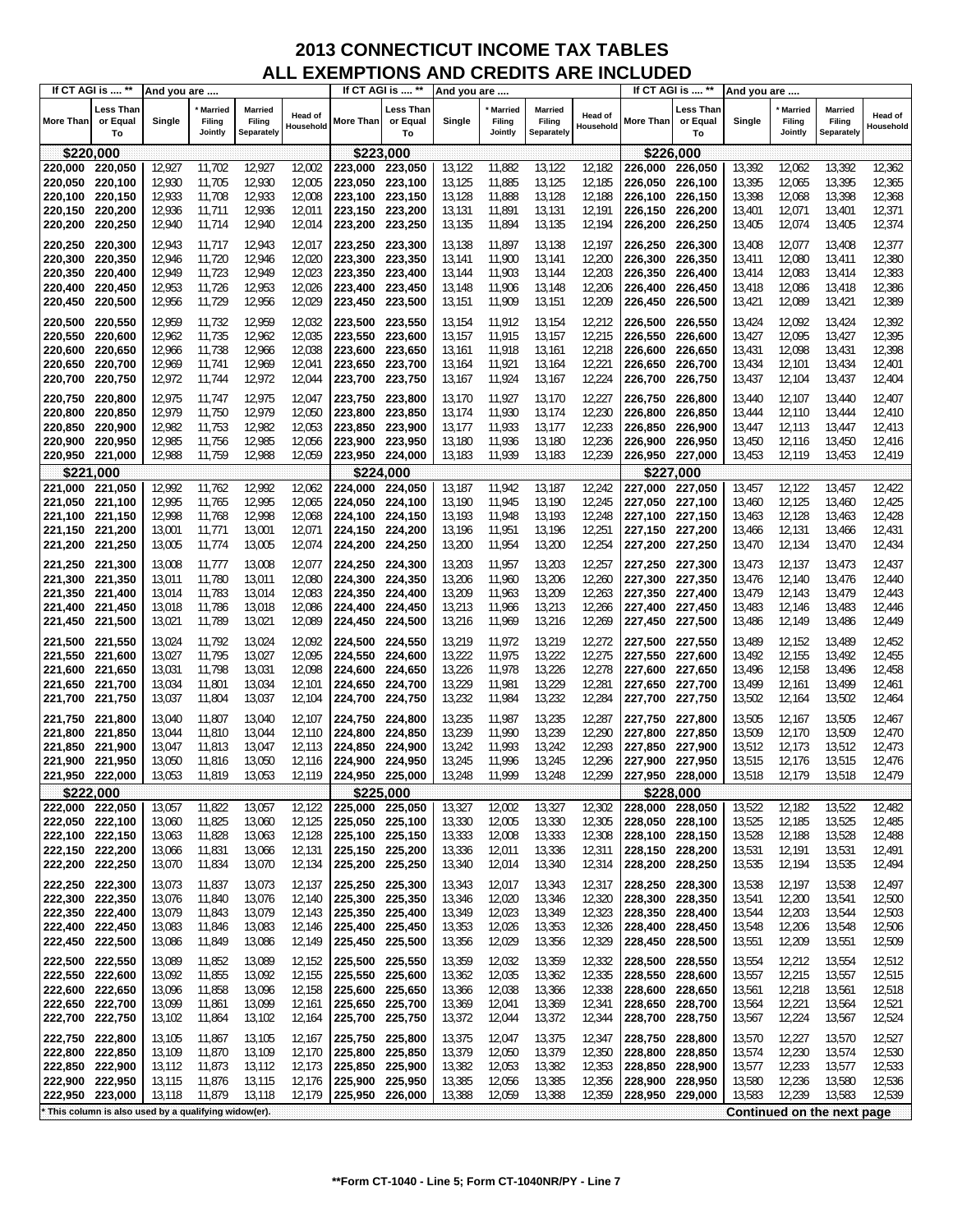|                                    | If CT AGI is  **                                    | And you are      |                                     |                                 |                             |                                    | If CT AGI is  **            | And you are      |                                     |                                 |                             |                    | If CT AGI is  **            | And you are      |                                     |                                        |                             |
|------------------------------------|-----------------------------------------------------|------------------|-------------------------------------|---------------------------------|-----------------------------|------------------------------------|-----------------------------|------------------|-------------------------------------|---------------------------------|-----------------------------|--------------------|-----------------------------|------------------|-------------------------------------|----------------------------------------|-----------------------------|
| <b>More Than</b>                   | <b>Less Than</b><br>or Equal<br>To                  | Single           | <b>Married</b><br>Filing<br>Jointly | Married<br>Filing<br>Separately | <b>Head of</b><br>Household | More Than                          | ∟ess Than<br>or Equal<br>To | Single           | <b>Married</b><br>Filing<br>Jointly | Married<br>Filing<br>Separately | <b>Head of</b><br>Household | More Than          | Less Than<br>or Equal<br>To | Single           | <b>Married</b><br>Filing<br>Jointly | <b>Married</b><br>Filing<br>Separately | <b>Head of</b><br>Household |
| \$229,000                          |                                                     |                  |                                     |                                 |                             | \$232,000                          |                             |                  |                                     |                                 |                             |                    | \$235,000                   |                  |                                     |                                        |                             |
| 229,000                            | 229,050                                             | 13,587           | 12,242                              | 13,587                          | 12,542                      | 232,000                            | 232,050                     | 13,857           | 12,422                              | 13,857                          | 12,722                      | 235,000            | 235,050                     | 14,127           | 12,602                              | 14,127                                 | 12,902                      |
| 229,050                            | 229,100                                             | 13,590           | 12,245                              | 13,590                          | 12,545                      | 232,050                            | 232,100                     | 13,860           | 12,425                              | 13,860                          | 12,725                      | 235,050            | 235,100                     | 14,130           | 12,605                              | 14,130                                 | 12,905                      |
| 229,100                            | 229,150                                             | 13,593           | 12,248                              | 13,593                          | 12,548                      | 232,100                            | 232,150                     | 13,863           | 12,428                              | 13,863                          | 12,728                      | 235,100            | 235,150                     | 14,133           | 12,608                              | 14,133                                 | 12,908                      |
| 229,150                            | 229,200                                             | 13,596           | 12,251                              | 13,596                          | 12,551                      | 232,150                            | 232,200                     | 13,866           | 12,431                              | 13,866                          | 12,731                      | 235,150            | 235,200                     | 14,136           | 12,611                              | 14,136                                 | 12,911                      |
| 229,200                            | 229,250                                             | 13,600           | 12,254                              | 13,600                          | 12,554                      | 232,200                            | 232,250                     | 13,870           | 12,434                              | 13,870                          | 12,734                      | 235,200            | 235,250                     | 14,140           | 12,614                              | 14,140                                 | 12,914                      |
| 229,250 229,300                    |                                                     | 13,603           | 12,257                              | 13,603                          | 12,557                      | 232,250 232,300                    |                             | 13,873           | 12,437                              | 13,873                          | 12,737                      | 235,250            | 235,300                     | 14,143           | 12,617                              | 14,143                                 | 12,917                      |
| 229,300                            | 229,350                                             | 13,606           | 12,260                              | 13,606                          | 12,560                      | 232,300 232,350                    |                             | 13,876           | 12,440                              | 13,876                          | 12,740                      | 235,300            | 235,350                     | 14,146           | 12,620                              | 14,146                                 | 12,920                      |
| 229,350                            | 229,400                                             | 13,609           | 12,263                              | 13,609                          | 12,563                      | 232,350                            | 232,400                     | 13,879           | 12,443                              | 13,879                          | 12,743                      | 235,350            | 235,400                     | 14,149           | 12,623                              | 14,149                                 | 12,923                      |
| 229,400<br>229,450                 | 229,450<br>229,500                                  | 13,613<br>13,616 | 12,266<br>12,269                    | 13,613<br>13,616                | 12,566<br>12,569            | 232,400 232,450<br>232,450         | 232,500                     | 13,883<br>13,886 | 12,446<br>12,449                    | 13,883<br>13,886                | 12,746<br>12,749            | 235,400<br>235,450 | 235,450<br>235,500          | 14,153<br>14,156 | 12,626<br>12,629                    | 14,153<br>14,156                       | 12,926<br>12,929            |
|                                    |                                                     |                  |                                     |                                 |                             |                                    |                             |                  |                                     |                                 |                             |                    |                             |                  |                                     |                                        |                             |
| 229,500                            | 229,550                                             | 13,619           | 12,272                              | 13,619                          | 12,572                      | 232,500                            | 232,550                     | 13,889           | 12,452                              | 13,889                          | 12,752                      | 235,500            | 235,550                     | 14,159           | 12,632                              | 14,159                                 | 12,932                      |
| 229,550<br>229,600                 | 229,600<br>229,650                                  | 13,622<br>13,626 | 12,275<br>12,278                    | 13,622<br>13,626                | 12,575<br>12,578            | 232,550<br>232,600                 | 232,600<br>232,650          | 13,892<br>13,896 | 12,455<br>12,458                    | 13,892<br>13,896                | 12,755<br>12,758            | 235,550<br>235,600 | 235,600<br>235,650          | 14,162<br>14,166 | 12,635<br>12,638                    | 14,162<br>14,166                       | 12,935<br>12,938            |
| 229,650                            | 229,700                                             | 13,629           | 12,281                              | 13,629                          | 12,581                      | 232,650                            | 232,700                     | 13,899           | 12,461                              | 13,899                          | 12,761                      | 235,650            | 235,700                     | 14,169           | 12,641                              | 14,169                                 | 12,941                      |
| 229,700                            | 229,750                                             | 13,632           | 12,284                              | 13,632                          | 12,584                      | 232,700                            | 232,750                     | 13,902           | 12,464                              | 13,902                          | 12,764                      | 235,700            | 235,750                     | 14,172           | 12,644                              | 14,172                                 | 12,944                      |
| 229,750                            | 229,800                                             | 13,635           | 12,287                              | 13,635                          | 12,587                      | 232,750                            | 232,800                     | 13,905           | 12,467                              | 13,905                          | 12,767                      | 235,750            | 235,800                     | 14,175           | 12,647                              | 14,175                                 | 12,947                      |
| 229,800                            | 229,850                                             | 13,639           | 12,290                              | 13,639                          | 12,590                      | 232,800                            | 232,850                     | 13,909           | 12,470                              | 13,909                          | 12,770                      | 235,800            | 235,850                     | 14,179           | 12,650                              | 14,179                                 | 12,950                      |
| 229,850                            | 229,900                                             | 13,642           | 12,293                              | 13,642                          | 12,593                      | 232,850 232,900                    |                             | 13,912           | 12,473                              | 13,912                          | 12,773                      | 235,850            | 235,900                     | 14,182           | 12,653                              | 14,182                                 | 12,953                      |
| 229,900                            | 229,950                                             | 13,645           | 12,296                              | 13,645                          | 12,596                      | 232,900                            | 232,950                     | 13,915           | 12,476                              | 13,915                          | 12,776                      | 235,900            | 235,950                     | 14,185           | 12,656                              | 14,185                                 | 12,956                      |
| 229,950                            | 230,000                                             | 13,648           | 12,299                              | 13,648                          | 12,599                      | 232,950 233,000                    |                             | 13,918           | 12,479                              | 13,918                          | 12,779                      | 235,950            | 236,000                     | 14,188           | 12,659                              | 14,188                                 | 12,959                      |
|                                    | \$230,000                                           |                  |                                     |                                 |                             |                                    | \$233,000                   |                  |                                     |                                 |                             |                    | \$236,000                   |                  |                                     |                                        |                             |
| 230,000                            | 230,050                                             | 13,727           | 12,302                              | 13,727                          | 12,602                      | 233,000                            | 233,050                     | 13,922           | 12,482                              | 13,922                          | 12,782                      | 236,000            | 236,050                     | 14,192           | 12,662                              | 14,192                                 | 12,962                      |
| 230,050                            | 230,100                                             | 13,730           | 12,305                              | 13,730                          | 12,605                      | 233.050 233,100                    |                             | 13,925           | 12,485                              | 13,925                          | 12,785                      | 236,050            | 236,100                     | 14,195           | 12,665                              | 14,195                                 | 12,965                      |
| 230,100<br>230,150                 | 230,150<br>230,200                                  | 13,733<br>13,736 | 12,308<br>12,311                    | 13,733<br>13,736                | 12,608<br>12,611            | 233,100<br>233,150 233,200         | 233,150                     | 13,928<br>13,931 | 12,488<br>12,491                    | 13,928<br>13,931                | 12,788<br>12,791            | 236,100<br>236,150 | 236,150<br>236,200          | 14,198<br>14,201 | 12,668<br>12,671                    | 14,198<br>14,201                       | 12,968<br>12,971            |
| 230,200                            | 230,250                                             | 13,740           | 12,314                              | 13,740                          | 12,614                      | 233,200                            | 233,250                     | 13,935           | 12,494                              | 13,935                          | 12,794                      | 236,200            | 236,250                     | 14,205           | 12,674                              | 14,205                                 | 12,974                      |
|                                    |                                                     |                  |                                     |                                 |                             |                                    |                             |                  |                                     |                                 |                             |                    |                             |                  |                                     |                                        |                             |
| 230,250<br>230,300                 | 230,300<br>230,350                                  | 13,743<br>13,746 | 12,317<br>12,320                    | 13,743<br>13,746                | 12,617<br>12,620            | 233,250<br>233,300                 | 233,300<br>233,350          | 13,938<br>13,941 | 12,497<br>12,500                    | 13,938<br>13,941                | 12,797<br>12,800            | 236,250<br>236,300 | 236,300<br>236,350          | 14,208<br>14,211 | 12,677<br>12,680                    | 14,208<br>14,211                       | 12,977<br>12,980            |
| 230,350                            | 230,400                                             | 13,749           | 12,323                              | 13,749                          | 12,623                      | 233,350                            | 233,400                     | 13,944           | 12,503                              | 13,944                          | 12,803                      | 236,350            | 236,400                     | 14,214           | 12,683                              | 14,214                                 | 12,983                      |
| 230,400                            | 230,450                                             | 13,753           | 12,326                              | 13,753                          | 12,626                      | 233,400                            | 233,450                     | 13,948           | 12,506                              | 13,948                          | 12,806                      | 236,400            | 236,450                     | 14,218           | 12,686                              | 14,218                                 | 12,986                      |
| 230,450                            | 230,500                                             | 13,756           | 12,329                              | 13,756                          | 12,629                      | 233,450                            | 233,500                     | 13,951           | 12,509                              | 13,951                          | 12,809                      | 236,450            | 236,500                     | 14,221           | 12,689                              | 14,221                                 | 12,989                      |
| 230,500                            | 230,550                                             | 13,759           | 12,332                              | 13,759                          | 12,632                      | 233,500                            | 233,550                     | 13,954           | 12,512                              | 13,954                          | 12,812                      | 236,500            | 236,550                     | 14,224           | 12,692                              | 14,224                                 | 12,992                      |
| 230,550                            | 230,600                                             | 13,762           | 12,335                              | 13,762                          | 12,635                      | 233,550                            | 233,600                     | 13,957           | 12,515                              | 13,957                          | 12,815                      | 236,550            | 236,600                     | 14,227           | 12,695                              | 14,227                                 | 12,995                      |
| 230,600                            | 230,650                                             | 13,766           | 12,338                              | 13,766                          | 12,638                      | 233,600 233,650                    |                             | 13,961           | 12,518                              | 13,961                          | 12,818                      | 236,600            | 236,650                     | 14,231           | 12,698                              | 14,231                                 | 12,998                      |
| 230,650                            | 230,700                                             | 13,769           | 12,341                              | 13,769                          | 12,641                      | 233,650                            | 233,700                     | 13,964           | 12,521                              | 13,964                          | 12,821                      | 236,650            | 236,700                     | 14,234           | 12,701                              | 14,234                                 | 13,001                      |
| 230,700                            | 230,750                                             | 13,772           | 12,344                              | 13,772                          | 12,644                      | 233,700 233,750                    |                             | 13,967           | 12,524                              | 13,967                          | 12,824                      | 236,700            | 236,750                     | 14,237           | 12,704                              | 14,237                                 | 13,004                      |
| 230,750                            | 230,800                                             | 13,775           | 12,347                              | 13,775                          | 12,647                      | 233,750                            | 233,800                     | 13,970           | 12,527                              | 13,970                          | 12,827                      | 236,750            | 236,800                     | 14,240           | 12,707                              | 14,240                                 | 13,007                      |
| 230,800                            | 230,850                                             | 13,779           | 12,350                              | 13,779                          | 12,650                      | 233,800                            | 233,850                     | 13,974           | 12,530                              | 13,974                          | 12,830                      | 236,800            | 236,850                     | 14,244           | 12,710                              | 14,244                                 | 13,010                      |
| 230,850                            | 230,900                                             | 13,782<br>13,785 | 12,353<br>12,356                    | 13,782<br>13,785                | 12,653                      | 233,850                            | 233,900                     | 13,977           | 12,533                              | 13,977                          | 12,833                      | 236,850            | 236,900                     | 14,247           | 12,713                              | 14,247                                 | 13,013                      |
| 230,900<br>230,950                 | 230,950<br>231,000                                  | 13,788           | 12,359                              | 13,788                          | 12,656<br>12,659            | 233,900<br>233,950 234,000         | 233,950                     | 13,980<br>13,983 | 12,536<br>12,539                    | 13,980<br>13,983                | 12,836<br>12,839            | 236,900<br>236,950 | 236,950<br>237,000          | 14,250<br>14,253 | 12,716<br>12,719                    | 14,250<br>14,253                       | 13,016<br>13,019            |
|                                    | \$231,000                                           |                  |                                     |                                 |                             |                                    | \$234,000                   |                  |                                     |                                 |                             |                    | \$237,000                   |                  |                                     |                                        |                             |
| 231,000 231,050                    |                                                     | 13,792           | 12,362                              | 13,792                          | 12,662                      | 234,000 234,050                    |                             | 13,987           | 12,542                              | 13,987                          | 12,842                      | 237,000            | 237,050                     | 14,257           | 12,722                              | 14,257                                 | 13,022                      |
| 231,050 231,100                    |                                                     | 13,795           | 12,365                              | 13,795                          | 12,665                      | 234,050 234,100                    |                             | 13,990           | 12,545                              | 13,990                          | 12,845                      | 237,050            | 237,100                     | 14,260           | 12,725                              | 14,260                                 | 13,025                      |
| 231,100 231,150                    |                                                     | 13,798           | 12,368                              | 13,798                          | 12,668                      | 234,100 234,150                    |                             | 13,993           | 12,548                              | 13,993                          | 12,848                      | 237,100            | 237,150                     | 14,263           | 12,728                              | 14,263                                 | 13,028                      |
| 231,150 231,200                    |                                                     | 13,801           | 12,371                              | 13,801                          | 12,671                      | 234,150 234,200                    |                             | 13,996           | 12,551                              | 13,996                          | 12,851                      | 237,150            | 237,200                     | 14,266           | 12,731                              | 14,266                                 | 13,031                      |
| 231,200                            | 231,250                                             | 13,805           | 12,374                              | 13,805                          | 12,674                      | 234,200 234,250                    |                             | 14,000           | 12,554                              | 14,000                          | 12,854                      | 237,200            | 237,250                     | 14,270           | 12,734                              | 14,270                                 | 13,034                      |
| 231,250 231,300                    |                                                     | 13,808           | 12,377                              | 13,808                          | 12,677                      | 234,250 234,300                    |                             | 14,003           | 12,557                              | 14,003                          | 12,857                      | 237,250            | 237,300                     | 14,273           | 12,737                              | 14,273                                 | 13,037                      |
| 231,300 231,350                    |                                                     | 13,811           | 12,380                              | 13,811                          | 12,680                      | 234,300 234,350                    |                             | 14,006           | 12,560                              | 14,006                          | 12,860                      | 237,300            | 237,350                     | 14,276           | 12,740                              | 14,276                                 | 13,040                      |
| 231,350 231,400<br>231,400 231,450 |                                                     | 13,814           | 12,383<br>12,386                    | 13,814                          | 12,683                      | 234,350 234,400                    |                             | 14,009           | 12,563                              | 14,009                          | 12,863                      | 237,350            | 237,400                     | 14,279           | 12,743<br>12,746                    | 14,279                                 | 13,043<br>13,046            |
| 231,450 231,500                    |                                                     | 13,818<br>13,821 | 12,389                              | 13,818<br>13,821                | 12,686<br>12,689            | 234,400 234,450<br>234,450 234,500 |                             | 14,013<br>14,016 | 12,566<br>12,569                    | 14,013<br>14,016                | 12,866<br>12,869            | 237,400<br>237,450 | 237,450<br>237,500          | 14,283<br>14,286 | 12,749                              | 14,283<br>14,286                       | 13,049                      |
|                                    |                                                     |                  |                                     |                                 |                             |                                    |                             |                  |                                     |                                 |                             |                    |                             |                  |                                     |                                        |                             |
| 231,500 231,550<br>231,550         | 231,600                                             | 13,824<br>13,827 | 12,392<br>12,395                    | 13,824<br>13,827                | 12,692<br>12,695            | 234,500 234,550<br>234,550         | 234,600                     | 14,019<br>14,022 | 12,572<br>12,575                    | 14,019<br>14,022                | 12,872<br>12,875            | 237,500<br>237,550 | 237,550<br>237,600          | 14,289<br>14,292 | 12,752<br>12,755                    | 14,289<br>14,292                       | 13,052<br>13,055            |
| 231,600                            | 231,650                                             | 13,831           | 12,398                              | 13,831                          | 12,698                      | 234,600                            | 234,650                     | 14,026           | 12,578                              | 14,026                          | 12,878                      | 237,600            | 237,650                     | 14,296           | 12,758                              | 14,296                                 | 13,058                      |
| 231,650 231,700                    |                                                     | 13,834           | 12,401                              | 13,834                          | 12,701                      | 234,650 234,700                    |                             | 14,029           | 12,581                              | 14,029                          | 12,881                      | 237,650            | 237,700                     | 14,299           | 12,761                              | 14,299                                 | 13,061                      |
| 231,700 231,750                    |                                                     | 13,837           | 12,404                              | 13,837                          | 12,704                      | 234,700 234,750                    |                             | 14,032           | 12,584                              | 14,032                          | 12,884                      | 237,700            | 237,750                     | 14,302           | 12,764                              | 14,302                                 | 13,064                      |
| 231,750 231,800                    |                                                     | 13,840           | 12,407                              | 13,840                          | 12,707                      | 234,750 234,800                    |                             | 14,035           | 12,587                              | 14,035                          | 12,887                      | 237,750            | 237,800                     | 14,305           | 12,767                              | 14,305                                 | 13,067                      |
| 231,800 231,850                    |                                                     | 13,844           | 12,410                              | 13,844                          | 12,710                      | 234,800 234,850                    |                             | 14,039           | 12,590                              | 14,039                          | 12,890                      | 237,800            | 237,850                     | 14,309           | 12,770                              | 14,309                                 | 13,070                      |
| 231,850 231,900                    |                                                     | 13,847           | 12,413                              | 13,847                          | 12,713                      | 234,850                            | 234,900                     | 14,042           | 12,593                              | 14,042                          | 12,893                      | 237,850            | 237,900                     | 14,312           | 12,773                              | 14,312                                 | 13,073                      |
| 231,900 231,950                    |                                                     | 13,850           | 12,416                              | 13,850                          | 12,716                      | 234,900 234,950                    |                             | 14,045           | 12,596                              | 14,045                          | 12,896                      | 237,900            | 237,950                     | 14,315           | 12,776                              | 14,315                                 | 13,076                      |
| 231,950 232,000                    |                                                     | 13,853           | 12,419                              | 13,853                          | 12,719                      | 234,950 235,000                    |                             | 14,048           | 12,599                              | 14,048                          | 12,899                      | 237,950            | 238,000                     | 14,318           | 12,779                              | 14,318                                 | 13,079                      |
|                                    | This column is also used by a qualifying widow(er). |                  |                                     |                                 |                             |                                    |                             |                  |                                     |                                 |                             |                    |                             |                  |                                     | Continued on the next page             |                             |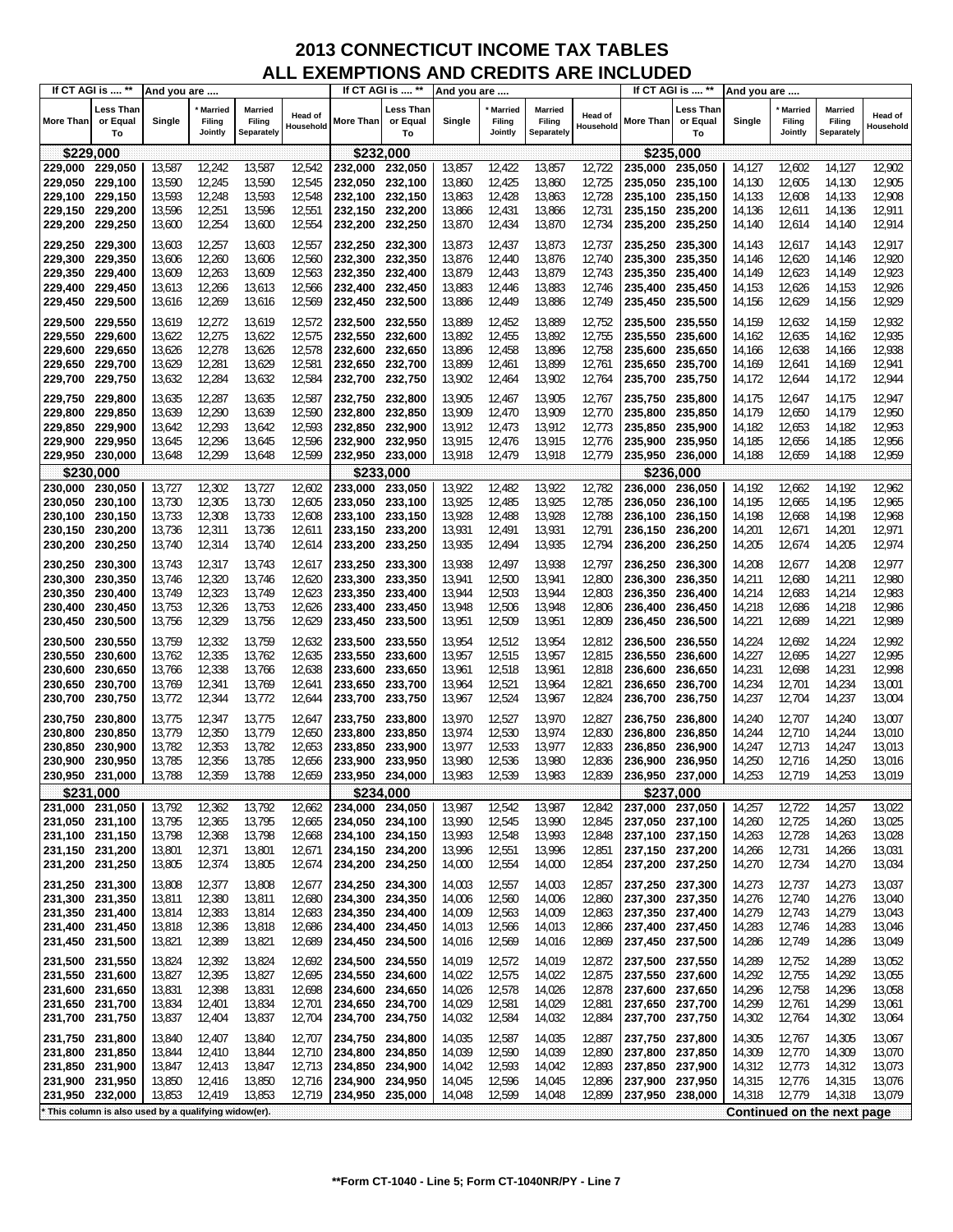|                 | If CT AGI is  **                                    | And you are |                                     |                                 |                      |                                    | If CT AGI is  **            | And you are |                                     |                                 |                             |                    | If CT AGI is  **            | And you are |                                     |                                        |                             |
|-----------------|-----------------------------------------------------|-------------|-------------------------------------|---------------------------------|----------------------|------------------------------------|-----------------------------|-------------|-------------------------------------|---------------------------------|-----------------------------|--------------------|-----------------------------|-------------|-------------------------------------|----------------------------------------|-----------------------------|
| More Than       | Less Than<br>or Equal<br>To                         | Single      | <b>Married</b><br>Filing<br>Jointly | Married<br>Filing<br>Separately | Head of<br>Household | More Than                          | ∟ess Than<br>or Equal<br>To | Single      | <b>Married</b><br>Filing<br>Jointly | Married<br>Filing<br>Separately | <b>Head of</b><br>Household | More Than          | Less Than<br>or Equal<br>То | Single      | <b>Married</b><br>Filing<br>Jointly | <b>Married</b><br>Filing<br>Separately | <b>Head of</b><br>Household |
| \$238,000       |                                                     |             |                                     |                                 |                      |                                    | \$241,000                   |             |                                     |                                 |                             |                    | \$244.000                   |             |                                     |                                        |                             |
| 238,000         | 238,050                                             | 14,322      | 12,782                              | 14,322                          | 13,082               | 241,000                            | 241,050                     | 14,592      | 12,962                              | 14,592                          | 13,262                      | 244,000            | 244,050                     | 14,787      | 13,142                              | 14,787                                 | 13,442                      |
| 238,050         | 238,100                                             | 14,325      | 12,785                              | 14,325                          | 13,085               | 241,050                            | 241.100                     | 14,595      | 12,965                              | 14,595                          | 13,265                      | 244,050            | 244,100                     | 14,790      | 13,145                              | 14,790                                 | 13,445                      |
| 238,100         | 238,150                                             | 14,328      | 12,788                              | 14,328                          | 13,088               | 241,100                            | 241.150                     | 14,598      | 12,968                              | 14,598                          | 13,268                      | 244,100            | 244,150                     | 14,793      | 13,148                              | 14,793                                 | 13,448                      |
| 238,150         | 238,200                                             | 14,331      | 12,791                              | 14,331                          | 13,091               | 241,150 241,200                    |                             | 14,601      | 12,971                              | 14,601                          | 13,271                      | 244,150            | 244,200                     | 14,796      | 13,151                              | 14,796                                 | 13,451                      |
|                 |                                                     | 14,335      | 12,794                              | 14,335                          | 13,094               |                                    |                             |             | 12,974                              | 14,605                          | 13,274                      |                    |                             |             | 13,154                              |                                        | 13,454                      |
| 238,200         | 238,250                                             |             |                                     |                                 |                      | 241,200 241,250                    |                             | 14,605      |                                     |                                 |                             | 244,200            | 244,250                     | 14,800      |                                     | 14,800                                 |                             |
| 238,250         | 238,300                                             | 14,338      | 12,797                              | 14,338                          | 13,097               | 241,250 241,300                    |                             | 14,608      | 12,977                              | 14,608                          | 13,277                      | 244,250            | 244,300                     | 14,803      | 13,157                              | 14,803                                 | 13,457                      |
| 238,300         | 238,350                                             | 14,341      | 12,800                              | 14,341                          | 13,100               | 241,300 241,350                    |                             | 14,611      | 12,980                              | 14,611                          | 13,280                      | 244,300            | 244,350                     | 14,806      | 13,160                              | 14,806                                 | 13,460                      |
| 238,350         | 238,400                                             | 14,344      | 12,803                              | 14,344                          | 13,103               | 241,350 241,400                    |                             | 14,614      | 12,983                              | 14,614                          | 13,283                      | 244,350            | 244,400                     | 14,809      | 13,163                              | 14,809                                 | 13,463                      |
| 238,400         | 238,450                                             | 14,348      | 12,806                              | 14,348                          | 13,106               | 241,400 241,450                    |                             | 14,618      | 12,986                              | 14,618                          | 13,286                      | 244,400            | 244,450                     | 14,813      | 13,166                              | 14,813                                 | 13,466                      |
| 238,450         | 238,500                                             | 14,351      | 12,809                              | 14,351                          | 13,109               | 241,450 241,500                    |                             | 14,621      | 12,989                              | 14,621                          | 13,289                      | 244,450            | 244,500                     | 14,816      | 13,169                              | 14,816                                 | 13,469                      |
| 238,500         | 238,550                                             | 14,354      | 12,812                              | 14,354                          | 13,112               | 241,500 241,550                    |                             | 14,624      | 12,992                              | 14,624                          | 13,292                      | 244,500            | 244,550                     | 14,819      | 13,172                              | 14,819                                 | 13,472                      |
| 238,550         | 238,600                                             | 14,357      | 12,815                              | 14,357                          | 13,115               | 241,550                            | 241,600                     | 14,627      | 12,995                              | 14,627                          | 13,295                      | 244,550            | 244,600                     | 14,822      | 13,175                              | 14,822                                 | 13,475                      |
| 238,600         | 238,650                                             | 14,361      | 12,818                              | 14,361                          | 13,118               | 241,600 241,650                    |                             | 14,631      | 12,998                              | 14,631                          | 13,298                      | 244,600            |                             | 14,826      | 13,178                              | 14,826                                 | 13,478                      |
| 238,650         | 238,700                                             | 14,364      | 12,821                              | 14,364                          | 13,121               |                                    |                             | 14,634      | 13,001                              | 14,634                          | 13,301                      |                    | 244,650                     | 14,829      | 13,181                              | 14,829                                 | 13,481                      |
| 238,700         | 238,750                                             | 14,367      | 12,824                              | 14,367                          | 13,124               | 241,650 241,700<br>241,700 241,750 |                             | 14,637      | 13,004                              | 14,637                          | 13,304                      | 244,650<br>244,700 | 244,700<br>244,750          | 14,832      | 13,184                              | 14,832                                 | 13,484                      |
|                 |                                                     |             |                                     |                                 |                      |                                    |                             |             |                                     |                                 |                             |                    |                             |             |                                     |                                        |                             |
| 238,750         | 238,800                                             | 14,370      | 12,827                              | 14,370                          | 13,127               | 241,750 241,800                    |                             | 14,640      | 13,007                              | 14,640                          | 13,307                      | 244,750            | 244,800                     | 14,835      | 13,187                              | 14,835                                 | 13,487                      |
| 238,800         | 238,850                                             | 14,374      | 12,830                              | 14,374                          | 13,130               | 241,800 241,850                    |                             | 14,644      | 13,010                              | 14,644                          | 13,310                      | 244,800            | 244,850                     | 14,839      | 13,190                              | 14,839                                 | 13,490                      |
| 238,850         | 238,900                                             | 14,377      | 12,833                              | 14,377                          | 13,133               | 241,850 241,900                    |                             | 14,647      | 13,013                              | 14,647                          | 13,313                      | 244,850            | 244,900                     | 14,842      | 13,193                              | 14,842                                 | 13,493                      |
| 238,900         | 238,950                                             | 14,380      | 12,836                              | 14,380                          | 13,136               | 241,900 241,950                    |                             | 14,650      | 13,016                              | 14,650                          | 13,316                      | 244,900            | 244,950                     | 14,845      | 13,196                              | 14,845                                 | 13,496                      |
| 238,950         | 239,000                                             | 14,383      | 12,839                              | 14,383                          | 13,139               | 241,950 242,000                    |                             | 14,653      | 13,019                              | 14,653                          | 13,319                      | 244,950            | 245,000                     | 14,848      | 13,199                              | 14,848                                 | 13,499                      |
|                 | \$239,000                                           |             |                                     |                                 |                      |                                    | \$242,000                   |             |                                     |                                 |                             |                    | \$245,000                   |             |                                     |                                        |                             |
| 239,000         | 239,050                                             | 14,387      | 12,842                              | 14,387                          | 13,142               | 242,000                            | 242,050                     | 14,657      | 13,022                              | 14,657                          | 13,322                      | 245,000            | 245,050                     | 14,927      | 13,202                              | 14,927                                 | 13,502                      |
| 239,050         | 239,100                                             | 14,390      | 12,845                              | 14,390                          | 13,145               | 242,050 242,100                    |                             | 14,660      | 13,025                              | 14,660                          | 13,325                      | 245,050            | 245,100                     | 14,930      | 13,205                              | 14,930                                 | 13,505                      |
| 239,100         | 239,150                                             | 14,393      | 12,848                              | 14,393                          | 13,148               | 242,100 242,150                    |                             | 14,663      | 13,028                              | 14,663                          | 13,328                      | 245,100            | 245,150                     | 14,933      | 13,208                              | 14,933                                 | 13,508                      |
| 239,150         | 239,200                                             | 14,396      | 12,851                              | 14,396                          | 13,151               | 242,150 242,200                    |                             | 14,666      | 13,031                              | 14,666                          | 13,331                      | 245,150            | 245,200                     | 14,936      | 13,211                              | 14,936                                 | 13,511                      |
| 239,200         | 239,250                                             | 14,400      | 12,854                              | 14,400                          | 13,154               | 242,200 242,250                    |                             | 14,670      | 13,034                              | 14,670                          | 13,334                      | 245,200            | 245,250                     | 14,940      | 13,214                              | 14,940                                 | 13,514                      |
| 239,250         | 239,300                                             | 14,403      | 12,857                              | 14,403                          | 13,157               | 242,250 242,300                    |                             | 14,673      | 13,037                              | 14,673                          | 13,337                      | 245,250            | 245,300                     | 14,943      | 13,217                              | 14,943                                 | 13,517                      |
| 239,300         | 239,350                                             | 14,406      | 12,860                              | 14,406                          | 13,160               | 242,300 242,350                    |                             | 14,676      | 13,040                              | 14,676                          | 13,340                      | 245,300            | 245,350                     | 14,946      | 13,220                              | 14,946                                 | 13,520                      |
| 239,350         | 239,400                                             | 14,409      | 12,863                              | 14,409                          | 13,163               | 242,350 242,400                    |                             | 14,679      | 13,043                              | 14,679                          | 13,343                      | 245,350            | 245,400                     | 14,949      | 13,223                              | 14,949                                 | 13,523                      |
| 239,400         | 239,450                                             | 14,413      | 12,866                              | 14,413                          | 13,166               | 242,400 242,450                    |                             | 14,683      | 13,046                              | 14,683                          | 13,346                      | 245,400            | 245,450                     | 14,953      | 13,226                              | 14,953                                 | 13,526                      |
| 239,450         | 239,500                                             | 14,416      | 12,869                              | 14,416                          | 13,169               | 242,450 242,500                    |                             | 14,686      | 13,049                              | 14,686                          | 13,349                      | 245,450            | 245,500                     | 14,956      | 13,229                              | 14,956                                 | 13,529                      |
|                 |                                                     |             |                                     |                                 |                      |                                    |                             |             |                                     |                                 |                             |                    |                             |             |                                     |                                        |                             |
| 239,500         | 239,550                                             | 14,419      | 12,872                              | 14,419                          | 13,172               | 242,500 242,550                    |                             | 14,689      | 13,052                              | 14,689                          | 13,352                      | 245,500            | 245,550                     | 14,959      | 13,232                              | 14,959                                 | 13,532                      |
| 239,550         | 239,600                                             | 14,422      | 12,875                              | 14,422                          | 13,175               | 242,550 242,600                    |                             | 14,692      | 13,055                              | 14,692                          | 13,355                      | 245,550            | 245,600                     | 14,962      | 13,235                              | 14,962                                 | 13,535                      |
| 239,600         | 239,650                                             | 14,426      | 12,878                              | 14,426                          | 13,178               | 242,600 242,650                    |                             | 14,696      | 13,058                              | 14,696                          | 13,358                      | 245,600            | 245,650                     | 14,966      | 13,238                              | 14,966                                 | 13,538                      |
| 239,650         | 239,700                                             | 14,429      | 12,881                              | 14,429                          | 13,181               | 242,650 242,700                    |                             | 14,699      | 13,061                              | 14,699                          | 13,361                      | 245,650            | 245,700                     | 14,969      | 13,241                              | 14,969                                 | 13,541                      |
| 239,700         | 239,750                                             | 14,432      | 12,884                              | 14,432                          | 13,184               | 242,700 242,750                    |                             | 14,702      | 13,064                              | 14,702                          | 13,364                      | 245,700            | 245,750                     | 14,972      | 13,244                              | 14,972                                 | 13,544                      |
| 239,750         | 239,800                                             | 14,435      | 12,887                              | 14,435                          | 13,187               | 242.750 242.800                    |                             | 14,705      | 13,067                              | 14,705                          | 13,367                      | 245,750            | 245,800                     | 14,975      | 13,247                              | 14,975                                 | 13,547                      |
| 239,800         | 239,850                                             | 14,439      | 12,890                              | 14,439                          | 13,190               | 242,800 242,850                    |                             | 14,709      | 13,070                              | 14,709                          | 13,370                      | 245,800            | 245,850                     | 14,979      | 13,250                              | 14,979                                 | 13,550                      |
| 239,850         | 239,900                                             | 14,442      | 12,893                              | 14,442                          | 13,193               | 242,850                            | 242.900                     | 14,712      | 13,073                              | 14,712                          | 13,373                      | 245,850            | 245,900                     | 14,982      | 13,253                              | 14,982                                 | 13,553                      |
| 239,900         | 239,950                                             | 14,445      | 12,896                              | 14,445                          | 13,196               | 242,900                            | 242,950                     | 14,715      | 13,076                              | 14,715                          | 13,376                      | 245,900            | 245,950                     | 14,985      | 13,256                              | 14,985                                 | 13,556                      |
| 239,950         | 240,000                                             | 14,448      | 12,899                              | 14,448                          | 13,199               | 242,950 243,000                    |                             | 14,718      | 13,079                              | 14,718                          | 13,379                      | 245,950            | 246,000                     | 14,988      | 13,259                              | 14,988                                 | 13,559                      |
|                 | \$240,000                                           |             |                                     |                                 |                      |                                    | \$243,000                   |             |                                     |                                 |                             |                    | \$246,000                   |             |                                     |                                        |                             |
| 240,000 240,050 |                                                     | 14,527      | 12,902                              | 14,527                          | 13,202               | 243,000 243,050                    |                             | 14,722      | 13,082                              | 14,722                          | 13,382                      | 246,000 246,050    |                             | 14,992      | 13,262                              | 14,992                                 | 13,562                      |
| 240,050 240,100 |                                                     | 14,530      | 12,905                              | 14,530                          | 13,205               | 243,050 243,100                    |                             | 14,725      | 13,085                              | 14,725                          | 13,385                      | 246,050 246,100    |                             | 14,995      | 13,265                              | 14,995                                 | 13,565                      |
| 240,100 240,150 |                                                     | 14,533      | 12,908                              | 14,533                          | 13,208               | 243,100 243,150                    |                             | 14,728      | 13,088                              | 14,728                          | 13,388                      | 246,100 246,150    |                             | 14,998      | 13,268                              | 14,998                                 | 13,568                      |
| 240,150 240,200 |                                                     | 14,536      | 12,911                              | 14,536                          | 13,211               | 243,150 243,200                    |                             | 14,731      | 13,091                              | 14,731                          | 13,391                      | 246,150 246,200    |                             | 15,001      | 13,271                              | 15,001                                 | 13,571                      |
| 240,200         | 240,250                                             | 14,540      | 12,914                              | 14,540                          | 13,214               | 243,200 243,250                    |                             | 14,735      | 13,094                              | 14,735                          | 13,394                      | 246,200            | 246,250                     | 15,005      | 13,274                              | 15,005                                 | 13,574                      |
|                 |                                                     |             |                                     |                                 |                      |                                    |                             |             |                                     |                                 |                             |                    |                             |             |                                     |                                        |                             |
| 240,250 240,300 |                                                     | 14,543      | 12,917                              | 14,543                          | 13,217               | 243,250 243,300                    |                             | 14,738      | 13,097                              | 14,738                          | 13,397                      | 246,250            | 246,300                     | 15,008      | 13,277                              | 15,008                                 | 13,577                      |
| 240,300         | 240,350                                             | 14,546      | 12,920                              | 14,546                          | 13,220               | 243,300 243,350                    |                             | 14,741      | 13,100                              | 14,741                          | 13,400                      | 246,300            | 246,350                     | 15,011      | 13,280                              | 15,011                                 | 13,580                      |
| 240,350 240,400 |                                                     | 14,549      | 12,923                              | 14,549                          | 13,223               | 243,350 243,400                    |                             | 14,744      | 13,103                              | 14,744                          | 13,403                      | 246,350            | 246,400                     | 15,014      | 13,283                              | 15,014                                 | 13,583                      |
| 240,400         | 240,450                                             | 14,553      | 12,926                              | 14,553                          | 13,226               | 243,400 243,450                    |                             | 14,748      | 13,106                              | 14,748                          | 13,406                      | 246,400            | 246,450                     | 15,018      | 13,286                              | 15,018                                 | 13,586                      |
| 240,450         | 240,500                                             | 14,556      | 12,929                              | 14,556                          | 13,229               | 243,450 243,500                    |                             | 14,751      | 13,109                              | 14,751                          | 13,409                      | 246,450            | 246,500                     | 15,021      | 13,289                              | 15,021                                 | 13,589                      |
| 240,500         | 240,550                                             | 14,559      | 12,932                              | 14,559                          | 13,232               | 243,500 243,550                    |                             | 14,754      | 13,112                              | 14,754                          | 13,412                      | 246,500            | 246,550                     | 15,024      | 13,292                              | 15,024                                 | 13,592                      |
| 240,550         | 240,600                                             | 14,562      | 12,935                              | 14,562                          | 13,235               | 243,550 243,600                    |                             | 14,757      | 13,115                              | 14,757                          | 13,415                      | 246,550            | 246,600                     | 15,027      | 13,295                              | 15,027                                 | 13,595                      |
| 240,600         | 240,650                                             | 14,566      | 12,938                              | 14,566                          | 13,238               | 243,600 243,650                    |                             | 14,761      | 13,118                              | 14,761                          | 13,418                      | 246,600            | 246,650                     | 15,031      | 13,298                              | 15,031                                 | 13,598                      |
| 240,650         | 240,700                                             | 14,569      | 12,941                              | 14,569                          | 13,241               | 243,650 243,700                    |                             | 14,764      | 13,121                              | 14,764                          | 13,421                      | 246,650            | 246,700                     | 15,034      | 13,301                              | 15,034                                 | 13,601                      |
| 240,700         | 240,750                                             | 14,572      | 12,944                              | 14,572                          | 13,244               | 243,700 243,750                    |                             | 14,767      | 13,124                              | 14,767                          | 13,424                      | 246,700            | 246,750                     | 15,037      | 13,304                              | 15,037                                 | 13,604                      |
| 240,750 240,800 |                                                     | 14,575      | 12,947                              | 14,575                          | 13,247               | 243,750 243,800                    |                             | 14,770      | 13,127                              | 14,770                          | 13,427                      | 246,750            | 246,800                     | 15,040      | 13,307                              | 15,040                                 | 13,607                      |
| 240,800 240,850 |                                                     | 14,579      | 12,950                              | 14,579                          | 13,250               | 243,800 243,850                    |                             | 14,774      | 13,130                              | 14,774                          | 13,430                      | 246,800            | 246,850                     | 15,044      | 13,310                              | 15,044                                 | 13,610                      |
| 240,850         | 240,900                                             | 14,582      | 12,953                              | 14,582                          | 13,253               | 243,850 243,900                    |                             | 14,777      | 13,133                              | 14,777                          | 13,433                      | 246,850            | 246,900                     | 15,047      | 13,313                              | 15,047                                 | 13,613                      |
| 240,900 240,950 |                                                     | 14,585      | 12,956                              | 14,585                          | 13,256               | 243,900 243,950                    |                             | 14,780      | 13,136                              | 14,780                          | 13,436                      | 246,900            | 246,950                     | 15,050      | 13,316                              | 15,050                                 | 13,616                      |
| 240,950 241,000 |                                                     | 14,588      | 12,959                              | 14,588                          | 13,259               | 243,950 244,000                    |                             | 14,783      | 13,139                              | 14,783                          | 13,439                      | 246,950            | 247,000                     | 15,053      | 13,319                              | 15,053                                 | 13,619                      |
|                 |                                                     |             |                                     |                                 |                      |                                    |                             |             |                                     |                                 |                             |                    |                             |             |                                     |                                        |                             |
|                 | This column is also used by a qualifying widow(er). |             |                                     |                                 |                      |                                    |                             |             |                                     |                                 |                             |                    |                             |             |                                     | Continued on the next page             |                             |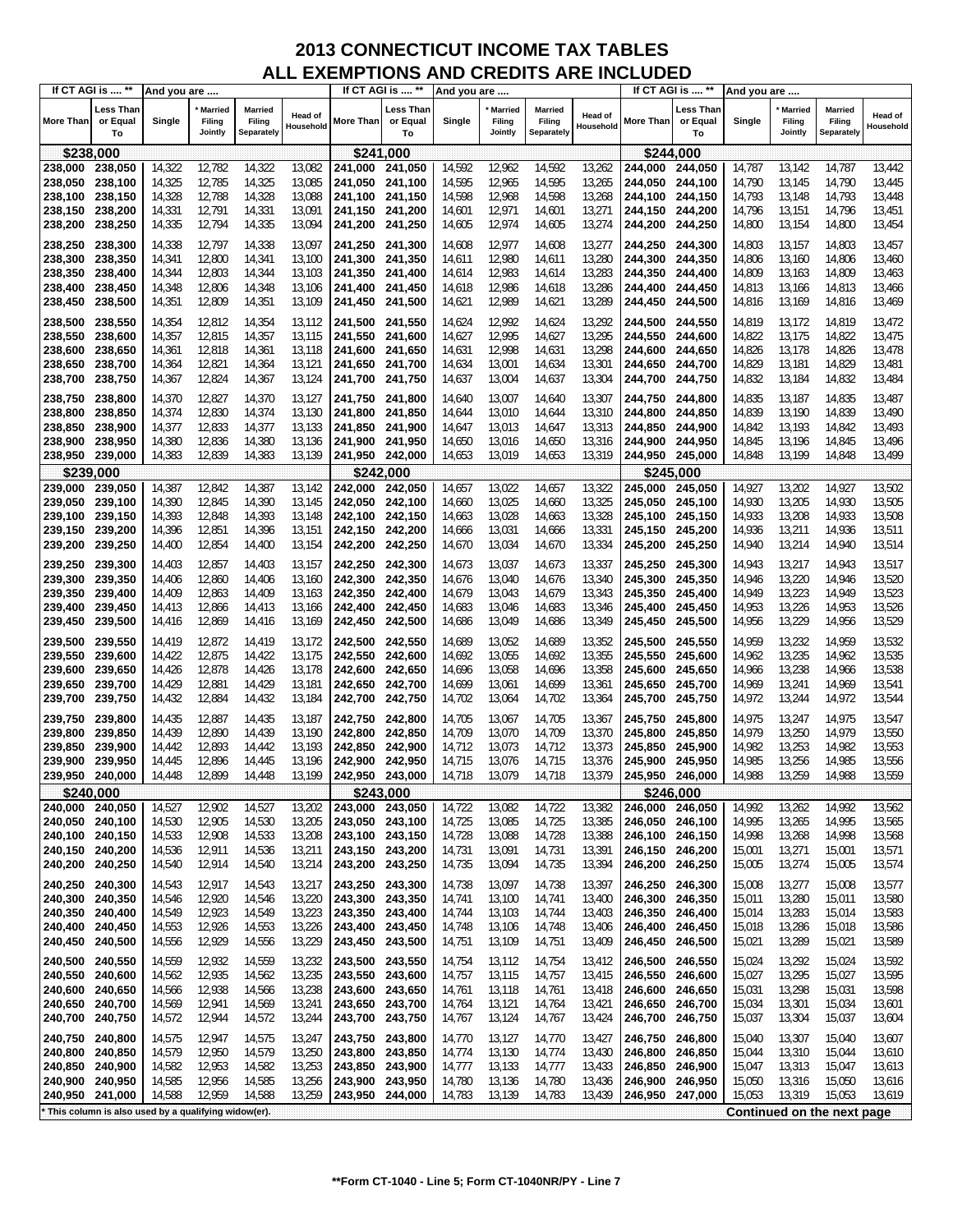|                            | If CT AGI is  **                                    | And you are      |                                     |                                 |                             |                                    | If CT AGI is  **            | And you are      |                                     |                                 |                      |                    | If CT AGI is  **            | And you are      |                                     |                                        |                             |
|----------------------------|-----------------------------------------------------|------------------|-------------------------------------|---------------------------------|-----------------------------|------------------------------------|-----------------------------|------------------|-------------------------------------|---------------------------------|----------------------|--------------------|-----------------------------|------------------|-------------------------------------|----------------------------------------|-----------------------------|
| <b>More Than</b>           | Less Than<br>or Equal<br>To                         | Single           | <b>Married</b><br>Filing<br>Jointly | Married<br>Filing<br>Separately | <b>Head of</b><br>Household | More Than                          | Less Than<br>or Equal<br>To | Single           | <b>Married</b><br>Filing<br>Jointly | Married<br>Filing<br>Separately | Head of<br>Household | <b>More Than</b>   | Less Than<br>or Equal<br>To | Single           | <b>Married</b><br>Filing<br>Jointly | <b>Married</b><br>Filing<br>Separately | <b>Head of</b><br>Household |
| \$247,000                  |                                                     |                  |                                     |                                 |                             | \$250,000                          |                             |                  |                                     |                                 |                      |                    | \$253,000                   |                  |                                     |                                        |                             |
| 247,000                    | 247,050                                             | 15,057           | 13,322                              | 15,057                          | 13,622                      | 250,000                            | 250,050                     | 15,327           | 13,502                              | 15,327                          | 13,802               | 253,000            | 253,050                     | 15,528           | 13,682                              | 15,528                                 | 13,982                      |
| 247,050                    | 247,100                                             | 15,060           | 13,325                              | 15,060                          | 13,625                      | 250,050                            | 250,100                     | 15,330           | 13,505                              | 15,330                          | 13,805               | 253,050            | 253,100                     | 15,531           | 13,685                              | 15,531                                 | 13,985                      |
| 247,100                    | 247,150                                             | 15,063           | 13,328                              | 15,063                          | 13,628                      | 250,100                            | 250,150                     | 15,333           | 13,508                              | 15,333                          | 13,808               | 253,100            | 253,150                     | 15,534           | 13,688                              | 15,534                                 | 13,988                      |
| 247,150                    | 247,200                                             | 15,066           | 13,331                              | 15,066                          | 13,631                      | 250,150                            | 250,200                     | 15,337           | 13,511                              | 15,337                          | 13,811               | 253,150            | 253,200                     | 15,538           | 13,691                              | 15,538                                 | 13,991                      |
| 247,200                    | 247,250                                             | 15,070           | 13,334                              | 15,070                          | 13,634                      | 250,200                            | 250,250                     | 15,340           | 13,514                              | 15,340                          | 13,814               | 253,200            | 253,250                     | 15,541           | 13,694                              | 15,541                                 | 13,994                      |
| 247,250 247,300            |                                                     | 15,073           | 13,337                              | 15,073                          | 13,637                      | 250,250                            | 250,300                     | 15,343           | 13,517                              | 15,343                          | 13,817               | 253,250            | 253,300                     | 15,544           | 13,697                              | 15,544                                 | 13,997                      |
| 247,300                    | 247,350                                             | 15,076           | 13,340                              | 15,076                          | 13,640                      | 250,300                            | 250,350                     | 15,347           | 13,520                              | 15,347                          | 13,820               | 253,300            | 253,350                     | 15,548           | 13,700                              | 15,548                                 | 14,000                      |
| 247,350                    | 247,400<br>247,450                                  | 15,079<br>15,083 | 13,343<br>13,346                    | 15,079<br>15,083                | 13,643<br>13,646            | 250,350                            | 250,400<br>250,450          | 15,350<br>15,353 | 13,523<br>13,526                    | 15,350<br>15,353                | 13,823<br>13,826     | 253,350            | 253,400<br>253,450          | 15,551<br>15,554 | 13,703<br>13,706                    | 15,551<br>15,554                       | 14,003<br>14,006            |
| 247,400<br>247,450         | 247,500                                             | 15,086           | 13,349                              | 15,086                          | 13,649                      | 250,400<br>250,450                 | 250,500                     | 15,357           | 13,529                              | 15,357                          | 13,829               | 253,400<br>253,450 | 253,500                     | 15,558           | 13,709                              | 15,558                                 | 14,009                      |
|                            |                                                     |                  |                                     |                                 |                             |                                    |                             |                  |                                     |                                 |                      |                    |                             |                  |                                     |                                        |                             |
| 247,500 247,550            |                                                     | 15,089           | 13,352                              | 15,089                          | 13,652                      | 250,500                            | 250,550                     | 15,360           | 13,532                              | 15,360                          | 13,832               | 253,500            | 253,550                     | 15,561           | 13,712                              | 15,561                                 | 14,012                      |
| 247,550<br>247,600         | 247,600<br>247,650                                  | 15,092<br>15,096 | 13,355<br>13,358                    | 15,092<br>15,096                | 13,655<br>13,658            | 250,550<br>250,600                 | 250,600<br>250,650          | 15,364<br>15,367 | 13,535<br>13,538                    | 15,364<br>15,367                | 13,835<br>13,838     | 253,550<br>253,600 | 253,600<br>253,650          | 15,565<br>15,568 | 13,715<br>13,718                    | 15,565<br>15,568                       | 14,015<br>14,018            |
| 247,650                    | 247,700                                             | 15,099           | 13,361                              | 15,099                          | 13,661                      | 250,650                            | 250,700                     | 15,370           | 13,541                              | 15,370                          | 13,841               | 253,650            | 253,700                     | 15,571           | 13,721                              | 15,571                                 | 14,021                      |
| 247,700                    | 247,750                                             | 15,102           | 13,364                              | 15,102                          | 13,664                      | 250,700                            | 250,750                     | 15,374           | 13,544                              | 15,374                          | 13,844               | 253,700            | 253,750                     | 15,575           | 13,724                              | 15,575                                 | 14,024                      |
| 247,750                    | 247,800                                             | 15,105           | 13,367                              | 15,105                          | 13,667                      | 250,750                            | 250,800                     | 15,377           | 13,547                              | 15,377                          | 13,847               | 253,750            | 253,800                     | 15,578           | 13,727                              | 15,578                                 | 14,027                      |
| 247,800                    | 247,850                                             | 15,109           | 13,370                              | 15,109                          | 13,670                      | 250,800                            | 250,850                     | 15,380           | 13,550                              | 15,380                          | 13,850               | 253,800            | 253,850                     | 15,581           | 13,730                              | 15,581                                 | 14,030                      |
| 247,850                    | 247,900                                             | 15,112           | 13,373                              | 15,112                          | 13,673                      | 250,850                            | 250,900                     | 15,384           | 13,553                              | 15,384                          | 13,853               | 253,850            | 253,900                     | 15,585           | 13,733                              | 15,585                                 | 14,033                      |
| 247,900                    | 247,950                                             | 15,115           | 13,376                              | 15,115                          | 13,676                      | 250,900                            | 250,950                     | 15,387           | 13,556                              | 15,387                          | 13,856               | 253,900            | 253,950                     | 15,588           | 13,736                              | 15,588                                 | 14,036                      |
| 247,950                    | 248,000                                             | 15,118           | 13,379                              | 15,118                          | 13,679                      | 250,950                            | 251,000                     | 15,390           | 13,559                              | 15,390                          | 13,859               | 253,950            | 254,000                     | 15,591           | 13,739                              | 15,591                                 | 14,039                      |
|                            | \$248.000                                           |                  |                                     |                                 |                             |                                    | \$251.000                   |                  |                                     |                                 |                      |                    | \$254,000                   |                  |                                     |                                        |                             |
| 248,000                    | 248,050                                             | 15,122           | 13,382                              | 15,122                          | 13,682                      | 251,000                            | 251,050                     | 15,394           | 13,562                              | 15,394                          | 13,862               | 254,000            | 254,050                     | 15,595           | 13,742                              | 15,595                                 | 14,042                      |
| 248,050                    | 248,100<br>248,150                                  | 15,125           | 13,385                              | 15,125                          | 13,685                      | 251,050                            | 251,100                     | 15,397           | 13,565                              | 15,397                          | 13,865               | 254,050            | 254,100                     | 15,598           | 13,745                              | 15,598                                 | 14,045                      |
| 248,100<br>248,150         | 248,200                                             | 15,128<br>15,131 | 13,388<br>13,391                    | 15,128<br>15,131                | 13,688<br>13,691            | 251,100<br>251,150 251,200         | 251,150                     | 15,400<br>15,404 | 13,568<br>13,571                    | 15,400<br>15,404                | 13,868<br>13,871     | 254,100<br>254,150 | 254,150<br>254,200          | 15,601<br>15,605 | 13,748<br>13,751                    | 15,601<br>15,605                       | 14,048<br>14,051            |
| 248,200                    | 248,250                                             | 15,135           | 13,394                              | 15,135                          | 13,694                      | 251,200                            | 251,250                     | 15,407           | 13,574                              | 15,407                          | 13,874               | 254,200            | 254,250                     | 15,608           | 13,754                              | 15,608                                 | 14,054                      |
| 248,250                    |                                                     | 15,138           | 13,397                              | 15,138                          | 13,697                      |                                    |                             | 15,410           | 13,577                              | 15,410                          | 13,877               | 254,250            | 254,300                     | 15,611           | 13,757                              | 15,611                                 | 14,057                      |
| 248,300                    | 248,300<br>248,350                                  | 15,141           | 13,400                              | 15,141                          | 13,700                      | 251,250 251,300<br>251,300 251,350 |                             | 15,414           | 13,580                              | 15,414                          | 13,880               | 254,300            | 254,350                     | 15,615           | 13,760                              | 15,615                                 | 14,060                      |
| 248,350                    | 248,400                                             | 15,144           | 13,403                              | 15,144                          | 13,703                      | 251,350                            | 251,400                     | 15,417           | 13,583                              | 15,417                          | 13,883               | 254,350            | 254,400                     | 15,618           | 13,763                              | 15,618                                 | 14,063                      |
| 248,400                    | 248,450                                             | 15,148           | 13,406                              | 15,148                          | 13,706                      | 251,400                            | 251,450                     | 15,420           | 13,586                              | 15,420                          | 13,886               | 254,400            | 254,450                     | 15,621           | 13,766                              | 15,621                                 | 14,066                      |
| 248,450                    | 248,500                                             | 15,151           | 13,409                              | 15,151                          | 13,709                      | 251,450                            | 251,500                     | 15,424           | 13,589                              | 15,424                          | 13,889               | 254,450            | 254,500                     | 15,625           | 13,769                              | 15,625                                 | 14,069                      |
| 248,500                    | 248,550                                             | 15,154           | 13,412                              | 15,154                          | 13,712                      | 251,500 251,550                    |                             | 15,427           | 13,592                              | 15,427                          | 13,892               | 254,500            | 254,550                     | 15,628           | 13,772                              | 15,628                                 | 14,072                      |
| 248,550                    | 248,600                                             | 15,157           | 13,415                              | 15,157                          | 13,715                      | 251,550                            | 251,600                     | 15,431           | 13,595                              | 15,431                          | 13,895               | 254,550            | 254,600                     | 15,632           | 13,775                              | 15,632                                 | 14,075                      |
| 248,600                    | 248,650                                             | 15,161           | 13,418                              | 15,161                          | 13,718                      | 251,600 251,650                    |                             | 15,434           | 13,598                              | 15,434                          | 13,898               | 254,600            | 254,650                     | 15,635           | 13,778                              | 15,635                                 | 14,078                      |
| 248,650                    | 248,700                                             | 15,164           | 13,421                              | 15,164                          | 13,721                      | 251,650                            | 251,700                     | 15,437           | 13,601                              | 15,437                          | 13,901               | 254,650            | 254,700                     | 15,638           | 13,781                              | 15,638                                 | 14,081                      |
| 248,700                    | 248,750                                             | 15,167           | 13,424                              | 15,167                          | 13,724                      | 251,700                            | 251,750                     | 15,441           | 13,604                              | 15,441                          | 13,904               | 254,700            | 254,750                     | 15,642           | 13,784                              | 15,642                                 | 14,084                      |
| 248,750                    | 248,800                                             | 15,170           | 13,427                              | 15,170                          | 13,727                      | 251,750                            | 251,800                     | 15,444           | 13,607                              | 15,444                          | 13,907               | 254,750            | 254,800                     | 15,645           | 13,787                              | 15,645                                 | 14,087                      |
| 248,800                    | 248,850                                             | 15,174           | 13,430                              | 15,174                          | 13,730                      | 251,800                            | 251,850                     | 15,447           | 13,610                              | 15,447                          | 13,910               | 254,800            | 254,850                     | 15,648           | 13,790                              | 15,648                                 | 14,090                      |
| 248,850                    | 248,900                                             | 15,177           | 13,433                              | 15,177                          | 13,733                      | 251,850                            | 251,900                     | 15,451           | 13,613                              | 15,451                          | 13,913               | 254,850            | 254,900                     | 15,652           | 13,793                              | 15,652                                 | 14,093                      |
| 248,900<br>248,950 249,000 | 248,950                                             | 15,180<br>15,183 | 13,436<br>13,439                    | 15,180<br>15,183                | 13,736<br>13,739            | 251,900<br>251,950 252,000         | 251,950                     | 15,454<br>15,457 | 13,616<br>13,619                    | 15,454<br>15,457                | 13,916<br>13,919     | 254,900<br>254,950 | 254,950<br>255,000          | 15,655<br>15,658 | 13,796<br>13,799                    | 15,655<br>15,658                       | 14,096<br>14,099            |
|                            | \$249,000                                           |                  |                                     |                                 |                             |                                    | \$252,000                   |                  |                                     |                                 |                      |                    | \$255,000                   |                  |                                     |                                        |                             |
| 249,000 249,050            |                                                     | 15,187           | 13,442                              | 15,187                          | 13,742                      | 252,000 252,050                    |                             | 15,461           | 13,622                              | 15,461                          | 13,922               | 255,000            | 255,050                     | 15,737           | 13,802                              | 15,737                                 | 14,102                      |
| 249,050 249,100            |                                                     | 15,190           | 13,445                              | 15,190                          | 13,745                      | 252,050 252,100                    |                             | 15,464           | 13,625                              | 15,464                          | 13,925               | 255,050 255,100    |                             | 15,740           | 13,805                              | 15,740                                 | 14,105                      |
| 249,100 249,150            |                                                     | 15,193           | 13,448                              | 15,193                          | 13,748                      | 252,100 252,150                    |                             | 15,467           | 13,628                              | 15,467                          | 13,928               | 255,100            | 255,150                     | 15,743           | 13,808                              | 15,743                                 | 14,108                      |
| 249,150 249,200            |                                                     | 15,196           | 13,451                              | 15,196                          | 13,751                      | 252,150 252,200                    |                             | 15,471           | 13,631                              | 15,471                          | 13,931               | 255,150            | 255,200                     | 15,747           | 13,811                              | 15,747                                 | 14,111                      |
| 249,200                    | 249,250                                             | 15,200           | 13,454                              | 15,200                          | 13,754                      | 252,200 252,250                    |                             | 15,474           | 13,634                              | 15,474                          | 13,934               | 255,200            | 255,250                     | 15,750           | 13,814                              | 15,750                                 | 14,114                      |
| 249,250                    | 249,300                                             | 15,203           | 13,457                              | 15,203                          | 13,757                      | 252,250 252,300                    |                             | 15,477           | 13,637                              | 15,477                          | 13,937               | 255,250            | 255,300                     | 15,753           | 13,817                              | 15,753                                 | 14,117                      |
| 249,300                    | 249,350                                             | 15,206           | 13,460                              | 15,206                          | 13,760                      | 252,300 252,350                    |                             | 15,481           | 13,640                              | 15,481                          | 13,940               | 255,300            | 255,350                     | 15,757           | 13,820                              | 15,757                                 | 14,120                      |
| 249,350                    | 249,400                                             | 15,209           | 13,463                              | 15,209                          | 13,763                      | 252,350 252,400                    |                             | 15,484           | 13,643                              | 15,484                          | 13,943               | 255,350            | 255,400                     | 15,760           | 13,823                              | 15,760                                 | 14,123                      |
| 249,400<br>249,450         | 249,450<br>249,500                                  | 15,213<br>15,216 | 13,466<br>13,469                    | 15,213<br>15,216                | 13,766<br>13,769            | 252,400 252,450<br>252,450 252,500 |                             | 15,487<br>15,491 | 13,646<br>13,649                    | 15,487<br>15,491                | 13,946<br>13,949     | 255,400<br>255,450 | 255,450<br>255,500          | 15,763<br>15,767 | 13,826<br>13,829                    | 15,763<br>15,767                       | 14,126<br>14,129            |
|                            |                                                     |                  |                                     |                                 |                             |                                    |                             |                  |                                     |                                 |                      |                    |                             |                  |                                     |                                        |                             |
| 249,500 249,550<br>249,550 | 249,600                                             | 15,219<br>15,222 | 13,472<br>13,475                    | 15,219<br>15,222                | 13,772<br>13,775            | 252,500 252,550<br>252,550 252,600 |                             | 15,494<br>15,498 | 13,652<br>13,655                    | 15,494<br>15,498                | 13,952<br>13,955     | 255,500<br>255,550 | 255,550<br>255,600          | 15,770<br>15,774 | 13,832<br>13,835                    | 15,770<br>15,774                       | 14,132<br>14,135            |
| 249,600                    | 249,650                                             | 15,226           | 13,478                              | 15,226                          | 13,778                      | 252,600 252,650                    |                             | 15,501           | 13,658                              | 15,501                          | 13,958               | 255,600            | 255,650                     | 15,777           | 13,838                              | 15,777                                 | 14,138                      |
| 249,650                    | 249,700                                             | 15,229           | 13,481                              | 15,229                          | 13,781                      | 252,650                            | 252,700                     | 15,504           | 13,661                              | 15,504                          | 13,961               | 255,650            | 255,700                     | 15,780           | 13,841                              | 15,780                                 | 14,141                      |
| 249,700                    | 249,750                                             | 15,232           | 13,484                              | 15,232                          | 13,784                      | 252,700 252,750                    |                             | 15,508           | 13,664                              | 15,508                          | 13,964               | 255,700            | 255,750                     | 15,784           | 13,844                              | 15,784                                 | 14,144                      |
| 249,750 249,800            |                                                     | 15,235           | 13,487                              | 15,235                          | 13,787                      | 252,750 252,800                    |                             | 15,511           | 13,667                              | 15,511                          | 13,967               | 255,750            | 255,800                     | 15,787           | 13,847                              | 15,787                                 | 14,147                      |
| 249,800                    | 249,850                                             | 15,239           | 13,490                              | 15,239                          | 13,790                      | 252,800 252,850                    |                             | 15,514           | 13,670                              | 15,514                          | 13,970               | 255,800            | 255,850                     | 15,790           | 13,850                              | 15,790                                 | 14,150                      |
| 249,850                    | 249,900                                             | 15,242           | 13,493                              | 15,242                          | 13,793                      | 252,850 252,900                    |                             | 15,518           | 13,673                              | 15,518                          | 13,973               | 255,850            | 255,900                     | 15,794           | 13,853                              | 15,794                                 | 14,153                      |
| 249,900 249,950            |                                                     | 15,245           | 13,496                              | 15,245                          | 13,796                      | 252,900 252,950                    |                             | 15,521           | 13,676                              | 15,521                          | 13,976               | 255,900            | 255,950                     | 15,797           | 13,856                              | 15,797                                 | 14,156                      |
| 249,950                    | 250,000                                             | 15,248           | 13,499                              | 15,248                          | 13,799                      | 252,950 253,000                    |                             | 15,524           | 13,679                              | 15,524                          | 13,979               | 255,950            | 256,000                     | 15,800           | 13,859                              | 15,800                                 | 14,159                      |
|                            | This column is also used by a qualifying widow(er). |                  |                                     |                                 |                             |                                    |                             |                  |                                     |                                 |                      |                    |                             |                  |                                     | Continued on the next page             |                             |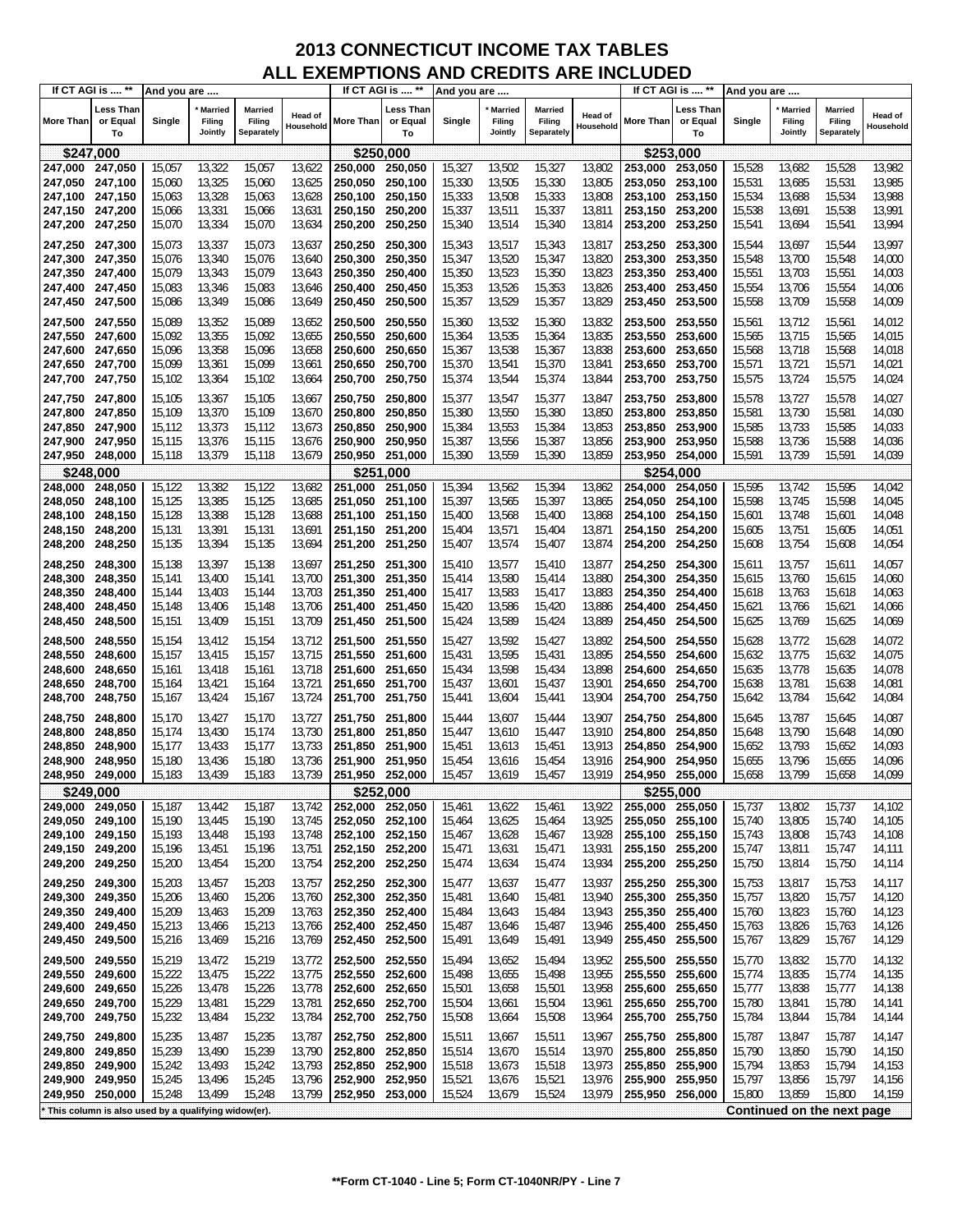| If CT AGI is  **   |                                                     | And you are      |                                     |                                 |                             |                                    | If CT AGI is  **            | And you are      |                                     |                                 |                             |                    | If CT AGI is  **            | And you are      |                                     |                                        |                             |
|--------------------|-----------------------------------------------------|------------------|-------------------------------------|---------------------------------|-----------------------------|------------------------------------|-----------------------------|------------------|-------------------------------------|---------------------------------|-----------------------------|--------------------|-----------------------------|------------------|-------------------------------------|----------------------------------------|-----------------------------|
| <b>More Than</b>   | Less Than<br>or Equal<br>To                         | Single           | <b>Married</b><br>Filing<br>Jointly | Married<br>Filing<br>Separately | <b>Head of</b><br>Household | More Than                          | Less Than<br>or Equal<br>To | Single           | <b>Married</b><br>Filing<br>Jointly | Married<br>Filing<br>Separately | <b>Head of</b><br>Household | More Than          | Less Than<br>or Equal<br>To | Single           | <b>Married</b><br>Filing<br>Jointly | <b>Married</b><br>Filing<br>Separately | <b>Head of</b><br>Household |
| \$256,000          |                                                     |                  |                                     |                                 |                             | \$259,000                          |                             |                  |                                     |                                 |                             |                    | \$262,000                   |                  |                                     |                                        |                             |
| 256,000            | 256,050                                             | 15,804           | 13,862                              | 15,804                          | 14,162                      | 259,000                            | 259,050                     | 16,005           | 14,042                              | 16,005                          | 14,342                      | 262,000            | 262,050                     | 16,281           | 14,222                              | 16,281                                 | 14,522                      |
| 256,050            | 256,100                                             | 15,807           | 13,865                              | 15,807                          | 14,165                      | 259,050                            | 259,100                     | 16,008           | 14,045                              | 16,008                          | 14,345                      | 262,050            | 262,100                     | 16,284           | 14,225                              | 16,284                                 | 14,525                      |
| 256,100            | 256,150                                             | 15,810           | 13,868                              | 15,810                          | 14,168                      | 259,100 259,150                    |                             | 16,011           | 14,048                              | 16,011                          | 14,348                      | 262,100            | 262,150                     | 16,287           | 14,228                              | 16,287                                 | 14,528                      |
| 256,150            | 256,200                                             | 15,814           | 13,871                              | 15,814                          | 14,171                      | 259,150 259,200                    |                             | 16,015           | 14,051                              | 16,015                          | 14,351                      | 262,150            | 262,200                     | 16,291           | 14,231                              | 16,291                                 | 14,531                      |
| 256,200            | 256,250                                             | 15,817           | 13,874                              | 15,817                          | 14,174                      | 259,200                            | 259,250                     | 16,018           | 14,054                              | 16,018                          | 14,354                      | 262,200            | 262,250                     | 16,294           | 14,234                              | 16,294                                 | 14,534                      |
| 256,250            | 256,300                                             | 15,820           | 13,877                              | 15,820                          | 14,177                      | 259,250                            | 259,300                     | 16,021           | 14,057                              | 16,021                          | 14,357                      | 262,250            | 262,300                     | 16,297           | 14,237                              | 16,297                                 | 14,537                      |
| 256,300            | 256,350                                             | 15,824           | 13,880                              | 15,824                          | 14,180                      | 259,300                            | 259,350                     | 16,025           | 14,060                              | 16,025                          | 14,360                      | 262,300            | 262,350                     | 16,301           | 14,240                              | 16,301                                 | 14,540                      |
| 256,350            | 256,400                                             | 15,827           | 13,883                              | 15,827                          | 14,183                      | 259,350                            | 259,400                     | 16,028           | 14,063                              | 16,028                          | 14,363                      | 262,350            | 262,400                     | 16,304           | 14,243                              | 16,304                                 | 14,543                      |
| 256,400            | 256,450                                             | 15,830           | 13,886                              | 15,830                          | 14,186                      | 259,400 259,450                    |                             | 16,031           | 14,066                              | 16,031                          | 14,366                      | 262,400            | 262,450                     | 16,307           | 14,246                              | 16,307                                 | 14,546                      |
| 256,450            | 256,500                                             | 15,834           | 13,889                              | 15,834                          | 14,189                      | 259,450 259,500                    |                             | 16,035           | 14,069                              | 16,035                          | 14,369                      | 262,450            | 262,500                     | 16,311           | 14,249                              | 16,311                                 | 14,549                      |
| 256,500            | 256,550                                             | 15,837           | 13,892                              | 15,837                          | 14,192                      | 259,500                            | 259,550                     | 16,038           | 14,072                              | 16,038                          | 14,372                      | 262,500            | 262,550                     | 16,314           | 14,252                              | 16,314                                 | 14,552                      |
| 256,550            | 256,600                                             | 15,841           | 13,895                              | 15,841                          | 14,195                      | 259,550                            | 259,600                     | 16,042           | 14,075                              | 16,042                          | 14,375                      | 262,550            | 262,600                     | 16,318           | 14,255                              | 16,318                                 | 14,555                      |
| 256,600            | 256,650                                             | 15,844           | 13,898                              | 15,844                          | 14,198                      | 259,600                            | 259,650                     | 16,045           | 14,078                              | 16,045                          | 14,378                      | 262,600            | 262,650                     | 16,321           | 14,258                              | 16,321                                 | 14,558                      |
| 256,650            | 256,700<br>256,750                                  | 15,847           | 13,901<br>13,904                    | 15,847<br>15,851                | 14,201<br>14,204            | 259,650 259,700<br>259,700         | 259,750                     | 16,048<br>16,052 | 14,081<br>14,084                    | 16,048<br>16,052                | 14,381                      | 262,650            | 262,700<br>262,750          | 16,324<br>16,328 | 14,261                              | 16,324<br>16,328                       | 14,561                      |
| 256,700            |                                                     | 15,851           |                                     |                                 |                             |                                    |                             |                  |                                     |                                 | 14,384                      | 262,700            |                             |                  | 14,264                              |                                        | 14,564                      |
| 256,750            | 256,800                                             | 15,854           | 13,907                              | 15,854                          | 14,207                      | 259,750                            | 259,800                     | 16,055           | 14,087                              | 16,055                          | 14,387                      | 262,750            | 262,800                     | 16,331           | 14,267                              | 16,331                                 | 14,567                      |
| 256,800            | 256,850                                             | 15,857           | 13,910                              | 15,857                          | 14,210                      | 259,800                            | 259,850                     | 16,058           | 14,090                              | 16,058                          | 14,390                      | 262,800            | 262,850                     | 16,334           | 14,270                              | 16,334                                 | 14,570                      |
| 256,850<br>256,900 | 256,900<br>256,950                                  | 15,861<br>15,864 | 13,913<br>13,916                    | 15,861<br>15,864                | 14,213<br>14,216            | 259,850<br>259,900                 | 259,900<br>259,950          | 16,062<br>16,065 | 14,093<br>14,096                    | 16,062<br>16,065                | 14,393<br>14,396            | 262,850<br>262,900 | 262,900<br>262,950          | 16,338<br>16,341 | 14,273<br>14,276                    | 16,338<br>16,341                       | 14,573<br>14,576            |
| 256,950            | 257,000                                             | 15,867           | 13,919                              | 15,867                          | 14,219                      | 259,950 260,000                    |                             | 16,068           | 14,099                              | 16,068                          | 14,399                      | 262,950            | 263,000                     | 16,344           | 14,279                              | 16,344                                 | 14,579                      |
|                    | \$257.000                                           |                  |                                     |                                 |                             |                                    | \$260.000                   |                  |                                     |                                 |                             |                    | \$263.000                   |                  |                                     |                                        |                             |
| 257,000            | 257,050                                             | 15,871           | 13,922                              | 15,871                          | 14,222                      | 260,000                            | 260,050                     | 16,147           | 14,102                              | 16,147                          | 14,402                      | 263,000            | 263,050                     | 16,348           | 14,282                              | 16,348                                 | 14,582                      |
| 257,050            | 257,100                                             | 15,874           | 13,925                              | 15,874                          | 14,225                      | 260,050                            | 260,100                     | 16,150           | 14,105                              | 16,150                          | 14,405                      | 263,050            | 263,100                     | 16,351           | 14,285                              | 16,351                                 | 14,585                      |
| 257,100            | 257,150                                             | 15,877           | 13,928                              | 15,877                          | 14,228                      | 260,100                            | 260,150                     | 16,153           | 14,108                              | 16,153                          | 14,408                      | 263,100            | 263,150                     | 16,354           | 14,288                              | 16,354                                 | 14,588                      |
| 257,150 257,200    |                                                     | 15,881           | 13,931                              | 15,881                          | 14,231                      | 260,150 260,200                    |                             | 16,157           | 14,111                              | 16,157                          | 14,411                      | 263,150            | 263,200                     | 16,358           | 14,291                              | 16,358                                 | 14,591                      |
| 257,200 257,250    |                                                     | 15,884           | 13,934                              | 15,884                          | 14,234                      | 260,200                            | 260,250                     | 16,160           | 14,114                              | 16,160                          | 14,414                      | 263,200            | 263,250                     | 16,361           | 14,294                              | 16,361                                 | 14,594                      |
| 257,250 257,300    |                                                     | 15,887           | 13,937                              | 15,887                          | 14,237                      | 260,250                            | 260,300                     | 16,163           | 14,117                              | 16,163                          | 14,417                      | 263,250            | 263,300                     | 16,364           | 14,297                              | 16,364                                 | 14,597                      |
| 257,300            | 257,350                                             | 15,891           | 13,940                              | 15,891                          | 14,240                      | 260,300                            | 260,350                     | 16,167           | 14,120                              | 16,167                          | 14,420                      | 263,300            | 263,350                     | 16,368           | 14,300                              | 16,368                                 | 14,600                      |
| 257,350            | 257,400                                             | 15,894           | 13,943                              | 15,894                          | 14,243                      | 260,350                            | 260,400                     | 16,170           | 14,123                              | 16,170                          | 14,423                      | 263,350            | 263,400                     | 16,371           | 14,303                              | 16,371                                 | 14,603                      |
| 257,400            | 257,450                                             | 15,897           | 13,946                              | 15,897                          | 14,246                      | 260,400                            | 260,450                     | 16,173           | 14,126                              | 16,173                          | 14,426                      | 263,400            | 263,450                     | 16,374           | 14,306                              | 16,374                                 | 14,606                      |
| 257,450 257,500    |                                                     | 15,901           | 13,949                              | 15,901                          | 14,249                      | 260,450                            | 260,500                     | 16,177           | 14,129                              | 16,177                          | 14,429                      | 263,450            | 263,500                     | 16,378           | 14,309                              | 16,378                                 | 14,609                      |
| 257,500 257,550    |                                                     | 15,904           | 13,952                              | 15,904                          | 14,252                      | 260,500                            | 260,550                     | 16,180           | 14,132                              | 16,180                          | 14,432                      | 263,500            | 263,550                     | 16,381           | 14,312                              | 16,381                                 | 14,612                      |
| 257,550            | 257,600                                             | 15,908           | 13,955                              | 15,908                          | 14,255                      | 260,550                            | 260,600                     | 16,184           | 14,135                              | 16,184                          | 14,435                      | 263,550            | 263,600                     | 16,385           | 14,315                              | 16,385                                 | 14,615                      |
| 257,600            | 257,650                                             | 15,911           | 13,958                              | 15,911                          | 14,258                      | 260,600                            | 260,650                     | 16,187           | 14,138                              | 16,187                          | 14,438                      | 263,600            | 263,650                     | 16,388           | 14,318                              | 16,388                                 | 14,618                      |
| 257,650<br>257,700 | 257,700<br>257,750                                  | 15,914<br>15,918 | 13,961<br>13,964                    | 15,914<br>15,918                | 14,26<br>14,264             | 260,650<br>260,700                 | 260,700<br>260,750          | 16,190<br>16,194 | 14,141<br>14,144                    | 16,190<br>16,194                | 14,441<br>14,444            | 263,650<br>263,700 | 263,700<br>263,750          | 16,391<br>16,395 | 14,321<br>14,324                    | 16,391<br>16,395                       | 14,621<br>14,624            |
|                    |                                                     |                  |                                     |                                 |                             |                                    |                             |                  |                                     |                                 |                             |                    |                             |                  |                                     |                                        |                             |
| 257,750            | 257,800                                             | 15,921           | 13,967                              | 15,921                          | 14,267                      | 260,750                            | 260,800                     | 16,197           | 14,147                              | 16,197                          | 14,447                      | 263,750            | 263,800                     | 16,398           | 14,327                              | 16,398                                 | 14,627                      |
| 257,800<br>257,850 | 257,850<br>257,900                                  | 15,924<br>15,928 | 13,970<br>13,973                    | 15,924<br>15,928                | 14,270<br>14,273            | 260,800<br>260,850                 | 260,850<br>260,900          | 16,200<br>16,204 | 14,150<br>14,153                    | 16,200<br>16,204                | 14,450<br>14,453            | 263,800<br>263,850 | 263,850<br>263,900          | 16,401<br>16,405 | 14,330<br>14,333                    | 16,401<br>16,405                       | 14,630<br>14,633            |
| 257,900            | 257,950                                             | 15,931           | 13,976                              | 15,931                          | 14,276                      | 260,900                            | 260,950                     | 16,207           | 14,156                              | 16,207                          | 14,456                      | 263,900            | 263,950                     | 16,408           | 14,336                              | 16,408                                 | 14,636                      |
| 257,950            | 258,000                                             | 15,934           | 13,979                              | 15,934                          | 14,279                      | 260.950 261.000                    |                             | 16,210           | 14,159                              | 16,210                          | 14,459                      | 263,950            | 264,000                     | 16,411           | 14,339                              | 16,411                                 | 14,639                      |
|                    | \$258,000                                           |                  |                                     |                                 |                             |                                    | \$261,000                   |                  |                                     |                                 |                             |                    | \$264,000                   |                  |                                     |                                        |                             |
| 258,000 258,050    |                                                     | 15,938           | 13,982                              | 15,938                          | 14,282                      | 261,000 261,050                    |                             | 16,214           | 14,162                              | 16,214                          | 14,462                      | 264,000            | 264,050                     | 16,415           | 14,342                              | 16,415                                 | 14,642                      |
| 258,050 258,100    |                                                     | 15,941           | 13,985                              | 15,941                          | 14,285                      | 261,050 261,100                    |                             | 16,217           | 14,165                              | 16,217                          | 14,465                      | 264,050            | 264,100                     | 16,418           | 14,345                              | 16,418                                 | 14,645                      |
| 258,100 258,150    |                                                     | 15,944           | 13,988                              | 15,944                          | 14,288                      | 261,100 261,150                    |                             | 16,220           | 14,168                              | 16,220                          | 14,468                      | 264,100            | 264,150                     | 16,421           | 14,348                              | 16,421                                 | 14,648                      |
| 258,150 258,200    |                                                     | 15,948           | 13,991                              | 15,948                          | 14,291                      | 261,150 261,200                    |                             | 16,224           | 14,171                              | 16,224                          | 14,471                      | 264,150            | 264,200                     | 16,425           | 14,351                              | 16,425                                 | 14,651                      |
| 258,200            | 258,250                                             | 15,951           | 13,994                              | 15,951                          | 14,294                      | 261,200 261,250                    |                             | 16,227           | 14,174                              | 16,227                          | 14,474                      | 264,200            | 264,250                     | 16,428           | 14,354                              | 16,428                                 | 14,654                      |
| 258,250            | 258,300                                             | 15,954           | 13,997                              | 15,954                          | 14,297                      | 261,250                            | 261,300                     | 16,230           | 14,177                              | 16,230                          | 14,477                      | 264,250            | 264,300                     | 16,431           | 14,357                              | 16,431                                 | 14,657                      |
| 258,300            | 258,350                                             | 15,958           | 14,000                              | 15,958                          | 14,300                      | 261,300 261,350                    |                             | 16,234           | 14,180                              | 16,234                          | 14,480                      | 264,300            | 264,350                     | 16,435           | 14,360                              | 16,435                                 | 14,660                      |
| 258,350<br>258,400 | 258,400                                             | 15,961           | 14,003<br>14,006                    | 15,961<br>15,964                | 14,303<br>14,306            | 261,350<br>261,400 261,450         | 261,400                     | 16,237           | 14,183<br>14,186                    | 16,237<br>16,240                | 14,483                      | 264,350            | 264,400<br>264,450          | 16,438           | 14,363<br>14,366                    | 16,438                                 | 14,663<br>14,666            |
| 258,450            | 258,450<br>258,500                                  | 15,964<br>15,968 | 14,009                              | 15,968                          | 14,309                      | 261,450 261,500                    |                             | 16,240<br>16,244 | 14,189                              | 16,244                          | 14,486<br>14,489            | 264,400<br>264,450 | 264,500                     | 16,441<br>16,445 | 14,369                              | 16,441<br>16,445                       | 14,669                      |
|                    |                                                     |                  |                                     |                                 |                             |                                    |                             |                  |                                     |                                 |                             |                    |                             |                  |                                     |                                        |                             |
| 258,500            | 258,550                                             | 15,971           | 14,012                              | 15,971                          | 14,312                      | 261,500 261,550                    |                             | 16,247           | 14,192                              | 16,247                          | 14,492                      | 264,500            | 264,550                     | 16,448           | 14,372                              | 16,448                                 | 14,672                      |
| 258,550<br>258,600 | 258,600<br>258,650                                  | 15,975<br>15,978 | 14,015<br>14,018                    | 15,975<br>15,978                | 14,315<br>14,318            | 261,550 261,600<br>261,600 261,650 |                             | 16,251<br>16,254 | 14,195<br>14,198                    | 16,251<br>16,254                | 14,495<br>14,498            | 264,550<br>264,600 | 264,600<br>264,650          | 16,452<br>16,455 | 14,375<br>14,378                    | 16,452<br>16,455                       | 14,675<br>14,678            |
| 258,650            | 258,700                                             | 15,981           | 14,021                              | 15,981                          | 14,321                      | 261,650 261,700                    |                             | 16,257           | 14,201                              | 16,257                          | 14,501                      | 264,650            | 264,700                     | 16,458           | 14,381                              | 16,458                                 | 14,681                      |
| 258,700            | 258,750                                             | 15,985           | 14,024                              | 15,985                          | 14,324                      | 261,700 261,750                    |                             | 16,261           | 14,204                              | 16,261                          | 14,504                      | 264,700            | 264,750                     | 16,462           | 14,384                              | 16,462                                 | 14,684                      |
| 258,750            | 258,800                                             | 15,988           | 14,027                              | 15,988                          | 14,327                      | 261,750 261,800                    |                             | 16,264           | 14,207                              | 16,264                          | 14,507                      | 264,750            | 264,800                     | 16,465           | 14,387                              | 16,465                                 | 14,687                      |
| 258,800            | 258,850                                             | 15,991           | 14,030                              | 15,991                          | 14,330                      | 261,800                            | 261,850                     | 16,267           | 14,210                              | 16,267                          | 14,510                      | 264,800            | 264,850                     | 16,468           | 14,390                              | 16,468                                 | 14,690                      |
| 258,850            | 258,900                                             | 15,995           | 14,033                              | 15,995                          | 14,333                      | 261,850 261,900                    |                             | 16,271           | 14,213                              | 16,271                          | 14,513                      | 264,850            | 264,900                     | 16,472           | 14,393                              | 16,472                                 | 14,693                      |
| 258,900 258,950    |                                                     | 15,998           | 14,036                              | 15,998                          | 14,336                      | 261,900 261,950                    |                             | 16,274           | 14,216                              | 16,274                          | 14,516                      | 264,900            | 264,950                     | 16,475           | 14,396                              | 16,475                                 | 14,696                      |
| 258,950            | 259,000                                             | 16,001           | 14,039                              | 16,001                          | 14,339                      | 261,950 262,000                    |                             | 16,277           | 14,219                              | 16,277                          | 14,519                      | 264,950            | 265,000                     | 16,478           | 14,399                              | 16,478                                 | 14,699                      |
|                    | This column is also used by a qualifying widow(er). |                  |                                     |                                 |                             |                                    |                             |                  |                                     |                                 |                             |                    |                             |                  |                                     | Continued on the next page             |                             |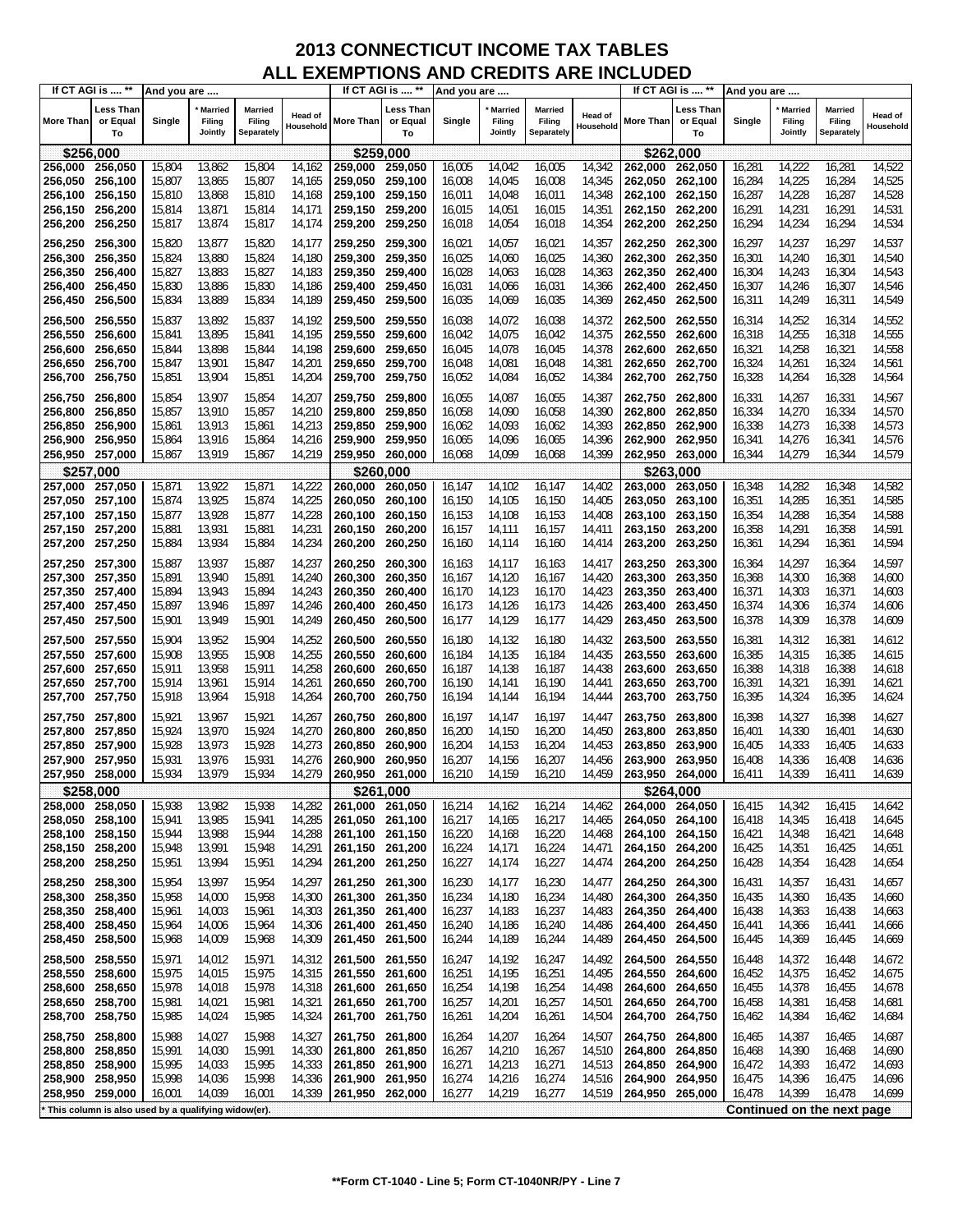|                    | If CT AGI is  **                                    | And you are      |                                     |                                 |                             |                    | If CT AGI is  **            | And you are      |                                     |                                        |                             |                    | If CT AGI is  **                   | And you are      |                              |                                        |                             |
|--------------------|-----------------------------------------------------|------------------|-------------------------------------|---------------------------------|-----------------------------|--------------------|-----------------------------|------------------|-------------------------------------|----------------------------------------|-----------------------------|--------------------|------------------------------------|------------------|------------------------------|----------------------------------------|-----------------------------|
| More Than          | Less Than<br>or Equal<br>To                         | Single           | <b>Married</b><br>Filing<br>Jointly | Married<br>Filing<br>Separately | <b>Head of</b><br>Household | More Than          | Less Than<br>or Equal<br>To | Single           | <b>Married</b><br>Filing<br>Jointly | <b>Married</b><br>Filing<br>Separately | <b>Head of</b><br>Household | <b>More Than</b>   | <b>Less Than</b><br>or Equal<br>To | Single           | Married<br>Filing<br>Jointly | <b>Married</b><br>Filing<br>Separately | <b>Head of</b><br>Household |
| \$265,000          |                                                     |                  |                                     |                                 |                             | \$268,000          |                             |                  |                                     |                                        |                             | \$271,000          |                                    |                  |                              |                                        |                             |
| 265,000            | 265,050                                             | 16,557           | 14,402                              | 16,557                          | 14,702                      | 268,000            | 268,050                     | 16,758           | 14,582                              | 16,758                                 | 14,882                      | 271,000            | 271,050                            | 17,034           | 14,762                       | 17,034                                 | 15,062                      |
| 265,050            | 265,100                                             | 16,560           | 14,405                              | 16,560                          | 14,705                      | 268,050            | 268,100                     | 16,761           | 14,585                              | 16,761                                 | 14,885                      | 271,050            | 271,100                            | 17,037           | 14,765                       | 17,037                                 | 15,065                      |
| 265,100            | 265,150                                             | 16,563           | 14,408                              | 16,563                          | 14,708                      | 268,100            | 268,150                     | 16,764           | 14,588                              | 16,764                                 | 14,888                      | 271,100            | 271,150                            | 17,040           | 14,768                       | 17,040                                 | 15,068                      |
| 265,150            | 265,200                                             | 16,567           | 14,411                              | 16,567                          | 14,711                      | 268,150            | 268,200                     | 16,768           | 14,591                              | 16,768                                 | 14,891                      | 271,150            | 271,200                            | 17,044           | 14,771                       | 17,044                                 | 15,071                      |
| 265,200            | 265,250                                             | 16,570           | 14,414                              | 16,570                          | 14,714                      | 268,200            | 268,250                     | 16,771           | 14,594                              | 16,771                                 | 14,894                      | 271,200            | 271,250                            | 17,047           | 14,774                       | 17,047                                 | 15,074                      |
|                    |                                                     |                  |                                     |                                 |                             |                    |                             |                  |                                     |                                        |                             |                    |                                    |                  |                              |                                        |                             |
| 265,250            | 265,300                                             | 16,573           | 14,417                              | 16,573                          | 14,717                      | 268,250            | 268,300                     | 16,774           | 14,597                              | 16,774                                 | 14,897                      | 271,250            | 271,300                            | 17,050           | 14,777                       | 17,050                                 | 15,077                      |
| 265,300            | 265,350                                             | 16,577           | 14,420                              | 16,577                          | 14,720                      | 268,300            | 268,350                     | 16,778           | 14,600                              | 16,778                                 | 14,900                      | 271,300            | 271,350                            | 17,054           | 14,780                       | 17,054                                 | 15,080                      |
| 265,350            | 265,400                                             | 16,580           | 14,423                              | 16,580                          | 14,723                      | 268,350            | 268,400                     | 16,781           | 14,603                              | 16,781                                 | 14,903                      | 271,350            | 271,400                            | 17,057           | 14,783                       | 17,057                                 | 15,083                      |
| 265,400            | 265,450                                             | 16,583           | 14,426                              | 16,583                          | 14,726                      | 268,400            | 268,450                     | 16,784           | 14,606                              | 16,784                                 | 14,906                      | 271,400            | 271,450                            | 17,060           | 14,786                       | 17,060                                 | 15,086                      |
| 265,450            | 265,500                                             | 16,587           | 14,429                              | 16,587                          | 14,729                      | 268,450            | 268,500                     | 16,788           | 14,609                              | 16,788                                 | 14,909                      | 271,450            | 271,500                            | 17,064           | 14,789                       | 17,064                                 | 15,089                      |
| 265,500            | 265,550                                             | 16,590           | 14,432                              | 16,590                          | 14,732                      | 268,500            | 268,550                     | 16,791           | 14,612                              | 16,791                                 | 14,912                      | 271,500            | 271,550                            | 17,067           | 14,792                       | 17,067                                 | 15,092                      |
| 265,550            | 265,600                                             | 16,594           | 14,435                              | 16,594                          | 14,735                      | 268,550            | 268,600                     | 16,795           | 14,615                              | 16,795                                 | 14,915                      | 271,550            | 271,600                            | 17,071           | 14,795                       | 17,071                                 | 15,095                      |
| 265,600            | 265,650                                             | 16,597           | 14,438                              | 16,597                          | 14,738                      | 268,600            | 268,650                     | 16,798           | 14,618                              | 16,798                                 | 14,918                      | 271,600            | 271,650                            | 17,074           | 14,798                       | 17,074                                 | 15,098                      |
|                    |                                                     | 16,600           |                                     |                                 | 14,741                      |                    | 268,700                     |                  |                                     | 16,801                                 | 14,921                      |                    | 271,700                            | 17,077           | 14,801                       | 17,077                                 | 15,101                      |
| 265,650            | 265,700                                             |                  | 14,441                              | 16,600                          |                             | 268,650            |                             | 16,801           | 14,621                              |                                        |                             | 271,650            |                                    |                  |                              |                                        |                             |
| 265,700            | 265,750                                             | 16,604           | 14,444                              | 16,604                          | 14,744                      | 268,700            | 268,750                     | 16,805           | 14,624                              | 16,805                                 | 14,924                      | 271,700            | 271,750                            | 17,081           | 14,804                       | 17,081                                 | 15,104                      |
| 265,750            | 265,800                                             | 16,607           | 14,447                              | 16,607                          | 14,747                      | 268,750            | 268,800                     | 16,808           | 14,627                              | 16,808                                 | 14,927                      | 271.750            | 271,800                            | 17,084           | 14,807                       | 17,084                                 | 15,107                      |
| 265,800            | 265,850                                             | 16,610           | 14,450                              | 16,610                          | 14,750                      | 268,800            | 268,850                     | 16,811           | 14,630                              | 16,811                                 | 14,930                      | 271,800            | 271,850                            | 17,087           | 14,810                       | 17,087                                 | 15,110                      |
| 265,850            | 265,900                                             | 16,614           | 14,453                              | 16,614                          | 14,753                      | 268,850            | 268,900                     | 16,815           | 14,633                              | 16,815                                 | 14,933                      | 271,850            | 271,900                            | 17,091           | 14,813                       | 17,091                                 | 15,113                      |
| 265,900            | 265,950                                             | 16,617           | 14,456                              | 16,617                          | 14,756                      | 268,900            | 268,950                     | 16,818           | 14,636                              | 16,818                                 | 14,936                      | 271,900            | 271,950                            | 17,094           | 14,816                       | 17,094                                 | 15,116                      |
| 265,950            | 266,000                                             | 16,620           | 14,459                              | 16,620                          | 14,759                      | 268,950            | 269,000                     | 16,821           | 14,639                              | 16,821                                 | 14,939                      | 271,950            | 272,000                            | 17,097           | 14,819                       | 17,097                                 | 15,119                      |
| \$266,000          |                                                     |                  |                                     |                                 |                             |                    | \$269,000                   |                  |                                     |                                        |                             | \$272,000          |                                    |                  |                              |                                        |                             |
| 266,000            | 266,050                                             | 16,624           | 14,462                              | 16,624                          | 14,762                      | 269,000            | 269,050                     | 16,825           | 14,642                              | 16,825                                 | 14,942                      | 272,000            | 272,050                            | 17,101           | 14,822                       | 17,101                                 | 15,122                      |
| 266,050            | 266,100                                             | 16,627           | 14,465                              | 16,627                          | 14,765                      | 269,050            | 269,100                     | 16,828           | 14,645                              | 16,828                                 | 14,945                      | 272,050            | 272,100                            | 17,104           | 14,825                       | 17,104                                 | 15,125                      |
| 266,100            | 266,150                                             | 16,630           | 14,468                              | 16,630                          | 14,768                      | 269,100            | 269,150                     | 16,831           | 14,648                              | 16,831                                 | 14,948                      | 272,100            | 272,150                            | 17,107           | 14,828                       | 17,107                                 | 15,128                      |
| 266,150            | 266,200                                             | 16,634           | 14,471                              | 16,634                          | 14,771                      | 269,150            | 269,200                     | 16,835           | 14,651                              | 16,835                                 | 14,951                      | 272,150            | 272,200                            | 17,111           | 14,831                       | 17,111                                 | 15,131                      |
| 266,200            | 266,250                                             | 16,637           | 14,474                              | 16,637                          | 14,774                      | 269,200            | 269,250                     | 16,838           | 14,654                              | 16,838                                 | 14,954                      | 272,200            | 272,250                            | 17,114           | 14,834                       | 17,114                                 | 15,134                      |
|                    |                                                     |                  |                                     |                                 |                             |                    |                             |                  |                                     |                                        |                             |                    |                                    |                  |                              |                                        |                             |
| 266,250            | 266,300                                             | 16,640           | 14,477                              | 16,640                          | 14,777                      | 269,250            | 269,300                     | 16,841           | 14,657                              | 16,841                                 | 14,957                      | 272,250            | 272,300                            | 17,117           | 14,837                       | 17,117                                 | 15,137                      |
| 266,300            | 266,350                                             | 16,644           | 14,480                              | 16,644                          | 14,780                      | 269,300            | 269,350                     | 16,845           | 14,660                              | 16,845                                 | 14,960                      | 272,300            | 272,350                            | 17,121           | 14,840                       | 17,121                                 | 15,140                      |
| 266,350            | 266,400                                             | 16,647           | 14,483                              | 16,647                          | 14,783                      | 269,350            | 269,400                     | 16,848           | 14,663                              | 16,848                                 | 14,963                      | 272,350            | 272,400                            | 17,124           | 14,843                       | 17,124                                 | 15,143                      |
| 266,400            | 266,450                                             | 16,650           | 14,486                              | 16,650                          | 14,786                      | 269,400            | 269,450                     | 16,851           | 14,666                              | 16,851                                 | 14,966                      | 272,400            | 272,450                            | 17,127           | 14,846                       | 17,127                                 | 15,146                      |
| 266,450            | 266,500                                             | 16,654           | 14,489                              | 16,654                          | 14,789                      | 269,450            | 269,500                     | 16,855           | 14,669                              | 16,855                                 | 14,969                      | 272,450            | 272,500                            | 17,131           | 14,849                       | 17,131                                 | 15,149                      |
| 266,500            | 266,550                                             | 16,657           | 14,492                              | 16,657                          | 14,792                      | 269,500            | 269,550                     | 16,858           | 14,672                              | 16,858                                 | 14,972                      | 272,500            | 272,550                            | 17,134           | 14,852                       | 17,134                                 | 15,152                      |
| 266,550            | 266,600                                             | 16,661           | 14,495                              | 16,661                          | 14,795                      | 269,550            | 269,600                     | 16,862           | 14,675                              | 16,862                                 | 14,975                      | 272,550            | 272,600                            | 17,138           | 14,855                       | 17,138                                 | 15,155                      |
| 266,600            | 266,650                                             | 16,664           | 14,498                              | 16,664                          | 14,798                      | 269,600            | 269,650                     | 16,865           | 14,678                              | 16,865                                 | 14,978                      | 272,600            | 272,650                            | 17,141           | 14,858                       | 17,141                                 | 15,158                      |
| 266,650            | 266,700                                             | 16,667           | 14,501                              | 16,667                          | 14,801                      | 269,650            | 269,700                     | 16,868           | 14,681                              | 16,868                                 | 14,981                      | 272,650            | 272,700                            | 17,144           | 14,861                       | 17,144                                 | 15,161                      |
| 266,700            | 266,750                                             | 16,671           | 14,504                              | 16,671                          | 14,804                      | 269,700            | 269,750                     | 16,872           | 14,684                              | 16,872                                 | 14,984                      | 272,700            | 272,750                            | 17,148           | 14,864                       | 17,148                                 | 15,164                      |
| 266,750            | 266,800                                             | 16,674           | 14,507                              | 16,674                          | 14,807                      | 269,750            | 269,800                     | 16,875           | 14,687                              | 16,875                                 | 14,987                      | 272,750            | 272,800                            | 17,151           | 14,867                       | 17,151                                 | 15,167                      |
| 266,800            | 266,850                                             | 16,677           | 14,510                              | 16,677                          | 14,810                      | 269,800            | 269,850                     | 16,878           | 14,690                              | 16,878                                 | 14,990                      | 272,800            | 272,850                            | 17,154           | 14,870                       | 17,154                                 | 15,170                      |
| 266,850            | 266,900                                             |                  | 14,513                              |                                 | 14,813                      | 269,850            | 269,900                     | 16,882           | 14,693                              | 16,882                                 | 14,993                      |                    | 272,900                            | 17,158           | 14,873                       | 17,158                                 | 15,173                      |
| 266,900            | 266,950                                             | 16,681<br>16,684 | 14,516                              | 16,681<br>16,684                | 14,816                      | 269.900            | 269,950                     | 16,885           | 14,696                              | 16,885                                 | 14,996                      | 272,850<br>272,900 | 272,950                            | 17,161           | 14,876                       | 17,161                                 | 15,176                      |
| 266,950            | 267,000                                             | 16,687           | 14,519                              | 16,687                          | 14,819                      | 269,950            | 270,000                     | 16,888           | 14,699                              | 16,888                                 | 14,999                      | 272,950            | 273,000                            | 17,164           | 14,879                       | 17,164                                 | 15,179                      |
|                    |                                                     |                  |                                     |                                 |                             |                    |                             |                  |                                     |                                        |                             |                    |                                    |                  |                              |                                        |                             |
| 267,000            | \$267,000                                           | 16,691           |                                     | 16,691                          | 14,822                      |                    | \$270,000                   | 16,967           |                                     |                                        | 15,002                      | 273,000 273,050    | \$273,000                          |                  |                              |                                        | 15,182                      |
|                    | 267,050                                             |                  | 14,522                              |                                 |                             | 270,000 270,050    |                             |                  | 14,702                              | 16,967                                 |                             |                    |                                    | 17,168           | 14,882                       | 17,168                                 |                             |
| 267,050            | 267,100                                             | 16,694           | 14,525                              | 16,694                          | 14,825                      | 270,050            | 270,100<br>270,150          | 16,970           | 14,705                              | 16,970                                 | 15,005                      | 273,050            | 273,100                            | 17,171           | 14,885                       | 17,171                                 | 15,185                      |
| 267,100<br>267,150 | 267,150                                             | 16,697<br>16,701 | 14,528<br>14,531                    | 16,697<br>16,701                | 14,828<br>14,831            | 270,100<br>270,150 | 270,200                     | 16,973<br>16,977 | 14,708<br>14,711                    | 16,973<br>16,977                       | 15,008                      | 273,100<br>273,150 | 273,150                            | 17,174<br>17,178 | 14,888<br>14,891             | 17,174<br>17,178                       | 15,188<br>15,191            |
|                    | 267,200                                             |                  |                                     |                                 |                             |                    |                             |                  |                                     |                                        | 15,011                      | 273,200            | 273,200                            |                  |                              |                                        |                             |
| 267,200            | 267,250                                             | 16,704           | 14,534                              | 16,704                          | 14,834                      | 270,200            | 270,250                     | 16,980           | 14,714                              | 16,980                                 | 15,014                      |                    | 273,250                            | 17,181           | 14,894                       | 17,181                                 | 15,194                      |
| 267,250            | 267,300                                             | 16,707           | 14,537                              | 16,707                          | 14,837                      | 270,250            | 270,300                     | 16,983           | 14,717                              | 16,983                                 | 15,017                      | 273,250            | 273,300                            | 17,184           | 14,897                       | 17,184                                 | 15,197                      |
| 267,300            | 267,350                                             | 16,711           | 14,540                              | 16,711                          | 14,840                      | 270,300            | 270,350                     | 16,987           | 14,720                              | 16,987                                 | 15,020                      | 273,300            | 273,350                            | 17,188           | 14,900                       | 17,188                                 | 15,200                      |
| 267,350            | 267,400                                             | 16,714           | 14,543                              | 16,714                          | 14,843                      | 270,350 270,400    |                             | 16,990           | 14,723                              | 16,990                                 | 15,023                      | 273,350            | 273,400                            | 17,191           | 14,903                       | 17,191                                 | 15,203                      |
| 267,400            | 267,450                                             | 16,717           | 14,546                              | 16,717                          | 14,846                      | 270,400            | 270,450                     | 16,993           | 14,726                              | 16,993                                 | 15,026                      | 273,400            | 273,450                            | 17,194           | 14,906                       | 17,194                                 | 15,206                      |
| 267,450            | 267,500                                             | 16,721           | 14,549                              | 16,721                          | 14,849                      | 270,450            | 270,500                     | 16,997           | 14,729                              | 16,997                                 | 15,029                      | 273,450            | 273,500                            | 17,198           | 14,909                       | 17,198                                 | 15,209                      |
| 267,500            | 267,550                                             | 16,724           | 14,552                              | 16,724                          | 14,852                      | 270,500            | 270,550                     | 17,000           | 14,732                              | 17,000                                 | 15,032                      | 273,500            | 273,550                            | 17,201           | 14,912                       | 17,201                                 | 15,212                      |
| 267,550            | 267,600                                             | 16,728           | 14,555                              | 16,728                          | 14,855                      | 270,550            | 270,600                     | 17,004           | 14,735                              | 17,004                                 | 15,035                      | 273,550            | 273,600                            | 17,205           | 14,915                       | 17,205                                 | 15,215                      |
| 267,600            | 267,650                                             | 16,731           | 14,558                              | 16,731                          | 14,858                      | 270,600            | 270,650                     | 17,007           | 14,738                              | 17,007                                 | 15,038                      | 273,600            | 273,650                            | 17,208           | 14,918                       | 17,208                                 | 15,218                      |
| 267,650            | 267,700                                             | 16,734           | 14,561                              | 16,734                          | 14,861                      | 270,650            | 270,700                     | 17,010           | 14,741                              | 17,010                                 | 15,041                      | 273,650            | 273,700                            | 17,211           | 14,921                       | 17,211                                 | 15,221                      |
| 267,700            | 267,750                                             | 16,738           | 14,564                              | 16,738                          | 14,864                      | 270,700            | 270,750                     | 17,014           | 14,744                              | 17,014                                 | 15,044                      | 273,700            | 273,750                            | 17,215           | 14,924                       | 17,215                                 | 15,224                      |
|                    |                                                     |                  |                                     |                                 |                             |                    |                             |                  |                                     |                                        |                             |                    |                                    |                  |                              |                                        |                             |
| 267,750            | 267,800                                             | 16,741           | 14,567                              | 16,741                          | 14,867                      | 270,750 270,800    |                             | 17,017           | 14,747                              | 17,017                                 | 15,047                      | 273,750            | 273,800                            | 17,218           | 14,927                       | 17,218                                 | 15,227                      |
| 267,800            | 267,850                                             | 16,744           | 14,570                              | 16,744                          | 14,870                      | 270,800            | 270,850                     | 17,020           | 14,750                              | 17,020                                 | 15,050                      | 273,800            | 273,850                            | 17,221           | 14,930                       | 17,221                                 | 15,230                      |
| 267,850            | 267,900                                             | 16,748           | 14,573                              | 16,748                          | 14,873                      | 270,850            | 270,900                     | 17,024           | 14,753                              | 17,024                                 | 15,053                      | 273,850            | 273,900                            | 17,225           | 14,933                       | 17,225                                 | 15,233                      |
| 267,900            | 267,950                                             | 16,751           | 14,576                              | 16,751                          | 14,876                      | 270,900            | 270,950                     | 17,027           | 14,756                              | 17,027                                 | 15,056                      | 273,900            | 273,950                            | 17,228           | 14,936                       | 17,228                                 | 15,236                      |
| 267,950            | 268,000                                             | 16,754           | 14,579                              | 16,754                          | 14,879                      | 270,950 271,000    |                             | 17,030           | 14,759                              | 17,030                                 | 15,059                      | 273,950            | 274,000                            | 17,231           | 14,939                       | 17,231                                 | 15,239                      |
|                    | This column is also used by a qualifying widow(er). |                  |                                     |                                 |                             |                    |                             |                  |                                     |                                        |                             |                    |                                    |                  |                              | Continued on the next page             |                             |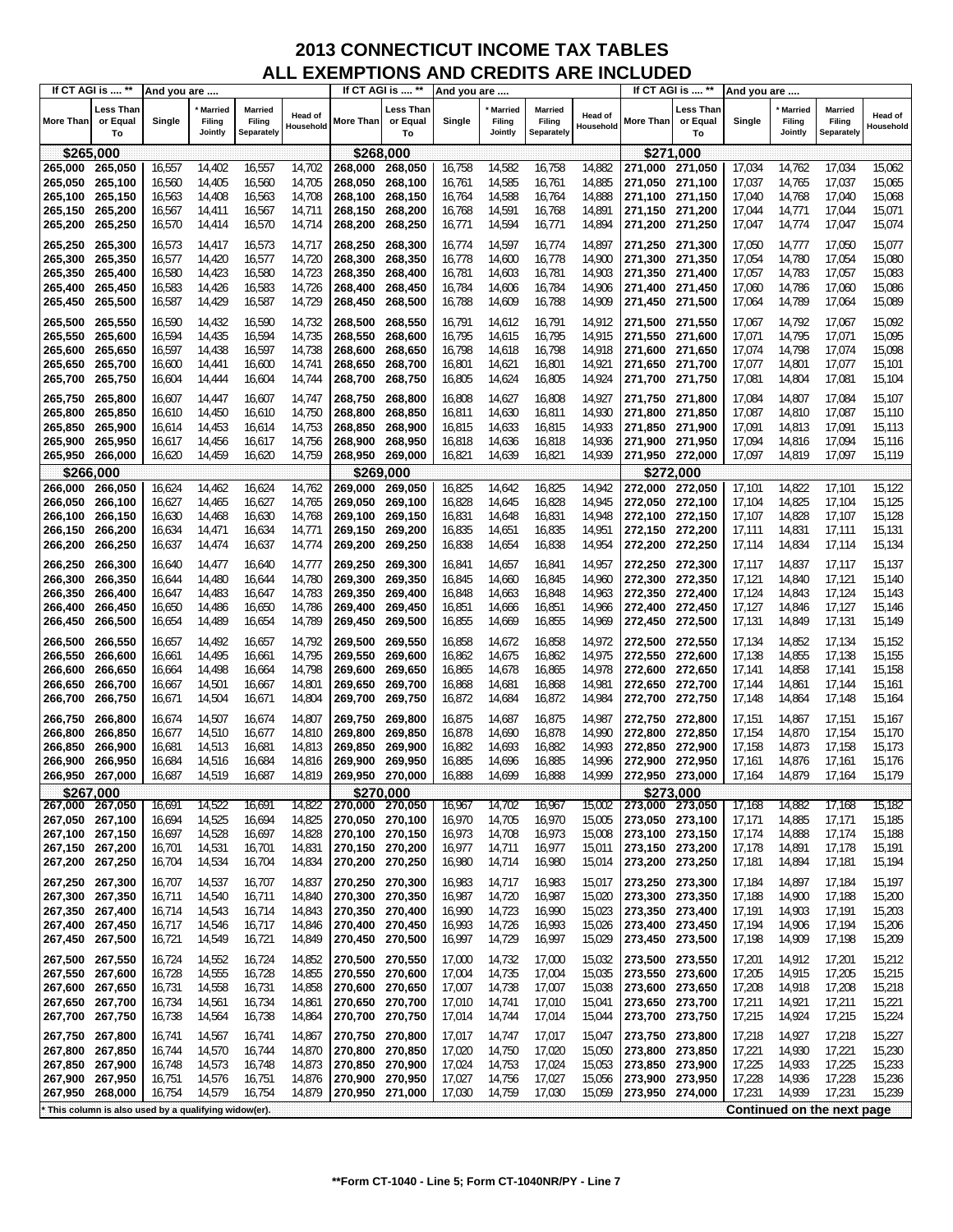|                    | If CT AGI is  **                                    | And you are      |                                     |                                 |                             |                                    | If CT AGI is  **            | And you are      |                                     |                                 |                      |                    | If CT AGI is  **            | And you are      |                                     |                                        |                             |
|--------------------|-----------------------------------------------------|------------------|-------------------------------------|---------------------------------|-----------------------------|------------------------------------|-----------------------------|------------------|-------------------------------------|---------------------------------|----------------------|--------------------|-----------------------------|------------------|-------------------------------------|----------------------------------------|-----------------------------|
| <b>More Than</b>   | Less Than<br>or Equal<br>To                         | Single           | <b>Married</b><br>Filing<br>Jointly | Married<br>Filing<br>Separately | <b>Head of</b><br>Household | More Than                          | ∟ess Than<br>or Equal<br>To | Single           | <b>Married</b><br>Filing<br>Jointly | Married<br>Filing<br>Separately | Head of<br>Household | More Than          | Less Than<br>or Equal<br>To | Single           | <b>Married</b><br>Filing<br>Jointly | <b>Married</b><br>Filing<br>Separately | <b>Head of</b><br>Household |
|                    | \$274.000                                           |                  |                                     |                                 |                             |                                    | \$277.000                   |                  |                                     |                                 |                      |                    | \$280.000                   |                  |                                     |                                        |                             |
| 274,000 274,050    |                                                     | 17,235           | 14,942                              | 17,235                          | 15,242                      | 277,000                            | 277,050                     | 17,511           | 15,122                              | 17,511                          | 15,422               | 280,000            | 280,050                     | 17,787           | 15,302                              | 17,787                                 | 15,602                      |
| 274,050 274,100    |                                                     | 17,238           | 14,945                              | 17,238                          | 15,245                      | 277,050                            | 277,100                     | 17,514           | 15,125                              | 17,514                          | 15,425               | 280,050            | 280,100                     | 17,790           | 15,305                              | 17,790                                 | 15,605                      |
| 274,100 274,150    |                                                     | 17,241           | 14,948                              | 17,241                          | 15,248                      | 277,100 277,150                    |                             | 17,517           | 15,128                              | 17,517                          | 15,428               | 280,100            | 280,150                     | 17,793           | 15,308                              | 17,793                                 | 15,608                      |
| 274,150 274,200    |                                                     | 17,245           | 14,951                              | 17,245                          | 15,251                      | 277,150                            | 277,200                     | 17,521           | 15,131                              | 17,521                          | 15,431               | 280,150            | 280,200                     | 17,797           | 15,311                              | 17,797                                 | 15,611                      |
| 274,200 274,250    |                                                     | 17,248           | 14,954                              | 17,248                          | 15,254                      | 277,200 277,250                    |                             | 17,524           | 15,134                              | 17,524                          | 15,434               | 280,200            | 280,250                     | 17,800           | 15,314                              | 17,800                                 | 15,614                      |
| 274,250 274,300    |                                                     | 17,251           | 14,957                              | 17,251                          | 15,257                      | 277,250 277,300                    |                             | 17,527           | 15,137                              | 17,527                          | 15,437               | 280,250            | 280.300                     | 17,803           | 15,317                              | 17,803                                 | 15,617                      |
| 274,300            | 274,350                                             | 17,255           | 14,960                              | 17,255                          | 15,260                      | 277,300 277,350                    |                             | 17,531           | 15,140                              | 17,531                          | 15,440               | 280,300            | 280,350                     | 17,807           | 15,320                              | 17,807                                 | 15,620                      |
| 274,350 274,400    |                                                     | 17,258           | 14,963                              | 17,258                          | 15,263                      | 277,350 277,400                    |                             | 17,534           | 15,143                              | 17,534                          | 15,443               | 280,350            | 280,400                     | 17,810           | 15,323                              | 17,810                                 | 15,623                      |
| 274,400 274,450    |                                                     | 17,261           | 14,966                              | 17,261                          | 15,266                      | 277,400 277,450                    |                             | 17,537           | 15,146                              | 17,537                          | 15,446               | 280,400            | 280,450                     | 17,813           | 15,326                              | 17,813                                 | 15,626                      |
| 274,450            | 274,500                                             | 17,265           | 14,969                              | 17,265                          | 15,269                      | 277,450 277,500                    |                             | 17,541           | 15,149                              | 17,541                          | 15,449               | 280,450            | 280,500                     | 17,817           | 15,329                              | 17,817                                 | 15,629                      |
|                    |                                                     |                  |                                     |                                 |                             |                                    |                             |                  |                                     |                                 |                      |                    |                             |                  |                                     |                                        |                             |
| 274,500 274,550    |                                                     | 17,268           | 14,972                              | 17,268                          | 15,272                      | 277,500                            | 277,550                     | 17,544           | 15,152                              | 17,544                          | 15,452               | 280,500            | 280,550                     | 17,820           | 15,332                              | 17,820                                 | 15,632                      |
| 274,550            | 274,600                                             | 17,272           | 14,975                              | 17,272                          | 15,275                      | 277,550                            | 277,600                     | 17,548           | 15,155                              | 17,548                          | 15,455               | 280,550            | 280,600                     | 17,824           | 15,335                              | 17,824                                 | 15,635                      |
| 274,600            | 274,650                                             | 17,275           | 14,978                              | 17,275                          | 15,278                      | 277,600                            | 277,650                     | 17,551           | 15,158                              | 17,551                          | 15,458               | 280,600            | 280,650                     | 17,827           | 15,338                              | 17,827                                 | 15,638                      |
| 274,650 274,700    |                                                     | 17,278           | 14,981                              | 17,278                          | 15,281                      | 277,650 277,700                    |                             | 17,554           | 15,161                              | 17,554                          | 15,461               | 280,650            | 280,700                     | 17,830           | 15,341                              | 17,830                                 | 15,641                      |
| 274,700 274,750    |                                                     | 17,282           | 14,984                              | 17,282                          | 15,284                      | 277,700 277,750                    |                             | 17,558           | 15,164                              | 17,558                          | 15,464               | 280,700            | 280,750                     | 17,834           | 15,344                              | 17,834                                 | 15,644                      |
| 274,750 274,800    |                                                     | 17,285           | 14,987                              | 17,285                          | 15,287                      | 277,750 277,800                    |                             | 17,561           | 15,167                              | 17,561                          | 15,467               | 280,750            | 280,800                     | 17,837           | 15,347                              | 17,837                                 | 15,647                      |
| 274,800 274,850    |                                                     | 17,288           | 14,990                              | 17,288                          | 15,290                      | 277,800 277,850                    |                             | 17,564           | 15,170                              | 17,564                          | 15,470               | 280,800            | 280,850                     | 17,840           | 15,350                              | 17,840                                 | 15,650                      |
| 274,850            | 274,900                                             | 17,292           | 14,993                              | 17,292                          | 15,293                      | 277,850 277,900                    |                             | 17,568           | 15,173                              | 17,568                          | 15,473               | 280,850            | 280,900                     | 17,844           | 15,353                              | 17,844                                 | 15,653                      |
| 274,900 274,950    |                                                     | 17,295           | 14,996                              | 17,295                          | 15,296                      | 277,900 277,950                    |                             | 17,571           | 15,176                              | 17,571                          | 15,476               | 280,900            | 280,950                     | 17,847           | 15,356                              | 17,847                                 | 15,656                      |
| 274,950 275,000    |                                                     | 17,298           | 14,999                              | 17,298                          | 15,299                      | 277,950 278,000                    |                             | 17,574           | 15,179                              | 17,574                          | 15,479               | 280,950 281,000    |                             | 17,850           | 15,359                              | 17,850                                 | 15,659                      |
| \$275,000          |                                                     |                  |                                     |                                 |                             |                                    | \$278,000                   |                  |                                     |                                 |                      |                    | \$281,000                   |                  |                                     |                                        |                             |
| 275.000            | 275,050                                             | 17,377           | 15,002                              | 17,377                          | 15,302                      | 278,000                            | 278,050                     | 17,578           | 15,182                              | 17,578                          | 15,482               | 281,000            | 281,050                     | 17,854           | 15,362                              | 17,854                                 | 15,662                      |
| 275,050            | 275,100                                             | 17,380           | 15,005                              | 17,380                          | 15,305                      | 278,050                            | 278,100                     | 17,581           | 15,185                              | 17,581                          | 15,485               | 281.050            | 281,100                     | 17,857           | 15,365                              | 17,857                                 | 15,665                      |
| 275,100 275,150    |                                                     | 17,383           | 15,008                              | 17,383                          | 15,308                      | 278,100 278,150                    |                             | 17,584           | 15,188                              | 17,584                          | 15,488               | 281,100            | 281,150                     | 17,860           | 15,368                              | 17,860                                 | 15,668                      |
| 275,150 275,200    |                                                     | 17,387           | 15,011                              | 17,387                          | 15,311                      | 278,150 278,200                    |                             | 17,588           | 15,191                              | 17,588                          | 15,491               | 281,150            | 281,200                     | 17,864           | 15,371                              | 17,864                                 | 15,671                      |
| 275,200 275,250    |                                                     | 17,390           | 15,014                              | 17,390                          | 15,314                      | 278,200 278,250                    |                             | 17,591           | 15,194                              | 17,591                          | 15,494               | 281,200            | 281,250                     | 17,867           | 15,374                              | 17,867                                 | 15,674                      |
| 275,250 275,300    |                                                     | 17,393           | 15,017                              | 17,393                          | 15,317                      | 278,250 278,300                    |                             | 17,594           | 15,197                              | 17,594                          | 15,497               | 281,250            | 281,300                     | 17,870           | 15,377                              | 17,870                                 | 15,677                      |
| 275,300            | 275,350                                             | 17,397           | 15,020                              | 17,397                          | 15,320                      | 278,300                            | 278,350                     | 17,598           | 15,200                              | 17,598                          | 15,500               | 281,300            | 281,350                     | 17,874           | 15,380                              | 17,874                                 | 15,680                      |
| 275,350            | 275,400                                             | 17,400           | 15,023                              | 17,400                          | 15,323                      | 278,350                            | 278,400                     | 17,601           | 15,203                              | 17,601                          | 15,503               | 281,350            | 281,400                     | 17,877           | 15,383                              | 17,877                                 | 15,683                      |
| 275,400            | 275,450                                             | 17,403           | 15,026                              | 17,403                          | 15,326                      | 278,400                            | 278,450                     | 17,604           | 15,206                              | 17,604                          | 15,506               | 281,400            | 281,450                     | 17,880           | 15,386                              | 17,880                                 | 15,686                      |
| 275,450 275,500    |                                                     | 17,407           | 15,029                              | 17,407                          | 15,329                      | 278,450                            | 278,500                     | 17,608           | 15,209                              | 17,608                          | 15,509               | 281,450            | 281,500                     | 17,884           | 15,389                              | 17,884                                 | 15,689                      |
| 275,500 275,550    |                                                     | 17,410           | 15,032                              | 17,410                          | 15,332                      | 278,500 278,550                    |                             | 17,611           | 15,212                              | 17,611                          | 15,512               | 281,500            | 281,550                     | 17,887           | 15,392                              | 17,887                                 | 15,692                      |
| 275,550 275,600    |                                                     | 17,414           | 15,035                              | 17,414                          | 15,335                      | 278,550                            | 278,600                     | 17,615           | 15,215                              | 17,615                          | 15,515               | 281,550            | 281,600                     | 17,891           | 15,395                              | 17,891                                 | 15,695                      |
| 275,600            | 275,650                                             | 17,417           | 15,038                              | 17,417                          | 15,338                      | 278,600                            | 278,650                     | 17,618           | 15,218                              | 17,618                          | 15,518               | 281,600            | 281,650                     | 17,894           | 15,398                              | 17,894                                 | 15,698                      |
| 275,650 275,700    |                                                     | 17,420           | 15,041                              | 17,420                          | 15,341                      | 278,650 278,700                    |                             | 17,621           | 15,221                              | 17,621                          | 15,521               | 281,650            | 281,700                     | 17,897           | 15,401                              | 17,897                                 | 15,701                      |
| 275,700            | 275,750                                             | 17,424           | 15,044                              | 17,424                          | 15,344                      | 278,700 278,750                    |                             | 17,625           | 15,224                              | 17,625                          | 15,524               | 281,700            | 281,750                     | 17,901           | 15,404                              | 17,901                                 | 15,704                      |
| 275,750            | 275,800                                             | 17,427           | 15,047                              | 17,427                          | 15,347                      | 278,750                            | 278,800                     | 17,628           | 15,227                              | 17,628                          | 15,527               | 281,750            | 281,800                     | 17,904           | 15,407                              | 17,904                                 | 15,707                      |
| 275,800            | 275,850                                             | 17,430           | 15,050                              | 17,430                          | 15,350                      | 278,800                            | 278,850                     | 17,631           | 15,230                              | 17,631                          | 15,530               | 281,800            | 281,850                     | 17,907           | 15,410                              | 17,907                                 | 15,710                      |
| 275,850            | 275,900                                             | 17,434           | 15,053                              | 17,434                          | 15,353                      | 278,850                            | 278,900                     | 17,635           | 15,233                              | 17,635                          | 15,533               | 281,850            | 281,900                     | 17,911           | 15,413                              | 17,911                                 | 15,713                      |
| 275,900            | 275,950                                             | 17,437           | 15,056                              | 17,437                          | 15,356                      | 278,900                            | 278,950                     | 17,638           | 15,236                              | 17,638                          | 15,536               | 281,900            | 281,950                     | 17,914           | 15,416                              | 17,914                                 | 15,716                      |
| 275,950 276,000    |                                                     | 17,440           | 15,059                              | 17,440                          | 15,359                      | 278,950 279,000                    |                             | 17,641           | 15,239                              | 17,641                          | 15,539               | 281,950            | 282,000                     | 17,917           | 15,419                              | 17,917                                 | 15,719                      |
|                    | \$276,000                                           |                  |                                     |                                 |                             |                                    | \$279,000                   |                  |                                     |                                 |                      |                    | \$282,000                   |                  |                                     |                                        |                             |
| 276,000 276,050    |                                                     | 17,444           | 15,062                              | 17,444                          | 15,362                      | 279,000 279,050                    |                             | 17,645           | 15,242                              | 17,645                          | 15,542               | 282,000            | 282,050                     | 17,921           | 15,422                              | 17,921                                 | 15,722                      |
| 276,050 276,100    |                                                     | 17,447           | 15,065                              | 17,447                          | 15,365                      | 279,050 279,100                    |                             | 17,648           | 15,245                              | 17,648                          | 15,545               | 282,050            | 282,100                     | 17,924           | 15,425                              | 17,924                                 | 15,725                      |
| 276,100 276,150    |                                                     | 17,450           | 15,068                              | 17,450                          | 15,368                      | 279,100 279,150                    |                             | 17,651           | 15,248                              | 17,651                          | 15,548               | 282,100            | 282,150                     | 17,927           | 15,428                              | 17,927                                 | 15,728                      |
| 276,150 276,200    |                                                     | 17,454           | 15,071                              | 17,454                          | 15,371                      | 279,150 279,200                    |                             | 17,655           | 15,251                              | 17,655                          | 15,551               | 282,150            | 282,200                     | 17,931           | 15,431                              | 17,931                                 | 15,731                      |
| 276,200            | 276,250                                             | 17,457           | 15,074                              | 17,457                          | 15,374                      | 279,200 279,250                    |                             | 17,658           | 15,254                              | 17,658                          | 15,554               | 282,200            | 282,250                     | 17,934           | 15,434                              | 17,934                                 | 15,734                      |
| 276,250            | 276,300                                             | 17,460           | 15,077                              | 17,460                          | 15,377                      | 279,250 279,300                    |                             | 17,661           | 15,257                              | 17,661                          | 15,557               | 282,250            | 282,300                     | 17,937           | 15,437                              | 17,937                                 | 15,737                      |
| 276,300 276,350    |                                                     | 17,464           | 15,080                              | 17,464                          | 15,380                      | 279,300 279,350                    |                             | 17,665           | 15,260                              | 17,665                          | 15,560               | 282,300            | 282,350                     | 17,941           | 15,440                              | 17,941                                 | 15,740                      |
| 276,350            | 276,400                                             | 17,467           | 15,083                              | 17,467                          | 15,383                      | 279,350 279,400                    |                             | 17,668           | 15,263                              | 17,668                          | 15,563               | 282,350            | 282,400                     | 17,944           | 15,443                              | 17,944                                 | 15,743                      |
| 276,400 276,450    |                                                     | 17,470           | 15,086                              | 17,470                          | 15,386                      | 279,400 279,450                    |                             | 17,671           | 15,266                              | 17,671                          | 15,566               | 282,400            | 282,450                     | 17,947           | 15,446                              | 17,947                                 | 15,746                      |
| 276,450            | 276,500                                             | 17,474           | 15,089                              | 17,474                          | 15,389                      | 279,450 279,500                    |                             | 17,675           | 15,269                              | 17,675                          | 15,569               | 282,450            | 282,500                     | 17,951           | 15,449                              | 17,951                                 | 15,749                      |
| 276,500            | 276,550                                             | 17,477           | 15,092                              | 17,477                          | 15,392                      | 279,500                            | 279,550                     | 17,678           | 15,272                              | 17,678                          | 15,572               | 282,500            | 282,550                     | 17,954           | 15,452                              | 17,954                                 | 15,752                      |
| 276,550            | 276,600                                             | 17,481           | 15,095                              | 17,481                          | 15,395                      | 279,550                            | 279,600                     | 17,682           | 15,275                              | 17,682                          | 15,575               | 282,550            | 282,600                     | 17,958           | 15,455                              | 17,958                                 | 15,755                      |
| 276,600            | 276,650                                             | 17,484           | 15,098                              | 17,484                          | 15,398                      | 279,600                            | 279,650                     | 17,685           | 15,278                              | 17,685                          | 15,578               | 282,600            | 282,650                     | 17,961           | 15,458                              | 17,961                                 | 15,758                      |
| 276,650            | 276,700                                             | 17,487           | 15,101                              | 17,487                          | 15,401                      | 279,650                            | 279,700                     | 17,688           | 15,281                              | 17,688                          | 15,581               | 282,650            | 282,700                     | 17,964           | 15,461                              | 17,964                                 | 15,761                      |
| 276,700            | 276,750                                             | 17,491           | 15,104                              | 17,491                          | 15,404                      | 279,700 279,750                    |                             | 17,692           | 15,284                              | 17,692                          | 15,584               | 282,700            | 282,750                     | 17,968           | 15,464                              | 17,968                                 | 15,764                      |
|                    |                                                     |                  |                                     |                                 |                             |                                    |                             |                  |                                     |                                 |                      |                    |                             |                  |                                     |                                        |                             |
| 276,750<br>276,800 | 276,800<br>276,850                                  | 17,494<br>17,497 | 15,107<br>15,110                    | 17,494<br>17,497                | 15,407<br>15,410            | 279,750 279,800<br>279,800 279,850 |                             | 17,695<br>17,698 | 15,287<br>15,290                    | 17,695<br>17,698                | 15,587<br>15,590     | 282,750<br>282,800 | 282,800<br>282,850          | 17,971<br>17,974 | 15,467<br>15,470                    | 17,971<br>17,974                       | 15,767<br>15,770            |
| 276,850 276,900    |                                                     | 17,501           | 15,113                              | 17,501                          | 15,413                      | 279,850 279,900                    |                             | 17,702           | 15,293                              | 17,702                          | 15,593               | 282,850            | 282,900                     | 17,978           | 15,473                              | 17,978                                 | 15,773                      |
| 276,900            | 276,950                                             | 17,504           | 15,116                              | 17,504                          | 15,416                      | 279,900                            | 279,950                     | 17,705           | 15,296                              | 17,705                          | 15,596               | 282,900            | 282,950                     | 17,981           | 15,476                              | 17,981                                 | 15,776                      |
|                    |                                                     |                  |                                     |                                 |                             |                                    |                             |                  |                                     |                                 |                      |                    |                             |                  |                                     |                                        |                             |
| 276,950 277,000    |                                                     | 17,507           | 15,119                              | 17,507                          | 15,419                      | 279,950 280,000                    |                             | 17,708           | 15,299                              | 17,708                          | 15,599               | 282,950            | 283,000                     | 17,984           | 15,479                              | 17,984                                 | 15,779                      |
|                    | This column is also used by a qualifying widow(er). |                  |                                     |                                 |                             |                                    |                             |                  |                                     |                                 |                      |                    |                             |                  |                                     |                                        |                             |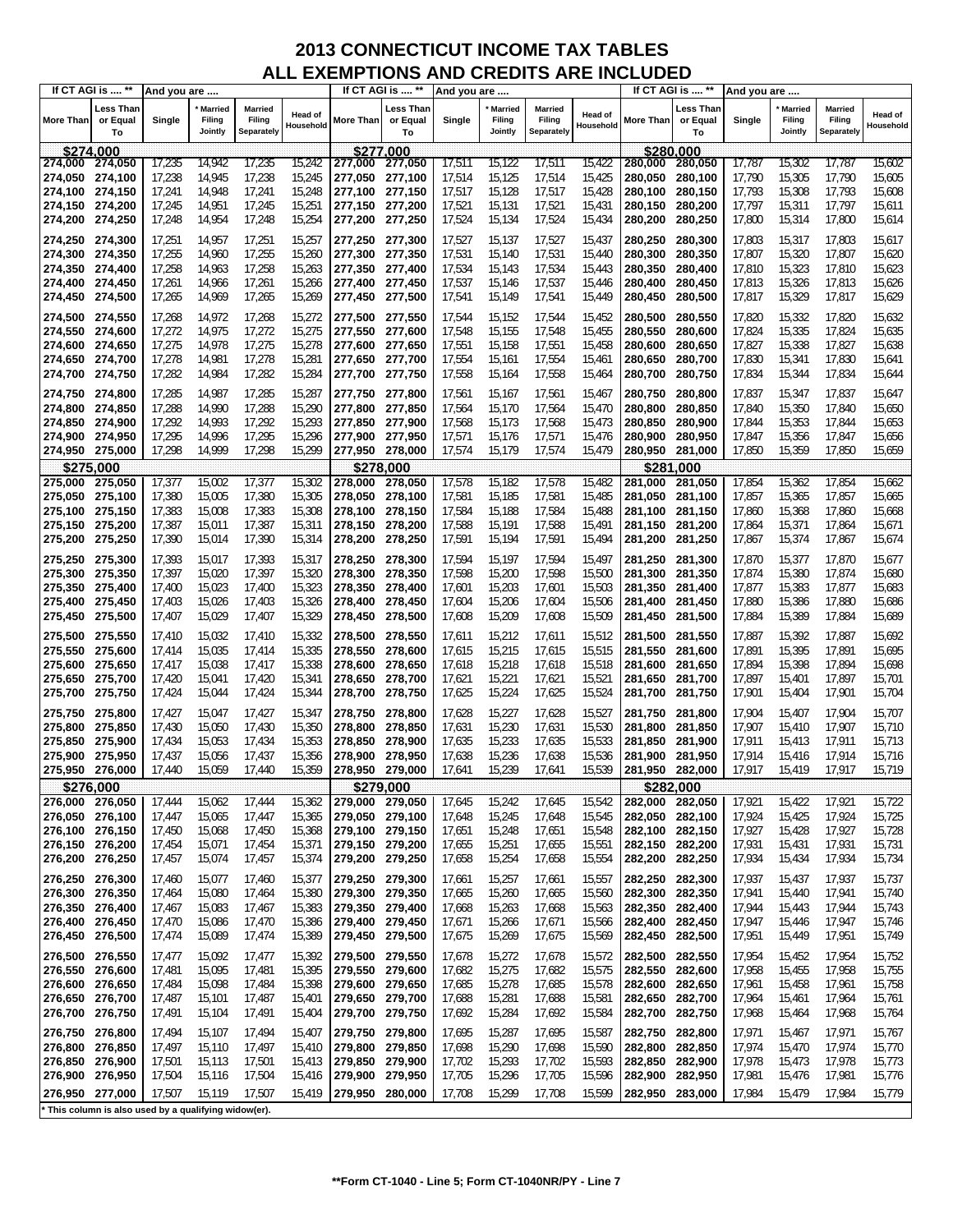|                    | If CT AGI is  **                   | And you are                                         |                              |                                        |                      | If CT AGI is  **   |                                    | And you are      |                                     |                                        |                      |                    | If CT AGI is  **                   | And you are      |                                     |                                        |                      |
|--------------------|------------------------------------|-----------------------------------------------------|------------------------------|----------------------------------------|----------------------|--------------------|------------------------------------|------------------|-------------------------------------|----------------------------------------|----------------------|--------------------|------------------------------------|------------------|-------------------------------------|----------------------------------------|----------------------|
| <b>More Than</b>   | Less<br>Than or<br><b>Equal To</b> | Single                                              | Married<br>Filing<br>Jointly | <b>Married</b><br>Filing<br>Separately | Head of<br>Household | More Than          | Less<br>Than or<br><b>Equal To</b> | Single           | <b>Married</b><br>Filing<br>Jointly | <b>Married</b><br>Filing<br>Separately | Head of<br>Household | More Than          | Less<br>Than or<br><b>Equal To</b> | Single           | <b>Married</b><br>Filing<br>Jointly | <b>Married</b><br>Filing<br>Separately | Head of<br>Household |
| \$283,000          |                                    |                                                     |                              |                                        |                      | \$286,000          |                                    |                  |                                     |                                        |                      | \$289,000          |                                    |                  |                                     |                                        |                      |
| 283,000            | 283,050                            | 17,988                                              | 15,482                       | 17,988                                 | 15,782               | 286,000            | 286,050                            | 18,264           | 15,662                              | 18,264                                 | 15,962               | 289,000            | 289,050                            | 18,465           | 15,842                              | 18,465                                 | 16,142               |
| 283,050            | 283,100                            | 17,991                                              | 15,485                       | 17,991                                 | 15,785               | 286.050            | 286,100                            | 18,267           | 15,665                              | 18,267                                 | 15,965               | 289.050            | 289,100                            | 18,468           | 15,845                              | 18,468                                 | 16,145               |
| 283,100            | 283,150                            | 17,994                                              | 15,488                       | 17,994                                 | 15,788               | 286.100            | 286,150                            | 18,270           | 15,668                              | 18,270                                 | 15,968               | 289.100            | 289,150                            | 18,471           | 15,848                              | 18,471                                 | 16,148               |
| 283,150            | 283,200                            | 17,998                                              | 15,491                       | 17,998                                 | 15,791               | 286,150            | 286,200                            | 18,274           | 15,671                              | 18,274                                 | 15,971               | 289,150            | 289,200                            | 18,475           | 15,851                              | 18,475                                 | 16,151               |
| 283,200            | 283,250                            | 18,001                                              | 15,494                       | 18,001                                 | 15,794               | 286,200            | 286,250                            | 18,277           | 15,674                              | 18,277                                 | 15,974               | 289,200            | 289,250                            | 18,478           | 15,854                              | 18,478                                 | 16,154               |
|                    |                                    |                                                     |                              |                                        |                      |                    |                                    |                  |                                     |                                        |                      |                    |                                    |                  |                                     |                                        |                      |
| 283,250            | 283,300                            | 18,004                                              | 15,497                       | 18,004                                 | 15,797               | 286,250            | 286,300                            | 18,280           | 15,677                              | 18,280                                 | 15,977               | 289,250            | 289,300                            | 18,481           | 15,857                              | 18,481                                 | 16,157               |
| 283,300            | 283,350                            | 18,008                                              | 15,500                       | 18,008                                 | 15,800               | 286,300            | 286,350                            | 18,284           | 15,680                              | 18,284                                 | 15,980               | 289.300            | 289,350                            | 18,485           | 15,860                              | 18,485                                 | 16,160               |
| 283,350            | 283,400                            | 18,011                                              | 15,503                       | 18,011                                 | 15,803               | 286,350            | 286,400                            | 18,287           | 15,683                              | 18,287                                 | 15,983               | 289,350            | 289,400                            | 18,488           | 15,863                              | 18,488                                 | 16,163               |
| 283,400            | 283,450                            | 18,014                                              | 15,506                       | 18,014<br>18,018                       | 15,806               | 286,400<br>286,450 | 286,450<br>286,500                 | 18,290<br>18,294 | 15,686                              | 18,290                                 | 15,986               | 289,400            | 289,450<br>289,500                 | 18,491<br>18,495 | 15,866<br>15,869                    | 18,491<br>18,495                       | 16,166               |
| 283,450            | 283,500                            | 18,018                                              | 15,509                       |                                        | 15,809               |                    |                                    |                  | 15,689                              | 18,294                                 | 15,989               | 289,450            |                                    |                  |                                     |                                        | 16,169               |
| 283,500            | 283,550                            | 18,021                                              | 15,512                       | 18,021                                 | 15,812               | 286,500            | 286,550                            | 18,297           | 15,692                              | 18,297                                 | 15,992               | 289,500            | 289,550                            | 18,498           | 15,872                              | 18,498                                 | 16,172               |
| 283,550            | 283,600                            | 18,025                                              | 15,515                       | 18,025                                 | 15,815               | 286,550            | 286,600                            | 18,301           | 15,695                              | 18,301                                 | 15,995               | 289,550            | 289,600                            | 18,502           | 15,875                              | 18,502                                 | 16,175               |
| 283,600            | 283,650                            | 18,028                                              | 15,518                       | 18,028                                 | 15,818               | 286,600            | 286,650                            | 18,304           | 15,698                              | 18,304                                 | 15,998               | 289,600            | 289,650                            | 18,505           | 15,878                              | 18,505                                 | 16,178               |
| 283,650            | 283,700                            | 18,031                                              | 15,521                       | 18,031                                 | 15,821               | 286,650            | 286,700                            | 18,307           | 15,701                              | 18,307                                 | 16,001               | 289,650            | 289,700                            | 18,508           | 15,881                              | 18,508                                 | 16,181               |
| 283,700            | 283,750                            | 18,035                                              | 15,524                       | 18,035                                 | 15,824               | 286,700            | 286,750                            | 18,311           | 15,704                              | 18,311                                 | 16,004               | 289,700            | 289,750                            | 18,512           | 15,884                              | 18,512                                 | 16,184               |
| 283,750            | 283,800                            | 18,038                                              | 15,527                       | 18,038                                 | 15,827               | 286,750            | 286,800                            | 18,314           | 15,707                              | 18,314                                 | 16,007               | 289,750            | 289,800                            | 18,515           | 15,887                              | 18,515                                 | 16,187               |
| 283,800            | 283,850                            | 18,041                                              | 15,530                       | 18,041                                 | 15,830               | 286,800            | 286,850                            | 18,317           | 15,710                              | 18,317                                 | 16,010               | 289,800            | 289,850                            | 18,518           | 15,890                              | 18,518                                 | 16,190               |
| 283,850            | 283,900                            | 18,045                                              | 15,533                       | 18,045                                 | 15,833               | 286,850            | 286,900                            | 18,321           | 15,713                              | 18,321                                 | 16,013               | 289,850            | 289,900                            | 18,522           | 15,893                              | 18,522                                 | 16,193               |
| 283,900            | 283,950                            | 18,048                                              | 15,536                       | 18,048                                 | 15,836               | 286,900            | 286,950                            | 18,324           | 15,716                              | 18,324                                 | 16,016               | 289.900            | 289,950                            | 18,525           | 15,896                              | 18,525                                 | 16,196               |
| 283,950            | 284,000                            | 18,051                                              | 15,539                       | 18,051                                 | 15,839               | 286,950            | 287,000                            | 18,327           | 15,719                              | 18,327                                 | 16,019               | 289,950            | 290,000                            | 18,528           | 15,899                              | 18,528                                 | 16,199               |
|                    | \$284,000                          |                                                     |                              |                                        |                      |                    | \$287,000                          |                  |                                     |                                        |                      | \$290,000          |                                    |                  |                                     |                                        |                      |
| 284,000            | 284,050                            | 18,055                                              | 15,542                       | 18,055                                 | 15,842               | 287,000            | 287,050                            | 18,331           | 15,722                              | 18,331                                 | 16,022               | 290,000            | 290,050                            | 18,607           | 15,902                              | 18,607                                 | 16,202               |
| 284,050            | 284,100                            | 18,058                                              | 15,545                       | 18,058                                 | 15,845               | 287,050            | 287,100                            | 18,334           | 15,725                              | 18,334                                 | 16,025               | 290.050            | 290,100                            | 18,610           | 15,905                              | 18,610                                 | 16,205               |
| 284,100            | 284,150                            | 18,061                                              | 15,548                       | 18,061                                 | 15,848               | 287,100            | 287,150                            | 18,337           | 15,728                              | 18,337                                 | 16,028               | 290,100            | 290,150                            | 18,613           | 15,908                              | 18,613                                 | 16,208               |
| 284,150            | 284,200                            | 18,065                                              | 15,551                       | 18,065                                 | 15,851               | 287,150            | 287,200                            | 18,341           | 15,731                              | 18,341                                 | 16,031               | 290,150            | 290,200                            | 18,617           | 15,911                              | 18,617                                 | 16,211               |
| 284,200            | 284,250                            | 18,068                                              | 15,554                       | 18,068                                 | 15,854               | 287,200            | 287,250                            | 18,344           | 15,734                              | 18,344                                 | 16,034               | 290,200            | 290,250                            | 18,620           | 15,914                              | 18,620                                 | 16,214               |
| 284,250            | 284,300                            | 18,071                                              | 15,557                       | 18,071                                 | 15,857               | 287,250            | 287,300                            | 18,347           | 15,737                              | 18,347                                 | 16,037               | 290,250            | 290,300                            | 18,623           | 15,917                              | 18,623                                 | 16,217               |
| 284,300            | 284,350                            | 18,075                                              | 15,560                       | 18,075                                 | 15,860               | 287,300            | 287,350                            | 18,351           | 15,740                              | 18,351                                 | 16,040               | 290,300            | 290,350                            | 18,627           | 15,920                              | 18,627                                 | 16,220               |
| 284,350            | 284,400                            | 18,078                                              | 15,563                       | 18,078                                 | 15,863               | 287,350            | 287,400                            | 18,354           | 15,743                              | 18,354                                 | 16,043               | 290,350            | 290,400                            | 18,630           | 15,923                              | 18,630                                 | 16,223               |
| 284,400            | 284,450                            | 18,081                                              | 15,566                       | 18,081                                 | 15,866               | 287,400            | 287,450                            | 18,357           | 15,746                              | 18,357                                 | 16,046               | 290,400            | 290,450                            | 18,633           | 15,926                              | 18,633                                 | 16,226               |
| 284,450            | 284,500                            | 18,085                                              | 15,569                       | 18,085                                 | 15,869               | 287,450            | 287,500                            | 18,361           | 15,749                              | 18,361                                 | 16,049               | 290,450            | 290,500                            | 18,637           | 15,929                              | 18,637                                 | 16,229               |
| 284,500            | 284,550                            | 18,088                                              | 15,572                       | 18,088                                 | 15,872               | 287,500            | 287,550                            | 18,364           | 15,752                              | 18,364                                 | 16,052               | 290,500            | 290,550                            | 18,640           | 15,932                              | 18,640                                 | 16,232               |
| 284,550            | 284,600                            | 18,092                                              | 15,575                       | 18,092                                 | 15,875               | 287,550            | 287,600                            | 18,368           | 15,755                              | 18,368                                 | 16,055               | 290,550            | 290,600                            | 18,644           | 15,935                              | 18,644                                 | 16,235               |
| 284,600            | 284,650                            | 18,095                                              | 15,578                       | 18,095                                 | 15,878               | 287,600            | 287,650                            | 18,371           | 15,758                              | 18,371                                 | 16,058               | 290,600            | 290,650                            | 18,647           | 15,938                              | 18,647                                 | 16,238               |
| 284,650            | 284,700                            | 18,098                                              | 15,581                       | 18,098                                 | 15,881               | 287,650            | 287,700                            | 18,374           | 15,761                              | 18,374                                 | 16,061               | 290,650            | 290,700                            | 18,650           | 15,941                              | 18,650                                 | 16,241               |
| 284,700            | 284,750                            | 18,102                                              | 15,584                       | 18,102                                 | 15,884               | 287,700            | 287,750                            | 18,378           | 15,764                              | 18,378                                 | 16,064               | 290,700            | 290,750                            | 18,654           | 15,944                              | 18,654                                 | 16,244               |
|                    |                                    |                                                     |                              |                                        |                      |                    |                                    |                  |                                     |                                        |                      |                    |                                    |                  |                                     |                                        |                      |
| 284,750            | 284,800                            | 18,105                                              | 15,587                       | 18,105                                 | 15,887               | 287,750            | 287,800                            | 18,381           | 15,767                              | 18,381                                 | 16,067               | 290,750            | 290,800                            | 18,657           | 15,947                              | 18,657                                 | 16,247               |
| 284,800            | 284,850                            | 18,108                                              | 15,590                       | 18,108                                 | 15,890               | 287,800            | 287,850                            | 18,384           | 15,770                              | 18,384                                 | 16,070               | 290.800            | 290,850                            | 18,660           | 15,950                              | 18,660                                 | 16,250               |
| 284,850            | 284.900                            | 18,112                                              | 15,593<br>15,596             | 18,112                                 | 15,893<br>15,896     | 287.850            | 287,900                            | 18,388           | 15,773                              | 18,388                                 | 16,073               | 290,850            | 290,900                            | 18,664           | 15,953                              | 18,664                                 | 16,253               |
| 284,900<br>284,950 | 284,950<br>285,000                 | 18,115<br>18,118                                    | 15,599                       | 18,115<br>18,118                       | 15,899               | 287,900<br>287,950 | 287,950<br>288,000                 | 18,391<br>18,394 | 15,776<br>15,779                    | 18,391<br>18,394                       | 16,076<br>16,079     | 290,900<br>290,950 | 290,950<br>291,000                 | 18,667<br>18,670 | 15,956<br>15,959                    | 18,667<br>18,670                       | 16,256<br>16,259     |
|                    | \$285,000                          |                                                     |                              |                                        |                      |                    | \$288,000                          |                  |                                     |                                        |                      | \$291              | .000                               |                  |                                     |                                        |                      |
| 285,000            | 285,050                            | 18,197                                              | 15,602                       | 18,197                                 | 15,902               | 288,000            | 288,050                            | 18,398           | 15,782                              | 18,398                                 | 16,082               | 291,000            | 291,050                            | 18,674           | 15,962                              | 18,674                                 | 16,262               |
| 285,050            | 285,100                            | 18,200                                              | 15,605                       | 18,200                                 | 15,905               | 288,050            | 288,100                            | 18,401           | 15,785                              | 18,401                                 | 16,085               | 291,050            | 291,100                            | 18,677           | 15,965                              | 18,677                                 | 16,265               |
| 285,100            | 285,150                            | 18,203                                              | 15,608                       | 18,203                                 | 15,908               | 288,100            | 288,150                            | 18,404           | 15,788                              | 18,404                                 | 16,088               | 291,100            | 291,150                            | 18,680           | 15,968                              | 18,680                                 | 16,268               |
| 285,150            | 285,200                            | 18,207                                              | 15,611                       | 18,207                                 | 15,911               | 288,150            | 288,200                            | 18,408           | 15,791                              | 18,408                                 | 16,091               | 291,150            | 291,200                            | 18,684           | 15,971                              | 18,684                                 | 16,271               |
| 285,200            | 285,250                            | 18,210                                              | 15,614                       | 18,210                                 | 15,914               | 288,200            | 288,250                            | 18,411           | 15,794                              | 18,411                                 | 16,094               | 291,200            | 291,250                            | 18,687           | 15,974                              | 18,687                                 | 16,274               |
|                    |                                    |                                                     |                              |                                        |                      |                    |                                    |                  |                                     |                                        |                      |                    |                                    |                  |                                     |                                        |                      |
| 285,250<br>285,300 | 285,300<br>285,350                 | 18,213<br>18,217                                    | 15,617<br>15,620             | 18,213<br>18,217                       | 15,917<br>15,920     | 288,250<br>288,300 | 288,300<br>288,350                 | 18,414<br>18,418 | 15,797<br>15,800                    | 18,414<br>18,418                       | 16,097<br>16,100     | 291,250<br>291,300 | 291,300<br>291,350                 | 18,690<br>18,694 | 15,977<br>15,980                    | 18,690<br>18,694                       | 16,277<br>16,280     |
| 285,350            | 285,400                            | 18,220                                              | 15,623                       | 18,220                                 | 15,923               | 288,350            | 288,400                            | 18,421           | 15,803                              | 18,421                                 |                      | 291,350            | 291,400                            | 18,697           | 15,983                              | 18,697                                 | 16,283               |
| 285,400            | 285,450                            | 18,223                                              | 15,626                       | 18,223                                 | 15,926               | 288,400            | 288,450                            | 18,424           | 15,806                              | 18,424                                 | 16,103<br>16,106     | 291,400            | 291,450                            | 18,700           | 15,986                              | 18,700                                 | 16,286               |
| 285,450            | 285,500                            | 18,227                                              | 15,629                       | 18,227                                 | 15,929               | 288,450            | 288,500                            | 18,428           | 15,809                              | 18,428                                 | 16,109               | 291,450            | 291,500                            | 18,704           | 15,989                              | 18,704                                 | 16,289               |
|                    |                                    |                                                     |                              |                                        |                      |                    |                                    |                  |                                     |                                        |                      |                    |                                    |                  |                                     |                                        |                      |
| 285,500            | 285,550                            | 18,230                                              | 15,632                       | 18,230                                 | 15,932               | 288,500            | 288,550                            | 18,431           | 15,812                              | 18,431                                 | 16,112               | 291,500            | 291,550                            | 18,707           | 15,992                              | 18,707                                 | 16,292               |
| 285,550            | 285,600                            | 18,234                                              | 15,635                       | 18,234                                 | 15,935               | 288,550            | 288,600                            | 18,435           | 15,815                              | 18,435                                 | 16,115               | 291,550            | 291,600                            | 18,711           | 15,995                              | 18,711                                 | 16,295               |
| 285,600            | 285,650                            | 18,237                                              | 15,638                       | 18,237                                 | 15,938               | 288,600            | 288,650                            | 18,438           | 15,818                              | 18,438                                 | 16,118               | 291,600            | 291,650                            | 18,714           | 15,998                              | 18,714                                 | 16,298               |
| 285,650            | 285,700                            | 18,240                                              | 15,641                       | 18,240                                 | 15,941               | 288,650            | 288,700                            | 18,441           | 15,821                              | 18,441                                 | 16,121               | 291,650 291,700    |                                    | 18,717           | 16,001                              | 18,717                                 | 16,301               |
| 285,700            | 285,750                            | 18,244                                              | 15,644                       | 18,244                                 | 15,944               | 288,700            | 288,750                            | 18,445           | 15,824                              | 18,445                                 | 16,124               | 291,700            | 291,750                            | 18,721           | 16,004                              | 18,721                                 | 16,304               |
| 285,750            | 285,800                            | 18,247                                              | 15,647                       | 18,247                                 | 15,947               | 288,750            | 288,800                            | 18,448           | 15,827                              | 18,448                                 | 16,127               | 291,750            | 291,800                            | 18,724           | 16,007                              | 18,724                                 | 16,307               |
| 285,800            | 285,850                            | 18,250                                              | 15,650                       | 18,250                                 | 15,950               | 288,800            | 288,850                            | 18,451           | 15,830                              | 18,451                                 | 16,130               | 291,800            | 291,850                            | 18,727           | 16,010                              | 18,727                                 | 16,310               |
| 285,850            | 285,900                            | 18,254                                              | 15,653                       | 18,254                                 | 15,953               | 288,850            | 288,900                            | 18,455           | 15,833                              | 18,455                                 | 16,133               | 291,850            | 291,900                            | 18,731           | 16,013                              | 18,731                                 | 16,313               |
| 285,900            | 285,950                            | 18,257                                              | 15,656                       | 18,257                                 | 15,956               | 288,900            | 288,950                            | 18,458           | 15,836                              | 18,458                                 | 16,136               | 291,900            | 291,950                            | 18,734           | 16,016                              | 18,734                                 | 16,316               |
| 285,950            | 286,000                            | 18,260                                              | 15,659                       | 18,260                                 | 15,959               | 288,950            | 289,000                            | 18,461           | 15,839                              | 18,461                                 | 16,139               | 291,950            | 292,000                            | 18,737           | 16,019                              | 18,737                                 | 16,319               |
|                    |                                    | This column is also used by a qualifying widow(er). |                              |                                        |                      |                    |                                    |                  |                                     |                                        |                      |                    |                                    |                  |                                     | Continued on the next page             |                      |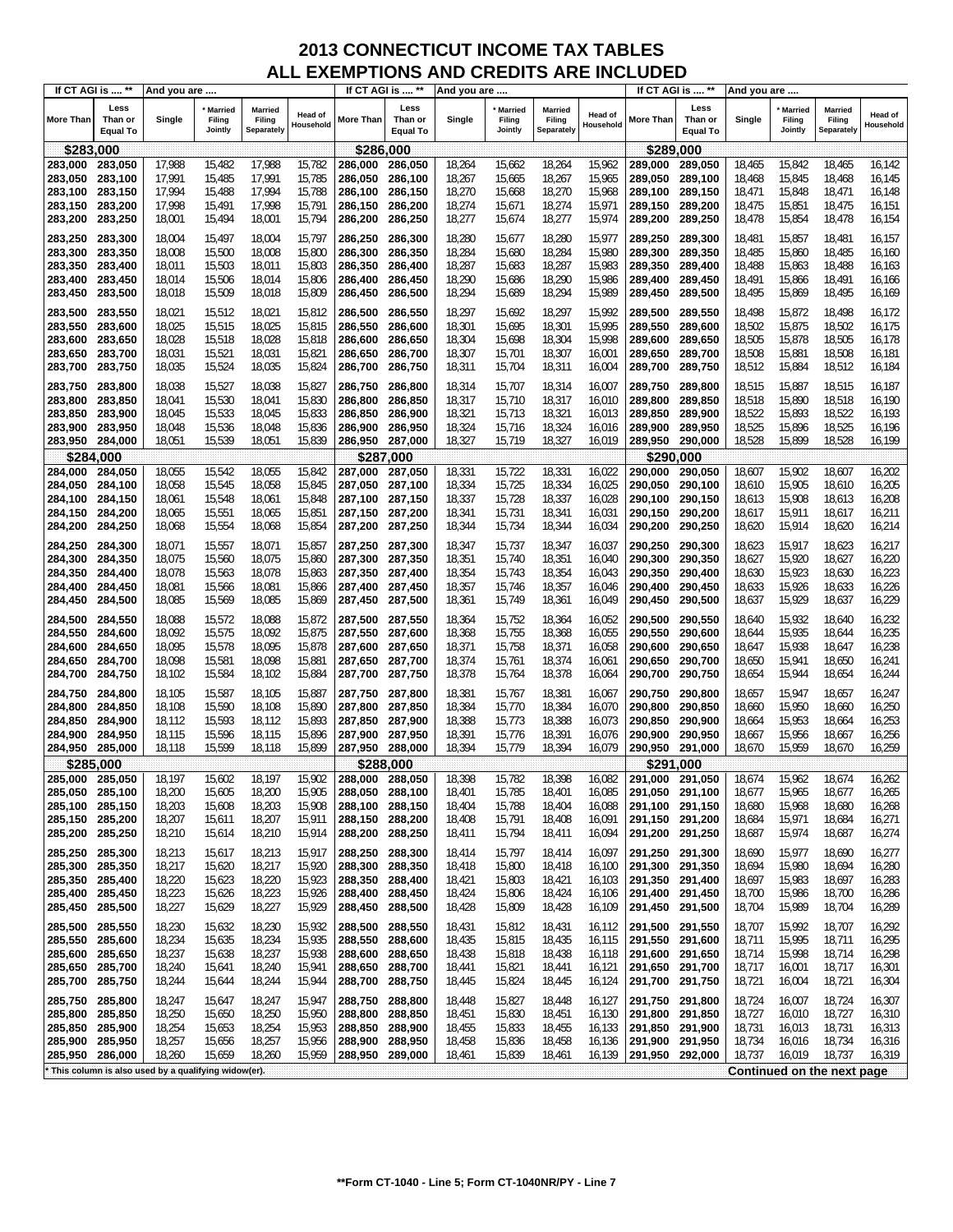|                  | If CT AGI is  **            | And you are                                         |                                     |                                        |                      | If CT AGI is  ** |                             | And you are |                              |                                 |                             | If CT AGI is  ** |                             | And you are |                                     |                                        |                      |
|------------------|-----------------------------|-----------------------------------------------------|-------------------------------------|----------------------------------------|----------------------|------------------|-----------------------------|-------------|------------------------------|---------------------------------|-----------------------------|------------------|-----------------------------|-------------|-------------------------------------|----------------------------------------|----------------------|
| <b>More Than</b> | Less Than<br>or Equal<br>To | Single                                              | <b>Married</b><br>Filing<br>Jointly | <b>Married</b><br>Filing<br>Separately | Head of<br>Household | More Than        | Less Than<br>or Equal<br>To | Single      | Married<br>Filing<br>Jointly | Married<br>Filing<br>Separately | <b>Head of</b><br>Household | More Than        | Less Than<br>or Equal<br>To | Single      | <b>Married</b><br>Filing<br>Jointly | <b>Married</b><br>Filing<br>Separately | Head of<br>Household |
|                  | \$292,000                   |                                                     |                                     |                                        |                      | \$295,000        |                             |             |                              |                                 |                             | \$298,000        |                             |             |                                     |                                        |                      |
| 292,000          | 292,050                     | 18,741                                              | 16,022                              | 18,741                                 | 16,322               | 295,000          | 295,050                     | 19,017      | 16,202                       | 19,017                          | 16,502                      | 298,000          | 298,050                     | 19,218      | 16,382                              | 19,218                                 | 16,682               |
| 292,050          | 292,100                     | 18,744                                              | 16,025                              | 18,744                                 | 16,325               | 295,050          | 295,100                     | 19,020      | 16,205                       | 19,020                          | 16,505                      | 298,050          | 298,100                     | 19,221      | 16,385                              | 19,221                                 | 16,685               |
| 292,100          | 292,150                     | 18,747                                              | 16,028                              | 18,747                                 | 16,328               | 295,100          | 295,150                     | 19,023      | 16,208                       | 19,023                          | 16,508                      | 298,100          | 298,150                     | 19,224      | 16,388                              | 19,224                                 | 16,688               |
| 292,150          | 292,200                     | 18,751                                              | 16,031                              | 18,751                                 | 16,331               | 295,150          | 295,200                     | 19,027      | 16,211                       | 19,027                          | 16,511                      | 298,150          | 298,200                     | 19,228      | 16,391                              | 19,228                                 | 16,691               |
| 292,200          | 292,250                     | 18,754                                              | 16,034                              | 18,754                                 | 16,334               | 295,200          | 295,250                     | 19,030      | 16,214                       | 19,030                          | 16,514                      | 298,200          | 298,250                     | 19,231      | 16,394                              | 19,231                                 | 16,694               |
|                  |                             |                                                     |                                     |                                        |                      |                  |                             |             |                              |                                 |                             |                  |                             |             |                                     |                                        |                      |
| 292,250          | 292,300                     | 18,757                                              | 16,037                              | 18,757                                 | 16,337               | 295,250          | 295,300                     | 19,033      | 16,217                       | 19,033                          | 16,517                      | 298,250          | 298,300                     | 19,234      | 16,397                              | 19,234                                 | 16,697               |
| 292,300          | 292,350                     | 18,761                                              | 16,040                              | 18,761                                 | 16,340               | 295,300          | 295,350                     | 19,037      | 16,220                       | 19,037                          | 16,520                      | 298,300          | 298,350                     | 19,238      | 16,400                              | 19,238                                 | 16,700               |
| 292,350          | 292,400                     | 18,764                                              | 16,043                              | 18,764                                 | 16,343               | 295,350          | 295,400                     | 19,040      | 16,223                       | 19,040                          | 16,523                      | 298,350          | 298,400                     | 19,241      | 16,403                              | 19,241                                 | 16,703               |
| 292,400          | 292,450                     | 18,767                                              | 16,046                              | 18,767                                 | 16,346               | 295.400          | 295,450                     | 19,043      | 16,226                       | 19,043                          | 16,526                      | 298,400          | 298,450                     | 19,244      | 16,406                              | 19,244                                 | 16,706               |
| 292,450          | 292,500                     | 18,771                                              | 16,049                              | 18,771                                 | 16,349               | 295,450          | 295,500                     | 19,047      | 16,229                       | 19,047                          | 16,529                      | 298,450          | 298,500                     | 19,248      | 16,409                              | 19,248                                 | 16,709               |
| 292,500          | 292,550                     | 18,774                                              | 16,052                              | 18,774                                 | 16,352               | 295,500          | 295,550                     | 19,050      | 16,232                       | 19,050                          | 16,532                      | 298,500          | 298,550                     | 19,251      | 16,412                              | 19,251                                 | 16,712               |
| 292,550          | 292,600                     | 18,778                                              | 16,055                              | 18,778                                 | 16,355               | 295,550          | 295,600                     | 19,054      | 16,235                       | 19,054                          | 16,535                      | 298,550          | 298,600                     | 19,255      | 16,415                              | 19,255                                 | 16,715               |
| 292,600          | 292,650                     | 18,781                                              | 16,058                              | 18,781                                 | 16,358               | 295,600          | 295,650                     | 19,057      | 16,238                       | 19,057                          | 16,538                      | 298,600          | 298,650                     | 19,258      | 16,418                              | 19,258                                 | 16,718               |
| 292,650          | 292,700                     | 18,784                                              | 16,061                              | 18,784                                 | 16,361               | 295,650          | 295,700                     | 19,060      | 16,241                       | 19,060                          | 16,541                      | 298,650          | 298,700                     | 19,261      | 16,421                              | 19,261                                 | 16,721               |
| 292,700          | 292,750                     | 18,788                                              | 16,064                              | 18,788                                 | 16,364               | 295,700          | 295,750                     | 19,064      | 16,244                       | 19,064                          | 16,544                      | 298,700          | 298,750                     | 19,265      | 16,424                              | 19,265                                 | 16,724               |
|                  |                             |                                                     |                                     |                                        |                      |                  |                             |             |                              |                                 |                             |                  |                             |             |                                     |                                        |                      |
| 292,750          | 292,800                     | 18,791                                              | 16,067                              | 18,791                                 | 16,367               | 295,750          | 295,800                     | 19,067      | 16,247                       | 19,067                          | 16,547                      | 298,750          | 298,800                     | 19,268      | 16,427                              | 19,268                                 | 16,727               |
| 292,800          | 292,850                     | 18,794                                              | 16,070                              | 18,794                                 | 16,370               | 295,800          | 295,850                     | 19,070      | 16,250                       | 19,070                          | 16,550                      | 298.800          | 298,850                     | 19,271      | 16,430                              | 19,271                                 | 16,730               |
| 292,850          | 292,900                     | 18,798                                              | 16,073                              | 18,798                                 | 16,373               | 295,850          | 295,900                     | 19,074      | 16,253                       | 19,074                          | 16,553                      | 298.850          | 298,900                     | 19,275      | 16,433                              | 19,275                                 | 16,733               |
| 292,900          | 292,950                     | 18,801                                              | 16,076                              | 18,801                                 | 16,376               | 295,900          | 295,950                     | 19,077      | 16,256                       | 19,077                          | 16,556                      | 298.900          | 298,950                     | 19,278      | 16,436                              | 19,278                                 | 16,736               |
| 292,950          | 293,000                     | 18,804                                              | 16,079                              | 18,804                                 | 16,379               | 295,950          | 296,000                     | 19,080      | 16,259                       | 19,080                          | 16,559                      | 298,950          | 299,000                     | 19,281      | 16,439                              | 19,281                                 | 16,739               |
|                  | \$293,000                   |                                                     |                                     |                                        |                      | \$296,000        |                             |             |                              |                                 |                             | \$299,000        |                             |             |                                     |                                        |                      |
| 293,000          | 293,050                     | 18,808                                              | 16,082                              | 18,808                                 | 16,382               | 296,000          | 296,050                     | 19,084      | 16,262                       | 19,084                          | 16,562                      | 299,000          | 299,050                     | 19,285      | 16,442                              | 19,285                                 | 16,742               |
| 293,050          | 293,100                     | 18,811                                              | 16,085                              | 18,811                                 | 16,385               | 296,050          | 296,100                     | 19,087      | 16,265                       | 19,087                          | 16,565                      | 299.050          | 299,100                     | 19,288      | 16,445                              | 19,288                                 | 16,745               |
| 293,100          | 293,150                     | 18,814                                              | 16,088                              | 18,814                                 | 16,388               | 296,100          | 296,150                     | 19,090      | 16,268                       | 19,090                          | 16,568                      | 299,100          | 299,150                     | 19,291      | 16,448                              | 19,291                                 | 16,748               |
| 293,150          | 293,200                     | 18,818                                              | 16,091                              | 18,818                                 | 16,391               | 296,150          | 296,200                     | 19,094      | 16,271                       | 19,094                          | 16,571                      | 299,150          | 299,200                     | 19,295      | 16,451                              | 19,295                                 | 16,751               |
| 293,200          | 293,250                     | 18,821                                              | 16,094                              | 18,821                                 | 16,394               | 296,200          | 296,250                     | 19,097      | 16,274                       | 19,097                          | 16,574                      | 299,200          | 299,250                     | 19,298      | 16,454                              | 19,298                                 | 16,754               |
|                  |                             |                                                     |                                     |                                        |                      |                  |                             |             |                              |                                 |                             |                  |                             |             |                                     |                                        |                      |
| 293,250          | 293,300                     | 18,824                                              | 16,097                              | 18,824                                 | 16,397               | 296,250          | 296,300                     | 19,100      | 16,277                       | 19,100                          | 16,577                      | 299,250          | 299,300                     | 19,301      | 16,457                              | 19,301                                 | 16,757               |
| 293,300          | 293,350                     | 18,828                                              | 16,100                              | 18,828                                 | 16,400               | 296,300          | 296,350                     | 19,104      | 16,280                       | 19,104                          | 16,580                      | 299,300          | 299,350                     | 19,305      | 16,460                              | 19,305                                 | 16,760               |
| 293,350          | 293,400                     | 18,831                                              | 16,103                              | 18,831                                 | 16,403               | 296,350          | 296,400                     | 19,107      | 16,283                       | 19,107                          | 16,583                      | 299,350          | 299,400                     | 19,308      | 16,463                              | 19,308                                 | 16,763               |
| 293,400          | 293,450                     | 18,834                                              | 16,106                              | 18,834                                 | 16,406               | 296,400          | 296,450                     | 19,110      | 16,286                       | 19,110                          | 16,586                      | 299,400          | 299,450                     | 19,311      | 16,466                              | 19,311                                 | 16,766               |
| 293,450          | 293,500                     | 18,838                                              | 16,109                              | 18,838                                 | 16,409               | 296,450          | 296,500                     | 19,114      | 16,289                       | 19,114                          | 16,589                      | 299,450          | 299,500                     | 19,315      | 16,469                              | 19,315                                 | 16,769               |
| 293,500          | 293,550                     | 18,841                                              | 16,112                              | 18,841                                 | 16,412               | 296,500          | 296,550                     | 19,117      | 16,292                       | 19,117                          | 16,592                      | 299,500          | 299,550                     | 19,318      | 16,472                              | 19,318                                 | 16,772               |
| 293,550          | 293,600                     | 18,845                                              | 16,115                              | 18,845                                 | 16,415               | 296,550          | 296,600                     | 19,121      | 16,295                       | 19,121                          | 16,595                      | 299,550          | 299,600                     | 19,322      | 16,475                              | 19,322                                 | 16,775               |
| 293,600          | 293,650                     | 18,848                                              | 16,118                              | 18,848                                 | 16,418               | 296,600          | 296,650                     | 19,124      | 16,298                       | 19,124                          | 16,598                      | 299,600          | 299,650                     | 19,325      | 16,478                              | 19,325                                 | 16,778               |
| 293,650          | 293,700                     | 18,851                                              | 16,121                              | 18,851                                 | 16,421               | 296,650          | 296,700                     | 19,127      | 16,301                       | 19,127                          | 16,601                      | 299,650          | 299,700                     | 19,328      | 16,481                              | 19,328                                 | 16,781               |
| 293,700          | 293,750                     | 18,855                                              | 16,124                              | 18,855                                 | 16,424               | 296,700          | 296,750                     | 19,131      | 16,304                       | 19,131                          | 16,604                      | 299,700          | 299,750                     | 19,332      | 16,484                              | 19,332                                 | 16,784               |
| 293,750          | 293,800                     | 18,858                                              | 16,127                              | 18,858                                 | 16,427               | 296,750          | 296,800                     | 19,134      | 16,307                       | 19,134                          | 16,607                      | 299,750          | 299,800                     | 19,335      | 16,487                              | 19,335                                 | 16,787               |
| 293,800          | 293,850                     | 18,861                                              | 16,130                              | 18,861                                 | 16,430               | 296,800          | 296,850                     | 19,137      | 16,310                       | 19,137                          | 16,610                      | 299.800          | 299,850                     | 19,338      | 16,490                              | 19,338                                 | 16,790               |
| 293,850          | 293,900                     | 18,865                                              | 16,133                              | 18,865                                 | 16,433               | 296,850          | 296,900                     | 19,141      | 16,313                       | 19,141                          | 16,613                      | 299,850          | 299,900                     | 19,342      | 16,493                              | 19,342                                 | 16,793               |
| 293,900          | 293,950                     | 18,868                                              | 16,136                              | 18,868                                 | 16,436               | 296,900          | 296,950                     | 19,144      | 16,316                       | 19,144                          | 16,616                      | 299,900          | 299,950                     | 19,345      | 16,496                              | 19,345                                 | 16,796               |
| 293,950          | 294,000                     | 18,871                                              | 16,139                              | 18,871                                 | 16,439               | 296,950          | 297,000                     | 19,147      | 16,319                       | 19,147                          | 16,619                      | 299,950          | 300,000                     | 19,348      | 16,499                              | 19,348                                 | 16,799               |
|                  |                             |                                                     |                                     |                                        |                      |                  |                             |             |                              |                                 |                             |                  |                             |             |                                     |                                        |                      |
|                  | \$294.000                   |                                                     |                                     |                                        |                      | \$297.000        |                             |             |                              |                                 |                             | \$300,000        |                             |             |                                     |                                        |                      |
| 294,000          | 294,050                     | 18,875                                              | 16,142                              | 18,875                                 | 16,442               | 297,000          | 297,050                     | 19,151      | 16,322                       | 19,151                          | 16,622                      | 300,000          | 300,050                     | 19,427      | 16,502                              | 19,427                                 | 16,802               |
| 294,050          | 294,100                     | 18,878                                              | 16,145                              | 18,878                                 | 16,445               | 297,050          | 297,100                     | 19,154      | 16,325                       | 19,154                          | 16,625                      | 300,050          | 300,100                     | 19,430      | 16,505                              | 19,430                                 | 16,805               |
| 294,100          | 294,150                     | 18,881                                              | 16,148                              | 18,881                                 | 16,448               | 297,100          | 297,150                     | 19,157      | 16,328                       | 19,157                          | 16,628                      | 300,100          | 300,150                     | 19,433      | 16,508                              | 19,433                                 | 16,808               |
| 294,150          | 294,200                     | 18,885                                              | 16,151                              | 18,885                                 | 16,451               | 297,150          | 297,200                     | 19,161      | 16,331                       | 19,161                          | 16,631                      | 300,150          | 300,200                     | 19,437      | 16,511                              | 19,437                                 | 16,811               |
| 294,200          | 294,250                     | 18,888                                              | 16,154                              | 18,888                                 | 16,454               | 297,200          | 297,250                     | 19,164      | 16,334                       | 19,164                          | 16,634                      | 300,200          | 300,250                     | 19,440      | 16,514                              | 19,440                                 | 16,814               |
| 294,250          | 294,300                     | 18,891                                              | 16,157                              | 18,891                                 | 16,457               | 297,250          | 297,300                     | 19,167      | 16,337                       | 19,167                          | 16,637                      | 300,250          | 300,300                     | 19,443      | 16,517                              | 19,443                                 | 16,817               |
| 294,300          | 294,350                     | 18,895                                              | 16,160                              | 18,895                                 | 16,460               | 297,300          | 297,350                     | 19,171      | 16,340                       | 19,171                          | 16,640                      | 300,300          | 300,350                     | 19,447      | 16,520                              | 19,447                                 | 16,820               |
| 294,350          | 294,400                     | 18,898                                              | 16,163                              | 18,898                                 | 16,463               | 297,350          | 297,400                     | 19,174      | 16,343                       | 19,174                          | 16,643                      | 300,350          | 300,400                     | 19,450      | 16,523                              | 19,450                                 | 16,823               |
| 294,400          | 294,450                     | 18,901                                              | 16,166                              | 18,901                                 | 16,466               | 297,400 297,450  |                             | 19,177      | 16,346                       | 19,177                          | 16,646                      | 300,400          | 300,450                     | 19,453      | 16,526                              | 19,453                                 | 16,826               |
| 294,450          | 294,500                     | 18,905                                              | 16,169                              | 18,905                                 | 16,469               | 297,450          | 297,500                     | 19,181      | 16,349                       | 19,181                          | 16,649                      | 300,450          | 300,500                     | 19,457      | 16,529                              | 19,457                                 | 16,829               |
| 294,500          | 294,550                     | 18,908                                              | 16,172                              | 18,908                                 | 16,472               | 297,500          | 297,550                     | 19,184      | 16,352                       | 19,184                          | 16,652                      | 300,500          | 300,550                     | 19,460      | 16,532                              | 19,460                                 | 16,832               |
| 294,550          | 294,600                     | 18,912                                              | 16,175                              | 18,912                                 | 16,475               | 297,550          | 297,600                     | 19,188      | 16,355                       | 19,188                          | 16,655                      | 300,550          | 300,600                     | 19,464      | 16,535                              | 19,464                                 | 16,835               |
| 294,600          | 294,650                     | 18,915                                              | 16,178                              | 18,915                                 | 16,478               | 297,600          | 297,650                     | 19,191      | 16,358                       | 19,191                          | 16,658                      | 300,600          | 300,650                     | 19,467      | 16,538                              | 19,467                                 | 16,838               |
| 294,650          | 294,700                     | 18,918                                              | 16,181                              | 18,918                                 | 16,481               | 297,650          | 297,700                     | 19,194      | 16,361                       | 19,194                          | 16,661                      | 300,650          | 300,700                     | 19,470      | 16,541                              | 19,470                                 | 16,841               |
| 294,700          | 294,750                     | 18,922                                              | 16,184                              | 18,922                                 | 16,484               | 297,700          | 297,750                     | 19,198      | 16,364                       | 19,198                          | 16,664                      | 300,700          | 300,750                     | 19,474      | 16,544                              | 19,474                                 | 16,844               |
|                  |                             |                                                     |                                     |                                        |                      |                  |                             |             |                              |                                 |                             |                  |                             |             |                                     |                                        |                      |
| 294,750          | 294,800                     | 18,925                                              | 16,187                              | 18,925                                 | 16,487               | 297,750          | 297,800                     | 19,201      | 16,367                       | 19,201                          | 16,667                      | 300,750          | 300,800                     | 19,477      | 16,547                              | 19,477                                 | 16,847               |
| 294,800          | 294,850                     | 18,928                                              | 16,190                              | 18,928                                 | 16,490               | 297,800          | 297,850                     | 19,204      | 16,370                       | 19,204                          | 16,670                      | 300,800          | 300,850                     | 19,480      | 16,550                              | 19,480                                 | 16,850               |
| 294,850          | 294,900                     | 18,932                                              | 16,193                              | 18,932                                 | 16,493               | 297,850          | 297,900                     | 19,208      | 16,373                       | 19,208                          | 16,673                      | 300,850          | 300,900                     | 19,484      | 16,553                              | 19,484                                 | 16,853               |
| 294,900          | 294,950                     | 18,935                                              | 16,196                              | 18,935                                 | 16,496               | 297,900          | 297,950                     | 19,211      | 16,376                       | 19,211                          | 16,676                      | 300,900          | 300,950                     | 19,487      | 16,556                              | 19,487                                 | 16,856               |
| 294,950          | 295,000                     | 18,938                                              | 16,199                              | 18,938                                 | 16,499               | 297,950          | 298,000                     | 19,214      | 16,379                       | 19,214                          | 16,679                      | 300,950          | 301,000                     | 19,490      | 16,559                              | 19,490                                 | 16,859               |
|                  |                             | This column is also used by a qualifying widow(er). |                                     |                                        |                      |                  |                             |             |                              |                                 |                             |                  |                             |             |                                     | Continued on the next page             |                      |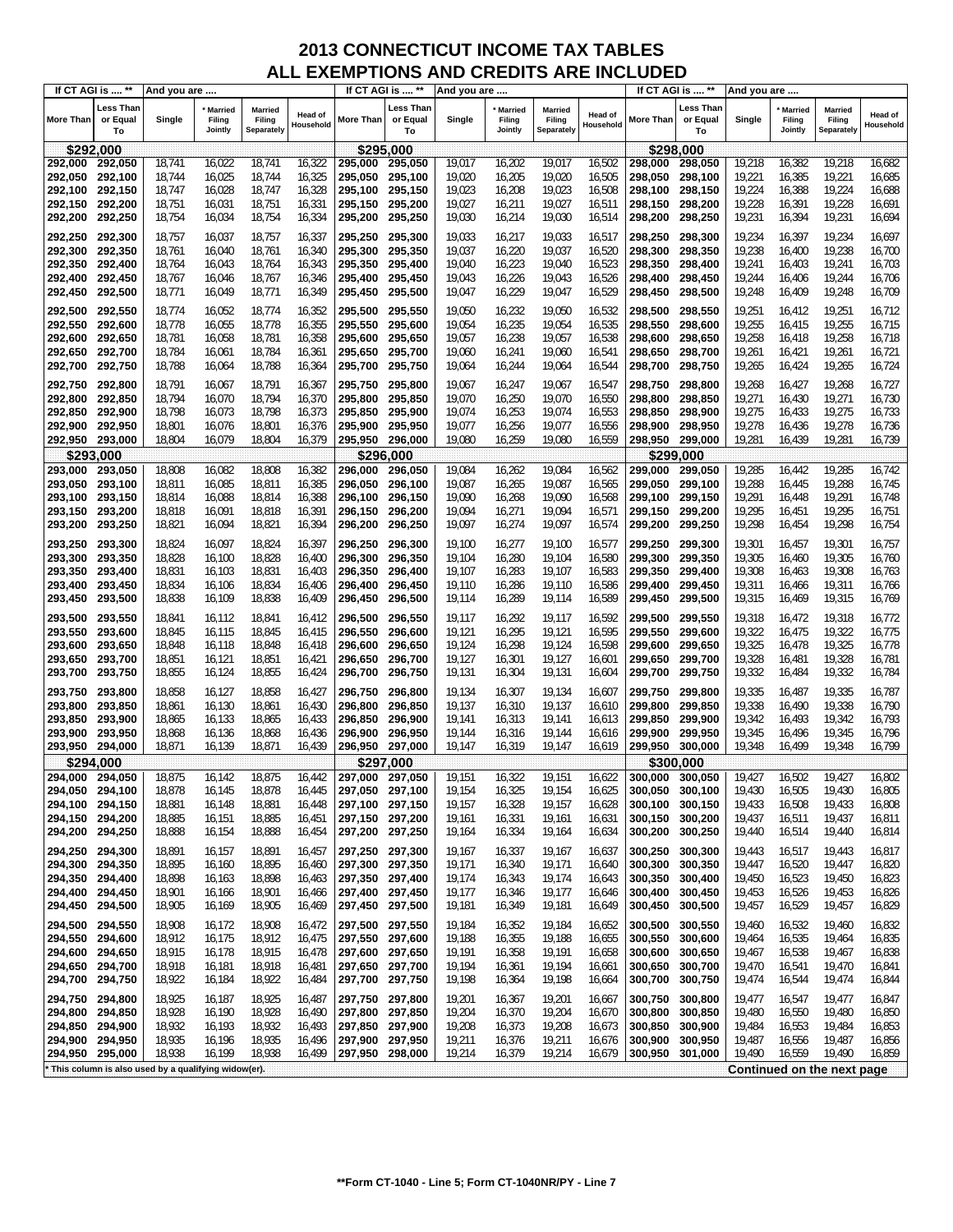| If CT AGI is  ** |                             | And you are                                         |                                |                                        |                      | If CT AGI is  **   |                             | And you are      |                              |                                        |                             |           | If CT AGI is  **            | And you are      |                                     |                                        |                      |
|------------------|-----------------------------|-----------------------------------------------------|--------------------------------|----------------------------------------|----------------------|--------------------|-----------------------------|------------------|------------------------------|----------------------------------------|-----------------------------|-----------|-----------------------------|------------------|-------------------------------------|----------------------------------------|----------------------|
| <b>More Than</b> | Less Than<br>or Equal<br>To | Single                                              | * Married<br>Filing<br>Jointly | <b>Married</b><br>Filing<br>Separately | Head of<br>Household | More Than          | Less Than<br>or Equal<br>To | Single           | Married<br>Filing<br>Jointly | <b>Married</b><br>Filing<br>Separately | <b>Head of</b><br>Household | More Than | Less Than<br>or Equal<br>To | Single           | <b>Married</b><br>Filing<br>Jointly | <b>Married</b><br>Filing<br>Separately | Head of<br>Household |
|                  | \$301,000                   |                                                     |                                |                                        |                      | \$304,000          |                             |                  |                              |                                        |                             |           | \$307,000                   |                  |                                     |                                        |                      |
| 301,000          | 301,050                     | 19,494                                              | 16,562                         | 19,494                                 | 16,862               | 304,000            | 304,050                     | 19,695           | 16,742                       | 19,695                                 | 17,042                      | 307.000   | 307,050                     | 19,971           | 16,922                              | 19,971                                 | 17,222               |
| 301,050          | 301,100                     | 19,497                                              | 16,565                         | 19,497                                 | 16,865               | 304,050            | 304,100                     | 19,698           | 16,745                       | 19,698                                 | 17,045                      | 307,050   | 307,100                     | 19,974           | 16,925                              | 19,974                                 | 17,225               |
| 301,100          | 301,150                     | 19,500                                              | 16,568                         | 19,500                                 | 16,868               | 304,100            | 304,150                     | 19,701           | 16,748                       | 19,701                                 | 17,048                      | 307,100   | 307,150                     | 19,977           | 16,928                              | 19,977                                 | 17,228               |
| 301,150          | 301,200                     | 19,504                                              | 16,571                         | 19,504                                 | 16,871               | 304,150            | 304,200                     | 19,705           | 16,751                       | 19,705                                 | 17,051                      | 307,150   | 307,200                     | 19,981           | 16,931                              | 19,981                                 | 17,231               |
| 301,200          | 301,250                     | 19,507                                              | 16,574                         | 19,507                                 | 16,874               | 304,200            | 304,250                     | 19,708           | 16,754                       | 19,708                                 | 17,054                      | 307,200   | 307,250                     | 19,984           | 16,934                              | 19,984                                 | 17,234               |
|                  |                             |                                                     |                                |                                        |                      |                    |                             |                  |                              |                                        |                             |           |                             |                  |                                     |                                        |                      |
| 301,250          | 301,300                     | 19,510                                              | 16,577                         | 19,510                                 | 16,877               | 304,250            | 304,300                     | 19,711           | 16,757                       | 19,711                                 | 17,057                      | 307,250   | 307,300                     | 19,987           | 16,937                              | 19,987                                 | 17,237               |
| 301,300          | 301,350                     | 19,514                                              | 16,580                         | 19,514                                 | 16,880               | 304,300<br>304,350 | 304,350                     | 19,715           | 16,760                       | 19,715                                 | 17,060                      | 307,300   | 307,350                     | 19,991           | 16,940                              | 19,991                                 | 17,240               |
| 301,350          | 301,400                     | 19,517                                              | 16,583                         | 19,517                                 | 16,883               |                    | 304,400                     | 19,718           | 16,763                       | 19,718                                 | 17,063                      | 307,350   | 307,400                     | 19,994           | 16,943                              | 19,994                                 | 17,243               |
| 301,400          | 301,450                     | 19,520                                              | 16,586                         | 19,520                                 | 16,886               | 304,400            | 304,450                     | 19,721           | 16,766                       | 19,721                                 | 17,066                      | 307,400   | 307,450                     | 19,997           | 16,946                              | 19,997                                 | 17,246<br>17,249     |
| 301,450          | 301,500                     | 19,524                                              | 16,589                         | 19,524                                 | 16,889               | 304,450            | 304,500                     | 19,725           | 16,769                       | 19,725                                 | 17,069                      | 307,450   | 307,500                     | 20,001           | 16,949                              | 20,001                                 |                      |
| 301,500          | 301,550                     | 19,527                                              | 16,592                         | 19,527                                 | 16,892               | 304,500            | 304,550                     | 19,728           | 16,772                       | 19,728                                 | 17,072                      | 307,500   | 307,550                     | 20,004           | 16,952                              | 20,004                                 | 17,252               |
| 301,550          | 301,600                     | 19,531                                              | 16,595                         | 19,531                                 | 16,895               | 304,550            | 304,600                     | 19,732           | 16,775                       | 19,732                                 | 17,075                      | 307,550   | 307,600                     | 20,008           | 16,955                              | 20,008                                 | 17,255               |
| 301,600          | 301,650                     | 19,534                                              | 16,598                         | 19,534                                 | 16,898               | 304,600            | 304,650                     | 19,735           | 16,778                       | 19,735                                 | 17,078                      | 307,600   | 307,650                     | 20,011           | 16,958                              | 20,011                                 | 17,258               |
| 301,650          | 301,700                     | 19,537                                              | 16,601                         | 19,537                                 | 16,901               | 304,650            | 304,700                     | 19,738           | 16,781                       | 19,738                                 | 17,081                      | 307,650   | 307,700                     | 20,014           | 16,961                              | 20,014                                 | 17,261               |
| 301,700          | 301,750                     | 19,541                                              | 16,604                         | 19,541                                 | 16,904               | 304,700            | 304,750                     | 19,742           | 16,784                       | 19,742                                 | 17,084                      | 307,700   | 307,750                     | 20,018           | 16,964                              | 20,018                                 | 17,264               |
| 301,750          | 301,800                     | 19,544                                              | 16,607                         | 19,544                                 | 16,907               | 304,750            | 304,800                     | 19,745           | 16,787                       | 19,745                                 | 17,087                      | 307,750   | 307,800                     | 20,021           | 16,967                              | 20,021                                 | 17,267               |
| 301,800          | 301,850                     | 19,547                                              | 16,610                         | 19,547                                 | 16,910               | 304,800            | 304,850                     | 19,748           | 16,790                       | 19,748                                 | 17,090                      | 307,800   | 307,850                     | 20,024           | 16,970                              | 20,024                                 | 17,270               |
| 301,850          | 301,900                     | 19,551                                              | 16,613                         | 19,551                                 | 16,913               | 304,850            | 304,900                     | 19,752           | 16,793                       | 19,752                                 | 17,093                      | 307,850   | 307,900                     | 20,028           | 16,973                              | 20,028                                 | 17,273               |
| 301,900          | 301,950                     | 19,554                                              | 16,616                         | 19,554                                 | 16,916               | 304,900            | 304,950                     | 19,755           | 16,796                       | 19,755                                 | 17,096                      | 307,900   | 307,950                     | 20,031           | 16,976                              | 20,031                                 | 17,276               |
| 301,950          | 302,000                     | 19,557                                              | 16,619                         | 19,557                                 | 16,919               | 304,950            | 305,000                     | 19,758           | 16,799                       | 19,758                                 | 17,099                      | 307,950   | 308,000                     | 20,034           | 16,979                              | 20,034                                 | 17,279               |
|                  | \$302,000                   |                                                     |                                |                                        |                      |                    | \$305.000                   |                  |                              |                                        |                             |           | \$308,000                   |                  |                                     |                                        |                      |
| 302,000          | 302,050                     | 19,561                                              | 16,622                         | 19,561                                 | 16,922               | 305.000            | 305,050                     | 19,837           | 16,802                       | 19,837                                 | 17,102                      | 308,000   | 308,050                     | 20,038           | 16,982                              | 20,038                                 | 17,282               |
| 302,050          | 302,100                     | 19,564                                              | 16,625                         | 19,564                                 | 16,925               | 305.050            | 305,100                     | 19,840           | 16,805                       | 19,840                                 | 17,105                      | 308,050   | 308,100                     | 20,041           | 16,985                              | 20,041                                 | 17,285               |
| 302,100          | 302,150                     | 19,567                                              | 16,628                         | 19,567                                 | 16,928               | 305.100            | 305,150                     | 19,843           | 16,808                       | 19,843                                 | 17,108                      | 308,100   | 308,150                     | 20,044           | 16,988                              | 20,044                                 | 17,288               |
| 302,150          | 302,200                     | 19,571                                              | 16,631                         | 19,571                                 | 16,931               | 305,150            | 305,200                     | 19,847           | 16,811                       | 19,847                                 | 17,111                      | 308,150   | 308,200                     | 20,048           | 16,991                              | 20,048                                 | 17,291               |
| 302,200          | 302,250                     | 19,574                                              | 16,634                         | 19,574                                 | 16,934               | 305,200            | 305,250                     | 19,850           | 16,814                       | 19,850                                 | 17,114                      | 308,200   | 308,250                     | 20,051           | 16,994                              | 20,051                                 | 17,294               |
|                  |                             |                                                     |                                |                                        |                      |                    |                             |                  |                              |                                        |                             |           |                             |                  |                                     |                                        |                      |
| 302,250          | 302,300                     | 19,577                                              | 16,637                         | 19,577                                 | 16,937               | 305,250            | 305,300                     | 19,853           | 16,817                       | 19,853                                 | 17,117                      | 308,250   | 308,300                     | 20,054           | 16,997                              | 20,054                                 | 17,297               |
| 302,300          | 302,350                     | 19,581                                              | 16,640                         | 19,581<br>19,584                       | 16,940<br>16,943     | 305,300            | 305,350                     | 19,857           | 16,820                       | 19,857                                 | 17,120                      | 308,300   | 308,350                     | 20,058           | 17,000                              | 20,058<br>20,061                       | 17,300<br>17,303     |
| 302,350          | 302,400                     | 19,584<br>19,587                                    | 16,643<br>16,646               | 19,587                                 | 16,946               | 305,350            | 305,400<br>305,450          | 19,860<br>19,863 | 16,823<br>16,826             | 19,860<br>19,863                       | 17,123<br>17,126            | 308,350   | 308,400                     | 20,061<br>20,064 | 17,003<br>17,006                    | 20,064                                 | 17,306               |
| 302,400          | 302,450                     | 19,591                                              |                                | 19,591                                 | 16,949               | 305,400<br>305,450 | 305,500                     | 19,867           |                              |                                        |                             | 308,400   | 308,450                     |                  | 17,009                              | 20,068                                 | 17,309               |
| 302,450          | 302,500                     |                                                     | 16,649                         |                                        |                      |                    |                             |                  | 16,829                       | 19,867                                 | 17,129                      | 308,450   | 308,500                     | 20,068           |                                     |                                        |                      |
| 302,500          | 302,550                     | 19,594                                              | 16,652                         | 19,594                                 | 16,952               | 305,500            | 305,550                     | 19,870           | 16,832                       | 19,870                                 | 17,132                      | 308,500   | 308,550                     | 20,071           | 17,012                              | 20,071                                 | 17,312               |
| 302,550          | 302,600                     | 19,598                                              | 16,655                         | 19,598                                 | 16,955               | 305,550            | 305,600                     | 19,874           | 16,835                       | 19,874                                 | 17,135                      | 308,550   | 308,600                     | 20,075           | 17,015                              | 20,075                                 | 17,315               |
| 302,600          | 302,650                     | 19,601                                              | 16,658                         | 19,601                                 | 16,958               | 305,600            | 305,650                     | 19,877           | 16,838                       | 19,877                                 | 17,138                      | 308,600   | 308,650                     | 20,078           | 17,018                              | 20,078                                 | 17,318               |
| 302,650          | 302,700                     | 19,604                                              | 16,661                         | 19,604                                 | 16,961               | 305,650            | 305,700                     | 19,880           | 16,841                       | 19,880                                 | 17,141                      | 308,650   | 308,700                     | 20,081           | 17,021                              | 20,081                                 | 17,321               |
| 302,700          | 302,750                     | 19,608                                              | 16,664                         | 19,608                                 | 16,964               | 305,700            | 305,750                     | 19,884           | 16,844                       | 19,884                                 | 17,144                      | 308,700   | 308,750                     | 20,085           | 17,024                              | 20,085                                 | 17,324               |
| 302,750          | 302,800                     | 19,611                                              | 16,667                         | 19,611                                 | 16,967               | 305,750            | 305,800                     | 19,887           | 16,847                       | 19,887                                 | 17,147                      | 308,750   | 308,800                     | 20,088           | 17,027                              | 20,088                                 | 17,327               |
| 302,800          | 302,850                     | 19,614                                              | 16,670                         | 19,614                                 | 16,970               | 305,800            | 305,850                     | 19,890           | 16,850                       | 19,890                                 | 17,150                      | 308,800   | 308,850                     | 20,091           | 17,030                              | 20,091                                 | 17,330               |
| 302,850          | 302,900                     | 19,618                                              | 16,673                         | 19,618                                 | 16,973               | 305,850            | 305,900                     | 19,894           | 16,853                       | 19,894                                 | 17,153                      | 308,850   | 308,900                     | 20,095           | 17,033                              | 20,095                                 | 17,333               |
| 302,900          | 302,950                     | 19,621                                              | 16,676                         | 19,621                                 | 16,976               | 305,900            | 305,950                     | 19,897           | 16,856                       | 19,897                                 | 17,156                      | 308.900   | 308,950                     | 20,098           | 17,036                              | 20,098                                 | 17,336               |
| 302,950          | 303,000                     | 19,624                                              | 16,679                         | 19,624                                 | 16,979               | 305,950            | 306,000                     | 19,900           | 16,859                       | 19,900                                 | 17,159                      | 308,950   | 309,000                     | 20,101           | 17,039                              | 20,101                                 | 17,339               |
|                  | \$303,000                   |                                                     |                                |                                        |                      | \$306,000          |                             |                  |                              |                                        |                             |           | \$309,000                   |                  |                                     |                                        |                      |
| 303,000          | 303,050                     | 19,628                                              | 16,682                         | 19,628                                 | 16,982               | 306,000            | 306,050                     | 19.904           | 16,862                       | 19,904                                 | 17,162                      | 309,000   | 309.050                     | 20,105           | 17,042                              | 20,105                                 | 17,342               |
| 303,050          | 303,100                     | 19,631                                              | 16,685                         | 19,631                                 | 16,985               | 306,050            | 306,100                     | 19,907           | 16,865                       | 19,907                                 | 17,165                      | 309,050   | 309,100                     | 20,108           | 17,045                              | 20,108                                 | 17,345               |
| 303,100          | 303,150                     | 19,634                                              | 16,688                         | 19,634                                 | 16,988               | 306,100            | 306,150                     | 19,910           | 16,868                       | 19,910                                 | 17,168                      | 309,100   | 309,150                     | 20,111           | 17,048                              | 20,111                                 | 17,348               |
| 303,150          | 303,200                     | 19,638                                              | 16,691                         | 19,638                                 | 16,991               | 306,150            | 306,200                     | 19,914           | 16,871                       | 19,914                                 | 17,171                      | 309,150   | 309,200                     | 20,115           | 17,051                              | 20,115                                 | 17,351               |
| 303,200          | 303,250                     | 19,641                                              | 16,694                         | 19,641                                 | 16,994               | 306,200            | 306,250                     | 19,917           | 16,874                       | 19,917                                 | 17,174                      | 309,200   | 309,250                     | 20,118           | 17,054                              | 20,118                                 | 17,354               |
| 303,250          | 303,300                     | 19,644                                              | 16,697                         | 19,644                                 | 16,997               | 306,250            | 306,300                     | 19,920           | 16,877                       | 19,920                                 | 17,177                      | 309,250   | 309,300                     | 20,121           | 17,057                              | 20,121                                 | 17,357               |
| 303,300          | 303,350                     | 19,648                                              | 16,700                         | 19,648                                 | 17,000               | 306,300            | 306,350                     | 19,924           | 16,880                       | 19,924                                 | 17,180                      | 309,300   | 309,350                     | 20,125           | 17,060                              | 20,125                                 | 17,360               |
| 303,350          | 303,400                     | 19,651                                              | 16,703                         | 19,651                                 | 17,003               | 306,350            | 306,400                     | 19,927           | 16,883                       | 19,927                                 | 17,183                      | 309,350   | 309,400                     | 20,128           | 17,063                              | 20,128                                 | 17,363               |
| 303,400          | 303,450                     | 19,654                                              | 16,706                         | 19,654                                 | 17,006               | 306,400            | 306,450                     | 19,930           | 16,886                       | 19,930                                 | 17,186                      | 309,400   | 309,450                     | 20,131           | 17,066                              | 20,131                                 | 17,366               |
| 303,450          | 303,500                     | 19,658                                              | 16,709                         | 19,658                                 | 17,009               | 306,450            | 306,500                     | 19,934           | 16,889                       | 19,934                                 | 17,189                      | 309,450   | 309,500                     | 20,135           | 17,069                              | 20,135                                 | 17,369               |
| 303,500          | 303,550                     | 19,661                                              | 16,712                         | 19,661                                 | 17,012               | 306,500            | 306,550                     | 19,937           | 16,892                       | 19,937                                 | 17,192                      | 309,500   | 309,550                     | 20,138           | 17,072                              | 20,138                                 | 17,372               |
| 303,550          | 303,600                     | 19,665                                              | 16,715                         | 19,665                                 | 17,015               | 306,550            | 306,600                     | 19,941           | 16,895                       | 19,941                                 | 17,195                      | 309,550   | 309,600                     | 20,142           | 17,075                              | 20,142                                 | 17,375               |
| 303,600          | 303,650                     | 19,668                                              | 16,718                         | 19,668                                 | 17,018               | 306,600            | 306,650                     | 19,944           | 16,898                       | 19,944                                 | 17,198                      | 309,600   | 309,650                     | 20,145           | 17,078                              | 20,145                                 | 17,378               |
| 303,650          | 303,700                     | 19,671                                              | 16,721                         | 19,671                                 | 17,021               | 306,650            | 306,700                     | 19,947           | 16,901                       | 19,947                                 | 17,201                      | 309,650   | 309,700                     | 20,148           | 17,081                              | 20,148                                 | 17,381               |
| 303,700          | 303,750                     | 19,675                                              | 16,724                         | 19,675                                 | 17,024               | 306,700            | 306,750                     | 19,951           | 16,904                       | 19,951                                 | 17,204                      | 309,700   | 309,750                     | 20,152           | 17,084                              | 20,152                                 | 17,384               |
|                  |                             |                                                     |                                |                                        |                      |                    |                             |                  |                              |                                        |                             |           |                             |                  |                                     |                                        |                      |
| 303,750          | 303,800                     | 19,678                                              | 16,727                         | 19,678                                 | 17,027               | 306,750            | 306,800                     | 19,954           | 16,907                       | 19,954                                 | 17,207                      | 309,750   | 309,800                     | 20,155           | 17,087                              | 20,155                                 | 17,387               |
| 303,800          | 303,850                     | 19,681                                              | 16,730                         | 19,681                                 | 17,030               | 306,800            | 306,850                     | 19,957           | 16,910                       | 19,957                                 | 17,210                      | 309,800   | 309,850                     | 20,158           | 17,090                              | 20,158                                 | 17,390               |
| 303,850          | 303,900                     | 19,685                                              | 16,733                         | 19,685                                 | 17,033               | 306,850            | 306,900                     | 19,961           | 16,913                       | 19,961                                 | 17,213                      | 309,850   | 309,900                     | 20,162           | 17,093                              | 20,162                                 | 17,393               |
| 303,900          | 303,950                     | 19,688                                              | 16,736                         | 19,688                                 | 17,036               | 306,900            | 306,950                     | 19,964           | 16,916                       | 19,964                                 | 17,216                      | 309,900   | 309,950                     | 20,165           | 17,096                              | 20,165                                 | 17,396               |
| 303,950          | 304,000                     | 19,691                                              | 16,739                         | 19,691                                 | 17,039               | 306,950            | 307,000                     | 19,967           | 16,919                       | 19,967                                 | 17,219                      | 309,950   | 310,000                     | 20,168           | 17,099                              | 20,168                                 | 17,399               |
|                  |                             | This column is also used by a qualifying widow(er). |                                |                                        |                      |                    |                             |                  |                              |                                        |                             |           |                             |                  |                                     | Continued on the next page             |                      |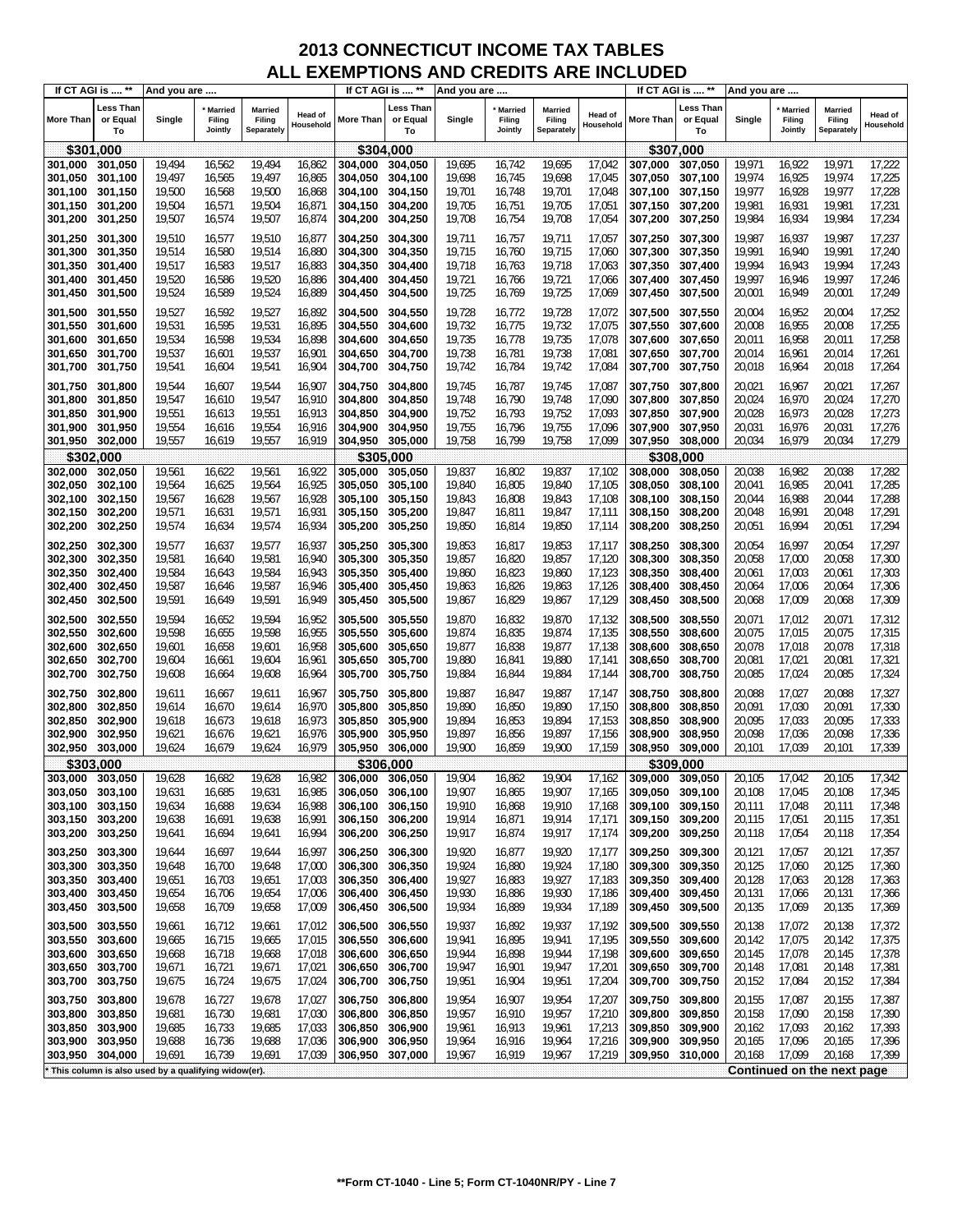| If CT AGI is  **                   |                                    | And you are                                         |                                |                                        |                             |                    | If CT AGI is  **            | And you are      |                              |                                 |                             |                    | If CT AGI is  **            | And you are      |                                     |                                        |                             |
|------------------------------------|------------------------------------|-----------------------------------------------------|--------------------------------|----------------------------------------|-----------------------------|--------------------|-----------------------------|------------------|------------------------------|---------------------------------|-----------------------------|--------------------|-----------------------------|------------------|-------------------------------------|----------------------------------------|-----------------------------|
| <b>More Than</b>                   | <b>Less Than</b><br>or Equal<br>To | Single                                              | * Married<br>Filing<br>Jointly | <b>Married</b><br>Filing<br>Separately | <b>Head of</b><br>Household | More Than          | Less Than<br>or Equal<br>To | Single           | Married<br>Filing<br>Jointly | Married<br>Filing<br>Separately | <b>Head of</b><br>Household | More Than          | Less Than<br>or Equal<br>To | Single           | <b>Married</b><br>Filing<br>Jointly | <b>Married</b><br>Filing<br>Separately | <b>Head of</b><br>Household |
|                                    | \$310,000                          |                                                     |                                |                                        |                             |                    | \$313,000                   |                  |                              |                                 |                             |                    | \$316,000                   |                  |                                     |                                        |                             |
| 310,000 310,050                    |                                    | 20,247                                              | 17,102                         | 20,247                                 | 17,402                      | 313,000            | 313,050                     | 20,448           | 17,282                       | 20,448                          | 17,582                      | 316,000            | 316,050                     | 20,724           | 17,462                              | 20,724                                 | 17,762                      |
| 310,050                            | 310,100                            | 20,250                                              | 17,105                         | 20,250                                 | 17,405                      | 313,050            | 313,100                     | 20,451           | 17,285                       | 20,451                          | 17,585                      | 316,050            | 316,100                     | 20,727           | 17,465                              | 20,727                                 | 17,765                      |
| 310,100                            | 310,150                            | 20,253                                              | 17,108                         | 20,253                                 | 17,408                      | 313,100            | 313,150                     | 20,454           | 17,288                       | 20,454                          | 17,588                      | 316,100            | 316,150                     | 20,730           | 17,468                              | 20,730                                 | 17,768                      |
| 310,150                            | 310,200                            | 20,257                                              | 17,111                         | 20,257                                 | 17,411                      | 313,150            | 313,200                     | 20,458           | 17,291                       | 20,458                          | 17,591                      | 316,150            | 316,200                     | 20,734           | 17,471                              | 20,734                                 | 17,771                      |
| 310,200                            | 310,250                            | 20,260                                              | 17,114                         | 20,260                                 | 17,414                      | 313,200            | 313,250                     | 20,461           | 17,294                       | 20,461                          | 17,594                      | 316,200            | 316,250                     | 20,737           | 17,474                              | 20,737                                 | 17,774                      |
| 310,250                            | 310,300                            | 20,263                                              | 17,117                         | 20,263                                 | 17,417                      | 313,250            | 313,300                     | 20,464           | 17,297                       | 20,464                          | 17,597                      | 316,250            | 316,300                     | 20,740           | 17,477                              | 20,740                                 | 17,777                      |
| 310,300                            | 310,350                            | 20,267                                              | 17,120                         | 20,267                                 | 17,420                      | 313,300            | 313,350                     | 20,468           | 17,300                       | 20,468                          | 17,600                      | 316,300            | 316,350                     | 20,744           | 17,480                              | 20,744                                 | 17,780                      |
| 310,350                            | 310,400                            | 20,270                                              | 17,123                         | 20,270                                 | 17,423                      | 313,350            | 313,400                     | 20,471           | 17,303                       | 20,471                          | 17,603                      | 316,350            | 316,400                     | 20,747           | 17,483                              | 20,747                                 | 17,783                      |
| 310,400                            | 310,450                            | 20,273                                              | 17,126                         | 20,273                                 | 17,426                      | 313,400            | 313,450                     | 20,474           | 17,306                       | 20,474                          | 17,606                      | 316,400            | 316,450                     | 20,750           | 17,486                              | 20,750                                 | 17,786                      |
| 310,450                            | 310,500                            | 20,277                                              | 17,129                         | 20,277                                 | 17,429                      | 313,450            | 313,500                     | 20,478           | 17,309                       | 20,478                          | 17,609                      | 316,450            | 316,500                     | 20,754           | 17,489                              | 20,754                                 | 17,789                      |
| 310,500                            | 310,550                            | 20,280                                              | 17,132                         | 20,280                                 | 17,432                      | 313,500            | 313,550                     | 20,481           | 17,312                       | 20,481                          | 17,612                      | 316,500            | 316,550                     | 20,757           | 17,492                              | 20,757                                 | 17,792                      |
| 310,550                            | 310,600                            | 20,284                                              | 17,135                         | 20,284                                 | 17,435                      | 313,550            | 313,600                     | 20,485           | 17,315                       | 20,485                          | 17,615                      | 316,550            | 316,600                     | 20,761           | 17,495                              | 20,761                                 | 17,795                      |
| 310,600                            | 310,650                            | 20,287                                              | 17,138                         | 20,287                                 | 17,438                      | 313,600            | 313,650                     | 20,488           | 17,318                       | 20,488                          | 17,618                      | 316,600            | 316,650                     | 20,764           | 17,498                              | 20,764                                 | 17,798                      |
| 310,650 310,700                    |                                    | 20,290                                              | 17,141                         | 20,290                                 | 17,441                      | 313,650            | 313,700                     | 20,491           | 17,321                       | 20,491                          | 17,621                      | 316,650            | 316,700                     | 20,767           | 17,501                              | 20,767                                 | 17,801                      |
| 310,700                            | 310,750                            | 20,294                                              | 17,144                         | 20,294                                 | 17,444                      | 313,700            | 313,750                     | 20,495           | 17,324                       | 20,495                          | 17,624                      | 316,700            | 316,750                     | 20,771           | 17,504                              | 20,771                                 | 17,804                      |
| 310,750                            | 310,800                            | 20,297                                              | 17,147                         | 20,297                                 | 17,447                      | 313,750            | 313,800                     | 20,498           | 17,327                       | 20,498                          | 17,627                      | 316,750            | 316,800                     | 20,774           | 17,507                              | 20,774                                 | 17,807                      |
| 310,800                            | 310,850                            | 20,300                                              | 17,150                         | 20,300                                 | 17,450                      | 313,800            | 313,850                     | 20,501           | 17,330                       | 20,501                          | 17,630                      | 316,800            | 316,850                     | 20,777           | 17,510                              | 20,777                                 | 17,810                      |
| 310,850                            | 310,900                            | 20,304                                              | 17,153                         | 20,304                                 | 17,453                      | 313,850            | 313,900                     | 20,505           | 17,333                       | 20,505                          | 17,633                      | 316,850            | 316,900                     | 20,781           | 17,513                              | 20,781                                 | 17,813                      |
| 310,900 310,950                    |                                    | 20,307                                              | 17,156                         | 20,307                                 | 17,456                      | 313,900            | 313,950                     | 20,508           | 17,336                       | 20,508                          | 17,636                      | 316,900            | 316,950                     | 20,784           | 17,516                              | 20,784                                 | 17,816                      |
| 310,950 311,000                    |                                    | 20,310                                              | 17,159                         | 20,310                                 | 17,459                      | 313,950 314,000    |                             | 20,511           | 17,339                       | 20,511                          | 17,639                      | 316,950            | 317,000                     | 20,787           | 17,519                              | 20,787                                 | 17,819                      |
| 311.000                            | \$311,000                          |                                                     |                                |                                        |                             | 314.000            | \$314,000                   |                  |                              |                                 |                             |                    | \$317,000                   |                  |                                     |                                        |                             |
| 311,050                            | 311,050<br>311,100                 | 20,314<br>20,317                                    | 17,162<br>17,165               | 20,314<br>20,317                       | 17,462<br>17,465            | 314,050            | 314,050<br>314,100          | 20,515<br>20,518 | 17,342<br>17,345             | 20,515<br>20,518                | 17,642<br>17,645            | 317,000<br>317,050 | 317,050<br>317,100          | 20,791<br>20,794 | 17,522<br>17,525                    | 20,791<br>20,794                       | 17,822<br>17,825            |
| 311,100                            | 311,150                            | 20,320                                              | 17,168                         | 20,320                                 | 17,468                      | 314,100            | 314,150                     | 20,521           | 17,348                       | 20,521                          | 17,648                      | 317,100            | 317,150                     | 20,797           | 17,528                              | 20,797                                 | 17,828                      |
| 311,150 311,200                    |                                    | 20,324                                              | 17,171                         | 20,324                                 | 17,471                      | 314,150 314,200    |                             | 20,525           | 17,351                       | 20,525                          | 17,651                      | 317,150            | 317,200                     | 20,801           | 17,531                              | 20,801                                 | 17,831                      |
| 311,200 311,250                    |                                    | 20,327                                              | 17,174                         | 20,327                                 | 17,474                      | 314,200            | 314,250                     | 20,528           | 17,354                       | 20,528                          | 17,654                      | 317,200            | 317,250                     | 20,804           | 17,534                              | 20,804                                 | 17,834                      |
|                                    |                                    |                                                     |                                |                                        |                             |                    |                             |                  |                              |                                 |                             |                    |                             |                  |                                     | 20,807                                 | 17,837                      |
| 311,250 311,300<br>311,300         | 311,350                            | 20,330<br>20,334                                    | 17,177<br>17,180               | 20,330<br>20,334                       | 17,477<br>17,480            | 314,250<br>314,300 | 314,300<br>314,350          | 20,531<br>20,535 | 17,357<br>17,360             | 20,531<br>20,535                | 17,657<br>17,660            | 317,250<br>317,300 | 317,300<br>317,350          | 20,807<br>20,811 | 17,537<br>17,540                    | 20,811                                 | 17,840                      |
| 311,350                            | 311,400                            | 20,337                                              | 17,183                         | 20,337                                 | 17,483                      | 314,350            | 314,400                     | 20,538           | 17,363                       | 20,538                          | 17,663                      | 317,350            | 317,400                     | 20,814           | 17,543                              | 20,814                                 | 17,843                      |
| 311,400 311,450                    |                                    | 20,340                                              | 17,186                         | 20,340                                 | 17,486                      | 314,400            | 314,450                     | 20,541           | 17,366                       | 20,541                          | 17,666                      | 317,400            | 317,450                     | 20,817           | 17,546                              | 20,817                                 | 17,846                      |
| 311,450 311,500                    |                                    | 20,344                                              | 17,189                         | 20,344                                 | 17,489                      | 314,450            | 314,500                     | 20,545           | 17,369                       | 20,545                          | 17,669                      | 317,450            | 317,500                     | 20,821           | 17,549                              | 20,821                                 | 17,849                      |
| 311,500 311,550                    |                                    | 20,347                                              | 17,192                         | 20,347                                 | 17,492                      | 314,500            | 314,550                     | 20,548           | 17,372                       | 20,548                          | 17,672                      | 317,500            | 317,550                     | 20,824           | 17,552                              | 20,824                                 | 17,852                      |
| 311,550 311,600                    |                                    | 20,351                                              | 17,195                         | 20,351                                 | 17,495                      | 314,550            | 314,600                     | 20,552           | 17,375                       | 20,552                          | 17,675                      | 317,550            | 317,600                     | 20,828           | 17,555                              | 20,828                                 | 17,855                      |
| 311,600                            | 311,650                            | 20,354                                              | 17,198                         | 20,354                                 | 17,498                      | 314,600            | 314,650                     | 20,555           | 17,378                       | 20,555                          | 17,678                      | 317,600            | 317,650                     | 20,831           | 17,558                              | 20,831                                 | 17,858                      |
| 311,650 311,700                    |                                    | 20,357                                              | 17,201                         | 20,357                                 | 17,501                      | 314,650            | 314,700                     | 20,558           | 17,381                       | 20,558                          | 17,681                      | 317,650            | 317,700                     | 20,834           | 17,561                              | 20,834                                 | 17,861                      |
| 311,700 311,750                    |                                    | 20,361                                              | 17,204                         | 20,361                                 | 17,504                      | 314,700            | 314,750                     | 20,562           | 17,384                       | 20,562                          | 17,684                      | 317,700            | 317,750                     | 20,838           | 17,564                              | 20,838                                 | 17,864                      |
| 311,750 311,800                    |                                    | 20,364                                              | 17,207                         | 20,364                                 | 17,507                      | 314,750            | 314,800                     | 20,565           | 17,387                       | 20,565                          | 17,687                      | 317,750            | 317,800                     | 20,841           | 17,567                              | 20,841                                 | 17,867                      |
| 311,800 311,850                    |                                    | 20,367                                              | 17,210                         | 20,367                                 | 17,510                      | 314,800            | 314,850                     | 20,568           | 17,390                       | 20,568                          | 17,690                      | 317,800            | 317,850                     | 20,844           | 17,570                              | 20,844                                 | 17,870                      |
| 311,850 311,900                    |                                    | 20,371                                              | 17,213                         | 20,371                                 | 17,513                      | 314,850            | 314,900                     | 20,572           | 17,393                       | 20,572                          | 17,693                      | 317,850            | 317,900                     | 20,848           | 17,573                              | 20,848                                 | 17,873                      |
| 311,900 311,950                    |                                    | 20,374                                              | 17,216                         | 20,374                                 | 17,516                      | 314,900            | 314,950                     | 20,575           | 17,396                       | 20,575                          | 17,696                      | 317.900            | 317,950                     | 20,851           | 17,576                              | 20,851                                 | 17,876                      |
| 311,950 312,000                    |                                    | 20,377                                              | 17,219                         | 20,377                                 | 17,519                      | 314,950 315,000    |                             | 20,578           | 17,399                       | 20,578                          | 17,699                      | 317,950 318,000    |                             | 20,854           | 17,579                              | 20,854                                 | 17,879                      |
|                                    | \$312,000                          |                                                     |                                |                                        |                             |                    | \$315,000                   |                  |                              |                                 |                             |                    | \$318,000                   |                  |                                     |                                        |                             |
| 312,000                            | 312,050                            | 20,381                                              | 17,222                         | 20,381                                 | 17,522                      | 315,000            | 315,050                     | 20,657           | 17,402                       | 20,657                          | 17,702                      | 318,000            | 318,050                     | 20,858           | 17,582                              | 20,858                                 | 17,882                      |
| 312,050 312,100                    |                                    | 20,384                                              | 17,225                         | 20,384                                 | 17,525                      | 315,050 315,100    |                             | 20,660           | 17,405                       | 20,660                          | 17,705                      | 318,050 318,100    |                             | 20,861           | 17,585                              | 20,861                                 | 17,885                      |
| 312,100 312,150                    |                                    | 20,387                                              | 17,228                         | 20,387                                 | 17,528                      | 315,100 315,150    |                             | 20,663           | 17,408                       | 20,663                          | 17,708                      | 318,100            | 318,150                     | 20,864           | 17,588                              | 20,864                                 | 17,888                      |
| 312,150 312,200                    |                                    | 20,391                                              | 17,231                         | 20,391                                 | 17,531                      | 315,150 315,200    |                             | 20,667           | 17,411                       | 20,667                          | 17,711                      | 318,150 318,200    |                             | 20,868           | 17,591                              | 20,868                                 | 17,891                      |
| 312,200 312,250                    |                                    | 20,394                                              | 17,234                         | 20,394                                 | 17,534                      | 315,200 315,250    |                             | 20,670           | 17,414                       | 20,670                          | 17,714                      | 318,200            | 318,250                     | 20,871           | 17,594                              | 20,871                                 | 17,894                      |
| 312,250 312,300                    |                                    | 20,397                                              | 17,237                         | 20,397                                 | 17,537                      | 315,250 315,300    |                             | 20,673           | 17,417                       | 20,673                          | 17,717                      | 318,250            | 318,300                     | 20,874           | 17,597                              | 20,874                                 | 17,897                      |
| 312,300 312,350                    |                                    | 20,401                                              | 17,240                         | 20,401                                 | 17,540                      | 315,300 315,350    |                             | 20,677           | 17,420                       | 20,677                          | 17,720                      | 318,300            | 318,350                     | 20,878           | 17,600                              | 20,878                                 | 17,900                      |
| 312,350 312,400                    |                                    | 20,404                                              | 17,243                         | 20,404                                 | 17,543                      | 315,350            | 315,400                     | 20,680           | 17,423                       | 20,680                          | 17,723                      | 318,350            | 318,400                     | 20,881           | 17,603                              | 20,881                                 | 17,903                      |
| 312,400 312,450                    |                                    | 20,407                                              | 17,246                         | 20,407                                 | 17,546                      | 315,400 315,450    |                             | 20,683           | 17,426                       | 20,683                          | 17,726                      | 318,400            | 318,450                     | 20,884           | 17,606                              | 20,884                                 | 17,906                      |
| 312,450 312,500                    |                                    | 20,411                                              | 17,249                         | 20,411                                 | 17,549                      | 315,450 315,500    |                             | 20,687           | 17,429                       | 20,687                          | 17,729                      | 318,450            | 318,500                     | 20,888           | 17,609                              | 20,888                                 | 17,909                      |
| 312,500 312,550                    |                                    | 20,414                                              | 17,252                         | 20,414                                 | 17,552                      | 315,500 315,550    |                             | 20,690           | 17,432                       | 20,690                          | 17,732                      | 318,500            | 318,550                     | 20,891           | 17,612                              | 20,891                                 | 17,912                      |
| 312,550 312,600                    |                                    | 20,418                                              | 17,255                         | 20,418                                 | 17,555                      | 315,550 315,600    |                             | 20,694           | 17,435                       | 20,694                          | 17,735                      | 318,550            | 318,600                     | 20,895           | 17,615                              | 20,895                                 | 17,915                      |
| 312,600 312,650                    |                                    | 20,421                                              | 17,258                         | 20,421                                 | 17,558                      | 315,600            | 315,650                     | 20,697           | 17,438                       | 20,697                          | 17,738                      | 318,600            | 318,650                     | 20,898           | 17,618                              | 20,898                                 | 17,918                      |
| 312,650 312,700                    |                                    | 20,424                                              | 17,261                         | 20,424                                 | 17,561                      | 315,650 315,700    |                             | 20,700           | 17,441                       | 20,700                          | 17,741                      | 318,650 318,700    |                             | 20,901           | 17,621                              | 20,901                                 | 17,921                      |
| 312,700 312,750                    |                                    | 20,428                                              | 17,264                         | 20,428                                 | 17,564                      | 315,700 315,750    |                             | 20,704           | 17,444                       | 20,704                          | 17,744                      | 318,700            | 318,750                     | 20,905           | 17,624                              | 20,905                                 | 17,924                      |
| 312,750 312,800                    |                                    | 20,431                                              | 17,267                         | 20,431                                 | 17,567                      | 315,750 315,800    |                             | 20,707           | 17,447                       | 20,707                          | 17,747                      | 318,750            | 318,800                     | 20,908           | 17,627                              | 20,908                                 | 17,927                      |
| 312,800 312,850                    |                                    | 20,434                                              | 17,270                         | 20,434                                 | 17,570                      | 315,800            | 315,850                     | 20,710           | 17,450                       | 20,710                          | 17,750                      | 318,800            | 318,850                     | 20,911           | 17,630                              | 20,911                                 | 17,930                      |
| 312,850 312,900                    |                                    | 20,438                                              | 17,273                         | 20,438                                 | 17,573                      | 315,850            | 315,900                     | 20,714           | 17,453                       | 20,714                          | 17,753                      | 318,850            | 318,900                     | 20,915           | 17,633                              | 20,915                                 | 17,933                      |
| 312,900 312,950<br>312,950 313,000 |                                    | 20,441<br>20,444                                    | 17,276<br>17,279               | 20,441<br>20,444                       | 17,576<br>17,579            | 315,900<br>315,950 | 315,950<br>316,000          | 20,717<br>20,720 | 17,456<br>17,459             | 20,717<br>20,720                | 17,756<br>17,759            | 318,900<br>318,950 | 318,950<br>319,000          | 20,918<br>20,921 | 17,636<br>17,639                    | 20,918<br>20,921                       | 17,936<br>17,939            |
|                                    |                                    |                                                     |                                |                                        |                             |                    |                             |                  |                              |                                 |                             |                    |                             |                  |                                     | Continued on the next page             |                             |
|                                    |                                    | This column is also used by a qualifying widow(er). |                                |                                        |                             |                    |                             |                  |                              |                                 |                             |                    |                             |                  |                                     |                                        |                             |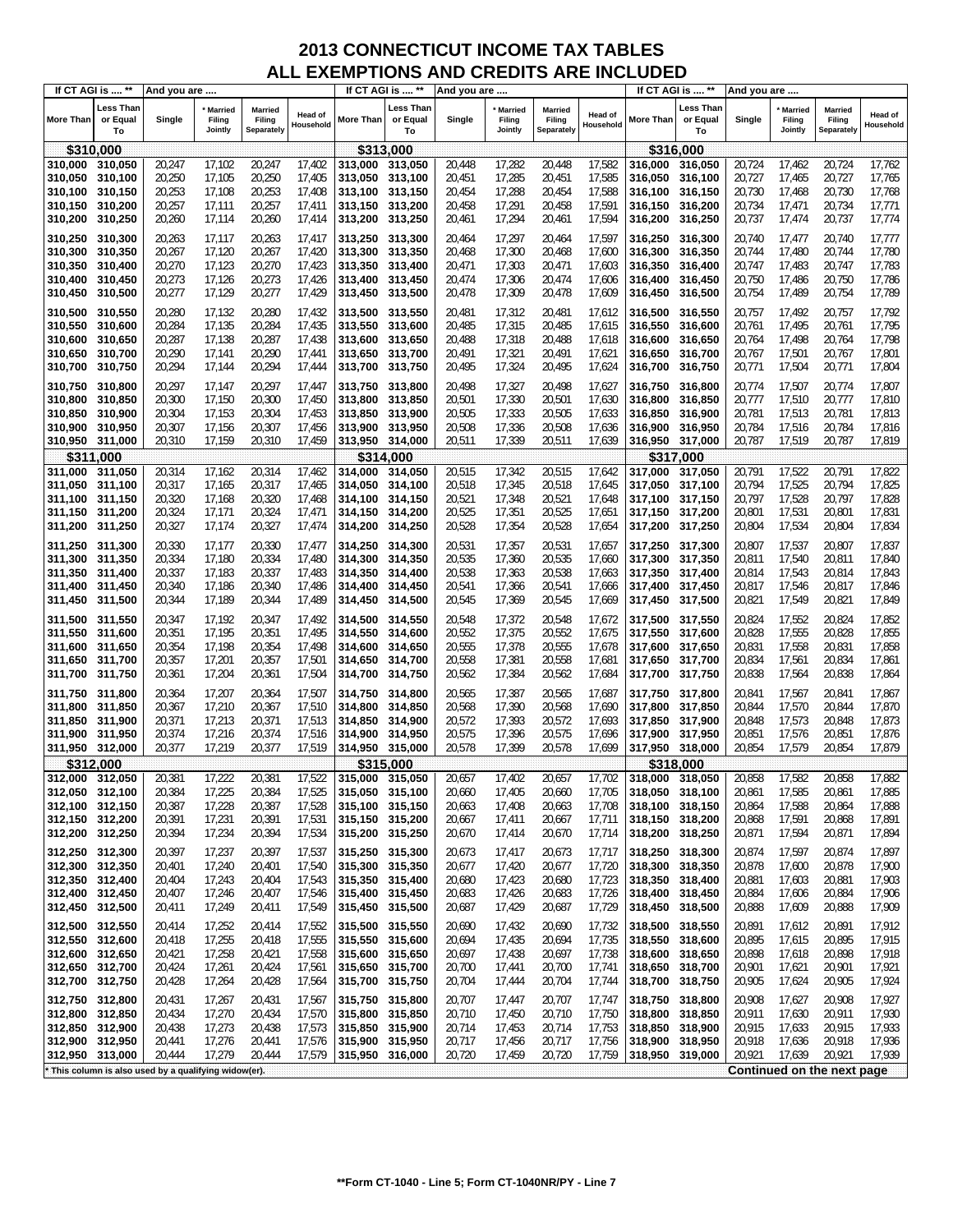|                    | If CT AGI is  **            | And you are                                         |                                |                                        |                             | If CT AGI is  **   |                             | And you are      |                              |                                        |                             |                    | If CT AGI is  **            | And you are      |                                     |                                        |                      |
|--------------------|-----------------------------|-----------------------------------------------------|--------------------------------|----------------------------------------|-----------------------------|--------------------|-----------------------------|------------------|------------------------------|----------------------------------------|-----------------------------|--------------------|-----------------------------|------------------|-------------------------------------|----------------------------------------|----------------------|
| <b>More Than</b>   | Less Than<br>or Equal<br>To | Single                                              | * Married<br>Filing<br>Jointly | <b>Married</b><br>Filing<br>Separately | <b>Head of</b><br>Household | More Than          | Less Than<br>or Equal<br>To | Single           | Married<br>Filing<br>Jointly | <b>Married</b><br>Filing<br>Separately | <b>Head of</b><br>Household | More Than          | Less Than<br>or Equal<br>To | Single           | <b>Married</b><br>Filing<br>Jointly | <b>Married</b><br>Filing<br>Separately | Head of<br>Household |
|                    | \$319,000                   |                                                     |                                |                                        |                             |                    | \$322,000                   |                  |                              |                                        |                             |                    | \$325,000                   |                  |                                     |                                        |                      |
| 319,000 319,050    |                             | 20,925                                              | 17,642                         | 20,925                                 | 17,942                      | 322.000            | 322,050                     | 21,201           | 17,822                       | 21,201                                 | 18,252                      | 325,000            | 325,050                     | 21,477           | 18,002                              | 21,477                                 | 18,447               |
| 319,050            | 319,100                     | 20,928                                              | 17,645                         | 20,928                                 | 17,945                      | 322,050            | 322,100                     | 21,204           | 17,825                       | 21,204                                 | 18,255                      | 325,050            | 325,100                     | 21,480           | 18,005                              | 21,480                                 | 18,450               |
| 319,100            | 319,150                     | 20,931                                              | 17,648                         | 20,931                                 | 17,948                      | 322,100            | 322,150                     | 21,207           | 17,828                       | 21,207                                 | 18,258                      | 325,100            | 325,150                     | 21,483           | 18,008                              | 21,483                                 | 18,453               |
| 319,150            | 319,200                     | 20,935                                              | 17,651                         | 20,935                                 | 17,951                      | 322,150            | 322,200                     | 21,211           | 17,831                       | 21,211                                 | 18,261                      | 325,150            | 325,200                     | 21,487           | 18,011                              | 21,487                                 | 18,456               |
| 319,200            | 319,250                     | 20,938                                              | 17,654                         | 20,938                                 | 17,954                      | 322,200            | 322,250                     | 21,214           | 17,834                       | 21,214                                 | 18,265                      | 325,200            | 325,250                     | 21,490           | 18,014                              | 21,490                                 | 18,460               |
|                    |                             |                                                     |                                |                                        |                             |                    |                             |                  |                              |                                        |                             |                    |                             |                  |                                     |                                        |                      |
| 319,250            | 319,300                     | 20,941                                              | 17,657                         | 20,941                                 | 17,957                      | 322,250            | 322,300                     | 21,217           | 17,837                       | 21,217                                 | 18,268                      | 325,250            | 325,300                     | 21,493           | 18,017                              | 21,493                                 | 18,463               |
| 319,300            | 319,350                     | 20,945                                              | 17,660                         | 20,945                                 | 17,960                      | 322,300            | 322,350<br>322,400          | 21,221           | 17,840                       | 21,221                                 | 18,271                      | 325,300            | 325,350                     | 21,497           | 18,020                              | 21,497                                 | 18,466               |
| 319,350            | 319,400                     | 20,948                                              | 17,663                         | 20,948                                 | 17,963                      | 322,350            |                             | 21,224           | 17,843                       | 21,224                                 | 18,274                      | 325,350            | 325,400                     | 21,500           | 18,023                              | 21,500                                 | 18,469               |
| 319,400            | 319,450                     | 20,951                                              | 17,666                         | 20,951                                 | 17,966                      | 322,400            | 322,450                     | 21,227           | 17,846                       | 21,227                                 | 18,278                      | 325,400            | 325,450                     | 21,503           | 18,026                              | 21,503                                 | 18,473               |
| 319,450            | 319,500                     | 20,955                                              | 17,669                         | 20,955                                 | 17,969                      | 322,450            | 322,500                     | 21,231           | 17,849                       | 21,231                                 | 18,281                      | 325,450            | 325,500                     | 21,507           | 18,029                              | 21,507                                 | 18,476               |
| 319,500            | 319,550                     | 20,958                                              | 17,672                         | 20,958                                 | 17,972                      | 322,500            | 322,550                     | 21,234           | 17,852                       | 21,234                                 | 18,284                      | 325,500            | 325,550                     | 21,510           | 18,032                              | 21,510                                 | 18,479               |
| 319,550            | 319,600                     | 20,962                                              | 17,675                         | 20,962                                 | 17,975                      | 322,550            | 322,600                     | 21,238           | 17,855                       | 21,238                                 | 18,287                      | 325,550            | 325,600                     | 21,514           | 18,035                              | 21,514                                 | 18,482               |
| 319,600            | 319,650                     | 20,965                                              | 17,678                         | 20,965                                 | 17,978                      | 322,600            | 322,650                     | 21,241           | 17,858                       | 21,241                                 | 18,291                      | 325,600            | 325,650                     | 21,517           | 18,038                              | 21,517                                 | 18,486               |
| 319,650 319,700    |                             | 20,968                                              | 17,681                         | 20,968                                 | 17,981                      | 322,650            | 322,700                     | 21,244           | 17,861                       | 21,244                                 | 18,294                      | 325,650            | 325,700                     | 21,520           | 18,041                              | 21,520                                 | 18,489               |
| 319,700            | 319,750                     | 20,972                                              | 17,684                         | 20,972                                 | 17,984                      | 322,700            | 322,750                     | 21,248           | 17,864                       | 21,248                                 | 18,297                      | 325,700            | 325,750                     | 21,524           | 18,044                              | 21,524                                 | 18,492               |
| 319,750            | 319,800                     | 20,975                                              | 17,687                         | 20,975                                 | 17,987                      | 322,750            | 322,800                     | 21,251           | 17,867                       | 21,251                                 | 18,300                      | 325,750            | 325,800                     | 21,527           | 18,047                              | 21,527                                 | 18,495               |
| 319,800            | 319,850                     | 20,978                                              | 17,690                         | 20,978                                 | 17,990                      | 322,800            | 322,850                     | 21,254           | 17,870                       | 21,254                                 | 18,304                      | 325,800            | 325,850                     | 21,530           | 18,050                              | 21,530                                 | 18,499               |
| 319,850            | 319,900                     | 20,982                                              | 17,693                         | 20,982                                 | 17,993                      | 322,850            | 322,900                     | 21,258           | 17,873                       | 21,258                                 | 18,307                      | 325,850            | 325,900                     | 21,534           | 18,053                              | 21,534                                 | 18,502               |
| 319,900 319,950    |                             | 20,985                                              | 17,696                         | 20,985                                 | 17,996                      | 322,900            | 322,950                     | 21,261           | 17,876                       | 21,261                                 | 18,310                      | 325,900            | 325,950                     | 21,537           | 18,056                              | 21,537                                 | 18,505               |
| 319,950            | 320,000                     | 20,988                                              | 17,699                         | 20,988                                 | 17,999                      | 322,950            | 323,000                     | 21,264           | 17,879                       | 21,264                                 | 18,313                      | 325,950            | 326,000                     | 21,540           | 18,059                              | 21,540                                 | 18,508               |
|                    | \$320,000                   |                                                     |                                |                                        |                             |                    | \$323,000                   |                  |                              |                                        |                             |                    | \$326,000                   |                  |                                     |                                        |                      |
| 320,000            | 320,050                     | 21,067                                              | 17,702                         | 21,067                                 | 18,122                      | 323,000            | 323,050                     | 21,268           | 17,882                       | 21,268                                 | 18,317                      | 326,000            | 326,050                     | 21,544           | 18,062                              | 21,544                                 | 18,512               |
| 320,050            | 320,100                     | 21,070                                              | 17,705                         | 21,070                                 | 18,125                      | 323,050            | 323,100                     | 21,271           | 17,885                       | 21,271                                 | 18,320                      | 326,050            | 326,100                     | 21,547           | 18,065                              | 21,547                                 | 18,515               |
| 320,100            | 320,150                     | 21,073                                              | 17,708                         | 21,073                                 | 18,128                      | 323.100            | 323,150                     | 21,274           | 17,888                       | 21,274                                 | 18,323                      | 326,100            | 326,150                     | 21,550           | 18,068                              | 21,550                                 | 18,518               |
| 320,150            | 320,200                     | 21,077                                              | 17,711                         | 21,077                                 | 18,131                      | 323,150            | 323,200                     | 21,278           | 17,891                       | 21,278                                 | 18,326                      | 326,150            | 326,200                     | 21,554           | 18,071                              | 21,554                                 | 18,521               |
| 320,200            | 320,250                     | 21,080                                              | 17,714                         | 21,080                                 | 18,135                      | 323,200            | 323,250                     | 21,281           | 17,894                       | 21,281                                 | 18,330                      | 326,200            | 326,250                     | 21,557           | 18,074                              | 21,557                                 | 18,525               |
|                    |                             |                                                     |                                |                                        |                             |                    |                             |                  |                              |                                        |                             |                    |                             |                  |                                     |                                        |                      |
| 320,250            | 320,300                     | 21,083                                              | 17,717                         | 21,083                                 | 18,138                      | 323,250            | 323,300                     | 21,284           | 17,897                       | 21,284                                 | 18,333                      | 326,250            | 326,300                     | 21,560           | 18,077                              | 21,560                                 | 18,528               |
| 320,300            | 320,350                     | 21,087                                              | 17,720                         | 21,087                                 | 18,141                      | 323,300            | 323,350                     | 21,288           | 17,900                       | 21,288                                 | 18,336                      | 326,300            | 326,350                     | 21,564           | 18,080                              | 21,564                                 | 18,531               |
| 320,350            | 320,400                     | 21,090<br>21,093                                    | 17,723                         | 21,090                                 | 18,144                      | 323,350            | 323,400                     | 21,291           | 17,903                       | 21,291                                 | 18,339                      | 326,350            | 326,400                     | 21,567           | 18,083                              | 21,567                                 | 18,534               |
| 320,400            | 320,450                     | 21,097                                              | 17,726<br>17,729               | 21,093<br>21,097                       | 18,148<br>18,151            | 323,400            | 323,450                     | 21,294<br>21,298 | 17,906<br>17,909             | 21,294<br>21,298                       | 18,343                      | 326,400            | 326,450                     | 21,570<br>21,574 | 18,086<br>18,089                    | 21,570                                 | 18,538<br>18,541     |
| 320,450            | 320,500                     |                                                     |                                |                                        |                             | 323,450            | 323,500                     |                  |                              |                                        | 18,346                      | 326,450            | 326,500                     |                  |                                     | 21,574                                 |                      |
| 320,500            | 320,550                     | 21,100                                              | 17,732                         | 21,100                                 | 18,154                      | 323,500            | 323,550                     | 21,301           | 17,912                       | 21,301                                 | 18,349                      | 326,500            | 326,550                     | 21,577           | 18,092                              | 21,577                                 | 18,544               |
| 320,550            | 320,600                     | 21,104                                              | 17,735                         | 21,104                                 | 18,157                      | 323,550            | 323,600                     | 21,305           | 17,915                       | 21,305                                 | 18,352                      | 326,550            | 326,600                     | 21,581           | 18,095                              | 21,581                                 | 18,547               |
| 320,600            | 320,650                     | 21,107                                              | 17,738                         | 21,107                                 | 18,161                      | 323,600            | 323,650                     | 21,308           | 17,918                       | 21,308                                 | 18,356                      | 326,600            | 326,650                     | 21,584           | 18,098                              | 21,584                                 | 18,551               |
| 320,650            | 320,700                     | 21,110                                              | 17,741                         | 21,110                                 | 18,164                      | 323,650            | 323,700                     | 21,311           | 17,921                       | 21,311                                 | 18,359                      | 326,650            | 326,700                     | 21,587           | 18,101                              | 21,587                                 | 18,554               |
| 320,700            | 320,750                     | 21,114                                              | 17,744                         | 21,114                                 | 18,167                      | 323,700            | 323,750                     | 21,315           | 17,924                       | 21,315                                 | 18,362                      | 326,700            | 326,750                     | 21,591           | 18,104                              | 21,591                                 | 18,557               |
| 320,750            | 320,800                     | 21,117                                              | 17,747                         | 21,117                                 | 18,170                      | 323,750            | 323,800                     | 21,318           | 17,927                       | 21,318                                 | 18,365                      | 326,750            | 326,800                     | 21,594           | 18,107                              | 21,594                                 | 18,560               |
| 320,800            | 320,850                     | 21,120                                              | 17,750                         | 21,120                                 | 18,174                      | 323,800            | 323,850                     | 21,321           | 17,930                       | 21,321                                 | 18,369                      | 326,800            | 326,850                     | 21,597           | 18,110                              | 21,597                                 | 18,564               |
| 320,850            | 320,900                     | 21,124                                              | 17,753                         | 21,124                                 | 18,177                      | 323,850            | 323,900                     | 21,325           | 17,933                       | 21,325                                 | 18,372                      | 326,850            | 326,900                     | 21,601           | 18,113                              | 21,601                                 | 18,567               |
| 320,900            | 320,950                     | 21,127                                              | 17,756                         | 21,127                                 | 18,180                      | 323,900            | 323,950                     | 21,328           | 17,936                       | 21,328                                 | 18,375                      | 326,900            | 326,950                     | 21,604           | 18,116                              | 21,604                                 | 18,570               |
| 320,950            | 321,000                     | 21,130                                              | 17,759                         | 21,130                                 | 18,183                      | 323,950            | 324,000                     | 21,331           | 17,939                       | 21,331                                 | 18,378                      | 326,950            | 327,000                     | 21,607           | 18,119                              | 21,607                                 | 18,573               |
|                    | \$321,000                   |                                                     |                                |                                        |                             | \$324.000          |                             |                  |                              |                                        |                             |                    | \$327,000                   |                  |                                     |                                        |                      |
| 321,000            | 321,050                     | 21,134                                              | 17,762                         | 21,134                                 | 18,187                      | 324,000            | 324,050                     | 21,335           | 17,942                       | 21,335                                 | 18,382                      | 327,000            | 327,050                     | 21,611           | 18,122                              | 21,611                                 | 18,577               |
| 321,050 321,100    |                             | 21,137                                              | 17,765                         | 21,137                                 | 18,190                      | 324,050            | 324,100                     | 21,338           | 17,945                       | 21,338                                 | 18,385                      | 327,050            | 327,100                     | 21,614           | 18,125                              | 21,614                                 | 18,580               |
| 321,100 321,150    |                             | 21,140                                              | 17,768                         | 21,140                                 | 18,193                      | 324,100            | 324,150                     | 21,341           | 17,948                       | 21,341                                 | 18,388                      | 327,100            | 327,150                     | 21,617           | 18,128                              | 21,617                                 | 18,583               |
| 321,150 321,200    |                             | 21,144                                              | 17,771                         | 21,144                                 | 18,196                      | 324,150 324,200    |                             | 21,345           | 17,951                       | 21,345                                 | 18,391                      | 327,150            | 327,200                     | 21,621           | 18,131                              | 21,621                                 | 18,586               |
| 321,200            | 321,250                     | 21,147                                              | 17,774                         | 21,147                                 | 18,200                      | 324,200            | 324,250                     | 21,348           | 17,954                       | 21,348                                 | 18,395                      | 327,200            | 327,250                     | 21,624           | 18,134                              | 21,624                                 | 18,590               |
| 321,250 321,300    |                             | 21,150                                              | 17,777                         | 21,150                                 | 18,203                      | 324,250            | 324,300                     | 21,351           | 17,957                       | 21,351                                 | 18,398                      | 327,250            | 327,300                     | 21,627           | 18,137                              | 21,627                                 | 18,593               |
| 321,300            | 321,350                     | 21,154                                              | 17,780                         | 21,154                                 | 18,206                      | 324,300 324,350    |                             | 21,355           | 17,960                       | 21,355                                 | 18,401                      | 327,300            | 327,350                     | 21,631           | 18,140                              | 21,631                                 | 18,596               |
| 321,350            | 321,400                     | 21,157                                              | 17,783                         | 21,157                                 | 18,209                      | 324,350            | 324,400                     | 21,358           | 17,963                       | 21,358                                 | 18,404                      | 327,350            | 327,400                     | 21,634           | 18,143                              | 21,634                                 | 18,599               |
| 321,400 321,450    |                             | 21,160                                              | 17,786                         | 21,160                                 | 18,213                      | 324,400 324,450    |                             | 21,361           | 17,966                       | 21,361                                 | 18,408                      | 327,400            | 327,450                     | 21,637           | 18,146                              | 21,637                                 | 18,603               |
| 321,450            | 321,500                     | 21,164                                              | 17,789                         | 21,164                                 | 18,216                      | 324,450            | 324,500                     | 21,365           | 17,969                       | 21,365                                 | 18,411                      | 327,450            | 327,500                     | 21,641           | 18,149                              | 21,641                                 | 18,606               |
|                    |                             |                                                     |                                |                                        |                             |                    |                             |                  |                              |                                        |                             |                    |                             |                  |                                     |                                        |                      |
| 321,500<br>321,550 | 321,550<br>321,600          | 21,167                                              | 17,792<br>17,795               | 21,167                                 | 18,219<br>18,222            | 324,500<br>324,550 | 324,550<br>324,600          | 21,368<br>21,372 | 17,972<br>17,975             | 21,368<br>21,372                       | 18,414                      | 327,500            | 327,550                     | 21,644           | 18,152<br>18,155                    | 21,644                                 | 18,609               |
| 321,600            | 321,650                     | 21,171<br>21,174                                    | 17,798                         | 21,171<br>21,174                       | 18,226                      | 324,600            | 324,650                     | 21,375           | 17,978                       | 21,375                                 | 18,417<br>18,421            | 327,550<br>327,600 | 327,600<br>327,650          | 21,648<br>21,651 | 18,158                              | 21,648<br>21,651                       | 18,612<br>18,616     |
| 321,650 321,700    |                             | 21,177                                              | 17,801                         | 21,177                                 | 18,229                      | 324,650 324,700    |                             | 21,378           | 17,981                       | 21,378                                 | 18,424                      | 327,650            | 327,700                     | 21,654           | 18,161                              | 21,654                                 | 18,619               |
| 321,700            | 321,750                     | 21,181                                              | 17,804                         | 21,181                                 | 18,232                      | 324,700            | 324,750                     | 21,382           | 17,984                       | 21,382                                 | 18,427                      | 327,700            | 327,750                     | 21,658           | 18,164                              | 21,658                                 | 18,622               |
|                    |                             |                                                     |                                |                                        |                             |                    |                             |                  |                              |                                        |                             |                    |                             |                  |                                     |                                        |                      |
| 321,750 321,800    |                             | 21,184                                              | 17,807                         | 21,184                                 | 18,235                      | 324,750 324,800    |                             | 21,385           | 17,987                       | 21,385                                 | 18,430                      | 327,750            | 327,800                     | 21,661           | 18,167                              | 21,661                                 | 18,625               |
| 321,800 321,850    |                             | 21,187                                              | 17,810                         | 21,187                                 | 18,239                      | 324,800            | 324,850                     | 21,388           | 17,990                       | 21,388                                 | 18,434                      | 327,800            | 327,850                     | 21,664           | 18,170                              | 21,664                                 | 18,629               |
| 321,850            | 321,900                     | 21,191                                              | 17,813                         | 21,191                                 | 18,242                      | 324,850            | 324,900                     | 21,392           | 17,993                       | 21,392                                 | 18,437                      | 327,850            | 327,900                     | 21,668           | 18,173                              | 21,668                                 | 18,632               |
| 321,900            | 321,950                     | 21,194                                              | 17,816                         | 21,194                                 | 18,245                      | 324,900            | 324,950                     | 21,395           | 17,996                       | 21,395                                 | 18,440                      | 327,900            | 327,950                     | 21,671           | 18,176                              | 21,671                                 | 18,635               |
| 321,950            | 322,000                     | 21,197                                              | 17,819                         | 21,197                                 | 18,248                      | 324,950            | 325,000                     | 21,398           | 17,999                       | 21,398                                 | 18,443                      | 327,950            | 328,000                     | 21,674           | 18,179                              | 21,674                                 | 18,638               |
|                    |                             | This column is also used by a qualifying widow(er). |                                |                                        |                             |                    |                             |                  |                              |                                        |                             |                    |                             |                  |                                     | Continued on the next page             |                      |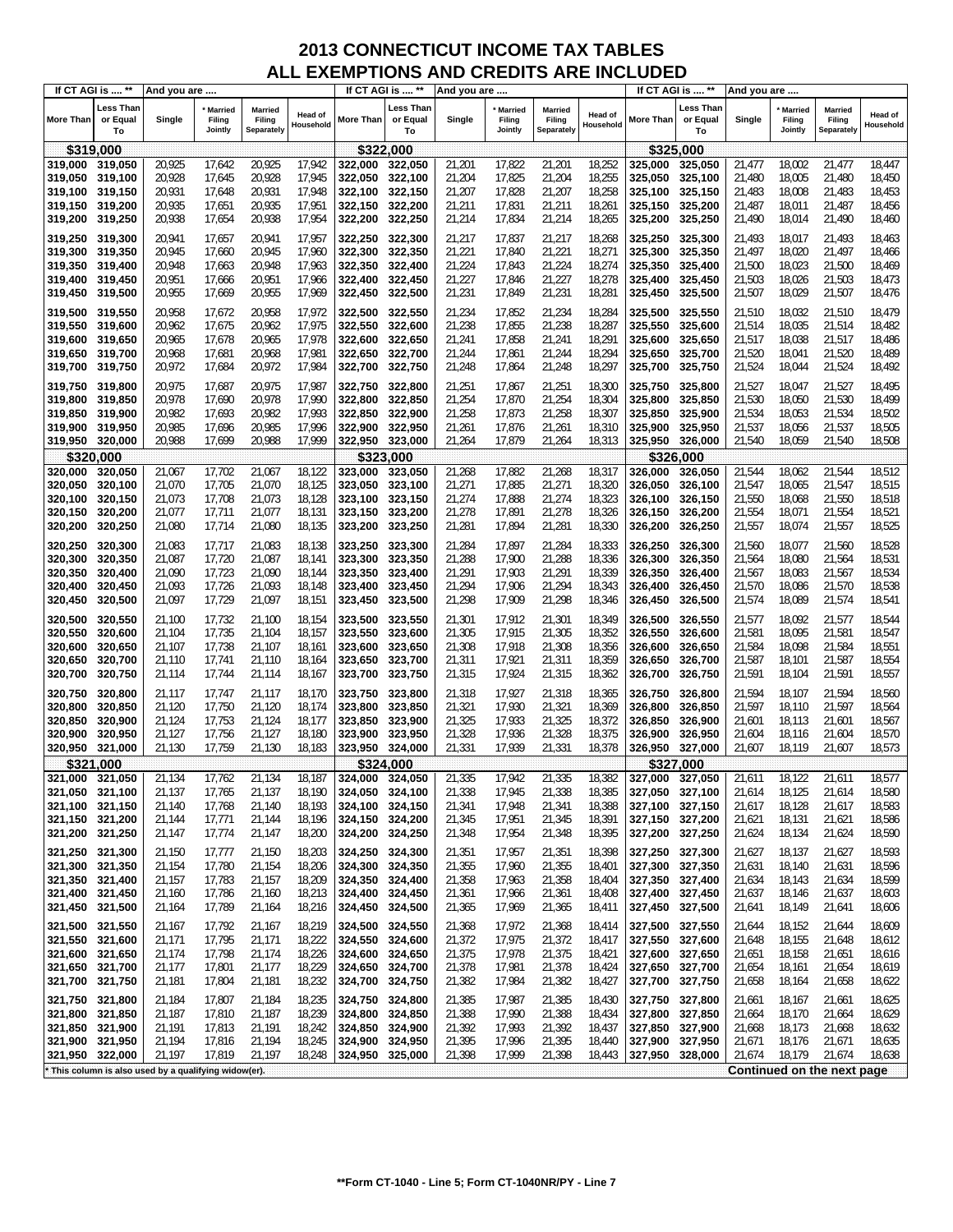|                    | If CT AGI is  **            | And you are                                         |                              |                                        |                             | If CT AGI is  **           |                                    | And you are      |                                     |                                 |                             |                    | If CT AGI is  **            | And you are      |                                     |                                        |                      |
|--------------------|-----------------------------|-----------------------------------------------------|------------------------------|----------------------------------------|-----------------------------|----------------------------|------------------------------------|------------------|-------------------------------------|---------------------------------|-----------------------------|--------------------|-----------------------------|------------------|-------------------------------------|----------------------------------------|----------------------|
| <b>More Than</b>   | Less Than<br>or Equal<br>To | Single                                              | Married<br>Filing<br>Jointly | <b>Married</b><br>Filing<br>Separately | <b>Head of</b><br>Household | More Than                  | <b>Less Than</b><br>or Equal<br>To | Single           | <b>Married</b><br>Filing<br>Jointly | Married<br>Filing<br>Separately | <b>Head of</b><br>Household | More Than          | Less Than<br>or Equal<br>To | Single           | <b>Married</b><br>Filing<br>Jointly | <b>Married</b><br>Filing<br>Separately | Head of<br>Household |
|                    | \$328,000                   |                                                     |                              |                                        |                             | \$331,000                  |                                    |                  |                                     |                                 |                             |                    | \$334,000                   |                  |                                     |                                        |                      |
| 328,000            | 328,050                     | 21,678                                              | 18,182                       | 21,678                                 | 18,762                      | 331.000                    | 331,050                            | 21,954           | 18,362                              | 21,954                          | 18,957                      | 334,000            | 334,050                     | 22,155           | 18,542                              | 22,155                                 | 19,152               |
| 328,050            | 328,100                     | 21,681                                              | 18,185                       | 21,681                                 | 18,765                      | 331,050                    | 331,100                            | 21,957           | 18,365                              | 21,957                          | 18,960                      | 334,050            | 334,100                     | 22,158           | 18,545                              | 22,158                                 | 19,155               |
| 328,100            | 328,150                     | 21,684                                              | 18,188                       | 21,684                                 | 18,768                      | 331,100                    | 331,150                            | 21,960           | 18,368                              | 21,960                          | 18,963                      | 334,100            | 334,150                     | 22,161           | 18,548                              | 22,161                                 | 19,158               |
| 328,150            | 328,200                     | 21,688                                              | 18,191                       | 21,688                                 | 18,771                      | 331,150                    | 331,200                            | 21,964           | 18,371                              | 21,964                          | 18,966                      | 334,150            | 334,200                     | 22,165           | 18,551                              | 22,165                                 | 19,161               |
| 328,200            | 328,250                     | 21,691                                              | 18,194                       | 21,691                                 | 18,775                      | 331,200                    | 331,250                            | 21,967           | 18,374                              | 21,967                          | 18,970                      | 334,200            | 334,250                     | 22,168           | 18,554                              | 22,168                                 | 19,165               |
| 328,250            | 328,300                     | 21,694                                              | 18,197                       | 21,694                                 | 18,778                      | 331,250                    | 331,300                            | 21,970           | 18,377                              | 21,970                          | 18,973                      | 334,250            | 334,300                     | 22,171           | 18,557                              | 22,171                                 | 19,168               |
| 328,300            | 328,350                     | 21,698                                              | 18,200                       | 21,698                                 | 18,781                      | 331,300                    | 331,350                            | 21,974           | 18,380                              | 21,974                          | 18,976                      | 334.300            | 334,350                     | 22,175           | 18,560                              | 22,175                                 | 19,171               |
| 328,350            | 328,400                     | 21,701                                              | 18,203                       | 21,701                                 | 18,784                      | 331,350                    | 331,400                            | 21,977           | 18,383                              | 21,977                          | 18,979                      | 334,350            | 334,400                     | 22,178           | 18,563                              | 22,178                                 | 19,174               |
| 328,400            | 328,450                     | 21,704                                              | 18,206                       | 21,704                                 | 18,788                      | 331,400                    | 331,450                            | 21,980           | 18,386                              | 21,980                          | 18,983                      | 334.400            | 334,450                     | 22,181           | 18,566                              | 22,181                                 | 19,178               |
| 328,450            | 328,500                     | 21,708                                              | 18,209                       | 21,708                                 | 18,791                      | 331,450                    | 331,500                            | 21,984           | 18,389                              | 21,984                          | 18,986                      | 334,450            | 334,500                     | 22,185           | 18,569                              | 22,185                                 | 19,181               |
|                    |                             |                                                     |                              |                                        |                             |                            |                                    |                  |                                     |                                 |                             |                    |                             |                  |                                     |                                        |                      |
| 328,500            | 328,550                     | 21,711                                              | 18,212                       | 21,711                                 | 18,794                      | 331,500                    | 331,550                            | 21,987           | 18,392                              | 21,987                          | 18,989                      | 334,500            | 334,550                     | 22,188           | 18,572                              | 22,188                                 | 19,184               |
| 328,550            | 328,600                     | 21,715                                              | 18,215                       | 21,715                                 | 18,797                      | 331,550                    | 331,600                            | 21,991           | 18,395                              | 21,991                          | 18,992                      | 334,550            | 334,600                     | 22,192           | 18,575                              | 22,192                                 | 19,187               |
| 328,600            | 328,650                     | 21,718                                              | 18,218<br>18,221             | 21,718                                 | 18,801                      | 331,600                    | 331,650                            | 21,994<br>21,997 | 18,398                              | 21,994                          | 18,996<br>18,999            | 334,600            | 334,650                     | 22,195           | 18,578<br>18,581                    | 22,195<br>22,198                       | 19,191<br>19,194     |
| 328,650            | 328,700                     | 21,721                                              | 18,224                       | 21,721<br>21,725                       | 18,804                      | 331,650                    | 331,700                            |                  | 18,401                              | 21,997                          |                             | 334,650            | 334,700                     | 22,198           | 18,584                              | 22,202                                 | 19,197               |
| 328,700            | 328,750                     | 21,725                                              |                              |                                        | 18,807                      | 331,700                    | 331,750                            | 22,001           | 18,404                              | 22,001                          | 19,002                      | 334,700            | 334,750                     | 22,202           |                                     |                                        |                      |
| 328,750            | 328,800                     | 21,728                                              | 18,227                       | 21,728                                 | 18,810                      | 331,750                    | 331,800                            | 22,004           | 18,407                              | 22,004                          | 19,005                      | 334,750            | 334,800                     | 22,205           | 18,587                              | 22,205                                 | 19,200               |
| 328,800            | 328,850                     | 21,731                                              | 18,230                       | 21,731                                 | 18,814                      | 331,800                    | 331,850                            | 22,007           | 18,410                              | 22,007                          | 19,009                      | 334,800            | 334,850                     | 22,208           | 18,590                              | 22,208                                 | 19,204               |
| 328,850            | 328,900                     | 21,735                                              | 18,233                       | 21,735                                 | 18,817                      | 331,850                    | 331,900                            | 22,011           | 18,413                              | 22,011                          | 19,012                      | 334,850            | 334,900                     | 22,212           | 18,593                              | 22,212                                 | 19,207               |
| 328,900            | 328,950                     | 21,738                                              | 18,236                       | 21,738                                 | 18,820                      | 331,900                    | 331,950                            | 22,014           | 18,416                              | 22,014                          | 19,015                      | 334,900            | 334,950                     | 22,215           | 18,596                              | 22,215                                 | 19,210               |
| 328,950            | 329,000                     | 21,741                                              | 18,239                       | 21,741                                 | 18,823                      | 331,950                    | 332,000                            | 22,017           | 18,419                              | 22,017                          | 19,018                      | 334,950            | 335,000                     | 22,218           | 18,599                              | 22,218                                 | 19,213               |
|                    | \$329,000                   |                                                     |                              |                                        |                             |                            | \$332.000                          |                  |                                     |                                 |                             |                    | \$335,000                   |                  |                                     |                                        |                      |
| 329,000            | 329,050                     | 21,745                                              | 18,242                       | 21,745                                 | 18,827                      | 332,000                    | 332,050                            | 22,021           | 18,422                              | 22,021                          | 19,022                      | 335,000            | 335,050                     | 22,297           | 18,602                              | 22,297                                 | 19,217               |
| 329,050            | 329,100                     | 21,748                                              | 18,245                       | 21,748                                 | 18,830                      | 332,050                    | 332,100                            | 22,024           | 18,425                              | 22,024                          | 19,025                      | 335,050            | 335,100                     | 22,300           | 18,605                              | 22,300                                 | 19,220               |
| 329,100<br>329,150 | 329,150<br>329,200          | 21,751<br>21,755                                    | 18,248<br>18,251             | 21,751<br>21,755                       | 18,833<br>18,836            | 332,100<br>332,150         | 332,150<br>332,200                 | 22,027<br>22,031 | 18,428<br>18,431                    | 22,027<br>22,031                | 19,028<br>19,031            | 335,100<br>335,150 | 335,150<br>335,200          | 22,303<br>22,307 | 18,608<br>18,611                    | 22,303<br>22,307                       | 19,223<br>19,226     |
| 329,200            | 329,250                     | 21,758                                              | 18,254                       | 21,758                                 | 18,840                      | 332,200                    | 332,250                            | 22,034           | 18,434                              | 22,034                          | 19,035                      | 335,200            | 335,250                     | 22,310           | 18,614                              | 22,310                                 | 19,230               |
|                    |                             |                                                     |                              |                                        |                             |                            |                                    |                  |                                     |                                 |                             |                    |                             |                  |                                     |                                        |                      |
| 329,250            | 329,300                     | 21,761                                              | 18,257                       | 21,761                                 | 18,843                      | 332,250                    | 332,300                            | 22,037           | 18,437                              | 22,037                          | 19,038                      | 335,250            | 335,300                     | 22,313           | 18,617                              | 22,313                                 | 19,233               |
| 329,300            | 329,350                     | 21,765                                              | 18,260                       | 21,765                                 | 18,846                      | 332,300                    | 332,350                            | 22,041           | 18,440                              | 22,041                          | 19,041                      | 335,300            | 335,350                     | 22,317           | 18,620                              | 22,317                                 | 19,236               |
| 329,350            | 329,400                     | 21,768                                              | 18,263                       | 21,768                                 | 18,849                      | 332,350                    | 332,400                            | 22,044           | 18,443                              | 22,044                          | 19,044                      | 335,350            | 335,400                     | 22,320           | 18,623                              | 22,320                                 | 19,239               |
| 329,400            | 329,450                     | 21,771                                              | 18,266                       | 21,771                                 | 18,853                      | 332,400                    | 332,450                            | 22,047           | 18,446                              | 22,047                          | 19,048                      | 335,400            | 335,450                     | 22,323           | 18,626                              | 22,323                                 | 19,243               |
| 329,450            | 329,500                     | 21,775                                              | 18,269                       | 21,775                                 | 18,856                      | 332,450                    | 332,500                            | 22,051           | 18,449                              | 22,051                          | 19,051                      | 335,450            | 335,500                     | 22,327           | 18,629                              | 22,327                                 | 19,246               |
| 329,500            | 329,550                     | 21,778                                              | 18,272                       | 21,778                                 | 18,859                      | 332,500                    | 332,550                            | 22,054           | 18,452                              | 22,054                          | 19,054                      | 335,500            | 335,550                     | 22,330           | 18,632                              | 22,330                                 | 19,249               |
| 329,550            | 329,600                     | 21,782                                              | 18,275                       | 21,782                                 | 18,862                      | 332,550                    | 332,600                            | 22,058           | 18,455                              | 22,058                          | 19,057                      | 335,550            | 335,600                     | 22,334           | 18,635                              | 22,334                                 | 19,252               |
| 329,600            | 329,650                     | 21,785                                              | 18,278                       | 21,785                                 | 18,866                      | 332,600                    | 332,650                            | 22,061           | 18,458                              | 22,061                          | 19,061                      | 335,600            | 335,650                     | 22,337           | 18,638                              | 22,337                                 | 19,256               |
| 329,650            | 329,700                     | 21,788                                              | 18,281                       | 21,788                                 | 18,869                      | 332,650                    | 332,700                            | 22,064           | 18,461                              | 22,064                          | 19,064                      | 335,650            | 335,700                     | 22,340           | 18,641                              | 22,340                                 | 19,259               |
| 329,700            | 329,750                     | 21,792                                              | 18,284                       | 21,792                                 | 18,872                      | 332,700                    | 332,750                            | 22,068           | 18,464                              | 22,068                          | 19,067                      | 335,700            | 335,750                     | 22,344           | 18,644                              | 22,344                                 | 19,262               |
| 329,750            | 329,800                     | 21,795                                              | 18,287                       | 21,795                                 | 18,875                      | 332,750                    | 332,800                            | 22,071           | 18,467                              | 22,071                          | 19,070                      | 335,750            | 335,800                     | 22,347           | 18,647                              | 22,347                                 | 19,265               |
| 329,800            | 329,850                     | 21,798                                              | 18,290                       | 21,798                                 | 18,879                      | 332,800                    | 332,850                            | 22,074           | 18,470                              | 22,074                          | 19,074                      | 335,800            | 335,850                     | 22,350           | 18,650                              | 22,350                                 | 19,269               |
| 329,850            | 329,900                     | 21,802                                              | 18,293                       | 21,802                                 | 18,882                      | 332,850                    | 332,900                            | 22,078           | 18,473                              | 22,078                          | 19,077                      | 335,850            | 335,900                     | 22,354           | 18,653                              | 22,354                                 | 19,272               |
| 329,900            | 329,950                     | 21,805                                              | 18,296                       | 21,805                                 | 18,885                      | 332,900                    | 332,950                            | 22,081           | 18,476                              | 22,081                          | 19,080                      | 335.900            | 335,950                     | 22,357           | 18,656                              | 22,357                                 | 19,275               |
| 329,950            | 330,000                     | 21,808                                              | 18,299                       | 21,808                                 | 18,888                      | 332,950                    | 333,000                            | 22,084           | 18,479                              | 22,084                          | 19,083                      | 335,950            | 336,000                     | 22,360           | 18,659                              | 22,360                                 | 19,278               |
|                    | \$330,000                   |                                                     |                              |                                        |                             | \$333,000                  |                                    |                  |                                     |                                 |                             |                    | \$336,000                   |                  |                                     |                                        |                      |
| 330,000            | 330,050                     | 21,887                                              | 18,302                       | 21,887                                 | 18,892                      | 333,000                    | 333.050                            | 22,088           | 18,482                              | 22,088                          | 19,087                      | 336.000            | 336,050                     | 22,364           | 18,662                              | 22,364                                 | 19,402               |
| 330,050<br>330,100 | 330,100<br>330,150          | 21,890<br>21,893                                    | 18,305<br>18,308             | 21,890<br>21,893                       | 18,895<br>18,898            | 333,050<br>333,100         | 333,100<br>333,150                 | 22,091<br>22,094 | 18,485<br>18,488                    | 22,091<br>22,094                | 19,090<br>19,093            | 336,050<br>336,100 | 336,100<br>336,150          | 22,367<br>22,370 | 18,665<br>18,668                    | 22,367<br>22,370                       | 19,405<br>19,408     |
| 330,150            | 330,200                     | 21,897                                              | 18,311                       | 21,897                                 | 18,901                      | 333,150 333,200            |                                    | 22,098           | 18,491                              | 22,098                          | 19,096                      | 336,150            | 336,200                     | 22,374           | 18,671                              | 22,374                                 | 19,411               |
| 330,200            | 330,250                     | 21,900                                              | 18,314                       | 21,900                                 | 18,905                      | 333,200                    | 333,250                            | 22,101           | 18,494                              | 22,101                          | 19,100                      | 336,200            | 336,250                     | 22,377           | 18,674                              | 22,377                                 | 19,415               |
|                    |                             |                                                     |                              |                                        |                             |                            |                                    |                  |                                     |                                 |                             |                    |                             |                  |                                     |                                        |                      |
| 330,250<br>330,300 | 330,300<br>330,350          | 21,903<br>21,907                                    | 18,317<br>18,320             | 21,903<br>21,907                       | 18,908<br>18,911            | 333,250<br>333,300         | 333,300<br>333,350                 | 22,104<br>22,108 | 18,497<br>18,500                    | 22,104<br>22,108                | 19,103                      | 336,250            | 336,300                     | 22,380<br>22,384 | 18,677<br>18,680                    | 22,380<br>22,384                       | 19,418<br>19,421     |
| 330,350            | 330,400                     | 21,910                                              | 18,323                       | 21,910                                 | 18,914                      | 333,350                    | 333,400                            | 22,111           | 18,503                              | 22,111                          | 19,106<br>19,109            | 336,300<br>336,350 | 336,350<br>336,400          | 22,387           | 18,683                              | 22,387                                 | 19,424               |
| 330,400            | 330,450                     | 21,913                                              | 18,326                       | 21,913                                 | 18,918                      | 333,400                    | 333,450                            | 22,114           | 18,506                              | 22,114                          | 19,113                      | 336,400            | 336,450                     | 22,390           | 18,686                              | 22,390                                 | 19,428               |
| 330,450            | 330,500                     | 21,917                                              | 18,329                       | 21,917                                 | 18,921                      | 333,450                    | 333,500                            | 22,118           | 18,509                              | 22,118                          | 19,116                      | 336,450            | 336,500                     | 22,394           | 18,689                              | 22,394                                 | 19,431               |
|                    |                             |                                                     |                              |                                        |                             |                            |                                    |                  |                                     |                                 |                             |                    |                             |                  |                                     |                                        |                      |
| 330,500            | 330,550                     | 21,920                                              | 18,332                       | 21,920                                 | 18,924                      | 333,500                    | 333,550                            | 22,121           | 18,512                              | 22,121                          | 19,119                      | 336,500            | 336,550                     | 22,397           | 18,692                              | 22,397                                 | 19,434               |
| 330,550<br>330,600 | 330,600                     | 21,924                                              | 18,335                       | 21,924                                 | 18,927                      | 333,550                    | 333,600                            | 22,125           | 18,515                              | 22,125                          | 19,122                      | 336,550            | 336,600                     | 22,401           | 18,695                              | 22,401                                 | 19,437               |
|                    | 330,650<br>330,700          | 21,927                                              | 18,338                       | 21,927                                 | 18,931                      | 333,600<br>333,650 333,700 | 333,650                            | 22,128           | 18,518                              | 22,128                          | 19,126                      | 336,600            | 336,650                     | 22,404           | 18,698                              | 22,404<br>22,407                       | 19,441<br>19,444     |
| 330,650<br>330,700 | 330,750                     | 21,930<br>21,934                                    | 18,341<br>18,344             | 21,930<br>21,934                       | 18,934<br>18,937            | 333,700                    | 333,750                            | 22,131<br>22,135 | 18,521<br>18,524                    | 22,131<br>22,135                | 19,129<br>19,132            | 336,650<br>336,700 | 336,700<br>336,750          | 22,407<br>22,411 | 18,701<br>18,704                    | 22,411                                 | 19,447               |
|                    |                             |                                                     |                              |                                        |                             |                            |                                    |                  |                                     |                                 |                             |                    |                             |                  |                                     |                                        |                      |
| 330,750            | 330,800                     | 21,937                                              | 18,347                       | 21,937                                 | 18,940                      | 333,750                    | 333,800                            | 22,138           | 18,527                              | 22,138                          | 19,135                      | 336,750            | 336,800                     | 22,414           | 18,707                              | 22,414                                 | 19,450               |
| 330,800            | 330,850                     | 21,940                                              | 18,350                       | 21,940                                 | 18,944                      | 333,800                    | 333,850                            | 22,141           | 18,530                              | 22,141                          | 19,139                      | 336,800            | 336,850                     | 22,417           | 18,710                              | 22,417                                 | 19,454               |
| 330,850            | 330,900                     | 21,944                                              | 18,353                       | 21,944                                 | 18,947                      | 333,850                    | 333,900                            | 22,145           | 18,533                              | 22,145                          | 19,142                      | 336,850            | 336,900                     | 22,421           | 18,713                              | 22,421                                 | 19,457               |
| 330,900            | 330,950                     | 21,947                                              | 18,356                       | 21,947                                 | 18,950                      | 333,900                    | 333,950                            | 22,148           | 18,536                              | 22,148                          | 19,145                      | 336,900            | 336,950                     | 22,424           | 18,716                              | 22,424                                 | 19,460               |
| 330,950            | 331,000                     | 21,950                                              | 18,359                       | 21,950                                 | 18,953                      | 333,950                    | 334,000                            | 22,151           | 18,539                              | 22,151                          | 19,148                      | 336,950            | 337,000                     | 22,427           | 18,719                              | 22,427                                 | 19,463               |
|                    |                             | This column is also used by a qualifying widow(er). |                              |                                        |                             |                            |                                    |                  |                                     |                                 |                             |                    |                             |                  |                                     | Continued on the next page             |                      |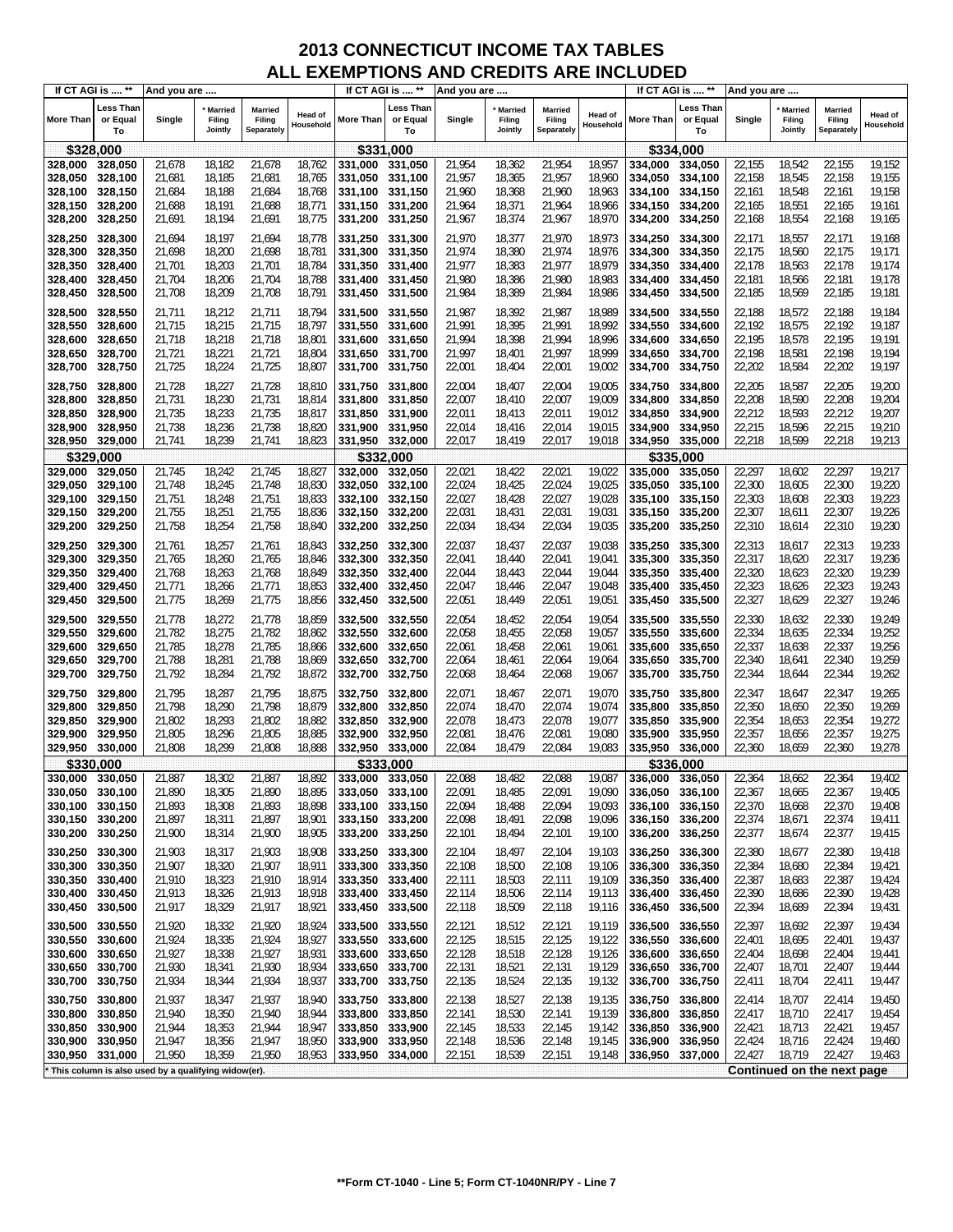|                    | If CT AGI is  **            | And you are                                         |                              |                                        |                             | If CT AGI is  **   |                             | And you are      |                                     |                                        |                             | If CT AGI is  **   |                                    | And you are      |                                     |                                        |                      |
|--------------------|-----------------------------|-----------------------------------------------------|------------------------------|----------------------------------------|-----------------------------|--------------------|-----------------------------|------------------|-------------------------------------|----------------------------------------|-----------------------------|--------------------|------------------------------------|------------------|-------------------------------------|----------------------------------------|----------------------|
| <b>More Than</b>   | Less Than<br>or Equal<br>To | Single                                              | Married<br>Filing<br>Jointly | <b>Married</b><br>Filing<br>Separately | <b>Head of</b><br>Household | More Than          | Less Than<br>or Equal<br>To | Single           | <b>Married</b><br>Filing<br>Jointly | <b>Married</b><br>Filing<br>Separately | <b>Head of</b><br>Household | More Than          | <b>Less Than</b><br>or Equal<br>To | Single           | <b>Married</b><br>Filing<br>Jointly | <b>Married</b><br>Filing<br>Separately | Head of<br>Household |
|                    | \$337,000                   |                                                     |                              |                                        |                             | \$340,000          |                             |                  |                                     |                                        |                             | \$343,000          |                                    |                  |                                     |                                        |                      |
| 337,000            | 337,050                     | 22,431                                              | 18,722                       | 22,431                                 | 19,467                      | 340,000            | 340,050                     | 22,707           | 18,902                              | 22,707                                 | 19,662                      | 343.000            | 343,050                            | 22,908           | 19,082                              | 22,908                                 | 19,857               |
| 337,050            | 337,100                     | 22,434                                              | 18,725                       | 22,434                                 | 19,470                      | 340,050            | 340,100                     | 22,710           | 18,905                              | 22,710                                 | 19,665                      | 343.050            | 343,100                            | 22,911           | 19,085                              | 22,911                                 | 19,860               |
| 337,100            | 337,150                     | 22,437                                              | 18,728                       | 22,437                                 | 19,473                      | 340,100            | 340,150                     | 22,713           | 18,908                              | 22,713                                 | 19,668                      | 343,100            | 343,150                            | 22,914           | 19,088                              | 22,914                                 | 19,863               |
| 337,150            | 337,200                     | 22,441                                              | 18,731                       | 22,441                                 | 19,476                      | 340,150            | 340,200                     | 22,717           | 18,911                              | 22,717                                 | 19,671                      | 343,150            | 343,200                            | 22,918           | 19,091                              | 22,918                                 | 19,866               |
| 337,200            | 337,250                     | 22,444                                              | 18,734                       | 22,444                                 | 19,480                      | 340,200            | 340,250                     | 22,720           | 18,914                              | 22,720                                 | 19,675                      | 343,200            | 343,250                            | 22,921           | 19,094                              | 22,921                                 | 19,870               |
|                    |                             |                                                     |                              |                                        |                             |                    |                             |                  |                                     |                                        |                             |                    |                                    |                  |                                     |                                        |                      |
| 337,250            | 337,300                     | 22,447                                              | 18,737                       | 22,447                                 | 19,483                      | 340,250            | 340,300                     | 22,723           | 18,917                              | 22,723                                 | 19,678                      | 343,250            | 343,300                            | 22,924           | 19,097                              | 22,924                                 | 19,873               |
| 337,300            | 337,350                     | 22,451                                              | 18,740                       | 22,451                                 | 19,486                      | 340,300            | 340,350                     | 22,727           | 18,920                              | 22,727                                 | 19,681                      | 343,300            | 343,350                            | 22,928           | 19,100                              | 22,928                                 | 19,876               |
| 337,350            | 337,400                     | 22,454                                              | 18,743                       | 22,454                                 | 19,489                      | 340,350            | 340,400                     | 22,730           | 18,923                              | 22,730                                 | 19,684                      | 343,350            | 343,400                            | 22,931           | 19,103                              | 22,931                                 | 19,879               |
| 337,400            | 337,450                     | 22,457                                              | 18,746                       | 22,457                                 | 19,493                      | 340,400            | 340,450                     | 22,733           | 18,926                              | 22,733                                 | 19,688                      | 343,400            | 343,450                            | 22,934           | 19,106                              | 22,934                                 | 19,883               |
| 337,450            | 337,500                     | 22,461                                              | 18,749                       | 22,461                                 | 19,496                      | 340,450            | 340,500                     | 22,737           | 18,929                              | 22,737                                 | 19,691                      | 343,450            | 343,500                            | 22,938           | 19,109                              | 22,938                                 | 19,886               |
| 337,500            | 337,550                     | 22,464                                              | 18,752                       | 22,464                                 | 19,499                      | 340,500            | 340,550                     | 22,740           | 18,932                              | 22,740                                 | 19,694                      | 343,500            | 343,550                            | 22,941           | 19,112                              | 22,941                                 | 19,889               |
| 337,550            | 337,600                     | 22,468                                              | 18,755                       | 22,468                                 | 19,502                      | 340,550            | 340,600                     | 22,744           | 18,935                              | 22,744                                 | 19,697                      | 343,550            | 343,600                            | 22,945           | 19,115                              | 22,945                                 | 19,892               |
| 337,600            | 337,650                     | 22,471                                              | 18,758                       | 22,471                                 | 19,506                      | 340,600            | 340,650                     | 22,747           | 18,938                              | 22,747                                 | 19,701                      | 343,600            | 343,650                            | 22,948           | 19,118                              | 22,948                                 | 19,896               |
| 337,650            | 337,700                     | 22,474                                              | 18,761                       | 22,474                                 | 19,509                      | 340,650            | 340,700                     | 22,750           | 18,941                              | 22,750                                 | 19,704                      | 343,650            | 343,700                            | 22,951           | 19,121                              | 22,951                                 | 19,899               |
| 337,700            | 337,750                     | 22,478                                              | 18,764                       | 22,478                                 | 19,512                      | 340,700            | 340,750                     | 22,754           | 18,944                              | 22,754                                 | 19,707                      | 343,700            | 343,750                            | 22,955           | 19,124                              | 22,955                                 | 19,902               |
|                    | 337,800                     |                                                     | 18,767                       | 22,481                                 | 19,515                      |                    | 340,800                     | 22,757           | 18,947                              | 22,757                                 | 19,710                      | 343,750            |                                    | 22,958           | 19,127                              | 22,958                                 | 19,905               |
| 337,750<br>337,800 | 337,850                     | 22,481<br>22,484                                    | 18,770                       | 22,484                                 | 19,519                      | 340,750<br>340,800 | 340,850                     | 22,760           | 18,950                              | 22,760                                 | 19,714                      | 343,800            | 343,800<br>343,850                 | 22,961           | 19,130                              | 22,961                                 | 19,909               |
|                    |                             |                                                     |                              |                                        |                             |                    |                             |                  |                                     |                                        |                             |                    |                                    |                  |                                     |                                        |                      |
| 337,850            | 337,900                     | 22,488                                              | 18,773                       | 22,488                                 | 19,522<br>19,525            | 340,850            | 340,900                     | 22,764           | 18,953                              | 22,764                                 | 19,717                      | 343,850            | 343,900<br>343,950                 | 22,965           | 19,133                              | 22,965                                 | 19,912               |
| 337,900            | 337,950<br>338,000          | 22,491                                              | 18,776<br>18,779             | 22,491                                 | 19,528                      | 340,900            | 340,950                     | 22,767           | 18,956                              | 22,767                                 | 19,720                      | 343,900            |                                    | 22,968           | 19,136                              | 22,968<br>22,971                       | 19,915<br>19,918     |
| 337,950            |                             | 22,494                                              |                              | 22,494                                 |                             | 340,950            | 341,000                     | 22,770           | 18,959                              | 22,770                                 | 19,723                      | 343,950            | 344,000                            | 22,971           | 19,139                              |                                        |                      |
|                    | \$338.000                   |                                                     |                              |                                        | 19,532                      | \$341,000          |                             |                  |                                     |                                        |                             | \$344,000          |                                    |                  |                                     |                                        |                      |
| 338,000            | 338,050                     | 22,498                                              | 18,782                       | 22,498                                 |                             | 341,000            | 341,050                     | 22,774           | 18,962                              | 22,774                                 | 19,727                      | 344,000            | 344,050                            | 22,975           | 19,142                              | 22,975                                 | 20,042               |
| 338,050<br>338,100 | 338,100<br>338,150          | 22,501<br>22,504                                    | 18,785<br>18,788             | 22,501<br>22,504                       | 19,535<br>19,538            | 341,050<br>341.100 | 341,100<br>341,150          | 22,777<br>22,780 | 18,965<br>18,968                    | 22,777                                 | 19,730<br>19,733            | 344.050<br>344,100 | 344,100<br>344,150                 | 22,978<br>22,981 | 19,145<br>19,148                    | 22,978<br>22,981                       | 20,045<br>20,048     |
| 338,150            | 338,200                     | 22,508                                              | 18,791                       | 22,508                                 | 19,541                      |                    | 341,200                     | 22,784           | 18,971                              | 22,780<br>22,784                       | 19,736                      |                    | 344,200                            | 22,985           | 19,151                              | 22,985                                 | 20,051               |
| 338,200            | 338,250                     | 22,511                                              | 18,794                       | 22,511                                 | 19,545                      | 341,150<br>341,200 | 341,250                     | 22,787           | 18,974                              | 22,787                                 | 19,740                      | 344,150<br>344,200 |                                    | 22,988           | 19,154                              | 22,988                                 | 20,055               |
|                    |                             |                                                     |                              |                                        |                             |                    |                             |                  |                                     |                                        |                             |                    | 344,250                            |                  |                                     |                                        |                      |
| 338,250            | 338,300                     | 22,514                                              | 18,797                       | 22,514                                 | 19,548                      | 341,250            | 341,300                     | 22,790           | 18,977                              | 22,790                                 | 19,743                      | 344,250            | 344,300                            | 22,991           | 19,157                              | 22,991                                 | 20,058               |
| 338,300            | 338,350                     | 22,518                                              | 18,800                       | 22,518                                 | 19,551                      | 341,300            | 341,350                     | 22,794           | 18,980                              | 22,794                                 | 19,746                      | 344,300            | 344,350                            | 22,995           | 19,160                              | 22,995                                 | 20,061               |
| 338,350            | 338,400                     | 22,521                                              | 18,803                       | 22,521                                 | 19,554                      | 341,350            | 341,400                     | 22,797           | 18,983                              | 22,797                                 | 19,749                      | 344,350            | 344,400                            | 22,998           | 19,163                              | 22,998                                 | 20,064               |
| 338,400            | 338,450                     | 22,524                                              | 18,806                       | 22,524                                 | 19,558                      | 341,400            | 341,450                     | 22,800           | 18,986                              | 22,800                                 | 19,753                      | 344,400            | 344,450                            | 23,001           | 19,166                              | 23,001                                 | 20,068               |
| 338,450            | 338,500                     | 22,528                                              | 18,809                       | 22,528                                 | 19,561                      | 341,450            | 341,500                     | 22,804           | 18,989                              | 22,804                                 | 19,756                      | 344,450            | 344,500                            | 23,005           | 19,169                              | 23,005                                 | 20,071               |
| 338,500            | 338,550                     | 22,531                                              | 18,812                       | 22,531                                 | 19,564                      | 341,500            | 341,550                     | 22,807           | 18,992                              | 22,807                                 | 19,759                      | 344,500            | 344,550                            | 23,008           | 19,172                              | 23,008                                 | 20,074               |
| 338,550            | 338,600                     | 22,535                                              | 18,815                       | 22,535                                 | 19,567                      | 341,550            | 341,600                     | 22,811           | 18,995                              | 22,811                                 | 19,762                      | 344,550            | 344,600                            | 23,012           | 19,175                              | 23,012                                 | 20,077               |
| 338,600            | 338,650                     | 22,538                                              | 18,818                       | 22,538                                 | 19,571                      | 341,600            | 341,650                     | 22,814           | 18,998                              | 22,814                                 | 19,766                      | 344,600            | 344,650                            | 23,015           | 19,178                              | 23,015                                 | 20,081               |
| 338,650            | 338,700                     | 22,541                                              | 18,821                       | 22,541                                 | 19,574                      | 341,650            | 341,700                     | 22,817           | 19,001                              | 22,817                                 | 19,769                      | 344,650            | 344,700                            | 23,018           | 19,181                              | 23,018                                 | 20,084               |
| 338,700            | 338,750                     | 22,545                                              | 18,824                       | 22,545                                 | 19,577                      | 341,700            | 341,750                     | 22,821           | 19,004                              | 22,821                                 | 19,772                      | 344,700            | 344,750                            | 23,022           | 19,184                              | 23,022                                 | 20,087               |
| 338,750            | 338,800                     | 22,548                                              | 18,827                       | 22,548                                 | 19,580                      | 341,750            | 341,800                     | 22,824           | 19,007                              | 22,824                                 | 19,775                      | 344,750            | 344,800                            | 23,025           | 19,187                              | 23,025                                 | 20,090               |
| 338,800            | 338,850                     | 22,551                                              | 18,830                       | 22,551                                 | 19,584                      | 341,800            | 341,850                     | 22,827           | 19,010                              | 22,827                                 | 19,779                      | 344,800            | 344,850                            | 23,028           | 19,190                              | 23,028                                 | 20,094               |
| 338,850            | 338,900                     | 22,555                                              | 18,833                       | 22,555                                 | 19,587                      | 341.850            | 341,900                     | 22,831           | 19,013                              | 22,831                                 | 19,782                      | 344,850            | 344,900                            | 23,032           | 19,193                              | 23,032                                 | 20,097               |
| 338,900            | 338,950                     | 22,558                                              | 18,836                       | 22,558                                 | 19,590                      | 341,900            | 341,950                     | 22,834           | 19,016                              | 22,834                                 | 19,785                      | 344,900            | 344,950                            | 23,035           | 19,196                              | 23,035                                 | 20,100               |
| 338,950            | 339,000                     | 22,561                                              | 18,839                       | 22,561                                 | 19,593                      | 341,950            | 342,000                     | 22,837           | 19,019                              | 22,837                                 | 19,788                      | 344,950            | 345,000                            | 23,038           | 19,199                              | 23,038                                 | 20,103               |
|                    | \$339,000                   |                                                     |                              |                                        |                             | \$342,000          |                             |                  |                                     |                                        |                             | \$345,000          |                                    |                  |                                     |                                        |                      |
| 339.000            | 339,050                     | 22,565                                              | 18,842                       | 22,565                                 | 19,597                      | 342,000            | 342.050                     | 22,841           | 19.022                              | 22,841                                 | 19,792                      | 345,000            | 345,050                            | 23,117           | 19,202                              | 23,117                                 | 20,107               |
| 339,050            | 339,100                     | 22,568                                              | 18,845                       | 22,568                                 | 19,600                      | 342,050            | 342,100                     | 22,844           | 19,025                              | 22,844                                 | 19,795                      | 345,050            | 345,100                            | 23,120           | 19,205                              | 23,120                                 | 20,110               |
| 339,100            | 339,150                     | 22,571                                              | 18,848                       | 22,571                                 | 19,603                      | 342,100            | 342,150                     | 22,847           | 19,028                              | 22,847                                 | 19,798                      | 345,100            | 345,150                            | 23,123           | 19,208                              | 23,123                                 | 20,113               |
| 339,150            | 339,200                     | 22,575                                              | 18,851                       | 22,575                                 | 19,606                      | 342,150            | 342,200                     | 22,851           | 19,031                              | 22,851                                 | 19,801                      | 345,150            | 345,200                            | 23,127           | 19,211                              | 23,127                                 | 20,116               |
| 339,200            | 339,250                     | 22,578                                              | 18,854                       | 22,578                                 | 19,610                      | 342,200            | 342,250                     | 22,854           | 19,034                              | 22,854                                 | 19,805                      | 345,200            | 345,250                            | 23,130           | 19,214                              | 23,130                                 | 20,120               |
| 339,250            | 339,300                     | 22,581                                              | 18,857                       | 22,581                                 | 19,613                      | 342,250            | 342,300                     | 22,857           | 19,037                              | 22,857                                 | 19,808                      | 345,250            | 345,300                            | 23,133           | 19,217                              | 23,133                                 | 20,123               |
| 339,300            | 339,350                     | 22,585                                              | 18,860                       | 22,585                                 | 19,616                      | 342,300            | 342,350                     | 22,861           | 19,040                              | 22,861                                 | 19,811                      | 345,300            | 345,350                            | 23,137           | 19,220                              | 23,137                                 | 20,126               |
| 339,350            | 339,400                     | 22,588                                              | 18,863                       | 22,588                                 | 19,619                      | 342,350            | 342,400                     | 22,864           | 19,043                              | 22,864                                 | 19,814                      | 345,350            | 345,400                            | 23,140           | 19,223                              | 23,140                                 | 20,129               |
| 339,400            | 339,450                     | 22,591                                              | 18,866                       | 22,591                                 | 19,623                      | 342,400 342,450    |                             | 22,867           | 19,046                              | 22,867                                 | 19,818                      | 345,400            | 345,450                            | 23,143           | 19,226                              | 23,143                                 | 20,133               |
| 339,450            | 339,500                     | 22,595                                              | 18,869                       | 22,595                                 | 19,626                      | 342,450            | 342,500                     | 22,871           | 19,049                              | 22,871                                 | 19,821                      | 345,450            | 345,500                            | 23,147           | 19,229                              | 23,147                                 | 20,136               |
|                    |                             |                                                     |                              |                                        |                             |                    |                             |                  |                                     |                                        |                             |                    |                                    |                  |                                     |                                        |                      |
| 339,500            | 339,550                     | 22,598                                              | 18,872                       | 22,598                                 | 19,629                      | 342,500            | 342,550                     | 22,874           | 19,052                              | 22,874                                 | 19,824                      | 345,500            | 345,550                            | 23,150           | 19,232                              | 23,150                                 | 20,139               |
| 339,550<br>339,600 | 339,600                     | 22,602                                              | 18,875                       | 22,602                                 | 19,632                      | 342,550            | 342,600                     | 22,878           | 19,055                              | 22,878                                 | 19,827                      | 345,550<br>345,600 | 345,600                            | 23,154           | 19,235                              | 23,154                                 | 20,142               |
|                    | 339,650                     | 22,605                                              | 18,878                       | 22,605                                 | 19,636<br>19,639            | 342,600            | 342,650                     | 22,881           | 19,058<br>19,061                    | 22,881                                 | 19,831                      |                    | 345,650                            | 23,157           | 19,238                              | 23,157                                 | 20,146               |
| 339,650<br>339,700 | 339,700<br>339,750          | 22,608<br>22,612                                    | 18,881<br>18,884             | 22,608<br>22,612                       | 19,642                      | 342,650<br>342,700 | 342,700<br>342,750          | 22,884<br>22,888 | 19,064                              | 22,884<br>22,888                       | 19,834<br>19,837            | 345,650<br>345,700 | 345,700<br>345,750                 | 23,160<br>23,164 | 19,241<br>19,244                    | 23,160<br>23,164                       | 20,149<br>20,152     |
|                    |                             |                                                     |                              |                                        |                             |                    |                             |                  |                                     |                                        |                             |                    |                                    |                  |                                     |                                        |                      |
| 339,750            | 339,800                     | 22,615                                              | 18,887                       | 22,615                                 | 19,645                      | 342,750            | 342,800                     | 22,891           | 19,067                              | 22,891                                 | 19,840                      | 345,750            | 345,800                            | 23,167           | 19,247                              | 23,167                                 | 20,155               |
| 339,800            | 339,850                     | 22,618                                              | 18,890                       | 22,618                                 | 19,649                      | 342,800            | 342,850                     | 22,894           | 19,070                              | 22,894                                 | 19,844                      | 345,800            | 345,850                            | 23,170           | 19,250                              | 23,170                                 | 20,159               |
| 339,850            | 339,900                     | 22,622                                              | 18,893                       | 22,622                                 | 19,652                      | 342,850            | 342,900                     | 22,898           | 19,073                              | 22,898                                 | 19,847                      | 345,850            | 345,900                            | 23,174           | 19,253                              | 23,174                                 | 20,162               |
| 339,900            | 339,950                     | 22,625                                              | 18,896                       | 22,625                                 | 19,655                      | 342,900            | 342,950                     | 22,901           | 19,076                              | 22,901                                 | 19,850                      | 345,900            | 345,950                            | 23,177           | 19,256                              | 23,177                                 | 20,165               |
| 339,950            | 340,000                     | 22,628                                              | 18,899                       | 22,628                                 | 19,658                      | 342,950            | 343,000                     | 22,904           | 19,079                              | 22,904                                 | 19,853                      | 345,950            | 346,000                            | 23,180           | 19,259                              | 23,180                                 | 20,168               |
|                    |                             | This column is also used by a qualifying widow(er). |                              |                                        |                             |                    |                             |                  |                                     |                                        |                             |                    |                                    |                  |                                     | Continued on the next page             |                      |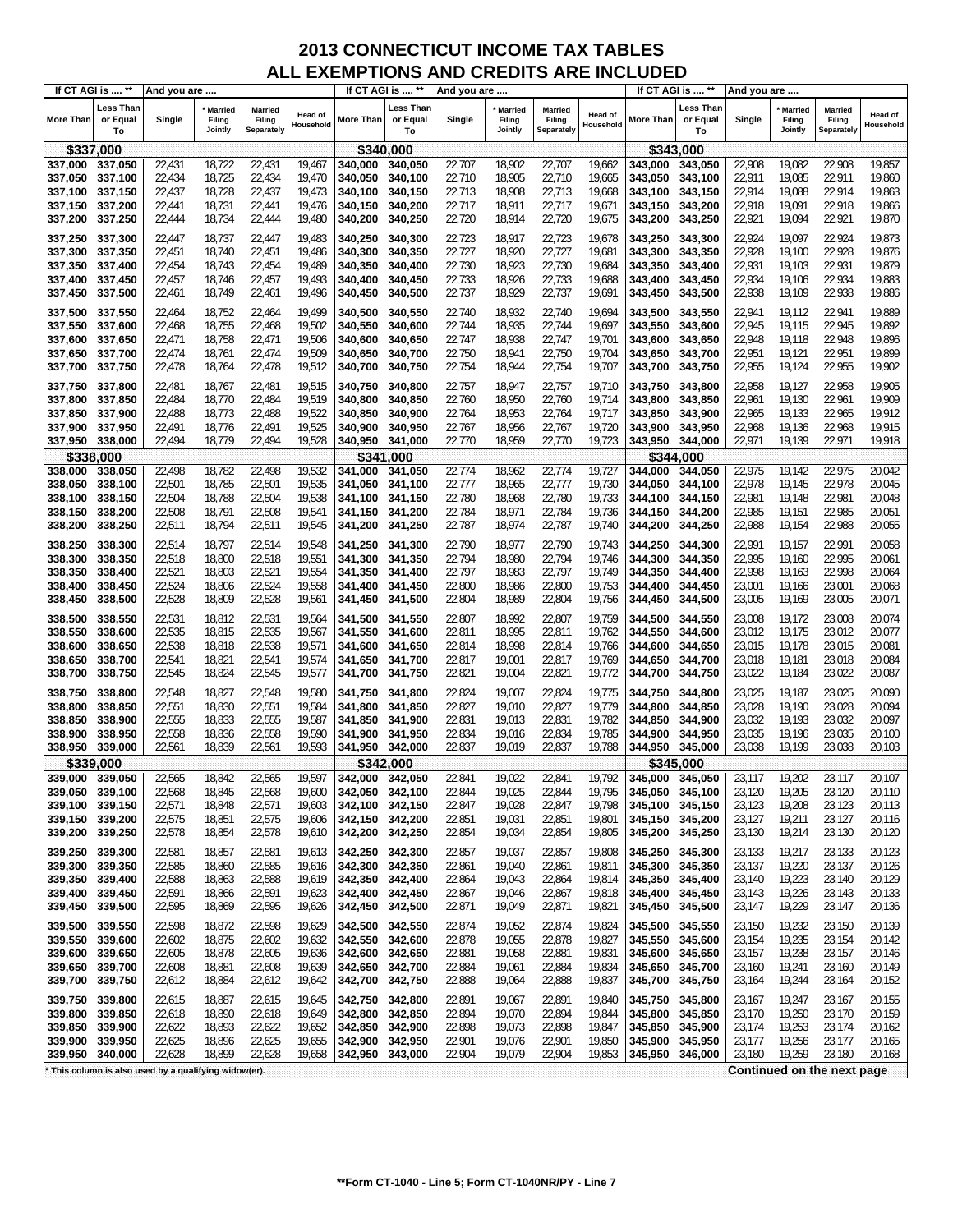|                    | If CT AGI is  **            | And you are                                         |                                     |                                 |                      | If CT AGI is  **   |                             | And you are      |                                     |                                        |                      | If CT AGI is  **   |                                    | And you are      |                                     |                                 |                             |
|--------------------|-----------------------------|-----------------------------------------------------|-------------------------------------|---------------------------------|----------------------|--------------------|-----------------------------|------------------|-------------------------------------|----------------------------------------|----------------------|--------------------|------------------------------------|------------------|-------------------------------------|---------------------------------|-----------------------------|
| <b>More Than</b>   | Less Than<br>or Equal<br>To | Single                                              | <b>Married</b><br>Filing<br>Jointly | Married<br>Filing<br>Separately | Head of<br>Household | More Than          | Less Than<br>or Equal<br>To | Single           | <b>Married</b><br>Filing<br>Jointly | <b>Married</b><br>Filing<br>Separately | Head of<br>Household | More Than          | <b>Less Than</b><br>or Equal<br>To | Single           | <b>Married</b><br>Filing<br>Jointly | Married<br>Filing<br>Separately | <b>Head of</b><br>Household |
|                    | \$346,000                   |                                                     |                                     |                                 |                      | \$349,000          |                             |                  |                                     |                                        |                      | \$352,000          |                                    |                  |                                     |                                 |                             |
| 346,000            | 346,050                     | 23,184                                              | 19,262                              | 23,184                          | 20,172               | 349,000            | 349,050                     | 23,385           | 19,442                              | 23,385                                 | 20,367               | 352,000            | 352,050                            | 23,586           | 19,622                              | 23,586                          | 20,682                      |
| 346,050            | 346,100                     | 23,187                                              | 19,265                              | 23,187                          | 20,175               | 349,050            | 349.100                     | 23,388           | 19,445                              | 23,388                                 | 20,370               | 352.050            | 352,100                            | 23,589           | 19,625                              | 23,589                          | 20,685                      |
| 346,100            | 346,150                     | 23,190                                              | 19,268                              | 23,190                          | 20,178               | 349,100            | 349,150                     | 23,391           | 19,448                              | 23,391                                 | 20,373               | 352,100            | 352,150                            | 23,592           | 19,628                              | 23,592                          | 20,688                      |
| 346,150            | 346,200                     | 23,194                                              | 19,271                              | 23,194                          | 20,181               | 349,150            | 349,200                     | 23,395           | 19,451                              | 23,395                                 | 20,376               | 352,150            | 352,200                            | 23,596           | 19,631                              | 23,596                          | 20,691                      |
| 346,200            | 346,250                     | 23,197                                              | 19,274                              | 23,197                          | 20,185               | 349,200            | 349,250                     | 23,398           | 19,454                              | 23,398                                 | 20,380               | 352,200            | 352,250                            | 23,599           | 19,634                              | 23,599                          | 20,695                      |
|                    |                             |                                                     |                                     |                                 |                      |                    |                             |                  |                                     |                                        |                      |                    |                                    |                  |                                     |                                 |                             |
| 346,250            | 346,300                     | 23,200                                              | 19,277                              | 23,200                          | 20,188               | 349,250            | 349,300                     | 23,401           | 19,457                              | 23,401                                 | 20,383               | 352,250            | 352,300                            | 23,602           | 19,637                              | 23,602                          | 20,698                      |
| 346,300            | 346,350                     | 23,204                                              | 19,280                              | 23,204                          | 20,191               | 349,300            | 349,350                     | 23,405           | 19,460                              | 23,405                                 | 20,386               | 352,300            | 352,350                            | 23,606           | 19,640                              | 23,606                          | 20,701                      |
| 346,350            | 346,400                     | 23,207                                              | 19,283                              | 23,207                          | 20,194               | 349,350            | 349,400                     | 23,408           | 19,463                              | 23,408                                 | 20,389               | 352,350            | 352,400                            | 23,609           | 19,643                              | 23,609                          | 20,704                      |
| 346,400            | 346,450                     | 23,210                                              | 19,286                              | 23,210                          | 20,198               | 349,400            | 349,450                     | 23,411           | 19,466                              | 23,411                                 | 20,393               | 352,400            | 352,450                            | 23,612           | 19,646                              | 23,612                          | 20,708                      |
| 346,450            | 346,500                     | 23,214                                              | 19,289                              | 23,214                          | 20,201               | 349,450            | 349,500                     | 23,415           | 19,469                              | 23,415                                 | 20,396               | 352,450            | 352,500                            | 23,616           | 19,649                              | 23,616                          | 20,711                      |
| 346,500            | 346,550                     | 23,217                                              | 19,292                              | 23,217                          | 20,204               | 349,500            | 349,550                     | 23,418           | 19,472                              | 23,418                                 | 20,399               | 352,500            | 352,550                            | 23,619           | 19,652                              | 23,619                          | 20,714                      |
| 346,550            | 346,600                     | 23,221                                              | 19,295                              | 23,221                          | 20,207               | 349,550            | 349,600                     | 23,422           | 19,475                              | 23,422                                 | 20,402               | 352,550            | 352,600                            | 23,623           | 19,655                              | 23,623                          | 20,717                      |
| 346,600            | 346,650                     | 23,224                                              | 19,298                              | 23,224                          | 20,211               | 349,600            | 349,650                     | 23,425           | 19,478                              | 23,425                                 | 20,406               | 352,600            | 352,650                            | 23,626           | 19,658                              | 23,626                          | 20,721                      |
| 346,650            | 346,700                     | 23,227                                              | 19,301                              | 23,227                          | 20,214               | 349,650            | 349,700                     | 23,428           | 19,481                              | 23,428                                 | 20,409               | 352,650            | 352,700                            | 23,629           | 19,661                              | 23,629                          | 20,724                      |
| 346,700            | 346,750                     | 23,231                                              | 19,304                              | 23,231                          | 20,217               | 349,700            | 349,750                     | 23,432           | 19,484                              | 23,432                                 | 20,412               | 352,700            | 352,750                            | 23,633           | 19,664                              | 23,633                          | 20,727                      |
|                    |                             | 23,234                                              | 19,307                              | 23,234                          | 20,220               |                    |                             | 23,435           | 19,487                              | 23,435                                 |                      |                    |                                    |                  | 19,667                              | 23,636                          | 20,730                      |
| 346,750            | 346,800                     | 23,237                                              | 19,310                              | 23,237                          | 20,224               | 349,750<br>349,800 | 349,800<br>349.850          | 23,438           | 19,490                              | 23,438                                 | 20,415<br>20,419     | 352,750<br>352,800 | 352,800                            | 23,636<br>23,639 | 19,670                              | 23,639                          | 20,734                      |
| 346,800            | 346,850                     |                                                     |                                     |                                 |                      |                    |                             |                  |                                     |                                        |                      |                    | 352,850                            |                  |                                     |                                 |                             |
| 346,850            | 346,900                     | 23,241                                              | 19,313                              | 23,241                          | 20,227               | 349,850            | 349,900                     | 23,442           | 19,493                              | 23,442                                 | 20,422               | 352,850            | 352,900                            | 23,643           | 19,673                              | 23,643                          | 20,737                      |
| 346,900            | 346,950                     | 23,244                                              | 19,316                              | 23,244                          | 20,230               | 349,900            | 349,950                     | 23,445           | 19,496                              | 23,445                                 | 20,425               | 352,900            | 352,950<br>353,000                 | 23,646           | 19,676                              | 23,646                          | 20,740                      |
| 346,950            | 347,000                     | 23,247                                              | 19,319                              | 23,247                          | 20,233               | 349,950            | 350,000                     | 23,448           | 19,499                              | 23,448                                 | 20,428               | 352,950            |                                    | 23,649           | 19,679                              | 23,649                          | 20,743                      |
|                    | \$347,000                   |                                                     |                                     |                                 |                      | \$350,000          |                             |                  |                                     |                                        |                      | \$353,000          |                                    |                  |                                     |                                 |                             |
| 347,000            | 347,050                     | 23,251                                              | 19,322                              | 23,251                          | 20,237               | 350,000<br>350.050 | 350,050                     | 23,452           | 19,502                              | 23,452                                 | 20,432               | 353.000            | 353,050                            | 23,653           | 19,682                              | 23,653                          | 20,747                      |
| 347,050<br>347,100 | 347,100<br>347,150          | 23,254<br>23,257                                    | 19,325<br>19,328                    | 23,254<br>23,257                | 20,240<br>20,243     | 350,100            | 350,100<br>350,150          | 23,455<br>23,458 | 19,505<br>19,508                    | 23,455<br>23,458                       | 20,435<br>20,438     | 353,050<br>353,100 | 353,100<br>353,150                 | 23,656<br>23,659 | 19,685<br>19,688                    | 23,656<br>23,659                | 20,750<br>20,753            |
|                    |                             | 23,261                                              | 19,331                              | 23,261                          | 20,246               | 350,150            | 350,200                     | 23,462           | 19,511                              | 23,462                                 | 20,441               |                    |                                    | 23,663           | 19,691                              | 23,663                          | 20,756                      |
| 347,150<br>347,200 | 347,200<br>347,250          | 23,264                                              | 19,334                              | 23,264                          | 20,250               | 350,200            | 350,250                     | 23,465           | 19,514                              |                                        |                      | 353,150<br>353,200 | 353,200                            | 23,666           | 19,694                              | 23,666                          | 20,760                      |
|                    |                             |                                                     |                                     |                                 |                      |                    |                             |                  |                                     | 23,465                                 | 20,445               |                    | 353,250                            |                  |                                     |                                 |                             |
| 347,250            | 347,300                     | 23,267                                              | 19,337                              | 23,267                          | 20,253               | 350,250            | 350,300                     | 23,468           | 19,517                              | 23,468                                 | 20,448               | 353,250            | 353,300                            | 23,669           | 19,697                              | 23,669                          | 20,763                      |
| 347,300            | 347,350                     | 23,271                                              | 19,340                              | 23,271                          | 20,256               | 350,300            | 350,350                     | 23,472           | 19,520                              | 23,472                                 | 20,451               | 353,300            | 353,350                            | 23,673           | 19,700                              | 23,673                          | 20,766                      |
| 347,350            | 347,400                     | 23,274                                              | 19,343                              | 23,274                          | 20,259               | 350,350            | 350,400                     | 23,475           | 19,523                              | 23,475                                 | 20,454               | 353,350            | 353,400                            | 23,676           | 19,703                              | 23,676                          | 20,769                      |
| 347,400            | 347,450                     | 23,277                                              | 19,346                              | 23,277                          | 20,263               | 350,400            | 350,450                     | 23,478           | 19,526                              | 23,478                                 | 20,458               | 353,400            | 353,450                            | 23,679           | 19,706                              | 23,679                          | 20,773                      |
| 347,450            | 347,500                     | 23,281                                              | 19,349                              | 23,281                          | 20,266               | 350,450            | 350,500                     | 23,482           | 19,529                              | 23,482                                 | 20,461               | 353,450            | 353,500                            | 23,683           | 19,709                              | 23,683                          | 20,776                      |
| 347,500            | 347,550                     | 23,284                                              | 19,352                              | 23,284                          | 20,269               | 350,500            | 350,550                     | 23,485           | 19,532                              | 23,485                                 | 20,464               | 353,500            | 353,550                            | 23,686           | 19,712                              | 23,686                          | 20,779                      |
| 347,550            | 347,600                     | 23,288                                              | 19,355                              | 23,288                          | 20,272               | 350,550            | 350,600                     | 23,489           | 19,535                              | 23,489                                 | 20,467               | 353,550            | 353,600                            | 23,690           | 19,715                              | 23,690                          | 20,782                      |
| 347,600            | 347,650                     | 23,291                                              | 19,358                              | 23,291                          | 20,276               | 350,600            | 350,650                     | 23,492           | 19,538                              | 23,492                                 | 20,471               | 353,600            | 353,650                            | 23,693           | 19,718                              | 23,693                          | 20,786                      |
| 347,650            | 347,700                     | 23,294                                              | 19,361                              | 23,294                          | 20,279               | 350,650            | 350,700                     | 23,495           | 19,541                              | 23,495                                 | 20,474               | 353,650            | 353,700                            | 23,696           | 19,721                              | 23,696                          | 20,789                      |
| 347,700            | 347,750                     | 23,298                                              | 19,364                              | 23,298                          | 20,282               | 350,700            | 350,750                     | 23,499           | 19,544                              | 23,499                                 | 20,477               | 353,700            | 353,750                            | 23,700           | 19,724                              | 23,700                          | 20,792                      |
| 347,750            | 347,800                     | 23,301                                              | 19,367                              | 23,301                          | 20,285               | 350,750            | 350,800                     | 23,502           | 19,547                              | 23,502                                 | 20,480               | 353,750            | 353,800                            | 23,703           | 19,727                              | 23,703                          | 20,795                      |
| 347,800            | 347,850                     | 23,304                                              | 19,370                              | 23,304                          | 20,289               | 350,800            | 350,850                     | 23,505           | 19,550                              | 23,505                                 | 20,484               | 353.800            | 353,850                            | 23,706           | 19,730                              | 23,706                          | 20,799                      |
| 347,850            | 347,900                     | 23,308                                              | 19,373                              | 23,308                          | 20,292               | 350,850            | 350,900                     | 23,509           | 19,553                              | 23,509                                 | 20,487               | 353,850            | 353,900                            | 23,710           | 19,733                              | 23,710                          | 20,802                      |
| 347,900            | 347,950                     | 23,311                                              | 19,376                              | 23,311                          | 20,295               | 350,900            | 350,950                     | 23,512           | 19,556                              | 23,512                                 | 20,490               | 353,900            | 353,950                            | 23,713           | 19,736                              | 23,713                          | 20,805                      |
| 347,950            | 348,000                     | 23,314                                              | 19,379                              | 23,314                          | 20,298               | 350,950            | 351,000                     | 23,515           | 19,559                              | 23,515                                 | 20,493               | 353,950            | 354,000                            | 23,716           | 19,739                              | 23,716                          | 20,808                      |
|                    | \$348,000                   |                                                     |                                     |                                 |                      | \$351              | .000                        |                  |                                     |                                        |                      | \$354,000          |                                    |                  |                                     |                                 |                             |
| 348,000            | 348,050                     | 23,318                                              | 19,382                              | 23,318                          | 20,302               | 351,000            | 351,050                     | 23,519           | 19,562                              | 23,519                                 | 20,497               | 354,000            | 354,050                            | 23,720           | 19,742                              | 23,720                          | 20,812                      |
| 348,050            | 348,100                     | 23,321                                              | 19,385                              | 23,321                          | 20,305               | 351,050            | 351,100                     | 23,522           | 19,565                              | 23,522                                 | 20,500               | 354,050            | 354,100                            | 23,723           | 19,745                              | 23,723                          | 20,815                      |
| 348,100            | 348,150                     | 23,324                                              | 19,388                              | 23,324                          | 20,308               | 351,100            | 351,150                     | 23,525           | 19,568                              | 23,525                                 | 20,503               | 354,100            | 354,150                            | 23,726           | 19,748                              | 23,726                          | 20,818                      |
| 348,150            | 348,200                     | 23,328                                              | 19,391                              | 23,328                          | 20,311               | 351,150            | 351,200                     | 23,529           | 19,571                              | 23,529                                 | 20,506               | 354,150            | 354,200                            | 23,730           | 19,751                              | 23,730                          | 20,821                      |
| 348,200            | 348,250                     | 23,331                                              | 19,394                              | 23,331                          | 20,315               | 351,200            | 351,250                     | 23,532           | 19,574                              | 23,532                                 | 20,510               | 354,200            | 354,250                            | 23,733           | 19,754                              | 23,733                          | 20,825                      |
| 348,250            |                             | 23,334                                              | 19,397                              | 23,334                          | 20,318               |                    | 351,300                     | 23,535           | 19,577                              | 23,535                                 | 20,513               | 354,250            | 354,300                            |                  | 19,757                              |                                 |                             |
| 348,300            | 348,300<br>348,350          | 23,338                                              | 19,400                              | 23,338                          | 20,321               | 351,250<br>351,300 | 351,350                     | 23,539           | 19,580                              | 23,539                                 | 20,516               | 354,300            | 354,350                            | 23,736<br>23,740 | 19,760                              | 23,736<br>23,740                | 20,828<br>20,831            |
| 348,350            | 348,400                     | 23,341                                              | 19,403                              | 23,341                          | 20,324               | 351,350            | 351,400                     | 23,542           | 19,583                              | 23,542                                 | 20,519               | 354,350            | 354,400                            | 23,743           | 19,763                              | 23,743                          | 20,834                      |
| 348,400            | 348,450                     | 23,344                                              | 19,406                              | 23,344                          | 20,328               | 351,400            | 351,450                     | 23,545           | 19,586                              | 23,545                                 | 20,523               | 354,400            | 354,450                            | 23,746           | 19,766                              | 23,746                          | 20,838                      |
| 348,450            | 348,500                     | 23,348                                              | 19,409                              | 23,348                          | 20,331               | 351,450            | 351,500                     | 23,549           | 19,589                              | 23,549                                 | 20,526               | 354,450            | 354,500                            | 23,750           | 19,769                              | 23,750                          | 20,841                      |
|                    |                             |                                                     |                                     |                                 |                      |                    |                             |                  |                                     |                                        |                      |                    |                                    |                  |                                     |                                 |                             |
| 348,500            | 348,550                     | 23,351                                              | 19,412                              | 23,351                          | 20,334               | 351,500            | 351,550                     | 23,552           | 19,592                              | 23,552                                 | 20,529               | 354,500            | 354,550                            | 23,753           | 19,772                              | 23,753                          | 20,844                      |
| 348,550            | 348,600                     | 23,355                                              | 19,415                              | 23,355                          | 20,337               | 351,550            | 351,600                     | 23,556           | 19,595                              | 23,556                                 | 20,532               | 354,550            | 354,600                            | 23,757           | 19,775                              | 23,757                          | 20,847                      |
| 348,600            | 348,650                     | 23,358                                              | 19,418                              | 23,358                          | 20,341               | 351,600            | 351,650                     | 23,559           | 19,598                              | 23,559                                 | 20,536               | 354,600            | 354,650                            | 23,760           | 19,778                              | 23,760                          | 20,851                      |
| 348,650            | 348,700                     | 23,361                                              | 19,421                              | 23,361                          | 20,344               | 351,650            | 351,700                     | 23,562           | 19,601                              | 23,562                                 | 20,539               | 354,650            | 354,700                            | 23,763           | 19,781                              | 23,763                          | 20,854                      |
| 348,700            | 348,750                     | 23,365                                              | 19,424                              | 23,365                          | 20,347               | 351,700            | 351,750                     | 23,566           | 19,604                              | 23,566                                 | 20,542               | 354,700            | 354,750                            | 23,767           | 19,784                              | 23,767                          | 20,857                      |
| 348,750            | 348,800                     | 23,368                                              | 19,427                              | 23,368                          | 20,350               | 351,750            | 351,800                     | 23,569           | 19,607                              | 23,569                                 | 20,545               | 354,750            | 354,800                            | 23,770           | 19,787                              | 23,770                          | 20,860                      |
| 348,800            | 348,850                     | 23,371                                              | 19,430                              | 23,371                          | 20,354               | 351,800            | 351,850                     | 23,572           | 19,610                              | 23,572                                 | 20,549               | 354,800            | 354,850                            | 23,773           | 19,790                              | 23,773                          | 20,864                      |
| 348,850            | 348,900                     | 23,375                                              | 19,433                              | 23,375                          | 20,357               | 351,850            | 351,900                     | 23,576           | 19,613                              | 23,576                                 | 20,552               | 354,850            | 354,900                            | 23,777           | 19,793                              | 23,777                          | 20,867                      |
| 348,900            | 348,950                     | 23,378                                              | 19,436                              | 23,378                          | 20,360               | 351,900            | 351,950                     | 23,579           | 19,616                              | 23,579                                 | 20,555               | 354,900            | 354,950                            | 23,780           | 19,796                              | 23,780                          | 20,870                      |
| 348,950            | 349,000                     | 23,381                                              | 19,439                              | 23,381                          | 20,363               | 351,950            | 352,000                     | 23,582           | 19,619                              | 23,582                                 | 20,558               | 354,950            | 355,000                            | 23,783           | 19,799                              | 23,783                          | 20,873                      |
|                    |                             | This column is also used by a qualifying widow(er). |                                     |                                 |                      |                    |                             |                  |                                     |                                        |                      |                    |                                    |                  |                                     | Continued on the next page      |                             |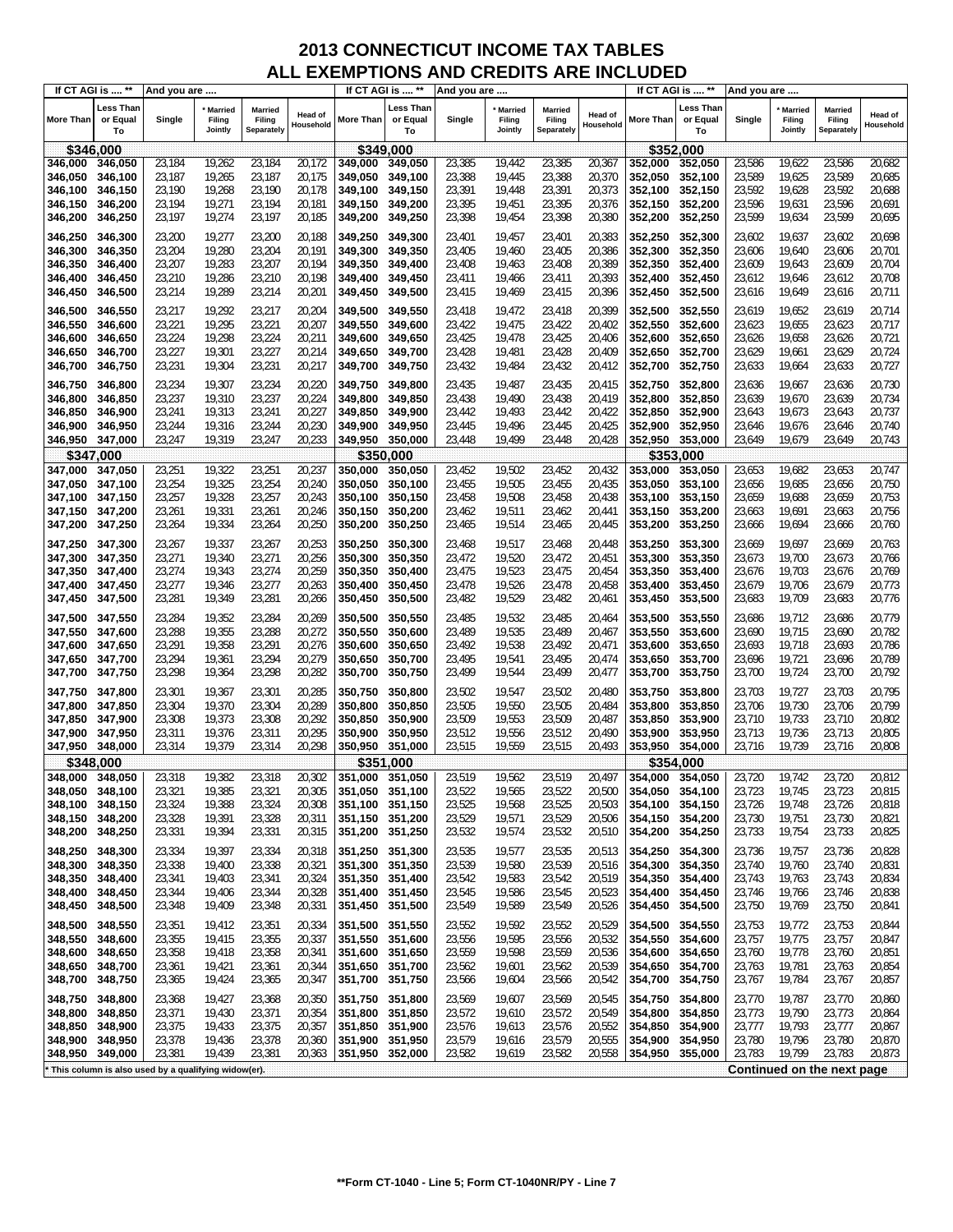|                  | If CT AGI is  **                   | And you are                                         |                              |                                        |                             | If CT AGI is  **   |                                    | And you are      |                              |                                 |                             | If CT AGI is  ** |                             | And you are |                                     |                                        |                      |
|------------------|------------------------------------|-----------------------------------------------------|------------------------------|----------------------------------------|-----------------------------|--------------------|------------------------------------|------------------|------------------------------|---------------------------------|-----------------------------|------------------|-----------------------------|-------------|-------------------------------------|----------------------------------------|----------------------|
| <b>More Than</b> | <b>Less Than</b><br>or Equal<br>To | Single                                              | Married<br>Filing<br>Jointly | <b>Married</b><br>Filing<br>Separately | <b>Head of</b><br>Household | More Than          | <b>Less Than</b><br>or Equal<br>To | Single           | Married<br>Filing<br>Jointly | Married<br>Filing<br>Separately | <b>Head of</b><br>Household | More Than        | Less Than<br>or Equal<br>To | Single      | <b>Married</b><br>Filing<br>Jointly | <b>Married</b><br>Filing<br>Separately | Head of<br>Household |
|                  | \$355,000                          |                                                     |                              |                                        |                             | \$358,000          |                                    |                  |                              |                                 |                             |                  | \$361,000                   |             |                                     |                                        |                      |
| 355,000          | 355,050                            | 23,787                                              | 19,802                       | 23,787                                 | 20,877                      | 358.000            | 358,050                            | 23,988           | 19,982                       | 23,988                          | 21,072                      | 361,000          | 361,050                     | 24,189      | 20,162                              | 24,189                                 | 21,387               |
| 355,050          | 355,100                            | 23,790                                              | 19,805                       | 23,790                                 | 20,880                      | 358,050            | 358,100                            | 23,991           | 19,985                       | 23,991                          | 21,075                      | 361,050          | 361,100                     | 24,192      | 20,165                              | 24,192                                 | 21,390               |
| 355,100          | 355,150                            | 23,793                                              | 19,808                       | 23,793                                 | 20,883                      | 358,100            | 358,150                            | 23,994           | 19,988                       | 23,994                          | 21,078                      | 361,100          | 361,150                     | 24,195      | 20,168                              | 24,195                                 | 21,393               |
| 355,150          | 355,200                            | 23,797                                              | 19,811                       | 23,797                                 | 20,886                      | 358,150            | 358,200                            | 23,998           | 19,991                       | 23,998                          | 21,081                      | 361,150          | 361,200                     | 24,199      | 20,171                              | 24,199                                 | 21,396               |
| 355,200          | 355,250                            | 23,800                                              | 19,814                       | 23,800                                 | 20,890                      | 358,200            | 358,250                            | 24,001           | 19,994                       | 24,001                          | 21,085                      | 361,200          | 361,250                     | 24,202      | 20,174                              | 24,202                                 | 21,400               |
|                  |                                    |                                                     |                              |                                        |                             |                    |                                    |                  |                              |                                 |                             |                  |                             |             |                                     |                                        |                      |
| 355,250          | 355,300                            | 23,803                                              | 19,817                       | 23,803                                 | 20,893                      | 358,250            | 358,300                            | 24,004           | 19,997                       | 24,004                          | 21,088                      | 361,250          | 361,300                     | 24,205      | 20,177                              | 24,205                                 | 21,403               |
| 355,300          | 355,350                            | 23,807                                              | 19,820                       | 23,807                                 | 20,896                      | 358,300            | 358,350                            | 24,008           | 20,000                       | 24,008                          | 21,091                      | 361,300          | 361,350                     | 24,209      | 20,180                              | 24,209                                 | 21,406               |
| 355,350          | 355,400                            | 23,810                                              | 19,823                       | 23,810                                 | 20,899                      | 358,350            | 358,400                            | 24,011           | 20,003                       | 24,011                          | 21,094                      | 361,350          | 361,400                     | 24,212      | 20,183                              | 24,212                                 | 21,409               |
| 355,400          | 355,450                            | 23,813                                              | 19,826                       | 23,813                                 | 20,903                      | 358,400            | 358,450                            | 24,014           | 20,006                       | 24,014                          | 21,098                      | 361,400          | 361,450                     | 24,215      | 20,186                              | 24,215                                 | 21,413               |
| 355,450          | 355,500                            | 23,817                                              | 19,829                       | 23,817                                 | 20,906                      | 358,450            | 358,500                            | 24,018           | 20,009                       | 24,018                          | 21,101                      | 361,450          | 361,500                     | 24,219      | 20,189                              | 24,219                                 | 21,416               |
| 355,500          | 355,550                            | 23,820                                              | 19,832                       | 23,820                                 | 20,909                      | 358,500            | 358,550                            | 24,021           | 20,012                       | 24,021                          | 21,104                      | 361,500          | 361,550                     | 24,222      | 20,192                              | 24,222                                 | 21,419               |
| 355,550          | 355,600                            | 23,824                                              | 19,835                       | 23,824                                 | 20,912                      | 358,550            | 358,600                            | 24,025           | 20,015                       | 24,025                          | 21,107                      | 361,550          | 361,600                     | 24,226      | 20,195                              | 24,226                                 | 21,422               |
| 355,600          | 355,650                            | 23,827                                              | 19,838                       | 23,827                                 | 20,916                      | 358,600            | 358,650                            | 24,028           | 20,018                       | 24,028                          | 21,111                      | 361,600          | 361,650                     | 24,229      | 20,198                              | 24,229                                 | 21,426               |
| 355,650          | 355,700                            | 23,830                                              | 19,841                       | 23,830                                 | 20,919                      | 358,650            | 358,700                            | 24,031           | 20,021                       | 24,031                          | 21,114                      | 361,650          | 361,700                     | 24,232      | 20,201                              | 24,232                                 | 21,429               |
|                  |                                    |                                                     |                              |                                        |                             |                    |                                    |                  |                              |                                 |                             |                  |                             |             |                                     |                                        |                      |
| 355,700          | 355,750                            | 23,834                                              | 19,844                       | 23,834                                 | 20,922                      | 358,700            | 358,750                            | 24,035           | 20,024                       | 24,035                          | 21,117                      | 361,700          | 361,750                     | 24,236      | 20,204                              | 24,236                                 | 21,432               |
| 355,750          | 355,800                            | 23,837                                              | 19,847                       | 23,837                                 | 20,925                      | 358,750            | 358,800                            | 24,038           | 20,027                       | 24,038                          | 21,120                      | 361,750          | 361,800                     | 24,239      | 20,207                              | 24,239                                 | 21,435               |
| 355,800          | 355,850                            | 23,840                                              | 19,850                       | 23,840                                 | 20,929                      | 358,800            | 358,850                            | 24,041           | 20,030                       | 24,041                          | 21,124                      | 361,800          | 361,850                     | 24,242      | 20,210                              | 24,242                                 | 21,439               |
| 355,850          | 355,900                            | 23,844                                              | 19,853                       | 23,844                                 | 20,932                      | 358,850            | 358,900                            | 24,045           | 20,033                       | 24,045                          | 21,127                      | 361,850          | 361,900                     | 24,246      | 20,213                              | 24,246                                 | 21,442               |
| 355,900          | 355,950                            | 23,847                                              | 19,856                       | 23,847                                 | 20,935                      | 358,900            | 358,950                            | 24,048           | 20,036                       | 24,048                          | 21,130                      | 361,900          | 361,950                     | 24,249      | 20,216                              | 24,249                                 | 21,445               |
| 355,950          | 356,000                            | 23,850                                              | 19,859                       | 23,850                                 | 20,938                      | 358,950            | 359,000                            | 24,051           | 20,039                       | 24,051                          | 21,133                      | 361,950          | 362,000                     | 24,252      | 20,219                              | 24,252                                 | 21,448               |
|                  | \$356,000                          |                                                     |                              |                                        |                             | \$359.000          |                                    |                  |                              |                                 |                             |                  | \$362,000                   |             |                                     |                                        |                      |
| 356,000          | 356,050                            | 23,854                                              | 19,862                       | 23,854                                 | 20,942                      | 359,000            | 359,050                            | 24,055           | 20,042                       | 24,055                          | 21,137                      | 362,000          | 362,050                     | 24,256      | 20,222                              | 24,256                                 | 21,452               |
| 356,050          | 356,100                            | 23,857                                              | 19,865                       | 23,857                                 | 20,945                      | 359,050            | 359,100                            | 24,058           | 20,045                       | 24,058                          | 21,140                      | 362,050          | 362,100                     | 24,259      | 20,225                              | 24,259                                 | 21,455               |
| 356,100          | 356,150                            | 23,860                                              | 19,868                       | 23,860                                 | 20,948                      | 359.100            | 359,150                            | 24,061           | 20,048                       | 24,061                          | 21,143                      | 362,100          | 362,150                     | 24,262      | 20,228                              | 24,262                                 | 21,458               |
| 356,150          | 356,200                            | 23,864                                              | 19,871                       | 23,864                                 | 20,951                      | 359,150            | 359,200                            | 24,065           | 20,051                       | 24,065                          | 21,146                      | 362,150          | 362,200                     | 24,266      | 20,231                              | 24,266                                 | 21,461               |
| 356,200          | 356,250                            | 23,867                                              | 19,874                       | 23,867                                 | 20,955                      | 359,200            | 359,250                            | 24,068           | 20,054                       | 24,068                          | 21,150                      | 362,200          | 362,250                     | 24,269      | 20,234                              | 24,269                                 | 21,465               |
|                  |                                    |                                                     |                              |                                        |                             |                    |                                    |                  |                              |                                 |                             |                  |                             |             |                                     |                                        |                      |
| 356,250          | 356,300                            | 23,870                                              | 19,877                       | 23,870                                 | 20,958                      | 359,250            | 359,300                            | 24,071           | 20,057                       | 24,071                          | 21,153                      | 362,250          | 362,300                     | 24,272      | 20,237                              | 24,272                                 | 21,468               |
| 356,300          | 356,350                            | 23,874                                              | 19,880                       | 23,874                                 | 20,961                      | 359,300            | 359,350                            | 24,075           | 20,060                       | 24,075                          | 21,156                      | 362,300          | 362,350                     | 24,276      | 20,240                              | 24,276                                 | 21,471               |
| 356,350          | 356,400                            | 23,877                                              | 19,883                       | 23,877                                 | 20,964                      | 359,350            | 359,400                            | 24,078           | 20,063                       | 24,078                          | 21,159                      | 362,350          | 362,400                     | 24,279      | 20,243                              | 24,279                                 | 21,474               |
| 356,400          | 356,450                            | 23,880                                              | 19,886                       | 23,880                                 | 20,968                      | 359,400            | 359,450                            | 24,081           | 20,066                       | 24,081                          | 21,163                      | 362,400          | 362,450                     | 24,282      | 20,246                              | 24,282                                 | 21,478               |
| 356,450          | 356,500                            | 23,884                                              | 19,889                       | 23,884                                 | 20,971                      | 359,450            | 359,500                            | 24,085           | 20,069                       | 24,085                          | 21,166                      | 362,450          | 362,500                     | 24,286      | 20,249                              | 24,286                                 | 21,481               |
| 356,500          | 356,550                            | 23,887                                              | 19,892                       | 23,887                                 | 20,974                      | 359,500            | 359,550                            | 24,088           | 20,072                       | 24,088                          | 21,169                      | 362,500          | 362,550                     | 24,289      | 20,252                              | 24,289                                 | 21,484               |
| 356,550          | 356,600                            | 23,891                                              | 19,895                       | 23,891                                 | 20,977                      | 359,550            | 359,600                            | 24,092           | 20,075                       | 24,092                          | 21,172                      | 362,550          | 362,600                     | 24,293      | 20,255                              | 24,293                                 | 21,487               |
| 356,600          | 356,650                            | 23,894                                              | 19,898                       | 23,894                                 | 20,981                      | 359,600            | 359,650                            | 24,095           | 20,078                       | 24,095                          | 21,176                      | 362,600          | 362,650                     | 24,296      | 20,258                              | 24,296                                 | 21,491               |
| 356,650          | 356,700                            | 23,897                                              | 19,901                       | 23,897                                 | 20,984                      | 359,650            | 359,700                            | 24,098           | 20,081                       | 24,098                          | 21,179                      | 362,650          | 362,700                     | 24,299      | 20,261                              | 24,299                                 | 21,494               |
| 356,700          | 356,750                            | 23,901                                              | 19,904                       | 23,901                                 | 20,987                      | 359,700            | 359,750                            | 24,102           | 20,084                       | 24,102                          | 21,182                      | 362,700          | 362,750                     | 24,303      | 20,264                              | 24,303                                 | 21,497               |
|                  |                                    |                                                     |                              |                                        |                             |                    |                                    |                  |                              |                                 |                             |                  |                             |             |                                     |                                        |                      |
| 356,750          | 356,800                            | 23,904                                              | 19,907                       | 23,904                                 | 20,990                      | 359,750            | 359,800                            | 24,105           | 20,087                       | 24,105                          | 21,185                      | 362,750          | 362,800                     | 24,306      | 20,267                              | 24,306                                 | 21,500               |
| 356,800          | 356,850                            | 23,907                                              | 19,910                       | 23,907                                 | 20,994                      | 359,800            | 359,850                            | 24,108           | 20,090                       | 24,108                          | 21,189                      | 362,800          | 362,850                     | 24,309      | 20,270                              | 24,309                                 | 21,504               |
| 356,850          | 356,900                            | 23,911                                              | 19,913                       | 23,911                                 | 20,997                      | 359,850            | 359,900                            | 24,112           | 20,093                       | 24,112                          | 21,192                      | 362,850          | 362,900                     | 24,313      | 20,273                              | 24,313                                 | 21,507               |
| 356,900          | 356,950                            | 23,914                                              | 19,916                       | 23,914                                 | 21,000                      | 359,900            | 359,950                            | 24,115           | 20,096                       | 24,115                          | 21,195                      | 362,900          | 362,950                     | 24,316      | 20,276                              | 24,316                                 | 21,510               |
| 356,950          | 357,000                            | 23,917                                              | 19,919                       | 23,917                                 | 21,003                      | 359,950            | 360,000                            | 24,118           | 20,099                       | 24,118                          | 21,198                      | 362,950          | 363,000                     | 24,319      | 20,279                              | 24,319                                 | 21,513               |
|                  | \$357,000                          |                                                     |                              |                                        |                             | \$360.000          |                                    |                  |                              |                                 |                             |                  | \$363,000                   |             |                                     |                                        |                      |
| 357,000          | 357,050                            | 23,921                                              | 19,922                       | 23,921                                 | 21,007                      | 360,000 360,050    |                                    | 24,122           | 20,102                       | 24,122                          | 21,322                      | 363,000          | 363,050                     | 24,323      | 20,282                              | 24,323                                 | 21,517               |
| 357,050          | 357,100                            | 23,924                                              | 19,925                       | 23,924                                 | 21,010                      | 360,050            | 360,100                            | 24,125           | 20,105                       | 24,125                          | 21,325                      | 363,050 363,100  |                             | 24,326      | 20,285                              | 24,326                                 | 21,520               |
| 357,100          | 357,150                            | 23,927                                              | 19,928                       | 23,927                                 | 21,013                      | 360,100            | 360,150                            | 24,128           | 20,108                       | 24,128                          | 21,328                      | 363,100          | 363,150                     | 24,329      | 20,288                              | 24,329                                 | 21,523               |
| 357,150          | 357,200                            | 23,931                                              | 19,931                       | 23,931                                 | 21,016                      | 360,150            | 360,200                            | 24,132           | 20,111                       | 24,132                          | 21,331                      | 363,150          | 363,200                     | 24,333      | 20,291                              | 24,333                                 | 21,526               |
| 357,200          | 357,250                            | 23,934                                              | 19,934                       | 23,934                                 | 21,020                      | 360,200            | 360,250                            | 24,135           | 20,114                       | 24,135                          | 21,335                      | 363,200          | 363,250                     | 24,336      | 20,294                              | 24,336                                 | 21,530               |
| 357,250          | 357,300                            | 23,937                                              | 19,937                       | 23,937                                 | 21,023                      | 360,250            | 360,300                            | 24,138           | 20,117                       | 24,138                          | 21,338                      | 363,250          | 363,300                     | 24,339      | 20,297                              | 24,339                                 | 21,533               |
| 357,300          | 357,350                            | 23,941                                              | 19,940                       | 23,941                                 | 21,026                      | 360,300            | 360,350                            | 24,142           | 20,120                       | 24,142                          | 21,341                      | 363,300          | 363,350                     | 24,343      | 20,300                              | 24,343                                 | 21,536               |
| 357,350          | 357,400                            | 23,944                                              | 19,943                       | 23,944                                 | 21,029                      | 360,350            | 360,400                            | 24,145           | 20,123                       | 24,145                          | 21,344                      | 363,350          | 363,400                     | 24,346      | 20,303                              | 24,346                                 | 21,539               |
| 357,400          | 357,450                            | 23,947                                              | 19,946                       | 23,947                                 | 21,033                      | 360,400            | 360,450                            | 24,148           | 20,126                       | 24,148                          | 21,348                      | 363,400          | 363,450                     | 24,349      | 20,306                              | 24,349                                 | 21,543               |
| 357,450          | 357,500                            | 23,951                                              | 19,949                       | 23,951                                 | 21,036                      | 360,450            | 360,500                            | 24,152           | 20,129                       | 24,152                          | 21,351                      | 363,450          | 363,500                     | 24,353      | 20,309                              | 24,353                                 | 21,546               |
|                  |                                    |                                                     |                              |                                        |                             |                    |                                    |                  |                              |                                 |                             |                  |                             |             |                                     |                                        |                      |
| 357,500          | 357,550                            | 23,954                                              | 19,952                       | 23,954                                 | 21,039                      | 360,500<br>360,550 | 360,550<br>360,600                 | 24,155<br>24,159 | 20,132<br>20,135             | 24,155                          | 21,354                      | 363,500          | 363,550                     | 24,356      | 20,312                              | 24,356<br>24,360                       | 21,549<br>21,552     |
| 357,550          | 357,600                            | 23,958                                              | 19,955                       | 23,958                                 | 21,042                      |                    |                                    |                  |                              | 24,159                          | 21,357                      | 363,550          | 363,600                     | 24,360      | 20,315                              |                                        |                      |
| 357,600          | 357,650                            | 23,961                                              | 19,958                       | 23,961                                 | 21,046                      | 360,600            | 360,650                            | 24,162           | 20,138                       | 24,162                          | 21,361                      | 363,600          | 363,650                     | 24,363      | 20,318                              | 24,363                                 | 21,556               |
| 357,650          | 357,700                            | 23,964                                              | 19,961                       | 23,964                                 | 21,049                      | 360,650            | 360,700                            | 24,165           | 20,141                       | 24,165                          | 21,364                      | 363,650          | 363,700                     | 24,366      | 20,321                              | 24,366                                 | 21,559               |
| 357,700          | 357,750                            | 23,968                                              | 19,964                       | 23,968                                 | 21,052                      | 360,700            | 360,750                            | 24,169           | 20,144                       | 24,169                          | 21,367                      | 363,700          | 363,750                     | 24,370      | 20,324                              | 24,370                                 | 21,562               |
| 357,750          | 357,800                            | 23,971                                              | 19,967                       | 23,971                                 | 21,055                      | 360,750            | 360,800                            | 24,172           | 20,147                       | 24,172                          | 21,370                      | 363,750          | 363,800                     | 24,373      | 20,327                              | 24,373                                 | 21,565               |
| 357,800          | 357,850                            | 23,974                                              | 19,970                       | 23,974                                 | 21,059                      | 360,800            | 360,850                            | 24,175           | 20,150                       | 24,175                          | 21,374                      | 363,800          | 363,850                     | 24,376      | 20,330                              | 24,376                                 | 21,569               |
| 357,850          | 357,900                            | 23,978                                              | 19,973                       | 23,978                                 | 21,062                      | 360,850            | 360,900                            | 24,179           | 20,153                       | 24,179                          | 21,377                      | 363,850          | 363,900                     | 24,380      | 20,333                              | 24,380                                 | 21,572               |
| 357,900 357,950  |                                    | 23,981                                              | 19,976                       | 23,981                                 | 21,065                      | 360,900            | 360,950                            | 24,182           | 20,156                       | 24,182                          | 21,380                      | 363,900          | 363,950                     | 24,383      | 20,336                              | 24,383                                 | 21,575               |
| 357,950 358,000  |                                    | 23,984                                              | 19,979                       | 23,984                                 | 21,068                      | 360,950            | 361,000                            | 24,185           | 20,159                       | 24,185                          | 21,383                      | 363,950          | 364,000                     | 24,386      | 20,339                              | 24,386                                 | 21,578               |
|                  |                                    | This column is also used by a qualifying widow(er). |                              |                                        |                             |                    |                                    |                  |                              |                                 |                             |                  |                             |             |                                     | Continued on the next page             |                      |
|                  |                                    |                                                     |                              |                                        |                             |                    |                                    |                  |                              |                                 |                             |                  |                             |             |                                     |                                        |                      |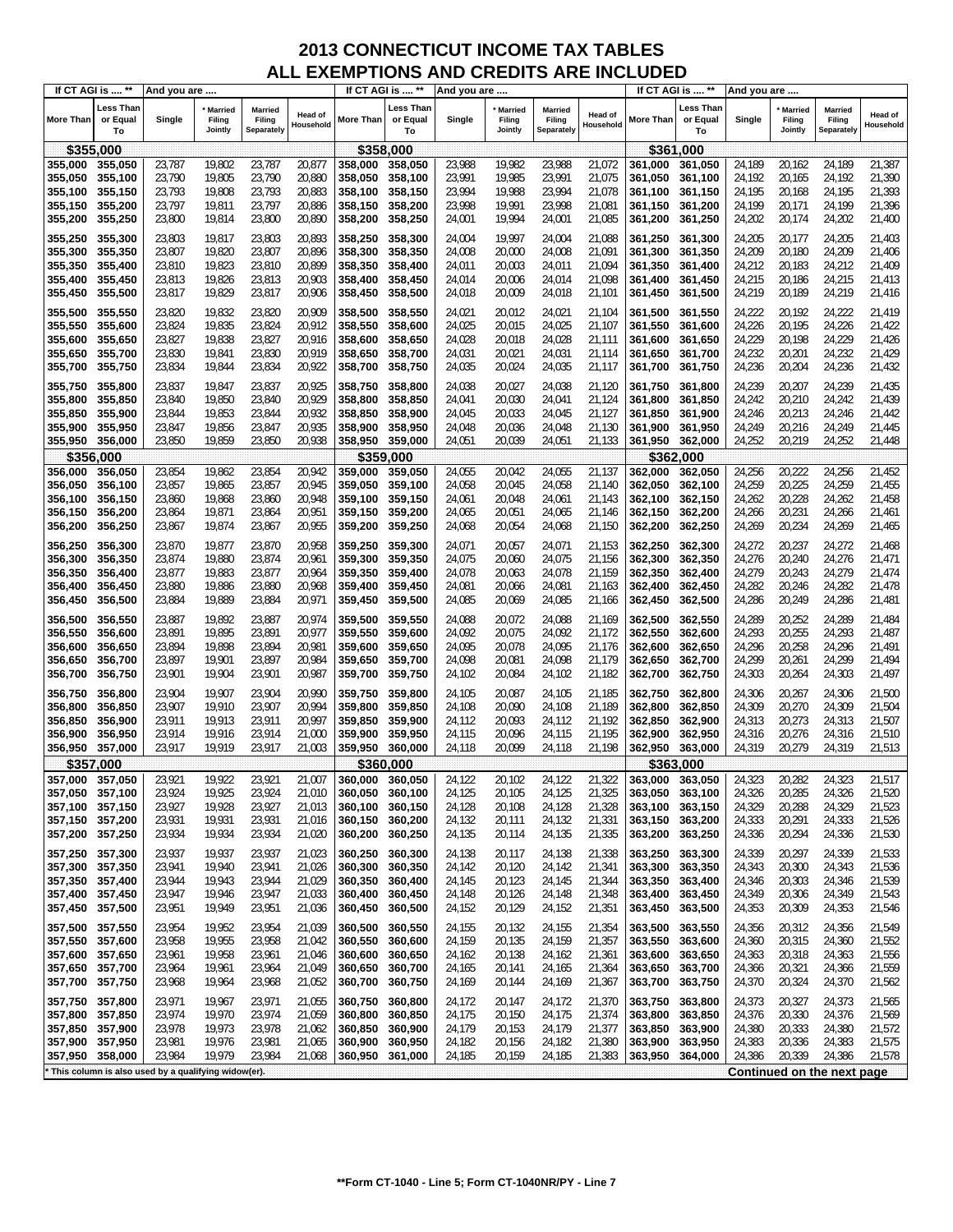|                    | If CT AGI is  **            | And you are                                           |                                     |                                        |                      | If CT AGI is  **   |                                    | And you are      |                                     |                                 |                             |                    | If CT AGI is  **            | And you are      |                                     |                                        |                      |
|--------------------|-----------------------------|-------------------------------------------------------|-------------------------------------|----------------------------------------|----------------------|--------------------|------------------------------------|------------------|-------------------------------------|---------------------------------|-----------------------------|--------------------|-----------------------------|------------------|-------------------------------------|----------------------------------------|----------------------|
| More Than          | Less Than<br>or Equal<br>To | Single                                                | <b>Married</b><br>Filing<br>Jointly | <b>Married</b><br>Filing<br>Separately | Head of<br>Household | More Than          | <b>Less Than</b><br>or Equal<br>To | Single           | <b>Married</b><br>Filing<br>Jointly | Married<br>Filing<br>Separately | <b>Head of</b><br>Household | More Than          | Less Than<br>or Equal<br>To | Single           | <b>Married</b><br>Filing<br>Jointly | <b>Married</b><br>Filing<br>Separately | Head of<br>Household |
|                    | \$364,000                   |                                                       |                                     |                                        |                      |                    | \$367,000                          |                  |                                     |                                 |                             |                    | \$370,000                   |                  |                                     |                                        |                      |
| 364,000            | 364,050                     | 24,390                                                | 20,342                              | 24,390                                 | 21,582               | 367,000            | 367,050                            | 24,591           | 20,522                              | 24,591                          | 21,777                      | 370,000            | 370,050                     | 24,792           | 20,702                              | 24,792                                 | 22,092               |
| 364,050            | 364,100                     | 24,393                                                | 20,345                              | 24,393                                 | 21,585               | 367,050            | 367,100                            | 24,594           | 20,525                              | 24,594                          | 21,780                      | 370,050            | 370,100                     | 24,795           | 20,705                              | 24,795                                 | 22,095               |
| 364,100            | 364,150                     | 24,396                                                | 20,348                              | 24,396                                 | 21,588               | 367,100            | 367,150                            | 24,597           | 20,528                              | 24,597                          | 21,783                      | 370,100            | 370,150                     | 24,798           | 20,708                              | 24,798                                 | 22,098               |
| 364,150            | 364,200                     | 24,400                                                | 20,351                              | 24,400                                 | 21,591               | 367,150            | 367,200                            | 24,601           | 20,531                              | 24,601                          | 21,786                      | 370,150            | 370,200                     | 24,802           | 20,711                              | 24,802                                 | 22,101               |
| 364,200            | 364,250                     | 24,403                                                | 20,354                              | 24,403                                 | 21,595               | 367,200            | 367,250                            | 24,604           | 20,534                              | 24,604                          | 21,790                      | 370,200            | 370,250                     | 24,805           | 20,714                              | 24,805                                 | 22,105               |
|                    |                             |                                                       |                                     |                                        |                      |                    |                                    |                  |                                     |                                 |                             |                    |                             |                  |                                     |                                        |                      |
| 364,250            | 364,300                     | 24,406                                                | 20,357                              | 24,406                                 | 21,598               | 367,250            | 367,300                            | 24,607           | 20,537                              | 24,607                          | 21,793                      | 370,250            | 370,300                     | 24,808           | 20,717                              | 24,808                                 | 22,108               |
| 364,300            | 364,350                     | 24,410                                                | 20,360                              | 24,410                                 | 21,601               | 367,300            | 367,350                            | 24,611           | 20,540                              | 24,611                          | 21,796                      | 370,300            | 370,350                     | 24,812           | 20,720                              | 24,812                                 | 22,111               |
| 364,350            | 364,400                     | 24,413                                                | 20,363                              | 24,413                                 | 21,604               | 367,350            | 367,400                            | 24,614           | 20,543                              | 24,614                          | 21,799                      | 370,350            | 370,400                     | 24,815           | 20,723                              | 24,815                                 | 22,114               |
| 364,400            | 364,450                     | 24,416                                                | 20,366                              | 24,416                                 | 21,608               | 367,400            | 367,450                            | 24,617           | 20,546                              | 24,617                          | 21,803                      | 370,400            | 370,450                     | 24,818           | 20,726                              | 24,818                                 | 22,118               |
| 364,450            | 364,500                     | 24,420                                                | 20,369                              | 24,420                                 | 21,611               | 367,450            | 367,500                            | 24,621           | 20,549                              | 24,621                          | 21,806                      | 370,450            | 370,500                     | 24,822           | 20,729                              | 24,822                                 | 22,121               |
| 364,500            | 364,550                     | 24,423                                                | 20,372                              | 24,423                                 | 21,614               | 367,500            | 367,550                            | 24,624           | 20,552                              | 24,624                          | 21,809                      | 370,500            | 370,550                     | 24,825           | 20,732                              | 24,825                                 | 22,124               |
| 364,550            | 364,600                     | 24,427                                                | 20,375                              | 24,427                                 | 21,617               | 367,550            | 367,600                            | 24,628           | 20,555                              | 24,628                          | 21,812                      | 370,550            | 370,600                     | 24,829           | 20,735                              | 24,829                                 | 22,127               |
| 364,600            | 364,650                     | 24,430                                                | 20,378                              | 24,430                                 | 21,621               | 367,600            | 367,650                            | 24,631           | 20,558                              | 24,631                          | 21,816                      | 370,600            | 370,650                     | 24,832           | 20,738                              | 24,832                                 | 22,131               |
| 364,650            | 364,700                     | 24,433                                                | 20,381                              | 24,433                                 | 21,624               | 367,650            | 367,700                            | 24,634           | 20,561                              | 24,634                          | 21,819                      | 370,650            | 370,700                     | 24,835           | 20,741                              | 24,835                                 | 22,134               |
| 364,700            | 364,750                     | 24,437                                                | 20,384                              | 24,437                                 | 21,627               | 367,700            | 367,750                            | 24,638           | 20,564                              | 24,638                          | 21,822                      | 370,700            | 370,750                     | 24,839           | 20,744                              | 24,839                                 | 22,137               |
|                    |                             |                                                       |                                     |                                        |                      |                    |                                    |                  |                                     |                                 |                             |                    |                             |                  |                                     |                                        |                      |
| 364,750            | 364,800                     | 24,440                                                | 20,387                              | 24,440                                 | 21,630               | 367,750            | 367,800                            | 24,641           | 20,567                              | 24,641                          | 21,825                      | 370,750            | 370,800                     | 24,842           | 20,747                              | 24,842                                 | 22,140               |
| 364,800            | 364,850                     | 24,443                                                | 20,390                              | 24,443                                 | 21,634               | 367,800            | 367,850                            | 24,644           | 20,570                              | 24,644                          | 21,829                      | 370.800            | 370,850                     | 24,845           | 20,750                              | 24,845                                 | 22,144               |
| 364,850            | 364,900                     | 24,447                                                | 20,393                              | 24,447                                 | 21,637               | 367,850            | 367,900                            | 24,648           | 20,573                              | 24,648                          | 21,832                      | 370,850            | 370,900                     | 24,849           | 20,753                              | 24,849                                 | 22,147               |
| 364,900            | 364,950                     | 24,450                                                | 20,396                              | 24,450                                 | 21,640               | 367,900            | 367,950                            | 24,651           | 20,576                              | 24,651                          | 21,835                      | 370,900            | 370,950                     | 24,852           | 20,756                              | 24,852                                 | 22,150               |
| 364,950            | 365,000                     | 24,453                                                | 20,399                              | 24,453                                 | 21,643               | 367,950            | 368,000                            | 24,654           | 20,579                              | 24,654                          | 21,838                      | 370,950            | 371,000                     | 24,855           | 20,759                              | 24,855                                 | 22,153               |
|                    | \$365,000                   |                                                       |                                     |                                        |                      |                    | \$368,000                          |                  |                                     |                                 |                             |                    | \$371,000                   |                  |                                     |                                        |                      |
| 365,000            | 365,050                     | 24,457                                                | 20,402                              | 24,457                                 | 21,647               | 368,000            | 368,050                            | 24,658           | 20,582                              | 24,658                          | 21,962                      | 371,000            | 371,050                     | 24,859           | 20,762                              | 24,859                                 | 22,157               |
| 365,050            | 365,100                     | 24,460                                                | 20,405                              | 24,460                                 | 21,650               | 368,050            | 368,100                            | 24,661           | 20,585                              | 24,661                          | 21,965                      | 371,050            | 371,100                     | 24,862           | 20,765                              | 24,862                                 | 22,160               |
| 365,100            | 365,150                     | 24,463                                                | 20,408                              | 24,463                                 | 21,653               | 368,100            | 368,150                            | 24,664           | 20,588                              | 24,664                          | 21,968                      | 371,100            | 371,150                     | 24,865           | 20,768                              | 24,865                                 | 22,163               |
| 365,150            | 365,200                     | 24,467                                                | 20,411                              | 24,467                                 | 21,656               | 368,150            | 368,200                            | 24,668           | 20,591                              | 24,668                          | 21,971                      | 371,150            | 371,200                     | 24,869           | 20,771                              | 24,869                                 | 22,166               |
| 365,200            | 365,250                     | 24,470                                                | 20,414                              | 24,470                                 | 21,660               | 368,200            | 368,250                            | 24,671           | 20,594                              | 24,671                          | 21,975                      | 371,200            | 371,250                     | 24,872           | 20,774                              | 24,872                                 | 22,170               |
| 365,250            | 365,300                     | 24,473                                                | 20,417                              | 24,473                                 | 21,663               | 368,250            | 368,300                            | 24,674           | 20,597                              | 24,674                          | 21,978                      | 371,250            | 371,300                     | 24,875           | 20,777                              | 24,875                                 | 22,173               |
| 365,300            | 365,350                     | 24,477                                                | 20,420                              | 24,477                                 | 21,666               | 368,300            | 368,350                            | 24,678           | 20,600                              | 24,678                          | 21,981                      | 371,300            | 371,350                     | 24,879           | 20,780                              | 24,879                                 | 22,176               |
| 365,350            | 365,400                     | 24,480                                                | 20,423                              | 24,480                                 | 21,669               | 368,350            | 368,400                            | 24,681           | 20,603                              | 24,681                          | 21,984                      | 371,350            | 371,400                     | 24,882           | 20,783                              | 24,882                                 | 22,179               |
| 365,400            | 365,450                     | 24,483                                                | 20,426                              | 24,483                                 | 21,673               | 368,400            | 368,450                            | 24,684           | 20,606                              | 24,684                          | 21,988                      | 371,400            | 371,450                     | 24,885           | 20,786                              | 24,885                                 | 22,183               |
| 365,450            | 365,500                     | 24,487                                                | 20,429                              | 24,487                                 | 21,676               | 368,450            | 368,500                            | 24,688           | 20,609                              | 24,688                          | 21,991                      | 371,450            | 371,500                     | 24,889           | 20,789                              | 24,889                                 | 22,186               |
| 365,500            | 365,550                     | 24,490                                                | 20,432                              | 24,490                                 | 21,679               | 368,500            | 368,550                            | 24,691           | 20,612                              | 24,691                          | 21,994                      | 371,500            | 371,550                     | 24,892           | 20,792                              | 24,892                                 | 22,189               |
| 365,550            | 365,600                     | 24,494                                                | 20,435                              | 24,494                                 | 21,682               | 368,550            | 368,600                            | 24,695           | 20,615                              | 24,695                          | 21,997                      | 371,550            | 371,600                     | 24,896           | 20,795                              | 24,896                                 | 22,192               |
| 365,600            | 365,650                     | 24,497                                                | 20,438                              | 24,497                                 | 21,686               | 368,600            | 368,650                            | 24,698           | 20,618                              | 24,698                          | 22,001                      | 371,600            | 371,650                     | 24,899           | 20,798                              | 24,899                                 | 22,196               |
| 365,650            | 365,700                     | 24,500                                                | 20,441                              | 24,500                                 | 21,689               | 368,650            | 368,700                            | 24,701           | 20,621                              | 24,701                          | 22,004                      | 371,650            | 371,700                     | 24,902           | 20,801                              | 24,902                                 | 22,199               |
| 365,700            | 365,750                     | 24,504                                                | 20,444                              | 24,504                                 | 21,692               | 368,700            | 368,750                            | 24,705           | 20,624                              | 24,705                          | 22,007                      | 371,700            | 371,750                     | 24,906           | 20,804                              | 24,906                                 | 22,202               |
| 365,750            | 365,800                     | 24,507                                                | 20,447                              | 24,507                                 | 21,695               | 368,750            | 368,800                            | 24,708           | 20,627                              | 24,708                          | 22,010                      | 371,750            | 371,800                     | 24,909           | 20,807                              | 24,909                                 | 22,205               |
| 365,800            | 365,850                     | 24,510                                                | 20,450                              | 24,510                                 | 21,699               | 368,800            | 368,850                            | 24,711           | 20,630                              | 24,711                          | 22,014                      | 371,800            | 371,850                     | 24,912           | 20,810                              | 24,912                                 | 22,209               |
| 365,850            | 365,900                     | 24,514                                                | 20,453                              | 24,514                                 | 21,702               | 368,850            | 368,900                            | 24,715           | 20,633                              | 24,715                          | 22,017                      | 371,850            | 371,900                     | 24,916           | 20,813                              | 24,916                                 | 22,212               |
| 365,900            | 365,950                     | 24,517                                                | 20,456                              | 24,517                                 | 21,705               | 368.900            | 368,950                            | 24,718           | 20,636                              | 24,718                          | 22,020                      | 371.900            | 371,950                     | 24,919           | 20,816                              | 24,919                                 | 22,215               |
| 365,950            | 366,000                     | 24,520                                                | 20,459                              | 24,520                                 | 21,708               | 368,950            | 369,000                            | 24,721           | 20,639                              | 24,721                          | 22,023                      | 371,950            | 372,000                     | 24,922           | 20,819                              | 24,922                                 | 22,218               |
|                    | \$366.000                   |                                                       |                                     |                                        |                      |                    | \$369.000                          |                  |                                     |                                 |                             |                    | \$372,000                   |                  |                                     |                                        |                      |
| 366,000            | 366,050                     | 24,524                                                | 20,462                              | 24,524                                 | 21.712               | 369,000            | 369,050                            | 24,725           | 20.642                              | 24,725                          | 22,027                      | 372,000            | 372,050                     | 24,926           | 20,822                              | 24.926                                 | 22,222               |
| 366,050            | 366,100                     | 24,527                                                | 20,465                              | 24,527                                 | 21,715               | 369,050            | 369,100                            | 24,728           | 20,645                              | 24,728                          | 22,030                      | 372,050            | 372,100                     | 24,929           | 20,825                              | 24,929                                 | 22,225               |
| 366,100            | 366,150                     | 24,530                                                | 20,468                              | 24,530                                 | 21,718               | 369,100            | 369,150                            | 24,731           | 20,648                              | 24,731                          | 22,033                      | 372,100            | 372,150                     | 24,932           | 20,828                              | 24,932                                 | 22,228               |
| 366,150            | 366,200                     | 24,534                                                | 20,471                              | 24,534                                 | 21,721               | 369,150            | 369,200                            | 24,735           | 20,651                              | 24,735                          | 22,036                      | 372,150            | 372,200                     | 24,936           | 20,831                              | 24,936                                 | 22,231               |
| 366,200            | 366,250                     | 24,537                                                | 20,474                              | 24,537                                 | 21,725               | 369,200            | 369,250                            | 24,738           | 20,654                              | 24,738                          | 22,040                      | 372,200            | 372,250                     | 24,939           | 20,834                              | 24,939                                 | 22,235               |
| 366,250            | 366,300                     | 24,540                                                | 20,477                              | 24,540                                 | 21,728               | 369,250            | 369,300                            | 24,741           | 20,657                              | 24,741                          | 22,043                      | 372,250            | 372,300                     | 24,942           | 20,837                              | 24,942                                 | 22,238               |
| 366,300            | 366,350                     | 24,544                                                | 20,480                              | 24,544                                 | 21,731               | 369,300            | 369,350                            | 24,745           | 20,660                              | 24,745                          | 22,046                      | 372,300            | 372,350                     | 24,946           | 20,840                              | 24,946                                 | 22,241               |
| 366,350            | 366,400                     | 24,547                                                | 20,483                              | 24,547                                 | 21,734               | 369,350            | 369,400                            | 24,748           | 20,663                              | 24,748                          | 22,049                      | 372,350            | 372,400                     | 24,949           | 20,843                              | 24,949                                 | 22,244               |
| 366,400            | 366,450                     | 24,550                                                | 20,486                              | 24,550                                 | 21,738               | 369,400            | 369,450                            | 24,751           | 20,666                              | 24,751                          | 22,053                      | 372,400            | 372,450                     | 24,952           | 20,846                              | 24,952                                 | 22,248               |
| 366,450            | 366,500                     | 24,554                                                | 20,489                              | 24,554                                 | 21,741               | 369,450            | 369,500                            | 24,755           | 20,669                              | 24,755                          | 22,056                      | 372,450            | 372,500                     | 24,956           | 20,849                              | 24,956                                 | 22,251               |
|                    |                             |                                                       |                                     |                                        |                      |                    |                                    |                  |                                     |                                 |                             |                    |                             |                  |                                     |                                        |                      |
| 366,500            | 366,550                     | 24,557                                                | 20,492                              | 24,557                                 | 21,744               | 369,500            | 369,550<br>369,600                 | 24,758           | 20,672                              | 24,758                          | 22,059                      | 372,500            | 372,550                     | 24,959           | 20,852                              | 24,959                                 | 22,254               |
| 366,550            | 366,600                     | 24,561                                                | 20,495                              | 24,561                                 | 21,747               | 369,550            |                                    | 24,762           | 20,675                              | 24,762                          | 22,062<br>22,066            | 372,550            | 372,600                     | 24,963           | 20,855                              | 24,963                                 | 22,257<br>22,261     |
| 366,600<br>366,650 | 366,650<br>366,700          | 24,564<br>24,567                                      | 20,498<br>20,501                    | 24,564<br>24,567                       | 21,751<br>21,754     | 369,600            | 369,650<br>369,700                 | 24,765<br>24,768 | 20,678<br>20,681                    | 24,765<br>24,768                | 22,069                      | 372,600<br>372,650 | 372,650<br>372,700          | 24,966<br>24,969 | 20,858<br>20,861                    | 24,966<br>24,969                       | 22,264               |
| 366,700            | 366,750                     | 24,571                                                | 20,504                              | 24,571                                 | 21,757               | 369,650<br>369,700 | 369,750                            | 24,772           | 20,684                              | 24,772                          | 22,072                      | 372,700            | 372,750                     | 24,973           | 20,864                              | 24,973                                 | 22,267               |
|                    |                             |                                                       |                                     |                                        |                      |                    |                                    |                  |                                     |                                 |                             |                    |                             |                  |                                     |                                        |                      |
| 366,750            | 366,800                     | 24,574                                                | 20,507                              | 24,574                                 | 21,760               | 369,750            | 369,800                            | 24,775           | 20,687                              | 24,775                          | 22,075                      | 372,750            | 372,800                     | 24,976           | 20,867                              | 24,976                                 | 22,270               |
| 366,800            | 366,850                     | 24,577                                                | 20,510                              | 24,577                                 | 21,764               | 369,800            | 369,850                            | 24,778           | 20,690                              | 24,778                          | 22,079                      | 372,800            | 372,850                     | 24,979           | 20,870                              | 24,979                                 | 22,274               |
| 366,850            | 366,900                     | 24,581                                                | 20,513                              | 24,581                                 | 21,767               | 369,850            | 369,900                            | 24,782           | 20,693                              | 24,782                          | 22,082                      | 372,850            | 372,900                     | 24,983           | 20,873                              | 24,983                                 | 22,277               |
| 366,900            | 366,950                     | 24,584                                                | 20,516                              | 24,584                                 | 21,770               | 369,900            | 369,950                            | 24,785           | 20,696                              | 24,785                          | 22,085                      | 372,900            | 372,950                     | 24,986           | 20,876                              | 24,986                                 | 22,280               |
| 366,950            | 367,000                     | 24,587                                                | 20,519                              | 24,587                                 | 21,773               | 369,950            | 370,000                            | 24,788           | 20,699                              | 24,788                          | 22,088                      | 372,950            | 373,000                     | 24,989           | 20,879                              | 24,989                                 | 22,283               |
|                    |                             | ' This column is also used by a qualifying widow(er). |                                     |                                        |                      |                    |                                    |                  |                                     |                                 |                             |                    |                             |                  |                                     |                                        |                      |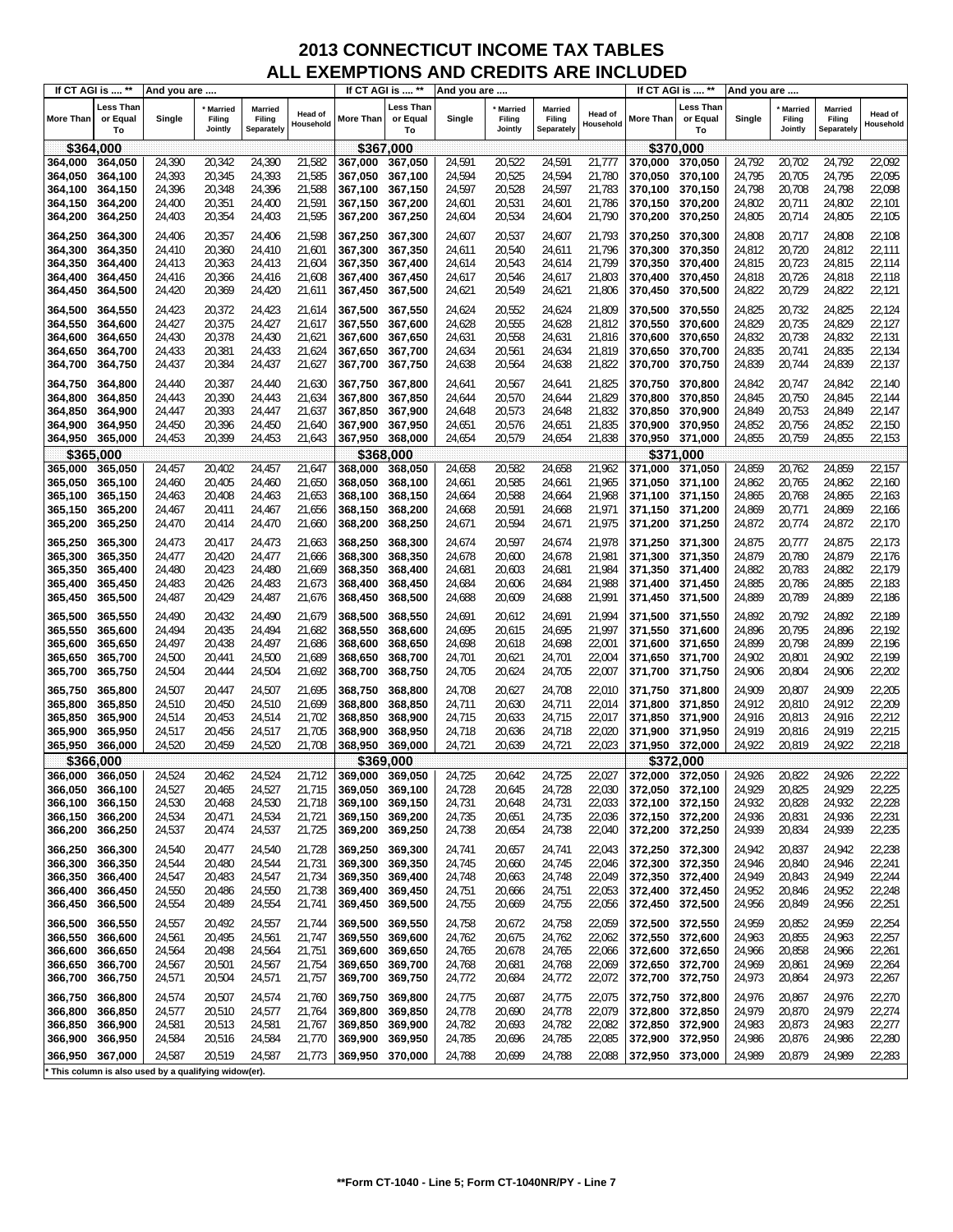| If CT AGI is     | $\star\star$                       | And you are |                              |                                        |                             |
|------------------|------------------------------------|-------------|------------------------------|----------------------------------------|-----------------------------|
| <b>More Than</b> | Less<br>Than or<br><b>Equal To</b> | Single      | Married<br>Filing<br>Jointly | <b>Married</b><br>Filing<br>Separately | <b>Head of</b><br>Household |
| \$373,000        |                                    |             |                              |                                        |                             |
| 373,000          | 373,050                            | 24.993      | 20.882                       | 24.993                                 | 22,287                      |
| 373.050          | 373,100                            | 24.996      | 20.885                       | 24.996                                 | 22.290                      |
| 373,100          | 373,150                            | 24.999      | 20.888                       | 24.999                                 | 22.293                      |
| 373,150          | 373,200                            | 25,003      | 20.891                       | 25.003                                 | 22.296                      |
| 373,200          | 373,250                            | 25,006      | 20.894                       | 25,006                                 | 22,300                      |
| 373,250          | 373,300                            | 25.009      | 20.897                       | 25.009                                 | 22.303                      |
| 373,300          | 373,350                            | 25.013      | 20.900                       | 25.013                                 | 22.306                      |
| 373,350          | 373,400                            | 25.016      | 20.903                       | 25.016                                 | 22.309                      |
| 373,400          | 373,450                            | 25.019      | 20.906                       | 25.019                                 | 22.313                      |
| 373.450          | 373,500                            | 25.023      | 20.909                       | 25.023                                 | 22.316                      |
| 373,500          | 373,550                            | 25.026      | 20.912                       | 25.026                                 | 22.319                      |
| 373,550          | 373,600                            | 25.030      | 20.915                       | 25.030                                 | 22.322                      |
| 373.600          | 373,650                            | 25.033      | 20.918                       | 25.033                                 | 22.326                      |
| 373,650          | 373,700                            | 25.036      | 20.921                       | 25.036                                 | 22.329                      |
| 373,700          | 373,750                            | 25,040      | 20,924                       | 25,040                                 | 22.332                      |
| 373,750          | 373,800                            | 25,043      | 20.927                       | 25.043                                 | 22.335                      |
| 373,800          | 373,850                            | 25.046      | 20.930                       | 25.046                                 | 22.339                      |
| 373,850          | 373,900                            | 25.050      | 20.933                       | 25.050                                 | 22.342                      |
| 373,900          | 373,950                            | 25,053      | 20,936                       | 25.053                                 | 22.345                      |
| 373,950          | 374,000                            | 25.056      | 20.939                       | 25.056                                 | 22.348                      |
|                  |                                    |             |                              |                                        |                             |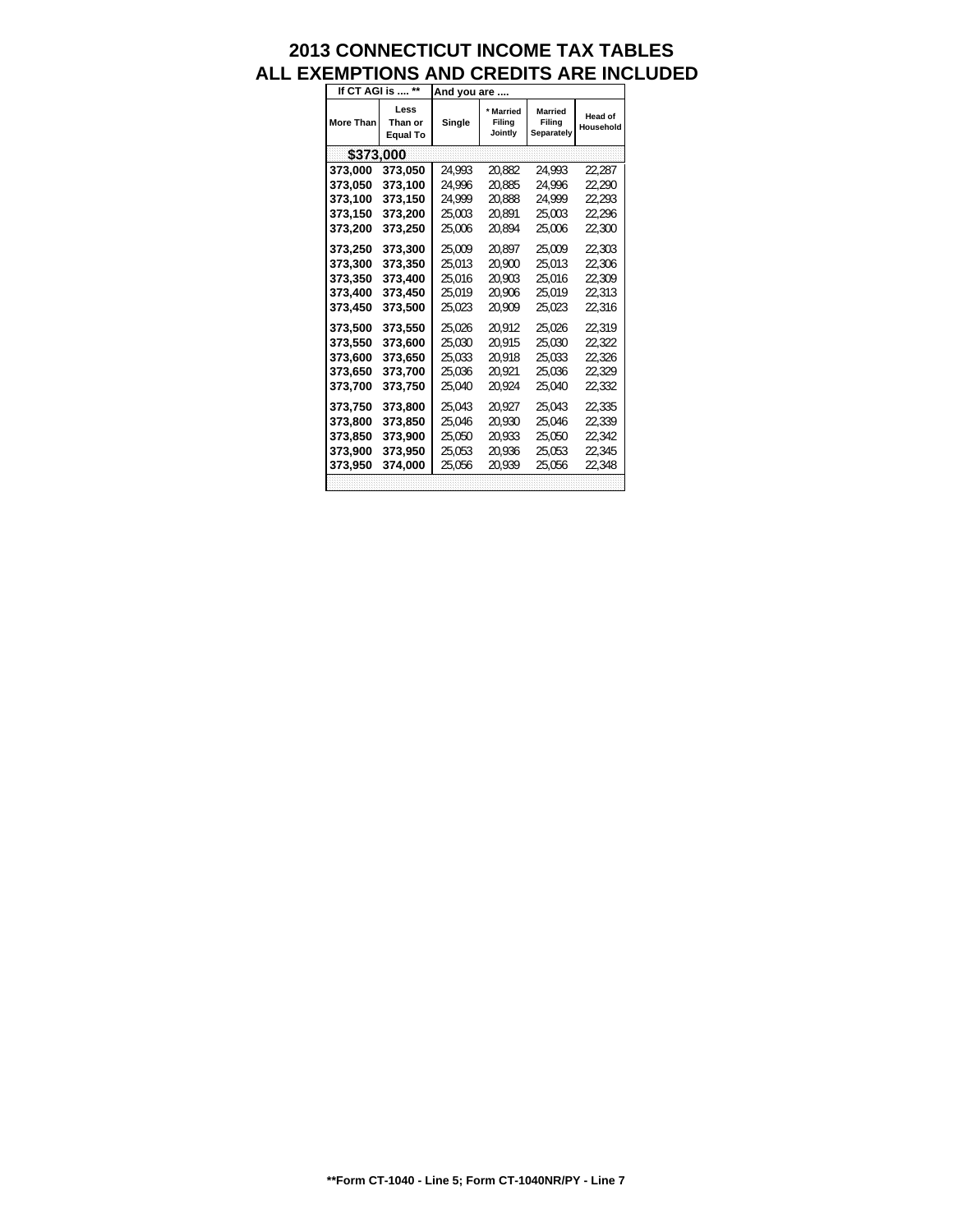| If CT AGI is  **                   |                                                     | And you are      |                                     |                                        |                      |                            | If CT AGI is  **                   | And you are      |                                     |                                 |                      |                    | If CT AGI is  **                   | And you are      |                                     |                                 |                             |
|------------------------------------|-----------------------------------------------------|------------------|-------------------------------------|----------------------------------------|----------------------|----------------------------|------------------------------------|------------------|-------------------------------------|---------------------------------|----------------------|--------------------|------------------------------------|------------------|-------------------------------------|---------------------------------|-----------------------------|
| <b>More Than</b>                   | Less<br>Than or<br><b>Equal To</b>                  | Single           | <b>Married</b><br>Filing<br>Jointly | <b>Married</b><br>Filing<br>Separately | Head of<br>Household | More Than                  | Less<br>Than or<br><b>Equal To</b> | Single           | <b>Married</b><br>Filing<br>Jointly | Married<br>Filing<br>Separately | Head of<br>Household | More Than          | Less<br>Than or<br><b>Equal To</b> | Single           | <b>Married</b><br>Filing<br>Jointly | Married<br>Filing<br>Separately | <b>Head of</b><br>Household |
| \$374,000                          |                                                     |                  |                                     |                                        |                      | \$377,000                  |                                    |                  |                                     |                                 |                      | \$380,000          |                                    |                  |                                     |                                 |                             |
| 374,000 374,050                    |                                                     | 25,060           | 20,942                              | 25,060                                 | 22,352               | 377,000                    | 377,050                            | 25,261           | 21,122                              | 25,261                          | 22,667               | 380.000            | 380,050                            | 25,462           | 21,302                              | 25,462                          | 22,862                      |
| 374,050                            | 374,100                                             | 25,063           | 20,945                              | 25,063                                 | 22,355               | 377,050                    | 377,100                            | 25,264           | 21,125                              | 25,264                          | 22,670               | 380,050            | 380,100                            | 25,465           | 21,305                              | 25,465                          | 22,865                      |
| 374,100 374,150                    |                                                     | 25,066           | 20,948                              | 25,066                                 | 22,358               | 377,100                    | 377,150                            | 25,267           | 21,128                              | 25,267                          | 22,673               | 380,100            | 380,150                            | 25,468           | 21,308                              | 25,468                          | 22,868                      |
| 374,150 374,200                    |                                                     | 25,070           | 20,951                              | 25,070                                 | 22,361               | 377,150                    | 377,200                            | 25,271           | 21,131                              | 25,271                          | 22,676               | 380,150            | 380,200                            | 25,472           | 21,311                              | 25,472                          | 22,871                      |
| 374,200 374,250                    |                                                     | 25,073           | 20,954                              | 25,073                                 | 22,365               | 377,200 377,250            |                                    | 25,274           | 21,134                              | 25,274                          | 22,680               | 380,200            | 380,250                            | 25,475           | 21,314                              | 25,475                          | 22,875                      |
| 374,250 374,300                    |                                                     | 25,076           | 20,957                              | 25,076                                 | 22,368               | 377,250 377,300            |                                    | 25,277           | 21,137                              | 25,277                          | 22,683               | 380,250            | 380,300                            | 25,478           | 21,317                              | 25,478                          | 22,878                      |
| 374,300 374,350                    |                                                     | 25,080           | 20,960                              | 25,080                                 | 22,371               | 377,300                    | 377,350                            | 25,281           | 21,140                              | 25,281                          | 22,686               | 380,300            | 380,350                            | 25,482           | 21,320                              | 25,482                          | 22,881                      |
| 374,350 374,400                    |                                                     | 25,083           | 20,963                              | 25,083                                 | 22,374               | 377,350                    | 377,400                            | 25,284           | 21,143                              | 25,284                          | 22,689               | 380,350            | 380,400                            | 25,485           | 21,323                              | 25,485                          | 22,884                      |
| 374,400 374,450<br>374,450 374,500 |                                                     | 25,086           | 20,966                              | 25,086                                 | 22,378               | 377,400 377,450            |                                    | 25,287           | 21,146                              | 25,287                          | 22,693               | 380,400            | 380,450                            | 25,488           | 21,326                              | 25,488                          | 22,888                      |
|                                    |                                                     | 25,090           | 20,969                              | 25,090                                 | 22,381               | 377,450 377,500            |                                    | 25,291           | 21,149                              | 25,291                          | 22,696               | 380,450            | 380,500                            | 25,492           | 21,329                              | 25,492                          | 22,891                      |
| 374,500 374,550                    |                                                     | 25,093           | 20,972                              | 25,093                                 | 22,384               | 377,500 377,550            |                                    | 25,294           | 21,152                              | 25,294                          | 22,699               | 380,500            | 380,550                            | 25,495           | 21,332                              | 25,495                          | 22,894                      |
| 374,550 374,600                    |                                                     | 25,097           | 20,975                              | 25,097                                 | 22,387               | 377,550                    | 377,600                            | 25,298           | 21,155                              | 25,298                          | 22,702               | 380,550            | 380,600                            | 25,499           | 21,335                              | 25,499                          | 22,897                      |
| 374,600<br>374,650 374,700         | 374,650                                             | 25,100<br>25,103 | 20,978<br>20,981                    | 25,100<br>25,103                       | 22,391<br>22,394     | 377,600<br>377,650 377,700 | 377,650                            | 25,301<br>25,304 | 21,158<br>21,161                    | 25,301<br>25,304                | 22,706<br>22,709     | 380,600<br>380,650 | 380,650<br>380,700                 | 25,502<br>25,505 | 21,338<br>21,341                    | 25,502<br>25,505                | 22,901<br>22,904            |
| 374,700 374,750                    |                                                     | 25,107           | 20,984                              | 25,107                                 | 22,397               | 377,700 377,750            |                                    | 25,308           | 21,164                              | 25,308                          | 22,712               | 380,700            | 380,750                            | 25,509           | 21,344                              | 25,509                          | 22,907                      |
|                                    |                                                     |                  |                                     |                                        |                      |                            |                                    |                  |                                     |                                 |                      |                    |                                    |                  |                                     |                                 |                             |
| 374,750 374,800<br>374,800         | 374,850                                             | 25,110<br>25,113 | 20,987<br>20,990                    | 25,110<br>25,113                       | 22,400<br>22,404     | 377,750<br>377,800         | 377,800<br>377,850                 | 25,311<br>25,314 | 21,167<br>21,170                    | 25,311<br>25,314                | 22,715<br>22,719     | 380,750<br>380.800 | 380,800<br>380,850                 | 25,512<br>25,515 | 21,347<br>21,350                    | 25,512<br>25,515                | 22,910<br>22,914            |
| 374,850 374,900                    |                                                     | 25,117           | 20,993                              | 25,117                                 | 22,407               | 377,850                    | 377,900                            | 25,318           | 21,173                              | 25,318                          | 22,722               | 380,850            | 380,900                            | 25,519           | 21,353                              | 25,519                          | 22,917                      |
| 374,900 374,950                    |                                                     | 25,120           | 20,996                              | 25,120                                 | 22,410               | 377,900                    | 377,950                            | 25,321           | 21,176                              | 25,321                          | 22,725               | 380,900            | 380,950                            | 25,522           | 21,356                              | 25,522                          | 22,920                      |
| 374,950 375,000                    |                                                     | 25,123           | 20,999                              | 25,123                                 | 22,413               | 377,950 378,000            |                                    | 25,324           | 21,179                              | 25,324                          | 22,728               | 380,950            | 381,000                            | 25,525           | 21,359                              | 25,525                          | 22,923                      |
|                                    | \$375,000                                           |                  |                                     |                                        |                      |                            | \$378,000                          |                  |                                     |                                 |                      | \$381,000          |                                    |                  |                                     |                                 |                             |
| 375,000 375,050                    |                                                     | 25,127           | 21,002                              | 25,127                                 | 22,417               | 378,000                    | 378,050                            | 25,328           | 21,182                              | 25,328                          | 22,732               | 381,000            | 381,050                            | 25,529           | 21,362                              | 25,529                          | 22,927                      |
| 375,050 375,100                    |                                                     | 25,130           | 21,005                              | 25,130                                 | 22,420               | 378,050 378,100            |                                    | 25,331           | 21,185                              | 25,331                          | 22,735               | 381,050            | 381,100                            | 25,532           | 21,365                              | 25,532                          | 22,930                      |
| 375,100 375,150                    |                                                     | 25,133           | 21,008                              | 25,133                                 | 22,423               | 378,100                    | 378,150                            | 25,334           | 21,188                              | 25,334                          | 22,738               | 381,100            | 381,150                            | 25,535           | 21,368                              | 25,535                          | 22,933                      |
| 375,150 375,200                    |                                                     | 25,137           | 21,011                              | 25,137<br>25,140                       | 22,426<br>22,430     | 378,150 378,200            |                                    | 25,338           | 21,191                              | 25,338<br>25,341                | 22,741<br>22,745     | 381,150            | 381,200                            | 25,539           | 21,371<br>21,374                    | 25,539<br>25,542                | 22,936<br>22,940            |
| 375,200 375,250                    |                                                     | 25,140           | 21,014                              |                                        |                      | 378,200 378,250            |                                    | 25,341           | 21,194                              |                                 |                      | 381,200            | 381,250                            | 25,542           |                                     |                                 |                             |
| 375,250 375,300                    |                                                     | 25,143           | 21,017                              | 25,143                                 | 22,433               | 378,250 378,300            |                                    | 25,344           | 21,197                              | 25,344                          | 22,748               | 381,250            | 381,300                            | 25,545           | 21,377                              | 25,545                          | 22,943                      |
| 375,300 375,350<br>375,350         | 375,400                                             | 25,147<br>25,150 | 21,020<br>21,023                    | 25,147<br>25,150                       | 22,436<br>22,439     | 378,300 378,350<br>378,350 | 378,400                            | 25,348<br>25,351 | 21,200<br>21,203                    | 25,348<br>25,351                | 22,751<br>22,754     | 381,300<br>381,350 | 381,350<br>381,400                 | 25,549<br>25,552 | 21,380<br>21,383                    | 25,549<br>25,552                | 22,946<br>22,949            |
| 375,400 375,450                    |                                                     | 25,153           | 21,026                              | 25,153                                 | 22,443               | 378,400 378,450            |                                    | 25,354           | 21,206                              | 25,354                          | 22,758               | 381,400            | 381,450                            | 25,555           | 21,386                              | 25,555                          | 22,953                      |
| 375,450 375,500                    |                                                     | 25,157           | 21,029                              | 25,157                                 | 22,446               | 378,450 378,500            |                                    | 25,358           | 21,209                              | 25,358                          | 22,761               | 381,450            | 381,500                            | 25,559           | 21,389                              | 25,559                          | 22,956                      |
| 375,500                            | 375,550                                             | 25,160           | 21,032                              | 25,160                                 | 22,449               | 378,500                    | 378,550                            | 25,361           | 21,212                              | 25,361                          | 22,764               | 381,500            | 381,550                            | 25,562           | 21,392                              | 25,562                          | 22,959                      |
| 375,550                            | 375,600                                             | 25,164           | 21,035                              | 25,164                                 | 22,452               | 378,550                    | 378,600                            | 25,365           | 21,215                              | 25,365                          | 22,767               | 381,550            | 381,600                            | 25,566           | 21,395                              | 25,566                          | 22,962                      |
| 375,600 375,650                    |                                                     | 25,167           | 21,038                              | 25,167                                 | 22,456               | 378,600                    | 378,650                            | 25,368           | 21,218                              | 25,368                          | 22,771               | 381,600            | 381,650                            | 25,569           | 21,398                              | 25,569                          | 22,966                      |
| 375,650                            | 375,700                                             | 25,170           | 21,041                              | 25,170                                 | 22,459               | 378,650                    | 378,700                            | 25,371           | 21,221                              | 25,371                          | 22,774               | 381,650            | 381,700                            | 25,572           | 21,401                              | 25,572                          | 22,969                      |
| 375,700 375,750                    |                                                     | 25,174           | 21,044                              | 25,174                                 | 22,462               | 378,700 378,750            |                                    | 25,375           | 21,224                              | 25,375                          | 22,777               | 381,700            | 381,750                            | 25,576           | 21,404                              | 25,576                          | 22,972                      |
| 375,750 375,800                    |                                                     | 25,177           | 21,047                              | 25,177                                 | 22,465               | 378,750                    | 378,800                            | 25,378           | 21,227                              | 25,378                          | 22,780               | 381,750            | 381,800                            | 25,579           | 21,407                              | 25,579                          | 22,975                      |
| 375,800                            | 375,850                                             | 25,180           | 21,050                              | 25,180                                 | 22,469               | 378,800                    | 378,850                            | 25,381           | 21,230                              | 25,381                          | 22,784               | 381,800            | 381,850                            | 25,582           | 21,410                              | 25,582                          | 22,979                      |
| 375,850 375,900                    |                                                     | 25,184           | 21,053                              | 25,184                                 | 22,472               | 378,850                    | 378,900                            | 25,385           | 21,233                              | 25,385                          | 22,787               | 381,850            | 381,900                            | 25,586           | 21,413                              | 25,586                          | 22,982                      |
| 375,900                            | 375,950                                             | 25,187           | 21,056                              | 25,187                                 | 22,475               | 378,900                    | 378,950                            | 25,388           | 21,236                              | 25,388                          | 22,790               | 381,900            | 381,950                            | 25,589           | 21,416                              | 25,589                          | 22,985                      |
| 375,950 376,000                    |                                                     | 25,190           | 21,059                              | 25,190                                 | 22,478               | 378,950 379,000            |                                    | 25,391           | 21,239                              | 25,391                          | 22,793               | 381,950 382,000    |                                    | 25,592           | 21,419                              | 25,592                          | 22,988                      |
|                                    | \$376,000                                           |                  |                                     |                                        |                      |                            | \$379,000                          |                  |                                     |                                 |                      | \$382,000          |                                    |                  |                                     |                                 | 22,992                      |
| 376,000 376,050<br>376,050 376,100 |                                                     | 25,194<br>25,197 | 21,062<br>21,065                    | 25,194<br>25,197                       | 22,602<br>22,605     | 379,000<br>379,050 379,100 | 379,050                            | 25,395<br>25,398 | 21,242<br>21,245                    | 25,395<br>25,398                | 22,797<br>22,800     | 382,000<br>382,050 | 382,050<br>382,100                 | 25,596<br>25,599 | 21,422<br>21,425                    | 25,596<br>25,599                | 22,995                      |
| 376,100 376,150                    |                                                     | 25,200           | 21,068                              | 25,200                                 | 22,608               | 379,100                    | 379,150                            | 25,401           | 21,248                              | 25,401                          | 22,803               | 382,100            | 382,150                            | 25,602           | 21,428                              | 25,602                          | 22,998                      |
| 376,150 376,200                    |                                                     | 25,204           | 21,071                              | 25,204                                 | 22,611               | 379,150 379,200            |                                    | 25,405           | 21,251                              | 25,405                          | 22,806               | 382,150            | 382,200                            | 25,606           | 21,431                              | 25,606                          | 23,001                      |
| 376,200                            | 376,250                                             | 25,207           | 21,074                              | 25,207                                 | 22,615               | 379,200 379,250            |                                    | 25,408           | 21,254                              | 25,408                          | 22,810               | 382,200            | 382,250                            | 25,609           | 21,434                              | 25,609                          | 23,005                      |
| 376,250 376,300                    |                                                     | 25,210           | 21,077                              | 25,210                                 | 22,618               | 379,250 379,300            |                                    | 25,411           | 21,257                              | 25,411                          | 22,813               | 382,250            | 382,300                            | 25,612           | 21,437                              | 25,612                          | 23,008                      |
| 376,300                            | 376,350                                             | 25,214           | 21,080                              | 25,214                                 | 22,621               | 379,300                    | 379,350                            | 25,415           | 21,260                              | 25,415                          | 22,816               | 382,300            | 382,350                            | 25,616           | 21,440                              | 25,616                          | 23,011                      |
| 376,350 376,400                    |                                                     | 25,217           | 21,083                              | 25,217                                 | 22,624               | 379,350 379,400            |                                    | 25,418           | 21,263                              | 25,418                          | 22,819               | 382,350            | 382,400                            | 25,619           | 21,443                              | 25,619                          | 23,014                      |
| 376,400 376,450                    |                                                     | 25,220           | 21,086                              | 25,220                                 | 22,628               | 379,400                    | 379,450                            | 25,421           | 21,266                              | 25,421                          | 22,823               | 382,400            | 382,450                            | 25,622           | 21,446                              | 25,622                          | 23,018                      |
| 376,450 376,500                    |                                                     | 25,224           | 21,089                              | 25,224                                 | 22,631               | 379,450 379,500            |                                    | 25,425           | 21,269                              | 25,425                          | 22,826               | 382,450            | 382,500                            | 25,626           | 21,449                              | 25,626                          | 23,021                      |
| 376,500 376,550                    |                                                     | 25,227           | 21,092                              | 25,227                                 | 22,634               | 379,500 379,550            |                                    | 25,428           | 21,272                              | 25,428                          | 22,829               | 382,500            | 382,550                            | 25,629           | 21,452                              | 25,629                          | 23,024                      |
| 376,550                            | 376,600                                             | 25,231           | 21,095                              | 25,231                                 | 22,637               | 379,550                    | 379,600                            | 25,432           | 21,275                              | 25,432                          | 22,832               | 382,550            | 382,600                            | 25,633           | 21,455                              | 25,633                          | 23,027                      |
| 376,600<br>376,650                 | 376,650<br>376,700                                  | 25,234<br>25,237 | 21,098<br>21,101                    | 25,234<br>25,237                       | 22,641<br>22,644     | 379,600<br>379,650         | 379,650<br>379,700                 | 25,435<br>25,438 | 21,278<br>21,281                    | 25,435<br>25,438                | 22,836<br>22,839     | 382,600<br>382,650 | 382,650<br>382,700                 | 25,636<br>25,639 | 21,458<br>21,461                    | 25,636<br>25,639                | 23,031<br>23,034            |
| 376,700                            | 376,750                                             | 25,241           | 21,104                              | 25,241                                 | 22,647               | 379,700 379,750            |                                    | 25,442           | 21,284                              | 25,442                          | 22,842               | 382,700            | 382,750                            | 25,643           | 21,464                              | 25,643                          | 23,037                      |
|                                    |                                                     |                  |                                     |                                        |                      |                            |                                    |                  |                                     |                                 |                      |                    |                                    |                  |                                     |                                 |                             |
| 376,750 376,800<br>376,800         | 376,850                                             | 25,244<br>25,247 | 21,107                              | 25,244<br>25,247                       | 22,650<br>22,654     | 379,750 379,800<br>379,800 | 379,850                            | 25,445<br>25,448 | 21,287<br>21,290                    | 25,445<br>25,448                | 22,845<br>22,849     | 382,750<br>382,800 | 382,800<br>382,850                 | 25,646<br>25,649 | 21,467<br>21,470                    | 25,646<br>25,649                | 23,040<br>23,044            |
| 376,850                            | 376,900                                             | 25,251           | 21,110<br>21,113                    | 25,251                                 | 22,657               | 379,850                    | 379,900                            | 25,452           | 21,293                              | 25,452                          | 22,852               | 382,850            | 382,900                            | 25,653           | 21,473                              | 25,653                          | 23,047                      |
| 376,900 376,950                    |                                                     | 25,254           | 21,116                              | 25,254                                 | 22,660               | 379,900                    | 379,950                            | 25,455           | 21,296                              | 25,455                          | 22,855               | 382,900            | 382,950                            | 25,656           | 21,476                              | 25,656                          | 23,050                      |
| 376,950 377,000                    |                                                     | 25,257           | 21,119                              | 25,257                                 | 22,663               | 379,950                    | 380,000                            | 25,458           | 21,299                              | 25,458                          | 22,858               | 382,950            | 383,000                            | 25,659           | 21,479                              | 25,659                          | 23,053                      |
|                                    | This column is also used by a qualifying widow(er). |                  |                                     |                                        |                      |                            |                                    |                  |                                     |                                 |                      |                    |                                    |                  |                                     | Continued on the next page      |                             |
|                                    |                                                     |                  |                                     |                                        |                      |                            |                                    |                  |                                     |                                 |                      |                    |                                    |                  |                                     |                                 |                             |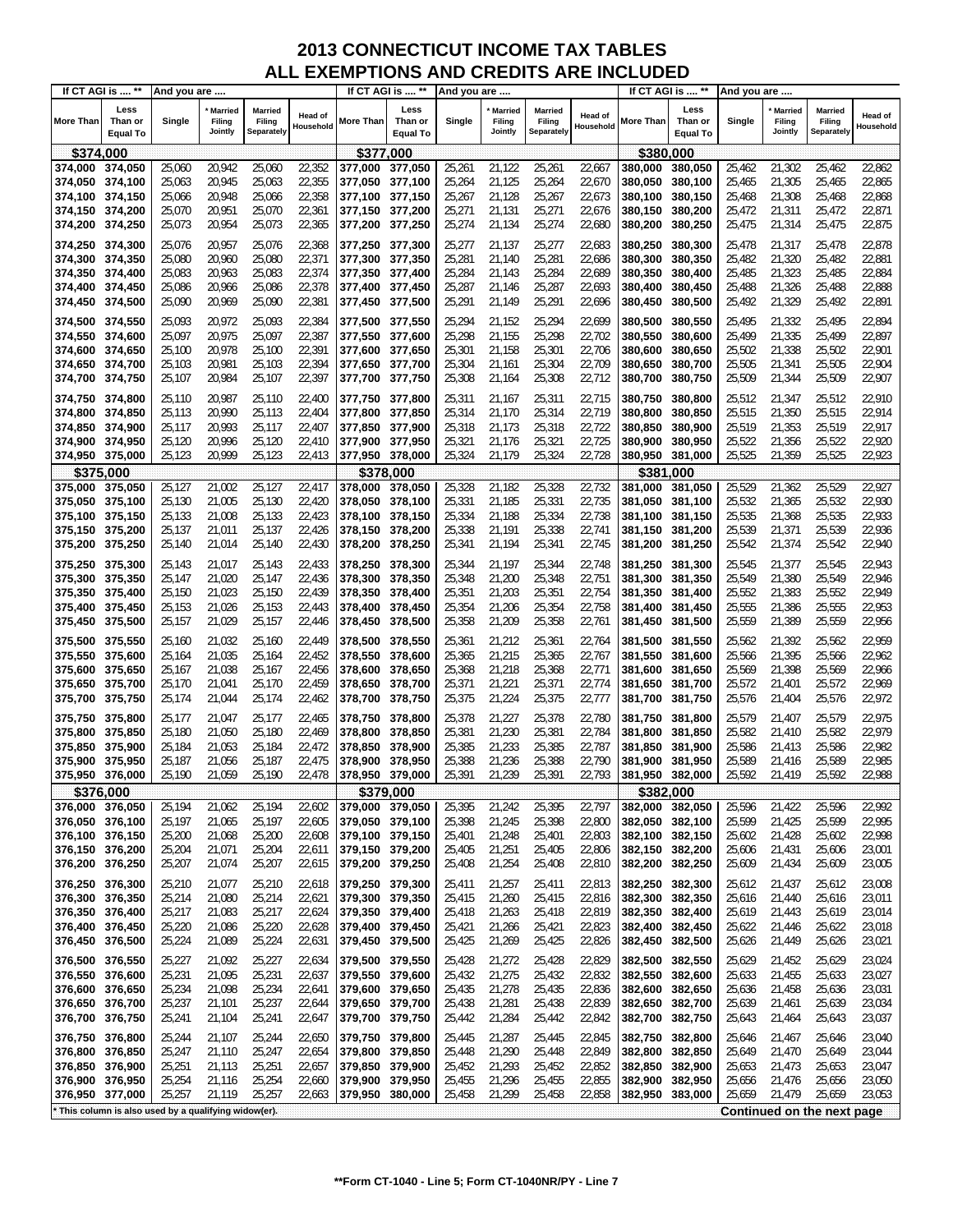| If CT AGI is  **   |                                                     | And you are      |                                     |                                        |                      |                    | If CT AGI is  **            | And you are      |                                     |                                 |                      |                    | If CT AGI is  **            | And you are      |                                     |                                 |                             |
|--------------------|-----------------------------------------------------|------------------|-------------------------------------|----------------------------------------|----------------------|--------------------|-----------------------------|------------------|-------------------------------------|---------------------------------|----------------------|--------------------|-----------------------------|------------------|-------------------------------------|---------------------------------|-----------------------------|
| <b>More Than</b>   | Less Than<br>or Equal<br>To                         | Single           | <b>Married</b><br>Filing<br>Jointly | <b>Married</b><br>Filing<br>Separately | Head of<br>Household | More Than          | Less Than<br>or Equal<br>To | Single           | <b>Married</b><br>Filing<br>Jointly | Married<br>Filing<br>Separately | Head of<br>Household | More Than          | Less Than<br>or Equal<br>To | Single           | <b>Married</b><br>Filing<br>Jointly | Married<br>Filing<br>Separately | <b>Head of</b><br>Household |
| \$383,000          |                                                     |                  |                                     |                                        |                      | \$386,000          |                             |                  |                                     |                                 |                      |                    | \$389.000                   |                  |                                     |                                 |                             |
| 383,000            | 383,050                                             | 25,663           | 21,482                              | 25,663                                 | 23,057               | 386,000            | 386,050                     | 25,864           | 21,662                              | 25,864                          | 23,372               | 389,000            | 389,050                     | 26,065           | 21,842                              | 26,065                          | 23,567                      |
| 383,050            | 383,100                                             | 25,666           | 21,485                              | 25,666                                 | 23,060               | 386,050            | 386,100                     | 25,867           | 21,665                              | 25,867                          | 23,375               | 389.050            | 389,100                     | 26,068           | 21,845                              | 26,068                          | 23,570                      |
| 383,100            | 383,150                                             | 25,669           | 21,488                              | 25,669                                 | 23,063               | 386,100            | 386,150                     | 25,870           | 21,668                              | 25,870                          | 23,378               | 389.100            | 389,150                     | 26,071           | 21,848                              | 26,071                          | 23,573                      |
| 383,150            | 383,200                                             | 25,673           | 21,491                              | 25,673                                 | 23,066               | 386,150            | 386,200                     | 25,874           | 21,671                              | 25,874                          | 23,381               | 389,150            | 389,200                     | 26,075           | 21,851                              | 26,075                          | 23,576                      |
| 383,200            | 383,250                                             | 25,676           | 21,494                              | 25,676                                 | 23,070               | 386,200            | 386,250                     | 25,877           | 21,674                              | 25,877                          | 23,385               | 389,200            | 389,250                     | 26,078           | 21,854                              | 26,078                          | 23,580                      |
| 383,250            | 383,300                                             | 25,679           | 21,497                              | 25,679                                 | 23,073               | 386,250            | 386,300                     | 25,880           | 21,677                              | 25,880                          | 23,388               | 389,250            | 389,300                     | 26,081           | 21,857                              | 26,081                          | 23,583                      |
| 383,300            | 383,350                                             | 25,683           | 21,500                              | 25,683                                 | 23,076               | 386,300            | 386,350                     | 25,884           | 21,680                              | 25,884                          | 23,391               | 389,300            | 389,350                     | 26,085           | 21,860                              | 26,085                          | 23,586                      |
| 383,350            | 383,400                                             | 25,686           | 21,503                              | 25,686                                 | 23,079               | 386,350            | 386,400                     | 25,887           | 21,683                              | 25,887                          | 23,394               | 389,350            | 389,400                     | 26,088           | 21,863                              | 26,088                          | 23,589                      |
| 383,400            | 383,450                                             | 25,689           | 21,506                              | 25,689                                 | 23,083               | 386,400            | 386,450                     | 25,890           | 21,686                              | 25,890                          | 23,398               | 389,400            | 389,450                     | 26,091           | 21,866                              | 26,091                          | 23,593                      |
| 383,450            | 383,500                                             | 25,693           | 21,509                              | 25,693                                 | 23,086               | 386,450            | 386,500                     | 25,894           | 21,689                              | 25,894                          | 23,401               | 389,450            | 389,500                     | 26,095           | 21,869                              | 26,095                          | 23,596                      |
| 383,500            | 383,550                                             | 25,696           | 21,512                              | 25,696                                 | 23,089               | 386,500            | 386,550                     | 25,897           | 21,692                              | 25,897                          | 23,404               | 389,500            | 389,550                     | 26,098           | 21,872                              | 26,098                          | 23,599                      |
| 383,550            | 383,600                                             | 25,700           | 21,515                              | 25,700                                 | 23,092               | 386,550            | 386,600                     | 25,901           | 21,695                              | 25,901                          | 23,407               | 389,550            | 389,600                     | 26,102           | 21,875                              | 26,102                          | 23,602                      |
| 383,600<br>383,650 | 383,650<br>383,700                                  | 25,703<br>25,706 | 21,518<br>21,521                    | 25,703<br>25,706                       | 23,096<br>23,099     | 386,600<br>386,650 | 386,650<br>386,700          | 25,904<br>25,907 | 21,698<br>21,701                    | 25,904<br>25,907                | 23,411<br>23,414     | 389,600<br>389,650 | 389,650<br>389,700          | 26,105<br>26,108 | 21,878<br>21,881                    | 26,105<br>26,108                | 23,606<br>23,609            |
| 383,700            | 383,750                                             | 25,710           | 21,524                              | 25,710                                 | 23,102               | 386,700            | 386,750                     | 25,911           | 21,704                              | 25,911                          | 23,417               | 389,700            | 389,750                     | 26,112           | 21,884                              | 26,112                          | 23,612                      |
|                    |                                                     |                  |                                     |                                        |                      |                    |                             |                  |                                     |                                 |                      |                    |                             |                  |                                     |                                 |                             |
| 383,750            | 383,800                                             | 25,713           | 21,527                              | 25,713                                 | 23,105               | 386,750            | 386,800                     | 25,914           | 21,707                              | 25,914                          | 23,420               | 389,750            | 389,800                     | 26,115           | 21,887                              | 26,115                          | 23,615                      |
| 383,800<br>383,850 | 383,850<br>383,900                                  | 25,716<br>25,720 | 21,530<br>21,533                    | 25,716<br>25,720                       | 23,109<br>23,112     | 386,800<br>386,850 | 386,850<br>386,900          | 25,917<br>25,921 | 21,710<br>21,713                    | 25,917<br>25,921                | 23,424<br>23,427     | 389,800<br>389,850 | 389,850<br>389,900          | 26,118<br>26,122 | 21,890<br>21,893                    | 26,118<br>26,122                | 23,619<br>23,622            |
| 383,900            | 383,950                                             | 25,723           | 21,536                              | 25,723                                 | 23,115               | 386,900            | 386,950                     | 25,924           | 21,716                              | 25,924                          | 23,430               | 389,900            | 389,950                     | 26,125           | 21,896                              | 26,125                          | 23,625                      |
| 383,950            | 384,000                                             | 25,726           | 21,539                              | 25,726                                 | 23,118               | 386,950            | 387,000                     | 25,927           | 21,719                              | 25,927                          | 23,433               | 389,950            | 390,000                     | 26,128           | 21,899                              | 26,128                          | 23,628                      |
| \$384,000          |                                                     |                  |                                     |                                        |                      | \$387.000          |                             |                  |                                     |                                 |                      |                    | \$390.000                   |                  |                                     |                                 |                             |
| 384,000            | 384,050                                             | 25,730           | 21,542                              | 25,730                                 | 23,242               | 387,000            | 387,050                     | 25,931           | 21,722                              | 25,931                          | 23,437               | 390,000            | 390,050                     | 26,132           | 21,902                              | 26,132                          | 23,632                      |
| 384,050            | 384,100                                             | 25,733           | 21,545                              | 25,733                                 | 23,245               | 387.050            | 387,100                     | 25,934           | 21,725                              | 25,934                          | 23,440               | 390,050            | 390,100                     | 26,135           | 21,905                              | 26,135                          | 23,635                      |
| 384,100            | 384,150                                             | 25,736           | 21,548                              | 25,736                                 | 23,248               | 387,100            | 387,150                     | 25,937           | 21,728                              | 25,937                          | 23,443               | 390,100            | 390,150                     | 26,138           | 21,908                              | 26,138                          | 23,638                      |
| 384,150            | 384,200                                             | 25,740           | 21,551                              | 25,740                                 | 23,251               | 387,150            | 387,200                     | 25,941           | 21,731                              | 25,941                          | 23,446               | 390,150            | 390,200                     | 26,142           | 21,911                              | 26,142                          | 23,641                      |
| 384,200            | 384,250                                             | 25,743           | 21,554                              | 25,743                                 | 23,255               | 387,200            | 387,250                     | 25,944           | 21,734                              | 25,944                          | 23,450               | 390,200            | 390,250                     | 26,145           | 21,914                              | 26,145                          | 23,645                      |
| 384,250            | 384,300                                             | 25,746           | 21,557                              | 25,746                                 | 23,258               | 387,250            | 387,300                     | 25,947           | 21,737                              | 25,947                          | 23,453               | 390,250            | 390,300                     | 26,148           | 21,917                              | 26,148                          | 23,648                      |
| 384,300            | 384,350                                             | 25,750           | 21,560                              | 25,750                                 | 23,261               | 387,300            | 387,350                     | 25,951           | 21,740                              | 25,951                          | 23,456               | 390,300            | 390,350                     | 26,152           | 21,920                              | 26,152                          | 23,651                      |
| 384,350            | 384,400                                             | 25,753           | 21,563                              | 25,753                                 | 23,264               | 387,350            | 387,400                     | 25,954           | 21,743                              | 25,954                          | 23,459               | 390,350            | 390,400                     | 26,155           | 21,923                              | 26,155                          | 23,654                      |
| 384,400            | 384,450                                             | 25,756           | 21,566                              | 25,756                                 | 23,268               | 387,400            | 387,450                     | 25,957           | 21,746                              | 25,957                          | 23,463               | 390,400            | 390,450                     | 26,158           | 21,926                              | 26,158                          | 23,658                      |
| 384,450            | 384,500                                             | 25,760           | 21,569                              | 25,760                                 | 23,271               | 387,450            | 387,500                     | 25,961           | 21,749                              | 25,961                          | 23,466               | 390,450            | 390,500                     | 26,162           | 21,929                              | 26,162                          | 23,661                      |
| 384,500            | 384,550                                             | 25,763           | 21,572                              | 25,763                                 | 23,274               | 387,500            | 387,550                     | 25,964           | 21,752                              | 25,964                          | 23,469               | 390,500            | 390,550                     | 26,165           | 21,932                              | 26,165                          | 23,664                      |
| 384,550            | 384,600                                             | 25,767           | 21,575                              | 25,767                                 | 23,277               | 387,550            | 387,600                     | 25,968           | 21,755                              | 25,968                          | 23,472               | 390,550            | 390,600                     | 26,169           | 21,935                              | 26,169                          | 23,667                      |
| 384,600            | 384,650                                             | 25,770<br>25,773 | 21,578<br>21,581                    | 25,770<br>25,773                       | 23,281<br>23,284     | 387,600            | 387,650                     | 25,971<br>25,974 | 21,758                              | 25,971<br>25,974                | 23,476<br>23,479     | 390,600            | 390,650                     | 26,172<br>26,175 | 21,938<br>21,941                    | 26,172<br>26,175                | 23,671<br>23,674            |
| 384,650<br>384,700 | 384,700<br>384,750                                  | 25,777           | 21,584                              | 25,777                                 | 23,287               | 387,650<br>387,700 | 387,700<br>387,750          | 25,978           | 21,761<br>21,764                    | 25,978                          | 23,482               | 390,650<br>390,700 | 390,700<br>390,750          | 26,179           | 21,944                              | 26,179                          | 23,677                      |
|                    |                                                     |                  |                                     |                                        |                      |                    |                             |                  |                                     |                                 |                      |                    |                             |                  |                                     |                                 |                             |
| 384,750<br>384,800 | 384,800<br>384,850                                  | 25,780<br>25,783 | 21,587<br>21,590                    | 25,780<br>25,783                       | 23,290<br>23,294     | 387,750<br>387,800 | 387,800<br>387,850          | 25,981<br>25,984 | 21,767<br>21,770                    | 25,981<br>25,984                | 23,485<br>23,489     | 390.750<br>390,800 | 390,800<br>390,850          | 26,182<br>26,185 | 21,947<br>21,950                    | 26,182<br>26,185                | 23,680<br>23,684            |
| 384,850            | 384,900                                             | 25,787           | 21,593                              | 25,787                                 | 23,297               | 387,850            | 387,900                     | 25,988           | 21,773                              | 25,988                          | 23,492               | 390,850            | 390,900                     | 26,189           | 21,953                              | 26,189                          | 23,687                      |
| 384,900            | 384,950                                             | 25,790           | 21,596                              | 25,790                                 | 23,300               | 387,900            | 387,950                     | 25,991           | 21,776                              | 25,991                          | 23,495               | 390,900            | 390,950                     | 26,192           | 21,956                              | 26,192                          | 23,690                      |
| 384,950            | 385,000                                             | 25,793           | 21,599                              | 25,793                                 | 23,303               | 387,950            | 388,000                     | 25,994           | 21,779                              | 25,994                          | 23,498               | 390,950            | 391.000                     | 26,195           | 21,959                              | 26,195                          | 23,693                      |
|                    | \$385,000                                           |                  |                                     |                                        |                      | \$388,000          |                             |                  |                                     |                                 |                      |                    | \$391,000                   |                  |                                     |                                 |                             |
| 385,000            | 385,050                                             | 25,797           | 21,602                              | 25,797                                 | 23,307               | 388,000            | 388,050                     | 25,998           | 21,782                              | 25,998                          | 23,502               | 391,000            | 391,050                     | 26,199           | 21,962                              | 26,199                          | 23,697                      |
| 385,050            | 385,100                                             | 25,800           | 21,605                              | 25,800                                 | 23,310               | 388,050            | 388,100                     | 26,001           | 21,785                              | 26,001                          | 23,505               | 391,050 391,100    |                             | 26,202           | 21,965                              | 26,202                          | 23,700                      |
| 385,100            | 385,150                                             | 25,803           | 21,608                              | 25,803                                 | 23,313               | 388,100            | 388,150                     | 26,004           | 21,788                              | 26,004                          | 23,508               | 391,100            | 391,150                     | 26,205           | 21,968                              | 26,205                          | 23,703                      |
| 385,150            | 385,200                                             | 25,807           | 21,611                              | 25,807                                 | 23,316               | 388,150            | 388,200                     | 26,008           | 21,791                              | 26,008                          | 23,511               | 391,150            | 391,200                     | 26,209           | 21,971                              | 26,209                          | 23,706                      |
| 385,200            | 385,250                                             | 25,810           | 21,614                              | 25,810                                 | 23,320               | 388,200            | 388,250                     | 26,011           | 21,794                              | 26,011                          | 23,515               | 391,200            | 391,250                     | 26,212           | 21,974                              | 26,212                          | 23,710                      |
| 385,250            | 385,300                                             | 25,813           | 21,617                              | 25,813                                 | 23,323               | 388,250            | 388,300                     | 26,014           | 21,797                              | 26,014                          | 23,518               | 391,250            | 391,300                     | 26,215           | 21,977                              | 26,215                          | 23,713                      |
| 385,300            | 385,350                                             | 25,817           | 21,620                              | 25,817                                 | 23,326               | 388,300            | 388,350                     | 26,018           | 21,800                              | 26,018                          | 23,521               | 391,300            | 391,350                     | 26,219           | 21,980                              | 26,219                          | 23,716                      |
| 385,350            | 385,400                                             | 25,820           | 21,623                              | 25,820                                 | 23,329               | 388,350            | 388,400                     | 26,021           | 21,803                              | 26,021                          | 23,524               | 391,350            | 391,400                     | 26,222           | 21,983                              | 26,222                          | 23,719                      |
| 385,400<br>385,450 | 385,450<br>385,500                                  | 25,823<br>25,827 | 21,626<br>21,629                    | 25,823<br>25,827                       | 23,333<br>23,336     | 388,400<br>388,450 | 388,450<br>388,500          | 26,024<br>26,028 | 21,806<br>21,809                    | 26,024<br>26,028                | 23,528<br>23,531     | 391,400<br>391,450 | 391,450<br>391,500          | 26,225<br>26,229 | 21,986<br>21,989                    | 26,225<br>26,229                | 23,723<br>23,726            |
|                    |                                                     |                  |                                     |                                        |                      |                    |                             |                  |                                     |                                 |                      |                    |                             |                  |                                     |                                 |                             |
| 385,500            | 385,550                                             | 25,830           | 21,632                              | 25,830                                 | 23,339               | 388,500            | 388,550                     | 26,031           | 21,812                              | 26,031                          | 23,534               | 391,500            | 391,550                     | 26,232           | 21,992                              | 26,232                          | 23,729                      |
| 385,550<br>385,600 | 385,600<br>385,650                                  | 25,834<br>25,837 | 21,635<br>21,638                    | 25,834<br>25,837                       | 23,342<br>23,346     | 388,550<br>388,600 | 388,600<br>388,650          | 26,035<br>26,038 | 21,815<br>21,818                    | 26,035<br>26,038                | 23,537<br>23,541     | 391,550<br>391,600 | 391,600<br>391,650          | 26,236<br>26,239 | 21,995<br>21,998                    | 26,236<br>26,239                | 23,732<br>23,736            |
| 385,650            | 385,700                                             | 25,840           | 21,641                              | 25,840                                 | 23,349               | 388,650            | 388,700                     | 26,041           | 21,821                              | 26,041                          | 23,544               | 391,650            | 391,700                     | 26,242           | 22,001                              | 26,242                          | 23,739                      |
| 385,700            | 385,750                                             | 25,844           | 21,644                              | 25,844                                 | 23,352               | 388,700            | 388,750                     | 26,045           | 21,824                              | 26,045                          | 23,547               | 391,700            | 391,750                     | 26,246           | 22,004                              | 26,246                          | 23,742                      |
|                    |                                                     |                  |                                     |                                        |                      |                    |                             |                  |                                     |                                 |                      |                    |                             |                  |                                     |                                 |                             |
| 385,750<br>385,800 | 385,800<br>385,850                                  | 25,847<br>25,850 | 21,647<br>21,650                    | 25,847<br>25,850                       | 23,355<br>23,359     | 388,750<br>388,800 | 388,800<br>388,850          | 26,048<br>26,051 | 21,827<br>21,830                    | 26,048<br>26,051                | 23,550<br>23,554     | 391,750<br>391,800 | 391,800<br>391,850          | 26,249<br>26,252 | 22,007<br>22,010                    | 26,249<br>26,252                | 23,745<br>23,749            |
| 385,850            | 385,900                                             | 25,854           | 21,653                              | 25,854                                 | 23,362               | 388,850            | 388,900                     | 26,055           | 21,833                              | 26,055                          | 23,557               | 391,850            | 391,900                     | 26,256           | 22,013                              | 26,256                          | 23,752                      |
| 385,900            | 385,950                                             | 25,857           | 21,656                              | 25,857                                 | 23,365               | 388,900            | 388,950                     | 26,058           | 21,836                              | 26,058                          | 23,560               | 391,900            | 391,950                     | 26,259           | 22,016                              | 26,259                          | 23,755                      |
| 385,950            | 386,000                                             | 25,860           | 21,659                              | 25,860                                 | 23,368               | 388,950            | 389,000                     | 26,061           | 21,839                              | 26,061                          | 23,563               | 391,950            | 392,000                     | 26,262           | 22,019                              | 26,262                          | 23,758                      |
|                    | This column is also used by a qualifying widow(er). |                  |                                     |                                        |                      |                    |                             |                  |                                     |                                 |                      |                    |                             |                  |                                     | Continued on the next page      |                             |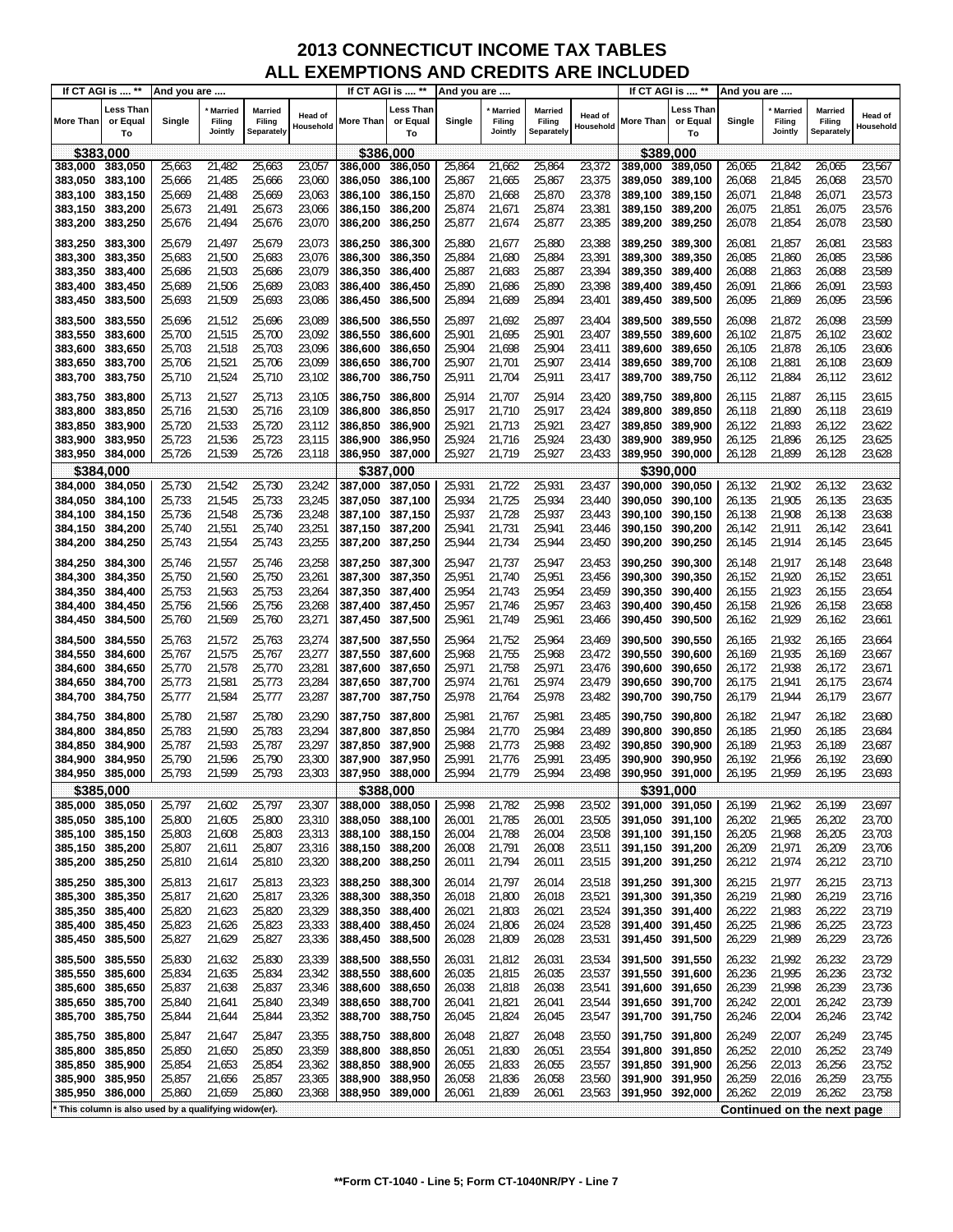| If CT AGI is  **   |                                                     | And you are      |                                     |                                        |                      |                    | If CT AGI is  **            | And you are      |                                     |                                 |                      |                    | If CT AGI is  **            | And you are      |                                     |                                 |                             |
|--------------------|-----------------------------------------------------|------------------|-------------------------------------|----------------------------------------|----------------------|--------------------|-----------------------------|------------------|-------------------------------------|---------------------------------|----------------------|--------------------|-----------------------------|------------------|-------------------------------------|---------------------------------|-----------------------------|
| <b>More Than</b>   | Less Than<br>or Equal<br>To                         | Single           | <b>Married</b><br>Filing<br>Jointly | <b>Married</b><br>Filing<br>Separately | Head of<br>Household | More Than          | Less Than<br>or Equal<br>To | Single           | <b>Married</b><br>Filing<br>Jointly | Married<br>Filing<br>Separately | Head of<br>Household | More Than          | Less Than<br>or Equal<br>To | Single           | <b>Married</b><br>Filing<br>Jointly | Married<br>Filing<br>Separately | <b>Head of</b><br>Household |
| \$392,000          |                                                     |                  |                                     |                                        |                      | \$395,000          |                             |                  |                                     |                                 |                      |                    | \$398,000                   |                  |                                     |                                 |                             |
| 392,000            | 392,050                                             | 26,266           | 22,022                              | 26,266                                 | 23,882               | 395,000            | 395,050                     | 26,467           | 22,202                              | 26,467                          | 24,077               | 398,000            | 398,050                     | 26,668           | 22,382                              | 26,668                          | 24,272                      |
| 392,050            | 392,100                                             | 26,269           | 22,025                              | 26,269                                 | 23,885               | 395,050            | 395,100                     | 26,470           | 22,205                              | 26,470                          | 24,080               | 398,050            | 398,100                     | 26,671           | 22,385                              | 26,671                          | 24,275                      |
| 392,100            | 392,150                                             | 26,272           | 22,028                              | 26,272                                 | 23,888               | 395,100            | 395,150                     | 26,473           | 22,208                              | 26,473                          | 24,083               | 398,100            | 398,150                     | 26,674           | 22,388                              | 26,674                          | 24,278                      |
| 392,150            | 392,200                                             | 26,276           | 22,031                              | 26,276                                 | 23,891               | 395,150            | 395,200                     | 26,477           | 22,211                              | 26,477                          | 24,086               | 398,150            | 398,200                     | 26,678           | 22,391                              | 26,678                          | 24,281                      |
| 392,200            | 392,250                                             | 26,279           | 22,034                              | 26,279                                 | 23,895               | 395,200            | 395,250                     | 26,480           | 22,214                              | 26,480                          | 24,090               | 398,200            | 398,250                     | 26,681           | 22,394                              | 26,681                          | 24,285                      |
| 392,250            | 392,300                                             | 26,282           | 22,037                              | 26,282                                 | 23,898               | 395,250            | 395,300                     | 26,483           | 22,217                              | 26,483                          | 24,093               | 398,250            | 398,300                     | 26,684           | 22,397                              | 26,684                          | 24,288                      |
| 392,300            | 392,350                                             | 26,286           | 22,040                              | 26,286                                 | 23,901               | 395,300            | 395,350                     | 26,487           | 22,220                              | 26,487                          | 24,096               | 398,300            | 398,350                     | 26,688           | 22,400                              | 26,688                          | 24,291                      |
| 392,350            | 392,400                                             | 26,289           | 22,043                              | 26,289                                 | 23,904               | 395,350            | 395,400                     | 26,490           | 22,223                              | 26,490                          | 24,099               | 398,350            | 398,400                     | 26,691           | 22,403                              | 26,691                          | 24,294                      |
| 392,400            | 392,450                                             | 26,292           | 22,046                              | 26,292                                 | 23,908               | 395,400            | 395,450                     | 26,493           | 22,226                              | 26,493                          | 24,103               | 398.400            | 398,450                     | 26,694           | 22,406                              | 26,694                          | 24,298                      |
| 392,450            | 392,500                                             | 26,296           | 22,049                              | 26,296                                 | 23,911               | 395,450            | 395,500                     | 26,497           | 22,229                              | 26,497                          | 24,106               | 398,450            | 398,500                     | 26,698           | 22,409                              | 26,698                          | 24,301                      |
| 392,500            | 392,550                                             | 26,299           | 22,052                              | 26,299                                 | 23,914               | 395,500            | 395,550                     | 26,500           | 22,232                              | 26,500                          | 24,109               | 398,500            | 398,550                     | 26,701           | 22,412                              | 26,701                          | 24,304                      |
| 392,550            | 392,600                                             | 26,303           | 22,055                              | 26,303                                 | 23,917               | 395,550            | 395,600                     | 26,504           | 22,235                              | 26,504                          | 24,112               | 398,550            | 398,600                     | 26,705           | 22,415                              | 26,705                          | 24,307                      |
| 392,600<br>392,650 | 392,650<br>392,700                                  | 26,306<br>26,309 | 22,058<br>22,061                    | 26,306<br>26,309                       | 23,921<br>23,924     | 395,600<br>395,650 | 395,650<br>395,700          | 26,507<br>26,510 | 22,238<br>22,241                    | 26,507<br>26,510                | 24,116<br>24,119     | 398,600<br>398,650 | 398,650<br>398,700          | 26,708<br>26,711 | 22,418<br>22,421                    | 26,708<br>26,711                | 24,311<br>24,314            |
| 392,700            | 392,750                                             | 26,313           | 22,064                              | 26,313                                 | 23,927               | 395,700            | 395,750                     | 26,514           | 22,244                              | 26,514                          | 24,122               | 398,700            | 398,750                     | 26,715           | 22,424                              | 26,715                          | 24,317                      |
|                    |                                                     |                  |                                     |                                        |                      |                    |                             |                  |                                     |                                 |                      |                    |                             |                  |                                     |                                 |                             |
| 392,750            | 392,800                                             | 26,316           | 22,067<br>22,070                    | 26,316<br>26,319                       | 23,930<br>23,934     | 395.750<br>395,800 | 395,800                     | 26,517<br>26,520 | 22,247<br>22,250                    | 26,517<br>26,520                | 24,125               | 398,750<br>398.800 | 398,800                     | 26,718           | 22,427<br>22,430                    | 26,718                          | 24,320<br>24,324            |
| 392,800<br>392,850 | 392,850<br>392,900                                  | 26,319<br>26,323 | 22,073                              | 26,323                                 | 23,937               | 395.850            | 395,850<br>395,900          | 26,524           | 22,253                              | 26,524                          | 24,129<br>24,132     | 398,850            | 398,850<br>398,900          | 26,721<br>26,725 | 22,433                              | 26,721<br>26,725                | 24,327                      |
| 392,900            | 392,950                                             | 26,326           | 22,076                              | 26,326                                 | 23,940               | 395,900            | 395,950                     | 26,527           | 22,256                              | 26,527                          | 24,135               | 398,900            | 398,950                     | 26,728           | 22,436                              | 26,728                          | 24,330                      |
| 392,950            | 393,000                                             | 26,329           | 22,079                              | 26,329                                 | 23,943               | 395,950            | 396,000                     | 26,530           | 22,259                              | 26,530                          | 24,138               | 398.950            | 399,000                     | 26,731           | 22,439                              | 26,731                          | 24,333                      |
| \$393.000          |                                                     |                  |                                     |                                        |                      | \$396.000          |                             |                  |                                     |                                 |                      |                    | \$399.000                   |                  |                                     |                                 |                             |
| 393,000            | 393,050                                             | 26,333           | 22,082                              | 26,333                                 | 23,947               | 396,000            | 396,050                     | 26,534           | 22,262                              | 26,534                          | 24,142               | 399,000            | 399,050                     | 26,735           | 22,442                              | 26,735                          | 24,337                      |
| 393.050            | 393,100                                             | 26,336           | 22,085                              | 26,336                                 | 23,950               | 396,050            | 396,100                     | 26,537           | 22,265                              | 26,537                          | 24,145               | 399,050            | 399,100                     | 26,738           | 22,445                              | 26,738                          | 24,340                      |
| 393,100            | 393,150                                             | 26,339           | 22,088                              | 26,339                                 | 23,953               | 396.100            | 396,150                     | 26,540           | 22,268                              | 26,540                          | 24,148               | 399,100            | 399,150                     | 26,741           | 22,448                              | 26,741                          | 24,343                      |
| 393,150            | 393,200                                             | 26,343           | 22,091                              | 26,343                                 | 23,956               | 396,150            | 396,200                     | 26,544           | 22,271                              | 26,544                          | 24,151               | 399,150            | 399,200                     | 26,745           | 22,451                              | 26,745                          | 24,346                      |
| 393,200            | 393,250                                             | 26,346           | 22,094                              | 26,346                                 | 23,960               | 396,200            | 396,250                     | 26,547           | 22,274                              | 26,547                          | 24,155               | 399,200            | 399,250                     | 26,748           | 22,454                              | 26,748                          | 24,350                      |
| 393,250            | 393,300                                             | 26,349           | 22,097                              | 26,349                                 | 23,963               | 396,250            | 396,300                     | 26,550           | 22,277                              | 26,550                          | 24,158               | 399,250            | 399,300                     | 26,751           | 22,457                              | 26,751                          | 24,353                      |
| 393,300            | 393,350                                             | 26,353           | 22,100                              | 26,353                                 | 23,966               | 396,300            | 396,350                     | 26,554           | 22,280                              | 26,554                          | 24,161               | 399,300            | 399,350                     | 26,755           | 22,460                              | 26,755                          | 24,356                      |
| 393,350<br>393,400 | 393,400<br>393,450                                  | 26,356<br>26,359 | 22,103<br>22,106                    | 26,356<br>26,359                       | 23,969<br>23,973     | 396,350<br>396,400 | 396,400<br>396,450          | 26,557<br>26,560 | 22,283<br>22,286                    | 26,557<br>26,560                | 24,164<br>24,168     | 399,350<br>399,400 | 399,400<br>399,450          | 26,758<br>26,761 | 22,463<br>22,466                    | 26,758<br>26,761                | 24,359<br>24,363            |
| 393,450            | 393,500                                             | 26,363           | 22,109                              | 26,363                                 | 23,976               | 396,450            | 396,500                     | 26,564           | 22,289                              | 26,564                          | 24,171               | 399,450            | 399,500                     | 26,765           | 22,469                              | 26,765                          | 24,366                      |
|                    |                                                     |                  |                                     |                                        |                      |                    |                             | 26,567           |                                     |                                 |                      | 399,500            |                             |                  |                                     |                                 |                             |
| 393,500<br>393,550 | 393,550<br>393,600                                  | 26,366<br>26,370 | 22,112<br>22,115                    | 26,366<br>26,370                       | 23,979<br>23,982     | 396,500<br>396,550 | 396,550<br>396,600          | 26,571           | 22,292<br>22,295                    | 26,567<br>26,571                | 24,174<br>24,177     | 399,550            | 399,550<br>399,600          | 26,768<br>26,772 | 22,472<br>22,475                    | 26,768<br>26,772                | 24,369<br>24,372            |
| 393,600            | 393,650                                             | 26,373           | 22,118                              | 26,373                                 | 23,986               | 396,600            | 396,650                     | 26,574           | 22,298                              | 26,574                          | 24,181               | 399,600            | 399,650                     | 26,775           | 22,478                              | 26,775                          | 24,376                      |
| 393,650            | 393,700                                             | 26,376           | 22,121                              | 26,376                                 | 23,989               | 396,650            | 396,700                     | 26,577           | 22,301                              | 26,577                          | 24,184               | 399,650            | 399,700                     | 26,778           | 22,481                              | 26,778                          | 24,379                      |
| 393,700            | 393,750                                             | 26,380           | 22,124                              | 26,380                                 | 23,992               | 396,700            | 396,750                     | 26,581           | 22,304                              | 26,581                          | 24,187               | 399,700            | 399,750                     | 26,782           | 22,484                              | 26,782                          | 24,382                      |
| 393,750            | 393,800                                             | 26,383           | 22,127                              | 26,383                                 | 23,995               | 396,750            | 396,800                     | 26,584           | 22,307                              | 26,584                          | 24,190               | 399,750            | 399,800                     | 26,785           | 22,487                              | 26,785                          | 24,385                      |
| 393,800            | 393,850                                             | 26,386           | 22,130                              | 26,386                                 | 23,999               | 396,800            | 396,850                     | 26,587           | 22,310                              | 26,587                          | 24,194               | 399,800            | 399,850                     | 26,788           | 22,490                              | 26,788                          | 24,389                      |
| 393,850            | 393,900                                             | 26,390           | 22,133                              | 26,390                                 | 24,002               | 396,850            | 396,900                     | 26,591           | 22,313                              | 26,591                          | 24,197               | 399,850            | 399,900                     | 26,792           | 22,493                              | 26,792                          | 24,392                      |
| 393,900            | 393,950                                             | 26,393           | 22,136                              | 26,393                                 | 24,005               | 396,900            | 396,950                     | 26,594           | 22,316                              | 26,594                          | 24,200               | 399,900            | 399,950                     | 26,795           | 22,496                              | 26,795                          | 24,395                      |
| 393,950 394,000    |                                                     | 26,396           | 22,139                              | 26,396                                 | 24,008               | 396,950 397,000    |                             | 26,597           | 22,319                              | 26,597                          | 24,203               | 399,950            | 400,000                     | 26,798           | 22,499                              | 26,798                          | 24,398                      |
| \$394,000          |                                                     |                  |                                     |                                        |                      | \$397,000          |                             |                  |                                     |                                 |                      |                    | \$400,000                   |                  |                                     |                                 |                             |
| 394,000            | 394,050                                             | 26,400           | 22,142                              | 26,400                                 | 24,012               | 397,000            | 397,050                     | 26,601           | 22,322                              | 26,601                          | 24,207               | 400,000            | 400,050                     | 26,802           | 22,652                              | 26,802                          | 24,522                      |
| 394,050<br>394,100 | 394,100<br>394,150                                  | 26,403<br>26,406 | 22,145<br>22,148                    | 26,403<br>26,406                       | 24,015<br>24,018     | 397,050<br>397,100 | 397,100<br>397,150          | 26,604<br>26,607 | 22,325<br>22,328                    | 26,604<br>26,607                | 24,210<br>24,213     | 400,050<br>400,100 | 400,100<br>400,150          | 26,805<br>26,808 | 22,655<br>22,658                    | 26,805<br>26,808                | 24,525<br>24,528            |
| 394,150            | 394,200                                             | 26,410           | 22,151                              | 26,410                                 | 24,021               | 397,150 397,200    |                             | 26,611           | 22,331                              | 26,611                          | 24,216               | 400,150            | 400,200                     | 26,812           | 22,661                              | 26,812                          | 24,532                      |
| 394,200            | 394,250                                             | 26,413           | 22,154                              | 26,413                                 | 24,025               | 397,200            | 397,250                     | 26,614           | 22,334                              | 26,614                          | 24,220               | 400,200            | 400,250                     | 26,815           | 22,665                              | 26,815                          | 24,535                      |
| 394,250            | 394,300                                             | 26,416           | 22,157                              | 26,416                                 | 24,028               | 397,250            | 397,300                     | 26,617           | 22,337                              | 26,617                          | 24,223               | 400,250            | 400,300                     | 26,818           | 22,668                              | 26,818                          | 24,538                      |
| 394,300            | 394,350                                             | 26,420           | 22,160                              | 26,420                                 | 24,031               | 397,300            | 397,350                     | 26,621           | 22,340                              | 26,621                          | 24,226               | 400,300            | 400,350                     | 26,822           | 22,671                              | 26,822                          | 24,542                      |
| 394,350            | 394,400                                             | 26,423           | 22,163                              | 26,423                                 | 24,034               | 397,350            | 397,400                     | 26,624           | 22,343                              | 26,624                          | 24,229               | 400,350            | 400,400                     | 26,825           | 22,674                              | 26,825                          | 24,545                      |
| 394,400            | 394,450                                             | 26,426           | 22,166                              | 26,426                                 | 24,038               | 397,400            | 397,450                     | 26,627           | 22,346                              | 26,627                          | 24,233               | 400,400            | 400,450                     | 26,828           | 22,678                              | 26,828                          | 24,548                      |
| 394,450            | 394,500                                             | 26,430           | 22,169                              | 26,430                                 | 24,041               | 397,450            | 397,500                     | 26,631           | 22,349                              | 26,631                          | 24,236               | 400,450            | 400,500                     | 26,832           | 22,681                              | 26,832                          | 24,552                      |
| 394,500            | 394,550                                             | 26,433           | 22,172                              | 26,433                                 | 24,044               | 397,500 397,550    |                             | 26,634           | 22,352                              | 26,634                          | 24,239               | 400,500            | 400,550                     | 26,835           | 22,684                              | 26,835                          | 24,555                      |
| 394,550            | 394,600                                             | 26,437           | 22,175                              | 26,437                                 | 24,047               | 397,550            | 397,600                     | 26,638           | 22,355                              | 26,638                          | 24,242               | 400,550            | 400,600                     | 26,839           | 22,687                              | 26,839                          | 24,559                      |
| 394,600            | 394,650                                             | 26,440           | 22,178                              | 26,440                                 | 24,051               | 397,600            | 397,650                     | 26,641           | 22,358                              | 26,641                          | 24,246               | 400,600            | 400,650                     | 26,842           | 22,691                              | 26,842                          | 24,562                      |
| 394,650            | 394,700                                             | 26,443           | 22,181                              | 26,443                                 | 24,054               | 397,650            | 397,700                     | 26,644           | 22,361                              | 26,644                          | 24,249               | 400,650            | 400,700                     | 26,845           | 22,694                              | 26,845                          | 24,565                      |
| 394,700            | 394,750                                             | 26,447           | 22,184                              | 26,447                                 | 24,057               | 397,700            | 397,750                     | 26,648           | 22,364                              | 26,648                          | 24,252               | 400,700            | 400,750                     | 26,849           | 22,697                              | 26,849                          | 24,569                      |
| 394,750            | 394,800                                             | 26,450           | 22,187                              | 26,450                                 | 24,060               | 397,750            | 397,800                     | 26,651           | 22,367                              | 26,651                          | 24,255               | 400,750            | 400,800                     | 26,852           | 22,700                              | 26,852                          | 24,572                      |
| 394,800            | 394,850                                             | 26,453           | 22,190                              | 26,453                                 | 24,064               | 397,800            | 397,850                     | 26,654           | 22,370                              | 26,654                          | 24,259               | 400,800            | 400,850                     | 26,855           | 22,704                              | 26,855                          | 24,575                      |
| 394,850<br>394,900 | 394,900<br>394,950                                  | 26,457<br>26,460 | 22,193<br>22,196                    | 26,457<br>26,460                       | 24,067<br>24,070     | 397,850<br>397,900 | 397,900<br>397,950          | 26,658<br>26,661 | 22,373<br>22,376                    | 26,658<br>26,661                | 24,262<br>24,265     | 400,850<br>400,900 | 400,900<br>400,950          | 26,859<br>26,862 | 22,707<br>22,710                    | 26,859<br>26,862                | 24,579<br>24,582            |
| 394,950            | 395,000                                             | 26,463           | 22,199                              | 26,463                                 | 24,073               | 397,950            | 398,000                     | 26,664           | 22,379                              | 26,664                          | 24,268               | 400,950            | 401,000                     | 26,865           | 22,713                              | 26,865                          | 24,585                      |
|                    | This column is also used by a qualifying widow(er). |                  |                                     |                                        |                      |                    |                             |                  |                                     |                                 |                      |                    |                             |                  |                                     | Continued on the next page      |                             |
|                    |                                                     |                  |                                     |                                        |                      |                    |                             |                  |                                     |                                 |                      |                    |                             |                  |                                     |                                 |                             |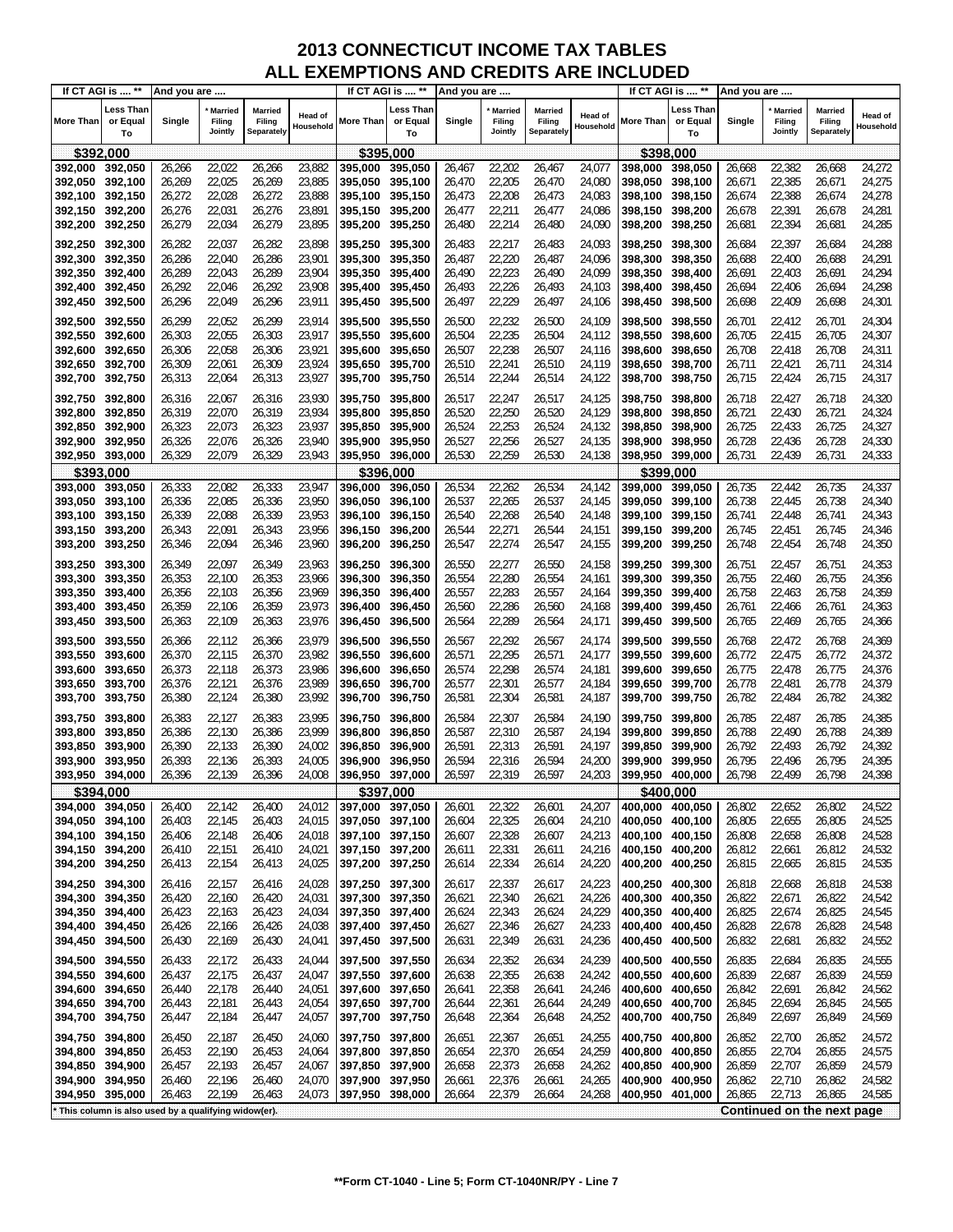| If CT AGI is  **           |                                                     | And you are      |                                     |                                        |                      |                    | If CT AGI is  **            | And you are      |                                     |                                 |                      |                    | If CT AGI is  **                   | And you are      |                                     |                                 |                             |
|----------------------------|-----------------------------------------------------|------------------|-------------------------------------|----------------------------------------|----------------------|--------------------|-----------------------------|------------------|-------------------------------------|---------------------------------|----------------------|--------------------|------------------------------------|------------------|-------------------------------------|---------------------------------|-----------------------------|
| <b>More Than</b>           | Less Than<br>or Equal<br>To                         | Single           | <b>Married</b><br>Filing<br>Jointly | <b>Married</b><br>Filing<br>Separately | Head of<br>Household | More Than          | Less Than<br>or Equal<br>To | Single           | <b>Married</b><br>Filing<br>Jointly | Married<br>Filing<br>Separately | Head of<br>Household | More Than          | <b>Less Than</b><br>or Equal<br>To | Single           | <b>Married</b><br>Filing<br>Jointly | Married<br>Filing<br>Separately | <b>Head of</b><br>Household |
| \$401,000                  |                                                     |                  |                                     |                                        |                      | \$404,000          |                             |                  |                                     |                                 |                      |                    | \$407,000                          |                  |                                     |                                 |                             |
| 401,000                    | 401,050                                             | 26,869           | 22,717                              | 26,869                                 | 24,589               | 404,000            | 404,050                     | 27,070           | 22,912                              | 27,070                          | 24,790               | 407,000            | 407,050                            | 27,271           | 23,107                              | 27,271                          | 24,991                      |
| 401,050                    | 401,100                                             | 26,872           | 22,720                              | 26,872                                 | 24,592               | 404,050            | 404,100                     | 27,073           | 22,915                              | 27,073                          | 24,793               | 407,050            | 407,100                            | 27,274           | 23,110                              | 27,274                          | 24,994                      |
| 401,100                    | 401,150                                             | 26,875           | 22,723                              | 26,875                                 | 24,595               | 404.100            | 404,150                     | 27,076           | 22,918                              | 27,076                          | 24,796               | 407,100            | 407,150                            | 27,277           | 23,113                              | 27,277                          | 24,997                      |
| 401,150                    | 401,200                                             | 26,879           | 22,726                              | 26,879                                 | 24,599               | 404,150            | 404,200                     | 27,080           | 22,921                              | 27,080                          | 24,800               | 407,150            | 407,200                            | 27,281           | 23,116                              | 27,281                          | 25,001                      |
| 401,200                    | 401,250                                             | 26,882           | 22,730                              | 26,882                                 | 24,602               | 404,200            | 404,250                     | 27,083           | 22,925                              | 27,083                          | 24,803               | 407,200            | 407,250                            | 27,284           | 23,120                              | 27,284                          | 25,004                      |
| 401,250                    | 401,300                                             | 26,885           | 22,733                              | 26,885                                 | 24,605               | 404,250            | 404,300                     | 27,086           | 22,928                              | 27,086                          | 24,806               | 407,250            | 407,300                            | 27,287           | 23,123                              | 27,287                          | 25,007                      |
| 401,300                    | 401,350                                             | 26,889           | 22,736                              | 26,889                                 | 24,609               | 404,300            | 404,350                     | 27,090           | 22,931                              | 27,090                          | 24,810               | 407,300            | 407,350                            | 27,291           | 23,126                              | 27,291                          | 25,011                      |
| 401,350                    | 401,400                                             | 26,892           | 22,739                              | 26,892                                 | 24,612               | 404,350            | 404,400                     | 27,093           | 22,934                              | 27,093                          | 24,813               | 407,350            | 407,400                            | 27,294           | 23,129                              | 27,294                          | 25,014                      |
| 401,400                    | 401,450                                             | 26,895           | 22,743                              | 26,895                                 | 24,615               | 404,400            | 404,450                     | 27,096           | 22,938                              | 27,096                          | 24,816               | 407,400            | 407,450                            | 27,297           | 23,133                              | 27,297                          | 25,017                      |
| 401,450                    | 401,500                                             | 26,899           | 22,746                              | 26,899                                 | 24,619               | 404,450            | 404,500                     | 27,100           | 22,941                              | 27,100                          | 24,820               | 407,450            | 407,500                            | 27,301           | 23,136                              | 27,301                          | 25,021                      |
| 401,500                    | 401,550                                             | 26,902           | 22,749                              | 26,902                                 | 24,622               | 404,500            | 404,550                     | 27,103           | 22,944                              | 27,103                          | 24,823               | 407,500            | 407,550                            | 27,304           | 23,139                              | 27,304                          | 25,024                      |
| 401,550                    | 401,600                                             | 26,906           | 22,752                              | 26,906                                 | 24,626               | 404,550            | 404,600                     | 27,107           | 22,947                              | 27,107                          | 24,827               | 407,550            | 407,600                            | 27,308           | 23,142                              | 27,308                          | 25,028                      |
| 401,600<br>401,650         | 401,650<br>401,700                                  | 26,909<br>26,912 | 22,756<br>22,759                    | 26,909<br>26,912                       | 24,629<br>24,632     | 404,600<br>404,650 | 404,650<br>404,700          | 27,110<br>27,113 | 22,951<br>22,954                    | 27,110<br>27,113                | 24,830<br>24,833     | 407,600<br>407,650 | 407,650<br>407,700                 | 27,311<br>27,314 | 23,146<br>23,149                    | 27,311<br>27,314                | 25,031<br>25,034            |
| 401,700                    | 401,750                                             | 26,916           | 22,762                              | 26,916                                 | 24,636               | 404,700            | 404,750                     | 27,117           | 22,957                              | 27,117                          | 24,837               | 407,700            | 407,750                            | 27,318           | 23,152                              | 27,318                          | 25,038                      |
|                            |                                                     |                  |                                     |                                        |                      |                    |                             |                  |                                     |                                 |                      |                    |                                    |                  |                                     |                                 |                             |
| 401,750                    | 401,800<br>401,850                                  | 26,919<br>26,922 | 22,765<br>22,769                    | 26,919<br>26,922                       | 24,639               | 404,750<br>404,800 | 404,800                     | 27,120<br>27,123 | 22,960<br>22,964                    | 27,120<br>27,123                | 24,840               | 407,750<br>407,800 | 407,800<br>407,850                 | 27,321<br>27,324 | 23,155<br>23,159                    | 27,321<br>27,324                | 25,041                      |
| 401,800<br>401,850         | 401,900                                             | 26,926           | 22,772                              | 26,926                                 | 24,642<br>24,646     | 404,850            | 404,850<br>404,900          | 27,127           | 22,967                              | 27,127                          | 24,843<br>24,847     | 407,850            | 407,900                            | 27,328           | 23,162                              | 27,328                          | 25,044<br>25,048            |
| 401,900                    | 401,950                                             | 26,929           | 22,775                              | 26,929                                 | 24,649               | 404,900            | 404,950                     | 27,130           | 22,970                              | 27,130                          | 24,850               | 407,900            | 407,950                            | 27,331           | 23,165                              | 27,331                          | 25,051                      |
| 401,950                    | 402,000                                             | 26,932           | 22,778                              | 26,932                                 | 24,652               | 404.950            | 405,000                     | 27,133           | 22,973                              | 27,133                          | 24,853               | 407,950            | 408,000                            | 27,334           | 23,168                              | 27,334                          | 25,054                      |
| \$402.000                  |                                                     |                  |                                     |                                        |                      | \$405,000          |                             |                  |                                     |                                 |                      |                    | \$408.000                          |                  |                                     |                                 |                             |
| 402,000                    | 402,050                                             | 26,936           | 22,782                              | 26,936                                 | 24,656               | 405,000            | 405,050                     | 27,137           | 22,977                              | 27,137                          | 24,857               | 408,000            | 408,050                            | 27,338           | 23,172                              | 27,338                          | 25,178                      |
| 402,050                    | 402,100                                             | 26,939           | 22,785                              | 26,939                                 | 24,659               | 405,050            | 405,100                     | 27,140           | 22,980                              | 27,140                          | 24,860               | 408,050            | 408,100                            | 27,341           | 23,175                              | 27,341                          | 25,181                      |
| 402,100                    | 402,150                                             | 26,942           | 22,788                              | 26,942                                 | 24,662               | 405,100            | 405,150                     | 27,143           | 22,983                              | 27,143                          | 24,863               | 408,100            | 408,150                            | 27,344           | 23,178                              | 27,344                          | 25,184                      |
| 402,150                    | 402,200                                             | 26,946           | 22,791                              | 26,946                                 | 24,666               | 405,150            | 405,200                     | 27,147           | 22,986                              | 27,147                          | 24,867               | 408,150            | 408,200                            | 27,348           | 23,181                              | 27,348                          | 25,188                      |
| 402,200                    | 402,250                                             | 26,949           | 22,795                              | 26,949                                 | 24,669               | 405,200            | 405,250                     | 27,150           | 22,990                              | 27,150                          | 24,870               | 408,200            | 408,250                            | 27,351           | 23,185                              | 27,351                          | 25,191                      |
| 402,250                    | 402,300                                             | 26,952           | 22,798                              | 26,952                                 | 24,672               | 405,250            | 405,300                     | 27,153           | 22,993                              | 27,153                          | 24,873               | 408,250            | 408,300                            | 27,354           | 23,188                              | 27,354                          | 25,194                      |
| 402,300                    | 402,350                                             | 26,956           | 22,801                              | 26,956                                 | 24,676               | 405,300            | 405,350                     | 27,157           | 22,996                              | 27,157                          | 24,877               | 408,300            | 408,350                            | 27,358           | 23,191                              | 27,358                          | 25,198                      |
| 402,350                    | 402,400                                             | 26,959           | 22,804                              | 26,959                                 | 24,679               | 405,350            | 405,400                     | 27,160           | 22,999                              | 27,160<br>27,163                | 24,880               | 408,350            | 408,400                            | 27,361           | 23,194                              | 27,361                          | 25,201                      |
| 402,400<br>402,450         | 402,450<br>402,500                                  | 26,962<br>26,966 | 22,808<br>22,811                    | 26,962<br>26,966                       | 24,682<br>24,686     | 405,400<br>405,450 | 405,450<br>405,500          | 27,163<br>27,167 | 23,003<br>23,006                    | 27,167                          | 24,883<br>24,887     | 408,400<br>408,450 | 408,450<br>408,500                 | 27,364<br>27,368 | 23,198<br>23,201                    | 27,364<br>27,368                | 25,204<br>25,208            |
|                            |                                                     |                  |                                     |                                        |                      |                    |                             |                  |                                     |                                 |                      |                    |                                    |                  |                                     |                                 |                             |
| 402,500                    | 402,550<br>402,600                                  | 26,969           | 22,814<br>22,817                    | 26,969                                 | 24,689<br>24,693     | 405,500            | 405,550                     | 27,170           | 23,009<br>23,012                    | 27,170                          | 24,890               | 408,500            | 408,550                            | 27,371<br>27,375 | 23,204<br>23,207                    | 27,371<br>27,375                | 25,211<br>25,215            |
| 402,550<br>402,600         | 402,650                                             | 26,973<br>26,976 | 22,821                              | 26,973<br>26,976                       | 24,696               | 405,550<br>405,600 | 405,600<br>405,650          | 27,174<br>27,177 | 23,016                              | 27,174<br>27,177                | 24,894<br>24,897     | 408,550<br>408,600 | 408,600<br>408,650                 | 27,378           | 23,211                              | 27,378                          | 25,218                      |
| 402,650                    | 402,700                                             | 26,979           | 22,824                              | 26,979                                 | 24,699               | 405,650            | 405,700                     | 27,180           | 23,019                              | 27,180                          | 24,900               | 408,650            | 408,700                            | 27,381           | 23,214                              | 27,381                          | 25,221                      |
| 402,700                    | 402,750                                             | 26,983           | 22,827                              | 26,983                                 | 24,703               | 405,700            | 405,750                     | 27,184           | 23,022                              | 27,184                          | 24,904               | 408,700            | 408,750                            | 27,385           | 23,217                              | 27,385                          | 25,225                      |
| 402,750                    | 402,800                                             | 26,986           | 22,830                              | 26,986                                 | 24,706               | 405,750            | 405,800                     | 27,187           | 23,025                              | 27,187                          | 24,907               | 408.750            | 408,800                            | 27,388           | 23,220                              | 27,388                          | 25,228                      |
| 402,800                    | 402,850                                             | 26,989           | 22,834                              | 26,989                                 | 24,709               | 405,800            | 405,850                     | 27,190           | 23,029                              | 27,190                          | 24,910               | 408,800            | 408,850                            | 27,391           | 23,224                              | 27,391                          | 25,231                      |
| 402,850                    | 402,900                                             | 26,993           | 22,837                              | 26,993                                 | 24,713               | 405,850            | 405,900                     | 27,194           | 23,032                              | 27,194                          | 24,914               | 408,850            | 408,900                            | 27,395           | 23,227                              | 27,395                          | 25,235                      |
| 402,900                    | 402,950                                             | 26,996           | 22,840                              | 26,996                                 | 24,716               | 405,900            | 405,950                     | 27,197           | 23,035                              | 27,197                          | 24,917               | 408,900            | 408,950                            | 27,398           | 23,230                              | 27,398                          | 25,238                      |
| 402,950 403,000            |                                                     | 26,999           | 22,843                              | 26,999                                 | 24,719               | 405,950            | 406,000                     | 27,200           | 23,038                              | 27,200                          | 24,920               | 408,950            | 409,000                            | 27,401           | 23,233                              | 27,401                          | 25,241                      |
| \$403,000                  |                                                     |                  |                                     |                                        |                      | \$406,000          |                             |                  |                                     |                                 |                      |                    | \$409,000                          |                  |                                     |                                 |                             |
| 403,000                    | 403,050                                             | 27,003           | 22,847                              | 27,003                                 | 24,723               | 406,000            | 406,050                     | 27,204           | 23,042                              | 27,204                          | 24,924               | 409,000            | 409,050                            | 27,405           | 23,237                              | 27,405                          | 25,245                      |
| 403,050 403,100            |                                                     | 27,006           | 22,850                              | 27,006                                 | 24,726               | 406,050            | 406,100                     | 27,207           | 23,045                              | 27,207                          | 24,927               | 409,050            | 409,100                            | 27,408           | 23,240                              | 27,408                          | 25,248                      |
| 403,100<br>403,150 403,200 | 403,150                                             | 27,009<br>27,013 | 22,853<br>22,856                    | 27,009<br>27,013                       | 24,729<br>24,733     | 406,100<br>406,150 | 406,150<br>406,200          | 27,210<br>27,214 | 23,048<br>23,051                    | 27,210<br>27,214                | 24,930<br>24,934     | 409,100<br>409,150 | 409,150<br>409,200                 | 27,411<br>27,415 | 23,243<br>23,246                    | 27,411<br>27,415                | 25,251<br>25,255            |
| 403,200                    | 403,250                                             | 27,016           | 22,860                              | 27,016                                 | 24,736               | 406,200            | 406,250                     | 27,217           | 23,055                              | 27,217                          | 24,937               | 409,200            | 409,250                            | 27,418           | 23,250                              | 27,418                          | 25,258                      |
|                            |                                                     |                  |                                     |                                        |                      |                    |                             |                  |                                     |                                 |                      |                    |                                    |                  |                                     |                                 |                             |
| 403,250<br>403,300         | 403,300<br>403,350                                  | 27,019<br>27,023 | 22,863<br>22,866                    | 27,019<br>27,023                       | 24,739<br>24,743     | 406,250<br>406,300 | 406,300<br>406,350          | 27,220<br>27,224 | 23,058<br>23,061                    | 27,220<br>27,224                | 24,940<br>24,944     | 409,250<br>409,300 | 409,300<br>409,350                 | 27,421<br>27,425 | 23,253<br>23,256                    | 27,421<br>27,425                | 25,261<br>25,265            |
| 403,350                    | 403,400                                             | 27,026           | 22,869                              | 27,026                                 | 24,746               | 406,350            | 406,400                     | 27,227           | 23,064                              | 27,227                          | 24,947               | 409,350            | 409,400                            | 27,428           | 23,259                              | 27,428                          | 25,268                      |
| 403,400                    | 403,450                                             | 27,029           | 22,873                              | 27,029                                 | 24,749               | 406,400            | 406,450                     | 27,230           | 23,068                              | 27,230                          | 24,950               | 409,400            | 409,450                            | 27,431           | 23,263                              | 27,431                          | 25,271                      |
| 403,450                    | 403,500                                             | 27,033           | 22,876                              | 27,033                                 | 24,753               | 406,450            | 406,500                     | 27,234           | 23,071                              | 27,234                          | 24,954               | 409,450            | 409,500                            | 27,435           | 23,266                              | 27,435                          | 25,275                      |
| 403,500                    | 403,550                                             | 27,036           | 22,879                              | 27,036                                 | 24,756               | 406,500            | 406,550                     | 27,237           | 23,074                              | 27,237                          | 24,957               | 409,500            | 409,550                            | 27,438           | 23,269                              | 27,438                          | 25,278                      |
| 403,550                    | 403,600                                             | 27,040           | 22,882                              | 27,040                                 | 24,760               | 406,550            | 406,600                     | 27,241           | 23,077                              | 27,241                          | 24,961               | 409,550            | 409,600                            | 27,442           | 23,272                              | 27,442                          | 25,282                      |
| 403,600                    | 403,650                                             | 27,043           | 22,886                              | 27,043                                 | 24,763               | 406,600            | 406,650                     | 27,244           | 23,081                              | 27,244                          | 24,964               | 409,600            | 409,650                            | 27,445           | 23,276                              | 27,445                          | 25,285                      |
| 403,650                    | 403,700                                             | 27,046           | 22,889                              | 27,046                                 | 24,766               | 406,650            | 406,700                     | 27,247           | 23,084                              | 27,247                          | 24,967               | 409,650            | 409,700                            | 27,448           | 23,279                              | 27,448                          | 25,288                      |
| 403,700                    | 403,750                                             | 27,050           | 22,892                              | 27,050                                 | 24,770               | 406,700            | 406,750                     | 27,251           | 23,087                              | 27,251                          | 24,971               | 409,700            | 409,750                            | 27,452           | 23,282                              | 27,452                          | 25,292                      |
| 403,750                    | 403,800                                             | 27,053           | 22,895                              | 27,053                                 | 24,773               | 406,750            | 406,800                     | 27,254           | 23,090                              | 27,254                          | 24,974               | 409,750            | 409,800                            | 27,455           | 23,285                              | 27,455                          | 25,295                      |
| 403,800                    | 403,850                                             | 27,056           | 22,899                              | 27,056                                 | 24,776               | 406,800            | 406,850                     | 27,257           | 23,094                              | 27,257                          | 24,977               | 409,800            | 409,850                            | 27,458           | 23,289                              | 27,458                          | 25,298                      |
| 403,850                    | 403,900                                             | 27,060           | 22,902                              | 27,060                                 | 24,780               | 406,850            | 406,900                     | 27,261           | 23,097                              | 27,261                          | 24,981               | 409,850            | 409,900                            | 27,462           | 23,292                              | 27,462                          | 25,302                      |
| 403,900                    | 403,950                                             | 27,063           | 22,905                              | 27,063                                 | 24,783               | 406,900            | 406,950                     | 27,264           | 23,100                              | 27,264                          | 24,984               | 409,900            | 409,950                            | 27,465           | 23,295                              | 27,465                          | 25,305                      |
| 403,950                    | 404,000                                             | 27,066           | 22,908                              | 27,066                                 | 24,786               | 406,950            | 407,000                     | 27,267           | 23,103                              | 27,267                          | 24,987               | 409,950            | 410,000                            | 27,468           | 23,298                              | 27,468                          | 25,308                      |
|                            | This column is also used by a qualifying widow(er). |                  |                                     |                                        |                      |                    |                             |                  |                                     |                                 |                      |                    |                                    |                  |                                     | Continued on the next page      |                             |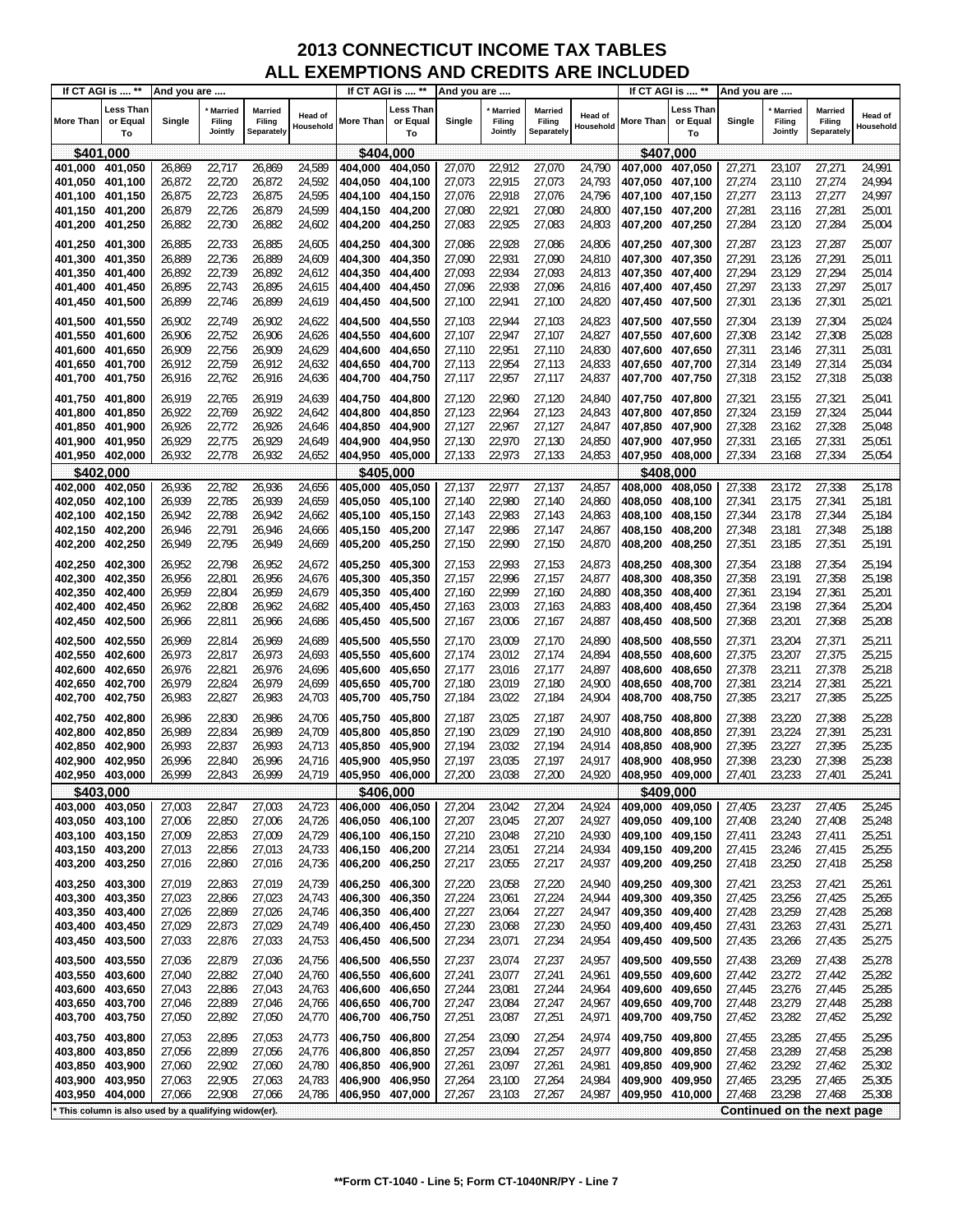| If CT AGI is  **                                      |                             | And you are      |                                     |                                 |                      |                                    | If CT AGI is  **                   | And you are      |                                     |                                 |                             |                                    | If CT AGI is  **            | And you are      |                                     |                                 |                             |
|-------------------------------------------------------|-----------------------------|------------------|-------------------------------------|---------------------------------|----------------------|------------------------------------|------------------------------------|------------------|-------------------------------------|---------------------------------|-----------------------------|------------------------------------|-----------------------------|------------------|-------------------------------------|---------------------------------|-----------------------------|
| <b>More Than</b>                                      | Less Than<br>or Equal<br>To | Single           | <b>Married</b><br>Filing<br>Jointly | Married<br>Filing<br>Separately | Head of<br>Household | <b>More Than</b>                   | <b>Less Than</b><br>or Equal<br>To | Single           | <b>Married</b><br>Filing<br>Jointly | Married<br>Filing<br>Separately | <b>Head of</b><br>Household | <b>More Than</b>                   | Less Than<br>or Equal<br>To | Single           | <b>Married</b><br>Filing<br>Jointly | Married<br>Filing<br>Separately | <b>Head of</b><br>Household |
| \$410,000                                             |                             |                  |                                     |                                 |                      | \$413,000                          |                                    |                  |                                     |                                 |                             |                                    | \$416,000                   |                  |                                     |                                 |                             |
| 410,000 410,050                                       |                             | 27,472           | 23,452                              | 27,472                          | 25,312               | 413,000 413,050                    |                                    | 27,673           | 23,647                              | 27,673                          | 25,513                      | 416,000                            | 416,050                     | 27,874           | 23,842                              | 27,874                          | 25,834                      |
| 410,050 410,100                                       |                             | 27,475           | 23,455                              | 27,475                          | 25,315               | 413,050 413,100                    |                                    | 27,676           | 23,650                              | 27,676                          | 25,516                      | 416,050 416,100                    |                             | 27,877           | 23,845                              | 27,877                          | 25,837                      |
| 410,100 410,150                                       |                             | 27,478           | 23,458                              | 27,478                          | 25,318               | 413,100 413,150                    |                                    | 27,679           | 23,653                              | 27,679                          | 25,519                      | 416,100 416,150                    |                             | 27,880           | 23,848                              | 27,880                          | 25,840                      |
| 410,150 410,200                                       |                             | 27,482           | 23,461                              | 27,482                          | 25,322               | 413,150 413,200                    |                                    | 27,683           | 23,656                              | 27,683                          | 25,523                      | 416,150 416,200                    |                             | 27,884           | 23,851                              | 27,884                          | 25,844                      |
| 410,200 410,250                                       |                             | 27,485           | 23,465                              | 27,485                          | 25,325               | 413,200 413,250                    |                                    | 27,686           | 23,660                              | 27,686                          | 25,526                      | 416,200 416,250                    |                             | 27,887           | 23,855                              | 27,887                          | 25,847                      |
| 410,250 410,300                                       |                             | 27,488           | 23,468                              | 27,488                          | 25,328               | 413,250 413,300                    |                                    | 27,689           | 23,663                              | 27,689                          | 25,529                      | 416,250 416,300                    |                             | 27,890           | 23,858                              | 27,890                          | 25,850                      |
| 410,300 410,350                                       |                             | 27,492           | 23,471                              | 27,492                          | 25,332               | 413,300 413,350                    |                                    | 27,693           | 23,666                              | 27,693                          | 25,533                      | 416,300 416,350                    |                             | 27,894           | 23,861                              | 27,894                          | 25,854                      |
| 410,350 410,400                                       |                             | 27,495           | 23,474                              | 27,495                          | 25,335               | 413,350 413,400                    |                                    | 27,696           | 23,669                              | 27,696                          | 25,536                      | 416,350 416,400                    |                             | 27,897           | 23,864                              | 27,897                          | 25,857                      |
| 410,400 410,450<br>410,450 410,500                    |                             | 27,498<br>27,502 | 23,478<br>23,481                    | 27,498<br>27,502                | 25,338<br>25,342     | 413,400 413,450<br>413,450 413,500 |                                    | 27,699<br>27,703 | 23,673<br>23,676                    | 27,699<br>27,703                | 25,539<br>25,543            | 416,400 416,450<br>416,450         | 416,500                     | 27,900<br>27,904 | 23,868<br>23,871                    | 27,900<br>27,904                | 25,860<br>25,864            |
|                                                       |                             |                  |                                     |                                 |                      |                                    |                                    |                  |                                     |                                 |                             |                                    |                             |                  |                                     |                                 |                             |
| 410,500 410,550                                       |                             | 27,505           | 23,484                              | 27,505                          | 25,345               | 413,500 413,550                    |                                    | 27,706           | 23,679                              | 27,706                          | 25,546                      | 416,500                            | 416,550                     | 27,907           | 23,874                              | 27,907                          | 25,867                      |
| 410,550 410,600<br>410,600 410,650                    |                             | 27,509<br>27,512 | 23,487<br>23,491                    | 27,509<br>27,512                | 25,349<br>25,352     | 413,550 413,600<br>413,600 413,650 |                                    | 27,710<br>27,713 | 23,682<br>23,686                    | 27,710<br>27,713                | 25,550<br>25,553            | 416,550<br>416,600                 | 416,600<br>416,650          | 27,911<br>27,914 | 23,877<br>23,881                    | 27,911<br>27,914                | 25,871<br>25,874            |
| 410,650 410,700                                       |                             | 27,515           | 23,494                              | 27,515                          | 25,355               | 413,650 413,700                    |                                    | 27,716           | 23,689                              | 27,716                          | 25,556                      | 416,650                            | 416,700                     | 27,917           | 23,884                              | 27,917                          | 25,877                      |
| 410,700 410,750                                       |                             | 27,519           | 23,497                              | 27,519                          | 25,359               | 413,700 413,750                    |                                    | 27,720           | 23,692                              | 27,720                          | 25,560                      | 416,700                            | 416,750                     | 27,921           | 23,887                              | 27,921                          | 25,881                      |
| 410,750 410,800                                       |                             | 27,522           | 23,500                              | 27,522                          | 25,362               | 413,750 413,800                    |                                    | 27,723           | 23,695                              | 27,723                          | 25,563                      | 416,750                            | 416,800                     | 27,924           | 23,890                              | 27,924                          | 25,884                      |
| 410,800                                               | 410,850                     | 27,525           | 23,504                              | 27,525                          | 25,365               | 413,800 413,850                    |                                    | 27,726           | 23,699                              | 27,726                          | 25,566                      | 416,800                            | 416,850                     | 27,927           | 23,894                              | 27,927                          | 25,887                      |
| 410,850 410,900                                       |                             | 27,529           | 23,507                              | 27,529                          | 25,369               | 413,850 413,900                    |                                    | 27,730           | 23,702                              | 27,730                          | 25,570                      | 416,850 416,900                    |                             | 27,931           | 23,897                              | 27,931                          | 25,891                      |
| 410,900 410,950                                       |                             | 27,532           | 23,510                              | 27,532                          | 25,372               | 413,900 413,950                    |                                    | 27,733           | 23,705                              | 27,733                          | 25,573                      | 416,900 416,950                    |                             | 27,934           | 23,900                              | 27,934                          | 25,894                      |
| 410,950 411,000                                       |                             | 27,535           | 23,513                              | 27,535                          | 25,375               | 413,950 414,000                    |                                    | 27,736           | 23,708                              | 27,736                          | 25,576                      | 416,950 417,000                    |                             | 27,937           | 23,903                              | 27,937                          | 25,897                      |
| \$411,000                                             |                             |                  |                                     |                                 |                      |                                    | \$414,000                          |                  |                                     |                                 |                             |                                    | \$417.000                   |                  |                                     |                                 |                             |
| 411,000                                               | 411,050                     | 27,539           | 23,517                              | 27,539                          | 25,379               | 414,000                            | 414,050                            | 27,740           | 23,712                              | 27,740                          | 25,580                      | 417,000                            | 417,050                     | 27,941           | 23,907                              | 27,941                          | 25,901                      |
| 411,050                                               | 411,100                     | 27,542           | 23,520                              | 27,542                          | 25,382               | 414,050 414,100                    |                                    | 27,743           | 23,715                              | 27,743                          | 25,583                      | 417,050 417,100                    |                             | 27,944           | 23,910                              | 27,944                          | 25,904                      |
| 411,100 411,150                                       |                             | 27,545           | 23,523                              | 27,545                          | 25,385               | 414,100 414,150                    |                                    | 27,746           | 23,718                              | 27,746                          | 25,586                      | 417,100 417,150                    |                             | 27,947           | 23,913                              | 27,947                          | 25,907                      |
| 411,150 411,200<br>411,200 411,250                    |                             | 27,549<br>27,552 | 23,526<br>23,530                    | 27,549<br>27,552                | 25,389<br>25,392     | 414,150 414,200<br>414,200 414,250 |                                    | 27,750<br>27,753 | 23,721<br>23,725                    | 27,750<br>27,753                | 25,590<br>25,593            | 417,150 417,200<br>417,200         | 417,250                     | 27,951<br>27,954 | 23,916<br>23,920                    | 27,951<br>27,954                | 25,911<br>25,914            |
|                                                       |                             |                  |                                     |                                 |                      |                                    |                                    |                  |                                     |                                 |                             |                                    |                             |                  |                                     |                                 |                             |
| 411,250 411,300                                       |                             | 27,555           | 23,533                              | 27,555                          | 25,395               | 414,250 414,300                    |                                    | 27,756           | 23,728                              | 27,756                          | 25,596                      | 417,250 417,300                    |                             | 27,957           | 23,923                              | 27,957                          | 25,917                      |
| 411,300 411,350<br>411,350 411,400                    |                             | 27,559<br>27,562 | 23,536<br>23,539                    | 27,559<br>27,562                | 25,399<br>25,402     | 414,300 414,350<br>414,350 414,400 |                                    | 27,760<br>27,763 | 23,731<br>23,734                    | 27,760<br>27,763                | 25,600<br>25,603            | 417,300<br>417,350                 | 417,350<br>417,400          | 27,961<br>27,964 | 23,926<br>23,929                    | 27,961<br>27,964                | 25,921<br>25,924            |
| 411,400 411,450                                       |                             | 27,565           | 23,543                              | 27,565                          | 25,405               | 414,400 414,450                    |                                    | 27,766           | 23,738                              | 27,766                          | 25,606                      | 417,400                            | 417,450                     | 27,967           | 23,933                              | 27,967                          | 25,927                      |
| 411,450 411,500                                       |                             | 27,569           | 23,546                              | 27,569                          | 25,409               | 414,450 414,500                    |                                    | 27,770           | 23,741                              | 27,770                          | 25,610                      | 417,450 417,500                    |                             | 27,971           | 23,936                              | 27,971                          | 25,931                      |
| 411,500 411,550                                       |                             | 27,572           | 23,549                              | 27,572                          | 25,412               | 414,500 414,550                    |                                    | 27,773           | 23,744                              | 27,773                          | 25,613                      | 417,500                            | 417,550                     | 27,974           | 23,939                              | 27,974                          | 25,934                      |
| 411,550 411,600                                       |                             | 27,576           | 23,552                              | 27,576                          | 25,416               | 414,550 414,600                    |                                    | 27,777           | 23,747                              | 27,777                          | 25,617                      | 417,550                            | 417,600                     | 27,978           | 23,942                              | 27,978                          | 25,938                      |
| 411,600 411,650                                       |                             | 27,579           | 23,556                              | 27,579                          | 25,419               | 414,600 414,650                    |                                    | 27,780           | 23,751                              | 27,780                          | 25,620                      | 417,600 417,650                    |                             | 27,981           | 23,946                              | 27,981                          | 25,941                      |
| 411,650 411,700                                       |                             | 27,582           | 23,559                              | 27,582                          | 25,422               | 414,650 414,700                    |                                    | 27,783           | 23,754                              | 27,783                          | 25,623                      | 417,650 417,700                    |                             | 27,984           | 23,949                              | 27,984                          | 25,944                      |
| 411,700 411,750                                       |                             | 27,586           | 23,562                              | 27,586                          | 25,426               | 414,700 414,750                    |                                    | 27,787           | 23,757                              | 27,787                          | 25,627                      | 417,700 417,750                    |                             | 27,988           | 23,952                              | 27,988                          | 25,948                      |
| 411.750 411.800                                       |                             | 27,589           | 23,565                              | 27,589                          | 25,429               | 414,750 414,800                    |                                    | 27,790           | 23,760                              | 27,790                          | 25,630                      | 417,750 417,800                    |                             | 27,991           | 23,955                              | 27,991                          | 25,951                      |
| 411,800 411,850                                       |                             | 27,592           | 23,569                              | 27,592                          | 25,432               | 414,800 414,850                    |                                    | 27,793           | 23,764                              | 27,793                          | 25,633                      | 417,800                            | 417,850                     | 27,994           | 23,959                              | 27,994                          | 25,954                      |
| 411,850 411,900                                       |                             | 27,596           | 23,572                              | 27,596                          | 25,436               | 414,850 414,900                    |                                    | 27,797           | 23,767                              | 27,797                          | 25,637                      | 417,850                            | 417,900                     | 27,998           | 23,962                              | 27,998                          | 25,958                      |
| 411,900 411,950                                       |                             | 27,599           | 23,575                              | 27,599                          | 25,439               | 414,900 414,950                    |                                    | 27,800           | 23,770                              | 27,800                          | 25,640                      | 417,900                            | 417,950                     | 28,001           | 23,965                              | 28,001                          | 25,961                      |
| 411,950 412,000                                       |                             | 27,602           | 23,578                              | 27,602                          | 25,442               | 414,950 415,000                    |                                    | 27,803           | 23,773                              | 27,803                          | 25,643                      | 417,950 418,000                    |                             | 28,004           | 23,968                              | 28,004                          | 25,964                      |
| \$412,000                                             |                             |                  |                                     |                                 |                      |                                    | \$415,000                          |                  |                                     |                                 |                             |                                    | \$418,000                   |                  |                                     |                                 |                             |
| 412,000 412,050<br>412,050 412,100                    |                             | 27,606<br>27,609 | 23,582<br>23,585                    | 27,606<br>27,609                | 25,446<br>25,449     | 415,000 415,050<br>415,050 415,100 |                                    | 27,807<br>27,810 | 23,777<br>23,780                    | 27,807<br>27,810                | 25,647<br>25,650            | 418,000 418,050<br>418,050 418,100 |                             | 28,008<br>28,011 | 23,972<br>23,975                    | 28,008<br>28,011                | 25,968<br>25,971            |
| 412,100 412,150                                       |                             | 27,612           | 23,588                              | 27,612                          | 25,452               | 415,100 415,150                    |                                    | 27,813           | 23,783                              | 27,813                          | 25,653                      | 418,100 418,150                    |                             | 28,014           | 23,978                              | 28,014                          | 25,974                      |
| 412,150 412,200                                       |                             | 27,616           | 23,591                              | 27,616                          | 25,456               | 415,150 415,200                    |                                    | 27,817           | 23,786                              | 27,817                          | 25,657                      | 418,150 418,200                    |                             | 28,018           | 23,981                              | 28,018                          | 25,978                      |
| 412,200 412,250                                       |                             | 27,619           | 23,595                              | 27,619                          | 25,459               | 415,200 415,250                    |                                    | 27,820           | 23,790                              | 27,820                          | 25,660                      | 418,200                            | 418,250                     | 28,021           | 23,985                              | 28,021                          | 25,981                      |
| 412,250 412,300                                       |                             | 27,622           | 23,598                              | 27,622                          | 25,462               | 415,250 415,300                    |                                    | 27,823           | 23,793                              | 27,823                          | 25,663                      | 418,250 418,300                    |                             | 28,024           | 23,988                              | 28,024                          | 25,984                      |
| 412,300 412,350                                       |                             | 27,626           | 23,601                              | 27,626                          | 25,466               | 415,300 415,350                    |                                    | 27,827           | 23,796                              | 27,827                          | 25,667                      | 418,300                            | 418,350                     | 28,028           | 23,991                              | 28,028                          | 25,988                      |
| 412,350 412,400                                       |                             | 27,629           | 23,604                              | 27,629                          | 25,469               | 415,350 415,400                    |                                    | 27,830           | 23,799                              | 27,830                          | 25,670                      | 418,350 418,400                    |                             | 28,031           | 23,994                              | 28,031                          | 25,991                      |
| 412,400 412,450                                       |                             | 27,632           | 23,608                              | 27,632                          | 25,472               | 415,400 415,450                    |                                    | 27,833           | 23,803                              | 27,833                          | 25,673                      | 418,400 418,450                    |                             | 28,034           | 23,998                              | 28,034                          | 25,994                      |
| 412,450 412,500                                       |                             | 27,636           | 23,611                              | 27,636                          | 25,476               | 415,450 415,500                    |                                    | 27,837           | 23,806                              | 27,837                          | 25,677                      | 418,450                            | 418,500                     | 28,038           | 24,001                              | 28,038                          | 25,998                      |
| 412,500 412,550                                       |                             | 27,639           | 23,614                              | 27,639                          | 25,479               | 415,500 415,550                    |                                    | 27,840           | 23,809                              | 27,840                          | 25,680                      | 418,500 418,550                    |                             | 28,041           | 24,004                              | 28,041                          | 26,001                      |
| 412,550 412,600                                       |                             | 27,643           | 23,617                              | 27,643                          | 25,483               | 415,550 415,600                    |                                    | 27,844           | 23,812                              | 27,844                          | 25,684                      | 418,550                            | 418,600                     | 28,045           | 24,007                              | 28,045                          | 26,005                      |
| 412,600 412,650                                       |                             | 27,646           | 23,621                              | 27,646                          | 25,486               | 415,600 415,650                    |                                    | 27,847           | 23,816                              | 27,847                          | 25,687                      | 418,600                            | 418,650                     | 28,048           | 24,011                              | 28,048                          | 26,008                      |
| 412,650 412,700<br>412,700 412,750                    |                             | 27,649<br>27,653 | 23,624<br>23,627                    | 27,649<br>27,653                | 25,489<br>25,493     | 415,650 415,700<br>415,700 415,750 |                                    | 27,850<br>27,854 | 23,819<br>23,822                    | 27,850<br>27,854                | 25,690<br>25,694            | 418,650<br>418,700                 | 418,700<br>418,750          | 28,051<br>28,055 | 24,014<br>24,017                    | 28,051<br>28,055                | 26,011<br>26,015            |
|                                                       |                             |                  |                                     |                                 |                      |                                    |                                    |                  |                                     |                                 |                             |                                    |                             |                  |                                     |                                 |                             |
| 412,750 412,800                                       |                             | 27,656           | 23,630                              | 27,656                          | 25,496               | 415,750 415,800                    |                                    | 27,857           | 23,825                              | 27,857                          | 25,697                      | 418,750                            | 418,800                     | 28,058           | 24,020                              | 28,058                          | 26,018                      |
| 412,800 412,850<br>412,850 412,900                    |                             | 27,659<br>27,663 | 23,634<br>23,637                    | 27,659<br>27,663                | 25,499<br>25,503     | 415,800 415,850<br>415,850 415,900 |                                    | 27,860<br>27,864 | 23,829<br>23,832                    | 27,860<br>27,864                | 25,700<br>25,704            | 418,800<br>418,850 418,900         | 418,850                     | 28,061<br>28,065 | 24,024<br>24,027                    | 28,061<br>28,065                | 26,021<br>26,025            |
| 412,900 412,950                                       |                             | 27,666           | 23,640                              | 27,666                          | 25,506               | 415,900 415,950                    |                                    | 27,867           | 23,835                              | 27,867                          | 25,707                      | 418,900 418,950                    |                             | 28,068           | 24,030                              | 28,068                          | 26,028                      |
| 412,950 413,000                                       |                             | 27,669           | 23,643                              | 27,669                          | 25,509               | 415,950 416,000                    |                                    | 27,870           | 23,838                              | 27,870                          | 25,710                      | 418,950 419,000                    |                             | 28,071           | 24,033                              | 28,071                          | 26,031                      |
| * This column is also used by a qualifying widow(er). |                             |                  |                                     |                                 |                      |                                    |                                    |                  |                                     |                                 |                             |                                    |                             |                  |                                     | Continued on the next page      |                             |
|                                                       |                             |                  |                                     |                                 |                      |                                    |                                    |                  |                                     |                                 |                             |                                    |                             |                  |                                     |                                 |                             |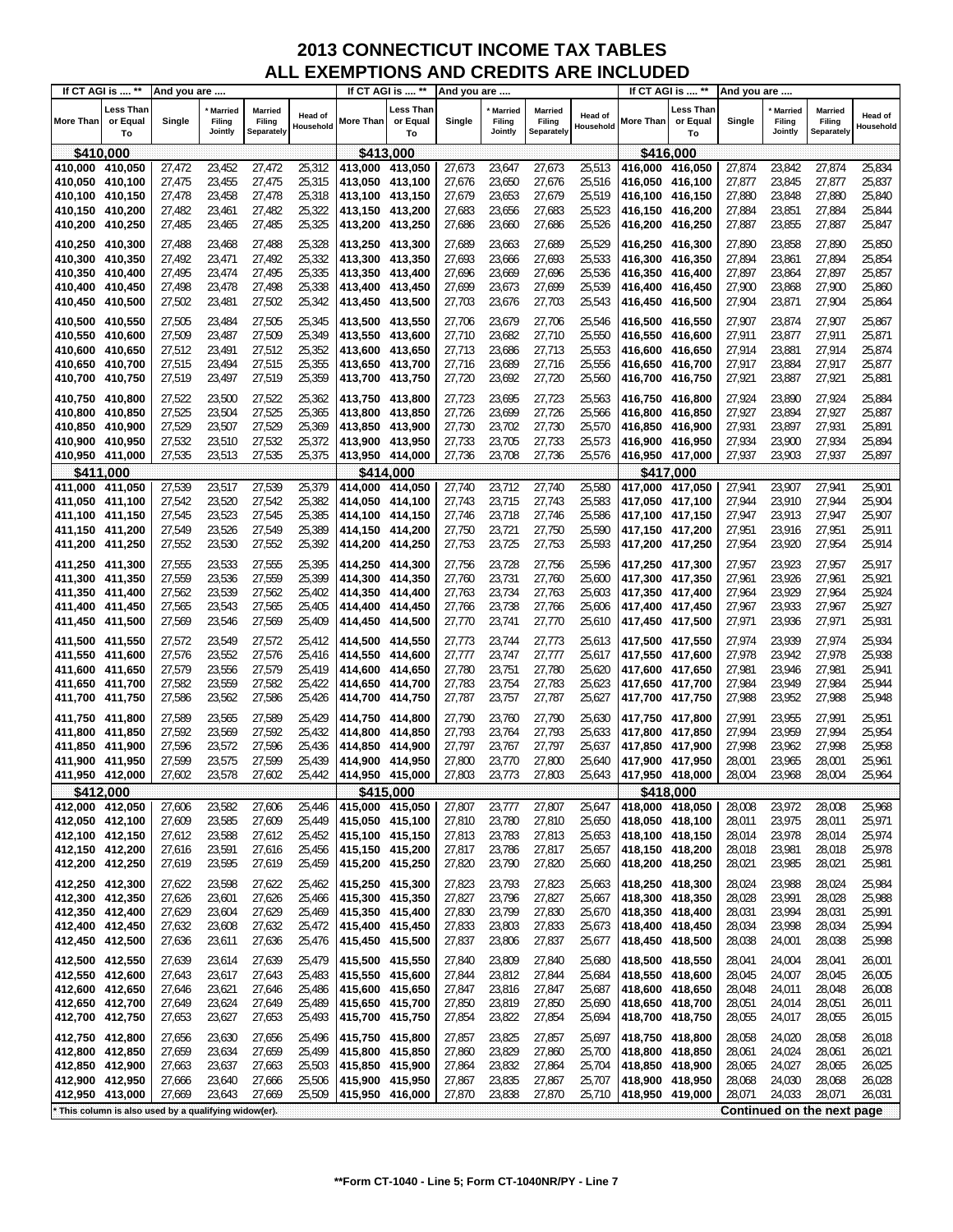| If CT AGI is  **                   |                             | And you are                                           |                                     |                                 |                      | If CT AGI is  **           |                             | And you are      |                                     |                                 |                             |                    | If CT AGI is  **                   | And you are      |                                     |                                 |                             |
|------------------------------------|-----------------------------|-------------------------------------------------------|-------------------------------------|---------------------------------|----------------------|----------------------------|-----------------------------|------------------|-------------------------------------|---------------------------------|-----------------------------|--------------------|------------------------------------|------------------|-------------------------------------|---------------------------------|-----------------------------|
| <b>More Than</b>                   | Less Than<br>or Equal<br>To | Single                                                | <b>Married</b><br>Filing<br>Jointly | Married<br>Filing<br>Separately | Head of<br>Household | <b>More Than</b>           | Less Than<br>or Equal<br>To | Single           | <b>Married</b><br>Filing<br>Jointly | Married<br>Filing<br>Separately | <b>Head of</b><br>Household | More Than          | <b>Less Than</b><br>or Equal<br>To | Single           | <b>Married</b><br>Filing<br>Jointly | Married<br>Filing<br>Separately | <b>Head of</b><br>Household |
| \$419,000                          |                             |                                                       |                                     |                                 |                      | \$422,000                  |                             |                  |                                     |                                 |                             |                    | \$425,000                          |                  |                                     |                                 |                             |
| 419,000 419,050                    |                             | 28,075                                                | 24,037                              | 28,075                          | 26,035               | 422,000                    | 422,050                     | 28,276           | 24,382                              | 28,276                          | 26,236                      | 425.000            | 425,050                            | 28,477           | 24,577                              | 28,477                          | 26,557                      |
| 419,050 419,100                    |                             | 28,078                                                | 24,040                              | 28,078                          | 26,038               | 422,050                    | 422,100                     | 28,279           | 24,385                              | 28,279                          | 26,239                      | 425,050            | 425,100                            | 28,480           | 24,580                              | 28,480                          | 26,560                      |
| 419,100 419,150                    |                             | 28,081                                                | 24,043                              | 28,081                          | 26,041               | 422,100                    | 422,150                     | 28,282           | 24,388                              | 28,282                          | 26,242                      | 425,100            | 425,150                            | 28,483           | 24,583                              | 28,483                          | 26,563                      |
| 419,150 419,200                    |                             | 28,085                                                | 24,046                              | 28,085                          | 26,045               |                            |                             | 28,286           | 24,391                              | 28,286                          | 26,246                      | 425,150            | 425,200                            | 28,487           | 24,586                              | 28,487                          | 26,567                      |
| 419,200 419,250                    |                             | 28,088                                                | 24,050                              | 28,088                          | 26,048               |                            |                             | 28,289           | 24,395                              | 28,289                          | 26,249                      | 425,200            | 425,250                            | 28,490           | 24,590                              | 28,490                          | 26,570                      |
| 419,250 419,300                    |                             | 28,091                                                | 24,053                              | 28,091                          | 26,051               | 422,250 422,300            |                             | 28,292           | 24,398                              | 28,292                          | 26,252                      | 425,250            | 425,300                            | 28,493           | 24,593                              | 28,493                          | 26,573                      |
| 419,300 419,350                    |                             | 28,095                                                | 24,056                              | 28,095                          | 26,055               | 422,300                    | 422,350                     | 28,296           | 24,401                              | 28,296                          | 26,256                      | 425,300            | 425,350                            | 28,497           | 24,596                              | 28,497                          | 26,577                      |
| 419,350 419,400                    |                             | 28,098                                                | 24,059                              | 28,098                          | 26,058               | 422.350                    | 422,400                     | 28,299           | 24,404                              | 28,299                          | 26,259                      | 425,350            | 425,400                            | 28,500           | 24,599                              | 28,500                          | 26,580                      |
| 419,400 419,450                    |                             | 28,101                                                | 24,063                              | 28,101                          | 26,061               | 422,400 422,450            |                             | 28,302           | 24,408                              | 28,302                          | 26,262                      | 425,400            | 425,450                            | 28,503           | 24,603                              | 28,503                          | 26,583                      |
| 419,450                            | 419,500                     | 28,105                                                | 24,066                              | 28,105                          | 26,065               | 422,450                    | 422,500                     | 28,306           | 24,411                              | 28,306                          | 26,266                      | 425,450            | 425,500                            | 28,507           | 24,606                              | 28,507                          | 26,587                      |
| 419,500 419,550                    |                             | 28,108                                                | 24,069                              | 28,108                          | 26,068               | 422,500  422,550           |                             | 28,309           | 24,414                              | 28,309                          | 26,269                      | 425,500            | 425,550                            | 28,510           | 24,609                              | 28,510                          | 26,590                      |
| 419,550 419,600                    |                             | 28,112                                                | 24,072                              | 28,112                          | 26,072               | 422,550 422,600            |                             | 28,313           | 24,417                              | 28,313                          | 26,273                      | 425,550            | 425,600                            | 28,514           | 24,612                              | 28,514                          | 26,594                      |
| 419,600                            | 419,650                     | 28,115                                                | 24,076                              | 28,115                          | 26,075               | 422,600                    | 422,650                     | 28,316           | 24,421                              | 28,316                          | 26,276                      | 425,600            | 425,650                            | 28,517           | 24,616                              | 28,517                          | 26,597                      |
| 419,650 419,700                    |                             | 28,118                                                | 24,079                              | 28,118                          | 26,078               |                            |                             | 28,319           | 24,424                              | 28,319                          | 26,279                      | 425,650            | 425,700                            | 28,520           | 24,619                              | 28,520                          | 26,600                      |
| 419,700                            | 419,750                     | 28,122                                                | 24,082                              | 28,122                          | 26,082               | 422,700                    | 422,750                     | 28,323           | 24,427                              | 28,323                          | 26,283                      | 425,700            | 425,750                            | 28,524           | 24,622                              | 28,524                          | 26,604                      |
| 419,750 419,800                    |                             | 28,125                                                | 24,085                              | 28,125                          | 26,085               | 422,750                    | 422,800                     | 28,326           | 24,430                              | 28,326                          | 26,286                      | 425,750            | 425,800                            | 28,527           | 24,625                              | 28,527                          | 26,607                      |
| 419,800                            | 419,850                     | 28,128                                                | 24,089                              | 28,128                          | 26,088               | 422,800                    | 422,850                     | 28,329           | 24,434                              | 28,329                          | 26,289                      | 425,800            | 425,850                            | 28,530           | 24,629                              | 28,530                          | 26,610                      |
| 419,850                            | 419,900                     | 28,132                                                | 24,092                              | 28,132                          | 26,092               | 422,850                    | 422,900                     | 28,333           | 24,437                              | 28,333                          | 26,293                      | 425,850            | 425,900                            | 28,534           | 24,632                              | 28,534                          | 26,614                      |
| 419,900<br>419,950                 | 419,950<br>420,000          | 28,135<br>28,138                                      | 24,095<br>24,098                    | 28,135<br>28,138                | 26,095<br>26,098     | 422,900<br>422,950 423,000 | 422,950                     | 28,336<br>28,339 | 24,440<br>24,443                    | 28,336<br>28,339                | 26,296<br>26,299            | 425,900<br>425.950 | 425,950<br>426,000                 | 28,537<br>28,540 | 24,635<br>24,638                    | 28,537<br>28,540                | 26,617<br>26,620            |
| \$420,000                          |                             |                                                       |                                     |                                 |                      | \$423.000                  |                             |                  |                                     |                                 |                             |                    | \$426.000                          |                  |                                     |                                 |                             |
| 420,000                            | 420,050                     | 28,142                                                | 24,252                              | 28,142                          | 26,102               | 423,000                    | 423,050                     | 28,343           | 24,447                              | 28,343                          | 26,303                      | 426,000            | 426,050                            | 28,544           | 24,642                              | 28,544                          | 26,624                      |
| 420,050                            | 420,100                     | 28,145                                                | 24,255                              | 28,145                          | 26,105               | 423,050                    | 423,100                     | 28,346           | 24,450                              | 28,346                          | 26,306                      | 426,050            | 426,100                            | 28,547           | 24,645                              | 28,547                          | 26,627                      |
| 420,100                            | 420,150                     | 28,148                                                | 24,258                              | 28,148                          | 26,108               | 423,100                    | 423,150                     | 28,349           | 24,453                              | 28,349                          | 26,309                      | 426,100            | 426,150                            | 28,550           | 24,648                              | 28,550                          | 26,630                      |
| 420,150                            | 420,200                     | 28,152                                                | 24,261                              | 28,152                          | 26,112               | 423,150 423,200            |                             | 28,353           | 24,456                              | 28,353                          | 26,313                      | 426,150            | 426,200                            | 28,554           | 24,651                              | 28,554                          | 26,634                      |
| 420,200                            | 420,250                     | 28,155                                                | 24,265                              | 28,155                          | 26,115               | 423,200                    | 423,250                     | 28,356           | 24,460                              | 28,356                          | 26,316                      | 426,200            | 426,250                            | 28,557           | 24,655                              | 28,557                          | 26,637                      |
| 420,250                            | 420,300                     | 28,158                                                | 24,268                              | 28,158                          | 26,118               | 423,250                    | 423,300                     | 28,359           | 24,463                              | 28,359                          | 26,319                      | 426,250            | 426,300                            | 28,560           | 24,658                              | 28,560                          | 26,640                      |
| 420,300                            | 420,350                     | 28,162                                                | 24,271                              | 28,162                          | 26,122               | 423,300 423,350            |                             | 28,363           | 24,466                              | 28,363                          | 26,323                      | 426,300            | 426,350                            | 28,564           | 24,661                              | 28,564                          | 26,644                      |
| 420,350                            | 420,400                     | 28,165                                                | 24,274                              | 28,165                          | 26,125               | 423,350                    | 423,400                     | 28,366           | 24,469                              | 28,366                          | 26,326                      | 426,350            | 426,400                            | 28,567           | 24,664                              | 28,567                          | 26,647                      |
| 420,400 420,450                    |                             | 28,168                                                | 24,278                              | 28,168                          | 26,128               | 423,400 423,450            |                             | 28,369           | 24,473                              | 28,369                          | 26,329                      | 426,400            | 426,450                            | 28,570           | 24,668                              | 28,570                          | 26,650                      |
| 420,450                            | 420,500                     | 28,172                                                | 24,281                              | 28,172                          | 26,132               |                            |                             | 28,373           | 24,476                              | 28,373                          | 26,333                      | 426,450            | 426,500                            | 28,574           | 24,671                              | 28,574                          | 26,654                      |
| 420,500                            | 420,550                     | 28,175                                                | 24,284                              | 28,175                          | 26,135               | 423,500                    | 423,550                     | 28,376           | 24,479                              | 28,376                          | 26,336                      | 426,500            | 426,550                            | 28,577           | 24,674                              | 28,577                          | 26,657                      |
| 420,550                            | 420,600                     | 28,179                                                | 24,287                              | 28,179                          | 26,139               | 423,550                    | 423,600                     | 28,380           | 24,482                              | 28,380                          | 26,340                      | 426,550            | 426,600                            | 28,581           | 24,677                              | 28,581                          | 26,661                      |
| 420,600                            | 420,650                     | 28,182                                                | 24,291                              | 28,182                          | 26,142               | 423,600                    | 423,650                     | 28,383           | 24,486                              | 28,383                          | 26,343                      | 426,600            | 426,650                            | 28,584           | 24,681                              | 28,584                          | 26,664                      |
| 420,650                            | 420,700                     | 28,185                                                | 24,294                              | 28,185                          | 26,145               | 423,650                    | 423,700                     | 28,386           | 24,489                              | 28,386                          | 26,346                      | 426,650            | 426,700                            | 28,587           | 24,684                              | 28,587                          | 26,667                      |
| 420,700                            | 420,750                     | 28,189                                                | 24,297                              | 28,189                          | 26,149               | 423,700                    | 423,750                     | 28,390           | 24,492                              | 28,390                          | 26,350                      | 426,700            | 426,750                            | 28,591           | 24,687                              | 28,591                          | 26,671                      |
| 420,750                            | 420,800                     | 28,192                                                | 24,300                              | 28,192                          | 26,152               | 423,750                    | 423,800                     | 28,393           | 24,495                              | 28,393                          | 26,353                      | 426,750            | 426,800                            | 28,594           | 24,690                              | 28,594                          | 26,674                      |
| 420,800                            | 420,850                     | 28,195                                                | 24,304                              | 28,195                          | 26,155               | 423,800                    | 423,850                     | 28,396           | 24,499                              | 28,396                          | 26,356                      | 426,800            | 426,850                            | 28,597           | 24,694                              | 28,597                          | 26,677                      |
| 420,850                            | 420,900                     | 28,199                                                | 24,307                              | 28,199                          | 26,159               | 423,850                    | 423,900                     | 28,400           | 24,502                              | 28,400                          | 26,360                      | 426,850            | 426,900                            | 28,601           | 24,697                              | 28,601                          | 26,681                      |
| 420,900<br>420,950 421,000         | 420,950                     | 28,202<br>28,205                                      | 24,310<br>24,313                    | 28,202<br>28,205                | 26,162<br>26,165     | 423,900<br>423,950 424,000 | 423,950                     | 28,403<br>28,406 | 24,505<br>24,508                    | 28,403<br>28,406                | 26,363<br>26,366            | 426,900<br>426,950 | 426,950<br>427,000                 | 28,604<br>28,607 | 24,700<br>24,703                    | 28,604<br>28,607                | 26,684<br>26,687            |
|                                    |                             |                                                       |                                     |                                 |                      |                            |                             |                  |                                     |                                 |                             |                    |                                    |                  |                                     |                                 |                             |
| \$421,000<br>421,000 421,050       |                             | 28,209                                                | 24,317                              | 28,209                          | 26,169               | \$424,000<br>424,000       | 424,050                     | 28,410           | 24,512                              | 28,410                          | 26,490                      | 427,000            | \$427,000<br>427,050               | 28,611           | 24,707                              | 28,611                          | 26,691                      |
| 421,050 421,100                    |                             | 28,212                                                | 24,320                              | 28,212                          | 26,172               | 424,050 424,100            |                             | 28,413           | 24,515                              | 28,413                          | 26,493                      | 427,050 427,100    |                                    | 28,614           | 24,710                              | 28,614                          | 26,694                      |
| 421,100 421,150                    |                             | 28,215                                                | 24,323                              | 28,215                          | 26,175               | 424,100 424,150            |                             | 28,416           | 24,518                              | 28,416                          | 26,496                      | 427,100            | 427,150                            | 28,617           | 24,713                              | 28,617                          | 26,697                      |
| 421,150 421,200                    |                             | 28,219                                                | 24,326                              | 28,219                          | 26,179               | 424,150 424,200            |                             | 28,420           | 24,521                              | 28,420                          | 26,500                      | 427,150            | 427,200                            | 28,621           | 24,716                              | 28,621                          | 26,701                      |
| 421,200                            | 421,250                     | 28,222                                                | 24,330                              | 28,222                          | 26,182               | 424,200                    | 424,250                     | 28,423           | 24,525                              | 28,423                          | 26,503                      | 427,200            | 427,250                            | 28,624           | 24,720                              | 28,624                          | 26,704                      |
| 421,250 421,300                    |                             | 28,225                                                | 24,333                              | 28,225                          | 26,185               | 424,250 424,300            |                             | 28,426           | 24,528                              | 28,426                          | 26,506                      | 427,250            | 427,300                            | 28,627           | 24,723                              | 28,627                          | 26,707                      |
| 421,300 421,350                    |                             | 28,229                                                | 24,336                              | 28,229                          | 26,189               | 424,300                    | 424,350                     | 28,430           | 24,531                              | 28,430                          | 26,510                      | 427,300            | 427,350                            | 28,631           | 24,726                              | 28,631                          | 26,711                      |
| 421,350 421,400                    |                             | 28,232                                                | 24,339                              | 28,232                          | 26,192               | 424,350 424,400            |                             | 28,433           | 24,534                              | 28,433                          | 26,513                      | 427,350            | 427,400                            | 28,634           | 24,729                              | 28,634                          | 26,714                      |
| 421,400 421,450                    |                             | 28,235                                                | 24,343                              | 28,235                          | 26,195               | 424,400 424,450            |                             | 28,436           | 24,538                              | 28,436                          | 26,516                      | 427,400            | 427,450                            | 28,637           | 24,733                              | 28,637                          | 26,717                      |
| 421,450                            | 421,500                     | 28,239                                                | 24,346                              | 28,239                          | 26,199               | 424,450 424,500            |                             | 28,440           | 24,541                              | 28,440                          | 26,520                      | 427,450            | 427,500                            | 28,641           | 24,736                              | 28,641                          | 26,721                      |
| 421,500 421,550                    |                             | 28,242                                                | 24,349                              | 28,242                          | 26,202               | 424,500 424,550            |                             | 28,443           | 24,544                              | 28,443                          | 26,523                      | 427,500            | 427,550                            | 28,644           | 24,739                              | 28,644                          | 26,724                      |
| 421,550                            | 421,600                     | 28,246                                                | 24,352                              | 28,246                          | 26,206               | 424,550                    | 424,600                     | 28,447           | 24,547                              | 28,447                          | 26,527                      | 427,550            | 427,600                            | 28,648           | 24,742                              | 28,648                          | 26,728                      |
| 421,600 421,650                    |                             | 28,249                                                | 24,356                              | 28,249                          | 26,209               | 424,600 424,650            |                             | 28,450           | 24,551                              | 28,450                          | 26,530                      | 427,600            | 427,650                            | 28,651           | 24,746                              | 28,651                          | 26,731                      |
| 421,650 421,700                    |                             | 28,252                                                | 24,359                              | 28,252                          | 26,212               | 424,650 424,700            |                             | 28,453           | 24,554                              | 28,453                          | 26,533                      | 427,650            | 427,700                            | 28,654           | 24,749                              | 28,654                          | 26,734                      |
| 421,700 421,750                    |                             | 28,256                                                | 24,362                              | 28,256                          | 26,216               | 424,700 424,750            |                             | 28,457           | 24,557                              | 28,457                          | 26,537                      | 427,700            | 427,750                            | 28,658           | 24,752                              | 28,658                          | 26,738                      |
| 421,750 421,800                    |                             | 28,259                                                | 24,365                              | 28,259                          | 26,219               | 424,750 424,800            |                             | 28,460           | 24,560                              | 28,460                          | 26,540                      | 427,750            | 427,800                            | 28,661           | 24,755                              | 28,661                          | 26,741                      |
| 421,800                            | 421,850                     | 28,262                                                | 24,369                              | 28,262                          | 26,222               | 424,800                    | 424,850                     | 28,463           | 24,564                              | 28,463                          | 26,543                      | 427,800            | 427,850                            | 28,664           | 24,759                              | 28,664                          | 26,744                      |
| 421,850 421,900<br>421,900 421,950 |                             | 28,266                                                | 24,372                              | 28,266<br>28,269                | 26,226<br>26,229     | 424,850<br>424,900         | 424,900                     | 28,467<br>28,470 | 24,567                              | 28,467                          | 26,547                      | 427,850<br>427,900 | 427,900<br>427,950                 | 28,668<br>28,671 | 24,762                              | 28,668<br>28,671                | 26,748                      |
| 421,950 422,000                    |                             | 28,269<br>28,272                                      | 24,375<br>24,378                    | 28,272                          | 26,232               | 424,950 425,000            | 424,950                     | 28,473           | 24,570<br>24,573                    | 28,470<br>28,473                | 26,550<br>26,553            | 427,950            | 428,000                            | 28,674           | 24,765<br>24,768                    | 28,674                          | 26,751<br>26,754            |
|                                    |                             | * This column is also used by a qualifying widow(er). |                                     |                                 |                      |                            |                             |                  |                                     |                                 |                             |                    |                                    |                  |                                     | Continued on the next page      |                             |
|                                    |                             |                                                       |                                     |                                 |                      |                            |                             |                  |                                     |                                 |                             |                    |                                    |                  |                                     |                                 |                             |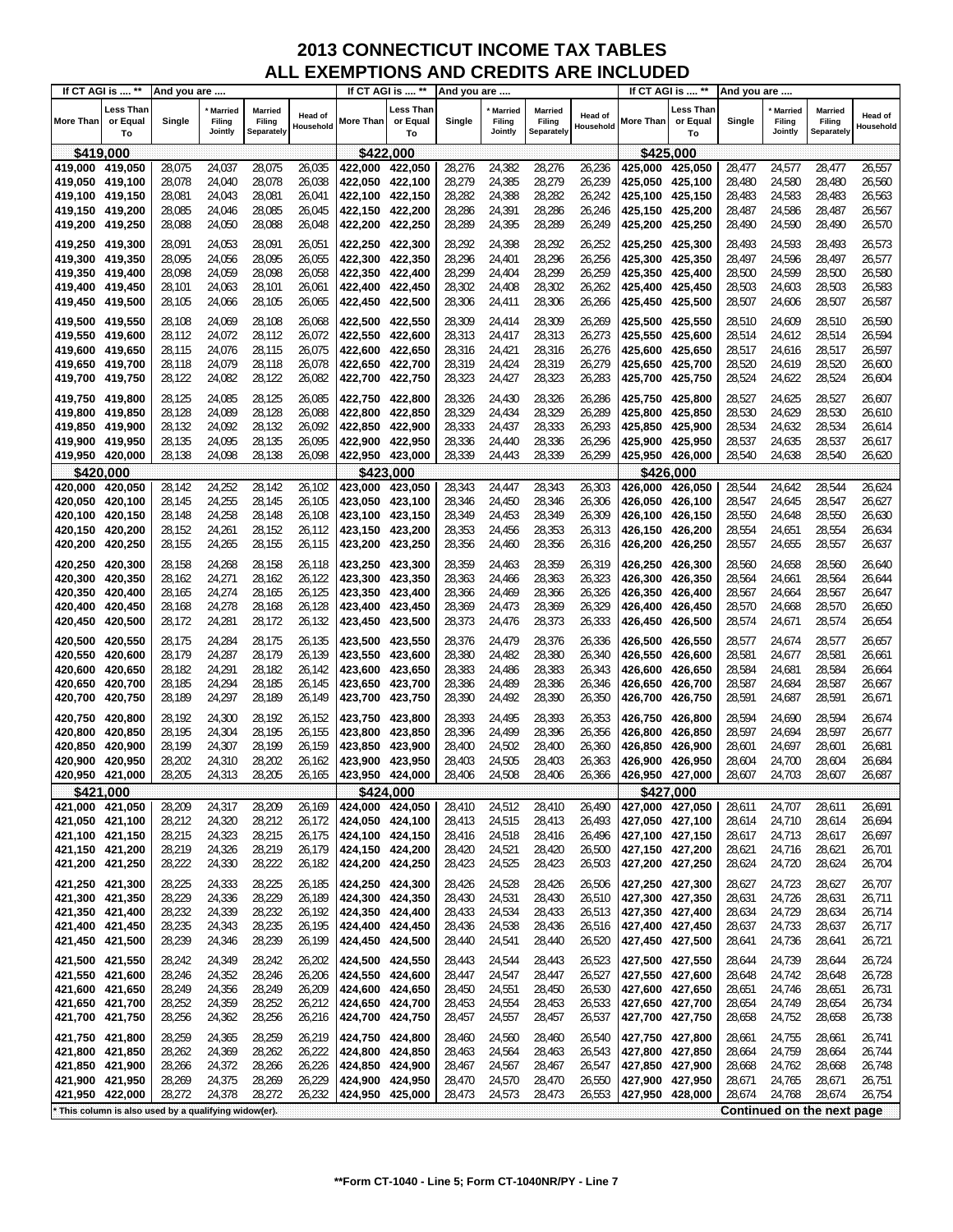| If CT AGI is  ** |                             | And you are                                         |                                     |                                 |                      | If CT AGI is  **  |                             | And you are |                                     |                                 |                             |                 | If CT AGI is  **                   | And you are |                                     |                                 |                             |
|------------------|-----------------------------|-----------------------------------------------------|-------------------------------------|---------------------------------|----------------------|-------------------|-----------------------------|-------------|-------------------------------------|---------------------------------|-----------------------------|-----------------|------------------------------------|-------------|-------------------------------------|---------------------------------|-----------------------------|
| <b>More Than</b> | Less Than<br>or Equal<br>To | Single                                              | <b>Married</b><br>Filing<br>Jointly | Married<br>Filing<br>Separately | Head of<br>Household | <b>More Than</b>  | Less Than<br>or Equal<br>To | Single      | <b>Married</b><br>Filing<br>Jointly | Married<br>Filing<br>Separately | <b>Head of</b><br>Household | More Than       | <b>Less Than</b><br>or Equal<br>To | Single      | <b>Married</b><br>Filing<br>Jointly | Married<br>Filing<br>Separately | <b>Head of</b><br>Household |
| \$428,000        |                             |                                                     |                                     |                                 |                      | \$431,000         |                             |             |                                     |                                 |                             |                 | \$434,000                          |             |                                     |                                 |                             |
| 428.000          | 428,050                     | 28,678                                              | 24,772                              | 28,678                          | 26, 758              | 431.000           | 431,050                     | 28,879      | 25,117                              | 28,879                          | 26,959                      | 434,000         | 434,050                            | 29,080      | 25,312                              | 29,080                          | 27,280                      |
| 428,050          | 428,100                     | 28,681                                              | 24,775                              | 28,681                          | 26,761               | 431,050           | 431,100                     | 28,882      | 25,120                              | 28,882                          | 26,962                      | 434,050         | 434,100                            | 29,083      | 25,315                              | 29,083                          | 27,283                      |
| 428,100 428,150  |                             | 28,684                                              | 24,778                              | 28,684                          | 26,764               | 431,100 431,150   |                             | 28,885      | 25,123                              | 28,885                          | 26,965                      | 434,100         | 434,150                            | 29,086      | 25,318                              | 29,086                          | 27,286                      |
| 428,150 428,200  |                             | 28,688                                              | 24,781                              | 28,688                          | 26,768               | 431,150 431,200   |                             | 28,889      | 25,126                              | 28,889                          | 26,969                      | 434,150         | 434,200                            | 29,090      | 25,321                              | 29,090                          | 27,290                      |
| 428,200          | 428,250                     | 28,691                                              | 24,785                              | 28,691                          | 26,771               | 431,200 431,250   |                             | 28,892      | 25,130                              | 28,892                          | 26,972                      | 434,200         | 434,250                            | 29,093      | 25,325                              | 29,093                          | 27,293                      |
| 428,250          | 428,300                     | 28,694                                              | 24,788                              | 28,694                          | 26,774               | 431,250 431,300   |                             | 28,895      | 25,133                              | 28,895                          | 26,975                      | 434.250         | 434,300                            | 29,096      | 25,328                              | 29,096                          | 27,296                      |
| 428,300          | 428,350                     | 28,698                                              | 24,791                              | 28,698                          | 26,778               | 431,300           | 431,350                     | 28,899      | 25,136                              | 28,899                          | 26,979                      | 434,300         | 434,350                            | 29,100      | 25,331                              | 29,100                          | 27,300                      |
| 428,350          | 428,400                     | 28,701                                              | 24,794                              | 28,701                          | 26,781               | 431,350           | 431,400                     | 28,902      | 25,139                              | 28,902                          | 26,982                      | 434,350         | 434,400                            | 29,103      | 25,334                              | 29,103                          | 27,303                      |
| 428,400          | 428,450                     | 28,704                                              | 24,798                              | 28,704                          | 26,784               | 431,400 431,450   |                             | 28,905      | 25,143                              | 28,905                          | 26,985                      | 434,400         | 434,450                            | 29,106      | 25,338                              | 29,106                          | 27,306                      |
| 428,450          | 428,500                     | 28,708                                              | 24,801                              | 28,708                          | 26,788               | 431,450 431,500   |                             | 28,909      | 25,146                              | 28,909                          | 26,989                      | 434,450         | 434,500                            | 29,110      | 25,341                              | 29,110                          | 27,310                      |
| 428,500          | 428,550                     | 28,711                                              | 24,804                              | 28,711                          | 26,791               | 431,500 431,550   |                             | 28,912      | 25,149                              | 28,912                          | 26,992                      | 434,500         | 434,550                            | 29,113      | 25,344                              | 29,113                          | 27,313                      |
| 428,550 428,600  |                             | 28,715                                              | 24,807                              | 28,715                          | 26,795               | 431,550 431,600   |                             | 28,916      | 25,152                              | 28,916                          | 26,996                      | 434,550         | 434,600                            | 29,117      | 25,347                              | 29,117                          | 27,317                      |
| 428,600          | 428,650                     | 28,718                                              | 24,811                              | 28,718                          | 26,798               | 431,600           | 431,650                     | 28,919      | 25,156                              | 28,919                          | 26,999                      | 434,600         | 434,650                            | 29,120      | 25,351                              | 29,120                          | 27,320                      |
| 428,650 428,700  |                             | 28,721                                              | 24,814                              | 28,721                          | 26,801               | 431,650 431,700   |                             | 28,922      | 25,159                              | 28,922                          | 27,002                      | 434,650         | 434,700                            | 29,123      | 25,354                              | 29,123                          | 27,323                      |
| 428,700          | 428,750                     | 28,725                                              | 24,817                              | 28,725                          | 26,805               | 431,700 431,750   |                             | 28,926      | 25,162                              | 28,926                          | 27,006                      | 434,700         | 434,750                            | 29,127      | 25,357                              | 29,127                          | 27,327                      |
| 428,750          | 428,800                     | 28,728                                              | 24,820                              | 28,728                          | 26,808               | 431.750   431.800 |                             | 28,929      | 25,165                              | 28,929                          | 27,009                      | 434,750         | 434,800                            | 29,130      | 25,360                              | 29,130                          | 27,330                      |
| 428,800          | 428,850                     | 28,731                                              | 24,824                              | 28,731                          | 26,811               | 431,800           | 431,850                     | 28,932      | 25,169                              | 28,932                          | 27,012                      | 434,800         | 434,850                            | 29,133      | 25,364                              | 29,133                          | 27,333                      |
| 428,850          | 428,900                     | 28,735                                              | 24,827                              | 28,735                          | 26,815               | 431,850           | 431,900                     | 28,936      | 25,172                              | 28,936                          | 27,016                      | 434,850         | 434,900                            | 29,137      | 25,367                              | 29,137                          | 27,337                      |
| 428,900          | 428,950                     | 28,738                                              | 24,830                              | 28,738                          | 26,818               | 431,900           | 431,950                     | 28,939      | 25,175                              | 28,939                          | 27,019                      | 434,900         | 434,950                            | 29,140      | 25,370                              | 29,140                          | 27,340                      |
| 428,950          | 429,000                     | 28,741                                              | 24,833                              | 28,741                          | 26,821               | 431,950 432,000   |                             | 28,942      | 25,178                              | 28,942                          | 27,022                      | 434,950 435,000 |                                    | 29,143      | 25,373                              | 29,143                          | 27,343                      |
| \$429,000        |                             |                                                     |                                     |                                 |                      | \$432,000         |                             |             |                                     |                                 |                             |                 | \$435.000                          |             |                                     |                                 |                             |
| 429,000          | 429,050                     | 28,745                                              | 24,837                              | 28,745                          | 26,825               | 432.000           | 432,050                     | 28,946      | 25,182                              | 28,946                          | 27,146                      | 435,000         | 435,050                            | 29,147      | 25,377                              | 29,147                          | 27,347                      |
| 429,050          | 429,100                     | 28,748                                              | 24,840                              | 28,748                          | 26,828               | 432,050           | 432,100                     | 28,949      | 25,185                              | 28,949                          | 27,149                      | 435,050         | 435,100                            | 29,150      | 25,380                              | 29,150                          | 27,350                      |
| 429,100          | 429,150                     | 28,751                                              | 24,843                              | 28,751                          | 26,831               | 432,100           | 432,150                     | 28,952      | 25,188                              | 28,952                          | 27,152                      | 435,100         | 435,150                            | 29,153      | 25,383                              | 29,153                          | 27,353                      |
| 429,150          | 429,200                     | 28,755                                              | 24,846                              | 28,755                          | 26,835               | 432,150 432,200   |                             | 28,956      | 25,191                              | 28,956                          | 27,156                      | 435,150         | 435,200                            | 29,157      | 25,386                              | 29,157                          | 27,357                      |
| 429,200          | 429,250                     | 28,758                                              | 24,850                              | 28,758                          | 26,838               | 432,200           | 432,250                     | 28,959      | 25,195                              | 28,959                          | 27,159                      | 435,200         | 435,250                            | 29,160      | 25,390                              | 29,160                          | 27,360                      |
| 429,250          | 429,300                     | 28,761                                              | 24,853                              | 28,761                          | 26,841               | 432,250           | 432,300                     | 28,962      | 25,198                              | 28,962                          | 27,162                      | 435,250         | 435,300                            | 29,163      | 25,393                              | 29,163                          | 27,363                      |
| 429,300          | 429,350                     | 28,765                                              | 24,856                              | 28,765                          | 26,845               | 432,300           | 432,350                     | 28,966      | 25,201                              | 28,966                          | 27,166                      | 435,300         | 435,350                            | 29,167      | 25,396                              | 29,167                          | 27,367                      |
| 429,350          | 429,400                     | 28,768                                              | 24,859                              | 28,768                          | 26,848               | 432,350           | 432,400                     | 28,969      | 25,204                              | 28,969                          | 27,169                      | 435,350         | 435,400                            | 29,170      | 25,399                              | 29,170                          | 27,370                      |
| 429,400          | 429,450                     | 28,771                                              | 24,863                              | 28,771                          | 26,851               | 432,400 432,450   |                             | 28,972      | 25,208                              | 28,972                          | 27,172                      | 435,400         | 435,450                            | 29,173      | 25,403                              | 29,173                          | 27,373                      |
| 429,450          | 429,500                     | 28,775                                              | 24,866                              | 28,775                          | 26,855               | 432,450 432,500   |                             | 28,976      | 25,211                              | 28,976                          | 27,176                      | 435,450         | 435,500                            | 29,177      | 25,406                              | 29,177                          | 27,377                      |
| 429,500          | 429,550                     | 28,778                                              | 24,869                              | 28,778                          | 26,858               |                   |                             | 28,979      | 25,214                              | 28,979                          | 27,179                      | 435,500         | 435,550                            | 29,180      | 25,409                              | 29,180                          | 27,380                      |
| 429,550          | 429,600                     | 28,782                                              | 24,872                              | 28,782                          | 26,862               | 432,550           | 432,600                     | 28,983      | 25,217                              | 28,983                          | 27,183                      | 435,550         | 435,600                            | 29,184      | 25,412                              | 29,184                          | 27,384                      |
| 429,600          | 429,650                     | 28,785                                              | 24,876                              | 28,785                          | 26,865               | 432,600           | 432,650                     | 28,986      | 25,221                              | 28,986                          | 27,186                      | 435,600         | 435,650                            | 29,187      | 25,416                              | 29,187                          | 27,387                      |
| 429,650          | 429,700                     | 28,788                                              | 24,879                              | 28,788                          | 26,868               | 432,650           | 432,700                     | 28,989      | 25,224                              | 28,989                          | 27,189                      | 435,650         | 435,700                            | 29,190      | 25,419                              | 29,190                          | 27,390                      |
| 429,700          | 429,750                     | 28,792                                              | 24,882                              | 28,792                          | 26,872               | 432,700           | 432,750                     | 28,993      | 25,227                              | 28,993                          | 27,193                      | 435,700         | 435,750                            | 29,194      | 25,422                              | 29,194                          | 27,394                      |
| 429,750          | 429,800                     | 28,795                                              | 24,885                              | 28,795                          | 26,875               | 432.750           | 432,800                     | 28,996      | 25,230                              | 28,996                          | 27,196                      | 435.750         | 435,800                            | 29,197      | 25,425                              | 29,197                          | 27,397                      |
| 429,800          | 429,850                     | 28,798                                              | 24,889                              | 28,798                          | 26,878               | 432,800           | 432,850                     | 28,999      | 25,234                              | 28,999                          | 27,199                      | 435,800         | 435,850                            | 29,200      | 25,429                              | 29,200                          | 27,400                      |
| 429,850          | 429,900                     | 28,802                                              | 24,892                              | 28,802                          | 26,882               | 432,850           | 432,900                     | 29,003      | 25,237                              | 29,003                          | 27,203                      | 435,850         | 435,900                            | 29,204      | 25,432                              | 29,204                          | 27,404                      |
| 429,900          | 429,950                     | 28,805                                              | 24,895                              | 28,805                          | 26,885               | 432,900           | 432,950                     | 29,006      | 25,240                              | 29,006                          | 27,206                      | 435.900         | 435,950                            | 29,207      | 25,435                              | 29,207                          | 27,407                      |
| 429,950 430,000  |                             | 28,808                                              | 24,898                              | 28,808                          | 26,888               | 432,950 433,000   |                             | 29,009      | 25,243                              | 29,009                          | 27,209                      | 435,950         | 436,000                            | 29,210      | 25,438                              | 29,210                          | 27,410                      |
| \$430,000        |                             |                                                     |                                     |                                 |                      | \$433,000         |                             |             |                                     |                                 |                             |                 | \$436,000                          |             |                                     |                                 |                             |
| 430,000          | 430,050                     | 28,812                                              | 25,052                              | 28,812                          | 26,892               | 433,000           | 433,050                     | 29,013      | 25,247                              | 29,013                          | 27,213                      | 436,000         | 436,050                            | 29,214      | 25,442                              | 29,214                          | 27,414                      |
| 430,050 430,100  |                             | 28,815                                              | 25,055                              | 28,815                          | 26,895               | 433,050 433,100   |                             | 29,016      | 25,250                              | 29,016                          | 27,216                      | 436,050         | 436,100                            | 29,217      | 25,445                              | 29,217                          | 27,417                      |
| 430,100          | 430,150                     | 28,818                                              | 25,058                              | 28,818                          | 26,898               | 433,100 433,150   |                             | 29,019      | 25,253                              | 29,019                          | 27,219                      | 436,100         | 436,150                            | 29,220      | 25,448                              | 29,220                          | 27,420                      |
| 430,150          | 430,200                     | 28,822                                              | 25,061                              | 28,822                          | 26,902               | 433,150 433,200   |                             | 29,023      | 25,256                              | 29,023                          | 27,223                      | 436,150         | 436,200                            | 29,224      | 25,451                              | 29,224                          | 27,424                      |
| 430,200          | 430,250                     | 28,825                                              | 25,065                              | 28,825                          | 26,905               | 433,200           | 433,250                     | 29,026      | 25,260                              | 29,026                          | 27,226                      | 436,200         | 436,250                            | 29,227      | 25,455                              | 29,227                          | 27,427                      |
| 430,250          | 430,300                     | 28,828                                              | 25,068                              | 28,828                          | 26,908               | 433,250 433,300   |                             | 29,029      | 25,263                              | 29,029                          | 27,229                      | 436,250         | 436,300                            | 29,230      | 25,458                              | 29,230                          | 27,430                      |
| 430,300 430,350  |                             | 28,832                                              | 25,071                              | 28,832                          | 26,912               | 433,300 433,350   |                             | 29,033      | 25,266                              | 29,033                          | 27,233                      | 436,300         | 436,350                            | 29,234      | 25,461                              | 29,234                          | 27,434                      |
| 430,350          | 430,400                     | 28,835                                              | 25,074                              | 28,835                          | 26,915               | 433,350 433,400   |                             | 29,036      | 25,269                              | 29,036                          | 27,236                      | 436,350         | 436,400                            | 29,237      | 25,464                              | 29,237                          | 27,437                      |
| 430,400          | 430,450                     | 28,838                                              | 25,078                              | 28,838                          | 26,918               | 433,400 433,450   |                             | 29,039      | 25,273                              | 29,039                          | 27,239                      | 436,400         | 436,450                            | 29,240      | 25,468                              | 29,240                          | 27,440                      |
| 430,450          | 430,500                     | 28,842                                              | 25,081                              | 28,842                          | 26,922               | 433,450 433,500   |                             | 29,043      | 25,276                              | 29,043                          | 27,243                      | 436,450         | 436,500                            | 29,244      | 25,471                              | 29,244                          | 27,444                      |
| 430,500          | 430,550                     | 28,845                                              | 25,084                              | 28,845                          | 26,925               | 433,500 433,550   |                             | 29,046      | 25,279                              | 29,046                          | 27,246                      | 436,500         | 436,550                            | 29,247      | 25,474                              | 29,247                          | 27,447                      |
| 430,550          | 430,600                     | 28,849                                              | 25,087                              | 28,849                          | 26,929               | 433,550           | 433,600                     | 29,050      | 25,282                              | 29,050                          | 27,250                      | 436,550         | 436,600                            | 29,251      | 25,477                              | 29,251                          | 27,451                      |
| 430,600          | 430,650                     | 28,852                                              | 25,091                              | 28,852                          | 26,932               | 433,600 433,650   |                             | 29,053      | 25,286                              | 29,053                          | 27,253                      | 436,600         | 436,650                            | 29,254      | 25,481                              | 29,254                          | 27,454                      |
| 430,650          | 430,700                     | 28,855                                              | 25,094                              | 28,855                          | 26,935               | 433,650 433,700   |                             | 29,056      | 25,289                              | 29,056                          | 27,256                      | 436,650         | 436,700                            | 29,257      | 25,484                              | 29,257                          | 27,457                      |
| 430,700          | 430,750                     | 28,859                                              | 25,097                              | 28,859                          | 26,939               | 433,700 433,750   |                             | 29,060      | 25,292                              | 29,060                          | 27,260                      | 436,700         | 436,750                            | 29,261      | 25,487                              | 29,261                          | 27,461                      |
| 430,750 430,800  |                             | 28,862                                              | 25,100                              | 28,862                          | 26,942               | 433,750 433,800   |                             | 29,063      | 25,295                              | 29,063                          | 27,263                      | 436,750         | 436,800                            | 29,264      | 25,490                              | 29,264                          | 27,464                      |
| 430,800          | 430,850                     | 28,865                                              | 25,104                              | 28,865                          | 26,945               | 433,800           | 433,850                     | 29,066      | 25,299                              | 29,066                          | 27,266                      | 436,800         | 436,850                            | 29,267      | 25,494                              | 29,267                          | 27,467                      |
| 430,850 430,900  |                             | 28,869                                              | 25,107                              | 28,869                          | 26,949               | 433,850 433,900   |                             | 29,070      | 25,302                              | 29,070                          | 27,270                      | 436,850         | 436,900                            | 29,271      | 25,497                              | 29,271                          | 27,471                      |
| 430,900          | 430,950                     | 28,872                                              | 25,110                              | 28,872                          | 26,952               | 433,900 433,950   |                             | 29,073      | 25,305                              | 29,073                          | 27,273                      | 436,900         | 436,950                            | 29,274      | 25,500                              | 29,274                          | 27,474                      |
| 430,950 431,000  |                             | 28,875                                              | 25,113                              | 28,875                          | 26,955               | 433,950 434,000   |                             | 29,076      | 25,308                              | 29,076                          | 27,276                      | 436,950         | 437,000                            | 29,277      | 25,503                              | 29,277                          | 27,477                      |
|                  |                             | This column is also used by a qualifying widow(er). |                                     |                                 |                      |                   |                             |             |                                     |                                 |                             |                 |                                    |             |                                     | Continued on the next page      |                             |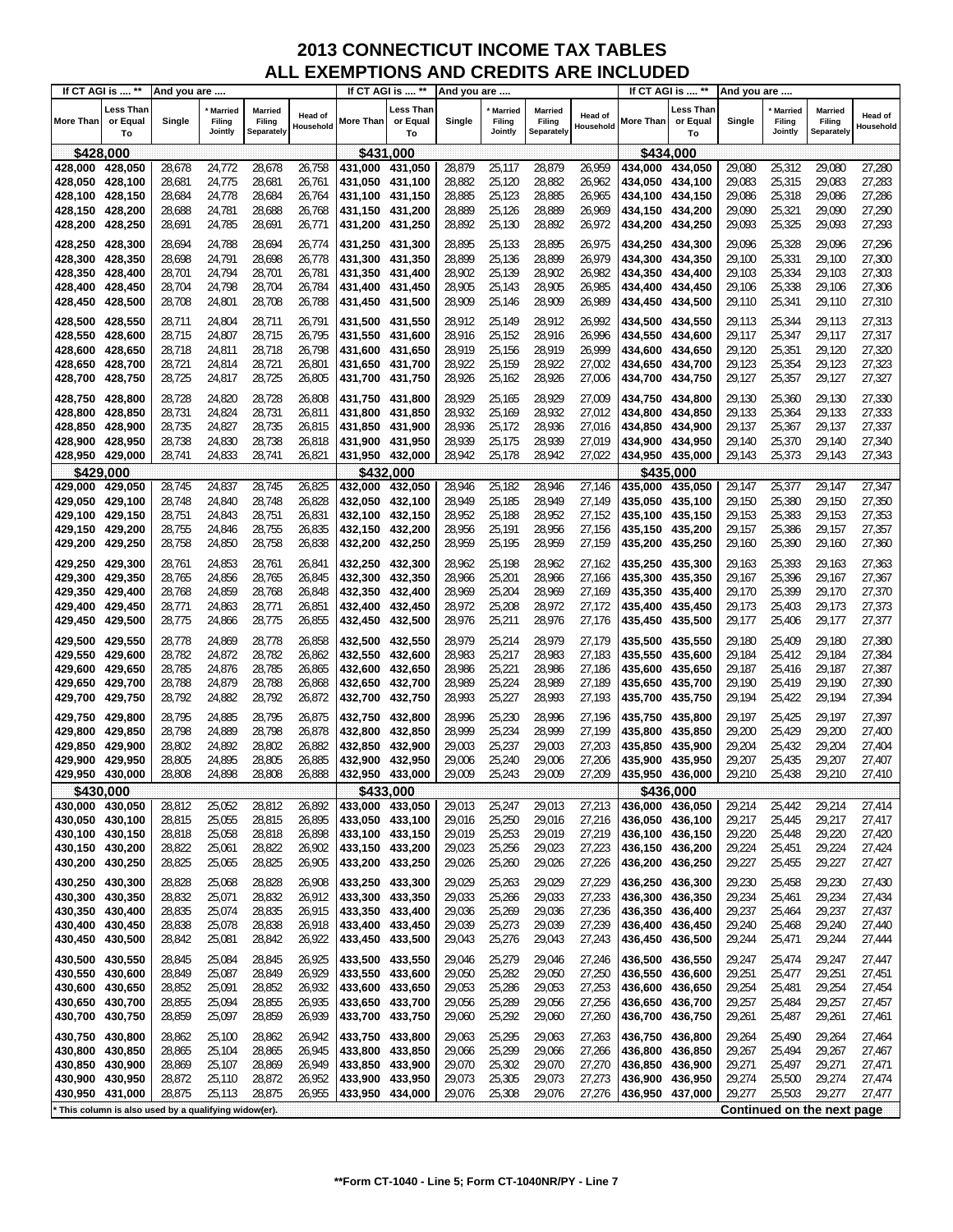| If CT AGI is  ** |                                                     | And you are |                                     |                                 |                      | If CT AGI is  ** |                             | And you are |                                     |                                 |                             |                 | If CT AGI is  **            | And you are |                                     |                                 |                             |
|------------------|-----------------------------------------------------|-------------|-------------------------------------|---------------------------------|----------------------|------------------|-----------------------------|-------------|-------------------------------------|---------------------------------|-----------------------------|-----------------|-----------------------------|-------------|-------------------------------------|---------------------------------|-----------------------------|
| <b>More Than</b> | Less Than<br>or Equal<br>To                         | Single      | <b>Married</b><br>Filing<br>Jointly | Married<br>Filing<br>Separately | Head of<br>Household | <b>More Than</b> | Less Than<br>or Equal<br>To | Single      | <b>Married</b><br>Filing<br>Jointly | Married<br>Filing<br>Separately | <b>Head of</b><br>Household | More Than       | Less Than<br>or Equal<br>To | Single      | <b>Married</b><br>Filing<br>Jointly | Married<br>Filing<br>Separately | <b>Head of</b><br>Household |
| \$437,000        |                                                     |             |                                     |                                 |                      | \$440.000        |                             |             |                                     |                                 |                             |                 | \$443.000                   |             |                                     |                                 |                             |
| 437,000          | 437,050                                             | 29,281      | 25,507                              | 29,281                          | 27,48                | 440,000          | 440,050                     | 29,482      | 25,852                              | 29,482                          | 27,802                      | 443,000         | 443,050                     | 29,683      | 26,047                              | 29,683                          | 28,003                      |
| 437,050          | 437,100                                             | 29,284      | 25,510                              | 29,284                          | 27,484               | 440,050          | 440.100                     | 29,485      | 25,855                              | 29,485                          | 27,805                      | 443.050         | 443,100                     | 29,686      | 26,050                              | 29,686                          | 28,006                      |
| 437,100          | 437,150                                             | 29,287      | 25,513                              | 29,287                          | 27,487               | 440,100          | 440,150                     | 29,488      | 25,858                              | 29,488                          | 27,808                      | 443,100         | 443,150                     | 29,689      | 26,053                              | 29,689                          | 28,009                      |
| 437,150          | 437,200                                             | 29,291      | 25,516                              | 29,291                          | 27,491               | 440,150          | 440,200                     | 29,492      | 25,861                              | 29,492                          | 27,812                      | 443,150         | 443,200                     | 29,693      | 26,056                              | 29,693                          | 28,013                      |
| 437,200          | 437,250                                             | 29,294      | 25,520                              | 29,294                          | 27,494               | 440,200          | 440,250                     | 29,495      | 25,865                              | 29,495                          | 27,815                      | 443,200         | 443,250                     | 29,696      | 26,060                              | 29,696                          | 28,016                      |
| 437,250          | 437,300                                             | 29,297      | 25,523                              | 29,297                          | 27,497               | 440,250 440,300  |                             | 29,498      | 25,868                              | 29,498                          | 27,818                      | 443,250         | 443,300                     | 29,699      | 26,063                              | 29,699                          | 28,019                      |
| 437,300          | 437,350                                             | 29,301      | 25,526                              | 29,301                          | 27,501               | 440,300          | 440,350                     | 29,502      | 25,871                              | 29,502                          | 27,822                      | 443,300         | 443,350                     | 29,703      | 26,066                              | 29,703                          | 28,023                      |
| 437,350 437,400  |                                                     | 29,304      | 25,529                              | 29,304                          | 27,504               | 440,350          | 440,400                     | 29,505      | 25,874                              | 29,505                          | 27,825                      | 443,350         | 443,400                     | 29,706      | 26,069                              | 29,706                          | 28,026                      |
| 437,400 437,450  |                                                     | 29,307      | 25,533                              | 29,307                          | 27,507               | 440,400          | 440,450                     | 29,508      | 25,878                              | 29,508                          | 27,828                      | 443.400         | 443,450                     | 29,709      | 26,073                              | 29,709                          | 28,029                      |
| 437,450 437,500  |                                                     | 29,311      | 25,536                              | 29,311                          | 27,511               | 440,450 440,500  |                             | 29,512      | 25,881                              | 29,512                          | 27,832                      | 443,450         | 443,500                     | 29,713      | 26,076                              | 29,713                          | 28,033                      |
|                  |                                                     |             |                                     |                                 |                      |                  |                             |             |                                     |                                 |                             |                 |                             |             |                                     |                                 |                             |
| 437,500          | 437,550                                             | 29,314      | 25,539                              | 29,314                          | 27,514               | 440,500          | 440,550                     | 29,515      | 25,884                              | 29,515                          | 27,835                      | 443,500         | 443,550                     | 29,716      | 26,079                              | 29,716                          | 28,036                      |
| 437,550          | 437,600                                             | 29,318      | 25,542                              | 29,318                          | 27,518               | 440,550          | 440,600                     | 29,519      | 25,887                              | 29,519                          | 27,839                      | 443,550         | 443,600                     | 29,720      | 26,082                              | 29,720                          | 28,040                      |
| 437,600          | 437,650                                             | 29,321      | 25,546                              | 29,321                          | 27,521               | 440,600          | 440,650                     | 29,522      | 25,891                              | 29,522                          | 27,842                      | 443,600         | 443,650                     | 29,723      | 26,086                              | 29,723                          | 28,043                      |
| 437,650          | 437,700                                             | 29,324      | 25,549                              | 29,324                          | 27,524               | 440,650          | 440,700                     | 29,525      | 25,894                              | 29,525                          | 27,845                      | 443,650         | 443,700                     | 29,726      | 26,089                              | 29,726                          | 28,046                      |
| 437,700          | 437,750                                             | 29,328      | 25,552                              | 29,328                          | 27,528               | 440,700          | 440,750                     | 29,529      | 25,897                              | 29,529                          | 27,849                      | 443,700         | 443,750                     | 29,730      | 26,092                              | 29,730                          | 28,050                      |
| 437,750          | 437,800                                             | 29,331      | 25,555                              | 29,331                          | 27,531               | 440.750          | 440,800                     | 29,532      | 25,900                              | 29,532                          | 27,852                      | 443,750         | 443,800                     | 29,733      | 26,095                              | 29,733                          | 28,053                      |
| 437,800          | 437,850                                             | 29,334      | 25,559                              | 29,334                          | 27,534               | 440,800          | 440,850                     | 29,535      | 25,904                              | 29,535                          | 27,855                      | 443,800         | 443,850                     | 29,736      | 26,099                              | 29,736                          | 28,056                      |
| 437,850          | 437,900                                             | 29,338      | 25,562                              | 29,338                          | 27,538               | 440,850          | 440,900                     | 29,539      | 25,907                              | 29,539                          | 27,859                      | 443,850         | 443,900                     | 29,740      | 26,102                              | 29,740                          | 28,060                      |
| 437,900          | 437,950                                             | 29,341      | 25,565                              | 29,341                          | 27,541               | 440.900 440.950  |                             | 29,542      | 25,910                              | 29,542                          | 27,862                      | 443,900         | 443,950                     | 29,743      | 26,105                              | 29,743                          | 28,063                      |
| 437,950 438,000  |                                                     | 29,344      | 25,568                              | 29,344                          | 27,544               | 440,950 441,000  |                             | 29,545      | 25,913                              | 29,545                          | 27,865                      | 443,950         | 444,000                     | 29,746      | 26,108                              | 29,746                          | 28,066                      |
| \$438,000        |                                                     |             |                                     |                                 |                      | \$441.000        |                             |             |                                     |                                 |                             |                 | \$444.000                   |             |                                     |                                 |                             |
| 438,000          | 438,050                                             | 29,348      | 25,572                              | 29,348                          | 27,548               | 441,000          | 441.050                     | 29,549      | 25,917                              | 29,549                          | 27,869                      | 444,000         | 444,050                     | 29,750      | 26,112                              | 29,750                          | 28,070                      |
| 438,050          | 438,100                                             | 29,351      | 25,575                              | 29,351                          | 27,551               | 441,050          | 441,100                     | 29,552      | 25,920                              | 29,552                          | 27,872                      | 444,050         | 444,100                     | 29,753      | 26,115                              | 29,753                          | 28,073                      |
| 438,100          | 438,150                                             | 29,354      | 25,578                              | 29,354                          | 27,554               | 441.100 441.150  |                             | 29,555      | 25,923                              | 29,555                          | 27,875                      | 444,100         | 444,150                     | 29,756      | 26,118                              | 29,756                          | 28,076                      |
| 438,150          | 438,200                                             | 29,358      | 25,581                              | 29,358                          | 27,558               |                  |                             | 29,559      | 25,926                              | 29,559                          | 27,879                      | 444,150         | 444,200                     | 29,760      | 26,121                              | 29,760                          | 28,080                      |
| 438,200          | 438,250                                             | 29,361      | 25,585                              | 29,361                          | 27,561               | 441,200 441,250  |                             | 29,562      | 25,930                              | 29,562                          | 27,882                      | 444,200         | 444,250                     | 29,763      | 26,125                              | 29,763                          | 28,083                      |
|                  |                                                     |             |                                     |                                 |                      |                  |                             |             |                                     |                                 |                             |                 |                             |             |                                     |                                 |                             |
| 438,250          | 438,300                                             | 29,364      | 25,588                              | 29,364                          | 27,564               | 441,250          | 441,300                     | 29,565      | 25,933                              | 29,565                          | 27,885                      | 444,250         | 444,300                     | 29,766      | 26,128                              | 29,766                          | 28,086                      |
| 438,300          | 438,350                                             | 29,368      | 25,591                              | 29,368                          | 27,568               | 441,300          | 441,350                     | 29,569      | 25,936                              | 29,569                          | 27,889                      | 444,300         | 444,350                     | 29,770      | 26,131                              | 29,770                          | 28,090                      |
| 438,350          | 438,400                                             | 29,371      | 25,594                              | 29,371                          | 27,571               | 441,350          | 441,400                     | 29,572      | 25,939                              | 29,572                          | 27,892                      | 444,350         | 444,400                     | 29,773      | 26,134                              | 29,773                          | 28,093                      |
| 438,400          | 438,450                                             | 29,374      | 25,598                              | 29,374                          | 27,574               | 441,400 441,450  |                             | 29,575      | 25,943                              | 29,575                          | 27,895                      | 444,400         | 444,450                     | 29,776      | 26,138                              | 29,776                          | 28,096                      |
| 438,450          | 438,500                                             | 29,378      | 25,601                              | 29,378                          | 27,578               | 441,450          | 441,500                     | 29,579      | 25,946                              | 29,579                          | 27,899                      | 444,450         | 444,500                     | 29,780      | 26,141                              | 29,780                          | 28,100                      |
| 438,500          | 438,550                                             | 29,381      | 25,604                              | 29,381                          | 27,581               | 441,500          | 441,550                     | 29,582      | 25,949                              | 29,582                          | 27,902                      | 444,500         | 444,550                     | 29,783      | 26,144                              | 29,783                          | 28,103                      |
| 438,550          | 438,600                                             | 29,385      | 25,607                              | 29,385                          | 27,585               | 441,550 441,600  |                             | 29,586      | 25,952                              | 29,586                          | 27,906                      | 444,550         | 444,600                     | 29,787      | 26,147                              | 29,787                          | 28,107                      |
| 438,600          | 438,650                                             | 29,388      | 25,611                              | 29,388                          | 27,588               | 441,600          | 441,650                     | 29,589      | 25,956                              | 29,589                          | 27,909                      | 444,600         | 444,650                     | 29,790      | 26,151                              | 29,790                          | 28,110                      |
| 438,650          | 438,700                                             | 29,391      | 25,614                              | 29,391                          | 27,591               | 441,650 441,700  |                             | 29,592      | 25,959                              | 29,592                          | 27,912                      | 444,650         | 444,700                     | 29,793      | 26,154                              | 29,793                          | 28,113                      |
| 438,700          | 438,750                                             | 29,395      | 25,617                              | 29,395                          | 27,595               | 441,700          | 441,750                     | 29,596      | 25,962                              | 29,596                          | 27,916                      | 444,700         | 444,750                     | 29,797      | 26,157                              | 29,797                          | 28,117                      |
| 438,750          | 438,800                                             | 29,398      | 25,620                              | 29,398                          | 27,598               | 441,750          | 441,800                     | 29,599      | 25,965                              | 29,599                          | 27,919                      | 444,750         | 444,800                     | 29,800      | 26,160                              | 29,800                          | 28,120                      |
| 438,800          | 438,850                                             | 29,401      | 25,624                              | 29,401                          | 27,601               | 441,800          | 441,850                     | 29,602      | 25,969                              | 29,602                          | 27,922                      | 444,800         | 444,850                     | 29,803      | 26,164                              | 29,803                          | 28,123                      |
| 438,850          | 438,900                                             | 29,405      | 25,627                              | 29,405                          | 27,605               | 441,850          | 441,900                     | 29,606      | 25,972                              | 29,606                          | 27,926                      | 444,850         | 444,900                     | 29,807      | 26,167                              | 29,807                          | 28,127                      |
| 438,900          | 438,950                                             | 29,408      | 25,630                              | 29,408                          | 27,608               | 441,900          | 441,950                     | 29,609      | 25,975                              | 29,609                          | 27,929                      | 444,900         | 444.950                     | 29,810      | 26,170                              | 29,810                          | 28,130                      |
| 438,950 439,000  |                                                     | 29,411      | 25,633                              | 29,411                          | 27,611               | 441,950 442,000  |                             | 29,612      | 25,978                              | 29,612                          | 27,932                      | 444.950 445.000 |                             | 29,813      | 26,173                              | 29,813                          | 28,133                      |
| \$439,000        |                                                     |             |                                     |                                 |                      | \$442,000        |                             |             |                                     |                                 |                             |                 | \$445,000                   |             |                                     |                                 |                             |
| 439,000 439,050  |                                                     | 29,415      | 25,637                              | 29,415                          | 27,615               | 442,000          | 442,050                     | 29,616      | 25,982                              | 29,616                          | 27,936                      | 445,000         | 445,050                     | 29,817      | 26,177                              | 29,817                          | 28,137                      |
| 439,050 439,100  |                                                     | 29,418      | 25,640                              | 29,418                          | 27,618               | 442,050          | 442,100                     | 29,619      | 25,985                              | 29,619                          | 27,939                      | 445,050         | 445,100                     | 29,820      | 26,180                              | 29,820                          | 28,140                      |
| 439,100 439,150  |                                                     | 29,421      | 25,643                              | 29,421                          | 27,621               | 442,100 442,150  |                             | 29,622      | 25,988                              | 29,622                          | 27,942                      | 445,100 445,150 |                             | 29,823      | 26,183                              | 29,823                          | 28,143                      |
| 439,150 439,200  |                                                     | 29,425      | 25,646                              | 29,425                          | 27,625               | 442,150 442,200  |                             | 29,626      | 25,991                              | 29,626                          | 27,946                      | 445,150         | 445,200                     | 29,827      | 26,186                              | 29,827                          | 28,147                      |
| 439,200          | 439,250                                             | 29,428      | 25,650                              | 29,428                          | 27,628               | 442,200          | 442,250                     | 29,629      | 25,995                              | 29,629                          | 27,949                      | 445,200         | 445,250                     | 29,830      | 26,190                              | 29,830                          | 28,150                      |
|                  |                                                     |             |                                     |                                 |                      |                  |                             |             |                                     |                                 |                             |                 |                             |             |                                     |                                 |                             |
| 439,250          | 439,300                                             | 29,431      | 25,653                              | 29,431                          | 27,631               | 442,250 442,300  |                             | 29,632      | 25,998                              | 29,632                          | 27,952                      | 445,250         | 445,300                     | 29,833      | 26,193                              | 29,833                          | 28,153                      |
| 439,300 439,350  |                                                     | 29,435      | 25,656                              | 29,435                          | 27,635               | 442,300 442,350  |                             | 29,636      | 26,001                              | 29,636                          | 27,956                      | 445,300         | 445,350                     | 29,837      | 26,196                              | 29,837                          | 28,157                      |
| 439,350          | 439,400                                             | 29,438      | 25,659                              | 29,438                          | 27,638               | 442,350 442,400  |                             | 29,639      | 26,004                              | 29,639                          | 27,959                      | 445,350         | 445,400                     | 29,840      | 26,199                              | 29,840                          | 28,160                      |
| 439,400 439,450  |                                                     | 29,441      | 25,663                              | 29,441                          | 27,641               | 442,400 442,450  |                             | 29,642      | 26,008                              | 29,642                          | 27,962                      | 445,400         | 445,450                     | 29,843      | 26,203                              | 29,843                          | 28,163                      |
| 439,450          | 439,500                                             | 29,445      | 25,666                              | 29,445                          | 27,645               | 442,450 442,500  |                             | 29,646      | 26,011                              | 29,646                          | 27,966                      | 445,450         | 445,500                     | 29,847      | 26,206                              | 29,847                          | 28,167                      |
| 439,500 439,550  |                                                     | 29,448      | 25,669                              | 29,448                          | 27,648               | 442,500 442,550  |                             | 29,649      | 26,014                              | 29,649                          | 27,969                      | 445,500         | 445,550                     | 29,850      | 26,209                              | 29,850                          | 28,170                      |
| 439,550          | 439,600                                             | 29,452      | 25,672                              | 29,452                          | 27,652               | 442,550 442,600  |                             | 29,653      | 26,017                              | 29,653                          | 27,973                      | 445,550         | 445,600                     | 29,854      | 26,212                              | 29,854                          | 28,174                      |
| 439,600          | 439,650                                             | 29,455      | 25,676                              | 29,455                          | 27,655               | 442,600          | 442,650                     | 29,656      | 26,021                              | 29,656                          | 27,976                      | 445,600         | 445,650                     | 29,857      | 26,216                              | 29,857                          | 28,177                      |
| 439,650          | 439,700                                             | 29,458      | 25,679                              | 29,458                          | 27,658               | 442,650 442,700  |                             | 29,659      | 26,024                              | 29,659                          | 27,979                      | 445,650         | 445,700                     | 29,860      | 26,219                              | 29,860                          | 28,180                      |
| 439,700          | 439,750                                             | 29,462      | 25,682                              | 29,462                          | 27,662               | 442,700 442,750  |                             | 29,663      | 26,027                              | 29,663                          | 27,983                      | 445,700         | 445,750                     | 29,864      | 26,222                              | 29,864                          | 28,184                      |
| 439,750          | 439,800                                             | 29,465      | 25,685                              | 29,465                          | 27,665               | 442,750 442,800  |                             | 29,666      | 26,030                              | 29,666                          | 27,986                      | 445,750         | 445,800                     | 29,867      | 26,225                              | 29,867                          | 28,187                      |
| 439,800          | 439,850                                             | 29,468      | 25,689                              | 29,468                          | 27,668               | 442,800          | 442,850                     | 29,669      | 26,034                              | 29,669                          | 27,989                      | 445,800         | 445,850                     | 29,870      | 26,229                              | 29,870                          | 28,190                      |
| 439,850          | 439,900                                             | 29,472      | 25,692                              | 29,472                          | 27,672               | 442,850 442,900  |                             | 29,673      | 26,037                              | 29,673                          | 27,993                      | 445,850         | 445,900                     | 29,874      | 26,232                              | 29,874                          | 28,194                      |
| 439,900          | 439,950                                             | 29,475      | 25,695                              | 29,475                          | 27,675               | 442,900          | 442,950                     | 29,676      | 26,040                              | 29,676                          | 27,996                      | 445,900         | 445,950                     | 29,877      | 26,235                              | 29,877                          | 28,197                      |
| 439,950 440,000  |                                                     | 29,478      | 25,698                              | 29,478                          | 27,678               | 442,950 443,000  |                             | 29,679      | 26,043                              | 29,679                          | 27,999                      | 445,950         | 446,000                     | 29,880      | 26,238                              | 29,880                          | 28,200                      |
|                  | This column is also used by a qualifying widow(er). |             |                                     |                                 |                      |                  |                             |             |                                     |                                 |                             |                 |                             |             |                                     | Continued on the next page      |                             |
|                  |                                                     |             |                                     |                                 |                      |                  |                             |             |                                     |                                 |                             |                 |                             |             |                                     |                                 |                             |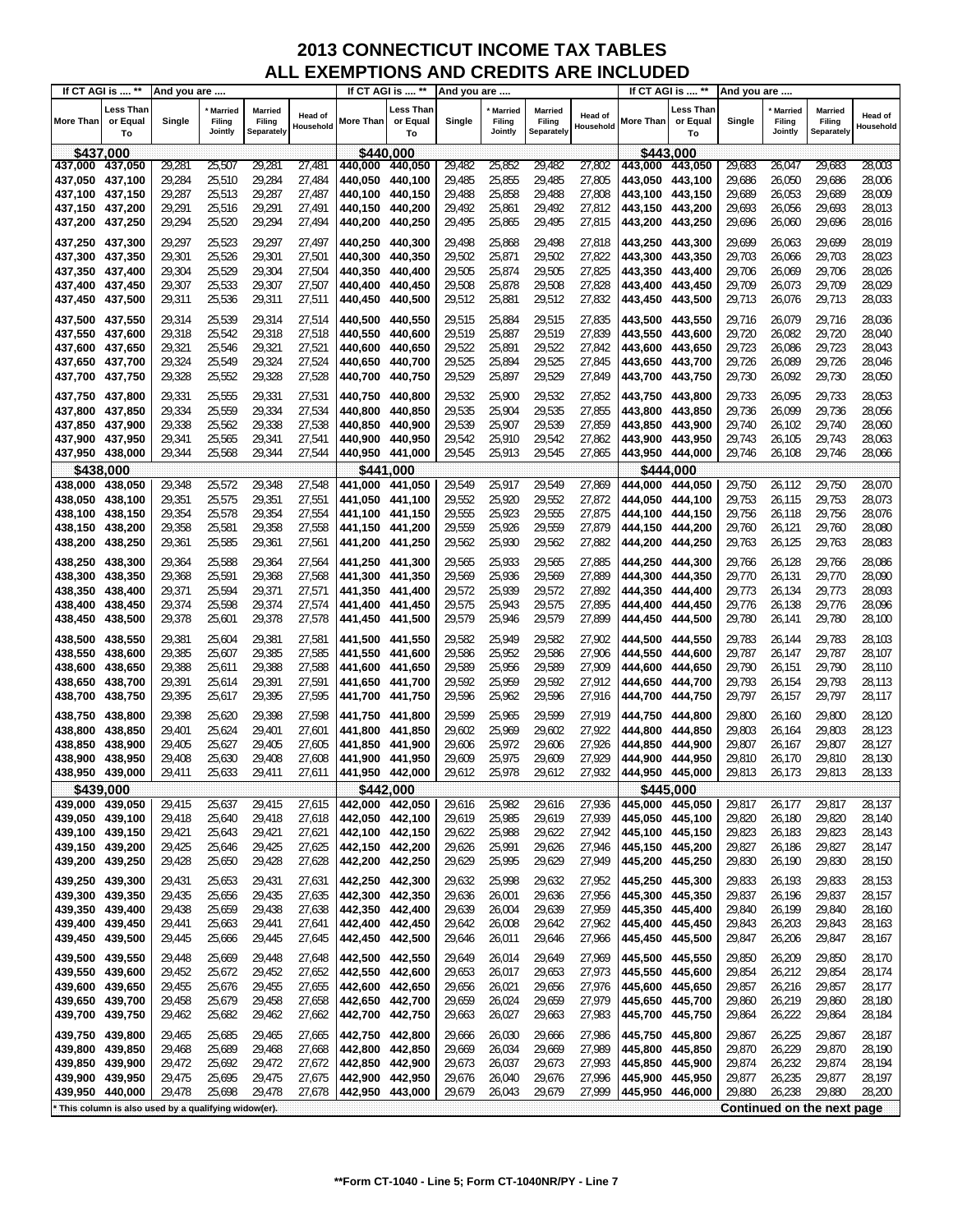| If CT AGI is  ** |                                                     | And you are      |                                     |                                 |                      |                  | If CT AGI is  **            | And you are |                                     |                                 |                             |                 | If CT AGI is  **                   | And you are |                                     |                                 |                             |
|------------------|-----------------------------------------------------|------------------|-------------------------------------|---------------------------------|----------------------|------------------|-----------------------------|-------------|-------------------------------------|---------------------------------|-----------------------------|-----------------|------------------------------------|-------------|-------------------------------------|---------------------------------|-----------------------------|
| <b>More Than</b> | Less Than<br>or Equal<br>To                         | Single           | <b>Married</b><br>Filing<br>Jointly | Married<br>Filing<br>Separately | Head of<br>Household | <b>More Than</b> | Less Than<br>or Equal<br>To | Single      | <b>Married</b><br>Filing<br>Jointly | Married<br>Filing<br>Separately | <b>Head of</b><br>Household | More Than       | <b>Less Than</b><br>or Equal<br>To | Single      | <b>Married</b><br>Filing<br>Jointly | Married<br>Filing<br>Separately | <b>Head of</b><br>Household |
| \$446,000        |                                                     |                  |                                     |                                 |                      | \$449.000        |                             |             |                                     |                                 |                             |                 | \$452,000                          |             |                                     |                                 |                             |
| 446,000          | 446,050                                             | 29,884           | 26,242                              | 29,884                          | 28,204               | 449,000          | 449,050                     | 30,085      | 26,437                              | 30,085                          | 28,525                      | 452,000         | 452,050                            | 30,286      | 26,782                              | 30,286                          | 28,726                      |
| 446,050          | 446,100                                             | 29,887           | 26,245                              | 29,887                          | 28,207               | 449.050          | 449,100                     | 30,088      | 26,440                              | 30,088                          | 28,528                      | 452,050         | 452,100                            | 30,289      | 26,785                              | 30,289                          | 28,729                      |
| 446,100 446,150  |                                                     | 29,890           | 26,248                              | 29,890                          | 28,210               | 449,100          | 449,150                     | 30,091      | 26,443                              | 30,091                          | 28,531                      | 452,100         | 452,150                            | 30,292      | 26,788                              | 30,292                          | 28,732                      |
| 446,150          | 446,200                                             | 29,894           | 26,251                              | 29,894                          | 28,214               |                  |                             | 30,095      | 26,446                              | 30,095                          | 28,535                      | 452,150         | 452,200                            | 30,296      | 26,791                              | 30,296                          | 28,736                      |
| 446,200          | 446,250                                             | 29,897           | 26,255                              | 29,897                          | 28,217               | 449,200          | 449,250                     | 30,098      | 26,450                              | 30,098                          | 28,538                      | 452,200         | 452,250                            | 30,299      | 26,795                              | 30,299                          | 28,739                      |
| 446,250          | 446,300                                             | 29,900           | 26,258                              | 29,900                          | 28,220               | 449,250          | 449.300                     | 30,101      | 26,453                              | 30,101                          | 28,541                      | 452,250         | 452,300                            | 30,302      | 26,798                              | 30,302                          | 28,742                      |
| 446,300          | 446,350                                             | 29,904           | 26,261                              | 29,904                          | 28,224               | 449,300          | 449,350                     | 30,105      | 26,456                              | 30,105                          | 28,545                      | 452,300         | 452,350                            | 30,306      | 26,801                              | 30,306                          | 28,746                      |
| 446,350          | 446,400                                             | 29,907           | 26,264                              | 29,907                          | 28,227               | 449,350          | 449,400                     | 30,108      | 26,459                              | 30,108                          | 28,548                      | 452,350         | 452,400                            | 30,309      | 26,804                              | 30,309                          | 28,749                      |
| 446,400          | 446,450                                             | 29,910           | 26,268                              | 29,910                          | 28,230               | 449,400          | 449,450                     | 30,111      | 26,463                              | 30,111                          | 28,551                      | 452,400         | 452,450                            | 30,312      | 26,808                              | 30,312                          | 28,752                      |
| 446,450          | 446,500                                             | 29,914           | 26,271                              | 29,914                          | 28,234               | 449,450          | 449,500                     | 30,115      | 26,466                              | 30,115                          | 28,555                      | 452,450         | 452,500                            | 30,316      | 26,811                              | 30,316                          | 28,756                      |
| 446,500          | 446,550                                             | 29,917           | 26,274                              | 29,917                          | 28,237               | 449,500          | 449,550                     | 30,118      | 26,469                              | 30,118                          | 28,558                      | 452,500         | 452,550                            | 30,319      | 26,814                              | 30,319                          | 28,759                      |
| 446,550          | 446,600                                             | 29,921           | 26,277                              | 29,921                          | 28,241               | 449,550          | 449,600                     | 30,122      | 26,472                              | 30,122                          | 28,562                      | 452,550         | 452,600                            | 30,323      | 26,817                              | 30,323                          | 28,763                      |
| 446,600          | 446,650                                             | 29,924           | 26,281                              | 29,924                          | 28,244               | 449.600          | 449,650                     | 30,125      | 26,476                              | 30,125                          | 28,565                      | 452,600         | 452,650                            | 30,326      | 26,821                              | 30,326                          | 28,766                      |
| 446,650          | 446,700                                             | 29,927           | 26,284                              | 29,927                          | 28,247               | 449,650 449,700  |                             | 30,128      | 26,479                              | 30,128                          | 28,568                      | 452,650         | 452,700                            | 30,329      | 26,824                              | 30,329                          | 28,769                      |
| 446,700          | 446,750                                             | 29,931           | 26,287                              | 29,931                          | 28,251               | 449,700          | 449,750                     | 30,132      | 26,482                              | 30,132                          | 28,572                      | 452,700         | 452,750                            | 30,333      | 26,827                              | 30,333                          | 28,773                      |
| 446,750          |                                                     |                  | 26,290                              |                                 |                      | 449,750          |                             | 30,135      | 26,485                              | 30,135                          | 28,575                      | 452,750         | 452,800                            | 30,336      |                                     | 30,336                          | 28,776                      |
| 446,800          | 446,800<br>446,850                                  | 29,934<br>29,937 | 26,294                              | 29,934<br>29,937                | 28,254<br>28,257     | 449,800          | 449,800<br>449,850          | 30,138      | 26,489                              | 30,138                          | 28,578                      | 452,800         | 452,850                            | 30,339      | 26,830<br>26,834                    | 30,339                          | 28,779                      |
| 446,850          | 446,900                                             | 29,941           | 26,297                              | 29,941                          | 28,261               | 449.850          | 449,900                     | 30,142      | 26,492                              | 30,142                          | 28,582                      | 452,850         | 452,900                            | 30,343      | 26,837                              | 30,343                          | 28,783                      |
| 446,900          | 446,950                                             | 29,944           | 26,300                              | 29,944                          | 28,264               | 449,900          | 449,950                     | 30,145      | 26,495                              | 30,145                          | 28,585                      | 452,900         | 452,950                            | 30,346      | 26,840                              | 30,346                          | 28,786                      |
| 446,950          | 447,000                                             | 29,947           | 26,303                              | 29,947                          | 28,267               | 449.950          | 450,000                     | 30,148      | 26,498                              | 30,148                          | 28,588                      | 452,950         | 453,000                            | 30,349      | 26,843                              | 30,349                          | 28,789                      |
| \$447,000        |                                                     |                  |                                     |                                 |                      | \$450,000        |                             |             |                                     |                                 |                             |                 | \$453.000                          |             |                                     |                                 |                             |
| 447,000          | 447,050                                             | 29,951           | 26,307                              | 29,951                          | 28,271               | 450,000          | 450,050                     | 30,152      | 26,652                              | 30,152                          | 28,592                      | 453,000         | 453,050                            | 30,353      | 26,847                              | 30,353                          | 28,793                      |
| 447,050          | 447,100                                             | 29,954           | 26,310                              | 29,954                          | 28,274               | 450,050          | 450.100                     | 30,155      | 26,655                              | 30,155                          | 28,595                      | 453,050         | 453,100                            | 30,356      | 26,850                              | 30,356                          | 28,796                      |
| 447,100          | 447,150                                             | 29,957           | 26,313                              | 29,957                          | 28,277               | 450,100          | 450,150                     | 30,158      | 26,658                              | 30,158                          | 28,598                      | 453,100         | 453,150                            | 30,359      | 26,853                              | 30,359                          | 28,799                      |
| 447,150 447,200  |                                                     | 29,961           | 26,316                              | 29,961                          | 28,281               | 450,150          | 450,200                     | 30,162      | 26,661                              | 30,162                          | 28,602                      | 453,150         | 453,200                            | 30,363      | 26,856                              | 30,363                          | 28,803                      |
| 447,200          | 447,250                                             | 29,964           | 26,320                              | 29,964                          | 28,284               | 450,200          | 450,250                     | 30,165      | 26,665                              | 30,165                          | 28,605                      | 453,200         | 453,250                            | 30,366      | 26,860                              | 30,366                          | 28,806                      |
| 447,250          | 447,300                                             | 29,967           | 26,323                              | 29,967                          | 28,287               | 450,250          | 450,300                     | 30,168      | 26,668                              | 30,168                          | 28,608                      | 453,250         | 453,300                            | 30,369      | 26,863                              | 30,369                          | 28,809                      |
| 447,300          | 447,350                                             | 29,971           | 26,326                              | 29,971                          | 28,291               | 450,300          | 450,350                     | 30,172      | 26,671                              | 30,172                          | 28,612                      | 453,300         | 453,350                            | 30,373      | 26,866                              | 30,373                          | 28,813                      |
| 447,350          | 447,400                                             | 29,974           | 26,329                              | 29,974                          | 28,294               | 450,350          | 450,400                     | 30,175      | 26,674                              | 30,175                          | 28,615                      | 453,350         | 453,400                            | 30,376      | 26,869                              | 30,376                          | 28,816                      |
| 447,400 447,450  |                                                     | 29,977           | 26,333                              | 29,977                          | 28,297               | 450,400          | 450,450                     | 30,178      | 26,678                              | 30,178                          | 28,618                      | 453,400         | 453,450                            | 30,379      | 26,873                              | 30,379                          | 28,819                      |
| 447,450 447,500  |                                                     | 29,981           | 26,336                              | 29,981                          | 28,301               | 450,450          | 450,500                     | 30,182      | 26,681                              | 30,182                          | 28,622                      | 453,450         | 453,500                            | 30,383      | 26,876                              | 30,383                          | 28,823                      |
| 447,500          | 447,550                                             | 29,984           | 26,339                              | 29,984                          | 28,304               | 450,500          | 450,550                     | 30,185      | 26,684                              | 30,185                          | 28,625                      | 453,500         | 453,550                            | 30,386      | 26,879                              | 30,386                          | 28,826                      |
| 447,550          | 447,600                                             | 29,988           | 26,342                              | 29,988                          | 28,308               | 450,550          | 450,600                     | 30,189      | 26,687                              | 30,189                          | 28,629                      | 453,550         | 453,600                            | 30,390      | 26,882                              | 30,390                          | 28,830                      |
| 447,600          | 447,650                                             | 29,991           | 26,346                              | 29,991                          | 28,311               | 450,600          | 450,650                     | 30,192      | 26,691                              | 30,192                          | 28,632                      | 453,600         | 453,650                            | 30,393      | 26,886                              | 30,393                          | 28,833                      |
| 447,650 447,700  |                                                     | 29,994           | 26,349                              | 29,994                          | 28,314               | 450,650          | 450,700                     | 30,195      | 26,694                              | 30,195                          | 28,635                      | 453,650         | 453,700                            | 30,396      | 26,889                              | 30,396                          | 28,836                      |
| 447,700          | 447,750                                             | 29,998           | 26,352                              | 29,998                          | 28,318               | 450,700          | 450,750                     | 30,199      | 26,697                              | 30,199                          | 28,639                      | 453,700         | 453,750                            | 30,400      | 26,892                              | 30,400                          | 28,840                      |
| 447,750          | 447,800                                             | 30,001           | 26,355                              | 30,001                          | 28,321               | 450,750          | 450,800                     | 30,202      | 26,700                              | 30,202                          | 28,642                      | 453,750         | 453,800                            | 30,403      | 26,895                              | 30,403                          | 28,843                      |
| 447,800          | 447,850                                             | 30,004           | 26,359                              | 30,004                          | 28,324               | 450,800          | 450,850                     | 30,205      | 26,704                              | 30,205                          | 28,645                      | 453,800         | 453,850                            | 30,406      | 26,899                              | 30,406                          | 28,846                      |
| 447,850 447,900  |                                                     | 30,008           | 26,362                              | 30,008                          | 28,328               | 450.850          | 450.900                     | 30,209      | 26,707                              | 30,209                          | 28,649                      | 453,850         | 453,900                            | 30,410      | 26,902                              | 30,410                          | 28,850                      |
| 447,900          | 447,950                                             | 30,011           | 26,365                              | 30,011                          | 28,331               | 450,900          | 450,950                     | 30,212      | 26,710                              | 30,212                          | 28,652                      | 453,900         | 453,950                            | 30,413      | 26,905                              | 30,413                          | 28,853                      |
| 447,950 448,000  |                                                     | 30,014           | 26,368                              | 30,014                          | 28,334               | 450,950 451,000  |                             | 30,215      | 26,713                              | 30,215                          | 28,655                      | 453,950 454,000 |                                    | 30,416      | 26,908                              | 30,416                          | 28,856                      |
| \$448,000        |                                                     |                  |                                     |                                 |                      |                  | \$451,000                   |             |                                     |                                 |                             |                 | \$454,000                          |             |                                     |                                 |                             |
| 448,000 448,050  |                                                     | 30,018           | 26,372                              | 30,018                          | 28,458               | 451,000 451,050  |                             | 30,219      | 26,717                              | 30,219                          | 28,659                      | 454,000 454,050 |                                    | 30,420      | 26,912                              | 30,420                          | 28,860                      |
| 448,050 448,100  |                                                     | 30,021           | 26,375                              | 30,021                          | 28,461               | 451,050 451,100  |                             | 30,222      | 26,720                              | 30,222                          | 28,662                      | 454,050 454,100 |                                    | 30,423      | 26,915                              | 30,423                          | 28,863                      |
| 448,100          | 448,150                                             | 30,024           | 26,378                              | 30,024                          | 28,464               | 451,100 451,150  |                             | 30,225      | 26,723                              | 30,225                          | 28,665                      | 454,100 454,150 |                                    | 30,426      | 26,918                              | 30,426                          | 28,866                      |
| 448,150          | 448,200                                             | 30,028           | 26,381                              | 30,028                          | 28,468               | 451,150 451,200  |                             | 30,229      | 26,726                              | 30,229                          | 28,669                      | 454,150 454,200 |                                    | 30,430      | 26,921                              | 30,430                          | 28,870                      |
| 448,200          | 448,250                                             | 30,031           | 26,385                              | 30,031                          | 28,471               | 451,200 451,250  |                             | 30,232      | 26,730                              | 30,232                          | 28,672                      | 454,200         | 454,250                            | 30,433      | 26,925                              | 30,433                          | 28,873                      |
| 448,250 448,300  |                                                     | 30,034           | 26,388                              | 30,034                          | 28,474               | 451,250 451,300  |                             | 30,235      | 26,733                              | 30,235                          | 28,675                      | 454,250         | 454,300                            | 30,436      | 26,928                              | 30,436                          | 28,876                      |
| 448,300 448,350  |                                                     | 30,038           | 26,391                              | 30,038                          | 28,478               | 451,300 451,350  |                             | 30,239      | 26,736                              | 30,239                          | 28,679                      | 454,300         | 454,350                            | 30,440      | 26,931                              | 30,440                          | 28,880                      |
| 448,350          | 448,400                                             | 30,041           | 26,394                              | 30,041                          | 28,481               | 451,350 451,400  |                             | 30,242      | 26,739                              | 30,242                          | 28,682                      | 454,350         | 454,400                            | 30,443      | 26,934                              | 30,443                          | 28,883                      |
| 448,400 448,450  |                                                     | 30,044           | 26,398                              | 30,044                          | 28,484               | 451,400 451,450  |                             | 30,245      | 26,743                              | 30,245                          | 28,685                      | 454,400         | 454,450                            | 30,446      | 26,938                              | 30,446                          | 28,886                      |
| 448,450          | 448,500                                             | 30,048           | 26,401                              | 30,048                          | 28,488               | 451,450 451,500  |                             | 30,249      | 26,746                              | 30,249                          | 28,689                      | 454,450         | 454,500                            | 30,450      | 26,941                              | 30,450                          | 28,890                      |
| 448,500 448,550  |                                                     | 30,051           | 26,404                              | 30,051                          | 28,491               | 451,500 451,550  |                             | 30,252      | 26,749                              | 30,252                          | 28,692                      | 454,500         | 454,550                            | 30,453      | 26,944                              | 30,453                          | 28,893                      |
| 448,550          | 448,600                                             | 30,055           | 26,407                              | 30,055                          | 28,495               | 451,550 451,600  |                             | 30,256      | 26,752                              | 30,256                          | 28,696                      | 454,550         | 454,600                            | 30,457      | 26,947                              | 30,457                          | 28,897                      |
| 448,600          | 448,650                                             | 30,058           | 26,411                              | 30,058                          | 28,498               | 451,600 451,650  |                             | 30,259      | 26,756                              | 30,259                          | 28,699                      | 454,600         | 454,650                            | 30,460      | 26,951                              | 30,460                          | 28,900                      |
| 448,650          | 448,700                                             | 30,061           | 26,414                              | 30,061                          | 28,501               | 451,650 451,700  |                             | 30,262      | 26,759                              | 30,262                          | 28,702                      | 454,650         | 454,700                            | 30,463      | 26,954                              | 30,463                          | 28,903                      |
| 448,700          | 448,750                                             | 30,065           | 26,417                              | 30,065                          | 28,505               | 451,700 451,750  |                             | 30,266      | 26,762                              | 30,266                          | 28,706                      | 454,700         | 454,750                            | 30,467      | 26,957                              | 30,467                          | 28,907                      |
| 448,750          | 448,800                                             | 30,068           | 26,420                              | 30,068                          | 28,508               | 451,750 451,800  |                             | 30,269      | 26,765                              | 30,269                          | 28,709                      | 454,750         | 454,800                            | 30,470      | 26,960                              | 30,470                          | 28,910                      |
| 448,800          | 448,850                                             | 30,071           | 26,424                              | 30,071                          | 28,511               | 451,800          | 451,850                     | 30,272      | 26,769                              | 30,272                          | 28,712                      | 454,800         | 454,850                            | 30,473      | 26,964                              | 30,473                          | 28,913                      |
| 448,850 448,900  |                                                     | 30,075           | 26,427                              | 30,075                          | 28,515               | 451,850 451,900  |                             | 30,276      | 26,772                              | 30,276                          | 28,716                      | 454,850         | 454,900                            | 30,477      | 26,967                              | 30,477                          | 28,917                      |
| 448,900          | 448,950                                             | 30,078           | 26,430                              | 30,078                          | 28,518               | 451,900          | 451,950                     | 30,279      | 26,775                              | 30,279                          | 28,719                      | 454,900         | 454,950                            | 30,480      | 26,970                              | 30,480                          | 28,920                      |
| 448,950 449,000  |                                                     | 30,081           | 26,433                              | 30,081                          | 28,521               | 451,950 452,000  |                             | 30,282      | 26,778                              | 30,282                          | 28,722                      | 454,950         | 455,000                            | 30,483      | 26,973                              | 30,483                          | 28,923                      |
|                  | This column is also used by a qualifying widow(er). |                  |                                     |                                 |                      |                  |                             |             |                                     |                                 |                             |                 |                                    |             |                                     | Continued on the next page      |                             |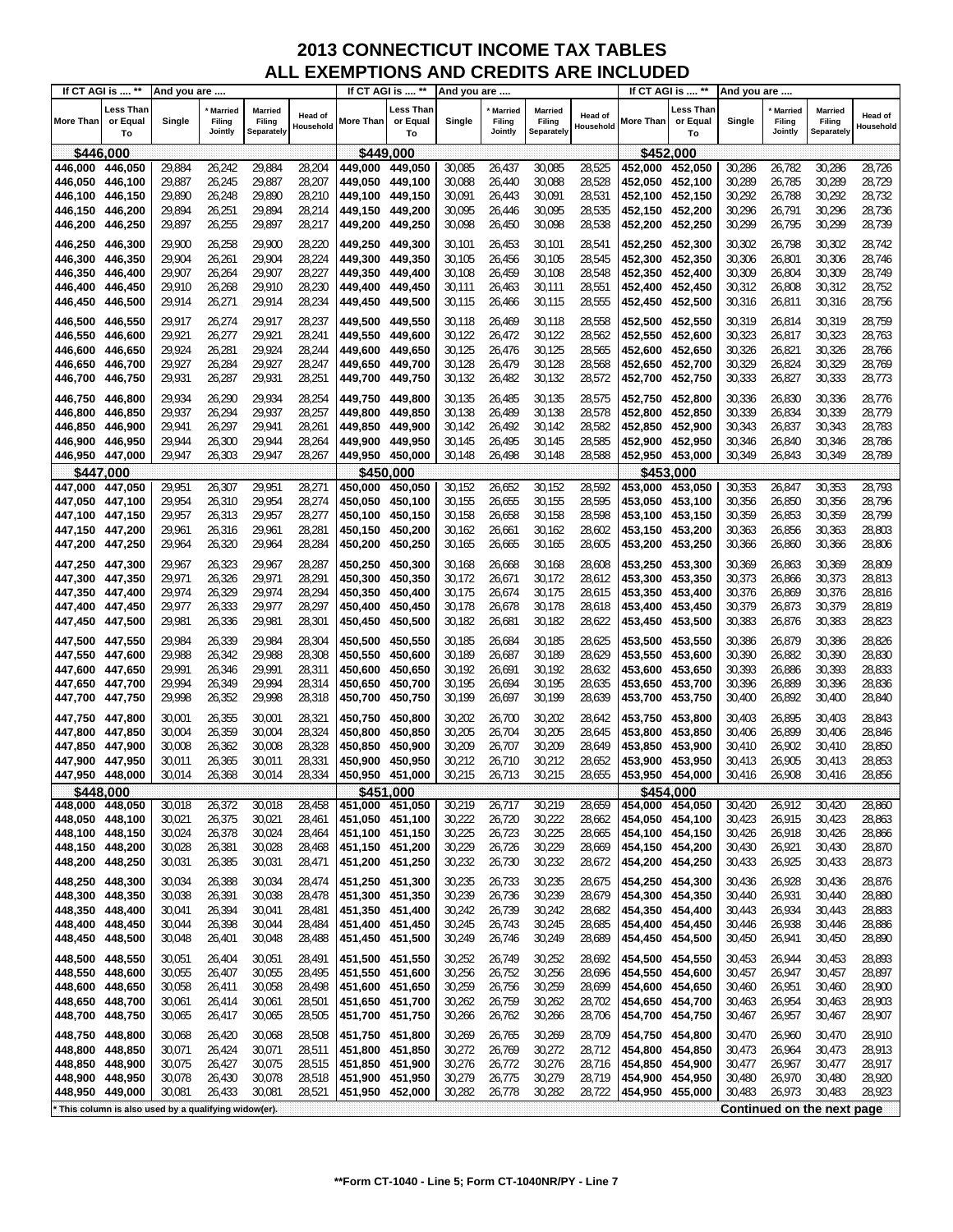|                                                       | If CT AGI is  **            | And you are      |                                     |                                        |                      |                              | If CT AGI is  **            | And you are      |                                     |                                 |                             |                    | If CT AGI is  **            | And you are      |                                     |                                 |                             |
|-------------------------------------------------------|-----------------------------|------------------|-------------------------------------|----------------------------------------|----------------------|------------------------------|-----------------------------|------------------|-------------------------------------|---------------------------------|-----------------------------|--------------------|-----------------------------|------------------|-------------------------------------|---------------------------------|-----------------------------|
| <b>More Than</b>                                      | Less Than<br>or Equal<br>To | Single           | <b>Married</b><br>Filing<br>Jointly | <b>Married</b><br>Filing<br>Separately | Head of<br>Household | More Than                    | Less Than<br>or Equal<br>To | Single           | <b>Married</b><br>Filing<br>Jointly | Married<br>Filing<br>Separately | <b>Head of</b><br>Household | More Than          | Less Than<br>or Equal<br>To | Single           | <b>Married</b><br>Filing<br>Jointly | Married<br>Filing<br>Separately | <b>Head of</b><br>Household |
| \$455,000                                             |                             |                  |                                     |                                        |                      |                              | \$458,000                   |                  |                                     |                                 |                             |                    | \$461.000                   |                  |                                     |                                 |                             |
| 455,000                                               | 455,050                     | 30,487           | 26,977                              | 30,487                                 | 28,927               | 458,000                      | 458,050                     | 30,688           | 27,172                              | 30,688                          | 29,248                      | 461,000            | 461,050                     | 30,889           | 27,517                              | 30,889                          | 29,449                      |
| 455,050                                               | 455,100                     | 30,490           | 26,980                              | 30,490                                 | 28,930               | 458,050                      | 458,100                     | 30,691           | 27,175                              | 30,691                          | 29,251                      | 461,050            | 461,100                     | 30,892           | 27,520                              | 30,892                          | 29,452                      |
| 455,100                                               | 455,150                     | 30,493           | 26,983                              | 30,493                                 | 28,933               | 458,100                      | 458,150                     | 30,694           | 27,178                              | 30,694                          | 29,254                      | 461,100            | 461,150                     | 30,895           | 27,523                              | 30,895                          | 29,455                      |
| 455,150                                               | 455,200                     | 30,497           | 26,986                              | 30,497                                 | 28,937               | 458,150                      | 458,200                     | 30,698           | 27,181                              | 30,698                          | 29,258                      | 461,150            | 461,200                     | 30,899           | 27,526                              | 30,899                          | 29,459                      |
| 455,200                                               | 455,250                     | 30,500           | 26,990                              | 30,500                                 | 28,940               | 458,200                      | 458,250                     | 30,701           | 27,185                              | 30,701                          | 29,261                      | 461,200            | 461,250                     | 30,902           | 27,530                              | 30,902                          | 29,462                      |
| 455,250                                               | 455,300                     | 30,503           | 26,993                              | 30,503                                 | 28,943               | 458.250                      | 458,300                     | 30,704           | 27,188                              | 30,704                          | 29,264                      | 461,250            | 461,300                     | 30,905           | 27,533                              | 30,905                          | 29,465                      |
| 455,300                                               | 455,350                     | 30,507           | 26,996                              | 30,507                                 | 28,947               | 458,300                      | 458,350                     | 30,708           | 27,191                              | 30,708                          | 29,268                      | 461,300            | 461,350                     | 30,909           | 27,536                              | 30,909                          | 29,469                      |
| 455,350<br>455,400                                    | 455,400<br>455,450          | 30,510<br>30,513 | 26,999<br>27,003                    | 30,510<br>30,513                       | 28,950<br>28,953     | 458,350<br>458,400           | 458,400<br>458,450          | 30,711<br>30,714 | 27,194<br>27,198                    | 30,711<br>30,714                | 29,271<br>29,274            | 461,350<br>461,400 | 461,400<br>461,450          | 30,912<br>30,915 | 27,539<br>27,543                    | 30,912<br>30,915                | 29,472<br>29,475            |
| 455,450                                               | 455,500                     | 30,517           | 27,006                              | 30,517                                 | 28,957               | 458,450                      | 458,500                     | 30,718           | 27,201                              | 30,718                          | 29,278                      | 461,450            | 461,500                     | 30,919           | 27,546                              | 30,919                          | 29,479                      |
|                                                       |                             |                  |                                     |                                        |                      |                              |                             |                  |                                     |                                 |                             |                    |                             |                  |                                     |                                 |                             |
| 455,500<br>455,550                                    | 455,550<br>455,600          | 30,520<br>30,524 | 27,009<br>27,012                    | 30,520<br>30,524                       | 28,960<br>28,964     | 458,500<br>458,550           | 458,550<br>458,600          | 30,721<br>30,725 | 27,204<br>27,207                    | 30,721<br>30,725                | 29,281<br>29,285            | 461,500<br>461,550 | 461,550<br>461,600          | 30,922<br>30,926 | 27,549<br>27,552                    | 30,922<br>30,926                | 29,482<br>29,486            |
| 455,600                                               | 455,650                     | 30,527           | 27,016                              | 30,527                                 | 28,967               | 458,600                      | 458,650                     | 30,728           | 27,211                              | 30,728                          | 29,288                      | 461,600            | 461,650                     | 30,929           | 27,556                              | 30,929                          | 29,489                      |
| 455,650                                               | 455,700                     | 30,530           | 27,019                              | 30,530                                 | 28,970               | 458,650                      | 458,700                     | 30,731           | 27,214                              | 30,731                          | 29,291                      | 461,650            | 461,700                     | 30,932           | 27,559                              | 30,932                          | 29,492                      |
| 455,700                                               | 455,750                     | 30,534           | 27,022                              | 30,534                                 | 28,974               | 458,700                      | 458,750                     | 30,735           | 27,217                              | 30,735                          | 29,295                      | 461,700            | 461,750                     | 30,936           | 27,562                              | 30,936                          | 29,496                      |
| 455,750                                               | 455,800                     | 30,537           | 27,025                              | 30,537                                 | 28,977               | 458,750                      | 458,800                     | 30,738           | 27,220                              | 30,738                          | 29,298                      | 461,750            | 461,800                     | 30,939           | 27,565                              | 30,939                          | 29,499                      |
| 455,800                                               | 455,850                     | 30,540           | 27,029                              | 30,540                                 | 28,980               | 458.800                      | 458,850                     | 30,741           | 27,224                              | 30,741                          | 29,301                      | 461,800            | 461,850                     | 30,942           | 27,569                              | 30,942                          | 29,502                      |
| 455,850                                               | 455,900                     | 30,544           | 27,032                              | 30,544                                 | 28,984               | 458,850                      | 458,900                     | 30,745           | 27,227                              | 30,745                          | 29,305                      | 461,850            | 461,900                     | 30,946           | 27,572                              | 30,946                          | 29,506                      |
| 455,900 455,950                                       |                             | 30,547           | 27,035                              | 30,547                                 | 28,987               | 458,900                      | 458,950                     | 30,748           | 27,230                              | 30,748                          | 29,308                      | 461,900            | 461,950                     | 30,949           | 27,575                              | 30,949                          | 29,509                      |
| 455,950 456,000                                       |                             | 30,550           | 27,038                              | 30,550                                 | 28,990               | 458,950 459,000              |                             | 30,751           | 27,233                              | 30,751                          | 29,311                      | 461,950            | 462,000                     | 30,952           | 27,578                              | 30,952                          | 29,512                      |
| \$456.000<br>456,000 456,050                          |                             | 30,554           | 27,042                              | 30,554                                 | 29,114               | \$459,000<br>459,000 459,050 |                             | 30,755           | 27,237                              | 30,755                          | 29,315                      | 462,000            | \$462.000<br>462,050        | 30,956           | 27,582                              | 30,956                          | 29,516                      |
| 456,050 456,100                                       |                             | 30,557           | 27,045                              | 30,557                                 | 29,117               | 459,050 459,100              |                             | 30,758           | 27,240                              | 30,758                          | 29,318                      | 462,050            | 462,100                     | 30,959           | 27,585                              | 30,959                          | 29,519                      |
| 456,100                                               | 456,150                     | 30,560           | 27,048                              | 30,560                                 | 29,120               | 459,100                      | 459,150                     | 30,761           | 27,243                              | 30,761                          | 29,321                      | 462,100            | 462,150                     | 30,962           | 27,588                              | 30,962                          | 29,522                      |
| 456,150 456,200                                       |                             | 30,564           | 27,051                              | 30,564                                 | 29,124               | 459,150 459,200              |                             | 30,765           | 27,246                              | 30,765                          | 29,325                      | 462,150            | 462,200                     | 30,966           | 27,591                              | 30,966                          | 29,526                      |
| 456,200                                               | 456,250                     | 30,567           | 27,055                              | 30,567                                 | 29,127               | 459,200                      | 459,250                     | 30,768           | 27,250                              | 30,768                          | 29,328                      | 462,200            | 462,250                     | 30,969           | 27,595                              | 30,969                          | 29,529                      |
| 456,250                                               | 456,300                     | 30,570           | 27,058                              | 30,570                                 | 29,130               | 459,250                      | 459,300                     | 30,771           | 27,253                              | 30,771                          | 29,331                      | 462,250            | 462,300                     | 30,972           | 27,598                              | 30,972                          | 29,532                      |
| 456,300                                               | 456,350                     | 30,574           | 27,061                              | 30,574                                 | 29,134               | 459,300                      | 459,350                     | 30,775           | 27,256                              | 30,775                          | 29,335                      | 462,300            | 462,350                     | 30,976           | 27,601                              | 30,976                          | 29,536                      |
| 456,350                                               | 456,400                     | 30,577           | 27,064                              | 30,577                                 | 29,137               | 459,350                      | 459,400                     | 30,778           | 27,259                              | 30,778                          | 29,338                      | 462,350            | 462,400                     | 30,979           | 27,604                              | 30,979                          | 29,539                      |
| 456,400                                               | 456,450                     | 30,580           | 27,068                              | 30,580                                 | 29,140               | 459,400                      | 459,450                     | 30,781           | 27,263                              | 30,781                          | 29,341                      | 462,400            | 462,450                     | 30,982           | 27,608                              | 30,982                          | 29,542                      |
| 456,450                                               | 456,500                     | 30,584           | 27,071                              | 30,584                                 | 29,144               | 459,450                      | 459,500                     | 30,785           | 27,266                              | 30,785                          | 29,345                      | 462,450            | 462,500                     | 30,986           | 27,611                              | 30,986                          | 29,546                      |
| 456,500                                               | 456,550                     | 30,587           | 27,074                              | 30,587                                 | 29,147               | 459,500                      | 459,550                     | 30,788           | 27,269                              | 30,788                          | 29,348                      | 462,500            | 462,550                     | 30,989           | 27,614                              | 30,989                          | 29,549                      |
| 456,550                                               | 456,600                     | 30,591           | 27,077                              | 30,591                                 | 29,151               | 459,550                      | 459,600                     | 30,792           | 27,272                              | 30,792                          | 29,352                      | 462,550            | 462,600                     | 30,993           | 27,617                              | 30,993                          | 29,553                      |
| 456,600                                               | 456,650                     | 30,594           | 27,081<br>27,084                    | 30,594<br>30,597                       | 29,154<br>29,157     | 459,600                      | 459,650                     | 30,795<br>30,798 | 27,276<br>27,279                    | 30,795<br>30,798                | 29,355                      | 462,600            | 462,650                     | 30,996<br>30,999 | 27,621<br>27,624                    | 30,996<br>30,999                | 29,556<br>29,559            |
| 456,650<br>456,700                                    | 456,700<br>456,750          | 30,597<br>30,601 | 27,087                              | 30,601                                 | 29,161               | 459,650<br>459,700           | 459,700<br>459,750          | 30,802           | 27,282                              | 30,802                          | 29,358<br>29,362            | 462,650<br>462,700 | 462,700<br>462,750          | 31,003           | 27,627                              | 31,003                          | 29,563                      |
|                                                       |                             |                  |                                     |                                        |                      |                              | 459.800                     |                  |                                     |                                 |                             |                    |                             |                  |                                     |                                 |                             |
| 456,750<br>456,800                                    | 456,800<br>456,850          | 30,604<br>30,607 | 27,090<br>27,094                    | 30,604<br>30,607                       | 29,164<br>29,167     | 459,750<br>459,800           | 459,850                     | 30,805<br>30,808 | 27,285<br>27,289                    | 30,805<br>30,808                | 29,365<br>29,368            | 462,750<br>462,800 | 462,800<br>462,850          | 31,006<br>31,009 | 27,630<br>27,634                    | 31,006<br>31,009                | 29,566<br>29,569            |
| 456,850                                               | 456,900                     | 30,611           | 27,097                              | 30,611                                 | 29,171               | 459,850                      | 459,900                     | 30,812           | 27,292                              | 30,812                          | 29,372                      | 462,850            | 462,900                     | 31,013           | 27,637                              | 31,013                          | 29,573                      |
| 456,900                                               | 456,950                     | 30,614           | 27,100                              | 30,614                                 | 29,174               | 459,900                      | 459,950                     | 30,815           | 27,295                              | 30,815                          | 29,375                      | 462.900            | 462,950                     | 31,016           | 27,640                              | 31,016                          | 29,576                      |
| 456,950 457,000                                       |                             | 30,617           | 27,103                              | 30,617                                 | 29,177               | 459,950 460,000              |                             | 30,818           | 27,298                              | 30,818                          | 29,378                      |                    | 462,950 463,000             | 31,019           | 27,643                              | 31,019                          | 29,579                      |
| \$457,000                                             |                             |                  |                                     |                                        |                      | \$460,000                    |                             |                  |                                     |                                 |                             |                    | \$463,000                   |                  |                                     |                                 |                             |
| 457,000 457,050                                       |                             | 30,621           | 27,107                              | 30,621                                 | 29,181               | 460,000                      | 460,050                     | 30,822           | 27,452                              | 30,822                          | 29,382                      | 463,000            | 463,050                     | 31,023           | 27,647                              | 31,023                          | 29,583                      |
| 457,050                                               | 457,100                     | 30,624           | 27,110                              | 30,624                                 | 29,184               | 460,050                      | 460,100                     | 30,825           | 27,455                              | 30,825                          | 29,385                      | 463,050            | 463,100                     | 31,026           | 27,650                              | 31,026                          | 29,586                      |
| 457,100 457,150<br>457,150 457,200                    |                             | 30,627<br>30,631 | 27,113<br>27,116                    | 30,627<br>30,631                       | 29,187<br>29,191     | 460,100<br>460,150           | 460,150<br>460,200          | 30,828<br>30,832 | 27,458<br>27,461                    | 30,828<br>30,832                | 29,388<br>29,392            | 463,100<br>463,150 | 463,150<br>463,200          | 31,029<br>31,033 | 27,653<br>27,656                    | 31,029<br>31,033                | 29,589<br>29,593            |
| 457,200                                               | 457,250                     | 30,634           | 27,120                              | 30,634                                 | 29,194               | 460,200                      | 460,250                     | 30,835           | 27,465                              | 30,835                          | 29,395                      | 463,200            | 463,250                     | 31,036           | 27,660                              | 31,036                          | 29,596                      |
| 457,250                                               | 457,300                     | 30,637           | 27,123                              | 30,637                                 | 29,197               | 460,250                      | 460,300                     | 30,838           | 27,468                              | 30,838                          | 29,398                      | 463,250            | 463,300                     | 31,039           | 27,663                              | 31,039                          | 29,599                      |
| 457,300 457,350                                       |                             | 30,641           | 27,126                              | 30,641                                 | 29,201               | 460,300                      | 460,350                     | 30,842           | 27,471                              | 30,842                          | 29,402                      | 463,300            | 463,350                     | 31,043           | 27,666                              | 31,043                          | 29,603                      |
| 457,350 457,400                                       |                             | 30,644           | 27,129                              | 30,644                                 | 29,204               | 460,350                      | 460,400                     | 30,845           | 27,474                              | 30,845                          | 29,405                      | 463,350            | 463,400                     | 31,046           | 27,669                              | 31,046                          | 29,606                      |
| 457,400 457,450                                       |                             | 30,647           | 27,133                              | 30,647                                 | 29,207               | 460,400                      | 460,450                     | 30,848           | 27,478                              | 30,848                          | 29,408                      | 463,400            | 463,450                     | 31,049           | 27,673                              | 31,049                          | 29,609                      |
| 457,450 457,500                                       |                             | 30,651           | 27,136                              | 30,651                                 | 29,211               | 460,450                      | 460,500                     | 30,852           | 27,481                              | 30,852                          | 29,412                      | 463,450            | 463,500                     | 31,053           | 27,676                              | 31,053                          | 29,613                      |
| 457,500                                               | 457,550                     | 30,654           | 27,139                              | 30,654                                 | 29,214               | 460,500                      | 460,550                     | 30,855           | 27,484                              | 30,855                          | 29,415                      | 463,500            | 463,550                     | 31,056           | 27,679                              | 31,056                          | 29,616                      |
| 457,550                                               | 457,600                     | 30,658           | 27,142                              | 30,658                                 | 29,218               | 460,550                      | 460,600                     | 30,859           | 27,487                              | 30,859                          | 29,419                      | 463,550            | 463,600                     | 31,060           | 27,682                              | 31,060                          | 29,620                      |
| 457,600                                               | 457,650                     | 30,661           | 27,146                              | 30,661                                 | 29,221               | 460,600                      | 460,650                     | 30,862           | 27,491                              | 30,862                          | 29,422                      | 463,600            | 463,650                     | 31,063           | 27,686                              | 31,063                          | 29,623                      |
| 457,650 457,700<br>457,700                            | 457,750                     | 30,664<br>30,668 | 27,149<br>27,152                    | 30,664<br>30,668                       | 29,224<br>29,228     | 460,650<br>460,700           | 460,700<br>460,750          | 30,865<br>30,869 | 27,494<br>27,497                    | 30,865<br>30,869                | 29,425<br>29,429            | 463,650<br>463,700 | 463,700<br>463,750          | 31,066<br>31,070 | 27,689<br>27,692                    | 31,066<br>31,070                | 29,626<br>29,630            |
|                                                       |                             |                  |                                     |                                        |                      |                              |                             |                  |                                     |                                 |                             |                    |                             |                  |                                     |                                 |                             |
| 457,750<br>457,800 457,850                            | 457,800                     | 30,671           | 27,155                              | 30,671                                 | 29,231<br>29,234     | 460,750                      | 460,800                     | 30,872<br>30,875 | 27,500<br>27,504                    | 30,872<br>30,875                | 29,432<br>29,435            | 463,750<br>463,800 | 463,800                     | 31,073<br>31,076 | 27,695<br>27,699                    | 31,073<br>31,076                | 29,633<br>29,636            |
| 457,850                                               | 457,900                     | 30,674<br>30,678 | 27,159<br>27,162                    | 30,674<br>30,678                       | 29,238               | 460,800<br>460,850           | 460,850<br>460,900          | 30,879           | 27,507                              | 30,879                          | 29,439                      | 463,850            | 463,850<br>463,900          | 31,080           | 27,702                              | 31,080                          | 29,640                      |
| 457,900 457,950                                       |                             | 30,681           | 27,165                              | 30,681                                 | 29,241               | 460,900                      | 460,950                     | 30,882           | 27,510                              | 30,882                          | 29,442                      | 463,900            | 463,950                     | 31,083           | 27,705                              | 31,083                          | 29,643                      |
| 457,950 458,000                                       |                             | 30,684           | 27,168                              | 30,684                                 | 29,244               | 460,950 461,000              |                             | 30,885           | 27,513                              | 30,885                          | 29,445                      | 463,950            | 464,000                     | 31,086           | 27,708                              | 31,086                          | 29,646                      |
| * This column is also used by a qualifying widow(er). |                             |                  |                                     |                                        |                      |                              |                             |                  |                                     |                                 |                             |                    |                             |                  |                                     |                                 |                             |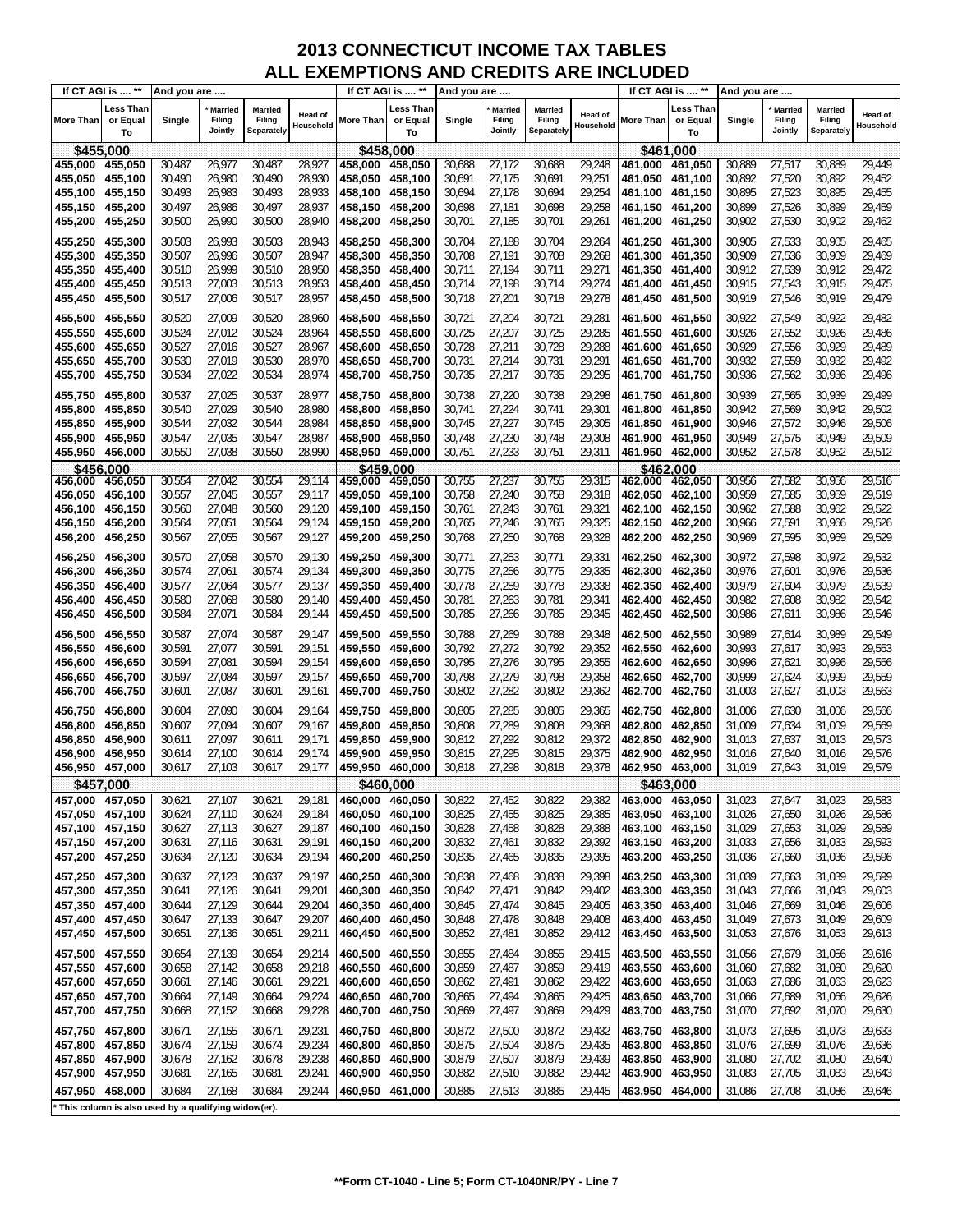| If CT AGI is  **           |                                                       | And you are      |                                     |                                        |                      | If CT AGI is  **           |                                    | And you are      |                                     |                                        |                      |                                    | If CT AGI is  **                   | And you are      |                                     |                                 |                      |
|----------------------------|-------------------------------------------------------|------------------|-------------------------------------|----------------------------------------|----------------------|----------------------------|------------------------------------|------------------|-------------------------------------|----------------------------------------|----------------------|------------------------------------|------------------------------------|------------------|-------------------------------------|---------------------------------|----------------------|
| <b>More Than</b>           | Less<br>Than or<br><b>Equal To</b>                    | Single           | <b>Married</b><br>Filing<br>Jointly | Married<br>Filing<br><b>Separately</b> | Head of<br>Household | More Than                  | Less<br>Than or<br><b>Equal To</b> | Single           | <b>Married</b><br>Filing<br>Jointly | <b>Married</b><br>Filing<br>Separately | Head of<br>Household | More Than                          | Less<br>Than or<br><b>Equal To</b> | Single           | <b>Married</b><br>Filing<br>Jointly | Married<br>Filing<br>Separately | Head of<br>Household |
| \$464,000                  |                                                       |                  |                                     |                                        |                      | \$467,000                  |                                    |                  |                                     |                                        |                      | \$470,000                          |                                    |                  |                                     |                                 |                      |
| 464,000                    | 464,050                                               | 31,090           | 27,712                              | 31,090                                 | 29,770               | 467,000                    | 467,050                            | 31,291           | 27,907                              | 31,291                                 | 29,971               | 470,000 470,050                    |                                    | 31,492           | 28,252                              | 31,492                          | 30,172               |
| 464,050                    | 464,100                                               | 31,093           | 27,715                              | 31,093                                 | 29,773               | 467,050                    | 467,100                            | 31,294           | 27,910                              | 31,294                                 | 29,974               |                                    | 470,050 470,100                    | 31,495           | 28,255                              | 31,495                          | 30,175               |
| 464,100                    | 464,150                                               | 31,096           | 27,718                              | 31,096                                 | 29,776               | 467.100                    | 467,150                            | 31,297           | 27,913                              | 31,297                                 | 29,977               | 470,100 470,150                    |                                    | 31,498           | 28,258                              | 31,498                          | 30,178               |
| 464,150 464,200            |                                                       | 31,100           | 27,721                              | 31,100                                 | 29,780               | 467,150                    | 467,200                            | 31,301           | 27,916                              | 31,301                                 | 29,981               | 470,150 470,200                    |                                    | 31,502           | 28,261                              | 31,502                          | 30,182               |
| 464,200                    | 464,250                                               | 31,103           | 27,725                              | 31,103                                 | 29,783               | 467,200                    | 467,250                            | 31,304           | 27,920                              | 31,304                                 | 29,984               | 470,200 470,250                    |                                    | 31,505           | 28,265                              | 31,505                          | 30,185               |
| 464,250                    | 464,300                                               | 31,106           | 27,728                              | 31,106                                 | 29,786               | 467,250                    | 467,300                            | 31,307           | 27,923                              | 31,307                                 | 29,987               | 470,250 470,300                    |                                    | 31,508           | 28,268                              | 31,508                          | 30,188               |
| 464,300                    | 464,350                                               | 31,110           | 27,731                              | 31,110                                 | 29,790               | 467,300                    | 467,350                            | 31,311           | 27,926                              | 31,311                                 | 29,991               | 470,300 470,350                    |                                    | 31,512           | 28,271                              | 31,512                          | 30,192               |
| 464,350                    | 464,400                                               | 31,113           | 27,734                              | 31,113                                 | 29,793               | 467,350                    | 467,400                            | 31,314           | 27,929                              | 31,314                                 | 29,994               | 470.350 470.400                    |                                    | 31,515           | 28,274                              | 31,515                          | 30,195               |
| 464,400                    | 464,450                                               | 31,116           | 27,738                              | 31,116                                 | 29,796               | 467,400                    | 467,450                            | 31,317           | 27,933                              | 31,317                                 | 29,997               | 470,400 470,450                    |                                    | 31,518           | 28,278                              | 31,518                          | 30,198               |
| 464,450                    | 464,500                                               | 31,120           | 27,741                              | 31,120                                 | 29,800               | 467,450                    | 467,500                            | 31,321           | 27,936                              | 31,321                                 | 30,001               | 470,450 470,500                    |                                    | 31,522           | 28,281                              | 31,522                          | 30,202               |
| 464,500                    | 464,550                                               | 31,123           | 27,744                              | 31,123                                 | 29,803               | 467,500                    | 467,550                            | 31,324           | 27,939                              | 31,324                                 | 30,004               | 470,500 470,550                    |                                    | 31,525           | 28,284                              | 31,525                          | 30,205               |
| 464,550                    | 464,600                                               | 31,127           | 27,747                              | 31,127                                 | 29,807               | 467,550                    | 467,600                            | 31,328           | 27,942                              | 31,328                                 | 30,008               | 470,550 470,600                    |                                    | 31,529           | 28,287                              | 31,529                          | 30,209               |
| 464,600                    | 464,650                                               | 31,130           | 27,751                              | 31,130                                 | 29,810               | 467,600                    | 467,650                            | 31,331           | 27,946                              | 31,331                                 | 30,011               | 470,600 470,650                    |                                    | 31,532           | 28,291                              | 31,532                          | 30,212               |
| 464,650 464,700<br>464,700 | 464,750                                               | 31,133<br>31,137 | 27,754<br>27,757                    | 31,133<br>31,137                       | 29,813<br>29,817     | 467,650<br>467,700         | 467,700<br>467,750                 | 31,334<br>31,338 | 27,949<br>27,952                    | 31,334<br>31,338                       | 30,014<br>30,018     | 470,700 470,750                    | 470,650 470,700                    | 31,535<br>31,539 | 28,294<br>28,297                    | 31,535<br>31,539                | 30,215<br>30,219     |
|                            |                                                       |                  |                                     |                                        |                      |                            |                                    |                  |                                     |                                        |                      |                                    |                                    |                  |                                     |                                 |                      |
| 464,750                    | 464,800                                               | 31,140           | 27,760                              | 31,140                                 | 29,820               | 467,750                    | 467,800                            | 31,341           | 27,955                              | 31,341                                 | 30,021               |                                    |                                    | 31,542           | 28,300                              | 31,542                          | 30,222               |
| 464,800<br>464,850         | 464,850<br>464,900                                    | 31,143<br>31,147 | 27,764<br>27,767                    | 31,143<br>31,147                       | 29,823<br>29,827     | 467,800<br>467.850         | 467,850<br>467,900                 | 31,344<br>31,348 | 27,959<br>27,962                    | 31,344<br>31,348                       | 30,024<br>30,028     | 470,850 470,900                    | 470,800 470,850                    | 31,545<br>31,549 | 28,304<br>28,307                    | 31,545<br>31,549                | 30,225<br>30,229     |
| 464,900                    | 464,950                                               | 31,150           | 27,770                              | 31,150                                 | 29,830               | 467,900                    | 467,950                            | 31,351           | 27,965                              | 31,351                                 | 30,031               | 470,900 470,950                    |                                    | 31,552           | 28,310                              | 31,552                          | 30,232               |
| 464,950 465,000            |                                                       | 31,153           | 27,773                              | 31,153                                 | 29,833               |                            |                                    | 31,354           | 27,968                              | 31,354                                 | 30,034               | 470,950 471,000                    |                                    | 31,555           | 28,313                              | 31,555                          | 30,235               |
| \$465,000                  |                                                       |                  |                                     |                                        |                      | \$468.000                  |                                    |                  |                                     |                                        |                      | \$471,000                          |                                    |                  |                                     |                                 |                      |
| 465,000                    | 465,050                                               | 31,157           | 27,777                              | 31,157                                 | 29,837               | 468,000                    | 468,050                            | 31,358           | 27,972                              | 31,358                                 | 30,038               | 471,000                            | 471,050                            | 31,559           | 28,317                              | 31,559                          | 30,239               |
| 465,050                    | 465,100                                               | 31,160           | 27,780                              | 31,160                                 | 29,840               | 468.050                    | 468,100                            | 31,361           | 27,975                              | 31,361                                 | 30,041               | 471,050 471,100                    |                                    | 31,562           | 28,320                              | 31,562                          | 30,242               |
| 465,100                    | 465,150                                               | 31,163           | 27,783                              | 31,163                                 | 29,843               | 468,100                    | 468,150                            | 31,364           | 27,978                              | 31,364                                 | 30,044               | 471,100 471,150                    |                                    | 31,565           | 28,323                              | 31,565                          | 30,245               |
| 465,150                    | 465,200                                               | 31,167           | 27,786                              | 31,167                                 | 29,847               | 468,150                    | 468,200                            | 31,368           | 27,981                              | 31,368                                 | 30,048               | 471,150 471,200                    |                                    | 31,569           | 28,326                              | 31,569                          | 30,249               |
| 465,200                    | 465,250                                               | 31,170           | 27,790                              | 31,170                                 | 29,850               | 468,200                    | 468,250                            | 31,371           | 27,985                              | 31,371                                 | 30,051               | 471,200 471,250                    |                                    | 31,572           | 28,330                              | 31,572                          | 30,252               |
| 465,250                    | 465,300                                               | 31,173           | 27,793                              | 31,173                                 | 29,853               | 468,250                    | 468,300                            | 31,374           | 27,988                              | 31,374                                 | 30,054               | 471,250 471,300                    |                                    | 31,575           | 28,333                              | 31,575                          | 30,255               |
| 465,300                    | 465,350                                               | 31,177           | 27,796                              | 31,177                                 | 29,857               | 468,300                    | 468,350                            | 31,378           | 27,991                              | 31,378                                 | 30,058               | 471,300 471,350                    |                                    | 31,579           | 28,336                              | 31,579                          | 30,259               |
| 465,350                    | 465,400                                               | 31,180           | 27,799                              | 31,180                                 | 29,860               | 468,350                    | 468,400                            | 31,381           | 27,994                              | 31,381                                 | 30,061               | 471,350 471,400                    |                                    | 31,582           | 28,339                              | 31,582                          | 30,262               |
| 465,400<br>465,450         | 465,450                                               | 31,183           | 27,803                              | 31,183<br>31,187                       | 29,863<br>29,867     | 468,400<br>468,450         | 468,450<br>468,500                 | 31,384<br>31,388 | 27,998<br>28,001                    | 31,384<br>31,388                       | 30,064<br>30,068     |                                    | 471,400 471,450                    | 31,585<br>31,589 | 28,343<br>28,346                    | 31,585<br>31,589                | 30,265<br>30,269     |
|                            | 465,500                                               | 31,187           | 27,806                              |                                        |                      |                            |                                    |                  |                                     |                                        |                      |                                    |                                    |                  |                                     |                                 |                      |
| 465,500                    | 465,550                                               | 31,190           | 27,809                              | 31,190                                 | 29,870               | 468,500                    | 468,550                            | 31,391           | 28,004                              | 31,391                                 | 30,071               |                                    |                                    | 31,592           | 28,349                              | 31,592                          | 30,272               |
| 465,550<br>465,600         | 465,600<br>465,650                                    | 31,194<br>31,197 | 27,812<br>27,816                    | 31,194<br>31,197                       | 29,874<br>29,877     | 468,550<br>468,600         | 468,600<br>468,650                 | 31,395<br>31,398 | 28,007<br>28,011                    | 31,395<br>31,398                       | 30,075<br>30,078     | 471,550 471,600<br>471,600 471,650 |                                    | 31,596<br>31,599 | 28,352<br>28,356                    | 31,596<br>31,599                | 30,276<br>30,279     |
| 465,650                    | 465,700                                               | 31,200           | 27,819                              | 31,200                                 | 29,880               | 468,650                    | 468,700                            | 31,401           | 28,014                              | 31,401                                 | 30,081               |                                    |                                    | 31,602           | 28,359                              | 31,602                          | 30,282               |
| 465,700                    | 465,750                                               | 31,204           | 27,822                              | 31,204                                 | 29,884               | 468,700                    | 468,750                            | 31,405           | 28,017                              | 31,405                                 | 30,085               | 471,700 471,750                    |                                    | 31,606           | 28,362                              | 31,606                          | 30,286               |
| 465,750                    | 465,800                                               | 31,207           | 27,825                              | 31,207                                 | 29,887               | 468,750                    | 468,800                            | 31,408           | 28,020                              | 31,408                                 | 30,088               | 471,750 471,800                    |                                    | 31,609           | 28,365                              | 31,609                          | 30,289               |
| 465,800                    | 465,850                                               | 31,210           | 27,829                              | 31,210                                 | 29,890               | 468,800                    | 468,850                            | 31,411           | 28,024                              | 31,411                                 | 30,091               |                                    | 471,800 471,850                    | 31,612           | 28,369                              | 31,612                          | 30,292               |
| 465,850                    | 465,900                                               | 31,214           | 27,832                              | 31,214                                 | 29,894               | 468,850                    | 468,900                            | 31,415           | 28,027                              | 31,415                                 | 30,095               |                                    | 471,850 471,900                    | 31,616           | 28,372                              | 31,616                          | 30,296               |
| 465,900                    | 465,950                                               | 31,217           | 27,835                              | 31,217                                 | 29,897               | 468,900                    | 468,950                            | 31,418           | 28,030                              | 31,418                                 | 30,098               | 471,900 471,950                    |                                    | 31,619           | 28,375                              | 31,619                          | 30,299               |
| 465,950 466,000            |                                                       | 31,220           | 27,838                              | 31,220                                 | 29,900               | 468,950                    | 469,000                            | 31,421           | 28,033                              | 31,421                                 | 30,101               | 471,950 472,000                    |                                    | 31,622           | 28,378                              | 31,622                          | 30,302               |
|                            | \$466,000                                             |                  |                                     |                                        |                      | \$469,000                  |                                    |                  |                                     |                                        |                      | \$472,000                          |                                    |                  |                                     |                                 |                      |
| 466,000                    | 466,050                                               | 31,224           | 27,842                              | 31,224                                 | 29,904               | 469,000                    | 469,050                            | 31,425           | 28,037                              | 31,425                                 | 30,105               | 472,000 472,050                    |                                    | 31,626           | 28,382                              | 31,626                          | 30,426               |
| 466,050                    | 466,100                                               | 31,227           | 27,845                              | 31,227                                 | 29,907               | 469,050                    | 469,100                            | 31,428           | 28,040                              | 31,428                                 | 30,108               |                                    | 472,050 472,100                    | 31,629           | 28,385                              | 31,629                          | 30,429               |
| 466,100                    | 466,150                                               | 31,230           | 27,848                              | 31,230                                 | 29,910               | 469,100                    | 469,150                            | 31,431           | 28,043                              | 31,431                                 | 30,111               | 472,150 472,200                    | 472,100 472,150                    | 31,632           | 28,388                              | 31,632                          | 30,432               |
| 466,150 466,200<br>466,200 | 466,250                                               | 31,234<br>31,237 | 27,851<br>27,855                    | 31,234<br>31,237                       | 29,914<br>29,917     | 469,150 469,200<br>469,200 | 469,250                            | 31,435<br>31,438 | 28,046<br>28,050                    | 31,435<br>31,438                       | 30,115<br>30,118     | 472,200 472,250                    |                                    | 31,636<br>31,639 | 28,391<br>28,395                    | 31,636<br>31,639                | 30,436<br>30,439     |
|                            |                                                       |                  |                                     |                                        |                      |                            |                                    |                  |                                     |                                        |                      |                                    |                                    |                  |                                     |                                 |                      |
| 466,250<br>466,300         | 466,300<br>466,350                                    | 31,240<br>31,244 | 27,858<br>27,861                    | 31,240<br>31,244                       | 29,920<br>29,924     | 469,250<br>469,300         | 469,300<br>469,350                 | 31,441<br>31,445 | 28,053<br>28,056                    | 31,441<br>31,445                       | 30,121<br>30,125     |                                    | 472,250 472,300<br>472,300 472,350 | 31,642<br>31,646 | 28,398<br>28,401                    | 31,642<br>31,646                | 30,442<br>30,446     |
| 466,350                    | 466,400                                               | 31,247           | 27,864                              | 31,247                                 | 29,927               | 469,350                    | 469,400                            | 31,448           | 28,059                              | 31,448                                 | 30,128               | 472,350 472,400                    |                                    | 31,649           | 28,404                              | 31,649                          | 30,449               |
| 466,400                    | 466,450                                               | 31,250           | 27,868                              | 31,250                                 | 29,930               | 469,400                    | 469,450                            | 31,451           | 28,063                              | 31,451                                 | 30,131               | 472,400 472,450                    |                                    | 31,652           | 28,408                              | 31,652                          | 30,452               |
| 466,450                    | 466,500                                               | 31,254           | 27,871                              | 31,254                                 | 29,934               | 469,450                    | 469,500                            | 31,455           | 28,066                              | 31,455                                 | 30,135               | 472,450 472,500                    |                                    | 31,656           | 28,411                              | 31,656                          | 30,456               |
| 466,500                    | 466,550                                               | 31,257           | 27,874                              | 31,257                                 | 29,937               | 469,500                    | 469,550                            | 31,458           | 28,069                              | 31,458                                 | 30,138               | 472,500 472,550                    |                                    | 31,659           | 28,414                              | 31,659                          | 30,459               |
| 466,550                    | 466,600                                               | 31,261           | 27,877                              | 31,261                                 | 29,941               | 469,550                    | 469,600                            | 31,462           | 28,072                              | 31,462                                 | 30,142               |                                    | 472,550 472,600                    | 31,663           | 28,417                              | 31,663                          | 30,463               |
| 466,600                    | 466,650                                               | 31,264           | 27,881                              | 31,264                                 | 29,944               | 469,600                    | 469,650                            | 31,465           | 28,076                              | 31,465                                 | 30,145               |                                    | 472,600 472,650                    | 31,666           | 28,421                              | 31,666                          | 30,466               |
| 466,650                    | 466,700                                               | 31,267           | 27,884                              | 31,267                                 | 29,947               | 469,650                    | 469,700                            | 31,468           | 28,079                              | 31,468                                 | 30,148               | 472,650 472,700                    |                                    | 31,669           | 28,424                              | 31,669                          | 30,469               |
| 466,700                    | 466,750                                               | 31,271           | 27,887                              | 31,271                                 | 29,951               | 469,700                    | 469,750                            | 31,472           | 28,082                              | 31,472                                 | 30,152               | 472,700 472,750                    |                                    | 31,673           | 28,427                              | 31,673                          | 30,473               |
| 466,750                    | 466,800                                               | 31,274           | 27,890                              | 31,274                                 | 29,954               | 469,750                    | 469,800                            | 31,475           | 28,085                              | 31,475                                 | 30,155               | 472,750 472,800                    |                                    | 31,676           | 28,430                              | 31,676                          | 30,476               |
| 466,800                    | 466,850                                               | 31,277           | 27,894                              | 31,277                                 | 29,957               | 469,800                    | 469,850                            | 31,478           | 28,089                              | 31,478                                 | 30,158               | 472,800 472,850                    |                                    | 31,679           | 28,434                              | 31,679                          | 30,479               |
| 466,850                    | 466,900                                               | 31,281           | 27,897                              | 31,281                                 | 29,961               | 469,850                    | 469,900                            | 31,482           | 28,092                              | 31,482                                 | 30,162               | 472,850 472,900                    |                                    | 31,683           | 28,437                              | 31,683                          | 30,483               |
| 466,900                    | 466,950                                               | 31,284           | 27,900                              | 31,284                                 | 29,964               | 469,900                    | 469,950                            | 31,485           | 28,095                              | 31,485                                 | 30,165               | 472,900 472,950                    |                                    | 31,686           | 28,440                              | 31,686                          | 30,486               |
| 466,950 467,000            |                                                       | 31,287           | 27,903                              | 31,287                                 | 29,967               | 469,950                    | 470,000                            | 31,488           | 28,098                              | 31,488                                 | 30,168               | 472,950 473,000                    |                                    | 31,689           | 28,443                              | 31,689                          | 30,489               |
|                            | * This column is also used by a qualifying widow(er). |                  |                                     |                                        |                      |                            |                                    |                  |                                     |                                        |                      |                                    |                                    |                  |                                     | Continued on the next page      |                      |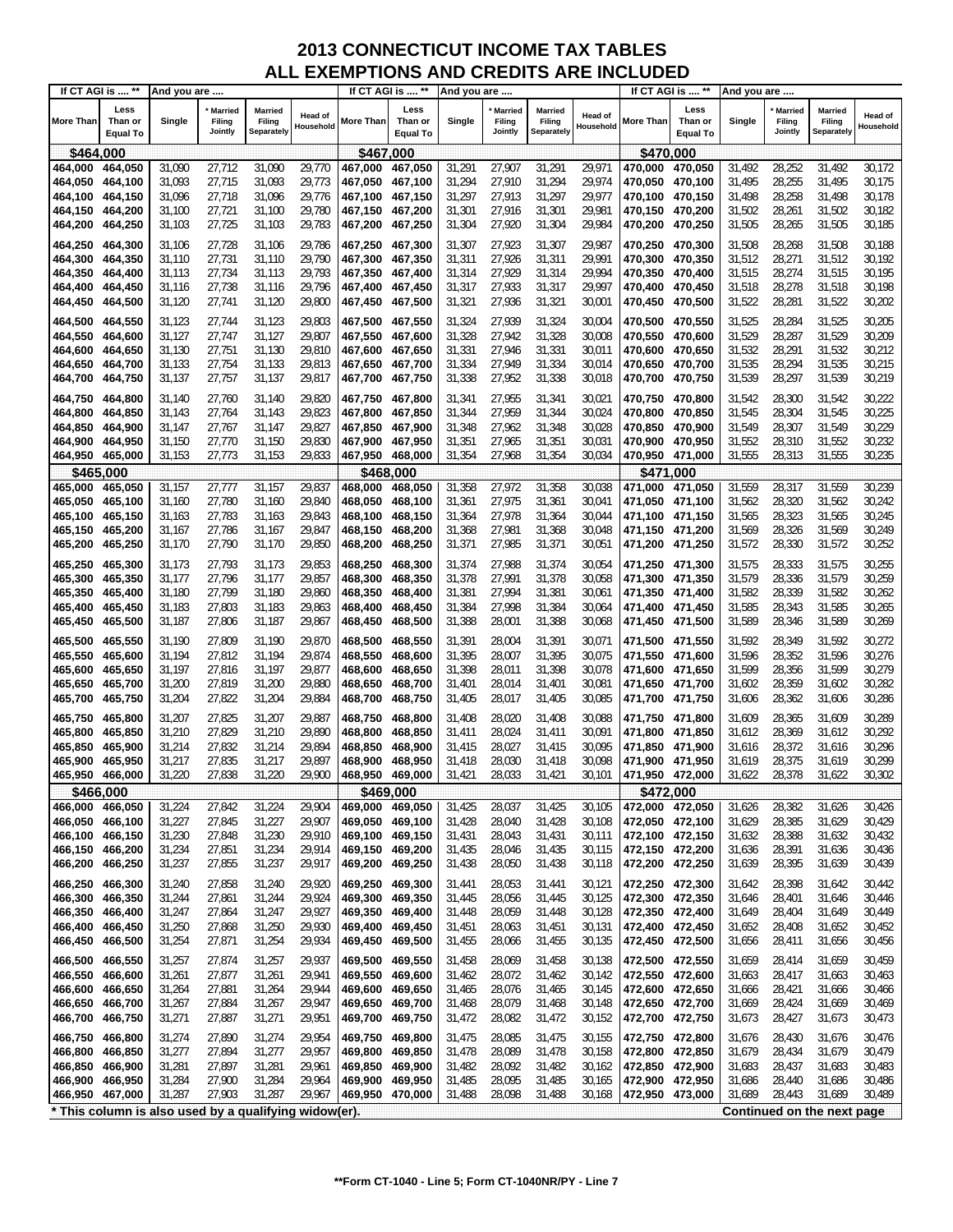| Less Than<br>Less Than<br>∟ess Than<br><b>Married</b><br>Married<br>Married<br>Married<br><b>Married</b><br><b>Married</b><br>Head of<br>Head of<br><b>Head of</b><br>More Than<br>Filing<br>More Than<br>or Equal<br>More Than<br>or Equal<br>Single<br>Filing<br>or Equal<br>Single<br>Filing<br>Single<br>Filing<br>Filing<br>Filing<br>Household<br>Household<br>Household<br>Jointly<br><b>Separately</b><br>Jointly<br>Separately<br>Jointly<br>Separately<br>To<br>To<br>To<br>\$473,000<br>\$476,000<br>\$479,000<br>473,000 473,050<br>31,693<br>28,447<br>31,693<br>30,493<br>476,000<br>31,894<br>28,642<br>31,894<br>30,694<br>32,095<br>28,837<br>32,095<br>30,895<br>476,050<br>479,000 479,050<br>31,696<br>28,450<br>31,696<br>30,496<br>31,897<br>28,645<br>31,897<br>30,697<br>32,098<br>28,840<br>32,098<br>30,898<br>473,050 473,100<br>476,050<br>476,100<br>479,050 479,100<br>31,699<br>28,453<br>31,699<br>30,499<br>31,900<br>28,648<br>31,900<br>32,101<br>28,843<br>32,101<br>30,901<br>473,100 473,150<br>476,100<br>476,150<br>30,700<br>479,100 479,150<br>28,456<br>31,703<br>30,503<br>31,904<br>28,651<br>31,904<br>30,704<br>32,105<br>28,846<br>32,105<br>30,905<br>473,150 473,200<br>31,703<br>476,150<br>476,200<br>479,150 479,200<br>31,907<br>31,907<br>32,108<br>473,200 473,250<br>31,706<br>28,460<br>31,706<br>30,506<br>476,200<br>476,250<br>28,655<br>30,707<br>479,200 479,250<br>32,108<br>28,850<br>30,908<br>31,910<br>28,658<br>28,853<br>32,111<br>473,250 473,300<br>31,709<br>28,463<br>31,709<br>30,509<br>476,250 476,300<br>31,910<br>30,710<br>479,250 479,300<br>32,111<br>30,911<br>32,115<br>473,300 473,350<br>31,713<br>30,513<br>476,300<br>31,914<br>28,661<br>31,914<br>30,714<br>479,300 479,350<br>28,856<br>32,115<br>30,915<br>31,713<br>28,466<br>476,350<br>32,118<br>28,469<br>31,716<br>30,516<br>31,917<br>28,664<br>31,917<br>30,717<br>28,859<br>32,118<br>30,918<br>473,350 473,400<br>31,716<br>476,350<br>476,400<br>479,350 479,400<br>32,121<br>31,719<br>28,473<br>31,719<br>30,519<br>31,920<br>28,668<br>31,920<br>30,720<br>28,863<br>32,121<br>30,921<br>473,400 473,450<br>476,400<br>476,450<br>479,400 479,450<br>28,476<br>30,523<br>31,924<br>31,924<br>32,125<br>28,866<br>32,125<br>30,925<br>473,450 473,500<br>31,723<br>31,723<br>476,450<br>476,500<br>28,671<br>30,724<br>479,450 479,500<br>31,927<br>28,869<br>31,726<br>28,479<br>31,726<br>30,526<br>476,500 476,550<br>28,674<br>31,927<br>30,727<br>479,500 479,550<br>32,128<br>32,128<br>30,928<br>473,500 473,550<br>30,530<br>31,730<br>28,482<br>31,730<br>476,550<br>31,931<br>28,677<br>31,931<br>30,731<br>32,132<br>28,872<br>32,132<br>30,932<br>473,550<br>473,600<br>476,600<br>479,550 479,600<br>30,533<br>31,733<br>28,486<br>31,733<br>31,934<br>28,681<br>31,934<br>30,734<br>32,135<br>28,876<br>32,135<br>30,935<br>473,600<br>473,650<br>476,600<br>476,650<br>479,600 479,650<br>28,489<br>31,736<br>30,536<br>31,937<br>28,684<br>31,937<br>30,737<br>32,138<br>28,879<br>32,138<br>30,938<br>473,650 473,700<br>31,736<br>476,650<br>476,700<br>479,650 479,700<br>28,492<br>31,740<br>30,540<br>32,142<br>28,882<br>32,142<br>30,942<br>473,700 473,750<br>31,740<br>476,700<br>31,941<br>28,687<br>31,941<br>30,741<br>479,700 479,750<br>476,750<br>28,495<br>31,743<br>30,543<br>31,944<br>28,690<br>31,944<br>30,744<br>32,145<br>28,885<br>32,145<br>30,945<br>473,750 473,800<br>31,743<br>476,750<br>476,800<br>479,750 479,800<br>473,800<br>28,499<br>31,746<br>30,546<br>31,947<br>28,694<br>31,947<br>30,747<br>32,148<br>28,889<br>32,148<br>30,948<br>473,850<br>31,746<br>476,800<br>476,850<br>479,800 479,850<br>32,152<br>31,750<br>28,502<br>31,750<br>30,550<br>31,951<br>28,697<br>31,951<br>30,751<br>28,892<br>32,152<br>30,952<br>473,850 473,900<br>476,850<br>476,900<br>479,850 479,900<br>30,553<br>31,753<br>28,505<br>31,753<br>31,954<br>28,700<br>31,954<br>30,754<br>32,155<br>28,895<br>32,155<br>30,955<br>473,900 473,950<br>476,900<br>476,950<br>479,900 479,950<br>31,756<br>28,508<br>31,756<br>30,556<br>31,957<br>28,703<br>31,957<br>30,757<br>32,158<br>28,898<br>32,158<br>30,958<br>473,950 474,000<br>476,950 477,000<br>479,950 480,000<br>\$474,000<br>\$477,000<br>\$480.000<br>30,560<br>31,760<br>28,512<br>31,760<br>477,000<br>31,961<br>28,707<br>31,961<br>30,761<br>480,000<br>32,162<br>29,052<br>32,162<br>31,082<br>474,000<br>474,050<br>477,050<br>480,050<br>31,763<br>28,515<br>31,763<br>30,563<br>31,964<br>28,710<br>31,964<br>30,764<br>480,050<br>32,165<br>29,055<br>32,165<br>31,085<br>474,050 474,100<br>477,050<br>477,100<br>480,100<br>32,168<br>28,518<br>31,766<br>30,566<br>31,967<br>28,713<br>31,967<br>30,767<br>29,058<br>32,168<br>31,088<br>474,100 474,150<br>31,766<br>477,100<br>477,150<br>480.100<br>480,150<br>31,770<br>28,521<br>31,770<br>30,570<br>31,971<br>28,716<br>31,971<br>30,771<br>32,172<br>29,061<br>32,172<br>31,092<br>474,150 474,200<br>477,150 477,200<br>480,150<br>480,200<br>31,773<br>28,525<br>31,773<br>30,573<br>31,974<br>28,720<br>31,974<br>30,774<br>32,175<br>29,065<br>32,175<br>31,095<br>474,200 474,250<br>477,200<br>477,250<br>480,200<br>480,250<br>31,977<br>474,250 474,300<br>31,776<br>28,528<br>31,776<br>30,576<br>477,250<br>477,300<br>28,723<br>31,977<br>30,777<br>480,250<br>480,300<br>32,178<br>29,068<br>32,178<br>31,098<br>474,300 474,350<br>31,780<br>28,531<br>31,780<br>30,580<br>477,300<br>477,350<br>31,981<br>28,726<br>31,981<br>30,781<br>480,300<br>32,182<br>29,071<br>32,182<br>31,102<br>480,350<br>31,783<br>28,534<br>31,783<br>30,583<br>31,984<br>28,729<br>31,984<br>30,784<br>32,185<br>29,074<br>32,185<br>474,350<br>474,400<br>477,350<br>477,400<br>480,350<br>480,400<br>31,105<br>31,786<br>28,538<br>31,786<br>30,586<br>31,987<br>28,733<br>31,987<br>30,787<br>32,188<br>29,078<br>32,188<br>474,400 474,450<br>477,400<br>477,450<br>480,400<br>480,450<br>31,108<br>31,790<br>28,541<br>31,790<br>30,590<br>31,991<br>28,736<br>31,991<br>30,791<br>32,192<br>29,081<br>32,192<br>31,112<br>474,450 474,500<br>477,450<br>480,450<br>480,500<br>477,500<br>31,793<br>28,544<br>31,793<br>30,593<br>31,994<br>28,739<br>31,994<br>30,794<br>480,500<br>480,550<br>32,195<br>29,084<br>32,195<br>31,115<br>474,500 474,550<br>477,500<br>477,550<br>31,998<br>31,797<br>28,547<br>31,797<br>30,597<br>28,742<br>31,998<br>30,798<br>32,199<br>29,087<br>32,199<br>31,119<br>474,550<br>474,600<br>477,550<br>477,600<br>480,550<br>480,600<br>32,202<br>31,800<br>28,551<br>31,800<br>30,600<br>32,001<br>28,746<br>32,001<br>30,801<br>29,091<br>32,202<br>474,600 474,650<br>477,600<br>477,650<br>480,600<br>480,650<br>31,122<br>32,004<br>32,205<br>31,803<br>28,554<br>31,803<br>30,603<br>32,004<br>28,749<br>30,804<br>29,094<br>32,205<br>31,125<br>474,650 474,700<br>477,650<br>477,700<br>480,650<br>480,700<br>32,209<br>31,807<br>28,557<br>31,807<br>30,607<br>32,008<br>28,752<br>32,008<br>30,808<br>29,097<br>32,209<br>31,129<br>474,700 474,750<br>477,700<br>477,750<br>480,700<br>480,750<br>28,560<br>31,810<br>32,011<br>28,755<br>32,011<br>30,811<br>480,750<br>32,212<br>29,100<br>32,212<br>31,132<br>474,750 474,800<br>31,810<br>30,610<br>477,750<br>477,800<br>480,800<br>474,800<br>28,564<br>31,813<br>30,613<br>32,014<br>28,759<br>32,014<br>30,814<br>32,215<br>29,104<br>32,215<br>31,135<br>474,850<br>31,813<br>477,800<br>477,850<br>480,800<br>480,850<br>31,817<br>28,567<br>31,817<br>30,617<br>32,018<br>28,762<br>32,018<br>30,818<br>32,219<br>29,107<br>32,219<br>31,139<br>474,850<br>474,900<br>477,850<br>477,900<br>480,850<br>480,900<br>32,222<br>31,820<br>28,570<br>31,820<br>30,620<br>32,021<br>28,765<br>32,021<br>30,821<br>29,110<br>32,222<br>31,142<br>474,900<br>474,950<br>477,900<br>477,950<br>480,900<br>480,950<br>31,823<br>31,823<br>30,623<br>30,824<br>32,225<br>29,113<br>32,225<br>31,145<br>474,950 475,000<br>28,573<br>477,950 478,000<br>32,024<br>28,768<br>32,024<br>480,950 481,000<br>\$475,000<br>\$478,000<br>\$481,000<br>31,827<br>31,827<br>30,627<br>32,028<br>30,828<br>32,229<br>29,117<br>32,229<br>475,000 475,050<br>28,577<br>478,000<br>478,050<br>32,028<br>28,772<br>481,000 481,050<br>31,149<br>28,580<br>31,830<br>30,630<br>28,775<br>32,031<br>32,232<br>29,120<br>32,232<br>475,050 475,100<br>31,830<br>478,050 478,100<br>32,031<br>30,831<br>481,050 481,100<br>31,152<br>28,583<br>32,034<br>28,778<br>32,034<br>32,235<br>29,123<br>32,235<br>475,100 475,150<br>31,833<br>31,833<br>30,633<br>478,100 478,150<br>30,834<br>481,100 481,150<br>31,155<br>32,239<br>28,586<br>32,038<br>28,781<br>32,038<br>32,239<br>29,126<br>31,159<br>475,150 475,200<br>31,837<br>31,837<br>30,637<br>478,150 478,200<br>30,838<br>481,150 481,200<br>32,242<br>475,200<br>475,250<br>28,590<br>31,840<br>30,640<br>478,200<br>478,250<br>32,041<br>28,785<br>32,041<br>30,841<br>481,200<br>481,250<br>32,242<br>29,130<br>31,162<br>31,840<br>28,593<br>31,843<br>478,250 478,300<br>32,044<br>28,788<br>32,044<br>30,844<br>32,245<br>29,133<br>32,245<br>475,250 475,300<br>31,843<br>30,643<br>481,250 481,300<br>31,165<br>28,596<br>31,847<br>30,647<br>478,300 478,350<br>32,048<br>28,791<br>32,048<br>30,848<br>32,249<br>29,136<br>32,249<br>31,169<br>475,300 475,350<br>31,847<br>481,300 481,350<br>32,252<br>475,350 475,400<br>31,850<br>28,599<br>31,850<br>32,051<br>28,794<br>32,051<br>32,252<br>29,139<br>30,650<br>478,350 478,400<br>30,851<br>481,350 481,400<br>31,172<br>31,853<br>30,653<br>32,054<br>28,798<br>32,054<br>30,854<br>32,255<br>29,143<br>32,255<br>475,400 475,450<br>31,853<br>28,603<br>478,400 478,450<br>481,400 481,450<br>31,175<br>28,801<br>32,058<br>32,259<br>29,146<br>32,259<br>475,450 475,500<br>31,857<br>28,606<br>31,857<br>30,657<br>478,450 478,500<br>32,058<br>30,858<br>481,450 481,500<br>31,179<br>32,262<br>475,500<br>478,500 478,550<br>32,061<br>28,804<br>32,061<br>30,861<br>481,500 481,550<br>32,262<br>29,149<br>31,182<br>475,550<br>31,860<br>28,609<br>31,860<br>30,660<br>475,550<br>31,864<br>478,550 478,600<br>32,065<br>28,807<br>32,065<br>30,865<br>32,266<br>29,152<br>32,266<br>475,600<br>31,864<br>28,612<br>30,664<br>481,550<br>481,600<br>31,186<br>475,600 475,650<br>31,867<br>478,600 478,650<br>32,068<br>32,269<br>29,156<br>32,269<br>31,189<br>31,867<br>28,616<br>30,667<br>32,068<br>28,811<br>30,868<br>481,600 481,650<br>32,272<br>29,159<br>32,272<br>475,650 475,700<br>31,870<br>28,619<br>31,870<br>30,670<br>478,650 478,700<br>32,071<br>28,814<br>32,071<br>30,871<br>481,650 481,700<br>31,192<br>475,700 475,750<br>32,075<br>32,276<br>31,874<br>28,622<br>31,874<br>30,674<br>478,700 478,750<br>28,817<br>32,075<br>30,875<br>481,700<br>481,750<br>32,276<br>29,162<br>31,196<br>32,078<br>28,820<br>32,078<br>32,279<br>475,750 475,800<br>31,877<br>28,625<br>31,877<br>30,677<br>478,750 478,800<br>30,878<br>481,750 481,800<br>32,279<br>29,165<br>31,199<br>475,800 475,850<br>31,880<br>31,880<br>478,800<br>32,081<br>28,824<br>32,081<br>32,282<br>29,169<br>32,282<br>31,202<br>28,629<br>30,680<br>478,850<br>30,881<br>481,800<br>481,850<br>31,884<br>31,884<br>30,684<br>32,085<br>28,827<br>32,085<br>30,885<br>32,286<br>29,172<br>32,286<br>475,850 475,900<br>28,632<br>478,850 478,900<br>481,850 481,900<br>31,206<br>28,830<br>32,088<br>32,289<br>29,175<br>32,289<br>31,209<br>475,900 475,950<br>31,887<br>28,635<br>31,887<br>30,687<br>478,900 478,950<br>32,088<br>30,888<br>481,900 481,950<br>31,890<br>28,638<br>31,890<br>30,690<br>32,091<br>28,833<br>32,091<br>30,891<br>481,950 482,000<br>32,292<br>29,178<br>32,292<br>475,950 476,000<br>478,950 479,000<br>31,212 | If CT AGI is  ** | And you are |  |  | If CT AGI is  ** | And you are |  |  | If CT AGI is  ** | And you are |  |  |
|------------------------------------------------------------------------------------------------------------------------------------------------------------------------------------------------------------------------------------------------------------------------------------------------------------------------------------------------------------------------------------------------------------------------------------------------------------------------------------------------------------------------------------------------------------------------------------------------------------------------------------------------------------------------------------------------------------------------------------------------------------------------------------------------------------------------------------------------------------------------------------------------------------------------------------------------------------------------------------------------------------------------------------------------------------------------------------------------------------------------------------------------------------------------------------------------------------------------------------------------------------------------------------------------------------------------------------------------------------------------------------------------------------------------------------------------------------------------------------------------------------------------------------------------------------------------------------------------------------------------------------------------------------------------------------------------------------------------------------------------------------------------------------------------------------------------------------------------------------------------------------------------------------------------------------------------------------------------------------------------------------------------------------------------------------------------------------------------------------------------------------------------------------------------------------------------------------------------------------------------------------------------------------------------------------------------------------------------------------------------------------------------------------------------------------------------------------------------------------------------------------------------------------------------------------------------------------------------------------------------------------------------------------------------------------------------------------------------------------------------------------------------------------------------------------------------------------------------------------------------------------------------------------------------------------------------------------------------------------------------------------------------------------------------------------------------------------------------------------------------------------------------------------------------------------------------------------------------------------------------------------------------------------------------------------------------------------------------------------------------------------------------------------------------------------------------------------------------------------------------------------------------------------------------------------------------------------------------------------------------------------------------------------------------------------------------------------------------------------------------------------------------------------------------------------------------------------------------------------------------------------------------------------------------------------------------------------------------------------------------------------------------------------------------------------------------------------------------------------------------------------------------------------------------------------------------------------------------------------------------------------------------------------------------------------------------------------------------------------------------------------------------------------------------------------------------------------------------------------------------------------------------------------------------------------------------------------------------------------------------------------------------------------------------------------------------------------------------------------------------------------------------------------------------------------------------------------------------------------------------------------------------------------------------------------------------------------------------------------------------------------------------------------------------------------------------------------------------------------------------------------------------------------------------------------------------------------------------------------------------------------------------------------------------------------------------------------------------------------------------------------------------------------------------------------------------------------------------------------------------------------------------------------------------------------------------------------------------------------------------------------------------------------------------------------------------------------------------------------------------------------------------------------------------------------------------------------------------------------------------------------------------------------------------------------------------------------------------------------------------------------------------------------------------------------------------------------------------------------------------------------------------------------------------------------------------------------------------------------------------------------------------------------------------------------------------------------------------------------------------------------------------------------------------------------------------------------------------------------------------------------------------------------------------------------------------------------------------------------------------------------------------------------------------------------------------------------------------------------------------------------------------------------------------------------------------------------------------------------------------------------------------------------------------------------------------------------------------------------------------------------------------------------------------------------------------------------------------------------------------------------------------------------------------------------------------------------------------------------------------------------------------------------------------------------------------------------------------------------------------------------------------------------------------------------------------------------------------------------------------------------------------------------------------------------------------------------------------------------------------------------------------------------------------------------------------------------------------------------------------------------------------------------------------------------------------------------------------------------------------------------------------------------------------------------------------------------------------------------------------------------------------------------------------------------------------------------------------------------------------------------------------------------------------------------------------------------------------------------------------------------------------------------------------------------------------------------------------------------------------------------------------------------------------------------------------------------------------------------------------------------------------------------------------------------------------------------------------------------------------------------------------------------------------------------------------------------------------------------------------------------------------------------------------------------------------------------------------------------------------------------------------------------------------------------------------------------------------------------------------------------------------------------------------------------------------------------------------------------------------------------------------------------------------------------------------------------------------------------------------------------------------------------------------------------------------------------------------------------------------------------------------------------------------------------------------------------------------------------------------------------------------------------------------------------------------------------------------------------------------------------------------------------------------------------------------------------------------------------------------------------------------------------------------------------------------------------------------------------------------------------------------------------------------------------------------------------------------------------------------------------------------------------------------------------------------------------------------------------------------------------------------------------------------------------------------------------------------------------------------------------------------------------------------------------------------------------------------------------------------------------------------------------------------------------------------------------------------------------------------------------------------------------------------------------------------------------------------------------------------------------------------------------------------------------------------------------------------------------------------------------------------------------------------------------------------------------------------------------------------------------------------------------------------------------------------------------------------------------------------------------------------------------------------------------------------------------------------------------------------------------------------------------------------------------------------------------------------------------------------------------------------------------------------------------------------------------------------------------------------------------------------------------------------------------------------------------------------------------------------------------------------------------------------------------------------------------------------------------------------------------------------------------------------------------------------------------------------------------------------------------------------------------------------------------------------------------------------------------------------------------------------|------------------|-------------|--|--|------------------|-------------|--|--|------------------|-------------|--|--|
|                                                                                                                                                                                                                                                                                                                                                                                                                                                                                                                                                                                                                                                                                                                                                                                                                                                                                                                                                                                                                                                                                                                                                                                                                                                                                                                                                                                                                                                                                                                                                                                                                                                                                                                                                                                                                                                                                                                                                                                                                                                                                                                                                                                                                                                                                                                                                                                                                                                                                                                                                                                                                                                                                                                                                                                                                                                                                                                                                                                                                                                                                                                                                                                                                                                                                                                                                                                                                                                                                                                                                                                                                                                                                                                                                                                                                                                                                                                                                                                                                                                                                                                                                                                                                                                                                                                                                                                                                                                                                                                                                                                                                                                                                                                                                                                                                                                                                                                                                                                                                                                                                                                                                                                                                                                                                                                                                                                                                                                                                                                                                                                                                                                                                                                                                                                                                                                                                                                                                                                                                                                                                                                                                                                                                                                                                                                                                                                                                                                                                                                                                                                                                                                                                                                                                                                                                                                                                                                                                                                                                                                                                                                                                                                                                                                                                                                                                                                                                                                                                                                                                                                                                                                                                                                                                                                                                                                                                                                                                                                                                                                                                                                                                                                                                                                                                                                                                                                                                                                                                                                                                                                                                                                                                                                                                                                                                                                                                                                                                                                                                                                                                                                                                                                                                                                                                                                                                                                                                                                                                                                                                                                                                                                                                                                                                                                                                                                                                                                                                                                                                                                                                                                                                                                                                                                                                                                                                                                                                                                                                                                                                                                                                                                                                                                                                                                                                                                                                                                                                                                                                                                                                                                                                                                                                                                                                                                                                                                                                                                                                                                                                                                                                                                                                                                                                                                                                                                                                                |                  |             |  |  |                  |             |  |  |                  |             |  |  |
|                                                                                                                                                                                                                                                                                                                                                                                                                                                                                                                                                                                                                                                                                                                                                                                                                                                                                                                                                                                                                                                                                                                                                                                                                                                                                                                                                                                                                                                                                                                                                                                                                                                                                                                                                                                                                                                                                                                                                                                                                                                                                                                                                                                                                                                                                                                                                                                                                                                                                                                                                                                                                                                                                                                                                                                                                                                                                                                                                                                                                                                                                                                                                                                                                                                                                                                                                                                                                                                                                                                                                                                                                                                                                                                                                                                                                                                                                                                                                                                                                                                                                                                                                                                                                                                                                                                                                                                                                                                                                                                                                                                                                                                                                                                                                                                                                                                                                                                                                                                                                                                                                                                                                                                                                                                                                                                                                                                                                                                                                                                                                                                                                                                                                                                                                                                                                                                                                                                                                                                                                                                                                                                                                                                                                                                                                                                                                                                                                                                                                                                                                                                                                                                                                                                                                                                                                                                                                                                                                                                                                                                                                                                                                                                                                                                                                                                                                                                                                                                                                                                                                                                                                                                                                                                                                                                                                                                                                                                                                                                                                                                                                                                                                                                                                                                                                                                                                                                                                                                                                                                                                                                                                                                                                                                                                                                                                                                                                                                                                                                                                                                                                                                                                                                                                                                                                                                                                                                                                                                                                                                                                                                                                                                                                                                                                                                                                                                                                                                                                                                                                                                                                                                                                                                                                                                                                                                                                                                                                                                                                                                                                                                                                                                                                                                                                                                                                                                                                                                                                                                                                                                                                                                                                                                                                                                                                                                                                                                                                                                                                                                                                                                                                                                                                                                                                                                                                                                                                                |                  |             |  |  |                  |             |  |  |                  |             |  |  |
|                                                                                                                                                                                                                                                                                                                                                                                                                                                                                                                                                                                                                                                                                                                                                                                                                                                                                                                                                                                                                                                                                                                                                                                                                                                                                                                                                                                                                                                                                                                                                                                                                                                                                                                                                                                                                                                                                                                                                                                                                                                                                                                                                                                                                                                                                                                                                                                                                                                                                                                                                                                                                                                                                                                                                                                                                                                                                                                                                                                                                                                                                                                                                                                                                                                                                                                                                                                                                                                                                                                                                                                                                                                                                                                                                                                                                                                                                                                                                                                                                                                                                                                                                                                                                                                                                                                                                                                                                                                                                                                                                                                                                                                                                                                                                                                                                                                                                                                                                                                                                                                                                                                                                                                                                                                                                                                                                                                                                                                                                                                                                                                                                                                                                                                                                                                                                                                                                                                                                                                                                                                                                                                                                                                                                                                                                                                                                                                                                                                                                                                                                                                                                                                                                                                                                                                                                                                                                                                                                                                                                                                                                                                                                                                                                                                                                                                                                                                                                                                                                                                                                                                                                                                                                                                                                                                                                                                                                                                                                                                                                                                                                                                                                                                                                                                                                                                                                                                                                                                                                                                                                                                                                                                                                                                                                                                                                                                                                                                                                                                                                                                                                                                                                                                                                                                                                                                                                                                                                                                                                                                                                                                                                                                                                                                                                                                                                                                                                                                                                                                                                                                                                                                                                                                                                                                                                                                                                                                                                                                                                                                                                                                                                                                                                                                                                                                                                                                                                                                                                                                                                                                                                                                                                                                                                                                                                                                                                                                                                                                                                                                                                                                                                                                                                                                                                                                                                                                                                                |                  |             |  |  |                  |             |  |  |                  |             |  |  |
|                                                                                                                                                                                                                                                                                                                                                                                                                                                                                                                                                                                                                                                                                                                                                                                                                                                                                                                                                                                                                                                                                                                                                                                                                                                                                                                                                                                                                                                                                                                                                                                                                                                                                                                                                                                                                                                                                                                                                                                                                                                                                                                                                                                                                                                                                                                                                                                                                                                                                                                                                                                                                                                                                                                                                                                                                                                                                                                                                                                                                                                                                                                                                                                                                                                                                                                                                                                                                                                                                                                                                                                                                                                                                                                                                                                                                                                                                                                                                                                                                                                                                                                                                                                                                                                                                                                                                                                                                                                                                                                                                                                                                                                                                                                                                                                                                                                                                                                                                                                                                                                                                                                                                                                                                                                                                                                                                                                                                                                                                                                                                                                                                                                                                                                                                                                                                                                                                                                                                                                                                                                                                                                                                                                                                                                                                                                                                                                                                                                                                                                                                                                                                                                                                                                                                                                                                                                                                                                                                                                                                                                                                                                                                                                                                                                                                                                                                                                                                                                                                                                                                                                                                                                                                                                                                                                                                                                                                                                                                                                                                                                                                                                                                                                                                                                                                                                                                                                                                                                                                                                                                                                                                                                                                                                                                                                                                                                                                                                                                                                                                                                                                                                                                                                                                                                                                                                                                                                                                                                                                                                                                                                                                                                                                                                                                                                                                                                                                                                                                                                                                                                                                                                                                                                                                                                                                                                                                                                                                                                                                                                                                                                                                                                                                                                                                                                                                                                                                                                                                                                                                                                                                                                                                                                                                                                                                                                                                                                                                                                                                                                                                                                                                                                                                                                                                                                                                                                                                                |                  |             |  |  |                  |             |  |  |                  |             |  |  |
|                                                                                                                                                                                                                                                                                                                                                                                                                                                                                                                                                                                                                                                                                                                                                                                                                                                                                                                                                                                                                                                                                                                                                                                                                                                                                                                                                                                                                                                                                                                                                                                                                                                                                                                                                                                                                                                                                                                                                                                                                                                                                                                                                                                                                                                                                                                                                                                                                                                                                                                                                                                                                                                                                                                                                                                                                                                                                                                                                                                                                                                                                                                                                                                                                                                                                                                                                                                                                                                                                                                                                                                                                                                                                                                                                                                                                                                                                                                                                                                                                                                                                                                                                                                                                                                                                                                                                                                                                                                                                                                                                                                                                                                                                                                                                                                                                                                                                                                                                                                                                                                                                                                                                                                                                                                                                                                                                                                                                                                                                                                                                                                                                                                                                                                                                                                                                                                                                                                                                                                                                                                                                                                                                                                                                                                                                                                                                                                                                                                                                                                                                                                                                                                                                                                                                                                                                                                                                                                                                                                                                                                                                                                                                                                                                                                                                                                                                                                                                                                                                                                                                                                                                                                                                                                                                                                                                                                                                                                                                                                                                                                                                                                                                                                                                                                                                                                                                                                                                                                                                                                                                                                                                                                                                                                                                                                                                                                                                                                                                                                                                                                                                                                                                                                                                                                                                                                                                                                                                                                                                                                                                                                                                                                                                                                                                                                                                                                                                                                                                                                                                                                                                                                                                                                                                                                                                                                                                                                                                                                                                                                                                                                                                                                                                                                                                                                                                                                                                                                                                                                                                                                                                                                                                                                                                                                                                                                                                                                                                                                                                                                                                                                                                                                                                                                                                                                                                                                                                                |                  |             |  |  |                  |             |  |  |                  |             |  |  |
|                                                                                                                                                                                                                                                                                                                                                                                                                                                                                                                                                                                                                                                                                                                                                                                                                                                                                                                                                                                                                                                                                                                                                                                                                                                                                                                                                                                                                                                                                                                                                                                                                                                                                                                                                                                                                                                                                                                                                                                                                                                                                                                                                                                                                                                                                                                                                                                                                                                                                                                                                                                                                                                                                                                                                                                                                                                                                                                                                                                                                                                                                                                                                                                                                                                                                                                                                                                                                                                                                                                                                                                                                                                                                                                                                                                                                                                                                                                                                                                                                                                                                                                                                                                                                                                                                                                                                                                                                                                                                                                                                                                                                                                                                                                                                                                                                                                                                                                                                                                                                                                                                                                                                                                                                                                                                                                                                                                                                                                                                                                                                                                                                                                                                                                                                                                                                                                                                                                                                                                                                                                                                                                                                                                                                                                                                                                                                                                                                                                                                                                                                                                                                                                                                                                                                                                                                                                                                                                                                                                                                                                                                                                                                                                                                                                                                                                                                                                                                                                                                                                                                                                                                                                                                                                                                                                                                                                                                                                                                                                                                                                                                                                                                                                                                                                                                                                                                                                                                                                                                                                                                                                                                                                                                                                                                                                                                                                                                                                                                                                                                                                                                                                                                                                                                                                                                                                                                                                                                                                                                                                                                                                                                                                                                                                                                                                                                                                                                                                                                                                                                                                                                                                                                                                                                                                                                                                                                                                                                                                                                                                                                                                                                                                                                                                                                                                                                                                                                                                                                                                                                                                                                                                                                                                                                                                                                                                                                                                                                                                                                                                                                                                                                                                                                                                                                                                                                                                                                                |                  |             |  |  |                  |             |  |  |                  |             |  |  |
|                                                                                                                                                                                                                                                                                                                                                                                                                                                                                                                                                                                                                                                                                                                                                                                                                                                                                                                                                                                                                                                                                                                                                                                                                                                                                                                                                                                                                                                                                                                                                                                                                                                                                                                                                                                                                                                                                                                                                                                                                                                                                                                                                                                                                                                                                                                                                                                                                                                                                                                                                                                                                                                                                                                                                                                                                                                                                                                                                                                                                                                                                                                                                                                                                                                                                                                                                                                                                                                                                                                                                                                                                                                                                                                                                                                                                                                                                                                                                                                                                                                                                                                                                                                                                                                                                                                                                                                                                                                                                                                                                                                                                                                                                                                                                                                                                                                                                                                                                                                                                                                                                                                                                                                                                                                                                                                                                                                                                                                                                                                                                                                                                                                                                                                                                                                                                                                                                                                                                                                                                                                                                                                                                                                                                                                                                                                                                                                                                                                                                                                                                                                                                                                                                                                                                                                                                                                                                                                                                                                                                                                                                                                                                                                                                                                                                                                                                                                                                                                                                                                                                                                                                                                                                                                                                                                                                                                                                                                                                                                                                                                                                                                                                                                                                                                                                                                                                                                                                                                                                                                                                                                                                                                                                                                                                                                                                                                                                                                                                                                                                                                                                                                                                                                                                                                                                                                                                                                                                                                                                                                                                                                                                                                                                                                                                                                                                                                                                                                                                                                                                                                                                                                                                                                                                                                                                                                                                                                                                                                                                                                                                                                                                                                                                                                                                                                                                                                                                                                                                                                                                                                                                                                                                                                                                                                                                                                                                                                                                                                                                                                                                                                                                                                                                                                                                                                                                                                                                                |                  |             |  |  |                  |             |  |  |                  |             |  |  |
|                                                                                                                                                                                                                                                                                                                                                                                                                                                                                                                                                                                                                                                                                                                                                                                                                                                                                                                                                                                                                                                                                                                                                                                                                                                                                                                                                                                                                                                                                                                                                                                                                                                                                                                                                                                                                                                                                                                                                                                                                                                                                                                                                                                                                                                                                                                                                                                                                                                                                                                                                                                                                                                                                                                                                                                                                                                                                                                                                                                                                                                                                                                                                                                                                                                                                                                                                                                                                                                                                                                                                                                                                                                                                                                                                                                                                                                                                                                                                                                                                                                                                                                                                                                                                                                                                                                                                                                                                                                                                                                                                                                                                                                                                                                                                                                                                                                                                                                                                                                                                                                                                                                                                                                                                                                                                                                                                                                                                                                                                                                                                                                                                                                                                                                                                                                                                                                                                                                                                                                                                                                                                                                                                                                                                                                                                                                                                                                                                                                                                                                                                                                                                                                                                                                                                                                                                                                                                                                                                                                                                                                                                                                                                                                                                                                                                                                                                                                                                                                                                                                                                                                                                                                                                                                                                                                                                                                                                                                                                                                                                                                                                                                                                                                                                                                                                                                                                                                                                                                                                                                                                                                                                                                                                                                                                                                                                                                                                                                                                                                                                                                                                                                                                                                                                                                                                                                                                                                                                                                                                                                                                                                                                                                                                                                                                                                                                                                                                                                                                                                                                                                                                                                                                                                                                                                                                                                                                                                                                                                                                                                                                                                                                                                                                                                                                                                                                                                                                                                                                                                                                                                                                                                                                                                                                                                                                                                                                                                                                                                                                                                                                                                                                                                                                                                                                                                                                                                                                                |                  |             |  |  |                  |             |  |  |                  |             |  |  |
|                                                                                                                                                                                                                                                                                                                                                                                                                                                                                                                                                                                                                                                                                                                                                                                                                                                                                                                                                                                                                                                                                                                                                                                                                                                                                                                                                                                                                                                                                                                                                                                                                                                                                                                                                                                                                                                                                                                                                                                                                                                                                                                                                                                                                                                                                                                                                                                                                                                                                                                                                                                                                                                                                                                                                                                                                                                                                                                                                                                                                                                                                                                                                                                                                                                                                                                                                                                                                                                                                                                                                                                                                                                                                                                                                                                                                                                                                                                                                                                                                                                                                                                                                                                                                                                                                                                                                                                                                                                                                                                                                                                                                                                                                                                                                                                                                                                                                                                                                                                                                                                                                                                                                                                                                                                                                                                                                                                                                                                                                                                                                                                                                                                                                                                                                                                                                                                                                                                                                                                                                                                                                                                                                                                                                                                                                                                                                                                                                                                                                                                                                                                                                                                                                                                                                                                                                                                                                                                                                                                                                                                                                                                                                                                                                                                                                                                                                                                                                                                                                                                                                                                                                                                                                                                                                                                                                                                                                                                                                                                                                                                                                                                                                                                                                                                                                                                                                                                                                                                                                                                                                                                                                                                                                                                                                                                                                                                                                                                                                                                                                                                                                                                                                                                                                                                                                                                                                                                                                                                                                                                                                                                                                                                                                                                                                                                                                                                                                                                                                                                                                                                                                                                                                                                                                                                                                                                                                                                                                                                                                                                                                                                                                                                                                                                                                                                                                                                                                                                                                                                                                                                                                                                                                                                                                                                                                                                                                                                                                                                                                                                                                                                                                                                                                                                                                                                                                                                                                                |                  |             |  |  |                  |             |  |  |                  |             |  |  |
|                                                                                                                                                                                                                                                                                                                                                                                                                                                                                                                                                                                                                                                                                                                                                                                                                                                                                                                                                                                                                                                                                                                                                                                                                                                                                                                                                                                                                                                                                                                                                                                                                                                                                                                                                                                                                                                                                                                                                                                                                                                                                                                                                                                                                                                                                                                                                                                                                                                                                                                                                                                                                                                                                                                                                                                                                                                                                                                                                                                                                                                                                                                                                                                                                                                                                                                                                                                                                                                                                                                                                                                                                                                                                                                                                                                                                                                                                                                                                                                                                                                                                                                                                                                                                                                                                                                                                                                                                                                                                                                                                                                                                                                                                                                                                                                                                                                                                                                                                                                                                                                                                                                                                                                                                                                                                                                                                                                                                                                                                                                                                                                                                                                                                                                                                                                                                                                                                                                                                                                                                                                                                                                                                                                                                                                                                                                                                                                                                                                                                                                                                                                                                                                                                                                                                                                                                                                                                                                                                                                                                                                                                                                                                                                                                                                                                                                                                                                                                                                                                                                                                                                                                                                                                                                                                                                                                                                                                                                                                                                                                                                                                                                                                                                                                                                                                                                                                                                                                                                                                                                                                                                                                                                                                                                                                                                                                                                                                                                                                                                                                                                                                                                                                                                                                                                                                                                                                                                                                                                                                                                                                                                                                                                                                                                                                                                                                                                                                                                                                                                                                                                                                                                                                                                                                                                                                                                                                                                                                                                                                                                                                                                                                                                                                                                                                                                                                                                                                                                                                                                                                                                                                                                                                                                                                                                                                                                                                                                                                                                                                                                                                                                                                                                                                                                                                                                                                                                                                                |                  |             |  |  |                  |             |  |  |                  |             |  |  |
|                                                                                                                                                                                                                                                                                                                                                                                                                                                                                                                                                                                                                                                                                                                                                                                                                                                                                                                                                                                                                                                                                                                                                                                                                                                                                                                                                                                                                                                                                                                                                                                                                                                                                                                                                                                                                                                                                                                                                                                                                                                                                                                                                                                                                                                                                                                                                                                                                                                                                                                                                                                                                                                                                                                                                                                                                                                                                                                                                                                                                                                                                                                                                                                                                                                                                                                                                                                                                                                                                                                                                                                                                                                                                                                                                                                                                                                                                                                                                                                                                                                                                                                                                                                                                                                                                                                                                                                                                                                                                                                                                                                                                                                                                                                                                                                                                                                                                                                                                                                                                                                                                                                                                                                                                                                                                                                                                                                                                                                                                                                                                                                                                                                                                                                                                                                                                                                                                                                                                                                                                                                                                                                                                                                                                                                                                                                                                                                                                                                                                                                                                                                                                                                                                                                                                                                                                                                                                                                                                                                                                                                                                                                                                                                                                                                                                                                                                                                                                                                                                                                                                                                                                                                                                                                                                                                                                                                                                                                                                                                                                                                                                                                                                                                                                                                                                                                                                                                                                                                                                                                                                                                                                                                                                                                                                                                                                                                                                                                                                                                                                                                                                                                                                                                                                                                                                                                                                                                                                                                                                                                                                                                                                                                                                                                                                                                                                                                                                                                                                                                                                                                                                                                                                                                                                                                                                                                                                                                                                                                                                                                                                                                                                                                                                                                                                                                                                                                                                                                                                                                                                                                                                                                                                                                                                                                                                                                                                                                                                                                                                                                                                                                                                                                                                                                                                                                                                                                                                                |                  |             |  |  |                  |             |  |  |                  |             |  |  |
|                                                                                                                                                                                                                                                                                                                                                                                                                                                                                                                                                                                                                                                                                                                                                                                                                                                                                                                                                                                                                                                                                                                                                                                                                                                                                                                                                                                                                                                                                                                                                                                                                                                                                                                                                                                                                                                                                                                                                                                                                                                                                                                                                                                                                                                                                                                                                                                                                                                                                                                                                                                                                                                                                                                                                                                                                                                                                                                                                                                                                                                                                                                                                                                                                                                                                                                                                                                                                                                                                                                                                                                                                                                                                                                                                                                                                                                                                                                                                                                                                                                                                                                                                                                                                                                                                                                                                                                                                                                                                                                                                                                                                                                                                                                                                                                                                                                                                                                                                                                                                                                                                                                                                                                                                                                                                                                                                                                                                                                                                                                                                                                                                                                                                                                                                                                                                                                                                                                                                                                                                                                                                                                                                                                                                                                                                                                                                                                                                                                                                                                                                                                                                                                                                                                                                                                                                                                                                                                                                                                                                                                                                                                                                                                                                                                                                                                                                                                                                                                                                                                                                                                                                                                                                                                                                                                                                                                                                                                                                                                                                                                                                                                                                                                                                                                                                                                                                                                                                                                                                                                                                                                                                                                                                                                                                                                                                                                                                                                                                                                                                                                                                                                                                                                                                                                                                                                                                                                                                                                                                                                                                                                                                                                                                                                                                                                                                                                                                                                                                                                                                                                                                                                                                                                                                                                                                                                                                                                                                                                                                                                                                                                                                                                                                                                                                                                                                                                                                                                                                                                                                                                                                                                                                                                                                                                                                                                                                                                                                                                                                                                                                                                                                                                                                                                                                                                                                                                                                                |                  |             |  |  |                  |             |  |  |                  |             |  |  |
|                                                                                                                                                                                                                                                                                                                                                                                                                                                                                                                                                                                                                                                                                                                                                                                                                                                                                                                                                                                                                                                                                                                                                                                                                                                                                                                                                                                                                                                                                                                                                                                                                                                                                                                                                                                                                                                                                                                                                                                                                                                                                                                                                                                                                                                                                                                                                                                                                                                                                                                                                                                                                                                                                                                                                                                                                                                                                                                                                                                                                                                                                                                                                                                                                                                                                                                                                                                                                                                                                                                                                                                                                                                                                                                                                                                                                                                                                                                                                                                                                                                                                                                                                                                                                                                                                                                                                                                                                                                                                                                                                                                                                                                                                                                                                                                                                                                                                                                                                                                                                                                                                                                                                                                                                                                                                                                                                                                                                                                                                                                                                                                                                                                                                                                                                                                                                                                                                                                                                                                                                                                                                                                                                                                                                                                                                                                                                                                                                                                                                                                                                                                                                                                                                                                                                                                                                                                                                                                                                                                                                                                                                                                                                                                                                                                                                                                                                                                                                                                                                                                                                                                                                                                                                                                                                                                                                                                                                                                                                                                                                                                                                                                                                                                                                                                                                                                                                                                                                                                                                                                                                                                                                                                                                                                                                                                                                                                                                                                                                                                                                                                                                                                                                                                                                                                                                                                                                                                                                                                                                                                                                                                                                                                                                                                                                                                                                                                                                                                                                                                                                                                                                                                                                                                                                                                                                                                                                                                                                                                                                                                                                                                                                                                                                                                                                                                                                                                                                                                                                                                                                                                                                                                                                                                                                                                                                                                                                                                                                                                                                                                                                                                                                                                                                                                                                                                                                                                                                                |                  |             |  |  |                  |             |  |  |                  |             |  |  |
|                                                                                                                                                                                                                                                                                                                                                                                                                                                                                                                                                                                                                                                                                                                                                                                                                                                                                                                                                                                                                                                                                                                                                                                                                                                                                                                                                                                                                                                                                                                                                                                                                                                                                                                                                                                                                                                                                                                                                                                                                                                                                                                                                                                                                                                                                                                                                                                                                                                                                                                                                                                                                                                                                                                                                                                                                                                                                                                                                                                                                                                                                                                                                                                                                                                                                                                                                                                                                                                                                                                                                                                                                                                                                                                                                                                                                                                                                                                                                                                                                                                                                                                                                                                                                                                                                                                                                                                                                                                                                                                                                                                                                                                                                                                                                                                                                                                                                                                                                                                                                                                                                                                                                                                                                                                                                                                                                                                                                                                                                                                                                                                                                                                                                                                                                                                                                                                                                                                                                                                                                                                                                                                                                                                                                                                                                                                                                                                                                                                                                                                                                                                                                                                                                                                                                                                                                                                                                                                                                                                                                                                                                                                                                                                                                                                                                                                                                                                                                                                                                                                                                                                                                                                                                                                                                                                                                                                                                                                                                                                                                                                                                                                                                                                                                                                                                                                                                                                                                                                                                                                                                                                                                                                                                                                                                                                                                                                                                                                                                                                                                                                                                                                                                                                                                                                                                                                                                                                                                                                                                                                                                                                                                                                                                                                                                                                                                                                                                                                                                                                                                                                                                                                                                                                                                                                                                                                                                                                                                                                                                                                                                                                                                                                                                                                                                                                                                                                                                                                                                                                                                                                                                                                                                                                                                                                                                                                                                                                                                                                                                                                                                                                                                                                                                                                                                                                                                                                                                                |                  |             |  |  |                  |             |  |  |                  |             |  |  |
|                                                                                                                                                                                                                                                                                                                                                                                                                                                                                                                                                                                                                                                                                                                                                                                                                                                                                                                                                                                                                                                                                                                                                                                                                                                                                                                                                                                                                                                                                                                                                                                                                                                                                                                                                                                                                                                                                                                                                                                                                                                                                                                                                                                                                                                                                                                                                                                                                                                                                                                                                                                                                                                                                                                                                                                                                                                                                                                                                                                                                                                                                                                                                                                                                                                                                                                                                                                                                                                                                                                                                                                                                                                                                                                                                                                                                                                                                                                                                                                                                                                                                                                                                                                                                                                                                                                                                                                                                                                                                                                                                                                                                                                                                                                                                                                                                                                                                                                                                                                                                                                                                                                                                                                                                                                                                                                                                                                                                                                                                                                                                                                                                                                                                                                                                                                                                                                                                                                                                                                                                                                                                                                                                                                                                                                                                                                                                                                                                                                                                                                                                                                                                                                                                                                                                                                                                                                                                                                                                                                                                                                                                                                                                                                                                                                                                                                                                                                                                                                                                                                                                                                                                                                                                                                                                                                                                                                                                                                                                                                                                                                                                                                                                                                                                                                                                                                                                                                                                                                                                                                                                                                                                                                                                                                                                                                                                                                                                                                                                                                                                                                                                                                                                                                                                                                                                                                                                                                                                                                                                                                                                                                                                                                                                                                                                                                                                                                                                                                                                                                                                                                                                                                                                                                                                                                                                                                                                                                                                                                                                                                                                                                                                                                                                                                                                                                                                                                                                                                                                                                                                                                                                                                                                                                                                                                                                                                                                                                                                                                                                                                                                                                                                                                                                                                                                                                                                                                                                                |                  |             |  |  |                  |             |  |  |                  |             |  |  |
|                                                                                                                                                                                                                                                                                                                                                                                                                                                                                                                                                                                                                                                                                                                                                                                                                                                                                                                                                                                                                                                                                                                                                                                                                                                                                                                                                                                                                                                                                                                                                                                                                                                                                                                                                                                                                                                                                                                                                                                                                                                                                                                                                                                                                                                                                                                                                                                                                                                                                                                                                                                                                                                                                                                                                                                                                                                                                                                                                                                                                                                                                                                                                                                                                                                                                                                                                                                                                                                                                                                                                                                                                                                                                                                                                                                                                                                                                                                                                                                                                                                                                                                                                                                                                                                                                                                                                                                                                                                                                                                                                                                                                                                                                                                                                                                                                                                                                                                                                                                                                                                                                                                                                                                                                                                                                                                                                                                                                                                                                                                                                                                                                                                                                                                                                                                                                                                                                                                                                                                                                                                                                                                                                                                                                                                                                                                                                                                                                                                                                                                                                                                                                                                                                                                                                                                                                                                                                                                                                                                                                                                                                                                                                                                                                                                                                                                                                                                                                                                                                                                                                                                                                                                                                                                                                                                                                                                                                                                                                                                                                                                                                                                                                                                                                                                                                                                                                                                                                                                                                                                                                                                                                                                                                                                                                                                                                                                                                                                                                                                                                                                                                                                                                                                                                                                                                                                                                                                                                                                                                                                                                                                                                                                                                                                                                                                                                                                                                                                                                                                                                                                                                                                                                                                                                                                                                                                                                                                                                                                                                                                                                                                                                                                                                                                                                                                                                                                                                                                                                                                                                                                                                                                                                                                                                                                                                                                                                                                                                                                                                                                                                                                                                                                                                                                                                                                                                                                                                                |                  |             |  |  |                  |             |  |  |                  |             |  |  |
|                                                                                                                                                                                                                                                                                                                                                                                                                                                                                                                                                                                                                                                                                                                                                                                                                                                                                                                                                                                                                                                                                                                                                                                                                                                                                                                                                                                                                                                                                                                                                                                                                                                                                                                                                                                                                                                                                                                                                                                                                                                                                                                                                                                                                                                                                                                                                                                                                                                                                                                                                                                                                                                                                                                                                                                                                                                                                                                                                                                                                                                                                                                                                                                                                                                                                                                                                                                                                                                                                                                                                                                                                                                                                                                                                                                                                                                                                                                                                                                                                                                                                                                                                                                                                                                                                                                                                                                                                                                                                                                                                                                                                                                                                                                                                                                                                                                                                                                                                                                                                                                                                                                                                                                                                                                                                                                                                                                                                                                                                                                                                                                                                                                                                                                                                                                                                                                                                                                                                                                                                                                                                                                                                                                                                                                                                                                                                                                                                                                                                                                                                                                                                                                                                                                                                                                                                                                                                                                                                                                                                                                                                                                                                                                                                                                                                                                                                                                                                                                                                                                                                                                                                                                                                                                                                                                                                                                                                                                                                                                                                                                                                                                                                                                                                                                                                                                                                                                                                                                                                                                                                                                                                                                                                                                                                                                                                                                                                                                                                                                                                                                                                                                                                                                                                                                                                                                                                                                                                                                                                                                                                                                                                                                                                                                                                                                                                                                                                                                                                                                                                                                                                                                                                                                                                                                                                                                                                                                                                                                                                                                                                                                                                                                                                                                                                                                                                                                                                                                                                                                                                                                                                                                                                                                                                                                                                                                                                                                                                                                                                                                                                                                                                                                                                                                                                                                                                                                                                                |                  |             |  |  |                  |             |  |  |                  |             |  |  |
|                                                                                                                                                                                                                                                                                                                                                                                                                                                                                                                                                                                                                                                                                                                                                                                                                                                                                                                                                                                                                                                                                                                                                                                                                                                                                                                                                                                                                                                                                                                                                                                                                                                                                                                                                                                                                                                                                                                                                                                                                                                                                                                                                                                                                                                                                                                                                                                                                                                                                                                                                                                                                                                                                                                                                                                                                                                                                                                                                                                                                                                                                                                                                                                                                                                                                                                                                                                                                                                                                                                                                                                                                                                                                                                                                                                                                                                                                                                                                                                                                                                                                                                                                                                                                                                                                                                                                                                                                                                                                                                                                                                                                                                                                                                                                                                                                                                                                                                                                                                                                                                                                                                                                                                                                                                                                                                                                                                                                                                                                                                                                                                                                                                                                                                                                                                                                                                                                                                                                                                                                                                                                                                                                                                                                                                                                                                                                                                                                                                                                                                                                                                                                                                                                                                                                                                                                                                                                                                                                                                                                                                                                                                                                                                                                                                                                                                                                                                                                                                                                                                                                                                                                                                                                                                                                                                                                                                                                                                                                                                                                                                                                                                                                                                                                                                                                                                                                                                                                                                                                                                                                                                                                                                                                                                                                                                                                                                                                                                                                                                                                                                                                                                                                                                                                                                                                                                                                                                                                                                                                                                                                                                                                                                                                                                                                                                                                                                                                                                                                                                                                                                                                                                                                                                                                                                                                                                                                                                                                                                                                                                                                                                                                                                                                                                                                                                                                                                                                                                                                                                                                                                                                                                                                                                                                                                                                                                                                                                                                                                                                                                                                                                                                                                                                                                                                                                                                                                                                                |                  |             |  |  |                  |             |  |  |                  |             |  |  |
|                                                                                                                                                                                                                                                                                                                                                                                                                                                                                                                                                                                                                                                                                                                                                                                                                                                                                                                                                                                                                                                                                                                                                                                                                                                                                                                                                                                                                                                                                                                                                                                                                                                                                                                                                                                                                                                                                                                                                                                                                                                                                                                                                                                                                                                                                                                                                                                                                                                                                                                                                                                                                                                                                                                                                                                                                                                                                                                                                                                                                                                                                                                                                                                                                                                                                                                                                                                                                                                                                                                                                                                                                                                                                                                                                                                                                                                                                                                                                                                                                                                                                                                                                                                                                                                                                                                                                                                                                                                                                                                                                                                                                                                                                                                                                                                                                                                                                                                                                                                                                                                                                                                                                                                                                                                                                                                                                                                                                                                                                                                                                                                                                                                                                                                                                                                                                                                                                                                                                                                                                                                                                                                                                                                                                                                                                                                                                                                                                                                                                                                                                                                                                                                                                                                                                                                                                                                                                                                                                                                                                                                                                                                                                                                                                                                                                                                                                                                                                                                                                                                                                                                                                                                                                                                                                                                                                                                                                                                                                                                                                                                                                                                                                                                                                                                                                                                                                                                                                                                                                                                                                                                                                                                                                                                                                                                                                                                                                                                                                                                                                                                                                                                                                                                                                                                                                                                                                                                                                                                                                                                                                                                                                                                                                                                                                                                                                                                                                                                                                                                                                                                                                                                                                                                                                                                                                                                                                                                                                                                                                                                                                                                                                                                                                                                                                                                                                                                                                                                                                                                                                                                                                                                                                                                                                                                                                                                                                                                                                                                                                                                                                                                                                                                                                                                                                                                                                                                                                                |                  |             |  |  |                  |             |  |  |                  |             |  |  |
|                                                                                                                                                                                                                                                                                                                                                                                                                                                                                                                                                                                                                                                                                                                                                                                                                                                                                                                                                                                                                                                                                                                                                                                                                                                                                                                                                                                                                                                                                                                                                                                                                                                                                                                                                                                                                                                                                                                                                                                                                                                                                                                                                                                                                                                                                                                                                                                                                                                                                                                                                                                                                                                                                                                                                                                                                                                                                                                                                                                                                                                                                                                                                                                                                                                                                                                                                                                                                                                                                                                                                                                                                                                                                                                                                                                                                                                                                                                                                                                                                                                                                                                                                                                                                                                                                                                                                                                                                                                                                                                                                                                                                                                                                                                                                                                                                                                                                                                                                                                                                                                                                                                                                                                                                                                                                                                                                                                                                                                                                                                                                                                                                                                                                                                                                                                                                                                                                                                                                                                                                                                                                                                                                                                                                                                                                                                                                                                                                                                                                                                                                                                                                                                                                                                                                                                                                                                                                                                                                                                                                                                                                                                                                                                                                                                                                                                                                                                                                                                                                                                                                                                                                                                                                                                                                                                                                                                                                                                                                                                                                                                                                                                                                                                                                                                                                                                                                                                                                                                                                                                                                                                                                                                                                                                                                                                                                                                                                                                                                                                                                                                                                                                                                                                                                                                                                                                                                                                                                                                                                                                                                                                                                                                                                                                                                                                                                                                                                                                                                                                                                                                                                                                                                                                                                                                                                                                                                                                                                                                                                                                                                                                                                                                                                                                                                                                                                                                                                                                                                                                                                                                                                                                                                                                                                                                                                                                                                                                                                                                                                                                                                                                                                                                                                                                                                                                                                                                                                                |                  |             |  |  |                  |             |  |  |                  |             |  |  |
|                                                                                                                                                                                                                                                                                                                                                                                                                                                                                                                                                                                                                                                                                                                                                                                                                                                                                                                                                                                                                                                                                                                                                                                                                                                                                                                                                                                                                                                                                                                                                                                                                                                                                                                                                                                                                                                                                                                                                                                                                                                                                                                                                                                                                                                                                                                                                                                                                                                                                                                                                                                                                                                                                                                                                                                                                                                                                                                                                                                                                                                                                                                                                                                                                                                                                                                                                                                                                                                                                                                                                                                                                                                                                                                                                                                                                                                                                                                                                                                                                                                                                                                                                                                                                                                                                                                                                                                                                                                                                                                                                                                                                                                                                                                                                                                                                                                                                                                                                                                                                                                                                                                                                                                                                                                                                                                                                                                                                                                                                                                                                                                                                                                                                                                                                                                                                                                                                                                                                                                                                                                                                                                                                                                                                                                                                                                                                                                                                                                                                                                                                                                                                                                                                                                                                                                                                                                                                                                                                                                                                                                                                                                                                                                                                                                                                                                                                                                                                                                                                                                                                                                                                                                                                                                                                                                                                                                                                                                                                                                                                                                                                                                                                                                                                                                                                                                                                                                                                                                                                                                                                                                                                                                                                                                                                                                                                                                                                                                                                                                                                                                                                                                                                                                                                                                                                                                                                                                                                                                                                                                                                                                                                                                                                                                                                                                                                                                                                                                                                                                                                                                                                                                                                                                                                                                                                                                                                                                                                                                                                                                                                                                                                                                                                                                                                                                                                                                                                                                                                                                                                                                                                                                                                                                                                                                                                                                                                                                                                                                                                                                                                                                                                                                                                                                                                                                                                                                                                                |                  |             |  |  |                  |             |  |  |                  |             |  |  |
|                                                                                                                                                                                                                                                                                                                                                                                                                                                                                                                                                                                                                                                                                                                                                                                                                                                                                                                                                                                                                                                                                                                                                                                                                                                                                                                                                                                                                                                                                                                                                                                                                                                                                                                                                                                                                                                                                                                                                                                                                                                                                                                                                                                                                                                                                                                                                                                                                                                                                                                                                                                                                                                                                                                                                                                                                                                                                                                                                                                                                                                                                                                                                                                                                                                                                                                                                                                                                                                                                                                                                                                                                                                                                                                                                                                                                                                                                                                                                                                                                                                                                                                                                                                                                                                                                                                                                                                                                                                                                                                                                                                                                                                                                                                                                                                                                                                                                                                                                                                                                                                                                                                                                                                                                                                                                                                                                                                                                                                                                                                                                                                                                                                                                                                                                                                                                                                                                                                                                                                                                                                                                                                                                                                                                                                                                                                                                                                                                                                                                                                                                                                                                                                                                                                                                                                                                                                                                                                                                                                                                                                                                                                                                                                                                                                                                                                                                                                                                                                                                                                                                                                                                                                                                                                                                                                                                                                                                                                                                                                                                                                                                                                                                                                                                                                                                                                                                                                                                                                                                                                                                                                                                                                                                                                                                                                                                                                                                                                                                                                                                                                                                                                                                                                                                                                                                                                                                                                                                                                                                                                                                                                                                                                                                                                                                                                                                                                                                                                                                                                                                                                                                                                                                                                                                                                                                                                                                                                                                                                                                                                                                                                                                                                                                                                                                                                                                                                                                                                                                                                                                                                                                                                                                                                                                                                                                                                                                                                                                                                                                                                                                                                                                                                                                                                                                                                                                                                                                                |                  |             |  |  |                  |             |  |  |                  |             |  |  |
|                                                                                                                                                                                                                                                                                                                                                                                                                                                                                                                                                                                                                                                                                                                                                                                                                                                                                                                                                                                                                                                                                                                                                                                                                                                                                                                                                                                                                                                                                                                                                                                                                                                                                                                                                                                                                                                                                                                                                                                                                                                                                                                                                                                                                                                                                                                                                                                                                                                                                                                                                                                                                                                                                                                                                                                                                                                                                                                                                                                                                                                                                                                                                                                                                                                                                                                                                                                                                                                                                                                                                                                                                                                                                                                                                                                                                                                                                                                                                                                                                                                                                                                                                                                                                                                                                                                                                                                                                                                                                                                                                                                                                                                                                                                                                                                                                                                                                                                                                                                                                                                                                                                                                                                                                                                                                                                                                                                                                                                                                                                                                                                                                                                                                                                                                                                                                                                                                                                                                                                                                                                                                                                                                                                                                                                                                                                                                                                                                                                                                                                                                                                                                                                                                                                                                                                                                                                                                                                                                                                                                                                                                                                                                                                                                                                                                                                                                                                                                                                                                                                                                                                                                                                                                                                                                                                                                                                                                                                                                                                                                                                                                                                                                                                                                                                                                                                                                                                                                                                                                                                                                                                                                                                                                                                                                                                                                                                                                                                                                                                                                                                                                                                                                                                                                                                                                                                                                                                                                                                                                                                                                                                                                                                                                                                                                                                                                                                                                                                                                                                                                                                                                                                                                                                                                                                                                                                                                                                                                                                                                                                                                                                                                                                                                                                                                                                                                                                                                                                                                                                                                                                                                                                                                                                                                                                                                                                                                                                                                                                                                                                                                                                                                                                                                                                                                                                                                                                                                                |                  |             |  |  |                  |             |  |  |                  |             |  |  |
|                                                                                                                                                                                                                                                                                                                                                                                                                                                                                                                                                                                                                                                                                                                                                                                                                                                                                                                                                                                                                                                                                                                                                                                                                                                                                                                                                                                                                                                                                                                                                                                                                                                                                                                                                                                                                                                                                                                                                                                                                                                                                                                                                                                                                                                                                                                                                                                                                                                                                                                                                                                                                                                                                                                                                                                                                                                                                                                                                                                                                                                                                                                                                                                                                                                                                                                                                                                                                                                                                                                                                                                                                                                                                                                                                                                                                                                                                                                                                                                                                                                                                                                                                                                                                                                                                                                                                                                                                                                                                                                                                                                                                                                                                                                                                                                                                                                                                                                                                                                                                                                                                                                                                                                                                                                                                                                                                                                                                                                                                                                                                                                                                                                                                                                                                                                                                                                                                                                                                                                                                                                                                                                                                                                                                                                                                                                                                                                                                                                                                                                                                                                                                                                                                                                                                                                                                                                                                                                                                                                                                                                                                                                                                                                                                                                                                                                                                                                                                                                                                                                                                                                                                                                                                                                                                                                                                                                                                                                                                                                                                                                                                                                                                                                                                                                                                                                                                                                                                                                                                                                                                                                                                                                                                                                                                                                                                                                                                                                                                                                                                                                                                                                                                                                                                                                                                                                                                                                                                                                                                                                                                                                                                                                                                                                                                                                                                                                                                                                                                                                                                                                                                                                                                                                                                                                                                                                                                                                                                                                                                                                                                                                                                                                                                                                                                                                                                                                                                                                                                                                                                                                                                                                                                                                                                                                                                                                                                                                                                                                                                                                                                                                                                                                                                                                                                                                                                                                                                                |                  |             |  |  |                  |             |  |  |                  |             |  |  |
|                                                                                                                                                                                                                                                                                                                                                                                                                                                                                                                                                                                                                                                                                                                                                                                                                                                                                                                                                                                                                                                                                                                                                                                                                                                                                                                                                                                                                                                                                                                                                                                                                                                                                                                                                                                                                                                                                                                                                                                                                                                                                                                                                                                                                                                                                                                                                                                                                                                                                                                                                                                                                                                                                                                                                                                                                                                                                                                                                                                                                                                                                                                                                                                                                                                                                                                                                                                                                                                                                                                                                                                                                                                                                                                                                                                                                                                                                                                                                                                                                                                                                                                                                                                                                                                                                                                                                                                                                                                                                                                                                                                                                                                                                                                                                                                                                                                                                                                                                                                                                                                                                                                                                                                                                                                                                                                                                                                                                                                                                                                                                                                                                                                                                                                                                                                                                                                                                                                                                                                                                                                                                                                                                                                                                                                                                                                                                                                                                                                                                                                                                                                                                                                                                                                                                                                                                                                                                                                                                                                                                                                                                                                                                                                                                                                                                                                                                                                                                                                                                                                                                                                                                                                                                                                                                                                                                                                                                                                                                                                                                                                                                                                                                                                                                                                                                                                                                                                                                                                                                                                                                                                                                                                                                                                                                                                                                                                                                                                                                                                                                                                                                                                                                                                                                                                                                                                                                                                                                                                                                                                                                                                                                                                                                                                                                                                                                                                                                                                                                                                                                                                                                                                                                                                                                                                                                                                                                                                                                                                                                                                                                                                                                                                                                                                                                                                                                                                                                                                                                                                                                                                                                                                                                                                                                                                                                                                                                                                                                                                                                                                                                                                                                                                                                                                                                                                                                                                                                                |                  |             |  |  |                  |             |  |  |                  |             |  |  |
|                                                                                                                                                                                                                                                                                                                                                                                                                                                                                                                                                                                                                                                                                                                                                                                                                                                                                                                                                                                                                                                                                                                                                                                                                                                                                                                                                                                                                                                                                                                                                                                                                                                                                                                                                                                                                                                                                                                                                                                                                                                                                                                                                                                                                                                                                                                                                                                                                                                                                                                                                                                                                                                                                                                                                                                                                                                                                                                                                                                                                                                                                                                                                                                                                                                                                                                                                                                                                                                                                                                                                                                                                                                                                                                                                                                                                                                                                                                                                                                                                                                                                                                                                                                                                                                                                                                                                                                                                                                                                                                                                                                                                                                                                                                                                                                                                                                                                                                                                                                                                                                                                                                                                                                                                                                                                                                                                                                                                                                                                                                                                                                                                                                                                                                                                                                                                                                                                                                                                                                                                                                                                                                                                                                                                                                                                                                                                                                                                                                                                                                                                                                                                                                                                                                                                                                                                                                                                                                                                                                                                                                                                                                                                                                                                                                                                                                                                                                                                                                                                                                                                                                                                                                                                                                                                                                                                                                                                                                                                                                                                                                                                                                                                                                                                                                                                                                                                                                                                                                                                                                                                                                                                                                                                                                                                                                                                                                                                                                                                                                                                                                                                                                                                                                                                                                                                                                                                                                                                                                                                                                                                                                                                                                                                                                                                                                                                                                                                                                                                                                                                                                                                                                                                                                                                                                                                                                                                                                                                                                                                                                                                                                                                                                                                                                                                                                                                                                                                                                                                                                                                                                                                                                                                                                                                                                                                                                                                                                                                                                                                                                                                                                                                                                                                                                                                                                                                                                                                                |                  |             |  |  |                  |             |  |  |                  |             |  |  |
|                                                                                                                                                                                                                                                                                                                                                                                                                                                                                                                                                                                                                                                                                                                                                                                                                                                                                                                                                                                                                                                                                                                                                                                                                                                                                                                                                                                                                                                                                                                                                                                                                                                                                                                                                                                                                                                                                                                                                                                                                                                                                                                                                                                                                                                                                                                                                                                                                                                                                                                                                                                                                                                                                                                                                                                                                                                                                                                                                                                                                                                                                                                                                                                                                                                                                                                                                                                                                                                                                                                                                                                                                                                                                                                                                                                                                                                                                                                                                                                                                                                                                                                                                                                                                                                                                                                                                                                                                                                                                                                                                                                                                                                                                                                                                                                                                                                                                                                                                                                                                                                                                                                                                                                                                                                                                                                                                                                                                                                                                                                                                                                                                                                                                                                                                                                                                                                                                                                                                                                                                                                                                                                                                                                                                                                                                                                                                                                                                                                                                                                                                                                                                                                                                                                                                                                                                                                                                                                                                                                                                                                                                                                                                                                                                                                                                                                                                                                                                                                                                                                                                                                                                                                                                                                                                                                                                                                                                                                                                                                                                                                                                                                                                                                                                                                                                                                                                                                                                                                                                                                                                                                                                                                                                                                                                                                                                                                                                                                                                                                                                                                                                                                                                                                                                                                                                                                                                                                                                                                                                                                                                                                                                                                                                                                                                                                                                                                                                                                                                                                                                                                                                                                                                                                                                                                                                                                                                                                                                                                                                                                                                                                                                                                                                                                                                                                                                                                                                                                                                                                                                                                                                                                                                                                                                                                                                                                                                                                                                                                                                                                                                                                                                                                                                                                                                                                                                                                                                                |                  |             |  |  |                  |             |  |  |                  |             |  |  |
|                                                                                                                                                                                                                                                                                                                                                                                                                                                                                                                                                                                                                                                                                                                                                                                                                                                                                                                                                                                                                                                                                                                                                                                                                                                                                                                                                                                                                                                                                                                                                                                                                                                                                                                                                                                                                                                                                                                                                                                                                                                                                                                                                                                                                                                                                                                                                                                                                                                                                                                                                                                                                                                                                                                                                                                                                                                                                                                                                                                                                                                                                                                                                                                                                                                                                                                                                                                                                                                                                                                                                                                                                                                                                                                                                                                                                                                                                                                                                                                                                                                                                                                                                                                                                                                                                                                                                                                                                                                                                                                                                                                                                                                                                                                                                                                                                                                                                                                                                                                                                                                                                                                                                                                                                                                                                                                                                                                                                                                                                                                                                                                                                                                                                                                                                                                                                                                                                                                                                                                                                                                                                                                                                                                                                                                                                                                                                                                                                                                                                                                                                                                                                                                                                                                                                                                                                                                                                                                                                                                                                                                                                                                                                                                                                                                                                                                                                                                                                                                                                                                                                                                                                                                                                                                                                                                                                                                                                                                                                                                                                                                                                                                                                                                                                                                                                                                                                                                                                                                                                                                                                                                                                                                                                                                                                                                                                                                                                                                                                                                                                                                                                                                                                                                                                                                                                                                                                                                                                                                                                                                                                                                                                                                                                                                                                                                                                                                                                                                                                                                                                                                                                                                                                                                                                                                                                                                                                                                                                                                                                                                                                                                                                                                                                                                                                                                                                                                                                                                                                                                                                                                                                                                                                                                                                                                                                                                                                                                                                                                                                                                                                                                                                                                                                                                                                                                                                                                                                                |                  |             |  |  |                  |             |  |  |                  |             |  |  |
|                                                                                                                                                                                                                                                                                                                                                                                                                                                                                                                                                                                                                                                                                                                                                                                                                                                                                                                                                                                                                                                                                                                                                                                                                                                                                                                                                                                                                                                                                                                                                                                                                                                                                                                                                                                                                                                                                                                                                                                                                                                                                                                                                                                                                                                                                                                                                                                                                                                                                                                                                                                                                                                                                                                                                                                                                                                                                                                                                                                                                                                                                                                                                                                                                                                                                                                                                                                                                                                                                                                                                                                                                                                                                                                                                                                                                                                                                                                                                                                                                                                                                                                                                                                                                                                                                                                                                                                                                                                                                                                                                                                                                                                                                                                                                                                                                                                                                                                                                                                                                                                                                                                                                                                                                                                                                                                                                                                                                                                                                                                                                                                                                                                                                                                                                                                                                                                                                                                                                                                                                                                                                                                                                                                                                                                                                                                                                                                                                                                                                                                                                                                                                                                                                                                                                                                                                                                                                                                                                                                                                                                                                                                                                                                                                                                                                                                                                                                                                                                                                                                                                                                                                                                                                                                                                                                                                                                                                                                                                                                                                                                                                                                                                                                                                                                                                                                                                                                                                                                                                                                                                                                                                                                                                                                                                                                                                                                                                                                                                                                                                                                                                                                                                                                                                                                                                                                                                                                                                                                                                                                                                                                                                                                                                                                                                                                                                                                                                                                                                                                                                                                                                                                                                                                                                                                                                                                                                                                                                                                                                                                                                                                                                                                                                                                                                                                                                                                                                                                                                                                                                                                                                                                                                                                                                                                                                                                                                                                                                                                                                                                                                                                                                                                                                                                                                                                                                                                                                                |                  |             |  |  |                  |             |  |  |                  |             |  |  |
|                                                                                                                                                                                                                                                                                                                                                                                                                                                                                                                                                                                                                                                                                                                                                                                                                                                                                                                                                                                                                                                                                                                                                                                                                                                                                                                                                                                                                                                                                                                                                                                                                                                                                                                                                                                                                                                                                                                                                                                                                                                                                                                                                                                                                                                                                                                                                                                                                                                                                                                                                                                                                                                                                                                                                                                                                                                                                                                                                                                                                                                                                                                                                                                                                                                                                                                                                                                                                                                                                                                                                                                                                                                                                                                                                                                                                                                                                                                                                                                                                                                                                                                                                                                                                                                                                                                                                                                                                                                                                                                                                                                                                                                                                                                                                                                                                                                                                                                                                                                                                                                                                                                                                                                                                                                                                                                                                                                                                                                                                                                                                                                                                                                                                                                                                                                                                                                                                                                                                                                                                                                                                                                                                                                                                                                                                                                                                                                                                                                                                                                                                                                                                                                                                                                                                                                                                                                                                                                                                                                                                                                                                                                                                                                                                                                                                                                                                                                                                                                                                                                                                                                                                                                                                                                                                                                                                                                                                                                                                                                                                                                                                                                                                                                                                                                                                                                                                                                                                                                                                                                                                                                                                                                                                                                                                                                                                                                                                                                                                                                                                                                                                                                                                                                                                                                                                                                                                                                                                                                                                                                                                                                                                                                                                                                                                                                                                                                                                                                                                                                                                                                                                                                                                                                                                                                                                                                                                                                                                                                                                                                                                                                                                                                                                                                                                                                                                                                                                                                                                                                                                                                                                                                                                                                                                                                                                                                                                                                                                                                                                                                                                                                                                                                                                                                                                                                                                                                                                                |                  |             |  |  |                  |             |  |  |                  |             |  |  |
|                                                                                                                                                                                                                                                                                                                                                                                                                                                                                                                                                                                                                                                                                                                                                                                                                                                                                                                                                                                                                                                                                                                                                                                                                                                                                                                                                                                                                                                                                                                                                                                                                                                                                                                                                                                                                                                                                                                                                                                                                                                                                                                                                                                                                                                                                                                                                                                                                                                                                                                                                                                                                                                                                                                                                                                                                                                                                                                                                                                                                                                                                                                                                                                                                                                                                                                                                                                                                                                                                                                                                                                                                                                                                                                                                                                                                                                                                                                                                                                                                                                                                                                                                                                                                                                                                                                                                                                                                                                                                                                                                                                                                                                                                                                                                                                                                                                                                                                                                                                                                                                                                                                                                                                                                                                                                                                                                                                                                                                                                                                                                                                                                                                                                                                                                                                                                                                                                                                                                                                                                                                                                                                                                                                                                                                                                                                                                                                                                                                                                                                                                                                                                                                                                                                                                                                                                                                                                                                                                                                                                                                                                                                                                                                                                                                                                                                                                                                                                                                                                                                                                                                                                                                                                                                                                                                                                                                                                                                                                                                                                                                                                                                                                                                                                                                                                                                                                                                                                                                                                                                                                                                                                                                                                                                                                                                                                                                                                                                                                                                                                                                                                                                                                                                                                                                                                                                                                                                                                                                                                                                                                                                                                                                                                                                                                                                                                                                                                                                                                                                                                                                                                                                                                                                                                                                                                                                                                                                                                                                                                                                                                                                                                                                                                                                                                                                                                                                                                                                                                                                                                                                                                                                                                                                                                                                                                                                                                                                                                                                                                                                                                                                                                                                                                                                                                                                                                                                                                                |                  |             |  |  |                  |             |  |  |                  |             |  |  |
|                                                                                                                                                                                                                                                                                                                                                                                                                                                                                                                                                                                                                                                                                                                                                                                                                                                                                                                                                                                                                                                                                                                                                                                                                                                                                                                                                                                                                                                                                                                                                                                                                                                                                                                                                                                                                                                                                                                                                                                                                                                                                                                                                                                                                                                                                                                                                                                                                                                                                                                                                                                                                                                                                                                                                                                                                                                                                                                                                                                                                                                                                                                                                                                                                                                                                                                                                                                                                                                                                                                                                                                                                                                                                                                                                                                                                                                                                                                                                                                                                                                                                                                                                                                                                                                                                                                                                                                                                                                                                                                                                                                                                                                                                                                                                                                                                                                                                                                                                                                                                                                                                                                                                                                                                                                                                                                                                                                                                                                                                                                                                                                                                                                                                                                                                                                                                                                                                                                                                                                                                                                                                                                                                                                                                                                                                                                                                                                                                                                                                                                                                                                                                                                                                                                                                                                                                                                                                                                                                                                                                                                                                                                                                                                                                                                                                                                                                                                                                                                                                                                                                                                                                                                                                                                                                                                                                                                                                                                                                                                                                                                                                                                                                                                                                                                                                                                                                                                                                                                                                                                                                                                                                                                                                                                                                                                                                                                                                                                                                                                                                                                                                                                                                                                                                                                                                                                                                                                                                                                                                                                                                                                                                                                                                                                                                                                                                                                                                                                                                                                                                                                                                                                                                                                                                                                                                                                                                                                                                                                                                                                                                                                                                                                                                                                                                                                                                                                                                                                                                                                                                                                                                                                                                                                                                                                                                                                                                                                                                                                                                                                                                                                                                                                                                                                                                                                                                                                                                                |                  |             |  |  |                  |             |  |  |                  |             |  |  |
|                                                                                                                                                                                                                                                                                                                                                                                                                                                                                                                                                                                                                                                                                                                                                                                                                                                                                                                                                                                                                                                                                                                                                                                                                                                                                                                                                                                                                                                                                                                                                                                                                                                                                                                                                                                                                                                                                                                                                                                                                                                                                                                                                                                                                                                                                                                                                                                                                                                                                                                                                                                                                                                                                                                                                                                                                                                                                                                                                                                                                                                                                                                                                                                                                                                                                                                                                                                                                                                                                                                                                                                                                                                                                                                                                                                                                                                                                                                                                                                                                                                                                                                                                                                                                                                                                                                                                                                                                                                                                                                                                                                                                                                                                                                                                                                                                                                                                                                                                                                                                                                                                                                                                                                                                                                                                                                                                                                                                                                                                                                                                                                                                                                                                                                                                                                                                                                                                                                                                                                                                                                                                                                                                                                                                                                                                                                                                                                                                                                                                                                                                                                                                                                                                                                                                                                                                                                                                                                                                                                                                                                                                                                                                                                                                                                                                                                                                                                                                                                                                                                                                                                                                                                                                                                                                                                                                                                                                                                                                                                                                                                                                                                                                                                                                                                                                                                                                                                                                                                                                                                                                                                                                                                                                                                                                                                                                                                                                                                                                                                                                                                                                                                                                                                                                                                                                                                                                                                                                                                                                                                                                                                                                                                                                                                                                                                                                                                                                                                                                                                                                                                                                                                                                                                                                                                                                                                                                                                                                                                                                                                                                                                                                                                                                                                                                                                                                                                                                                                                                                                                                                                                                                                                                                                                                                                                                                                                                                                                                                                                                                                                                                                                                                                                                                                                                                                                                                                                                                |                  |             |  |  |                  |             |  |  |                  |             |  |  |
|                                                                                                                                                                                                                                                                                                                                                                                                                                                                                                                                                                                                                                                                                                                                                                                                                                                                                                                                                                                                                                                                                                                                                                                                                                                                                                                                                                                                                                                                                                                                                                                                                                                                                                                                                                                                                                                                                                                                                                                                                                                                                                                                                                                                                                                                                                                                                                                                                                                                                                                                                                                                                                                                                                                                                                                                                                                                                                                                                                                                                                                                                                                                                                                                                                                                                                                                                                                                                                                                                                                                                                                                                                                                                                                                                                                                                                                                                                                                                                                                                                                                                                                                                                                                                                                                                                                                                                                                                                                                                                                                                                                                                                                                                                                                                                                                                                                                                                                                                                                                                                                                                                                                                                                                                                                                                                                                                                                                                                                                                                                                                                                                                                                                                                                                                                                                                                                                                                                                                                                                                                                                                                                                                                                                                                                                                                                                                                                                                                                                                                                                                                                                                                                                                                                                                                                                                                                                                                                                                                                                                                                                                                                                                                                                                                                                                                                                                                                                                                                                                                                                                                                                                                                                                                                                                                                                                                                                                                                                                                                                                                                                                                                                                                                                                                                                                                                                                                                                                                                                                                                                                                                                                                                                                                                                                                                                                                                                                                                                                                                                                                                                                                                                                                                                                                                                                                                                                                                                                                                                                                                                                                                                                                                                                                                                                                                                                                                                                                                                                                                                                                                                                                                                                                                                                                                                                                                                                                                                                                                                                                                                                                                                                                                                                                                                                                                                                                                                                                                                                                                                                                                                                                                                                                                                                                                                                                                                                                                                                                                                                                                                                                                                                                                                                                                                                                                                                                                                                                |                  |             |  |  |                  |             |  |  |                  |             |  |  |
|                                                                                                                                                                                                                                                                                                                                                                                                                                                                                                                                                                                                                                                                                                                                                                                                                                                                                                                                                                                                                                                                                                                                                                                                                                                                                                                                                                                                                                                                                                                                                                                                                                                                                                                                                                                                                                                                                                                                                                                                                                                                                                                                                                                                                                                                                                                                                                                                                                                                                                                                                                                                                                                                                                                                                                                                                                                                                                                                                                                                                                                                                                                                                                                                                                                                                                                                                                                                                                                                                                                                                                                                                                                                                                                                                                                                                                                                                                                                                                                                                                                                                                                                                                                                                                                                                                                                                                                                                                                                                                                                                                                                                                                                                                                                                                                                                                                                                                                                                                                                                                                                                                                                                                                                                                                                                                                                                                                                                                                                                                                                                                                                                                                                                                                                                                                                                                                                                                                                                                                                                                                                                                                                                                                                                                                                                                                                                                                                                                                                                                                                                                                                                                                                                                                                                                                                                                                                                                                                                                                                                                                                                                                                                                                                                                                                                                                                                                                                                                                                                                                                                                                                                                                                                                                                                                                                                                                                                                                                                                                                                                                                                                                                                                                                                                                                                                                                                                                                                                                                                                                                                                                                                                                                                                                                                                                                                                                                                                                                                                                                                                                                                                                                                                                                                                                                                                                                                                                                                                                                                                                                                                                                                                                                                                                                                                                                                                                                                                                                                                                                                                                                                                                                                                                                                                                                                                                                                                                                                                                                                                                                                                                                                                                                                                                                                                                                                                                                                                                                                                                                                                                                                                                                                                                                                                                                                                                                                                                                                                                                                                                                                                                                                                                                                                                                                                                                                                                                                                |                  |             |  |  |                  |             |  |  |                  |             |  |  |
|                                                                                                                                                                                                                                                                                                                                                                                                                                                                                                                                                                                                                                                                                                                                                                                                                                                                                                                                                                                                                                                                                                                                                                                                                                                                                                                                                                                                                                                                                                                                                                                                                                                                                                                                                                                                                                                                                                                                                                                                                                                                                                                                                                                                                                                                                                                                                                                                                                                                                                                                                                                                                                                                                                                                                                                                                                                                                                                                                                                                                                                                                                                                                                                                                                                                                                                                                                                                                                                                                                                                                                                                                                                                                                                                                                                                                                                                                                                                                                                                                                                                                                                                                                                                                                                                                                                                                                                                                                                                                                                                                                                                                                                                                                                                                                                                                                                                                                                                                                                                                                                                                                                                                                                                                                                                                                                                                                                                                                                                                                                                                                                                                                                                                                                                                                                                                                                                                                                                                                                                                                                                                                                                                                                                                                                                                                                                                                                                                                                                                                                                                                                                                                                                                                                                                                                                                                                                                                                                                                                                                                                                                                                                                                                                                                                                                                                                                                                                                                                                                                                                                                                                                                                                                                                                                                                                                                                                                                                                                                                                                                                                                                                                                                                                                                                                                                                                                                                                                                                                                                                                                                                                                                                                                                                                                                                                                                                                                                                                                                                                                                                                                                                                                                                                                                                                                                                                                                                                                                                                                                                                                                                                                                                                                                                                                                                                                                                                                                                                                                                                                                                                                                                                                                                                                                                                                                                                                                                                                                                                                                                                                                                                                                                                                                                                                                                                                                                                                                                                                                                                                                                                                                                                                                                                                                                                                                                                                                                                                                                                                                                                                                                                                                                                                                                                                                                                                                                                                                |                  |             |  |  |                  |             |  |  |                  |             |  |  |
|                                                                                                                                                                                                                                                                                                                                                                                                                                                                                                                                                                                                                                                                                                                                                                                                                                                                                                                                                                                                                                                                                                                                                                                                                                                                                                                                                                                                                                                                                                                                                                                                                                                                                                                                                                                                                                                                                                                                                                                                                                                                                                                                                                                                                                                                                                                                                                                                                                                                                                                                                                                                                                                                                                                                                                                                                                                                                                                                                                                                                                                                                                                                                                                                                                                                                                                                                                                                                                                                                                                                                                                                                                                                                                                                                                                                                                                                                                                                                                                                                                                                                                                                                                                                                                                                                                                                                                                                                                                                                                                                                                                                                                                                                                                                                                                                                                                                                                                                                                                                                                                                                                                                                                                                                                                                                                                                                                                                                                                                                                                                                                                                                                                                                                                                                                                                                                                                                                                                                                                                                                                                                                                                                                                                                                                                                                                                                                                                                                                                                                                                                                                                                                                                                                                                                                                                                                                                                                                                                                                                                                                                                                                                                                                                                                                                                                                                                                                                                                                                                                                                                                                                                                                                                                                                                                                                                                                                                                                                                                                                                                                                                                                                                                                                                                                                                                                                                                                                                                                                                                                                                                                                                                                                                                                                                                                                                                                                                                                                                                                                                                                                                                                                                                                                                                                                                                                                                                                                                                                                                                                                                                                                                                                                                                                                                                                                                                                                                                                                                                                                                                                                                                                                                                                                                                                                                                                                                                                                                                                                                                                                                                                                                                                                                                                                                                                                                                                                                                                                                                                                                                                                                                                                                                                                                                                                                                                                                                                                                                                                                                                                                                                                                                                                                                                                                                                                                                                                                                |                  |             |  |  |                  |             |  |  |                  |             |  |  |
|                                                                                                                                                                                                                                                                                                                                                                                                                                                                                                                                                                                                                                                                                                                                                                                                                                                                                                                                                                                                                                                                                                                                                                                                                                                                                                                                                                                                                                                                                                                                                                                                                                                                                                                                                                                                                                                                                                                                                                                                                                                                                                                                                                                                                                                                                                                                                                                                                                                                                                                                                                                                                                                                                                                                                                                                                                                                                                                                                                                                                                                                                                                                                                                                                                                                                                                                                                                                                                                                                                                                                                                                                                                                                                                                                                                                                                                                                                                                                                                                                                                                                                                                                                                                                                                                                                                                                                                                                                                                                                                                                                                                                                                                                                                                                                                                                                                                                                                                                                                                                                                                                                                                                                                                                                                                                                                                                                                                                                                                                                                                                                                                                                                                                                                                                                                                                                                                                                                                                                                                                                                                                                                                                                                                                                                                                                                                                                                                                                                                                                                                                                                                                                                                                                                                                                                                                                                                                                                                                                                                                                                                                                                                                                                                                                                                                                                                                                                                                                                                                                                                                                                                                                                                                                                                                                                                                                                                                                                                                                                                                                                                                                                                                                                                                                                                                                                                                                                                                                                                                                                                                                                                                                                                                                                                                                                                                                                                                                                                                                                                                                                                                                                                                                                                                                                                                                                                                                                                                                                                                                                                                                                                                                                                                                                                                                                                                                                                                                                                                                                                                                                                                                                                                                                                                                                                                                                                                                                                                                                                                                                                                                                                                                                                                                                                                                                                                                                                                                                                                                                                                                                                                                                                                                                                                                                                                                                                                                                                                                                                                                                                                                                                                                                                                                                                                                                                                                                                                                |                  |             |  |  |                  |             |  |  |                  |             |  |  |
|                                                                                                                                                                                                                                                                                                                                                                                                                                                                                                                                                                                                                                                                                                                                                                                                                                                                                                                                                                                                                                                                                                                                                                                                                                                                                                                                                                                                                                                                                                                                                                                                                                                                                                                                                                                                                                                                                                                                                                                                                                                                                                                                                                                                                                                                                                                                                                                                                                                                                                                                                                                                                                                                                                                                                                                                                                                                                                                                                                                                                                                                                                                                                                                                                                                                                                                                                                                                                                                                                                                                                                                                                                                                                                                                                                                                                                                                                                                                                                                                                                                                                                                                                                                                                                                                                                                                                                                                                                                                                                                                                                                                                                                                                                                                                                                                                                                                                                                                                                                                                                                                                                                                                                                                                                                                                                                                                                                                                                                                                                                                                                                                                                                                                                                                                                                                                                                                                                                                                                                                                                                                                                                                                                                                                                                                                                                                                                                                                                                                                                                                                                                                                                                                                                                                                                                                                                                                                                                                                                                                                                                                                                                                                                                                                                                                                                                                                                                                                                                                                                                                                                                                                                                                                                                                                                                                                                                                                                                                                                                                                                                                                                                                                                                                                                                                                                                                                                                                                                                                                                                                                                                                                                                                                                                                                                                                                                                                                                                                                                                                                                                                                                                                                                                                                                                                                                                                                                                                                                                                                                                                                                                                                                                                                                                                                                                                                                                                                                                                                                                                                                                                                                                                                                                                                                                                                                                                                                                                                                                                                                                                                                                                                                                                                                                                                                                                                                                                                                                                                                                                                                                                                                                                                                                                                                                                                                                                                                                                                                                                                                                                                                                                                                                                                                                                                                                                                                                                                                |                  |             |  |  |                  |             |  |  |                  |             |  |  |
|                                                                                                                                                                                                                                                                                                                                                                                                                                                                                                                                                                                                                                                                                                                                                                                                                                                                                                                                                                                                                                                                                                                                                                                                                                                                                                                                                                                                                                                                                                                                                                                                                                                                                                                                                                                                                                                                                                                                                                                                                                                                                                                                                                                                                                                                                                                                                                                                                                                                                                                                                                                                                                                                                                                                                                                                                                                                                                                                                                                                                                                                                                                                                                                                                                                                                                                                                                                                                                                                                                                                                                                                                                                                                                                                                                                                                                                                                                                                                                                                                                                                                                                                                                                                                                                                                                                                                                                                                                                                                                                                                                                                                                                                                                                                                                                                                                                                                                                                                                                                                                                                                                                                                                                                                                                                                                                                                                                                                                                                                                                                                                                                                                                                                                                                                                                                                                                                                                                                                                                                                                                                                                                                                                                                                                                                                                                                                                                                                                                                                                                                                                                                                                                                                                                                                                                                                                                                                                                                                                                                                                                                                                                                                                                                                                                                                                                                                                                                                                                                                                                                                                                                                                                                                                                                                                                                                                                                                                                                                                                                                                                                                                                                                                                                                                                                                                                                                                                                                                                                                                                                                                                                                                                                                                                                                                                                                                                                                                                                                                                                                                                                                                                                                                                                                                                                                                                                                                                                                                                                                                                                                                                                                                                                                                                                                                                                                                                                                                                                                                                                                                                                                                                                                                                                                                                                                                                                                                                                                                                                                                                                                                                                                                                                                                                                                                                                                                                                                                                                                                                                                                                                                                                                                                                                                                                                                                                                                                                                                                                                                                                                                                                                                                                                                                                                                                                                                                                                                                |                  |             |  |  |                  |             |  |  |                  |             |  |  |
|                                                                                                                                                                                                                                                                                                                                                                                                                                                                                                                                                                                                                                                                                                                                                                                                                                                                                                                                                                                                                                                                                                                                                                                                                                                                                                                                                                                                                                                                                                                                                                                                                                                                                                                                                                                                                                                                                                                                                                                                                                                                                                                                                                                                                                                                                                                                                                                                                                                                                                                                                                                                                                                                                                                                                                                                                                                                                                                                                                                                                                                                                                                                                                                                                                                                                                                                                                                                                                                                                                                                                                                                                                                                                                                                                                                                                                                                                                                                                                                                                                                                                                                                                                                                                                                                                                                                                                                                                                                                                                                                                                                                                                                                                                                                                                                                                                                                                                                                                                                                                                                                                                                                                                                                                                                                                                                                                                                                                                                                                                                                                                                                                                                                                                                                                                                                                                                                                                                                                                                                                                                                                                                                                                                                                                                                                                                                                                                                                                                                                                                                                                                                                                                                                                                                                                                                                                                                                                                                                                                                                                                                                                                                                                                                                                                                                                                                                                                                                                                                                                                                                                                                                                                                                                                                                                                                                                                                                                                                                                                                                                                                                                                                                                                                                                                                                                                                                                                                                                                                                                                                                                                                                                                                                                                                                                                                                                                                                                                                                                                                                                                                                                                                                                                                                                                                                                                                                                                                                                                                                                                                                                                                                                                                                                                                                                                                                                                                                                                                                                                                                                                                                                                                                                                                                                                                                                                                                                                                                                                                                                                                                                                                                                                                                                                                                                                                                                                                                                                                                                                                                                                                                                                                                                                                                                                                                                                                                                                                                                                                                                                                                                                                                                                                                                                                                                                                                                                                                                |                  |             |  |  |                  |             |  |  |                  |             |  |  |
|                                                                                                                                                                                                                                                                                                                                                                                                                                                                                                                                                                                                                                                                                                                                                                                                                                                                                                                                                                                                                                                                                                                                                                                                                                                                                                                                                                                                                                                                                                                                                                                                                                                                                                                                                                                                                                                                                                                                                                                                                                                                                                                                                                                                                                                                                                                                                                                                                                                                                                                                                                                                                                                                                                                                                                                                                                                                                                                                                                                                                                                                                                                                                                                                                                                                                                                                                                                                                                                                                                                                                                                                                                                                                                                                                                                                                                                                                                                                                                                                                                                                                                                                                                                                                                                                                                                                                                                                                                                                                                                                                                                                                                                                                                                                                                                                                                                                                                                                                                                                                                                                                                                                                                                                                                                                                                                                                                                                                                                                                                                                                                                                                                                                                                                                                                                                                                                                                                                                                                                                                                                                                                                                                                                                                                                                                                                                                                                                                                                                                                                                                                                                                                                                                                                                                                                                                                                                                                                                                                                                                                                                                                                                                                                                                                                                                                                                                                                                                                                                                                                                                                                                                                                                                                                                                                                                                                                                                                                                                                                                                                                                                                                                                                                                                                                                                                                                                                                                                                                                                                                                                                                                                                                                                                                                                                                                                                                                                                                                                                                                                                                                                                                                                                                                                                                                                                                                                                                                                                                                                                                                                                                                                                                                                                                                                                                                                                                                                                                                                                                                                                                                                                                                                                                                                                                                                                                                                                                                                                                                                                                                                                                                                                                                                                                                                                                                                                                                                                                                                                                                                                                                                                                                                                                                                                                                                                                                                                                                                                                                                                                                                                                                                                                                                                                                                                                                                                                                                                |                  |             |  |  |                  |             |  |  |                  |             |  |  |
|                                                                                                                                                                                                                                                                                                                                                                                                                                                                                                                                                                                                                                                                                                                                                                                                                                                                                                                                                                                                                                                                                                                                                                                                                                                                                                                                                                                                                                                                                                                                                                                                                                                                                                                                                                                                                                                                                                                                                                                                                                                                                                                                                                                                                                                                                                                                                                                                                                                                                                                                                                                                                                                                                                                                                                                                                                                                                                                                                                                                                                                                                                                                                                                                                                                                                                                                                                                                                                                                                                                                                                                                                                                                                                                                                                                                                                                                                                                                                                                                                                                                                                                                                                                                                                                                                                                                                                                                                                                                                                                                                                                                                                                                                                                                                                                                                                                                                                                                                                                                                                                                                                                                                                                                                                                                                                                                                                                                                                                                                                                                                                                                                                                                                                                                                                                                                                                                                                                                                                                                                                                                                                                                                                                                                                                                                                                                                                                                                                                                                                                                                                                                                                                                                                                                                                                                                                                                                                                                                                                                                                                                                                                                                                                                                                                                                                                                                                                                                                                                                                                                                                                                                                                                                                                                                                                                                                                                                                                                                                                                                                                                                                                                                                                                                                                                                                                                                                                                                                                                                                                                                                                                                                                                                                                                                                                                                                                                                                                                                                                                                                                                                                                                                                                                                                                                                                                                                                                                                                                                                                                                                                                                                                                                                                                                                                                                                                                                                                                                                                                                                                                                                                                                                                                                                                                                                                                                                                                                                                                                                                                                                                                                                                                                                                                                                                                                                                                                                                                                                                                                                                                                                                                                                                                                                                                                                                                                                                                                                                                                                                                                                                                                                                                                                                                                                                                                                                                                                                |                  |             |  |  |                  |             |  |  |                  |             |  |  |
|                                                                                                                                                                                                                                                                                                                                                                                                                                                                                                                                                                                                                                                                                                                                                                                                                                                                                                                                                                                                                                                                                                                                                                                                                                                                                                                                                                                                                                                                                                                                                                                                                                                                                                                                                                                                                                                                                                                                                                                                                                                                                                                                                                                                                                                                                                                                                                                                                                                                                                                                                                                                                                                                                                                                                                                                                                                                                                                                                                                                                                                                                                                                                                                                                                                                                                                                                                                                                                                                                                                                                                                                                                                                                                                                                                                                                                                                                                                                                                                                                                                                                                                                                                                                                                                                                                                                                                                                                                                                                                                                                                                                                                                                                                                                                                                                                                                                                                                                                                                                                                                                                                                                                                                                                                                                                                                                                                                                                                                                                                                                                                                                                                                                                                                                                                                                                                                                                                                                                                                                                                                                                                                                                                                                                                                                                                                                                                                                                                                                                                                                                                                                                                                                                                                                                                                                                                                                                                                                                                                                                                                                                                                                                                                                                                                                                                                                                                                                                                                                                                                                                                                                                                                                                                                                                                                                                                                                                                                                                                                                                                                                                                                                                                                                                                                                                                                                                                                                                                                                                                                                                                                                                                                                                                                                                                                                                                                                                                                                                                                                                                                                                                                                                                                                                                                                                                                                                                                                                                                                                                                                                                                                                                                                                                                                                                                                                                                                                                                                                                                                                                                                                                                                                                                                                                                                                                                                                                                                                                                                                                                                                                                                                                                                                                                                                                                                                                                                                                                                                                                                                                                                                                                                                                                                                                                                                                                                                                                                                                                                                                                                                                                                                                                                                                                                                                                                                                                                                                |                  |             |  |  |                  |             |  |  |                  |             |  |  |
|                                                                                                                                                                                                                                                                                                                                                                                                                                                                                                                                                                                                                                                                                                                                                                                                                                                                                                                                                                                                                                                                                                                                                                                                                                                                                                                                                                                                                                                                                                                                                                                                                                                                                                                                                                                                                                                                                                                                                                                                                                                                                                                                                                                                                                                                                                                                                                                                                                                                                                                                                                                                                                                                                                                                                                                                                                                                                                                                                                                                                                                                                                                                                                                                                                                                                                                                                                                                                                                                                                                                                                                                                                                                                                                                                                                                                                                                                                                                                                                                                                                                                                                                                                                                                                                                                                                                                                                                                                                                                                                                                                                                                                                                                                                                                                                                                                                                                                                                                                                                                                                                                                                                                                                                                                                                                                                                                                                                                                                                                                                                                                                                                                                                                                                                                                                                                                                                                                                                                                                                                                                                                                                                                                                                                                                                                                                                                                                                                                                                                                                                                                                                                                                                                                                                                                                                                                                                                                                                                                                                                                                                                                                                                                                                                                                                                                                                                                                                                                                                                                                                                                                                                                                                                                                                                                                                                                                                                                                                                                                                                                                                                                                                                                                                                                                                                                                                                                                                                                                                                                                                                                                                                                                                                                                                                                                                                                                                                                                                                                                                                                                                                                                                                                                                                                                                                                                                                                                                                                                                                                                                                                                                                                                                                                                                                                                                                                                                                                                                                                                                                                                                                                                                                                                                                                                                                                                                                                                                                                                                                                                                                                                                                                                                                                                                                                                                                                                                                                                                                                                                                                                                                                                                                                                                                                                                                                                                                                                                                                                                                                                                                                                                                                                                                                                                                                                                                                                                                                |                  |             |  |  |                  |             |  |  |                  |             |  |  |
|                                                                                                                                                                                                                                                                                                                                                                                                                                                                                                                                                                                                                                                                                                                                                                                                                                                                                                                                                                                                                                                                                                                                                                                                                                                                                                                                                                                                                                                                                                                                                                                                                                                                                                                                                                                                                                                                                                                                                                                                                                                                                                                                                                                                                                                                                                                                                                                                                                                                                                                                                                                                                                                                                                                                                                                                                                                                                                                                                                                                                                                                                                                                                                                                                                                                                                                                                                                                                                                                                                                                                                                                                                                                                                                                                                                                                                                                                                                                                                                                                                                                                                                                                                                                                                                                                                                                                                                                                                                                                                                                                                                                                                                                                                                                                                                                                                                                                                                                                                                                                                                                                                                                                                                                                                                                                                                                                                                                                                                                                                                                                                                                                                                                                                                                                                                                                                                                                                                                                                                                                                                                                                                                                                                                                                                                                                                                                                                                                                                                                                                                                                                                                                                                                                                                                                                                                                                                                                                                                                                                                                                                                                                                                                                                                                                                                                                                                                                                                                                                                                                                                                                                                                                                                                                                                                                                                                                                                                                                                                                                                                                                                                                                                                                                                                                                                                                                                                                                                                                                                                                                                                                                                                                                                                                                                                                                                                                                                                                                                                                                                                                                                                                                                                                                                                                                                                                                                                                                                                                                                                                                                                                                                                                                                                                                                                                                                                                                                                                                                                                                                                                                                                                                                                                                                                                                                                                                                                                                                                                                                                                                                                                                                                                                                                                                                                                                                                                                                                                                                                                                                                                                                                                                                                                                                                                                                                                                                                                                                                                                                                                                                                                                                                                                                                                                                                                                                                                                                                |                  |             |  |  |                  |             |  |  |                  |             |  |  |
|                                                                                                                                                                                                                                                                                                                                                                                                                                                                                                                                                                                                                                                                                                                                                                                                                                                                                                                                                                                                                                                                                                                                                                                                                                                                                                                                                                                                                                                                                                                                                                                                                                                                                                                                                                                                                                                                                                                                                                                                                                                                                                                                                                                                                                                                                                                                                                                                                                                                                                                                                                                                                                                                                                                                                                                                                                                                                                                                                                                                                                                                                                                                                                                                                                                                                                                                                                                                                                                                                                                                                                                                                                                                                                                                                                                                                                                                                                                                                                                                                                                                                                                                                                                                                                                                                                                                                                                                                                                                                                                                                                                                                                                                                                                                                                                                                                                                                                                                                                                                                                                                                                                                                                                                                                                                                                                                                                                                                                                                                                                                                                                                                                                                                                                                                                                                                                                                                                                                                                                                                                                                                                                                                                                                                                                                                                                                                                                                                                                                                                                                                                                                                                                                                                                                                                                                                                                                                                                                                                                                                                                                                                                                                                                                                                                                                                                                                                                                                                                                                                                                                                                                                                                                                                                                                                                                                                                                                                                                                                                                                                                                                                                                                                                                                                                                                                                                                                                                                                                                                                                                                                                                                                                                                                                                                                                                                                                                                                                                                                                                                                                                                                                                                                                                                                                                                                                                                                                                                                                                                                                                                                                                                                                                                                                                                                                                                                                                                                                                                                                                                                                                                                                                                                                                                                                                                                                                                                                                                                                                                                                                                                                                                                                                                                                                                                                                                                                                                                                                                                                                                                                                                                                                                                                                                                                                                                                                                                                                                                                                                                                                                                                                                                                                                                                                                                                                                                                                                                |                  |             |  |  |                  |             |  |  |                  |             |  |  |
|                                                                                                                                                                                                                                                                                                                                                                                                                                                                                                                                                                                                                                                                                                                                                                                                                                                                                                                                                                                                                                                                                                                                                                                                                                                                                                                                                                                                                                                                                                                                                                                                                                                                                                                                                                                                                                                                                                                                                                                                                                                                                                                                                                                                                                                                                                                                                                                                                                                                                                                                                                                                                                                                                                                                                                                                                                                                                                                                                                                                                                                                                                                                                                                                                                                                                                                                                                                                                                                                                                                                                                                                                                                                                                                                                                                                                                                                                                                                                                                                                                                                                                                                                                                                                                                                                                                                                                                                                                                                                                                                                                                                                                                                                                                                                                                                                                                                                                                                                                                                                                                                                                                                                                                                                                                                                                                                                                                                                                                                                                                                                                                                                                                                                                                                                                                                                                                                                                                                                                                                                                                                                                                                                                                                                                                                                                                                                                                                                                                                                                                                                                                                                                                                                                                                                                                                                                                                                                                                                                                                                                                                                                                                                                                                                                                                                                                                                                                                                                                                                                                                                                                                                                                                                                                                                                                                                                                                                                                                                                                                                                                                                                                                                                                                                                                                                                                                                                                                                                                                                                                                                                                                                                                                                                                                                                                                                                                                                                                                                                                                                                                                                                                                                                                                                                                                                                                                                                                                                                                                                                                                                                                                                                                                                                                                                                                                                                                                                                                                                                                                                                                                                                                                                                                                                                                                                                                                                                                                                                                                                                                                                                                                                                                                                                                                                                                                                                                                                                                                                                                                                                                                                                                                                                                                                                                                                                                                                                                                                                                                                                                                                                                                                                                                                                                                                                                                                                                                                                |                  |             |  |  |                  |             |  |  |                  |             |  |  |
|                                                                                                                                                                                                                                                                                                                                                                                                                                                                                                                                                                                                                                                                                                                                                                                                                                                                                                                                                                                                                                                                                                                                                                                                                                                                                                                                                                                                                                                                                                                                                                                                                                                                                                                                                                                                                                                                                                                                                                                                                                                                                                                                                                                                                                                                                                                                                                                                                                                                                                                                                                                                                                                                                                                                                                                                                                                                                                                                                                                                                                                                                                                                                                                                                                                                                                                                                                                                                                                                                                                                                                                                                                                                                                                                                                                                                                                                                                                                                                                                                                                                                                                                                                                                                                                                                                                                                                                                                                                                                                                                                                                                                                                                                                                                                                                                                                                                                                                                                                                                                                                                                                                                                                                                                                                                                                                                                                                                                                                                                                                                                                                                                                                                                                                                                                                                                                                                                                                                                                                                                                                                                                                                                                                                                                                                                                                                                                                                                                                                                                                                                                                                                                                                                                                                                                                                                                                                                                                                                                                                                                                                                                                                                                                                                                                                                                                                                                                                                                                                                                                                                                                                                                                                                                                                                                                                                                                                                                                                                                                                                                                                                                                                                                                                                                                                                                                                                                                                                                                                                                                                                                                                                                                                                                                                                                                                                                                                                                                                                                                                                                                                                                                                                                                                                                                                                                                                                                                                                                                                                                                                                                                                                                                                                                                                                                                                                                                                                                                                                                                                                                                                                                                                                                                                                                                                                                                                                                                                                                                                                                                                                                                                                                                                                                                                                                                                                                                                                                                                                                                                                                                                                                                                                                                                                                                                                                                                                                                                                                                                                                                                                                                                                                                                                                                                                                                                                                                                                                |                  |             |  |  |                  |             |  |  |                  |             |  |  |
|                                                                                                                                                                                                                                                                                                                                                                                                                                                                                                                                                                                                                                                                                                                                                                                                                                                                                                                                                                                                                                                                                                                                                                                                                                                                                                                                                                                                                                                                                                                                                                                                                                                                                                                                                                                                                                                                                                                                                                                                                                                                                                                                                                                                                                                                                                                                                                                                                                                                                                                                                                                                                                                                                                                                                                                                                                                                                                                                                                                                                                                                                                                                                                                                                                                                                                                                                                                                                                                                                                                                                                                                                                                                                                                                                                                                                                                                                                                                                                                                                                                                                                                                                                                                                                                                                                                                                                                                                                                                                                                                                                                                                                                                                                                                                                                                                                                                                                                                                                                                                                                                                                                                                                                                                                                                                                                                                                                                                                                                                                                                                                                                                                                                                                                                                                                                                                                                                                                                                                                                                                                                                                                                                                                                                                                                                                                                                                                                                                                                                                                                                                                                                                                                                                                                                                                                                                                                                                                                                                                                                                                                                                                                                                                                                                                                                                                                                                                                                                                                                                                                                                                                                                                                                                                                                                                                                                                                                                                                                                                                                                                                                                                                                                                                                                                                                                                                                                                                                                                                                                                                                                                                                                                                                                                                                                                                                                                                                                                                                                                                                                                                                                                                                                                                                                                                                                                                                                                                                                                                                                                                                                                                                                                                                                                                                                                                                                                                                                                                                                                                                                                                                                                                                                                                                                                                                                                                                                                                                                                                                                                                                                                                                                                                                                                                                                                                                                                                                                                                                                                                                                                                                                                                                                                                                                                                                                                                                                                                                                                                                                                                                                                                                                                                                                                                                                                                                                                                                                |                  |             |  |  |                  |             |  |  |                  |             |  |  |
|                                                                                                                                                                                                                                                                                                                                                                                                                                                                                                                                                                                                                                                                                                                                                                                                                                                                                                                                                                                                                                                                                                                                                                                                                                                                                                                                                                                                                                                                                                                                                                                                                                                                                                                                                                                                                                                                                                                                                                                                                                                                                                                                                                                                                                                                                                                                                                                                                                                                                                                                                                                                                                                                                                                                                                                                                                                                                                                                                                                                                                                                                                                                                                                                                                                                                                                                                                                                                                                                                                                                                                                                                                                                                                                                                                                                                                                                                                                                                                                                                                                                                                                                                                                                                                                                                                                                                                                                                                                                                                                                                                                                                                                                                                                                                                                                                                                                                                                                                                                                                                                                                                                                                                                                                                                                                                                                                                                                                                                                                                                                                                                                                                                                                                                                                                                                                                                                                                                                                                                                                                                                                                                                                                                                                                                                                                                                                                                                                                                                                                                                                                                                                                                                                                                                                                                                                                                                                                                                                                                                                                                                                                                                                                                                                                                                                                                                                                                                                                                                                                                                                                                                                                                                                                                                                                                                                                                                                                                                                                                                                                                                                                                                                                                                                                                                                                                                                                                                                                                                                                                                                                                                                                                                                                                                                                                                                                                                                                                                                                                                                                                                                                                                                                                                                                                                                                                                                                                                                                                                                                                                                                                                                                                                                                                                                                                                                                                                                                                                                                                                                                                                                                                                                                                                                                                                                                                                                                                                                                                                                                                                                                                                                                                                                                                                                                                                                                                                                                                                                                                                                                                                                                                                                                                                                                                                                                                                                                                                                                                                                                                                                                                                                                                                                                                                                                                                                                                                                                |                  |             |  |  |                  |             |  |  |                  |             |  |  |
|                                                                                                                                                                                                                                                                                                                                                                                                                                                                                                                                                                                                                                                                                                                                                                                                                                                                                                                                                                                                                                                                                                                                                                                                                                                                                                                                                                                                                                                                                                                                                                                                                                                                                                                                                                                                                                                                                                                                                                                                                                                                                                                                                                                                                                                                                                                                                                                                                                                                                                                                                                                                                                                                                                                                                                                                                                                                                                                                                                                                                                                                                                                                                                                                                                                                                                                                                                                                                                                                                                                                                                                                                                                                                                                                                                                                                                                                                                                                                                                                                                                                                                                                                                                                                                                                                                                                                                                                                                                                                                                                                                                                                                                                                                                                                                                                                                                                                                                                                                                                                                                                                                                                                                                                                                                                                                                                                                                                                                                                                                                                                                                                                                                                                                                                                                                                                                                                                                                                                                                                                                                                                                                                                                                                                                                                                                                                                                                                                                                                                                                                                                                                                                                                                                                                                                                                                                                                                                                                                                                                                                                                                                                                                                                                                                                                                                                                                                                                                                                                                                                                                                                                                                                                                                                                                                                                                                                                                                                                                                                                                                                                                                                                                                                                                                                                                                                                                                                                                                                                                                                                                                                                                                                                                                                                                                                                                                                                                                                                                                                                                                                                                                                                                                                                                                                                                                                                                                                                                                                                                                                                                                                                                                                                                                                                                                                                                                                                                                                                                                                                                                                                                                                                                                                                                                                                                                                                                                                                                                                                                                                                                                                                                                                                                                                                                                                                                                                                                                                                                                                                                                                                                                                                                                                                                                                                                                                                                                                                                                                                                                                                                                                                                                                                                                                                                                                                                                                                                                |                  |             |  |  |                  |             |  |  |                  |             |  |  |
|                                                                                                                                                                                                                                                                                                                                                                                                                                                                                                                                                                                                                                                                                                                                                                                                                                                                                                                                                                                                                                                                                                                                                                                                                                                                                                                                                                                                                                                                                                                                                                                                                                                                                                                                                                                                                                                                                                                                                                                                                                                                                                                                                                                                                                                                                                                                                                                                                                                                                                                                                                                                                                                                                                                                                                                                                                                                                                                                                                                                                                                                                                                                                                                                                                                                                                                                                                                                                                                                                                                                                                                                                                                                                                                                                                                                                                                                                                                                                                                                                                                                                                                                                                                                                                                                                                                                                                                                                                                                                                                                                                                                                                                                                                                                                                                                                                                                                                                                                                                                                                                                                                                                                                                                                                                                                                                                                                                                                                                                                                                                                                                                                                                                                                                                                                                                                                                                                                                                                                                                                                                                                                                                                                                                                                                                                                                                                                                                                                                                                                                                                                                                                                                                                                                                                                                                                                                                                                                                                                                                                                                                                                                                                                                                                                                                                                                                                                                                                                                                                                                                                                                                                                                                                                                                                                                                                                                                                                                                                                                                                                                                                                                                                                                                                                                                                                                                                                                                                                                                                                                                                                                                                                                                                                                                                                                                                                                                                                                                                                                                                                                                                                                                                                                                                                                                                                                                                                                                                                                                                                                                                                                                                                                                                                                                                                                                                                                                                                                                                                                                                                                                                                                                                                                                                                                                                                                                                                                                                                                                                                                                                                                                                                                                                                                                                                                                                                                                                                                                                                                                                                                                                                                                                                                                                                                                                                                                                                                                                                                                                                                                                                                                                                                                                                                                                                                                                                                                                                |                  |             |  |  |                  |             |  |  |                  |             |  |  |
|                                                                                                                                                                                                                                                                                                                                                                                                                                                                                                                                                                                                                                                                                                                                                                                                                                                                                                                                                                                                                                                                                                                                                                                                                                                                                                                                                                                                                                                                                                                                                                                                                                                                                                                                                                                                                                                                                                                                                                                                                                                                                                                                                                                                                                                                                                                                                                                                                                                                                                                                                                                                                                                                                                                                                                                                                                                                                                                                                                                                                                                                                                                                                                                                                                                                                                                                                                                                                                                                                                                                                                                                                                                                                                                                                                                                                                                                                                                                                                                                                                                                                                                                                                                                                                                                                                                                                                                                                                                                                                                                                                                                                                                                                                                                                                                                                                                                                                                                                                                                                                                                                                                                                                                                                                                                                                                                                                                                                                                                                                                                                                                                                                                                                                                                                                                                                                                                                                                                                                                                                                                                                                                                                                                                                                                                                                                                                                                                                                                                                                                                                                                                                                                                                                                                                                                                                                                                                                                                                                                                                                                                                                                                                                                                                                                                                                                                                                                                                                                                                                                                                                                                                                                                                                                                                                                                                                                                                                                                                                                                                                                                                                                                                                                                                                                                                                                                                                                                                                                                                                                                                                                                                                                                                                                                                                                                                                                                                                                                                                                                                                                                                                                                                                                                                                                                                                                                                                                                                                                                                                                                                                                                                                                                                                                                                                                                                                                                                                                                                                                                                                                                                                                                                                                                                                                                                                                                                                                                                                                                                                                                                                                                                                                                                                                                                                                                                                                                                                                                                                                                                                                                                                                                                                                                                                                                                                                                                                                                                                                                                                                                                                                                                                                                                                                                                                                                                                                                                                |                  |             |  |  |                  |             |  |  |                  |             |  |  |
|                                                                                                                                                                                                                                                                                                                                                                                                                                                                                                                                                                                                                                                                                                                                                                                                                                                                                                                                                                                                                                                                                                                                                                                                                                                                                                                                                                                                                                                                                                                                                                                                                                                                                                                                                                                                                                                                                                                                                                                                                                                                                                                                                                                                                                                                                                                                                                                                                                                                                                                                                                                                                                                                                                                                                                                                                                                                                                                                                                                                                                                                                                                                                                                                                                                                                                                                                                                                                                                                                                                                                                                                                                                                                                                                                                                                                                                                                                                                                                                                                                                                                                                                                                                                                                                                                                                                                                                                                                                                                                                                                                                                                                                                                                                                                                                                                                                                                                                                                                                                                                                                                                                                                                                                                                                                                                                                                                                                                                                                                                                                                                                                                                                                                                                                                                                                                                                                                                                                                                                                                                                                                                                                                                                                                                                                                                                                                                                                                                                                                                                                                                                                                                                                                                                                                                                                                                                                                                                                                                                                                                                                                                                                                                                                                                                                                                                                                                                                                                                                                                                                                                                                                                                                                                                                                                                                                                                                                                                                                                                                                                                                                                                                                                                                                                                                                                                                                                                                                                                                                                                                                                                                                                                                                                                                                                                                                                                                                                                                                                                                                                                                                                                                                                                                                                                                                                                                                                                                                                                                                                                                                                                                                                                                                                                                                                                                                                                                                                                                                                                                                                                                                                                                                                                                                                                                                                                                                                                                                                                                                                                                                                                                                                                                                                                                                                                                                                                                                                                                                                                                                                                                                                                                                                                                                                                                                                                                                                                                                                                                                                                                                                                                                                                                                                                                                                                                                                                                                                |                  |             |  |  |                  |             |  |  |                  |             |  |  |
|                                                                                                                                                                                                                                                                                                                                                                                                                                                                                                                                                                                                                                                                                                                                                                                                                                                                                                                                                                                                                                                                                                                                                                                                                                                                                                                                                                                                                                                                                                                                                                                                                                                                                                                                                                                                                                                                                                                                                                                                                                                                                                                                                                                                                                                                                                                                                                                                                                                                                                                                                                                                                                                                                                                                                                                                                                                                                                                                                                                                                                                                                                                                                                                                                                                                                                                                                                                                                                                                                                                                                                                                                                                                                                                                                                                                                                                                                                                                                                                                                                                                                                                                                                                                                                                                                                                                                                                                                                                                                                                                                                                                                                                                                                                                                                                                                                                                                                                                                                                                                                                                                                                                                                                                                                                                                                                                                                                                                                                                                                                                                                                                                                                                                                                                                                                                                                                                                                                                                                                                                                                                                                                                                                                                                                                                                                                                                                                                                                                                                                                                                                                                                                                                                                                                                                                                                                                                                                                                                                                                                                                                                                                                                                                                                                                                                                                                                                                                                                                                                                                                                                                                                                                                                                                                                                                                                                                                                                                                                                                                                                                                                                                                                                                                                                                                                                                                                                                                                                                                                                                                                                                                                                                                                                                                                                                                                                                                                                                                                                                                                                                                                                                                                                                                                                                                                                                                                                                                                                                                                                                                                                                                                                                                                                                                                                                                                                                                                                                                                                                                                                                                                                                                                                                                                                                                                                                                                                                                                                                                                                                                                                                                                                                                                                                                                                                                                                                                                                                                                                                                                                                                                                                                                                                                                                                                                                                                                                                                                                                                                                                                                                                                                                                                                                                                                                                                                                                                                                |                  |             |  |  |                  |             |  |  |                  |             |  |  |
|                                                                                                                                                                                                                                                                                                                                                                                                                                                                                                                                                                                                                                                                                                                                                                                                                                                                                                                                                                                                                                                                                                                                                                                                                                                                                                                                                                                                                                                                                                                                                                                                                                                                                                                                                                                                                                                                                                                                                                                                                                                                                                                                                                                                                                                                                                                                                                                                                                                                                                                                                                                                                                                                                                                                                                                                                                                                                                                                                                                                                                                                                                                                                                                                                                                                                                                                                                                                                                                                                                                                                                                                                                                                                                                                                                                                                                                                                                                                                                                                                                                                                                                                                                                                                                                                                                                                                                                                                                                                                                                                                                                                                                                                                                                                                                                                                                                                                                                                                                                                                                                                                                                                                                                                                                                                                                                                                                                                                                                                                                                                                                                                                                                                                                                                                                                                                                                                                                                                                                                                                                                                                                                                                                                                                                                                                                                                                                                                                                                                                                                                                                                                                                                                                                                                                                                                                                                                                                                                                                                                                                                                                                                                                                                                                                                                                                                                                                                                                                                                                                                                                                                                                                                                                                                                                                                                                                                                                                                                                                                                                                                                                                                                                                                                                                                                                                                                                                                                                                                                                                                                                                                                                                                                                                                                                                                                                                                                                                                                                                                                                                                                                                                                                                                                                                                                                                                                                                                                                                                                                                                                                                                                                                                                                                                                                                                                                                                                                                                                                                                                                                                                                                                                                                                                                                                                                                                                                                                                                                                                                                                                                                                                                                                                                                                                                                                                                                                                                                                                                                                                                                                                                                                                                                                                                                                                                                                                                                                                                                                                                                                                                                                                                                                                                                                                                                                                                                                                                                |                  |             |  |  |                  |             |  |  |                  |             |  |  |
|                                                                                                                                                                                                                                                                                                                                                                                                                                                                                                                                                                                                                                                                                                                                                                                                                                                                                                                                                                                                                                                                                                                                                                                                                                                                                                                                                                                                                                                                                                                                                                                                                                                                                                                                                                                                                                                                                                                                                                                                                                                                                                                                                                                                                                                                                                                                                                                                                                                                                                                                                                                                                                                                                                                                                                                                                                                                                                                                                                                                                                                                                                                                                                                                                                                                                                                                                                                                                                                                                                                                                                                                                                                                                                                                                                                                                                                                                                                                                                                                                                                                                                                                                                                                                                                                                                                                                                                                                                                                                                                                                                                                                                                                                                                                                                                                                                                                                                                                                                                                                                                                                                                                                                                                                                                                                                                                                                                                                                                                                                                                                                                                                                                                                                                                                                                                                                                                                                                                                                                                                                                                                                                                                                                                                                                                                                                                                                                                                                                                                                                                                                                                                                                                                                                                                                                                                                                                                                                                                                                                                                                                                                                                                                                                                                                                                                                                                                                                                                                                                                                                                                                                                                                                                                                                                                                                                                                                                                                                                                                                                                                                                                                                                                                                                                                                                                                                                                                                                                                                                                                                                                                                                                                                                                                                                                                                                                                                                                                                                                                                                                                                                                                                                                                                                                                                                                                                                                                                                                                                                                                                                                                                                                                                                                                                                                                                                                                                                                                                                                                                                                                                                                                                                                                                                                                                                                                                                                                                                                                                                                                                                                                                                                                                                                                                                                                                                                                                                                                                                                                                                                                                                                                                                                                                                                                                                                                                                                                                                                                                                                                                                                                                                                                                                                                                                                                                                                                                                                |                  |             |  |  |                  |             |  |  |                  |             |  |  |
|                                                                                                                                                                                                                                                                                                                                                                                                                                                                                                                                                                                                                                                                                                                                                                                                                                                                                                                                                                                                                                                                                                                                                                                                                                                                                                                                                                                                                                                                                                                                                                                                                                                                                                                                                                                                                                                                                                                                                                                                                                                                                                                                                                                                                                                                                                                                                                                                                                                                                                                                                                                                                                                                                                                                                                                                                                                                                                                                                                                                                                                                                                                                                                                                                                                                                                                                                                                                                                                                                                                                                                                                                                                                                                                                                                                                                                                                                                                                                                                                                                                                                                                                                                                                                                                                                                                                                                                                                                                                                                                                                                                                                                                                                                                                                                                                                                                                                                                                                                                                                                                                                                                                                                                                                                                                                                                                                                                                                                                                                                                                                                                                                                                                                                                                                                                                                                                                                                                                                                                                                                                                                                                                                                                                                                                                                                                                                                                                                                                                                                                                                                                                                                                                                                                                                                                                                                                                                                                                                                                                                                                                                                                                                                                                                                                                                                                                                                                                                                                                                                                                                                                                                                                                                                                                                                                                                                                                                                                                                                                                                                                                                                                                                                                                                                                                                                                                                                                                                                                                                                                                                                                                                                                                                                                                                                                                                                                                                                                                                                                                                                                                                                                                                                                                                                                                                                                                                                                                                                                                                                                                                                                                                                                                                                                                                                                                                                                                                                                                                                                                                                                                                                                                                                                                                                                                                                                                                                                                                                                                                                                                                                                                                                                                                                                                                                                                                                                                                                                                                                                                                                                                                                                                                                                                                                                                                                                                                                                                                                                                                                                                                                                                                                                                                                                                                                                                                                                                                                |                  |             |  |  |                  |             |  |  |                  |             |  |  |
|                                                                                                                                                                                                                                                                                                                                                                                                                                                                                                                                                                                                                                                                                                                                                                                                                                                                                                                                                                                                                                                                                                                                                                                                                                                                                                                                                                                                                                                                                                                                                                                                                                                                                                                                                                                                                                                                                                                                                                                                                                                                                                                                                                                                                                                                                                                                                                                                                                                                                                                                                                                                                                                                                                                                                                                                                                                                                                                                                                                                                                                                                                                                                                                                                                                                                                                                                                                                                                                                                                                                                                                                                                                                                                                                                                                                                                                                                                                                                                                                                                                                                                                                                                                                                                                                                                                                                                                                                                                                                                                                                                                                                                                                                                                                                                                                                                                                                                                                                                                                                                                                                                                                                                                                                                                                                                                                                                                                                                                                                                                                                                                                                                                                                                                                                                                                                                                                                                                                                                                                                                                                                                                                                                                                                                                                                                                                                                                                                                                                                                                                                                                                                                                                                                                                                                                                                                                                                                                                                                                                                                                                                                                                                                                                                                                                                                                                                                                                                                                                                                                                                                                                                                                                                                                                                                                                                                                                                                                                                                                                                                                                                                                                                                                                                                                                                                                                                                                                                                                                                                                                                                                                                                                                                                                                                                                                                                                                                                                                                                                                                                                                                                                                                                                                                                                                                                                                                                                                                                                                                                                                                                                                                                                                                                                                                                                                                                                                                                                                                                                                                                                                                                                                                                                                                                                                                                                                                                                                                                                                                                                                                                                                                                                                                                                                                                                                                                                                                                                                                                                                                                                                                                                                                                                                                                                                                                                                                                                                                                                                                                                                                                                                                                                                                                                                                                                                                                                                                                |                  |             |  |  |                  |             |  |  |                  |             |  |  |
|                                                                                                                                                                                                                                                                                                                                                                                                                                                                                                                                                                                                                                                                                                                                                                                                                                                                                                                                                                                                                                                                                                                                                                                                                                                                                                                                                                                                                                                                                                                                                                                                                                                                                                                                                                                                                                                                                                                                                                                                                                                                                                                                                                                                                                                                                                                                                                                                                                                                                                                                                                                                                                                                                                                                                                                                                                                                                                                                                                                                                                                                                                                                                                                                                                                                                                                                                                                                                                                                                                                                                                                                                                                                                                                                                                                                                                                                                                                                                                                                                                                                                                                                                                                                                                                                                                                                                                                                                                                                                                                                                                                                                                                                                                                                                                                                                                                                                                                                                                                                                                                                                                                                                                                                                                                                                                                                                                                                                                                                                                                                                                                                                                                                                                                                                                                                                                                                                                                                                                                                                                                                                                                                                                                                                                                                                                                                                                                                                                                                                                                                                                                                                                                                                                                                                                                                                                                                                                                                                                                                                                                                                                                                                                                                                                                                                                                                                                                                                                                                                                                                                                                                                                                                                                                                                                                                                                                                                                                                                                                                                                                                                                                                                                                                                                                                                                                                                                                                                                                                                                                                                                                                                                                                                                                                                                                                                                                                                                                                                                                                                                                                                                                                                                                                                                                                                                                                                                                                                                                                                                                                                                                                                                                                                                                                                                                                                                                                                                                                                                                                                                                                                                                                                                                                                                                                                                                                                                                                                                                                                                                                                                                                                                                                                                                                                                                                                                                                                                                                                                                                                                                                                                                                                                                                                                                                                                                                                                                                                                                                                                                                                                                                                                                                                                                                                                                                                                                                                                |                  |             |  |  |                  |             |  |  |                  |             |  |  |
|                                                                                                                                                                                                                                                                                                                                                                                                                                                                                                                                                                                                                                                                                                                                                                                                                                                                                                                                                                                                                                                                                                                                                                                                                                                                                                                                                                                                                                                                                                                                                                                                                                                                                                                                                                                                                                                                                                                                                                                                                                                                                                                                                                                                                                                                                                                                                                                                                                                                                                                                                                                                                                                                                                                                                                                                                                                                                                                                                                                                                                                                                                                                                                                                                                                                                                                                                                                                                                                                                                                                                                                                                                                                                                                                                                                                                                                                                                                                                                                                                                                                                                                                                                                                                                                                                                                                                                                                                                                                                                                                                                                                                                                                                                                                                                                                                                                                                                                                                                                                                                                                                                                                                                                                                                                                                                                                                                                                                                                                                                                                                                                                                                                                                                                                                                                                                                                                                                                                                                                                                                                                                                                                                                                                                                                                                                                                                                                                                                                                                                                                                                                                                                                                                                                                                                                                                                                                                                                                                                                                                                                                                                                                                                                                                                                                                                                                                                                                                                                                                                                                                                                                                                                                                                                                                                                                                                                                                                                                                                                                                                                                                                                                                                                                                                                                                                                                                                                                                                                                                                                                                                                                                                                                                                                                                                                                                                                                                                                                                                                                                                                                                                                                                                                                                                                                                                                                                                                                                                                                                                                                                                                                                                                                                                                                                                                                                                                                                                                                                                                                                                                                                                                                                                                                                                                                                                                                                                                                                                                                                                                                                                                                                                                                                                                                                                                                                                                                                                                                                                                                                                                                                                                                                                                                                                                                                                                                                                                                                                                                                                                                                                                                                                                                                                                                                                                                                                                                                                |                  |             |  |  |                  |             |  |  |                  |             |  |  |
|                                                                                                                                                                                                                                                                                                                                                                                                                                                                                                                                                                                                                                                                                                                                                                                                                                                                                                                                                                                                                                                                                                                                                                                                                                                                                                                                                                                                                                                                                                                                                                                                                                                                                                                                                                                                                                                                                                                                                                                                                                                                                                                                                                                                                                                                                                                                                                                                                                                                                                                                                                                                                                                                                                                                                                                                                                                                                                                                                                                                                                                                                                                                                                                                                                                                                                                                                                                                                                                                                                                                                                                                                                                                                                                                                                                                                                                                                                                                                                                                                                                                                                                                                                                                                                                                                                                                                                                                                                                                                                                                                                                                                                                                                                                                                                                                                                                                                                                                                                                                                                                                                                                                                                                                                                                                                                                                                                                                                                                                                                                                                                                                                                                                                                                                                                                                                                                                                                                                                                                                                                                                                                                                                                                                                                                                                                                                                                                                                                                                                                                                                                                                                                                                                                                                                                                                                                                                                                                                                                                                                                                                                                                                                                                                                                                                                                                                                                                                                                                                                                                                                                                                                                                                                                                                                                                                                                                                                                                                                                                                                                                                                                                                                                                                                                                                                                                                                                                                                                                                                                                                                                                                                                                                                                                                                                                                                                                                                                                                                                                                                                                                                                                                                                                                                                                                                                                                                                                                                                                                                                                                                                                                                                                                                                                                                                                                                                                                                                                                                                                                                                                                                                                                                                                                                                                                                                                                                                                                                                                                                                                                                                                                                                                                                                                                                                                                                                                                                                                                                                                                                                                                                                                                                                                                                                                                                                                                                                                                                                                                                                                                                                                                                                                                                                                                                                                                                                                                                                |                  |             |  |  |                  |             |  |  |                  |             |  |  |
|                                                                                                                                                                                                                                                                                                                                                                                                                                                                                                                                                                                                                                                                                                                                                                                                                                                                                                                                                                                                                                                                                                                                                                                                                                                                                                                                                                                                                                                                                                                                                                                                                                                                                                                                                                                                                                                                                                                                                                                                                                                                                                                                                                                                                                                                                                                                                                                                                                                                                                                                                                                                                                                                                                                                                                                                                                                                                                                                                                                                                                                                                                                                                                                                                                                                                                                                                                                                                                                                                                                                                                                                                                                                                                                                                                                                                                                                                                                                                                                                                                                                                                                                                                                                                                                                                                                                                                                                                                                                                                                                                                                                                                                                                                                                                                                                                                                                                                                                                                                                                                                                                                                                                                                                                                                                                                                                                                                                                                                                                                                                                                                                                                                                                                                                                                                                                                                                                                                                                                                                                                                                                                                                                                                                                                                                                                                                                                                                                                                                                                                                                                                                                                                                                                                                                                                                                                                                                                                                                                                                                                                                                                                                                                                                                                                                                                                                                                                                                                                                                                                                                                                                                                                                                                                                                                                                                                                                                                                                                                                                                                                                                                                                                                                                                                                                                                                                                                                                                                                                                                                                                                                                                                                                                                                                                                                                                                                                                                                                                                                                                                                                                                                                                                                                                                                                                                                                                                                                                                                                                                                                                                                                                                                                                                                                                                                                                                                                                                                                                                                                                                                                                                                                                                                                                                                                                                                                                                                                                                                                                                                                                                                                                                                                                                                                                                                                                                                                                                                                                                                                                                                                                                                                                                                                                                                                                                                                                                                                                                                                                                                                                                                                                                                                                                                                                                                                                                                                                                |                  |             |  |  |                  |             |  |  |                  |             |  |  |
|                                                                                                                                                                                                                                                                                                                                                                                                                                                                                                                                                                                                                                                                                                                                                                                                                                                                                                                                                                                                                                                                                                                                                                                                                                                                                                                                                                                                                                                                                                                                                                                                                                                                                                                                                                                                                                                                                                                                                                                                                                                                                                                                                                                                                                                                                                                                                                                                                                                                                                                                                                                                                                                                                                                                                                                                                                                                                                                                                                                                                                                                                                                                                                                                                                                                                                                                                                                                                                                                                                                                                                                                                                                                                                                                                                                                                                                                                                                                                                                                                                                                                                                                                                                                                                                                                                                                                                                                                                                                                                                                                                                                                                                                                                                                                                                                                                                                                                                                                                                                                                                                                                                                                                                                                                                                                                                                                                                                                                                                                                                                                                                                                                                                                                                                                                                                                                                                                                                                                                                                                                                                                                                                                                                                                                                                                                                                                                                                                                                                                                                                                                                                                                                                                                                                                                                                                                                                                                                                                                                                                                                                                                                                                                                                                                                                                                                                                                                                                                                                                                                                                                                                                                                                                                                                                                                                                                                                                                                                                                                                                                                                                                                                                                                                                                                                                                                                                                                                                                                                                                                                                                                                                                                                                                                                                                                                                                                                                                                                                                                                                                                                                                                                                                                                                                                                                                                                                                                                                                                                                                                                                                                                                                                                                                                                                                                                                                                                                                                                                                                                                                                                                                                                                                                                                                                                                                                                                                                                                                                                                                                                                                                                                                                                                                                                                                                                                                                                                                                                                                                                                                                                                                                                                                                                                                                                                                                                                                                                                                                                                                                                                                                                                                                                                                                                                                                                                                                                                                |                  |             |  |  |                  |             |  |  |                  |             |  |  |
|                                                                                                                                                                                                                                                                                                                                                                                                                                                                                                                                                                                                                                                                                                                                                                                                                                                                                                                                                                                                                                                                                                                                                                                                                                                                                                                                                                                                                                                                                                                                                                                                                                                                                                                                                                                                                                                                                                                                                                                                                                                                                                                                                                                                                                                                                                                                                                                                                                                                                                                                                                                                                                                                                                                                                                                                                                                                                                                                                                                                                                                                                                                                                                                                                                                                                                                                                                                                                                                                                                                                                                                                                                                                                                                                                                                                                                                                                                                                                                                                                                                                                                                                                                                                                                                                                                                                                                                                                                                                                                                                                                                                                                                                                                                                                                                                                                                                                                                                                                                                                                                                                                                                                                                                                                                                                                                                                                                                                                                                                                                                                                                                                                                                                                                                                                                                                                                                                                                                                                                                                                                                                                                                                                                                                                                                                                                                                                                                                                                                                                                                                                                                                                                                                                                                                                                                                                                                                                                                                                                                                                                                                                                                                                                                                                                                                                                                                                                                                                                                                                                                                                                                                                                                                                                                                                                                                                                                                                                                                                                                                                                                                                                                                                                                                                                                                                                                                                                                                                                                                                                                                                                                                                                                                                                                                                                                                                                                                                                                                                                                                                                                                                                                                                                                                                                                                                                                                                                                                                                                                                                                                                                                                                                                                                                                                                                                                                                                                                                                                                                                                                                                                                                                                                                                                                                                                                                                                                                                                                                                                                                                                                                                                                                                                                                                                                                                                                                                                                                                                                                                                                                                                                                                                                                                                                                                                                                                                                                                                                                                                                                                                                                                                                                                                                                                                                                                                                                                                                |                  |             |  |  |                  |             |  |  |                  |             |  |  |
|                                                                                                                                                                                                                                                                                                                                                                                                                                                                                                                                                                                                                                                                                                                                                                                                                                                                                                                                                                                                                                                                                                                                                                                                                                                                                                                                                                                                                                                                                                                                                                                                                                                                                                                                                                                                                                                                                                                                                                                                                                                                                                                                                                                                                                                                                                                                                                                                                                                                                                                                                                                                                                                                                                                                                                                                                                                                                                                                                                                                                                                                                                                                                                                                                                                                                                                                                                                                                                                                                                                                                                                                                                                                                                                                                                                                                                                                                                                                                                                                                                                                                                                                                                                                                                                                                                                                                                                                                                                                                                                                                                                                                                                                                                                                                                                                                                                                                                                                                                                                                                                                                                                                                                                                                                                                                                                                                                                                                                                                                                                                                                                                                                                                                                                                                                                                                                                                                                                                                                                                                                                                                                                                                                                                                                                                                                                                                                                                                                                                                                                                                                                                                                                                                                                                                                                                                                                                                                                                                                                                                                                                                                                                                                                                                                                                                                                                                                                                                                                                                                                                                                                                                                                                                                                                                                                                                                                                                                                                                                                                                                                                                                                                                                                                                                                                                                                                                                                                                                                                                                                                                                                                                                                                                                                                                                                                                                                                                                                                                                                                                                                                                                                                                                                                                                                                                                                                                                                                                                                                                                                                                                                                                                                                                                                                                                                                                                                                                                                                                                                                                                                                                                                                                                                                                                                                                                                                                                                                                                                                                                                                                                                                                                                                                                                                                                                                                                                                                                                                                                                                                                                                                                                                                                                                                                                                                                                                                                                                                                                                                                                                                                                                                                                                                                                                                                                                                                                                                                |                  |             |  |  |                  |             |  |  |                  |             |  |  |
| * This column is also used by a qualifying widow(er).<br>Continued on the next page                                                                                                                                                                                                                                                                                                                                                                                                                                                                                                                                                                                                                                                                                                                                                                                                                                                                                                                                                                                                                                                                                                                                                                                                                                                                                                                                                                                                                                                                                                                                                                                                                                                                                                                                                                                                                                                                                                                                                                                                                                                                                                                                                                                                                                                                                                                                                                                                                                                                                                                                                                                                                                                                                                                                                                                                                                                                                                                                                                                                                                                                                                                                                                                                                                                                                                                                                                                                                                                                                                                                                                                                                                                                                                                                                                                                                                                                                                                                                                                                                                                                                                                                                                                                                                                                                                                                                                                                                                                                                                                                                                                                                                                                                                                                                                                                                                                                                                                                                                                                                                                                                                                                                                                                                                                                                                                                                                                                                                                                                                                                                                                                                                                                                                                                                                                                                                                                                                                                                                                                                                                                                                                                                                                                                                                                                                                                                                                                                                                                                                                                                                                                                                                                                                                                                                                                                                                                                                                                                                                                                                                                                                                                                                                                                                                                                                                                                                                                                                                                                                                                                                                                                                                                                                                                                                                                                                                                                                                                                                                                                                                                                                                                                                                                                                                                                                                                                                                                                                                                                                                                                                                                                                                                                                                                                                                                                                                                                                                                                                                                                                                                                                                                                                                                                                                                                                                                                                                                                                                                                                                                                                                                                                                                                                                                                                                                                                                                                                                                                                                                                                                                                                                                                                                                                                                                                                                                                                                                                                                                                                                                                                                                                                                                                                                                                                                                                                                                                                                                                                                                                                                                                                                                                                                                                                                                                                                                                                                                                                                                                                                                                                                                                                                                                                                                                                                                            |                  |             |  |  |                  |             |  |  |                  |             |  |  |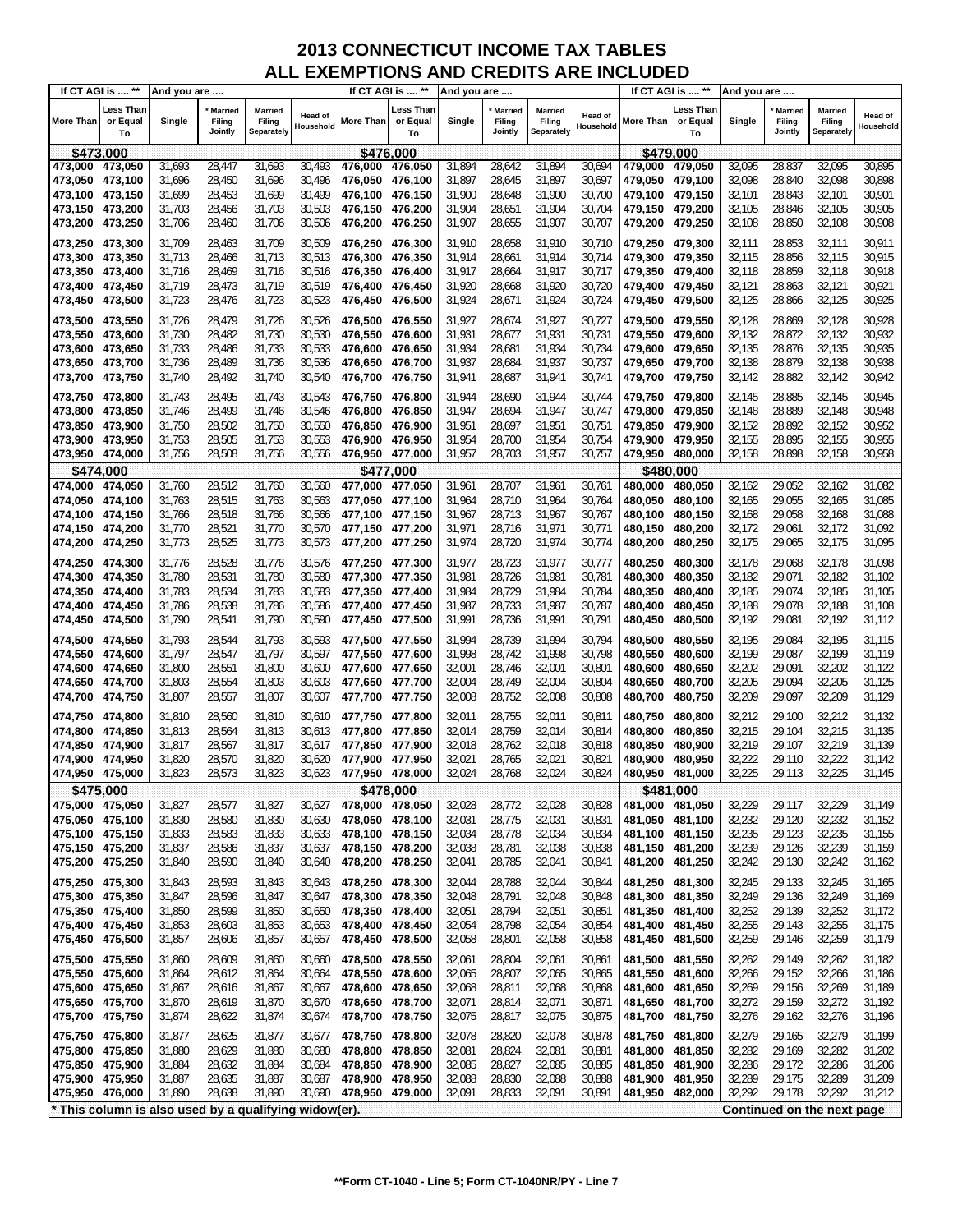| Less Than<br>Less Than<br>Less Than<br><b>Married</b><br>Married<br><b>Married</b><br>Married<br><b>Married</b><br>Married<br>Head of<br>Head of<br><b>Head of</b><br>Filing<br>Filing<br>More Than<br>or Equal<br>Filing<br>More Than<br>Single<br>Filing<br>Filing<br>More Than<br>or Equal<br>Single<br>Single<br>Filing<br>or Equal<br>Household<br>Household<br>Household<br>Jointly<br><b>Separately</b><br>Jointly<br>Separately<br>Jointly<br>Separately<br>To<br>To<br>To<br>\$485,000<br>\$482,000<br>\$488,000<br>29,572<br>32,296<br>29,182<br>32,296<br>31,216<br>32,497<br>29,377<br>32,497<br>31,417<br>32,698<br>32,698<br>31,738<br>482,000<br>482,050<br>485,000<br>485,050<br>488,000<br>488,050<br>32,299<br>29,380<br>482,050<br>482,100<br>32,299<br>29,185<br>31,219<br>485,050<br>485,100<br>32,500<br>32,500<br>31,420<br>488,050<br>488,100<br>32,701<br>29,575<br>32,701<br>31,741<br>32,302<br>32,302<br>31,222<br>32,503<br>29,383<br>32,503<br>32,704<br>29,578<br>32,704<br>482,100<br>482,150<br>29,188<br>485,100<br>485,150<br>31,423<br>488,100<br>488,150<br>31,744<br>32,306<br>29,191<br>32,306<br>31,226<br>32,507<br>29,386<br>32,507<br>32,708<br>29,581<br>32,708<br>482,150<br>482,200<br>485,150<br>485,200<br>31,427<br>488,150<br>488,200<br>31,748<br>32,309<br>29,195<br>32,309<br>31,229<br>32,510<br>29,390<br>32,510<br>29,585<br>32,711<br>482,200<br>482,250<br>485,200<br>485,250<br>31,430<br>488,200<br>488,250<br>32,711<br>31,751<br>32,312<br>29,198<br>32,312<br>31,232<br>485,250<br>32,513<br>29,393<br>32,513<br>32,714<br>29,588<br>32,714<br>31,754<br>482,250<br>482,300<br>485,300<br>31,433<br>488,250<br>488,300<br>482,300<br>29,201<br>32,316<br>31,236<br>32,517<br>29,396<br>32,517<br>31,437<br>32,718<br>29,591<br>32,718<br>31,758<br>482,350<br>32,316<br>485,300<br>485,350<br>488,300<br>488,350<br>29,204<br>32,319<br>31,239<br>32,520<br>29,399<br>32,520<br>32,721<br>29,594<br>32,721<br>482,350<br>482,400<br>32,319<br>485,350<br>485,400<br>31,440<br>488,350<br>488,400<br>31,761<br>32,322<br>29,208<br>32,322<br>31,242<br>32,523<br>29,403<br>32,523<br>31,443<br>32,724<br>29,598<br>32,724<br>31,764<br>482,400<br>482,450<br>485,400<br>485,450<br>488,400<br>488,450<br>32,326<br>29,211<br>32,326<br>31,246<br>32,527<br>29,406<br>32,527<br>32,728<br>29,601<br>32,728<br>482,450<br>482,500<br>485,450<br>485,500<br>31,447<br>488,450<br>488,500<br>31,768<br>32,530<br>29,409<br>32,329<br>29,214<br>32,329<br>31,249<br>485,550<br>32,530<br>31,450<br>32,731<br>29,604<br>32,731<br>31,771<br>482,500<br>482,550<br>485,500<br>488,500<br>488,550<br>32,333<br>29,217<br>32,333<br>31,253<br>32,534<br>29,412<br>32,534<br>31,454<br>32,735<br>29,607<br>32,735<br>31,775<br>482,550<br>482,600<br>485,550<br>485,600<br>488,550<br>488,600<br>29,221<br>32,336<br>32,537<br>482,600<br>32,336<br>31,256<br>485,600<br>485,650<br>29,416<br>32,537<br>31,457<br>488,600<br>488,650<br>32,738<br>29,611<br>32,738<br>31,778<br>482,650<br>32,339<br>29,224<br>32,339<br>31,259<br>32,540<br>32,741<br>482,650<br>482,700<br>485,650<br>485,700<br>29,419<br>32,540<br>31,460<br>488,700<br>32,741<br>29,614<br>31,781<br>488,650<br>32,343<br>29,227<br>32,343<br>31,263<br>32,544<br>29,422<br>32,544<br>32,745<br>29,617<br>32,745<br>482,700<br>482,750<br>485,700<br>485,750<br>31,464<br>488,700<br>488,750<br>31,785<br>32,346<br>29,230<br>32,346<br>485,800<br>32,547<br>29,425<br>32,547<br>32,748<br>29,620<br>32,748<br>31,788<br>482,750<br>482,800<br>31,266<br>485,750<br>31,467<br>488,750<br>488,800<br>32,550<br>32,550<br>482,800<br>32,349<br>29,234<br>32,349<br>31,269<br>485,800<br>485,850<br>29,429<br>31,470<br>32,751<br>29,624<br>32,751<br>31,791<br>482,850<br>488,800<br>488,850<br>29,237<br>32,353<br>31,273<br>32,554<br>29,432<br>32,554<br>32,755<br>29,627<br>32,755<br>31,795<br>482,850<br>482,900<br>32,353<br>485,850<br>485,900<br>31,474<br>488,850<br>488,900<br>29,240<br>32,356<br>31,276<br>32,557<br>32,758<br>29,630<br>32,758<br>482,900<br>482,950<br>32,356<br>485,900<br>485,950<br>29,435<br>32,557<br>31,477<br>488,900<br>488,950<br>31,798<br>482,950<br>32,359<br>29,243<br>32,359<br>31,279<br>485,950<br>32,560<br>29,438<br>32,560<br>32,761<br>29,633<br>32,761<br>483,000<br>486,000<br>31,480<br>488,950<br>489,000<br>31,801<br>\$483,000<br>\$486,000<br>\$489.000<br>483,000<br>32,363<br>29,247<br>32,363<br>31,283<br>486,000<br>32,564<br>29,442<br>32,564<br>31,484<br>489,000<br>32,765<br>29,637<br>31,805<br>483,050<br>486,050<br>489,050<br>32,765<br>29,250<br>32,366<br>31,286<br>32,567<br>29,445<br>32,567<br>31,487<br>32,768<br>32,768<br>31,808<br>483,050<br>483,100<br>32,366<br>486.050<br>486,100<br>489,050<br>489,100<br>29,640<br>29,253<br>32,369<br>31,289<br>32,771<br>483,100<br>483,150<br>32,369<br>486,100<br>486,150<br>32,570<br>29,448<br>32,570<br>31,490<br>489,100<br>489,150<br>29,643<br>32,771<br>31,811<br>32,373<br>29,256<br>32,373<br>31,293<br>32,574<br>29,451<br>32,574<br>31,494<br>32,775<br>29,646<br>32,775<br>31,815<br>483,150<br>483,200<br>486,150<br>486,200<br>489,150<br>489,200<br>32,376<br>29,260<br>32,376<br>31,296<br>32,577<br>32,778<br>29,650<br>32,778<br>31,818<br>483,200<br>483,250<br>486,200<br>486,250<br>32,577<br>29,455<br>31,497<br>489,200<br>489,250<br>32,580<br>29,458<br>32,379<br>29,263<br>32,379<br>31,299<br>32,580<br>31,500<br>32,781<br>29,653<br>32,781<br>31,821<br>483,250<br>483,300<br>486,250<br>486,300<br>489,250<br>489,300<br>483,300<br>32,383<br>29,266<br>32,383<br>31,303<br>486,300<br>32,584<br>29,461<br>32,584<br>31,504<br>32,785<br>29,656<br>32,785<br>31,825<br>483,350<br>486,350<br>489,300<br>489,350<br>29,269<br>32,788<br>483,350<br>483,400<br>32,386<br>32,386<br>31,306<br>486,350<br>486,400<br>32,587<br>29,464<br>32,587<br>31,507<br>489,350<br>489,400<br>29,659<br>32,788<br>31,828<br>32,389<br>29,273<br>32,389<br>31,309<br>32,590<br>32,590<br>32,791<br>29,663<br>483,400<br>486,400<br>486,450<br>29,468<br>31,510<br>489,400<br>32,791<br>31,831<br>483,450<br>489,450<br>32,393<br>29,276<br>32,393<br>32,594<br>32,594<br>32,795<br>29,666<br>32,795<br>483,450<br>483,500<br>31,313<br>486,450<br>29,471<br>31,514<br>489,450<br>489,500<br>31,835<br>486,500<br>29,279<br>32,396<br>32,396<br>31,316<br>32,597<br>29,474<br>32,597<br>32,798<br>29,669<br>32,798<br>31,838<br>483,500<br>483,550<br>486,500<br>486,550<br>31,517<br>489,500<br>489,550<br>483,550<br>32,400<br>29,282<br>32,400<br>31,320<br>32,601<br>29,477<br>32,601<br>32,802<br>29,672<br>32,802<br>31,842<br>483,600<br>486,550<br>486,600<br>$31,52^{\circ}$<br>489,550<br>489,600<br>29,286<br>32,403<br>31,323<br>29,481<br>32,604<br>31,524<br>32,805<br>29,676<br>32,805<br>31,845<br>483,600<br>483,650<br>32,403<br>486,600<br>486,650<br>32,604<br>489,600<br>489,650<br>29,289<br>31,326<br>32,808<br>29,679<br>32,808<br>483,650<br>483,700<br>32,406<br>32,406<br>486,650<br>486,700<br>32,607<br>29,484<br>32,607<br>31,527<br>489,650<br>489,700<br>31,848<br>32,410<br>29,292<br>32,410<br>31,330<br>29,487<br>32,611<br>31,531<br>32,812<br>29,682<br>32,812<br>31,852<br>483,700<br>483,750<br>486,700<br>486,750<br>32,611<br>489,700<br>489,750<br>29,295<br>31,333<br>29,490<br>32,614<br>31,534<br>32,815<br>29,685<br>32,815<br>31,855<br>483,750<br>483,800<br>32,413<br>32,413<br>486,750<br>486,800<br>32,614<br>489,750<br>489,800<br>29,299<br>31,336<br>29,494<br>32,617<br>31,537<br>32,818<br>29,689<br>32,818<br>31,858<br>483,800<br>32,416<br>32,416<br>486,800<br>486,850<br>32,617<br>489,800<br>489,850<br>483,850<br>29,302<br>32,420<br>31,340<br>29,497<br>32,621<br>32,822<br>29,692<br>32,822<br>31,862<br>483,850<br>483,900<br>32,420<br>486,850<br>486,900<br>32,621<br>31,541<br>489,850<br>489,900<br>29,305<br>32,423<br>32,825<br>483,900<br>32,423<br>31,343<br>486,900<br>486,950<br>32,624<br>29,500<br>32,624<br>31,544<br>489,900<br>489,950<br>29,695<br>32,825<br>31,865<br>483,950<br>483,950 484,000<br>32,426<br>29,308<br>32,426<br>31,346<br>486,950<br>487,000<br>32,627<br>29,503<br>32,627<br>31,547<br>489,950<br>490,000<br>32,828<br>29,698<br>32,828<br>31,868<br>\$487,000<br>\$490,000<br>\$484,000<br>32,430<br>29,312<br>32,430<br>31,350<br>487,000<br>487,050<br>29,507<br>32,631<br>31,551<br>32,832<br>29,852<br>32,832<br>31,872<br>484,000<br>484,050<br>32,631<br>490,000 490,050<br>31,353<br>32,835<br>29,855<br>32,835<br>484,050 484,100<br>32,433<br>29,315<br>32,433<br>487,050<br>487,100<br>32,634<br>29,510<br>32,634<br>31,554<br>490,050 490,100<br>31,875<br>484,100<br>484,150<br>32,436<br>29,318<br>32,436<br>31,356<br>487,100<br>487,150<br>32,637<br>29,513<br>32,637<br>31,557<br>490,100 490,150<br>32,838<br>29,858<br>32,838<br>31,878<br>484,150 484,200<br>32,440<br>29,321<br>32,440<br>31,360<br>487,150 487,200<br>32,641<br>29,516<br>32,641<br>31,561<br>490,150 490,200<br>32,842<br>29,861<br>32,842<br>31,882<br>29,325<br>29,520<br>29,865<br>32,845<br>484,200<br>484,250<br>32,443<br>32,443<br>31,363<br>487,200<br>487,250<br>32,644<br>32,644<br>31,564<br>490,200<br>490,250<br>32,845<br>31,885<br>29,328<br>487,300<br>29,523<br>490,250<br>490,300<br>32,848<br>29,868<br>32,848<br>31,888<br>484,250<br>484,300<br>32,446<br>32,446<br>31,366<br>487,250<br>32,647<br>32,647<br>31,567<br>484,300<br>484,350<br>32,450<br>29,331<br>32,450<br>31,370<br>487,300<br>487,350<br>32,651<br>29,526<br>32,651<br>490,300<br>490,350<br>32,852<br>29,871<br>32,852<br>31,892<br>31,571<br>29,334<br>32,453<br>487,350<br>29,529<br>32,855<br>29,874<br>32,855<br>31,895<br>484,350<br>484,400<br>32,453<br>31,373<br>487,400<br>32,654<br>32,654<br>31,574<br>490,350<br>490,400<br>32,858<br>484,400<br>484,450<br>32,456<br>29,338<br>32,456<br>31,376<br>487,400<br>487,450<br>32,657<br>29,533<br>32,657<br>31,577<br>490,400<br>490,450<br>32,858<br>29,878<br>31,898<br>29,341<br>29,536<br>29,881<br>32,862<br>31,902<br>484,450<br>484,500<br>32,460<br>32,460<br>31,380<br>487,450<br>487,500<br>32,661<br>32,661<br>31,581<br>490,450<br>490,500<br>32,862<br>31,905<br>484,500<br>29,344<br>487,550<br>29,539<br>32,664<br>31,584<br>490,500<br>490,550<br>32,865<br>29,884<br>32,865<br>484,550<br>32,463<br>32,463<br>31,383<br>487,500<br>32,664<br>484,550<br>29,347<br>29,542<br>29,887<br>31,909<br>484,600<br>32,467<br>32,467<br>31,387<br>487,550<br>487,600<br>32,668<br>32,668<br>31,588<br>490,550<br>490,600<br>32,869<br>32,869<br>484,600<br>29,351<br>32,872<br>484,650<br>32,470<br>32,470<br>31,390<br>487,600<br>487,650<br>32,671<br>29,546<br>32,671<br>31,591<br>490,600<br>490,650<br>29,891<br>32,872<br>31,912<br>484,650<br>484,700<br>32,473<br>29,354<br>32,473<br>31,393<br>487,650<br>487,700<br>32,674<br>29,549<br>32,674<br>31,594<br>490,650<br>490,700<br>32,875<br>29,894<br>32,875<br>31,915<br>484,700<br>32,477<br>29,357<br>32,477<br>31,397<br>487,700<br>487,750<br>32,678<br>29,552<br>32,678<br>31,598<br>490,700<br>32,879<br>29,897<br>32,879<br>31,919<br>484,750<br>490,750<br>29,555<br>484,750<br>484,800<br>32,480<br>29,360<br>487,750<br>487,800<br>32,681<br>32,681<br>490,750<br>490,800<br>32,882<br>29,900<br>32,882<br>31,922<br>32,480<br>31,400<br>31,601<br>484,800<br>29,364<br>29,559<br>32,684<br>490,800<br>32,885<br>29,904<br>32,885<br>31,925<br>484,850<br>32,483<br>32,483<br>31,403<br>487,800<br>487,850<br>32,684<br>31,604<br>490,850<br>484,850<br>487,850<br>490,850<br>32,889<br>31,929<br>484,900<br>32,487<br>29,367<br>32,487<br>31,407<br>487,900<br>32,688<br>29,562<br>32,688<br>31,608<br>490,900<br>32,889<br>29,907<br>484,900<br>32,892<br>484,950<br>32,490<br>29,370<br>32,490<br>31,410<br>487,900<br>487,950<br>32,691<br>29,565<br>32,691<br>31,611<br>490,900<br>490,950<br>32,892<br>29,910<br>31,932<br>32,895<br>484,950<br>485,000<br>32,493<br>29,373<br>32,493<br>31,413<br>487,950<br>488,000<br>32,694<br>29,568<br>32,694<br>490,950 491,000<br>29,913<br>32,895<br>31,935<br>31,614<br>* This column is also used by a qualifying widow(er).<br>Continued on the next page | If CT AGI is  ** | And you are |  |  | If CT AGI is  ** | And you are |  |  | If CT AGI is  ** | And you are |  |  |
|------------------------------------------------------------------------------------------------------------------------------------------------------------------------------------------------------------------------------------------------------------------------------------------------------------------------------------------------------------------------------------------------------------------------------------------------------------------------------------------------------------------------------------------------------------------------------------------------------------------------------------------------------------------------------------------------------------------------------------------------------------------------------------------------------------------------------------------------------------------------------------------------------------------------------------------------------------------------------------------------------------------------------------------------------------------------------------------------------------------------------------------------------------------------------------------------------------------------------------------------------------------------------------------------------------------------------------------------------------------------------------------------------------------------------------------------------------------------------------------------------------------------------------------------------------------------------------------------------------------------------------------------------------------------------------------------------------------------------------------------------------------------------------------------------------------------------------------------------------------------------------------------------------------------------------------------------------------------------------------------------------------------------------------------------------------------------------------------------------------------------------------------------------------------------------------------------------------------------------------------------------------------------------------------------------------------------------------------------------------------------------------------------------------------------------------------------------------------------------------------------------------------------------------------------------------------------------------------------------------------------------------------------------------------------------------------------------------------------------------------------------------------------------------------------------------------------------------------------------------------------------------------------------------------------------------------------------------------------------------------------------------------------------------------------------------------------------------------------------------------------------------------------------------------------------------------------------------------------------------------------------------------------------------------------------------------------------------------------------------------------------------------------------------------------------------------------------------------------------------------------------------------------------------------------------------------------------------------------------------------------------------------------------------------------------------------------------------------------------------------------------------------------------------------------------------------------------------------------------------------------------------------------------------------------------------------------------------------------------------------------------------------------------------------------------------------------------------------------------------------------------------------------------------------------------------------------------------------------------------------------------------------------------------------------------------------------------------------------------------------------------------------------------------------------------------------------------------------------------------------------------------------------------------------------------------------------------------------------------------------------------------------------------------------------------------------------------------------------------------------------------------------------------------------------------------------------------------------------------------------------------------------------------------------------------------------------------------------------------------------------------------------------------------------------------------------------------------------------------------------------------------------------------------------------------------------------------------------------------------------------------------------------------------------------------------------------------------------------------------------------------------------------------------------------------------------------------------------------------------------------------------------------------------------------------------------------------------------------------------------------------------------------------------------------------------------------------------------------------------------------------------------------------------------------------------------------------------------------------------------------------------------------------------------------------------------------------------------------------------------------------------------------------------------------------------------------------------------------------------------------------------------------------------------------------------------------------------------------------------------------------------------------------------------------------------------------------------------------------------------------------------------------------------------------------------------------------------------------------------------------------------------------------------------------------------------------------------------------------------------------------------------------------------------------------------------------------------------------------------------------------------------------------------------------------------------------------------------------------------------------------------------------------------------------------------------------------------------------------------------------------------------------------------------------------------------------------------------------------------------------------------------------------------------------------------------------------------------------------------------------------------------------------------------------------------------------------------------------------------------------------------------------------------------------------------------------------------------------------------------------------------------------------------------------------------------------------------------------------------------------------------------------------------------------------------------------------------------------------------------------------------------------------------------------------------------------------------------------------------------------------------------------------------------------------------------------------------------------------------------------------------------------------------------------------------------------------------------------------------------------------------------------------------------------------------------------------------------------------------------------------------------------------------------------------------------------------------------------------------------------------------------------------------------------------------------------------------------------------------------------------------------------------------------------------------------------------------------------------------------------------------------------------------------------------------------------------------------------------------------------------------------------------------------------------------------------------------------------------------------------------------------------------------------------------------------------------------------------------------------------------------------------------------------------------------------------------------------------------------------------------------------------------------------------------------------------------------------------------------------------------------------------------------------------------------------------------------------------------------------------------------------------------------------------------------------------------------------------------------------------------------------------------------------------------------------------------------------------------------------------------------------------------------------------------------------------------------------------------------------------------------------------------------------------------------------------------------------------------------------------------------------------------------------------------------------------------------------------------------------------------------------------------------------------------------------------------------------------------------------------------------------------------------------------------------------------------------------------------------------------------------------------------------------------------------------------------------------------------------------------------------------------------------------------------------------------------------------------------------------------------------------------------------------------------------------------------------------------------------------------------------------------------------------------------------------------------------------------------------------------------------------------------------------------------------------------------------------------------------------------------------------------------------------------------------------------------------------------------------------------------------------------------------------------------------------------------------------------------------------------------------------------------------------------------------------------------------------------------------------------------------------------------------------------------------------------------------------------------------------------------------------------------------------------------------------------------------------------------------------------------------------------------------------------------------------------------------------------------------------------------------------------------------------------------------------------------------------------------------------------------------------------------------------------------------------------------------------------------------------------------------------------------------------------------------------------------------------------------------------------------------------------------------------------------------------------------------------------------------------------------------------------------------------------------------------------------------------------------------------------------------------------------------------------|------------------|-------------|--|--|------------------|-------------|--|--|------------------|-------------|--|--|
|                                                                                                                                                                                                                                                                                                                                                                                                                                                                                                                                                                                                                                                                                                                                                                                                                                                                                                                                                                                                                                                                                                                                                                                                                                                                                                                                                                                                                                                                                                                                                                                                                                                                                                                                                                                                                                                                                                                                                                                                                                                                                                                                                                                                                                                                                                                                                                                                                                                                                                                                                                                                                                                                                                                                                                                                                                                                                                                                                                                                                                                                                                                                                                                                                                                                                                                                                                                                                                                                                                                                                                                                                                                                                                                                                                                                                                                                                                                                                                                                                                                                                                                                                                                                                                                                                                                                                                                                                                                                                                                                                                                                                                                                                                                                                                                                                                                                                                                                                                                                                                                                                                                                                                                                                                                                                                                                                                                                                                                                                                                                                                                                                                                                                                                                                                                                                                                                                                                                                                                                                                                                                                                                                                                                                                                                                                                                                                                                                                                                                                                                                                                                                                                                                                                                                                                                                                                                                                                                                                                                                                                                                                                                                                                                                                                                                                                                                                                                                                                                                                                                                                                                                                                                                                                                                                                                                                                                                                                                                                                                                                                                                                                                                                                                                                                                                                                                                                                                                                                                                                                                                                                                                                                                                                                                                                                                                                                                                                                                                                                                                                                                                                                                                                                                                                                                                                                                                                                                                                                                                                                                                                                                                                                                                                                                                                                                                                                                                                                                                                                                                                                                                                                                                                                                                                                                                                                                                                                                                                                                                                                                                                                                                                                                                                                                                                                                                                                                                                                                                                                                                                                                                                                                                                                                                                                                                                                                                                                                                                                                                                                                                                                                                                                                                                                                                                                                                                                                                                                                                                                                                                                                                                                                                                                                                                                                                                      |                  |             |  |  |                  |             |  |  |                  |             |  |  |
|                                                                                                                                                                                                                                                                                                                                                                                                                                                                                                                                                                                                                                                                                                                                                                                                                                                                                                                                                                                                                                                                                                                                                                                                                                                                                                                                                                                                                                                                                                                                                                                                                                                                                                                                                                                                                                                                                                                                                                                                                                                                                                                                                                                                                                                                                                                                                                                                                                                                                                                                                                                                                                                                                                                                                                                                                                                                                                                                                                                                                                                                                                                                                                                                                                                                                                                                                                                                                                                                                                                                                                                                                                                                                                                                                                                                                                                                                                                                                                                                                                                                                                                                                                                                                                                                                                                                                                                                                                                                                                                                                                                                                                                                                                                                                                                                                                                                                                                                                                                                                                                                                                                                                                                                                                                                                                                                                                                                                                                                                                                                                                                                                                                                                                                                                                                                                                                                                                                                                                                                                                                                                                                                                                                                                                                                                                                                                                                                                                                                                                                                                                                                                                                                                                                                                                                                                                                                                                                                                                                                                                                                                                                                                                                                                                                                                                                                                                                                                                                                                                                                                                                                                                                                                                                                                                                                                                                                                                                                                                                                                                                                                                                                                                                                                                                                                                                                                                                                                                                                                                                                                                                                                                                                                                                                                                                                                                                                                                                                                                                                                                                                                                                                                                                                                                                                                                                                                                                                                                                                                                                                                                                                                                                                                                                                                                                                                                                                                                                                                                                                                                                                                                                                                                                                                                                                                                                                                                                                                                                                                                                                                                                                                                                                                                                                                                                                                                                                                                                                                                                                                                                                                                                                                                                                                                                                                                                                                                                                                                                                                                                                                                                                                                                                                                                                                                                                                                                                                                                                                                                                                                                                                                                                                                                                                                                                                                      |                  |             |  |  |                  |             |  |  |                  |             |  |  |
|                                                                                                                                                                                                                                                                                                                                                                                                                                                                                                                                                                                                                                                                                                                                                                                                                                                                                                                                                                                                                                                                                                                                                                                                                                                                                                                                                                                                                                                                                                                                                                                                                                                                                                                                                                                                                                                                                                                                                                                                                                                                                                                                                                                                                                                                                                                                                                                                                                                                                                                                                                                                                                                                                                                                                                                                                                                                                                                                                                                                                                                                                                                                                                                                                                                                                                                                                                                                                                                                                                                                                                                                                                                                                                                                                                                                                                                                                                                                                                                                                                                                                                                                                                                                                                                                                                                                                                                                                                                                                                                                                                                                                                                                                                                                                                                                                                                                                                                                                                                                                                                                                                                                                                                                                                                                                                                                                                                                                                                                                                                                                                                                                                                                                                                                                                                                                                                                                                                                                                                                                                                                                                                                                                                                                                                                                                                                                                                                                                                                                                                                                                                                                                                                                                                                                                                                                                                                                                                                                                                                                                                                                                                                                                                                                                                                                                                                                                                                                                                                                                                                                                                                                                                                                                                                                                                                                                                                                                                                                                                                                                                                                                                                                                                                                                                                                                                                                                                                                                                                                                                                                                                                                                                                                                                                                                                                                                                                                                                                                                                                                                                                                                                                                                                                                                                                                                                                                                                                                                                                                                                                                                                                                                                                                                                                                                                                                                                                                                                                                                                                                                                                                                                                                                                                                                                                                                                                                                                                                                                                                                                                                                                                                                                                                                                                                                                                                                                                                                                                                                                                                                                                                                                                                                                                                                                                                                                                                                                                                                                                                                                                                                                                                                                                                                                                                                                                                                                                                                                                                                                                                                                                                                                                                                                                                                                                                                      |                  |             |  |  |                  |             |  |  |                  |             |  |  |
|                                                                                                                                                                                                                                                                                                                                                                                                                                                                                                                                                                                                                                                                                                                                                                                                                                                                                                                                                                                                                                                                                                                                                                                                                                                                                                                                                                                                                                                                                                                                                                                                                                                                                                                                                                                                                                                                                                                                                                                                                                                                                                                                                                                                                                                                                                                                                                                                                                                                                                                                                                                                                                                                                                                                                                                                                                                                                                                                                                                                                                                                                                                                                                                                                                                                                                                                                                                                                                                                                                                                                                                                                                                                                                                                                                                                                                                                                                                                                                                                                                                                                                                                                                                                                                                                                                                                                                                                                                                                                                                                                                                                                                                                                                                                                                                                                                                                                                                                                                                                                                                                                                                                                                                                                                                                                                                                                                                                                                                                                                                                                                                                                                                                                                                                                                                                                                                                                                                                                                                                                                                                                                                                                                                                                                                                                                                                                                                                                                                                                                                                                                                                                                                                                                                                                                                                                                                                                                                                                                                                                                                                                                                                                                                                                                                                                                                                                                                                                                                                                                                                                                                                                                                                                                                                                                                                                                                                                                                                                                                                                                                                                                                                                                                                                                                                                                                                                                                                                                                                                                                                                                                                                                                                                                                                                                                                                                                                                                                                                                                                                                                                                                                                                                                                                                                                                                                                                                                                                                                                                                                                                                                                                                                                                                                                                                                                                                                                                                                                                                                                                                                                                                                                                                                                                                                                                                                                                                                                                                                                                                                                                                                                                                                                                                                                                                                                                                                                                                                                                                                                                                                                                                                                                                                                                                                                                                                                                                                                                                                                                                                                                                                                                                                                                                                                                                                                                                                                                                                                                                                                                                                                                                                                                                                                                                                                                                      |                  |             |  |  |                  |             |  |  |                  |             |  |  |
|                                                                                                                                                                                                                                                                                                                                                                                                                                                                                                                                                                                                                                                                                                                                                                                                                                                                                                                                                                                                                                                                                                                                                                                                                                                                                                                                                                                                                                                                                                                                                                                                                                                                                                                                                                                                                                                                                                                                                                                                                                                                                                                                                                                                                                                                                                                                                                                                                                                                                                                                                                                                                                                                                                                                                                                                                                                                                                                                                                                                                                                                                                                                                                                                                                                                                                                                                                                                                                                                                                                                                                                                                                                                                                                                                                                                                                                                                                                                                                                                                                                                                                                                                                                                                                                                                                                                                                                                                                                                                                                                                                                                                                                                                                                                                                                                                                                                                                                                                                                                                                                                                                                                                                                                                                                                                                                                                                                                                                                                                                                                                                                                                                                                                                                                                                                                                                                                                                                                                                                                                                                                                                                                                                                                                                                                                                                                                                                                                                                                                                                                                                                                                                                                                                                                                                                                                                                                                                                                                                                                                                                                                                                                                                                                                                                                                                                                                                                                                                                                                                                                                                                                                                                                                                                                                                                                                                                                                                                                                                                                                                                                                                                                                                                                                                                                                                                                                                                                                                                                                                                                                                                                                                                                                                                                                                                                                                                                                                                                                                                                                                                                                                                                                                                                                                                                                                                                                                                                                                                                                                                                                                                                                                                                                                                                                                                                                                                                                                                                                                                                                                                                                                                                                                                                                                                                                                                                                                                                                                                                                                                                                                                                                                                                                                                                                                                                                                                                                                                                                                                                                                                                                                                                                                                                                                                                                                                                                                                                                                                                                                                                                                                                                                                                                                                                                                                                                                                                                                                                                                                                                                                                                                                                                                                                                                                                                                      |                  |             |  |  |                  |             |  |  |                  |             |  |  |
|                                                                                                                                                                                                                                                                                                                                                                                                                                                                                                                                                                                                                                                                                                                                                                                                                                                                                                                                                                                                                                                                                                                                                                                                                                                                                                                                                                                                                                                                                                                                                                                                                                                                                                                                                                                                                                                                                                                                                                                                                                                                                                                                                                                                                                                                                                                                                                                                                                                                                                                                                                                                                                                                                                                                                                                                                                                                                                                                                                                                                                                                                                                                                                                                                                                                                                                                                                                                                                                                                                                                                                                                                                                                                                                                                                                                                                                                                                                                                                                                                                                                                                                                                                                                                                                                                                                                                                                                                                                                                                                                                                                                                                                                                                                                                                                                                                                                                                                                                                                                                                                                                                                                                                                                                                                                                                                                                                                                                                                                                                                                                                                                                                                                                                                                                                                                                                                                                                                                                                                                                                                                                                                                                                                                                                                                                                                                                                                                                                                                                                                                                                                                                                                                                                                                                                                                                                                                                                                                                                                                                                                                                                                                                                                                                                                                                                                                                                                                                                                                                                                                                                                                                                                                                                                                                                                                                                                                                                                                                                                                                                                                                                                                                                                                                                                                                                                                                                                                                                                                                                                                                                                                                                                                                                                                                                                                                                                                                                                                                                                                                                                                                                                                                                                                                                                                                                                                                                                                                                                                                                                                                                                                                                                                                                                                                                                                                                                                                                                                                                                                                                                                                                                                                                                                                                                                                                                                                                                                                                                                                                                                                                                                                                                                                                                                                                                                                                                                                                                                                                                                                                                                                                                                                                                                                                                                                                                                                                                                                                                                                                                                                                                                                                                                                                                                                                                                                                                                                                                                                                                                                                                                                                                                                                                                                                                                                                      |                  |             |  |  |                  |             |  |  |                  |             |  |  |
|                                                                                                                                                                                                                                                                                                                                                                                                                                                                                                                                                                                                                                                                                                                                                                                                                                                                                                                                                                                                                                                                                                                                                                                                                                                                                                                                                                                                                                                                                                                                                                                                                                                                                                                                                                                                                                                                                                                                                                                                                                                                                                                                                                                                                                                                                                                                                                                                                                                                                                                                                                                                                                                                                                                                                                                                                                                                                                                                                                                                                                                                                                                                                                                                                                                                                                                                                                                                                                                                                                                                                                                                                                                                                                                                                                                                                                                                                                                                                                                                                                                                                                                                                                                                                                                                                                                                                                                                                                                                                                                                                                                                                                                                                                                                                                                                                                                                                                                                                                                                                                                                                                                                                                                                                                                                                                                                                                                                                                                                                                                                                                                                                                                                                                                                                                                                                                                                                                                                                                                                                                                                                                                                                                                                                                                                                                                                                                                                                                                                                                                                                                                                                                                                                                                                                                                                                                                                                                                                                                                                                                                                                                                                                                                                                                                                                                                                                                                                                                                                                                                                                                                                                                                                                                                                                                                                                                                                                                                                                                                                                                                                                                                                                                                                                                                                                                                                                                                                                                                                                                                                                                                                                                                                                                                                                                                                                                                                                                                                                                                                                                                                                                                                                                                                                                                                                                                                                                                                                                                                                                                                                                                                                                                                                                                                                                                                                                                                                                                                                                                                                                                                                                                                                                                                                                                                                                                                                                                                                                                                                                                                                                                                                                                                                                                                                                                                                                                                                                                                                                                                                                                                                                                                                                                                                                                                                                                                                                                                                                                                                                                                                                                                                                                                                                                                                                                                                                                                                                                                                                                                                                                                                                                                                                                                                                                                                                      |                  |             |  |  |                  |             |  |  |                  |             |  |  |
|                                                                                                                                                                                                                                                                                                                                                                                                                                                                                                                                                                                                                                                                                                                                                                                                                                                                                                                                                                                                                                                                                                                                                                                                                                                                                                                                                                                                                                                                                                                                                                                                                                                                                                                                                                                                                                                                                                                                                                                                                                                                                                                                                                                                                                                                                                                                                                                                                                                                                                                                                                                                                                                                                                                                                                                                                                                                                                                                                                                                                                                                                                                                                                                                                                                                                                                                                                                                                                                                                                                                                                                                                                                                                                                                                                                                                                                                                                                                                                                                                                                                                                                                                                                                                                                                                                                                                                                                                                                                                                                                                                                                                                                                                                                                                                                                                                                                                                                                                                                                                                                                                                                                                                                                                                                                                                                                                                                                                                                                                                                                                                                                                                                                                                                                                                                                                                                                                                                                                                                                                                                                                                                                                                                                                                                                                                                                                                                                                                                                                                                                                                                                                                                                                                                                                                                                                                                                                                                                                                                                                                                                                                                                                                                                                                                                                                                                                                                                                                                                                                                                                                                                                                                                                                                                                                                                                                                                                                                                                                                                                                                                                                                                                                                                                                                                                                                                                                                                                                                                                                                                                                                                                                                                                                                                                                                                                                                                                                                                                                                                                                                                                                                                                                                                                                                                                                                                                                                                                                                                                                                                                                                                                                                                                                                                                                                                                                                                                                                                                                                                                                                                                                                                                                                                                                                                                                                                                                                                                                                                                                                                                                                                                                                                                                                                                                                                                                                                                                                                                                                                                                                                                                                                                                                                                                                                                                                                                                                                                                                                                                                                                                                                                                                                                                                                                                                                                                                                                                                                                                                                                                                                                                                                                                                                                                                                                                      |                  |             |  |  |                  |             |  |  |                  |             |  |  |
|                                                                                                                                                                                                                                                                                                                                                                                                                                                                                                                                                                                                                                                                                                                                                                                                                                                                                                                                                                                                                                                                                                                                                                                                                                                                                                                                                                                                                                                                                                                                                                                                                                                                                                                                                                                                                                                                                                                                                                                                                                                                                                                                                                                                                                                                                                                                                                                                                                                                                                                                                                                                                                                                                                                                                                                                                                                                                                                                                                                                                                                                                                                                                                                                                                                                                                                                                                                                                                                                                                                                                                                                                                                                                                                                                                                                                                                                                                                                                                                                                                                                                                                                                                                                                                                                                                                                                                                                                                                                                                                                                                                                                                                                                                                                                                                                                                                                                                                                                                                                                                                                                                                                                                                                                                                                                                                                                                                                                                                                                                                                                                                                                                                                                                                                                                                                                                                                                                                                                                                                                                                                                                                                                                                                                                                                                                                                                                                                                                                                                                                                                                                                                                                                                                                                                                                                                                                                                                                                                                                                                                                                                                                                                                                                                                                                                                                                                                                                                                                                                                                                                                                                                                                                                                                                                                                                                                                                                                                                                                                                                                                                                                                                                                                                                                                                                                                                                                                                                                                                                                                                                                                                                                                                                                                                                                                                                                                                                                                                                                                                                                                                                                                                                                                                                                                                                                                                                                                                                                                                                                                                                                                                                                                                                                                                                                                                                                                                                                                                                                                                                                                                                                                                                                                                                                                                                                                                                                                                                                                                                                                                                                                                                                                                                                                                                                                                                                                                                                                                                                                                                                                                                                                                                                                                                                                                                                                                                                                                                                                                                                                                                                                                                                                                                                                                                                                                                                                                                                                                                                                                                                                                                                                                                                                                                                                                                                      |                  |             |  |  |                  |             |  |  |                  |             |  |  |
|                                                                                                                                                                                                                                                                                                                                                                                                                                                                                                                                                                                                                                                                                                                                                                                                                                                                                                                                                                                                                                                                                                                                                                                                                                                                                                                                                                                                                                                                                                                                                                                                                                                                                                                                                                                                                                                                                                                                                                                                                                                                                                                                                                                                                                                                                                                                                                                                                                                                                                                                                                                                                                                                                                                                                                                                                                                                                                                                                                                                                                                                                                                                                                                                                                                                                                                                                                                                                                                                                                                                                                                                                                                                                                                                                                                                                                                                                                                                                                                                                                                                                                                                                                                                                                                                                                                                                                                                                                                                                                                                                                                                                                                                                                                                                                                                                                                                                                                                                                                                                                                                                                                                                                                                                                                                                                                                                                                                                                                                                                                                                                                                                                                                                                                                                                                                                                                                                                                                                                                                                                                                                                                                                                                                                                                                                                                                                                                                                                                                                                                                                                                                                                                                                                                                                                                                                                                                                                                                                                                                                                                                                                                                                                                                                                                                                                                                                                                                                                                                                                                                                                                                                                                                                                                                                                                                                                                                                                                                                                                                                                                                                                                                                                                                                                                                                                                                                                                                                                                                                                                                                                                                                                                                                                                                                                                                                                                                                                                                                                                                                                                                                                                                                                                                                                                                                                                                                                                                                                                                                                                                                                                                                                                                                                                                                                                                                                                                                                                                                                                                                                                                                                                                                                                                                                                                                                                                                                                                                                                                                                                                                                                                                                                                                                                                                                                                                                                                                                                                                                                                                                                                                                                                                                                                                                                                                                                                                                                                                                                                                                                                                                                                                                                                                                                                                                                                                                                                                                                                                                                                                                                                                                                                                                                                                                                                                                      |                  |             |  |  |                  |             |  |  |                  |             |  |  |
|                                                                                                                                                                                                                                                                                                                                                                                                                                                                                                                                                                                                                                                                                                                                                                                                                                                                                                                                                                                                                                                                                                                                                                                                                                                                                                                                                                                                                                                                                                                                                                                                                                                                                                                                                                                                                                                                                                                                                                                                                                                                                                                                                                                                                                                                                                                                                                                                                                                                                                                                                                                                                                                                                                                                                                                                                                                                                                                                                                                                                                                                                                                                                                                                                                                                                                                                                                                                                                                                                                                                                                                                                                                                                                                                                                                                                                                                                                                                                                                                                                                                                                                                                                                                                                                                                                                                                                                                                                                                                                                                                                                                                                                                                                                                                                                                                                                                                                                                                                                                                                                                                                                                                                                                                                                                                                                                                                                                                                                                                                                                                                                                                                                                                                                                                                                                                                                                                                                                                                                                                                                                                                                                                                                                                                                                                                                                                                                                                                                                                                                                                                                                                                                                                                                                                                                                                                                                                                                                                                                                                                                                                                                                                                                                                                                                                                                                                                                                                                                                                                                                                                                                                                                                                                                                                                                                                                                                                                                                                                                                                                                                                                                                                                                                                                                                                                                                                                                                                                                                                                                                                                                                                                                                                                                                                                                                                                                                                                                                                                                                                                                                                                                                                                                                                                                                                                                                                                                                                                                                                                                                                                                                                                                                                                                                                                                                                                                                                                                                                                                                                                                                                                                                                                                                                                                                                                                                                                                                                                                                                                                                                                                                                                                                                                                                                                                                                                                                                                                                                                                                                                                                                                                                                                                                                                                                                                                                                                                                                                                                                                                                                                                                                                                                                                                                                                                                                                                                                                                                                                                                                                                                                                                                                                                                                                                                                                      |                  |             |  |  |                  |             |  |  |                  |             |  |  |
|                                                                                                                                                                                                                                                                                                                                                                                                                                                                                                                                                                                                                                                                                                                                                                                                                                                                                                                                                                                                                                                                                                                                                                                                                                                                                                                                                                                                                                                                                                                                                                                                                                                                                                                                                                                                                                                                                                                                                                                                                                                                                                                                                                                                                                                                                                                                                                                                                                                                                                                                                                                                                                                                                                                                                                                                                                                                                                                                                                                                                                                                                                                                                                                                                                                                                                                                                                                                                                                                                                                                                                                                                                                                                                                                                                                                                                                                                                                                                                                                                                                                                                                                                                                                                                                                                                                                                                                                                                                                                                                                                                                                                                                                                                                                                                                                                                                                                                                                                                                                                                                                                                                                                                                                                                                                                                                                                                                                                                                                                                                                                                                                                                                                                                                                                                                                                                                                                                                                                                                                                                                                                                                                                                                                                                                                                                                                                                                                                                                                                                                                                                                                                                                                                                                                                                                                                                                                                                                                                                                                                                                                                                                                                                                                                                                                                                                                                                                                                                                                                                                                                                                                                                                                                                                                                                                                                                                                                                                                                                                                                                                                                                                                                                                                                                                                                                                                                                                                                                                                                                                                                                                                                                                                                                                                                                                                                                                                                                                                                                                                                                                                                                                                                                                                                                                                                                                                                                                                                                                                                                                                                                                                                                                                                                                                                                                                                                                                                                                                                                                                                                                                                                                                                                                                                                                                                                                                                                                                                                                                                                                                                                                                                                                                                                                                                                                                                                                                                                                                                                                                                                                                                                                                                                                                                                                                                                                                                                                                                                                                                                                                                                                                                                                                                                                                                                                                                                                                                                                                                                                                                                                                                                                                                                                                                                                                                                      |                  |             |  |  |                  |             |  |  |                  |             |  |  |
|                                                                                                                                                                                                                                                                                                                                                                                                                                                                                                                                                                                                                                                                                                                                                                                                                                                                                                                                                                                                                                                                                                                                                                                                                                                                                                                                                                                                                                                                                                                                                                                                                                                                                                                                                                                                                                                                                                                                                                                                                                                                                                                                                                                                                                                                                                                                                                                                                                                                                                                                                                                                                                                                                                                                                                                                                                                                                                                                                                                                                                                                                                                                                                                                                                                                                                                                                                                                                                                                                                                                                                                                                                                                                                                                                                                                                                                                                                                                                                                                                                                                                                                                                                                                                                                                                                                                                                                                                                                                                                                                                                                                                                                                                                                                                                                                                                                                                                                                                                                                                                                                                                                                                                                                                                                                                                                                                                                                                                                                                                                                                                                                                                                                                                                                                                                                                                                                                                                                                                                                                                                                                                                                                                                                                                                                                                                                                                                                                                                                                                                                                                                                                                                                                                                                                                                                                                                                                                                                                                                                                                                                                                                                                                                                                                                                                                                                                                                                                                                                                                                                                                                                                                                                                                                                                                                                                                                                                                                                                                                                                                                                                                                                                                                                                                                                                                                                                                                                                                                                                                                                                                                                                                                                                                                                                                                                                                                                                                                                                                                                                                                                                                                                                                                                                                                                                                                                                                                                                                                                                                                                                                                                                                                                                                                                                                                                                                                                                                                                                                                                                                                                                                                                                                                                                                                                                                                                                                                                                                                                                                                                                                                                                                                                                                                                                                                                                                                                                                                                                                                                                                                                                                                                                                                                                                                                                                                                                                                                                                                                                                                                                                                                                                                                                                                                                                                                                                                                                                                                                                                                                                                                                                                                                                                                                                                                                                      |                  |             |  |  |                  |             |  |  |                  |             |  |  |
|                                                                                                                                                                                                                                                                                                                                                                                                                                                                                                                                                                                                                                                                                                                                                                                                                                                                                                                                                                                                                                                                                                                                                                                                                                                                                                                                                                                                                                                                                                                                                                                                                                                                                                                                                                                                                                                                                                                                                                                                                                                                                                                                                                                                                                                                                                                                                                                                                                                                                                                                                                                                                                                                                                                                                                                                                                                                                                                                                                                                                                                                                                                                                                                                                                                                                                                                                                                                                                                                                                                                                                                                                                                                                                                                                                                                                                                                                                                                                                                                                                                                                                                                                                                                                                                                                                                                                                                                                                                                                                                                                                                                                                                                                                                                                                                                                                                                                                                                                                                                                                                                                                                                                                                                                                                                                                                                                                                                                                                                                                                                                                                                                                                                                                                                                                                                                                                                                                                                                                                                                                                                                                                                                                                                                                                                                                                                                                                                                                                                                                                                                                                                                                                                                                                                                                                                                                                                                                                                                                                                                                                                                                                                                                                                                                                                                                                                                                                                                                                                                                                                                                                                                                                                                                                                                                                                                                                                                                                                                                                                                                                                                                                                                                                                                                                                                                                                                                                                                                                                                                                                                                                                                                                                                                                                                                                                                                                                                                                                                                                                                                                                                                                                                                                                                                                                                                                                                                                                                                                                                                                                                                                                                                                                                                                                                                                                                                                                                                                                                                                                                                                                                                                                                                                                                                                                                                                                                                                                                                                                                                                                                                                                                                                                                                                                                                                                                                                                                                                                                                                                                                                                                                                                                                                                                                                                                                                                                                                                                                                                                                                                                                                                                                                                                                                                                                                                                                                                                                                                                                                                                                                                                                                                                                                                                                                                                                      |                  |             |  |  |                  |             |  |  |                  |             |  |  |
|                                                                                                                                                                                                                                                                                                                                                                                                                                                                                                                                                                                                                                                                                                                                                                                                                                                                                                                                                                                                                                                                                                                                                                                                                                                                                                                                                                                                                                                                                                                                                                                                                                                                                                                                                                                                                                                                                                                                                                                                                                                                                                                                                                                                                                                                                                                                                                                                                                                                                                                                                                                                                                                                                                                                                                                                                                                                                                                                                                                                                                                                                                                                                                                                                                                                                                                                                                                                                                                                                                                                                                                                                                                                                                                                                                                                                                                                                                                                                                                                                                                                                                                                                                                                                                                                                                                                                                                                                                                                                                                                                                                                                                                                                                                                                                                                                                                                                                                                                                                                                                                                                                                                                                                                                                                                                                                                                                                                                                                                                                                                                                                                                                                                                                                                                                                                                                                                                                                                                                                                                                                                                                                                                                                                                                                                                                                                                                                                                                                                                                                                                                                                                                                                                                                                                                                                                                                                                                                                                                                                                                                                                                                                                                                                                                                                                                                                                                                                                                                                                                                                                                                                                                                                                                                                                                                                                                                                                                                                                                                                                                                                                                                                                                                                                                                                                                                                                                                                                                                                                                                                                                                                                                                                                                                                                                                                                                                                                                                                                                                                                                                                                                                                                                                                                                                                                                                                                                                                                                                                                                                                                                                                                                                                                                                                                                                                                                                                                                                                                                                                                                                                                                                                                                                                                                                                                                                                                                                                                                                                                                                                                                                                                                                                                                                                                                                                                                                                                                                                                                                                                                                                                                                                                                                                                                                                                                                                                                                                                                                                                                                                                                                                                                                                                                                                                                                                                                                                                                                                                                                                                                                                                                                                                                                                                                                                                                      |                  |             |  |  |                  |             |  |  |                  |             |  |  |
|                                                                                                                                                                                                                                                                                                                                                                                                                                                                                                                                                                                                                                                                                                                                                                                                                                                                                                                                                                                                                                                                                                                                                                                                                                                                                                                                                                                                                                                                                                                                                                                                                                                                                                                                                                                                                                                                                                                                                                                                                                                                                                                                                                                                                                                                                                                                                                                                                                                                                                                                                                                                                                                                                                                                                                                                                                                                                                                                                                                                                                                                                                                                                                                                                                                                                                                                                                                                                                                                                                                                                                                                                                                                                                                                                                                                                                                                                                                                                                                                                                                                                                                                                                                                                                                                                                                                                                                                                                                                                                                                                                                                                                                                                                                                                                                                                                                                                                                                                                                                                                                                                                                                                                                                                                                                                                                                                                                                                                                                                                                                                                                                                                                                                                                                                                                                                                                                                                                                                                                                                                                                                                                                                                                                                                                                                                                                                                                                                                                                                                                                                                                                                                                                                                                                                                                                                                                                                                                                                                                                                                                                                                                                                                                                                                                                                                                                                                                                                                                                                                                                                                                                                                                                                                                                                                                                                                                                                                                                                                                                                                                                                                                                                                                                                                                                                                                                                                                                                                                                                                                                                                                                                                                                                                                                                                                                                                                                                                                                                                                                                                                                                                                                                                                                                                                                                                                                                                                                                                                                                                                                                                                                                                                                                                                                                                                                                                                                                                                                                                                                                                                                                                                                                                                                                                                                                                                                                                                                                                                                                                                                                                                                                                                                                                                                                                                                                                                                                                                                                                                                                                                                                                                                                                                                                                                                                                                                                                                                                                                                                                                                                                                                                                                                                                                                                                                                                                                                                                                                                                                                                                                                                                                                                                                                                                                                                                      |                  |             |  |  |                  |             |  |  |                  |             |  |  |
|                                                                                                                                                                                                                                                                                                                                                                                                                                                                                                                                                                                                                                                                                                                                                                                                                                                                                                                                                                                                                                                                                                                                                                                                                                                                                                                                                                                                                                                                                                                                                                                                                                                                                                                                                                                                                                                                                                                                                                                                                                                                                                                                                                                                                                                                                                                                                                                                                                                                                                                                                                                                                                                                                                                                                                                                                                                                                                                                                                                                                                                                                                                                                                                                                                                                                                                                                                                                                                                                                                                                                                                                                                                                                                                                                                                                                                                                                                                                                                                                                                                                                                                                                                                                                                                                                                                                                                                                                                                                                                                                                                                                                                                                                                                                                                                                                                                                                                                                                                                                                                                                                                                                                                                                                                                                                                                                                                                                                                                                                                                                                                                                                                                                                                                                                                                                                                                                                                                                                                                                                                                                                                                                                                                                                                                                                                                                                                                                                                                                                                                                                                                                                                                                                                                                                                                                                                                                                                                                                                                                                                                                                                                                                                                                                                                                                                                                                                                                                                                                                                                                                                                                                                                                                                                                                                                                                                                                                                                                                                                                                                                                                                                                                                                                                                                                                                                                                                                                                                                                                                                                                                                                                                                                                                                                                                                                                                                                                                                                                                                                                                                                                                                                                                                                                                                                                                                                                                                                                                                                                                                                                                                                                                                                                                                                                                                                                                                                                                                                                                                                                                                                                                                                                                                                                                                                                                                                                                                                                                                                                                                                                                                                                                                                                                                                                                                                                                                                                                                                                                                                                                                                                                                                                                                                                                                                                                                                                                                                                                                                                                                                                                                                                                                                                                                                                                                                                                                                                                                                                                                                                                                                                                                                                                                                                                                                                                      |                  |             |  |  |                  |             |  |  |                  |             |  |  |
|                                                                                                                                                                                                                                                                                                                                                                                                                                                                                                                                                                                                                                                                                                                                                                                                                                                                                                                                                                                                                                                                                                                                                                                                                                                                                                                                                                                                                                                                                                                                                                                                                                                                                                                                                                                                                                                                                                                                                                                                                                                                                                                                                                                                                                                                                                                                                                                                                                                                                                                                                                                                                                                                                                                                                                                                                                                                                                                                                                                                                                                                                                                                                                                                                                                                                                                                                                                                                                                                                                                                                                                                                                                                                                                                                                                                                                                                                                                                                                                                                                                                                                                                                                                                                                                                                                                                                                                                                                                                                                                                                                                                                                                                                                                                                                                                                                                                                                                                                                                                                                                                                                                                                                                                                                                                                                                                                                                                                                                                                                                                                                                                                                                                                                                                                                                                                                                                                                                                                                                                                                                                                                                                                                                                                                                                                                                                                                                                                                                                                                                                                                                                                                                                                                                                                                                                                                                                                                                                                                                                                                                                                                                                                                                                                                                                                                                                                                                                                                                                                                                                                                                                                                                                                                                                                                                                                                                                                                                                                                                                                                                                                                                                                                                                                                                                                                                                                                                                                                                                                                                                                                                                                                                                                                                                                                                                                                                                                                                                                                                                                                                                                                                                                                                                                                                                                                                                                                                                                                                                                                                                                                                                                                                                                                                                                                                                                                                                                                                                                                                                                                                                                                                                                                                                                                                                                                                                                                                                                                                                                                                                                                                                                                                                                                                                                                                                                                                                                                                                                                                                                                                                                                                                                                                                                                                                                                                                                                                                                                                                                                                                                                                                                                                                                                                                                                                                                                                                                                                                                                                                                                                                                                                                                                                                                                                                                                      |                  |             |  |  |                  |             |  |  |                  |             |  |  |
|                                                                                                                                                                                                                                                                                                                                                                                                                                                                                                                                                                                                                                                                                                                                                                                                                                                                                                                                                                                                                                                                                                                                                                                                                                                                                                                                                                                                                                                                                                                                                                                                                                                                                                                                                                                                                                                                                                                                                                                                                                                                                                                                                                                                                                                                                                                                                                                                                                                                                                                                                                                                                                                                                                                                                                                                                                                                                                                                                                                                                                                                                                                                                                                                                                                                                                                                                                                                                                                                                                                                                                                                                                                                                                                                                                                                                                                                                                                                                                                                                                                                                                                                                                                                                                                                                                                                                                                                                                                                                                                                                                                                                                                                                                                                                                                                                                                                                                                                                                                                                                                                                                                                                                                                                                                                                                                                                                                                                                                                                                                                                                                                                                                                                                                                                                                                                                                                                                                                                                                                                                                                                                                                                                                                                                                                                                                                                                                                                                                                                                                                                                                                                                                                                                                                                                                                                                                                                                                                                                                                                                                                                                                                                                                                                                                                                                                                                                                                                                                                                                                                                                                                                                                                                                                                                                                                                                                                                                                                                                                                                                                                                                                                                                                                                                                                                                                                                                                                                                                                                                                                                                                                                                                                                                                                                                                                                                                                                                                                                                                                                                                                                                                                                                                                                                                                                                                                                                                                                                                                                                                                                                                                                                                                                                                                                                                                                                                                                                                                                                                                                                                                                                                                                                                                                                                                                                                                                                                                                                                                                                                                                                                                                                                                                                                                                                                                                                                                                                                                                                                                                                                                                                                                                                                                                                                                                                                                                                                                                                                                                                                                                                                                                                                                                                                                                                                                                                                                                                                                                                                                                                                                                                                                                                                                                                                                                                      |                  |             |  |  |                  |             |  |  |                  |             |  |  |
|                                                                                                                                                                                                                                                                                                                                                                                                                                                                                                                                                                                                                                                                                                                                                                                                                                                                                                                                                                                                                                                                                                                                                                                                                                                                                                                                                                                                                                                                                                                                                                                                                                                                                                                                                                                                                                                                                                                                                                                                                                                                                                                                                                                                                                                                                                                                                                                                                                                                                                                                                                                                                                                                                                                                                                                                                                                                                                                                                                                                                                                                                                                                                                                                                                                                                                                                                                                                                                                                                                                                                                                                                                                                                                                                                                                                                                                                                                                                                                                                                                                                                                                                                                                                                                                                                                                                                                                                                                                                                                                                                                                                                                                                                                                                                                                                                                                                                                                                                                                                                                                                                                                                                                                                                                                                                                                                                                                                                                                                                                                                                                                                                                                                                                                                                                                                                                                                                                                                                                                                                                                                                                                                                                                                                                                                                                                                                                                                                                                                                                                                                                                                                                                                                                                                                                                                                                                                                                                                                                                                                                                                                                                                                                                                                                                                                                                                                                                                                                                                                                                                                                                                                                                                                                                                                                                                                                                                                                                                                                                                                                                                                                                                                                                                                                                                                                                                                                                                                                                                                                                                                                                                                                                                                                                                                                                                                                                                                                                                                                                                                                                                                                                                                                                                                                                                                                                                                                                                                                                                                                                                                                                                                                                                                                                                                                                                                                                                                                                                                                                                                                                                                                                                                                                                                                                                                                                                                                                                                                                                                                                                                                                                                                                                                                                                                                                                                                                                                                                                                                                                                                                                                                                                                                                                                                                                                                                                                                                                                                                                                                                                                                                                                                                                                                                                                                                                                                                                                                                                                                                                                                                                                                                                                                                                                                                                                                      |                  |             |  |  |                  |             |  |  |                  |             |  |  |
|                                                                                                                                                                                                                                                                                                                                                                                                                                                                                                                                                                                                                                                                                                                                                                                                                                                                                                                                                                                                                                                                                                                                                                                                                                                                                                                                                                                                                                                                                                                                                                                                                                                                                                                                                                                                                                                                                                                                                                                                                                                                                                                                                                                                                                                                                                                                                                                                                                                                                                                                                                                                                                                                                                                                                                                                                                                                                                                                                                                                                                                                                                                                                                                                                                                                                                                                                                                                                                                                                                                                                                                                                                                                                                                                                                                                                                                                                                                                                                                                                                                                                                                                                                                                                                                                                                                                                                                                                                                                                                                                                                                                                                                                                                                                                                                                                                                                                                                                                                                                                                                                                                                                                                                                                                                                                                                                                                                                                                                                                                                                                                                                                                                                                                                                                                                                                                                                                                                                                                                                                                                                                                                                                                                                                                                                                                                                                                                                                                                                                                                                                                                                                                                                                                                                                                                                                                                                                                                                                                                                                                                                                                                                                                                                                                                                                                                                                                                                                                                                                                                                                                                                                                                                                                                                                                                                                                                                                                                                                                                                                                                                                                                                                                                                                                                                                                                                                                                                                                                                                                                                                                                                                                                                                                                                                                                                                                                                                                                                                                                                                                                                                                                                                                                                                                                                                                                                                                                                                                                                                                                                                                                                                                                                                                                                                                                                                                                                                                                                                                                                                                                                                                                                                                                                                                                                                                                                                                                                                                                                                                                                                                                                                                                                                                                                                                                                                                                                                                                                                                                                                                                                                                                                                                                                                                                                                                                                                                                                                                                                                                                                                                                                                                                                                                                                                                                                                                                                                                                                                                                                                                                                                                                                                                                                                                                                                                      |                  |             |  |  |                  |             |  |  |                  |             |  |  |
|                                                                                                                                                                                                                                                                                                                                                                                                                                                                                                                                                                                                                                                                                                                                                                                                                                                                                                                                                                                                                                                                                                                                                                                                                                                                                                                                                                                                                                                                                                                                                                                                                                                                                                                                                                                                                                                                                                                                                                                                                                                                                                                                                                                                                                                                                                                                                                                                                                                                                                                                                                                                                                                                                                                                                                                                                                                                                                                                                                                                                                                                                                                                                                                                                                                                                                                                                                                                                                                                                                                                                                                                                                                                                                                                                                                                                                                                                                                                                                                                                                                                                                                                                                                                                                                                                                                                                                                                                                                                                                                                                                                                                                                                                                                                                                                                                                                                                                                                                                                                                                                                                                                                                                                                                                                                                                                                                                                                                                                                                                                                                                                                                                                                                                                                                                                                                                                                                                                                                                                                                                                                                                                                                                                                                                                                                                                                                                                                                                                                                                                                                                                                                                                                                                                                                                                                                                                                                                                                                                                                                                                                                                                                                                                                                                                                                                                                                                                                                                                                                                                                                                                                                                                                                                                                                                                                                                                                                                                                                                                                                                                                                                                                                                                                                                                                                                                                                                                                                                                                                                                                                                                                                                                                                                                                                                                                                                                                                                                                                                                                                                                                                                                                                                                                                                                                                                                                                                                                                                                                                                                                                                                                                                                                                                                                                                                                                                                                                                                                                                                                                                                                                                                                                                                                                                                                                                                                                                                                                                                                                                                                                                                                                                                                                                                                                                                                                                                                                                                                                                                                                                                                                                                                                                                                                                                                                                                                                                                                                                                                                                                                                                                                                                                                                                                                                                                                                                                                                                                                                                                                                                                                                                                                                                                                                                                                                                      |                  |             |  |  |                  |             |  |  |                  |             |  |  |
|                                                                                                                                                                                                                                                                                                                                                                                                                                                                                                                                                                                                                                                                                                                                                                                                                                                                                                                                                                                                                                                                                                                                                                                                                                                                                                                                                                                                                                                                                                                                                                                                                                                                                                                                                                                                                                                                                                                                                                                                                                                                                                                                                                                                                                                                                                                                                                                                                                                                                                                                                                                                                                                                                                                                                                                                                                                                                                                                                                                                                                                                                                                                                                                                                                                                                                                                                                                                                                                                                                                                                                                                                                                                                                                                                                                                                                                                                                                                                                                                                                                                                                                                                                                                                                                                                                                                                                                                                                                                                                                                                                                                                                                                                                                                                                                                                                                                                                                                                                                                                                                                                                                                                                                                                                                                                                                                                                                                                                                                                                                                                                                                                                                                                                                                                                                                                                                                                                                                                                                                                                                                                                                                                                                                                                                                                                                                                                                                                                                                                                                                                                                                                                                                                                                                                                                                                                                                                                                                                                                                                                                                                                                                                                                                                                                                                                                                                                                                                                                                                                                                                                                                                                                                                                                                                                                                                                                                                                                                                                                                                                                                                                                                                                                                                                                                                                                                                                                                                                                                                                                                                                                                                                                                                                                                                                                                                                                                                                                                                                                                                                                                                                                                                                                                                                                                                                                                                                                                                                                                                                                                                                                                                                                                                                                                                                                                                                                                                                                                                                                                                                                                                                                                                                                                                                                                                                                                                                                                                                                                                                                                                                                                                                                                                                                                                                                                                                                                                                                                                                                                                                                                                                                                                                                                                                                                                                                                                                                                                                                                                                                                                                                                                                                                                                                                                                                                                                                                                                                                                                                                                                                                                                                                                                                                                                                                                                      |                  |             |  |  |                  |             |  |  |                  |             |  |  |
|                                                                                                                                                                                                                                                                                                                                                                                                                                                                                                                                                                                                                                                                                                                                                                                                                                                                                                                                                                                                                                                                                                                                                                                                                                                                                                                                                                                                                                                                                                                                                                                                                                                                                                                                                                                                                                                                                                                                                                                                                                                                                                                                                                                                                                                                                                                                                                                                                                                                                                                                                                                                                                                                                                                                                                                                                                                                                                                                                                                                                                                                                                                                                                                                                                                                                                                                                                                                                                                                                                                                                                                                                                                                                                                                                                                                                                                                                                                                                                                                                                                                                                                                                                                                                                                                                                                                                                                                                                                                                                                                                                                                                                                                                                                                                                                                                                                                                                                                                                                                                                                                                                                                                                                                                                                                                                                                                                                                                                                                                                                                                                                                                                                                                                                                                                                                                                                                                                                                                                                                                                                                                                                                                                                                                                                                                                                                                                                                                                                                                                                                                                                                                                                                                                                                                                                                                                                                                                                                                                                                                                                                                                                                                                                                                                                                                                                                                                                                                                                                                                                                                                                                                                                                                                                                                                                                                                                                                                                                                                                                                                                                                                                                                                                                                                                                                                                                                                                                                                                                                                                                                                                                                                                                                                                                                                                                                                                                                                                                                                                                                                                                                                                                                                                                                                                                                                                                                                                                                                                                                                                                                                                                                                                                                                                                                                                                                                                                                                                                                                                                                                                                                                                                                                                                                                                                                                                                                                                                                                                                                                                                                                                                                                                                                                                                                                                                                                                                                                                                                                                                                                                                                                                                                                                                                                                                                                                                                                                                                                                                                                                                                                                                                                                                                                                                                                                                                                                                                                                                                                                                                                                                                                                                                                                                                                                                                                      |                  |             |  |  |                  |             |  |  |                  |             |  |  |
|                                                                                                                                                                                                                                                                                                                                                                                                                                                                                                                                                                                                                                                                                                                                                                                                                                                                                                                                                                                                                                                                                                                                                                                                                                                                                                                                                                                                                                                                                                                                                                                                                                                                                                                                                                                                                                                                                                                                                                                                                                                                                                                                                                                                                                                                                                                                                                                                                                                                                                                                                                                                                                                                                                                                                                                                                                                                                                                                                                                                                                                                                                                                                                                                                                                                                                                                                                                                                                                                                                                                                                                                                                                                                                                                                                                                                                                                                                                                                                                                                                                                                                                                                                                                                                                                                                                                                                                                                                                                                                                                                                                                                                                                                                                                                                                                                                                                                                                                                                                                                                                                                                                                                                                                                                                                                                                                                                                                                                                                                                                                                                                                                                                                                                                                                                                                                                                                                                                                                                                                                                                                                                                                                                                                                                                                                                                                                                                                                                                                                                                                                                                                                                                                                                                                                                                                                                                                                                                                                                                                                                                                                                                                                                                                                                                                                                                                                                                                                                                                                                                                                                                                                                                                                                                                                                                                                                                                                                                                                                                                                                                                                                                                                                                                                                                                                                                                                                                                                                                                                                                                                                                                                                                                                                                                                                                                                                                                                                                                                                                                                                                                                                                                                                                                                                                                                                                                                                                                                                                                                                                                                                                                                                                                                                                                                                                                                                                                                                                                                                                                                                                                                                                                                                                                                                                                                                                                                                                                                                                                                                                                                                                                                                                                                                                                                                                                                                                                                                                                                                                                                                                                                                                                                                                                                                                                                                                                                                                                                                                                                                                                                                                                                                                                                                                                                                                                                                                                                                                                                                                                                                                                                                                                                                                                                                                                                                      |                  |             |  |  |                  |             |  |  |                  |             |  |  |
|                                                                                                                                                                                                                                                                                                                                                                                                                                                                                                                                                                                                                                                                                                                                                                                                                                                                                                                                                                                                                                                                                                                                                                                                                                                                                                                                                                                                                                                                                                                                                                                                                                                                                                                                                                                                                                                                                                                                                                                                                                                                                                                                                                                                                                                                                                                                                                                                                                                                                                                                                                                                                                                                                                                                                                                                                                                                                                                                                                                                                                                                                                                                                                                                                                                                                                                                                                                                                                                                                                                                                                                                                                                                                                                                                                                                                                                                                                                                                                                                                                                                                                                                                                                                                                                                                                                                                                                                                                                                                                                                                                                                                                                                                                                                                                                                                                                                                                                                                                                                                                                                                                                                                                                                                                                                                                                                                                                                                                                                                                                                                                                                                                                                                                                                                                                                                                                                                                                                                                                                                                                                                                                                                                                                                                                                                                                                                                                                                                                                                                                                                                                                                                                                                                                                                                                                                                                                                                                                                                                                                                                                                                                                                                                                                                                                                                                                                                                                                                                                                                                                                                                                                                                                                                                                                                                                                                                                                                                                                                                                                                                                                                                                                                                                                                                                                                                                                                                                                                                                                                                                                                                                                                                                                                                                                                                                                                                                                                                                                                                                                                                                                                                                                                                                                                                                                                                                                                                                                                                                                                                                                                                                                                                                                                                                                                                                                                                                                                                                                                                                                                                                                                                                                                                                                                                                                                                                                                                                                                                                                                                                                                                                                                                                                                                                                                                                                                                                                                                                                                                                                                                                                                                                                                                                                                                                                                                                                                                                                                                                                                                                                                                                                                                                                                                                                                                                                                                                                                                                                                                                                                                                                                                                                                                                                                                                                                      |                  |             |  |  |                  |             |  |  |                  |             |  |  |
|                                                                                                                                                                                                                                                                                                                                                                                                                                                                                                                                                                                                                                                                                                                                                                                                                                                                                                                                                                                                                                                                                                                                                                                                                                                                                                                                                                                                                                                                                                                                                                                                                                                                                                                                                                                                                                                                                                                                                                                                                                                                                                                                                                                                                                                                                                                                                                                                                                                                                                                                                                                                                                                                                                                                                                                                                                                                                                                                                                                                                                                                                                                                                                                                                                                                                                                                                                                                                                                                                                                                                                                                                                                                                                                                                                                                                                                                                                                                                                                                                                                                                                                                                                                                                                                                                                                                                                                                                                                                                                                                                                                                                                                                                                                                                                                                                                                                                                                                                                                                                                                                                                                                                                                                                                                                                                                                                                                                                                                                                                                                                                                                                                                                                                                                                                                                                                                                                                                                                                                                                                                                                                                                                                                                                                                                                                                                                                                                                                                                                                                                                                                                                                                                                                                                                                                                                                                                                                                                                                                                                                                                                                                                                                                                                                                                                                                                                                                                                                                                                                                                                                                                                                                                                                                                                                                                                                                                                                                                                                                                                                                                                                                                                                                                                                                                                                                                                                                                                                                                                                                                                                                                                                                                                                                                                                                                                                                                                                                                                                                                                                                                                                                                                                                                                                                                                                                                                                                                                                                                                                                                                                                                                                                                                                                                                                                                                                                                                                                                                                                                                                                                                                                                                                                                                                                                                                                                                                                                                                                                                                                                                                                                                                                                                                                                                                                                                                                                                                                                                                                                                                                                                                                                                                                                                                                                                                                                                                                                                                                                                                                                                                                                                                                                                                                                                                                                                                                                                                                                                                                                                                                                                                                                                                                                                                                                                                      |                  |             |  |  |                  |             |  |  |                  |             |  |  |
|                                                                                                                                                                                                                                                                                                                                                                                                                                                                                                                                                                                                                                                                                                                                                                                                                                                                                                                                                                                                                                                                                                                                                                                                                                                                                                                                                                                                                                                                                                                                                                                                                                                                                                                                                                                                                                                                                                                                                                                                                                                                                                                                                                                                                                                                                                                                                                                                                                                                                                                                                                                                                                                                                                                                                                                                                                                                                                                                                                                                                                                                                                                                                                                                                                                                                                                                                                                                                                                                                                                                                                                                                                                                                                                                                                                                                                                                                                                                                                                                                                                                                                                                                                                                                                                                                                                                                                                                                                                                                                                                                                                                                                                                                                                                                                                                                                                                                                                                                                                                                                                                                                                                                                                                                                                                                                                                                                                                                                                                                                                                                                                                                                                                                                                                                                                                                                                                                                                                                                                                                                                                                                                                                                                                                                                                                                                                                                                                                                                                                                                                                                                                                                                                                                                                                                                                                                                                                                                                                                                                                                                                                                                                                                                                                                                                                                                                                                                                                                                                                                                                                                                                                                                                                                                                                                                                                                                                                                                                                                                                                                                                                                                                                                                                                                                                                                                                                                                                                                                                                                                                                                                                                                                                                                                                                                                                                                                                                                                                                                                                                                                                                                                                                                                                                                                                                                                                                                                                                                                                                                                                                                                                                                                                                                                                                                                                                                                                                                                                                                                                                                                                                                                                                                                                                                                                                                                                                                                                                                                                                                                                                                                                                                                                                                                                                                                                                                                                                                                                                                                                                                                                                                                                                                                                                                                                                                                                                                                                                                                                                                                                                                                                                                                                                                                                                                                                                                                                                                                                                                                                                                                                                                                                                                                                                                                                                                      |                  |             |  |  |                  |             |  |  |                  |             |  |  |
|                                                                                                                                                                                                                                                                                                                                                                                                                                                                                                                                                                                                                                                                                                                                                                                                                                                                                                                                                                                                                                                                                                                                                                                                                                                                                                                                                                                                                                                                                                                                                                                                                                                                                                                                                                                                                                                                                                                                                                                                                                                                                                                                                                                                                                                                                                                                                                                                                                                                                                                                                                                                                                                                                                                                                                                                                                                                                                                                                                                                                                                                                                                                                                                                                                                                                                                                                                                                                                                                                                                                                                                                                                                                                                                                                                                                                                                                                                                                                                                                                                                                                                                                                                                                                                                                                                                                                                                                                                                                                                                                                                                                                                                                                                                                                                                                                                                                                                                                                                                                                                                                                                                                                                                                                                                                                                                                                                                                                                                                                                                                                                                                                                                                                                                                                                                                                                                                                                                                                                                                                                                                                                                                                                                                                                                                                                                                                                                                                                                                                                                                                                                                                                                                                                                                                                                                                                                                                                                                                                                                                                                                                                                                                                                                                                                                                                                                                                                                                                                                                                                                                                                                                                                                                                                                                                                                                                                                                                                                                                                                                                                                                                                                                                                                                                                                                                                                                                                                                                                                                                                                                                                                                                                                                                                                                                                                                                                                                                                                                                                                                                                                                                                                                                                                                                                                                                                                                                                                                                                                                                                                                                                                                                                                                                                                                                                                                                                                                                                                                                                                                                                                                                                                                                                                                                                                                                                                                                                                                                                                                                                                                                                                                                                                                                                                                                                                                                                                                                                                                                                                                                                                                                                                                                                                                                                                                                                                                                                                                                                                                                                                                                                                                                                                                                                                                                                                                                                                                                                                                                                                                                                                                                                                                                                                                                                                                                      |                  |             |  |  |                  |             |  |  |                  |             |  |  |
|                                                                                                                                                                                                                                                                                                                                                                                                                                                                                                                                                                                                                                                                                                                                                                                                                                                                                                                                                                                                                                                                                                                                                                                                                                                                                                                                                                                                                                                                                                                                                                                                                                                                                                                                                                                                                                                                                                                                                                                                                                                                                                                                                                                                                                                                                                                                                                                                                                                                                                                                                                                                                                                                                                                                                                                                                                                                                                                                                                                                                                                                                                                                                                                                                                                                                                                                                                                                                                                                                                                                                                                                                                                                                                                                                                                                                                                                                                                                                                                                                                                                                                                                                                                                                                                                                                                                                                                                                                                                                                                                                                                                                                                                                                                                                                                                                                                                                                                                                                                                                                                                                                                                                                                                                                                                                                                                                                                                                                                                                                                                                                                                                                                                                                                                                                                                                                                                                                                                                                                                                                                                                                                                                                                                                                                                                                                                                                                                                                                                                                                                                                                                                                                                                                                                                                                                                                                                                                                                                                                                                                                                                                                                                                                                                                                                                                                                                                                                                                                                                                                                                                                                                                                                                                                                                                                                                                                                                                                                                                                                                                                                                                                                                                                                                                                                                                                                                                                                                                                                                                                                                                                                                                                                                                                                                                                                                                                                                                                                                                                                                                                                                                                                                                                                                                                                                                                                                                                                                                                                                                                                                                                                                                                                                                                                                                                                                                                                                                                                                                                                                                                                                                                                                                                                                                                                                                                                                                                                                                                                                                                                                                                                                                                                                                                                                                                                                                                                                                                                                                                                                                                                                                                                                                                                                                                                                                                                                                                                                                                                                                                                                                                                                                                                                                                                                                                                                                                                                                                                                                                                                                                                                                                                                                                                                                                                                                      |                  |             |  |  |                  |             |  |  |                  |             |  |  |
|                                                                                                                                                                                                                                                                                                                                                                                                                                                                                                                                                                                                                                                                                                                                                                                                                                                                                                                                                                                                                                                                                                                                                                                                                                                                                                                                                                                                                                                                                                                                                                                                                                                                                                                                                                                                                                                                                                                                                                                                                                                                                                                                                                                                                                                                                                                                                                                                                                                                                                                                                                                                                                                                                                                                                                                                                                                                                                                                                                                                                                                                                                                                                                                                                                                                                                                                                                                                                                                                                                                                                                                                                                                                                                                                                                                                                                                                                                                                                                                                                                                                                                                                                                                                                                                                                                                                                                                                                                                                                                                                                                                                                                                                                                                                                                                                                                                                                                                                                                                                                                                                                                                                                                                                                                                                                                                                                                                                                                                                                                                                                                                                                                                                                                                                                                                                                                                                                                                                                                                                                                                                                                                                                                                                                                                                                                                                                                                                                                                                                                                                                                                                                                                                                                                                                                                                                                                                                                                                                                                                                                                                                                                                                                                                                                                                                                                                                                                                                                                                                                                                                                                                                                                                                                                                                                                                                                                                                                                                                                                                                                                                                                                                                                                                                                                                                                                                                                                                                                                                                                                                                                                                                                                                                                                                                                                                                                                                                                                                                                                                                                                                                                                                                                                                                                                                                                                                                                                                                                                                                                                                                                                                                                                                                                                                                                                                                                                                                                                                                                                                                                                                                                                                                                                                                                                                                                                                                                                                                                                                                                                                                                                                                                                                                                                                                                                                                                                                                                                                                                                                                                                                                                                                                                                                                                                                                                                                                                                                                                                                                                                                                                                                                                                                                                                                                                                                                                                                                                                                                                                                                                                                                                                                                                                                                                                                                                      |                  |             |  |  |                  |             |  |  |                  |             |  |  |
|                                                                                                                                                                                                                                                                                                                                                                                                                                                                                                                                                                                                                                                                                                                                                                                                                                                                                                                                                                                                                                                                                                                                                                                                                                                                                                                                                                                                                                                                                                                                                                                                                                                                                                                                                                                                                                                                                                                                                                                                                                                                                                                                                                                                                                                                                                                                                                                                                                                                                                                                                                                                                                                                                                                                                                                                                                                                                                                                                                                                                                                                                                                                                                                                                                                                                                                                                                                                                                                                                                                                                                                                                                                                                                                                                                                                                                                                                                                                                                                                                                                                                                                                                                                                                                                                                                                                                                                                                                                                                                                                                                                                                                                                                                                                                                                                                                                                                                                                                                                                                                                                                                                                                                                                                                                                                                                                                                                                                                                                                                                                                                                                                                                                                                                                                                                                                                                                                                                                                                                                                                                                                                                                                                                                                                                                                                                                                                                                                                                                                                                                                                                                                                                                                                                                                                                                                                                                                                                                                                                                                                                                                                                                                                                                                                                                                                                                                                                                                                                                                                                                                                                                                                                                                                                                                                                                                                                                                                                                                                                                                                                                                                                                                                                                                                                                                                                                                                                                                                                                                                                                                                                                                                                                                                                                                                                                                                                                                                                                                                                                                                                                                                                                                                                                                                                                                                                                                                                                                                                                                                                                                                                                                                                                                                                                                                                                                                                                                                                                                                                                                                                                                                                                                                                                                                                                                                                                                                                                                                                                                                                                                                                                                                                                                                                                                                                                                                                                                                                                                                                                                                                                                                                                                                                                                                                                                                                                                                                                                                                                                                                                                                                                                                                                                                                                                                                                                                                                                                                                                                                                                                                                                                                                                                                                                                                                                                      |                  |             |  |  |                  |             |  |  |                  |             |  |  |
|                                                                                                                                                                                                                                                                                                                                                                                                                                                                                                                                                                                                                                                                                                                                                                                                                                                                                                                                                                                                                                                                                                                                                                                                                                                                                                                                                                                                                                                                                                                                                                                                                                                                                                                                                                                                                                                                                                                                                                                                                                                                                                                                                                                                                                                                                                                                                                                                                                                                                                                                                                                                                                                                                                                                                                                                                                                                                                                                                                                                                                                                                                                                                                                                                                                                                                                                                                                                                                                                                                                                                                                                                                                                                                                                                                                                                                                                                                                                                                                                                                                                                                                                                                                                                                                                                                                                                                                                                                                                                                                                                                                                                                                                                                                                                                                                                                                                                                                                                                                                                                                                                                                                                                                                                                                                                                                                                                                                                                                                                                                                                                                                                                                                                                                                                                                                                                                                                                                                                                                                                                                                                                                                                                                                                                                                                                                                                                                                                                                                                                                                                                                                                                                                                                                                                                                                                                                                                                                                                                                                                                                                                                                                                                                                                                                                                                                                                                                                                                                                                                                                                                                                                                                                                                                                                                                                                                                                                                                                                                                                                                                                                                                                                                                                                                                                                                                                                                                                                                                                                                                                                                                                                                                                                                                                                                                                                                                                                                                                                                                                                                                                                                                                                                                                                                                                                                                                                                                                                                                                                                                                                                                                                                                                                                                                                                                                                                                                                                                                                                                                                                                                                                                                                                                                                                                                                                                                                                                                                                                                                                                                                                                                                                                                                                                                                                                                                                                                                                                                                                                                                                                                                                                                                                                                                                                                                                                                                                                                                                                                                                                                                                                                                                                                                                                                                                                                                                                                                                                                                                                                                                                                                                                                                                                                                                                                                                      |                  |             |  |  |                  |             |  |  |                  |             |  |  |
|                                                                                                                                                                                                                                                                                                                                                                                                                                                                                                                                                                                                                                                                                                                                                                                                                                                                                                                                                                                                                                                                                                                                                                                                                                                                                                                                                                                                                                                                                                                                                                                                                                                                                                                                                                                                                                                                                                                                                                                                                                                                                                                                                                                                                                                                                                                                                                                                                                                                                                                                                                                                                                                                                                                                                                                                                                                                                                                                                                                                                                                                                                                                                                                                                                                                                                                                                                                                                                                                                                                                                                                                                                                                                                                                                                                                                                                                                                                                                                                                                                                                                                                                                                                                                                                                                                                                                                                                                                                                                                                                                                                                                                                                                                                                                                                                                                                                                                                                                                                                                                                                                                                                                                                                                                                                                                                                                                                                                                                                                                                                                                                                                                                                                                                                                                                                                                                                                                                                                                                                                                                                                                                                                                                                                                                                                                                                                                                                                                                                                                                                                                                                                                                                                                                                                                                                                                                                                                                                                                                                                                                                                                                                                                                                                                                                                                                                                                                                                                                                                                                                                                                                                                                                                                                                                                                                                                                                                                                                                                                                                                                                                                                                                                                                                                                                                                                                                                                                                                                                                                                                                                                                                                                                                                                                                                                                                                                                                                                                                                                                                                                                                                                                                                                                                                                                                                                                                                                                                                                                                                                                                                                                                                                                                                                                                                                                                                                                                                                                                                                                                                                                                                                                                                                                                                                                                                                                                                                                                                                                                                                                                                                                                                                                                                                                                                                                                                                                                                                                                                                                                                                                                                                                                                                                                                                                                                                                                                                                                                                                                                                                                                                                                                                                                                                                                                                                                                                                                                                                                                                                                                                                                                                                                                                                                                                                                                      |                  |             |  |  |                  |             |  |  |                  |             |  |  |
|                                                                                                                                                                                                                                                                                                                                                                                                                                                                                                                                                                                                                                                                                                                                                                                                                                                                                                                                                                                                                                                                                                                                                                                                                                                                                                                                                                                                                                                                                                                                                                                                                                                                                                                                                                                                                                                                                                                                                                                                                                                                                                                                                                                                                                                                                                                                                                                                                                                                                                                                                                                                                                                                                                                                                                                                                                                                                                                                                                                                                                                                                                                                                                                                                                                                                                                                                                                                                                                                                                                                                                                                                                                                                                                                                                                                                                                                                                                                                                                                                                                                                                                                                                                                                                                                                                                                                                                                                                                                                                                                                                                                                                                                                                                                                                                                                                                                                                                                                                                                                                                                                                                                                                                                                                                                                                                                                                                                                                                                                                                                                                                                                                                                                                                                                                                                                                                                                                                                                                                                                                                                                                                                                                                                                                                                                                                                                                                                                                                                                                                                                                                                                                                                                                                                                                                                                                                                                                                                                                                                                                                                                                                                                                                                                                                                                                                                                                                                                                                                                                                                                                                                                                                                                                                                                                                                                                                                                                                                                                                                                                                                                                                                                                                                                                                                                                                                                                                                                                                                                                                                                                                                                                                                                                                                                                                                                                                                                                                                                                                                                                                                                                                                                                                                                                                                                                                                                                                                                                                                                                                                                                                                                                                                                                                                                                                                                                                                                                                                                                                                                                                                                                                                                                                                                                                                                                                                                                                                                                                                                                                                                                                                                                                                                                                                                                                                                                                                                                                                                                                                                                                                                                                                                                                                                                                                                                                                                                                                                                                                                                                                                                                                                                                                                                                                                                                                                                                                                                                                                                                                                                                                                                                                                                                                                                                                                                      |                  |             |  |  |                  |             |  |  |                  |             |  |  |
|                                                                                                                                                                                                                                                                                                                                                                                                                                                                                                                                                                                                                                                                                                                                                                                                                                                                                                                                                                                                                                                                                                                                                                                                                                                                                                                                                                                                                                                                                                                                                                                                                                                                                                                                                                                                                                                                                                                                                                                                                                                                                                                                                                                                                                                                                                                                                                                                                                                                                                                                                                                                                                                                                                                                                                                                                                                                                                                                                                                                                                                                                                                                                                                                                                                                                                                                                                                                                                                                                                                                                                                                                                                                                                                                                                                                                                                                                                                                                                                                                                                                                                                                                                                                                                                                                                                                                                                                                                                                                                                                                                                                                                                                                                                                                                                                                                                                                                                                                                                                                                                                                                                                                                                                                                                                                                                                                                                                                                                                                                                                                                                                                                                                                                                                                                                                                                                                                                                                                                                                                                                                                                                                                                                                                                                                                                                                                                                                                                                                                                                                                                                                                                                                                                                                                                                                                                                                                                                                                                                                                                                                                                                                                                                                                                                                                                                                                                                                                                                                                                                                                                                                                                                                                                                                                                                                                                                                                                                                                                                                                                                                                                                                                                                                                                                                                                                                                                                                                                                                                                                                                                                                                                                                                                                                                                                                                                                                                                                                                                                                                                                                                                                                                                                                                                                                                                                                                                                                                                                                                                                                                                                                                                                                                                                                                                                                                                                                                                                                                                                                                                                                                                                                                                                                                                                                                                                                                                                                                                                                                                                                                                                                                                                                                                                                                                                                                                                                                                                                                                                                                                                                                                                                                                                                                                                                                                                                                                                                                                                                                                                                                                                                                                                                                                                                                                                                                                                                                                                                                                                                                                                                                                                                                                                                                                                                                                      |                  |             |  |  |                  |             |  |  |                  |             |  |  |
|                                                                                                                                                                                                                                                                                                                                                                                                                                                                                                                                                                                                                                                                                                                                                                                                                                                                                                                                                                                                                                                                                                                                                                                                                                                                                                                                                                                                                                                                                                                                                                                                                                                                                                                                                                                                                                                                                                                                                                                                                                                                                                                                                                                                                                                                                                                                                                                                                                                                                                                                                                                                                                                                                                                                                                                                                                                                                                                                                                                                                                                                                                                                                                                                                                                                                                                                                                                                                                                                                                                                                                                                                                                                                                                                                                                                                                                                                                                                                                                                                                                                                                                                                                                                                                                                                                                                                                                                                                                                                                                                                                                                                                                                                                                                                                                                                                                                                                                                                                                                                                                                                                                                                                                                                                                                                                                                                                                                                                                                                                                                                                                                                                                                                                                                                                                                                                                                                                                                                                                                                                                                                                                                                                                                                                                                                                                                                                                                                                                                                                                                                                                                                                                                                                                                                                                                                                                                                                                                                                                                                                                                                                                                                                                                                                                                                                                                                                                                                                                                                                                                                                                                                                                                                                                                                                                                                                                                                                                                                                                                                                                                                                                                                                                                                                                                                                                                                                                                                                                                                                                                                                                                                                                                                                                                                                                                                                                                                                                                                                                                                                                                                                                                                                                                                                                                                                                                                                                                                                                                                                                                                                                                                                                                                                                                                                                                                                                                                                                                                                                                                                                                                                                                                                                                                                                                                                                                                                                                                                                                                                                                                                                                                                                                                                                                                                                                                                                                                                                                                                                                                                                                                                                                                                                                                                                                                                                                                                                                                                                                                                                                                                                                                                                                                                                                                                                                                                                                                                                                                                                                                                                                                                                                                                                                                                                                                                      |                  |             |  |  |                  |             |  |  |                  |             |  |  |
|                                                                                                                                                                                                                                                                                                                                                                                                                                                                                                                                                                                                                                                                                                                                                                                                                                                                                                                                                                                                                                                                                                                                                                                                                                                                                                                                                                                                                                                                                                                                                                                                                                                                                                                                                                                                                                                                                                                                                                                                                                                                                                                                                                                                                                                                                                                                                                                                                                                                                                                                                                                                                                                                                                                                                                                                                                                                                                                                                                                                                                                                                                                                                                                                                                                                                                                                                                                                                                                                                                                                                                                                                                                                                                                                                                                                                                                                                                                                                                                                                                                                                                                                                                                                                                                                                                                                                                                                                                                                                                                                                                                                                                                                                                                                                                                                                                                                                                                                                                                                                                                                                                                                                                                                                                                                                                                                                                                                                                                                                                                                                                                                                                                                                                                                                                                                                                                                                                                                                                                                                                                                                                                                                                                                                                                                                                                                                                                                                                                                                                                                                                                                                                                                                                                                                                                                                                                                                                                                                                                                                                                                                                                                                                                                                                                                                                                                                                                                                                                                                                                                                                                                                                                                                                                                                                                                                                                                                                                                                                                                                                                                                                                                                                                                                                                                                                                                                                                                                                                                                                                                                                                                                                                                                                                                                                                                                                                                                                                                                                                                                                                                                                                                                                                                                                                                                                                                                                                                                                                                                                                                                                                                                                                                                                                                                                                                                                                                                                                                                                                                                                                                                                                                                                                                                                                                                                                                                                                                                                                                                                                                                                                                                                                                                                                                                                                                                                                                                                                                                                                                                                                                                                                                                                                                                                                                                                                                                                                                                                                                                                                                                                                                                                                                                                                                                                                                                                                                                                                                                                                                                                                                                                                                                                                                                                                                                                      |                  |             |  |  |                  |             |  |  |                  |             |  |  |
|                                                                                                                                                                                                                                                                                                                                                                                                                                                                                                                                                                                                                                                                                                                                                                                                                                                                                                                                                                                                                                                                                                                                                                                                                                                                                                                                                                                                                                                                                                                                                                                                                                                                                                                                                                                                                                                                                                                                                                                                                                                                                                                                                                                                                                                                                                                                                                                                                                                                                                                                                                                                                                                                                                                                                                                                                                                                                                                                                                                                                                                                                                                                                                                                                                                                                                                                                                                                                                                                                                                                                                                                                                                                                                                                                                                                                                                                                                                                                                                                                                                                                                                                                                                                                                                                                                                                                                                                                                                                                                                                                                                                                                                                                                                                                                                                                                                                                                                                                                                                                                                                                                                                                                                                                                                                                                                                                                                                                                                                                                                                                                                                                                                                                                                                                                                                                                                                                                                                                                                                                                                                                                                                                                                                                                                                                                                                                                                                                                                                                                                                                                                                                                                                                                                                                                                                                                                                                                                                                                                                                                                                                                                                                                                                                                                                                                                                                                                                                                                                                                                                                                                                                                                                                                                                                                                                                                                                                                                                                                                                                                                                                                                                                                                                                                                                                                                                                                                                                                                                                                                                                                                                                                                                                                                                                                                                                                                                                                                                                                                                                                                                                                                                                                                                                                                                                                                                                                                                                                                                                                                                                                                                                                                                                                                                                                                                                                                                                                                                                                                                                                                                                                                                                                                                                                                                                                                                                                                                                                                                                                                                                                                                                                                                                                                                                                                                                                                                                                                                                                                                                                                                                                                                                                                                                                                                                                                                                                                                                                                                                                                                                                                                                                                                                                                                                                                                                                                                                                                                                                                                                                                                                                                                                                                                                                                                                                      |                  |             |  |  |                  |             |  |  |                  |             |  |  |
|                                                                                                                                                                                                                                                                                                                                                                                                                                                                                                                                                                                                                                                                                                                                                                                                                                                                                                                                                                                                                                                                                                                                                                                                                                                                                                                                                                                                                                                                                                                                                                                                                                                                                                                                                                                                                                                                                                                                                                                                                                                                                                                                                                                                                                                                                                                                                                                                                                                                                                                                                                                                                                                                                                                                                                                                                                                                                                                                                                                                                                                                                                                                                                                                                                                                                                                                                                                                                                                                                                                                                                                                                                                                                                                                                                                                                                                                                                                                                                                                                                                                                                                                                                                                                                                                                                                                                                                                                                                                                                                                                                                                                                                                                                                                                                                                                                                                                                                                                                                                                                                                                                                                                                                                                                                                                                                                                                                                                                                                                                                                                                                                                                                                                                                                                                                                                                                                                                                                                                                                                                                                                                                                                                                                                                                                                                                                                                                                                                                                                                                                                                                                                                                                                                                                                                                                                                                                                                                                                                                                                                                                                                                                                                                                                                                                                                                                                                                                                                                                                                                                                                                                                                                                                                                                                                                                                                                                                                                                                                                                                                                                                                                                                                                                                                                                                                                                                                                                                                                                                                                                                                                                                                                                                                                                                                                                                                                                                                                                                                                                                                                                                                                                                                                                                                                                                                                                                                                                                                                                                                                                                                                                                                                                                                                                                                                                                                                                                                                                                                                                                                                                                                                                                                                                                                                                                                                                                                                                                                                                                                                                                                                                                                                                                                                                                                                                                                                                                                                                                                                                                                                                                                                                                                                                                                                                                                                                                                                                                                                                                                                                                                                                                                                                                                                                                                                                                                                                                                                                                                                                                                                                                                                                                                                                                                                                                                      |                  |             |  |  |                  |             |  |  |                  |             |  |  |
|                                                                                                                                                                                                                                                                                                                                                                                                                                                                                                                                                                                                                                                                                                                                                                                                                                                                                                                                                                                                                                                                                                                                                                                                                                                                                                                                                                                                                                                                                                                                                                                                                                                                                                                                                                                                                                                                                                                                                                                                                                                                                                                                                                                                                                                                                                                                                                                                                                                                                                                                                                                                                                                                                                                                                                                                                                                                                                                                                                                                                                                                                                                                                                                                                                                                                                                                                                                                                                                                                                                                                                                                                                                                                                                                                                                                                                                                                                                                                                                                                                                                                                                                                                                                                                                                                                                                                                                                                                                                                                                                                                                                                                                                                                                                                                                                                                                                                                                                                                                                                                                                                                                                                                                                                                                                                                                                                                                                                                                                                                                                                                                                                                                                                                                                                                                                                                                                                                                                                                                                                                                                                                                                                                                                                                                                                                                                                                                                                                                                                                                                                                                                                                                                                                                                                                                                                                                                                                                                                                                                                                                                                                                                                                                                                                                                                                                                                                                                                                                                                                                                                                                                                                                                                                                                                                                                                                                                                                                                                                                                                                                                                                                                                                                                                                                                                                                                                                                                                                                                                                                                                                                                                                                                                                                                                                                                                                                                                                                                                                                                                                                                                                                                                                                                                                                                                                                                                                                                                                                                                                                                                                                                                                                                                                                                                                                                                                                                                                                                                                                                                                                                                                                                                                                                                                                                                                                                                                                                                                                                                                                                                                                                                                                                                                                                                                                                                                                                                                                                                                                                                                                                                                                                                                                                                                                                                                                                                                                                                                                                                                                                                                                                                                                                                                                                                                                                                                                                                                                                                                                                                                                                                                                                                                                                                                                                                                      |                  |             |  |  |                  |             |  |  |                  |             |  |  |
|                                                                                                                                                                                                                                                                                                                                                                                                                                                                                                                                                                                                                                                                                                                                                                                                                                                                                                                                                                                                                                                                                                                                                                                                                                                                                                                                                                                                                                                                                                                                                                                                                                                                                                                                                                                                                                                                                                                                                                                                                                                                                                                                                                                                                                                                                                                                                                                                                                                                                                                                                                                                                                                                                                                                                                                                                                                                                                                                                                                                                                                                                                                                                                                                                                                                                                                                                                                                                                                                                                                                                                                                                                                                                                                                                                                                                                                                                                                                                                                                                                                                                                                                                                                                                                                                                                                                                                                                                                                                                                                                                                                                                                                                                                                                                                                                                                                                                                                                                                                                                                                                                                                                                                                                                                                                                                                                                                                                                                                                                                                                                                                                                                                                                                                                                                                                                                                                                                                                                                                                                                                                                                                                                                                                                                                                                                                                                                                                                                                                                                                                                                                                                                                                                                                                                                                                                                                                                                                                                                                                                                                                                                                                                                                                                                                                                                                                                                                                                                                                                                                                                                                                                                                                                                                                                                                                                                                                                                                                                                                                                                                                                                                                                                                                                                                                                                                                                                                                                                                                                                                                                                                                                                                                                                                                                                                                                                                                                                                                                                                                                                                                                                                                                                                                                                                                                                                                                                                                                                                                                                                                                                                                                                                                                                                                                                                                                                                                                                                                                                                                                                                                                                                                                                                                                                                                                                                                                                                                                                                                                                                                                                                                                                                                                                                                                                                                                                                                                                                                                                                                                                                                                                                                                                                                                                                                                                                                                                                                                                                                                                                                                                                                                                                                                                                                                                                                                                                                                                                                                                                                                                                                                                                                                                                                                                                                                                      |                  |             |  |  |                  |             |  |  |                  |             |  |  |
|                                                                                                                                                                                                                                                                                                                                                                                                                                                                                                                                                                                                                                                                                                                                                                                                                                                                                                                                                                                                                                                                                                                                                                                                                                                                                                                                                                                                                                                                                                                                                                                                                                                                                                                                                                                                                                                                                                                                                                                                                                                                                                                                                                                                                                                                                                                                                                                                                                                                                                                                                                                                                                                                                                                                                                                                                                                                                                                                                                                                                                                                                                                                                                                                                                                                                                                                                                                                                                                                                                                                                                                                                                                                                                                                                                                                                                                                                                                                                                                                                                                                                                                                                                                                                                                                                                                                                                                                                                                                                                                                                                                                                                                                                                                                                                                                                                                                                                                                                                                                                                                                                                                                                                                                                                                                                                                                                                                                                                                                                                                                                                                                                                                                                                                                                                                                                                                                                                                                                                                                                                                                                                                                                                                                                                                                                                                                                                                                                                                                                                                                                                                                                                                                                                                                                                                                                                                                                                                                                                                                                                                                                                                                                                                                                                                                                                                                                                                                                                                                                                                                                                                                                                                                                                                                                                                                                                                                                                                                                                                                                                                                                                                                                                                                                                                                                                                                                                                                                                                                                                                                                                                                                                                                                                                                                                                                                                                                                                                                                                                                                                                                                                                                                                                                                                                                                                                                                                                                                                                                                                                                                                                                                                                                                                                                                                                                                                                                                                                                                                                                                                                                                                                                                                                                                                                                                                                                                                                                                                                                                                                                                                                                                                                                                                                                                                                                                                                                                                                                                                                                                                                                                                                                                                                                                                                                                                                                                                                                                                                                                                                                                                                                                                                                                                                                                                                                                                                                                                                                                                                                                                                                                                                                                                                                                                                                                                      |                  |             |  |  |                  |             |  |  |                  |             |  |  |
|                                                                                                                                                                                                                                                                                                                                                                                                                                                                                                                                                                                                                                                                                                                                                                                                                                                                                                                                                                                                                                                                                                                                                                                                                                                                                                                                                                                                                                                                                                                                                                                                                                                                                                                                                                                                                                                                                                                                                                                                                                                                                                                                                                                                                                                                                                                                                                                                                                                                                                                                                                                                                                                                                                                                                                                                                                                                                                                                                                                                                                                                                                                                                                                                                                                                                                                                                                                                                                                                                                                                                                                                                                                                                                                                                                                                                                                                                                                                                                                                                                                                                                                                                                                                                                                                                                                                                                                                                                                                                                                                                                                                                                                                                                                                                                                                                                                                                                                                                                                                                                                                                                                                                                                                                                                                                                                                                                                                                                                                                                                                                                                                                                                                                                                                                                                                                                                                                                                                                                                                                                                                                                                                                                                                                                                                                                                                                                                                                                                                                                                                                                                                                                                                                                                                                                                                                                                                                                                                                                                                                                                                                                                                                                                                                                                                                                                                                                                                                                                                                                                                                                                                                                                                                                                                                                                                                                                                                                                                                                                                                                                                                                                                                                                                                                                                                                                                                                                                                                                                                                                                                                                                                                                                                                                                                                                                                                                                                                                                                                                                                                                                                                                                                                                                                                                                                                                                                                                                                                                                                                                                                                                                                                                                                                                                                                                                                                                                                                                                                                                                                                                                                                                                                                                                                                                                                                                                                                                                                                                                                                                                                                                                                                                                                                                                                                                                                                                                                                                                                                                                                                                                                                                                                                                                                                                                                                                                                                                                                                                                                                                                                                                                                                                                                                                                                                                                                                                                                                                                                                                                                                                                                                                                                                                                                                                                                                      |                  |             |  |  |                  |             |  |  |                  |             |  |  |
|                                                                                                                                                                                                                                                                                                                                                                                                                                                                                                                                                                                                                                                                                                                                                                                                                                                                                                                                                                                                                                                                                                                                                                                                                                                                                                                                                                                                                                                                                                                                                                                                                                                                                                                                                                                                                                                                                                                                                                                                                                                                                                                                                                                                                                                                                                                                                                                                                                                                                                                                                                                                                                                                                                                                                                                                                                                                                                                                                                                                                                                                                                                                                                                                                                                                                                                                                                                                                                                                                                                                                                                                                                                                                                                                                                                                                                                                                                                                                                                                                                                                                                                                                                                                                                                                                                                                                                                                                                                                                                                                                                                                                                                                                                                                                                                                                                                                                                                                                                                                                                                                                                                                                                                                                                                                                                                                                                                                                                                                                                                                                                                                                                                                                                                                                                                                                                                                                                                                                                                                                                                                                                                                                                                                                                                                                                                                                                                                                                                                                                                                                                                                                                                                                                                                                                                                                                                                                                                                                                                                                                                                                                                                                                                                                                                                                                                                                                                                                                                                                                                                                                                                                                                                                                                                                                                                                                                                                                                                                                                                                                                                                                                                                                                                                                                                                                                                                                                                                                                                                                                                                                                                                                                                                                                                                                                                                                                                                                                                                                                                                                                                                                                                                                                                                                                                                                                                                                                                                                                                                                                                                                                                                                                                                                                                                                                                                                                                                                                                                                                                                                                                                                                                                                                                                                                                                                                                                                                                                                                                                                                                                                                                                                                                                                                                                                                                                                                                                                                                                                                                                                                                                                                                                                                                                                                                                                                                                                                                                                                                                                                                                                                                                                                                                                                                                                                                                                                                                                                                                                                                                                                                                                                                                                                                                                                                                                      |                  |             |  |  |                  |             |  |  |                  |             |  |  |
|                                                                                                                                                                                                                                                                                                                                                                                                                                                                                                                                                                                                                                                                                                                                                                                                                                                                                                                                                                                                                                                                                                                                                                                                                                                                                                                                                                                                                                                                                                                                                                                                                                                                                                                                                                                                                                                                                                                                                                                                                                                                                                                                                                                                                                                                                                                                                                                                                                                                                                                                                                                                                                                                                                                                                                                                                                                                                                                                                                                                                                                                                                                                                                                                                                                                                                                                                                                                                                                                                                                                                                                                                                                                                                                                                                                                                                                                                                                                                                                                                                                                                                                                                                                                                                                                                                                                                                                                                                                                                                                                                                                                                                                                                                                                                                                                                                                                                                                                                                                                                                                                                                                                                                                                                                                                                                                                                                                                                                                                                                                                                                                                                                                                                                                                                                                                                                                                                                                                                                                                                                                                                                                                                                                                                                                                                                                                                                                                                                                                                                                                                                                                                                                                                                                                                                                                                                                                                                                                                                                                                                                                                                                                                                                                                                                                                                                                                                                                                                                                                                                                                                                                                                                                                                                                                                                                                                                                                                                                                                                                                                                                                                                                                                                                                                                                                                                                                                                                                                                                                                                                                                                                                                                                                                                                                                                                                                                                                                                                                                                                                                                                                                                                                                                                                                                                                                                                                                                                                                                                                                                                                                                                                                                                                                                                                                                                                                                                                                                                                                                                                                                                                                                                                                                                                                                                                                                                                                                                                                                                                                                                                                                                                                                                                                                                                                                                                                                                                                                                                                                                                                                                                                                                                                                                                                                                                                                                                                                                                                                                                                                                                                                                                                                                                                                                                                                                                                                                                                                                                                                                                                                                                                                                                                                                                                                                                                      |                  |             |  |  |                  |             |  |  |                  |             |  |  |
|                                                                                                                                                                                                                                                                                                                                                                                                                                                                                                                                                                                                                                                                                                                                                                                                                                                                                                                                                                                                                                                                                                                                                                                                                                                                                                                                                                                                                                                                                                                                                                                                                                                                                                                                                                                                                                                                                                                                                                                                                                                                                                                                                                                                                                                                                                                                                                                                                                                                                                                                                                                                                                                                                                                                                                                                                                                                                                                                                                                                                                                                                                                                                                                                                                                                                                                                                                                                                                                                                                                                                                                                                                                                                                                                                                                                                                                                                                                                                                                                                                                                                                                                                                                                                                                                                                                                                                                                                                                                                                                                                                                                                                                                                                                                                                                                                                                                                                                                                                                                                                                                                                                                                                                                                                                                                                                                                                                                                                                                                                                                                                                                                                                                                                                                                                                                                                                                                                                                                                                                                                                                                                                                                                                                                                                                                                                                                                                                                                                                                                                                                                                                                                                                                                                                                                                                                                                                                                                                                                                                                                                                                                                                                                                                                                                                                                                                                                                                                                                                                                                                                                                                                                                                                                                                                                                                                                                                                                                                                                                                                                                                                                                                                                                                                                                                                                                                                                                                                                                                                                                                                                                                                                                                                                                                                                                                                                                                                                                                                                                                                                                                                                                                                                                                                                                                                                                                                                                                                                                                                                                                                                                                                                                                                                                                                                                                                                                                                                                                                                                                                                                                                                                                                                                                                                                                                                                                                                                                                                                                                                                                                                                                                                                                                                                                                                                                                                                                                                                                                                                                                                                                                                                                                                                                                                                                                                                                                                                                                                                                                                                                                                                                                                                                                                                                                                                                                                                                                                                                                                                                                                                                                                                                                                                                                                                                                                      |                  |             |  |  |                  |             |  |  |                  |             |  |  |
|                                                                                                                                                                                                                                                                                                                                                                                                                                                                                                                                                                                                                                                                                                                                                                                                                                                                                                                                                                                                                                                                                                                                                                                                                                                                                                                                                                                                                                                                                                                                                                                                                                                                                                                                                                                                                                                                                                                                                                                                                                                                                                                                                                                                                                                                                                                                                                                                                                                                                                                                                                                                                                                                                                                                                                                                                                                                                                                                                                                                                                                                                                                                                                                                                                                                                                                                                                                                                                                                                                                                                                                                                                                                                                                                                                                                                                                                                                                                                                                                                                                                                                                                                                                                                                                                                                                                                                                                                                                                                                                                                                                                                                                                                                                                                                                                                                                                                                                                                                                                                                                                                                                                                                                                                                                                                                                                                                                                                                                                                                                                                                                                                                                                                                                                                                                                                                                                                                                                                                                                                                                                                                                                                                                                                                                                                                                                                                                                                                                                                                                                                                                                                                                                                                                                                                                                                                                                                                                                                                                                                                                                                                                                                                                                                                                                                                                                                                                                                                                                                                                                                                                                                                                                                                                                                                                                                                                                                                                                                                                                                                                                                                                                                                                                                                                                                                                                                                                                                                                                                                                                                                                                                                                                                                                                                                                                                                                                                                                                                                                                                                                                                                                                                                                                                                                                                                                                                                                                                                                                                                                                                                                                                                                                                                                                                                                                                                                                                                                                                                                                                                                                                                                                                                                                                                                                                                                                                                                                                                                                                                                                                                                                                                                                                                                                                                                                                                                                                                                                                                                                                                                                                                                                                                                                                                                                                                                                                                                                                                                                                                                                                                                                                                                                                                                                                                                                                                                                                                                                                                                                                                                                                                                                                                                                                                                                                                      |                  |             |  |  |                  |             |  |  |                  |             |  |  |
|                                                                                                                                                                                                                                                                                                                                                                                                                                                                                                                                                                                                                                                                                                                                                                                                                                                                                                                                                                                                                                                                                                                                                                                                                                                                                                                                                                                                                                                                                                                                                                                                                                                                                                                                                                                                                                                                                                                                                                                                                                                                                                                                                                                                                                                                                                                                                                                                                                                                                                                                                                                                                                                                                                                                                                                                                                                                                                                                                                                                                                                                                                                                                                                                                                                                                                                                                                                                                                                                                                                                                                                                                                                                                                                                                                                                                                                                                                                                                                                                                                                                                                                                                                                                                                                                                                                                                                                                                                                                                                                                                                                                                                                                                                                                                                                                                                                                                                                                                                                                                                                                                                                                                                                                                                                                                                                                                                                                                                                                                                                                                                                                                                                                                                                                                                                                                                                                                                                                                                                                                                                                                                                                                                                                                                                                                                                                                                                                                                                                                                                                                                                                                                                                                                                                                                                                                                                                                                                                                                                                                                                                                                                                                                                                                                                                                                                                                                                                                                                                                                                                                                                                                                                                                                                                                                                                                                                                                                                                                                                                                                                                                                                                                                                                                                                                                                                                                                                                                                                                                                                                                                                                                                                                                                                                                                                                                                                                                                                                                                                                                                                                                                                                                                                                                                                                                                                                                                                                                                                                                                                                                                                                                                                                                                                                                                                                                                                                                                                                                                                                                                                                                                                                                                                                                                                                                                                                                                                                                                                                                                                                                                                                                                                                                                                                                                                                                                                                                                                                                                                                                                                                                                                                                                                                                                                                                                                                                                                                                                                                                                                                                                                                                                                                                                                                                                                                                                                                                                                                                                                                                                                                                                                                                                                                                                                                                                      |                  |             |  |  |                  |             |  |  |                  |             |  |  |
|                                                                                                                                                                                                                                                                                                                                                                                                                                                                                                                                                                                                                                                                                                                                                                                                                                                                                                                                                                                                                                                                                                                                                                                                                                                                                                                                                                                                                                                                                                                                                                                                                                                                                                                                                                                                                                                                                                                                                                                                                                                                                                                                                                                                                                                                                                                                                                                                                                                                                                                                                                                                                                                                                                                                                                                                                                                                                                                                                                                                                                                                                                                                                                                                                                                                                                                                                                                                                                                                                                                                                                                                                                                                                                                                                                                                                                                                                                                                                                                                                                                                                                                                                                                                                                                                                                                                                                                                                                                                                                                                                                                                                                                                                                                                                                                                                                                                                                                                                                                                                                                                                                                                                                                                                                                                                                                                                                                                                                                                                                                                                                                                                                                                                                                                                                                                                                                                                                                                                                                                                                                                                                                                                                                                                                                                                                                                                                                                                                                                                                                                                                                                                                                                                                                                                                                                                                                                                                                                                                                                                                                                                                                                                                                                                                                                                                                                                                                                                                                                                                                                                                                                                                                                                                                                                                                                                                                                                                                                                                                                                                                                                                                                                                                                                                                                                                                                                                                                                                                                                                                                                                                                                                                                                                                                                                                                                                                                                                                                                                                                                                                                                                                                                                                                                                                                                                                                                                                                                                                                                                                                                                                                                                                                                                                                                                                                                                                                                                                                                                                                                                                                                                                                                                                                                                                                                                                                                                                                                                                                                                                                                                                                                                                                                                                                                                                                                                                                                                                                                                                                                                                                                                                                                                                                                                                                                                                                                                                                                                                                                                                                                                                                                                                                                                                                                                                                                                                                                                                                                                                                                                                                                                                                                                                                                                                                                                      |                  |             |  |  |                  |             |  |  |                  |             |  |  |
|                                                                                                                                                                                                                                                                                                                                                                                                                                                                                                                                                                                                                                                                                                                                                                                                                                                                                                                                                                                                                                                                                                                                                                                                                                                                                                                                                                                                                                                                                                                                                                                                                                                                                                                                                                                                                                                                                                                                                                                                                                                                                                                                                                                                                                                                                                                                                                                                                                                                                                                                                                                                                                                                                                                                                                                                                                                                                                                                                                                                                                                                                                                                                                                                                                                                                                                                                                                                                                                                                                                                                                                                                                                                                                                                                                                                                                                                                                                                                                                                                                                                                                                                                                                                                                                                                                                                                                                                                                                                                                                                                                                                                                                                                                                                                                                                                                                                                                                                                                                                                                                                                                                                                                                                                                                                                                                                                                                                                                                                                                                                                                                                                                                                                                                                                                                                                                                                                                                                                                                                                                                                                                                                                                                                                                                                                                                                                                                                                                                                                                                                                                                                                                                                                                                                                                                                                                                                                                                                                                                                                                                                                                                                                                                                                                                                                                                                                                                                                                                                                                                                                                                                                                                                                                                                                                                                                                                                                                                                                                                                                                                                                                                                                                                                                                                                                                                                                                                                                                                                                                                                                                                                                                                                                                                                                                                                                                                                                                                                                                                                                                                                                                                                                                                                                                                                                                                                                                                                                                                                                                                                                                                                                                                                                                                                                                                                                                                                                                                                                                                                                                                                                                                                                                                                                                                                                                                                                                                                                                                                                                                                                                                                                                                                                                                                                                                                                                                                                                                                                                                                                                                                                                                                                                                                                                                                                                                                                                                                                                                                                                                                                                                                                                                                                                                                                                                                                                                                                                                                                                                                                                                                                                                                                                                                                                                                                                      |                  |             |  |  |                  |             |  |  |                  |             |  |  |
|                                                                                                                                                                                                                                                                                                                                                                                                                                                                                                                                                                                                                                                                                                                                                                                                                                                                                                                                                                                                                                                                                                                                                                                                                                                                                                                                                                                                                                                                                                                                                                                                                                                                                                                                                                                                                                                                                                                                                                                                                                                                                                                                                                                                                                                                                                                                                                                                                                                                                                                                                                                                                                                                                                                                                                                                                                                                                                                                                                                                                                                                                                                                                                                                                                                                                                                                                                                                                                                                                                                                                                                                                                                                                                                                                                                                                                                                                                                                                                                                                                                                                                                                                                                                                                                                                                                                                                                                                                                                                                                                                                                                                                                                                                                                                                                                                                                                                                                                                                                                                                                                                                                                                                                                                                                                                                                                                                                                                                                                                                                                                                                                                                                                                                                                                                                                                                                                                                                                                                                                                                                                                                                                                                                                                                                                                                                                                                                                                                                                                                                                                                                                                                                                                                                                                                                                                                                                                                                                                                                                                                                                                                                                                                                                                                                                                                                                                                                                                                                                                                                                                                                                                                                                                                                                                                                                                                                                                                                                                                                                                                                                                                                                                                                                                                                                                                                                                                                                                                                                                                                                                                                                                                                                                                                                                                                                                                                                                                                                                                                                                                                                                                                                                                                                                                                                                                                                                                                                                                                                                                                                                                                                                                                                                                                                                                                                                                                                                                                                                                                                                                                                                                                                                                                                                                                                                                                                                                                                                                                                                                                                                                                                                                                                                                                                                                                                                                                                                                                                                                                                                                                                                                                                                                                                                                                                                                                                                                                                                                                                                                                                                                                                                                                                                                                                                                                                                                                                                                                                                                                                                                                                                                                                                                                                                                                                                                      |                  |             |  |  |                  |             |  |  |                  |             |  |  |
|                                                                                                                                                                                                                                                                                                                                                                                                                                                                                                                                                                                                                                                                                                                                                                                                                                                                                                                                                                                                                                                                                                                                                                                                                                                                                                                                                                                                                                                                                                                                                                                                                                                                                                                                                                                                                                                                                                                                                                                                                                                                                                                                                                                                                                                                                                                                                                                                                                                                                                                                                                                                                                                                                                                                                                                                                                                                                                                                                                                                                                                                                                                                                                                                                                                                                                                                                                                                                                                                                                                                                                                                                                                                                                                                                                                                                                                                                                                                                                                                                                                                                                                                                                                                                                                                                                                                                                                                                                                                                                                                                                                                                                                                                                                                                                                                                                                                                                                                                                                                                                                                                                                                                                                                                                                                                                                                                                                                                                                                                                                                                                                                                                                                                                                                                                                                                                                                                                                                                                                                                                                                                                                                                                                                                                                                                                                                                                                                                                                                                                                                                                                                                                                                                                                                                                                                                                                                                                                                                                                                                                                                                                                                                                                                                                                                                                                                                                                                                                                                                                                                                                                                                                                                                                                                                                                                                                                                                                                                                                                                                                                                                                                                                                                                                                                                                                                                                                                                                                                                                                                                                                                                                                                                                                                                                                                                                                                                                                                                                                                                                                                                                                                                                                                                                                                                                                                                                                                                                                                                                                                                                                                                                                                                                                                                                                                                                                                                                                                                                                                                                                                                                                                                                                                                                                                                                                                                                                                                                                                                                                                                                                                                                                                                                                                                                                                                                                                                                                                                                                                                                                                                                                                                                                                                                                                                                                                                                                                                                                                                                                                                                                                                                                                                                                                                                                                                                                                                                                                                                                                                                                                                                                                                                                                                                                                                                                      |                  |             |  |  |                  |             |  |  |                  |             |  |  |
|                                                                                                                                                                                                                                                                                                                                                                                                                                                                                                                                                                                                                                                                                                                                                                                                                                                                                                                                                                                                                                                                                                                                                                                                                                                                                                                                                                                                                                                                                                                                                                                                                                                                                                                                                                                                                                                                                                                                                                                                                                                                                                                                                                                                                                                                                                                                                                                                                                                                                                                                                                                                                                                                                                                                                                                                                                                                                                                                                                                                                                                                                                                                                                                                                                                                                                                                                                                                                                                                                                                                                                                                                                                                                                                                                                                                                                                                                                                                                                                                                                                                                                                                                                                                                                                                                                                                                                                                                                                                                                                                                                                                                                                                                                                                                                                                                                                                                                                                                                                                                                                                                                                                                                                                                                                                                                                                                                                                                                                                                                                                                                                                                                                                                                                                                                                                                                                                                                                                                                                                                                                                                                                                                                                                                                                                                                                                                                                                                                                                                                                                                                                                                                                                                                                                                                                                                                                                                                                                                                                                                                                                                                                                                                                                                                                                                                                                                                                                                                                                                                                                                                                                                                                                                                                                                                                                                                                                                                                                                                                                                                                                                                                                                                                                                                                                                                                                                                                                                                                                                                                                                                                                                                                                                                                                                                                                                                                                                                                                                                                                                                                                                                                                                                                                                                                                                                                                                                                                                                                                                                                                                                                                                                                                                                                                                                                                                                                                                                                                                                                                                                                                                                                                                                                                                                                                                                                                                                                                                                                                                                                                                                                                                                                                                                                                                                                                                                                                                                                                                                                                                                                                                                                                                                                                                                                                                                                                                                                                                                                                                                                                                                                                                                                                                                                                                                                                                                                                                                                                                                                                                                                                                                                                                                                                                                                                                                      |                  |             |  |  |                  |             |  |  |                  |             |  |  |
|                                                                                                                                                                                                                                                                                                                                                                                                                                                                                                                                                                                                                                                                                                                                                                                                                                                                                                                                                                                                                                                                                                                                                                                                                                                                                                                                                                                                                                                                                                                                                                                                                                                                                                                                                                                                                                                                                                                                                                                                                                                                                                                                                                                                                                                                                                                                                                                                                                                                                                                                                                                                                                                                                                                                                                                                                                                                                                                                                                                                                                                                                                                                                                                                                                                                                                                                                                                                                                                                                                                                                                                                                                                                                                                                                                                                                                                                                                                                                                                                                                                                                                                                                                                                                                                                                                                                                                                                                                                                                                                                                                                                                                                                                                                                                                                                                                                                                                                                                                                                                                                                                                                                                                                                                                                                                                                                                                                                                                                                                                                                                                                                                                                                                                                                                                                                                                                                                                                                                                                                                                                                                                                                                                                                                                                                                                                                                                                                                                                                                                                                                                                                                                                                                                                                                                                                                                                                                                                                                                                                                                                                                                                                                                                                                                                                                                                                                                                                                                                                                                                                                                                                                                                                                                                                                                                                                                                                                                                                                                                                                                                                                                                                                                                                                                                                                                                                                                                                                                                                                                                                                                                                                                                                                                                                                                                                                                                                                                                                                                                                                                                                                                                                                                                                                                                                                                                                                                                                                                                                                                                                                                                                                                                                                                                                                                                                                                                                                                                                                                                                                                                                                                                                                                                                                                                                                                                                                                                                                                                                                                                                                                                                                                                                                                                                                                                                                                                                                                                                                                                                                                                                                                                                                                                                                                                                                                                                                                                                                                                                                                                                                                                                                                                                                                                                                                                                                                                                                                                                                                                                                                                                                                                                                                                                                                                                                                      |                  |             |  |  |                  |             |  |  |                  |             |  |  |
|                                                                                                                                                                                                                                                                                                                                                                                                                                                                                                                                                                                                                                                                                                                                                                                                                                                                                                                                                                                                                                                                                                                                                                                                                                                                                                                                                                                                                                                                                                                                                                                                                                                                                                                                                                                                                                                                                                                                                                                                                                                                                                                                                                                                                                                                                                                                                                                                                                                                                                                                                                                                                                                                                                                                                                                                                                                                                                                                                                                                                                                                                                                                                                                                                                                                                                                                                                                                                                                                                                                                                                                                                                                                                                                                                                                                                                                                                                                                                                                                                                                                                                                                                                                                                                                                                                                                                                                                                                                                                                                                                                                                                                                                                                                                                                                                                                                                                                                                                                                                                                                                                                                                                                                                                                                                                                                                                                                                                                                                                                                                                                                                                                                                                                                                                                                                                                                                                                                                                                                                                                                                                                                                                                                                                                                                                                                                                                                                                                                                                                                                                                                                                                                                                                                                                                                                                                                                                                                                                                                                                                                                                                                                                                                                                                                                                                                                                                                                                                                                                                                                                                                                                                                                                                                                                                                                                                                                                                                                                                                                                                                                                                                                                                                                                                                                                                                                                                                                                                                                                                                                                                                                                                                                                                                                                                                                                                                                                                                                                                                                                                                                                                                                                                                                                                                                                                                                                                                                                                                                                                                                                                                                                                                                                                                                                                                                                                                                                                                                                                                                                                                                                                                                                                                                                                                                                                                                                                                                                                                                                                                                                                                                                                                                                                                                                                                                                                                                                                                                                                                                                                                                                                                                                                                                                                                                                                                                                                                                                                                                                                                                                                                                                                                                                                                                                                                                                                                                                                                                                                                                                                                                                                                                                                                                                                                                                                      |                  |             |  |  |                  |             |  |  |                  |             |  |  |
|                                                                                                                                                                                                                                                                                                                                                                                                                                                                                                                                                                                                                                                                                                                                                                                                                                                                                                                                                                                                                                                                                                                                                                                                                                                                                                                                                                                                                                                                                                                                                                                                                                                                                                                                                                                                                                                                                                                                                                                                                                                                                                                                                                                                                                                                                                                                                                                                                                                                                                                                                                                                                                                                                                                                                                                                                                                                                                                                                                                                                                                                                                                                                                                                                                                                                                                                                                                                                                                                                                                                                                                                                                                                                                                                                                                                                                                                                                                                                                                                                                                                                                                                                                                                                                                                                                                                                                                                                                                                                                                                                                                                                                                                                                                                                                                                                                                                                                                                                                                                                                                                                                                                                                                                                                                                                                                                                                                                                                                                                                                                                                                                                                                                                                                                                                                                                                                                                                                                                                                                                                                                                                                                                                                                                                                                                                                                                                                                                                                                                                                                                                                                                                                                                                                                                                                                                                                                                                                                                                                                                                                                                                                                                                                                                                                                                                                                                                                                                                                                                                                                                                                                                                                                                                                                                                                                                                                                                                                                                                                                                                                                                                                                                                                                                                                                                                                                                                                                                                                                                                                                                                                                                                                                                                                                                                                                                                                                                                                                                                                                                                                                                                                                                                                                                                                                                                                                                                                                                                                                                                                                                                                                                                                                                                                                                                                                                                                                                                                                                                                                                                                                                                                                                                                                                                                                                                                                                                                                                                                                                                                                                                                                                                                                                                                                                                                                                                                                                                                                                                                                                                                                                                                                                                                                                                                                                                                                                                                                                                                                                                                                                                                                                                                                                                                                                                                                                                                                                                                                                                                                                                                                                                                                                                                                                                                                                                      |                  |             |  |  |                  |             |  |  |                  |             |  |  |
|                                                                                                                                                                                                                                                                                                                                                                                                                                                                                                                                                                                                                                                                                                                                                                                                                                                                                                                                                                                                                                                                                                                                                                                                                                                                                                                                                                                                                                                                                                                                                                                                                                                                                                                                                                                                                                                                                                                                                                                                                                                                                                                                                                                                                                                                                                                                                                                                                                                                                                                                                                                                                                                                                                                                                                                                                                                                                                                                                                                                                                                                                                                                                                                                                                                                                                                                                                                                                                                                                                                                                                                                                                                                                                                                                                                                                                                                                                                                                                                                                                                                                                                                                                                                                                                                                                                                                                                                                                                                                                                                                                                                                                                                                                                                                                                                                                                                                                                                                                                                                                                                                                                                                                                                                                                                                                                                                                                                                                                                                                                                                                                                                                                                                                                                                                                                                                                                                                                                                                                                                                                                                                                                                                                                                                                                                                                                                                                                                                                                                                                                                                                                                                                                                                                                                                                                                                                                                                                                                                                                                                                                                                                                                                                                                                                                                                                                                                                                                                                                                                                                                                                                                                                                                                                                                                                                                                                                                                                                                                                                                                                                                                                                                                                                                                                                                                                                                                                                                                                                                                                                                                                                                                                                                                                                                                                                                                                                                                                                                                                                                                                                                                                                                                                                                                                                                                                                                                                                                                                                                                                                                                                                                                                                                                                                                                                                                                                                                                                                                                                                                                                                                                                                                                                                                                                                                                                                                                                                                                                                                                                                                                                                                                                                                                                                                                                                                                                                                                                                                                                                                                                                                                                                                                                                                                                                                                                                                                                                                                                                                                                                                                                                                                                                                                                                                                                                                                                                                                                                                                                                                                                                                                                                                                                                                                                                                                      |                  |             |  |  |                  |             |  |  |                  |             |  |  |
|                                                                                                                                                                                                                                                                                                                                                                                                                                                                                                                                                                                                                                                                                                                                                                                                                                                                                                                                                                                                                                                                                                                                                                                                                                                                                                                                                                                                                                                                                                                                                                                                                                                                                                                                                                                                                                                                                                                                                                                                                                                                                                                                                                                                                                                                                                                                                                                                                                                                                                                                                                                                                                                                                                                                                                                                                                                                                                                                                                                                                                                                                                                                                                                                                                                                                                                                                                                                                                                                                                                                                                                                                                                                                                                                                                                                                                                                                                                                                                                                                                                                                                                                                                                                                                                                                                                                                                                                                                                                                                                                                                                                                                                                                                                                                                                                                                                                                                                                                                                                                                                                                                                                                                                                                                                                                                                                                                                                                                                                                                                                                                                                                                                                                                                                                                                                                                                                                                                                                                                                                                                                                                                                                                                                                                                                                                                                                                                                                                                                                                                                                                                                                                                                                                                                                                                                                                                                                                                                                                                                                                                                                                                                                                                                                                                                                                                                                                                                                                                                                                                                                                                                                                                                                                                                                                                                                                                                                                                                                                                                                                                                                                                                                                                                                                                                                                                                                                                                                                                                                                                                                                                                                                                                                                                                                                                                                                                                                                                                                                                                                                                                                                                                                                                                                                                                                                                                                                                                                                                                                                                                                                                                                                                                                                                                                                                                                                                                                                                                                                                                                                                                                                                                                                                                                                                                                                                                                                                                                                                                                                                                                                                                                                                                                                                                                                                                                                                                                                                                                                                                                                                                                                                                                                                                                                                                                                                                                                                                                                                                                                                                                                                                                                                                                                                                                                                                                                                                                                                                                                                                                                                                                                                                                                                                                                                                                                      |                  |             |  |  |                  |             |  |  |                  |             |  |  |
|                                                                                                                                                                                                                                                                                                                                                                                                                                                                                                                                                                                                                                                                                                                                                                                                                                                                                                                                                                                                                                                                                                                                                                                                                                                                                                                                                                                                                                                                                                                                                                                                                                                                                                                                                                                                                                                                                                                                                                                                                                                                                                                                                                                                                                                                                                                                                                                                                                                                                                                                                                                                                                                                                                                                                                                                                                                                                                                                                                                                                                                                                                                                                                                                                                                                                                                                                                                                                                                                                                                                                                                                                                                                                                                                                                                                                                                                                                                                                                                                                                                                                                                                                                                                                                                                                                                                                                                                                                                                                                                                                                                                                                                                                                                                                                                                                                                                                                                                                                                                                                                                                                                                                                                                                                                                                                                                                                                                                                                                                                                                                                                                                                                                                                                                                                                                                                                                                                                                                                                                                                                                                                                                                                                                                                                                                                                                                                                                                                                                                                                                                                                                                                                                                                                                                                                                                                                                                                                                                                                                                                                                                                                                                                                                                                                                                                                                                                                                                                                                                                                                                                                                                                                                                                                                                                                                                                                                                                                                                                                                                                                                                                                                                                                                                                                                                                                                                                                                                                                                                                                                                                                                                                                                                                                                                                                                                                                                                                                                                                                                                                                                                                                                                                                                                                                                                                                                                                                                                                                                                                                                                                                                                                                                                                                                                                                                                                                                                                                                                                                                                                                                                                                                                                                                                                                                                                                                                                                                                                                                                                                                                                                                                                                                                                                                                                                                                                                                                                                                                                                                                                                                                                                                                                                                                                                                                                                                                                                                                                                                                                                                                                                                                                                                                                                                                                                                                                                                                                                                                                                                                                                                                                                                                                                                                                                                                                      |                  |             |  |  |                  |             |  |  |                  |             |  |  |
|                                                                                                                                                                                                                                                                                                                                                                                                                                                                                                                                                                                                                                                                                                                                                                                                                                                                                                                                                                                                                                                                                                                                                                                                                                                                                                                                                                                                                                                                                                                                                                                                                                                                                                                                                                                                                                                                                                                                                                                                                                                                                                                                                                                                                                                                                                                                                                                                                                                                                                                                                                                                                                                                                                                                                                                                                                                                                                                                                                                                                                                                                                                                                                                                                                                                                                                                                                                                                                                                                                                                                                                                                                                                                                                                                                                                                                                                                                                                                                                                                                                                                                                                                                                                                                                                                                                                                                                                                                                                                                                                                                                                                                                                                                                                                                                                                                                                                                                                                                                                                                                                                                                                                                                                                                                                                                                                                                                                                                                                                                                                                                                                                                                                                                                                                                                                                                                                                                                                                                                                                                                                                                                                                                                                                                                                                                                                                                                                                                                                                                                                                                                                                                                                                                                                                                                                                                                                                                                                                                                                                                                                                                                                                                                                                                                                                                                                                                                                                                                                                                                                                                                                                                                                                                                                                                                                                                                                                                                                                                                                                                                                                                                                                                                                                                                                                                                                                                                                                                                                                                                                                                                                                                                                                                                                                                                                                                                                                                                                                                                                                                                                                                                                                                                                                                                                                                                                                                                                                                                                                                                                                                                                                                                                                                                                                                                                                                                                                                                                                                                                                                                                                                                                                                                                                                                                                                                                                                                                                                                                                                                                                                                                                                                                                                                                                                                                                                                                                                                                                                                                                                                                                                                                                                                                                                                                                                                                                                                                                                                                                                                                                                                                                                                                                                                                                                                                                                                                                                                                                                                                                                                                                                                                                                                                                                                                                                      |                  |             |  |  |                  |             |  |  |                  |             |  |  |
|                                                                                                                                                                                                                                                                                                                                                                                                                                                                                                                                                                                                                                                                                                                                                                                                                                                                                                                                                                                                                                                                                                                                                                                                                                                                                                                                                                                                                                                                                                                                                                                                                                                                                                                                                                                                                                                                                                                                                                                                                                                                                                                                                                                                                                                                                                                                                                                                                                                                                                                                                                                                                                                                                                                                                                                                                                                                                                                                                                                                                                                                                                                                                                                                                                                                                                                                                                                                                                                                                                                                                                                                                                                                                                                                                                                                                                                                                                                                                                                                                                                                                                                                                                                                                                                                                                                                                                                                                                                                                                                                                                                                                                                                                                                                                                                                                                                                                                                                                                                                                                                                                                                                                                                                                                                                                                                                                                                                                                                                                                                                                                                                                                                                                                                                                                                                                                                                                                                                                                                                                                                                                                                                                                                                                                                                                                                                                                                                                                                                                                                                                                                                                                                                                                                                                                                                                                                                                                                                                                                                                                                                                                                                                                                                                                                                                                                                                                                                                                                                                                                                                                                                                                                                                                                                                                                                                                                                                                                                                                                                                                                                                                                                                                                                                                                                                                                                                                                                                                                                                                                                                                                                                                                                                                                                                                                                                                                                                                                                                                                                                                                                                                                                                                                                                                                                                                                                                                                                                                                                                                                                                                                                                                                                                                                                                                                                                                                                                                                                                                                                                                                                                                                                                                                                                                                                                                                                                                                                                                                                                                                                                                                                                                                                                                                                                                                                                                                                                                                                                                                                                                                                                                                                                                                                                                                                                                                                                                                                                                                                                                                                                                                                                                                                                                                                                                                                                                                                                                                                                                                                                                                                                                                                                                                                                                                                                                      |                  |             |  |  |                  |             |  |  |                  |             |  |  |
|                                                                                                                                                                                                                                                                                                                                                                                                                                                                                                                                                                                                                                                                                                                                                                                                                                                                                                                                                                                                                                                                                                                                                                                                                                                                                                                                                                                                                                                                                                                                                                                                                                                                                                                                                                                                                                                                                                                                                                                                                                                                                                                                                                                                                                                                                                                                                                                                                                                                                                                                                                                                                                                                                                                                                                                                                                                                                                                                                                                                                                                                                                                                                                                                                                                                                                                                                                                                                                                                                                                                                                                                                                                                                                                                                                                                                                                                                                                                                                                                                                                                                                                                                                                                                                                                                                                                                                                                                                                                                                                                                                                                                                                                                                                                                                                                                                                                                                                                                                                                                                                                                                                                                                                                                                                                                                                                                                                                                                                                                                                                                                                                                                                                                                                                                                                                                                                                                                                                                                                                                                                                                                                                                                                                                                                                                                                                                                                                                                                                                                                                                                                                                                                                                                                                                                                                                                                                                                                                                                                                                                                                                                                                                                                                                                                                                                                                                                                                                                                                                                                                                                                                                                                                                                                                                                                                                                                                                                                                                                                                                                                                                                                                                                                                                                                                                                                                                                                                                                                                                                                                                                                                                                                                                                                                                                                                                                                                                                                                                                                                                                                                                                                                                                                                                                                                                                                                                                                                                                                                                                                                                                                                                                                                                                                                                                                                                                                                                                                                                                                                                                                                                                                                                                                                                                                                                                                                                                                                                                                                                                                                                                                                                                                                                                                                                                                                                                                                                                                                                                                                                                                                                                                                                                                                                                                                                                                                                                                                                                                                                                                                                                                                                                                                                                                                                                                                                                                                                                                                                                                                                                                                                                                                                                                                                                                                                                      |                  |             |  |  |                  |             |  |  |                  |             |  |  |
|                                                                                                                                                                                                                                                                                                                                                                                                                                                                                                                                                                                                                                                                                                                                                                                                                                                                                                                                                                                                                                                                                                                                                                                                                                                                                                                                                                                                                                                                                                                                                                                                                                                                                                                                                                                                                                                                                                                                                                                                                                                                                                                                                                                                                                                                                                                                                                                                                                                                                                                                                                                                                                                                                                                                                                                                                                                                                                                                                                                                                                                                                                                                                                                                                                                                                                                                                                                                                                                                                                                                                                                                                                                                                                                                                                                                                                                                                                                                                                                                                                                                                                                                                                                                                                                                                                                                                                                                                                                                                                                                                                                                                                                                                                                                                                                                                                                                                                                                                                                                                                                                                                                                                                                                                                                                                                                                                                                                                                                                                                                                                                                                                                                                                                                                                                                                                                                                                                                                                                                                                                                                                                                                                                                                                                                                                                                                                                                                                                                                                                                                                                                                                                                                                                                                                                                                                                                                                                                                                                                                                                                                                                                                                                                                                                                                                                                                                                                                                                                                                                                                                                                                                                                                                                                                                                                                                                                                                                                                                                                                                                                                                                                                                                                                                                                                                                                                                                                                                                                                                                                                                                                                                                                                                                                                                                                                                                                                                                                                                                                                                                                                                                                                                                                                                                                                                                                                                                                                                                                                                                                                                                                                                                                                                                                                                                                                                                                                                                                                                                                                                                                                                                                                                                                                                                                                                                                                                                                                                                                                                                                                                                                                                                                                                                                                                                                                                                                                                                                                                                                                                                                                                                                                                                                                                                                                                                                                                                                                                                                                                                                                                                                                                                                                                                                                                                                                                                                                                                                                                                                                                                                                                                                                                                                                                                                                                                      |                  |             |  |  |                  |             |  |  |                  |             |  |  |
|                                                                                                                                                                                                                                                                                                                                                                                                                                                                                                                                                                                                                                                                                                                                                                                                                                                                                                                                                                                                                                                                                                                                                                                                                                                                                                                                                                                                                                                                                                                                                                                                                                                                                                                                                                                                                                                                                                                                                                                                                                                                                                                                                                                                                                                                                                                                                                                                                                                                                                                                                                                                                                                                                                                                                                                                                                                                                                                                                                                                                                                                                                                                                                                                                                                                                                                                                                                                                                                                                                                                                                                                                                                                                                                                                                                                                                                                                                                                                                                                                                                                                                                                                                                                                                                                                                                                                                                                                                                                                                                                                                                                                                                                                                                                                                                                                                                                                                                                                                                                                                                                                                                                                                                                                                                                                                                                                                                                                                                                                                                                                                                                                                                                                                                                                                                                                                                                                                                                                                                                                                                                                                                                                                                                                                                                                                                                                                                                                                                                                                                                                                                                                                                                                                                                                                                                                                                                                                                                                                                                                                                                                                                                                                                                                                                                                                                                                                                                                                                                                                                                                                                                                                                                                                                                                                                                                                                                                                                                                                                                                                                                                                                                                                                                                                                                                                                                                                                                                                                                                                                                                                                                                                                                                                                                                                                                                                                                                                                                                                                                                                                                                                                                                                                                                                                                                                                                                                                                                                                                                                                                                                                                                                                                                                                                                                                                                                                                                                                                                                                                                                                                                                                                                                                                                                                                                                                                                                                                                                                                                                                                                                                                                                                                                                                                                                                                                                                                                                                                                                                                                                                                                                                                                                                                                                                                                                                                                                                                                                                                                                                                                                                                                                                                                                                                                                                                                                                                                                                                                                                                                                                                                                                                                                                                                                                                                                      |                  |             |  |  |                  |             |  |  |                  |             |  |  |
|                                                                                                                                                                                                                                                                                                                                                                                                                                                                                                                                                                                                                                                                                                                                                                                                                                                                                                                                                                                                                                                                                                                                                                                                                                                                                                                                                                                                                                                                                                                                                                                                                                                                                                                                                                                                                                                                                                                                                                                                                                                                                                                                                                                                                                                                                                                                                                                                                                                                                                                                                                                                                                                                                                                                                                                                                                                                                                                                                                                                                                                                                                                                                                                                                                                                                                                                                                                                                                                                                                                                                                                                                                                                                                                                                                                                                                                                                                                                                                                                                                                                                                                                                                                                                                                                                                                                                                                                                                                                                                                                                                                                                                                                                                                                                                                                                                                                                                                                                                                                                                                                                                                                                                                                                                                                                                                                                                                                                                                                                                                                                                                                                                                                                                                                                                                                                                                                                                                                                                                                                                                                                                                                                                                                                                                                                                                                                                                                                                                                                                                                                                                                                                                                                                                                                                                                                                                                                                                                                                                                                                                                                                                                                                                                                                                                                                                                                                                                                                                                                                                                                                                                                                                                                                                                                                                                                                                                                                                                                                                                                                                                                                                                                                                                                                                                                                                                                                                                                                                                                                                                                                                                                                                                                                                                                                                                                                                                                                                                                                                                                                                                                                                                                                                                                                                                                                                                                                                                                                                                                                                                                                                                                                                                                                                                                                                                                                                                                                                                                                                                                                                                                                                                                                                                                                                                                                                                                                                                                                                                                                                                                                                                                                                                                                                                                                                                                                                                                                                                                                                                                                                                                                                                                                                                                                                                                                                                                                                                                                                                                                                                                                                                                                                                                                                                                                                                                                                                                                                                                                                                                                                                                                                                                                                                                                                                                                      |                  |             |  |  |                  |             |  |  |                  |             |  |  |
|                                                                                                                                                                                                                                                                                                                                                                                                                                                                                                                                                                                                                                                                                                                                                                                                                                                                                                                                                                                                                                                                                                                                                                                                                                                                                                                                                                                                                                                                                                                                                                                                                                                                                                                                                                                                                                                                                                                                                                                                                                                                                                                                                                                                                                                                                                                                                                                                                                                                                                                                                                                                                                                                                                                                                                                                                                                                                                                                                                                                                                                                                                                                                                                                                                                                                                                                                                                                                                                                                                                                                                                                                                                                                                                                                                                                                                                                                                                                                                                                                                                                                                                                                                                                                                                                                                                                                                                                                                                                                                                                                                                                                                                                                                                                                                                                                                                                                                                                                                                                                                                                                                                                                                                                                                                                                                                                                                                                                                                                                                                                                                                                                                                                                                                                                                                                                                                                                                                                                                                                                                                                                                                                                                                                                                                                                                                                                                                                                                                                                                                                                                                                                                                                                                                                                                                                                                                                                                                                                                                                                                                                                                                                                                                                                                                                                                                                                                                                                                                                                                                                                                                                                                                                                                                                                                                                                                                                                                                                                                                                                                                                                                                                                                                                                                                                                                                                                                                                                                                                                                                                                                                                                                                                                                                                                                                                                                                                                                                                                                                                                                                                                                                                                                                                                                                                                                                                                                                                                                                                                                                                                                                                                                                                                                                                                                                                                                                                                                                                                                                                                                                                                                                                                                                                                                                                                                                                                                                                                                                                                                                                                                                                                                                                                                                                                                                                                                                                                                                                                                                                                                                                                                                                                                                                                                                                                                                                                                                                                                                                                                                                                                                                                                                                                                                                                                                                                                                                                                                                                                                                                                                                                                                                                                                                                                                                                                      |                  |             |  |  |                  |             |  |  |                  |             |  |  |
|                                                                                                                                                                                                                                                                                                                                                                                                                                                                                                                                                                                                                                                                                                                                                                                                                                                                                                                                                                                                                                                                                                                                                                                                                                                                                                                                                                                                                                                                                                                                                                                                                                                                                                                                                                                                                                                                                                                                                                                                                                                                                                                                                                                                                                                                                                                                                                                                                                                                                                                                                                                                                                                                                                                                                                                                                                                                                                                                                                                                                                                                                                                                                                                                                                                                                                                                                                                                                                                                                                                                                                                                                                                                                                                                                                                                                                                                                                                                                                                                                                                                                                                                                                                                                                                                                                                                                                                                                                                                                                                                                                                                                                                                                                                                                                                                                                                                                                                                                                                                                                                                                                                                                                                                                                                                                                                                                                                                                                                                                                                                                                                                                                                                                                                                                                                                                                                                                                                                                                                                                                                                                                                                                                                                                                                                                                                                                                                                                                                                                                                                                                                                                                                                                                                                                                                                                                                                                                                                                                                                                                                                                                                                                                                                                                                                                                                                                                                                                                                                                                                                                                                                                                                                                                                                                                                                                                                                                                                                                                                                                                                                                                                                                                                                                                                                                                                                                                                                                                                                                                                                                                                                                                                                                                                                                                                                                                                                                                                                                                                                                                                                                                                                                                                                                                                                                                                                                                                                                                                                                                                                                                                                                                                                                                                                                                                                                                                                                                                                                                                                                                                                                                                                                                                                                                                                                                                                                                                                                                                                                                                                                                                                                                                                                                                                                                                                                                                                                                                                                                                                                                                                                                                                                                                                                                                                                                                                                                                                                                                                                                                                                                                                                                                                                                                                                                                                                                                                                                                                                                                                                                                                                                                                                                                                                                                                                                      |                  |             |  |  |                  |             |  |  |                  |             |  |  |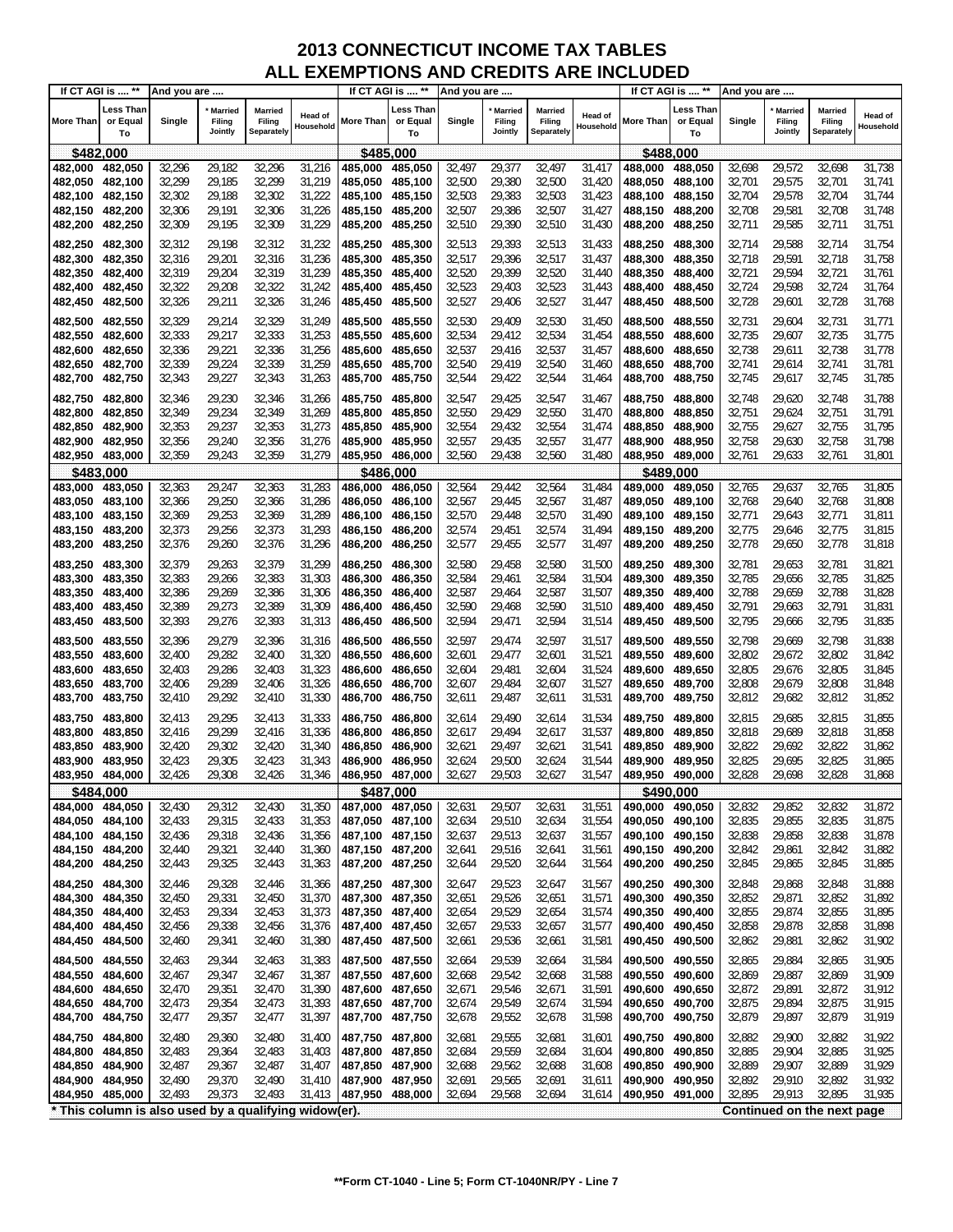|                 | If CT AGI is  **                                      | And you are |                              |                                        |                      |                 | If CT AGI is  **            | And you are |                                     |                                        |                             |                  | If CT AGI is  **            | And you are |                                     |                                 |                      |
|-----------------|-------------------------------------------------------|-------------|------------------------------|----------------------------------------|----------------------|-----------------|-----------------------------|-------------|-------------------------------------|----------------------------------------|-----------------------------|------------------|-----------------------------|-------------|-------------------------------------|---------------------------------|----------------------|
| More Than       | Less Than<br>or Equal<br>To                           | Single      | Married<br>Filing<br>Jointly | Married<br>Filing<br><b>Separately</b> | Head of<br>Household | More Than       | Less Than<br>or Equal<br>To | Single      | <b>Married</b><br>Filing<br>Jointly | <b>Married</b><br>Filing<br>Separately | <b>Head of</b><br>Household | <b>More Than</b> | ∟ess Than<br>or Equal<br>To | Single      | <b>Married</b><br>Filing<br>Jointly | Married<br>Filing<br>Separately | Head of<br>Household |
| \$491,000       |                                                       |             |                              |                                        |                      | \$494,000       |                             |             |                                     |                                        |                             |                  | \$497,000                   |             |                                     |                                 |                      |
| 491,000         | 491,050                                               | 32,899      | 29,917                       | 32,899                                 | 31,939               | 494,000         | 494,050                     | 33,100      | 30,112                              | 33,100                                 | 32,140                      | 497,000          | 497,050                     | 33,301      | 30,307                              | 33,301                          | 32,461               |
| 491,050         | 491,100                                               | 32,902      | 29,920                       | 32,902                                 | 31,942               | 494,050         | 494,100                     | 33,103      | 30,115                              | 33,103                                 | 32,143                      | 497,050          | 497,100                     | 33,304      | 30,310                              | 33,304                          | 32,464               |
| 491,100         | 491,150                                               | 32,905      | 29,923                       | 32,905                                 | 31,945               | 494,100         | 494,150                     | 33,106      | 30,118                              | 33,106                                 | 32,146                      | 497,100 497,150  |                             | 33,307      | 30,313                              | 33,307                          | 32,467               |
| 491,150         | 491,200                                               | 32,909      | 29,926                       | 32,909                                 | 31,949               | 494,150         | 494,200                     | 33,110      | 30,121                              | 33,110                                 | 32,150                      | 497,150 497,200  |                             | 33,311      | 30,316                              | 33,311                          | 32,471               |
| 491,200         | 491,250                                               | 32,912      | 29,930                       | 32,912                                 | 31,952               | 494,200         | 494,250                     | 33,113      | 30,125                              | 33,113                                 | 32,153                      | 497,200          | 497,250                     | 33,314      | 30,320                              | 33,314                          | 32,474               |
| 491,250         | 491,300                                               | 32,915      | 29,933                       | 32,915                                 | 31,955               | 494,250         | 494,300                     | 33,116      | 30,128                              | 33,116                                 | 32,156                      | 497,250 497,300  |                             | 33,317      | 30,323                              | 33,317                          | 32,477               |
| 491,300         | 491,350                                               | 32,919      | 29,936                       | 32,919                                 | 31,959               | 494,300         | 494,350                     | 33,120      | 30,131                              | 33,120                                 | 32,160                      | 497,300 497,350  |                             | 33,321      | 30,326                              | 33,321                          | 32,481               |
| 491,350         | 491,400                                               | 32,922      | 29,939                       | 32,922                                 | 31,962               | 494,350         | 494,400                     | 33,123      | 30,134                              | 33,123                                 | 32,163                      | 497,350 497,400  |                             | 33,324      | 30,329                              | 33,324                          | 32,484               |
| 491,400         | 491,450                                               | 32,925      | 29,943                       | 32,925                                 | 31,965               | 494,400         | 494,450                     | 33,126      | 30,138                              | 33,126                                 | 32,166                      | 497,400 497,450  |                             | 33,327      | 30,333                              | 33,327                          | 32,487               |
| 491,450         | 491,500                                               | 32,929      | 29,946                       | 32,929                                 | 31,969               | 494,450         | 494,500                     | 33,130      | 30,141                              | 33,130                                 | 32,170                      | 497,450          | 497,500                     | 33,331      | 30,336                              | 33,331                          | 32,491               |
| 491,500         | 491,550                                               | 32,932      | 29,949                       | 32,932                                 | 31,972               | 494,500         | 494,550                     | 33,133      | 30,144                              | 33,133                                 | 32,173                      | 497,500 497,550  |                             | 33,334      | 30,339                              | 33,334                          | 32,494               |
| 491,550         | 491,600                                               | 32,936      | 29,952                       | 32,936                                 | 31,976               | 494,550         | 494,600                     | 33,137      | 30,147                              | 33,137                                 | 32,177                      | 497,550 497,600  |                             | 33,338      | 30,342                              | 33,338                          | 32,498               |
| 491,600         | 491,650                                               | 32,939      | 29,956                       | 32,939                                 | 31,979               | 494,600         | 494,650                     | 33,140      | 30,151                              | 33,140                                 | 32,180                      | 497,600          | 497,650                     | 33,341      | 30,346                              | 33,341                          | 32,501               |
| 491,650         | 491,700                                               | 32,942      | 29,959                       | 32,942                                 | 31,982               | 494,650         | 494,700                     | 33,143      | 30,154                              | 33,143                                 | 32,183                      | 497,650 497,700  |                             | 33,344      | 30,349                              | 33,344                          | 32,504               |
| 491,700         | 491,750                                               | 32,946      | 29,962                       | 32,946                                 | 31,986               | 494,700         | 494,750                     | 33,147      | 30,157                              | 33,147                                 | 32,187                      | 497,700 497,750  |                             | 33,348      | 30,352                              | 33,348                          | 32,508               |
| 491,750         | 491,800                                               | 32,949      | 29,965                       | 32,949                                 | 31,989               | 494,750         | 494,800                     | 33,150      | 30,160                              | 33,150                                 | 32,190                      | 497,750 497,800  |                             | 33,351      | 30,355                              | 33,351                          | 32,511               |
| 491,800         | 491.850                                               | 32,952      | 29,969                       | 32,952                                 | 31,992               | 494,800         | 494,850                     | 33,153      | 30,164                              | 33,153                                 | 32,193                      | 497,800          | 497,850                     | 33,354      | 30,359                              | 33,354                          | 32,514               |
| 491,850         | 491,900                                               | 32,956      | 29,972                       | 32,956                                 | 31,996               | 494,850         | 494,900                     | 33,157      | 30,167                              | 33,157                                 | 32,197                      | 497,850 497,900  |                             | 33,358      | 30,362                              | 33,358                          | 32,518               |
| 491,900         | 491,950                                               | 32,959      | 29,975                       | 32,959                                 | 31,999               | 494,900         | 494,950                     | 33,160      | 30,170                              | 33,160                                 | 32,200                      | 497,900 497,950  |                             | 33,361      | 30,365                              | 33,361                          | 32,521               |
| 491,950 492,000 |                                                       | 32,962      | 29,978                       | 32,962                                 | 32,002               | 494,950 495,000 |                             | 33,163      | 30,173                              | 33,163                                 | 32,203                      | 497,950 498,000  |                             | 33,364      | 30,368                              | 33,364                          | 32,524               |
| \$492,000       |                                                       |             |                              |                                        |                      | \$495.000       |                             |             |                                     |                                        |                             |                  | \$498.000                   |             |                                     |                                 |                      |
| 492,000         | 492,050                                               | 32,966      | 29,982                       | 32,966                                 | 32,006               | 495,000         | 495,050                     | 33,167      | 30,177                              | 33,167                                 | 32,207                      | 498,000          | 498,050                     | 33,368      | 30,372                              | 33,368                          | 32,528               |
| 492,050         | 492,100                                               | 32,969      | 29,985                       | 32,969                                 | 32,009               | 495,050         | 495,100                     | 33,170      | 30,180                              | 33,170                                 | 32,210                      | 498,050          | 498,100                     | 33,371      | 30,375                              | 33,371                          | 32,531               |
| 492,100         | 492,150                                               | 32,972      | 29,988                       | 32,972                                 | 32,012               | 495,100         | 495,150                     | 33,173      | 30,183                              | 33,173                                 | 32,213                      | 498,100          | 498,150                     | 33,374      | 30,378                              | 33,374                          | 32,534               |
| 492,150         | 492,200                                               | 32,976      | 29,991                       | 32,976                                 | 32,016               | 495,150         | 495,200                     | 33,177      | 30,186                              | 33,177                                 | 32,217                      | 498,150          | 498,200                     | 33,378      | 30,381                              | 33,378                          | 32,538               |
| 492,200         | 492,250                                               | 32,979      | 29,995                       | 32,979                                 | 32,019               | 495,200         | 495,250                     | 33,180      | 30,190                              | 33,180                                 | 32,220                      | 498,200          | 498,250                     | 33,381      | 30,385                              | 33,381                          | 32,541               |
| 492,250         | 492,300                                               | 32,982      | 29,998                       | 32,982                                 | 32,022               | 495,250         | 495,300                     | 33,183      | 30,193                              | 33,183                                 | 32,223                      | 498,250          | 498,300                     | 33,384      | 30,388                              | 33,384                          | 32,544               |
| 492,300         | 492,350                                               | 32,986      | 30,001                       | 32,986                                 | 32,026               | 495,300         | 495,350                     | 33,187      | 30,196                              | 33,187                                 | 32,227                      | 498,300          | 498,350                     | 33,388      | 30,391                              | 33,388                          | 32,548               |
| 492,350         | 492,400                                               | 32,989      | 30,004                       | 32,989                                 | 32,029               | 495,350         | 495,400                     | 33,190      | 30,199                              | 33,190                                 | 32,230                      | 498,350          | 498,400                     | 33,391      | 30,394                              | 33,391                          | 32,551               |
| 492,400         | 492,450                                               | 32,992      | 30,008                       | 32,992                                 | 32,032               | 495,400         | 495,450                     | 33,193      | 30,203                              | 33,193                                 | 32,233                      | 498,400 498,450  |                             | 33,394      | 30,398                              | 33,394                          | 32,554               |
| 492,450         | 492,500                                               | 32,996      | 30,011                       | 32,996                                 | 32,036               | 495,450         | 495,500                     | 33,197      | 30,206                              | 33,197                                 | 32,237                      | 498,450          | 498,500                     | 33,398      | 30,401                              | 33,398                          | 32,558               |
| 492,500         | 492,550                                               | 32,999      | 30,014                       | 32,999                                 | 32,039               | 495,500         | 495,550                     | 33,200      | 30,209                              | 33,200                                 | 32,240                      | 498,500          | 498,550                     | 33,401      | 30,404                              | 33,401                          | 32,561               |
| 492,550         | 492,600                                               | 33,003      | 30,017                       | 33,003                                 | 32,043               | 495,550         | 495,600                     | 33,204      | 30,212                              | 33,204                                 | 32,244                      | 498,550          | 498,600                     | 33,405      | 30,407                              | 33,405                          | 32,565               |
| 492,600         | 492,650                                               | 33,006      | 30,021                       | 33,006                                 | 32,046               | 495,600         | 495,650                     | 33,207      | 30,216                              | 33,207                                 | 32,247                      | 498,600          | 498,650                     | 33,408      | 30,411                              | 33,408                          | 32,568               |
| 492,650         | 492,700                                               | 33,009      | 30,024                       | 33,009                                 | 32,049               | 495,650         | 495,700                     | 33,210      | 30,219                              | 33,210                                 | 32,250                      | 498,650          | 498,700                     | 33,411      | 30,414                              | 33,411                          | 32,571               |
| 492,700         | 492,750                                               | 33,013      | 30,027                       | 33,013                                 | 32,053               | 495,700         | 495,750                     | 33,214      | 30,222                              | 33,214                                 | 32,254                      | 498,700          | 498,750                     | 33,415      | 30,417                              | 33,415                          | 32,575               |
| 492,750         | 492,800                                               | 33,016      | 30,030                       | 33,016                                 | 32,056               | 495,750         | 495,800                     | 33,217      | 30,225                              | 33,217                                 | 32,257                      | 498,750          | 498,800                     | 33,418      | 30,420                              | 33,418                          | 32,578               |
| 492,800         | 492,850                                               | 33,019      | 30,034                       | 33,019                                 | 32,059               | 495,800         | 495,850                     | 33,220      | 30,229                              | 33,220                                 | 32,260                      | 498,800          | 498,850                     | 33,421      | 30,424                              | 33,421                          | 32,581               |
| 492,850         | 492,900                                               | 33,023      | 30,037                       | 33,023                                 | 32,063               | 495,850         | 495,900                     | 33,224      | 30,232                              | 33,224                                 | 32,264                      | 498,850          | 498,900                     | 33,425      | 30,427                              | 33,425                          | 32,585               |
| 492,900         | 492,950                                               | 33,026      | 30,040                       | 33,026                                 | 32,066               | 495,900         | 495,950                     | 33,227      | 30,235                              | 33,227                                 | 32,267                      | 498,900          | 498,950                     | 33,428      | 30,430                              | 33,428                          | 32,588               |
| 492,950 493,000 |                                                       | 33,029      | 30,043                       | 33,029                                 | 32,069               | 495,950         | 496,000                     | 33,230      | 30,238                              | 33,230                                 | 32,270                      | 498,950 499,000  |                             | 33,431      | 30,433                              | 33,431                          | 32,591               |
| \$493,000       |                                                       |             |                              |                                        |                      |                 | \$496,000                   |             |                                     |                                        |                             |                  | \$499,000                   |             |                                     |                                 |                      |
| 493,000 493,050 |                                                       | 33,033      | 30,047                       | 33,033                                 | 32,073               | 496,000         | 496,050                     | 33,234      | 30,242                              | 33,234                                 | 32,394                      | 499,000 499,050  |                             | 33,435      | 30,437                              | 33,435                          | 32,595               |
| 493,050 493,100 |                                                       | 33,036      | 30,050                       | 33,036                                 | 32,076               | 496,050         | 496,100                     | 33,237      | 30,245                              | 33,237                                 | 32,397                      | 499,050 499,100  |                             | 33,438      | 30,440                              | 33,438                          | 32,598               |
| 493,100 493,150 |                                                       | 33,039      | 30,053                       | 33,039                                 | 32,079               | 496,100         | 496,150                     | 33,240      | 30,248                              | 33,240                                 | 32,400                      | 499,100 499,150  |                             | 33,441      | 30,443                              | 33,441                          | 32,601               |
| 493,150 493,200 |                                                       | 33,043      | 30,056                       | 33,043                                 | 32,083               | 496,150         | 496,200                     | 33,244      | 30,251                              | 33,244                                 | 32,404                      | 499,150 499,200  |                             | 33,445      | 30,446                              | 33,445                          | 32,605               |
| 493,200         | 493,250                                               | 33,046      | 30,060                       | 33,046                                 | 32,086               | 496,200         | 496,250                     | 33,247      | 30,255                              | 33,247                                 | 32,407                      | 499,200          | 499,250                     | 33,448      | 30,450                              | 33,448                          | 32,608               |
| 493,250         | 493,300                                               | 33,049      | 30,063                       | 33,049                                 | 32,089               | 496,250         | 496,300                     | 33,250      | 30,258                              | 33,250                                 | 32,410                      | 499,250          | 499,300                     | 33,451      | 30,453                              | 33,451                          | 32,611               |
| 493,300         | 493,350                                               | 33,053      | 30,066                       | 33,053                                 | 32,093               | 496,300         | 496,350                     | 33,254      | 30,261                              | 33,254                                 | 32,414                      | 499,300          | 499,350                     | 33,455      | 30,456                              | 33,455                          | 32,615               |
| 493,350         | 493,400                                               | 33,056      | 30,069                       | 33,056                                 | 32,096               | 496,350         | 496,400                     | 33,257      | 30,264                              | 33,257                                 | 32,417                      | 499,350          | 499,400                     | 33,458      | 30,459                              | 33,458                          | 32,618               |
| 493,400         | 493,450                                               | 33,059      | 30,073                       | 33,059                                 | 32,099               | 496,400         | 496,450                     | 33,260      | 30,268                              | 33,260                                 | 32,420                      | 499,400          | 499,450                     | 33,461      | 30,463                              | 33,461                          | 32,621               |
| 493,450         | 493,500                                               | 33,063      | 30,076                       | 33,063                                 | 32,103               | 496,450         | 496,500                     | 33,264      | 30,271                              | 33,264                                 | 32,424                      | 499,450          | 499,500                     | 33,465      | 30,466                              | 33,465                          | 32,625               |
| 493,500         | 493,550                                               | 33,066      | 30,079                       | 33,066                                 | 32,106               | 496,500         | 496,550                     | 33,267      | 30,274                              | 33,267                                 | 32,427                      | 499,500          | 499,550                     | 33,468      | 30,469                              | 33,468                          | 32,628               |
| 493,550         | 493,600                                               | 33,070      | 30,082                       | 33,070                                 | 32,110               | 496,550         | 496,600                     | 33,271      | 30,277                              | 33,271                                 | 32,431                      | 499,550          | 499,600                     | 33,472      | 30,472                              | 33,472                          | 32,632               |
| 493,600         | 493,650                                               | 33,073      | 30,086                       | 33,073                                 | 32,113               | 496,600         | 496,650                     | 33,274      | 30,281                              | 33,274                                 | 32,434                      | 499,600          | 499,650                     | 33,475      | 30,476                              | 33,475                          | 32,635               |
| 493,650         | 493,700                                               | 33,076      | 30,089                       | 33,076                                 | 32,116               | 496,650         | 496,700                     | 33,277      | 30,284                              | 33,277                                 | 32,437                      | 499,650          | 499,700                     | 33,478      | 30,479                              | 33,478                          | 32,638               |
| 493,700         | 493,750                                               | 33,080      | 30,092                       | 33,080                                 | 32,120               | 496,700         | 496,750                     | 33,281      | 30,287                              | 33,281                                 | 32,441                      | 499,700          | 499,750                     | 33,482      | 30,482                              | 33,482                          | 32,642               |
| 493,750         | 493,800                                               | 33,083      | 30,095                       | 33,083                                 | 32,123               | 496,750         | 496,800                     | 33,284      | 30,290                              | 33,284                                 | 32,444                      | 499,750          | 499,800                     | 33,485      | 30,485                              | 33,485                          | 32,645               |
| 493,800         | 493,850                                               | 33,086      | 30,099                       | 33,086                                 | 32,126               | 496,800         | 496,850                     | 33,287      | 30,294                              | 33,287                                 | 32,447                      | 499,800          | 499,850                     | 33,488      | 30,489                              | 33,488                          | 32,648               |
| 493,850         | 493,900                                               | 33,090      | 30,102                       | 33,090                                 | 32,130               | 496,850         | 496,900                     | 33,291      | 30,297                              | 33,291                                 | 32,451                      | 499,850          | 499,900                     | 33,492      | 30,492                              | 33,492                          | 32,652               |
| 493,900         | 493,950                                               | 33,093      | 30,105                       | 33,093                                 | 32,133               | 496,900         | 496,950                     | 33,294      | 30,300                              | 33,294                                 | 32,454                      | 499,900          | 499,950                     | 33,495      | 30,495                              | 33,495                          | 32,655               |
| 493,950 494,000 |                                                       | 33,096      | 30,108                       | 33,096                                 | 32,136               | 496,950         | 497,000                     | 33,297      | 30,303                              | 33,297                                 | 32,457                      | 499,950 500,000  |                             | 33,498      | 30,498                              | 33,498                          | 32,658               |
|                 | * This column is also used by a qualifying widow(er). |             |                              |                                        |                      |                 |                             |             |                                     |                                        |                             |                  |                             |             |                                     | Continued on the next page      |                      |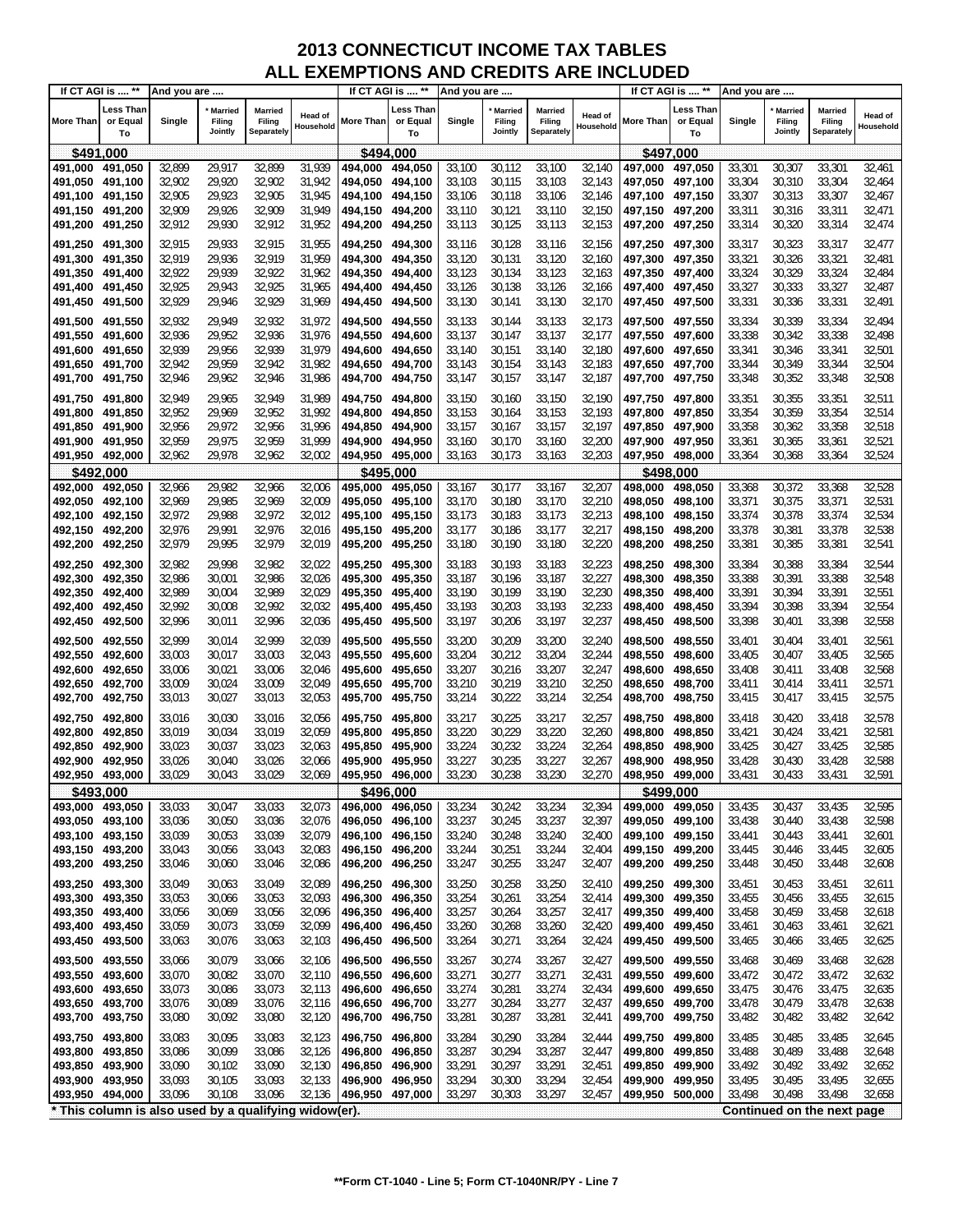|                 | If CT AGI is  **                                      | And you are      |                                     |                                        |                      |                 | If CT AGI is  **                   | And you are      |                              |                                 |                             |                 | If CT AGI is  **            | And you are      |                                     |                                        |                      |
|-----------------|-------------------------------------------------------|------------------|-------------------------------------|----------------------------------------|----------------------|-----------------|------------------------------------|------------------|------------------------------|---------------------------------|-----------------------------|-----------------|-----------------------------|------------------|-------------------------------------|----------------------------------------|----------------------|
| More Than       | Less Than<br>or Equal<br>To                           | Single           | <b>Married</b><br>Filing<br>Jointly | Married<br>Filing<br><b>Separately</b> | Head of<br>Household | More Than       | <b>Less Than</b><br>or Equal<br>To | Single           | Married<br>Filing<br>Jointly | Married<br>Filing<br>Separately | <b>Head of</b><br>Household | More Than       | Less Than<br>or Equal<br>To | Single           | <b>Married</b><br>Filing<br>Jointly | <b>Married</b><br>Filing<br>Separately | Head of<br>Household |
| \$500,000       |                                                       |                  |                                     |                                        |                      | \$503,000       |                                    |                  |                              |                                 |                             |                 | \$506,000                   |                  |                                     |                                        |                      |
| 500,000         | 500,050                                               | 33,502           | 30,652                              | 33,502                                 | 32,662               | 503,000         | 503,050                            | 33,703           | 30,853                       | 33,703                          | 32,863                      | 506,000         | 506,050                     | 33,904           | 31,054                              | 33,904                                 | 33,184               |
| 500,050         | 500,100                                               | 33,505           | 30,655                              | 33,505                                 | 32,665               | 503,050         | 503,100                            | 33,706           | 30,856                       | 33,706                          | 32,866                      | 506.050         | 506,100                     | 33,907           | 31,057                              | 33,907                                 | 33,187               |
| 500,100         | 500,150                                               | 33,508           | 30,658                              | 33,508                                 | 32,668               | 503,100         | 503,150                            | 33,709           | 30,859                       | 33,709                          | 32,869                      | 506,100         | 506,150                     | 33,910           | 31,060                              | 33,910                                 | 33,190               |
| 500,150         | 500,200                                               | 33,512           | 30,662                              | 33,512                                 | 32,672               | 503,150         | 503,200                            | 33,713           | 30,863                       | 33,713                          | 32,873                      | 506,150         | 506,200                     | 33,914           | 31,064                              | 33,914                                 | 33,194               |
| 500,200         | 500,250                                               | 33,515           | 30,665                              | 33,515                                 | 32,675               | 503,200         | 503,250                            | 33,716           | 30,866                       | 33,716                          | 32,876                      | 506,200         | 506,250                     | 33,917           | 31,067                              | 33,917                                 | 33,197               |
| 500,250         | 500,300                                               | 33,518           | 30,668                              | 33,518                                 | 32,678               | 503,250         | 503,300                            | 33,719           | 30,869                       | 33,719                          | 32,879                      | 506,250         | 506,300                     | 33,920           | 31,070                              | 33,920                                 | 33,200               |
| 500,300         | 500,350                                               | 33,522           | 30,672                              | 33,522                                 | 32,682               | 503,300         | 503,350                            | 33,723           | 30,873                       | 33,723                          | 32,883                      | 506,300         | 506,350                     | 33,924           | 31,074                              | 33,924                                 | 33,204               |
| 500,350         | 500,400                                               | 33,525           | 30,675                              | 33,525                                 | 32,685               | 503,350         | 503,400                            | 33,726           | 30,876                       | 33,726                          | 32,886                      | 506,350         | 506,400                     | 33,927           | 31,077                              | 33,927                                 | 33,207               |
| 500,400         | 500,450                                               | 33,528           | 30,678                              | 33,528                                 | 32,688               | 503,400         | 503,450                            | 33,729           | 30,879                       | 33,729                          | 32,889                      | 506,400         | 506,450                     | 33,930           | 31,080                              | 33,930                                 | 33,210               |
| 500,450         | 500,500                                               | 33,532           | 30,682                              | 33,532                                 | 32,692               | 503,450         | 503,500                            | 33,733           | 30,883                       | 33,733                          | 32,893                      | 506,450         | 506,500                     | 33,934           | 31,084                              | 33,934                                 | 33,214               |
|                 |                                                       |                  |                                     |                                        |                      |                 |                                    |                  |                              |                                 |                             |                 |                             |                  |                                     |                                        |                      |
| 500,500         | 500,550                                               | 33,535           | 30,685                              | 33,535                                 | 32,695               | 503,500         | 503,550                            | 33,736           | 30,886                       | 33,736                          | 32,896                      | 506,500         | 506,550                     | 33,937           | 31,087                              | 33,937                                 | 33,217               |
| 500,550         | 500,600                                               | 33,539           | 30,689                              | 33,539                                 | 32,699               | 503,550         | 503,600                            | 33,740           | 30,890                       | 33,740                          | 32,900                      | 506,550         | 506,600                     | 33,941           | 31,091                              | 33,941                                 | 33,221               |
| 500,600         | 500,650                                               | 33,542           | 30,692                              | 33,542                                 | 32,702               | 503,600         | 503,650                            | 33,743           | 30,893                       | 33,743                          | 32,903                      | 506,600         | 506,650                     | 33,944           | 31,094                              | 33,944                                 | 33,224               |
| 500,650         | 500,700                                               | 33,545           | 30,695                              | 33,545                                 | 32,705               | 503,650         | 503,700                            | 33,746           | 30,896                       | 33,746                          | 32,906                      | 506,650         | 506,700                     | 33,947           | 31,097                              | 33,947                                 | 33,227               |
| 500,700         | 500,750                                               | 33,549           | 30,699                              | 33,549                                 | 32,709               | 503,700         | 503,750                            | 33,750           | 30,900                       | 33,750                          | 32,910                      | 506,700         | 506,750                     | 33,951           | 31,101                              | 33,951                                 | 33,231               |
| 500,750         | 500,800                                               | 33,552           | 30,702                              | 33,552                                 | 32,712               | 503,750         | 503,800                            | 33,753           | 30,903                       | 33,753                          | 32,913                      | 506,750         | 506,800                     | 33,954           | 31,104                              | 33,954                                 | 33,234               |
| 500,800         | 500,850                                               | 33,555           | 30,705                              | 33,555                                 | 32,715               | 503,800         | 503,850                            | 33,756           | 30,906                       | 33,756                          | 32,916                      | 506,800         | 506,850                     | 33,957           | 31,107                              | 33,957                                 | 33,237               |
| 500,850         | 500,900                                               | 33,559           | 30,709                              | 33,559                                 | 32,719               | 503,850         | 503,900                            | 33,760           | 30,910                       | 33,760                          | 32,920                      | 506,850         | 506,900                     | 33,961           | 31,111                              | 33,961                                 | 33,241               |
| 500,900         | 500,950                                               | 33,562           | 30,712                              | 33,562                                 | 32,722               | 503,900         | 503,950                            | 33,763           | 30,913                       | 33,763                          | 32,923                      | 506,900         | 506,950                     | 33,964           | 31,114                              | 33,964                                 | 33,244               |
| 500,950         | 501,000                                               | 33,565           | 30,715                              | 33,565                                 | 32,725               | 503,950         | 504,000                            | 33,766           | 30,916                       | 33,766                          | 32,926                      | 506,950         | 507,000                     | 33,967           | 31,117                              | 33,967                                 | 33,247               |
|                 | \$501,000                                             |                  |                                     |                                        |                      | \$504,000       |                                    |                  |                              |                                 |                             |                 | \$507.000                   |                  |                                     |                                        |                      |
| 501,000         | 501,050                                               | 33,569           | 30,719                              | 33,569                                 | 32,729               | 504,000         | 504,050                            | 33,770           | 30,920                       | 33,770                          | 33,050                      | 507,000         | 507,050                     | 33,971           | 31,121                              | 33,971                                 | 33,251               |
| 501,050         | 501,100                                               | 33,572           | 30,722                              | 33,572                                 | 32,732               | 504,050         | 504,100                            | 33,773           | 30,923                       | 33,773                          | 33,053                      | 507.050         | 507,100                     | 33,974           | 31,124                              | 33,974                                 | 33,254               |
| 501,100         | 501,150                                               | 33,575           | 30,725                              | 33,575                                 | 32,735               | 504,100         | 504,150                            | 33,776           | 30,926                       | 33,776                          | 33,056                      | 507,100         | 507,150                     | 33,977           | 31,127                              | 33,977                                 | 33,257               |
| 501,150         | 501,200                                               | 33,579<br>33,582 | 30,729<br>30,732                    | 33,579<br>33,582                       | 32,739<br>32,742     | 504,150         | 504,200                            | 33,780<br>33,783 | 30,930<br>30,933             | 33,780<br>33,783                | 33,060<br>33,063            | 507,150 507,200 |                             | 33,981<br>33,984 | 31,131<br>31,134                    | 33,981<br>33,984                       | 33,261<br>33,264     |
| 501,200         | 501,250                                               |                  |                                     |                                        |                      | 504,200         | 504,250                            |                  |                              |                                 |                             | 507,200         | 507,250                     |                  |                                     |                                        |                      |
| 501,250         | 501,300                                               | 33,585           | 30,735                              | 33,585                                 | 32,745               | 504,250         | 504,300                            | 33,786           | 30,936                       | 33,786                          | 33,066                      | 507,250 507,300 |                             | 33,987           | 31,137                              | 33,987                                 | 33,267               |
| 501,300         | 501,350                                               | 33,589           | 30,739                              | 33,589                                 | 32,749               | 504,300         | 504,350                            | 33,790           | 30,940                       | 33,790                          | 33,070                      | 507,300         | 507,350                     | 33,991           | 31,141                              | 33,991                                 | 33,271               |
| 501,350         | 501,400                                               | 33,592           | 30,742                              | 33,592                                 | 32,752               | 504,350         | 504,400                            | 33,793           | 30,943                       | 33,793                          | 33,073                      | 507,350         | 507,400                     | 33,994           | 31,144                              | 33,994                                 | 33,274               |
| 501,400         | 501,450                                               | 33,595           | 30,745                              | 33,595                                 | 32,755               | 504,400         | 504,450                            | 33,796           | 30,946                       | 33,796                          | 33,076                      | 507,400         | 507,450                     | 33,997           | 31,147                              | 33,997                                 | 33,277               |
| 501,450         | 501,500                                               | 33,599           | 30,749                              | 33,599                                 | 32,759               | 504,450         | 504,500                            | 33,800           | 30,950                       | 33,800                          | 33,080                      | 507,450 507,500 |                             | 34,001           | 31,151                              | 34,001                                 | 33,281               |
| 501,500         | 501,550                                               | 33,602           | 30,752                              | 33,602                                 | 32,762               | 504,500         | 504,550                            | 33,803           | 30,953                       | 33,803                          | 33,083                      | 507,500 507,550 |                             | 34,004           | 31,154                              | 34,004                                 | 33,284               |
| 501,550         | 501,600                                               | 33,606           | 30,756                              | 33,606                                 | 32,766               | 504,550         | 504,600                            | 33,807           | 30,957                       | 33,807                          | 33,087                      | 507,550         | 507,600                     | 34,008           | 31,158                              | 34,008                                 | 33,288               |
| 501,600         | 501,650                                               | 33,609           | 30,759                              | 33,609                                 | 32,769               | 504,600         | 504,650                            | 33,810           | 30,960                       | 33,810                          | 33,090                      | 507,600         | 507,650                     | 34,011           | 31,161                              | 34,011                                 | 33,291               |
| 501,650         | 501,700                                               | 33,612           | 30,762                              | 33,612                                 | 32,772               | 504,650         | 504,700                            | 33,813           | 30,963                       | 33,813                          | 33,093                      | 507,650         | 507,700                     | 34,014           | 31,164                              | 34,014                                 | 33,294               |
| 501,700         | 501,750                                               | 33,616           | 30,766                              | 33,616                                 | 32,776               | 504,700         | 504,750                            | 33,817           | 30,967                       | 33,817                          | 33,097                      | 507,700         | 507,750                     | 34,018           | 31,168                              | 34,018                                 | 33,298               |
| 501,750         | 501,800                                               | 33,619           | 30,769                              | 33,619                                 | 32,779               | 504,750         | 504,800                            | 33,820           | 30,970                       | 33,820                          | 33,100                      | 507,750 507,800 |                             | 34,021           | 31,171                              | 34,021                                 | 33,301               |
| 501,800         | 501,850                                               | 33,622           | 30,772                              | 33,622                                 | 32,782               | 504,800         | 504,850                            | 33,823           | 30,973                       | 33,823                          | 33,103                      | 507,800         | 507,850                     | 34,024           | 31,174                              | 34,024                                 | 33,304               |
| 501,850         | 501,900                                               | 33,626           | 30,776                              | 33,626                                 | 32,786               | 504,850         | 504,900                            | 33,827           | 30,977                       | 33,827                          | 33,107                      | 507,850         | 507,900                     | 34,028           | 31,178                              | 34,028                                 | 33,308               |
| 501,900         | 501,950                                               | 33,629           | 30,779                              | 33,629                                 | 32,789               | 504,900         | 504,950                            | 33,830           | 30,980                       | 33,830                          | 33,110                      | 507,900         | 507,950                     | 34,031           | 31,181                              | 34,031                                 | 33,311               |
| 501,950 502,000 |                                                       | 33,632           | 30,782                              | 33,632                                 | 32,792               | 504,950 505,000 |                                    | 33,833           | 30,983                       | 33,833                          | 33,113                      | 507,950 508,000 |                             | 34,034           | 31,184                              | 34,034                                 | 33,314               |
|                 | \$502,000                                             |                  |                                     |                                        |                      |                 | \$505,000                          |                  |                              |                                 |                             |                 | \$508,000                   |                  |                                     |                                        |                      |
| 502,000 502,050 |                                                       | 33,636           | 30,786                              | 33,636                                 | 32,796               | 505,000         | 505,050                            | 33,837           | 30,987                       | 33,837                          | 33,117                      | 508,000 508,050 |                             | 34,038           | 31,188                              | 34,038                                 | 33,318               |
| 502,050 502,100 |                                                       | 33,639           | 30,789                              | 33,639                                 | 32,799               | 505,050         | 505,100                            | 33,840           | 30,990                       | 33,840                          | 33,120                      | 508,050 508,100 |                             | 34,041           | 31,191                              | 34,041                                 | 33,321               |
| 502,100         | 502,150                                               | 33,642           | 30,792                              | 33,642                                 | 32,802               | 505,100         | 505,150                            | 33,843           | 30,993                       | 33,843                          | 33,123                      | 508,100         | 508,150                     | 34,044           | 31,194                              | 34,044                                 | 33,324               |
| 502,150         | 502,200                                               | 33,646           | 30,796                              | 33,646                                 | 32,806               | 505,150         | 505,200                            | 33,847           | 30,997                       | 33,847                          | 33,127                      | 508,150 508,200 |                             | 34,048           | 31,198                              | 34,048                                 | 33,328               |
| 502,200         | 502,250                                               | 33,649           | 30,799                              | 33,649                                 | 32,809               | 505,200         | 505,250                            | 33,850           | 31,000                       | 33,850                          | 33,130                      | 508,200         | 508,250                     | 34,051           | 31,201                              | 34,051                                 | 33,331               |
| 502,250         | 502,300                                               | 33,652           | 30,802                              | 33,652                                 | 32,812               | 505,250         | 505,300                            | 33,853           | 31,003                       | 33,853                          | 33,133                      | 508,250         | 508,300                     | 34,054           | 31,204                              | 34,054                                 | 33,334               |
| 502,300         | 502,350                                               | 33,656           | 30,806                              | 33,656                                 | 32,816               | 505,300         | 505,350                            | 33,857           | 31,007                       | 33,857                          | 33,137                      | 508,300         | 508,350                     | 34,058           | 31,208                              | 34,058                                 | 33,338               |
| 502,350         | 502,400                                               | 33,659           | 30,809                              | 33,659                                 | 32,819               | 505,350         | 505,400                            | 33,860           | 31,010                       | 33,860                          | 33,140                      | 508,350         | 508,400                     | 34,061           | 31,211                              | 34,061                                 | 33,341               |
| 502,400         | 502,450                                               | 33,662           | 30,812                              | 33,662                                 | 32,822               | 505,400         | 505,450                            | 33,863           | 31,013                       | 33,863                          | 33,143                      | 508,400         | 508,450                     | 34,064           | 31,214                              | 34,064                                 | 33,344               |
| 502,450         | 502,500                                               | 33,666           | 30,816                              | 33,666                                 | 32,826               | 505,450         | 505,500                            | 33,867           | 31,017                       | 33,867                          | 33,147                      | 508,450         | 508,500                     | 34,068           | 31,218                              | 34,068                                 | 33,348               |
| 502,500 502,550 |                                                       | 33,669           | 30,819                              | 33,669                                 | 32,829               | 505,500         | 505,550                            | 33,870           | 31,020                       | 33,870                          | 33,150                      | 508,500 508,550 |                             | 34,071           | 31,221                              | 34,071                                 | 33,351               |
| 502,550         | 502,600                                               | 33,673           | 30,823                              | 33,673                                 | 32,833               | 505,550         | 505,600                            | 33,874           | 31,024                       | 33,874                          | 33,154                      | 508,550         | 508,600                     | 34,075           | 31,225                              | 34,075                                 | 33,355               |
| 502,600         | 502,650                                               | 33,676           | 30,826                              | 33,676                                 | 32,836               | 505,600         | 505,650                            | 33,877           | 31,027                       | 33,877                          | 33,157                      | 508,600         | 508,650                     | 34,078           | 31,228                              | 34,078                                 | 33,358               |
| 502,650         | 502,700                                               | 33,679           | 30,829                              | 33,679                                 | 32,839               | 505,650         | 505,700                            | 33,880           | 31,030                       | 33,880                          | 33,160                      | 508,650         | 508,700                     | 34,081           | 31,231                              | 34,081                                 | 33,361               |
| 502,700         | 502,750                                               | 33,683           | 30,833                              | 33,683                                 | 32,843               | 505,700         | 505,750                            | 33,884           | 31,034                       | 33,884                          | 33,164                      | 508,700         | 508,750                     | 34,085           | 31,235                              | 34,085                                 | 33,365               |
| 502,750         | 502,800                                               | 33,686           | 30,836                              | 33,686                                 | 32,846               | 505,750 505,800 |                                    | 33,887           | 31,037                       | 33,887                          | 33,167                      | 508,750         | 508,800                     | 34,088           | 31,238                              | 34,088                                 | 33,368               |
| 502,800         | 502,850                                               | 33,689           | 30,839                              | 33,689                                 | 32,849               | 505,800         | 505,850                            | 33,890           | 31,040                       | 33,890                          | 33,170                      | 508,800         | 508,850                     | 34,091           | 31,241                              | 34,091                                 | 33,371               |
| 502,850         | 502,900                                               | 33,693           | 30,843                              | 33,693                                 | 32,853               | 505,850         | 505,900                            | 33,894           | 31,044                       | 33,894                          | 33,174                      | 508,850         | 508,900                     | 34,095           | 31,245                              | 34,095                                 | 33,375               |
| 502,900         | 502,950                                               | 33,696           | 30,846                              | 33,696                                 | 32,856               | 505,900         | 505,950                            | 33,897           | 31,047                       | 33,897                          | 33,177                      | 508,900         | 508,950                     | 34,098           | 31,248                              | 34,098                                 | 33,378               |
| 502,950         | 503,000                                               | 33,699           | 30,849                              | 33,699                                 | 32,859               | 505,950         | 506,000                            | 33,900           | 31,050                       | 33,900                          | 33,180                      | 508,950         | 509,000                     | 34,101           | 31,251                              | 34,101                                 | 33,381               |
|                 | * This column is also used by a qualifying widow(er). |                  |                                     |                                        |                      |                 |                                    |                  |                              |                                 |                             |                 |                             |                  |                                     | Continued on the next page             |                      |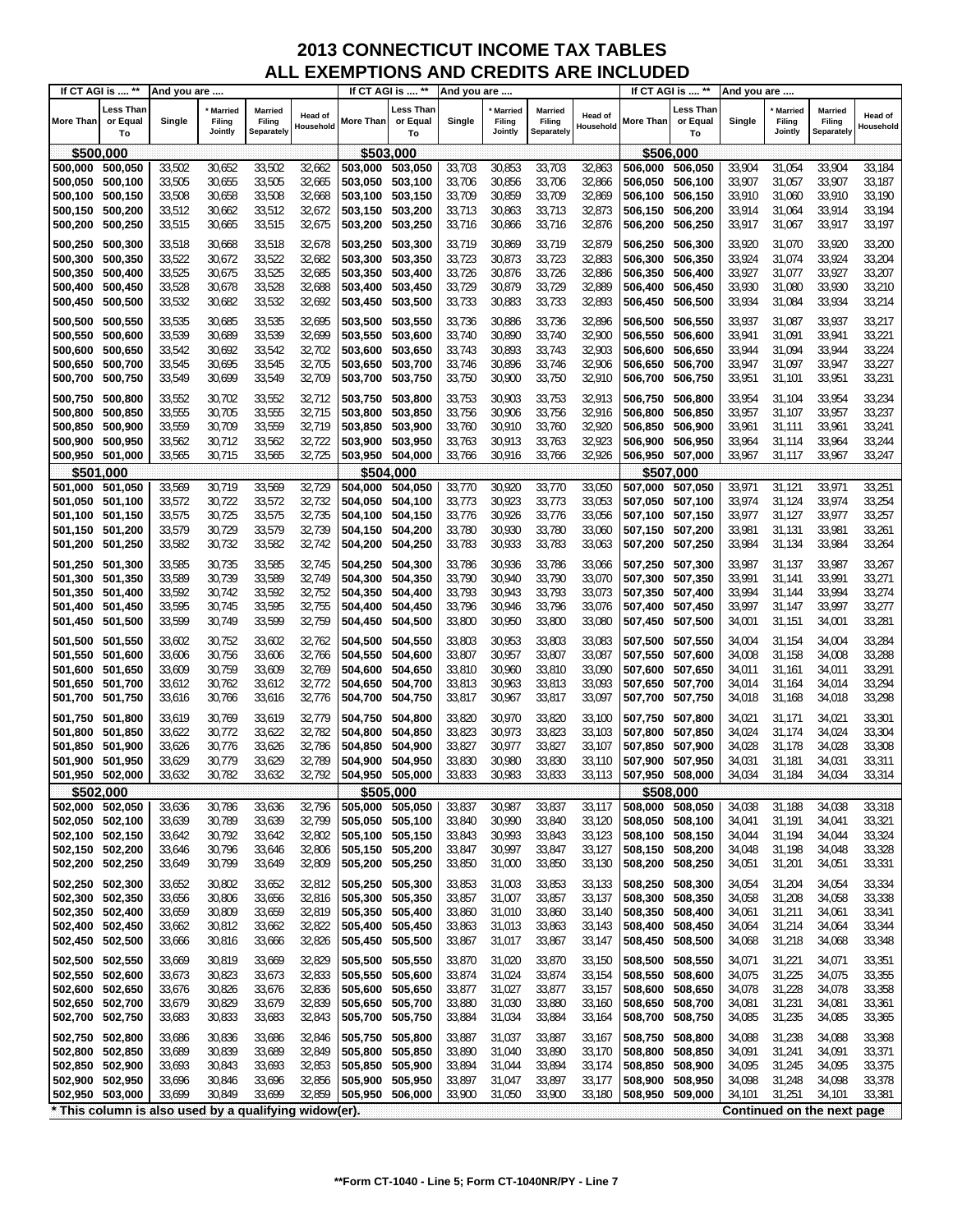| Less Than<br>Less Than<br>∟ess Than<br>Married<br>Married<br><b>Married</b><br><b>Married</b><br><b>Married</b><br>Married<br>Head of<br>Head of<br>or Equal<br>Filing<br>Filing<br>More Than<br>or Equal<br>Filing<br>or Equal<br>Single<br>Filing<br>More Than<br>Single<br>Single<br>Filing<br>More Than<br>Filing<br>Household<br>Household<br>Jointly<br><b>Separately</b><br>Jointly<br>Separately<br>Jointly<br>Separately<br>To<br>To<br>To<br>\$512,000<br>\$509,000<br>\$515,000<br>31,255<br>34,105<br>33,385<br>31,606<br>34,306<br>33,706<br>515,000 515,050<br>31,807<br>34,507<br>509,000<br>509,050<br>34,105<br>512,000<br>512,050<br>34,306<br>34,507<br>509,050<br>509,100<br>34,108<br>31,258<br>34,108<br>33,388<br>512,050 512,100<br>34,309<br>31,609<br>34,309<br>33,709<br>515,050 515,100<br>34,510<br>31,810<br>34,510<br>33,391<br>34,312<br>509,100<br>509,150<br>34,111<br>31,261<br>34,111<br>512,100 512,150<br>31,612<br>34,312<br>33,712<br>515,100 515,150<br>34,513<br>31,813<br>34,513<br>31,265<br>33,395<br>34,316<br>34,517<br>509,150<br>509,200<br>34,115<br>34,115<br>512,150 512,200<br>34,316<br>31,616<br>33,716<br>515,150 515,200<br>34,517<br>31,817<br>31,268<br>33,398<br>34,319<br>34,319<br>31,820<br>509,200<br>509,250<br>34,118<br>34,118<br>512,200 512,250<br>31,619<br>33,719<br>515,200 515,250<br>34,520<br>34,520<br>33,923<br>509,250<br>31,271<br>33,401<br>512,250 512,300<br>34,322<br>34,322<br>33,722<br>34,523<br>31,823<br>34,523<br>509,300<br>34,121<br>34,121<br>31,622<br>515,250 515,300<br>509,300<br>31,275<br>34,326<br>31,626<br>34,326<br>33,726<br>34,527<br>31,827<br>34,527<br>509,350<br>34,125<br>34,125<br>33,405<br>512,300 512,350<br>515,300 515,350<br>31,278<br>33,408<br>34,329<br>31,629<br>34,329<br>33,729<br>34,530<br>509,350<br>509,400<br>34,128<br>34,128<br>512,350 512,400<br>515,350 515,400<br>31,830<br>34,530<br>31,281<br>34,131<br>33,411<br>34,332<br>31,632<br>34,332<br>33,732<br>34,533<br>31,833<br>34,533<br>509,400<br>509,450<br>34,131<br>512,400 512,450<br>515,400 515,450<br>31,285<br>34,336<br>34,336<br>31,837<br>34,537<br>33,937<br>509,450<br>509,500<br>34,135<br>34,135<br>33,415<br>512,450 512,500<br>31,636<br>33,736<br>515,450 515,500<br>34,537<br>34,339<br>34,138<br>31,288<br>33,418<br>512,500 512,550<br>31,639<br>34,339<br>33,739<br>515,500 515,550<br>34,540<br>31,840<br>34,540<br>509,500<br>509,550<br>34,138<br>31,292<br>33,422<br>34,343<br>34,343<br>33,743<br>515,550 515,600<br>31,844<br>34,544<br>509,550<br>509,600<br>34,142<br>34,142<br>512,550 512,600<br>31,643<br>34,544<br>509,600<br>509,650<br>34,145<br>31,295<br>34,145<br>33,425<br>512,600 512,650<br>34,346<br>31,646<br>34,346<br>33,746<br>515,600 515,650<br>34,547<br>31,847<br>34,547<br>33,428<br>34,349<br>509,650<br>34,148<br>31,298<br>34,148<br>512,650 512,700<br>31,649<br>34,349<br>33,749<br>515,650 515,700<br>34,550<br>31,850<br>34,550<br>509,700<br>31,302<br>33,432<br>34,353<br>34,554<br>33,954<br>509,700<br>34,152<br>34,152<br>512,700 512,750<br>31,653<br>34,353<br>33,753<br>515,700 515,750<br>34,554<br>31,854<br>509,750<br>31,305<br>34,356<br>34,356<br>33,756<br>34,557<br>31,857<br>34,557<br>509,750<br>509,800<br>34,155<br>34,155<br>33,435<br>512,750 512,800<br>31,656<br>515,750 515,800<br>34,359<br>34,359<br>509,800<br>31,308<br>33,438<br>31,659<br>33,759<br>515,800 515,850<br>31,860<br>34,560<br>509,850<br>34,158<br>34,158<br>512,800 512,850<br>34,560<br>33,763<br>509,850<br>509,900<br>34,162<br>31,312<br>34,162<br>33,442<br>512,850 512,900<br>34,363<br>31,663<br>34,363<br>515,850 515,900<br>34,564<br>31,864<br>34,564<br>31,315<br>33,445<br>33,967<br>509,900<br>509,950<br>34,165<br>34,165<br>512,900 512,950<br>34,366<br>31,666<br>34,366<br>33,766<br>515,900 515,950<br>34,567<br>31,867<br>34,567<br>31,318<br>33,448<br>34,570<br>31,870<br>33,970<br>509,950 510,000<br>34,168<br>34,168<br>512,950 513,000<br>34,369<br>31,669<br>34,369<br>33,769<br>515,950 516,000<br>34,570<br>\$510,000<br>\$513,000<br>\$516.000<br>510,000 510,050<br>31,472<br>33,452<br>513,000<br>34,373<br>31,673<br>34,373<br>516,000 516,050<br>34,574<br>33,974<br>34,172<br>34,172<br>513,050<br>33,773<br>34,574<br>31,874<br>31,475<br>34,175<br>33,455<br>34,376<br>31,676<br>34,376<br>33,776<br>34,577<br>31,877<br>33,977<br>510,050 510,100<br>34,175<br>513,050 513,100<br>516,050 516,100<br>34,577<br>33,458<br>34,379<br>31,679<br>34,379<br>33,980<br>510,100 510,150<br>34,178<br>31,478<br>34,178<br>513,100 513,150<br>33,779<br>516,100 516,150<br>34,580<br>31,880<br>34,580<br>34,182<br>31,482<br>34,182<br>33,462<br>34,383<br>31,683<br>34,383<br>33,783<br>34,584<br>31,884<br>34,584<br>33,984<br>510,150 510,200<br>513,150 513,200<br>516,150 516,200<br>34,386<br>34,386<br>33,987<br>510,200 510,250<br>34,185<br>31,485<br>34,185<br>33,465<br>513,200<br>513,250<br>31,686<br>33,786<br>516,200 516,250<br>34,587<br>31,887<br>34,587<br>34,389<br>34,188<br>31,488<br>33,468<br>31,689<br>34,389<br>33,789<br>34,590<br>31,890<br>34,590<br>33,990<br>510,250 510,300<br>34,188<br>513,250 513,300<br>516,250 516,300<br>510,300 510,350<br>31,492<br>33,472<br>513,300 513,350<br>34,393<br>31,693<br>34,393<br>33,793<br>516,300 516,350<br>34,594<br>31,894<br>34,594<br>33,994<br>34,192<br>34,192<br>510,350 510,400<br>34,195<br>31,495<br>34,195<br>33,475<br>513,350 513,400<br>34,396<br>31,696<br>34,396<br>33,796<br>516,350 516,400<br>34,597<br>31,897<br>34,597<br>33,997<br>33,478<br>34,399<br>34,399<br>33,799<br>510,400 510,450<br>34,198<br>31,498<br>34,198<br>513,400 513,450<br>31,699<br>516,400 516,450<br>34,600<br>31,900<br>34,600<br>31,502<br>34,202<br>510,450 510,500<br>34,202<br>33,482<br>513,450 513,500<br>34,403<br>31,703<br>34,403<br>33,803<br>516,450 516,500<br>34,604<br>31,904<br>34,604<br>510,500 510,550<br>34,205<br>31,505<br>34,205<br>31,706<br>34,406<br>33,806<br>31,907<br>34,607<br>34,007<br>33,485<br>513,500 513,550<br>34,406<br>516,500 516,550<br>34,607<br>510,550 510,600<br>34,209<br>34,209<br>33,489<br>34,410<br>34,410<br>33,810<br>34,011<br>31,509<br>513,550 513,600<br>31,710<br>516,550 516,600<br>34,611<br>31,911<br>34,611<br>34,212<br>31,914<br>510,600 510,650<br>34,212<br>31,512<br>33,492<br>513,600 513,650<br>34,413<br>31,713<br>34,413<br>33,813<br>516,600 516,650<br>34,614<br>34,614<br>34,014<br>34,215<br>33,495<br>510,650 510,700<br>34,215<br>31,515<br>513,650 513,700<br>34,416<br>31,716<br>34,416<br>33,816<br>516,650 516,700<br>34,617<br>31,917<br>34,617<br>34,219<br>31,519<br>34,219<br>33,499<br>31,720<br>34,420<br>33,820<br>31,921<br>34,021<br>510,700 510,750<br>513,700<br>513,750<br>34,420<br>516,700 516,750<br>34,621<br>34,621<br>34,222<br>31,522<br>34,222<br>33,502<br>34,423<br>31,723<br>34,423<br>33,823<br>31,924<br>34,624<br>510,750 510,800<br>513,750<br>513,800<br>516,750 516,800<br>34,624<br>34,225<br>31,525<br>34,225<br>33,505<br>31,726<br>34,426<br>33,826<br>31,927<br>510,800<br>510,850<br>513,800<br>513,850<br>34,426<br>516,800 516,850<br>34,627<br>34,627<br>34,229<br>31,529<br>34,229<br>33,509<br>31,730<br>34,430<br>33,830<br>31,931<br>510,850 510,900<br>513,850 513,900<br>34,430<br>516,850 516,900<br>34,631<br>34,631<br>34,232<br>31,532<br>34,232<br>33,512<br>510,900<br>510,950<br>513,900<br>513,950<br>34,433<br>31,733<br>34,433<br>33,833<br>516,900 516,950<br>34,634<br>31,934<br>34,634<br>34,235<br>510,950 511,000<br>34,235<br>31,535<br>33,515<br>513,950 514,000<br>34,436<br>31,736<br>34,436<br>33,836<br>516,950 517,000<br>34,637<br>31,937<br>34,637<br>34,037<br>\$517,000<br>\$511,000<br>\$514,000<br>34,239<br>34,239<br>33,519<br>34,041<br>511,000 511,050<br>31,539<br>34,440<br>31,740<br>34,440<br>33,840<br>517,000 517,050<br>34,641<br>31,941<br>34,641<br>514,000 514,050<br>511,050 511,100<br>34,242<br>31,542<br>34,242<br>514,050 514,100<br>31,743<br>34,443<br>33,843<br>517,050 517,100<br>31,944<br>34,644<br>34,044<br>33,522<br>34,443<br>34,644<br>34,245<br>33,525<br>33,846<br>31,947<br>34,047<br>511,100 511,150<br>34,245<br>31,545<br>514,100 514,150<br>34,446<br>31,746<br>34,446<br>517,100 517,150<br>34,647<br>34,647<br>34,249<br>31,750<br>34,450<br>31,951<br>511,150 511,200<br>34,249<br>31,549<br>33,529<br>514,150 514,200<br>34,450<br>33,850<br>517,150 517,200<br>34,651<br>34,651<br>511,200 511,250<br>34,252<br>33,532<br>31,753<br>31,552<br>34,252<br>514,200 514,250<br>34,453<br>34,453<br>33,853<br>517,200 517,250<br>34,654<br>31,954<br>34,654<br>511,250 511,300<br>34,255<br>31,555<br>34,255<br>33,535<br>514,250 514,300<br>31,756<br>34,456<br>517,250 517,300<br>31,957<br>34,657<br>34,456<br>33,856<br>34,657<br>34,259<br>31,559<br>34,259<br>33,539<br>511,300 511,350<br>514,300 514,350<br>34,460<br>31,760<br>34,460<br>33,860<br>517,300 517,350<br>31,961<br>34,661<br>34,061<br>34,661<br>31,562<br>34,262<br>33,542<br>31,763<br>511,350 511,400<br>34,262<br>514,350 514,400<br>34,463<br>34,463<br>33,863<br>517,350 517,400<br>34,664<br>31,964<br>34,664<br>33,545<br>511,400 511,450<br>34,265<br>31,565<br>34,265<br>514,400 514,450<br>34,466<br>31,766<br>34,466<br>33,866<br>517,400 517,450<br>31,967<br>34,667<br>34,667<br>33,549<br>511,450 511,500<br>34,269<br>31,569<br>34,269<br>514,450 514,500<br>34,470<br>31,770<br>34,470<br>33,870<br>517,450 517,500<br>34,671<br>31,971<br>34,671<br>34,071<br>34,272<br>33,552<br>33,873<br>31,974<br>511,500 511,550<br>34,272<br>31,572<br>514,500 514,550<br>34,473<br>31,773<br>34,473<br>517,500 517,550<br>34,674<br>34,674<br>34,276<br>31,576<br>34,276<br>33,556<br>31,777<br>34,477<br>33,877<br>31,978<br>34,678<br>511,550 511,600<br>514,550 514,600<br>34,477<br>517,550 517,600<br>34,678<br>511,600 511,650<br>34,279<br>31,579<br>34,279<br>33,559<br>514,600 514,650<br>31,780<br>34,480<br>33,880<br>517,600 517,650<br>31,981<br>34,681<br>34,081<br>34,480<br>34,681<br>511,650 511,700<br>34,282<br>31,582<br>34,282<br>33,562<br>514,650 514,700<br>34,483<br>31,783<br>34,483<br>33,883<br>31,984<br>34,684<br>34,084<br>517,650 517,700<br>34,684<br>511,700 511,750<br>34,286<br>31,586<br>34,286<br>31,787<br>34,487<br>31,988<br>33,566<br>514,700 514,750<br>34,487<br>33,887<br>517,700 517,750<br>34,688<br>34,688<br>34,088<br>511,750 511,800<br>33,569<br>31,790<br>34,490<br>31,991<br>34,691<br>34,091<br>34,289<br>31,589<br>34,289<br>514,750 514,800<br>34,490<br>33,890<br>517,750 517,800<br>34,691<br>511,800 511,850<br>34,292<br>31,592<br>34,292<br>33,572<br>514,800 514,850<br>34,493<br>31,793<br>34,493<br>33,893<br>31,994<br>34,094<br>517,800 517,850<br>34,694<br>34,694<br>34,296<br>31,596<br>33,576<br>34,497<br>31,797<br>34,497<br>31,998<br>34,698<br>34,098<br>511,850 511,900<br>34,296<br>514,850 514,900<br>33,897<br>517,850 517,900<br>34,698<br>34,299<br>31,599<br>34,299<br>33,579<br>511,900 511,950<br>514,900 514,950<br>34,500<br>31,800<br>34,500<br>33,900<br>517,900 517,950<br>34,701<br>32,001<br>34,701<br>34,101<br>34,302<br>33,582<br>511,950 512,000<br>34,302<br>31,602<br>514,950 515,000<br>34,503<br>31,803<br>34,503<br>33,903<br>517,950 518,000<br>34,704<br>32,004<br>34,704<br>34,104<br>* This column is also used by a qualifying widow(er).<br>Continued on the next page | If CT AGI is  ** | And you are |  |  | If CT AGI is  ** | And you are |  |  | If CT AGI is  ** | And you are |  |                      |
|---------------------------------------------------------------------------------------------------------------------------------------------------------------------------------------------------------------------------------------------------------------------------------------------------------------------------------------------------------------------------------------------------------------------------------------------------------------------------------------------------------------------------------------------------------------------------------------------------------------------------------------------------------------------------------------------------------------------------------------------------------------------------------------------------------------------------------------------------------------------------------------------------------------------------------------------------------------------------------------------------------------------------------------------------------------------------------------------------------------------------------------------------------------------------------------------------------------------------------------------------------------------------------------------------------------------------------------------------------------------------------------------------------------------------------------------------------------------------------------------------------------------------------------------------------------------------------------------------------------------------------------------------------------------------------------------------------------------------------------------------------------------------------------------------------------------------------------------------------------------------------------------------------------------------------------------------------------------------------------------------------------------------------------------------------------------------------------------------------------------------------------------------------------------------------------------------------------------------------------------------------------------------------------------------------------------------------------------------------------------------------------------------------------------------------------------------------------------------------------------------------------------------------------------------------------------------------------------------------------------------------------------------------------------------------------------------------------------------------------------------------------------------------------------------------------------------------------------------------------------------------------------------------------------------------------------------------------------------------------------------------------------------------------------------------------------------------------------------------------------------------------------------------------------------------------------------------------------------------------------------------------------------------------------------------------------------------------------------------------------------------------------------------------------------------------------------------------------------------------------------------------------------------------------------------------------------------------------------------------------------------------------------------------------------------------------------------------------------------------------------------------------------------------------------------------------------------------------------------------------------------------------------------------------------------------------------------------------------------------------------------------------------------------------------------------------------------------------------------------------------------------------------------------------------------------------------------------------------------------------------------------------------------------------------------------------------------------------------------------------------------------------------------------------------------------------------------------------------------------------------------------------------------------------------------------------------------------------------------------------------------------------------------------------------------------------------------------------------------------------------------------------------------------------------------------------------------------------------------------------------------------------------------------------------------------------------------------------------------------------------------------------------------------------------------------------------------------------------------------------------------------------------------------------------------------------------------------------------------------------------------------------------------------------------------------------------------------------------------------------------------------------------------------------------------------------------------------------------------------------------------------------------------------------------------------------------------------------------------------------------------------------------------------------------------------------------------------------------------------------------------------------------------------------------------------------------------------------------------------------------------------------------------------------------------------------------------------------------------------------------------------------------------------------------------------------------------------------------------------------------------------------------------------------------------------------------------------------------------------------------------------------------------------------------------------------------------------------------------------------------------------------------------------------------------------------------------------------------------------------------------------------------------------------------------------------------------------------------------------------------------------------------------------------------------------------------------------------------------------------------------------------------------------------------------------------------------------------------------------------------------------------------------------------------------------------------------------------------------------------------------------------------------------------------------------------------------------------------------------------------------------------------------------------------------------------------------------------------------------------------------------------------------------------------------------------------------------------------------------------------------------------------------------------------------------------------------------------------------------------------------------------------------------------------------------------------------------------------------------------------------------------------------------------------------------------------------------------------------------------------------------------------------------------------------------------------------------------------------------------------------------------------------------------------------------------------------------------------------------------------------------------------------------------------------------------------------------------------------------------------------------------------------------------------------------------------------------------------------------------------------------------------------------------------------------------------------------------------------------------------------------------------------------------------------------------------------------------------------------------------------------------------------------------------------------------------------------------------------------------------------------------------------------------------------------------------------------------------------------------------------------------------------------------------------------------------------------------------------------------------------------------------------------------------------------------------------------------------------------------------------------------------------------------------------------------------------------------------------------------------------------------------------------------------------------------------------------------------------------------------------------------------------------------------------------------------------------------------------------------------------------------------------------------------------------------------------------------------------------------------------------------------------------------------------------------------------------------------------------------------------------------------------------------------------------------------------------------------------------------------------------------------------------------------------------------------------------------------------------------------------------------------------------------------------------------------------------------------------------------------------------------------------------------------------------------------------------------------------------------------------------------------------------------------------------------------------------------------------------------------------------------------------------------------------------------------------------------------------------------------------------------------------------------------------------------------------------------------------------------------------------------------------------------------------------------------------------------------------------------------------------------------------------------------------------------------------------------------------------------------------------------------------------------------------------------------------------------------------------------------------------------------------------------------------------------------------------------------------------------------------------------------------------------------------------------------------------------------------------------------------------------------------------------------------------------------------------------------------------------------------------------------------------------------------------------------------------------------------------------------------------------------------------------------------------------------------------------------------------------------------------|------------------|-------------|--|--|------------------|-------------|--|--|------------------|-------------|--|----------------------|
|                                                                                                                                                                                                                                                                                                                                                                                                                                                                                                                                                                                                                                                                                                                                                                                                                                                                                                                                                                                                                                                                                                                                                                                                                                                                                                                                                                                                                                                                                                                                                                                                                                                                                                                                                                                                                                                                                                                                                                                                                                                                                                                                                                                                                                                                                                                                                                                                                                                                                                                                                                                                                                                                                                                                                                                                                                                                                                                                                                                                                                                                                                                                                                                                                                                                                                                                                                                                                                                                                                                                                                                                                                                                                                                                                                                                                                                                                                                                                                                                                                                                                                                                                                                                                                                                                                                                                                                                                                                                                                                                                                                                                                                                                                                                                                                                                                                                                                                                                                                                                                                                                                                                                                                                                                                                                                                                                                                                                                                                                                                                                                                                                                                                                                                                                                                                                                                                                                                                                                                                                                                                                                                                                                                                                                                                                                                                                                                                                                                                                                                                                                                                                                                                                                                                                                                                                                                                                                                                                                                                                                                                                                                                                                                                                                                                                                                                                                                                                                                                                                                                                                                                                                                                                                                                                                                                                                                                                                                                                                                                                                                                                                                                                                                                                                                                                                                                                                                                                                                                                                                                                                                                                                                                                                                                                                                                                                                                                                                                                                                                                                                                                                                                                                                                                                                                                                                                                                                                                                                                                                                                                                                                                                                                                                                                                                                                                                                                                                                                                                                                                                                                                                                                                                                                                                                                                                                                                                                                                                                                                                                                                                                                                                                                                                                                                                                                                                                                                                                                                                                                                                                                                                                                                                                                                                                                                                                                                                                                                                                                                                               |                  |             |  |  |                  |             |  |  |                  |             |  | Head of<br>Household |
|                                                                                                                                                                                                                                                                                                                                                                                                                                                                                                                                                                                                                                                                                                                                                                                                                                                                                                                                                                                                                                                                                                                                                                                                                                                                                                                                                                                                                                                                                                                                                                                                                                                                                                                                                                                                                                                                                                                                                                                                                                                                                                                                                                                                                                                                                                                                                                                                                                                                                                                                                                                                                                                                                                                                                                                                                                                                                                                                                                                                                                                                                                                                                                                                                                                                                                                                                                                                                                                                                                                                                                                                                                                                                                                                                                                                                                                                                                                                                                                                                                                                                                                                                                                                                                                                                                                                                                                                                                                                                                                                                                                                                                                                                                                                                                                                                                                                                                                                                                                                                                                                                                                                                                                                                                                                                                                                                                                                                                                                                                                                                                                                                                                                                                                                                                                                                                                                                                                                                                                                                                                                                                                                                                                                                                                                                                                                                                                                                                                                                                                                                                                                                                                                                                                                                                                                                                                                                                                                                                                                                                                                                                                                                                                                                                                                                                                                                                                                                                                                                                                                                                                                                                                                                                                                                                                                                                                                                                                                                                                                                                                                                                                                                                                                                                                                                                                                                                                                                                                                                                                                                                                                                                                                                                                                                                                                                                                                                                                                                                                                                                                                                                                                                                                                                                                                                                                                                                                                                                                                                                                                                                                                                                                                                                                                                                                                                                                                                                                                                                                                                                                                                                                                                                                                                                                                                                                                                                                                                                                                                                                                                                                                                                                                                                                                                                                                                                                                                                                                                                                                                                                                                                                                                                                                                                                                                                                                                                                                                                                                                                               |                  |             |  |  |                  |             |  |  |                  |             |  |                      |
|                                                                                                                                                                                                                                                                                                                                                                                                                                                                                                                                                                                                                                                                                                                                                                                                                                                                                                                                                                                                                                                                                                                                                                                                                                                                                                                                                                                                                                                                                                                                                                                                                                                                                                                                                                                                                                                                                                                                                                                                                                                                                                                                                                                                                                                                                                                                                                                                                                                                                                                                                                                                                                                                                                                                                                                                                                                                                                                                                                                                                                                                                                                                                                                                                                                                                                                                                                                                                                                                                                                                                                                                                                                                                                                                                                                                                                                                                                                                                                                                                                                                                                                                                                                                                                                                                                                                                                                                                                                                                                                                                                                                                                                                                                                                                                                                                                                                                                                                                                                                                                                                                                                                                                                                                                                                                                                                                                                                                                                                                                                                                                                                                                                                                                                                                                                                                                                                                                                                                                                                                                                                                                                                                                                                                                                                                                                                                                                                                                                                                                                                                                                                                                                                                                                                                                                                                                                                                                                                                                                                                                                                                                                                                                                                                                                                                                                                                                                                                                                                                                                                                                                                                                                                                                                                                                                                                                                                                                                                                                                                                                                                                                                                                                                                                                                                                                                                                                                                                                                                                                                                                                                                                                                                                                                                                                                                                                                                                                                                                                                                                                                                                                                                                                                                                                                                                                                                                                                                                                                                                                                                                                                                                                                                                                                                                                                                                                                                                                                                                                                                                                                                                                                                                                                                                                                                                                                                                                                                                                                                                                                                                                                                                                                                                                                                                                                                                                                                                                                                                                                                                                                                                                                                                                                                                                                                                                                                                                                                                                                                                                               |                  |             |  |  |                  |             |  |  |                  |             |  | 33,907               |
|                                                                                                                                                                                                                                                                                                                                                                                                                                                                                                                                                                                                                                                                                                                                                                                                                                                                                                                                                                                                                                                                                                                                                                                                                                                                                                                                                                                                                                                                                                                                                                                                                                                                                                                                                                                                                                                                                                                                                                                                                                                                                                                                                                                                                                                                                                                                                                                                                                                                                                                                                                                                                                                                                                                                                                                                                                                                                                                                                                                                                                                                                                                                                                                                                                                                                                                                                                                                                                                                                                                                                                                                                                                                                                                                                                                                                                                                                                                                                                                                                                                                                                                                                                                                                                                                                                                                                                                                                                                                                                                                                                                                                                                                                                                                                                                                                                                                                                                                                                                                                                                                                                                                                                                                                                                                                                                                                                                                                                                                                                                                                                                                                                                                                                                                                                                                                                                                                                                                                                                                                                                                                                                                                                                                                                                                                                                                                                                                                                                                                                                                                                                                                                                                                                                                                                                                                                                                                                                                                                                                                                                                                                                                                                                                                                                                                                                                                                                                                                                                                                                                                                                                                                                                                                                                                                                                                                                                                                                                                                                                                                                                                                                                                                                                                                                                                                                                                                                                                                                                                                                                                                                                                                                                                                                                                                                                                                                                                                                                                                                                                                                                                                                                                                                                                                                                                                                                                                                                                                                                                                                                                                                                                                                                                                                                                                                                                                                                                                                                                                                                                                                                                                                                                                                                                                                                                                                                                                                                                                                                                                                                                                                                                                                                                                                                                                                                                                                                                                                                                                                                                                                                                                                                                                                                                                                                                                                                                                                                                                                                                                               |                  |             |  |  |                  |             |  |  |                  |             |  | 33,910               |
|                                                                                                                                                                                                                                                                                                                                                                                                                                                                                                                                                                                                                                                                                                                                                                                                                                                                                                                                                                                                                                                                                                                                                                                                                                                                                                                                                                                                                                                                                                                                                                                                                                                                                                                                                                                                                                                                                                                                                                                                                                                                                                                                                                                                                                                                                                                                                                                                                                                                                                                                                                                                                                                                                                                                                                                                                                                                                                                                                                                                                                                                                                                                                                                                                                                                                                                                                                                                                                                                                                                                                                                                                                                                                                                                                                                                                                                                                                                                                                                                                                                                                                                                                                                                                                                                                                                                                                                                                                                                                                                                                                                                                                                                                                                                                                                                                                                                                                                                                                                                                                                                                                                                                                                                                                                                                                                                                                                                                                                                                                                                                                                                                                                                                                                                                                                                                                                                                                                                                                                                                                                                                                                                                                                                                                                                                                                                                                                                                                                                                                                                                                                                                                                                                                                                                                                                                                                                                                                                                                                                                                                                                                                                                                                                                                                                                                                                                                                                                                                                                                                                                                                                                                                                                                                                                                                                                                                                                                                                                                                                                                                                                                                                                                                                                                                                                                                                                                                                                                                                                                                                                                                                                                                                                                                                                                                                                                                                                                                                                                                                                                                                                                                                                                                                                                                                                                                                                                                                                                                                                                                                                                                                                                                                                                                                                                                                                                                                                                                                                                                                                                                                                                                                                                                                                                                                                                                                                                                                                                                                                                                                                                                                                                                                                                                                                                                                                                                                                                                                                                                                                                                                                                                                                                                                                                                                                                                                                                                                                                                                                                               |                  |             |  |  |                  |             |  |  |                  |             |  | 33,913               |
|                                                                                                                                                                                                                                                                                                                                                                                                                                                                                                                                                                                                                                                                                                                                                                                                                                                                                                                                                                                                                                                                                                                                                                                                                                                                                                                                                                                                                                                                                                                                                                                                                                                                                                                                                                                                                                                                                                                                                                                                                                                                                                                                                                                                                                                                                                                                                                                                                                                                                                                                                                                                                                                                                                                                                                                                                                                                                                                                                                                                                                                                                                                                                                                                                                                                                                                                                                                                                                                                                                                                                                                                                                                                                                                                                                                                                                                                                                                                                                                                                                                                                                                                                                                                                                                                                                                                                                                                                                                                                                                                                                                                                                                                                                                                                                                                                                                                                                                                                                                                                                                                                                                                                                                                                                                                                                                                                                                                                                                                                                                                                                                                                                                                                                                                                                                                                                                                                                                                                                                                                                                                                                                                                                                                                                                                                                                                                                                                                                                                                                                                                                                                                                                                                                                                                                                                                                                                                                                                                                                                                                                                                                                                                                                                                                                                                                                                                                                                                                                                                                                                                                                                                                                                                                                                                                                                                                                                                                                                                                                                                                                                                                                                                                                                                                                                                                                                                                                                                                                                                                                                                                                                                                                                                                                                                                                                                                                                                                                                                                                                                                                                                                                                                                                                                                                                                                                                                                                                                                                                                                                                                                                                                                                                                                                                                                                                                                                                                                                                                                                                                                                                                                                                                                                                                                                                                                                                                                                                                                                                                                                                                                                                                                                                                                                                                                                                                                                                                                                                                                                                                                                                                                                                                                                                                                                                                                                                                                                                                                                                                                               |                  |             |  |  |                  |             |  |  |                  |             |  | 33,917               |
|                                                                                                                                                                                                                                                                                                                                                                                                                                                                                                                                                                                                                                                                                                                                                                                                                                                                                                                                                                                                                                                                                                                                                                                                                                                                                                                                                                                                                                                                                                                                                                                                                                                                                                                                                                                                                                                                                                                                                                                                                                                                                                                                                                                                                                                                                                                                                                                                                                                                                                                                                                                                                                                                                                                                                                                                                                                                                                                                                                                                                                                                                                                                                                                                                                                                                                                                                                                                                                                                                                                                                                                                                                                                                                                                                                                                                                                                                                                                                                                                                                                                                                                                                                                                                                                                                                                                                                                                                                                                                                                                                                                                                                                                                                                                                                                                                                                                                                                                                                                                                                                                                                                                                                                                                                                                                                                                                                                                                                                                                                                                                                                                                                                                                                                                                                                                                                                                                                                                                                                                                                                                                                                                                                                                                                                                                                                                                                                                                                                                                                                                                                                                                                                                                                                                                                                                                                                                                                                                                                                                                                                                                                                                                                                                                                                                                                                                                                                                                                                                                                                                                                                                                                                                                                                                                                                                                                                                                                                                                                                                                                                                                                                                                                                                                                                                                                                                                                                                                                                                                                                                                                                                                                                                                                                                                                                                                                                                                                                                                                                                                                                                                                                                                                                                                                                                                                                                                                                                                                                                                                                                                                                                                                                                                                                                                                                                                                                                                                                                                                                                                                                                                                                                                                                                                                                                                                                                                                                                                                                                                                                                                                                                                                                                                                                                                                                                                                                                                                                                                                                                                                                                                                                                                                                                                                                                                                                                                                                                                                                                                                               |                  |             |  |  |                  |             |  |  |                  |             |  | 33,920               |
|                                                                                                                                                                                                                                                                                                                                                                                                                                                                                                                                                                                                                                                                                                                                                                                                                                                                                                                                                                                                                                                                                                                                                                                                                                                                                                                                                                                                                                                                                                                                                                                                                                                                                                                                                                                                                                                                                                                                                                                                                                                                                                                                                                                                                                                                                                                                                                                                                                                                                                                                                                                                                                                                                                                                                                                                                                                                                                                                                                                                                                                                                                                                                                                                                                                                                                                                                                                                                                                                                                                                                                                                                                                                                                                                                                                                                                                                                                                                                                                                                                                                                                                                                                                                                                                                                                                                                                                                                                                                                                                                                                                                                                                                                                                                                                                                                                                                                                                                                                                                                                                                                                                                                                                                                                                                                                                                                                                                                                                                                                                                                                                                                                                                                                                                                                                                                                                                                                                                                                                                                                                                                                                                                                                                                                                                                                                                                                                                                                                                                                                                                                                                                                                                                                                                                                                                                                                                                                                                                                                                                                                                                                                                                                                                                                                                                                                                                                                                                                                                                                                                                                                                                                                                                                                                                                                                                                                                                                                                                                                                                                                                                                                                                                                                                                                                                                                                                                                                                                                                                                                                                                                                                                                                                                                                                                                                                                                                                                                                                                                                                                                                                                                                                                                                                                                                                                                                                                                                                                                                                                                                                                                                                                                                                                                                                                                                                                                                                                                                                                                                                                                                                                                                                                                                                                                                                                                                                                                                                                                                                                                                                                                                                                                                                                                                                                                                                                                                                                                                                                                                                                                                                                                                                                                                                                                                                                                                                                                                                                                                                                               |                  |             |  |  |                  |             |  |  |                  |             |  |                      |
|                                                                                                                                                                                                                                                                                                                                                                                                                                                                                                                                                                                                                                                                                                                                                                                                                                                                                                                                                                                                                                                                                                                                                                                                                                                                                                                                                                                                                                                                                                                                                                                                                                                                                                                                                                                                                                                                                                                                                                                                                                                                                                                                                                                                                                                                                                                                                                                                                                                                                                                                                                                                                                                                                                                                                                                                                                                                                                                                                                                                                                                                                                                                                                                                                                                                                                                                                                                                                                                                                                                                                                                                                                                                                                                                                                                                                                                                                                                                                                                                                                                                                                                                                                                                                                                                                                                                                                                                                                                                                                                                                                                                                                                                                                                                                                                                                                                                                                                                                                                                                                                                                                                                                                                                                                                                                                                                                                                                                                                                                                                                                                                                                                                                                                                                                                                                                                                                                                                                                                                                                                                                                                                                                                                                                                                                                                                                                                                                                                                                                                                                                                                                                                                                                                                                                                                                                                                                                                                                                                                                                                                                                                                                                                                                                                                                                                                                                                                                                                                                                                                                                                                                                                                                                                                                                                                                                                                                                                                                                                                                                                                                                                                                                                                                                                                                                                                                                                                                                                                                                                                                                                                                                                                                                                                                                                                                                                                                                                                                                                                                                                                                                                                                                                                                                                                                                                                                                                                                                                                                                                                                                                                                                                                                                                                                                                                                                                                                                                                                                                                                                                                                                                                                                                                                                                                                                                                                                                                                                                                                                                                                                                                                                                                                                                                                                                                                                                                                                                                                                                                                                                                                                                                                                                                                                                                                                                                                                                                                                                                                                                               |                  |             |  |  |                  |             |  |  |                  |             |  | 33,927               |
|                                                                                                                                                                                                                                                                                                                                                                                                                                                                                                                                                                                                                                                                                                                                                                                                                                                                                                                                                                                                                                                                                                                                                                                                                                                                                                                                                                                                                                                                                                                                                                                                                                                                                                                                                                                                                                                                                                                                                                                                                                                                                                                                                                                                                                                                                                                                                                                                                                                                                                                                                                                                                                                                                                                                                                                                                                                                                                                                                                                                                                                                                                                                                                                                                                                                                                                                                                                                                                                                                                                                                                                                                                                                                                                                                                                                                                                                                                                                                                                                                                                                                                                                                                                                                                                                                                                                                                                                                                                                                                                                                                                                                                                                                                                                                                                                                                                                                                                                                                                                                                                                                                                                                                                                                                                                                                                                                                                                                                                                                                                                                                                                                                                                                                                                                                                                                                                                                                                                                                                                                                                                                                                                                                                                                                                                                                                                                                                                                                                                                                                                                                                                                                                                                                                                                                                                                                                                                                                                                                                                                                                                                                                                                                                                                                                                                                                                                                                                                                                                                                                                                                                                                                                                                                                                                                                                                                                                                                                                                                                                                                                                                                                                                                                                                                                                                                                                                                                                                                                                                                                                                                                                                                                                                                                                                                                                                                                                                                                                                                                                                                                                                                                                                                                                                                                                                                                                                                                                                                                                                                                                                                                                                                                                                                                                                                                                                                                                                                                                                                                                                                                                                                                                                                                                                                                                                                                                                                                                                                                                                                                                                                                                                                                                                                                                                                                                                                                                                                                                                                                                                                                                                                                                                                                                                                                                                                                                                                                                                                                                                                               |                  |             |  |  |                  |             |  |  |                  |             |  | 33,930               |
|                                                                                                                                                                                                                                                                                                                                                                                                                                                                                                                                                                                                                                                                                                                                                                                                                                                                                                                                                                                                                                                                                                                                                                                                                                                                                                                                                                                                                                                                                                                                                                                                                                                                                                                                                                                                                                                                                                                                                                                                                                                                                                                                                                                                                                                                                                                                                                                                                                                                                                                                                                                                                                                                                                                                                                                                                                                                                                                                                                                                                                                                                                                                                                                                                                                                                                                                                                                                                                                                                                                                                                                                                                                                                                                                                                                                                                                                                                                                                                                                                                                                                                                                                                                                                                                                                                                                                                                                                                                                                                                                                                                                                                                                                                                                                                                                                                                                                                                                                                                                                                                                                                                                                                                                                                                                                                                                                                                                                                                                                                                                                                                                                                                                                                                                                                                                                                                                                                                                                                                                                                                                                                                                                                                                                                                                                                                                                                                                                                                                                                                                                                                                                                                                                                                                                                                                                                                                                                                                                                                                                                                                                                                                                                                                                                                                                                                                                                                                                                                                                                                                                                                                                                                                                                                                                                                                                                                                                                                                                                                                                                                                                                                                                                                                                                                                                                                                                                                                                                                                                                                                                                                                                                                                                                                                                                                                                                                                                                                                                                                                                                                                                                                                                                                                                                                                                                                                                                                                                                                                                                                                                                                                                                                                                                                                                                                                                                                                                                                                                                                                                                                                                                                                                                                                                                                                                                                                                                                                                                                                                                                                                                                                                                                                                                                                                                                                                                                                                                                                                                                                                                                                                                                                                                                                                                                                                                                                                                                                                                                                                                               |                  |             |  |  |                  |             |  |  |                  |             |  | 33,933               |
|                                                                                                                                                                                                                                                                                                                                                                                                                                                                                                                                                                                                                                                                                                                                                                                                                                                                                                                                                                                                                                                                                                                                                                                                                                                                                                                                                                                                                                                                                                                                                                                                                                                                                                                                                                                                                                                                                                                                                                                                                                                                                                                                                                                                                                                                                                                                                                                                                                                                                                                                                                                                                                                                                                                                                                                                                                                                                                                                                                                                                                                                                                                                                                                                                                                                                                                                                                                                                                                                                                                                                                                                                                                                                                                                                                                                                                                                                                                                                                                                                                                                                                                                                                                                                                                                                                                                                                                                                                                                                                                                                                                                                                                                                                                                                                                                                                                                                                                                                                                                                                                                                                                                                                                                                                                                                                                                                                                                                                                                                                                                                                                                                                                                                                                                                                                                                                                                                                                                                                                                                                                                                                                                                                                                                                                                                                                                                                                                                                                                                                                                                                                                                                                                                                                                                                                                                                                                                                                                                                                                                                                                                                                                                                                                                                                                                                                                                                                                                                                                                                                                                                                                                                                                                                                                                                                                                                                                                                                                                                                                                                                                                                                                                                                                                                                                                                                                                                                                                                                                                                                                                                                                                                                                                                                                                                                                                                                                                                                                                                                                                                                                                                                                                                                                                                                                                                                                                                                                                                                                                                                                                                                                                                                                                                                                                                                                                                                                                                                                                                                                                                                                                                                                                                                                                                                                                                                                                                                                                                                                                                                                                                                                                                                                                                                                                                                                                                                                                                                                                                                                                                                                                                                                                                                                                                                                                                                                                                                                                                                                                                               |                  |             |  |  |                  |             |  |  |                  |             |  |                      |
|                                                                                                                                                                                                                                                                                                                                                                                                                                                                                                                                                                                                                                                                                                                                                                                                                                                                                                                                                                                                                                                                                                                                                                                                                                                                                                                                                                                                                                                                                                                                                                                                                                                                                                                                                                                                                                                                                                                                                                                                                                                                                                                                                                                                                                                                                                                                                                                                                                                                                                                                                                                                                                                                                                                                                                                                                                                                                                                                                                                                                                                                                                                                                                                                                                                                                                                                                                                                                                                                                                                                                                                                                                                                                                                                                                                                                                                                                                                                                                                                                                                                                                                                                                                                                                                                                                                                                                                                                                                                                                                                                                                                                                                                                                                                                                                                                                                                                                                                                                                                                                                                                                                                                                                                                                                                                                                                                                                                                                                                                                                                                                                                                                                                                                                                                                                                                                                                                                                                                                                                                                                                                                                                                                                                                                                                                                                                                                                                                                                                                                                                                                                                                                                                                                                                                                                                                                                                                                                                                                                                                                                                                                                                                                                                                                                                                                                                                                                                                                                                                                                                                                                                                                                                                                                                                                                                                                                                                                                                                                                                                                                                                                                                                                                                                                                                                                                                                                                                                                                                                                                                                                                                                                                                                                                                                                                                                                                                                                                                                                                                                                                                                                                                                                                                                                                                                                                                                                                                                                                                                                                                                                                                                                                                                                                                                                                                                                                                                                                                                                                                                                                                                                                                                                                                                                                                                                                                                                                                                                                                                                                                                                                                                                                                                                                                                                                                                                                                                                                                                                                                                                                                                                                                                                                                                                                                                                                                                                                                                                                                                                               |                  |             |  |  |                  |             |  |  |                  |             |  | 33,940               |
|                                                                                                                                                                                                                                                                                                                                                                                                                                                                                                                                                                                                                                                                                                                                                                                                                                                                                                                                                                                                                                                                                                                                                                                                                                                                                                                                                                                                                                                                                                                                                                                                                                                                                                                                                                                                                                                                                                                                                                                                                                                                                                                                                                                                                                                                                                                                                                                                                                                                                                                                                                                                                                                                                                                                                                                                                                                                                                                                                                                                                                                                                                                                                                                                                                                                                                                                                                                                                                                                                                                                                                                                                                                                                                                                                                                                                                                                                                                                                                                                                                                                                                                                                                                                                                                                                                                                                                                                                                                                                                                                                                                                                                                                                                                                                                                                                                                                                                                                                                                                                                                                                                                                                                                                                                                                                                                                                                                                                                                                                                                                                                                                                                                                                                                                                                                                                                                                                                                                                                                                                                                                                                                                                                                                                                                                                                                                                                                                                                                                                                                                                                                                                                                                                                                                                                                                                                                                                                                                                                                                                                                                                                                                                                                                                                                                                                                                                                                                                                                                                                                                                                                                                                                                                                                                                                                                                                                                                                                                                                                                                                                                                                                                                                                                                                                                                                                                                                                                                                                                                                                                                                                                                                                                                                                                                                                                                                                                                                                                                                                                                                                                                                                                                                                                                                                                                                                                                                                                                                                                                                                                                                                                                                                                                                                                                                                                                                                                                                                                                                                                                                                                                                                                                                                                                                                                                                                                                                                                                                                                                                                                                                                                                                                                                                                                                                                                                                                                                                                                                                                                                                                                                                                                                                                                                                                                                                                                                                                                                                                                                                               |                  |             |  |  |                  |             |  |  |                  |             |  | 33,944               |
|                                                                                                                                                                                                                                                                                                                                                                                                                                                                                                                                                                                                                                                                                                                                                                                                                                                                                                                                                                                                                                                                                                                                                                                                                                                                                                                                                                                                                                                                                                                                                                                                                                                                                                                                                                                                                                                                                                                                                                                                                                                                                                                                                                                                                                                                                                                                                                                                                                                                                                                                                                                                                                                                                                                                                                                                                                                                                                                                                                                                                                                                                                                                                                                                                                                                                                                                                                                                                                                                                                                                                                                                                                                                                                                                                                                                                                                                                                                                                                                                                                                                                                                                                                                                                                                                                                                                                                                                                                                                                                                                                                                                                                                                                                                                                                                                                                                                                                                                                                                                                                                                                                                                                                                                                                                                                                                                                                                                                                                                                                                                                                                                                                                                                                                                                                                                                                                                                                                                                                                                                                                                                                                                                                                                                                                                                                                                                                                                                                                                                                                                                                                                                                                                                                                                                                                                                                                                                                                                                                                                                                                                                                                                                                                                                                                                                                                                                                                                                                                                                                                                                                                                                                                                                                                                                                                                                                                                                                                                                                                                                                                                                                                                                                                                                                                                                                                                                                                                                                                                                                                                                                                                                                                                                                                                                                                                                                                                                                                                                                                                                                                                                                                                                                                                                                                                                                                                                                                                                                                                                                                                                                                                                                                                                                                                                                                                                                                                                                                                                                                                                                                                                                                                                                                                                                                                                                                                                                                                                                                                                                                                                                                                                                                                                                                                                                                                                                                                                                                                                                                                                                                                                                                                                                                                                                                                                                                                                                                                                                                                                                               |                  |             |  |  |                  |             |  |  |                  |             |  | 33,947               |
|                                                                                                                                                                                                                                                                                                                                                                                                                                                                                                                                                                                                                                                                                                                                                                                                                                                                                                                                                                                                                                                                                                                                                                                                                                                                                                                                                                                                                                                                                                                                                                                                                                                                                                                                                                                                                                                                                                                                                                                                                                                                                                                                                                                                                                                                                                                                                                                                                                                                                                                                                                                                                                                                                                                                                                                                                                                                                                                                                                                                                                                                                                                                                                                                                                                                                                                                                                                                                                                                                                                                                                                                                                                                                                                                                                                                                                                                                                                                                                                                                                                                                                                                                                                                                                                                                                                                                                                                                                                                                                                                                                                                                                                                                                                                                                                                                                                                                                                                                                                                                                                                                                                                                                                                                                                                                                                                                                                                                                                                                                                                                                                                                                                                                                                                                                                                                                                                                                                                                                                                                                                                                                                                                                                                                                                                                                                                                                                                                                                                                                                                                                                                                                                                                                                                                                                                                                                                                                                                                                                                                                                                                                                                                                                                                                                                                                                                                                                                                                                                                                                                                                                                                                                                                                                                                                                                                                                                                                                                                                                                                                                                                                                                                                                                                                                                                                                                                                                                                                                                                                                                                                                                                                                                                                                                                                                                                                                                                                                                                                                                                                                                                                                                                                                                                                                                                                                                                                                                                                                                                                                                                                                                                                                                                                                                                                                                                                                                                                                                                                                                                                                                                                                                                                                                                                                                                                                                                                                                                                                                                                                                                                                                                                                                                                                                                                                                                                                                                                                                                                                                                                                                                                                                                                                                                                                                                                                                                                                                                                                                                                               |                  |             |  |  |                  |             |  |  |                  |             |  | 33,950               |
|                                                                                                                                                                                                                                                                                                                                                                                                                                                                                                                                                                                                                                                                                                                                                                                                                                                                                                                                                                                                                                                                                                                                                                                                                                                                                                                                                                                                                                                                                                                                                                                                                                                                                                                                                                                                                                                                                                                                                                                                                                                                                                                                                                                                                                                                                                                                                                                                                                                                                                                                                                                                                                                                                                                                                                                                                                                                                                                                                                                                                                                                                                                                                                                                                                                                                                                                                                                                                                                                                                                                                                                                                                                                                                                                                                                                                                                                                                                                                                                                                                                                                                                                                                                                                                                                                                                                                                                                                                                                                                                                                                                                                                                                                                                                                                                                                                                                                                                                                                                                                                                                                                                                                                                                                                                                                                                                                                                                                                                                                                                                                                                                                                                                                                                                                                                                                                                                                                                                                                                                                                                                                                                                                                                                                                                                                                                                                                                                                                                                                                                                                                                                                                                                                                                                                                                                                                                                                                                                                                                                                                                                                                                                                                                                                                                                                                                                                                                                                                                                                                                                                                                                                                                                                                                                                                                                                                                                                                                                                                                                                                                                                                                                                                                                                                                                                                                                                                                                                                                                                                                                                                                                                                                                                                                                                                                                                                                                                                                                                                                                                                                                                                                                                                                                                                                                                                                                                                                                                                                                                                                                                                                                                                                                                                                                                                                                                                                                                                                                                                                                                                                                                                                                                                                                                                                                                                                                                                                                                                                                                                                                                                                                                                                                                                                                                                                                                                                                                                                                                                                                                                                                                                                                                                                                                                                                                                                                                                                                                                                                                                               |                  |             |  |  |                  |             |  |  |                  |             |  |                      |
|                                                                                                                                                                                                                                                                                                                                                                                                                                                                                                                                                                                                                                                                                                                                                                                                                                                                                                                                                                                                                                                                                                                                                                                                                                                                                                                                                                                                                                                                                                                                                                                                                                                                                                                                                                                                                                                                                                                                                                                                                                                                                                                                                                                                                                                                                                                                                                                                                                                                                                                                                                                                                                                                                                                                                                                                                                                                                                                                                                                                                                                                                                                                                                                                                                                                                                                                                                                                                                                                                                                                                                                                                                                                                                                                                                                                                                                                                                                                                                                                                                                                                                                                                                                                                                                                                                                                                                                                                                                                                                                                                                                                                                                                                                                                                                                                                                                                                                                                                                                                                                                                                                                                                                                                                                                                                                                                                                                                                                                                                                                                                                                                                                                                                                                                                                                                                                                                                                                                                                                                                                                                                                                                                                                                                                                                                                                                                                                                                                                                                                                                                                                                                                                                                                                                                                                                                                                                                                                                                                                                                                                                                                                                                                                                                                                                                                                                                                                                                                                                                                                                                                                                                                                                                                                                                                                                                                                                                                                                                                                                                                                                                                                                                                                                                                                                                                                                                                                                                                                                                                                                                                                                                                                                                                                                                                                                                                                                                                                                                                                                                                                                                                                                                                                                                                                                                                                                                                                                                                                                                                                                                                                                                                                                                                                                                                                                                                                                                                                                                                                                                                                                                                                                                                                                                                                                                                                                                                                                                                                                                                                                                                                                                                                                                                                                                                                                                                                                                                                                                                                                                                                                                                                                                                                                                                                                                                                                                                                                                                                                                                               |                  |             |  |  |                  |             |  |  |                  |             |  | 33,957               |
|                                                                                                                                                                                                                                                                                                                                                                                                                                                                                                                                                                                                                                                                                                                                                                                                                                                                                                                                                                                                                                                                                                                                                                                                                                                                                                                                                                                                                                                                                                                                                                                                                                                                                                                                                                                                                                                                                                                                                                                                                                                                                                                                                                                                                                                                                                                                                                                                                                                                                                                                                                                                                                                                                                                                                                                                                                                                                                                                                                                                                                                                                                                                                                                                                                                                                                                                                                                                                                                                                                                                                                                                                                                                                                                                                                                                                                                                                                                                                                                                                                                                                                                                                                                                                                                                                                                                                                                                                                                                                                                                                                                                                                                                                                                                                                                                                                                                                                                                                                                                                                                                                                                                                                                                                                                                                                                                                                                                                                                                                                                                                                                                                                                                                                                                                                                                                                                                                                                                                                                                                                                                                                                                                                                                                                                                                                                                                                                                                                                                                                                                                                                                                                                                                                                                                                                                                                                                                                                                                                                                                                                                                                                                                                                                                                                                                                                                                                                                                                                                                                                                                                                                                                                                                                                                                                                                                                                                                                                                                                                                                                                                                                                                                                                                                                                                                                                                                                                                                                                                                                                                                                                                                                                                                                                                                                                                                                                                                                                                                                                                                                                                                                                                                                                                                                                                                                                                                                                                                                                                                                                                                                                                                                                                                                                                                                                                                                                                                                                                                                                                                                                                                                                                                                                                                                                                                                                                                                                                                                                                                                                                                                                                                                                                                                                                                                                                                                                                                                                                                                                                                                                                                                                                                                                                                                                                                                                                                                                                                                                                                                               |                  |             |  |  |                  |             |  |  |                  |             |  | 33,960               |
|                                                                                                                                                                                                                                                                                                                                                                                                                                                                                                                                                                                                                                                                                                                                                                                                                                                                                                                                                                                                                                                                                                                                                                                                                                                                                                                                                                                                                                                                                                                                                                                                                                                                                                                                                                                                                                                                                                                                                                                                                                                                                                                                                                                                                                                                                                                                                                                                                                                                                                                                                                                                                                                                                                                                                                                                                                                                                                                                                                                                                                                                                                                                                                                                                                                                                                                                                                                                                                                                                                                                                                                                                                                                                                                                                                                                                                                                                                                                                                                                                                                                                                                                                                                                                                                                                                                                                                                                                                                                                                                                                                                                                                                                                                                                                                                                                                                                                                                                                                                                                                                                                                                                                                                                                                                                                                                                                                                                                                                                                                                                                                                                                                                                                                                                                                                                                                                                                                                                                                                                                                                                                                                                                                                                                                                                                                                                                                                                                                                                                                                                                                                                                                                                                                                                                                                                                                                                                                                                                                                                                                                                                                                                                                                                                                                                                                                                                                                                                                                                                                                                                                                                                                                                                                                                                                                                                                                                                                                                                                                                                                                                                                                                                                                                                                                                                                                                                                                                                                                                                                                                                                                                                                                                                                                                                                                                                                                                                                                                                                                                                                                                                                                                                                                                                                                                                                                                                                                                                                                                                                                                                                                                                                                                                                                                                                                                                                                                                                                                                                                                                                                                                                                                                                                                                                                                                                                                                                                                                                                                                                                                                                                                                                                                                                                                                                                                                                                                                                                                                                                                                                                                                                                                                                                                                                                                                                                                                                                                                                                                                                               |                  |             |  |  |                  |             |  |  |                  |             |  | 33,964               |
|                                                                                                                                                                                                                                                                                                                                                                                                                                                                                                                                                                                                                                                                                                                                                                                                                                                                                                                                                                                                                                                                                                                                                                                                                                                                                                                                                                                                                                                                                                                                                                                                                                                                                                                                                                                                                                                                                                                                                                                                                                                                                                                                                                                                                                                                                                                                                                                                                                                                                                                                                                                                                                                                                                                                                                                                                                                                                                                                                                                                                                                                                                                                                                                                                                                                                                                                                                                                                                                                                                                                                                                                                                                                                                                                                                                                                                                                                                                                                                                                                                                                                                                                                                                                                                                                                                                                                                                                                                                                                                                                                                                                                                                                                                                                                                                                                                                                                                                                                                                                                                                                                                                                                                                                                                                                                                                                                                                                                                                                                                                                                                                                                                                                                                                                                                                                                                                                                                                                                                                                                                                                                                                                                                                                                                                                                                                                                                                                                                                                                                                                                                                                                                                                                                                                                                                                                                                                                                                                                                                                                                                                                                                                                                                                                                                                                                                                                                                                                                                                                                                                                                                                                                                                                                                                                                                                                                                                                                                                                                                                                                                                                                                                                                                                                                                                                                                                                                                                                                                                                                                                                                                                                                                                                                                                                                                                                                                                                                                                                                                                                                                                                                                                                                                                                                                                                                                                                                                                                                                                                                                                                                                                                                                                                                                                                                                                                                                                                                                                                                                                                                                                                                                                                                                                                                                                                                                                                                                                                                                                                                                                                                                                                                                                                                                                                                                                                                                                                                                                                                                                                                                                                                                                                                                                                                                                                                                                                                                                                                                                                                               |                  |             |  |  |                  |             |  |  |                  |             |  |                      |
|                                                                                                                                                                                                                                                                                                                                                                                                                                                                                                                                                                                                                                                                                                                                                                                                                                                                                                                                                                                                                                                                                                                                                                                                                                                                                                                                                                                                                                                                                                                                                                                                                                                                                                                                                                                                                                                                                                                                                                                                                                                                                                                                                                                                                                                                                                                                                                                                                                                                                                                                                                                                                                                                                                                                                                                                                                                                                                                                                                                                                                                                                                                                                                                                                                                                                                                                                                                                                                                                                                                                                                                                                                                                                                                                                                                                                                                                                                                                                                                                                                                                                                                                                                                                                                                                                                                                                                                                                                                                                                                                                                                                                                                                                                                                                                                                                                                                                                                                                                                                                                                                                                                                                                                                                                                                                                                                                                                                                                                                                                                                                                                                                                                                                                                                                                                                                                                                                                                                                                                                                                                                                                                                                                                                                                                                                                                                                                                                                                                                                                                                                                                                                                                                                                                                                                                                                                                                                                                                                                                                                                                                                                                                                                                                                                                                                                                                                                                                                                                                                                                                                                                                                                                                                                                                                                                                                                                                                                                                                                                                                                                                                                                                                                                                                                                                                                                                                                                                                                                                                                                                                                                                                                                                                                                                                                                                                                                                                                                                                                                                                                                                                                                                                                                                                                                                                                                                                                                                                                                                                                                                                                                                                                                                                                                                                                                                                                                                                                                                                                                                                                                                                                                                                                                                                                                                                                                                                                                                                                                                                                                                                                                                                                                                                                                                                                                                                                                                                                                                                                                                                                                                                                                                                                                                                                                                                                                                                                                                                                                                                                               |                  |             |  |  |                  |             |  |  |                  |             |  |                      |
|                                                                                                                                                                                                                                                                                                                                                                                                                                                                                                                                                                                                                                                                                                                                                                                                                                                                                                                                                                                                                                                                                                                                                                                                                                                                                                                                                                                                                                                                                                                                                                                                                                                                                                                                                                                                                                                                                                                                                                                                                                                                                                                                                                                                                                                                                                                                                                                                                                                                                                                                                                                                                                                                                                                                                                                                                                                                                                                                                                                                                                                                                                                                                                                                                                                                                                                                                                                                                                                                                                                                                                                                                                                                                                                                                                                                                                                                                                                                                                                                                                                                                                                                                                                                                                                                                                                                                                                                                                                                                                                                                                                                                                                                                                                                                                                                                                                                                                                                                                                                                                                                                                                                                                                                                                                                                                                                                                                                                                                                                                                                                                                                                                                                                                                                                                                                                                                                                                                                                                                                                                                                                                                                                                                                                                                                                                                                                                                                                                                                                                                                                                                                                                                                                                                                                                                                                                                                                                                                                                                                                                                                                                                                                                                                                                                                                                                                                                                                                                                                                                                                                                                                                                                                                                                                                                                                                                                                                                                                                                                                                                                                                                                                                                                                                                                                                                                                                                                                                                                                                                                                                                                                                                                                                                                                                                                                                                                                                                                                                                                                                                                                                                                                                                                                                                                                                                                                                                                                                                                                                                                                                                                                                                                                                                                                                                                                                                                                                                                                                                                                                                                                                                                                                                                                                                                                                                                                                                                                                                                                                                                                                                                                                                                                                                                                                                                                                                                                                                                                                                                                                                                                                                                                                                                                                                                                                                                                                                                                                                                                                                               |                  |             |  |  |                  |             |  |  |                  |             |  |                      |
|                                                                                                                                                                                                                                                                                                                                                                                                                                                                                                                                                                                                                                                                                                                                                                                                                                                                                                                                                                                                                                                                                                                                                                                                                                                                                                                                                                                                                                                                                                                                                                                                                                                                                                                                                                                                                                                                                                                                                                                                                                                                                                                                                                                                                                                                                                                                                                                                                                                                                                                                                                                                                                                                                                                                                                                                                                                                                                                                                                                                                                                                                                                                                                                                                                                                                                                                                                                                                                                                                                                                                                                                                                                                                                                                                                                                                                                                                                                                                                                                                                                                                                                                                                                                                                                                                                                                                                                                                                                                                                                                                                                                                                                                                                                                                                                                                                                                                                                                                                                                                                                                                                                                                                                                                                                                                                                                                                                                                                                                                                                                                                                                                                                                                                                                                                                                                                                                                                                                                                                                                                                                                                                                                                                                                                                                                                                                                                                                                                                                                                                                                                                                                                                                                                                                                                                                                                                                                                                                                                                                                                                                                                                                                                                                                                                                                                                                                                                                                                                                                                                                                                                                                                                                                                                                                                                                                                                                                                                                                                                                                                                                                                                                                                                                                                                                                                                                                                                                                                                                                                                                                                                                                                                                                                                                                                                                                                                                                                                                                                                                                                                                                                                                                                                                                                                                                                                                                                                                                                                                                                                                                                                                                                                                                                                                                                                                                                                                                                                                                                                                                                                                                                                                                                                                                                                                                                                                                                                                                                                                                                                                                                                                                                                                                                                                                                                                                                                                                                                                                                                                                                                                                                                                                                                                                                                                                                                                                                                                                                                                                                               |                  |             |  |  |                  |             |  |  |                  |             |  |                      |
|                                                                                                                                                                                                                                                                                                                                                                                                                                                                                                                                                                                                                                                                                                                                                                                                                                                                                                                                                                                                                                                                                                                                                                                                                                                                                                                                                                                                                                                                                                                                                                                                                                                                                                                                                                                                                                                                                                                                                                                                                                                                                                                                                                                                                                                                                                                                                                                                                                                                                                                                                                                                                                                                                                                                                                                                                                                                                                                                                                                                                                                                                                                                                                                                                                                                                                                                                                                                                                                                                                                                                                                                                                                                                                                                                                                                                                                                                                                                                                                                                                                                                                                                                                                                                                                                                                                                                                                                                                                                                                                                                                                                                                                                                                                                                                                                                                                                                                                                                                                                                                                                                                                                                                                                                                                                                                                                                                                                                                                                                                                                                                                                                                                                                                                                                                                                                                                                                                                                                                                                                                                                                                                                                                                                                                                                                                                                                                                                                                                                                                                                                                                                                                                                                                                                                                                                                                                                                                                                                                                                                                                                                                                                                                                                                                                                                                                                                                                                                                                                                                                                                                                                                                                                                                                                                                                                                                                                                                                                                                                                                                                                                                                                                                                                                                                                                                                                                                                                                                                                                                                                                                                                                                                                                                                                                                                                                                                                                                                                                                                                                                                                                                                                                                                                                                                                                                                                                                                                                                                                                                                                                                                                                                                                                                                                                                                                                                                                                                                                                                                                                                                                                                                                                                                                                                                                                                                                                                                                                                                                                                                                                                                                                                                                                                                                                                                                                                                                                                                                                                                                                                                                                                                                                                                                                                                                                                                                                                                                                                                                                                               |                  |             |  |  |                  |             |  |  |                  |             |  |                      |
|                                                                                                                                                                                                                                                                                                                                                                                                                                                                                                                                                                                                                                                                                                                                                                                                                                                                                                                                                                                                                                                                                                                                                                                                                                                                                                                                                                                                                                                                                                                                                                                                                                                                                                                                                                                                                                                                                                                                                                                                                                                                                                                                                                                                                                                                                                                                                                                                                                                                                                                                                                                                                                                                                                                                                                                                                                                                                                                                                                                                                                                                                                                                                                                                                                                                                                                                                                                                                                                                                                                                                                                                                                                                                                                                                                                                                                                                                                                                                                                                                                                                                                                                                                                                                                                                                                                                                                                                                                                                                                                                                                                                                                                                                                                                                                                                                                                                                                                                                                                                                                                                                                                                                                                                                                                                                                                                                                                                                                                                                                                                                                                                                                                                                                                                                                                                                                                                                                                                                                                                                                                                                                                                                                                                                                                                                                                                                                                                                                                                                                                                                                                                                                                                                                                                                                                                                                                                                                                                                                                                                                                                                                                                                                                                                                                                                                                                                                                                                                                                                                                                                                                                                                                                                                                                                                                                                                                                                                                                                                                                                                                                                                                                                                                                                                                                                                                                                                                                                                                                                                                                                                                                                                                                                                                                                                                                                                                                                                                                                                                                                                                                                                                                                                                                                                                                                                                                                                                                                                                                                                                                                                                                                                                                                                                                                                                                                                                                                                                                                                                                                                                                                                                                                                                                                                                                                                                                                                                                                                                                                                                                                                                                                                                                                                                                                                                                                                                                                                                                                                                                                                                                                                                                                                                                                                                                                                                                                                                                                                                                                                               |                  |             |  |  |                  |             |  |  |                  |             |  |                      |
|                                                                                                                                                                                                                                                                                                                                                                                                                                                                                                                                                                                                                                                                                                                                                                                                                                                                                                                                                                                                                                                                                                                                                                                                                                                                                                                                                                                                                                                                                                                                                                                                                                                                                                                                                                                                                                                                                                                                                                                                                                                                                                                                                                                                                                                                                                                                                                                                                                                                                                                                                                                                                                                                                                                                                                                                                                                                                                                                                                                                                                                                                                                                                                                                                                                                                                                                                                                                                                                                                                                                                                                                                                                                                                                                                                                                                                                                                                                                                                                                                                                                                                                                                                                                                                                                                                                                                                                                                                                                                                                                                                                                                                                                                                                                                                                                                                                                                                                                                                                                                                                                                                                                                                                                                                                                                                                                                                                                                                                                                                                                                                                                                                                                                                                                                                                                                                                                                                                                                                                                                                                                                                                                                                                                                                                                                                                                                                                                                                                                                                                                                                                                                                                                                                                                                                                                                                                                                                                                                                                                                                                                                                                                                                                                                                                                                                                                                                                                                                                                                                                                                                                                                                                                                                                                                                                                                                                                                                                                                                                                                                                                                                                                                                                                                                                                                                                                                                                                                                                                                                                                                                                                                                                                                                                                                                                                                                                                                                                                                                                                                                                                                                                                                                                                                                                                                                                                                                                                                                                                                                                                                                                                                                                                                                                                                                                                                                                                                                                                                                                                                                                                                                                                                                                                                                                                                                                                                                                                                                                                                                                                                                                                                                                                                                                                                                                                                                                                                                                                                                                                                                                                                                                                                                                                                                                                                                                                                                                                                                                                                                               |                  |             |  |  |                  |             |  |  |                  |             |  |                      |
|                                                                                                                                                                                                                                                                                                                                                                                                                                                                                                                                                                                                                                                                                                                                                                                                                                                                                                                                                                                                                                                                                                                                                                                                                                                                                                                                                                                                                                                                                                                                                                                                                                                                                                                                                                                                                                                                                                                                                                                                                                                                                                                                                                                                                                                                                                                                                                                                                                                                                                                                                                                                                                                                                                                                                                                                                                                                                                                                                                                                                                                                                                                                                                                                                                                                                                                                                                                                                                                                                                                                                                                                                                                                                                                                                                                                                                                                                                                                                                                                                                                                                                                                                                                                                                                                                                                                                                                                                                                                                                                                                                                                                                                                                                                                                                                                                                                                                                                                                                                                                                                                                                                                                                                                                                                                                                                                                                                                                                                                                                                                                                                                                                                                                                                                                                                                                                                                                                                                                                                                                                                                                                                                                                                                                                                                                                                                                                                                                                                                                                                                                                                                                                                                                                                                                                                                                                                                                                                                                                                                                                                                                                                                                                                                                                                                                                                                                                                                                                                                                                                                                                                                                                                                                                                                                                                                                                                                                                                                                                                                                                                                                                                                                                                                                                                                                                                                                                                                                                                                                                                                                                                                                                                                                                                                                                                                                                                                                                                                                                                                                                                                                                                                                                                                                                                                                                                                                                                                                                                                                                                                                                                                                                                                                                                                                                                                                                                                                                                                                                                                                                                                                                                                                                                                                                                                                                                                                                                                                                                                                                                                                                                                                                                                                                                                                                                                                                                                                                                                                                                                                                                                                                                                                                                                                                                                                                                                                                                                                                                                                                               |                  |             |  |  |                  |             |  |  |                  |             |  |                      |
|                                                                                                                                                                                                                                                                                                                                                                                                                                                                                                                                                                                                                                                                                                                                                                                                                                                                                                                                                                                                                                                                                                                                                                                                                                                                                                                                                                                                                                                                                                                                                                                                                                                                                                                                                                                                                                                                                                                                                                                                                                                                                                                                                                                                                                                                                                                                                                                                                                                                                                                                                                                                                                                                                                                                                                                                                                                                                                                                                                                                                                                                                                                                                                                                                                                                                                                                                                                                                                                                                                                                                                                                                                                                                                                                                                                                                                                                                                                                                                                                                                                                                                                                                                                                                                                                                                                                                                                                                                                                                                                                                                                                                                                                                                                                                                                                                                                                                                                                                                                                                                                                                                                                                                                                                                                                                                                                                                                                                                                                                                                                                                                                                                                                                                                                                                                                                                                                                                                                                                                                                                                                                                                                                                                                                                                                                                                                                                                                                                                                                                                                                                                                                                                                                                                                                                                                                                                                                                                                                                                                                                                                                                                                                                                                                                                                                                                                                                                                                                                                                                                                                                                                                                                                                                                                                                                                                                                                                                                                                                                                                                                                                                                                                                                                                                                                                                                                                                                                                                                                                                                                                                                                                                                                                                                                                                                                                                                                                                                                                                                                                                                                                                                                                                                                                                                                                                                                                                                                                                                                                                                                                                                                                                                                                                                                                                                                                                                                                                                                                                                                                                                                                                                                                                                                                                                                                                                                                                                                                                                                                                                                                                                                                                                                                                                                                                                                                                                                                                                                                                                                                                                                                                                                                                                                                                                                                                                                                                                                                                                                                                               |                  |             |  |  |                  |             |  |  |                  |             |  |                      |
|                                                                                                                                                                                                                                                                                                                                                                                                                                                                                                                                                                                                                                                                                                                                                                                                                                                                                                                                                                                                                                                                                                                                                                                                                                                                                                                                                                                                                                                                                                                                                                                                                                                                                                                                                                                                                                                                                                                                                                                                                                                                                                                                                                                                                                                                                                                                                                                                                                                                                                                                                                                                                                                                                                                                                                                                                                                                                                                                                                                                                                                                                                                                                                                                                                                                                                                                                                                                                                                                                                                                                                                                                                                                                                                                                                                                                                                                                                                                                                                                                                                                                                                                                                                                                                                                                                                                                                                                                                                                                                                                                                                                                                                                                                                                                                                                                                                                                                                                                                                                                                                                                                                                                                                                                                                                                                                                                                                                                                                                                                                                                                                                                                                                                                                                                                                                                                                                                                                                                                                                                                                                                                                                                                                                                                                                                                                                                                                                                                                                                                                                                                                                                                                                                                                                                                                                                                                                                                                                                                                                                                                                                                                                                                                                                                                                                                                                                                                                                                                                                                                                                                                                                                                                                                                                                                                                                                                                                                                                                                                                                                                                                                                                                                                                                                                                                                                                                                                                                                                                                                                                                                                                                                                                                                                                                                                                                                                                                                                                                                                                                                                                                                                                                                                                                                                                                                                                                                                                                                                                                                                                                                                                                                                                                                                                                                                                                                                                                                                                                                                                                                                                                                                                                                                                                                                                                                                                                                                                                                                                                                                                                                                                                                                                                                                                                                                                                                                                                                                                                                                                                                                                                                                                                                                                                                                                                                                                                                                                                                                                                                               |                  |             |  |  |                  |             |  |  |                  |             |  |                      |
|                                                                                                                                                                                                                                                                                                                                                                                                                                                                                                                                                                                                                                                                                                                                                                                                                                                                                                                                                                                                                                                                                                                                                                                                                                                                                                                                                                                                                                                                                                                                                                                                                                                                                                                                                                                                                                                                                                                                                                                                                                                                                                                                                                                                                                                                                                                                                                                                                                                                                                                                                                                                                                                                                                                                                                                                                                                                                                                                                                                                                                                                                                                                                                                                                                                                                                                                                                                                                                                                                                                                                                                                                                                                                                                                                                                                                                                                                                                                                                                                                                                                                                                                                                                                                                                                                                                                                                                                                                                                                                                                                                                                                                                                                                                                                                                                                                                                                                                                                                                                                                                                                                                                                                                                                                                                                                                                                                                                                                                                                                                                                                                                                                                                                                                                                                                                                                                                                                                                                                                                                                                                                                                                                                                                                                                                                                                                                                                                                                                                                                                                                                                                                                                                                                                                                                                                                                                                                                                                                                                                                                                                                                                                                                                                                                                                                                                                                                                                                                                                                                                                                                                                                                                                                                                                                                                                                                                                                                                                                                                                                                                                                                                                                                                                                                                                                                                                                                                                                                                                                                                                                                                                                                                                                                                                                                                                                                                                                                                                                                                                                                                                                                                                                                                                                                                                                                                                                                                                                                                                                                                                                                                                                                                                                                                                                                                                                                                                                                                                                                                                                                                                                                                                                                                                                                                                                                                                                                                                                                                                                                                                                                                                                                                                                                                                                                                                                                                                                                                                                                                                                                                                                                                                                                                                                                                                                                                                                                                                                                                                                                               |                  |             |  |  |                  |             |  |  |                  |             |  | 34,000               |
|                                                                                                                                                                                                                                                                                                                                                                                                                                                                                                                                                                                                                                                                                                                                                                                                                                                                                                                                                                                                                                                                                                                                                                                                                                                                                                                                                                                                                                                                                                                                                                                                                                                                                                                                                                                                                                                                                                                                                                                                                                                                                                                                                                                                                                                                                                                                                                                                                                                                                                                                                                                                                                                                                                                                                                                                                                                                                                                                                                                                                                                                                                                                                                                                                                                                                                                                                                                                                                                                                                                                                                                                                                                                                                                                                                                                                                                                                                                                                                                                                                                                                                                                                                                                                                                                                                                                                                                                                                                                                                                                                                                                                                                                                                                                                                                                                                                                                                                                                                                                                                                                                                                                                                                                                                                                                                                                                                                                                                                                                                                                                                                                                                                                                                                                                                                                                                                                                                                                                                                                                                                                                                                                                                                                                                                                                                                                                                                                                                                                                                                                                                                                                                                                                                                                                                                                                                                                                                                                                                                                                                                                                                                                                                                                                                                                                                                                                                                                                                                                                                                                                                                                                                                                                                                                                                                                                                                                                                                                                                                                                                                                                                                                                                                                                                                                                                                                                                                                                                                                                                                                                                                                                                                                                                                                                                                                                                                                                                                                                                                                                                                                                                                                                                                                                                                                                                                                                                                                                                                                                                                                                                                                                                                                                                                                                                                                                                                                                                                                                                                                                                                                                                                                                                                                                                                                                                                                                                                                                                                                                                                                                                                                                                                                                                                                                                                                                                                                                                                                                                                                                                                                                                                                                                                                                                                                                                                                                                                                                                                                                                               |                  |             |  |  |                  |             |  |  |                  |             |  | 34,004               |
|                                                                                                                                                                                                                                                                                                                                                                                                                                                                                                                                                                                                                                                                                                                                                                                                                                                                                                                                                                                                                                                                                                                                                                                                                                                                                                                                                                                                                                                                                                                                                                                                                                                                                                                                                                                                                                                                                                                                                                                                                                                                                                                                                                                                                                                                                                                                                                                                                                                                                                                                                                                                                                                                                                                                                                                                                                                                                                                                                                                                                                                                                                                                                                                                                                                                                                                                                                                                                                                                                                                                                                                                                                                                                                                                                                                                                                                                                                                                                                                                                                                                                                                                                                                                                                                                                                                                                                                                                                                                                                                                                                                                                                                                                                                                                                                                                                                                                                                                                                                                                                                                                                                                                                                                                                                                                                                                                                                                                                                                                                                                                                                                                                                                                                                                                                                                                                                                                                                                                                                                                                                                                                                                                                                                                                                                                                                                                                                                                                                                                                                                                                                                                                                                                                                                                                                                                                                                                                                                                                                                                                                                                                                                                                                                                                                                                                                                                                                                                                                                                                                                                                                                                                                                                                                                                                                                                                                                                                                                                                                                                                                                                                                                                                                                                                                                                                                                                                                                                                                                                                                                                                                                                                                                                                                                                                                                                                                                                                                                                                                                                                                                                                                                                                                                                                                                                                                                                                                                                                                                                                                                                                                                                                                                                                                                                                                                                                                                                                                                                                                                                                                                                                                                                                                                                                                                                                                                                                                                                                                                                                                                                                                                                                                                                                                                                                                                                                                                                                                                                                                                                                                                                                                                                                                                                                                                                                                                                                                                                                                                                                               |                  |             |  |  |                  |             |  |  |                  |             |  |                      |
|                                                                                                                                                                                                                                                                                                                                                                                                                                                                                                                                                                                                                                                                                                                                                                                                                                                                                                                                                                                                                                                                                                                                                                                                                                                                                                                                                                                                                                                                                                                                                                                                                                                                                                                                                                                                                                                                                                                                                                                                                                                                                                                                                                                                                                                                                                                                                                                                                                                                                                                                                                                                                                                                                                                                                                                                                                                                                                                                                                                                                                                                                                                                                                                                                                                                                                                                                                                                                                                                                                                                                                                                                                                                                                                                                                                                                                                                                                                                                                                                                                                                                                                                                                                                                                                                                                                                                                                                                                                                                                                                                                                                                                                                                                                                                                                                                                                                                                                                                                                                                                                                                                                                                                                                                                                                                                                                                                                                                                                                                                                                                                                                                                                                                                                                                                                                                                                                                                                                                                                                                                                                                                                                                                                                                                                                                                                                                                                                                                                                                                                                                                                                                                                                                                                                                                                                                                                                                                                                                                                                                                                                                                                                                                                                                                                                                                                                                                                                                                                                                                                                                                                                                                                                                                                                                                                                                                                                                                                                                                                                                                                                                                                                                                                                                                                                                                                                                                                                                                                                                                                                                                                                                                                                                                                                                                                                                                                                                                                                                                                                                                                                                                                                                                                                                                                                                                                                                                                                                                                                                                                                                                                                                                                                                                                                                                                                                                                                                                                                                                                                                                                                                                                                                                                                                                                                                                                                                                                                                                                                                                                                                                                                                                                                                                                                                                                                                                                                                                                                                                                                                                                                                                                                                                                                                                                                                                                                                                                                                                                                                                               |                  |             |  |  |                  |             |  |  |                  |             |  |                      |
|                                                                                                                                                                                                                                                                                                                                                                                                                                                                                                                                                                                                                                                                                                                                                                                                                                                                                                                                                                                                                                                                                                                                                                                                                                                                                                                                                                                                                                                                                                                                                                                                                                                                                                                                                                                                                                                                                                                                                                                                                                                                                                                                                                                                                                                                                                                                                                                                                                                                                                                                                                                                                                                                                                                                                                                                                                                                                                                                                                                                                                                                                                                                                                                                                                                                                                                                                                                                                                                                                                                                                                                                                                                                                                                                                                                                                                                                                                                                                                                                                                                                                                                                                                                                                                                                                                                                                                                                                                                                                                                                                                                                                                                                                                                                                                                                                                                                                                                                                                                                                                                                                                                                                                                                                                                                                                                                                                                                                                                                                                                                                                                                                                                                                                                                                                                                                                                                                                                                                                                                                                                                                                                                                                                                                                                                                                                                                                                                                                                                                                                                                                                                                                                                                                                                                                                                                                                                                                                                                                                                                                                                                                                                                                                                                                                                                                                                                                                                                                                                                                                                                                                                                                                                                                                                                                                                                                                                                                                                                                                                                                                                                                                                                                                                                                                                                                                                                                                                                                                                                                                                                                                                                                                                                                                                                                                                                                                                                                                                                                                                                                                                                                                                                                                                                                                                                                                                                                                                                                                                                                                                                                                                                                                                                                                                                                                                                                                                                                                                                                                                                                                                                                                                                                                                                                                                                                                                                                                                                                                                                                                                                                                                                                                                                                                                                                                                                                                                                                                                                                                                                                                                                                                                                                                                                                                                                                                                                                                                                                                                                                               |                  |             |  |  |                  |             |  |  |                  |             |  |                      |
|                                                                                                                                                                                                                                                                                                                                                                                                                                                                                                                                                                                                                                                                                                                                                                                                                                                                                                                                                                                                                                                                                                                                                                                                                                                                                                                                                                                                                                                                                                                                                                                                                                                                                                                                                                                                                                                                                                                                                                                                                                                                                                                                                                                                                                                                                                                                                                                                                                                                                                                                                                                                                                                                                                                                                                                                                                                                                                                                                                                                                                                                                                                                                                                                                                                                                                                                                                                                                                                                                                                                                                                                                                                                                                                                                                                                                                                                                                                                                                                                                                                                                                                                                                                                                                                                                                                                                                                                                                                                                                                                                                                                                                                                                                                                                                                                                                                                                                                                                                                                                                                                                                                                                                                                                                                                                                                                                                                                                                                                                                                                                                                                                                                                                                                                                                                                                                                                                                                                                                                                                                                                                                                                                                                                                                                                                                                                                                                                                                                                                                                                                                                                                                                                                                                                                                                                                                                                                                                                                                                                                                                                                                                                                                                                                                                                                                                                                                                                                                                                                                                                                                                                                                                                                                                                                                                                                                                                                                                                                                                                                                                                                                                                                                                                                                                                                                                                                                                                                                                                                                                                                                                                                                                                                                                                                                                                                                                                                                                                                                                                                                                                                                                                                                                                                                                                                                                                                                                                                                                                                                                                                                                                                                                                                                                                                                                                                                                                                                                                                                                                                                                                                                                                                                                                                                                                                                                                                                                                                                                                                                                                                                                                                                                                                                                                                                                                                                                                                                                                                                                                                                                                                                                                                                                                                                                                                                                                                                                                                                                                                                               |                  |             |  |  |                  |             |  |  |                  |             |  | 34,017               |
|                                                                                                                                                                                                                                                                                                                                                                                                                                                                                                                                                                                                                                                                                                                                                                                                                                                                                                                                                                                                                                                                                                                                                                                                                                                                                                                                                                                                                                                                                                                                                                                                                                                                                                                                                                                                                                                                                                                                                                                                                                                                                                                                                                                                                                                                                                                                                                                                                                                                                                                                                                                                                                                                                                                                                                                                                                                                                                                                                                                                                                                                                                                                                                                                                                                                                                                                                                                                                                                                                                                                                                                                                                                                                                                                                                                                                                                                                                                                                                                                                                                                                                                                                                                                                                                                                                                                                                                                                                                                                                                                                                                                                                                                                                                                                                                                                                                                                                                                                                                                                                                                                                                                                                                                                                                                                                                                                                                                                                                                                                                                                                                                                                                                                                                                                                                                                                                                                                                                                                                                                                                                                                                                                                                                                                                                                                                                                                                                                                                                                                                                                                                                                                                                                                                                                                                                                                                                                                                                                                                                                                                                                                                                                                                                                                                                                                                                                                                                                                                                                                                                                                                                                                                                                                                                                                                                                                                                                                                                                                                                                                                                                                                                                                                                                                                                                                                                                                                                                                                                                                                                                                                                                                                                                                                                                                                                                                                                                                                                                                                                                                                                                                                                                                                                                                                                                                                                                                                                                                                                                                                                                                                                                                                                                                                                                                                                                                                                                                                                                                                                                                                                                                                                                                                                                                                                                                                                                                                                                                                                                                                                                                                                                                                                                                                                                                                                                                                                                                                                                                                                                                                                                                                                                                                                                                                                                                                                                                                                                                                                                                               |                  |             |  |  |                  |             |  |  |                  |             |  |                      |
|                                                                                                                                                                                                                                                                                                                                                                                                                                                                                                                                                                                                                                                                                                                                                                                                                                                                                                                                                                                                                                                                                                                                                                                                                                                                                                                                                                                                                                                                                                                                                                                                                                                                                                                                                                                                                                                                                                                                                                                                                                                                                                                                                                                                                                                                                                                                                                                                                                                                                                                                                                                                                                                                                                                                                                                                                                                                                                                                                                                                                                                                                                                                                                                                                                                                                                                                                                                                                                                                                                                                                                                                                                                                                                                                                                                                                                                                                                                                                                                                                                                                                                                                                                                                                                                                                                                                                                                                                                                                                                                                                                                                                                                                                                                                                                                                                                                                                                                                                                                                                                                                                                                                                                                                                                                                                                                                                                                                                                                                                                                                                                                                                                                                                                                                                                                                                                                                                                                                                                                                                                                                                                                                                                                                                                                                                                                                                                                                                                                                                                                                                                                                                                                                                                                                                                                                                                                                                                                                                                                                                                                                                                                                                                                                                                                                                                                                                                                                                                                                                                                                                                                                                                                                                                                                                                                                                                                                                                                                                                                                                                                                                                                                                                                                                                                                                                                                                                                                                                                                                                                                                                                                                                                                                                                                                                                                                                                                                                                                                                                                                                                                                                                                                                                                                                                                                                                                                                                                                                                                                                                                                                                                                                                                                                                                                                                                                                                                                                                                                                                                                                                                                                                                                                                                                                                                                                                                                                                                                                                                                                                                                                                                                                                                                                                                                                                                                                                                                                                                                                                                                                                                                                                                                                                                                                                                                                                                                                                                                                                                                                               |                  |             |  |  |                  |             |  |  |                  |             |  | 34,024               |
|                                                                                                                                                                                                                                                                                                                                                                                                                                                                                                                                                                                                                                                                                                                                                                                                                                                                                                                                                                                                                                                                                                                                                                                                                                                                                                                                                                                                                                                                                                                                                                                                                                                                                                                                                                                                                                                                                                                                                                                                                                                                                                                                                                                                                                                                                                                                                                                                                                                                                                                                                                                                                                                                                                                                                                                                                                                                                                                                                                                                                                                                                                                                                                                                                                                                                                                                                                                                                                                                                                                                                                                                                                                                                                                                                                                                                                                                                                                                                                                                                                                                                                                                                                                                                                                                                                                                                                                                                                                                                                                                                                                                                                                                                                                                                                                                                                                                                                                                                                                                                                                                                                                                                                                                                                                                                                                                                                                                                                                                                                                                                                                                                                                                                                                                                                                                                                                                                                                                                                                                                                                                                                                                                                                                                                                                                                                                                                                                                                                                                                                                                                                                                                                                                                                                                                                                                                                                                                                                                                                                                                                                                                                                                                                                                                                                                                                                                                                                                                                                                                                                                                                                                                                                                                                                                                                                                                                                                                                                                                                                                                                                                                                                                                                                                                                                                                                                                                                                                                                                                                                                                                                                                                                                                                                                                                                                                                                                                                                                                                                                                                                                                                                                                                                                                                                                                                                                                                                                                                                                                                                                                                                                                                                                                                                                                                                                                                                                                                                                                                                                                                                                                                                                                                                                                                                                                                                                                                                                                                                                                                                                                                                                                                                                                                                                                                                                                                                                                                                                                                                                                                                                                                                                                                                                                                                                                                                                                                                                                                                                                                               |                  |             |  |  |                  |             |  |  |                  |             |  | 34,027               |
|                                                                                                                                                                                                                                                                                                                                                                                                                                                                                                                                                                                                                                                                                                                                                                                                                                                                                                                                                                                                                                                                                                                                                                                                                                                                                                                                                                                                                                                                                                                                                                                                                                                                                                                                                                                                                                                                                                                                                                                                                                                                                                                                                                                                                                                                                                                                                                                                                                                                                                                                                                                                                                                                                                                                                                                                                                                                                                                                                                                                                                                                                                                                                                                                                                                                                                                                                                                                                                                                                                                                                                                                                                                                                                                                                                                                                                                                                                                                                                                                                                                                                                                                                                                                                                                                                                                                                                                                                                                                                                                                                                                                                                                                                                                                                                                                                                                                                                                                                                                                                                                                                                                                                                                                                                                                                                                                                                                                                                                                                                                                                                                                                                                                                                                                                                                                                                                                                                                                                                                                                                                                                                                                                                                                                                                                                                                                                                                                                                                                                                                                                                                                                                                                                                                                                                                                                                                                                                                                                                                                                                                                                                                                                                                                                                                                                                                                                                                                                                                                                                                                                                                                                                                                                                                                                                                                                                                                                                                                                                                                                                                                                                                                                                                                                                                                                                                                                                                                                                                                                                                                                                                                                                                                                                                                                                                                                                                                                                                                                                                                                                                                                                                                                                                                                                                                                                                                                                                                                                                                                                                                                                                                                                                                                                                                                                                                                                                                                                                                                                                                                                                                                                                                                                                                                                                                                                                                                                                                                                                                                                                                                                                                                                                                                                                                                                                                                                                                                                                                                                                                                                                                                                                                                                                                                                                                                                                                                                                                                                                                                                               |                  |             |  |  |                  |             |  |  |                  |             |  | 34,031               |
|                                                                                                                                                                                                                                                                                                                                                                                                                                                                                                                                                                                                                                                                                                                                                                                                                                                                                                                                                                                                                                                                                                                                                                                                                                                                                                                                                                                                                                                                                                                                                                                                                                                                                                                                                                                                                                                                                                                                                                                                                                                                                                                                                                                                                                                                                                                                                                                                                                                                                                                                                                                                                                                                                                                                                                                                                                                                                                                                                                                                                                                                                                                                                                                                                                                                                                                                                                                                                                                                                                                                                                                                                                                                                                                                                                                                                                                                                                                                                                                                                                                                                                                                                                                                                                                                                                                                                                                                                                                                                                                                                                                                                                                                                                                                                                                                                                                                                                                                                                                                                                                                                                                                                                                                                                                                                                                                                                                                                                                                                                                                                                                                                                                                                                                                                                                                                                                                                                                                                                                                                                                                                                                                                                                                                                                                                                                                                                                                                                                                                                                                                                                                                                                                                                                                                                                                                                                                                                                                                                                                                                                                                                                                                                                                                                                                                                                                                                                                                                                                                                                                                                                                                                                                                                                                                                                                                                                                                                                                                                                                                                                                                                                                                                                                                                                                                                                                                                                                                                                                                                                                                                                                                                                                                                                                                                                                                                                                                                                                                                                                                                                                                                                                                                                                                                                                                                                                                                                                                                                                                                                                                                                                                                                                                                                                                                                                                                                                                                                                                                                                                                                                                                                                                                                                                                                                                                                                                                                                                                                                                                                                                                                                                                                                                                                                                                                                                                                                                                                                                                                                                                                                                                                                                                                                                                                                                                                                                                                                                                                                                                               |                  |             |  |  |                  |             |  |  |                  |             |  | 34,034               |
|                                                                                                                                                                                                                                                                                                                                                                                                                                                                                                                                                                                                                                                                                                                                                                                                                                                                                                                                                                                                                                                                                                                                                                                                                                                                                                                                                                                                                                                                                                                                                                                                                                                                                                                                                                                                                                                                                                                                                                                                                                                                                                                                                                                                                                                                                                                                                                                                                                                                                                                                                                                                                                                                                                                                                                                                                                                                                                                                                                                                                                                                                                                                                                                                                                                                                                                                                                                                                                                                                                                                                                                                                                                                                                                                                                                                                                                                                                                                                                                                                                                                                                                                                                                                                                                                                                                                                                                                                                                                                                                                                                                                                                                                                                                                                                                                                                                                                                                                                                                                                                                                                                                                                                                                                                                                                                                                                                                                                                                                                                                                                                                                                                                                                                                                                                                                                                                                                                                                                                                                                                                                                                                                                                                                                                                                                                                                                                                                                                                                                                                                                                                                                                                                                                                                                                                                                                                                                                                                                                                                                                                                                                                                                                                                                                                                                                                                                                                                                                                                                                                                                                                                                                                                                                                                                                                                                                                                                                                                                                                                                                                                                                                                                                                                                                                                                                                                                                                                                                                                                                                                                                                                                                                                                                                                                                                                                                                                                                                                                                                                                                                                                                                                                                                                                                                                                                                                                                                                                                                                                                                                                                                                                                                                                                                                                                                                                                                                                                                                                                                                                                                                                                                                                                                                                                                                                                                                                                                                                                                                                                                                                                                                                                                                                                                                                                                                                                                                                                                                                                                                                                                                                                                                                                                                                                                                                                                                                                                                                                                                                                               |                  |             |  |  |                  |             |  |  |                  |             |  |                      |
|                                                                                                                                                                                                                                                                                                                                                                                                                                                                                                                                                                                                                                                                                                                                                                                                                                                                                                                                                                                                                                                                                                                                                                                                                                                                                                                                                                                                                                                                                                                                                                                                                                                                                                                                                                                                                                                                                                                                                                                                                                                                                                                                                                                                                                                                                                                                                                                                                                                                                                                                                                                                                                                                                                                                                                                                                                                                                                                                                                                                                                                                                                                                                                                                                                                                                                                                                                                                                                                                                                                                                                                                                                                                                                                                                                                                                                                                                                                                                                                                                                                                                                                                                                                                                                                                                                                                                                                                                                                                                                                                                                                                                                                                                                                                                                                                                                                                                                                                                                                                                                                                                                                                                                                                                                                                                                                                                                                                                                                                                                                                                                                                                                                                                                                                                                                                                                                                                                                                                                                                                                                                                                                                                                                                                                                                                                                                                                                                                                                                                                                                                                                                                                                                                                                                                                                                                                                                                                                                                                                                                                                                                                                                                                                                                                                                                                                                                                                                                                                                                                                                                                                                                                                                                                                                                                                                                                                                                                                                                                                                                                                                                                                                                                                                                                                                                                                                                                                                                                                                                                                                                                                                                                                                                                                                                                                                                                                                                                                                                                                                                                                                                                                                                                                                                                                                                                                                                                                                                                                                                                                                                                                                                                                                                                                                                                                                                                                                                                                                                                                                                                                                                                                                                                                                                                                                                                                                                                                                                                                                                                                                                                                                                                                                                                                                                                                                                                                                                                                                                                                                                                                                                                                                                                                                                                                                                                                                                                                                                                                                                                               |                  |             |  |  |                  |             |  |  |                  |             |  |                      |
|                                                                                                                                                                                                                                                                                                                                                                                                                                                                                                                                                                                                                                                                                                                                                                                                                                                                                                                                                                                                                                                                                                                                                                                                                                                                                                                                                                                                                                                                                                                                                                                                                                                                                                                                                                                                                                                                                                                                                                                                                                                                                                                                                                                                                                                                                                                                                                                                                                                                                                                                                                                                                                                                                                                                                                                                                                                                                                                                                                                                                                                                                                                                                                                                                                                                                                                                                                                                                                                                                                                                                                                                                                                                                                                                                                                                                                                                                                                                                                                                                                                                                                                                                                                                                                                                                                                                                                                                                                                                                                                                                                                                                                                                                                                                                                                                                                                                                                                                                                                                                                                                                                                                                                                                                                                                                                                                                                                                                                                                                                                                                                                                                                                                                                                                                                                                                                                                                                                                                                                                                                                                                                                                                                                                                                                                                                                                                                                                                                                                                                                                                                                                                                                                                                                                                                                                                                                                                                                                                                                                                                                                                                                                                                                                                                                                                                                                                                                                                                                                                                                                                                                                                                                                                                                                                                                                                                                                                                                                                                                                                                                                                                                                                                                                                                                                                                                                                                                                                                                                                                                                                                                                                                                                                                                                                                                                                                                                                                                                                                                                                                                                                                                                                                                                                                                                                                                                                                                                                                                                                                                                                                                                                                                                                                                                                                                                                                                                                                                                                                                                                                                                                                                                                                                                                                                                                                                                                                                                                                                                                                                                                                                                                                                                                                                                                                                                                                                                                                                                                                                                                                                                                                                                                                                                                                                                                                                                                                                                                                                                                                               |                  |             |  |  |                  |             |  |  |                  |             |  |                      |
|                                                                                                                                                                                                                                                                                                                                                                                                                                                                                                                                                                                                                                                                                                                                                                                                                                                                                                                                                                                                                                                                                                                                                                                                                                                                                                                                                                                                                                                                                                                                                                                                                                                                                                                                                                                                                                                                                                                                                                                                                                                                                                                                                                                                                                                                                                                                                                                                                                                                                                                                                                                                                                                                                                                                                                                                                                                                                                                                                                                                                                                                                                                                                                                                                                                                                                                                                                                                                                                                                                                                                                                                                                                                                                                                                                                                                                                                                                                                                                                                                                                                                                                                                                                                                                                                                                                                                                                                                                                                                                                                                                                                                                                                                                                                                                                                                                                                                                                                                                                                                                                                                                                                                                                                                                                                                                                                                                                                                                                                                                                                                                                                                                                                                                                                                                                                                                                                                                                                                                                                                                                                                                                                                                                                                                                                                                                                                                                                                                                                                                                                                                                                                                                                                                                                                                                                                                                                                                                                                                                                                                                                                                                                                                                                                                                                                                                                                                                                                                                                                                                                                                                                                                                                                                                                                                                                                                                                                                                                                                                                                                                                                                                                                                                                                                                                                                                                                                                                                                                                                                                                                                                                                                                                                                                                                                                                                                                                                                                                                                                                                                                                                                                                                                                                                                                                                                                                                                                                                                                                                                                                                                                                                                                                                                                                                                                                                                                                                                                                                                                                                                                                                                                                                                                                                                                                                                                                                                                                                                                                                                                                                                                                                                                                                                                                                                                                                                                                                                                                                                                                                                                                                                                                                                                                                                                                                                                                                                                                                                                                                                               |                  |             |  |  |                  |             |  |  |                  |             |  |                      |
|                                                                                                                                                                                                                                                                                                                                                                                                                                                                                                                                                                                                                                                                                                                                                                                                                                                                                                                                                                                                                                                                                                                                                                                                                                                                                                                                                                                                                                                                                                                                                                                                                                                                                                                                                                                                                                                                                                                                                                                                                                                                                                                                                                                                                                                                                                                                                                                                                                                                                                                                                                                                                                                                                                                                                                                                                                                                                                                                                                                                                                                                                                                                                                                                                                                                                                                                                                                                                                                                                                                                                                                                                                                                                                                                                                                                                                                                                                                                                                                                                                                                                                                                                                                                                                                                                                                                                                                                                                                                                                                                                                                                                                                                                                                                                                                                                                                                                                                                                                                                                                                                                                                                                                                                                                                                                                                                                                                                                                                                                                                                                                                                                                                                                                                                                                                                                                                                                                                                                                                                                                                                                                                                                                                                                                                                                                                                                                                                                                                                                                                                                                                                                                                                                                                                                                                                                                                                                                                                                                                                                                                                                                                                                                                                                                                                                                                                                                                                                                                                                                                                                                                                                                                                                                                                                                                                                                                                                                                                                                                                                                                                                                                                                                                                                                                                                                                                                                                                                                                                                                                                                                                                                                                                                                                                                                                                                                                                                                                                                                                                                                                                                                                                                                                                                                                                                                                                                                                                                                                                                                                                                                                                                                                                                                                                                                                                                                                                                                                                                                                                                                                                                                                                                                                                                                                                                                                                                                                                                                                                                                                                                                                                                                                                                                                                                                                                                                                                                                                                                                                                                                                                                                                                                                                                                                                                                                                                                                                                                                                                                                               |                  |             |  |  |                  |             |  |  |                  |             |  | 34,051               |
|                                                                                                                                                                                                                                                                                                                                                                                                                                                                                                                                                                                                                                                                                                                                                                                                                                                                                                                                                                                                                                                                                                                                                                                                                                                                                                                                                                                                                                                                                                                                                                                                                                                                                                                                                                                                                                                                                                                                                                                                                                                                                                                                                                                                                                                                                                                                                                                                                                                                                                                                                                                                                                                                                                                                                                                                                                                                                                                                                                                                                                                                                                                                                                                                                                                                                                                                                                                                                                                                                                                                                                                                                                                                                                                                                                                                                                                                                                                                                                                                                                                                                                                                                                                                                                                                                                                                                                                                                                                                                                                                                                                                                                                                                                                                                                                                                                                                                                                                                                                                                                                                                                                                                                                                                                                                                                                                                                                                                                                                                                                                                                                                                                                                                                                                                                                                                                                                                                                                                                                                                                                                                                                                                                                                                                                                                                                                                                                                                                                                                                                                                                                                                                                                                                                                                                                                                                                                                                                                                                                                                                                                                                                                                                                                                                                                                                                                                                                                                                                                                                                                                                                                                                                                                                                                                                                                                                                                                                                                                                                                                                                                                                                                                                                                                                                                                                                                                                                                                                                                                                                                                                                                                                                                                                                                                                                                                                                                                                                                                                                                                                                                                                                                                                                                                                                                                                                                                                                                                                                                                                                                                                                                                                                                                                                                                                                                                                                                                                                                                                                                                                                                                                                                                                                                                                                                                                                                                                                                                                                                                                                                                                                                                                                                                                                                                                                                                                                                                                                                                                                                                                                                                                                                                                                                                                                                                                                                                                                                                                                                                                               |                  |             |  |  |                  |             |  |  |                  |             |  | 34,054               |
|                                                                                                                                                                                                                                                                                                                                                                                                                                                                                                                                                                                                                                                                                                                                                                                                                                                                                                                                                                                                                                                                                                                                                                                                                                                                                                                                                                                                                                                                                                                                                                                                                                                                                                                                                                                                                                                                                                                                                                                                                                                                                                                                                                                                                                                                                                                                                                                                                                                                                                                                                                                                                                                                                                                                                                                                                                                                                                                                                                                                                                                                                                                                                                                                                                                                                                                                                                                                                                                                                                                                                                                                                                                                                                                                                                                                                                                                                                                                                                                                                                                                                                                                                                                                                                                                                                                                                                                                                                                                                                                                                                                                                                                                                                                                                                                                                                                                                                                                                                                                                                                                                                                                                                                                                                                                                                                                                                                                                                                                                                                                                                                                                                                                                                                                                                                                                                                                                                                                                                                                                                                                                                                                                                                                                                                                                                                                                                                                                                                                                                                                                                                                                                                                                                                                                                                                                                                                                                                                                                                                                                                                                                                                                                                                                                                                                                                                                                                                                                                                                                                                                                                                                                                                                                                                                                                                                                                                                                                                                                                                                                                                                                                                                                                                                                                                                                                                                                                                                                                                                                                                                                                                                                                                                                                                                                                                                                                                                                                                                                                                                                                                                                                                                                                                                                                                                                                                                                                                                                                                                                                                                                                                                                                                                                                                                                                                                                                                                                                                                                                                                                                                                                                                                                                                                                                                                                                                                                                                                                                                                                                                                                                                                                                                                                                                                                                                                                                                                                                                                                                                                                                                                                                                                                                                                                                                                                                                                                                                                                                                                                               |                  |             |  |  |                  |             |  |  |                  |             |  | 34,057               |
|                                                                                                                                                                                                                                                                                                                                                                                                                                                                                                                                                                                                                                                                                                                                                                                                                                                                                                                                                                                                                                                                                                                                                                                                                                                                                                                                                                                                                                                                                                                                                                                                                                                                                                                                                                                                                                                                                                                                                                                                                                                                                                                                                                                                                                                                                                                                                                                                                                                                                                                                                                                                                                                                                                                                                                                                                                                                                                                                                                                                                                                                                                                                                                                                                                                                                                                                                                                                                                                                                                                                                                                                                                                                                                                                                                                                                                                                                                                                                                                                                                                                                                                                                                                                                                                                                                                                                                                                                                                                                                                                                                                                                                                                                                                                                                                                                                                                                                                                                                                                                                                                                                                                                                                                                                                                                                                                                                                                                                                                                                                                                                                                                                                                                                                                                                                                                                                                                                                                                                                                                                                                                                                                                                                                                                                                                                                                                                                                                                                                                                                                                                                                                                                                                                                                                                                                                                                                                                                                                                                                                                                                                                                                                                                                                                                                                                                                                                                                                                                                                                                                                                                                                                                                                                                                                                                                                                                                                                                                                                                                                                                                                                                                                                                                                                                                                                                                                                                                                                                                                                                                                                                                                                                                                                                                                                                                                                                                                                                                                                                                                                                                                                                                                                                                                                                                                                                                                                                                                                                                                                                                                                                                                                                                                                                                                                                                                                                                                                                                                                                                                                                                                                                                                                                                                                                                                                                                                                                                                                                                                                                                                                                                                                                                                                                                                                                                                                                                                                                                                                                                                                                                                                                                                                                                                                                                                                                                                                                                                                                                                                               |                  |             |  |  |                  |             |  |  |                  |             |  |                      |
|                                                                                                                                                                                                                                                                                                                                                                                                                                                                                                                                                                                                                                                                                                                                                                                                                                                                                                                                                                                                                                                                                                                                                                                                                                                                                                                                                                                                                                                                                                                                                                                                                                                                                                                                                                                                                                                                                                                                                                                                                                                                                                                                                                                                                                                                                                                                                                                                                                                                                                                                                                                                                                                                                                                                                                                                                                                                                                                                                                                                                                                                                                                                                                                                                                                                                                                                                                                                                                                                                                                                                                                                                                                                                                                                                                                                                                                                                                                                                                                                                                                                                                                                                                                                                                                                                                                                                                                                                                                                                                                                                                                                                                                                                                                                                                                                                                                                                                                                                                                                                                                                                                                                                                                                                                                                                                                                                                                                                                                                                                                                                                                                                                                                                                                                                                                                                                                                                                                                                                                                                                                                                                                                                                                                                                                                                                                                                                                                                                                                                                                                                                                                                                                                                                                                                                                                                                                                                                                                                                                                                                                                                                                                                                                                                                                                                                                                                                                                                                                                                                                                                                                                                                                                                                                                                                                                                                                                                                                                                                                                                                                                                                                                                                                                                                                                                                                                                                                                                                                                                                                                                                                                                                                                                                                                                                                                                                                                                                                                                                                                                                                                                                                                                                                                                                                                                                                                                                                                                                                                                                                                                                                                                                                                                                                                                                                                                                                                                                                                                                                                                                                                                                                                                                                                                                                                                                                                                                                                                                                                                                                                                                                                                                                                                                                                                                                                                                                                                                                                                                                                                                                                                                                                                                                                                                                                                                                                                                                                                                                                                                               |                  |             |  |  |                  |             |  |  |                  |             |  | 34,064               |
|                                                                                                                                                                                                                                                                                                                                                                                                                                                                                                                                                                                                                                                                                                                                                                                                                                                                                                                                                                                                                                                                                                                                                                                                                                                                                                                                                                                                                                                                                                                                                                                                                                                                                                                                                                                                                                                                                                                                                                                                                                                                                                                                                                                                                                                                                                                                                                                                                                                                                                                                                                                                                                                                                                                                                                                                                                                                                                                                                                                                                                                                                                                                                                                                                                                                                                                                                                                                                                                                                                                                                                                                                                                                                                                                                                                                                                                                                                                                                                                                                                                                                                                                                                                                                                                                                                                                                                                                                                                                                                                                                                                                                                                                                                                                                                                                                                                                                                                                                                                                                                                                                                                                                                                                                                                                                                                                                                                                                                                                                                                                                                                                                                                                                                                                                                                                                                                                                                                                                                                                                                                                                                                                                                                                                                                                                                                                                                                                                                                                                                                                                                                                                                                                                                                                                                                                                                                                                                                                                                                                                                                                                                                                                                                                                                                                                                                                                                                                                                                                                                                                                                                                                                                                                                                                                                                                                                                                                                                                                                                                                                                                                                                                                                                                                                                                                                                                                                                                                                                                                                                                                                                                                                                                                                                                                                                                                                                                                                                                                                                                                                                                                                                                                                                                                                                                                                                                                                                                                                                                                                                                                                                                                                                                                                                                                                                                                                                                                                                                                                                                                                                                                                                                                                                                                                                                                                                                                                                                                                                                                                                                                                                                                                                                                                                                                                                                                                                                                                                                                                                                                                                                                                                                                                                                                                                                                                                                                                                                                                                                                                               |                  |             |  |  |                  |             |  |  |                  |             |  | 34,067               |
|                                                                                                                                                                                                                                                                                                                                                                                                                                                                                                                                                                                                                                                                                                                                                                                                                                                                                                                                                                                                                                                                                                                                                                                                                                                                                                                                                                                                                                                                                                                                                                                                                                                                                                                                                                                                                                                                                                                                                                                                                                                                                                                                                                                                                                                                                                                                                                                                                                                                                                                                                                                                                                                                                                                                                                                                                                                                                                                                                                                                                                                                                                                                                                                                                                                                                                                                                                                                                                                                                                                                                                                                                                                                                                                                                                                                                                                                                                                                                                                                                                                                                                                                                                                                                                                                                                                                                                                                                                                                                                                                                                                                                                                                                                                                                                                                                                                                                                                                                                                                                                                                                                                                                                                                                                                                                                                                                                                                                                                                                                                                                                                                                                                                                                                                                                                                                                                                                                                                                                                                                                                                                                                                                                                                                                                                                                                                                                                                                                                                                                                                                                                                                                                                                                                                                                                                                                                                                                                                                                                                                                                                                                                                                                                                                                                                                                                                                                                                                                                                                                                                                                                                                                                                                                                                                                                                                                                                                                                                                                                                                                                                                                                                                                                                                                                                                                                                                                                                                                                                                                                                                                                                                                                                                                                                                                                                                                                                                                                                                                                                                                                                                                                                                                                                                                                                                                                                                                                                                                                                                                                                                                                                                                                                                                                                                                                                                                                                                                                                                                                                                                                                                                                                                                                                                                                                                                                                                                                                                                                                                                                                                                                                                                                                                                                                                                                                                                                                                                                                                                                                                                                                                                                                                                                                                                                                                                                                                                                                                                                                                                               |                  |             |  |  |                  |             |  |  |                  |             |  |                      |
|                                                                                                                                                                                                                                                                                                                                                                                                                                                                                                                                                                                                                                                                                                                                                                                                                                                                                                                                                                                                                                                                                                                                                                                                                                                                                                                                                                                                                                                                                                                                                                                                                                                                                                                                                                                                                                                                                                                                                                                                                                                                                                                                                                                                                                                                                                                                                                                                                                                                                                                                                                                                                                                                                                                                                                                                                                                                                                                                                                                                                                                                                                                                                                                                                                                                                                                                                                                                                                                                                                                                                                                                                                                                                                                                                                                                                                                                                                                                                                                                                                                                                                                                                                                                                                                                                                                                                                                                                                                                                                                                                                                                                                                                                                                                                                                                                                                                                                                                                                                                                                                                                                                                                                                                                                                                                                                                                                                                                                                                                                                                                                                                                                                                                                                                                                                                                                                                                                                                                                                                                                                                                                                                                                                                                                                                                                                                                                                                                                                                                                                                                                                                                                                                                                                                                                                                                                                                                                                                                                                                                                                                                                                                                                                                                                                                                                                                                                                                                                                                                                                                                                                                                                                                                                                                                                                                                                                                                                                                                                                                                                                                                                                                                                                                                                                                                                                                                                                                                                                                                                                                                                                                                                                                                                                                                                                                                                                                                                                                                                                                                                                                                                                                                                                                                                                                                                                                                                                                                                                                                                                                                                                                                                                                                                                                                                                                                                                                                                                                                                                                                                                                                                                                                                                                                                                                                                                                                                                                                                                                                                                                                                                                                                                                                                                                                                                                                                                                                                                                                                                                                                                                                                                                                                                                                                                                                                                                                                                                                                                                                                               |                  |             |  |  |                  |             |  |  |                  |             |  | 34,074               |
|                                                                                                                                                                                                                                                                                                                                                                                                                                                                                                                                                                                                                                                                                                                                                                                                                                                                                                                                                                                                                                                                                                                                                                                                                                                                                                                                                                                                                                                                                                                                                                                                                                                                                                                                                                                                                                                                                                                                                                                                                                                                                                                                                                                                                                                                                                                                                                                                                                                                                                                                                                                                                                                                                                                                                                                                                                                                                                                                                                                                                                                                                                                                                                                                                                                                                                                                                                                                                                                                                                                                                                                                                                                                                                                                                                                                                                                                                                                                                                                                                                                                                                                                                                                                                                                                                                                                                                                                                                                                                                                                                                                                                                                                                                                                                                                                                                                                                                                                                                                                                                                                                                                                                                                                                                                                                                                                                                                                                                                                                                                                                                                                                                                                                                                                                                                                                                                                                                                                                                                                                                                                                                                                                                                                                                                                                                                                                                                                                                                                                                                                                                                                                                                                                                                                                                                                                                                                                                                                                                                                                                                                                                                                                                                                                                                                                                                                                                                                                                                                                                                                                                                                                                                                                                                                                                                                                                                                                                                                                                                                                                                                                                                                                                                                                                                                                                                                                                                                                                                                                                                                                                                                                                                                                                                                                                                                                                                                                                                                                                                                                                                                                                                                                                                                                                                                                                                                                                                                                                                                                                                                                                                                                                                                                                                                                                                                                                                                                                                                                                                                                                                                                                                                                                                                                                                                                                                                                                                                                                                                                                                                                                                                                                                                                                                                                                                                                                                                                                                                                                                                                                                                                                                                                                                                                                                                                                                                                                                                                                                                                                               |                  |             |  |  |                  |             |  |  |                  |             |  | 34,078               |
|                                                                                                                                                                                                                                                                                                                                                                                                                                                                                                                                                                                                                                                                                                                                                                                                                                                                                                                                                                                                                                                                                                                                                                                                                                                                                                                                                                                                                                                                                                                                                                                                                                                                                                                                                                                                                                                                                                                                                                                                                                                                                                                                                                                                                                                                                                                                                                                                                                                                                                                                                                                                                                                                                                                                                                                                                                                                                                                                                                                                                                                                                                                                                                                                                                                                                                                                                                                                                                                                                                                                                                                                                                                                                                                                                                                                                                                                                                                                                                                                                                                                                                                                                                                                                                                                                                                                                                                                                                                                                                                                                                                                                                                                                                                                                                                                                                                                                                                                                                                                                                                                                                                                                                                                                                                                                                                                                                                                                                                                                                                                                                                                                                                                                                                                                                                                                                                                                                                                                                                                                                                                                                                                                                                                                                                                                                                                                                                                                                                                                                                                                                                                                                                                                                                                                                                                                                                                                                                                                                                                                                                                                                                                                                                                                                                                                                                                                                                                                                                                                                                                                                                                                                                                                                                                                                                                                                                                                                                                                                                                                                                                                                                                                                                                                                                                                                                                                                                                                                                                                                                                                                                                                                                                                                                                                                                                                                                                                                                                                                                                                                                                                                                                                                                                                                                                                                                                                                                                                                                                                                                                                                                                                                                                                                                                                                                                                                                                                                                                                                                                                                                                                                                                                                                                                                                                                                                                                                                                                                                                                                                                                                                                                                                                                                                                                                                                                                                                                                                                                                                                                                                                                                                                                                                                                                                                                                                                                                                                                                                                                                               |                  |             |  |  |                  |             |  |  |                  |             |  |                      |
|                                                                                                                                                                                                                                                                                                                                                                                                                                                                                                                                                                                                                                                                                                                                                                                                                                                                                                                                                                                                                                                                                                                                                                                                                                                                                                                                                                                                                                                                                                                                                                                                                                                                                                                                                                                                                                                                                                                                                                                                                                                                                                                                                                                                                                                                                                                                                                                                                                                                                                                                                                                                                                                                                                                                                                                                                                                                                                                                                                                                                                                                                                                                                                                                                                                                                                                                                                                                                                                                                                                                                                                                                                                                                                                                                                                                                                                                                                                                                                                                                                                                                                                                                                                                                                                                                                                                                                                                                                                                                                                                                                                                                                                                                                                                                                                                                                                                                                                                                                                                                                                                                                                                                                                                                                                                                                                                                                                                                                                                                                                                                                                                                                                                                                                                                                                                                                                                                                                                                                                                                                                                                                                                                                                                                                                                                                                                                                                                                                                                                                                                                                                                                                                                                                                                                                                                                                                                                                                                                                                                                                                                                                                                                                                                                                                                                                                                                                                                                                                                                                                                                                                                                                                                                                                                                                                                                                                                                                                                                                                                                                                                                                                                                                                                                                                                                                                                                                                                                                                                                                                                                                                                                                                                                                                                                                                                                                                                                                                                                                                                                                                                                                                                                                                                                                                                                                                                                                                                                                                                                                                                                                                                                                                                                                                                                                                                                                                                                                                                                                                                                                                                                                                                                                                                                                                                                                                                                                                                                                                                                                                                                                                                                                                                                                                                                                                                                                                                                                                                                                                                                                                                                                                                                                                                                                                                                                                                                                                                                                                                                                               |                  |             |  |  |                  |             |  |  |                  |             |  |                      |
|                                                                                                                                                                                                                                                                                                                                                                                                                                                                                                                                                                                                                                                                                                                                                                                                                                                                                                                                                                                                                                                                                                                                                                                                                                                                                                                                                                                                                                                                                                                                                                                                                                                                                                                                                                                                                                                                                                                                                                                                                                                                                                                                                                                                                                                                                                                                                                                                                                                                                                                                                                                                                                                                                                                                                                                                                                                                                                                                                                                                                                                                                                                                                                                                                                                                                                                                                                                                                                                                                                                                                                                                                                                                                                                                                                                                                                                                                                                                                                                                                                                                                                                                                                                                                                                                                                                                                                                                                                                                                                                                                                                                                                                                                                                                                                                                                                                                                                                                                                                                                                                                                                                                                                                                                                                                                                                                                                                                                                                                                                                                                                                                                                                                                                                                                                                                                                                                                                                                                                                                                                                                                                                                                                                                                                                                                                                                                                                                                                                                                                                                                                                                                                                                                                                                                                                                                                                                                                                                                                                                                                                                                                                                                                                                                                                                                                                                                                                                                                                                                                                                                                                                                                                                                                                                                                                                                                                                                                                                                                                                                                                                                                                                                                                                                                                                                                                                                                                                                                                                                                                                                                                                                                                                                                                                                                                                                                                                                                                                                                                                                                                                                                                                                                                                                                                                                                                                                                                                                                                                                                                                                                                                                                                                                                                                                                                                                                                                                                                                                                                                                                                                                                                                                                                                                                                                                                                                                                                                                                                                                                                                                                                                                                                                                                                                                                                                                                                                                                                                                                                                                                                                                                                                                                                                                                                                                                                                                                                                                                                                                                               |                  |             |  |  |                  |             |  |  |                  |             |  |                      |
|                                                                                                                                                                                                                                                                                                                                                                                                                                                                                                                                                                                                                                                                                                                                                                                                                                                                                                                                                                                                                                                                                                                                                                                                                                                                                                                                                                                                                                                                                                                                                                                                                                                                                                                                                                                                                                                                                                                                                                                                                                                                                                                                                                                                                                                                                                                                                                                                                                                                                                                                                                                                                                                                                                                                                                                                                                                                                                                                                                                                                                                                                                                                                                                                                                                                                                                                                                                                                                                                                                                                                                                                                                                                                                                                                                                                                                                                                                                                                                                                                                                                                                                                                                                                                                                                                                                                                                                                                                                                                                                                                                                                                                                                                                                                                                                                                                                                                                                                                                                                                                                                                                                                                                                                                                                                                                                                                                                                                                                                                                                                                                                                                                                                                                                                                                                                                                                                                                                                                                                                                                                                                                                                                                                                                                                                                                                                                                                                                                                                                                                                                                                                                                                                                                                                                                                                                                                                                                                                                                                                                                                                                                                                                                                                                                                                                                                                                                                                                                                                                                                                                                                                                                                                                                                                                                                                                                                                                                                                                                                                                                                                                                                                                                                                                                                                                                                                                                                                                                                                                                                                                                                                                                                                                                                                                                                                                                                                                                                                                                                                                                                                                                                                                                                                                                                                                                                                                                                                                                                                                                                                                                                                                                                                                                                                                                                                                                                                                                                                                                                                                                                                                                                                                                                                                                                                                                                                                                                                                                                                                                                                                                                                                                                                                                                                                                                                                                                                                                                                                                                                                                                                                                                                                                                                                                                                                                                                                                                                                                                                                                               |                  |             |  |  |                  |             |  |  |                  |             |  |                      |
|                                                                                                                                                                                                                                                                                                                                                                                                                                                                                                                                                                                                                                                                                                                                                                                                                                                                                                                                                                                                                                                                                                                                                                                                                                                                                                                                                                                                                                                                                                                                                                                                                                                                                                                                                                                                                                                                                                                                                                                                                                                                                                                                                                                                                                                                                                                                                                                                                                                                                                                                                                                                                                                                                                                                                                                                                                                                                                                                                                                                                                                                                                                                                                                                                                                                                                                                                                                                                                                                                                                                                                                                                                                                                                                                                                                                                                                                                                                                                                                                                                                                                                                                                                                                                                                                                                                                                                                                                                                                                                                                                                                                                                                                                                                                                                                                                                                                                                                                                                                                                                                                                                                                                                                                                                                                                                                                                                                                                                                                                                                                                                                                                                                                                                                                                                                                                                                                                                                                                                                                                                                                                                                                                                                                                                                                                                                                                                                                                                                                                                                                                                                                                                                                                                                                                                                                                                                                                                                                                                                                                                                                                                                                                                                                                                                                                                                                                                                                                                                                                                                                                                                                                                                                                                                                                                                                                                                                                                                                                                                                                                                                                                                                                                                                                                                                                                                                                                                                                                                                                                                                                                                                                                                                                                                                                                                                                                                                                                                                                                                                                                                                                                                                                                                                                                                                                                                                                                                                                                                                                                                                                                                                                                                                                                                                                                                                                                                                                                                                                                                                                                                                                                                                                                                                                                                                                                                                                                                                                                                                                                                                                                                                                                                                                                                                                                                                                                                                                                                                                                                                                                                                                                                                                                                                                                                                                                                                                                                                                                                                                                               |                  |             |  |  |                  |             |  |  |                  |             |  |                      |
|                                                                                                                                                                                                                                                                                                                                                                                                                                                                                                                                                                                                                                                                                                                                                                                                                                                                                                                                                                                                                                                                                                                                                                                                                                                                                                                                                                                                                                                                                                                                                                                                                                                                                                                                                                                                                                                                                                                                                                                                                                                                                                                                                                                                                                                                                                                                                                                                                                                                                                                                                                                                                                                                                                                                                                                                                                                                                                                                                                                                                                                                                                                                                                                                                                                                                                                                                                                                                                                                                                                                                                                                                                                                                                                                                                                                                                                                                                                                                                                                                                                                                                                                                                                                                                                                                                                                                                                                                                                                                                                                                                                                                                                                                                                                                                                                                                                                                                                                                                                                                                                                                                                                                                                                                                                                                                                                                                                                                                                                                                                                                                                                                                                                                                                                                                                                                                                                                                                                                                                                                                                                                                                                                                                                                                                                                                                                                                                                                                                                                                                                                                                                                                                                                                                                                                                                                                                                                                                                                                                                                                                                                                                                                                                                                                                                                                                                                                                                                                                                                                                                                                                                                                                                                                                                                                                                                                                                                                                                                                                                                                                                                                                                                                                                                                                                                                                                                                                                                                                                                                                                                                                                                                                                                                                                                                                                                                                                                                                                                                                                                                                                                                                                                                                                                                                                                                                                                                                                                                                                                                                                                                                                                                                                                                                                                                                                                                                                                                                                                                                                                                                                                                                                                                                                                                                                                                                                                                                                                                                                                                                                                                                                                                                                                                                                                                                                                                                                                                                                                                                                                                                                                                                                                                                                                                                                                                                                                                                                                                                                                                               |                  |             |  |  |                  |             |  |  |                  |             |  |                      |
|                                                                                                                                                                                                                                                                                                                                                                                                                                                                                                                                                                                                                                                                                                                                                                                                                                                                                                                                                                                                                                                                                                                                                                                                                                                                                                                                                                                                                                                                                                                                                                                                                                                                                                                                                                                                                                                                                                                                                                                                                                                                                                                                                                                                                                                                                                                                                                                                                                                                                                                                                                                                                                                                                                                                                                                                                                                                                                                                                                                                                                                                                                                                                                                                                                                                                                                                                                                                                                                                                                                                                                                                                                                                                                                                                                                                                                                                                                                                                                                                                                                                                                                                                                                                                                                                                                                                                                                                                                                                                                                                                                                                                                                                                                                                                                                                                                                                                                                                                                                                                                                                                                                                                                                                                                                                                                                                                                                                                                                                                                                                                                                                                                                                                                                                                                                                                                                                                                                                                                                                                                                                                                                                                                                                                                                                                                                                                                                                                                                                                                                                                                                                                                                                                                                                                                                                                                                                                                                                                                                                                                                                                                                                                                                                                                                                                                                                                                                                                                                                                                                                                                                                                                                                                                                                                                                                                                                                                                                                                                                                                                                                                                                                                                                                                                                                                                                                                                                                                                                                                                                                                                                                                                                                                                                                                                                                                                                                                                                                                                                                                                                                                                                                                                                                                                                                                                                                                                                                                                                                                                                                                                                                                                                                                                                                                                                                                                                                                                                                                                                                                                                                                                                                                                                                                                                                                                                                                                                                                                                                                                                                                                                                                                                                                                                                                                                                                                                                                                                                                                                                                                                                                                                                                                                                                                                                                                                                                                                                                                                                                                               |                  |             |  |  |                  |             |  |  |                  |             |  |                      |
|                                                                                                                                                                                                                                                                                                                                                                                                                                                                                                                                                                                                                                                                                                                                                                                                                                                                                                                                                                                                                                                                                                                                                                                                                                                                                                                                                                                                                                                                                                                                                                                                                                                                                                                                                                                                                                                                                                                                                                                                                                                                                                                                                                                                                                                                                                                                                                                                                                                                                                                                                                                                                                                                                                                                                                                                                                                                                                                                                                                                                                                                                                                                                                                                                                                                                                                                                                                                                                                                                                                                                                                                                                                                                                                                                                                                                                                                                                                                                                                                                                                                                                                                                                                                                                                                                                                                                                                                                                                                                                                                                                                                                                                                                                                                                                                                                                                                                                                                                                                                                                                                                                                                                                                                                                                                                                                                                                                                                                                                                                                                                                                                                                                                                                                                                                                                                                                                                                                                                                                                                                                                                                                                                                                                                                                                                                                                                                                                                                                                                                                                                                                                                                                                                                                                                                                                                                                                                                                                                                                                                                                                                                                                                                                                                                                                                                                                                                                                                                                                                                                                                                                                                                                                                                                                                                                                                                                                                                                                                                                                                                                                                                                                                                                                                                                                                                                                                                                                                                                                                                                                                                                                                                                                                                                                                                                                                                                                                                                                                                                                                                                                                                                                                                                                                                                                                                                                                                                                                                                                                                                                                                                                                                                                                                                                                                                                                                                                                                                                                                                                                                                                                                                                                                                                                                                                                                                                                                                                                                                                                                                                                                                                                                                                                                                                                                                                                                                                                                                                                                                                                                                                                                                                                                                                                                                                                                                                                                                                                                                                                                               |                  |             |  |  |                  |             |  |  |                  |             |  |                      |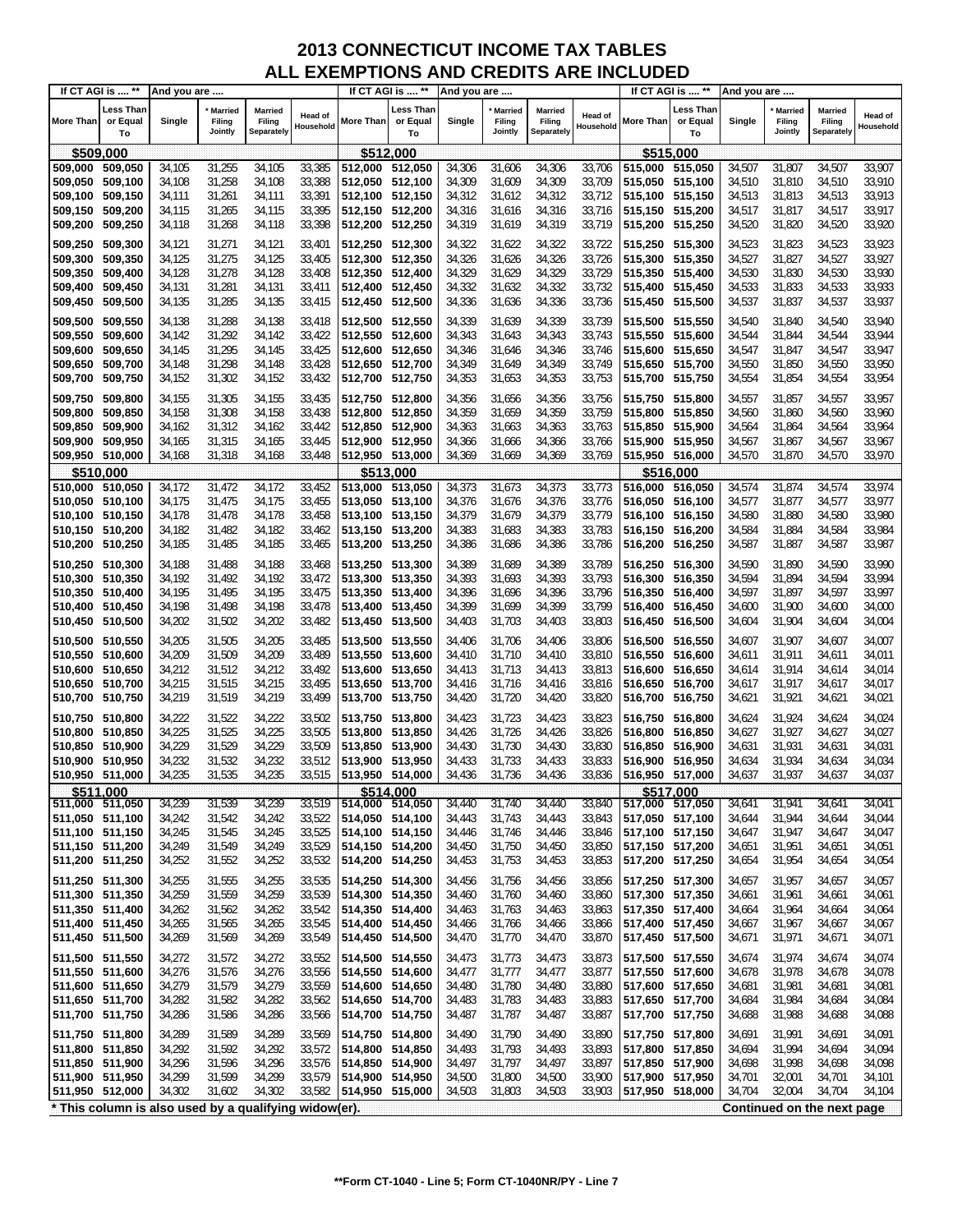|                                                       | If CT AGI is  **            | And you are      |                                     |                                        |                      |                 | If CT AGI is  **            | And you are      |                              |                                 |                      |                                    | If CT AGI is  **            | And you are      |                                     |                                        |                      |
|-------------------------------------------------------|-----------------------------|------------------|-------------------------------------|----------------------------------------|----------------------|-----------------|-----------------------------|------------------|------------------------------|---------------------------------|----------------------|------------------------------------|-----------------------------|------------------|-------------------------------------|----------------------------------------|----------------------|
| More Than                                             | Less Than<br>or Equal<br>To | Single           | <b>Married</b><br>Filing<br>Jointly | Married<br>Filing<br><b>Separately</b> | Head of<br>Household | More Than       | Less Than<br>or Equal<br>To | Single           | Married<br>Filing<br>Jointly | Married<br>Filing<br>Separately | Head of<br>Household | More Than                          | ∟ess Than<br>or Equal<br>To | Single           | <b>Married</b><br>Filing<br>Jointly | <b>Married</b><br>Filing<br>Separately | Head of<br>Household |
| \$518,000                                             |                             |                  |                                     |                                        |                      | \$521,000       |                             |                  |                              |                                 |                      |                                    | \$524,000                   |                  |                                     |                                        |                      |
| 518,000 518,050                                       |                             | 34,708           | 32,008                              | 34,708                                 | 34,108               | 521,000         | 521,050                     | 34,909           | 32,359                       | 34,909                          | 34,429               | 524,000 524,050                    |                             | 35,110           | 32,560                              | 35,110                                 | 34,630               |
| 518,050 518,100                                       |                             | 34,711           | 32,011                              | 34,711                                 | 34,111               | 521,050         | 521,100                     | 34,912           | 32,362                       | 34,912                          | 34,432               | 524,050 524,100                    |                             | 35,113           | 32,563                              | 35,113                                 | 34,633               |
| 518,100 518,150                                       |                             | 34,714           | 32,014                              | 34,714                                 | 34,114               | 521,100         | 521,150                     | 34,915           | 32,365                       | 34,915                          | 34,435               | 524,100 524,150                    |                             | 35,116           | 32,566                              | 35,116                                 | 34,636               |
| 518,150 518,200                                       |                             | 34,718           | 32,018                              | 34,718                                 | 34,118               | 521,150         | 521,200                     | 34,919           | 32,369                       | 34,919                          | 34,439               | 524,150 524,200                    |                             | 35,120           | 32,570                              | 35,120                                 | 34,640               |
| 518,200 518,250                                       |                             | 34,721           | 32,021                              | 34,721                                 | 34,121               | 521,200         | 521,250                     | 34,922           | 32,372                       | 34,922                          | 34,442               | 524,200                            | 524,250                     | 35,123           | 32,573                              | 35,123                                 | 34,643               |
|                                                       |                             |                  |                                     |                                        |                      |                 |                             |                  |                              |                                 |                      |                                    |                             |                  |                                     |                                        |                      |
| 518,250 518,300                                       |                             | 34,724           | 32,024                              | 34,724                                 | 34,124               | 521,250 521,300 |                             | 34,925           | 32,375                       | 34,925                          | 34,445               | 524,250 524,300                    |                             | 35,126           | 32,576                              | 35,126                                 | 34,646               |
| 518,300 518,350                                       |                             | 34,728           | 32,028                              | 34,728                                 | 34,128               | 521,300         | 521,350                     | 34,929           | 32,379                       | 34,929                          | 34,449               | 524,300 524,350                    |                             | 35,130           | 32,580                              | 35,130                                 | 34,650               |
| 518,350                                               | 518,400                     | 34,731           | 32,031                              | 34,731                                 | 34,131               | 521,350         | 521,400                     | 34,932           | 32,382                       | 34,932                          | 34,452               | 524,350                            | 524,400                     | 35,133           | 32,583                              | 35,133                                 | 34,653               |
| 518,400 518,450                                       |                             | 34,734           | 32,034                              | 34,734                                 | 34,134               | 521,400         | 521,450                     | 34,935           | 32,385                       | 34,935                          | 34,455               | 524,400 524,450                    |                             | 35,136           | 32,586                              | 35,136                                 | 34,656               |
| 518,450 518,500                                       |                             | 34,738           | 32,038                              | 34,738                                 | 34,138               | 521,450         | 521,500                     | 34,939           | 32,389                       | 34,939                          | 34,459               | 524,450                            | 524,500                     | 35,140           | 32,590                              | 35,140                                 | 34,660               |
| 518,500 518,550                                       |                             | 34,741           | 32,041                              | 34,741                                 | 34,141               | 521,500 521,550 |                             | 34,942           | 32,392                       | 34,942                          | 34,462               | 524,500 524,550                    |                             | 35,143           | 32,593                              | 35,143                                 | 34,663               |
| 518,550 518,600                                       |                             | 34,745           | 32,045                              | 34,745                                 | 34,145               | 521,550         | 521,600                     | 34,946           | 32,396                       | 34,946                          | 34,466               | 524,550 524,600                    |                             | 35,147           | 32,597                              | 35,147                                 | 34,667               |
| 518,600                                               | 518,650                     | 34,748           | 32,048                              | 34,748                                 | 34,148               | 521,600         | 521,650                     | 34,949           | 32,399                       | 34,949                          | 34,469               | 524,600                            | 524,650                     | 35,150           | 32,600                              | 35,150                                 | 34,670               |
| 518,650 518,700                                       |                             | 34,751           | 32,051                              | 34,751                                 | 34,151               | 521,650         | 521,700                     | 34,952           | 32,402                       | 34,952                          | 34,472               | 524,650 524,700                    |                             | 35,153           | 32,603                              | 35,153                                 | 34,673               |
|                                                       |                             |                  |                                     |                                        |                      |                 |                             |                  |                              |                                 |                      |                                    |                             |                  |                                     |                                        |                      |
| 518,700 518,750                                       |                             | 34,755           | 32,055                              | 34,755                                 | 34,155               | 521,700         | 521,750                     | 34,956           | 32,406                       | 34,956                          | 34,476               | 524,700 524,750                    |                             | 35,157           | 32,607                              | 35,157                                 | 34,677               |
| 518,750 518,800                                       |                             | 34,758           | 32,058                              | 34,758                                 | 34,158               | 521,750 521,800 |                             | 34,959           | 32,409                       | 34,959                          | 34,479               | 524,750 524,800                    |                             | 35,160           | 32,610                              | 35,160                                 | 34,680               |
| 518,800                                               | 518,850                     | 34,761           | 32,061                              | 34,761                                 | 34,161               | 521,800         | 521,850                     | 34,962           | 32,412                       | 34,962                          | 34,482               | 524.800                            | 524,850                     | 35,163           | 32,613                              | 35,163                                 | 34,683               |
| 518,850 518,900                                       |                             | 34,765           | 32,065                              | 34,765                                 | 34,165               | 521,850         | 521,900                     | 34,966           | 32,416                       | 34,966                          | 34,486               | 524,850 524,900                    |                             | 35,167           | 32,617                              | 35,167                                 | 34,687               |
| 518,900 518,950                                       |                             | 34,768           | 32,068                              | 34,768                                 | 34,168               | 521,900         | 521,950                     | 34,969           | 32,419                       | 34,969                          | 34,489               | 524,900 524,950                    |                             | 35,170           | 32,620                              | 35,170                                 | 34,690               |
| 518,950 519,000                                       |                             | 34,771           | 32,071                              | 34,771                                 | 34,171               | 521,950 522,000 |                             | 34,972           | 32,422                       | 34,972                          | 34,492               | 524,950 525,000                    |                             | 35,173           | 32,623                              | 35,173                                 | 34,693               |
| \$519,000                                             |                             |                  |                                     |                                        |                      | \$522,000       |                             |                  |                              |                                 |                      |                                    | \$525.000                   |                  |                                     |                                        |                      |
| 519,000                                               | 519,050                     | 34,775           | 32,075                              | 34,775                                 | 34,175               | 522,000         | 522,050                     | 34,976           | 32,426                       | 34,976                          | 34,496               | 525,000 525,050                    |                             | 35,177           | 32,627                              | 35,177                                 | 34,697               |
| 519,050 519,100                                       |                             | 34,778           | 32,078                              | 34,778                                 | 34,178               | 522,050 522,100 |                             | 34,979           | 32,429                       | 34,979                          | 34,499               | 525,050 525,100                    |                             | 35,180           | 32,630                              | 35,180                                 | 34,700               |
| 519,100 519,150                                       |                             | 34,781           | 32,081                              | 34,781                                 | 34,181               | 522,100 522,150 |                             | 34,982           | 32,432                       | 34,982                          | 34,502               | 525,100 525,150                    |                             | 35,183           | 32,633                              | 35,183                                 | 34,703               |
| 519,150 519,200                                       |                             | 34,785           | 32,085                              | 34,785                                 | 34,185               | 522,150 522,200 |                             | 34,986           | 32,436                       | 34,986                          | 34,506               | 525,150 525,200                    |                             | 35,187           | 32,637                              | 35,187                                 | 34,707               |
| 519,200 519,250                                       |                             | 34,788           | 32,088                              | 34,788                                 | 34,188               | 522,200         | 522,250                     | 34,989           | 32,439                       | 34,989                          | 34,509               | 525,200                            | 525,250                     | 35,190           | 32,640                              | 35,190                                 | 34,710               |
|                                                       |                             |                  |                                     |                                        |                      |                 |                             |                  |                              |                                 |                      |                                    |                             |                  |                                     |                                        |                      |
| 519,250 519,300                                       |                             | 34,791           | 32,091                              | 34,791                                 | 34,191               | 522,250         | 522,300                     | 34,992           | 32,442                       | 34,992                          | 34,512               | 525,250 525,300                    |                             | 35,193           | 32,643                              | 35,193                                 | 34,713               |
| 519,300 519,350                                       |                             | 34,795           | 32,095                              | 34,795                                 | 34,195               | 522,300 522,350 |                             | 34,996           | 32,446                       | 34,996                          | 34,516               | 525,300 525,350                    |                             | 35,197           | 32,647                              | 35,197                                 | 34,717               |
| 519,350                                               | 519,400                     | 34,798           | 32,098                              | 34,798                                 | 34,198               | 522,350         | 522,400                     | 34,999           | 32,449                       | 34,999                          | 34,519               | 525,350                            | 525,400                     | 35,200           | 32,650                              | 35,200                                 | 34,720               |
| 519,400 519,450                                       |                             | 34,801           | 32,101                              | 34,801                                 | 34,201               | 522,400         | 522,450                     | 35,002           | 32,452                       | 35,002                          | 34,522               | 525,400 525,450                    |                             | 35,203           | 32,653                              | 35,203                                 | 34,723               |
| 519,450 519,500                                       |                             | 34,805           | 32,105                              | 34,805                                 | 34,205               | 522,450 522,500 |                             | 35,006           | 32,456                       | 35,006                          | 34,526               | 525,450 525,500                    |                             | 35,207           | 32,657                              | 35,207                                 | 34,727               |
| 519,500 519,550                                       |                             | 34,808           | 32,108                              | 34,808                                 | 34,208               | 522,500 522,550 |                             | 35,009           | 32,459                       | 35,009                          | 34,529               | 525,500 525,550                    |                             | 35,210           | 32,660                              | 35,210                                 | 34,730               |
| 519,550 519,600                                       |                             | 34,812           | 32,112                              | 34,812                                 | 34,212               | 522,550 522,600 |                             | 35,013           | 32,463                       | 35,013                          | 34,533               | 525,550                            | 525,600                     | 35,214           | 32,664                              | 35,214                                 | 34,734               |
| 519,600 519,650                                       |                             | 34,815           | 32,115                              | 34,815                                 | 34,215               | 522,600 522,650 |                             | 35,016           | 32,466                       | 35,016                          | 34,536               | 525,600 525,650                    |                             | 35,217           | 32,667                              | 35,217                                 | 34,737               |
| 519,650 519,700                                       |                             | 34,818           | 32,118                              | 34,818                                 | 34,218               | 522,650 522,700 |                             | 35,019           | 32,469                       | 35,019                          | 34,539               | 525,650 525,700                    |                             | 35,220           | 32,670                              | 35,220                                 | 34,740               |
| 519,700 519,750                                       |                             | 34,822           | 32,122                              | 34,822                                 | 34,222               | 522,700         | 522,750                     | 35,023           | 32,473                       | 35,023                          | 34,543               | 525,700                            | 525,750                     | 35,224           | 32,674                              | 35,224                                 | 34,744               |
| 519,750 519,800                                       |                             | 34,825           | 32,125                              | 34,825                                 | 34,225               | 522,750         | 522,800                     | 35,026           | 32,476                       | 35,026                          | 34,546               | 525,750                            | 525,800                     | 35,227           | 32,677                              | 35,227                                 | 34,747               |
| 519,800                                               | 519,850                     | 34,828           | 32,128                              | 34,828                                 | 34,228               | 522,800         | 522,850                     | 35,029           | 32,479                       | 35,029                          | 34,549               | 525,800                            | 525,850                     | 35,230           | 32,680                              | 35,230                                 | 34,750               |
| 519,850 519,900                                       |                             | 34,832           | 32,132                              | 34,832                                 | 34,232               | 522,850         | 522,900                     | 35,033           | 32,483                       | 35,033                          | 34,553               | 525,850                            | 525,900                     | 35,234           | 32,684                              | 35,234                                 | 34,754               |
| 519,900                                               | 519,950                     | 34,835           | 32,135                              | 34,835                                 | 34,235               | 522,900         | 522,950                     | 35,036           | 32,486                       | 35,036                          | 34,556               | 525,900                            | 525,950                     | 35,237           | 32,687                              | 35,237                                 | 34,757               |
| 519,950 520,000                                       |                             | 34,838           | 32,138                              | 34,838                                 | 34,238               | 522,950 523,000 |                             | 35,039           | 32,489                       | 35,039                          | 34,559               | 525,950 526,000                    |                             | 35,240           | 32,690                              | 35,240                                 | 34,760               |
|                                                       |                             |                  |                                     |                                        |                      |                 |                             |                  |                              |                                 |                      |                                    |                             |                  |                                     |                                        |                      |
| \$520,000<br>520,000 520,050                          |                             |                  |                                     |                                        |                      | 523,000 523,050 | \$523,000                   |                  | 32,493                       | 35,043                          | 34,563               | 526,000 526,050                    | \$526,000                   |                  | 32,694                              |                                        | 34,764               |
| 520,050 520,100                                       |                             | 34,842<br>34,845 | 32,292<br>32,295                    | 34,842<br>34,845                       | 34,362<br>34,365     | 523,050 523,100 |                             | 35,043<br>35,046 | 32,496                       | 35,046                          | 34,566               |                                    | 526,050 526,100             | 35,244<br>35,247 | 32,697                              | 35,244<br>35,247                       | 34,767               |
|                                                       |                             |                  | 32,298                              |                                        |                      | 523,100 523,150 |                             |                  | 32,499                       | 35,049                          |                      |                                    |                             | 35,250           | 32,700                              | 35,250                                 |                      |
| 520,100 520,150<br>520,150 520,200                    |                             | 34,848<br>34,852 | 32,302                              | 34,848<br>34,852                       | 34,368<br>34,372     | 523,150 523,200 |                             | 35,049<br>35,053 | 32,503                       | 35,053                          | 34,569<br>34,573     | 526,100 526,150<br>526,150 526,200 |                             | 35,254           | 32,704                              | 35,254                                 | 34,770<br>34,774     |
| 520,200                                               | 520,250                     | 34,855           | 32,305                              | 34,855                                 | 34,375               | 523,200         | 523,250                     | 35,056           | 32,506                       | 35,056                          | 34,576               | 526,200                            | 526,250                     | 35,257           | 32,707                              | 35,257                                 | 34,777               |
|                                                       |                             |                  |                                     |                                        |                      |                 |                             |                  |                              |                                 |                      |                                    |                             |                  |                                     |                                        |                      |
| 520,250                                               | 520,300                     | 34,858           | 32,308                              | 34,858                                 | 34,378               | 523,250 523,300 |                             | 35,059           | 32,509                       | 35,059                          | 34,579               | 526,250 526,300                    |                             | 35,260           | 32,710                              | 35,260                                 | 34,780               |
| 520,300                                               | 520,350                     | 34,862           | 32,312                              | 34,862                                 | 34,382               | 523,300         | 523,350                     | 35,063           | 32,513                       | 35,063                          | 34,583               | 526,300 526,350                    |                             | 35,264           | 32,714                              | 35,264                                 | 34,784               |
| 520,350                                               | 520,400                     | 34,865           | 32,315                              | 34,865                                 | 34,385               | 523,350 523,400 |                             | 35,066           | 32,516                       | 35,066                          | 34,586               | 526,350 526,400                    |                             | 35,267           | 32,717                              | 35,267                                 | 34,787               |
| 520,400                                               | 520,450                     | 34,868           | 32,318                              | 34,868                                 | 34,388               | 523,400 523,450 |                             | 35,069           | 32,519                       | 35,069                          | 34,589               | 526,400 526,450                    |                             | 35,270           | 32,720                              | 35,270                                 | 34,790               |
| 520,450                                               | 520,500                     | 34,872           | 32,322                              | 34,872                                 | 34,392               | 523,450 523,500 |                             | 35,073           | 32,523                       | 35,073                          | 34,593               | 526,450 526,500                    |                             | 35,274           | 32,724                              | 35,274                                 | 34,794               |
| 520,500 520,550                                       |                             | 34,875           | 32,325                              | 34,875                                 | 34,395               | 523,500 523,550 |                             | 35,076           | 32,526                       | 35,076                          | 34,596               | 526,500 526,550                    |                             | 35,277           | 32,727                              | 35,277                                 | 34,797               |
| 520,550                                               | 520,600                     | 34,879           | 32,329                              | 34,879                                 | 34,399               | 523,550         | 523,600                     | 35,080           | 32,530                       | 35,080                          | 34,600               | 526,550                            | 526,600                     | 35,281           | 32,731                              | 35,281                                 | 34,801               |
| 520,600                                               | 520,650                     | 34,882           | 32,332                              | 34,882                                 | 34,402               | 523,600         | 523,650                     | 35,083           | 32,533                       | 35,083                          | 34,603               | 526,600 526,650                    |                             | 35,284           | 32,734                              | 35,284                                 | 34,804               |
| 520,650                                               | 520,700                     | 34,885           | 32,335                              | 34,885                                 | 34,405               | 523,650 523,700 |                             | 35,086           | 32,536                       | 35,086                          | 34,606               | 526,650                            | 526,700                     | 35,287           | 32,737                              | 35,287                                 | 34,807               |
| 520,700                                               | 520,750                     | 34,889           | 32,339                              | 34,889                                 | 34,409               | 523,700         | 523,750                     | 35,090           | 32,540                       | 35,090                          | 34,610               | 526,700                            | 526,750                     | 35,291           | 32,741                              | 35,291                                 | 34,811               |
|                                                       |                             |                  |                                     |                                        |                      |                 |                             |                  |                              |                                 |                      |                                    |                             |                  |                                     |                                        |                      |
| 520,750                                               | 520,800                     | 34,892           | 32,342                              | 34,892                                 | 34,412               | 523,750 523,800 |                             | 35,093           | 32,543                       | 35,093                          | 34,613               | 526,750                            | 526,800                     | 35,294           | 32,744                              | 35,294                                 | 34,814               |
| 520,800                                               | 520,850                     | 34,895           | 32,345                              | 34,895                                 | 34,415               | 523,800         | 523,850                     | 35,096           | 32,546                       | 35,096                          | 34,616               | 526,800                            | 526,850                     | 35,297           | 32,747                              | 35,297                                 | 34,817               |
| 520,850                                               | 520,900                     | 34,899           | 32,349                              | 34,899                                 | 34,419               | 523,850 523,900 |                             | 35,100           | 32,550                       | 35,100                          | 34,620               | 526,850 526,900                    |                             | 35,301           | 32,751                              | 35,301                                 | 34,821               |
| 520,900 520,950                                       |                             | 34,902           | 32,352                              | 34,902                                 | 34,422               | 523,900 523,950 |                             | 35,103           | 32,553                       | 35,103                          | 34,623               | 526,900 526,950                    |                             | 35,304           | 32,754                              | 35,304                                 | 34,824               |
| 520,950 521,000                                       |                             | 34,905           | 32,355                              | 34,905                                 | 34,425               | 523,950 524,000 |                             | 35,106           | 32,556                       | 35,106                          | 34,626               | 526,950 527,000                    |                             | 35,307           | 32,757                              | 35,307                                 | 34,827               |
| * This column is also used by a qualifying widow(er). |                             |                  |                                     |                                        |                      |                 |                             |                  |                              |                                 |                      |                                    |                             |                  |                                     | Continued on the next page             |                      |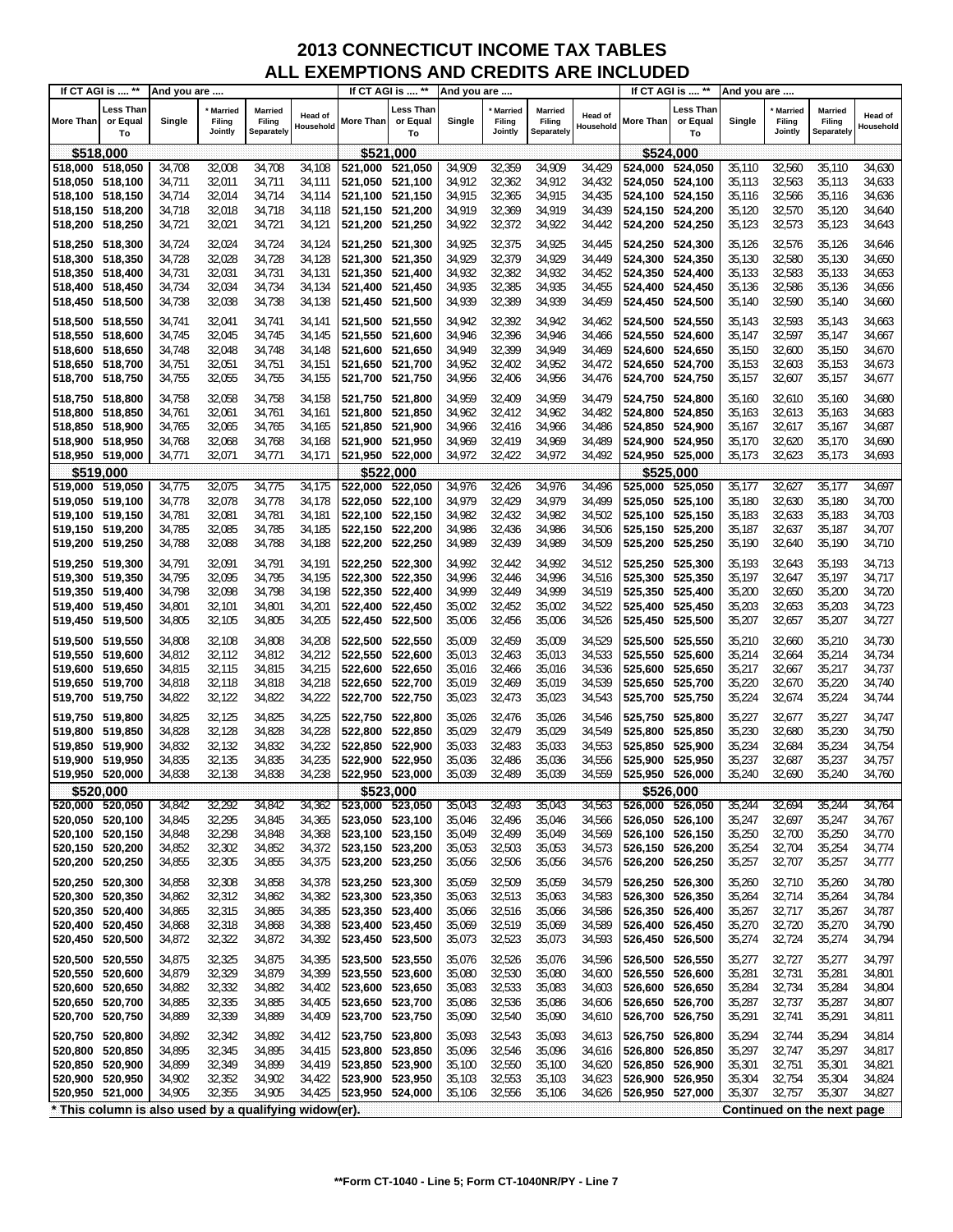|                                    | If CT AGI is  **                                      | And you are      |                              |                                        |                      |                                    | If CT AGI is  **            | And you are      |                                     |                                        |                             |                                    | If CT AGI is  **            | And you are      |                                     |                                 |                             |
|------------------------------------|-------------------------------------------------------|------------------|------------------------------|----------------------------------------|----------------------|------------------------------------|-----------------------------|------------------|-------------------------------------|----------------------------------------|-----------------------------|------------------------------------|-----------------------------|------------------|-------------------------------------|---------------------------------|-----------------------------|
| More Than                          | Less Than<br>or Equal<br>To                           | Single           | Married<br>Filing<br>Jointly | Married<br>Filing<br><b>Separately</b> | Head of<br>Household | More Than                          | Less Than<br>or Equal<br>To | Single           | <b>Married</b><br>Filing<br>Jointly | <b>Married</b><br>Filing<br>Separately | <b>Head of</b><br>Household | <b>More Than</b>                   | Less Than<br>or Equal<br>To | Single           | <b>Married</b><br>Filing<br>Jointly | Married<br>Filing<br>Separately | <b>Head of</b><br>Household |
| \$527,000                          |                                                       |                  |                              |                                        |                      | \$530,000                          |                             |                  |                                     |                                        |                             |                                    | \$533,000                   |                  |                                     |                                 |                             |
| 527,000                            | 527,050                                               | 35,311           | 32,761                       | 35,311                                 | 34,831               | 530,000                            | 530,050                     | 35,512           | 33,112                              | 35,512                                 | 35,152                      | 533,000                            | 533,050                     | 35,713           | 33,313                              | 35,713                          | 35,353                      |
| 527,050                            | 527,100                                               | 35,314           | 32,764                       | 35,314                                 | 34,834               | 530,050                            | 530,100                     | 35,515           | 33,115                              | 35,515                                 | 35,155                      | 533,050                            | 533,100                     | 35,716           | 33,316                              | 35,716                          | 35,356                      |
| 527,100 527,150                    |                                                       | 35,317           | 32,767                       | 35,317                                 | 34,837               | 530,100                            | 530,150                     | 35,518           | 33,118                              | 35,518                                 | 35,158                      | 533,100 533,150                    |                             | 35,719           | 33,319                              | 35,719                          | 35,359                      |
| 527,150 527,200                    |                                                       | 35,321           | 32,771                       | 35,321                                 | 34,841               | 530,150                            | 530,200                     | 35,522           | 33,122                              | 35,522                                 | 35,162                      | 533,150 533,200                    |                             | 35,723           | 33,323                              | 35,723                          | 35,363                      |
| 527,200 527,250                    |                                                       | 35,324           | 32,774                       | 35,324                                 | 34,844               | 530,200                            | 530,250                     | 35,525           | 33,125                              | 35,525                                 | 35,165                      | 533,200 533,250                    |                             | 35,726           | 33,326                              | 35,726                          | 35,366                      |
| 527,250 527,300                    |                                                       | 35,327           | 32,777                       | 35,327                                 | 34,847               | 530,250                            | 530.300                     | 35,528           | 33,128                              | 35,528                                 | 35,168                      | 533,250 533,300                    |                             | 35,729           | 33,329                              | 35,729                          | 35,369                      |
| 527,300 527,350                    |                                                       | 35,331           | 32,781                       | 35,331                                 | 34,851               | 530,300                            | 530,350                     | 35,532           | 33,132                              | 35,532                                 | 35,172                      | 533,300 533,350                    |                             | 35,733           | 33,333                              | 35,733                          | 35,373                      |
| 527,350 527,400                    |                                                       | 35,334           | 32,784                       | 35,334                                 | 34,854               | 530,350                            | 530,400                     | 35,535           | 33,135                              | 35,535                                 | 35,175                      | 533,350 533,400                    |                             | 35,736           | 33,336                              | 35,736                          | 35,376                      |
| 527,400 527,450                    |                                                       | 35,337           | 32,787                       | 35,337                                 | 34,857               | 530,400                            | 530,450                     | 35,538           | 33,138                              | 35,538                                 | 35,178                      | 533,400 533,450                    |                             | 35,739           | 33,339                              | 35,739                          | 35,379                      |
| 527,450 527,500                    |                                                       | 35,341           | 32,791                       | 35,341                                 | 34,861               | 530,450                            | 530,500                     | 35,542           | 33,142                              | 35,542                                 | 35,182                      | 533,450 533,500                    |                             | 35,743           | 33,343                              | 35,743                          | 35,383                      |
| 527,500 527,550                    |                                                       | 35,344           | 32,794                       | 35,344                                 | 34,864               | 530,500                            | 530,550                     | 35,545           | 33,145                              | 35,545                                 | 35,185                      | 533,500 533,550                    |                             | 35,746           | 33,346                              | 35,746                          | 35,386                      |
| 527,550 527,600                    |                                                       | 35,348           | 32,798                       | 35,348                                 | 34,868               | 530,550                            | 530,600                     | 35,549           | 33,149                              | 35,549                                 | 35,189                      | 533,550 533,600                    |                             | 35,750           | 33,350                              | 35,750                          | 35,390                      |
| 527,600<br>527,650 527,700         | 527,650                                               | 35,351<br>35,354 | 32,801<br>32,804             | 35,351<br>35,354                       | 34,871<br>34,874     | 530,600<br>530,650                 | 530,650<br>530,700          | 35,552<br>35,555 | 33,152<br>33,155                    | 35,552<br>35,555                       | 35,192<br>35,195            | 533,600<br>533,650 533,700         | 533,650                     | 35,753<br>35,756 | 33,353<br>33,356                    | 35,753<br>35,756                | 35,393<br>35,396            |
| 527,700 527,750                    |                                                       | 35,358           | 32,808                       | 35,358                                 | 34,878               | 530,700                            | 530,750                     | 35,559           | 33,159                              | 35,559                                 | 35,199                      | 533,700                            | 533,750                     | 35,760           | 33,360                              | 35,760                          | 35,400                      |
|                                    |                                                       |                  |                              |                                        |                      |                                    |                             |                  |                                     |                                        |                             |                                    |                             |                  |                                     |                                 |                             |
| 527,750 527,800                    |                                                       | 35,361           | 32,811                       | 35,361                                 | 34,881               | 530,750                            | 530,800                     | 35,562           | 33,162                              | 35,562                                 | 35,202                      | 533,750                            | 533,800                     | 35,763           | 33,363                              | 35,763                          | 35,403                      |
| 527,800<br>527,850                 | 527,850<br>527,900                                    | 35,364<br>35,368 | 32,814<br>32,818             | 35,364<br>35,368                       | 34,884<br>34,888     | 530,800<br>530,850                 | 530,850<br>530,900          | 35,565<br>35,569 | 33,165<br>33,169                    | 35,565<br>35,569                       | 35,205<br>35,209            | 533,800<br>533,850 533,900         | 533,850                     | 35,766<br>35,770 | 33,366<br>33,370                    | 35,766<br>35,770                | 35,406<br>35,410            |
| 527,900 527,950                    |                                                       | 35,371           | 32,821                       | 35,371                                 | 34,891               | 530,900                            | 530,950                     | 35,572           | 33,172                              | 35,572                                 | 35,212                      | 533,900 533,950                    |                             | 35,773           | 33,373                              | 35,773                          | 35,413                      |
| 527,950 528,000                    |                                                       | 35,374           | 32,824                       | 35,374                                 | 34,894               | 530,950 531,000                    |                             | 35,575           | 33,175                              | 35,575                                 | 35,215                      | 533,950 534,000                    |                             | 35,776           | 33,376                              | 35,776                          | 35,416                      |
| \$528,000                          |                                                       |                  |                              |                                        |                      |                                    | \$531,000                   |                  |                                     |                                        |                             |                                    | \$534.000                   |                  |                                     |                                 |                             |
| 528,000                            | 528,050                                               | 35,378           | 32,828                       | 35,378                                 | 35,018               | 531.000                            | 531,050                     | 35,579           | 33,179                              | 35,579                                 | 35,219                      | 534,000                            | 534,050                     | 35,780           | 33,380                              | 35,780                          | 35,420                      |
| 528,050                            | 528,100                                               | 35,381           | 32,831                       | 35,381                                 | 35,021               | 531,050                            | 531,100                     | 35,582           | 33,182                              | 35,582                                 | 35,222                      | 534,050 534,100                    |                             | 35,783           | 33,383                              | 35,783                          | 35,423                      |
| 528,100                            | 528,150                                               | 35,384           | 32,834                       | 35,384                                 | 35,024               | 531,100                            | 531,150                     | 35,585           | 33,185                              | 35,585                                 | 35,225                      | 534,100 534,150                    |                             | 35,786           | 33,386                              | 35,786                          | 35,426                      |
| 528,150 528,200                    |                                                       | 35,388           | 32,838                       | 35,388                                 | 35,028               | 531,150 531,200                    |                             | 35,589           | 33,189                              | 35,589                                 | 35,229                      | 534,150 534,200                    |                             | 35,790           | 33,390                              | 35,790                          | 35,430                      |
| 528,200                            | 528,250                                               | 35,391           | 32,841                       | 35,391                                 | 35,031               | 531,200                            | 531,250                     | 35,592           | 33,192                              | 35,592                                 | 35,232                      | 534,200 534,250                    |                             | 35,793           | 33,393                              | 35,793                          | 35,433                      |
| 528,250 528,300                    |                                                       | 35,394           | 32,844                       | 35,394                                 | 35,034               | 531,250 531,300                    |                             | 35,595           | 33,195                              | 35,595                                 | 35,235                      | 534,250 534,300                    |                             | 35,796           | 33,396                              | 35,796                          | 35,436                      |
| 528,300                            | 528,350                                               | 35,398           | 32,848                       | 35,398                                 | 35,038               | 531,300                            | 531,350                     | 35,599           | 33,199                              | 35,599                                 | 35,239                      | 534,300                            | 534,350                     | 35,800           | 33,400                              | 35,800                          | 35,440                      |
| 528,350                            | 528,400                                               | 35,401           | 32,851                       | 35,401                                 | 35,041               | 531,350                            | 531,400                     | 35,602           | 33,202                              | 35,602                                 | 35,242                      | 534,350                            | 534,400                     | 35,803           | 33,403                              | 35,803                          | 35,443                      |
| 528,400                            | 528,450                                               | 35,404           | 32,854                       | 35,404                                 | 35,044               | 531,400                            | 531,450                     | 35,605           | 33,205                              | 35,605                                 | 35,245                      | 534,400 534,450                    |                             | 35,806           | 33,406                              | 35,806                          | 35,446                      |
| 528,450 528,500                    |                                                       | 35,408           | 32,858                       | 35,408                                 | 35,048               | 531,450                            | 531,500                     | 35,609           | 33,209                              | 35,609                                 | 35,249                      | 534,450 534,500                    |                             | 35,810           | 33,410                              | 35,810                          | 35,450                      |
| 528,500                            | 528,550                                               | 35,411           | 32,861                       | 35,411                                 | 35,051               | 531,500                            | 531,550                     | 35,612           | 33,212                              | 35,612                                 | 35,252                      | 534,500                            | 534,550                     | 35,813           | 33,413                              | 35,813                          | 35,453                      |
| 528,550                            | 528,600                                               | 35,415           | 32,865                       | 35,415                                 | 35,055               | 531,550                            | 531,600                     | 35,616           | 33,216                              | 35,616                                 | 35,256                      | 534,550                            | 534,600                     | 35,817           | 33,417                              | 35,817                          | 35,457                      |
| 528,600<br>528,650                 | 528,650<br>528,700                                    | 35,418<br>35,421 | 32,868<br>32,871             | 35,418<br>35,421                       | 35,058<br>35,061     | 531,600<br>531,650 531,700         | 531,650                     | 35,619<br>35,622 | 33,219<br>33,222                    | 35,619<br>35,622                       | 35,259<br>35,262            | 534,600<br>534,650                 | 534,650<br>534,700          | 35,820<br>35,823 | 33,420<br>33,423                    | 35,820<br>35,823                | 35,460<br>35,463            |
| 528,700 528,750                    |                                                       | 35,425           | 32,875                       | 35,425                                 | 35,065               | 531,700 531,750                    |                             | 35,626           | 33,226                              | 35,626                                 | 35,266                      | 534,700 534,750                    |                             | 35,827           | 33,427                              | 35,827                          | 35,467                      |
|                                    |                                                       |                  |                              |                                        |                      |                                    |                             |                  |                                     |                                        |                             |                                    |                             |                  |                                     |                                 |                             |
| 528,750<br>528,800                 | 528,800<br>528,850                                    | 35,428<br>35,431 | 32,878<br>32,881             | 35,428<br>35,431                       | 35,068<br>35,071     | 531,750<br>531,800                 | 531,800<br>531,850          | 35,629<br>35,632 | 33,229<br>33,232                    | 35,629<br>35,632                       | 35,269<br>35,272            | 534,750<br>534,800                 | 534,800<br>534,850          | 35,830<br>35,833 | 33,430<br>33,433                    | 35,830<br>35,833                | 35,470<br>35,473            |
| 528,850                            | 528,900                                               | 35,435           | 32,885                       | 35,435                                 | 35,075               | 531,850                            | 531,900                     | 35,636           | 33,236                              | 35,636                                 | 35,276                      | 534,850                            | 534,900                     | 35,837           | 33,437                              | 35,837                          | 35,477                      |
| 528,900                            | 528,950                                               | 35,438           | 32,888                       | 35,438                                 | 35,078               | 531,900                            | 531,950                     | 35,639           | 33,239                              | 35,639                                 | 35,279                      | 534,900                            | 534,950                     | 35,840           | 33,440                              | 35,840                          | 35,480                      |
| 528,950 529,000                    |                                                       | 35,441           | 32,891                       | 35,441                                 | 35,081               | 531,950 532,000                    |                             | 35,642           | 33,242                              | 35,642                                 | 35,282                      | 534,950 535,000                    |                             | 35,843           | 33,443                              | 35,843                          | 35,483                      |
|                                    | \$529,000                                             |                  |                              |                                        |                      |                                    | \$532,000                   |                  |                                     |                                        |                             |                                    | \$535,000                   |                  |                                     |                                 |                             |
| 529,000 529,050                    |                                                       | 35,445           | 32,895                       | 35,445                                 | 35,085               | 532,000 532,050                    |                             | 35,646           | 33,246                              | 35,646                                 | 35,286                      | 535,000 535,050                    |                             | 35,847           | 33,447                              | 35,847                          | 35,487                      |
| 529,050 529,100                    |                                                       | 35,448           | 32,898                       | 35,448                                 | 35,088               | 532,050 532,100                    |                             | 35,649           | 33,249                              | 35,649                                 | 35,289                      | 535,050 535,100                    |                             | 35,850           | 33,450                              | 35,850                          | 35,490                      |
| 529,100 529,150<br>529,150 529,200 |                                                       | 35,451<br>35,455 | 32,901<br>32,905             | 35,451<br>35,455                       | 35,091<br>35,095     | 532,100 532,150<br>532,150 532,200 |                             | 35,652<br>35,656 | 33,252<br>33,256                    | 35,652<br>35,656                       | 35,292<br>35,296            | 535,100 535,150<br>535,150 535,200 |                             | 35,853<br>35,857 | 33,453<br>33,457                    | 35,853<br>35,857                | 35,493<br>35,497            |
| 529,200 529,250                    |                                                       | 35,458           | 32,908                       | 35,458                                 | 35,098               | 532,200 532,250                    |                             | 35,659           | 33,259                              | 35,659                                 | 35,299                      | 535,200 535,250                    |                             | 35,860           | 33,460                              | 35,860                          | 35,500                      |
|                                    |                                                       |                  |                              |                                        |                      |                                    |                             |                  |                                     |                                        |                             |                                    |                             |                  |                                     |                                 |                             |
| 529,250 529,300<br>529,300 529,350 |                                                       | 35,461<br>35,465 | 32,911<br>32,915             | 35,461<br>35,465                       | 35,101<br>35,105     | 532,250 532,300<br>532,300 532,350 |                             | 35,662<br>35,666 | 33,262<br>33,266                    | 35,662<br>35,666                       | 35,302<br>35,306            | 535,250 535,300<br>535,300 535,350 |                             | 35,863<br>35,867 | 33,463<br>33,467                    | 35,863<br>35,867                | 35,503<br>35,507            |
| 529,350                            | 529,400                                               | 35,468           | 32,918                       | 35,468                                 | 35,108               | 532,350 532,400                    |                             | 35,669           | 33,269                              | 35,669                                 | 35,309                      | 535,350 535,400                    |                             | 35,870           | 33,470                              | 35,870                          | 35,510                      |
| 529,400 529,450                    |                                                       | 35,471           | 32,921                       | 35,471                                 | 35,111               | 532,400 532,450                    |                             | 35,672           | 33,272                              | 35,672                                 | 35,312                      | 535,400 535,450                    |                             | 35,873           | 33,473                              | 35,873                          | 35,513                      |
| 529,450                            | 529,500                                               | 35,475           | 32,925                       | 35,475                                 | 35,115               | 532,450 532,500                    |                             | 35,676           | 33,276                              | 35,676                                 | 35,316                      | 535,450 535,500                    |                             | 35,877           | 33,477                              | 35,877                          | 35,517                      |
| 529,500 529,550                    |                                                       | 35,478           | 32,928                       | 35,478                                 | 35,118               | 532,500 532,550                    |                             | 35,679           | 33,279                              | 35,679                                 | 35,319                      | 535,500 535,550                    |                             | 35,880           | 33,480                              | 35,880                          | 35,520                      |
| 529,550                            | 529,600                                               | 35,482           | 32,932                       | 35,482                                 | 35,122               | 532,550 532,600                    |                             | 35,683           | 33,283                              | 35,683                                 | 35,323                      | 535,550 535,600                    |                             | 35,884           | 33,484                              | 35,884                          | 35,524                      |
| 529,600 529,650                    |                                                       | 35,485           | 32,935                       | 35,485                                 | 35,125               | 532,600 532,650                    |                             | 35,686           | 33,286                              | 35,686                                 | 35,326                      | 535,600 535,650                    |                             | 35,887           | 33,487                              | 35,887                          | 35,527                      |
| 529,650 529,700                    |                                                       | 35,488           | 32,938                       | 35,488                                 | 35,128               | 532,650 532,700                    |                             | 35,689           | 33,289                              | 35,689                                 | 35,329                      | 535,650 535,700                    |                             | 35,890           | 33,490                              | 35,890                          | 35,530                      |
| 529,700 529,750                    |                                                       | 35,492           | 32,942                       | 35,492                                 | 35,132               | 532,700 532,750                    |                             | 35,693           | 33,293                              | 35,693                                 | 35,333                      | 535,700 535,750                    |                             | 35,894           | 33,494                              | 35,894                          | 35,534                      |
| 529,750 529,800                    |                                                       | 35,495           | 32,945                       | 35,495                                 | 35,135               | 532,750 532,800                    |                             | 35,696           | 33,296                              | 35,696                                 | 35,336                      | 535,750 535,800                    |                             | 35,897           | 33,497                              | 35,897                          | 35,537                      |
| 529,800                            | 529,850                                               | 35,498           | 32,948                       | 35,498                                 | 35,138               | 532,800                            | 532,850                     | 35,699           | 33,299                              | 35,699                                 | 35,339                      | 535,800                            | 535,850                     | 35,900           | 33,500                              | 35,900                          | 35,540                      |
| 529,850                            | 529,900                                               | 35,502           | 32,952                       | 35,502                                 | 35,142               | 532,850 532,900                    |                             | 35,703           | 33,303                              | 35,703                                 | 35,343                      | 535,850 535,900                    |                             | 35,904           | 33,504                              | 35,904                          | 35,544                      |
| 529,900                            | 529,950                                               | 35,505           | 32,955                       | 35,505                                 | 35,145               | 532,900                            | 532,950                     | 35,706           | 33,306                              | 35,706                                 | 35,346                      | 535,900                            | 535,950                     | 35,907           | 33,507                              | 35,907                          | 35,547                      |
| 529,950 530,000                    |                                                       | 35,508           | 32,958                       | 35,508                                 | 35,148               | 532,950 533,000                    |                             | 35,709           | 33,309                              | 35,709                                 | 35,349                      | 535,950 536,000                    |                             | 35,910           | 33,510                              | 35,910                          | 35,550                      |
|                                    | * This column is also used by a qualifying widow(er). |                  |                              |                                        |                      |                                    |                             |                  |                                     |                                        |                             |                                    |                             |                  |                                     | Continued on the next page      |                             |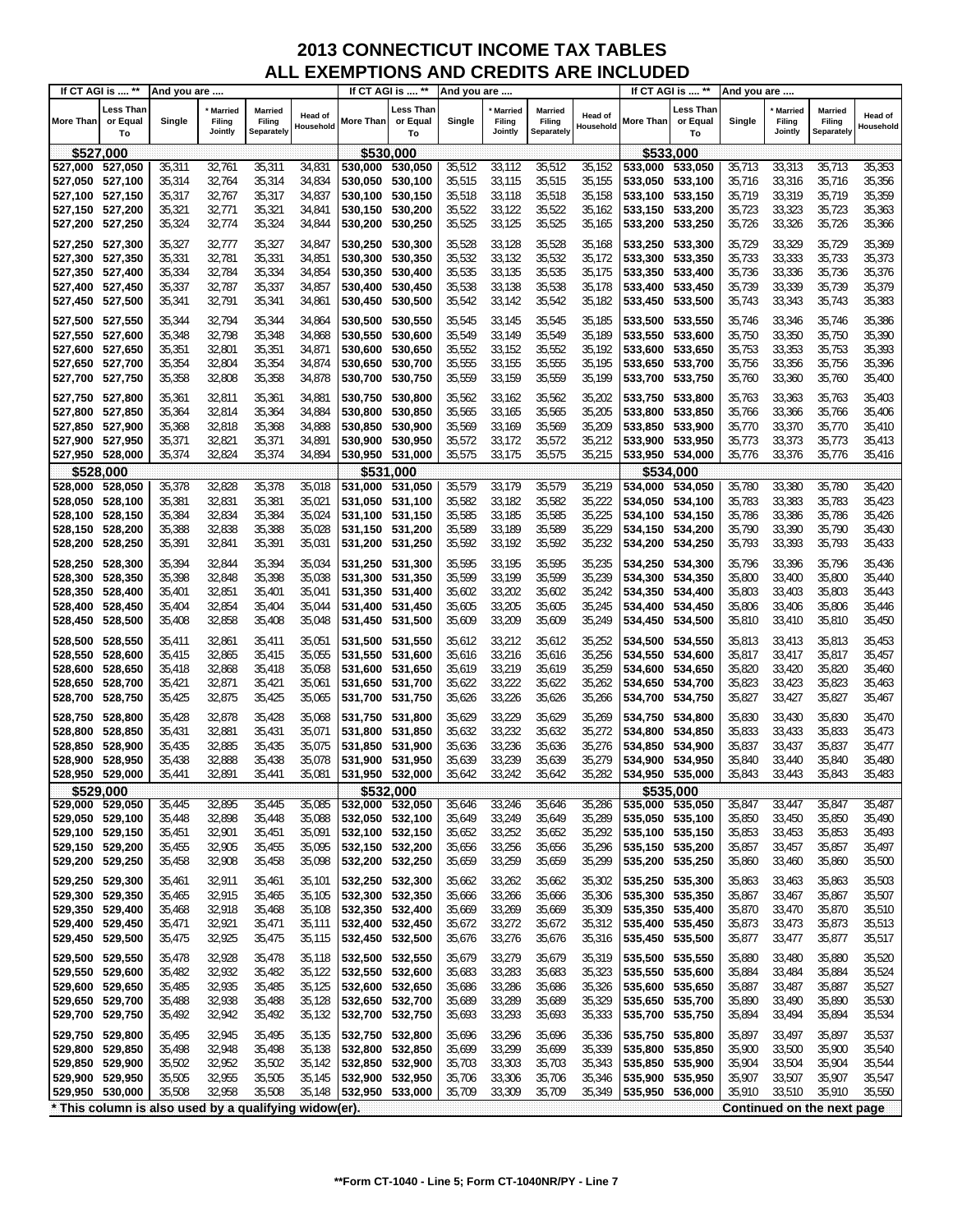| If CT AGI is  **   |                                                       | And you are      |                                |                                        |                      | If CT AGI is  **                   |                                    | And you are      |                                     |                                 | If CT AGI is  **     |                                    | And you are                 |                  |                                     |                                 |                             |
|--------------------|-------------------------------------------------------|------------------|--------------------------------|----------------------------------------|----------------------|------------------------------------|------------------------------------|------------------|-------------------------------------|---------------------------------|----------------------|------------------------------------|-----------------------------|------------------|-------------------------------------|---------------------------------|-----------------------------|
| <b>More Than</b>   | Less Than<br>or Equal<br>To                           | Single           | * Married<br>Filing<br>Jointly | <b>Married</b><br>Filing<br>Separately | Head of<br>Household | More Than                          | <b>Less Than</b><br>or Equal<br>To | Single           | <b>Married</b><br>Filing<br>Jointly | Married<br>Filing<br>Separately | Head of<br>Household | More Than                          | Less Than<br>or Equal<br>To | Single           | <b>Married</b><br>Filing<br>Jointly | Married<br>Filing<br>Separately | <b>Head of</b><br>Household |
| \$536,000          |                                                       |                  |                                |                                        |                      | \$539,000                          |                                    |                  |                                     |                                 |                      |                                    | \$542,000                   |                  |                                     |                                 |                             |
| 536,000            | 536,050                                               | 35,914           | 33,514                         | 35,914                                 | 35,674               | 539,000                            | 539,050                            | 36,115           | 33,715                              | 36,115                          | 35,875               | 542,000 542,050                    |                             | 36,316           | 34,066                              | 36,316                          | 36,076                      |
| 536,050            | 536,100                                               | 35,917           | 33,517                         | 35,917                                 | 35,677               | 539,050                            | 539,100                            | 36,118           | 33,718                              | 36,118                          | 35,878               | 542,050 542,100                    |                             | 36,319           | 34,069                              | 36,319                          | 36,079                      |
| 536,100            | 536,150                                               | 35,920           | 33,520                         | 35,920                                 | 35,680               | 539,100                            | 539,150                            | 36,121           | 33,721                              | 36,121                          | 35,881               | 542,100 542,150                    |                             | 36,322           | 34,072                              | 36,322                          | 36,082                      |
| 536,150            | 536,200                                               | 35,924           | 33,524                         | 35,924                                 | 35,684               | 539,150 539,200                    |                                    | 36,125           | 33,725                              | 36,125                          | 35,885               | 542,150 542,200                    |                             | 36,326           | 34,076                              | 36,326                          | 36,086                      |
| 536,200            | 536,250                                               | 35,927           | 33,527                         | 35,927                                 | 35,687               | 539,200                            | 539,250                            | 36,128           | 33,728                              | 36,128                          | 35,888               | 542,200                            | 542,250                     | 36,329           | 34,079                              | 36,329                          | 36,089                      |
| 536,250            | 536,300                                               | 35,930           | 33,530                         | 35,930                                 | 35,690               | 539,250 539,300                    |                                    | 36,131           | 33,731                              | 36,131                          | 35,891               | 542,250 542,300                    |                             | 36,332           | 34,082                              | 36,332                          | 36,092                      |
| 536,300            | 536,350                                               | 35,934           | 33,534                         | 35,934                                 | 35,694               | 539,300                            | 539,350                            | 36,135           | 33,735                              | 36,135                          | 35,895               | 542,300 542,350                    |                             | 36,336           | 34,086                              | 36,336                          | 36,096                      |
| 536,350            | 536,400                                               | 35,937           | 33,537                         | 35,937                                 | 35,697               | 539,350                            | 539,400                            | 36,138           | 33,738                              | 36,138                          | 35,898               | 542,350 542,400                    |                             | 36,339           | 34,089                              | 36,339                          | 36,099                      |
| 536,400            | 536,450                                               | 35,940           | 33,540                         | 35,940                                 | 35,700               | 539,400                            | 539,450                            | 36,141           | 33,741                              | 36,141                          | 35,901               | 542,400 542,450                    |                             | 36,342           | 34,092                              | 36,342                          | 36,102                      |
| 536,450            | 536,500                                               | 35,944           | 33,544                         | 35,944                                 | 35,704               | 539,450                            | 539,500                            | 36,145           | 33,745                              | 36,145                          | 35,905               | 542,450                            | 542,500                     | 36,346           | 34,096                              | 36,346                          | 36,106                      |
| 536,500            | 536,550                                               | 35,947           | 33,547                         | 35,947                                 | 35,707               | 539,500                            | 539,550                            | 36,148           | 33,748                              | 36,148                          | 35,908               | 542,500 542,550                    |                             | 36,349           | 34,099                              | 36,349                          | 36,109                      |
| 536,550            | 536,600                                               | 35,951           | 33,551                         | 35,951                                 | 35,711               | 539,550                            | 539,600                            | 36,152           | 33,752                              | 36,152                          | 35,912               | 542,550 542,600                    |                             | 36,353           | 34,103                              | 36,353                          | 36,113                      |
| 536,600            | 536,650                                               | 35,954           | 33,554                         | 35,954                                 | 35,714               | 539,600                            | 539,650                            | 36,155           | 33,755                              | 36,155                          | 35,915               | 542,600                            | 542,650                     | 36,356           | 34,106                              | 36,356                          | 36,116                      |
| 536,650<br>536,700 | 536,700<br>536,750                                    | 35,957<br>35,961 | 33,557<br>33,561               | 35,957<br>35,961                       | 35,717               | 539,650<br>539,700                 | 539,700<br>539,750                 | 36,158<br>36,162 | 33,758<br>33,762                    | 36,158<br>36,162                | 35,918<br>35,922     | 542,650 542,700<br>542,700         | 542,750                     | 36,359<br>36,363 | 34,109<br>34,113                    | 36,359<br>36,363                | 36,119                      |
|                    |                                                       |                  |                                |                                        | 35,721               |                                    |                                    |                  |                                     |                                 |                      |                                    |                             |                  |                                     |                                 | 36,123                      |
| 536,750            | 536,800                                               | 35,964           | 33,564                         | 35,964                                 | 35,724               | 539,750 539,800                    |                                    | 36,165           | 33,765                              | 36,165                          | 35,925               | 542,750                            | 542,800                     | 36,366           | 34,116                              | 36,366                          | 36,126                      |
| 536,800            | 536,850                                               | 35,967           | 33,567                         | 35,967                                 | 35,727               | 539,800                            | 539,850                            | 36,168           | 33,768                              | 36,168                          | 35,928               | 542.800                            | 542,850                     | 36,369           | 34,119                              | 36,369                          | 36,129                      |
| 536,850<br>536,900 | 536,900<br>536,950                                    | 35,971<br>35,974 | 33,571<br>33,574               | 35,971<br>35,974                       | 35,731<br>35,734     | 539,850<br>539,900                 | 539,900<br>539,950                 | 36,172<br>36,175 | 33,772<br>33,775                    | 36,172<br>36,175                | 35,932<br>35,935     | 542,850 542,900<br>542,900 542,950 |                             | 36,373<br>36,376 | 34,123<br>34,126                    | 36,373<br>36,376                | 36,133<br>36,136            |
| 536,950 537,000    |                                                       | 35,977           | 33,577                         | 35,977                                 | 35,737               | 539,950 540,000                    |                                    | 36,178           | 33,778                              | 36,178                          | 35,938               | 542,950 543,000                    |                             | 36,379           | 34,129                              | 36,379                          | 36,139                      |
| \$537,000          |                                                       |                  |                                |                                        |                      | \$540,000                          |                                    |                  |                                     |                                 |                      |                                    | \$543.000                   |                  |                                     |                                 |                             |
| 537,000            | 537,050                                               | 35,981           | 33,581                         | 35,981                                 | 35,741               | 540,000                            | 540,050                            | 36,182           | 33,932                              | 36,182                          | 35,942               | 543,000 543,050                    |                             | 36,383           | 34,133                              | 36,383                          | 36,143                      |
| 537,050            | 537,100                                               | 35,984           | 33,584                         | 35,984                                 | 35,744               | 540,050                            | 540,100                            | 36,185           | 33,935                              | 36,185                          | 35,945               | 543,050 543,100                    |                             | 36,386           | 34,136                              | 36,386                          | 36,146                      |
| 537,100            | 537,150                                               | 35,987           | 33,587                         | 35,987                                 | 35,747               | 540,100                            | 540,150                            | 36,188           | 33,938                              | 36,188                          | 35,948               | 543,100 543,150                    |                             | 36,389           | 34,139                              | 36,389                          | 36,149                      |
| 537,150 537,200    |                                                       | 35,991           | 33,591                         | 35,991                                 | 35,751               | 540,150                            | 540,200                            | 36,192           | 33,942                              | 36,192                          | 35,952               | 543,150 543,200                    |                             | 36,393           | 34,143                              | 36,393                          | 36,153                      |
| 537,200            | 537,250                                               | 35,994           | 33,594                         | 35,994                                 | 35,754               | 540,200                            | 540,250                            | 36,195           | 33,945                              | 36,195                          | 35,955               | 543,200                            | 543,250                     | 36,396           | 34,146                              | 36,396                          | 36,156                      |
| 537,250            | 537,300                                               | 35,997           | 33,597                         | 35,997                                 | 35,757               | 540,250                            | 540,300                            | 36,198           | 33,948                              | 36,198                          | 35,958               | 543,250 543,300                    |                             | 36,399           | 34,149                              | 36,399                          | 36,159                      |
| 537,300            | 537,350                                               | 36,001           | 33,601                         | 36,001                                 | 35,761               | 540,300                            | 540,350                            | 36,202           | 33,952                              | 36,202                          | 35,962               | 543,300 543,350                    |                             | 36,403           | 34,153                              | 36,403                          | 36,163                      |
| 537,350            | 537,400                                               | 36,004           | 33,604                         | 36,004                                 | 35,764               | 540,350                            | 540,400                            | 36,205           | 33,955                              | 36,205                          | 35,965               | 543,350 543,400                    |                             | 36,406           | 34,156                              | 36,406                          | 36,166                      |
| 537,400 537,450    |                                                       | 36,007           | 33,607                         | 36,007                                 | 35,767               | 540,400                            | 540,450                            | 36,208           | 33,958                              | 36,208                          | 35,968               | 543,400 543,450                    |                             | 36,409           | 34,159                              | 36,409                          | 36,169                      |
| 537,450 537,500    |                                                       | 36,011           | 33,611                         | 36,011                                 | 35,771               | 540,450                            | 540,500                            | 36,212           | 33,962                              | 36,212                          | 35,972               | 543,450 543,500                    |                             | 36,413           | 34,163                              | 36,413                          | 36,173                      |
| 537,500 537,550    |                                                       | 36,014           | 33,614                         | 36,014                                 | 35,774               | 540,500 540,550                    |                                    | 36,215           | 33,965                              | 36,215                          | 35,975               | 543,500 543,550                    |                             | 36,416           | 34,166                              | 36,416                          | 36,176                      |
| 537,550            | 537,600                                               | 36,018           | 33,618                         | 36,018                                 | 35,778               | 540,550                            | 540,600                            | 36,219           | 33,969                              | 36,219                          | 35,979               | 543,550 543,600                    |                             | 36,420           | 34,170                              | 36,420                          | 36,180                      |
| 537,600            | 537,650                                               | 36,021           | 33,621                         | 36,021                                 | 35,781               | 540,600                            | 540,650                            | 36,222           | 33,972                              | 36,222                          | 35,982               | 543,600 543,650                    |                             | 36,423           | 34,173                              | 36,423                          | 36,183                      |
| 537,650 537,700    |                                                       | 36,024           | 33,624                         | 36,024                                 | 35,784               | 540,650                            | 540,700                            | 36,225           | 33,975                              | 36,225                          | 35,985               | 543,650 543,700                    |                             | 36,426           | 34,176                              | 36,426                          | 36,186                      |
| 537,700            | 537,750                                               | 36,028           | 33,628                         | 36,028                                 | 35,788               | 540,700                            | 540,750                            | 36,229           | 33,979                              | 36,229                          | 35,989               | 543,700                            | 543,750                     | 36,430           | 34,180                              | 36,430                          | 36,190                      |
| 537,750            | 537,800                                               | 36,031           | 33,631                         | 36,031                                 | 35,791               | 540,750                            | 540,800                            | 36,232           | 33,982                              | 36,232                          | 35,992               | 543,750                            | 543,800                     | 36,433           | 34,183                              | 36,433                          | 36,193                      |
| 537,800            | 537,850                                               | 36,034           | 33,634                         | 36,034                                 | 35,794               | 540,800                            | 540,850                            | 36,235           | 33,985                              | 36,235                          | 35,995               | 543,800                            | 543,850                     | 36,436           | 34,186                              | 36,436                          | 36,196                      |
| 537,850<br>537,900 | 537,900<br>537,950                                    | 36,038<br>36,041 | 33,638<br>33,641               | 36,038<br>36,041                       | 35,798<br>35,801     | 540,850<br>540,900                 | 540.900<br>540,950                 | 36,239<br>36,242 | 33,989<br>33,992                    | 36,239<br>36,242                | 35,999<br>36,002     | 543,850<br>543,900                 | 543,900<br>543,950          | 36,440<br>36,443 | 34,190<br>34,193                    | 36,440<br>36,443                | 36,200<br>36,203            |
| 537,950 538,000    |                                                       | 36,044           | 33,644                         | 36,044                                 | 35,804               | 540,950 541,000                    |                                    | 36,245           | 33,995                              | 36,245                          | 36,005               | 543.950 544.000                    |                             | 36,446           | 34,196                              | 36,446                          | 36,206                      |
|                    | \$538,000                                             |                  |                                |                                        |                      | \$541,000                          |                                    |                  |                                     |                                 |                      |                                    | \$544,000                   |                  |                                     |                                 |                             |
| 538,000 538,050    |                                                       | 36,048           | 33,648                         | 36,048                                 | 35,808               | 541,000                            | 541,050                            | 36,249           | 33,999                              | 36,249                          | 36,009               | 544,000 544,050                    |                             | 36,450           | 34,200                              | 36,450                          | 36,330                      |
| 538,050 538,100    |                                                       | 36,051           | 33,651                         | 36,051                                 | 35,811               | 541,050 541,100                    |                                    | 36,252           | 34,002                              | 36,252                          | 36,012               |                                    | 544,050 544,100             | 36,453           | 34,203                              | 36,453                          | 36,333                      |
| 538,100            | 538,150                                               | 36,054           | 33,654                         | 36,054                                 | 35,814               | 541,100 541,150                    |                                    | 36,255           | 34,005                              | 36,255                          | 36,015               |                                    | 544,100 544,150             | 36,456           | 34,206                              | 36,456                          | 36,336                      |
| 538,150            | 538,200                                               | 36,058           | 33,658                         | 36,058                                 | 35,818               | 541,150 541,200                    |                                    | 36,259           | 34,009                              | 36,259                          | 36,019               | 544,150 544,200                    |                             | 36,460           | 34,210                              | 36,460                          | 36,340                      |
| 538,200            | 538,250                                               | 36,061           | 33,661                         | 36,061                                 | 35,821               | 541,200 541,250                    |                                    | 36,262           | 34,012                              | 36,262                          | 36,022               | 544,200                            | 544,250                     | 36,463           | 34,213                              | 36,463                          | 36,343                      |
| 538,250            | 538,300                                               | 36,064           | 33,664                         | 36,064                                 | 35,824               | 541,250 541,300                    |                                    | 36,265           | 34,015                              | 36,265                          | 36,025               | 544,250                            | 544,300                     | 36,466           | 34,216                              | 36,466                          | 36,346                      |
| 538,300            | 538,350                                               | 36,068           | 33,668                         | 36,068                                 | 35,828               | 541,300 541,350                    |                                    | 36,269           | 34,019                              | 36,269                          | 36,029               | 544,300                            | 544,350                     | 36,470           | 34,220                              | 36,470                          | 36,350                      |
| 538,350            | 538,400                                               | 36,071           | 33,671                         | 36,071                                 | 35,831               | 541,350 541,400                    |                                    | 36,272           | 34,022                              | 36,272                          | 36,032               | 544,350                            | 544,400                     | 36,473           | 34,223                              | 36,473                          | 36,353                      |
| 538,400            | 538,450                                               | 36,074           | 33,674                         | 36,074                                 | 35,834               | 541,400 541,450                    |                                    | 36,275           | 34,025                              | 36,275                          | 36,035               | 544,400                            | 544,450                     | 36,476           | 34,226                              | 36,476                          | 36,356                      |
| 538,450            | 538,500                                               | 36,078           | 33,678                         | 36,078                                 | 35,838               | 541,450                            | 541,500                            | 36,279           | 34,029                              | 36,279                          | 36,039               | 544,450                            | 544,500                     | 36,480           | 34,230                              | 36,480                          | 36,360                      |
| 538,500            | 538,550                                               | 36,081           | 33,681                         | 36,081                                 | 35,841               | 541,500 541,550                    |                                    | 36,282           | 34,032                              | 36,282                          | 36,042               | 544,500 544,550                    |                             | 36,483           | 34,233                              | 36,483                          | 36,363                      |
| 538,550            | 538,600                                               | 36,085           | 33,685                         | 36,085                                 | 35,845               | 541,550                            | 541,600                            | 36,286           | 34,036                              | 36,286                          | 36,046               | 544,550                            | 544,600                     | 36,487           | 34,237                              | 36,487                          | 36,367                      |
| 538,600            | 538,650                                               | 36,088           | 33,688                         | 36,088                                 | 35,848               | 541,600 541,650                    |                                    | 36,289<br>36,292 | 34,039                              | 36,289<br>36,292                | 36,049               | 544,600                            | 544,650                     | 36,490           | 34,240<br>34,243                    | 36,490                          | 36,370                      |
| 538,650<br>538,700 | 538,700<br>538,750                                    | 36,091<br>36,095 | 33,691<br>33,695               | 36,091<br>36,095                       | 35,851<br>35,855     | 541,650 541,700<br>541,700 541,750 |                                    | 36,296           | 34,042<br>34,046                    | 36,296                          | 36,052<br>36,056     | 544,650<br>544,700                 | 544,700<br>544,750          | 36,493<br>36,497 | 34,247                              | 36,493<br>36,497                | 36,373<br>36,377            |
|                    |                                                       |                  |                                |                                        |                      |                                    |                                    |                  |                                     |                                 |                      |                                    |                             |                  |                                     |                                 |                             |
| 538,750            | 538,800                                               | 36,098           | 33,698                         | 36,098                                 | 35,858               | 541,750 541,800                    |                                    | 36,299           | 34,049                              | 36,299                          | 36,059               | 544,750                            | 544,800                     | 36,500           | 34,250                              | 36,500                          | 36,380                      |
| 538,800<br>538,850 | 538,850<br>538,900                                    | 36,101<br>36,105 | 33,701<br>33,705               | 36,101<br>36,105                       | 35,861<br>35,865     | 541,800<br>541,850                 | 541,850<br>541,900                 | 36,302<br>36,306 | 34,052<br>34,056                    | 36,302<br>36,306                | 36,062<br>36,066     | 544,800<br>544,850                 | 544,850<br>544,900          | 36,503<br>36,507 | 34,253<br>34,257                    | 36,503<br>36,507                | 36,383<br>36,387            |
| 538,900            | 538,950                                               | 36,108           | 33,708                         | 36,108                                 | 35,868               | 541,900                            | 541,950                            | 36,309           | 34,059                              | 36,309                          | 36,069               | 544,900                            | 544,950                     | 36,510           | 34,260                              | 36,510                          | 36,390                      |
| 538,950            | 539,000                                               | 36,111           | 33,711                         | 36,111                                 | 35,871               | 541,950 542,000                    |                                    | 36,312           | 34,062                              | 36,312                          | 36,072               | 544,950                            | 545,000                     | 36,513           | 34,263                              | 36,513                          | 36,393                      |
|                    | * This column is also used by a qualifying widow(er). |                  |                                |                                        |                      |                                    |                                    |                  |                                     |                                 |                      |                                    |                             |                  |                                     | Continued on the next page      |                             |
|                    |                                                       |                  |                                |                                        |                      |                                    |                                    |                  |                                     |                                 |                      |                                    |                             |                  |                                     |                                 |                             |